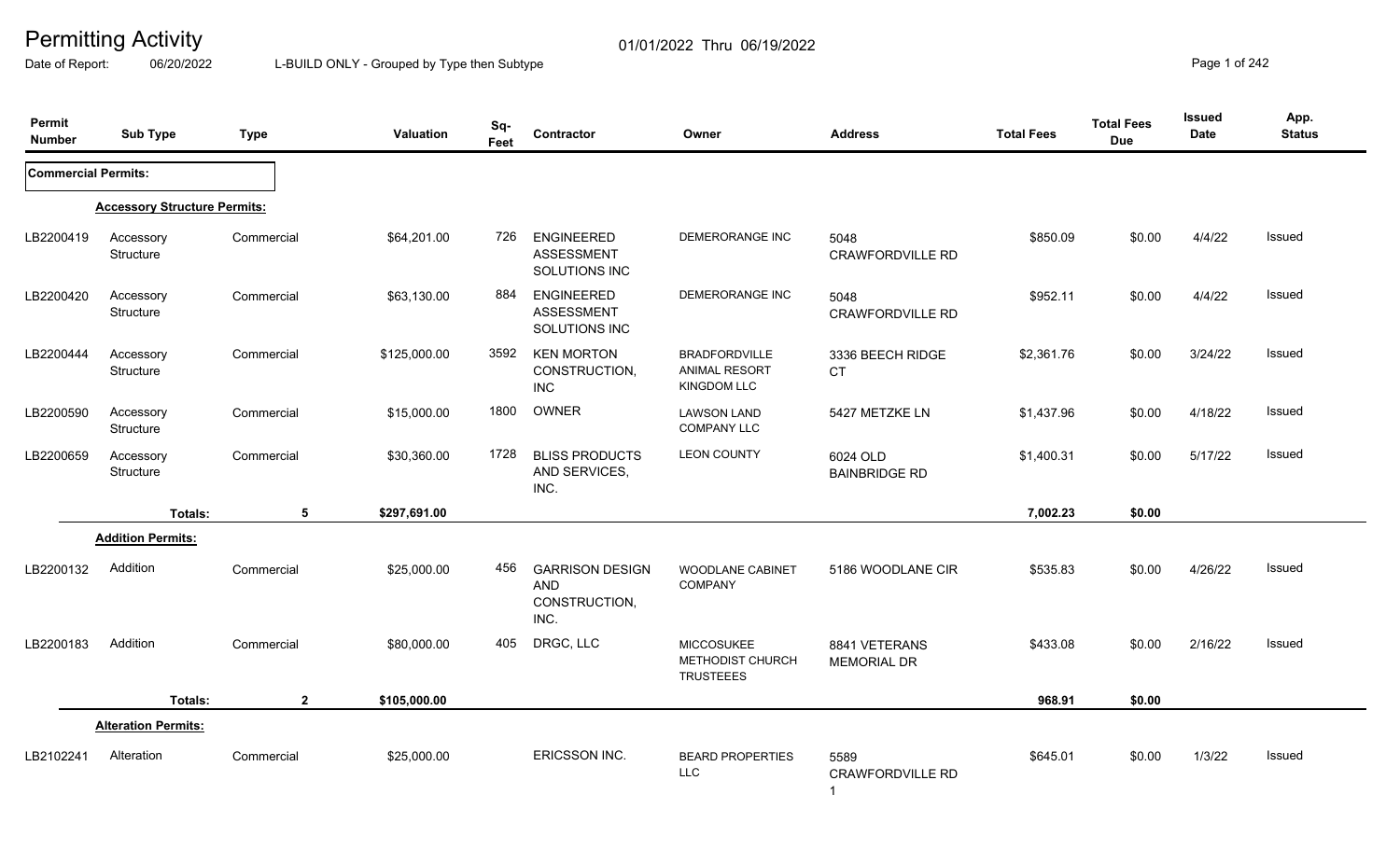Date of Report: 06/20/2022 L-BUILD ONLY - Grouped by Type then Subtype **Page 2 of 242** 

| Permit<br><b>Number</b>    | <b>Sub Type</b>            | <b>Type</b> | Valuation    | Sq-<br>Feet | Contractor                             | Owner                                                 | <b>Address</b>                                 | <b>Total Fees</b> | <b>Total Fees</b><br><b>Due</b> | <b>Issued</b><br>Date | App.<br><b>Status</b>        |
|----------------------------|----------------------------|-------------|--------------|-------------|----------------------------------------|-------------------------------------------------------|------------------------------------------------|-------------------|---------------------------------|-----------------------|------------------------------|
| <b>Commercial Permits:</b> |                            |             |              |             |                                        |                                                       |                                                |                   |                                 |                       |                              |
|                            | <b>Alteration Permits:</b> |             |              |             |                                        |                                                       |                                                |                   |                                 |                       |                              |
| LB2102513                  | Alteration                 | Commercial  | \$10,000.00  |             | <b>MASTEC NETWORK</b><br>SOLUTIONS LLC | JONES FREDRICK D                                      | 4053 APALACHEE<br><b>PKWY</b>                  | \$106.66          | \$0.00                          | 2/22/22               | Issued                       |
| LB2102514                  | Alteration                 | Commercial  | \$10,000.00  |             | <b>MASTEC NETWORK</b><br>SOLUTIONS LLC | <b>AT&amp;T WIRELESS</b><br>SERVICE OF FLORIDA<br>INC | 5314 TOWER RD                                  | \$106.66          | \$0.00                          | 2/23/22               | <b>Issued</b>                |
| LB2102540                  | Alteration                 | Commercial  | \$25,000.00  |             | <b>MARCOPE LLC</b>                     | <b>BAKER VALERIA R</b><br><b>TRUSTEE</b>              | 9034 WILLIAM M<br><b>SMITH LN</b>              | \$621.16          | \$0.00                          | 1/10/22               | Issued                       |
| LB2102638                  | Alteration                 | Commercial  | \$800,000.00 | 17560       | <b>PARRISH BUILDERS</b><br><b>INC</b>  | DEMPSEY MAYO 200<br><b>LLC</b>                        | 313 NORTON DR, STE<br>200                      | \$14,898.57       | \$0.00                          | 3/29/22               | Issued                       |
| LB2200020                  | Alteration                 | Commercial  | \$12,301.00  |             | WESTSCOTT<br><b>CONSTRUCTION INC</b>   | PANHANDLE<br><b>COMMERCIAL</b><br>PROPERTIES LLC      | 1274 CAPITAL CIR                               | \$307.15          | \$0.00                          | 1/25/22               | Certificate of<br>Completion |
| LB2200033                  | Alteration                 | Commercial  | \$20,000.00  |             | ERICSSON INC.                          | <b>AMAERICAN TOWERS</b><br>LLC                        | 24155 BLOUNTSTOWN<br><b>HWY</b>                | \$481.01          | \$0.00                          | 2/7/22                | Issued                       |
| LB2200034                  | Alteration                 | Commercial  | \$30,000.00  |             | MARCOPE LLC                            | JONES FREDRICK D                                      | 4049 APALACHEE<br><b>PKWY</b>                  | \$739.41          | \$0.00                          | 2/16/22               | <b>Issued</b>                |
| LB2200035                  | Alteration                 | Commercial  | \$30,000.00  |             | <b>MARCOPE LLC</b>                     | PETERS ANALESE                                        | 3005 OAK RIDGE RD                              | \$741.02          | \$0.00                          | 2/16/22               | Issued                       |
| LB2200036                  | Alteration                 | Commercial  | \$30,000.00  |             | MARCOPE LLC                            | <b>SBA TOWERS X LLC</b>                               | 10565 TRAM RD                                  | \$741.02          | \$0.00                          | 2/16/22               | <b>Issued</b>                |
| LB2200037                  | Alteration                 | Commercial  | \$30,000.00  |             | <b>MARCOPE LLC</b>                     | <b>BEARD PROPERTIES</b><br><b>LLC</b>                 | 5585<br>CRAWFORDVILLE RD,<br>UNIT <sub>1</sub> | \$741.02          | \$0.00                          | 2/16/22               | <b>Issued</b>                |
| LB2200137                  | Alteration                 | Commercial  | \$25,000.00  |             | MARCOPE LLC                            | <b>AMERICAN TOWERS</b><br><b>LLC</b>                  | 3189 JAMEY RD                                  | \$645.10          | \$0.00                          | 4/12/22               | Issued                       |
| LB2200145                  | Alteration                 | Commercial  | \$40,000.00  |             | MARCOPE LLC                            | KARIMIPOUR GHOLAM<br><b>REZA</b>                      | 1655 BAUM RD                                   | \$900.92          | \$0.00                          | 4/5/22                | Issued                       |
| LB2200146                  | Alteration                 | Commercial  | \$40,000.00  |             | <b>MARCOPE LLC</b>                     | <b>BROWN HARRY LEE</b>                                | 8451 LULA LN                                   | \$900.92          | \$0.00                          | 4/5/22                | Issued                       |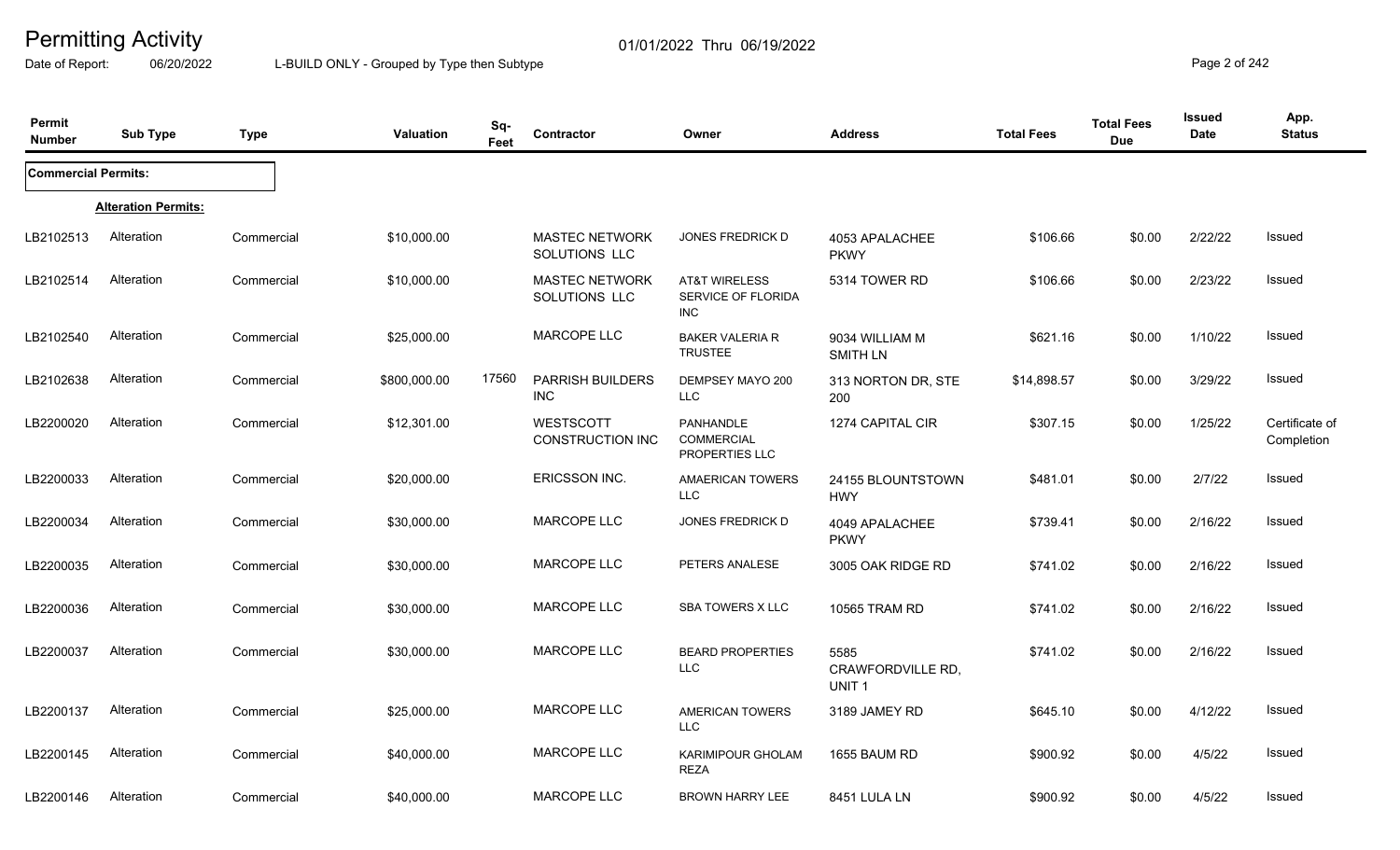Date of Report: 06/20/2022 L-BUILD ONLY - Grouped by Type then Subtype **Page 3** of 242

| Permit<br><b>Number</b>    | <b>Sub Type</b>            | <b>Type</b> | <b>Valuation</b> | Sq-<br>Feet | Contractor                                         | Owner                                                        | <b>Address</b>                   | <b>Total Fees</b> | <b>Total Fees</b><br><b>Due</b> | <b>Issued</b><br>Date | App.<br><b>Status</b> |
|----------------------------|----------------------------|-------------|------------------|-------------|----------------------------------------------------|--------------------------------------------------------------|----------------------------------|-------------------|---------------------------------|-----------------------|-----------------------|
| <b>Commercial Permits:</b> |                            |             |                  |             |                                                    |                                                              |                                  |                   |                                 |                       |                       |
|                            | <b>Alteration Permits:</b> |             |                  |             |                                                    |                                                              |                                  |                   |                                 |                       |                       |
| LB2200158                  | Alteration                 | Commercial  | \$40,000.00      |             | <b>UNIVERSAL</b><br>ELECTRIC OF<br>TALLAHASSEE INC | ABYSS MAINTENANCE<br><b>INC</b>                              | 3716 TRADING POST<br><b>RD</b>   | \$148.46          | \$0.00                          | 2/1/22                | Issued                |
| LB2200159                  | Alteration                 | Commercial  | \$300,000.00     | 3590        | CONSTRUCTION<br><b>SUPPORT</b><br>SOUTHEAST INC.   | THE DESTINY<br><b>CENTER</b><br>TALLAHASSEE INC              | 5293 CORWIN DR                   | \$2,759.66        | \$0.00                          | 2/8/22                | Issued                |
| LB2200208                  | Alteration                 | Commercial  | \$40,000.00      |             | MARCOPE LLC                                        | <b>CMDM PROPERTIES</b><br><b>LLC</b>                         | 469 CAPITAL CIR                  | \$883.26          | \$0.00                          | 3/31/22               | Issued                |
| LB2200373                  | Alteration                 | Commercial  | \$40,000.00      |             | <b>MARCOPE LLC</b>                                 | <b>CONNOR EMILY ROSE</b><br>SUPPLEMENTAL<br><b>CARE TRUS</b> | 2700 GREENLAND DR                | \$510.96          | \$0.00                          | 5/12/22               | Issued                |
| LB2200375                  | Alteration                 | Commercial  | \$40,000.00      |             | <b>MARCOPE LLC</b>                                 | MITCHELL CARLA                                               | 255 BANNERMAN RD                 | \$799.21          | \$0.00                          | 5/12/22               | Issued                |
| LB2200376                  | Alteration                 | Commercial  | \$40,000.00      |             | <b>MARCOPE LLC</b>                                 | <b>AT&amp;T WIRELESS</b><br>SERVICE OF FLORIDA<br><b>INC</b> | 5314 TOWER RD                    | \$900.92          | \$0.00                          | 4/5/22                | Issued                |
| LB2200463                  | Alteration                 | Commercial  | \$40,000.00      |             | <b>MARCOPE LLC</b>                                 | LEWIS ALVIN D                                                | 2999 NATURAL<br><b>BRIDGE RD</b> | \$799.21          | \$0.00                          | 5/3/22                | Issued                |
| LB2200464                  | Alteration                 | Commercial  | \$40,000.00      |             | MARCOPE LLC                                        | <b>TIITF</b>                                                 | 2422 BROOKHAVEN<br><b>CT</b>     | \$899.31          | \$0.00                          | 3/31/22               | Issued                |
| LB2200465                  | Alteration                 | Commercial  | \$40,000.00      |             | <b>MARCOPE LLC</b>                                 | MITCHELL BROS INC                                            | 150 CAMP GROUND<br>POND RD       | \$825.27          | \$0.00                          | 4/11/22               | <b>Issued</b>         |
| LB2200594                  | Alteration                 | Commercial  | \$17,523.00      |             | WESTSCOTT<br><b>CONSTRUCTION INC</b>               | PRESBYTERIAN<br><b>RETIREMENT</b><br><b>COMMUNITIES INC</b>  | 4449 MEANDERING<br><b>WAY</b>    | \$187.21          | \$0.00                          | 4/26/22               | <b>Issued</b>         |
| LB2200596                  | Alteration                 | Commercial  | \$17,523.00      |             | <b>WESTSCOTT</b><br><b>CONSTRUCTION INC</b>        | PRESBYTERIAN<br><b>RETIREMENT</b><br><b>COMMUNITIES INC</b>  | 4449 MEANDERING<br><b>WAY</b>    | \$187.21          | \$0.00                          | 4/26/22               | Issued                |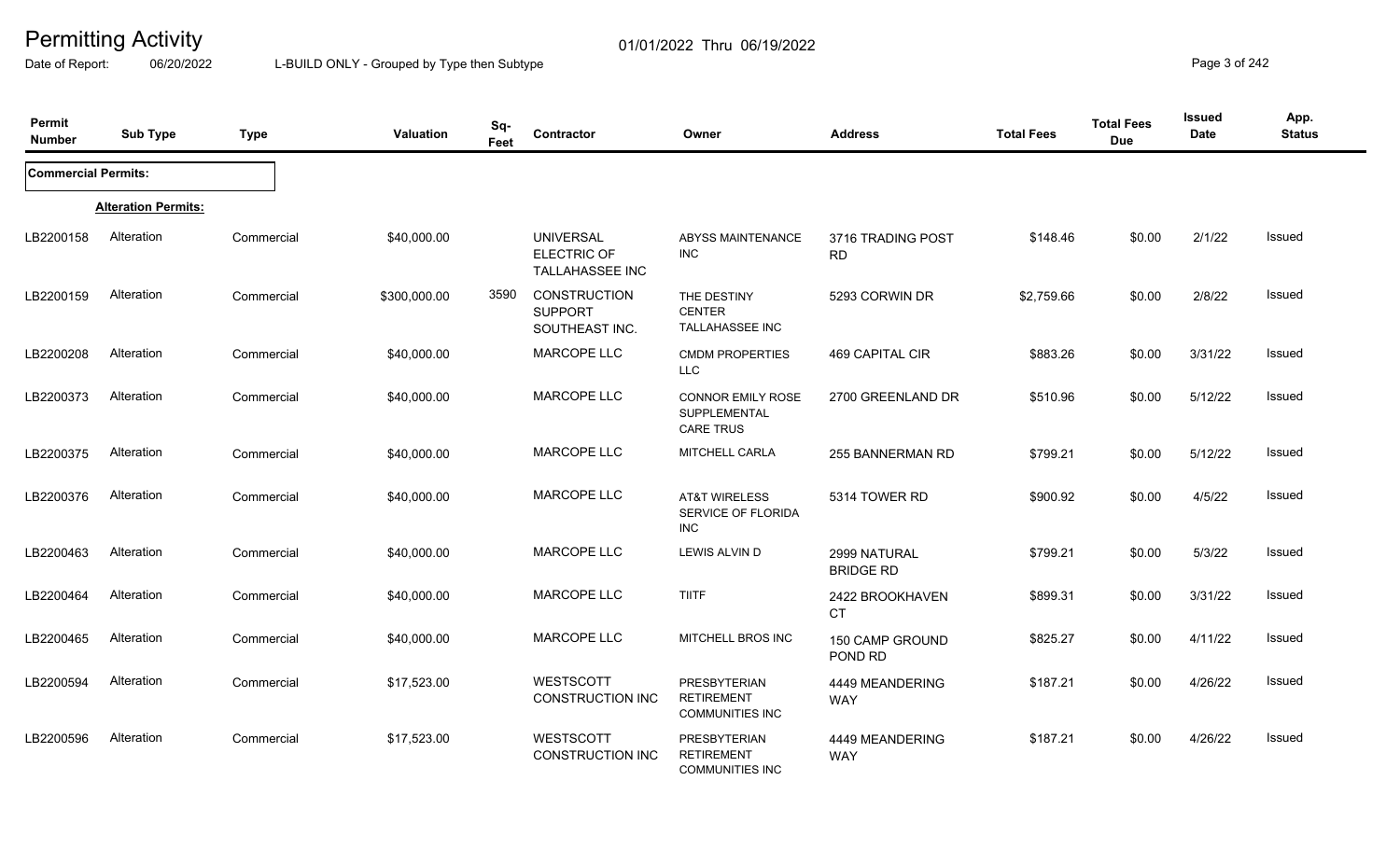Date of Report: 06/20/2022 L-BUILD ONLY - Grouped by Type then Subtype **Page 4** of 242

| Permit<br><b>Number</b>    | <b>Sub Type</b>            | <b>Type</b> | Valuation   | Sq-<br>Feet | Contractor                                  | Owner                                                              | <b>Address</b>                | <b>Total Fees</b> | <b>Total Fees</b><br><b>Due</b> | Issued<br>Date | App.<br><b>Status</b> |
|----------------------------|----------------------------|-------------|-------------|-------------|---------------------------------------------|--------------------------------------------------------------------|-------------------------------|-------------------|---------------------------------|----------------|-----------------------|
| <b>Commercial Permits:</b> |                            |             |             |             |                                             |                                                                    |                               |                   |                                 |                |                       |
|                            | <b>Alteration Permits:</b> |             |             |             |                                             |                                                                    |                               |                   |                                 |                |                       |
| LB2200599                  | Alteration                 | Commercial  | \$36,611.00 |             | <b>WESTSCOTT</b><br><b>CONSTRUCTION INC</b> | <b>PRESBYTERIAN</b><br><b>RETIREMENT</b><br><b>COMMUNITIES INC</b> | 4449 MEANDERING<br><b>WAY</b> | \$530.19          | \$0.00                          | 4/26/22        | Issued                |
| LB2200600                  | Alteration                 | Commercial  | \$36,611.00 |             | <b>WESTSCOTT</b><br><b>CONSTRUCTION INC</b> | PRESBYTERIAN<br><b>RETIREMENT</b><br><b>COMMUNITIES INC</b>        | 4449 MEANDERING<br><b>WAY</b> | \$530.19          | \$0.00                          | 4/21/22        | Issued                |
| LB2200601                  | Alteration                 | Commercial  | \$36,611.00 | 647         | WESTSCOTT<br><b>CONSTRUCTION INC</b>        | <b>PRESBYTERIAN</b><br><b>RETIREMENT</b><br><b>COMMUNITIES INC</b> | 4449 MEANDERING<br><b>WAY</b> | \$530.19          | \$0.00                          | 4/26/22        | Issued                |
| LB2200602                  | Alteration                 | Commercial  | \$47,200.00 |             | <b>WESTSCOTT</b><br><b>CONSTRUCTION INC</b> | <b>PRESBYTERIAN</b><br><b>RETIREMENT</b><br><b>COMMUNITIES INC</b> | 4449 MEANDERING<br><b>WAY</b> | \$732.37          | \$0.00                          | 4/26/22        | Issued                |
| LB2200603                  | Alteration                 | Commercial  | \$36,611.00 | 647         | <b>WESTSCOTT</b><br>CONSTRUCTION INC        | <b>PRESBYTERIAN</b><br><b>RETIREMENT</b><br><b>COMMUNITIES INC</b> | 4449 MEANDERING<br><b>WAY</b> | \$530.19          | \$0.00                          | 4/26/22        | Issued                |
| LB2200605                  | Alteration                 | Commercial  | \$36,611.00 |             | <b>WESTSCOTT</b><br><b>CONSTRUCTION INC</b> | <b>PRESBYTERIAN</b><br><b>RETIREMENT</b><br><b>COMMUNITIES INC</b> | 4449 MEANDERING<br><b>WAY</b> | \$530.19          | \$0.00                          | 4/26/22        | Issued                |
| LB2200606                  | Alteration                 | Commercial  | \$36,611.00 | 647         | WESTSCOTT<br><b>CONSTRUCTION INC</b>        | <b>PRESBYTERIAN</b><br><b>RETIREMENT</b><br><b>COMMUNITIES INC</b> | 4449 MEANDERING<br><b>WAY</b> | \$530.19          | \$0.00                          | 4/26/22        | Issued                |
| LB2200607                  | Alteration                 | Commercial  | \$36,611.00 |             | <b>WESTSCOTT</b><br>CONSTRUCTION INC        | PRESBYTERIAN<br><b>RETIREMENT</b><br><b>COMMUNITIES INC</b>        | 4449 MEANDERING<br><b>WAY</b> | \$530.19          | \$0.00                          | 4/26/22        | Issued                |
| LB2200608                  | Alteration                 | Commercial  | \$36,611.00 |             | <b>WESTSCOTT</b><br><b>CONSTRUCTION INC</b> | <b>PRESBYTERIAN</b><br><b>RETIREMENT</b><br><b>COMMUNITIES INC</b> | 4449 MEANDERING<br><b>WAY</b> | \$530.19          | \$0.00                          | 4/26/22        | Issued                |
| LB2200611                  | Alteration                 | Commercial  | \$36,611.00 | 647         | WESTSCOTT<br><b>CONSTRUCTION INC</b>        | <b>PRESBYTERIAN</b><br><b>RETIREMENT</b><br><b>COMMUNITIES INC</b> | 4449 MEANDERING<br><b>WAY</b> | \$530.19          | \$0.00                          | 4/26/22        | Issued                |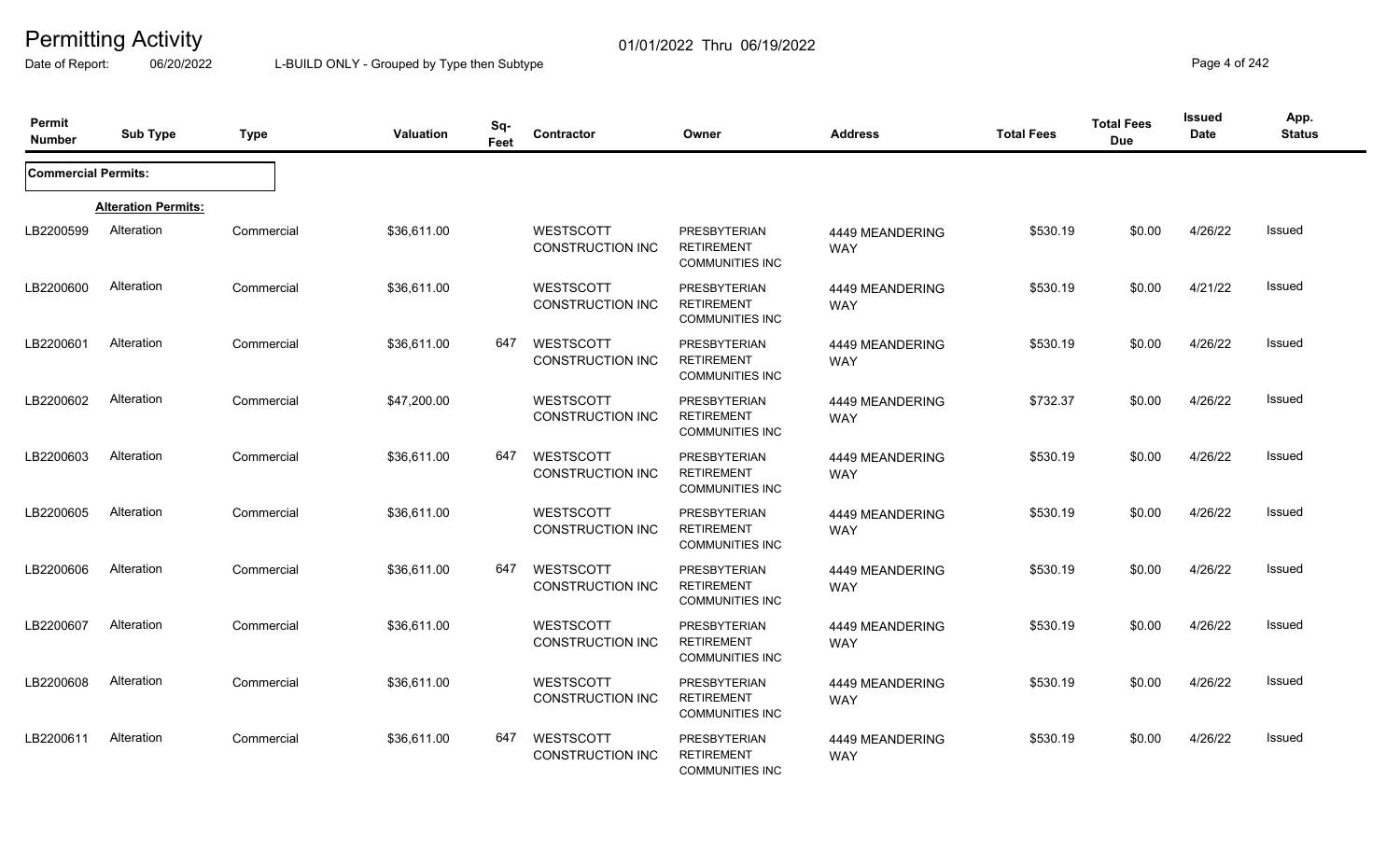Date of Report: 06/20/2022 L-BUILD ONLY - Grouped by Type then Subtype **Page 5** of 242

| Permit<br><b>Number</b>    | <b>Sub Type</b>            | <b>Type</b> | <b>Valuation</b> | Sq-<br>Feet | Contractor                                                       | Owner                                                              | <b>Address</b>                       | <b>Total Fees</b> | <b>Total Fees</b><br><b>Due</b> | <b>Issued</b><br>Date | App.<br><b>Status</b> |
|----------------------------|----------------------------|-------------|------------------|-------------|------------------------------------------------------------------|--------------------------------------------------------------------|--------------------------------------|-------------------|---------------------------------|-----------------------|-----------------------|
| <b>Commercial Permits:</b> |                            |             |                  |             |                                                                  |                                                                    |                                      |                   |                                 |                       |                       |
|                            | <b>Alteration Permits:</b> |             |                  |             |                                                                  |                                                                    |                                      |                   |                                 |                       |                       |
| LB2200613                  | Alteration                 | Commercial  | \$47,200.00      | 970         | WESTSCOTT<br><b>CONSTRUCTION INC</b>                             | <b>PRESBYTERIAN</b><br><b>RETIREMENT</b><br><b>COMMUNITIES INC</b> | 4449 MEANDERING<br><b>WAY</b>        | \$737.05          | \$0.00                          | 4/26/22               | Issued                |
| LB2200614                  | Alteration                 | Commercial  | \$36,611.00      | 647         | WESTSCOTT<br>CONSTRUCTION INC                                    | <b>PRESBYTERIAN</b><br><b>RETIREMENT</b><br><b>COMMUNITIES INC</b> | 4449 MEANDERING<br><b>WAY</b>        | \$530.19          | \$0.00                          | 4/26/22               | <b>Issued</b>         |
| LB2200616                  | Alteration                 | Commercial  | \$36,611.00      |             | <b>WESTSCOTT</b><br><b>CONSTRUCTION INC</b>                      | <b>PRESBYTERIAN</b><br><b>RETIREMENT</b><br><b>COMMUNITIES INC</b> | 4449 MEANDERING<br><b>WAY</b>        | \$530.19          | \$0.00                          | 4/26/22               | Issued                |
| LB2200684                  | Alteration                 | Commercial  | \$75,000.00      | 1240        | <b>SHAFFIELD</b><br><b>BUILDING</b><br>SPECIALITIES, INC.        | <b>TALL TIMBERS</b><br><b>RESEARCH INC</b>                         | 13078 HENRY BEADEL<br>DR.            | \$900.75          | \$0.00                          | 5/10/22               | Issued                |
| LB2200922                  | Alteration                 | Commercial  | \$2,300.00       |             | <b>KEITH MCNEILL</b><br><b>PLUMBING</b><br>CONTRACTOR INC        | <b>SUMMIT GROUP</b><br><b>DEVELOPMENT</b>                          |                                      | \$77.85           | \$0.00                          | 5/18/22               | Issued                |
| LB2200923                  | Alteration                 | Commercial  | \$2,300.00       |             | <b>KEITH MCNEILL</b><br><b>PLUMBING</b><br>CONTRACTOR INC        | <b>SUMMIT GROUP</b><br><b>DEVELOPMENT</b>                          |                                      | \$77.85           | \$0.00                          | 5/18/22               | Issued                |
| LB2200924                  | Alteration                 | Commercial  | \$100,000.00     | 396         | <b>SHAFFIELD</b><br><b>BUILDING</b><br>SPECIALITIES, INC.        | <b>TALL TIMBERS</b><br><b>RESEARCH INC</b>                         | 13082 HENRY BEADEL<br><b>DR</b>      | \$341.69          | \$0.00                          | 6/2/22                | Issued                |
| LB2200926                  | Alteration                 | Commercial  | \$2,300.00       |             | <b>KEITH MCNEILL</b><br><b>PLUMBING</b><br><b>CONTRACTOR INC</b> | <b>BANNERMAN</b><br><b>CROSSINGS III LLC</b>                       | 3421 BANNERMAN<br><b>RD, STE 102</b> | \$77.85           | \$0.00                          | 5/25/22               | Issued                |
| LB2200955                  | Alteration                 | Commercial  | \$2,100.00       |             | DG DEVELOPMENT<br>OF NORTH<br>FLORIDA, INC.                      | <b>ROWE BROTHERS</b><br>LLC                                        | 7580 W TENNESSEE<br><b>ST</b>        | \$307.90          | \$0.00                          | 6/1/22                | Issued                |
| LB2200999                  | Alteration                 | Commercial  | \$800.00         |             | <b>MEEKS SERVICES</b><br><b>INC</b>                              | <b>CAMELLIA OAKS LLC</b>                                           | 4522 GRACE PARK<br><b>TRL</b>        | \$139.25          | \$0.00                          | 6/1/22                | Issued                |
|                            | Totals:                    | 45          | \$2,464,268.00   |             |                                                                  |                                                                    |                                      | 40,700.96         | \$0.00                          |                       |                       |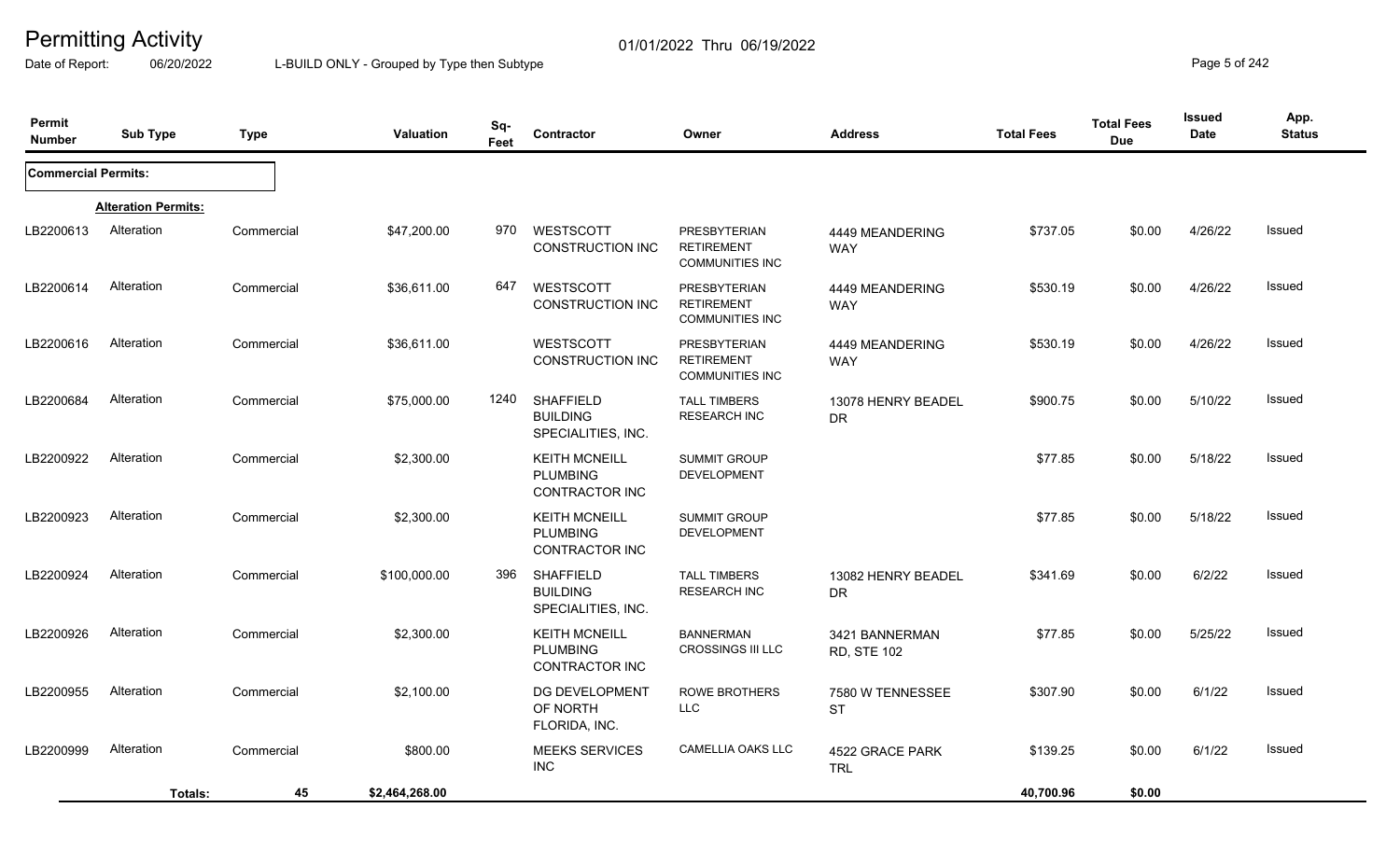Date of Report: 06/20/2022 L-BUILD ONLY - Grouped by Type then Subtype **Page 6** of 242

| Permit<br><b>Number</b>    | <b>Sub Type</b>            | <b>Type</b>  | Valuation      | Sq-<br>Feet | Contractor                                                    | Owner                                                 | <b>Address</b>                  | <b>Total Fees</b> | <b>Total Fees</b><br><b>Due</b> | <b>Issued</b><br>Date | App.<br><b>Status</b> |
|----------------------------|----------------------------|--------------|----------------|-------------|---------------------------------------------------------------|-------------------------------------------------------|---------------------------------|-------------------|---------------------------------|-----------------------|-----------------------|
| <b>Commercial Permits:</b> |                            |              |                |             |                                                               |                                                       |                                 |                   |                                 |                       |                       |
|                            | <b>Cell Tower Permits:</b> |              |                |             |                                                               |                                                       |                                 |                   |                                 |                       |                       |
| LB2200469                  | <b>Cell Tower</b>          | Commercial   | \$155,000.00   |             | UCI <sub>2</sub><br><b>CONSTRUCTION</b><br>SERVICES LLC       | <b>TORRENCE VIOLET K</b><br>AS TRUSTEE                | 3388 CHAIRES CROSS<br><b>RD</b> | \$2,368.76        | \$0.00                          | 3/29/22               | Issued                |
| LB2200908                  | Cell Tower                 | Commercial   | \$30,000.00    |             | <b>TRUEVOLT</b><br><b>ELECTRICAL</b><br>SERVICES, INC.        | <b>AMERICAN TOWERS</b><br><b>LLC</b>                  | 8041 LANTERNLIGHT<br><b>RD</b>  | \$836.91          | \$0.00                          | 6/15/22               | Issued                |
|                            | Totals:                    | $\mathbf{2}$ | \$185,000.00   |             |                                                               |                                                       |                                 | 3,205.67          | \$0.00                          |                       |                       |
|                            | <b>Demolition Permits:</b> |              |                |             |                                                               |                                                       |                                 |                   |                                 |                       |                       |
| LB2200062                  | Demolition                 | Commercial   | \$13,000.00    |             | <b>GREAT SOUTHERN</b><br>DEMOLITION, INC                      | <b>UNITED RENTALS</b><br>(NORTH AMERICA) INC          | 7322 W TENNESSEE<br><b>ST</b>   | \$579.05          | \$0.00                          | 1/24/22               | Issued                |
| LB2200767                  | Demolition                 | Commercial   | \$18,000.00    | 1001        | SOUTHERN<br><b>STANDARD</b><br><b>CONSTRUCTION LLC</b>        | SOUTHWEST<br><b>GEORGIA OIL</b><br><b>COMPANY INC</b> | 1904 TALPECO RD                 | \$579.05          | \$0.00                          | 5/9/22                | Issued                |
| LB2200768                  | Demolition                 | Commercial   | \$18,000.00    | 1001        | <b>SOUTHERN</b><br><b>STANDARD</b><br><b>CONSTRUCTION LLC</b> | SOUTHWEST<br><b>GEORGIA OIL</b><br><b>COMPANY INC</b> | 3506 N MONROE ST                | \$579.05          | \$0.00                          | 5/2/22                | Issued                |
| LB2200769                  | Demolition                 | Commercial   | \$18,000.00    | 1001        | SOUTHERN<br><b>STANDARD</b><br><b>CONSTRUCTION LLC</b>        | SOUTHWEST<br><b>GEORGIA OIL</b><br><b>COMPANY INC</b> | 1906 TALPECO RD                 | \$579.05          | \$0.00                          | 5/9/22                | Issued                |
| LB2200771                  | Demolition                 | Commercial   | \$18,000.00    | 1001        | SOUTHERN<br><b>STANDARD</b><br><b>CONSTRUCTION LLC</b>        | SOUTHWEST<br><b>GEORGIA OIL</b><br><b>COMPANY INC</b> | 3500 N MONROE ST                | \$579.05          | \$0.00                          | 5/9/22                | Issued                |
|                            | Totals:                    | 5            | \$85,000.00    |             |                                                               |                                                       |                                 | 2,895.25          | \$0.00                          |                       |                       |
|                            | <b>New Permits:</b>        |              |                |             |                                                               |                                                       |                                 |                   |                                 |                       |                       |
| LB2102097                  | New                        | Commercial   | \$2,300,000.00 | 21700       | <b>PARRISH BUILDERS</b><br><b>INC</b>                         | DEMPSEY MAYO 200<br><b>LLC</b>                        | 313 NORTON DR, STE<br>200       | \$16,535.60       | \$0.00                          | 3/29/22               | Issued                |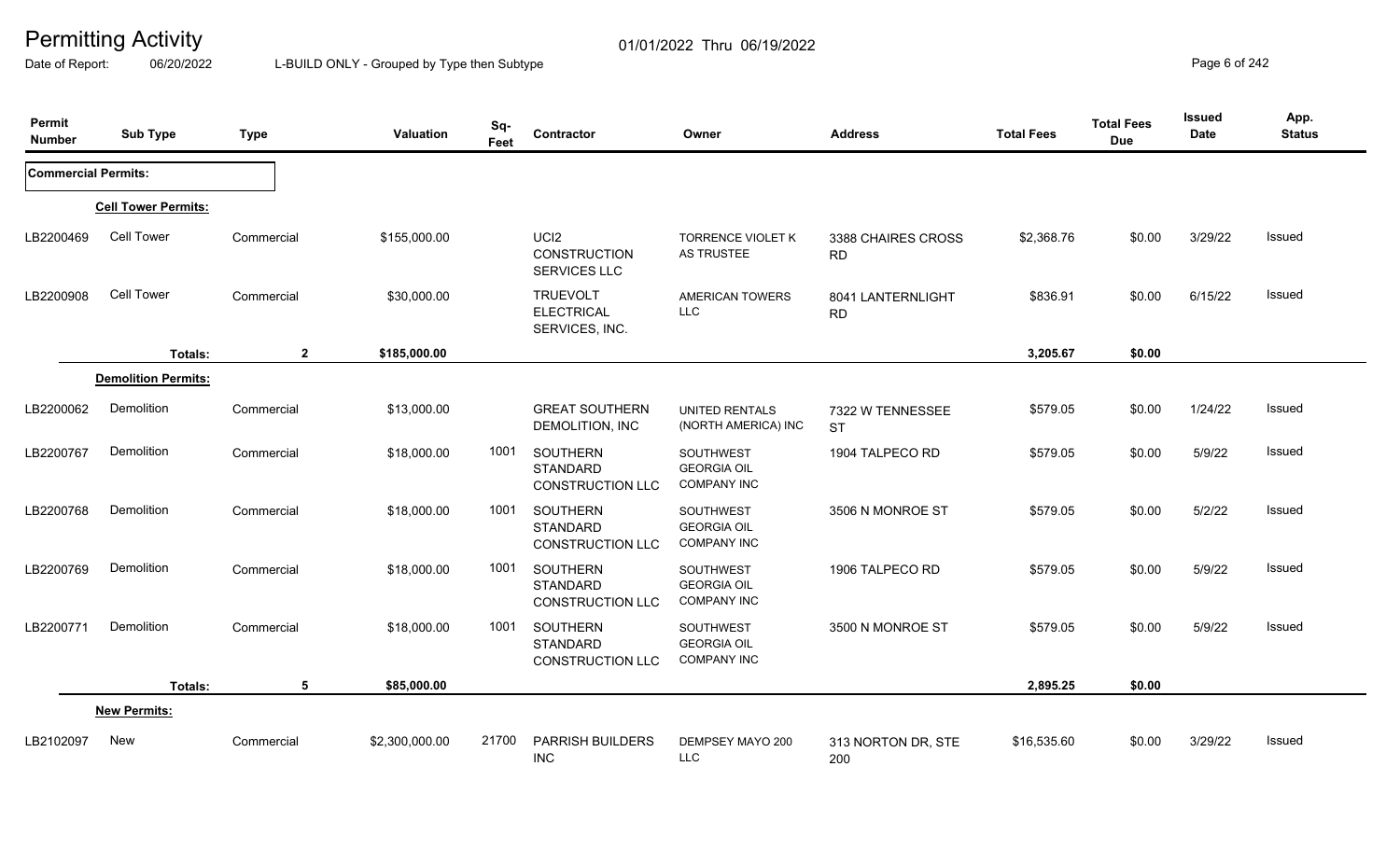Date of Report: 06/20/2022 L-BUILD ONLY - Grouped by Type then Subtype **Page 7** of 242

| Permit<br><b>Number</b>    | <b>Sub Type</b>     | <b>Type</b> | Valuation      | Sq-<br>Feet | Contractor                                                     | Owner                                                 | <b>Address</b>                  | <b>Total Fees</b> | <b>Total Fees</b><br><b>Due</b> | <b>Issued</b><br><b>Date</b> | App.<br><b>Status</b> |
|----------------------------|---------------------|-------------|----------------|-------------|----------------------------------------------------------------|-------------------------------------------------------|---------------------------------|-------------------|---------------------------------|------------------------------|-----------------------|
| <b>Commercial Permits:</b> |                     |             |                |             |                                                                |                                                       |                                 |                   |                                 |                              |                       |
|                            | <b>New Permits:</b> |             |                |             |                                                                |                                                       |                                 |                   |                                 |                              |                       |
| LB2102156                  | New                 | Commercial  | \$1,000,000.00 | 3067        | <b>ENGINEERED</b><br><b>ASSESSMENT</b><br>SOLUTIONS INC        | <b>DEMERORANGE INC</b>                                | 5048<br><b>CRAWFORDVILLE RD</b> | \$3,077.45        | \$0.00                          | 2/22/22                      | Issued                |
| LB2102354                  | <b>New</b>          | Commercial  | \$2,500,000.00 | 5346        | SOUTHERN<br><b>STANDARD</b><br><b>CONSTRUCTION LLC</b>         | SOUTHWEST<br><b>GEORGIA OIL</b><br><b>COMPANY INC</b> | 3500 N MONROE ST                | \$4,784.66        | \$0.00                          | 6/1/22                       | Issued                |
| LB2102362                  | New                 | Commercial  | \$100,000.00   |             | <b>SOUTHERN</b><br><b>STANDARD</b><br><b>CONSTRUCTION LLC</b>  | SOUTHWEST<br><b>GEORGIA OIL</b><br><b>COMPANY INC</b> | 3500 N MONROE ST                | \$1,827.50        | \$0.00                          | 6/1/22                       | Issued                |
| LB2102400                  | <b>New</b>          | Commercial  | \$985,000.00   | 5084        | MALCOLMSON<br><b>CONSTRUCTION</b><br><b>COMPANY INC</b>        | BOOS-BANNERMAN<br><b>TALLAHASSEE I LLC</b>            | 8474 BANNERMAN<br><b>BLVD</b>   | \$4,679.81        | \$261.08                        | 3/31/22                      | Issued                |
| LB2102401                  | New                 | Commercial  | \$785,000.00   | 4276        | <b>MALCOLMSON</b><br><b>CONSTRUCTION</b><br><b>COMPANY INC</b> | BOOS-BANNERMAN<br><b>TALLAHASSEE I LLC</b>            | 8468 BANNERMAN<br><b>BLVD</b>   | \$3,740.01        | \$0.00                          | 3/31/22                      | Issued                |
| LB2102402                  | <b>New</b>          | Commercial  | \$985,000.00   | 4276        | MALCOLMSON<br><b>CONSTRUCTION</b><br><b>COMPANY INC</b>        | BOOS-BANNERMAN<br><b>TALLAHASSEE I LLC</b>            | 8462 BANNERMAN<br>BLVD, STE 3   | \$3,740.01        | \$0.00                          | 3/31/22                      | Issued                |
| LB2102403                  | <b>New</b>          | Commercial  | \$3,250,000.00 | 52456       | MALCOLMSON<br><b>CONSTRUCTION</b><br><b>COMPANY INC</b>        | BOOS-BANNERMAN<br>TALLAHASSEE I LLC                   | 8462 BANNERMAN<br><b>BLVD</b>   | \$47,244.20       | \$0.00                          | 3/18/22                      | Issued                |
| LB2200025                  | New                 | Commercial  | \$20,000.00    | 1800        | <b>DAN MILLER</b><br><b>DESIGN &amp; CONST</b><br>INC.         | <b>CALVARY CHAPEL</b><br>TALLAHASSEE INC              | 8614 MAHAN DR                   | \$981.96          | \$0.00                          | 2/17/22                      | <b>Issued</b>         |
| LB2200050                  | <b>New</b>          | Commercial  | \$0.00         | 2146        | <b>GANAWAY</b><br><b>CONTRACTING</b><br><b>COMPANY</b>         | TRC N MONROE LLC                                      | 3700 N MONROE ST                | \$1,963.64        | \$0.00                          | 6/1/22                       | Issued                |
| LB2200074                  | <b>New</b>          | Commercial  | \$100,000.00   | 735         | <b>BAYCREST</b><br>CORPORATION                                 | <b>RPJ PROPERTIES LLC</b>                             | 1572 BANNERMAN RD               | \$938.75          | \$0.00                          | 4/27/22                      | Issued                |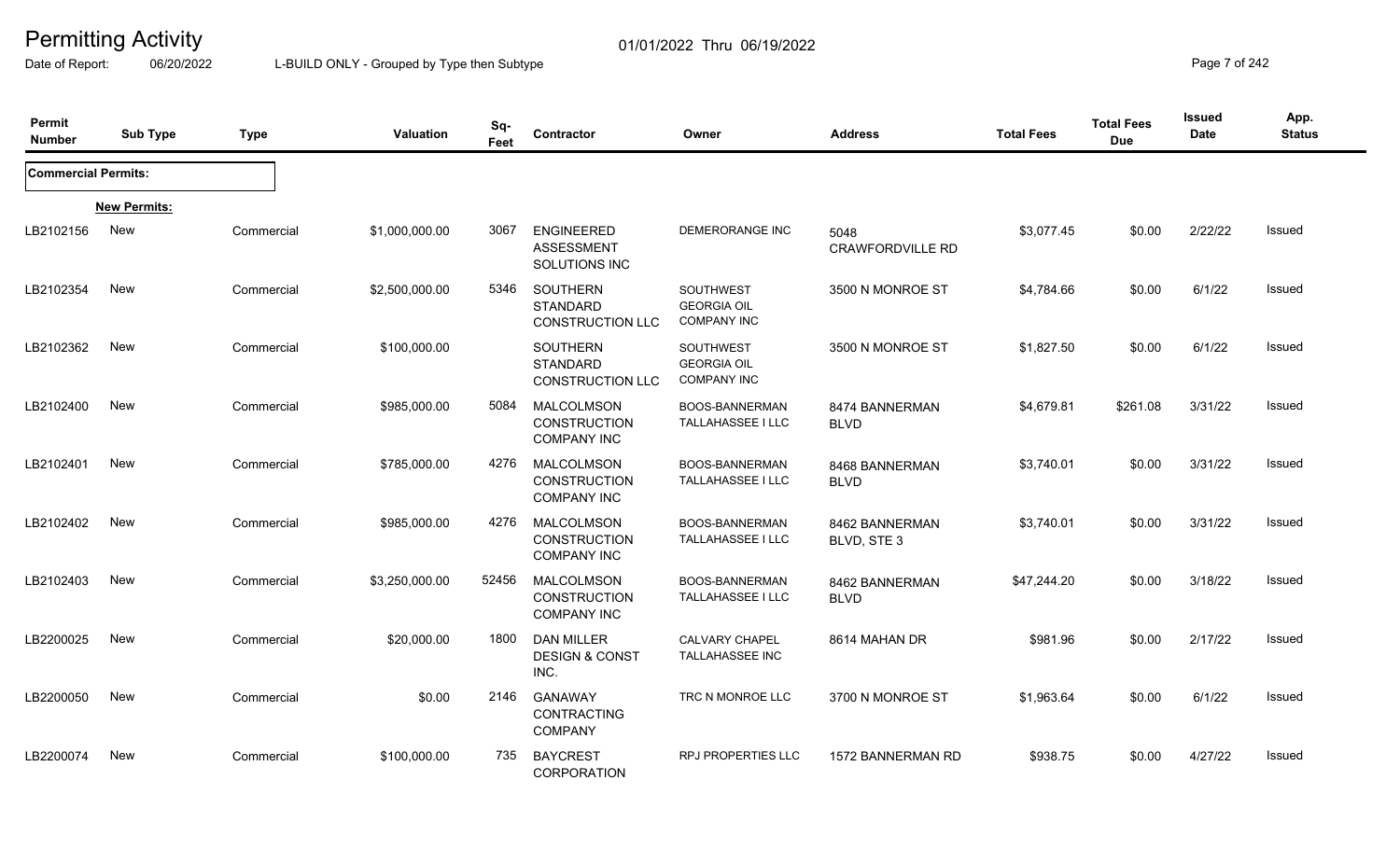Date of Report: 06/20/2022 L-BUILD ONLY - Grouped by Type then Subtype **Page 8** of 242

| Permit<br><b>Number</b>    | <b>Sub Type</b>                | <b>Type</b>  | Valuation          | Sq-<br>Feet | Contractor                                                             | Owner                                     | <b>Address</b>                  | <b>Total Fees</b> | <b>Total Fees</b><br><b>Due</b> | <b>Issued</b><br><b>Date</b> | App.<br><b>Status</b>        |
|----------------------------|--------------------------------|--------------|--------------------|-------------|------------------------------------------------------------------------|-------------------------------------------|---------------------------------|-------------------|---------------------------------|------------------------------|------------------------------|
| <b>Commercial Permits:</b> |                                |              |                    |             |                                                                        |                                           |                                 |                   |                                 |                              |                              |
|                            | <b>New Permits:</b>            |              |                    |             |                                                                        |                                           |                                 |                   |                                 |                              |                              |
| LB2200085                  | <b>New</b>                     | Commercial   | \$3,500.00         | 1440        | <b>RAM</b><br><b>CONSTRUCTION &amp;</b><br>DEVELOPMENT LLC             | <b>LEON COUNTY</b>                        | 4768 CHAIRES CROSS<br><b>RD</b> | \$757.76          | \$0.00                          | 4/29/22                      | Issued                       |
| LB2200154                  | New                            | Commercial   | \$35,000.00        |             | <b>FLORIDA TEL-CON</b><br>INC.                                         | PAGE MICHAEL G                            | 9727 MOCCASIN GAP<br><b>RD</b>  | \$834.36          | \$0.00                          | 3/17/22                      | Issued                       |
| LB2200216                  | New                            | Commercial   | \$15,000.00        | 280         | <b>GREEN HEAD</b><br>BUILDERS, INC.                                    | CAMELLIA OAKS LLC                         | 4330 TEREBINTH TRL              | \$360.20          | \$0.00                          | 3/29/22                      | Issued                       |
| LB2200342                  | New                            | Commercial   | \$2,200,000,000.00 | 21730       | <b>PARRISH BUILDERS</b><br><b>INC</b>                                  | DEMPSEY MAYO LLC                          | 317 NORTON DR                   | \$18,468.20       | \$0.00                          | 4/27/22                      | Issued                       |
|                            | Totals:                        | 15           | \$2,212,078,500.00 |             |                                                                        |                                           |                                 | 109,934.11        | \$261.08                        |                              |                              |
|                            | <b>New-Industrial Permits:</b> |              |                    |             |                                                                        |                                           |                                 |                   |                                 |                              |                              |
| LB2102215                  | New-Industrial                 | Commercial   | \$12,000.00        | 1500        | <b>OLIVER SPERRY</b><br><b>RENOVATION AND</b><br>CONSTRUCTION,<br>INC. | <b>TALQUIN ELECTRIC</b>                   | 6724 THOMASVILLE<br>RD          | \$712.26          | \$0.00                          | 1/31/22                      | Certificate of<br>Completion |
| LB2102216                  | New-Industrial                 | Commercial   | \$12,000.00        | 1350        | <b>OLIVER SPERRY</b><br><b>RENOVATION AND</b><br>CONSTRUCTION,<br>INC. | <b>TALQUIN ELECTRIC</b>                   | 6724 THOMASVILLE<br><b>RD</b>   | \$668.52          | \$0.00                          | 1/31/22                      | Certificate of<br>Completion |
|                            | Totals:                        | $\mathbf{2}$ | \$24,000.00        |             |                                                                        |                                           |                                 | 1,380.78          | \$0.00                          |                              |                              |
|                            | <b>Quick Turn Permits:</b>     |              |                    |             |                                                                        |                                           |                                 |                   |                                 |                              |                              |
| LB2200576                  | Quick<br>Turn/Electrical       | Commercial   | \$0.00             |             | <b>INGRAM</b><br>SIGNALIZATION INC                                     | ADE 719 LLC                               | 1468 BANNERMAN RD               | \$101.66          | \$0.00                          | 3/25/22                      | Issued                       |
| LB2200631                  | Quick<br>Turn/Electrical       | Commercial   | \$385.00           |             | <b>LANE VALENTE</b><br>INDUSTRIES, INC.                                | <b>MILLSTONE</b><br><b>COMMERCIAL LLC</b> | 4325 W PENSACOLA<br><b>ST</b>   | \$86.00           | \$0.00                          | 4/5/22                       | Issued                       |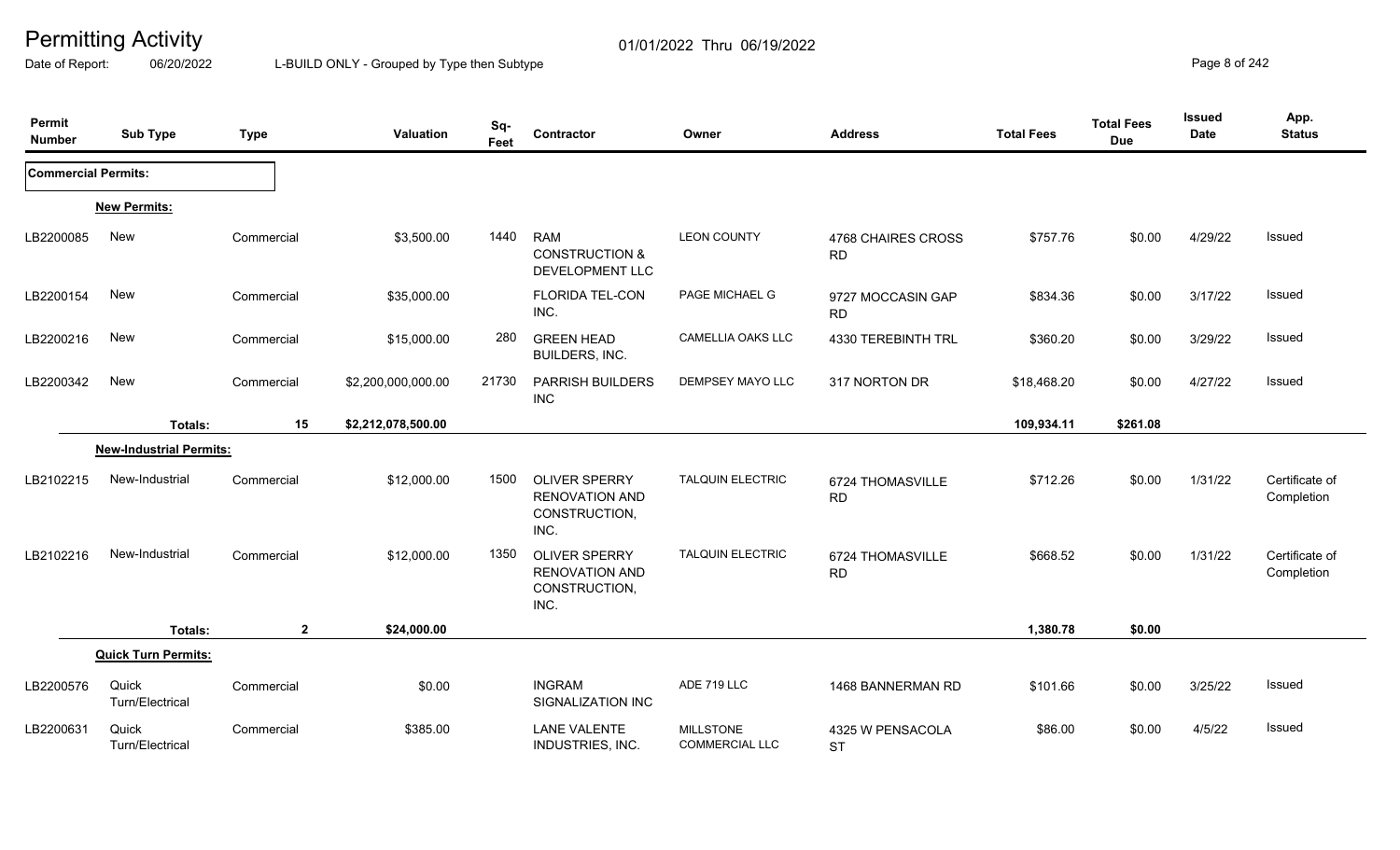Date of Report: 06/20/2022 L-BUILD ONLY - Grouped by Type then Subtype **Page 9** of 242

| Permit<br><b>Number</b>    | <b>Sub Type</b>            | <b>Type</b> | <b>Valuation</b> | Sq-<br>Feet | Contractor                                                  | Owner                                     | <b>Address</b>                  | <b>Total Fees</b> | <b>Total Fees</b><br><b>Due</b> | Issued<br>Date | App.<br><b>Status</b>        |
|----------------------------|----------------------------|-------------|------------------|-------------|-------------------------------------------------------------|-------------------------------------------|---------------------------------|-------------------|---------------------------------|----------------|------------------------------|
| <b>Commercial Permits:</b> |                            |             |                  |             |                                                             |                                           |                                 |                   |                                 |                |                              |
|                            | <b>Quick Turn Permits:</b> |             |                  |             |                                                             |                                           |                                 |                   |                                 |                |                              |
| LB2200711                  | Quick<br>Turn/Electrical   | Commercial  | \$1,500.00       |             | LAWSON &<br>LAWSON<br><b>ELECTRICAL</b><br>SERVICES INC     | <b>JONES FREDRICK D</b>                   | 4043 APALACHEE<br><b>PKWY</b>   | \$86.00           | \$0.00                          | 4/18/22        | Issued                       |
| LB2200808                  | Quick<br>Turn/Electrical   | Commercial  | \$200.00         |             | <b>OWNER</b>                                                | <b>WOODVILLE SHOPS</b><br><b>LLC</b>      | 8875 WOODVILLE<br><b>HWY</b>    | \$101.66          | \$0.00                          | 4/29/22        | Issued                       |
| LB2200912                  | Quick<br>Turn/Electrical   | Commercial  | \$1,000.00       |             | <b>SUN COAST</b><br><b>ELECTRIC &amp;</b><br>NETWORKING INC | T L C PROPERTIES<br>INC                   | 4706 CAPITAL CIR                | \$101.66          | \$0.00                          | 5/11/22        | Issued                       |
|                            | Totals:                    | 5           | \$3,085.00       |             |                                                             |                                           |                                 | 476.98            | \$0.00                          |                |                              |
|                            | <b>Sign Permits:</b>       |             |                  |             |                                                             |                                           |                                 |                   |                                 |                |                              |
| LB2101707                  | Sign                       | Commercial  | \$21,600.00      |             | <b>ACTION SIGNS AND</b><br><b>GRAPHICS</b>                  | <b>DEMERORANGE INC</b>                    | 5048<br>CRAWFORDVILLE RD        | \$690.25          | \$0.00                          | 1/19/22        | Issued                       |
| LB2102394                  | Sign                       | Commercial  | \$2,000.00       |             | <b>BILLS SIGNS &amp;</b><br><b>SERVICE INC</b>              | <b>RIVERS RD EXPRESS</b><br>#15 LLC       | 6330<br><b>CRAWFORDVILLE RD</b> | \$132.78          | \$0.00                          | 1/3/22         | Issued                       |
| LB2102553                  | Sign                       | Commercial  | \$15,000.00      |             | MAD DOG DESIGN<br>& CONSTRUCTION                            | <b>SUMMIT GROUP</b><br><b>DEVELOPMENT</b> | 6901 MAGAZINE ST                | \$622.08          | \$0.00                          | 3/25/22        | Issued                       |
| LB2200026                  | Sign                       | Commercial  | \$18,500.00      |             | SIGNS BY DESIGN<br>OF NORTH FLORIDA<br>INC                  | HSC TALLAHASSEE<br><b>EAST LLC</b>        | 2056 VINELAND DR                | \$779.47          | \$0.00                          | 2/8/22         | Certificate of<br>Completion |
| LB2200086                  | Sign                       | Commercial  | \$24,500.00      |             | 1 HOUR SIGNS, INC.                                          | <b>CHERITH MINISTRIES</b><br>INC          | 3206 CAPITAL CIR                | \$791.36          | \$0.00                          | 2/2/22         | Issued                       |
| LB2200168                  | Sign                       | Commercial  | \$8,250.00       |             | <b>SIGNS BY DESIGN</b><br>OF NORTH FLORIDA<br><b>INC</b>    | <b>TALLAHASSEE</b><br>MEDICAL CENTER INC  | 3157 N MONROE ST                | \$469.10          | \$0.00                          | 2/25/22        | Issued                       |
| LB2200500                  | Sign                       | Commercial  | \$0.00           |             | 1 HOUR SIGNS, INC.                                          | TALLAHASSEE<br>MEDICAL CENTER INC         | 2674 CAPITAL CIR                | \$335.38          | \$0.00                          | 4/13/22        | Issued                       |
| LB2200502                  | Sign                       | Commercial  | \$0.00           | 32          | <b>SUPERSIGNS</b>                                           | <b>GREEN ACRES</b><br>NORTH FLORIDA LLC   | 1559 PEDRICK RD                 | \$340.38          | \$0.00                          | 5/5/22         | Issued                       |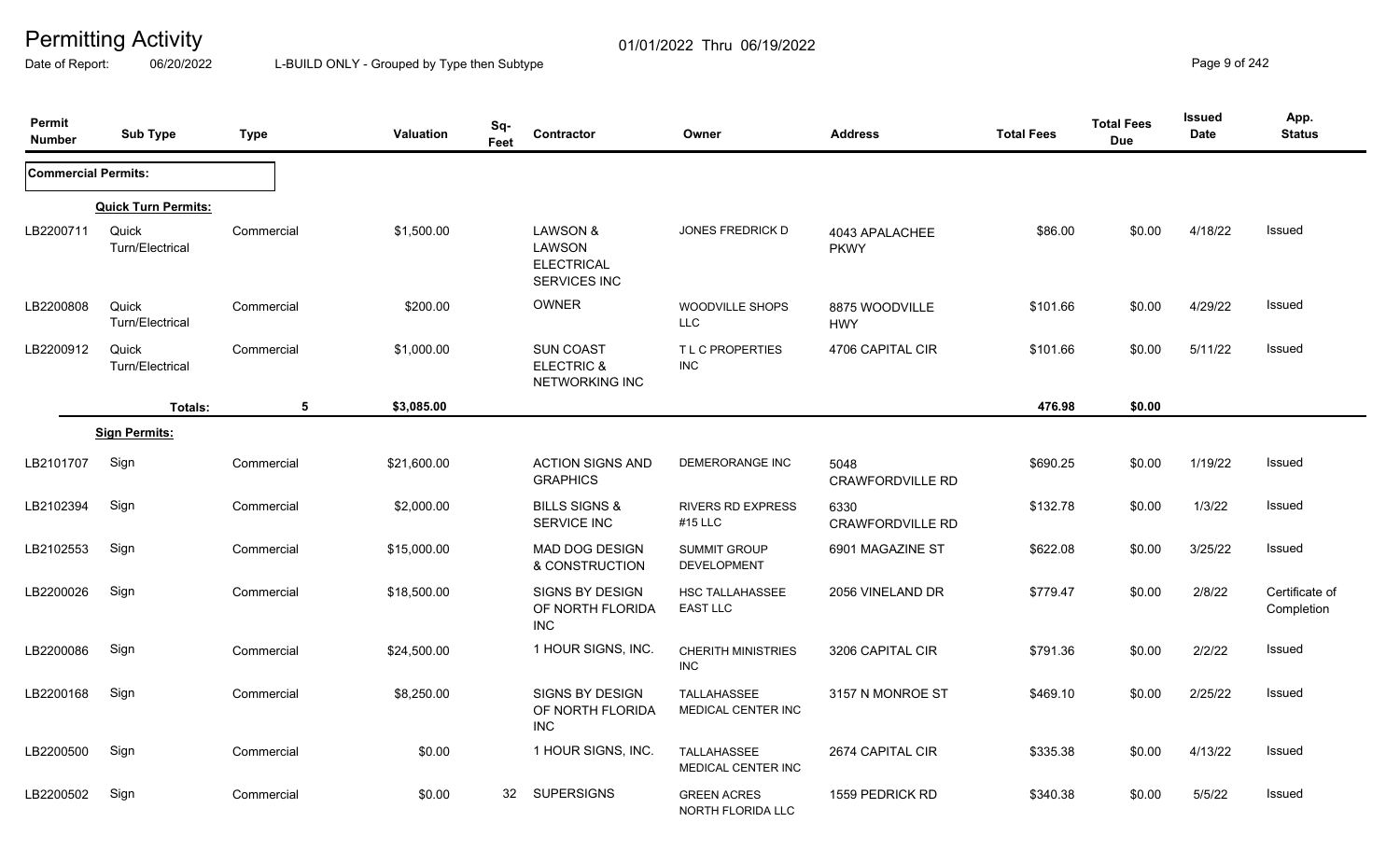Date of Report: 06/20/2022 L-BUILD ONLY - Grouped by Type then Subtype **Page 10** of 242

| Permit<br><b>Number</b>    | <b>Sub Type</b>                  | <b>Type</b> | Valuation   | Sq-<br>Feet | Contractor                                                          | Owner                                                        | <b>Address</b>                      | <b>Total Fees</b> | <b>Total Fees</b><br><b>Due</b> | Issued<br><b>Date</b> | App.<br><b>Status</b>        |
|----------------------------|----------------------------------|-------------|-------------|-------------|---------------------------------------------------------------------|--------------------------------------------------------------|-------------------------------------|-------------------|---------------------------------|-----------------------|------------------------------|
| <b>Commercial Permits:</b> |                                  |             |             |             |                                                                     |                                                              |                                     |                   |                                 |                       |                              |
|                            | <b>Sign Permits:</b>             |             |             |             |                                                                     |                                                              |                                     |                   |                                 |                       |                              |
| LB2200647                  | Sign                             | Commercial  | \$0.00      |             | 1 HOUR SIGNS, INC.                                                  | <b>SOUTHWEST</b><br><b>GEORGIA OIL</b><br><b>COMPANY INC</b> | 3500 N MONROE ST                    | \$422.71          | \$0.00                          | 5/3/22                | Issued                       |
| LB2200994                  | Sign                             | Commercial  | \$0.00      | 68          | 1 HOUR SIGNS, INC.                                                  | <b>PUBLIX SUPER</b><br><b>MARKETS INC</b>                    | 5674 CAPITAL CIR NW,<br>Ste 5       | \$681.20          | \$0.00                          | 6/15/22               | Issued                       |
|                            | Totals:                          | 10          | \$89,850.00 |             |                                                                     |                                                              |                                     | 5,264.71          | \$0.00                          |                       |                              |
|                            | <b>Trade Permits:</b>            |             |             |             |                                                                     |                                                              |                                     |                   |                                 |                       |                              |
| LT2200930                  | TradeTrade/Electrical Commercial |             | \$500.00    |             | <b>METRO ELECTRICAL</b><br>SERVICES INC                             | <b>LEPEY LLC</b>                                             | 4753 BLOUNTSTOWN<br><b>HWY</b>      | \$86.00           | \$0.00                          | 3/31/22               | Issued                       |
| LT2201047                  | TradeTrade/Electrical Commercial |             | \$500.00    |             | <b>EML CONSULTING,</b><br><b>LLC</b>                                | SPRINGHILL<br><b>MISSIONARY</b>                              | 3018 HILL CT                        | \$86.00           | \$0.00                          | 4/12/22               | Issued                       |
| LT2201056                  | TradeTrade/Electrical Commercial |             | \$800.00    |             | <b>LAWSON &amp; LAWSON</b><br><b>ELECTRICAL</b><br>SERVICES INC     | <b>JONES FREDRICK D</b>                                      | 4043 APALACHEE<br><b>PKWY</b>       | \$86.00           | \$0.00                          | 4/13/22               | <b>Issued</b>                |
| LT2201153                  | TradeTrade/Electrical Commercial |             | \$500.00    |             | A-1 SERVICES, LLC                                                   | <b>SPRINGHILL</b><br><b>MISSIONARY</b>                       | 3018 HILL CT                        | \$86.00           | \$0.00                          | 4/27/22               | <b>Issued</b>                |
| LT2201716                  | TradeTrade/Electrical Commercial |             | \$9,999.00  |             | <b>STONES RIVER</b><br>ELECTRIC LLC                                 | LOWE'S HOME<br><b>CENTERS INC</b>                            | 5500<br>COMMONWEALTH<br><b>BLVD</b> | \$148.05          | \$0.00                          | 6/10/22               | Issued                       |
| LT2200750                  | TradeTrade/Mechanic@ommercial    |             | \$3,000.00  |             | <b>HARPER REVELL</b><br><b>HEATING AND AIR</b><br>CONDITIONING, INC | <b>SPRINGHILL</b><br><b>MISSIONARY</b>                       | 3018 HILL CT                        | \$83.63           | \$0.00                          | 3/17/22               | Certificate of<br>Completion |
| LT2200833                  | TradeTrade/Mechanic@ommercial    |             | \$7,140.00  |             | <b>DONALD GUY</b><br><b>HEATING AND</b><br><b>COOLING INC</b>       | 3490 MARTIN HURST<br>LLC                                     | 3490 MARTIN HURST<br><b>RD</b>      | \$83.63           | \$0.00                          | 3/23/22               | Issued                       |
| LT2200859                  | TradeTrade/Mechanic@ommercial    |             | \$7,140.00  |             | DONALD GUY<br><b>HEATING AND</b><br><b>COOLING INC</b>              | 3490 MARTIN HURST<br><b>LLC</b>                              | 3490 MARTIN HURST<br><b>RD</b>      | \$83.63           | \$0.00                          | 3/24/22               | Issued                       |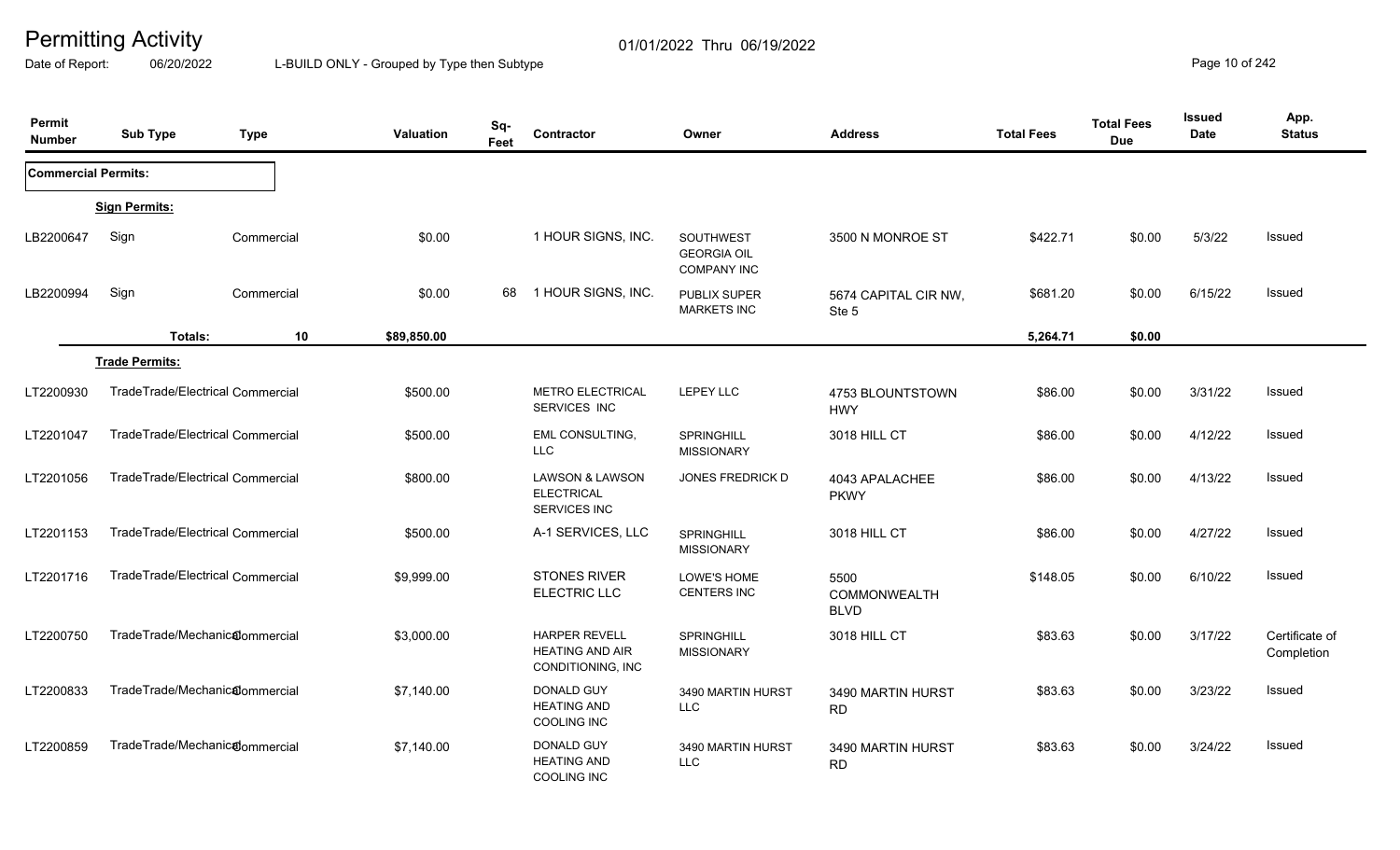Date of Report: 06/20/2022 L-BUILD ONLY - Grouped by Type then Subtype **Page 11** of 242

| Permit<br><b>Number</b>    | <b>Sub Type</b>                | <b>Type</b> | <b>Valuation</b> | Sq-<br>Feet | Contractor                                                      | Owner                                                         | <b>Address</b>                       | <b>Total Fees</b> | <b>Total Fees</b><br><b>Due</b> | <b>Issued</b><br>Date | App.<br><b>Status</b>        |
|----------------------------|--------------------------------|-------------|------------------|-------------|-----------------------------------------------------------------|---------------------------------------------------------------|--------------------------------------|-------------------|---------------------------------|-----------------------|------------------------------|
| <b>Commercial Permits:</b> |                                |             |                  |             |                                                                 |                                                               |                                      |                   |                                 |                       |                              |
|                            | <b>Trade Permits:</b>          |             |                  |             |                                                                 |                                                               |                                      |                   |                                 |                       |                              |
| LT2200968                  | TradeTrade/Mechanic@ommercial  |             | \$14,629.00      |             | <b>KEITH LAWSON</b><br>SERVICES, LLC.                           | <b>CHURCH OF CHRIST</b><br><b>WRITTEN</b>                     | 2014 OAK RIDGE RD                    | \$88.63           | \$0.00                          | 4/5/22                | Issued                       |
| LT2201025                  | TradeTrade/Mechanic@ommercial  |             | \$5,250.00       |             | DONALD GUY<br><b>HEATING AND</b><br><b>COOLING INC</b>          | <b>TOWER CORNERS</b><br>LLC                                   | 5277 TOWER RD, Apt<br>$\overline{2}$ | \$83.63           | \$0.00                          | 4/11/22               | Issued                       |
| LT2201228                  | TradeTrade/Mechanic@ommercial  |             | \$4,500.00       |             | AIR PROS HEATING &<br>AIR CONDITIONING<br><b>LLC</b>            | <b>TALLAHASSEE</b><br><b>COMMERCE &amp;</b><br><b>STORAGE</b> | 4583 CAPITAL CIR, Ste<br>A           | \$83.63           | \$0.00                          | 4/29/22               | Issued                       |
| LT2201313                  | TradeTrade/Mechanic@ommercial  |             | \$5,961.00       |             | <b>GIDDENS AIR</b><br>CONDITIONING, INC.                        | SHADY REST<br>PROPERTIES LLC                                  | 4817 CORLETT ST                      | \$83.63           | \$0.00                          | 5/9/22                | Certificate of<br>Completion |
| LT2201442                  | TradeTrade/Mechanic@ommercial  |             | \$7,400.00       |             | AIR CONTROL INC.                                                | <b>JNC REALTY</b><br><b>ENTERPRISES INC</b>                   | 6800 THOMASVILLE<br>RD, Ste 102      | \$83.63           | \$0.00                          | 5/18/22               | Issued                       |
| LT2201793                  | TradeTrade/Mechanic@ommercial  |             | \$7,495.00       |             | <b>BARINEAU HEATING &amp;</b><br>AIR CONDITIONING<br><b>INC</b> | <b>CHAI CHAI</b><br>PROPERTIES LLC                            | 3507 N MONROE ST,<br>Apt 1           | \$143.05          | \$0.00                          | 6/17/22               | Issued                       |
| LT2200709                  | TradeTrade/Plumbing Commercial |             | \$1,745.00       |             | <b>KEITH MCNEILL</b><br><b>PLUMBING</b><br>CONTRACTOR INC       | <b>DUKE ENERGY</b><br><b>FLORIDA INC</b>                      | 5693 BLOUNTSTOWN<br><b>HWY</b>       | \$103.89          | \$0.00                          | 3/11/22               | Issued                       |
| LT2201544                  | TradeTrade/Plumbing Commercial |             | \$1,700.00       |             | <b>BROWN PLUMBING</b><br>OF TALLAHASSEE,<br>INC.                | AMERICA'S SECOND<br>HARVEST OF THE BIG<br><b>BEND</b>         | 4446 ENTREPOT BLVD                   | \$95.38           | \$0.00                          | 5/26/22               | <b>Issued</b>                |
| LT2201701                  | TradeTrade/Plumbing Commercial |             | \$500.00         |             | <b>JIM BENNETT'S</b><br>PLUMBING INC                            | <b>CHAIRES CROSSING</b><br><b>LLC</b>                         | 9013 MAHAN DR, Apt<br>301            | \$143.05          | \$0.00                          | 6/9/22                | Issued                       |
| LT2200671                  | TradeTrade/Reroof              | Commercial  | \$49,000.00      |             | <b>TADLOCK ROOFING</b><br><b>INC</b>                            | <b>TALL TIMBERS</b><br><b>RESEARCH INC</b>                    | 13078 HENRY BEADEL<br><b>DR</b>      | \$943.12          | \$0.00                          | 3/9/22                | Issued                       |
| LT2200714                  | TradeTrade/Reroof              | Commercial  | \$9,667.00       |             | DAVES ROOFING LLC                                               | NAZARENE CHURCH                                               | 4513<br><b>CRAWFORDVILLE RD</b>      | \$223.10          | \$0.00                          | 3/13/22               | Certificate of<br>Completion |
| LT2200998                  | TradeTrade/Reroof              | Commercial  | \$12,000.00      |             | <b>HAGGAI</b><br><b>CONSTRUCTION &amp;</b><br>DEVELOPMENT, INC. | <b>POWERHOUSE</b><br>CHURCH OF GOD IN<br><b>CHRIST</b>        | 454 BELAIR RD                        | \$223.10          | \$0.00                          | 4/6/22                | Issued                       |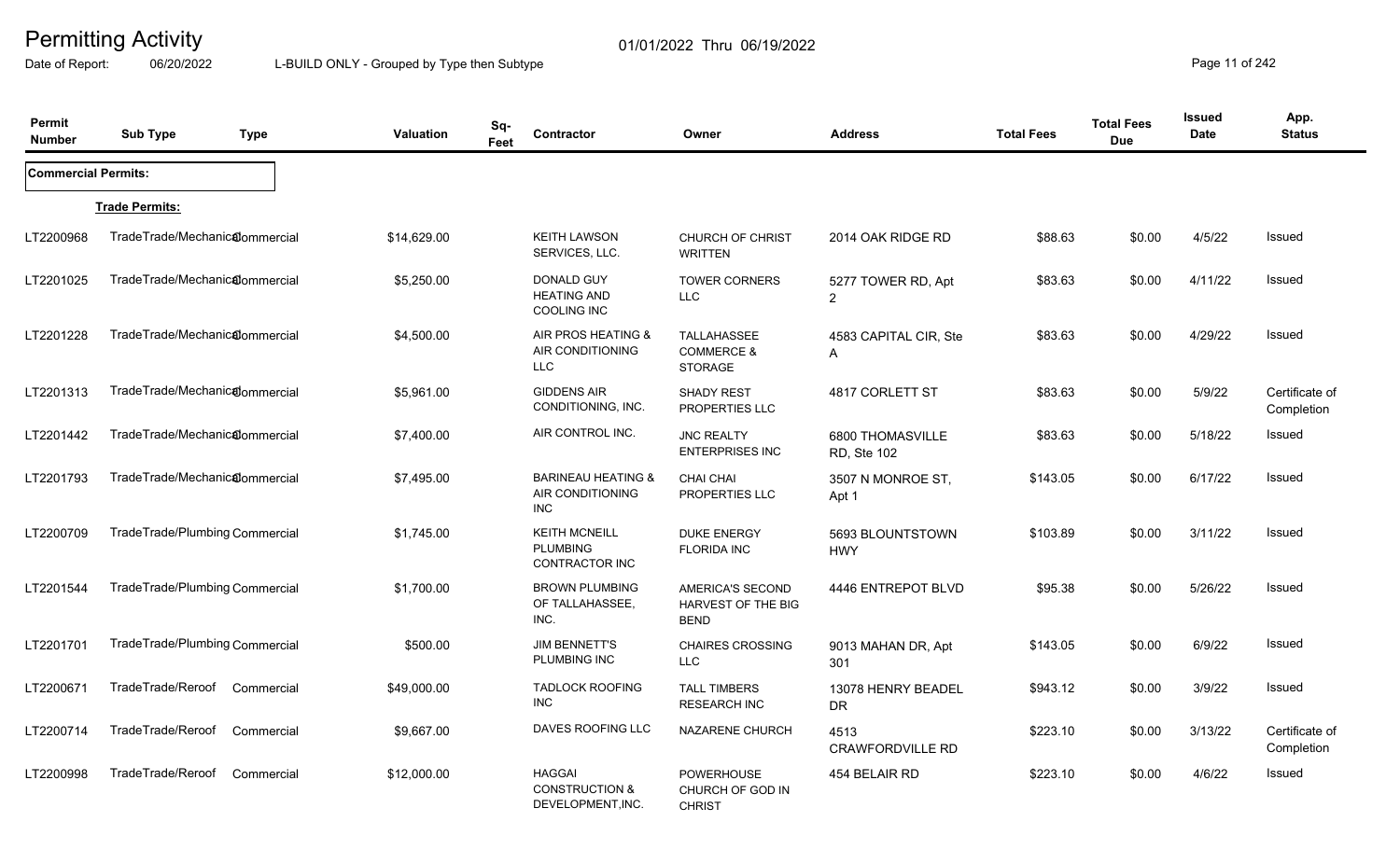Date of Report: 06/20/2022 L-BUILD ONLY - Grouped by Type then Subtype **Page 12** of 242

| Permit<br><b>Number</b>    | <b>Sub Type</b>                          | <b>Type</b>    | Valuation          | Sq-<br>Contractor<br>Feet                                                     | Owner                                               | <b>Address</b>                 | <b>Total Fees</b> | <b>Total Fees</b><br><b>Due</b> | <b>Issued</b><br><b>Date</b> | App.<br><b>Status</b>  |
|----------------------------|------------------------------------------|----------------|--------------------|-------------------------------------------------------------------------------|-----------------------------------------------------|--------------------------------|-------------------|---------------------------------|------------------------------|------------------------|
| <b>Commercial Permits:</b> |                                          |                |                    |                                                                               |                                                     |                                |                   |                                 |                              |                        |
|                            | <b>Trade Permits:</b>                    |                |                    |                                                                               |                                                     |                                |                   |                                 |                              |                        |
| LT2201005                  | TradeTrade/Reroof                        | Commercial     | \$15,580.00        | <b>COMMERCIAL</b><br>ROOFING COMPANY<br>LLC DBA LOGAN<br><b>ROOFIN</b>        | <b>WOODVILLE</b><br>PROPERTIES INC                  | 2824 TWELVE STEP<br><b>WAY</b> | \$409.06          | \$0.00                          | 4/7/22                       | Issued                 |
| LT2201042                  | TradeTrade/Reroof                        | Commercial     | \$31,733.00        | <b>GARRISON DESIGN</b><br>AND CONSTRUCTION<br><b>INC</b>                      | SIX OAKS DRIVE LLC                                  | 4825 SIX OAKS DR               | \$668.10          | \$0.00                          | 4/12/22                      | Issued                 |
| LT2201142                  | TradeTrade/Reroof                        | Commercial     | \$7,500.00         | <b>CHIEF</b><br>CORNERSTONE<br><b>CONSTRUCTION</b><br><b>COMPANY INCORPOR</b> | <b>MOUNT OLIVE</b><br>HOLINESS CHURCH<br>INC        | 1996 E OAK RIDGE RD            | \$223.10          | \$0.00                          | 4/21/22                      | Issued                 |
| LT2201692                  | TradeTrade/Reroof                        | Commercial     | \$150,000.00       | LLOYD ROOFING<br><b>AND</b><br>CONSTRUCTION,<br>INC.                          | <b>FTBILLC</b>                                      | 4400 BLOUNTSTOWN<br><b>HWY</b> | \$259.72          | \$0.00                          | 6/9/22                       | Issued                 |
| LT2201775                  | TradeTrade/Reroof                        | Commercial     | \$9,500.00         | <b>BOB MCKEITHEN &amp;</b><br>SONS INC                                        | SHADY GROVE PRIM<br><b>BAPTIST CHURCH #2</b><br>INC | 10497 CENTERVILLE<br><b>RD</b> | \$259.72          | \$0.00                          | 6/16/22                      | Issued                 |
| LT2201778                  | TradeTrade/Reroof                        | Commercial     | \$14,556.00        | <b>GARRISON DESIGN</b><br>AND CONSTRUCTION<br>INC                             | SIX OAKS DRIVE LLC                                  | 4825 SIX OAKS DR               | \$259.72          | \$0.00                          | 6/16/22                      | Issued                 |
|                            | Totals:                                  | 26             | \$378,295.00       |                                                                               |                                                     |                                | 5,120.20          | \$0.00                          |                              |                        |
|                            | <b>TOTALS for Commercial</b><br>Permits: | 117            | \$2,215,710,689.00 |                                                                               |                                                     |                                | \$176,949.80      | \$261.08                        |                              |                        |
| <b>Express Permits:</b>    |                                          |                |                    |                                                                               |                                                     |                                |                   |                                 |                              |                        |
| LB2200061                  | Commercial<br>Mechanical                 | Express        | \$3,500.00         | A & W SERVICES,<br><b>LLC</b>                                                 | ELLIOTT LARRY AND<br>PATRICIA TRUST                 | 12062 WATERFRONT<br><b>DR</b>  | \$83.63           | \$0.00                          | 1/11/22                      | Final Insp<br>Complete |
| LB2201086                  | Non-structural<br>Roof Repair            | <b>Express</b> | \$1,000.00         | <b>OWNER</b>                                                                  | <b>VASCO MARTHA</b>                                 | 3550 SPRINIL RD                | \$224.48          | \$0.00                          | 6/7/22                       | Issued                 |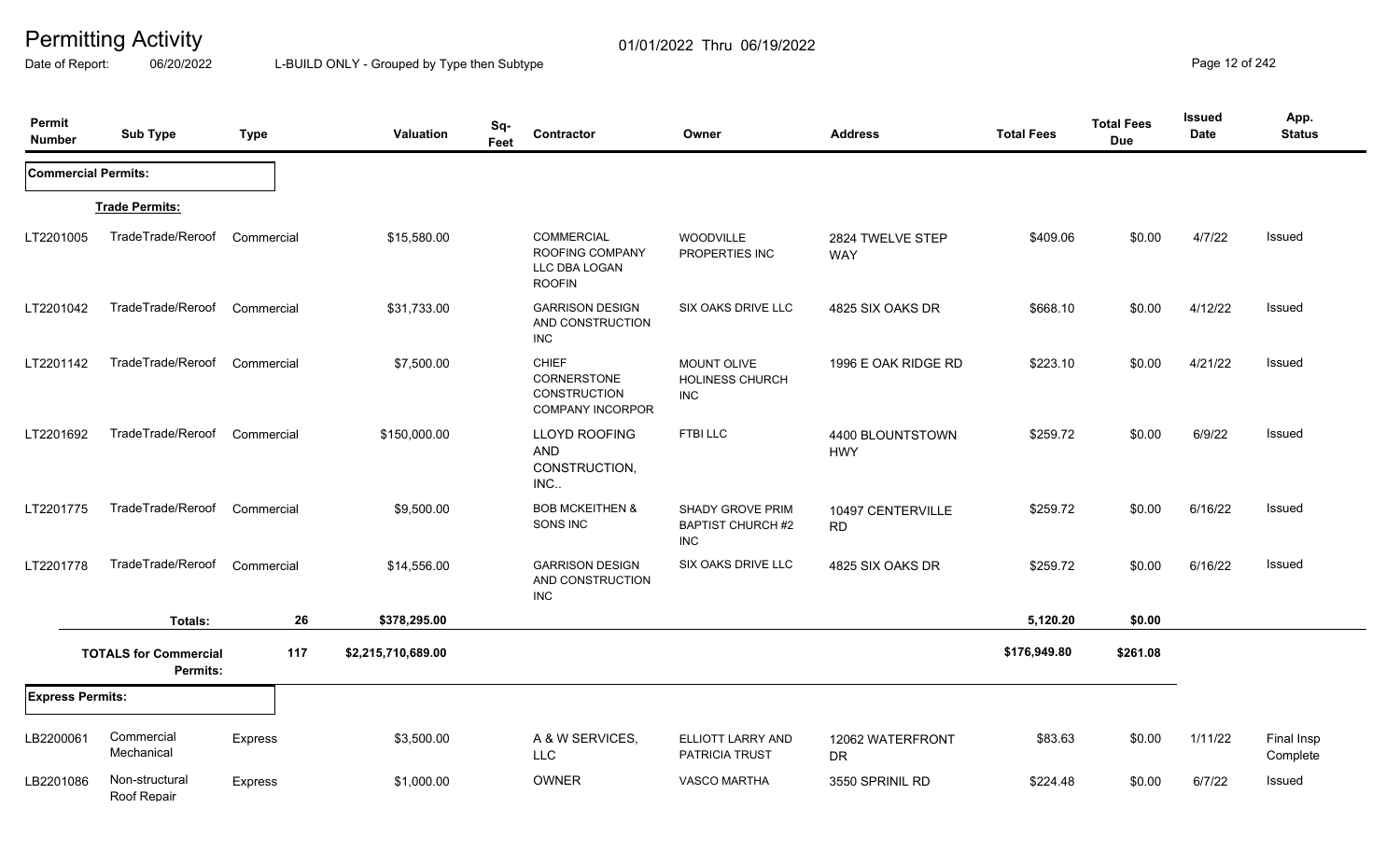Date of Report: 06/20/2022 L-BUILD ONLY - Grouped by Type then Subtype **Page 13** of 242

| <b>Permit</b><br><b>Number</b> | <b>Sub Type</b>           | <b>Type</b>    | Valuation  | Sq-<br>Feet | Contractor                                    | Owner                                    | <b>Address</b>                         | <b>Total Fees</b> | <b>Total Fees</b><br><b>Due</b> | <b>Issued</b><br>Date | App.<br><b>Status</b>  |
|--------------------------------|---------------------------|----------------|------------|-------------|-----------------------------------------------|------------------------------------------|----------------------------------------|-------------------|---------------------------------|-----------------------|------------------------|
| <b>Express Permits:</b>        |                           |                |            |             |                                               |                                          |                                        |                   |                                 |                       |                        |
| LB2201111                      | Pool Liner<br>Replacement | Express        | \$7,300.00 |             | SALVO POOLS<br>D/B/A SALVO POOL<br>& SPA, INC | <b>WILLIS JULIUS</b>                     | 4204 BEN BLVD                          | \$148.05          | \$0.00                          | 6/10/22               | Issued                 |
| LB2201112                      | Pool Liner<br>Replacement | Express        | \$5,650.00 |             | SALVO POOLS<br>D/B/A SALVO POOL<br>& SPA, INC | <b>CALDER AUTUMN</b><br>SABLE            | 8430 FRESHWATER<br><b>FARMS RD</b>     | \$148.05          | \$0.00                          | 6/10/22               | Issued                 |
| LB2201151                      | Pool Liner<br>Replacement | <b>Express</b> | \$5,878.00 |             | SALVO POOLS<br>D/B/A SALVO POOL<br>& SPA, INC | DUKE OAK V                               | 7183 OX BOW CIR                        | \$148.05          | \$0.00                          | 6/16/22               | Final Insp<br>Complete |
| LB2201152                      | Pool Liner<br>Replacement | Express        | \$6,550.00 |             | SALVO POOLS<br>D/B/A SALVO POOL<br>& SPA, INC | DOWDY JOHN A III                         | 2035 CHIMNEY SWIFT<br><b>HOLW</b>      | \$148.05          | \$0.00                          | 6/16/22               | Final Insp<br>Complete |
| LB2200054                      | Residential<br>Electrical | Express        | \$100.00   |             | <b>OWNER</b>                                  | <b>HENRY ALFRED</b>                      | 5961 EBBIE C HENRY<br>LN               | \$101.66          | \$0.00                          | 1/11/22               | Issued                 |
| LB2200135                      | Residential<br>Electrical | Express        | \$150.00   |             | <b>OWNER</b>                                  | FS#119                                   | 2107 HARRIET DR                        | \$101.66          | \$0.00                          | 1/21/22               | Final Insp<br>Complete |
| LB2200170                      | Residential<br>Electrical | <b>Express</b> | \$100.00   |             | OWNER                                         | <b>RECON PARTNERS</b><br><b>LLC</b>      | 8645 OLD WOODVILLE<br><b>RD</b>        | \$101.66          | \$0.00                          | 1/27/22               | Issued                 |
| LB2200230                      | Residential<br>Electrical | <b>Express</b> | \$500.00   |             |                                               | <b>MANN WENDELL</b><br><b>TAYLOR</b>     | 1052 ELLIS RD                          | \$101.66          | \$0.00                          | 2/7/22                | Final Insp<br>Complete |
| LB2200297                      | Residential<br>Electrical | <b>Express</b> | \$12.00    |             | <b>OWNER</b>                                  | <b>STARNES JANET</b><br><b>ELIZABETH</b> | 9750 N HORSESHOE<br><b>RD</b>          | \$101.66          | \$0.00                          | 2/15/22               | Final Insp<br>Complete |
| LB2200357                      | Residential<br>Electrical | <b>Express</b> | \$80.00    |             |                                               | ADERHOLD ALISON<br><b>RUTH</b>           | 5585 SULLIVAN RD                       | \$101.66          | \$0.00                          | 2/25/22               | Final Insp<br>Complete |
| LB2200415                      | Residential<br>Electrical | <b>Express</b> | \$100.00   |             |                                               | <b>CROWELL JASMINE S</b>                 | 4180 SPRINGHILL RD                     | \$101.66          | \$0.00                          | 3/2/22                | Final Insp<br>Complete |
| LB2200453                      | Residential<br>Electrical | <b>Express</b> | \$200.00   |             | <b>OWNER</b>                                  | PERRY PAMELA P                           | 10395 OLD PLANK RD                     | \$101.66          | \$0.00                          | 3/8/22                | Final Insp<br>Complete |
| LB2200473                      | Residential<br>Electrical | <b>Express</b> | \$100.00   |             | OWNER                                         | <b>HATTER MOBILE LLC</b>                 | 1139 HATLEE TRCE,<br>LOT <sub>14</sub> | \$101.66          | \$0.00                          | 3/9/22                | Final Insp<br>Complete |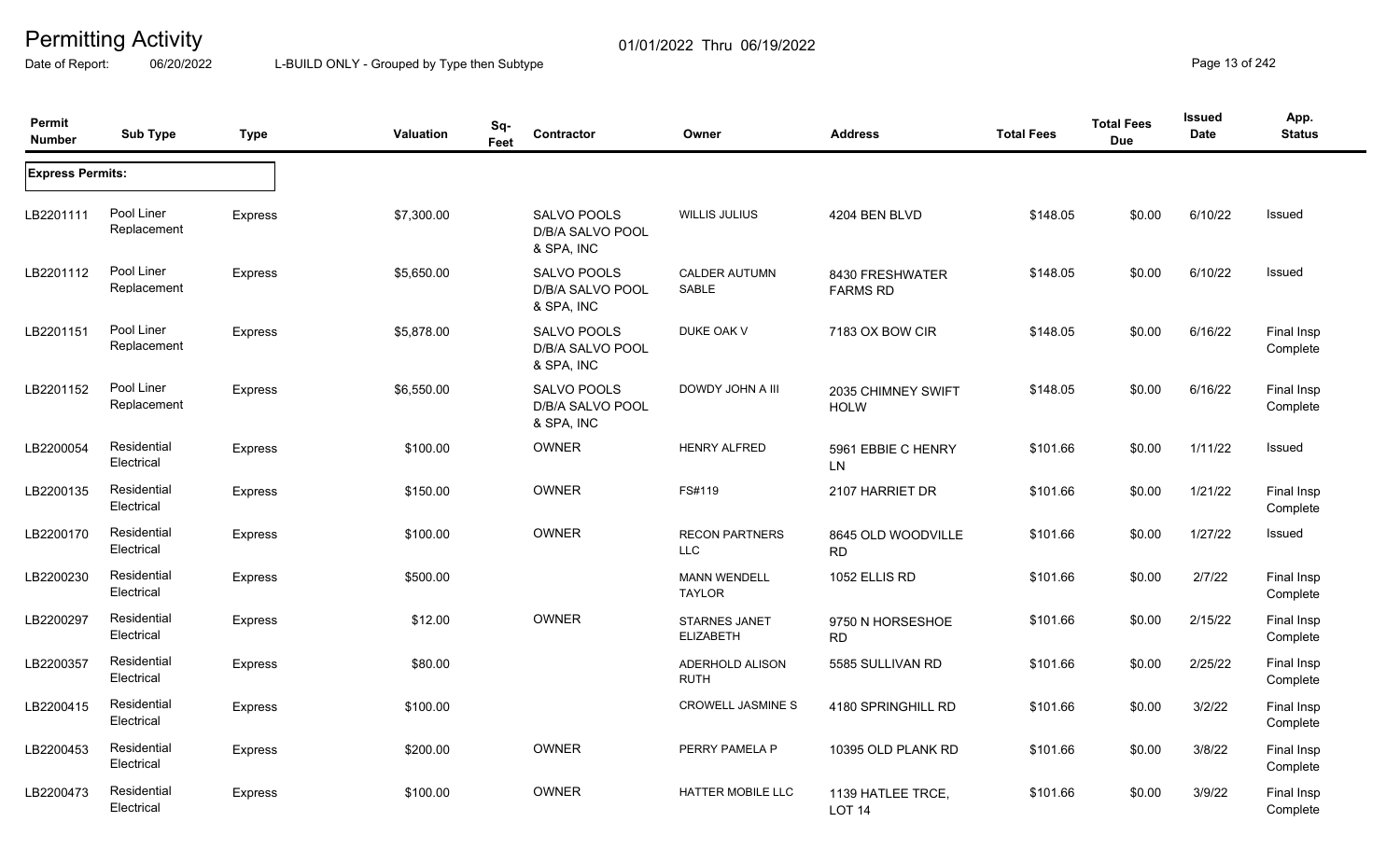Date of Report: 06/20/2022 L-BUILD ONLY - Grouped by Type then Subtype **Page 14** of 242

| Permit<br><b>Number</b> | <b>Sub Type</b>           | <b>Type</b>    | Valuation  | Sq-<br>Contractor<br>Feet                             | Owner                                   | <b>Address</b>                  | <b>Total Fees</b> | <b>Total Fees</b><br><b>Due</b> | <b>Issued</b><br>Date | App.<br><b>Status</b>  |
|-------------------------|---------------------------|----------------|------------|-------------------------------------------------------|-----------------------------------------|---------------------------------|-------------------|---------------------------------|-----------------------|------------------------|
| <b>Express Permits:</b> |                           |                |            |                                                       |                                         |                                 |                   |                                 |                       |                        |
| LB2200645               | Residential<br>Electrical | <b>Express</b> | \$1,200.00 | OWNER                                                 | <b>GUSTAFSON</b><br><b>LUDOBINA</b>     | 2839 CATHEDRAL DR               | \$101.66          | \$0.00                          | 4/4/22                | Final Insp<br>Complete |
| LB2200650               | Residential<br>Electrical | <b>Express</b> | \$1,000.00 | OWNER                                                 | <b>DAVIS BARBARA</b>                    | 2909 NEPAL DR                   | \$101.66          | \$0.00                          | 4/5/22                | Issued                 |
| LB2200665               | Residential<br>Electrical | <b>Express</b> | \$100.00   | OWNER                                                 | <b>CEBALLOS AMANDA</b>                  | 1797 MONDAY CT                  | \$101.66          | \$0.00                          | 4/7/22                | Final Insp<br>Complete |
| LB2200679               | Residential<br>Electrical | Express        | \$100.00   | OWNER                                                 | <b>SMITH TIMOTHY</b>                    | 1535 BUR OAK DR                 | \$101.66          | \$0.00                          | 4/11/22               | Final Insp<br>Complete |
| LB2200699               | Residential<br>Electrical | <b>Express</b> | \$1.00     | OWNER                                                 | <b>WRIGHT RANDY</b>                     | 5962 BUTTON WILLOW<br>LN        | \$101.66          | \$0.00                          | 4/12/22               | Issued                 |
| LB2200715               | Residential<br>Electrical | Express        | \$116.00   | <b>NEIL BROOKS</b><br><b>ELECTRIC REPAIR,</b><br>INC. | <b>HAMILTON ARCHIE L</b>                | 2046 SILVER RUN TRL             | \$101.66          | \$0.00                          | 4/14/22               | Final Insp<br>Complete |
| LB2200723               | Residential<br>Electrical | <b>Express</b> | \$1.00     | OWNER                                                 | <b>MEJIA ESTELA</b>                     | 1309 BARINEAU RD                | \$101.66          | \$0.00                          | 4/15/22               | Final Insp<br>Complete |
| LB2200750               | Residential<br>Electrical | Express        | \$20.00    | OWNER                                                 | <b>GRIFFIN SAMANTHA</b>                 | 367 BARK DR                     | \$101.66          | \$0.00                          | 4/20/22               | Final Insp<br>Complete |
| LB2200780               | Residential<br>Electrical | Express        | \$100.00   | OWNER                                                 | ADERHOLD ALISON<br><b>RUTH</b>          | 5587 SULLIVAN RD                | \$101.66          | \$0.00                          | 4/26/22               | Final Insp<br>Complete |
| LB2200787               | Residential<br>Electrical | <b>Express</b> | \$100.00   | OWNER                                                 | <b>BRUNNER WILLIAM</b><br><b>CURTIS</b> | 2149 OSCAR HARVEY<br><b>RD</b>  | \$101.66          | \$0.00                          | 4/26/22               | Final Insp<br>Complete |
| LB2200879               | Residential<br>Electrical | <b>Express</b> | \$100.00   | OWNER                                                 | <b>MUNDEN MARIA</b>                     | 9557 APALACHEE<br><b>PKWY</b>   | \$101.66          | \$0.00                          | 5/9/22                | Issued                 |
| LB2200909               | Residential<br>Electrical | Express        | \$300.00   | OWNER                                                 | <b>CROTZER ALLEN J</b>                  | 335 MCKENZIE DR                 | \$101.66          | \$0.00                          | 5/11/22               | Final Insp<br>Complete |
| LB2200910               | Residential<br>Electrical | <b>Express</b> | \$300.00   | <b>OWNER</b>                                          | WATSON JOHNNY C<br>JR                   | 335 MCKENZIE DR                 | \$101.66          | \$0.00                          | 5/11/22               | Final Insp<br>Complete |
| LB2200937               | Residential<br>Electrical | <b>Express</b> | \$100.00   | <b>OWNER</b>                                          | PEREZ ANITA                             | 19290 COTTON PATCH<br><b>RD</b> | \$101.66          | \$0.00                          | 5/13/22               | Final Insp<br>Complete |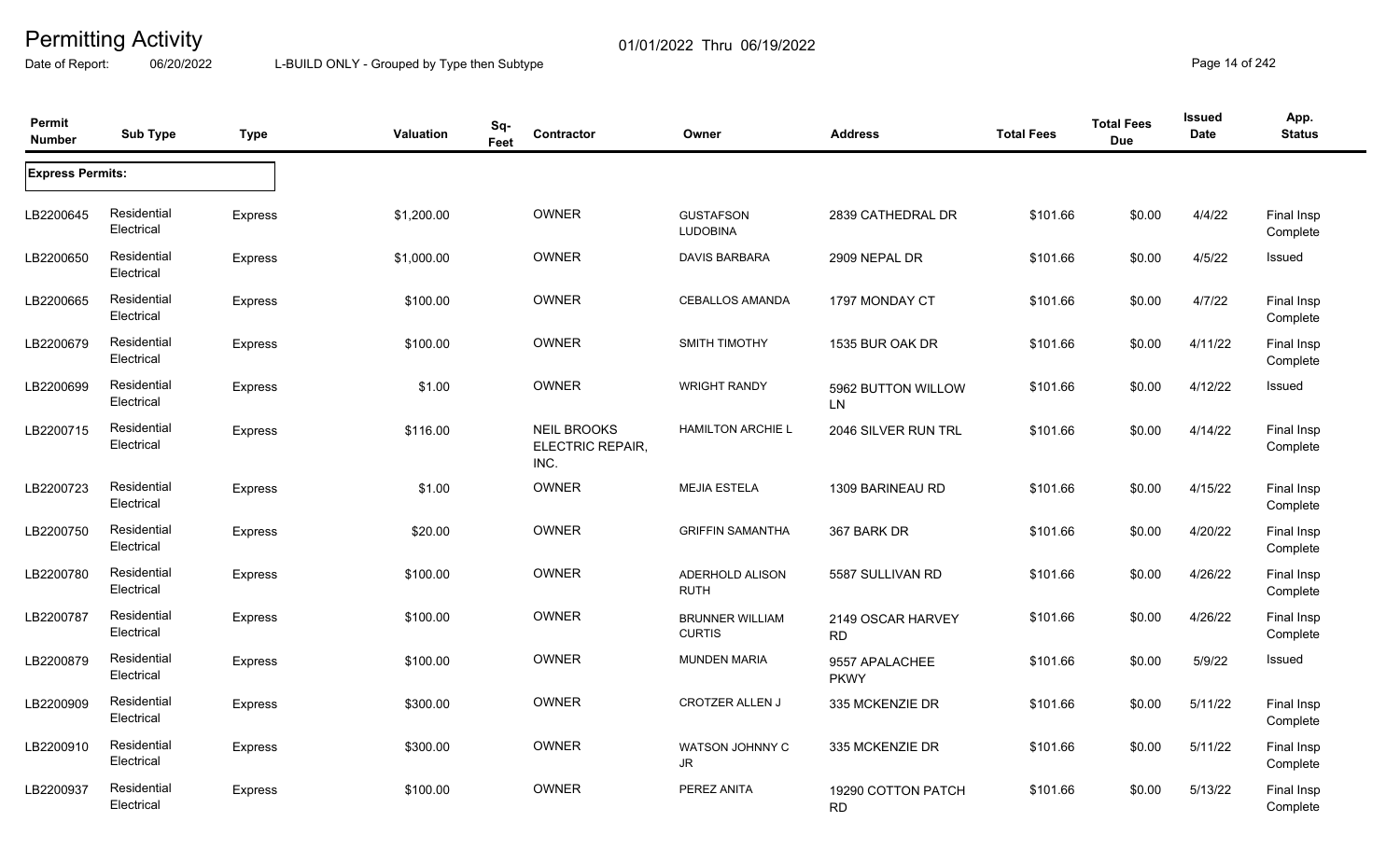Date of Report: 06/20/2022 L-BUILD ONLY - Grouped by Type then Subtype **Page 15** of 242

| Permit<br><b>Number</b> | <b>Sub Type</b>                         | <b>Type</b>    | Valuation   | Sq-<br>Contractor<br>Feet                              | Owner                                 | <b>Address</b>                 | <b>Total Fees</b> | <b>Total Fees</b><br><b>Due</b> | <b>Issued</b><br><b>Date</b> | App.<br><b>Status</b>        |
|-------------------------|-----------------------------------------|----------------|-------------|--------------------------------------------------------|---------------------------------------|--------------------------------|-------------------|---------------------------------|------------------------------|------------------------------|
| <b>Express Permits:</b> |                                         |                |             |                                                        |                                       |                                |                   |                                 |                              |                              |
| LB2200964               | Residential<br>Electrical               | <b>Express</b> | \$100.00    | ELECTROTECH, LLC                                       | <b>KHAIRALLAH FARHAT</b><br>S         | 2150 THIRLESTANE<br><b>RD</b>  | \$101.66          | \$0.00                          | 5/18/22                      | Final Insp<br>Complete       |
| LB2200982               | Residential<br>Electrical               | Express        | \$2,000.00  | JOSEPH E MORGAN<br><b>ELECTRICAL</b><br>CONTRACTOR INC | <b>WOODVILLE</b><br>PROPERTIES INC    | 2881 TWELVE STEP<br><b>WAY</b> | \$101.66          | \$0.00                          | 5/19/22                      | Final Insp<br>Complete       |
| LB2201028               | Residential<br>Electrical               | Express        | \$100.00    | <b>OWNER</b>                                           | PALMER DAVID                          | 306 WILKINSON ST               | \$101.66          | \$0.00                          | 5/31/22                      | Final Insp<br>Complete       |
| LB2200621               | Residential<br><b>Exterior Door</b>     | Express        | \$1,000.00  | <b>KAMRYN</b><br>CONSTRUCTION,<br><b>LLC</b>           | <b>HILL KETRAK</b>                    | 914 CROSSWAY RD                | \$95.38           | \$0.00                          | 4/1/22                       | Certificate of<br>Completion |
| LB2201141               | Residential<br><b>Exterior Door</b>     | <b>Express</b> | \$350.00    | <b>OWNER</b>                                           | ALTROGGE JENNIFER                     | 3201 GALLANT FOX<br><b>TRL</b> | \$200.14          | \$0.00                          | 6/15/22                      | Issued                       |
| LB2200732               | <b>Residential Gas</b><br>Change-out (1 | <b>Express</b> | \$5.00      | <b>OWNER</b>                                           | CAHOON JODIE E                        | 1250 PHEASANT RUN<br><b>DR</b> | \$73.10           | \$0.00                          | 4/18/22                      | Final Insp<br>Complete       |
| LB2200804               | <b>Residential Gas</b><br>Change-out (1 | Express        | \$550.00    | ROTO ROOTER                                            | PARRA-FERRO<br><b>CASSANDRA N</b>     | 6273 PINE FAIR WAY             | \$77.10           | \$0.00                          | 4/29/22                      | Final Insp<br>Complete       |
| LB2200944               | <b>Residential Gas</b><br>Change-out (1 | Express        | \$100.00    | <b>OWNER</b>                                           | POPPELL JONATHAN<br><b>MALACHI</b>    | 9104 EAGLES RIDGE<br><b>DR</b> | \$77.10           | \$0.00                          | 5/16/22                      | Final Insp<br>Complete       |
| LB2200479               | Residential<br>Mechanical               | <b>Express</b> | \$4,000.00  | OWNER                                                  | <b>FURST ANGELA</b><br><b>PIPPINS</b> | 2143 LONGVIEW DR               | \$83.63           | \$0.00                          | 3/10/22                      | Issued                       |
| LB2200332               | Residential<br>Plumbing                 | <b>Express</b> | \$100.00    | OWNER                                                  | <b>CROSBY JAMIE L</b>                 | 553 OAK RIDGE RD               | \$103.89          | \$0.00                          | 2/21/22                      | Certificate of<br>Completion |
| LB2200948               | Residential<br>Plumbing                 | <b>Express</b> | \$1,800.00  | <b>D G MILLER &amp; SON</b><br><b>PLUMBING</b>         | <b>FOWLER BARBARA J</b>               | 1768 BROKEN BOW<br><b>TRL</b>  | \$103.89          | \$0.00                          | 5/17/22                      | Issued                       |
| LB2200023               | Residential<br>Re-roofs                 | Express        | \$10,000.00 |                                                        | <b>COALSON B J</b>                    | 6375 THOMASVILLE<br><b>RD</b>  | \$223.10          | \$0.00                          | 1/6/22                       | Certificate of<br>Completion |
| LB2200063               | Residential<br>Re-roofs                 | <b>Express</b> | \$2,000.00  | <b>OWNER</b>                                           | <b>MEJIA JAIME A</b>                  | 6701 TOMY LEE TRL              | \$95.38           | \$0.00                          | 1/12/22                      | Issued                       |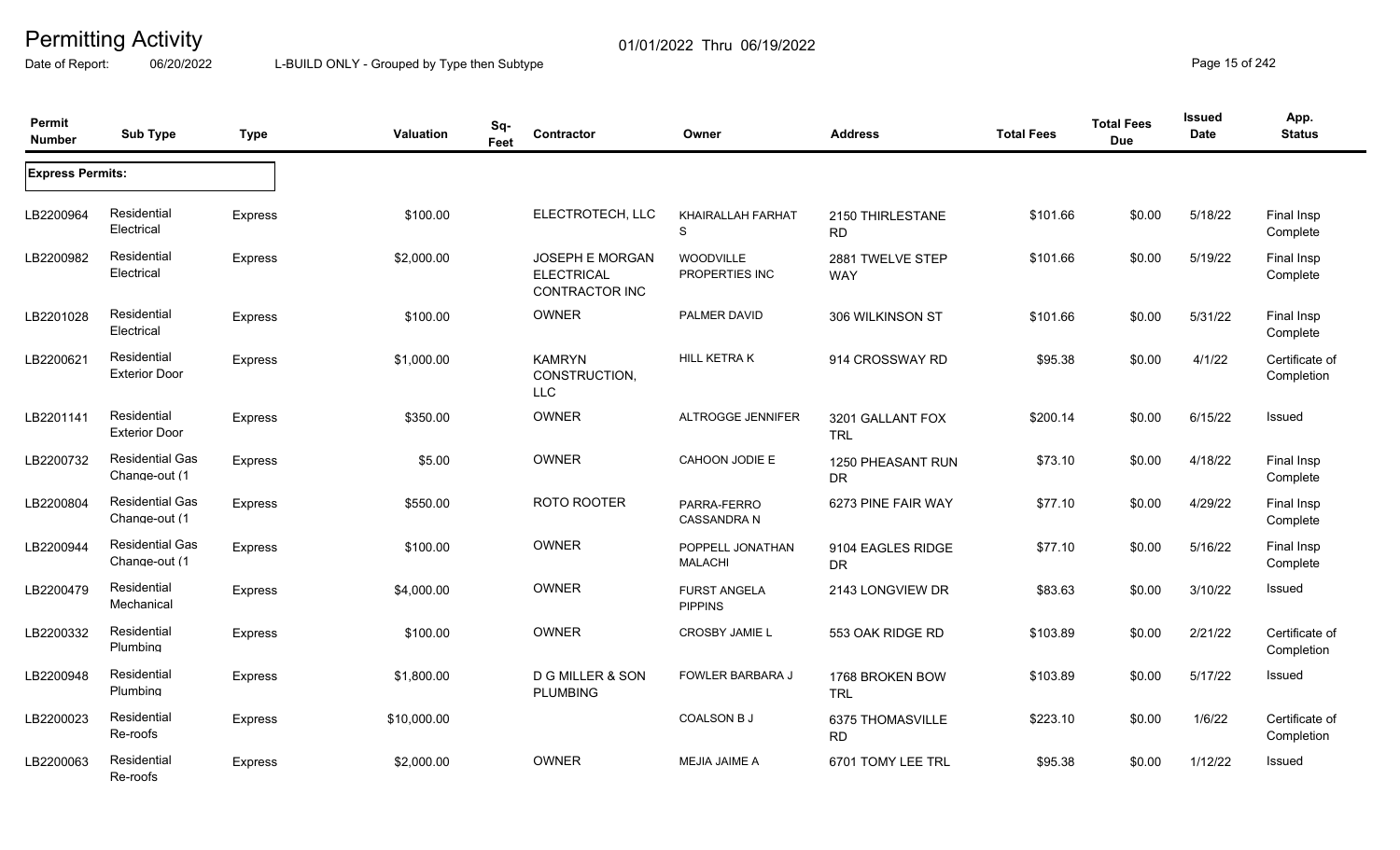Date of Report: 06/20/2022 L-BUILD ONLY - Grouped by Type then Subtype **Page 16** of 242

| Permit<br><b>Number</b> | <b>Sub Type</b>         | <b>Type</b>    | Valuation   | Sq-<br>Contractor<br>Feet                 | Owner                                                              | <b>Address</b>                      | <b>Total Fees</b> | <b>Total Fees</b><br><b>Due</b> | <b>Issued</b><br><b>Date</b> | App.<br><b>Status</b>        |
|-------------------------|-------------------------|----------------|-------------|-------------------------------------------|--------------------------------------------------------------------|-------------------------------------|-------------------|---------------------------------|------------------------------|------------------------------|
| <b>Express Permits:</b> |                         |                |             |                                           |                                                                    |                                     |                   |                                 |                              |                              |
| LB2200077               | Residential<br>Re-roofs | <b>Express</b> | \$3,915.00  | <b>OWNER</b>                              | <b>COLVIN AMANDA</b>                                               | 8033 BLUE SMOKE DR                  | \$223.10          | \$0.00                          | 1/13/22                      | Certificate of<br>Completion |
| LB2200161               | Residential<br>Re-roofs | <b>Express</b> | \$4,000.00  |                                           | <b>BLAKELEY ABIGAIL</b>                                            | 18003 RAKESTRAW<br><b>DR</b>        | \$223.10          | \$0.00                          | 1/26/22                      | Certificate of<br>Completion |
| LB2200196               | Residential<br>Re-roofs | <b>Express</b> | \$2,000.00  | <b>OWNER</b>                              | <b>ELLIOTT LEWIS</b><br><b>MICHAEL</b>                             | 3323 LUCKY<br><b>DEBONAIR TRL</b>   | \$95.38           | \$0.00                          | 2/2/22                       | Final Insp<br>Complete       |
| LB2200214               | Residential<br>Re-roofs | <b>Express</b> | \$26,640.00 | SOUTHLAND ROWE<br><b>ROOFING INC</b>      | FS#119                                                             | 5976 COLONEL SCOTT<br><b>DR</b>     | \$586.55          | \$0.00                          | 2/4/22                       | Certificate of<br>Completion |
| LB2200245               | Residential<br>Re-roofs | Express        | \$14,000.00 | LEDFORD DESIGN &<br>CONSTRUCTION,<br>LLC. | PRESBYTERIAN<br><b>RETIREMENT</b><br><b>COMMUNITIES INC</b>        | 1350 HOLLOW OAK<br><b>CIR</b>       | \$223.10          | \$0.00                          | 2/8/22                       | Final Insp<br>Complete       |
| LB2200246               | Residential<br>Re-roofs | <b>Express</b> | \$12,500.00 | LEDFORD DESIGN &<br>CONSTRUCTION,<br>LLC. | <b>PRESBYTERIAN</b><br><b>RETIREMENT</b><br><b>COMMUNITIES INC</b> | 1366 HOLLOW OAK<br><b>CIR</b>       | \$223.10          | \$0.00                          | 2/8/22                       | Final Insp<br>Complete       |
| LB2200247               | Residential<br>Re-roofs | <b>Express</b> | \$2,000.00  |                                           | <b>HOUSE TO HOME</b><br><b>DESIGN DECOR &amp;</b><br>MORE LLC      | 2111 PLANTATION<br><b>FOREST DR</b> | \$95.38           | \$0.00                          | 2/8/22                       | Issued                       |
| LB2200529               | Residential<br>Re-roofs | Express        | \$8,000.00  | <b>OWNER</b>                              | <b>ELBAHRAWI PATRICIA</b>                                          | 5111 WATER VALLEY<br><b>DR</b>      | \$223.10          | \$0.00                          | 3/17/22                      | Final Insp<br>Complete       |
| LB2200557               | Residential<br>Re-roofs | <b>Express</b> | \$2,000.00  | <b>OWNER</b>                              | <b>WOOD BREANNE</b>                                                | 13657 MOCCASIN GAP<br><b>RD</b>     | \$95.38           | \$0.00                          | 3/23/22                      | Certificate of<br>Completion |
| LB2200581               | Residential<br>Re-roofs | <b>Express</b> | \$4,000.00  | <b>OWNER</b>                              | PARADA CARMEN                                                      | 1319 BURGESS DR                     | \$223.10          | \$0.00                          | 3/28/22                      | Final Insp<br>Complete       |
| LB2200666               | Residential<br>Re-roofs | <b>Express</b> | \$2,400.00  | <b>OWNER</b>                              | <b>CEBALLOS AMANDA</b>                                             | 1797 MONDAY CT                      | \$218.10          | \$0.00                          | 4/7/22                       | Issued                       |
| LB2200671               | Residential<br>Re-roofs | <b>Express</b> | \$15,000.00 | LEDFORD DESIGN &<br>CONSTRUCTION,<br>LLC. | PRESBYTERIAN<br><b>RETIREMENT</b><br><b>COMMUNITIES INC</b>        | 1320 HOLLOW OAK<br><b>CIR</b>       | \$223.10          | \$0.00                          | 4/8/22                       | Final Insp<br>Complete       |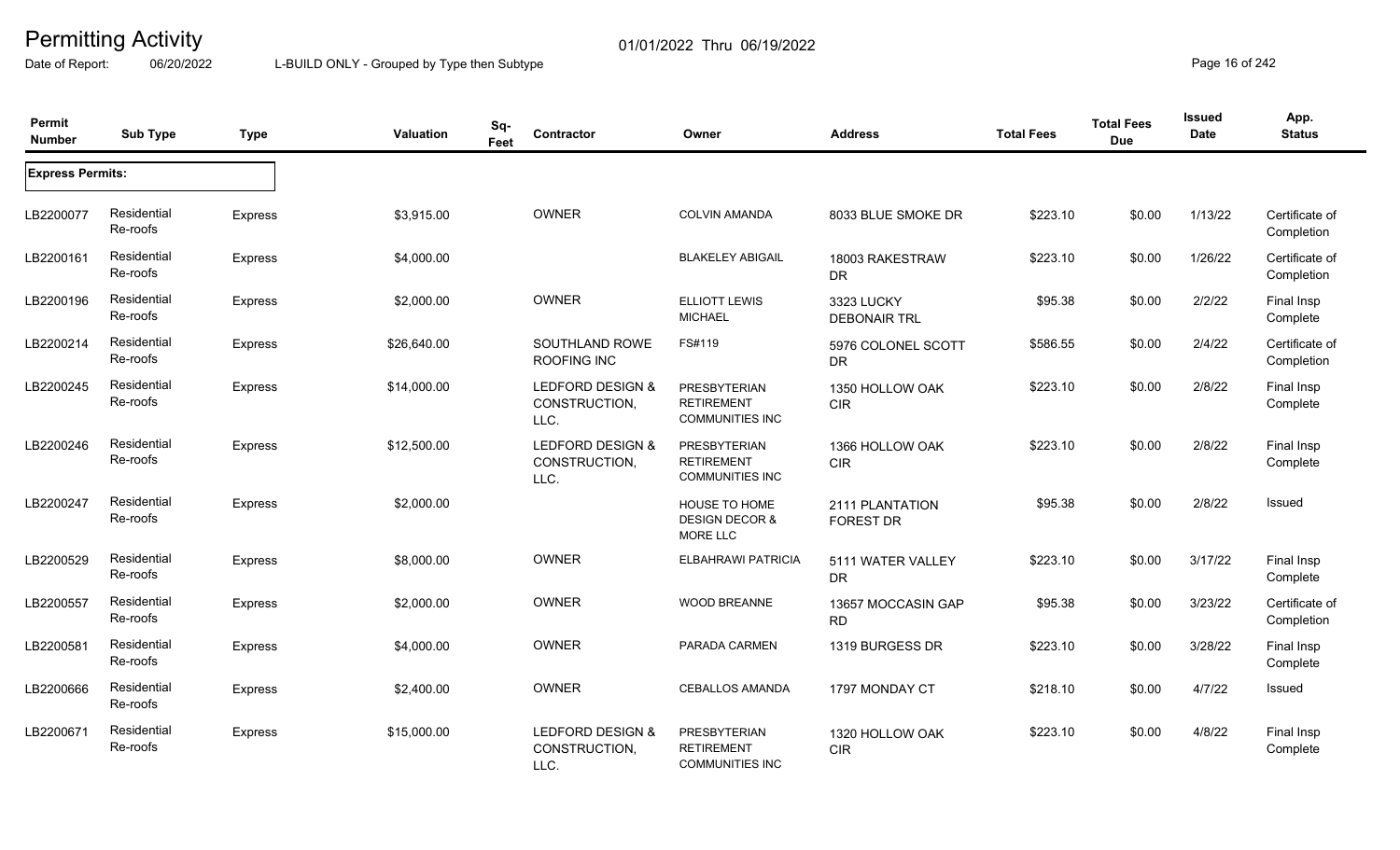Date of Report: 06/20/2022 L-BUILD ONLY - Grouped by Type then Subtype **Page 17** of 242

| Permit<br><b>Number</b> | <b>Sub Type</b>         | <b>Type</b>    | <b>Valuation</b> | Sq-<br>Feet | Contractor                                  | Owner                                                              | <b>Address</b>                     | <b>Total Fees</b> | <b>Total Fees</b><br><b>Due</b> | <b>Issued</b><br><b>Date</b> | App.<br><b>Status</b>        |
|-------------------------|-------------------------|----------------|------------------|-------------|---------------------------------------------|--------------------------------------------------------------------|------------------------------------|-------------------|---------------------------------|------------------------------|------------------------------|
| <b>Express Permits:</b> |                         |                |                  |             |                                             |                                                                    |                                    |                   |                                 |                              |                              |
| LB2200672               | Residential<br>Re-roofs | Express        | \$15,000.00      |             | LEDFORD DESIGN &<br>CONSTRUCTION,<br>LLC.   | <b>PRESBYTERIAN</b><br><b>RETIREMENT</b><br><b>COMMUNITIES INC</b> | 1361 HOLLOW OAK<br><b>CIR</b>      | \$223.10          | \$0.00                          | 4/8/22                       | Final Insp<br>Complete       |
| LB2200677               | Residential<br>Re-roofs | <b>Express</b> | \$6,000.00       |             | OWNER                                       | SHERIDAN ELIZABETH                                                 | 2920 GEORGE ST                     | \$223.10          | \$0.00                          | 4/8/22                       | Issued                       |
| LB2200678               | Residential<br>Re-roofs | Express        | \$1,000.00       |             | OWNER                                       | <b>BRYANT RANDLE</b><br><b>DALTON</b>                              | 16836 AQUA LN                      | \$95.38           | \$0.00                          | 4/11/22                      | Final Insp<br>Complete       |
| LB2200682               | Residential<br>Re-roofs | Express        | \$12,000.00      |             | OWNER                                       | <b>BLOUNT JAMES</b><br><b>EDWARD</b>                               | 6277 RANCH RD                      | \$223.10          | \$0.00                          | 4/11/22                      | Certificate of<br>Completion |
| LB2200688               | Residential<br>Re-roofs | <b>Express</b> | \$5,000.00       |             | OWNER                                       | PLA RONALD T                                                       | 1470 WILLIAMS<br><b>LANDING RD</b> | \$223.10          | \$0.00                          | 4/11/22                      | Certificate of<br>Completion |
| LB2200695               | Residential<br>Re-roofs | Express        | \$4,500.00       |             | OWNER                                       | KINNEY JAMES R                                                     | 2305 TUSCAVILLA RD                 | \$223.10          | \$0.00                          | 4/12/22                      | Final Insp<br>Complete       |
| LB2200719               | Residential<br>Re-roofs | <b>Express</b> | \$2,450.00       |             | <b>GOLDEN GREEN</b><br><b>BUILDERS, LLC</b> | <b>GOLDEN GREEN</b><br><b>BUILDERS LLC</b>                         | 235 ROSS RD                        | \$218.10          | \$0.00                          | 4/14/22                      | Final Insp<br>Complete       |
| LB2200735               | Residential<br>Re-roofs | Express        | \$17,000.00      |             | <b>OWNER</b>                                | <b>WELLS KAREN L</b>                                               | 6510 CEDAR CHASE<br><b>WAY</b>     | \$431.44          | \$0.00                          | 4/19/22                      | Issued                       |
| LB2200800               | Residential<br>Re-roofs | <b>Express</b> | \$3,250.00       |             |                                             | VAUGHAN BARBARA B                                                  | 15533 SUNRAY RD                    | \$223.10          | \$0.00                          | 4/28/22                      | Final Insp<br>Complete       |
| LB2200878               | Residential<br>Re-roofs | <b>Express</b> | \$2,500.00       |             | <b>OWNER</b>                                | ZACKERY PAMELA C                                                   | 8367 GLENDALIN RD                  | \$223.10          | \$0.00                          | 5/9/22                       | Issued                       |
| LB2200887               | Residential<br>Re-roofs | <b>Express</b> | \$2,000.00       |             | OWNER                                       | <b>LEON ANTONIO L</b>                                              | 6009 NABB CT                       | \$95.38           | \$0.00                          | 5/10/22                      | Issued                       |
| LB2200929               | Residential<br>Re-roofs | <b>Express</b> | \$5,000.00       |             | OWNER                                       | <b>GAO RUIGUO</b>                                                  | 2209 UPLAND WAY                    | \$223.10          | \$0.00                          | 5/12/22                      | Final Insp<br>Complete       |
| LB2200954               | Residential<br>Re-roofs | <b>Express</b> | \$10,000.00      |             | <b>OWNER</b>                                | <b>RALEY SANDRA</b>                                                | 4110 RIVERWOOD RD                  | \$223.10          | \$0.00                          | 5/17/22                      | Issued                       |
| LB2200995               | Residential<br>Re-roofs | Express        | \$500.00         |             | OWNER                                       | <b>HATTEN YVONNE</b>                                               | 1508 RAINBOW RD                    | \$95.38           | \$0.00                          | 5/23/22                      | Final Insp<br>Complete       |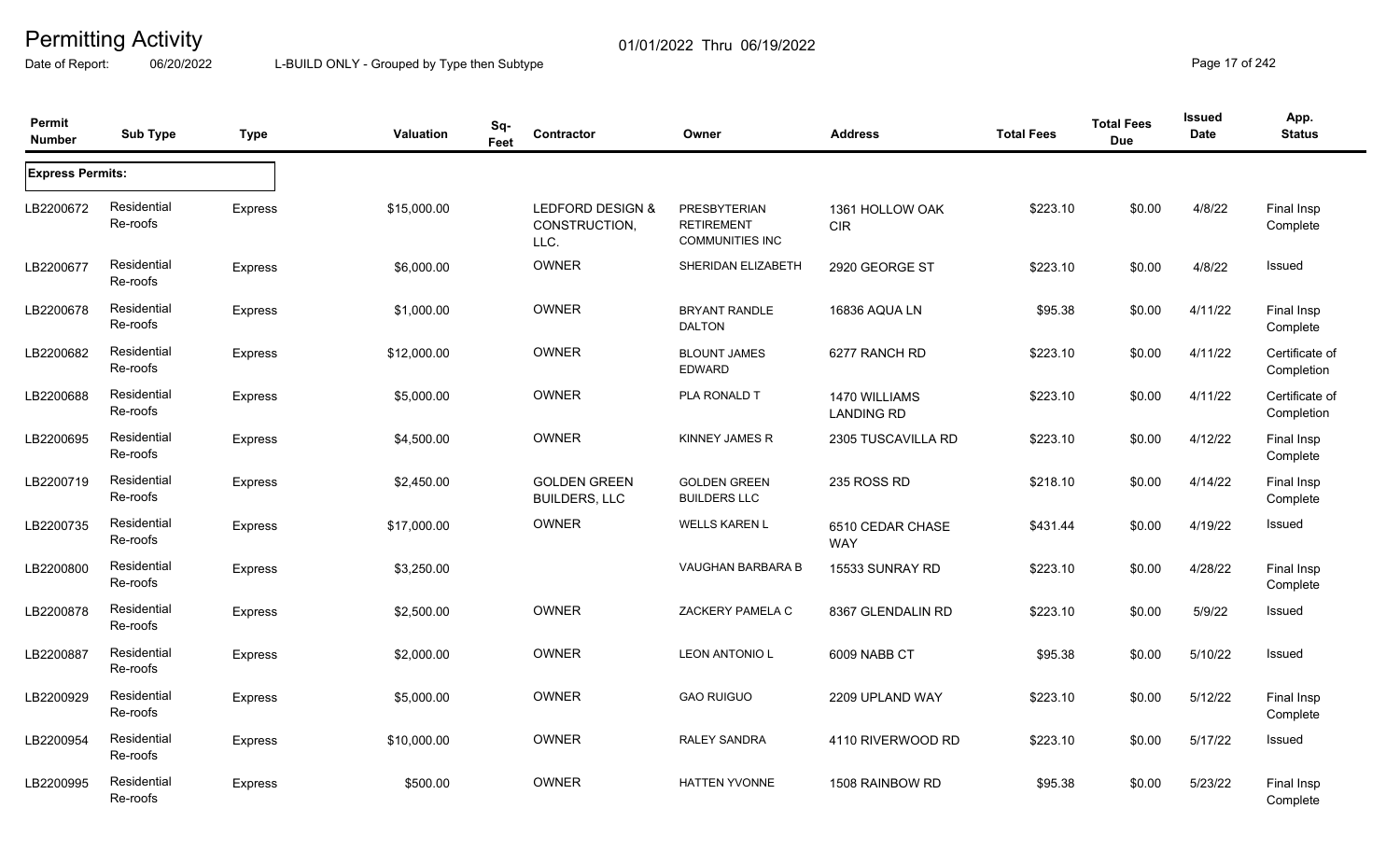Date of Report: 06/20/2022 L-BUILD ONLY - Grouped by Type then Subtype **Page 18** of 242

| Permit<br><b>Number</b>     | <b>Sub Type</b>                     | <b>Type</b> | Valuation          | Sq-<br>Feet | Contractor                                            | Owner                                                              | <b>Address</b>                    | <b>Total Fees</b> | <b>Total Fees</b><br><b>Due</b> | <b>Issued</b><br><b>Date</b> | App.<br><b>Status</b>        |
|-----------------------------|-------------------------------------|-------------|--------------------|-------------|-------------------------------------------------------|--------------------------------------------------------------------|-----------------------------------|-------------------|---------------------------------|------------------------------|------------------------------|
| <b>Express Permits:</b>     |                                     |             |                    |             |                                                       |                                                                    |                                   |                   |                                 |                              |                              |
| LB2201004                   | Residential<br>Re-roofs             | Express     | \$14,000.00        |             | <b>OWNER</b>                                          | <b>BREWER DAVID</b>                                                | 1468 BENT WILLOW<br><b>DR</b>     | \$223.10          | \$0.00                          | 5/24/22                      | Final Insp<br>Complete       |
| LB2201035                   | Residential<br>Re-roofs             | Express     | \$2,500.00         |             | <b>OWNER</b>                                          | VALDEZ ALFFREDO                                                    | 1715 FOLKSTONE RD                 | \$223.10          | \$0.00                          | 5/31/22                      | Issued                       |
| LB2201070                   | Residential<br>Re-roofs             | Express     | \$9,000.00         |             | <b>OWNER</b>                                          | <b>GRAY JOEL L</b>                                                 | 4240 SHERBORNE RD                 | \$259.72          | \$0.00                          | 6/3/22                       | Issued                       |
| LB2201093                   | Residential<br>Re-roofs             | Express     | \$19,000.00        |             | LEDFORD DESIGN &<br>CONSTRUCTION,<br>LLC.             | <b>PRESBYTERIAN</b><br><b>RETIREMENT</b><br><b>COMMUNITIES INC</b> | 3962 MEANDERING LN                | \$259.72          | \$0.00                          | 6/8/22                       | Issued                       |
| LB2201106                   | Residential<br>Re-roofs             | Express     | \$8,000.00         |             | <b>DUPONT</b><br>CONSTRUCTION,<br><b>LLC</b>          | <b>GORDON GLORIA</b><br><b>DEAN KNIGHT</b>                         | 200 OAK CREST BLVD                | \$259.72          | \$0.00                          | 6/9/22                       | Issued                       |
| LB2201113                   | Residential<br>Re-roofs             | Express     | \$9,000.00         |             | <b>OWNER</b>                                          | FORBES JESSE J                                                     | 4230 SPRINGHILL RD                | \$259.72          | \$0.00                          | 6/10/22                      | Issued                       |
|                             | Totals:                             |             | 74<br>\$301,018.00 |             |                                                       |                                                                    |                                   | 11,757.33         | \$0.00                          |                              |                              |
|                             | <b>TOTALS for Express Permits:</b>  |             | 74<br>\$301,018.00 |             |                                                       |                                                                    |                                   | \$11,757.33       | \$0.00                          |                              |                              |
| <b>Residential Permits:</b> |                                     |             |                    |             |                                                       |                                                                    |                                   |                   |                                 |                              |                              |
|                             | <b>Accessory Structure Permits:</b> |             |                    |             |                                                       |                                                                    |                                   |                   |                                 |                              |                              |
| LB2100013                   | Accessory<br>Structure              | Residential | \$6,900.00         | 200         | OWNER                                                 | <b>COOPER RICHARD G</b>                                            | 3715 HOMESTEAD RD                 | \$183.00          | \$0.00                          | 1/10/22                      | Certificate of<br>Occupancy  |
| LB2101141                   | Accessory<br>Structure              | Residential | \$2,400.00         | 160         | OWNER                                                 | <b>WEATHERLY HEIDI</b><br>ANNE                                     | 13012 DRIFTWOOD<br><b>CIR</b>     | \$95.38           | \$0.00                          | 3/3/22                       | Certificate of<br>Completion |
| LB2101372                   | Accessory<br>Structure              | Residential | \$2,499.00         |             | <b>KENLEY DESIGN &amp;</b><br><b>CONSTRUCTION LLC</b> | STEWART DEBORAH J                                                  | 24128 LANIER ST                   | \$218.63          | \$0.00                          | 4/27/22                      | Certificate of<br>Completion |
| LB2101877                   | Accessory<br>Structure              | Residential | \$14,459.00        | 384         | TUFF SHED INC                                         | <b>ESSARY LINDA C</b><br><b>REVOCABLE TRUST</b>                    | 2047 CHIMNEY SWIFT<br><b>HOLW</b> | \$366.05          | \$0.00                          | 5/11/22                      | Certificate of<br>Occupancy  |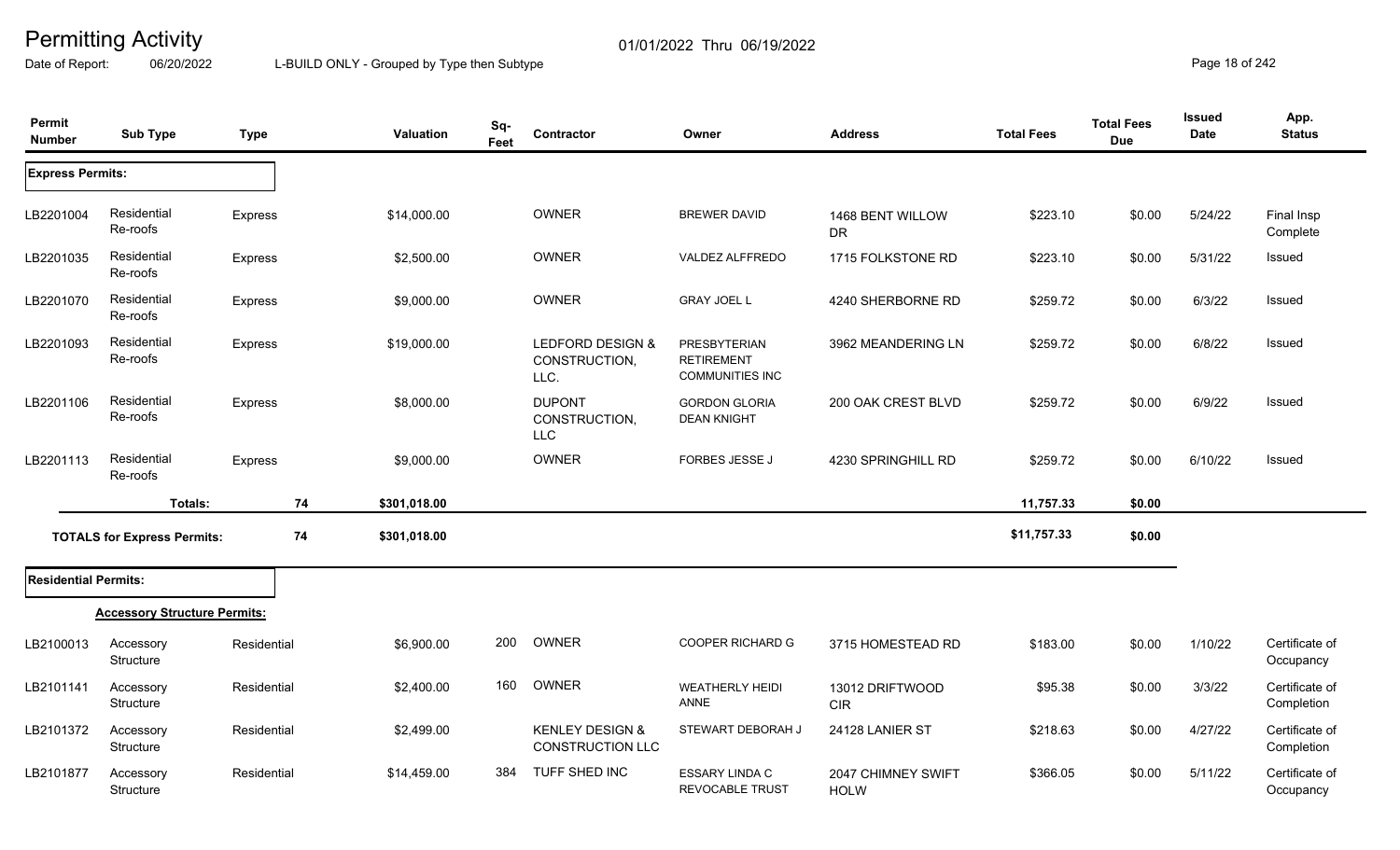Date of Report: 06/20/2022 L-BUILD ONLY - Grouped by Type then Subtype **Page 19** of 242

| Permit<br><b>Number</b>     | <b>Sub Type</b>                     | <b>Type</b> | Valuation    | Sq-<br>Feet | Contractor                                                 | Owner                                    | <b>Address</b>                 | <b>Total Fees</b> | <b>Total Fees</b><br><b>Due</b> | Issued<br><b>Date</b> | App.<br><b>Status</b>        |
|-----------------------------|-------------------------------------|-------------|--------------|-------------|------------------------------------------------------------|------------------------------------------|--------------------------------|-------------------|---------------------------------|-----------------------|------------------------------|
| <b>Residential Permits:</b> |                                     |             |              |             |                                                            |                                          |                                |                   |                                 |                       |                              |
|                             | <b>Accessory Structure Permits:</b> |             |              |             |                                                            |                                          |                                |                   |                                 |                       |                              |
| LB2102242                   | Accessory<br>Structure              | Residential | \$11,480.00  | 576         | OWNER                                                      | <b>BARRANCO EDUARDO</b>                  | 5050 QUAIL VALLEY<br><b>RD</b> | \$456.58          | \$0.00                          | 1/28/22               | Certificate of<br>Completion |
| LB2102366                   | Accessory<br>Structure              | Residential | \$12,128.00  | 720         | <b>CARPORTS</b><br>ANYWHERE INC.                           | <b>COLLAR PAUL JAY</b>                   | 5023 VALLEY FARM<br><b>RD</b>  | \$524.48          | \$0.00                          | 2/7/22                | Certificate of<br>Completion |
| LB2102427                   | Accessory<br>Structure              | Residential | \$12,000.00  | 719         | OWNER                                                      | <b>RICHARDSON</b><br><b>DARLINE FAYE</b> | 1227 LUTTERLOH RD              | \$524.01          | \$0.00                          | 6/7/22                | Issued                       |
| LB2102443                   | Accessory<br>Structure              | Residential | \$8,400.00   | 200         | OWNER                                                      | <b>HEWITT CRAIG</b>                      | 2541 STONEGATE DR              | \$101.00          | \$0.00                          | 1/19/22               | Issued                       |
| LB2102444                   | Accessory<br>Structure              | Residential | \$10,442.00  | 198         | PRAESIDIUM<br>HOMES, LLC                                   | POPPELL FRANCES C                        | 2053 SOLOMON CT                | \$100.38          | \$0.00                          | 2/24/22               | Issued                       |
| LB2102453                   | Accessory<br>Structure              | Residential | \$40,000.00  | 864         | <b>GOLDEN</b><br><b>CONSTRUCTION</b><br><b>COMPANY INC</b> | <b>CARDENAS SALOMON</b><br><b>JAIME</b>  | 13059 N MERIDIAN RD            | \$698.65          | \$0.00                          | 3/8/22                | Issued                       |
| LB2102465                   | Accessory<br>Structure              | Residential | \$50,000.00  | 750         | OWNER                                                      | <b>HAGEN KIMBERLY R</b>                  | 7014 QUAIL CALL DR             | \$716.34          | \$0.00                          | 1/7/22                | Issued                       |
| LB2102545                   | Accessory<br>Structure              | Residential | \$8,200.00   | 240         | OWNER                                                      | <b>BAKER LATASHA N</b>                   | 5728 EUNICE CT                 | \$119.40          | \$0.00                          | 1/28/22               | Certificate of<br>Completion |
| LB2102585                   | Accessory<br>Structure              | Residential | \$118,120.00 | 2953        | OWNER                                                      | FS#119                                   | 10808 FOX TAIL CT              | \$2,783.12        | \$0.00                          | 2/8/22                | Issued                       |
| LB2102596                   | Accessory<br>Structure              | Residential | \$13,000.00  | 240         | OWNER                                                      | <b>BAUM JACK E</b>                       | 4965 SOUTHERN<br>OAKS DR       | \$119.40          | \$0.00                          | 1/4/22                | Issued                       |
| LB2102597                   | Accessory<br>Structure              | Residential | \$6,500.00   | 320         | OWNER                                                      | <b>HENRY BARBARA B</b>                   | 6091 SAMS LN                   | \$501.24          | \$0.00                          | 1/13/22               | Certificate of<br>Completion |
| LB2102612                   | Accessory<br>Structure              | Residential | \$2,400.00   | 1800        | OWNER                                                      | PINSON RICHARD S                         | 4042 W L HUDSON CIR            | \$1,345.70        | \$0.00                          | 1/6/22                | Issued                       |
| LB2102613                   | Accessory<br>Structure              | Residential | \$2,400.00   | 720         | OWNER                                                      | PINSON SUSAN W                           | 4042 W L HUDSON CIR            | \$644.48          | \$0.00                          | 1/6/22                | Issued                       |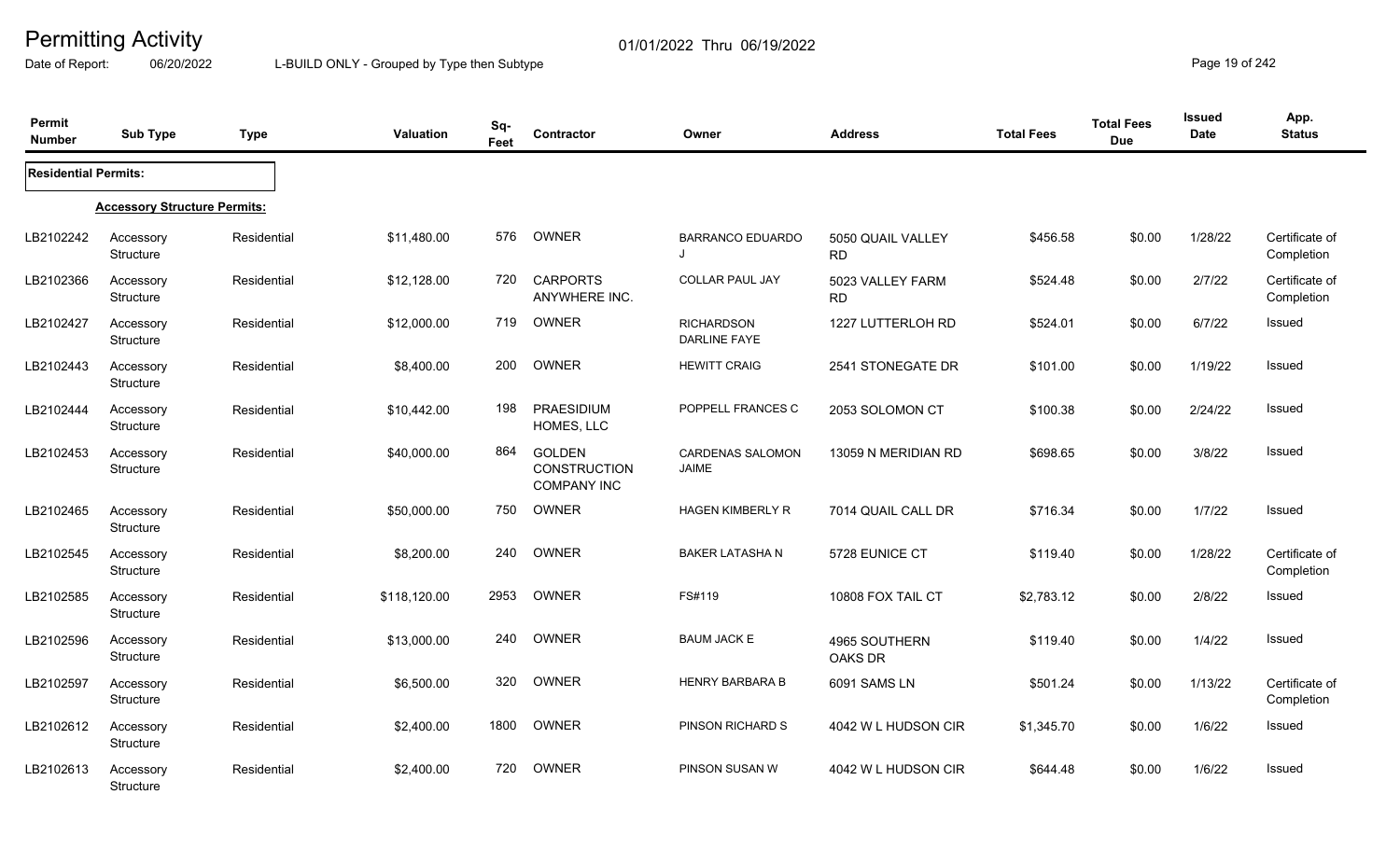Date of Report: 06/20/2022 L-BUILD ONLY - Grouped by Type then Subtype **Page 20** of 242

| Permit<br><b>Number</b>     | <b>Sub Type</b>                     | <b>Type</b> | <b>Valuation</b> | Sq-<br>Feet | <b>Contractor</b>                                                    | Owner                                | <b>Address</b>              | <b>Total Fees</b> | <b>Total Fees</b><br><b>Due</b> | <b>Issued</b><br>Date | App.<br><b>Status</b>        |
|-----------------------------|-------------------------------------|-------------|------------------|-------------|----------------------------------------------------------------------|--------------------------------------|-----------------------------|-------------------|---------------------------------|-----------------------|------------------------------|
| <b>Residential Permits:</b> |                                     |             |                  |             |                                                                      |                                      |                             |                   |                                 |                       |                              |
|                             | <b>Accessory Structure Permits:</b> |             |                  |             |                                                                      |                                      |                             |                   |                                 |                       |                              |
| LB2102621                   | Accessory<br><b>Structure</b>       | Residential | \$11,000.00      | 1152        | <b>MEEKS</b><br><b>CONSTRUCTION</b><br><b>AND</b><br>DEVELOPMENT INC | SMITH JUSTIN                         | 2733 BANNERMAN RD           | \$1,040.16        | \$0.00                          | 3/22/22               | Issued                       |
| LB2102622                   | Accessory<br>Structure              | Residential | \$200,000.00     | 1881        | SOUTHPOINTE<br>BUILDERS, INC.                                        | HYDE JOSEPH M                        | 6318 BIRD DOG PT            | \$2,039.42        | \$0.00                          | 2/25/22               | Issued                       |
| LB2102646                   | Accessory<br>Structure              | Residential | \$21,000.00      | 379.26      | <b>MERAKI</b><br><b>INSTALLERS LLC</b>                               | <b>MORRISON GALE</b><br><b>MARIE</b> | 8368 FORDHAM LN             | \$211.04          | \$0.00                          | 1/10/22               | Certificate of<br>Occupancy  |
| LB2102653                   | Accessory<br>Structure              | Residential | \$65,000.00      | 1050        | PITMAN'S CUSTOM<br>CONSTRUCTION LLC                                  | <b>OWNER</b>                         | 480 KARCHER AVE,<br>Other 1 | \$1,458.52        | \$0.00                          | 1/25/22               | Certificate of<br>Completion |
| LB2102654                   | Accessory<br><b>Structure</b>       | Residential | \$65,000.00      | 1050        | PITMAN'S CUSTOM<br><b>CONSTRUCTION LLC</b>                           | <b>OWNER</b>                         | 480 KARCHER AVE,<br>Other 2 | \$1,458.52        | \$0.00                          | 1/25/22               | Certificate of<br>Completion |
| LB2102655                   | Accessory<br>Structure              | Residential | \$65,000.00      | 1050        | PITMAN'S CUSTOM<br><b>CONSTRUCTION LLC</b>                           | <b>OWNER</b>                         | 480 KARCHER AVE,<br>Other 3 | \$1,458.52        | \$0.00                          | 1/25/22               | Certificate of<br>Completion |
| LB2102656                   | Accessory<br>Structure              | Residential | \$35,000.00      | 525         | PITMAN'S CUSTOM<br><b>CONSTRUCTION LLC</b>                           | <b>OWNER</b>                         | 480 KARCHER AVE,<br>Other 4 | \$973.88          | \$0.00                          | 1/25/22               | Certificate of<br>Completion |
| LB2102657                   | Accessory<br><b>Structure</b>       | Residential | \$65,000.00      | 1050        | PITMAN'S CUSTOM<br><b>CONSTRUCTION LLC</b>                           | <b>OWNER</b>                         | 480 KARCHER AVE,<br>Other 5 | \$1,458.52        | \$0.00                          | 1/25/22               | Issued                       |
| LB2102658                   | Accessory<br>Structure              | Residential | \$65,000.00      | 1050        | PITMAN'S CUSTOM<br>CONSTRUCTION LLC                                  | <b>OWNER</b>                         | 480 KARCHER AVE,<br>Other 6 | \$1,458.52        | \$0.00                          | 1/25/22               | Issued                       |
| LB2102659                   | Accessory<br>Structure              | Residential | \$65,000.00      | 1050        | PITMAN'S CUSTOM<br><b>CONSTRUCTION LLC</b>                           | <b>CAMELLIA OAKS LLC</b>             | 480 KARCHER AVE,<br>Other 7 | \$1,458.52        | \$0.00                          | 1/25/22               | Issued                       |
| LB2102660                   | Accessory<br>Structure              | Residential | \$35,000.00      | 525         | PITMAN'S CUSTOM<br>CONSTRUCTION LLC                                  | <b>OWNER</b>                         | 480 KARCHER AVE,<br>Other 8 | \$973.88          | \$0.00                          | 1/25/22               | Issued                       |
| LB2200001                   | Accessory<br><b>Structure</b>       | Residential | \$5,400.00       | 180         | <b>OWNER</b>                                                         | DYBENDAHL JULIE                      | 16393 SUNRAY RD             | \$100.38          | \$0.00                          | 1/20/22               | Issued                       |
| LB2200002                   | Accessory<br><b>Structure</b>       | Residential | \$4,500.00       | 120         | <b>OWNER</b>                                                         | <b>DYBENDAHL JULIE</b>               | 16393 SUNRAY RD             | \$100.38          | \$0.00                          | 1/20/22               | <b>Issued</b>                |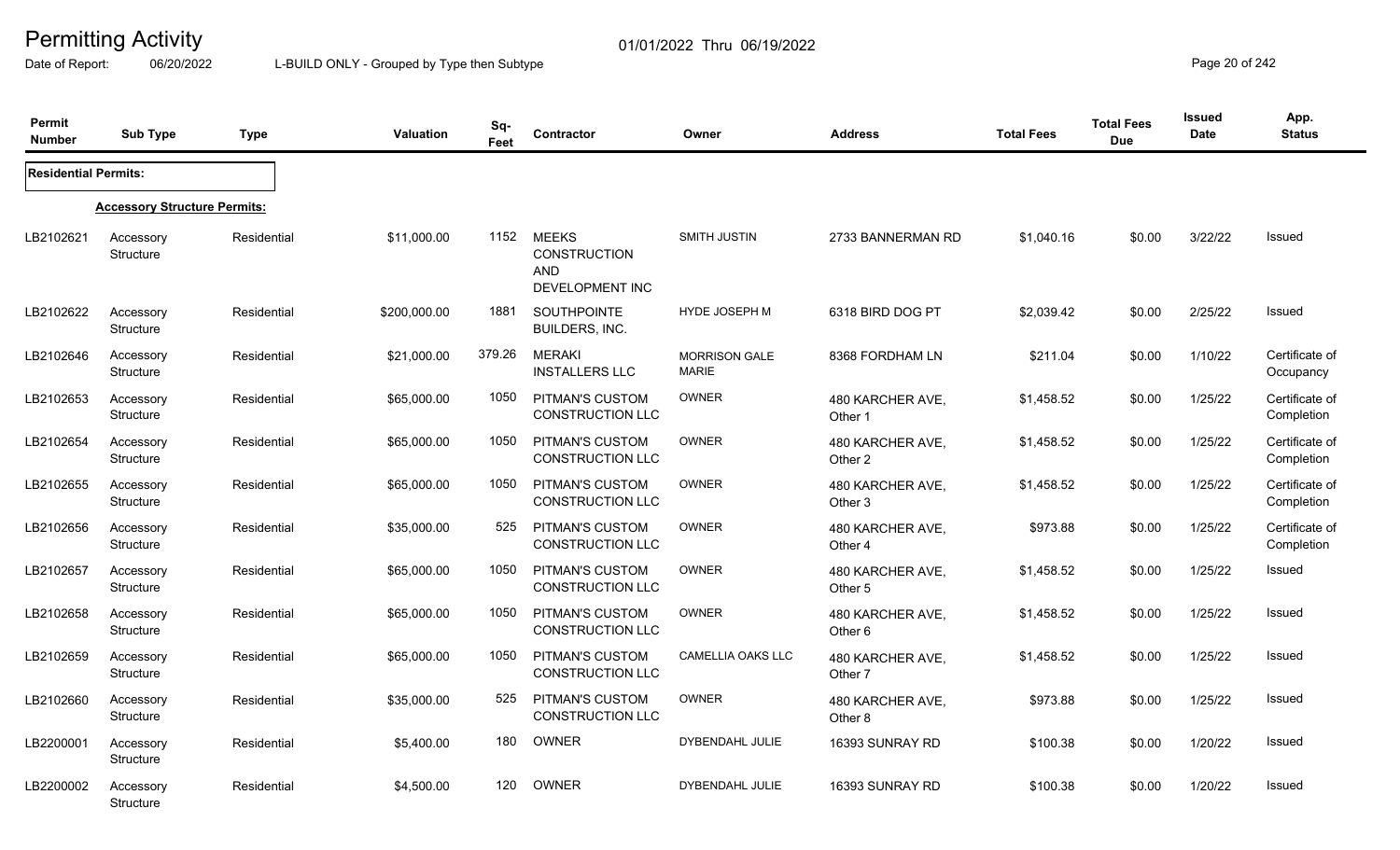Date of Report: 06/20/2022 L-BUILD ONLY - Grouped by Type then Subtype **Page 21** of 242

| Permit<br><b>Number</b>     | <b>Sub Type</b>                     | <b>Type</b> | <b>Valuation</b> | Sq-<br>Feet | Contractor                                        | Owner                                                  | <b>Address</b>                         | <b>Total Fees</b> | <b>Total Fees</b><br><b>Due</b> | <b>Issued</b><br>Date | App.<br><b>Status</b>        |
|-----------------------------|-------------------------------------|-------------|------------------|-------------|---------------------------------------------------|--------------------------------------------------------|----------------------------------------|-------------------|---------------------------------|-----------------------|------------------------------|
| <b>Residential Permits:</b> |                                     |             |                  |             |                                                   |                                                        |                                        |                   |                                 |                       |                              |
|                             | <b>Accessory Structure Permits:</b> |             |                  |             |                                                   |                                                        |                                        |                   |                                 |                       |                              |
| LB2200008                   | Accessory<br>Structure              | Residential | \$23,000.00      | 397.32      | <b>MERAKI</b><br><b>INSTALLERS LLC</b>            | DUNLAP ARTHUR JR                                       | 2008 PLANTATION<br>FOREST DR           | \$527.10          | \$0.00                          | 1/19/22               | Certificate of<br>Completion |
| LB2200013                   | Accessory<br>Structure              | Residential | \$14,980.00      | 320         | TUFF SHED INC                                     | <b>BLEANEY CATHERINE</b><br>D                          | 2307 UPLAND WAY                        | \$456.20          | \$0.00                          | 2/1/22                | Certificate of<br>Occupancy  |
| LB2200019                   | Accessory<br>Structure              | Residential | \$13,000.00      | 1920        | OWNER                                             | <b>MARY DAVIS</b>                                      | 10100 MAHAN DR                         | \$1,705.55        | \$0.00                          | 1/21/22               | Issued                       |
| LB2200028                   | Accessory<br>Structure              | Residential | \$100,000.00     | 3640        | <b>ERTL HOMES INC</b>                             | POTTER THOMAS<br><b>MITCHELL IV</b>                    | 13922 GRASS POND<br><b>DR</b>          | \$2,915.78        | \$0.00                          | 2/1/22                | <b>Issued</b>                |
| LB2200029                   | Accessory<br><b>Structure</b>       | Residential | \$12,000.00      | 364         | OWNER                                             | GEE BETTY SUE LIFE<br><b>ESTATE</b>                    | 5313 TOURAINE DR                       | \$476.63          | \$0.00                          | 1/12/22               | <b>Issued</b>                |
| LB2200031                   | Accessory<br>Structure              | Residential | \$20,000.00      | 1800        | $L$ & $L$<br><b>CONSTRUCTION</b><br>SERVICES, LLC | <b>GLUESENKAMP</b><br><b>BENJAMIN D</b>                | 2798 MILLSTONE<br><b>PLANTATION RD</b> | \$1,836.35        | \$0.00                          | 2/3/22                | <b>Issued</b>                |
| LB2200046                   | Accessory<br>Structure              | Residential | \$10,306.00      | 540         | <b>CARPORTS</b><br>ANYWHERE INC.                  | <b>JOHNSON RICHARD R</b>                               | 901 TIMBERLANE RD                      | \$559.61          | \$0.00                          | 3/14/22               | Issued                       |
| LB2200049                   | Accessory<br>Structure              | Residential | \$28,494.00      | 2000        | <b>CARPORTS</b><br>ANYWHERE INC.                  | <b>SCHULTZ</b><br><b>CHRISTOPHER</b>                   | 13450 MIDDLEFIELD<br><b>RD</b>         | \$1,509.27        | \$0.00                          | 3/22/22               | <b>Issued</b>                |
| LB2200059                   | Accessory<br><b>Structure</b>       | Residential | \$6,912.00       | 864         | <b>OWNER</b>                                      | <b>JAMES LORRAINE Y</b><br>LIFE ESTATE                 | 1010 WINFIELD<br>FOREST DR             | \$712.37          | \$0.00                          | 1/20/22               | <b>Issued</b>                |
| LB2200091                   | Accessory<br>Structure              | Residential | \$28,000.00      | 540.12      | <b>MERAKI</b><br><b>INSTALLERS LLC</b>            | <b>SESSION JOHNNY F</b><br>JR                          | 9250 WILLIAM M<br><b>SMITH LN</b>      | \$494.99          | \$0.00                          | 2/4/22                | Issued                       |
| LB2200096                   | Accessory<br><b>Structure</b>       | Residential | \$5,000.00       | 720         | OWNER                                             | FS#119                                                 | 2001 DYREHAVEN DR                      | \$644.48          | \$0.00                          | 1/25/22               | Issued                       |
| LB2200098                   | Accessory<br>Structure              | Residential | \$17,000.00      | 1200        | OWNER                                             | FS#119                                                 | 1614 SHAKESPEARE<br><b>DR</b>          | \$1,062.80        | \$0.00                          | 1/25/22               | Issued                       |
| LB2200126                   | Accessory<br>Structure              | Residential | \$8,595.00       | 288         | OWNER                                             | <b>WALKER JUDY</b><br><b>REVOCABLE TRUST</b><br>U/A/D/ | 5525 MOSSY TOP<br><b>WAY</b>           | \$141.48          | \$0.00                          | 2/11/22               | <b>Issued</b>                |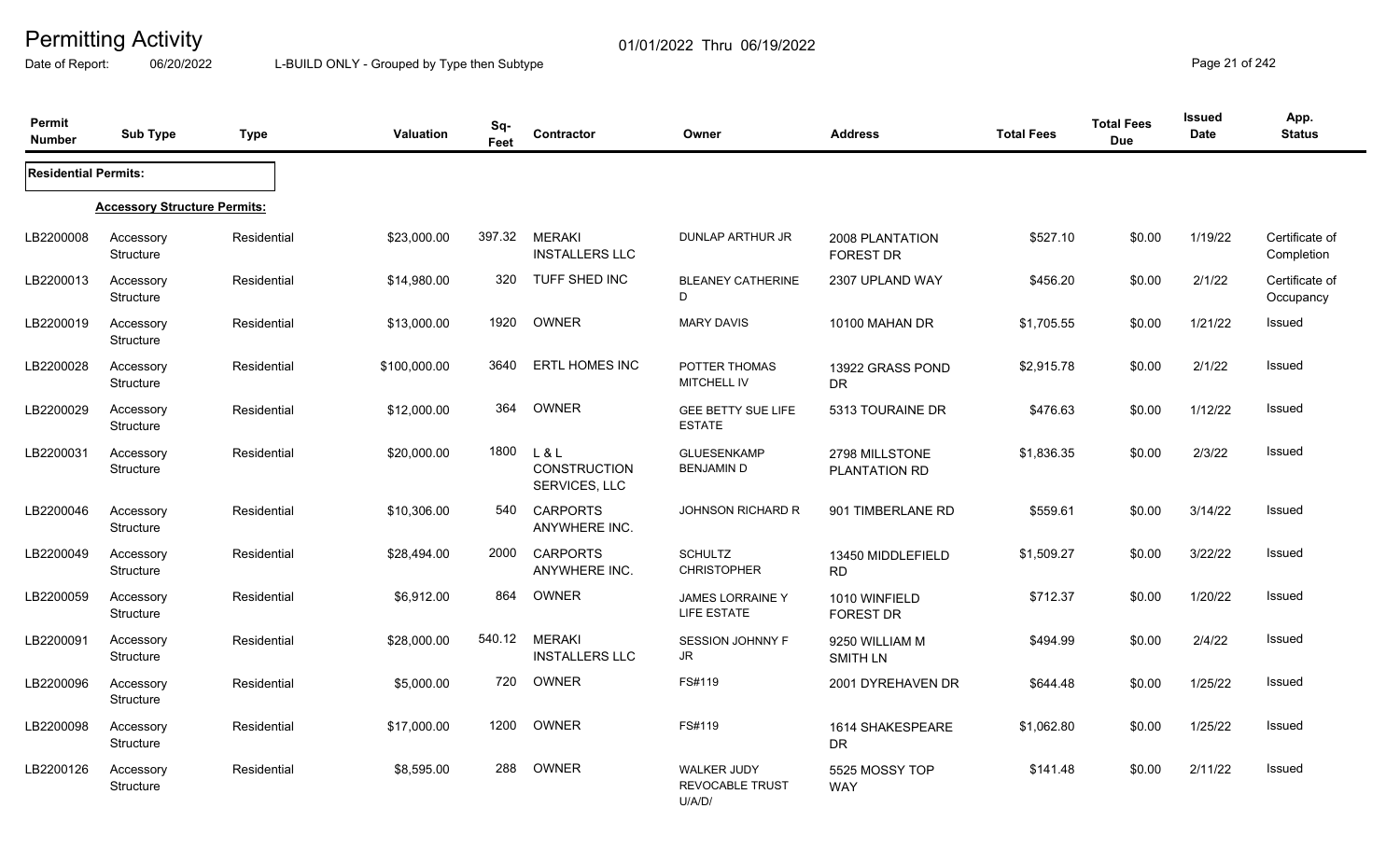Date of Report: 06/20/2022 L-BUILD ONLY - Grouped by Type then Subtype **Page 22 of 242** 

| Permit<br><b>Number</b>     | <b>Sub Type</b>                     | <b>Type</b> | <b>Valuation</b> | Sq-<br>Feet | <b>Contractor</b>                                                    | Owner                                                | <b>Address</b>                    | <b>Total Fees</b> | <b>Total Fees</b><br><b>Due</b> | <b>Issued</b><br>Date | App.<br><b>Status</b>        |
|-----------------------------|-------------------------------------|-------------|------------------|-------------|----------------------------------------------------------------------|------------------------------------------------------|-----------------------------------|-------------------|---------------------------------|-----------------------|------------------------------|
| <b>Residential Permits:</b> |                                     |             |                  |             |                                                                      |                                                      |                                   |                   |                                 |                       |                              |
|                             | <b>Accessory Structure Permits:</b> |             |                  |             |                                                                      |                                                      |                                   |                   |                                 |                       |                              |
| LB2200155                   | Accessory<br><b>Structure</b>       | Residential | \$6,545.00       |             | 352 CARPORTS<br>ANYWHERE INC.                                        | <b>HAND BOBBY</b>                                    | 1413 WESTHEAVEN<br><b>DR</b>      | \$470.96          | \$0.00                          | 2/8/22                | <b>Issued</b>                |
| LB2200160                   | Accessory<br>Structure              | Residential | \$10,000.00      | 990         | <b>REYNOLDS HOME</b><br><b>BUILDERS LLC.</b>                         | MANSFIELD CARMEN                                     | 11885 STEEDS RUN                  | \$771.79          | \$0.00                          | 2/4/22                | <b>Issued</b>                |
| LB2200188                   | Accessory<br>Structure              | Residential | \$20,080.00      | 720         | <b>PARADISE</b><br><b>BUILDERS SE LLC</b>                            | PEIPERS ANDREW G<br><b>TRUST U/A/D</b><br>05/31/2019 | 827 LAKE RIDGE DR                 | \$733.04          | \$0.00                          | 3/17/22               | Issued                       |
| LB2200202                   | Accessory<br>Structure              | Residential | \$10,000.00      | 2000        | <b>JSR</b><br><b>CONSTRUCTION &amp;</b><br>DEVELOPMENT,<br>INC.      | <b>HUTTON JENNIFER A</b>                             | 7083 GRENVILLE RD                 | \$715.10          | \$0.00                          | 2/28/22               | <b>Issued</b>                |
| LB2200203                   | Accessory<br>Structure              | Residential | \$10,040.00      | 1120        | OWNER                                                                | <b>SCIARA JAMES L</b>                                | 8821 GREEN ACORN<br>LN.           | \$1,025.08        | \$0.00                          | 2/9/22                | Issued                       |
| LB2200235                   | Accessory<br>Structure              | Residential | \$6,066.90       | 324         | NRG INDUSTRIES,<br>INC.                                              | <b>HAYS MATTHEW L</b>                                | 2113 FOSHALEE DR                  | \$458.04          | \$0.00                          | 2/23/22               | Issued                       |
| LB2200256                   | Accessory<br>Structure              | Residential | \$25,000.00      | 900         | M R BUTLER CO<br><b>LLC</b>                                          | <b>RIDER KRISTY</b>                                  | 1909 COLLINS<br><b>LANDING RD</b> | \$729.36          | \$0.00                          | 3/8/22                | <b>Issued</b>                |
| LB2200261                   | Accessory<br>Structure              | Residential | \$7,500.00       | 200         | OWNER                                                                | WIRGAU DAVID A                                       | 2713 DEBUSSY CT                   | \$101.00          | \$0.00                          | 2/28/22               | Issued                       |
| LB2200278                   | Accessory<br>Structure              | Residential | \$10,800.00      | 1440        | OWNER                                                                | <b>KARZ JOSEPH</b>                                   | 9524 STAR VIEW LN                 | \$1,175.96        | \$0.00                          | 3/8/22                | Certificate of<br>Occupancy  |
| LB2200286                   | Accessory<br>Structure              | Residential | \$250,000.00     | 2242        | <b>DODD DESIGN &amp;</b><br><b>CONSTRUCTION INC</b>                  | <b>LLEWELLYN MARK T</b>                              | 984 OLD FARM RD                   | \$2,092.35        | \$0.00                          | 3/11/22               | <b>Issued</b>                |
| LB2200289                   | Accessory<br>Structure              | Residential | \$23,000.00      | 960         | OWNER                                                                | <b>DAWS KATHY</b>                                    | 11827 GRAZING BUCK<br>LN          | \$769.64          | \$0.00                          | 3/1/22                | Issued                       |
| LB2200290                   | Accessory<br>Structure              | Residential | \$51,929.00      | 430         | <b>MARC JONES</b><br>CONSTRUCTION,<br>LLC DBA SUNPRO<br><b>SOLAR</b> | <b>WILLIAMS EDDIE L</b>                              | 6821 LONGHORN CT                  | \$178.94          | \$0.00                          | 4/7/22                | Certificate of<br>Completion |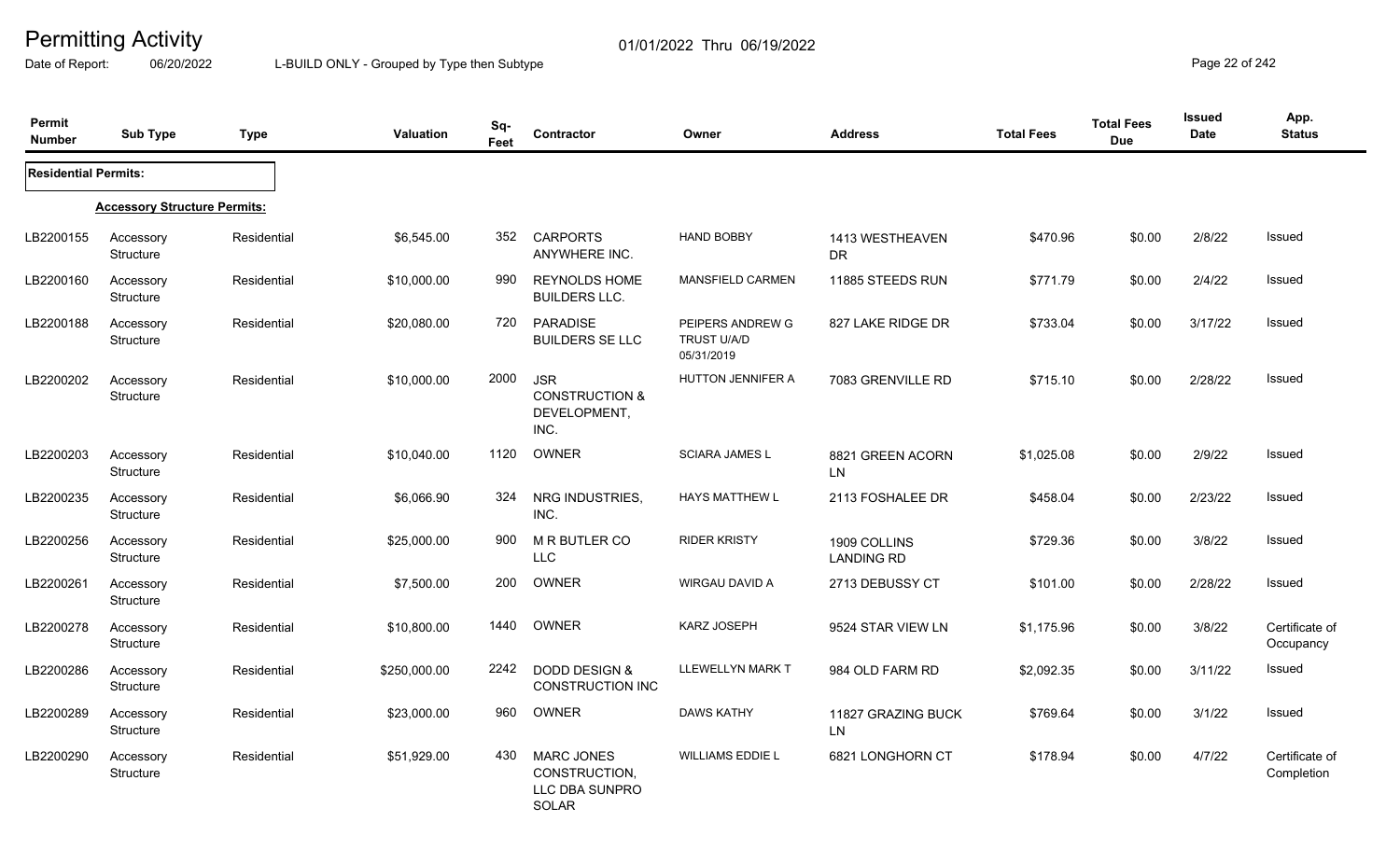Date of Report: 06/20/2022 L-BUILD ONLY - Grouped by Type then Subtype **Page 23** of 242

| Permit<br><b>Number</b>     | <b>Sub Type</b>                     | <b>Type</b> | <b>Valuation</b> | Sq-<br>Feet | Contractor                                                        | Owner                                      | <b>Address</b>                  | <b>Total Fees</b> | <b>Total Fees</b><br><b>Due</b> | <b>Issued</b><br><b>Date</b> | App.<br><b>Status</b>        |
|-----------------------------|-------------------------------------|-------------|------------------|-------------|-------------------------------------------------------------------|--------------------------------------------|---------------------------------|-------------------|---------------------------------|------------------------------|------------------------------|
| <b>Residential Permits:</b> |                                     |             |                  |             |                                                                   |                                            |                                 |                   |                                 |                              |                              |
|                             | <b>Accessory Structure Permits:</b> |             |                  |             |                                                                   |                                            |                                 |                   |                                 |                              |                              |
| LB2200310                   | Accessory<br>Structure              | Residential | \$53,489.00      | 648         | <b>MORTON</b><br><b>BUILDINGS, INC</b>                            | <b>CHAISSON BRANT</b>                      | 5194 PIMLICO DR                 | \$610.54          | \$0.00                          | 3/2/22                       | Certificate of<br>Occupancy  |
| LB2200329                   | Accessory<br>Structure              | Residential | \$15,000.00      | 600         | <b>WILLIAMS</b><br><b>BUILDERS AND</b><br><b>INSPECTIONS, LLC</b> | <b>GUJARATI SAMAJ OF</b><br><b>GREATER</b> | 9100 APALACHEE<br><b>PKWY</b>   | \$671.96          | \$0.00                          | 3/3/22                       | Certificate of<br>Completion |
| LB2200333                   | Accessory<br>Structure              | Residential | \$6,000.00       | 144         | OWNER                                                             | <b>WILSON KATHY</b>                        | 3502 SHARER RD                  | \$100.38          | \$0.00                          | 3/8/22                       | <b>Issued</b>                |
| LB2200340                   | Accessory<br>Structure              | Residential | \$100,000.00     | 1443        | MP3<br><b>CONSTRUCTION</b><br>AND PROPERTY<br>MANAGEMENT LLC      | THOMAS CLEOPHUS<br>JR                      | 5043 BREAKAWAY<br><b>GAP RD</b> | \$1,790.31        | \$0.00                          | 6/9/22                       | <b>Issued</b>                |
| LB2200368                   | Accessory<br>Structure              | Residential | \$2,800.00       | 120         | OWNER                                                             | <b>WEATHERLY HEIDI</b><br>ANNE             | 13012 DRIFTWOOD<br><b>CIR</b>   | \$100.38          | \$0.00                          | 3/3/22                       | Certificate of<br>Completion |
| LB2200369                   | Accessory<br>Structure              | Residential | \$3,700.00       | 160         | OWNER                                                             | <b>WEATHERLY HEIDI</b><br>ANNE             | 13012 DRIFTWOOD<br><b>CIR</b>   | \$100.38          | \$0.00                          | 3/3/22                       | Certificate of<br>Completion |
| LB2200370                   | Accessory<br>Structure              | Residential | \$7,000.00       | 360         | OWNER                                                             | <b>WEATHERLY HEIDI</b><br>ANNE             | 13012 DRIFTWOOD<br>CIR          | \$474.74          | \$0.00                          | 3/3/22                       | Certificate of<br>Completion |
| LB2200425                   | Accessory<br>Structure              | Residential | \$11,000.00      | 500         | OWNER                                                             | <b>BENNINGFIELD</b><br><b>DONNA P</b>      | 1285 MANOR HOUSE<br>DR.         | \$638.42          | \$0.00                          | 3/23/22                      | Issued                       |
| LB2200457                   | Accessory<br>Structure              | Residential | \$30,000.00      | 1800        | OWNER                                                             | <b>AKRE ROBERT</b>                         | 8210 LAUREL KAY LN              | \$1,455.10        | \$0.00                          | 3/23/22                      | Issued                       |
| LB2200474                   | Accessory<br>Structure              | Residential | \$6,977.50       | 120         | TUFF SHED INC                                                     | <b>ALLEN KIMBERLY</b>                      | 6432 KINGMAN TRL                | \$220.38          | \$0.00                          | 3/23/22                      | <b>Issued</b>                |
| LB2200477                   | Accessory<br>Structure              | Residential | \$18,500.00      | 640         | OWNER                                                             | <b>SMITH DANET</b>                         | 3080 SUMMIT RD                  | \$606.76          | \$0.00                          | 3/22/22                      | <b>Issued</b>                |
| LB2200493                   | Accessory<br>Structure              | Residential | \$5,200.00       | 200         | OWNER                                                             | <b>SISK ROSS GREGORY</b>                   | 2163 PORTSMOUTH<br><b>CIR</b>   | \$221.00          | \$0.00                          | 3/28/22                      | <b>Issued</b>                |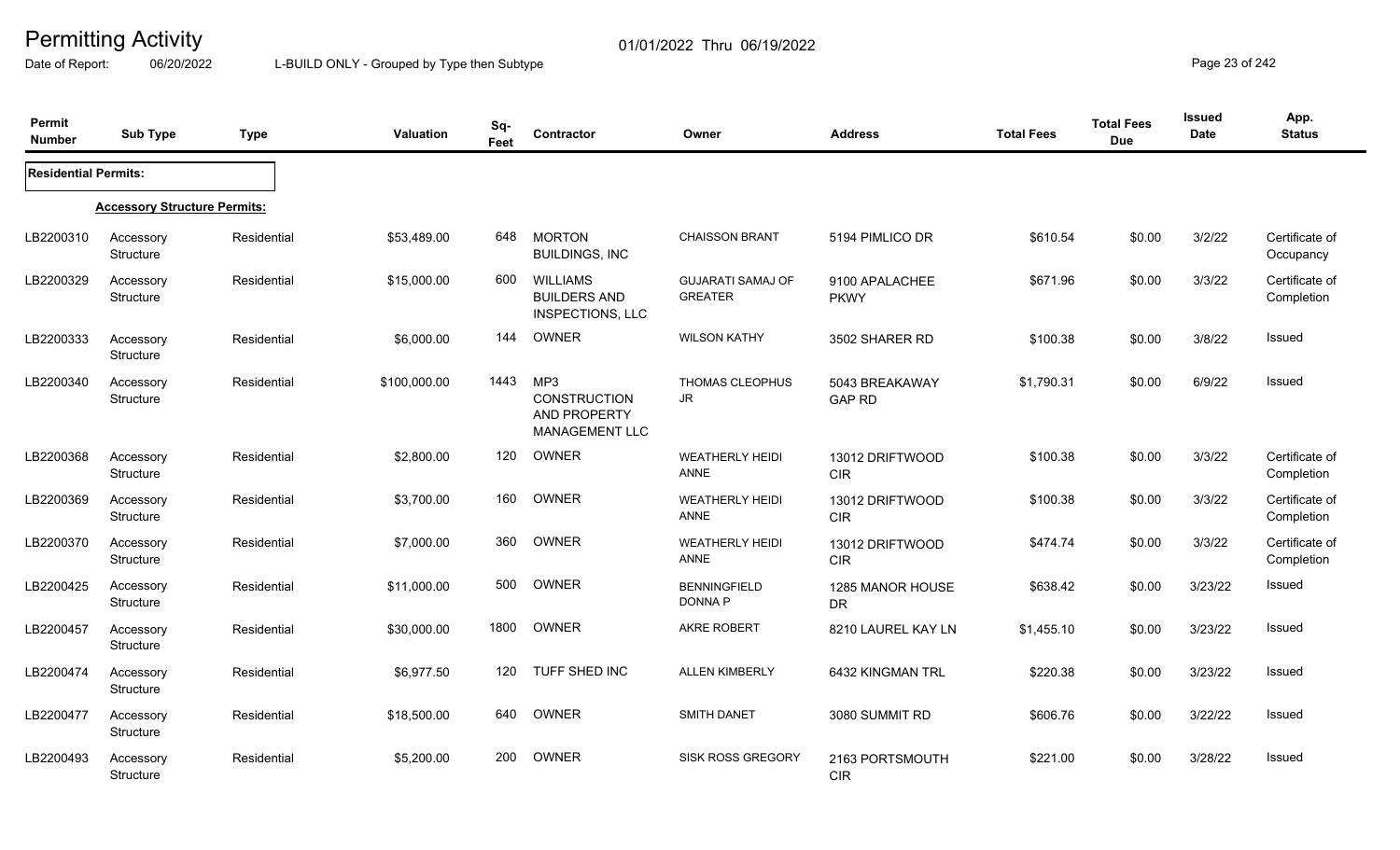Date of Report: 06/20/2022 L-BUILD ONLY - Grouped by Type then Subtype **Page 24** of 242

| <b>Permit</b><br><b>Number</b> | <b>Sub Type</b>                     | <b>Type</b> | <b>Valuation</b> | Sq-<br>Feet | Contractor                                             | Owner                                                       | <b>Address</b>                    | <b>Total Fees</b> | <b>Total Fees</b><br><b>Due</b> | <b>Issued</b><br><b>Date</b> | App.<br><b>Status</b>        |
|--------------------------------|-------------------------------------|-------------|------------------|-------------|--------------------------------------------------------|-------------------------------------------------------------|-----------------------------------|-------------------|---------------------------------|------------------------------|------------------------------|
| <b>Residential Permits:</b>    |                                     |             |                  |             |                                                        |                                                             |                                   |                   |                                 |                              |                              |
|                                | <b>Accessory Structure Permits:</b> |             |                  |             |                                                        |                                                             |                                   |                   |                                 |                              |                              |
| LB2200495                      | Accessory<br>Structure              | Residential | \$10,900.00      | 216         | TUFF SHED INC                                          | <b>DANIEL MELINDA</b>                                       | 751 TUNG HILL DR                  | \$228.36          | \$0.00                          | 3/23/22                      | Certificate of<br>Completion |
| LB2200531                      | Accessory<br><b>Structure</b>       | Residential | \$16,000.00      | 720         | OWNER                                                  | <b>SMITH MICHELLE A</b>                                     | 6501 WILLIAMS RD                  | \$733.04          | \$0.00                          | 4/1/22                       | Issued                       |
| LB2200538                      | Accessory<br><b>Structure</b>       | Residential | \$149,000.00     | 1567        | AT HOME<br><b>CONTRACTORS INC</b>                      | ALLEN JEFFREY A                                             | 9939 BUCK POINT RD                | \$1,658.51        | \$0.00                          | 5/3/22                       | Issued                       |
| LB2200545                      | Accessory<br>Structure              | Residential | \$25,000.00      | 864         | OWNER                                                  | <b>HALL CHARLOTTE</b>                                       | 3041 LAKE<br><b>BRADFORD RD</b>   | \$712.37          | \$0.00                          | 3/30/22                      | Certificate of<br>Occupancy  |
| LB2200549                      | Accessory<br><b>Structure</b>       | Residential | \$10,200.00      | 1200        | <b>OWNER</b>                                           | PIRTLE JOHN                                                 | 6878 RANCH CLUB RD                | \$942.80          | \$0.00                          | 3/28/22                      | Certificate of<br>Completion |
| LB2200550                      | Accessory<br><b>Structure</b>       | Residential | \$10,000.00      | 800         | <b>OWNER</b>                                           | PIRTLE KATHLEEN                                             | 6878 RANCH CLUB RD                | \$682.20          | \$0.00                          | 3/28/22                      | Certificate of<br>Completion |
| LB2200586                      | Accessory<br>Structure              | Residential | \$2,000.00       | 221         | <b>TIMBERLINE</b><br><b>CONSTRUCTION</b><br>GROUP, LLC | FIKE JON W                                                  | 3491 HEADWATER<br><b>CREEK DR</b> | \$223.10          | \$0.00                          | 6/13/22                      | Issued                       |
| LB2200609                      | Accessory<br><b>Structure</b>       | Residential | \$55,000.00      | 1350        | <b>OWNER</b>                                           | RYAN FAMILY TRUST                                           | 7751 EVENING STAR<br>LN           | \$1,013.52        | \$0.00                          | 4/27/22                      | <b>Issued</b>                |
| LB2200618                      | Accessory<br>Structure              | Residential | \$104,195.00     | 912         | <b>MORTON</b><br><b>BUILDINGS, INC</b>                 | NOTMAN BLANCA C                                             | 2630 STREETFAIR LN                | \$735.01          | \$0.00                          | 4/6/22                       | Issued                       |
| LB2200620                      | Accessory<br><b>Structure</b>       | Residential | \$26,000.00      | 1800        | <b>ARISTA</b><br>CONSTRUCTION CO<br><b>INC</b>         | <b>CARNS MICHELLE J</b>                                     | 9055 ALICIA CT                    | \$1,447.10        | \$0.00                          | 5/16/22                      | Issued                       |
| LB2200632                      | Accessory<br><b>Structure</b>       | Residential | \$8,000.00       | 1120        | OWNER                                                  | DAVIS KEILAN J                                              | 18750 BLOXHAM<br><b>CUTOFF</b>    | \$905.08          | \$0.00                          | 4/11/22                      | <b>Issued</b>                |
| LB2200642                      | Accessory<br>Structure              | Residential | \$7,450.00       | 680         | OWNER                                                  | <b>LUCAS NANCY K</b><br><b>INTERVIVOS</b><br>DECLERATION OF | 10905 LUNA POINT RD               | \$625.62          | \$0.00                          | 4/22/22                      | Issued                       |
| LB2200646                      | Accessory<br><b>Structure</b>       | Residential | \$6,092.00       | 120         | <b>TUFF SHED INC</b>                                   | KOENIG PETER A                                              | 7605 BROADVIEW<br><b>FARMS LN</b> | \$100.38          | \$0.00                          | 4/21/22                      | Certificate of<br>Completion |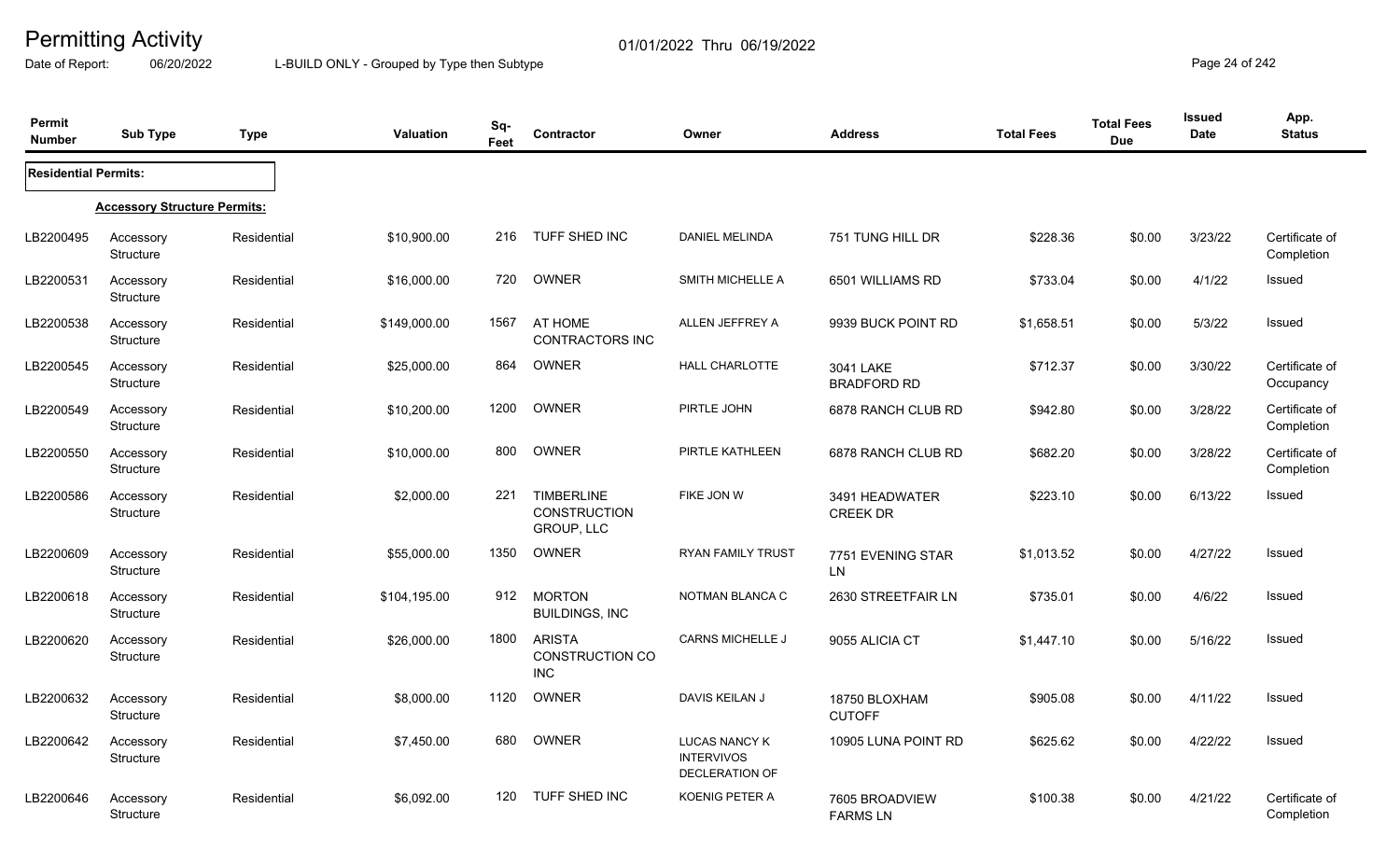Date of Report: 06/20/2022 L-BUILD ONLY - Grouped by Type then Subtype **Page 25** of 242

| Permit<br><b>Number</b>     | <b>Sub Type</b>                     | Type        | <b>Valuation</b> | Sq-<br>Feet | Contractor           | Owner                                     | <b>Address</b>                       | <b>Total Fees</b> | <b>Total Fees</b><br><b>Due</b> | <b>Issued</b><br>Date | App.<br><b>Status</b>        |
|-----------------------------|-------------------------------------|-------------|------------------|-------------|----------------------|-------------------------------------------|--------------------------------------|-------------------|---------------------------------|-----------------------|------------------------------|
| <b>Residential Permits:</b> |                                     |             |                  |             |                      |                                           |                                      |                   |                                 |                       |                              |
|                             | <b>Accessory Structure Permits:</b> |             |                  |             |                      |                                           |                                      |                   |                                 |                       |                              |
| LB2200653                   | Accessory<br>Structure              | Residential | \$17,401.00      | 384         | <b>TUFF SHED INC</b> | <b>WALKER DONNA KAY</b><br><b>HAMPTON</b> | 5446 TALLAPOOSA RD                   | \$486.05          | \$0.00                          | 4/26/22               | <b>Issued</b>                |
| LB2200663                   | Accessory<br>Structure              | Residential | \$50,000.00      | 2000        | OWNER                | MANDELL EDWARD M<br>JR.                   | 10967 HEARTWOOD<br><b>HILLS BLVD</b> | \$1,320.00        | \$0.00                          | 4/12/22               | <b>Issued</b>                |
| LB2200696                   | Accessory<br>Structure              | Residential | \$10,119.90      | 160         | TUFF SHED INC        | <b>BEACH ALFRED A JR</b>                  | 4350 SHERBORNE RD                    | \$100.38          | \$0.00                          | 4/21/22               | Issued                       |
| LB2200702                   | Accessory<br>Structure              | Residential | \$7,239.70       | 144         | TUFF SHED INC        | FS#119                                    | 10515 CASANOVA DR                    | \$100.38          | \$0.00                          | 4/21/22               | Certificate of<br>Completion |
| LB2200704                   | Accessory<br>Structure              | Residential | \$3,200.00       | 420         | OWNER                | <b>LASZLO BARRIE</b>                      | 11014 PENNEWAW<br><b>TRCE</b>        | \$503.03          | \$0.00                          | 4/18/22               | Issued                       |
| LB2200724                   | Accessory<br>Structure              | Residential | \$7,204.00       | 160         | TUFF SHED INC        | <b>BRINSON STEVEN</b>                     | 2396 HARVEY MILL<br><b>CREEK RD</b>  | \$100.38          | \$0.00                          | 4/26/22               | Certificate of<br>Completion |
| LB2200730                   | Accessory<br>Structure              | Residential | \$12,600.00      | 1800        | OWNER                | FS#119                                    | 8226 LAUREL KAY LN                   | \$1,345.70        | \$0.00                          | 4/20/22               | Issued                       |
| LB2200736                   | Accessory<br>Structure              | Residential | \$4,000.00       | 900         | OWNER                | <b>HELM KATHLEEN</b><br><b>HARVEY</b>     | 21793 HITCHING POST<br><b>RD</b>     | \$729.36          | \$0.00                          | 4/29/22               | Issued                       |
| LB2200762                   | Accessory<br>Structure              | Residential | \$3,400.00       | 120         | OWNER                | <b>BLYDEN ENSWORTH</b><br>$\vee$          | 13826 LEON LN                        | \$100.38          | \$0.00                          | 5/10/22               | Issued                       |
| LB2200791                   | Accessory<br>Structure              | Residential | \$6,230.00       | 240         | <b>OWNER</b>         | <b>EHSTER MAYDEE</b>                      | 3593 PLOWSHARE RD                    | \$119.40          | \$0.00                          | 5/12/22               | <b>Issued</b>                |
| LB2200809                   | Accessory<br>Structure              | Residential | \$10,981.00      | 192         | TUFF SHED INC        | <b>BOGAN LINZIE</b>                       | 1807 VINELAND LN                     | \$188.70          | \$0.00                          | 5/4/22                | <b>Issued</b>                |
| LB2200829                   | Accessory<br>Structure              | Residential | \$5,500.00       | 1080        | OWNER                | <b>HALL ALICE MARIE</b>                   | 3987 EDGEWATER DR                    | \$1,006.22        | \$0.00                          | 6/7/22                | <b>Issued</b>                |
| LB2200834                   | Accessory<br>Structure              | Residential | \$6,000.00       | 240         | OWNER                | <b>WILLIAMS ARRHEA S</b>                  | 2889 THORNTON RD                     | \$119.40          | \$0.00                          | 5/23/22               | Issued                       |
| LB2200893                   | Accessory<br><b>Structure</b>       | Residential | \$8,000.00       | 288         | <b>OWNER</b>         | <b>WILLOUGHBY</b><br><b>CHRISTOPHER</b>   | 142 ELENA DR                         | \$141.48          | \$0.00                          | 6/1/22                | <b>Issued</b>                |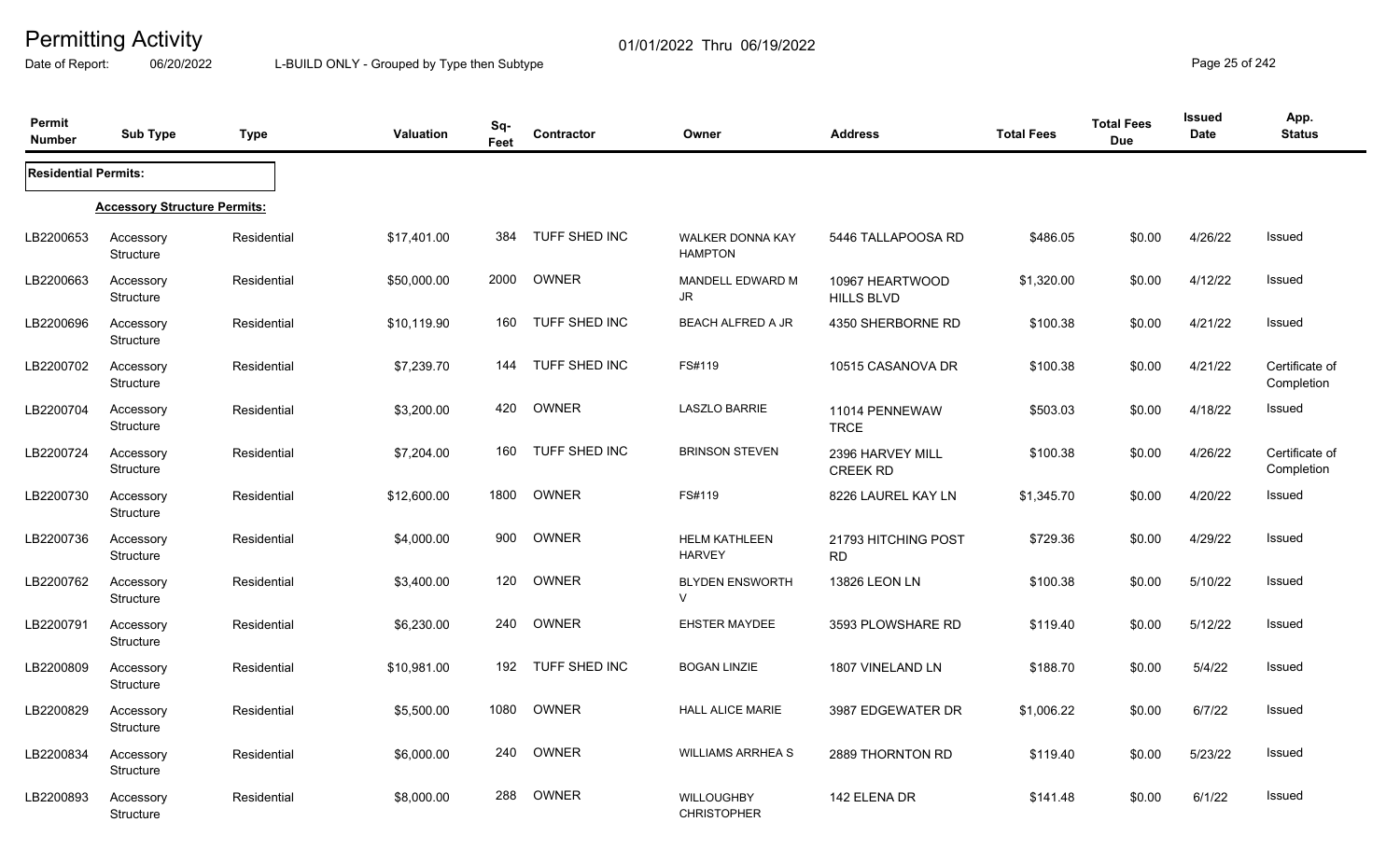Date of Report: 06/20/2022 L-BUILD ONLY - Grouped by Type then Subtype **Page 26** of 242

| Permit<br><b>Number</b>     | <b>Sub Type</b>                     | <b>Type</b> | <b>Valuation</b> | Sq-<br>Feet | <b>Contractor</b>                          | Owner                                      | <b>Address</b>                         | <b>Total Fees</b> | <b>Total Fees</b><br><b>Due</b> | <b>Issued</b><br><b>Date</b> | App.<br><b>Status</b>  |
|-----------------------------|-------------------------------------|-------------|------------------|-------------|--------------------------------------------|--------------------------------------------|----------------------------------------|-------------------|---------------------------------|------------------------------|------------------------|
| <b>Residential Permits:</b> |                                     |             |                  |             |                                            |                                            |                                        |                   |                                 |                              |                        |
|                             | <b>Accessory Structure Permits:</b> |             |                  |             |                                            |                                            |                                        |                   |                                 |                              |                        |
| LB2200894                   | Accessory<br>Structure              | Residential | \$65,000.00      | 1040        | OWNER                                      | <b>HOENSTINE JAMES M</b>                   | 1227 ARCHANGEL<br><b>WAY</b>           | \$987.36          | \$0.00                          | 5/18/22                      | <b>Issued</b>          |
| LB2200913                   | Accessory<br>Structure              | Residential | \$5,010.00       | 630         | OWNER                                      | <b>GREEN</b><br><b>CHRISTOPHER</b>         | 8899 HICKORY<br><b>WOODS TRL</b>       | \$602.04          | \$0.00                          | 5/23/22                      | Issued                 |
| LB2200953                   | Accessory<br>Structure              | Residential | \$4,000.00       | 240         | <b>PARADISE</b><br><b>BUILDERS SE LLC</b>  | <b>BOCKHAUS ALAN</b>                       | 9004 CELIA CT                          | \$119.40          | \$0.00                          | 5/31/22                      | Issued                 |
| LB2200981                   | Accessory<br>Structure              | Residential | \$25,000.00      | 1200        | OWNER                                      | <b>BUTLER BILLY JR</b>                     | 1030 SUNFLOWER RD                      | \$1,062.80        | \$0.00                          | 6/3/22                       | Issued                 |
| LB2200988                   | Accessory<br>Structure              | Residential | \$3,032.00       | 240         | OWNER                                      | <b>OLSCHLAGER B</b>                        | 2010 DYREHAVEN DR                      | \$119.40          | \$0.00                          | 6/1/22                       | Issued                 |
| LB2200989                   | Accessory<br>Structure              | Residential | \$16,700.00      | 860         | OWNER                                      | FS#119                                     | 4486 AMBER VALLEY<br><b>DR</b>         | \$710.49          | \$0.00                          | 6/3/22                       | <b>Issued Redacted</b> |
| LB2200996                   | Accessory<br>Structure              | Residential | \$2,800.00       | 400         | OWNER                                      | <b>WILLIAMS ARRHEA S</b>                   | 2889 THORNTON RD                       | \$493.60          | \$0.00                          | 6/9/22                       | Issued                 |
| LB2201001                   | Accessory<br>Structure              | Residential | \$3,000.00       | 66          | <b>NAILED IT</b><br>TALLAHASSEE LLC        | MUSS CHRISTOPHER<br>A                      | 3386 MARIANA OAKS<br><b>DR</b>         | \$225.10          | \$0.00                          | 6/1/22                       | <b>Issued</b>          |
| LB2201002                   | Accessory<br>Structure              | Residential | \$3,000.00       | 66          | <b>NAILED IT</b><br><b>TALLAHASSEE LLC</b> | <b>NAILED IT</b><br><b>TALLAHASSEE LLC</b> | 3382 MARIANA OAKS<br><b>DR</b>         | \$223.10          | \$0.00                          | 6/3/22                       | Issued                 |
| LB2201008                   | Accessory<br>Structure              | Residential | \$9,635.00       | 240         | <b>PARADISE</b><br><b>BUILDERS SE LLC</b>  | <b>HOLT SUSANNA N</b>                      | <b>2912 LAKE</b><br><b>BRADFORD RD</b> | \$119.40          | \$0.00                          | 6/2/22                       | <b>Issued</b>          |
| LB2201053                   | Accessory<br>Structure              | Residential | \$9,963.00       | 864         | OWNER                                      | DEVLEIGER TANYA L                          | 14321 SADDLE ROPE<br><b>TRL</b>        | \$779.58          | \$0.00                          | 6/16/22                      | <b>Issued</b>          |
| LB2201058                   | Accessory<br>Structure              | Residential | \$35,000.00      | 1800        | OWNER                                      | DESOUSA ELIZABETH<br>J                     | 6027 VETERANS<br><b>MEMORIAL DR</b>    | \$1,085.70        | \$0.00                          | 6/7/22                       | <b>Issued</b>          |
| LB2201095                   | Accessory<br>Structure              | Residential | \$282,790.00     | 2520        | <b>MORTON</b><br><b>BUILDINGS, INC</b>     | <b>GAYTON MARSHALL</b>                     | 3904 NICHOLWOOD<br><b>RD</b>           | \$1,321.17        | \$0.00                          | 6/16/22                      | <b>Issued</b>          |
|                             | Totals:                             | 107         | \$3,047,785.00   |             |                                            |                                            |                                        | 77,159.41         | \$0.00                          |                              |                        |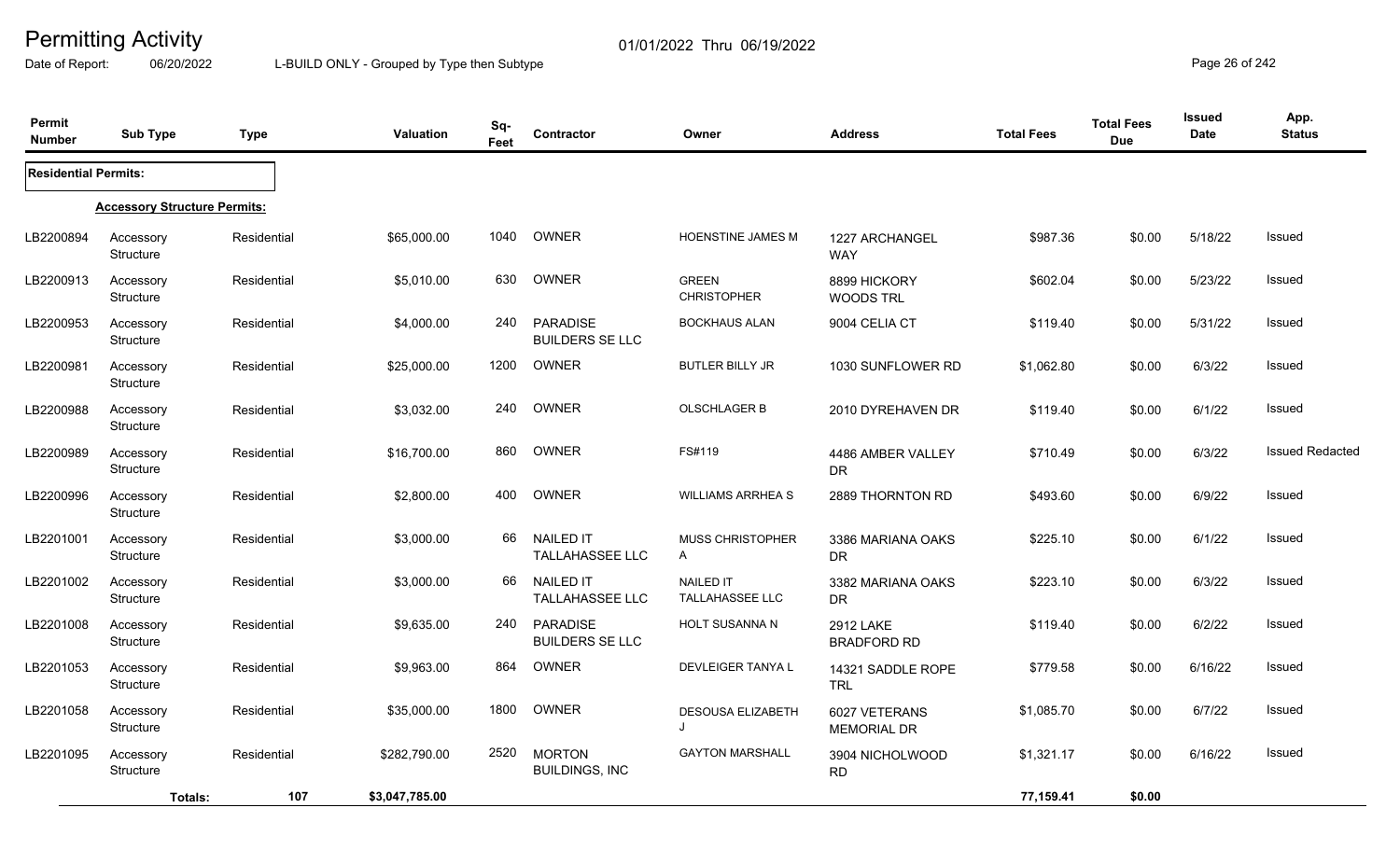Date of Report: 06/20/2022 L-BUILD ONLY - Grouped by Type then Subtype **Page 27** of 242

| <b>Permit</b><br><b>Number</b> | <b>Sub Type</b>          | <b>Type</b> | <b>Valuation</b> | Sq-<br>Feet | Contractor                                             | Owner                                    | <b>Address</b>                  | <b>Total Fees</b> | <b>Total Fees</b><br><b>Due</b> | <b>Issued</b><br>Date | App.<br><b>Status</b>       |
|--------------------------------|--------------------------|-------------|------------------|-------------|--------------------------------------------------------|------------------------------------------|---------------------------------|-------------------|---------------------------------|-----------------------|-----------------------------|
| <b>Residential Permits:</b>    |                          |             |                  |             |                                                        |                                          |                                 |                   |                                 |                       |                             |
|                                | <b>Addition Permits:</b> |             |                  |             |                                                        |                                          |                                 |                   |                                 |                       |                             |
| LB2102139                      | Addition                 | Residential | \$7,676.00       | 204         | ALL CUSTOM<br><b>ALUMINUM</b>                          | <b>BEESLEY JENNY</b>                     | 3174 WOOD HILL DR               | \$102.84          | \$0.00                          | 1/12/22               | Issued                      |
| LB2102438                      | Addition                 | Residential | \$16,417.00      | 240         | ALL CUSTOM<br><b>ALUMINUM</b>                          | <b>MIDGETT ROBIN J</b>                   | 8271 CHICKASAW TRL              | \$119.40          | \$0.00                          | 4/19/22               | Issued                      |
| LB2102439                      | Addition                 | Residential | \$20,460.00      | 360         | ALL CUSTOM<br><b>ALUMINUM</b>                          | <b>MORET BRIAN H</b>                     | 4019 HARPERS<br><b>FERRY DR</b> | \$354.74          | \$0.00                          | 1/12/22               | Issued                      |
| LB2102469                      | Addition                 | Residential | \$103,714.00     | 374         | <b>ROBERTS</b><br><b>CONSTRUCTION</b><br>SERVICES, LLC | PROCTOR FAMILY<br><b>REVOCABLE TRUST</b> | 4450 RHODEN COVE<br><b>LN</b>   | \$617.99          | \$0.00                          | 5/5/22                | Issued                      |
| LB2102475                      | Addition                 | Residential | \$8,000.00       | 390         | OWNER                                                  | LESTER MARY LOUISE<br>LIFE ESTATE        | 809 ELLIS RD                    | \$628.22          | \$0.00                          | 3/16/22               | Issued                      |
| LB2102494                      | Addition                 | Residential | \$106,817.00     | 202.31      | <b>ROBERTS</b><br><b>CONSTRUCTION</b><br>SERVICES, LLC | <b>HART ANDREW T</b>                     | 5986 MILES BLAKE CT             | \$1,881.35        | \$0.00                          | 3/1/22                | Issued                      |
| LB2102567                      | Addition                 | Residential | \$12,100.00      | 160         | NRG INDUSTRIES,<br>INC.                                | MCDONALD TRACY A                         | 6635 MAN O WAR TRL              | \$256.31          | \$0.00                          | 1/7/22                | Certificate of<br>Occupancy |
| LB2102575                      | Addition                 | Residential | \$9,500.00       | 224         | <b>AMERICAN</b><br><b>DISCOUNT</b><br>ALUMINUM INC     | <b>BODIFORD ASHLEY</b>                   | 2208 HICKORY CT                 | \$328.72          | \$0.00                          | 2/8/22                | Issued                      |
| LB2102578                      | Addition                 | Residential | \$32,000.00      | 416         | <b>C B CONSTRUCTION</b><br><b>INC</b>                  | <b>BARBER HAROLD J</b><br><b>SR</b>      | 8409 MONTE LN                   | \$676.81          | \$0.00                          | 1/21/22               | Issued                      |
| LB2102589                      | Addition                 | Residential | \$10,000.00      | 552         | <b>GOLDEN GREEN</b><br><b>BUILDERS LLC</b>             | JAMES ALFREDA L                          | 1733 RODEO DR                   | \$718.59          | $$-69.27$                       | 1/5/22                | Issued                      |
| LB2102634                      | Addition                 | Residential | \$325,000.00     | 2413        | <b>RICHARD SNEED</b><br><b>CONSTRUCTION INC</b>        | DAVINO MICHAEL P &<br><b>KYLE ANNE</b>   | 6719 CHEVY WAY                  | \$2,365.99        | \$0.00                          | 1/18/22               | Issued                      |
| LB2200011                      | Addition                 | Residential | \$12,300.00      | 180         | <b>FLORIDA FENCE &amp;</b><br><b>OUTDOOR LIVING</b>    | <b>KENT ALEXANDRA</b>                    | 3493 CEDARWOOD<br><b>TRL</b>    | \$100.38          | \$0.00                          | 3/1/22                | Issued                      |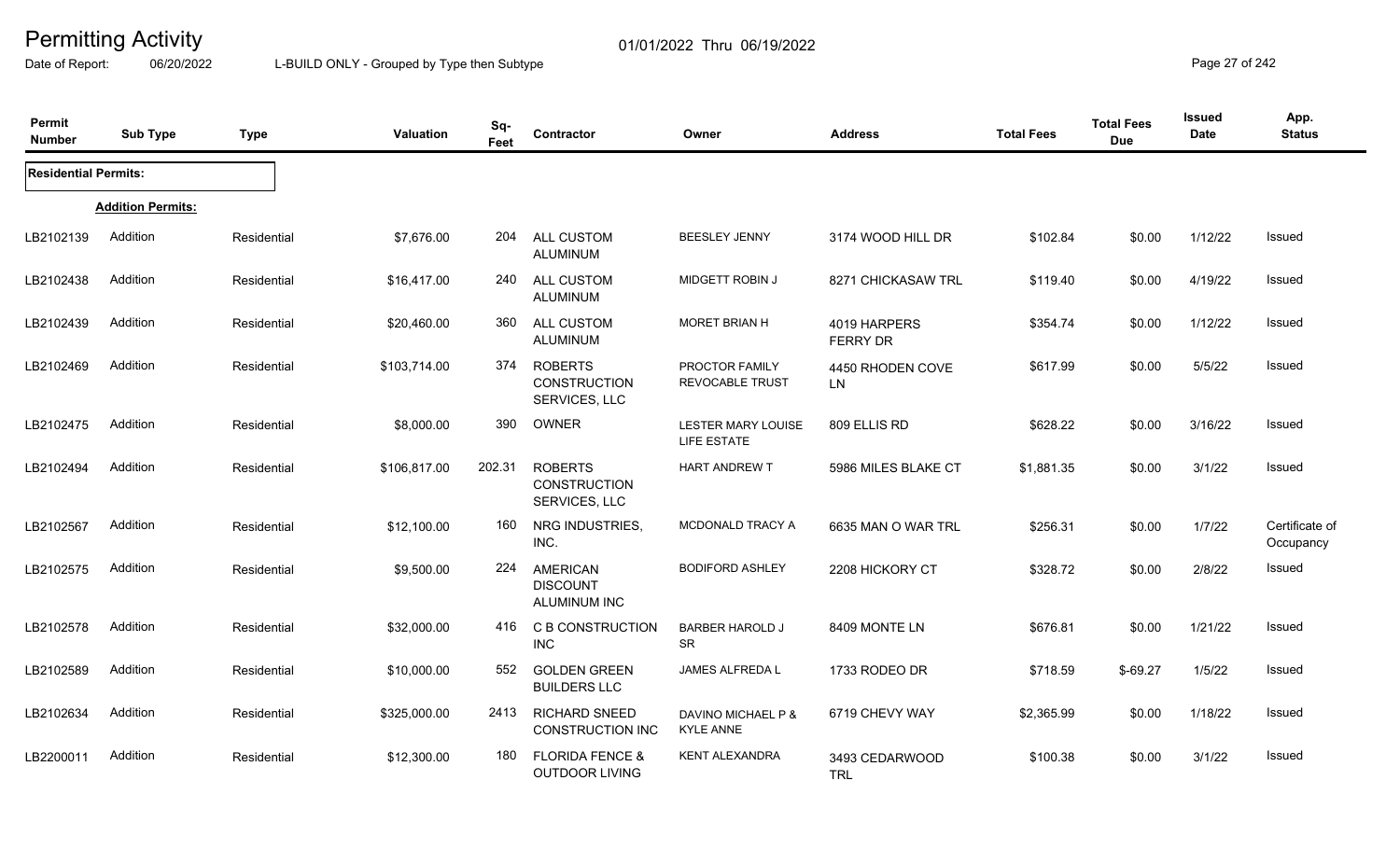Date of Report: 06/20/2022 L-BUILD ONLY - Grouped by Type then Subtype **Page 28** of 242

| Permit<br><b>Number</b>     | <b>Sub Type</b>          | <b>Type</b> | <b>Valuation</b> | Sq-<br>Feet | Contractor                                          | Owner                                  | <b>Address</b>                 | <b>Total Fees</b> | <b>Total Fees</b><br><b>Due</b> | <b>Issued</b><br>Date | App.<br><b>Status</b>       |
|-----------------------------|--------------------------|-------------|------------------|-------------|-----------------------------------------------------|----------------------------------------|--------------------------------|-------------------|---------------------------------|-----------------------|-----------------------------|
| <b>Residential Permits:</b> |                          |             |                  |             |                                                     |                                        |                                |                   |                                 |                       |                             |
|                             | <b>Addition Permits:</b> |             |                  |             |                                                     |                                        |                                |                   |                                 |                       |                             |
| LB2200032                   | Addition                 | Residential | \$37,000.00      | 480         | <b>FLORIDA FENCE &amp;</b><br><b>OUTDOOR LIVING</b> | <b>BLUE JAIME M</b>                    | 3402 SHARER RD                 | \$1,051.24        | \$0.00                          | 2/10/22               | Issued                      |
| LB2200060                   | Addition                 | Residential | \$20,000.00      | 279         | OWNER                                               | <b>HARRISON TAMMY S</b>                | 1263 ARCHANGEL<br><b>WAY</b>   | \$304.23          | \$0.00                          | 2/8/22                | Certificate of<br>Occupancy |
| LB2200064                   | Addition                 | Residential | \$10,000.00      | 360         | OWNER                                               | <b>BRANTON-LEMON</b><br><b>RAMONA</b>  | 3666 LANA CIR                  | \$568.79          | \$0.00                          | 2/22/22               | Certificate of<br>Occupancy |
| LB2200067                   | Addition                 | Residential | \$9,585.00       | 168         | <b>ALL CUSTOM</b><br><b>ALUMINUM</b>                | <b>CHAISSON BRANT</b>                  | 5194 PIMLICO DR                | \$100.38          | \$0.00                          | 4/12/22               | Certificate of<br>Occupancy |
| LB2200073                   | Addition                 | Residential | \$95,000.00      | 968         | <b>OWNER</b>                                        | <b>BARNARD BRIAN D JR</b>              | 4678 HIGHGROVE RD              | \$1,059.16        | \$0.00                          | 2/2/22                | Issued                      |
| LB2200101                   | Addition                 | Residential | \$10,000.00      | 354         | OWNER                                               | BRELAND JABE A II<br>LIFE ESTATE       | 636 TUNG HILL DR               | \$639.58          | \$0.00                          | 2/3/22                | Issued                      |
| LB2200120                   | Addition                 | Residential | \$32,618.00      | 252         | NRG INDUSTRIES,<br>INC.                             | <b>CAMELLIA OAKS LLC</b>               | 4391 GRACE PARK<br><b>TRL</b>  | \$124.92          | \$0.00                          | 5/23/22               | Issued                      |
| LB2200125                   | Addition                 | Residential | \$18,514.00      | 216         | NRG INDUSTRIES,<br>INC.                             | <b>MARTIN JENNIFER G</b>               | 4324 TEREBINTH TRL             | \$108.36          | \$0.00                          | 2/15/22               | Issued                      |
| LB2200129                   | Addition                 | Residential | \$22,218.00      | 252         | NRG INDUSTRIES,<br>INC.                             | <b>CAMELLIA OAKS LLC</b>               | 4411 GRACE PARK<br><b>TRL</b>  | \$124.92          | \$0.00                          | 2/11/22               | Issued                      |
| LB2200133                   | Addition                 | Residential | \$18,514.00      | 216         | NRG INDUSTRIES,<br>INC.                             | <b>HEULER GEORGE</b><br><b>FRANCIS</b> | <b>4322 TEREBINTH TRL</b>      | \$108.36          | \$0.00                          | 2/11/22               | Issued                      |
| LB2200150                   | Addition                 | Residential | \$18,514.00      | 216         | NRG INDUSTRIES,<br>INC.                             | <b>CAMELLIA OAKS LLC</b>               | 4320 TEREBINTH TRL             | \$108.36          | \$0.00                          | 2/11/22               | Issued                      |
| LB2200153                   | Addition                 | Residential | \$32,618.00      | 252         | NRG INDUSTRIES,<br>INC.                             | CAMELLIA OAKS LLC                      | 4405 GRACE PARK<br><b>TRL</b>  | \$124.92          | \$0.00                          | 2/11/22               | Issued                      |
| LB2200176                   | Addition                 | Residential | \$6,600.00       | 140         | NRG INDUSTRIES,<br>INC.                             | <b>FREDERICK</b><br><b>KENNETH</b>     | 3616 LITTLE FOX LN             | \$100.38          | \$0.00                          | 4/4/22                | Certificate of<br>Occupancy |
| LB2200231                   | Addition                 | Residential | \$12,995.00      | 424         | <b>FLORIDA FENCE &amp;</b><br><b>OUTDOOR LIVING</b> | ODOM JOHN S                            | 1718 COPPERFIELD<br><b>CIR</b> | \$384.92          | \$0.00                          | 2/16/22               | Issued                      |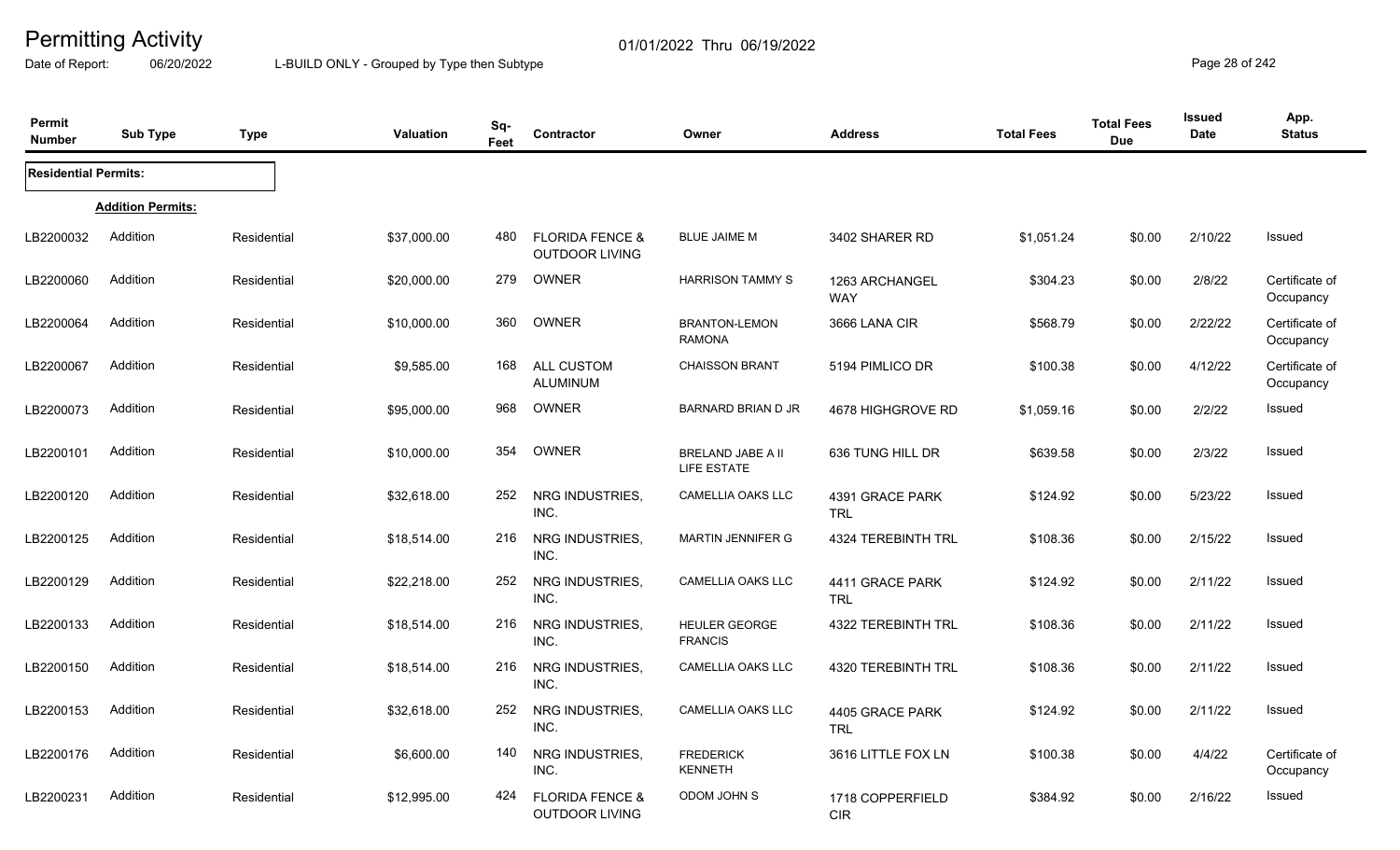Date of Report: 06/20/2022 L-BUILD ONLY - Grouped by Type then Subtype **Page 29 of 242** 

| Permit<br><b>Number</b>     | <b>Sub Type</b>          | <b>Type</b> | <b>Valuation</b> | Sq-<br>Feet | Contractor                                                           | Owner                         | <b>Address</b>                 | <b>Total Fees</b> | <b>Total Fees</b><br><b>Due</b> | <b>Issued</b><br><b>Date</b> | App.<br><b>Status</b>       |
|-----------------------------|--------------------------|-------------|------------------|-------------|----------------------------------------------------------------------|-------------------------------|--------------------------------|-------------------|---------------------------------|------------------------------|-----------------------------|
| <b>Residential Permits:</b> |                          |             |                  |             |                                                                      |                               |                                |                   |                                 |                              |                             |
|                             | <b>Addition Permits:</b> |             |                  |             |                                                                      |                               |                                |                   |                                 |                              |                             |
| LB2200232                   | Addition                 | Residential | \$5,000.00       | 322         | <b>GOLDEN</b><br><b>CONSTRUCTION</b><br><b>COMPANY INC</b>           | <b>GRAHAM LARRY L</b>         | 3173 WHIRLAWAY TRL             | \$457.12          | \$0.00                          | 2/28/22                      | Issued                      |
| LB2200234                   | Addition                 | Residential | \$17,995.00      | 368         | <b>ALL CUSTOM</b><br>ALUMINUM                                        | JONES SHARYL ANN              | 3221 SHARER RD                 | \$478.51          | \$0.00                          | 4/19/22                      | <b>Issued</b>               |
| LB2200257                   | Addition                 | Residential | \$7,176.00       | 240         | NRG INDUSTRIES,<br>INC.                                              | <b>GODFREY LYNDA I</b>        | 6634 MAN O WAR TRL             | \$201.40          | \$0.00                          | 2/22/22                      | Certificate of<br>Occupancy |
| LB2200258                   | Addition                 | Residential | \$5,850.00       | 160         | NRG INDUSTRIES,<br>INC.                                              | <b>SEARS JANICE M</b>         | 2021 ASCOT WAY                 | \$182.38          | \$0.00                          | 5/3/22                       | Certificate of<br>Occupancy |
| LB2200267                   | Addition                 | Residential | \$25,000.00      | 125         | SMOODESIGNS &<br><b>CONSTRUCTION LLC</b>                             | SIRMAN E L                    | 9863 MAHAN DR                  | \$362.00          | \$0.00                          | 3/14/22                      | Issued                      |
| LB2200269                   | Addition                 | Residential | \$11,109.00      | 228         | NRG INDUSTRIES,<br>INC.                                              | <b>CAMELLIA OAKS LLC</b>      | 4389 GRACE PARK<br><b>TRL</b>  | \$113.88          | \$0.00                          | 2/22/22                      | Certificate of<br>Occupancy |
| LB2200291                   | Addition                 | Residential | \$10,000.00      | 36          | <b>HARTSFIELD</b><br><b>CONSTRUCTION INC</b>                         | HAYWARD D M                   | 3776 TOM JOHN LN               | \$184.71          | \$0.00                          | 3/9/22                       | Certificate of<br>Occupancy |
| LB2200336                   | Addition                 | Residential | \$15,000.00      | 198         | <b>EAGLE BUILDERS</b><br><b>LLC</b>                                  | <b>MATHERS ELIZABETH</b><br>J | 2308 HAVERHILL RD              | \$182.40          | \$0.00                          | 3/14/22                      | Issued                      |
| LB2200371                   | Addition                 | Residential | \$11,000.00      | 1200        | OWNER                                                                | <b>CAVELL DARCY K</b>         | 8503 RED BROOKE LN             | \$1,062.80        | \$0.00                          | 3/28/22                      | Certificate of<br>Occupancy |
| LB2200404                   | Addition                 | Residential | \$5,000.00       | 299         | <b>MEEKS</b><br><b>CONSTRUCTION</b><br><b>AND</b><br>DEVELOPMENT INC | <b>BEESLEY JENNY</b>          | 3174 WOOD HILL DR              | \$441.65          | \$0.00                          | 3/28/22                      | Issued                      |
| LB2200409                   | Addition                 | Residential | \$34,668.00      | 234         | <b>ROBERTS</b><br><b>CONSTRUCTION</b><br>SERVICES, LLC               | HURLEY TIMOTHY J              | 3053 HAWKS GLEN                | \$272.72          | \$0.00                          | 4/6/22                       | Issued                      |
| LB2200410                   | Addition                 | Residential | \$120,000.00     | 251         | <b>ROBERTS</b><br>CONSTRUCTION<br>SERVICES, LLC                      | ROBERTS COURTNEY              | 9720 FARAWAY FARM<br><b>RD</b> | \$506.68          | \$0.00                          | 4/6/22                       | Issued                      |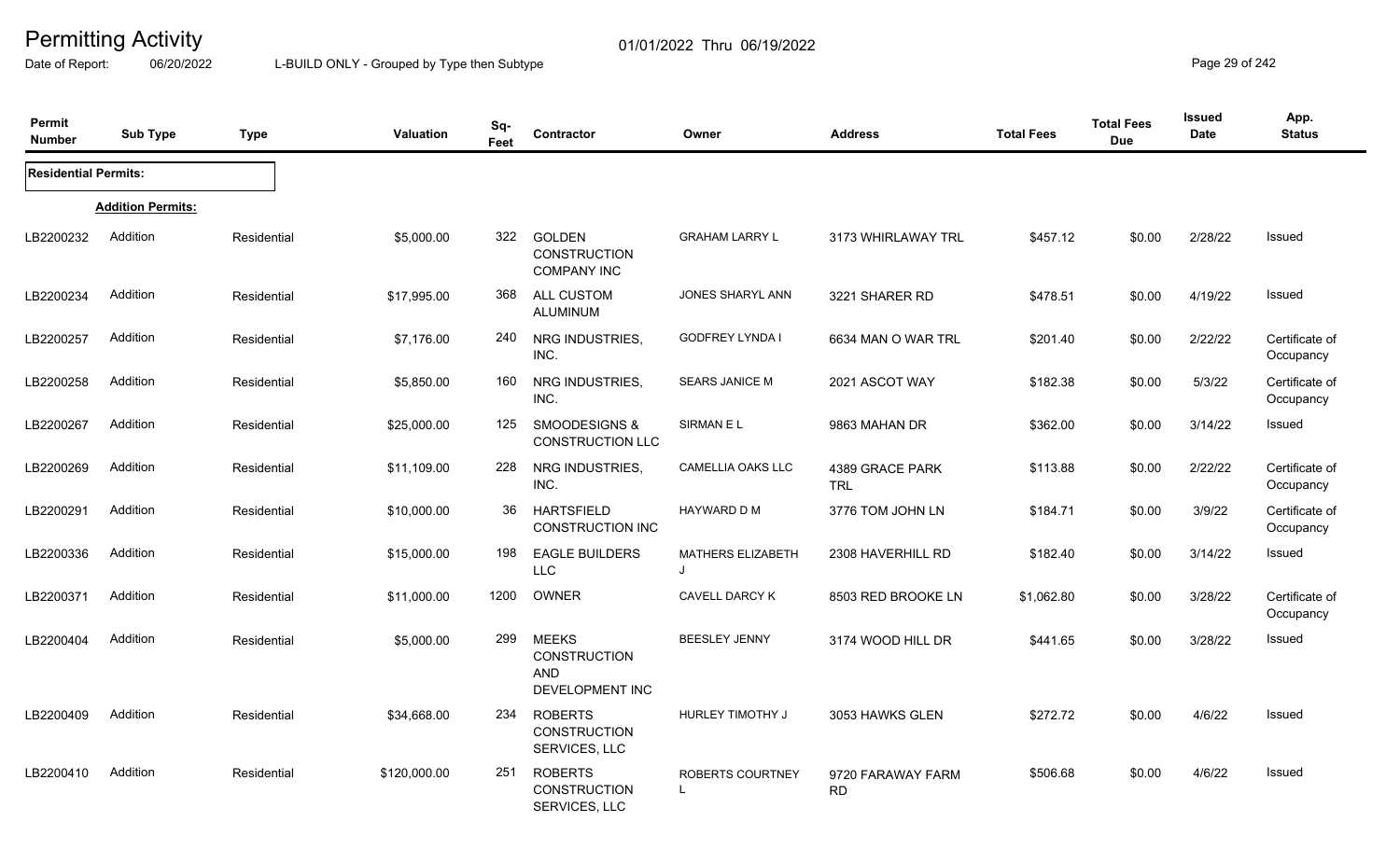Date of Report: 06/20/2022 L-BUILD ONLY - Grouped by Type then Subtype **Page 30** of 242

| Permit<br><b>Number</b>     | <b>Sub Type</b>          | <b>Type</b> | <b>Valuation</b> | Sq-<br>Feet | Contractor                                                                 | Owner                                                      | <b>Address</b>                 | <b>Total Fees</b> | <b>Total Fees</b><br><b>Due</b> | Issued<br>Date | App.<br><b>Status</b>  |
|-----------------------------|--------------------------|-------------|------------------|-------------|----------------------------------------------------------------------------|------------------------------------------------------------|--------------------------------|-------------------|---------------------------------|----------------|------------------------|
| <b>Residential Permits:</b> |                          |             |                  |             |                                                                            |                                                            |                                |                   |                                 |                |                        |
|                             | <b>Addition Permits:</b> |             |                  |             |                                                                            |                                                            |                                |                   |                                 |                |                        |
| LB2200455                   | Addition                 | Residential | \$17,800.00      | 390         | ALL CUSTOM<br><b>ALUMINUM</b>                                              | <b>REXROAT GINA M</b>                                      | 8704 GLENOAK TRL               | \$495.11          | \$0.00                          | 4/4/22         | Issued                 |
| LB2200489                   | Addition                 | Residential | \$110,000.00     | 900         | SAPP<br><b>CONTRACTORS LLC</b>                                             | FS#119                                                     | 4111 RIVERWOOD RD              | \$1,025.97        | \$0.00                          | 4/12/22        | <b>Issued Redacted</b> |
| LB2200505                   | Addition                 | Residential | \$10,000.00      | 40          | DRGC, LLC                                                                  | <b>HALL MICHELLE B</b>                                     | 2031 HERB CT                   | \$396.38          | \$0.00                          | 3/17/22        | Issued                 |
| LB2200506                   | Addition                 | Residential | \$6,500.00       | 300         | <b>BILL BOND</b><br>CONSTRUCTION LLC                                       | TADDEO KYLE S                                              | 1106 ROBIN KAY RD              | \$267.00          | \$0.00                          | 3/28/22        | Issued                 |
| LB2200517                   | Addition                 | Residential | \$9,575.00       | 225         | AMERICAN<br><b>DISCOUNT</b><br>ALUMINUM INC                                | <b>KUBANCEK DAMON</b>                                      | 377 ROB ROY TRL                | \$343.10          | \$0.00                          | 4/27/22        | Issued                 |
| LB2200518                   | Addition                 | Residential | \$5,825.00       | 224         | NRG INDUSTRIES,<br>INC.                                                    | FS#119                                                     | 3417 VALLEY CREEK<br><b>DR</b> | \$232.04          | \$0.00                          | 4/19/22        | <b>Issued Redacted</b> |
| LB2200532                   | Addition                 | Residential | \$2,000.00       | 100         | OWNER                                                                      | <b>RHODES DAVID</b><br><b>JEREMY</b>                       | 1321 AVONDALE WAY              | \$220.38          | \$0.00                          | 4/29/22        | Issued                 |
| LB2200547                   | Addition                 | Residential | \$80,000.00      | 285         | <b>ROBERT BASS</b><br><b>CUSTOM HOMES</b><br><b>LLC</b>                    | <b>BASS R E FAMILY</b><br><b>TRUST DATED</b><br>11/13/2008 | 831 LAKE RIDGE DR              | \$497.24          | \$0.00                          | 4/18/22        | Issued                 |
| LB2200566                   | Addition                 | Residential | \$8,400.00       | 228         | NRG INDUSTRIES,<br>INC.                                                    | <b>MATHEWS GENA G</b>                                      | 8733 GLENOAK TRL               | \$316.55          | \$0.00                          | 4/14/22        | Issued                 |
| LB2200593                   | Addition                 | Residential | \$89,000.00      | 400         | CONCEPT<br><b>CONSTRUCTION</b><br>GROUP, LLC                               | <b>JOHNSON JARED</b><br><b>RYAN</b>                        | 4554 HILLWOOD WAY              | \$593.66          | \$0.00                          | 5/6/22         | Issued                 |
| LB2200635                   | Addition                 | Residential | \$40,000.00      | 462         | <b>EAGLE BUILDERS</b><br><b>LLC</b>                                        | FS#119                                                     | 10897 LUNA POINT RD            | \$606.89          | \$0.00                          | 4/29/22        | Issued                 |
| LB2200657                   | Addition                 | Residential | \$40,000.00      | 620         | <b>DENDER</b><br><b>REMODELING &amp;</b><br>CONSTRUCTION,<br>ARCHITECTS, B | <b>ODENHEIMER ALAN</b><br><b>RICK LIVING TRUST</b>         | 24362 LANIER ST                | \$763.78          | \$0.00                          | 5/26/22        | Issued                 |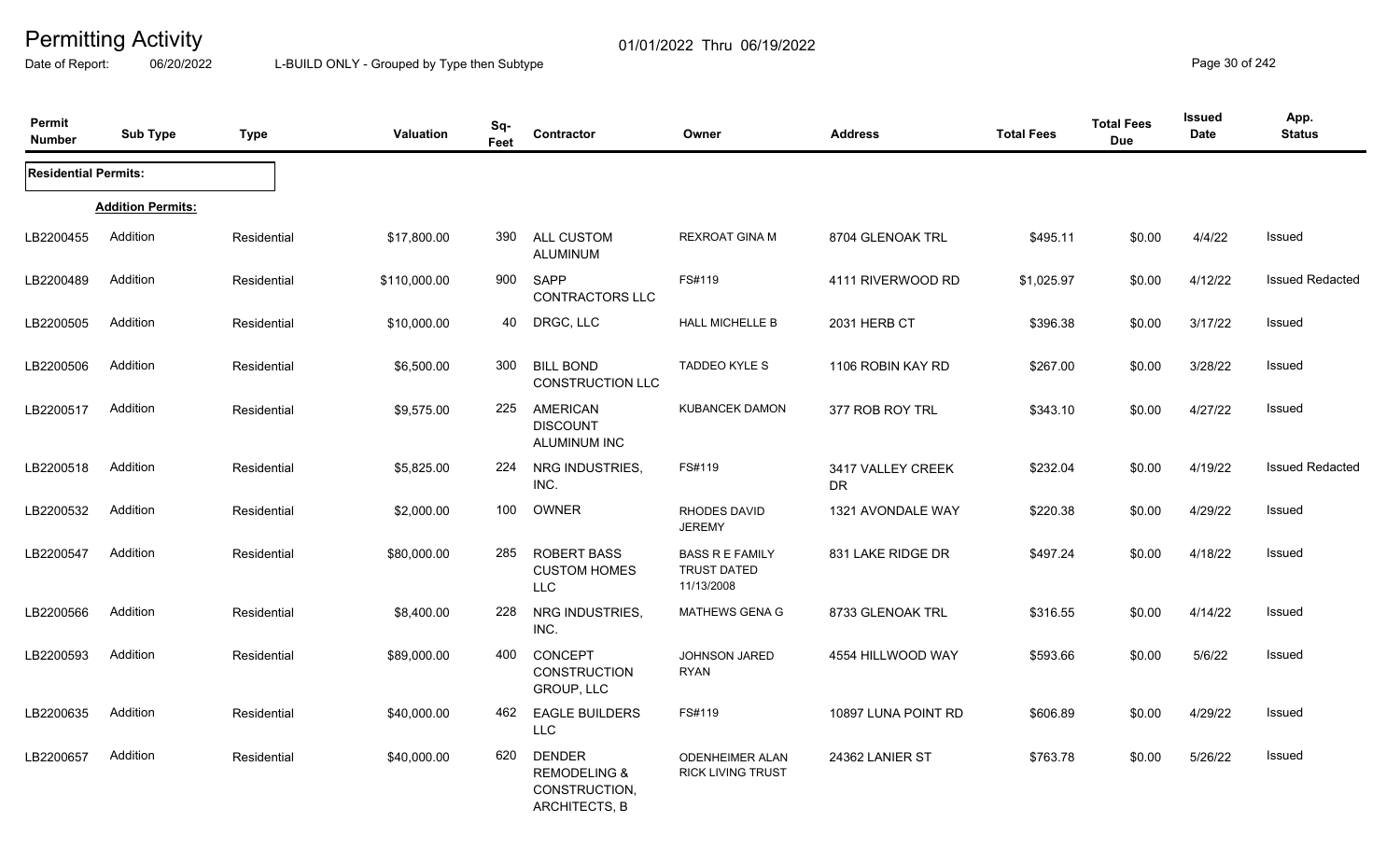Date of Report: 06/20/2022 L-BUILD ONLY - Grouped by Type then Subtype **Page 31** of 242

| Permit<br><b>Number</b>     | <b>Sub Type</b>          | <b>Type</b> | Valuation    | Sq-<br>Feet | Contractor                                                 | Owner                                 | <b>Address</b>                    | <b>Total Fees</b> | <b>Total Fees</b><br><b>Due</b> | Issued<br><b>Date</b> | App.<br><b>Status</b> |
|-----------------------------|--------------------------|-------------|--------------|-------------|------------------------------------------------------------|---------------------------------------|-----------------------------------|-------------------|---------------------------------|-----------------------|-----------------------|
| <b>Residential Permits:</b> |                          |             |              |             |                                                            |                                       |                                   |                   |                                 |                       |                       |
|                             | <b>Addition Permits:</b> |             |              |             |                                                            |                                       |                                   |                   |                                 |                       |                       |
| LB2200669                   | Addition                 | Residential | \$6,000.00   | <b>200</b>  | <b>REYNOLDS HOME</b><br><b>BUILDERS LLC.</b>               | <b>JOHNSON PAMELA</b>                 | 3813 SAMPSON CT                   | \$101.00          | \$0.00                          | 4/20/22               | Issued                |
| LB2200683                   | Addition                 | Residential | \$25,000.00  | 448         | NRG INDUSTRIES,<br>INC.                                    | ROBERTS JASON B                       | 6085 W W KELLEY RD                | \$654.04          | \$0.00                          | 4/27/22               | Issued                |
| LB2200685                   | Addition                 | Residential | \$5,500.00   | 200         | NRG INDUSTRIES,<br>INC.                                    | <b>CEARNEL DARRYL A</b>               | 4437 RIVERS LANDING<br>DR.        | \$101.00          | \$0.00                          | 4/27/22               | Issued                |
| LB2200697                   | Addition                 | Residential | \$1,800.00   | 100         | NRG INDUSTRIES,<br>INC.                                    | <b>GAPINSKI GERALDINE</b><br>A        | 3366 ARGONAUT DR                  | \$100.38          | \$0.00                          | 4/27/22               | Issued                |
| LB2200698                   | Addition                 | Residential | \$12,430.00  | 280         | ALL CUSTOM<br><b>ALUMINUM</b>                              | <b>BROWN JAMES</b><br><b>JEFFREY</b>  | 8306 YELLOW LN                    | \$137.80          | \$0.00                          | 5/4/22                | Issued                |
| LB2200705                   | Addition                 | Residential | \$48,000.00  | 1676        | <b>BAY DEMOLITION &amp;</b><br>CONSTRUCTION,<br><b>INC</b> | <b>GARRIS CAROL Y</b>                 | 562 TUNG HILL DR                  | \$1,493.38        | \$0.00                          | 6/3/22                | Issued                |
| LB2200726                   | Addition                 | Residential | \$19,276.00  | 378         | NRG INDUSTRIES,<br>INC.                                    | <b>LESTER PATTI</b>                   | 9534 WAKULLA<br><b>SPRINGS RD</b> | \$612.64          | \$0.00                          | 5/3/22                | Issued                |
| LB2200789                   | Addition                 | Residential | \$13,997.00  | 300         | NRG INDUSTRIES,<br>INC.                                    | <b>BENDER BROOKE</b>                  | 8613 BROOKLIN PL                  | \$303.36          | \$0.00                          | 5/6/22                | Issued                |
| LB2200790                   | Addition                 | Residential | \$17,275.00  | 464         | ALL CUSTOM<br><b>ALUMINUM</b>                              | <b>MCKENZIE EARL III</b>              | 1876 DOVE FIELD RUN               | \$523.77          | \$0.00                          | 5/4/22                | Issued                |
| LB2200792                   | Addition                 | Residential | \$122,000.00 | 975         | <b>LEON SCREENING</b><br>AND REPAIR INC                    | <b>VERNON TINA</b><br><b>LYNETTE</b>  | 3681 LOMA FARM RD                 | \$884.63          | \$0.00                          | 5/25/22               | Issued                |
| LB2200873                   | Addition                 | Residential | \$17,500.00  | 21          | <b>GREEN HEAD</b><br>BUILDERS, INC.                        | MAXWELL WILLIAM E                     | 3156 LOOKOUT TRL                  | \$478.00          | \$0.00                          | 5/18/22               | Issued                |
| LB2200930                   | Addition                 | Residential | \$8,470.00   | 152         | NRG INDUSTRIES,<br>INC.                                    | <b>MELGAR GLENDA</b>                  | 8721 GLENOAK TRL                  | \$182.71          | \$0.00                          | 5/31/22               | Issued                |
| LB2200949                   | Addition                 | Residential | \$12,965.00  | 400         | NRG INDUSTRIES,<br>INC.                                    | <b>RUSSELL BRIAN</b><br><b>DEWITT</b> | 12662 ROALDE RD                   | \$577.66          | \$0.00                          | 6/9/22                | Issued                |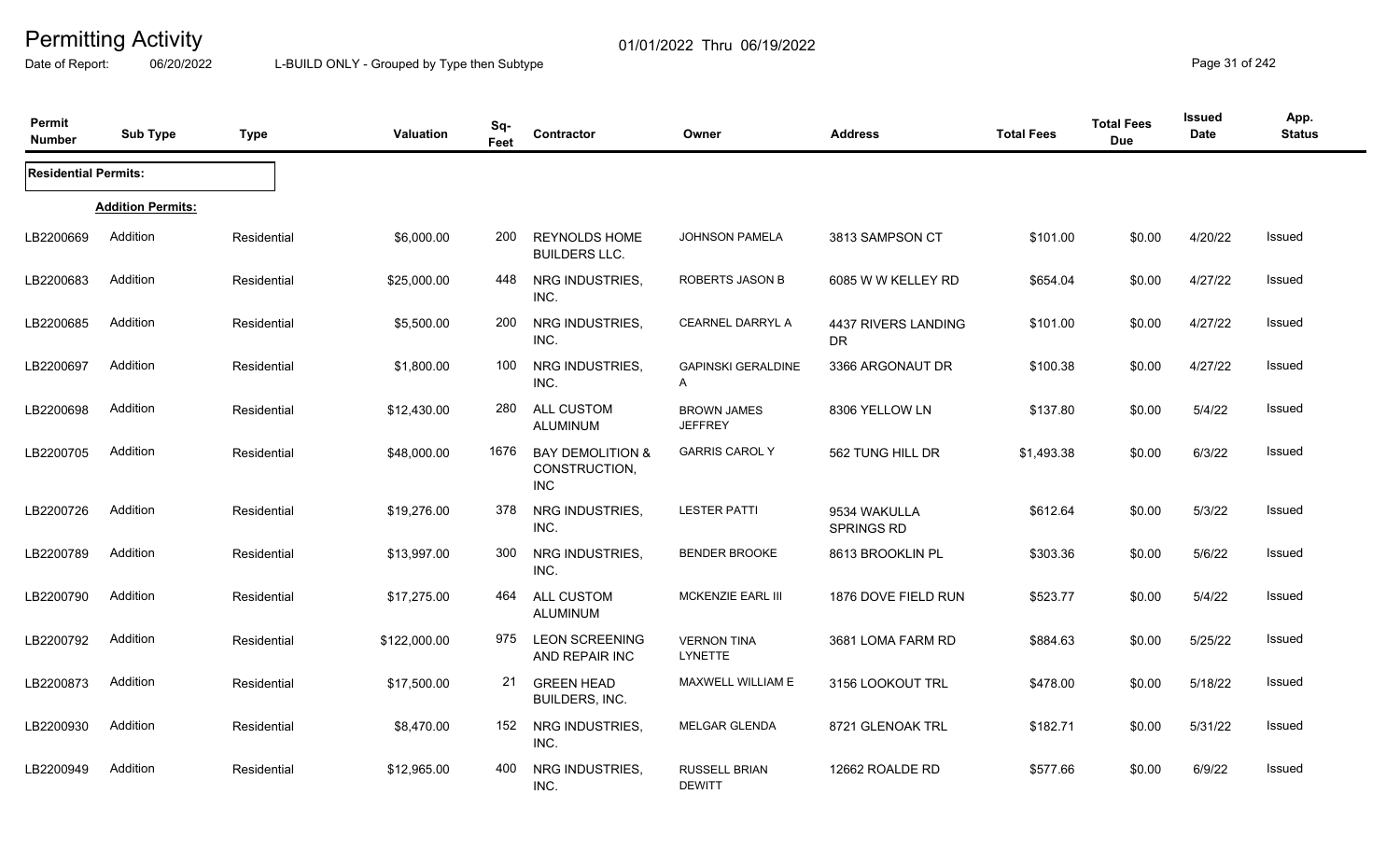Date of Report: 06/20/2022 L-BUILD ONLY - Grouped by Type then Subtype **Page 32 of 242** 

| Permit<br><b>Number</b>     | <b>Sub Type</b>            | <b>Type</b> | <b>Valuation</b> | Sq-<br>Feet | Contractor                                              | Owner                                   | <b>Address</b>                    | <b>Total Fees</b> | <b>Total Fees</b><br><b>Due</b> | <b>Issued</b><br><b>Date</b> | App.<br><b>Status</b>        |
|-----------------------------|----------------------------|-------------|------------------|-------------|---------------------------------------------------------|-----------------------------------------|-----------------------------------|-------------------|---------------------------------|------------------------------|------------------------------|
| <b>Residential Permits:</b> |                            |             |                  |             |                                                         |                                         |                                   |                   |                                 |                              |                              |
|                             | <b>Addition Permits:</b>   |             |                  |             |                                                         |                                         |                                   |                   |                                 |                              |                              |
| LB2201060                   | Addition                   | Residential | \$15,045.00      | 240         | NRG INDUSTRIES,<br>INC.                                 | <b>HENDRIX EILEEN</b>                   | 2018 DYREHAVEN DR                 | \$194.90          | \$0.00                          | 6/7/22                       | <b>Issued</b>                |
| LB2201082                   | Addition                   | Residential | \$120,000.00     | 697         | <b>SAPP</b><br>CONTRACTORS LLC                          | MCKEE JAMES A                           | 6024 PISGAH LN                    | \$959.63          | \$0.00                          | 6/15/22                      | <b>Issued</b>                |
|                             | Totals:                    | 65          | \$2,140,316.00   |             |                                                         |                                         |                                   | 30,569.11         | \$(69.27)                       |                              |                              |
|                             | <b>Alteration Permits:</b> |             |                  |             |                                                         |                                         |                                   |                   |                                 |                              |                              |
| LB2001766                   | Alteration                 | Residential | \$750.00         |             | LAWSON &<br>LAWSON<br><b>ELECTRICAL</b><br>SERVICES INC | RUDD ELIZABETH Z                        | 7341 Skipper Ln                   | \$180.03          | \$0.00                          | 5/11/22                      | Issued                       |
| LB2101031                   | Alteration                 | Residential | \$16,500.00      |             | RT ELECTRIC LLC                                         | RICE PAMELA L                           | 9688 DEER VALLEY<br><b>DR</b>     | \$179.76          | \$0.00                          | 3/24/22                      | <b>Issued</b>                |
| LB2101522                   | Alteration                 | Residential | \$15,380.00      |             | <b>MATHERS</b><br>ELECTRIC CO INC                       | <b>HARRISON AUDREY C</b><br>LIFE ESTATE | 8891 BIXLER TRL                   | \$211.08          | \$0.00                          | 2/1/22                       | Issued                       |
| LB2101535                   | Alteration                 | Residential | \$4,859.20       |             | <b>GENERAL</b><br>PROPANE, LLC                          | RANDLE DEBORAH K                        | 2749 SANDALWOOD<br><b>DR</b>      | \$180.03          | \$0.00                          | 2/2/22                       | Issued                       |
| LB2101563                   | Alteration                 | Residential | \$11,932.00      |             | <b>MATHERS</b><br>ELECTRIC CO INC                       | PARKER DAVID                            | 7017 DUCK COVE RD                 | \$195.42          | \$0.00                          | 3/18/22                      | Certificate of<br>Completion |
| LB2101753                   | Alteration                 | Residential | \$13,000.00      |             | LIGHT FORCE LLC                                         | HIGDON E CANTEY JR                      | 9700 DANCING RABBIT<br><b>WAY</b> | \$195.42          | \$0.00                          | 1/10/22                      | Issued                       |
| LB2101800                   | Alteration                 | Residential | \$14,000.00      |             | <b>GT ELECTRIC OF</b><br><b>FLORIDA INC</b>             | STOKES MANUELA B                        | 8878 PROCTOR RD                   | \$122.32          | \$0.00                          | 2/3/22                       | Issued                       |
| LB2101819                   | Alteration                 | Residential | \$11,564.17      |             | <b>SUBURBAN</b><br><b>PROPANE</b>                       | <b>CAPITAL CITY</b><br>DEVELOPMENT LLC  | 830 PINE BLUFF TRAIL              | \$180.03          | \$0.00                          | 4/5/22                       | Issued                       |
| LB2101883                   | Alteration                 | Residential | \$12,608.00      |             | <b>MATHERS</b><br>ELECTRIC CO INC                       | OGLESBY SONJA M<br><b>TRUST</b>         | 8262 SIERRA WOODS<br><b>DR</b>    | \$195.42          | \$0.00                          | 2/18/22                      | Issued                       |
| LB2101923                   | Alteration                 | Residential | \$5,000.00       |             | ALL ABOUT<br><b>GENERATORS, INC.</b>                    | FREE HELEN P                            | 3312 DARTMOOR DR                  | \$179.76          | \$0.00                          | 4/15/22                      | <b>Issued</b>                |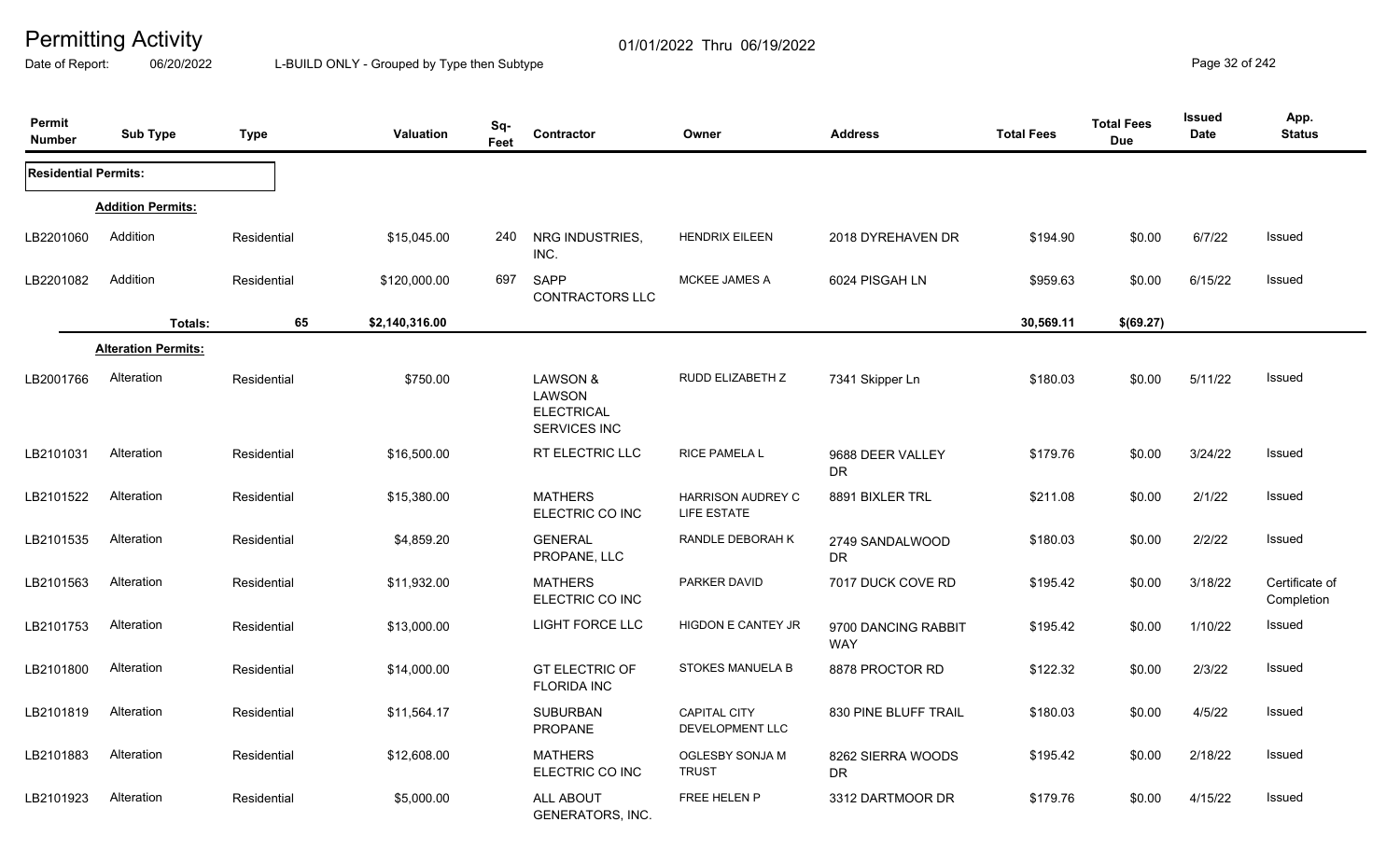Date of Report: 06/20/2022 L-BUILD ONLY - Grouped by Type then Subtype **Page 33** of 242

| Permit<br><b>Number</b>     | <b>Sub Type</b>            | <b>Type</b> | <b>Valuation</b> | Sq-<br>Feet | Contractor                                           | Owner                                      | <b>Address</b>                  | <b>Total Fees</b> | <b>Total Fees</b><br><b>Due</b> | <b>Issued</b><br>Date | App.<br><b>Status</b>        |
|-----------------------------|----------------------------|-------------|------------------|-------------|------------------------------------------------------|--------------------------------------------|---------------------------------|-------------------|---------------------------------|-----------------------|------------------------------|
| <b>Residential Permits:</b> |                            |             |                  |             |                                                      |                                            |                                 |                   |                                 |                       |                              |
|                             | <b>Alteration Permits:</b> |             |                  |             |                                                      |                                            |                                 |                   |                                 |                       |                              |
| LB2101927                   | Alteration                 | Residential | \$10,236.00      |             | <b>MATHERS</b><br>ELECTRIC CO INC                    | <b>WARD ALICIA</b><br><b>DELAYNE</b>       | 5059 FLAGSTONE CT               | \$179.76          | \$0.00                          | 1/25/22               | Issued                       |
| LB2101939                   | Alteration                 | Residential | \$7,697.00       |             | <b>ALBRITTON</b><br><b>ELECTRICAL</b><br>SERVICE INC | <b>ARTHUR JUDY</b><br><b>RUSSELL</b>       | 272 TIMBERLANE RD               | \$179.76          | \$0.00                          | 1/18/22               | Certificate of<br>Completion |
| LB2102063                   | Alteration                 | Residential | \$10,802.00      |             | <b>MATHERS</b><br>ELECTRIC CO INC                    | <b>RICHARDSON</b><br>ELUSTER JR            | 7056 BRADFORDVILLE<br><b>RD</b> | \$179.76          | \$0.00                          | 3/18/22               | Issued                       |
| LB2102065                   | Alteration                 | Residential | \$11,140.00      |             | <b>MATHERS</b><br>ELECTRIC CO INC                    | <b>BECKWITH TRAVIS</b>                     | 4555 BRIAR POST RD              | \$179.76          | \$0.00                          | 3/14/22               | Issued                       |
| LB2102124                   | Alteration                 | Residential | \$14,980.00      |             | WHITE'S PLUMBING,<br><b>INC</b>                      | <b>DUBOSE KATHRYN H</b>                    | 3431 THRESHER DR                | \$180.00          | \$0.00                          | 1/6/22                | Issued                       |
| LB2102157                   | Alteration                 | Residential | \$14,500.00      |             | <b>GT ELECTRIC OF</b><br><b>FLORIDA INC</b>          | ELDER JOAN B<br><b>TRUSTEE</b>             | 4084 FAIRHILL WAY               | \$195.42          | \$0.00                          | 5/13/22               | Issued                       |
| LB2102177                   | Alteration                 | Residential | \$11,116.00      |             | <b>MORRIS PROPANE</b><br><b>LLC</b>                  | WHITFIELD JERRY J                          | 5404 SULLIVAN RD                | \$180.03          | \$0.00                          | 3/24/22               | Issued                       |
| LB2102244                   | Alteration                 | Residential | \$25,000.00      | 160         | OWNER                                                | <b>MALNATI PAUL A</b>                      | 2122 GOLDEN EAGLE<br>DR         | \$351.30          | \$0.00                          | 3/24/22               | Issued                       |
| LB2102250                   | Alteration                 | Residential | \$27,380.00      | 730.38      | <b>TITAN SOLAR</b><br>POWER FL INC                   | <b>GOMEZ MICHELLE E</b>                    | 6270 OLD WATER<br>OAK RD        | \$211.04          | \$0.00                          | 2/8/22                | Issued                       |
| LB2102260                   | Alteration                 | Residential | \$11,675.00      |             | <b>AMERICAN</b><br><b>DISCOUNT</b><br>ALUMINUM INC   | <b>STOKES MANUELA B</b>                    | 8878 PROCTOR RD                 | \$223.10          | \$0.00                          | 2/8/22                | Issued                       |
| LB2102295                   | Alteration                 | Residential | \$14,500.00      |             | <b>GT ELECTRIC OF</b><br><b>FLORIDA INC</b>          | LOEFFLER NANCY                             | 1385 TUNG HILL DR               | \$179.76          | \$0.00                          | 2/16/22               | Issued                       |
| LB2102307                   | Alteration                 | Residential | \$2,900.00       |             | MORRIS PROPANE<br><b>LLC</b>                         | DILTZ ROBERT C &<br><b>DOROTHY F TRUST</b> | 2081 CRESTDALE DR               | \$195.69          | \$0.00                          | 5/25/22               | Issued                       |
| LB2102315                   | Alteration                 | Residential | \$4,359.21       |             | <b>MORRIS PROPANE</b><br><b>LLC</b>                  | <b>OLSON ERNEST</b><br><b>ALDWYN</b>       | 2917 LEWISWOOD LN               | \$180.03          | \$0.00                          | 1/18/22               | Issued                       |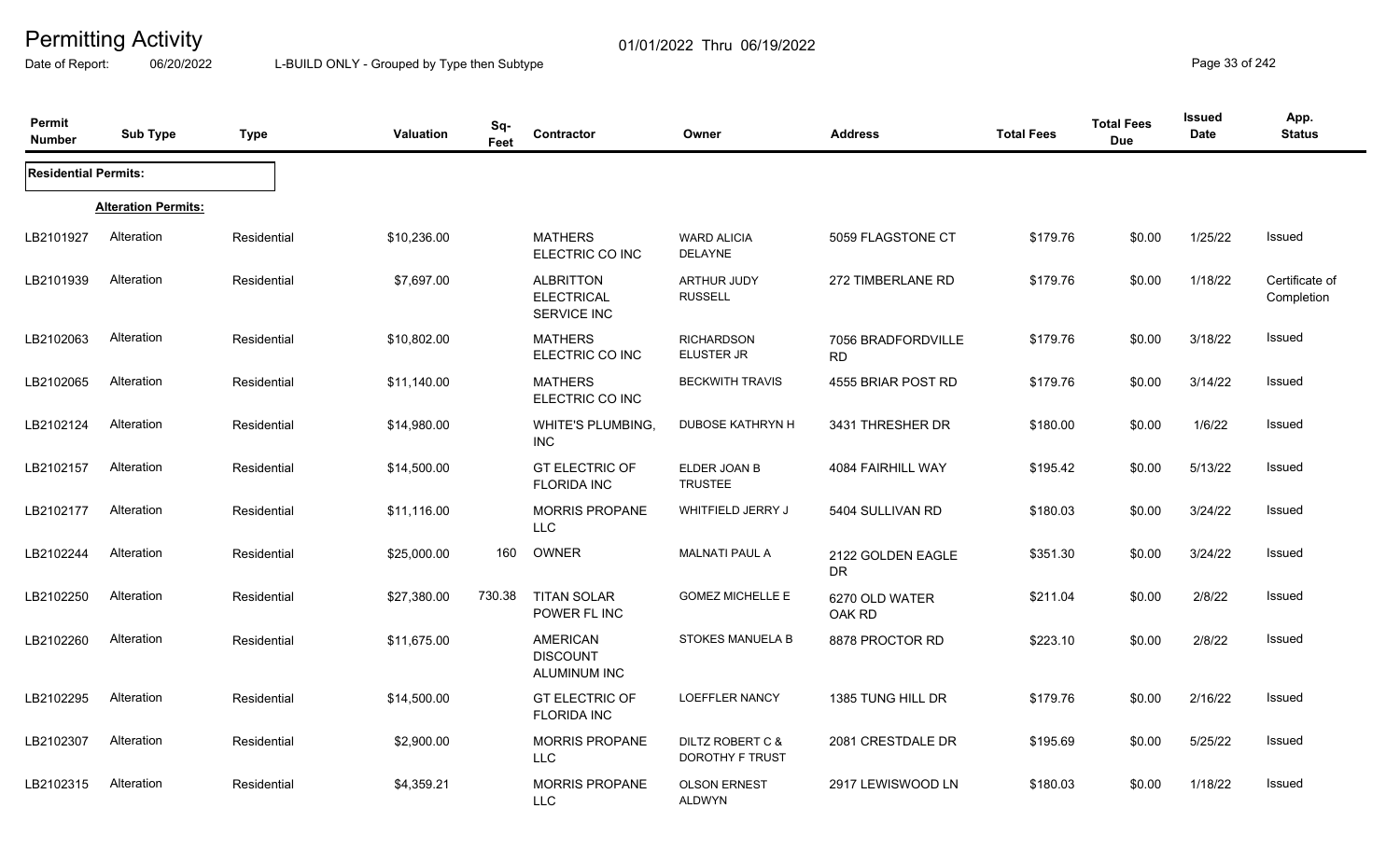Date of Report: 06/20/2022 L-BUILD ONLY - Grouped by Type then Subtype **Page 34** of 242

| Permit<br><b>Number</b>     | <b>Sub Type</b>            | <b>Type</b> | Valuation   | Sq-<br>Feet | <b>Contractor</b>                                                         | Owner                                   | <b>Address</b>                  | <b>Total Fees</b> | <b>Total Fees</b><br><b>Due</b> | <b>Issued</b><br>Date | App.<br><b>Status</b>        |
|-----------------------------|----------------------------|-------------|-------------|-------------|---------------------------------------------------------------------------|-----------------------------------------|---------------------------------|-------------------|---------------------------------|-----------------------|------------------------------|
| <b>Residential Permits:</b> |                            |             |             |             |                                                                           |                                         |                                 |                   |                                 |                       |                              |
|                             | <b>Alteration Permits:</b> |             |             |             |                                                                           |                                         |                                 |                   |                                 |                       |                              |
| LB2102336                   | Alteration                 | Residential | \$10,075.00 |             | <b>MATHERS</b><br>ELECTRIC CO INC                                         | FS#119                                  | 8641 COACH RD                   | \$179.76          | \$0.00                          | 3/11/22               | Issued                       |
| LB2102351                   | Alteration                 | Residential | \$14,781.00 | 306         | <b>BILL JAMES</b><br><b>CONSTRUCTION INC</b>                              | <b>GRAVES LAUREN</b><br><b>MATTHEWS</b> | 3422 TREATY OAK<br><b>TRL</b>   | \$149.76          | \$0.00                          | 1/27/22               | Certificate of<br>Completion |
| LB2102356                   | Alteration                 | Residential | \$19,825.00 |             | ANDERSON<br>CABINET CO, LLC                                               | <b>INGRAM CAROLYNY</b>                  | 5037 LOUVINIA DR                | \$477.81          | \$0.00                          | 5/19/22               | Issued                       |
| LB2102371                   | Alteration                 | Residential | \$590.00    |             | <b>SUBURBAN</b><br>PROPANE                                                | DODD DAVID R                            | 9571 OLD<br>CENTERVILLE RD      | \$195.69          | \$0.00                          | 1/13/22               | Issued                       |
| LB2102407                   | Alteration                 | Residential | \$11,500.00 |             | <b>KEITH MCNEILL</b><br><b>PLUMBING</b><br><b>CONTRACTOR INC</b>          | <b>MEADOWS CAROLINA</b><br>W            | 479 BROOKE<br><b>HAMPTON DR</b> | \$180.03          | \$0.00                          | 3/3/22                | Certificate of<br>Completion |
| LB2102412                   | Alteration                 | Residential | \$10,000.00 |             | <b>RECON</b><br><b>RESTORATION &amp;</b><br>RECONSTRUCTION,<br><b>LLC</b> | <b>HEMENWAY MICHAEL</b><br>C            | 6436 BOLD VENTURE<br><b>TRL</b> | \$223.10          | \$0.00                          | 1/10/22               | Issued                       |
| LB2102424                   | Alteration                 | Residential | \$85,000.00 | 850         | AT HOME<br><b>CONTRACTORS INC</b>                                         | DONAHUE MICHAEL P                       | 8823 WINGED FOOT<br>DR          | \$524.32          | \$0.00                          | 2/25/22               | Issued                       |
| LB2102430                   | Alteration                 | Residential | \$11,205.00 |             | <b>MORRIS PROPANE</b><br><b>LLC</b>                                       | <b>BURKE RAMON</b>                      | 2800 PINE RIDGE RD              | \$195.69          | \$0.00                          | 1/18/22               | <b>Issued</b>                |
| LB2102431                   | Alteration                 | Residential | \$5,570.00  |             | <b>MATHERS</b><br>ELECTRIC CO INC                                         | FUTCH CHARLES R                         | 2953 ARENDELL WAY               | \$180.03          | \$0.00                          | 1/18/22               | <b>Issued</b>                |
| LB2102440                   | Alteration                 | Residential | \$42,960.00 |             | ALL CUSTOM<br>ALUMINUM                                                    | <b>GERSTMAN WILLIAM</b>                 | 7027 FIELD TRIAL LN             | \$847.18          | \$0.00                          | 2/25/22               | <b>Issued</b>                |
| LB2102446                   | Alteration                 | Residential | \$8,125.00  |             | <b>IDEAL ELECTRICAL</b><br>SOLUTIONS, LLC                                 | <b>SIMS JANETTA</b><br><b>TALETHA</b>   | 625 DRIFTING SAND<br><b>TRL</b> | \$180.03          | \$0.00                          | 3/29/22               | <b>Issued</b>                |
| LB2102454                   | Alteration                 | Residential | \$11,300.00 |             | <b>METROPOWER INC</b>                                                     | DAUGHTY JUDITH A                        | 8729 OPAL DR                    | \$179.76          | \$0.00                          | 1/6/22                | Issued                       |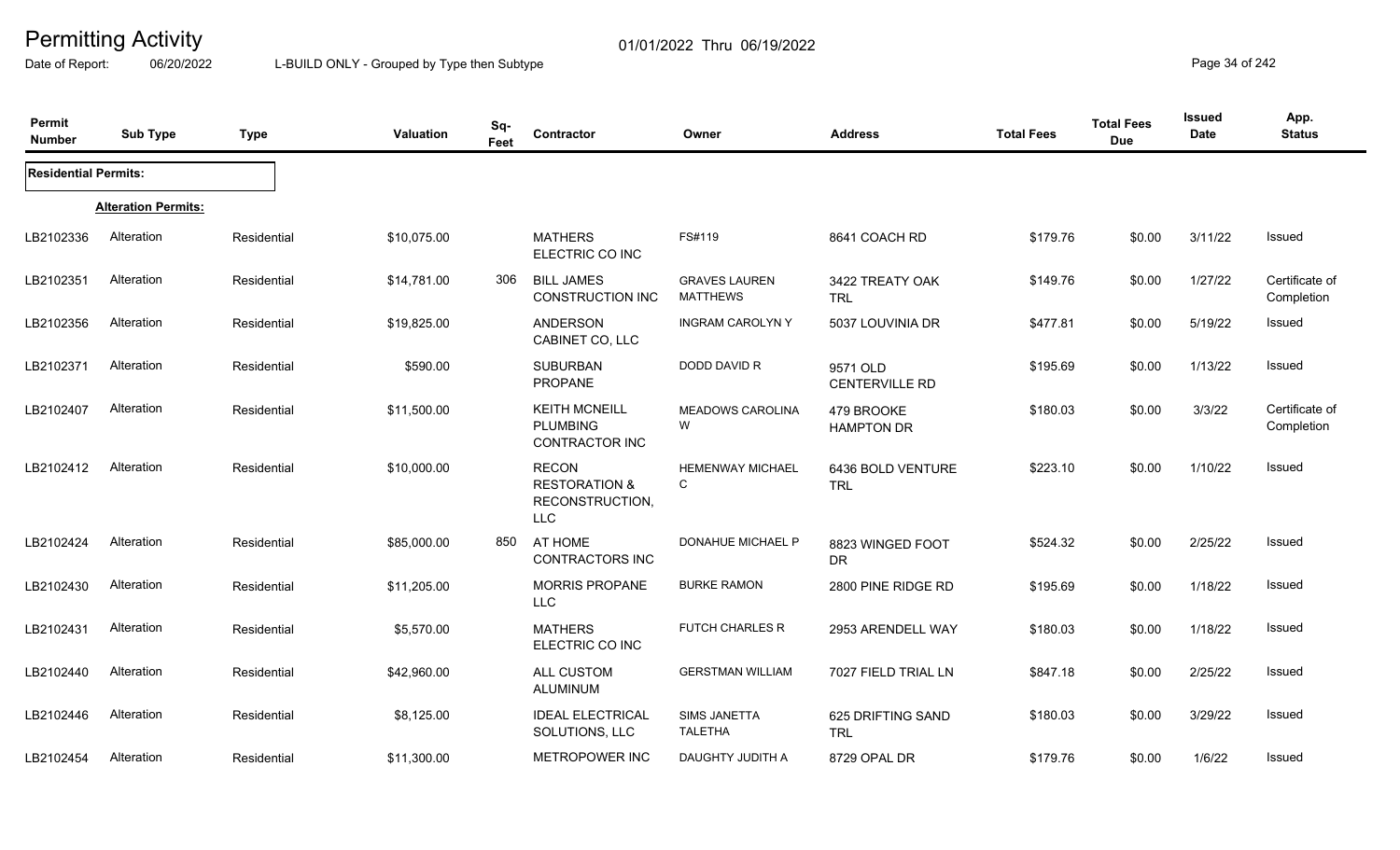Date of Report: 06/20/2022 L-BUILD ONLY - Grouped by Type then Subtype **Page 35** of 242

| Permit<br><b>Number</b>     | <b>Sub Type</b>            | <b>Type</b> | <b>Valuation</b> | Sq-<br>Feet | Contractor                                                               | Owner                                        | <b>Address</b>                  | <b>Total Fees</b> | <b>Total Fees</b><br><b>Due</b> | <b>Issued</b><br>Date | App.<br><b>Status</b>        |
|-----------------------------|----------------------------|-------------|------------------|-------------|--------------------------------------------------------------------------|----------------------------------------------|---------------------------------|-------------------|---------------------------------|-----------------------|------------------------------|
| <b>Residential Permits:</b> |                            |             |                  |             |                                                                          |                                              |                                 |                   |                                 |                       |                              |
|                             | <b>Alteration Permits:</b> |             |                  |             |                                                                          |                                              |                                 |                   |                                 |                       |                              |
| LB2102481                   | Alteration                 | Residential | \$13,803.00      |             | <b>SUBURBAN</b><br><b>PROPANE</b>                                        | RONEY H MARLENE                              | 19069 TALQUIN DR                | \$195.69          | \$0.00                          | 3/10/22               | Issued                       |
| LB2102488                   | Alteration                 | Residential | \$165,988.00     | 2085        | <b>MARC JONES</b><br>CONSTRUCTION,<br>LLC DBA SUNPRO<br>SOLAR            | PIEPER ELEONORE F                            | 5600 PIMLICO DR                 | \$585.20          | \$0.00                          | 1/7/22                | Certificate of<br>Completion |
| LB2102489                   | Alteration                 | Residential | \$3,000.00       |             | <b>SAM ELLIOTT</b><br><b>CONSTRUCTION LLC</b>                            | <b>WILSON JOHN</b>                           | 2969 SAINT STEVENS<br><b>DR</b> | \$276.38          | \$0.00                          | 1/10/22               | Certificate of<br>Completion |
| LB2102498                   | Alteration                 | Residential | \$10,300.00      |             | METROPOWER INC                                                           | <b>CEDERHOLM DANIEL</b>                      | 3200 JEFFERSON RD               | \$179.76          | \$0.00                          | 2/1/22                | Issued                       |
| LB2102546                   | Alteration                 | Residential | \$17,000.00      | 337.45      | <b>MERAKI</b><br><b>INSTALLERS LLC</b>                                   | <b>TARRANT CHRISTIAN</b>                     | 5707 CYPRESS CIR                | \$260.26          | \$0.00                          | 1/10/22               | Certificate of<br>Completion |
| LB2102554                   | Alteration                 | Residential | \$5,109.21       |             | LIGHT FORCE LLC                                                          | <b>HENDRICKSON</b><br>DOROTHY A              | 8858 WINGED FOOT<br><b>DR</b>   | \$179.76          | \$0.00                          | 2/16/22               | Issued                       |
| LB2102556                   | Alteration                 | Residential | \$5,705.00       |             | LIGHT FORCE LLC                                                          | NIX EVELYN Y                                 | 6048 BUTTON WILLOW<br><b>LN</b> | \$179.76          | \$0.00                          | 1/10/22               | Issued                       |
| LB2102557                   | Alteration                 | Residential | \$4,839.21       |             | LIGHT FORCE LLC                                                          | <b>HALL ERIC</b>                             | 5108 BONNIE LAKE<br><b>RD</b>   | \$179.76          | \$0.00                          | 3/30/22               | Issued                       |
| LB2102559                   | Alteration                 | Residential | \$4,359.21       |             | <b>LIGHT FORCE LLC</b>                                                   | <b>GOLDBERG STACI</b>                        | 1238 SANDY ACRES<br><b>TRL</b>  | \$179.76          | \$0.00                          | 4/6/22                | Issued                       |
| LB2102560                   | Alteration                 | Residential | \$24,000.00      | 80          | H&H<br><b>CONSTRUCTION &amp;</b><br><b>RESTORATION</b><br>SERVICES, INC. | <b>HOBKIRK JAMES D</b>                       | 8527 HEATHCLIFF CT              | \$276.38          | \$0.00                          | 1/12/22               | Certificate of<br>Completion |
| LB2102562                   | Alteration                 | Residential | \$125,000.00     | 320         | <b>DUSTIN WELLS</b><br>CONSTRUCTION LLC                                  | YOUNG JAMES                                  | 7928 SKIPPER LN                 | \$417.21          | \$0.00                          | 1/3/22                | Certificate of<br>Completion |
| LB2102570                   | Alteration                 | Residential | \$19,000.00      | 416.91      | <b>MERAKI</b><br><b>INSTALLERS LLC</b>                                   | <b>GENNIE TONYA</b><br><b>FELICIA MORRIS</b> | 8373 FORDHAM LN                 | \$211.04          | \$0.00                          | 1/10/22               | Certificate of<br>Completion |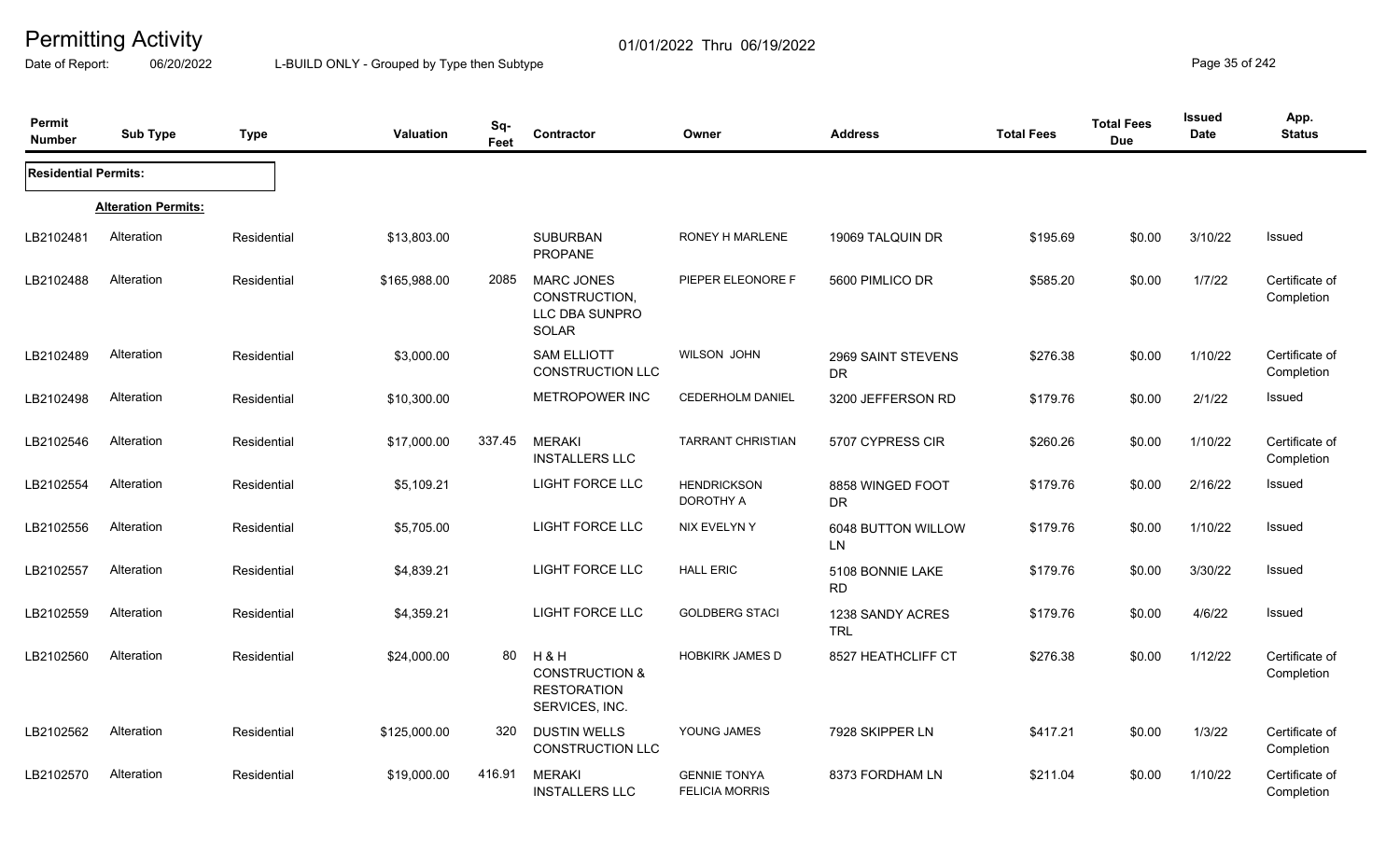Date of Report: 06/20/2022 L-BUILD ONLY - Grouped by Type then Subtype **Page 36** of 242

| Permit<br><b>Number</b>     | <b>Sub Type</b>            | <b>Type</b> | Valuation   | Sq-<br>Feet | Contractor                                                  | Owner                                  | <b>Address</b>                 | <b>Total Fees</b> | <b>Total Fees</b><br><b>Due</b> | <b>Issued</b><br>Date | App.<br><b>Status</b>        |
|-----------------------------|----------------------------|-------------|-------------|-------------|-------------------------------------------------------------|----------------------------------------|--------------------------------|-------------------|---------------------------------|-----------------------|------------------------------|
| <b>Residential Permits:</b> |                            |             |             |             |                                                             |                                        |                                |                   |                                 |                       |                              |
|                             | <b>Alteration Permits:</b> |             |             |             |                                                             |                                        |                                |                   |                                 |                       |                              |
| LB2102573                   | Alteration                 | Residential | \$7,000.00  |             | <b>ANDERSON</b><br>CABINET CO, LLC                          | ADAMS JAMES DEWEY                      | 3662 UNCLE GLOVER<br><b>RD</b> | \$223.10          | \$0.00                          | 1/4/22                | Issued                       |
| LB2102574                   | Alteration                 | Residential | \$13,975.00 |             | <b>AMERICAN</b><br><b>DISCOUNT</b><br>ALUMINUM INC          | <b>EDENFIELD MARY</b><br><b>NEWMAN</b> | 9025 GLEN EAGLE<br><b>WAY</b>  | \$223.10          | \$0.00                          | 2/8/22                | Issued                       |
| LB2102576                   | Alteration                 | Residential | \$12,899.00 |             | <b>MATHERS</b><br>ELECTRIC CO INC                           | MEDVID ANDREA P                        | 3546 LAKESHORE DR              | \$179.76          | \$0.00                          | 4/22/22               | Issued                       |
| LB2102584                   | Alteration                 | Residential | \$12,358.00 |             | <b>MATHERS</b><br>ELECTRIC CO INC                           | <b>BURNS JOHN J</b>                    | 3339 LENOX MILL RD             | \$195.42          | \$0.00                          | 1/4/22                | <b>Issued</b>                |
| LB2102592                   | Alteration                 | Residential | \$15,000.00 | 297.79      | <b>MERAKI</b><br><b>INSTALLERS LLC</b>                      | <b>BENNETT DHUBAIDA</b><br>S           | 8419 GLENDALIN RD              | \$194.99          | \$0.00                          | 1/24/22               | Issued                       |
| LB2102593                   | Alteration                 | Residential | \$34,000.00 | 108         | A CARPENTERS<br><b>CONST</b><br>CO/TALLAHASSE<br><b>INC</b> | <b>JONES KRISTY H</b>                  | 9001 GLEN EAGLE<br><b>WAY</b>  | \$358.00          | \$0.00                          | 1/10/22               | Issued                       |
| LB2102594                   | Alteration                 | Residential | \$27,686.00 | 126         | A CARPENTERS<br>CONST<br>CO/TALLAHASSE<br><b>INC</b>        | <b>OSBURN PATTI</b><br>CATENA          | 1182 HILL N DALE DR            | \$276.38          | \$0.00                          | 1/10/22               | Certificate of<br>Completion |
| LB2102599                   | Alteration                 | Residential | \$10,985.00 |             | <b>MATHERS</b><br>ELECTRIC CO INC                           | LUNSFORD<br>MARYJAYNE                  | 4515 ARGYLE LN                 | \$195.42          | \$0.00                          | 3/28/22               | Issued                       |
| LB2102600                   | Alteration                 | Residential | \$10,935.00 |             | <b>MATHERS</b><br>ELECTRIC CO INC                           | <b>ENFINGER JUSTIN</b>                 | 11070 WILDLIFE TRL             | \$179.76          | \$0.00                          | 3/28/22               | Issued                       |
| LB2102601                   | Alteration                 | Residential | \$11,645.00 |             | <b>MATHERS</b><br>ELECTRIC CO INC                           | MOORE CHARLETTE L                      | 10807 WADESBORO<br><b>RD</b>   | \$179.76          | \$0.00                          | 3/23/22               | Issued                       |
| LB2102602                   | Alteration                 | Residential | \$11,955.00 |             | <b>MATHERS</b><br>ELECTRIC CO INC                           | <b>DAWSON DARRELL T</b>                | 13448 N MERIDIAN RD            | \$195.42          | \$0.00                          | 3/23/22               | Issued                       |
| LB2102603                   | Alteration                 | Residential | \$11,726.00 |             | <b>MATHERS</b><br>ELECTRIC CO INC                           | WHITE JAMES D                          | 8881 BLACKHEATH<br><b>WAY</b>  | \$179.76          | \$0.00                          | 1/5/22                | Issued                       |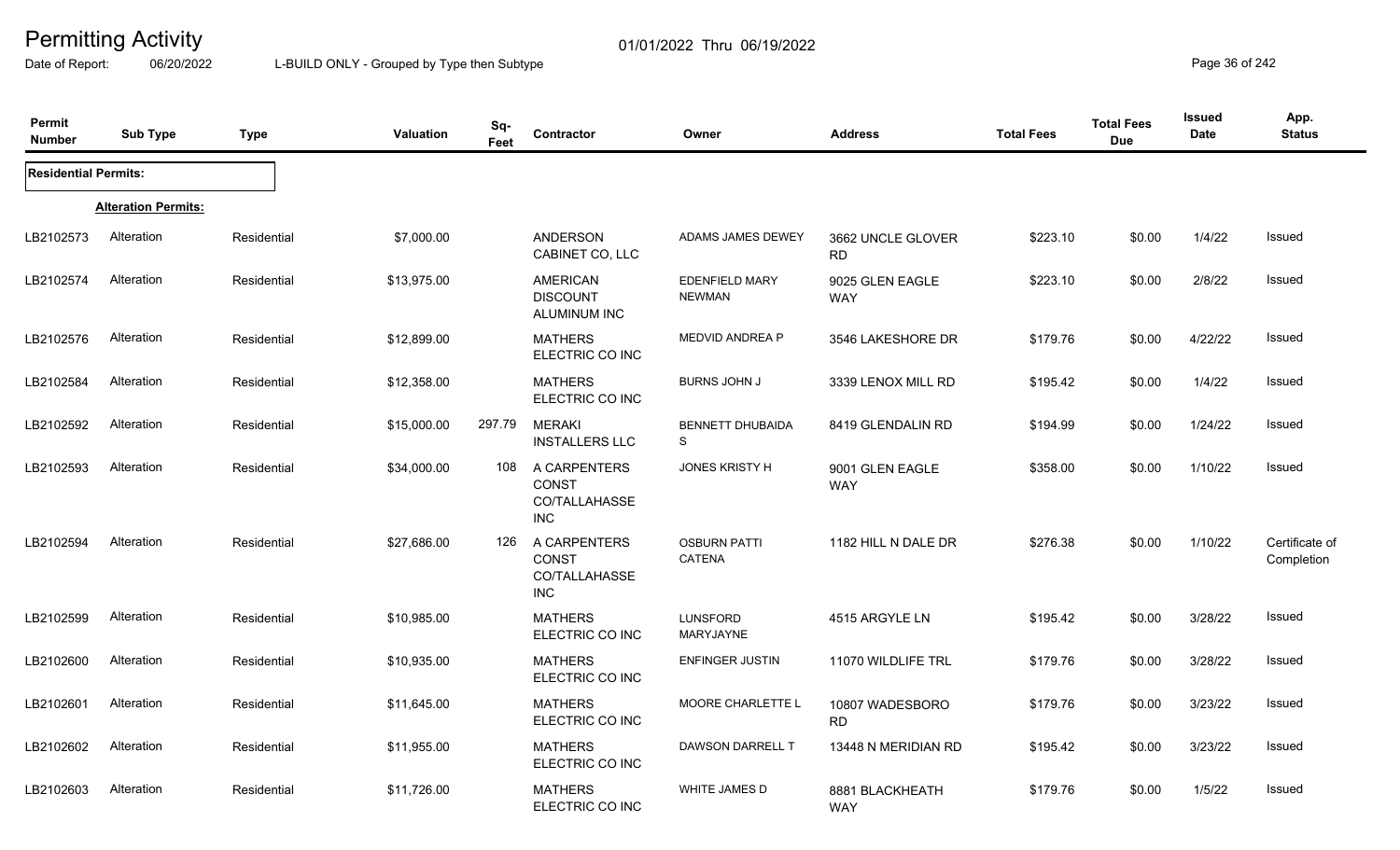Date of Report: 06/20/2022 L-BUILD ONLY - Grouped by Type then Subtype **Page 37** of 242

| Permit<br><b>Number</b>     | <b>Sub Type</b>            | <b>Type</b> | <b>Valuation</b> | Sq-<br>Feet | Contractor                                                           | Owner                                 | <b>Address</b>                       | <b>Total Fees</b> | <b>Total Fees</b><br><b>Due</b> | Issued<br>Date | App.<br><b>Status</b>        |
|-----------------------------|----------------------------|-------------|------------------|-------------|----------------------------------------------------------------------|---------------------------------------|--------------------------------------|-------------------|---------------------------------|----------------|------------------------------|
| <b>Residential Permits:</b> |                            |             |                  |             |                                                                      |                                       |                                      |                   |                                 |                |                              |
|                             | <b>Alteration Permits:</b> |             |                  |             |                                                                      |                                       |                                      |                   |                                 |                |                              |
| LB2102604                   | Alteration                 | Residential | \$12,469.00      |             | <b>MATHERS</b><br>ELECTRIC CO INC                                    | <b>SKIPPER CLARA</b>                  | 4707 MICCOSUKEE<br><b>RD</b>         | \$179.76          | \$0.00                          | 5/16/22        | Issued                       |
| LB2102605                   | Alteration                 | Residential | \$11,514.00      |             | <b>MATHERS</b><br>ELECTRIC CO INC                                    | <b>GARRIS ANDREA L</b>                | 3670 LETITIA LN                      | \$195.42          | \$0.00                          | 4/8/22         | Issued                       |
| LB2102607                   | Alteration                 | Residential | \$52,000.00      | 1032.32     | <b>MERAKI</b><br><b>INSTALLERS LLC</b>                               | <b>TOLSON ANTHONY</b>                 | 6745 CROOKED<br><b>CREEK RD</b>      | \$324.47          | \$0.00                          | 1/10/22        | Certificate of<br>Completion |
| LB2102608                   | Alteration                 | Residential | \$35,820.00      | 375         | <b>MARC JONES</b><br>CONSTRUCTION,<br>LLC DBA SUNPRO<br><b>SOLAR</b> | <b>FRANCO ALMA L</b>                  | 7103 BLOUNTSTOWN<br><b>HWY</b>       | \$211.04          | \$0.00                          | 1/7/22         | Certificate of<br>Completion |
| LB2102615                   | Alteration                 | Residential | \$13,256.00      |             | <b>ANDERSON</b><br>CABINET CO, LLC                                   | ROGERS ANNE M                         | 3305 MICANOPY TRL                    | \$223.10          | \$0.00                          | 1/18/22        | Issued                       |
| LB2102616                   | Alteration                 | Residential | \$5,877.00       |             | ANDERSON<br>CABINET CO, LLC                                          | <b>THOMAS KATIE M</b>                 | 6227 NABB CT                         | \$223.10          | \$0.00                          | 1/4/22         | Issued                       |
| LB2102617                   | Alteration                 | Residential | \$17,000.00      | 366.95      | <b>MERAKI</b><br><b>INSTALLERS LLC</b>                               | DRESSER SAM D                         | 2335 CLEBURN LN                      | \$194.99          | \$0.00                          | 2/7/22         | Certificate of<br>Completion |
| LB2102618                   | Alteration                 | Residential | \$28,000.00      | 555.88      | <b>MERAKI</b><br><b>INSTALLERS LLC</b>                               | <b>WESTBERRY</b><br><b>KIMBERLY R</b> | 8437 MONTE LN                        | \$260.26          | \$0.00                          | 1/24/22        | Certificate of<br>Completion |
| LB2102619                   | Alteration                 | Residential | \$35,000.00      | 733.9       | <b>MERAKI</b><br><b>INSTALLERS LLC</b>                               | <b>WIDNER JAN</b>                     | 2331 CLEBURN LN                      | \$292.37          | \$0.00                          | 1/10/22        | Certificate of<br>Completion |
| LB2102620                   | Alteration                 | Residential | \$2,000.00       | 4482        | <b>DUNLAP BUILDERS</b><br><b>INC</b>                                 | THOMSON VOIGHT<br><b>JAMES</b>        | 11479 VETERANS<br><b>MEMORIAL DR</b> | \$1,341.28        | \$0.00                          | 1/3/22         | Issued                       |
| LB2102625                   | Alteration                 | Residential | \$12,250.00      |             | <b>KELLY GRIFFIN</b><br><b>PLUMBING</b><br><b>CONTRACTOR LLC</b>     | DAVIS TIMOTHY A                       | 3302 MARIANA OAKS<br><b>DR</b>       | \$180.03          | \$0.00                          | 1/7/22         | <b>Issued</b>                |
| LB2102627                   | Alteration                 | Residential | \$9,577.00       |             | <b>MATHERS</b><br>ELECTRIC CO INC                                    | <b>IRVIN LEON</b>                     | 2006 HICKORY LN                      | \$179.76          | \$0.00                          | 2/1/22         | Issued                       |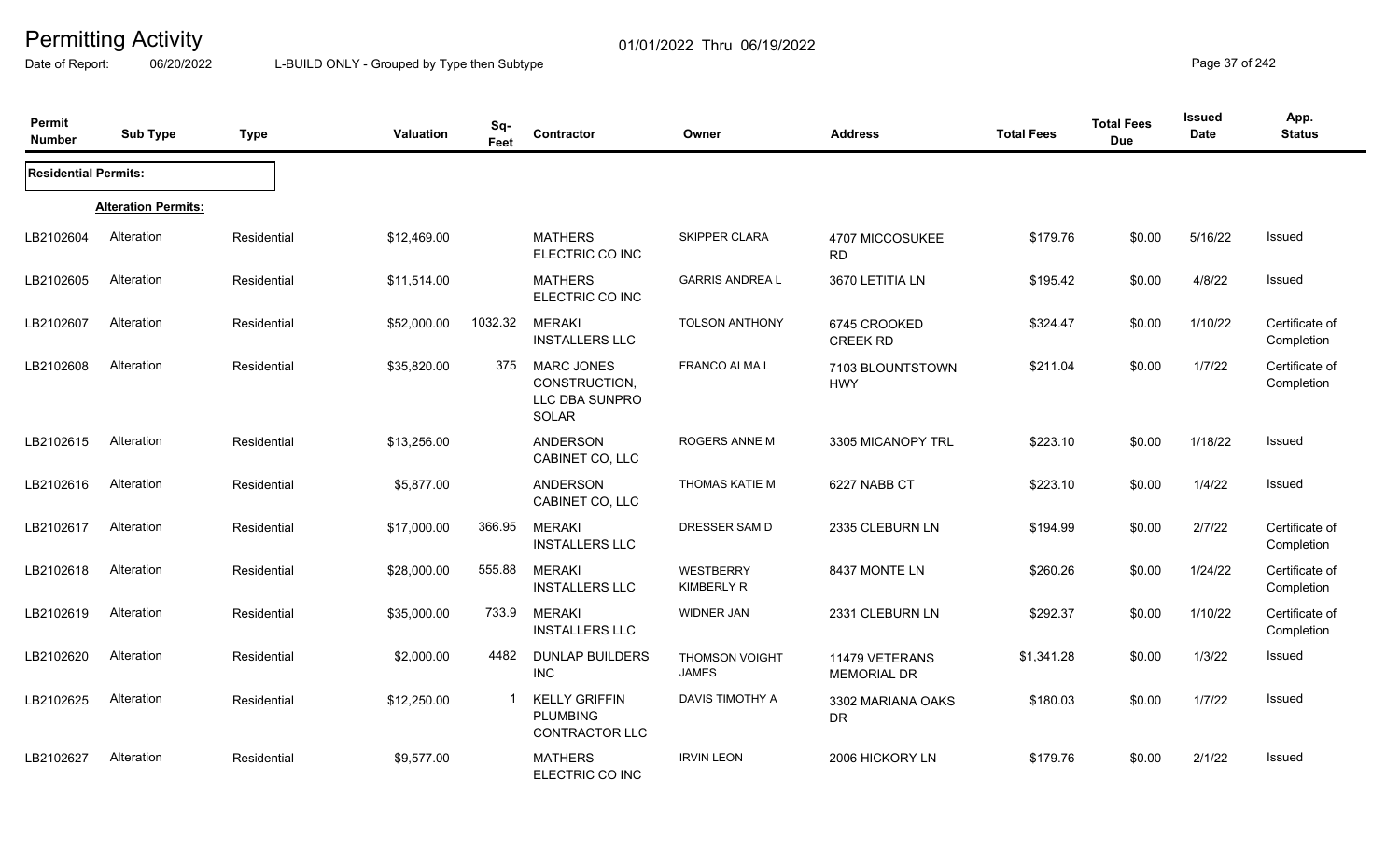Date of Report: 06/20/2022 L-BUILD ONLY - Grouped by Type then Subtype **Page 38** of 242

| Permit<br><b>Number</b>     | <b>Sub Type</b>            | <b>Type</b> | Valuation   | Sq-<br>Feet | <b>Contractor</b>                                                  | Owner                                     | <b>Address</b>                 | <b>Total Fees</b> | <b>Total Fees</b><br><b>Due</b> | <b>Issued</b><br><b>Date</b> | App.<br><b>Status</b>        |
|-----------------------------|----------------------------|-------------|-------------|-------------|--------------------------------------------------------------------|-------------------------------------------|--------------------------------|-------------------|---------------------------------|------------------------------|------------------------------|
| <b>Residential Permits:</b> |                            |             |             |             |                                                                    |                                           |                                |                   |                                 |                              |                              |
|                             | <b>Alteration Permits:</b> |             |             |             |                                                                    |                                           |                                |                   |                                 |                              |                              |
| LB2102629                   | Alteration                 | Residential | \$18,000.00 | 386.26      | <b>MERAKI</b><br><b>INSTALLERS LLC</b>                             | <b>LEWIS CHARLES A</b>                    | 2164 SHADYOAKS DR              | \$194.99          | \$0.00                          | 1/24/22                      | Issued                       |
| LB2102631                   | Alteration                 | Residential | \$27,000.00 | 560.08      | <b>MERAKI</b><br><b>INSTALLERS LLC</b>                             | <b>BOONE REGINALD E</b>                   | 2274 CLARA KEE<br><b>BLVD</b>  | \$211.04          | \$0.00                          | 1/10/22                      | Certificate of<br>Completion |
| LB2102637                   | Alteration                 | Residential | \$2,100.00  |             | <b>LAWSON &amp;</b><br>LAWSON<br><b>ELECTRICAL</b><br>SERVICES INC | <b>FABBRO NICHOLAS</b><br><b>GIOVANNI</b> | 7101 ED WILSON LN              | \$179.76          | \$0.00                          | 1/6/22                       | Issued                       |
| LB2102639                   | Alteration                 | Residential | \$15,250.00 |             | <b>GT ELECTRIC OF</b><br><b>FLORIDA INC</b>                        | <b>CHALMERS JAMES</b><br><b>EDWIN</b>     | 3600 VELDA OAKS<br><b>CIR</b>  | \$179.76          | \$0.00                          | 2/2/22                       | Certificate of<br>Completion |
| LB2102640                   | Alteration                 | Residential | \$14,000.00 |             | <b>GT ELECTRIC OF</b><br><b>FLORIDA INC</b>                        | YATES DAVID H                             | 412 TEA BLOSSOM PL             | \$179.76          | \$0.00                          | 4/27/22                      | Issued                       |
| LB2102641                   | Alteration                 | Residential | \$14,000.00 |             | <b>GT ELECTRIC OF</b><br><b>FLORIDA INC</b>                        | HARVEY CHRISTINA L                        | 1251 CARR LN                   | \$179.76          | \$0.00                          | 3/3/22                       | Issued                       |
| LB2102642                   | Alteration                 | Residential | \$19,000.00 | 366.49      | <b>MERAKI</b><br><b>INSTALLERS LLC</b>                             | ACHAELUS-KNOX<br><b>KENADE</b>            | 1054 APPALOOSA TRL             | \$211.04          | \$0.00                          | 1/10/22                      | Certificate of<br>Completion |
| LB2102643                   | Alteration                 | Residential | \$50,752.00 | 559.55      | FREEDOM<br><b>FOREVER FLORIDA</b><br><b>LLC</b>                    | POUNCEY MARY E                            | 192 DEER RIDGE TRL             | \$260.26          | \$0.00                          | 1/5/22                       | Issued                       |
| LB2102644                   | Alteration                 | Residential | \$22,000.00 | 397.32      | <b>MERAKI</b><br><b>INSTALLERS LLC</b>                             | PUTNEY DUANE I                            | 3653 RHODEN HILL<br><b>WAY</b> | \$194.99          | \$0.00                          | 1/10/22                      | Certificate of<br>Completion |
| LB2102645                   | Alteration                 | Residential | \$2,300.00  |             | <b>MORRIS PROPANE,</b><br><b>LLC</b>                               | EZZAGAGHI NAWFAL                          | 14222 TURKEY CREEK<br>DR       | \$180.03          | \$0.00                          | 1/18/22                      | Issued                       |
| LB2102648                   | Alteration                 | Residential | \$6,375.00  |             | SMITH PLUMBING<br><b>COMPANY INC</b>                               | <b>BUCHANAN SEAN</b>                      | 6608 REIGH COUNT<br><b>TRL</b> | \$116.80          | \$0.00                          | 1/6/22                       | Certificate of<br>Completion |
| LB2102652                   | Alteration                 | Residential | \$7,260.00  |             | <b>KEITH MCNEILL</b><br><b>PLUMBING</b><br>CONTRACTOR INC          | <b>HIGGINBOTHAM</b><br><b>JOSEPH M</b>    | 8714 MINNOW CREEK<br><b>DR</b> | \$196.12          | \$0.00                          | 1/26/22                      | Certificate of<br>Completion |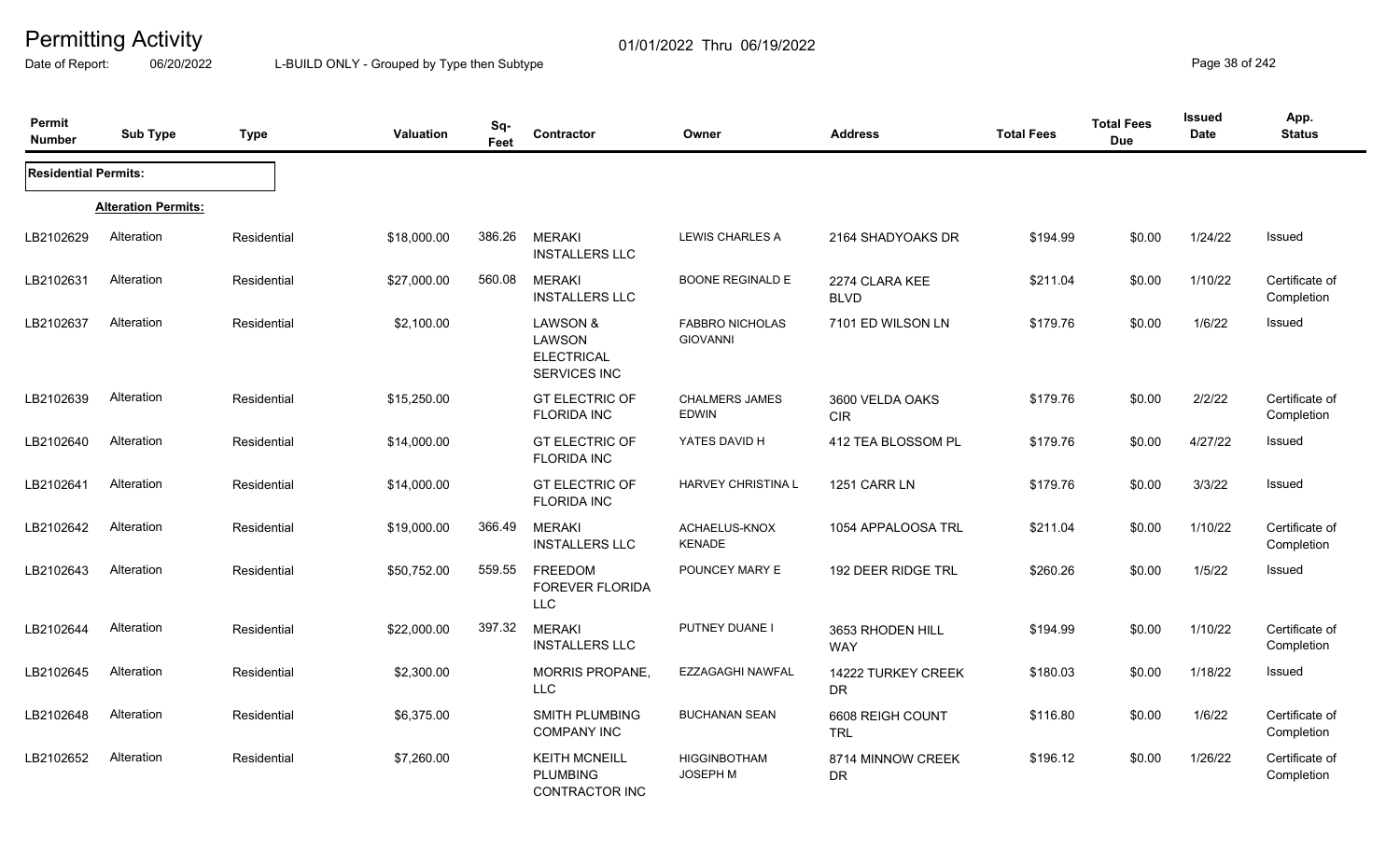Date of Report: 06/20/2022 L-BUILD ONLY - Grouped by Type then Subtype **Page 39 of 242** 

| <b>Permit</b><br><b>Number</b> | <b>Sub Type</b>            | <b>Type</b> | Valuation   | Sq-<br>Feet | Contractor                                   | Owner                                              | <b>Address</b>                   | <b>Total Fees</b> | <b>Total Fees</b><br><b>Due</b> | <b>Issued</b><br>Date | App.<br><b>Status</b>        |
|--------------------------------|----------------------------|-------------|-------------|-------------|----------------------------------------------|----------------------------------------------------|----------------------------------|-------------------|---------------------------------|-----------------------|------------------------------|
| <b>Residential Permits:</b>    |                            |             |             |             |                                              |                                                    |                                  |                   |                                 |                       |                              |
|                                | <b>Alteration Permits:</b> |             |             |             |                                              |                                                    |                                  |                   |                                 |                       |                              |
| LB2102661                      | Alteration                 | Residential | \$60,002.00 | 525         | AC/DC SOLAR LLC                              | FS#119                                             | 6985 RANCH CLUB RD               | \$194.99          | \$0.00                          | 1/18/22               | Issued                       |
| LB2102667                      | Alteration                 | Residential | \$24,000.00 |             | ALL CUSTOM<br>ALUMINUM                       | MILLER FREDDIE B                                   | 6001 SHAWMUT ST                  | \$543.37          | \$0.00                          | 1/31/22               | Issued                       |
| LB2102669                      | Alteration                 | Residential | \$28,000.00 | 234.78      | <b>MERAKI</b><br><b>INSTALLERS LLC</b>       | <b>HEATH MARSHA</b><br><b>LYNETTE</b>              | 2995 LAKE<br><b>BRADFORD RD</b>  | \$227.10          | \$0.00                          | 1/12/22               | Issued                       |
| LB2200003                      | Alteration                 | Residential | \$1,831.00  |             | <b>MATHERS</b><br>ELECTRIC CO INC            | QUANEY DELBERT                                     | 147 LAZY CREEK RUN               | \$101.66          | \$0.00                          | 1/19/22               | Issued                       |
| LB2200004                      | Alteration                 | Residential | \$10,749.25 | 559.86      | <b>ICON ENERGY, LLC</b>                      | NICHOLSON ANN                                      | 4297 MAYLOR LN                   | \$194.99          | \$0.00                          | 1/18/22               | Issued                       |
| LB2200012                      | Alteration                 | Residential | \$5,000.00  |             | ALAN WEEKLEY<br>HOMES, LLC                   | WILLMAN LOIS V                                     | 1860 CHARDONNAY<br>PL.           | \$307.15          | \$0.00                          | 1/10/22               | Certificate of<br>Completion |
| LB2200024                      | Alteration                 | Residential | \$50,000.00 |             | <b>GREEN HEAD</b><br>BUILDERS, INC.          | WALLCRAFT ALAN J                                   | 4843 OLD<br><b>BAINBRIDGE RD</b> | \$969.51          | \$0.00                          | 1/31/22               | Issued                       |
| LB2200055                      | Alteration                 | Residential | \$15,300.00 |             | <b>GT ELECTRIC OF</b><br><b>FLORIDA INC</b>  | <b>CAMELLIA OAKS LLC</b>                           | 4312 TEREBINTH TRL               | \$179.76          | \$0.00                          | 4/4/22                | Issued                       |
| LB2200056                      | Alteration                 | Residential | \$10,200.00 |             | SOLID<br><b>FOUNDATIONS</b><br>SOLUTIONS LLC | GOMEZ JORGE<br><b>SANTIAGO</b>                     | 1928 FAULK DR                    | \$223.10          | \$0.00                          | 1/14/22               | Issued                       |
| LB2200057                      | Alteration                 | Residential | \$16,400.00 |             | <b>GT ELECTRIC OF</b><br><b>FLORIDA INC</b>  | <b>MEAGHER MARY C</b>                              | 6264 SHADY LN                    | \$179.76          | \$0.00                          | 4/18/22               | Issued                       |
| LB2200065                      | Alteration                 | Residential | \$6,969.00  |             | <b>MATHERS</b><br>ELECTRIC CO INC            | <b>DENNISON DANIEL B</b><br><b>REVOCABLE TRUST</b> | 5997 MILES BLAKE DR              | \$195.42          | \$0.00                          | 2/15/22               | Issued                       |
| LB2200068                      | Alteration                 | Residential | \$11,517.00 | 625         | <b>ALL CUSTOM</b><br><b>ALUMINUM</b>         | <b>CZERNIS BRENDA L</b>                            | 10517 LAKE IAMONIA<br><b>DR</b>  | \$223.10          | \$0.00                          | 4/12/22               | Issued                       |
| LB2200072                      | Alteration                 | Residential | \$8,000.00  | 154.51      | <b>MERAKI</b><br><b>INSTALLERS LLC</b>       | <b>TRAWEEK JILL</b>                                | 5624 DOONESBURY<br><b>WAY</b>    | \$260.26          | \$0.00                          | 1/20/22               | Certificate of<br>Completion |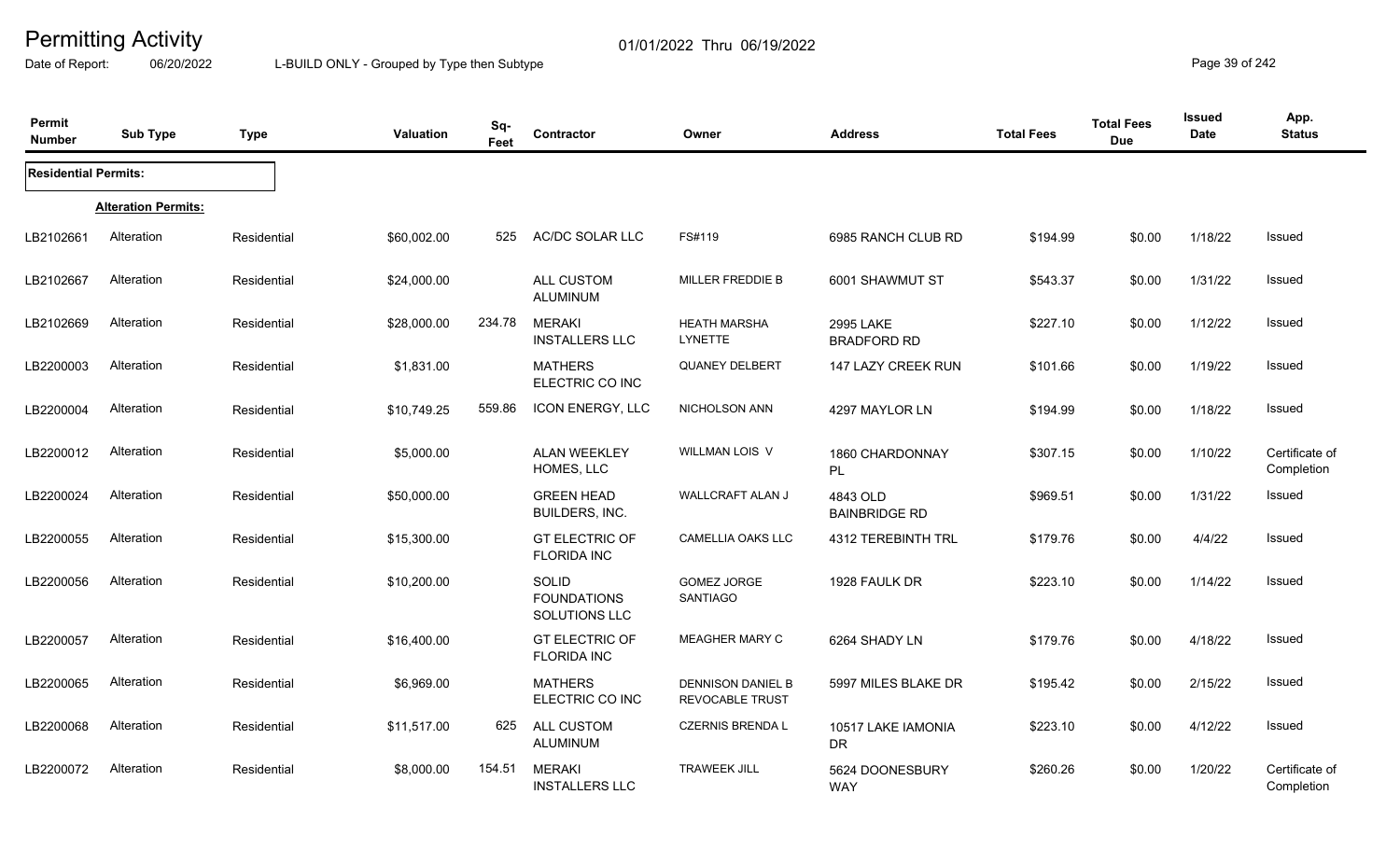Date of Report: 06/20/2022 L-BUILD ONLY - Grouped by Type then Subtype **Page 40** of 242

| Permit<br><b>Number</b>     | <b>Sub Type</b>            | <b>Type</b> | <b>Valuation</b> | Sq-<br>Feet | Contractor                                          | Owner                                  | <b>Address</b>                   | <b>Total Fees</b> | <b>Total Fees</b><br><b>Due</b> | <b>Issued</b><br><b>Date</b> | App.<br><b>Status</b>        |
|-----------------------------|----------------------------|-------------|------------------|-------------|-----------------------------------------------------|----------------------------------------|----------------------------------|-------------------|---------------------------------|------------------------------|------------------------------|
| <b>Residential Permits:</b> |                            |             |                  |             |                                                     |                                        |                                  |                   |                                 |                              |                              |
|                             | <b>Alteration Permits:</b> |             |                  |             |                                                     |                                        |                                  |                   |                                 |                              |                              |
| LB2200092                   | Alteration                 | Residential | \$17,000.00      | 328.33      | <b>MERAKI</b><br><b>INSTALLERS LLC</b>              | KIDDER MICHAEL K                       | 5624 LUNKER LN                   | \$260.26          | \$0.00                          | 2/4/22                       | Certificate of<br>Completion |
| LB2200093                   | Alteration                 | Residential | \$6,500.00       |             | <b>SOLID</b><br><b>FOUNDATIONS</b><br>SOLUTIONS LLC | <b>ELDREDGE CLARK</b><br><b>PARKER</b> | 2006 WOODSTOCK LN                | \$223.10          | \$0.00                          | 1/26/22                      | Issued                       |
| LB2200094                   | Alteration                 | Residential | \$16,000.00      | 337.93      | <b>MERAKI</b><br><b>INSTALLERS LLC</b>              | CARRUTHERS PEGGY                       | 2488 ARVAH BRANCH<br><b>BLVD</b> | \$194.99          | \$0.00                          | 1/28/22                      | Certificate of<br>Completion |
| LB2200095                   | Alteration                 | Residential | \$5,250.00       |             | <b>ACCESSIBILITY</b><br>SOLUTIONS INC               | <b>OWNER</b>                           | 3913 ELLA DR                     | \$276.38          | \$0.00                          | 2/2/22                       | Issued                       |
| LB2200097                   | Alteration                 | Residential | \$3,500.00       |             | METROPOWER,<br>INC.                                 | <b>KEISTER JAMES A</b>                 | 5003 CLAYMORE TRL                | \$179.76          | \$0.00                          | 1/25/22                      | Issued                       |
| LB2200099                   | Alteration                 | Residential | \$400,000.00     | 2290        | <b>BRIDGEWATER</b><br><b>BUILDERS, LLC</b>          | <b>CHAMONIX</b><br>PLANTATION LLC      | 11951 CHEMONIE<br>PLANTATION RD  | \$1,765.43        | \$0.00                          | 3/7/22                       | <b>Issued</b>                |
| LB2200102                   | Alteration                 | Residential | \$45,000.00      | 869.1       | <b>MERAKI</b><br><b>INSTALLERS LLC</b>              | <b>BURDGE JESSICA</b><br><b>ANNE</b>   | 3848 HIBBARD WAY                 | \$276.31          | \$0.00                          | 1/31/22                      | <b>Issued</b>                |
| LB2200103                   | Alteration                 | Residential | \$14,500.00      |             | <b>GT ELECTRIC OF</b><br><b>FLORIDA INC</b>         | <b>BERNATH AMANDA F</b>                | 9052 RAVENA RD                   | \$179.76          | \$0.00                          | 2/16/22                      | Issued                       |
| LB2200105                   | Alteration                 | Residential | \$15,250.00      |             | <b>GT ELECTRIC OF</b><br><b>FLORIDA INC</b>         | FS#119                                 | 2703 WHARTON CIR                 | \$179.76          | \$0.00                          | 2/7/22                       | Certificate of<br>Completion |
| LB2200121                   | Alteration                 | Residential | \$15,000.00      | 297.79      | <b>MERAKI</b><br><b>INSTALLERS LLC</b>              | <b>DICKENS LATONIA R</b>               | 7237 RAWHIDE RDG                 | \$194.99          | \$0.00                          | 2/16/22                      | Certificate of<br>Completion |
| LB2200122                   | Alteration                 | Residential | \$18,000.00      | 400.18      | <b>MERAKI</b><br><b>INSTALLERS LLC</b>              | FS#119                                 | 2831 MISTY GARDEN<br><b>CIR</b>  | \$260.26          | \$0.00                          | 2/8/22                       | Certificate of<br>Completion |
| LB2200128                   | Alteration                 | Residential | \$41,000.00      | 791.84      | <b>MERAKI</b><br><b>INSTALLERS LLC</b>              | <b>BLIZZARD ELIZABETH</b>              | 3004 VENETIAN CT                 | \$211.04          | \$0.00                          | 2/4/22                       | Certificate of<br>Completion |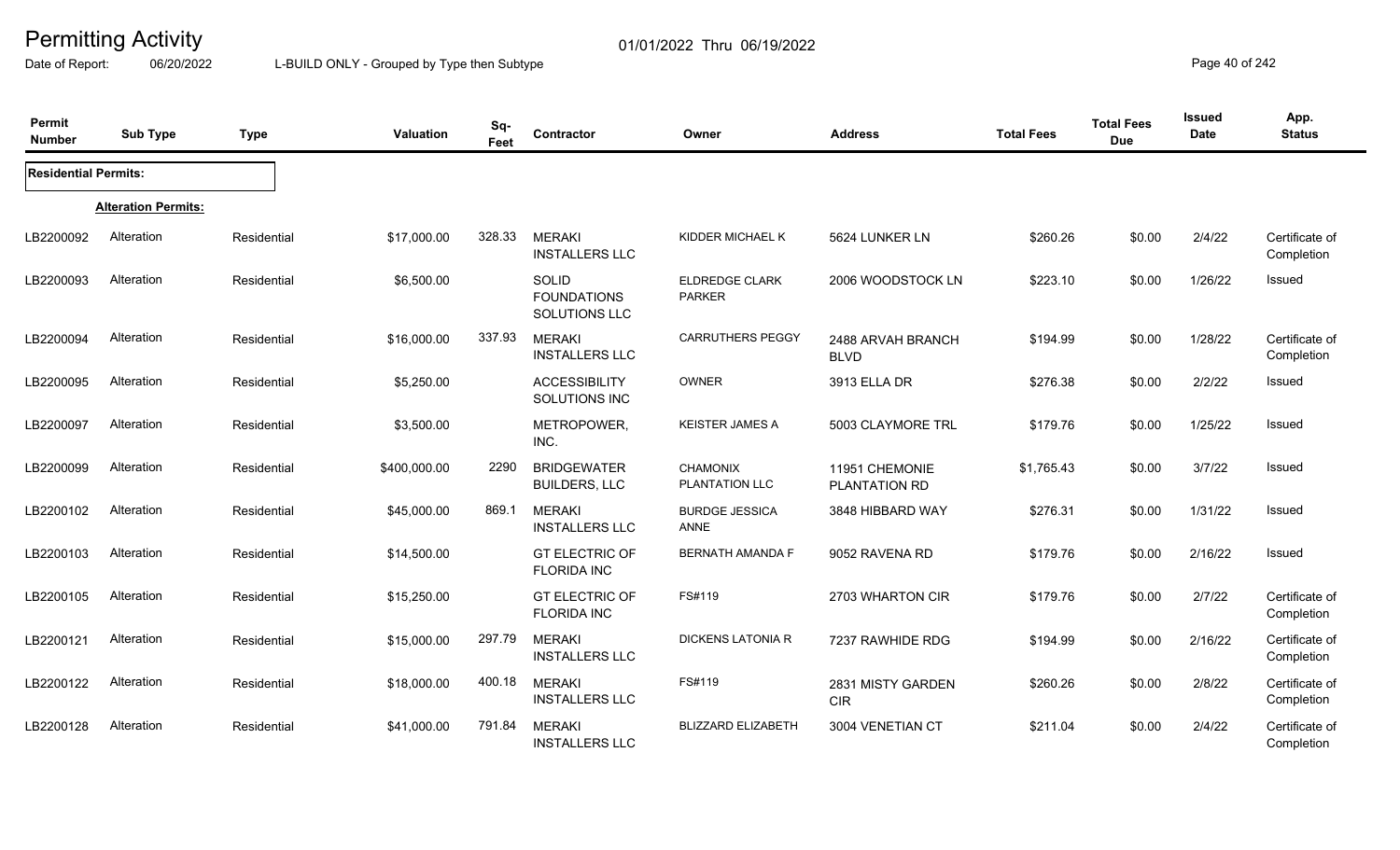Date of Report: 06/20/2022 L-BUILD ONLY - Grouped by Type then Subtype **Page 41** of 242

| Permit<br><b>Number</b>     | <b>Sub Type</b>            | <b>Type</b> | Valuation   | Sq-<br>Feet | Contractor                                                                       | Owner                                 | <b>Address</b>                 | <b>Total Fees</b> | <b>Total Fees</b><br><b>Due</b> | <b>Issued</b><br><b>Date</b> | App.<br><b>Status</b>        |
|-----------------------------|----------------------------|-------------|-------------|-------------|----------------------------------------------------------------------------------|---------------------------------------|--------------------------------|-------------------|---------------------------------|------------------------------|------------------------------|
| <b>Residential Permits:</b> |                            |             |             |             |                                                                                  |                                       |                                |                   |                                 |                              |                              |
|                             | <b>Alteration Permits:</b> |             |             |             |                                                                                  |                                       |                                |                   |                                 |                              |                              |
| LB2200130                   | Alteration                 | Residential | \$34,406.00 | 300         | <b>KINGDOM</b><br><b>BUILDERS</b><br><b>CONSTRUCTION</b><br>MANAGEMENT<br>GROUP, | MCMULLEN KENNETH<br>A                 | 7110 TOWNER TRCE               | \$324.17          | \$0.00                          | 2/2/22                       | Issued                       |
| LB2200131                   | Alteration                 | Residential | \$4,650.00  |             | <b>LAWSON &amp;</b><br>LAWSON<br><b>ELECTRICAL</b><br>SERVICES INC               | <b>BAILEY GERALD M</b><br>LIFE ESTATE | 6551 SUMMER DUCK<br><b>RD</b>  | \$195.42          | \$0.00                          | 2/22/22                      | Issued                       |
| LB2200134                   | Alteration                 | Residential | \$44,220.00 | 2400        | <b>ALUMINUM</b><br><b>CREATIONS CORP.</b>                                        | <b>OTEKEIWEBIA</b><br><b>ANTHONY</b>  | 9694 DEER VALLEY<br><b>DR</b>  | \$867.96          | \$0.00                          | 3/25/22                      | Issued                       |
| LB2200136                   | Alteration                 | Residential | \$2,600.00  |             | <b>MORRIS PROPANE</b><br><b>LLC</b>                                              | FOLLMAR RICHARD A                     | 4827 LOUVINIA DR               | \$180.03          | \$0.00                          | 5/18/22                      | <b>Issued</b>                |
| LB2200147                   | Alteration                 | Residential | \$15,150.00 |             | <b>GT ELECTRIC OF</b><br><b>FLORIDA INC</b>                                      | FLECK JARED C                         | 2060 SOLOMON CT                | \$179.76          | \$0.00                          | 2/2/22                       | Issued                       |
| LB2200148                   | Alteration                 | Residential | \$15,250.00 |             | <b>GT ELECTRIC OF</b><br><b>FLORIDA INC</b>                                      | <b>GRANGER ELLEN</b>                  | 648 LITCHFIELD RD              | \$179.76          | \$0.00                          | 2/2/22                       | Issued                       |
| LB2200151                   | Alteration                 | Residential | \$25,000.00 |             | <b>DUSTIN WELLS</b><br><b>CONSTRUCTION LLC</b>                                   | O'LAUGHLIN DANIA                      | 2108 WATERS MEET<br><b>DR</b>  | \$550.71          | \$0.00                          | 2/11/22                      | Certificate of<br>Completion |
| LB2200162                   | Alteration                 | Residential | \$7,614.00  |             | <b>KEITH MCNEILL</b><br><b>PLUMBING</b><br><b>CONTRACTOR INC</b>                 | <b>DAWS LISA</b>                      | 8636 OAK FOREST<br><b>TRL</b>  | \$196.12          | \$0.00                          | 2/3/22                       | Issued                       |
| LB2200163                   | Alteration                 | Residential | \$2,397.00  |             | <b>KEITH MCNEILL</b><br><b>PLUMBING</b><br>CONTRACTOR INC                        | <b>JONES RAYMOND A</b>                | 648 FOREST LAIR                | \$111.80          | \$0.00                          | 2/3/22                       | Certificate of<br>Completion |
| LB2200164                   | Alteration                 | Residential | \$5,186.41  |             | <b>PLANTATION</b><br>PROPANE                                                     | FS#119                                | 4486 AMBER VALLEY<br><b>DR</b> | \$180.03          | \$0.00                          | 2/7/22                       | Issued                       |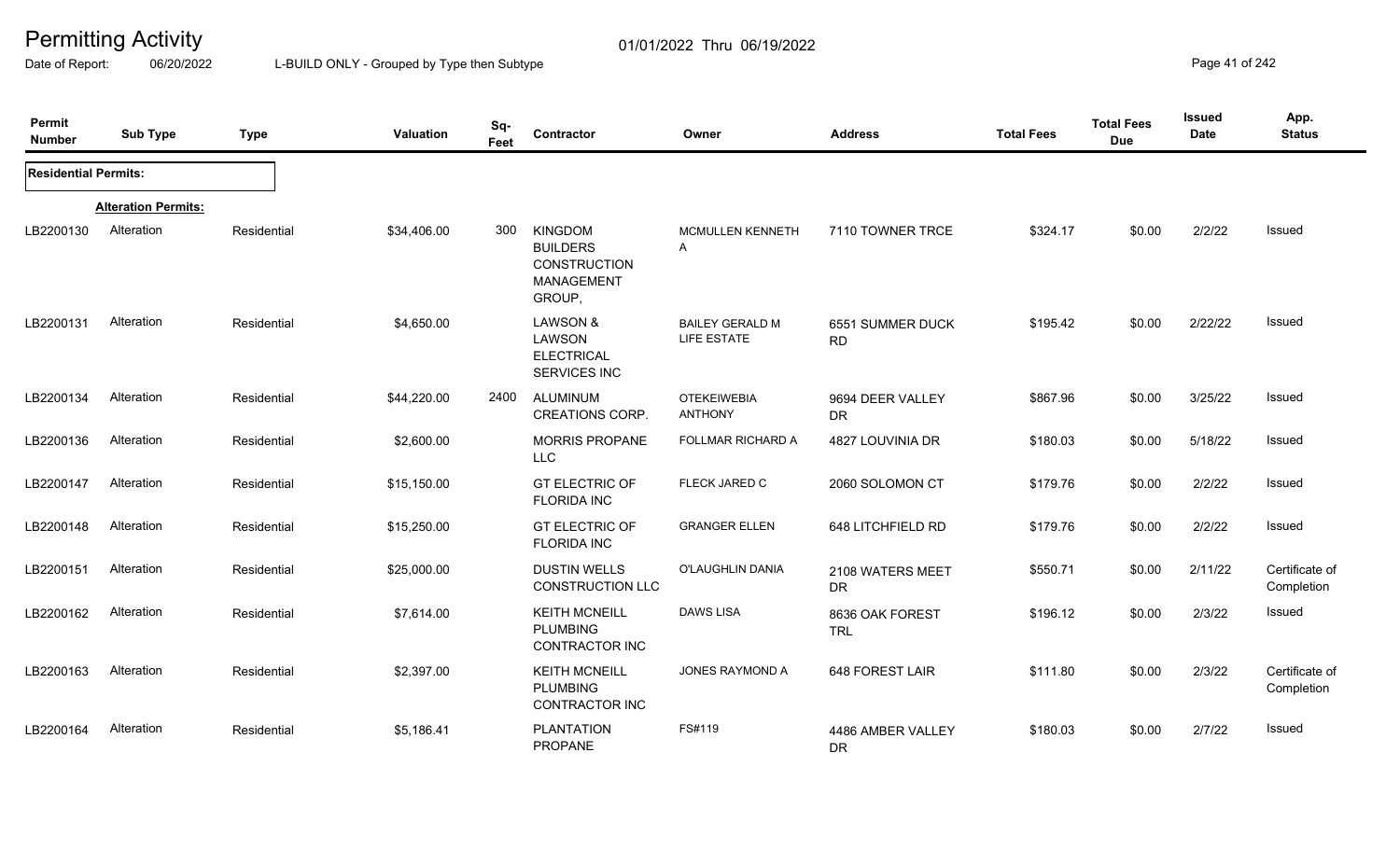Date of Report: 06/20/2022 L-BUILD ONLY - Grouped by Type then Subtype **Page 42** of 242

| Permit<br><b>Number</b>     | <b>Sub Type</b>            | <b>Type</b> | <b>Valuation</b> | Sq-<br>Feet | Contractor                                                       | Owner                                                      | <b>Address</b>                    | <b>Total Fees</b> | <b>Total Fees</b><br><b>Due</b> | <b>Issued</b><br><b>Date</b> | App.<br><b>Status</b>        |
|-----------------------------|----------------------------|-------------|------------------|-------------|------------------------------------------------------------------|------------------------------------------------------------|-----------------------------------|-------------------|---------------------------------|------------------------------|------------------------------|
| <b>Residential Permits:</b> |                            |             |                  |             |                                                                  |                                                            |                                   |                   |                                 |                              |                              |
|                             | <b>Alteration Permits:</b> |             |                  |             |                                                                  |                                                            |                                   |                   |                                 |                              |                              |
| LB2200166                   | Alteration                 | Residential | \$1,000.00       | 117.02      | <b>MARC JONES</b><br>CONSTRUCTION,<br>LLC DBA SUNPRO<br>SOLAR    | MCGRATH KELLY A                                            | 11010 BLACK CREEK<br>LN           | \$173.94          | \$0.00                          | 2/9/22                       | Certificate of<br>Completion |
| LB2200171                   | Alteration                 | Residential | \$4,000.00       |             | LIGHT FORCE LLC                                                  | ETHRIDGE LAURA J                                           | 5168 DON HUNTER RD                | \$179.76          | \$0.00                          | 2/8/22                       | <b>Issued</b>                |
| LB2200172                   | Alteration                 | Residential | \$11,500.00      |             | LIGHT FORCE LLC                                                  | STEGE JULIA JONES                                          | 2316 HAVERHILL RD                 | \$179.76          | \$0.00                          | 2/25/22                      | <b>Issued</b>                |
| LB2200173                   | Alteration                 | Residential | \$4,500.00       |             | <b>LIGHT FORCE LLC</b>                                           | <b>LECROY CHARLES E</b>                                    | <b>459 BARINEAU RD</b>            | \$179.76          | \$0.00                          | 2/16/22                      | Issued                       |
| LB2200174                   | Alteration                 | Residential | \$6,853.25       |             | <b>LIGHT FORCE LLC</b>                                           | BOYLE WENDY J                                              | 10035 THOUSAND<br><b>OAKS CIR</b> | \$179.76          | \$0.00                          | 2/25/22                      | Issued                       |
| LB2200175                   | Alteration                 | Residential | \$12,328.00      |             | <b>MATHERS</b><br>ELECTRIC CO INC                                | <b>GERRARD KAREN</b>                                       | 5714 ED WHITE CT                  | \$179.76          | \$0.00                          | 5/16/22                      | <b>Issued</b>                |
| LB2200179                   | Alteration                 | Residential | \$6,500.00       |             | <b>GUARDIAN HOME</b><br><b>INSPECTION &amp;</b><br>REPAIRS, INC. | <b>SKROB KORENE E</b>                                      | 3510 DEER LANE DR                 | \$223.10          | \$0.00                          | 3/4/22                       | Certificate of<br>Completion |
| LB2200180                   | Alteration                 | Residential | \$16,500.00      |             | <b>WESTON TRAWICK</b><br>INC.                                    | <b>MAUREAU THOMAS</b>                                      | 1431 LLOYDS COVE<br><b>RD</b>     | \$179.76          | \$0.00                          | 3/24/22                      | <b>Issued</b>                |
| LB2200182                   | Alteration                 | Residential | \$13,700.00      |             | SOLID<br><b>FOUNDATIONS</b><br>SOLUTIONS LLC                     | <b>HICKS LINLEY L</b>                                      | 2229 OX BOTTOM RD                 | \$223.10          | \$0.00                          | 2/7/22                       | <b>Issued</b>                |
| LB2200184                   | Alteration                 | Residential | \$10,000.00      |             | <b>OWNER</b>                                                     | FIRSHER WILLIE MAE<br><b>LIFE ESTATE</b>                   | 5810 PAULINE TRL                  | \$223.10          | \$0.00                          | 2/14/22                      | Issued                       |
| LB2200187                   | Alteration                 | Residential | \$40,000.00      | 1457.27     | <b>ROBERT BASS</b><br><b>CUSTOM HOMES</b><br><b>LLC</b>          | <b>BASS R E FAMILY</b><br><b>TRUST DATED</b><br>11/13/2008 | 831 LAKE RIDGE DR                 | \$1,249.10        | \$0.00                          | 3/3/22                       | Issued                       |
| LB2200190                   | Alteration                 | Residential | \$4,600.00       | 240         | SIMPLER SOLAR,<br><b>LLC</b>                                     | <b>HOOD DOUGLAS W JR</b>                                   | 8213 BRISTOL CT                   | \$178.94          | \$0.00                          | 2/28/22                      | Certificate of<br>Completion |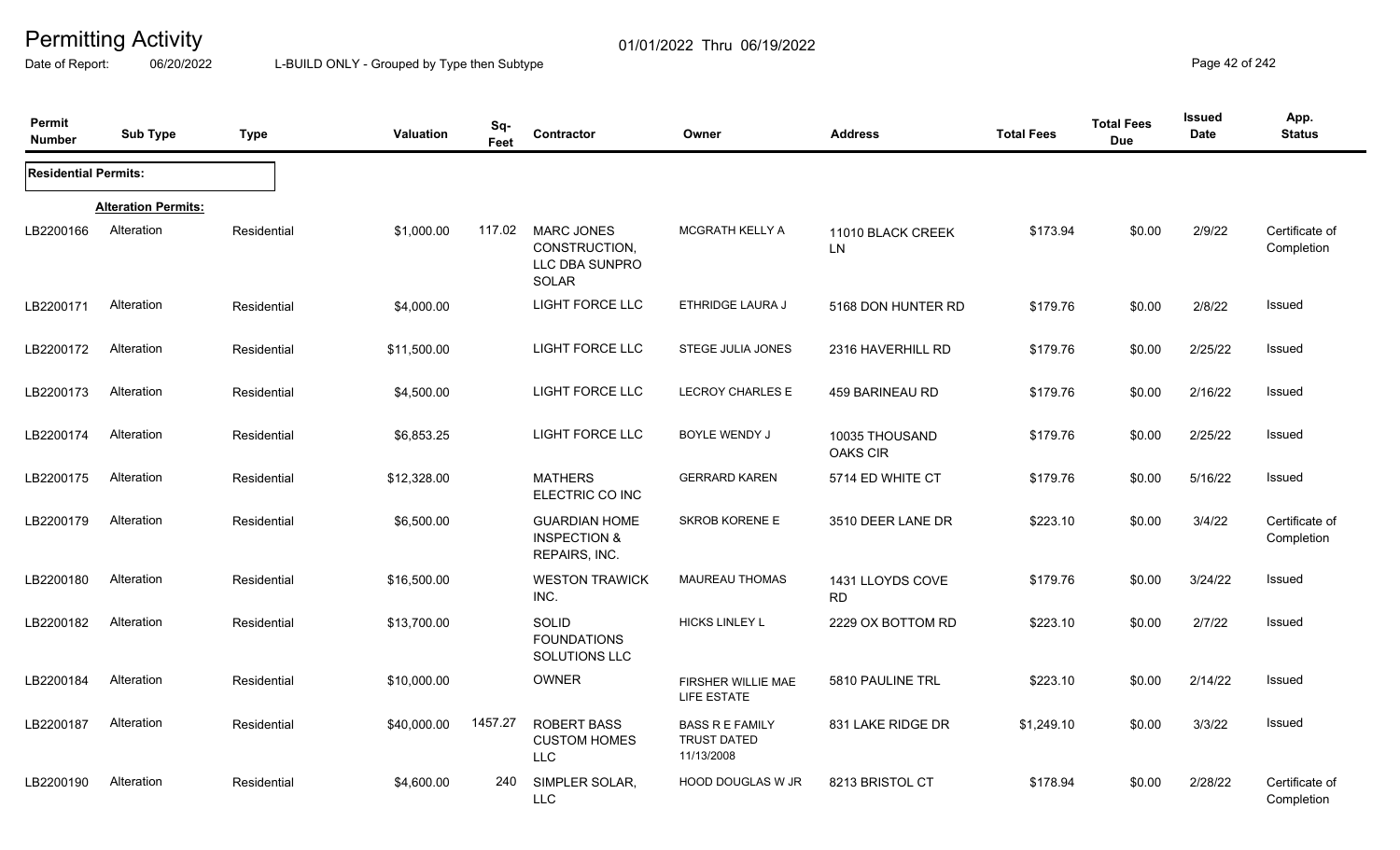Date of Report: 06/20/2022 L-BUILD ONLY - Grouped by Type then Subtype **Page 43** of 242

| Permit<br><b>Number</b>     | <b>Sub Type</b>            | <b>Type</b> | <b>Valuation</b> | Sq-<br>Feet | Contractor                                                           | Owner                                     | <b>Address</b>                    | <b>Total Fees</b> | <b>Total Fees</b><br><b>Due</b> | <b>Issued</b><br>Date | App.<br><b>Status</b>        |
|-----------------------------|----------------------------|-------------|------------------|-------------|----------------------------------------------------------------------|-------------------------------------------|-----------------------------------|-------------------|---------------------------------|-----------------------|------------------------------|
| <b>Residential Permits:</b> |                            |             |                  |             |                                                                      |                                           |                                   |                   |                                 |                       |                              |
|                             | <b>Alteration Permits:</b> |             |                  |             |                                                                      |                                           |                                   |                   |                                 |                       |                              |
| LB2200191                   | Alteration                 | Residential | \$27,000.00      | 240         | SIMPLER SOLAR,<br><b>LLC</b>                                         | ALEXANDER BARBARA<br>A                    | 4147 NEIL CT                      | \$194.99          | \$0.00                          | 2/28/22               | Issued                       |
| LB2200201                   | Alteration                 | Residential | \$14,500.00      |             | <b>GT ELECTRIC OF</b><br><b>FLORIDA INC</b>                          | <b>JOY AMY</b>                            | 9859 WOODLAND<br><b>HILLS WAY</b> | \$179.76          | \$0.00                          | 2/16/22               | Issued                       |
| LB2200205                   | Alteration                 | Residential | \$7,097.00       |             | <b>KEITH MCNEILL</b><br><b>PLUMBING</b><br><b>CONTRACTOR INC</b>     | <b>SRO INVESTMENTS</b><br><b>INC</b>      | 8308 PEGWOOD WAY                  | \$196.12          | \$0.00                          | 2/9/22                | <b>Issued</b>                |
| LB2200206                   | Alteration                 | Residential | \$7,683.00       |             | <b>KEITH MCNEILL</b><br><b>PLUMBING</b><br>CONTRACTOR INC            | <b>SRO INVESTMENTS</b><br><b>INC</b>      | 2300 TUSCAVILLA RD                | \$196.12          | \$0.00                          | 2/9/22                | Issued                       |
| LB2200207                   | Alteration                 | Residential | \$7,298.00       |             | <b>KEITH MCNEILL</b><br><b>PLUMBING</b><br>CONTRACTOR INC            | <b>KIRKSEY LAURA</b>                      | 1739 FOLKSTONE RD                 | \$196.12          | \$0.00                          | 2/9/22                | Certificate of<br>Completion |
| LB2200209                   | Alteration                 | Residential | \$24,000.00      | 463.51      | <b>MERAKI</b><br><b>INSTALLERS LLC</b>                               | ALLEN ANGELES N                           | 1300 WINFIELD<br><b>FOREST DR</b> | \$194.99          | \$0.00                          | 2/8/22                | Issued                       |
| LB2200211                   | Alteration                 | Residential | \$10,516.25      |             | <b>WESTON TRAWICK</b><br>INC.                                        | <b>ENGSTROM RICHARD</b><br>$\mathsf{T}$   | 309 CARR LN                       | \$179.76          | \$0.00                          | 4/7/22                | Issued                       |
| LB2200212                   | Alteration                 | Residential | \$16,000.00      | 309.01      | <b>MERAKI</b><br><b>INSTALLERS LLC</b>                               | SANGREE JOAN S                            | 884 MADERIA CIR                   | \$260.26          | \$0.00                          | 2/8/22                | Certificate of<br>Completion |
| LB2200213                   | Alteration                 | Residential | \$12,182.00      | 317         | NRG INDUSTRIES,<br>INC.                                              | <b>BALDWIN MARGARET</b><br><b>MELISSA</b> | 9194 SHOAL CREEK<br><b>DR</b>     | \$238.52          | \$0.00                          | 2/15/22               | Certificate of<br>Completion |
| LB2200222                   | Alteration                 | Residential | \$8,000.00       | 154.51      | <b>MERAKI</b><br><b>INSTALLERS LLC</b>                               | SHEDD PAUL R                              | 5342 WATER VALLEY<br>DR           | \$260.26          | \$0.00                          | 2/23/22               | Certificate of<br>Completion |
| LB2200223                   | Alteration                 | Residential | \$23,000.00      | 444.20      | <b>MERAKI</b><br><b>INSTALLERS LLC</b>                               | <b>BROWN HORACE LEE</b>                   | 4243 SHERBORNE RD                 | \$194.99          | \$0.00                          | 2/23/22               | Certificate of<br>Completion |
| LB2200229                   | Alteration                 | Residential | \$128,445.00     | 1269        | <b>MARC JONES</b><br>CONSTRUCTION.<br>LLC DBA SUNPRO<br><b>SOLAR</b> | <b>DONALDSON</b><br><b>CHARLES R</b>      | 5539 EMMA ASH PL                  | \$243.15          | \$0.00                          | 2/15/22               | Issued                       |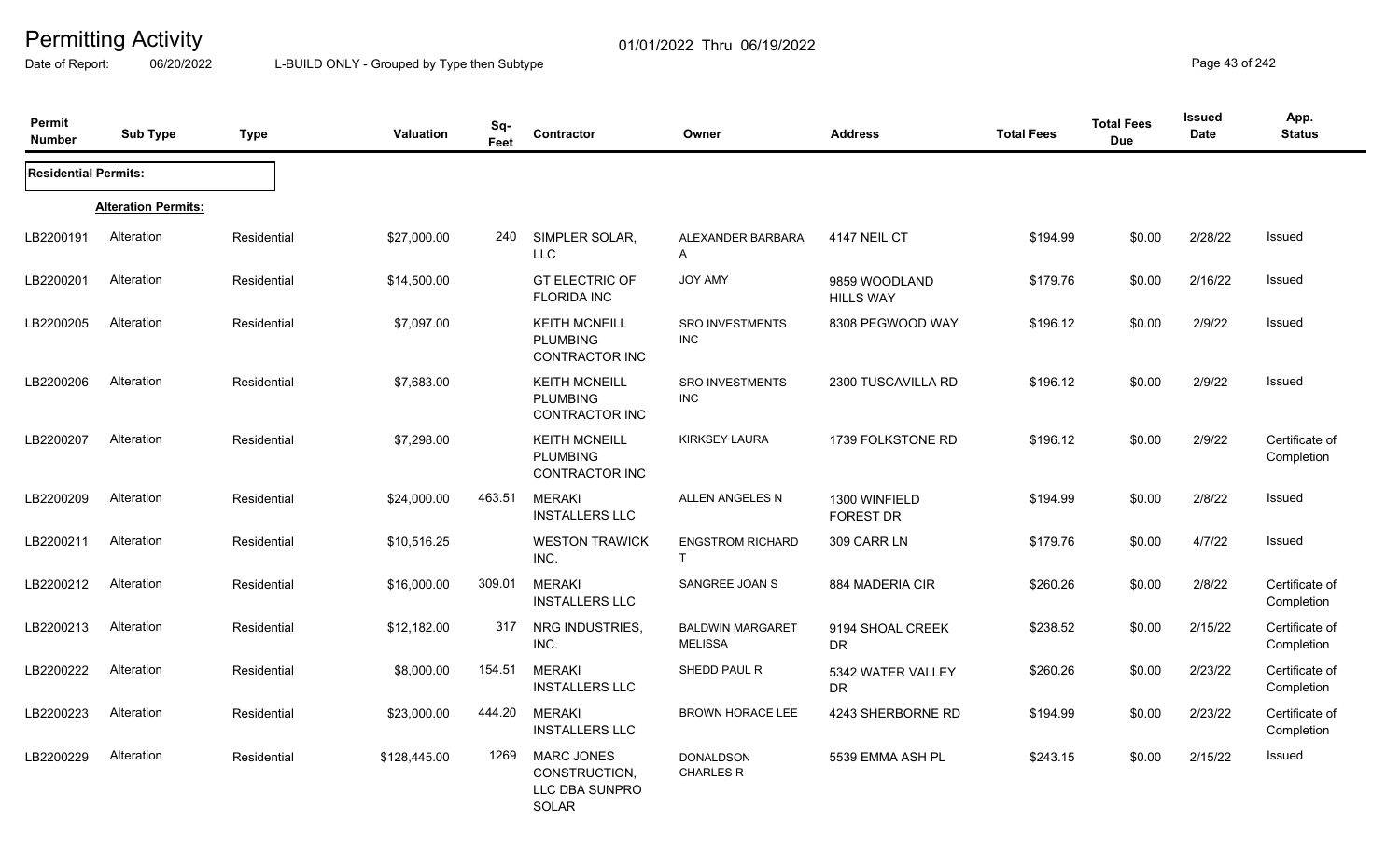Date of Report: 06/20/2022 L-BUILD ONLY - Grouped by Type then Subtype **Page 44** of 242

| Permit<br><b>Number</b>     | <b>Sub Type</b>            | <b>Type</b> | <b>Valuation</b> | Sq-<br>Feet | Contractor                                                              | Owner                                                              | <b>Address</b>                 | <b>Total Fees</b> | <b>Total Fees</b><br><b>Due</b> | Issued<br>Date | App.<br><b>Status</b>        |
|-----------------------------|----------------------------|-------------|------------------|-------------|-------------------------------------------------------------------------|--------------------------------------------------------------------|--------------------------------|-------------------|---------------------------------|----------------|------------------------------|
| <b>Residential Permits:</b> |                            |             |                  |             |                                                                         |                                                                    |                                |                   |                                 |                |                              |
|                             | <b>Alteration Permits:</b> |             |                  |             |                                                                         |                                                                    |                                |                   |                                 |                |                              |
| LB2200233                   | Alteration                 | Residential | \$22,500.00      |             | RAM JACK SOLID<br><b>FOUNDATIONS</b>                                    | MCCLELLAN DANNY R                                                  | 2229 TUSCAVILLA RD             | \$519.38          | \$0.00                          | 2/16/22        | Certificate of<br>Completion |
| LB2200242                   | Alteration                 | Residential | \$12,000.00      |             | LEDFORD DESIGN &<br>CONSTRUCTION,<br>LLC.                               | <b>PRESBYTERIAN</b><br><b>RETIREMENT</b><br><b>COMMUNITIES INC</b> | 1318 HOLLOW OAK<br>CIR         | \$195.69          | \$0.00                          | 2/24/22        | Issued                       |
| LB2200243                   | Alteration                 | Residential | \$14,000.00      |             | LEDFORD DESIGN &<br>CONSTRUCTION,<br>LLC.                               | <b>PRESBYTERIAN</b><br><b>RETIREMENT</b><br><b>COMMUNITIES INC</b> | 4436 MEANDERING<br><b>WAY</b>  | \$276.38          | \$0.00                          | 2/24/22        | Certificate of<br>Completion |
| LB2200244                   | Alteration                 | Residential | \$18,500.00      |             | LEDFORD DESIGN &<br>CONSTRUCTION,<br>LLC.                               | PRESBYTERIAN<br><b>RETIREMENT</b><br><b>COMMUNITIES INC</b>        | 1338 HOLLOW OAK<br>CIR         | \$276.38          | \$0.00                          | 2/24/22        | <b>Issued</b>                |
| LB2200249                   | Alteration                 | Residential | \$65,000.00      | 1265        | <b>PARKER</b><br><b>CONSTRUCTION</b><br><b>USA INC</b>                  | <b>GRAHAM LORI</b>                                                 | 1534 TWIN LAKES CIR            | \$1,007.25        | \$0.00                          | 2/21/22        | <b>Issued</b>                |
| LB2200251                   | Alteration                 | Residential | \$10,000.00      |             | <b>TSPARK</b><br><b>ENTERPRISES, LLC</b>                                | <b>LINDBERG ADAM</b><br><b>EDWARD</b>                              | 8656 OAK FOREST<br><b>TRL</b>  | \$307.15          | \$0.00                          | 2/18/22        | <b>Issued</b>                |
| LB2200254                   | Alteration                 | Residential | \$3,800.00       | 600         | OWNER                                                                   | PATEL ALPESH                                                       | 5695 CYPRESS CIR               | \$465.61          | \$0.00                          | 2/28/22        | Issued                       |
| LB2200264                   | Alteration                 | Residential | \$5,159.21       |             | <b>KELLY GRIFFIN</b><br><b>PLUMBING</b><br>CONTRACTOR LLC               | <b>BEAL DOROTHY M</b>                                              | 9321 ROYAL TROON<br><b>DR</b>  | \$180.03          | \$0.00                          | 2/22/22        | Issued                       |
| LB2200268                   | Alteration                 | Residential | \$13,418.00      |             | <b>MATHERS</b><br>ELECTRIC CO INC                                       | <b>KWADER THOMAS</b><br><b>REVOCABLE TRUST</b>                     | 2620 LUCERNE DR                | \$195.42          | \$0.00                          | 3/23/22        | Issued                       |
| LB2200277                   | Alteration                 | Residential | \$35,409.00      | 527.94      | <b>INDEPENDENT</b><br><b>GREEN</b><br><b>TECHNOLOGIES</b><br><b>LLC</b> | <b>CHALMERS ELEANOR</b><br>P                                       | 3637 RHODEN HILL<br><b>WAY</b> | \$178.94          | \$0.00                          | 4/19/22        | Certificate of<br>Completion |
| LB2200285                   | Alteration                 | Residential | \$51,000.00      | 984.98      | <b>MERAKI</b><br><b>INSTALLERS LLC</b>                                  | <b>THOMPSON</b><br>CHRISTOPHER R                                   | 4248 CARNWATH RD               | \$194.99          | \$0.00                          | 2/22/22        | Certificate of<br>Completion |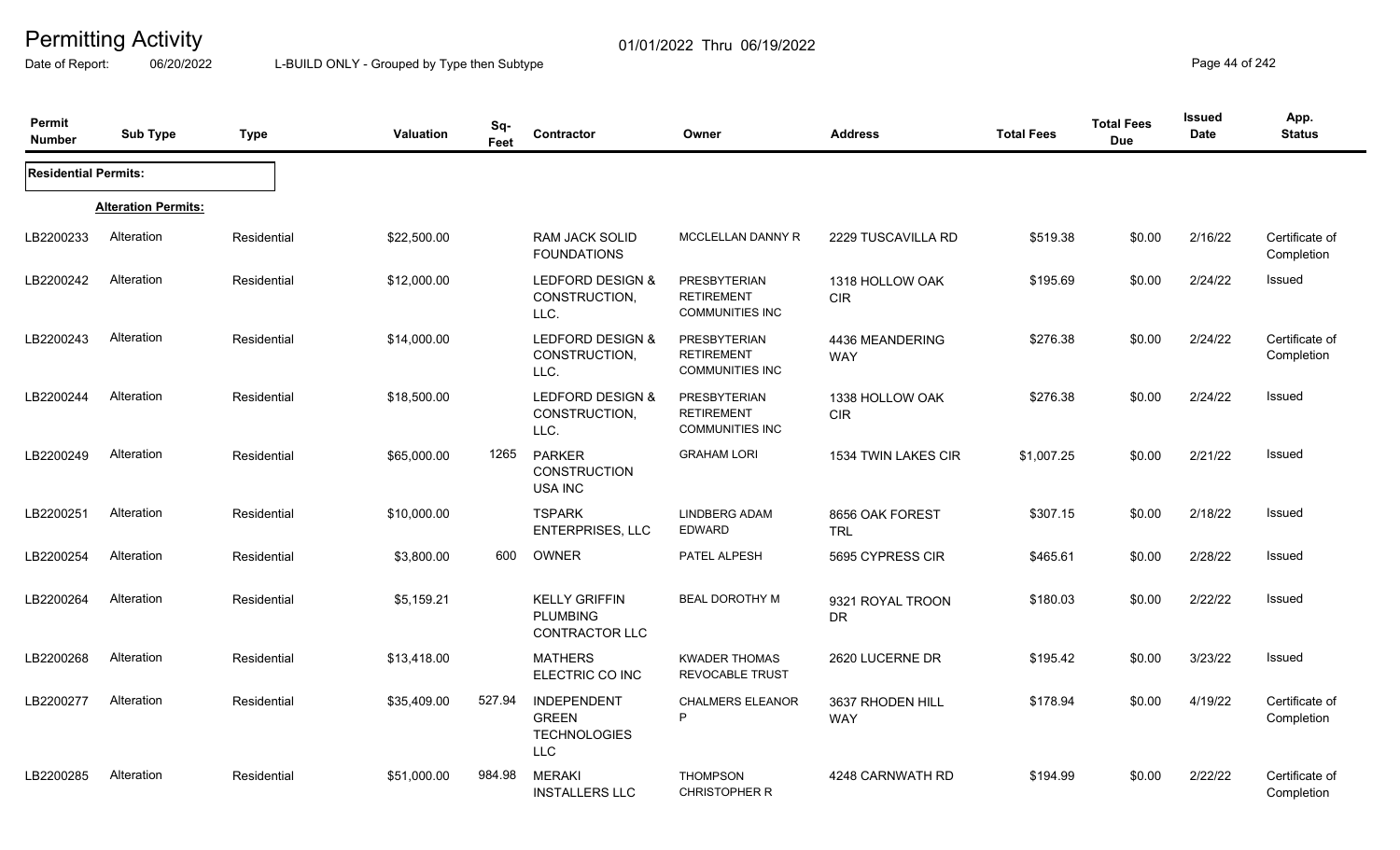Date of Report: 06/20/2022 L-BUILD ONLY - Grouped by Type then Subtype **Page 45** of 242

| <b>Permit</b><br><b>Number</b> | <b>Sub Type</b>            | <b>Type</b> | <b>Valuation</b> | Sq-<br>Feet | Contractor                                                    | Owner                                      | <b>Address</b>                       | <b>Total Fees</b> | <b>Total Fees</b><br><b>Due</b> | Issued<br>Date | App.<br><b>Status</b>        |
|--------------------------------|----------------------------|-------------|------------------|-------------|---------------------------------------------------------------|--------------------------------------------|--------------------------------------|-------------------|---------------------------------|----------------|------------------------------|
| <b>Residential Permits:</b>    |                            |             |                  |             |                                                               |                                            |                                      |                   |                                 |                |                              |
|                                | <b>Alteration Permits:</b> |             |                  |             |                                                               |                                            |                                      |                   |                                 |                |                              |
| LB2200288                      | Alteration                 | Residential | \$27,000.00      | 463.51      | <b>MERAKI</b><br><b>INSTALLERS LLC</b>                        | <b>KING RODERICK</b><br>LAMAR              | 3330 MARIANA OAKS<br><b>DR</b>       | \$178.94          | \$0.00                          | 3/7/22         | Certificate of<br>Completion |
| LB2200292                      | Alteration                 | Residential | \$10,000.00      | 75          | <b>SERVICE MASTER</b><br>BY BONEDRY                           | <b>KAEMPFERSL</b>                          | 3657 UNCLE GLOVER<br><b>RD</b>       | \$173.58          | \$0.00                          | 3/2/22         | Issued                       |
| LB2200298                      | Alteration                 | Residential | \$14,872.00      |             | <b>WESTON TRAWICK</b><br>INC.                                 | <b>TAYLOR AARON</b>                        | 271 HEMLEY LOOP                      | \$179.76          | \$0.00                          | 4/6/22         | Issued                       |
| LB2200299                      | Alteration                 | Residential | \$16,400.00      |             | <b>GT ELECTRIC OF</b><br><b>FLORIDA INC</b>                   | DEROUIN DAVID E                            | 2014 AMBOISE CT                      | \$179.76          | \$0.00                          | 4/15/22        | Issued                       |
| LB2200300                      | Alteration                 | Residential | \$2,500.00       | 195         | <b>MARC JONES</b><br>CONSTRUCTION,<br>LLC DBA SUNPRO<br>SOLAR | <b>MCLAUGHLIN LESLI</b><br><b>MICHELLE</b> | 8832 GREEN OAK DR                    | \$178.94          | \$0.00                          | 4/20/22        | Certificate of<br>Completion |
| LB2200301                      | Alteration                 | Residential | \$30,000.00      |             | <b>SAM ELLIOTT</b><br><b>CONSTRUCTION LLC</b>                 | <b>ARMSTRONG</b><br>ELIZABETH LEE          | 3425 WOODLEY RD                      | \$987.65          | \$0.00                          | 3/4/22         | Issued                       |
| LB2200303                      | Alteration                 | Residential | \$2,200.00       |             | <b>KEITH MCNEILL</b><br><b>PLUMBING</b><br>CONTRACTOR INC     | RISHELL LAWRENCE<br>D                      | 7094 ED WILSON LN                    | \$288.21          | \$0.00                          | 3/10/22        | Issued                       |
| LB2200304                      | Alteration                 | Residential | \$2,000.00       |             | <b>ROSS</b><br><b>CONSTRUCTION &amp;</b><br><b>DESIGN LLC</b> | <b>HARRIS GENICE M</b>                     | <b>5080 EASY ST</b>                  | \$95.38           | \$0.00                          | 2/23/22        | Issued                       |
| LB2200307                      | Alteration                 | Residential | \$14,000.00      | 270.38      | <b>MERAKI</b><br><b>INSTALLERS LLC</b>                        | <b>DAY CHARLES</b><br><b>EDWARD</b>        | 4417 RABBIT POND<br><b>RD</b>        | \$194.99          | \$0.00                          | 2/25/22        | Certificate of<br>Completion |
| LB2200311                      | Alteration                 | Residential | \$16,000.00      | 309.01      | <b>MERAKI</b><br><b>INSTALLERS LLC</b>                        | <b>COTTRELL RUSSELL</b><br>DURWOOD III     | 2661 TOPAZ WAY                       | \$178.94          | \$0.00                          | 3/7/22         | Certificate of<br>Completion |
| LB2200322                      | Alteration                 | Residential | \$0.00           | 5976        | <b>DUNLAP BUILDERS</b><br><b>INC</b>                          | <b>SUNNY HILL LLC</b>                      | 11479 VETERANS<br><b>MEMORIAL DR</b> | \$1,787.36        | \$0.00                          | 2/25/22        | Issued                       |
| LB2200323                      | Alteration                 | Residential | \$0.00           | 8400        | <b>DUNLAP BUILDERS</b><br>INC                                 | <b>SUNNY HILL LLC</b>                      | 11479 VETERANS<br><b>MEMORIAL DR</b> | \$2,507.90        | \$0.00                          | 2/25/22        | Issued                       |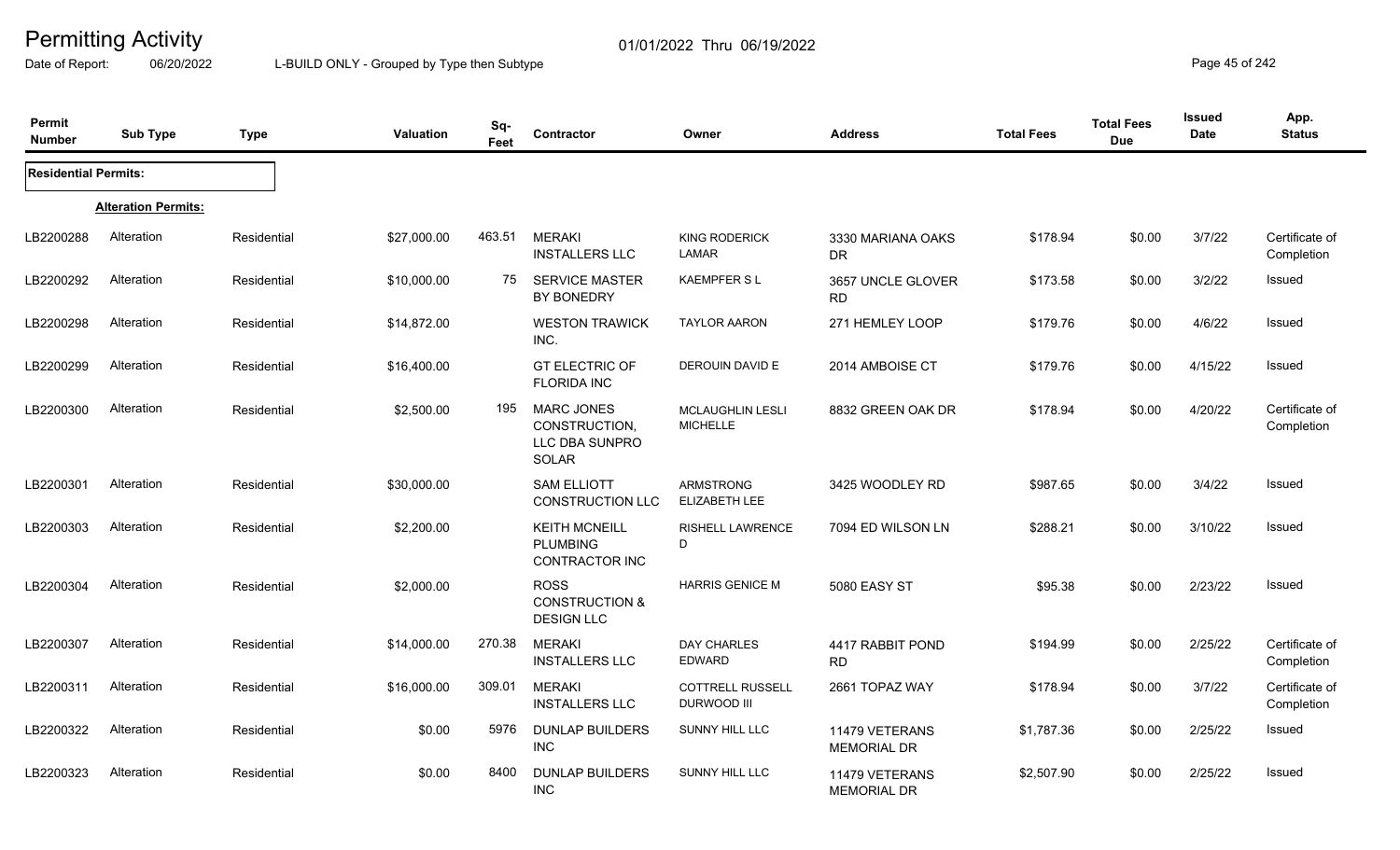Date of Report: 06/20/2022 L-BUILD ONLY - Grouped by Type then Subtype **Page 46** of 242

| Permit<br><b>Number</b>     | <b>Sub Type</b>            | <b>Type</b> | <b>Valuation</b> | Sq-<br>Feet | Contractor                                             | Owner                                                | <b>Address</b>                 | <b>Total Fees</b> | <b>Total Fees</b><br><b>Due</b> | Issued<br>Date | App.<br><b>Status</b>        |
|-----------------------------|----------------------------|-------------|------------------|-------------|--------------------------------------------------------|------------------------------------------------------|--------------------------------|-------------------|---------------------------------|----------------|------------------------------|
| <b>Residential Permits:</b> |                            |             |                  |             |                                                        |                                                      |                                |                   |                                 |                |                              |
|                             | <b>Alteration Permits:</b> |             |                  |             |                                                        |                                                      |                                |                   |                                 |                |                              |
| LB2200324                   | Alteration                 | Residential | \$75,000.00      | 1632        | <b>CS LEWIS</b><br><b>CONSTRUCTION LLC</b>             | SEIFERT-TOTH<br><b>CHRISTINE</b><br><b>ELIZABETH</b> | 24155 LONE STAR RD             | \$1,182.32        | \$90.00                         | 3/11/22        | Issued                       |
| LB2200325                   | Alteration                 | Residential | \$13,689.00      |             | METROPOWER,<br>INC.                                    | WILLIAMS YOLANDE N                                   | 3847 ARBOR DR                  | \$195.42          | \$0.00                          | 4/6/22         | Issued                       |
| LB2200326                   | Alteration                 | Residential | \$12,881.00      |             | METROPOWER,<br>INC.                                    | <b>D'ERRICO MARCELLO</b><br><b>MARIO JR</b>          | 12288 MAHAN DR                 | \$195.42          | \$0.00                          | 4/12/22        | Issued                       |
| LB2200328                   | Alteration                 | Residential | \$13,501.00      |             | <b>MATHERS</b><br>ELECTRIC CO INC                      | <b>KLAY IRENE</b>                                    | 3222 INDEPENDENCE<br><b>CT</b> | \$179.76          | \$0.00                          | 3/3/22         | Issued                       |
| LB2200334                   | Alteration                 | Residential | \$22,575.00      |             | <b>AMERICAN</b><br><b>DISCOUNT</b><br>ALUMINUM INC     | PUTNAM NANCY W                                       | 5033 BUTTERFLY HILL<br>LN      | \$528.98          | \$0.00                          | 3/16/22        | Issued                       |
| LB2200335                   | Alteration                 | Residential | \$2,400.00       |             | WHITE'S PLUMBING,<br><b>INC</b>                        | <b>NEWLIN CRISTINA V</b>                             | 9192 SHOAL CREEK<br><b>DR</b>  | \$204.16          | \$0.00                          | 2/24/22        | Issued                       |
| LB2200344                   | Alteration                 | Residential | \$26,000.00      |             | <b>ALPHA</b><br><b>FOUNDATION</b><br>SPECIALISTS, INC. | SEMBLER CLAYTON H                                    | 1506 DOVE RD                   | \$575.35          | \$0.00                          | 3/3/22         | Issued                       |
| LB2200345                   | Alteration                 | Residential | \$8,000.00       | 154.51      | <b>MERAKI</b><br><b>INSTALLERS LLC</b>                 | <b>QUINLAN MICHAEL B</b>                             | 2606 HASTINGS DR               | \$211.04          | \$0.00                          | 3/8/22         | Certificate of<br>Completion |
| LB2200346                   | Alteration                 | Residential | \$14,000.00      | 270         | <b>MERAKI</b><br><b>INSTALLERS LLC</b>                 | <b>WILLIAMS ALVIN L</b>                              | 2019 NATALIE CT                | \$194.99          | \$0.00                          | 3/7/22         | Certificate of<br>Completion |
| LB2200347                   | Alteration                 | Residential | \$11,000.00      | 212.45      | <b>MERAKI</b><br><b>INSTALLERS LLC</b>                 | AKYOLLU-DENIZMAN<br><b>ISIK</b>                      | 1826 NEWMAN LN                 | \$194.99          | \$0.00                          | 3/7/22         | Issued                       |
| LB2200348                   | Alteration                 | Residential | \$24,000.00      | 463.42      | <b>MERAKI</b><br><b>INSTALLERS LLC</b>                 | RIVERA BRENDA L                                      | 8668 ALEXANDRITE CT            | \$194.99          | \$0.00                          | 3/4/22         | Certificate of<br>Completion |
| LB2200350                   | Alteration                 | Residential | \$0.00           |             | <b>MATHERS</b><br>ELECTRIC CO INC                      | FS#119                                               | 467 CARR LN                    | \$195.42          | \$0.00                          | 4/20/22        | Issued                       |
| LB2200351                   | Alteration                 | Residential | \$12,598.00      |             | <b>MATHERS</b><br>ELECTRIC CO INC                      | <b>AUSTIN HAZEL K</b>                                | 5055 SUNDANCE LN               | \$179.76          | \$0.00                          | 4/18/22        | Issued                       |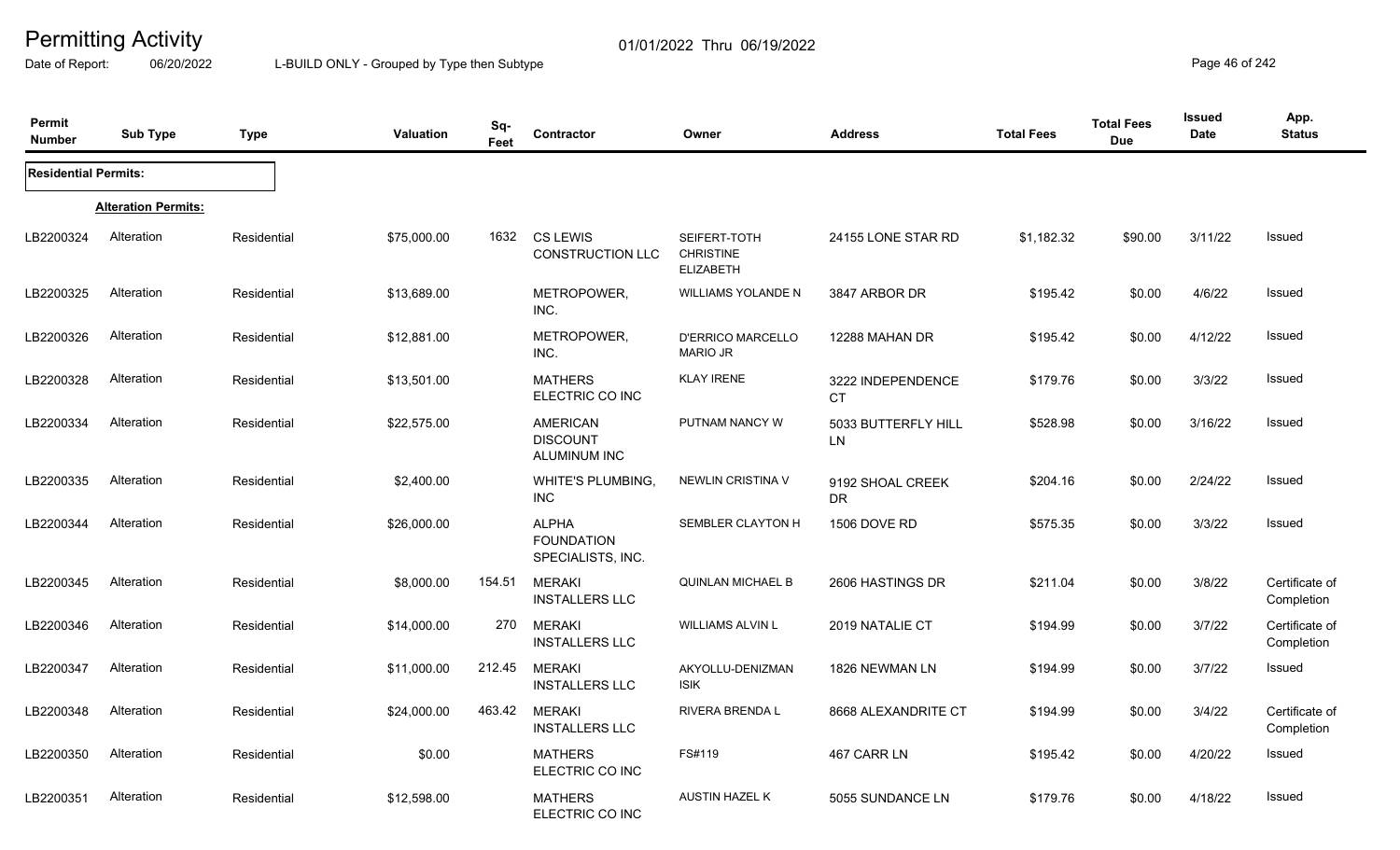Date of Report: 06/20/2022 L-BUILD ONLY - Grouped by Type then Subtype **Page 47** of 242

| Permit<br><b>Number</b>     | <b>Sub Type</b>            | <b>Type</b> | Valuation   | Sq-<br>Feet | Contractor                                                       | Owner                                                       | <b>Address</b>                 | <b>Total Fees</b> | <b>Total Fees</b><br><b>Due</b> | <b>Issued</b><br>Date | App.<br><b>Status</b>        |
|-----------------------------|----------------------------|-------------|-------------|-------------|------------------------------------------------------------------|-------------------------------------------------------------|--------------------------------|-------------------|---------------------------------|-----------------------|------------------------------|
| <b>Residential Permits:</b> |                            |             |             |             |                                                                  |                                                             |                                |                   |                                 |                       |                              |
|                             | <b>Alteration Permits:</b> |             |             |             |                                                                  |                                                             |                                |                   |                                 |                       |                              |
| LB2200356                   | Alteration                 | Residential | \$2,500.00  | 19.52       | <b>MARC JONES</b><br>CONSTRUCTION,<br>LLC DBA SUNPRO<br>SOLAR    | <b>MORRISON DANIEL</b><br><b>RAY</b>                        | 4435 CAMDEN RD                 | \$178.94          | \$0.00                          | 4/7/22                | Certificate of<br>Completion |
| LB2200360                   | Alteration                 | Residential | \$5,000.00  |             | LEDFORD DESIGN &<br>CONSTRUCTION,<br>LLC.                        | PRESBYTERIAN<br><b>RETIREMENT</b><br><b>COMMUNITIES INC</b> | 4436 MEANDERING<br><b>WAY</b>  | \$182.71          | \$0.00                          | 3/8/22                | <b>Issued</b>                |
| LB2200361                   | Alteration                 | Residential | \$30,000.00 | 2432        | <b>HOWELL'S HOMES,</b><br><b>LLC</b>                             | KOLKA KEVIN A                                               | 6706 OAKDOWN DR                | \$639.31          | \$0.00                          | 3/21/22               | Issued                       |
| LB2200362                   | Alteration                 | Residential | \$15,112.00 |             | <b>KELLY GRIFFIN</b><br><b>PLUMBING</b><br><b>CONTRACTOR LLC</b> | NELSON GERARD J                                             | 10098 JOURNEYS END             | \$211.35          | \$0.00                          | 3/16/22               | <b>Issued</b>                |
| LB2200363                   | Alteration                 | Residential | \$14,000.00 |             | <b>KELLY GRIFFIN</b><br><b>PLUMBING</b><br><b>CONTRACTOR LLC</b> | <b>HUGGINS BARBARA A</b>                                    | 6623 LAKE PISGAH<br><b>DR</b>  | \$195.69          | \$0.00                          | 3/23/22               | Issued                       |
| LB2200364                   | Alteration                 | Residential | \$20,000.00 | 386.26      | <b>MERAKI</b><br><b>INSTALLERS LLC</b>                           | <b>MEEKS SHELONDA M</b>                                     | 8419 MONTE LN                  | \$194.99          | \$0.00                          | 3/4/22                | Certificate of<br>Completion |
| LB2200374                   | Alteration                 | Residential | \$3,200.00  |             | <b>RIGSBY JONES</b><br><b>GEN</b><br><b>CONTRACTORS INC</b>      | PANEBIANCO DEBRA                                            | 5255 QUAIL VALLEY<br><b>RD</b> | \$223.10          | \$0.00                          | 3/16/22               | Certificate of<br>Completion |
| LB2200396                   | Alteration                 | Residential | \$8,500.00  |             | <b>MAGNOLIA</b><br><b>CONSTRUCTION &amp;</b><br>ASSOCIATES, LLC  | DANE DOUGLAS J                                              | 6284 THOMASVILLE<br><b>RD</b>  | \$223.10          | \$0.00                          | 3/17/22               | Issued                       |
| LB2200397                   | Alteration                 | Residential | \$50,000.00 | 75          | KIDD<br><b>CONSTRUCTION INC</b>                                  | <b>GREEN ROBERT M</b><br><b>REVOC LIVING TRUST</b>          | 6296 OLD WATER<br>OAK RD       | \$1,043.16        | \$0.00                          | 4/1/22                | <b>Issued</b>                |
| LB2200400                   | Alteration                 | Residential | \$15,000.00 | 91          | AT HOME<br><b>CONTRACTORS INC</b>                                | CROWELL KAY U                                               | 522 RIVER POND CT              | \$192.33          | \$0.00                          | 3/10/22               | <b>Issued</b>                |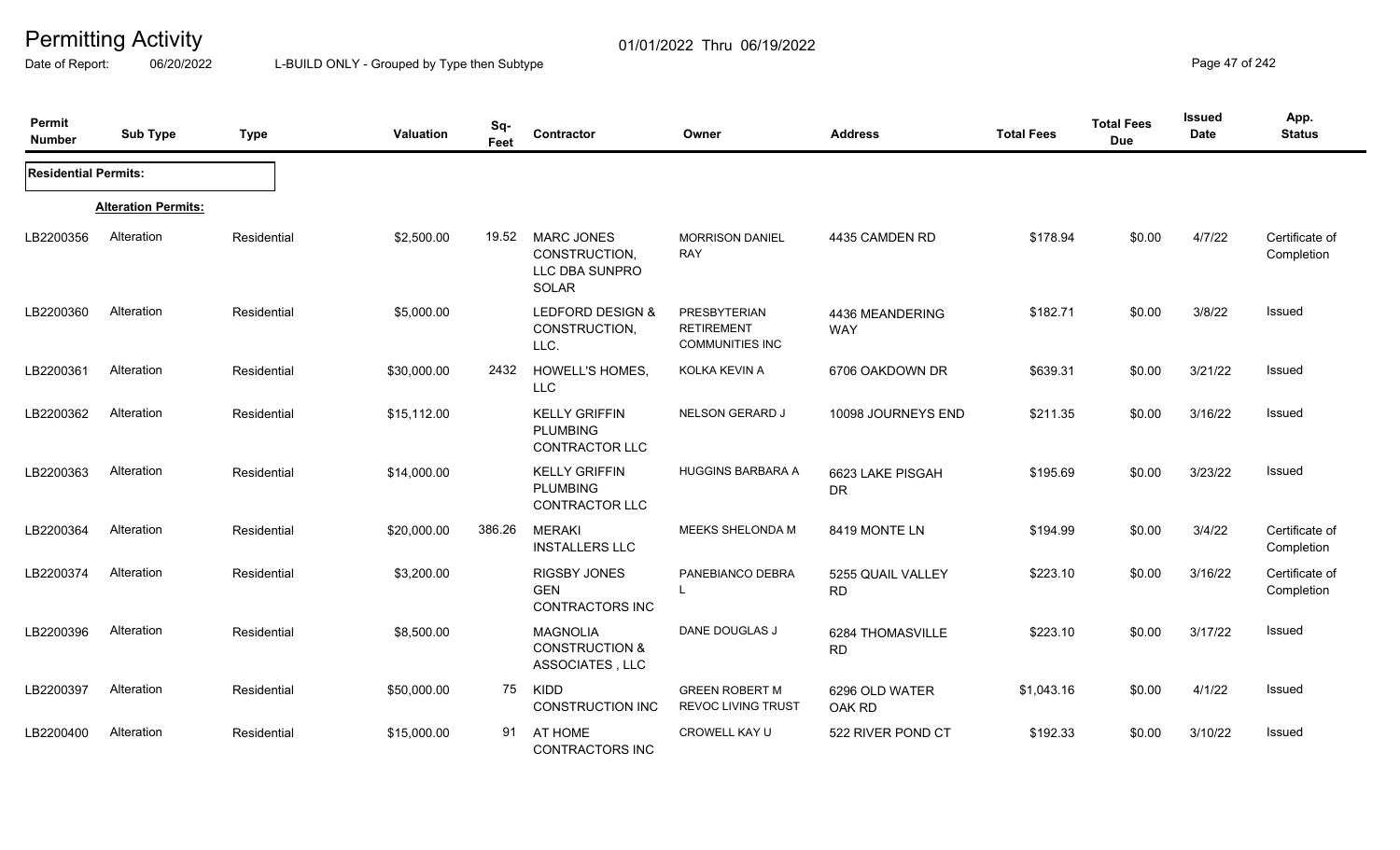Date of Report: 06/20/2022 L-BUILD ONLY - Grouped by Type then Subtype **Page 48** of 242

| Permit<br><b>Number</b>     | <b>Sub Type</b>            | <b>Type</b> | Valuation   | Sq-<br>Feet | Contractor                                                              | Owner                                            | <b>Address</b>                   | <b>Total Fees</b> | <b>Total Fees</b><br><b>Due</b> | <b>Issued</b><br>Date | App.<br><b>Status</b>        |
|-----------------------------|----------------------------|-------------|-------------|-------------|-------------------------------------------------------------------------|--------------------------------------------------|----------------------------------|-------------------|---------------------------------|-----------------------|------------------------------|
| <b>Residential Permits:</b> |                            |             |             |             |                                                                         |                                                  |                                  |                   |                                 |                       |                              |
|                             | <b>Alteration Permits:</b> |             |             |             |                                                                         |                                                  |                                  |                   |                                 |                       |                              |
| LB2200411                   | Alteration                 | Residential | \$4,700.00  |             | LAWSON &<br>LAWSON<br><b>ELECTRICAL</b><br>SERVICES INC                 | <b>ROBERTS RICHARD R</b><br>JR                   | 3012 JEFFERSON RD                | \$179.76          | \$0.00                          | 3/28/22               | Issued                       |
| LB2200412                   | Alteration                 | Residential | \$31,217.89 | 521.09      | <b>SEA TURTLE SOLAR</b><br>SYSTEMS, LLC                                 | <b>HARRIS MEAGAN H</b>                           | 508 BROOKE<br><b>HAMPTON DR</b>  | \$194.99          | \$0.00                          | 3/15/22               | <b>Issued</b>                |
| LB2200418                   | Alteration                 | Residential | \$2,800.00  |             | <b>ROCAFORT</b><br><b>ELECTRICAL</b><br>SERVICES, LLC                   | CARLSON-MOORE<br><b>BRANDY E</b>                 | 4233 RABBIT POND<br><b>RD</b>    | \$179.76          | \$0.00                          | 5/9/22                | Issued                       |
| LB2200421                   | Alteration                 | Residential | \$11,950.00 |             | <b>MATHERS</b><br>ELECTRIC CO INC                                       | <b>FIEDLER NIKI</b><br><b>DUNCAN LIFE ESTATE</b> | 2955 GLEN IVES DR                | \$179.76          | \$0.00                          | 4/29/22               | Issued                       |
| LB2200422                   | Alteration                 | Residential | \$17,500.00 |             | SNAPPY HOME<br><b>IMPROVEMENTS</b><br><b>LLC</b>                        | <b>GASH JOHN G ESTATE</b>                        | 4090 COTTAGE WOOD<br>TRL         | \$531.03          | \$0.00                          | 3/11/22               | Certificate of<br>Completion |
| LB2200423                   | Alteration                 | Residential | \$40,269.00 | 543.01      | <b>INDEPENDENT</b><br><b>GREEN</b><br><b>TECHNOLOGIES</b><br><b>LLC</b> | WAXMAN BERNARD W                                 | 1411 AVONDALE WAY                | \$194.99          | \$0.00                          | 3/15/22               | Issued                       |
| LB2200426                   | Alteration                 | Residential | \$12,135.00 |             | <b>MATHERS</b><br>ELECTRIC CO INC                                       | YAFFIN JOSHUA SETH                               | 3645 RHODEN HILL<br>WAY          | \$179.76          | \$0.00                          | 3/9/22                | <b>Issued</b>                |
| LB2200427                   | Alteration                 | Residential | \$14,000.00 |             | <b>GERRELL</b><br><b>REMODELING</b><br>COMPANY, INC.                    | <b>LUCAS LANE P</b>                              | 1477 MANOR HOUSE<br><b>DR</b>    | \$223.10          | \$0.00                          | 3/9/22                | Issued                       |
| LB2200428                   | Alteration                 | Residential | \$30,000.00 | 578.7       | <b>MERAKI</b><br><b>INSTALLERS LLC</b>                                  | ERLE SHARON B                                    | 6428 DANCERS<br><b>IMAGE TRL</b> | \$227.10          | \$0.00                          | 3/9/22                | Certificate of<br>Completion |
| LB2200433                   | Alteration                 | Residential | \$0.00      |             | <b>SEA TURTLE SOLAR</b><br>SYSTEMS, LLC                                 | <b>BUCKNER MATTHEW</b><br><b>BONNER</b>          | 4521 MARY OWEN RD                | \$260.26          | \$0.00                          | 3/10/22               | <b>Issued</b>                |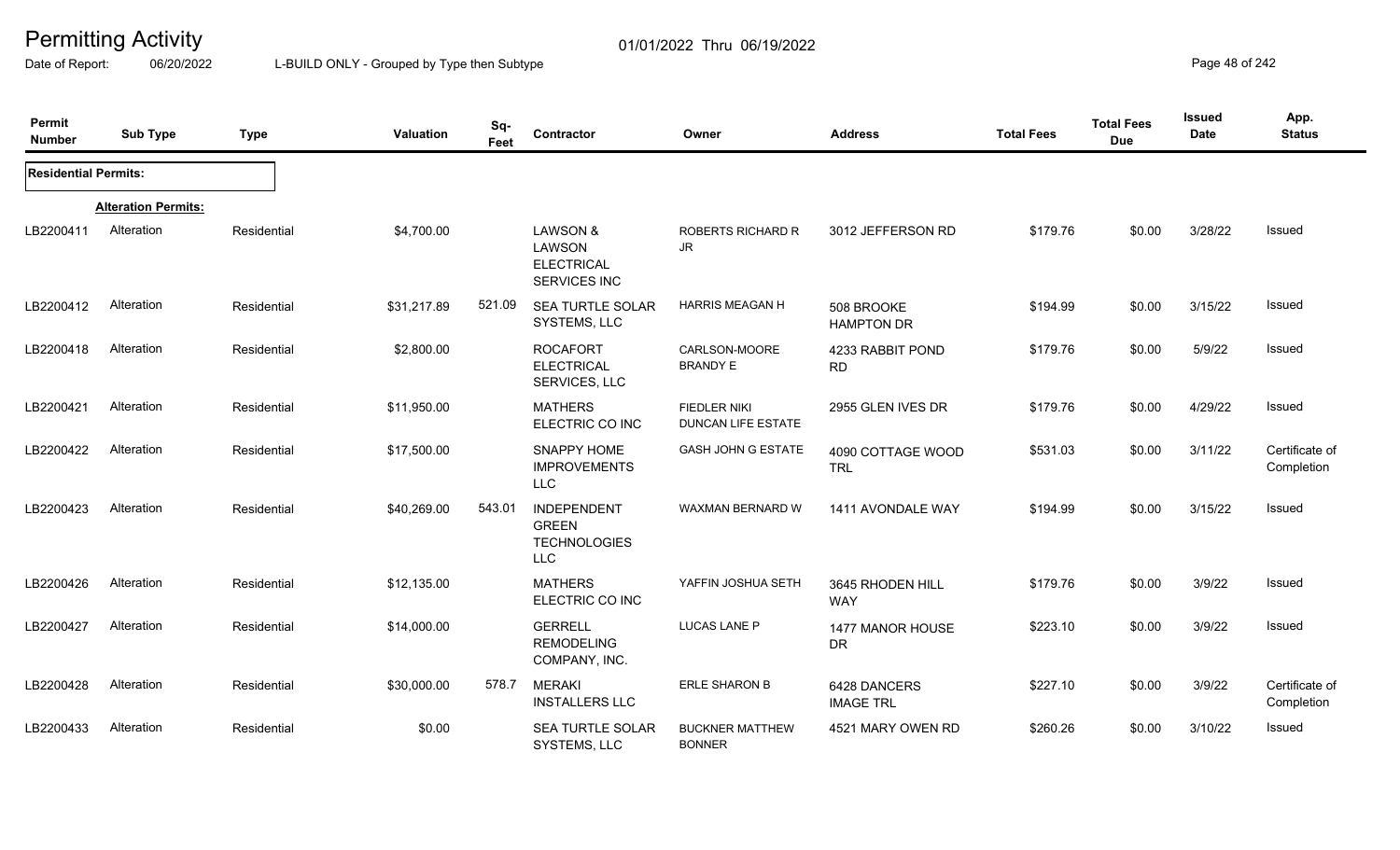Date of Report: 06/20/2022 L-BUILD ONLY - Grouped by Type then Subtype **Page 19** of 242

| Permit<br><b>Number</b>     | <b>Sub Type</b>            | <b>Type</b> | <b>Valuation</b> | Sq-<br>Feet | Contractor                                                               | Owner                                  | <b>Address</b>                   | <b>Total Fees</b> | <b>Total Fees</b><br><b>Due</b> | <b>Issued</b><br><b>Date</b> | App.<br><b>Status</b>        |
|-----------------------------|----------------------------|-------------|------------------|-------------|--------------------------------------------------------------------------|----------------------------------------|----------------------------------|-------------------|---------------------------------|------------------------------|------------------------------|
| <b>Residential Permits:</b> |                            |             |                  |             |                                                                          |                                        |                                  |                   |                                 |                              |                              |
|                             | <b>Alteration Permits:</b> |             |                  |             |                                                                          |                                        |                                  |                   |                                 |                              |                              |
| LB2200439                   | Alteration                 | Residential | \$31,850.00      |             | <b>MARC JONES</b><br>CONSTRUCTION,<br>LLC DBA SUNPRO<br><b>SOLAR</b>     | FRANCO ALMA L                          | 7103 BLOUNTSTOWN<br><b>HWY</b>   | \$122.32          | \$0.00                          | 3/9/22                       | Certificate of<br>Completion |
| LB2200440                   | Alteration                 | Residential | \$71,125.00      | 527         | <b>MARC JONES</b><br>CONSTRUCTION,<br>LLC DBA SUNPRO<br>SOLAR            | STEVENS JEFFREY G                      | 6072 THACKERAY DR                | \$275.25          | \$0.00                          | 3/24/22                      | Certificate of<br>Completion |
| LB2200441                   | Alteration                 | Residential | \$25,750.00      | 273         | <b>MARC JONES</b><br>CONSTRUCTION,<br>LLC DBA SUNPRO<br>SOLAR            | <b>RICHTER HANS</b>                    | 2015 SUNNY DALE DR               | \$194.99          | \$0.00                          | 3/24/22                      | Certificate of<br>Completion |
| LB2200445                   | Alteration                 | Residential | \$17,524.00      | 190         | NRG INDUSTRIES,<br>INC.                                                  | <b>DELANE DENA</b><br><b>ELIZABETH</b> | 8051 JORDAN CT                   | \$441.03          | \$0.00                          | 3/17/22                      | Issued                       |
| LB2200447                   | Alteration                 | Residential | \$5,270.00       |             | C M DUNN LLC                                                             | <b>WELCOME HERE</b><br>PROPERTIES LLC  | 2033 SHADYOAKS DR                | \$287.37          | \$0.00                          | 3/15/22                      | Certificate of<br>Completion |
| LB2200448                   | Alteration                 | Residential | \$18,800.00      | 137         | <b>MARC JONES</b><br>CONSTRUCTION,<br>LLC DBA SUNPRO<br><b>SOLAR</b>     | <b>MILLER CYNARA B</b>                 | 207 ARDEA WAY                    | \$244.21          | \$0.00                          | 3/24/22                      | Certificate of<br>Completion |
| LB2200450                   | Alteration                 | Residential | \$41,000.00      | 791.85      | <b>MERAKI</b><br><b>INSTALLERS LLC</b>                                   | PETTUS JASON                           | 1330 BLOCKFORD CT                | \$194.99          | \$0.00                          | 3/11/22                      | Certificate of<br>Completion |
| LB2200451                   | Alteration                 | Residential | \$26,000.00      | 501.54      | <b>MERAKI</b><br><b>INSTALLERS LLC</b>                                   | <b>BOATRIGHT ERIC A</b>                | 2018 FAULK DR                    | \$194.99          | \$0.00                          | 3/10/22                      | Certificate of<br>Completion |
| LB2200452                   | Alteration                 | Residential | \$21,000.00      | 405.09      | <b>MERAKI</b><br><b>INSTALLERS LLC</b>                                   | <b>SMITH RITA L</b>                    | 2904 DONAU CT                    | \$244.21          | \$0.00                          | 4/18/22                      | Certificate of<br>Completion |
| LB2200458                   | Alteration                 | Residential | \$15,000.00      |             | H&H<br><b>CONSTRUCTION &amp;</b><br><b>RESTORATION</b><br>SERVICES, INC. | SALTERS VINCENT J                      | 1713 EVENING<br><b>BREEZE LN</b> | \$400.82          | \$0.00                          | 3/25/22                      | Issued                       |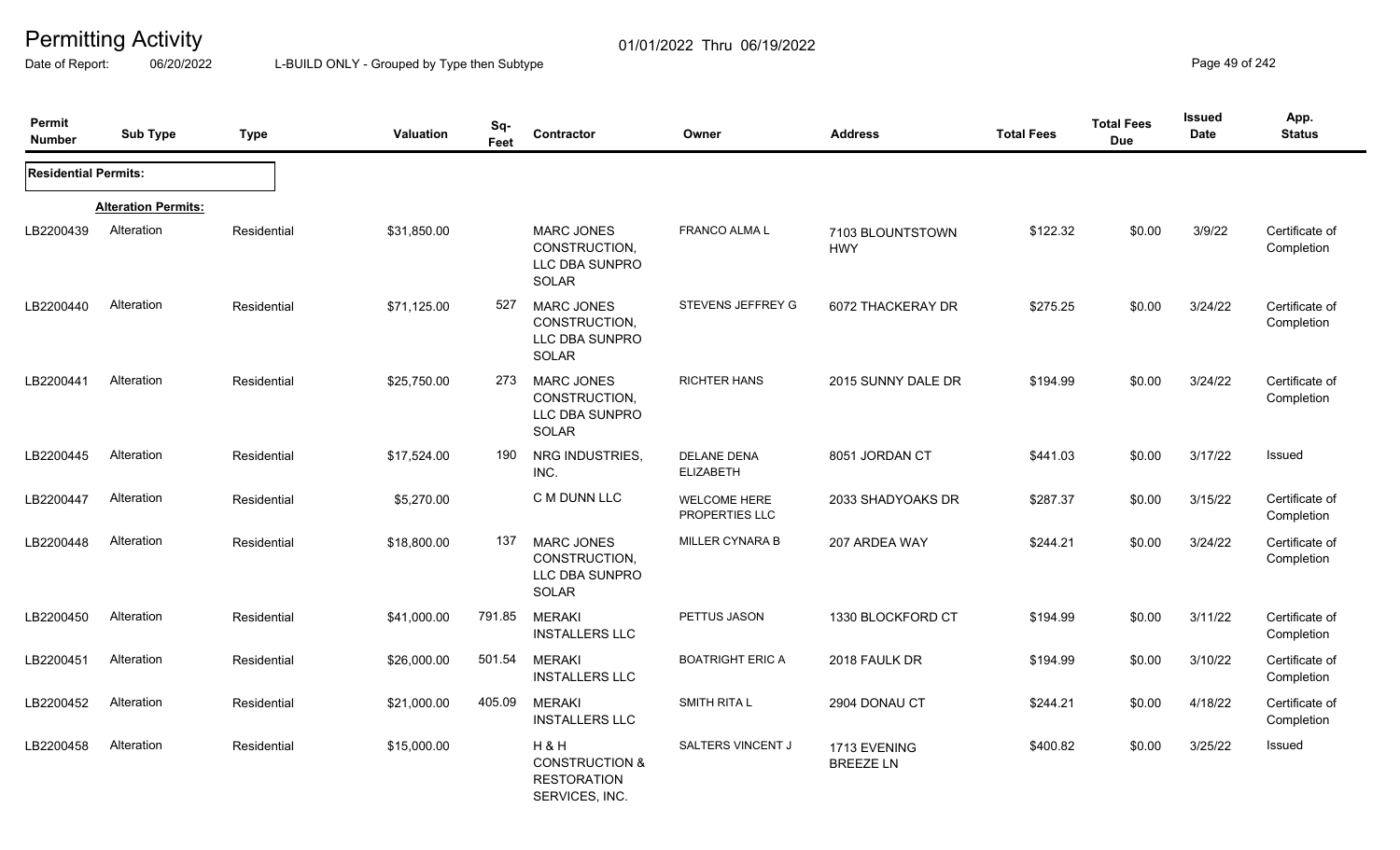Date of Report: 06/20/2022 L-BUILD ONLY - Grouped by Type then Subtype **Page 50** of 242

| Permit<br><b>Number</b>     | <b>Sub Type</b>            | <b>Type</b> | Valuation   | Sq-<br>Feet | Contractor                                                                | Owner                                    | <b>Address</b>                 | <b>Total Fees</b> | <b>Total Fees</b><br><b>Due</b> | <b>Issued</b><br>Date | App.<br><b>Status</b>        |
|-----------------------------|----------------------------|-------------|-------------|-------------|---------------------------------------------------------------------------|------------------------------------------|--------------------------------|-------------------|---------------------------------|-----------------------|------------------------------|
| <b>Residential Permits:</b> |                            |             |             |             |                                                                           |                                          |                                |                   |                                 |                       |                              |
|                             | <b>Alteration Permits:</b> |             |             |             |                                                                           |                                          |                                |                   |                                 |                       |                              |
| LB2200461                   | Alteration                 | Residential | \$31,450.00 | 426.05      | <b>INDEPENDENT</b><br><b>GREEN</b><br><b>TECHNOLOGIES</b><br><b>LLC</b>   | <b>BARNES KAREN</b>                      | 1206 WALDEN RD                 | \$211.04          | \$0.00                          | 3/15/22               | Issued                       |
| LB2200467                   | Alteration                 | Residential | \$10,795.00 |             | <b>MATHERS</b><br>ELECTRIC CO INC                                         | NELSON TEDDY SUE                         | 7070 CARMEL DR                 | \$179.76          | \$0.00                          | 4/18/22               | Issued                       |
| LB2200482                   | Alteration                 | Residential | \$13,000.00 |             | OWNER                                                                     | FS#119                                   | 835 ELLIS RD                   | \$305.10          | \$0.00                          | 3/17/22               | <b>Issued Redacted</b>       |
| LB2200488                   | Alteration                 | Residential | \$4,053.00  |             | <b>B POWERED</b><br>ELECTRIC, LLC                                         | <b>HAMILTON JENNIFER</b><br>D            | 9805 S HORSESHOE<br><b>RD</b>  | \$179.76          | \$0.00                          | 5/4/22                | <b>Issued</b>                |
| LB2200508                   | Alteration                 | Residential | \$11,720.00 |             | <b>MATHERS</b><br>ELECTRIC CO INC                                         | <b>FORSBERG EDWARD</b><br>C              | 7284 NEWFIELD DR               | \$195.42          | \$0.00                          | 4/26/22               | Issued                       |
| LB2200510                   | Alteration                 | Residential | \$2,100.00  |             | <b>RECON</b><br><b>RESTORATION &amp;</b><br>RECONSTRUCTION,<br><b>LLC</b> | WOOD JESSICA                             | 6359 DUCK CALL CT              | \$311.15          | \$0.00                          | 3/28/22               | <b>Issued</b>                |
| LB2200516                   | Alteration                 | Residential | \$15,575.00 |             | <b>AMERICAN</b><br><b>DISCOUNT</b><br><b>ALUMINUM INC</b>                 | <b>GUFFEY</b><br><b>CHRISTOPHER</b>      | 1548 COPPERFIELD<br><b>CIR</b> | \$409.06          | \$0.00                          | 5/3/22                | Issued                       |
| LB2200520                   | Alteration                 | Residential | \$15,250.00 |             | <b>KELLY GRIFFIN</b><br><b>PLUMBING</b><br><b>CONTRACTOR LLC</b>          | <b>EASTERLING MARK S</b>                 | 7336 OX BOW CIR                | \$195.69          | \$0.00                          | 3/30/22               | <b>Issued</b>                |
| LB2200521                   | Alteration                 | Residential | \$8,816.00  |             | <b>KELLY GRIFFIN</b><br><b>PLUMBING</b><br>CONTRACTOR LLC                 | <b>ODOM ROBERTS</b><br>PROPERTIES LLC    | 6382 SHADY LN                  | \$180.03          | \$0.00                          | 3/28/22               | <b>Issued</b>                |
| LB2200523                   | Alteration                 | Residential | \$2,400.00  |             | <b>KEITH MCNEILL</b><br><b>PLUMBING</b><br><b>CONTRACTOR INC</b>          | <b>GUTIERREZ ANNA</b><br><b>ISABELLE</b> | 6020 BROOKFAIR LN              | \$127.33          | \$0.00                          | 3/25/22               | Certificate of<br>Completion |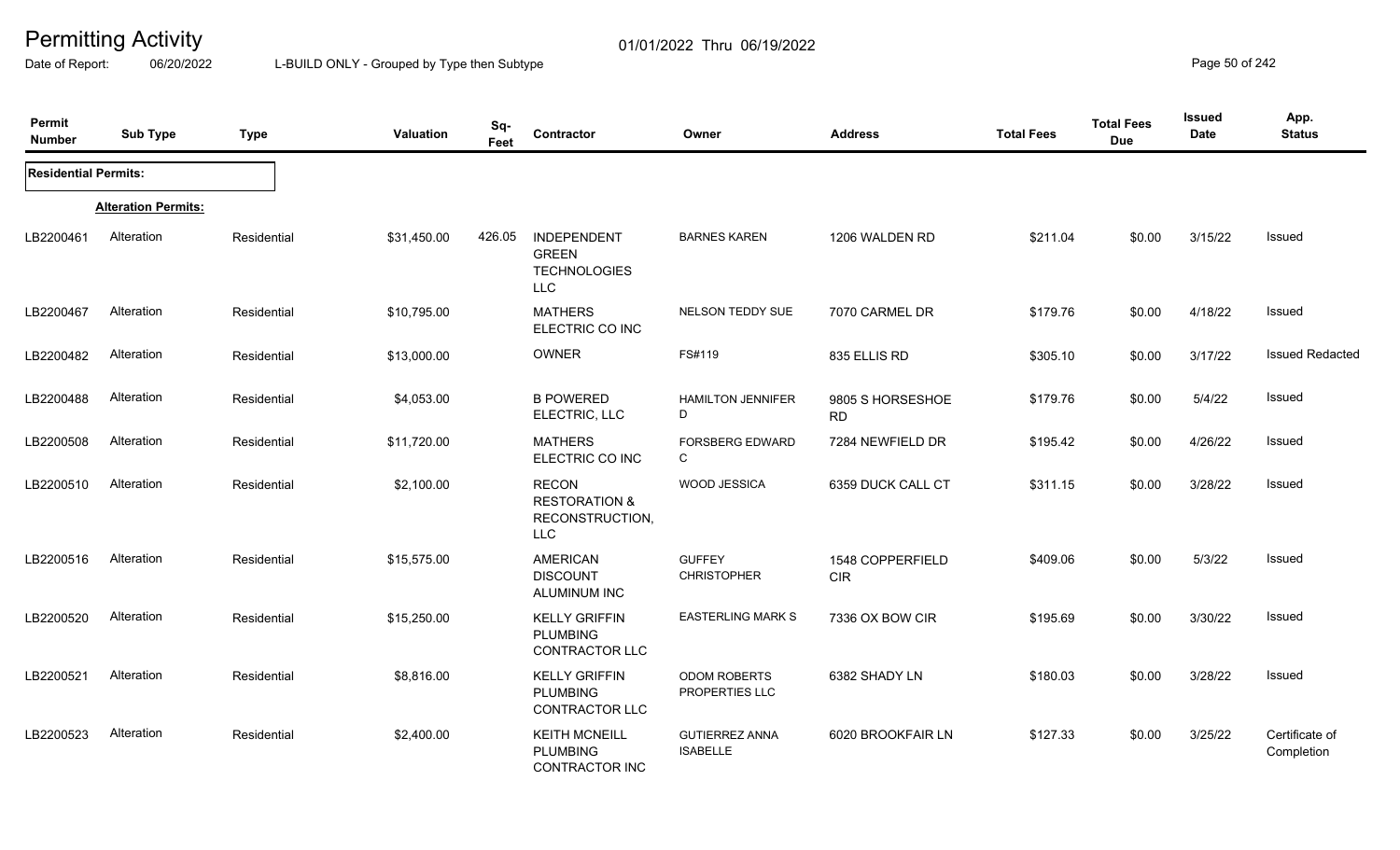Date of Report: 06/20/2022 L-BUILD ONLY - Grouped by Type then Subtype **Page 51** of 242

| Permit<br><b>Number</b>     | <b>Sub Type</b>            | <b>Type</b> | <b>Valuation</b> | Sq-<br>Feet | Contractor                                                        | Owner                                     | <b>Address</b>                  | <b>Total Fees</b> | <b>Total Fees</b><br><b>Due</b> | <b>Issued</b><br><b>Date</b> | App.<br><b>Status</b>        |
|-----------------------------|----------------------------|-------------|------------------|-------------|-------------------------------------------------------------------|-------------------------------------------|---------------------------------|-------------------|---------------------------------|------------------------------|------------------------------|
| <b>Residential Permits:</b> |                            |             |                  |             |                                                                   |                                           |                                 |                   |                                 |                              |                              |
|                             | <b>Alteration Permits:</b> |             |                  |             |                                                                   |                                           |                                 |                   |                                 |                              |                              |
| LB2200524                   | Alteration                 | Residential | \$2,400.00       |             | <b>KEITH MCNEILL</b><br><b>PLUMBING</b><br>CONTRACTOR INC         | PRYOR ROBERT S                            | 6667 LANDOVER CIR               | \$194.54          | \$0.00                          | 5/4/22                       | <b>Issued</b>                |
| LB2200526                   | Alteration                 | Residential | \$7,000.00       | 126         | <b>ROSS</b><br><b>CONSTRUCTION &amp;</b><br><b>DESIGN LLC</b>     | NOTMAN BLANCA C                           | 2630 STREETFAIR LN              | \$400.82          | \$0.00                          | 3/28/22                      | Issued                       |
| LB2200533                   | Alteration                 | Residential | \$38,000.00      | 406         | PRISTINE HOME<br><b>RENOVATIONS</b>                               | <b>MESSINA LORI L</b>                     | 2814 ROYAL ISLE DR              | \$611.03          | \$0.00                          | 3/30/22                      | Issued                       |
| LB2200534                   | Alteration                 | Residential | \$47,000.00      | 100         | <b>SAM ELLIOTT</b><br>CONSTRUCTION LLC                            | <b>RICE EILEEN</b>                        | 405 EL DESTINADO                | \$377.81          | \$0.00                          | 3/30/22                      | Issued                       |
| LB2200539                   | Alteration                 | Residential | \$1,200.00       |             | <b>CAPITAL PLUMBING</b><br>CONTRACTORS INC                        | <b>HATHAWAY CHARLES</b><br><b>WALTER</b>  | 3329 BARROW HILL<br><b>TRL</b>  | \$215.89          | \$0.00                          | 4/12/22                      | Certificate of<br>Completion |
| LB2200546                   | Alteration                 | Residential | \$40,000.00      | 423         | J CARROLL<br><b>CONSTRUCTION LLC</b>                              | <b>STONE MEAGAN</b>                       | 4381 KIMBERLY CIR               | \$293.46          | \$0.00                          | 3/28/22                      | Issued                       |
| LB2200552                   | Alteration                 | Residential | \$120,000.00     | 520         | <b>SCOTT LEWIS</b><br><b>REMOLDELING AND</b><br><b>REPAIR LLC</b> | <b>KEATON CHARLOTTE</b><br><b>STATLER</b> | 1809 MORNING STAR<br>LN         | \$431.89          | \$0.00                          | 4/18/22                      | Issued                       |
| LB2200554                   | Alteration                 | Residential | \$6,466.00       |             | <b>MATHERS</b><br>ELECTRIC CO INC                                 | MURPHY ANGELYN A                          | 7480 SUNNY MARIANA<br><b>CT</b> | \$179.76          | \$0.00                          | 4/26/22                      | Issued                       |
| LB2200560                   | Alteration                 | Residential | \$13,856.00      |             | <b>MATHERS</b><br>ELECTRIC CO INC                                 | FS#119                                    | 1435 HIGHLAND DR                | \$195.42          | \$0.00                          | 5/5/22                       | Issued                       |
| LB2200565                   | Alteration                 | Residential | \$56,000.00      | 200         | MCGEHEE CUSTOM<br><b>BUILDERS, LLC</b>                            | <b>ROBERTSON GLENN</b><br>W               | 9007 EAGLES RIDGE<br>DR         | \$276.38          | \$0.00                          | 3/29/22                      | Issued                       |
| LB2200568                   | Alteration                 | Residential | \$10,000.00      | 300         | <b>MCMANUS KITCHEN</b><br>AND BATH INC                            | <b>FAIRHURST BRIAN P</b>                  | 9014 WINGED FOOT<br>DR.         | \$405.79          | \$0.00                          | 3/30/22                      | Issued                       |
| LB2200569                   | Alteration                 | Residential | \$10,000.00      | 300         | <b>MCMANUS KITCHEN</b><br>AND BATH INC                            | <b>OWENS MARCIA</b><br><b>ALLEN</b>       | 6740 PASADENA DR                | \$405.79          | \$0.00                          | 3/30/22                      | Issued                       |
| LB2200570                   | Alteration                 | Residential | \$3,420.00       |             | WHITE'S PLUMBING,<br><b>INC</b>                                   | <b>CLARK JAMES J</b>                      | 214 ROSEHILL LN                 | \$82.10           | \$0.00                          | 3/25/22                      | Issued                       |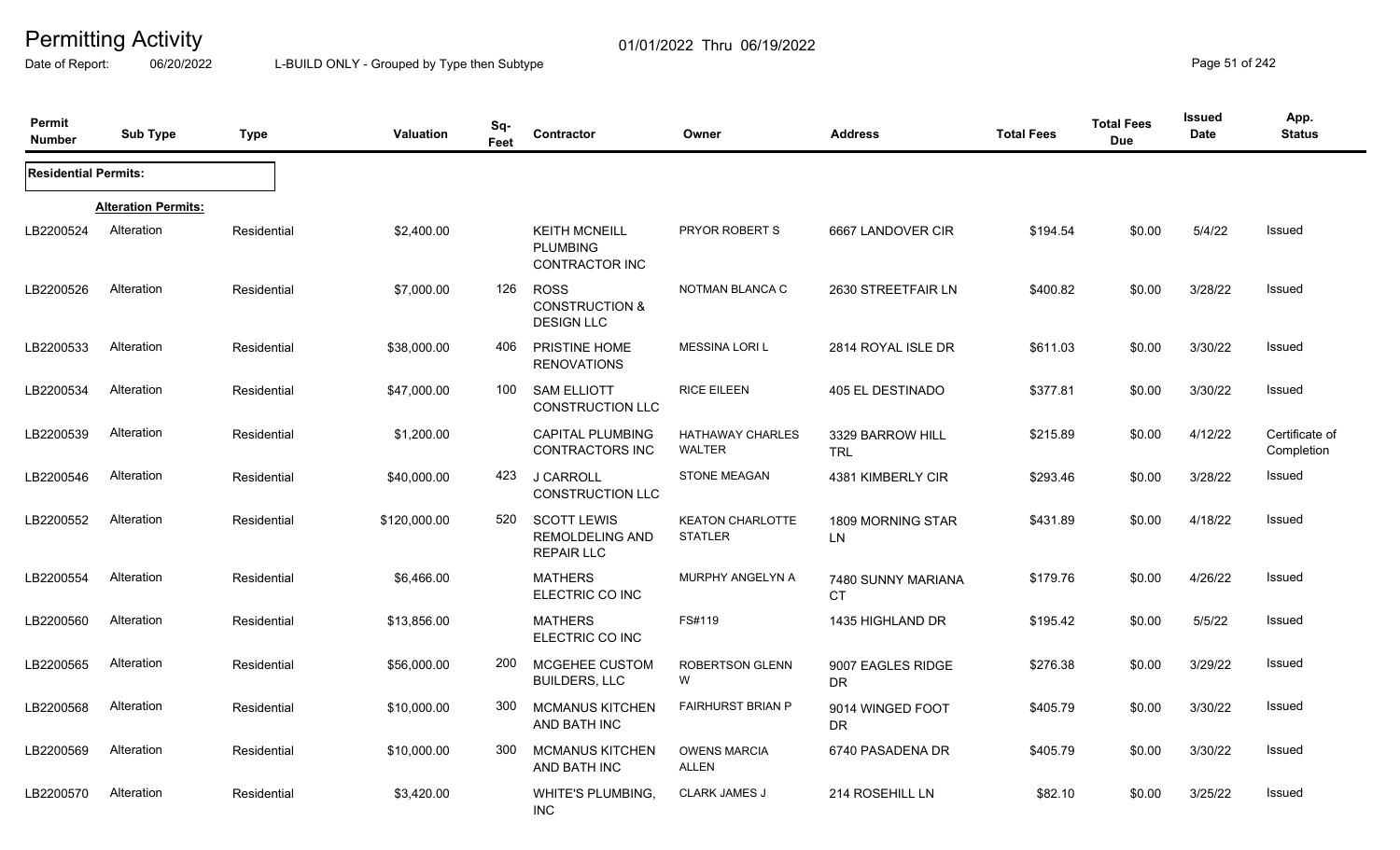Date of Report: 06/20/2022 L-BUILD ONLY - Grouped by Type then Subtype **Page 52 of 242** 

| Permit<br><b>Number</b>     | <b>Sub Type</b>            | <b>Type</b> | Valuation   | Sq-<br>Feet | Contractor                                                       | Owner                                                       | <b>Address</b>                  | <b>Total Fees</b> | <b>Total Fees</b><br><b>Due</b> | Issued<br><b>Date</b> | App.<br><b>Status</b>        |
|-----------------------------|----------------------------|-------------|-------------|-------------|------------------------------------------------------------------|-------------------------------------------------------------|---------------------------------|-------------------|---------------------------------|-----------------------|------------------------------|
| <b>Residential Permits:</b> |                            |             |             |             |                                                                  |                                                             |                                 |                   |                                 |                       |                              |
|                             | <b>Alteration Permits:</b> |             |             |             |                                                                  |                                                             |                                 |                   |                                 |                       |                              |
| LB2200571                   | Alteration                 | Residential | \$18,475.00 | 1564        | <b>AMERICAN</b><br><b>DISCOUNT</b><br><b>ALUMINUM INC</b>        | <b>CORBIN DELTA</b>                                         | 5281 WILD GOOSE RD              | \$455.43          | \$0.00                          | 5/5/22                | Issued                       |
| LB2200572                   | Alteration                 | Residential | \$21,975.00 | 1440        | <b>AMERICAN</b><br><b>DISCOUNT</b><br>ALUMINUM INC               | <b>TREXLER WILLIAM</b><br>AND KARLA FAMILY<br><b>LIVING</b> | 8039 EVENING STAR<br>LN         | \$511.40          | \$0.00                          | 4/11/22               | <b>Issued</b>                |
| LB2200577                   | Alteration                 | Residential | \$4,971.71  |             | <b>LIGHT FORCE LLC</b>                                           | PHILLIPS RANDY H                                            | 2709 PARRAMORE<br>SHORES RD     | \$179.76          | \$0.00                          | 5/5/22                | Issued                       |
| LB2200580                   | Alteration                 | Residential | \$12,897.86 |             | <b>ALPHA</b><br><b>FOUNDATION</b><br>SPECIALISTS, INC.           | <b>MCMANUS ALBERT G</b>                                     | 2029 FAULK DR                   | \$223.10          | \$0.00                          | 4/26/22               | <b>Issued</b>                |
| LB2200582                   | Alteration                 | Residential | \$4,650.00  |             | LAWSON &<br>LAWSON<br><b>ELECTRICAL</b><br>SERVICES INC          | SATTERFIELD DIANE<br>H                                      | 757 RHODEN COVE<br><b>RD</b>    | \$179.76          | \$0.00                          | 5/18/22               | <b>Issued</b>                |
| LB2200627                   | Alteration                 | Residential | \$15,000.00 |             | SE BARCO GAS<br>PIPING SERVICES<br><b>LLC</b>                    | RIVERA BRENDA L                                             | 8668 ALEXANDRITE CT             | \$180.03          | \$0.00                          | 4/13/22               | Issued                       |
| LB2200640                   | Alteration                 | Residential | \$0.00      |             | <b>SUBURBAN</b><br>PROPANE                                       | STARKE DALE K                                               | 1685 VINEYARD WAY               | \$73.10           | \$0.00                          | 4/20/22               | <b>Issued</b>                |
| LB2200649                   | Alteration                 | Residential | \$10,960.00 |             | <b>MATHERS</b><br>ELECTRIC CO INC                                | <b>LINTON GRACIE B</b>                                      | 9459 BOYKIN RD                  | \$179.76          | \$0.00                          | 4/20/22               | Issued                       |
| LB2200674                   | Alteration                 | Residential | \$7,273.00  |             | <b>KEITH MCNEILL</b><br><b>PLUMBING</b><br><b>CONTRACTOR INC</b> | DOMICO JERRY L                                              | 7712 BRIARCREEK RD              | \$196.12          | \$0.00                          | 4/20/22               | Certificate of<br>Completion |
| LB2200680                   | Alteration                 | Residential | \$29,675.00 |             | AMERICAN<br><b>DISCOUNT</b><br><b>ALUMINUM INC</b>               | PONS ANTONIO J                                              | 6288 AMANDA NICOLE<br><b>CT</b> | \$634.52          | \$0.00                          | 4/27/22               | Issued                       |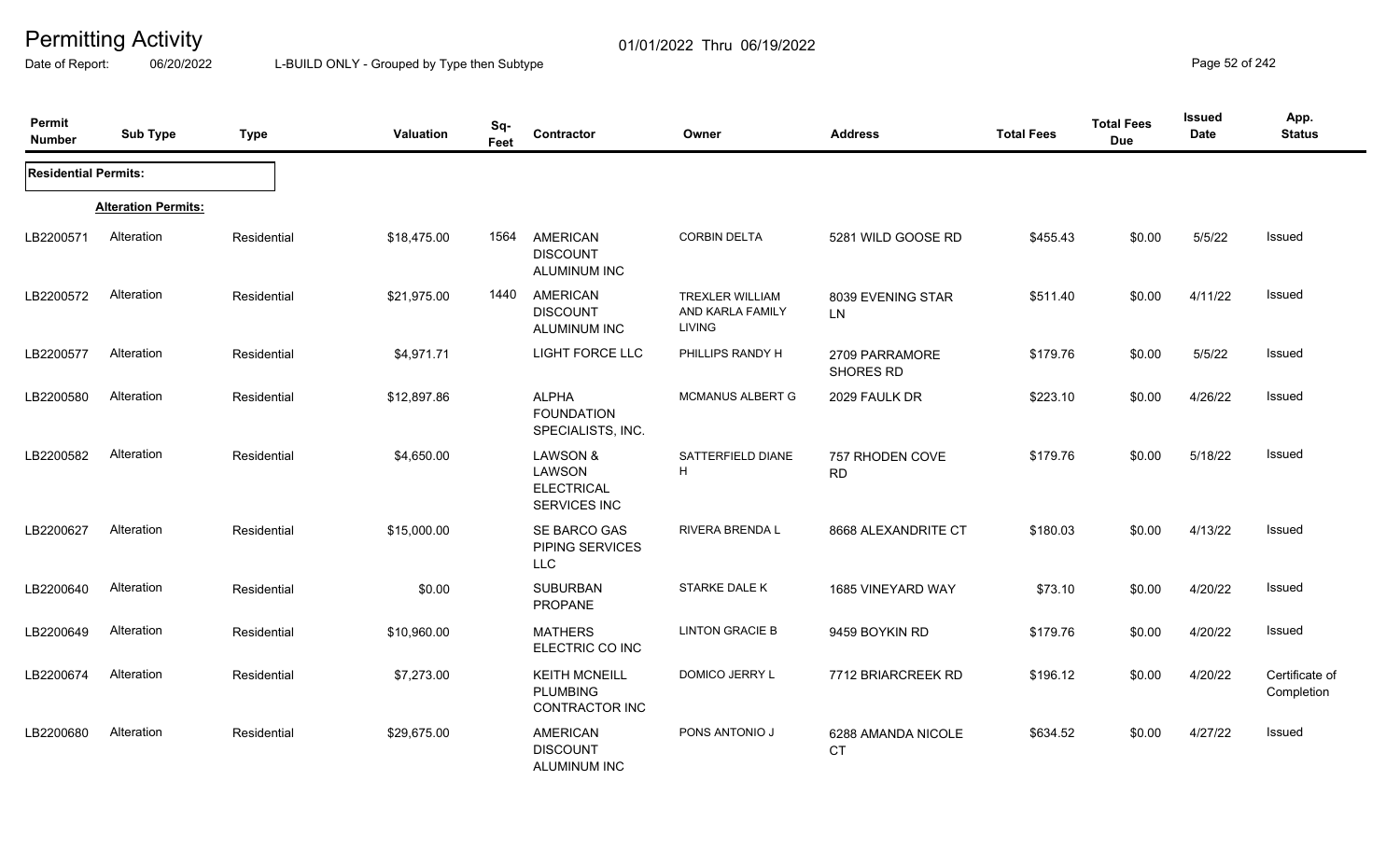Date of Report: 06/20/2022 L-BUILD ONLY - Grouped by Type then Subtype **Page 53** of 242

| Permit<br><b>Number</b>     | <b>Sub Type</b>            | <b>Type</b> | <b>Valuation</b> | Sq-<br>Feet | Contractor                                                         | Owner                                 | <b>Address</b>                   | <b>Total Fees</b> | <b>Total Fees</b><br><b>Due</b> | Issued<br><b>Date</b> | App.<br><b>Status</b>        |
|-----------------------------|----------------------------|-------------|------------------|-------------|--------------------------------------------------------------------|---------------------------------------|----------------------------------|-------------------|---------------------------------|-----------------------|------------------------------|
| <b>Residential Permits:</b> |                            |             |                  |             |                                                                    |                                       |                                  |                   |                                 |                       |                              |
|                             | <b>Alteration Permits:</b> |             |                  |             |                                                                    |                                       |                                  |                   |                                 |                       |                              |
| LB2200681                   | Alteration                 | Residential | \$30,000.00      | 80          | <b>BURCH PLUMBING</b><br>CONTRACTORS,<br>INC.                      | <b>GOODWIN ALINDA L</b>               | 3317 ROBINHOOD RD                | \$151.44          | \$0.00                          | 4/18/22               | Issued                       |
| LB2200694                   | Alteration                 | Residential | \$4,750.00       |             | <b>LAWSON &amp;</b><br>LAWSON<br><b>ELECTRICAL</b><br>SERVICES INC | JAMES LAWRENCE D                      | 1110 LOMPOC CT                   | \$179.76          | \$0.00                          | 5/16/22               | Issued                       |
| LB2200701                   | Alteration                 | Residential | \$10,000.00      |             | <b>MCMANUS KITCHEN</b><br>AND BATH INC                             | ROUSLIN ABBY M                        | 3552 TRILLIUM CT                 | \$257.65          | \$0.00                          | 4/19/22               | Issued                       |
| LB2200703                   | Alteration                 | Residential | \$12,314.00      |             | <b>MORRIS PROPANE,</b><br><b>LLC</b>                               | <b>LOGAN PATTI E</b>                  | 1167 GREEN HILL<br><b>TRCE</b>   | \$180.03          | \$0.00                          | 6/6/22                | <b>Issued</b>                |
| LB2200707                   | Alteration                 | Residential | \$15,300.00      |             | <b>KELLY GRIFFIN</b><br><b>PLUMBING</b><br>CONTRACTOR LLC          | <b>COXEN DAYLE L</b>                  | 340 REMINGTON RUN<br><b>LOOP</b> | \$180.03          | \$0.00                          | 4/28/22               | Issued                       |
| LB2200716                   | Alteration                 | Residential | \$20,000.00      | 695         | <b>KENT'S PROPERTY</b><br><b>PRESERVATION</b><br><b>LLC</b>        | <b>WOOD JESSICA</b>                   | 6359 DUCK CALL CT                | \$511.85          | \$0.00                          | 4/29/22               | Issued                       |
| LB2200722                   | Alteration                 | Residential | \$6,000.00       |             | <b>GUARDIAN HOME</b><br><b>INSPECTION &amp;</b><br>REPAIRS, INC.   | SANCHEZ ROBERT F                      | 2324 WILLIAMS RD                 | \$223.10          | \$0.00                          | 4/21/22               | Certificate of<br>Completion |
| LB2200728                   | Alteration                 | Residential | \$15,000.00      |             | <b>GT ELECTRIC OF</b><br><b>FLORIDA INC</b>                        | <b>COOPER ROGER</b>                   | 4320 TEREBINTH TRL               | \$179.76          | \$0.00                          | 5/11/22               | Issued                       |
| LB2200743                   | Alteration                 | Residential | \$5,250.00       |             | <b>ALBRITTON</b><br><b>ELECTRICAL</b><br>SERVICE INC               | <b>MORRIS CHARLES D</b>               | 2031 QUEENSWOOD<br><b>DR</b>     | \$179.76          | \$0.00                          | 6/8/22                | Issued                       |
| LB2200749                   | Alteration                 | Residential | \$19,000.00      | 373.16      | <b>MERAKI</b><br><b>INSTALLERS LLC</b>                             | JOSEPH DEANDREA<br><b>HELENA</b>      | 1474 NENA HILLS CT               | \$178.94          | \$0.00                          | 5/6/22                | <b>Issued</b>                |
| LB2200751                   | Alteration                 | Residential | \$10,000.00      |             | <b>WESTON TRAWICK</b><br>INC.                                      | <b>JACOBUS CRYSTAL</b><br>LEE BELISLE | 1826 LAKESHORE LN                | \$179.76          | \$0.00                          | 6/15/22               | Issued                       |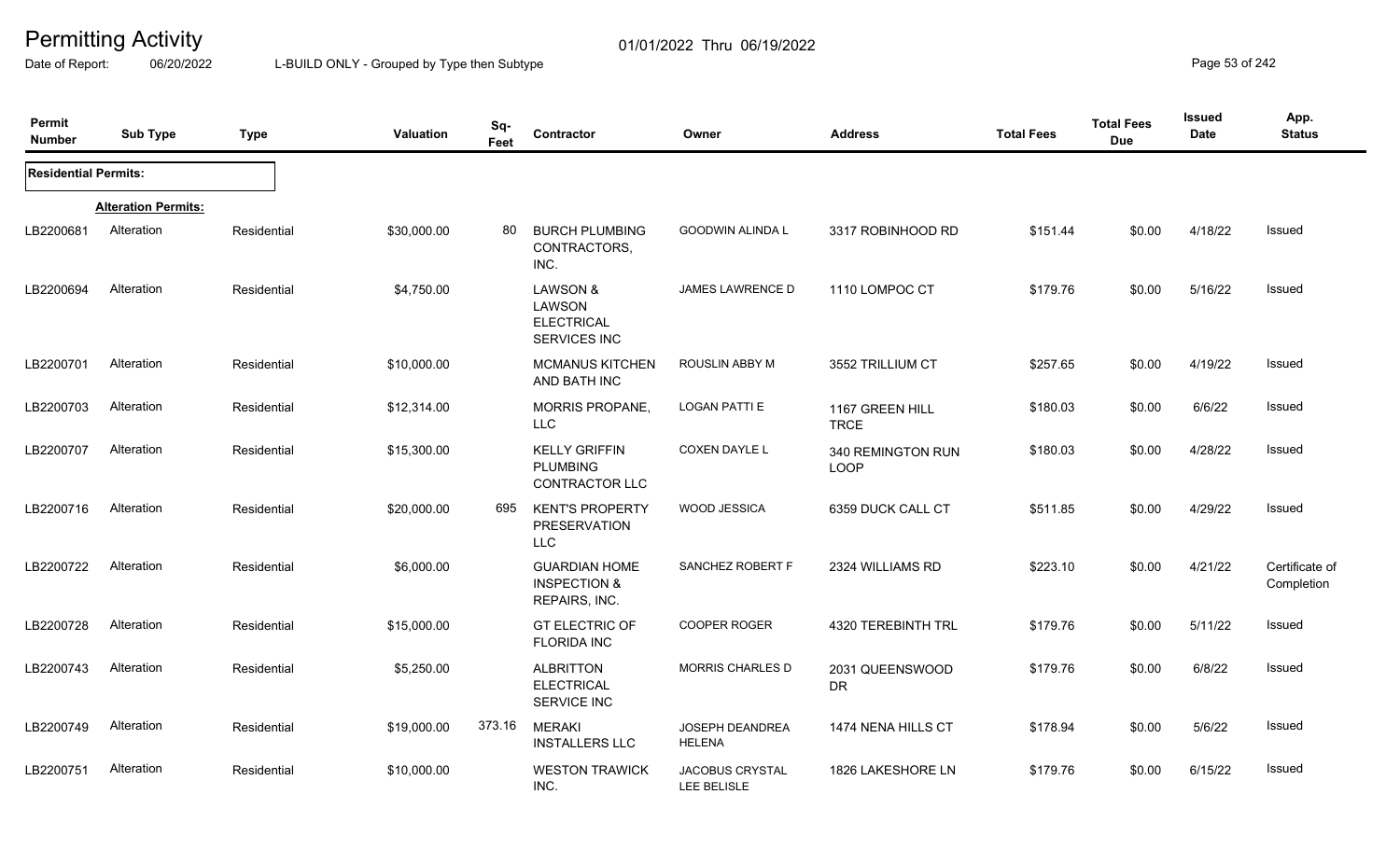Date of Report: 06/20/2022 L-BUILD ONLY - Grouped by Type then Subtype **Page 54** of 242

| Permit<br><b>Number</b>     | <b>Sub Type</b>            | <b>Type</b> | Valuation   | Sq-<br>Feet | Contractor                                                | Owner                                     | <b>Address</b>                   | <b>Total Fees</b> | <b>Total Fees</b><br><b>Due</b> | Issued<br>Date | App.<br><b>Status</b>        |
|-----------------------------|----------------------------|-------------|-------------|-------------|-----------------------------------------------------------|-------------------------------------------|----------------------------------|-------------------|---------------------------------|----------------|------------------------------|
| <b>Residential Permits:</b> |                            |             |             |             |                                                           |                                           |                                  |                   |                                 |                |                              |
|                             | <b>Alteration Permits:</b> |             |             |             |                                                           |                                           |                                  |                   |                                 |                |                              |
| LB2200760                   | Alteration                 | Residential | \$12,346.00 |             | <b>MATHERS</b><br>ELECTRIC CO INC                         | <b>SPICE WILMA</b><br><b>ELIZABETH</b>    | 3324 VAILLAN CT                  | \$179.76          | \$0.00                          | 5/26/22        | <b>Issued</b>                |
| LB2200761                   | Alteration                 | Residential | \$6,843.75  |             | <b>SUBURBAN</b><br>PROPANE                                | <b>COLLINS CARLOS L</b><br>SR             | 9066 TRAM RD                     | \$215.59          | \$0.00                          | 6/3/22         | <b>Issued</b>                |
| LB2200765                   | Alteration                 | Residential | \$1,500.00  | 45          | OWNER                                                     | <b>STEPHENSON</b><br><b>KIMBERLY DAWN</b> | 2420 CLARA KEE<br><b>BLVD</b>    | \$187.33          | \$0.00                          | 5/2/22         | Issued                       |
| LB2200766                   | Alteration                 | Residential | \$15,961.53 |             | METROPOWER,<br>INC.                                       | D'ANTONIO ALFRED J<br>JR                  | 1438 LLOYDS COVE<br><b>RD</b>    | \$195.42          | \$0.00                          | 5/5/22         | <b>Issued</b>                |
| LB2200774                   | Alteration                 | Residential | \$8,375.00  |             | SMITH PLUMBING<br><b>COMPANY INC</b>                      | PELHAM CYNTHIA L                          | 1672 FOLKSTONE RD                | \$204.84          | \$0.00                          | 4/27/22        | Certificate of<br>Completion |
| LB2200782                   | Alteration                 | Residential | \$4,515.00  |             | <b>B POWERED</b><br>ELECTRIC, LLC                         | <b>TAYLOR DARRIN</b>                      | 2447 LAKEFAIR DR                 | \$179.76          | \$0.00                          | 5/26/22        | Issued                       |
| LB2200786                   | Alteration                 | Residential | \$39,000.00 |             | <b>ALPHA</b><br><b>FOUNDATION</b><br>SPECIALISTS, INC.    | FS#119                                    | 4534 HIGHGROVE PL                | \$783.22          | \$0.00                          | 5/5/22         | <b>Issued Redacted</b>       |
| LB2200801                   | Alteration                 | Residential | \$13,449.00 |             | <b>KELLY GRIFFIN</b><br><b>PLUMBING</b><br>CONTRACTOR LLC | <b>ROSENBERG</b><br>ELEANORE P            | 8985 EAGLES RIDGE<br><b>DR</b>   | \$180.03          | \$0.00                          | 5/19/22        | Issued                       |
| LB2200803                   | Alteration                 | Residential | \$8,000.00  | 288         | OWNER                                                     | <b>BARNHART MATTHEW</b>                   | 4097 MISSION RD                  | \$319.87          | \$0.00                          | 5/2/22         | Issued                       |
| LB2200811                   | Alteration                 | Residential | \$2,500.00  |             | <b>MEEKS SERVICES</b><br><b>INC</b>                       | <b>WILLIS SHARON L</b>                    | 9591 DEER VALLEY<br><b>DR</b>    | \$211.35          | \$0.00                          | 6/17/22        | Issued                       |
| LB2200817                   | Alteration                 | Residential | \$5,000.00  | 6           | <b>BURCH PLUMBING</b><br><b>CONTRACTORS INC</b>           | <b>DITTMEIER DARLENE</b>                  | 2020 MIDDLEWOOD<br>DR            | \$223.10          | \$0.00                          | 5/9/22         | Issued                       |
| LB2200827                   | Alteration                 | Residential | \$2,450.00  |             | <b>REIFF ELECTRICAL</b><br><b>SERVICES LLC</b>            | DAVIS JAMES A JR                          | 2727 MILLER LANDING<br><b>RD</b> | \$211.08          | \$0.00                          | 5/24/22        | Issued                       |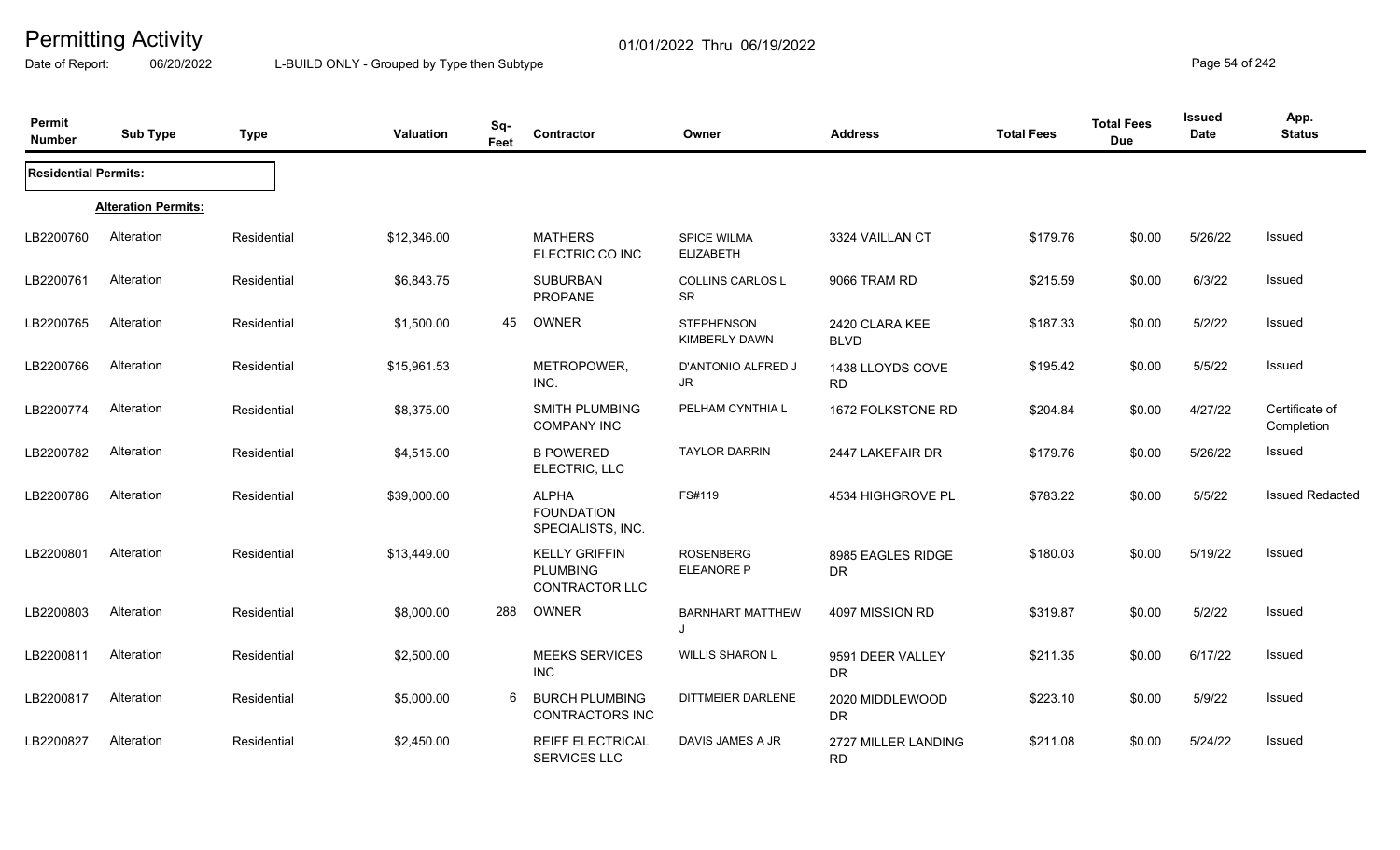Date of Report: 06/20/2022 L-BUILD ONLY - Grouped by Type then Subtype **Page 55** of 242

| Permit<br><b>Number</b>     | <b>Sub Type</b>            | <b>Type</b> | <b>Valuation</b> | Sq-<br>Feet | Contractor                                                | Owner                     | <b>Address</b>                           | <b>Total Fees</b> | <b>Total Fees</b><br><b>Due</b> | <b>Issued</b><br>Date | App.<br><b>Status</b>        |
|-----------------------------|----------------------------|-------------|------------------|-------------|-----------------------------------------------------------|---------------------------|------------------------------------------|-------------------|---------------------------------|-----------------------|------------------------------|
| <b>Residential Permits:</b> |                            |             |                  |             |                                                           |                           |                                          |                   |                                 |                       |                              |
|                             | <b>Alteration Permits:</b> |             |                  |             |                                                           |                           |                                          |                   |                                 |                       |                              |
| LB2200832                   | Alteration                 | Residential | \$3,300.00       |             | <b>JOEL FOY</b><br><b>ELECTRICAL</b><br>SERVICE, INC      | DEKLOET DINEKE H          | 4355 CRIPPLE CREEK<br><b>RD</b>          | \$195.42          | \$0.00                          | 6/9/22                | Issued                       |
| LB2200837                   | Alteration                 | Residential | \$8,000.00       | 573         | <b>KENT'S PROPERTY</b><br>PRESERVATION<br><b>LLC</b>      | <b>BRYANT RENA S</b>      | 2679 WHARTON CIR                         | \$275.17          | \$0.00                          | 5/5/22                | Issued                       |
| LB2200843                   | Alteration                 | Residential | \$13,340.00      |             | <b>MATHERS</b><br>ELECTRIC CO INC                         | <b>STOKES CURTIS</b>      | 3674 DEXTER DR                           | \$179.76          | \$0.00                          | 5/24/22               | Issued                       |
| LB2200856                   | Alteration                 | Residential | \$100.00         |             | Danielle Moricz                                           | MORIEZ DANIELLE L         | <b>10524 ENOCH</b><br><b>MCDANIEL RD</b> | \$86.00           | \$0.00                          | 5/18/22               | Issued                       |
| LB2200857                   | Alteration                 | Residential | \$17,000.00      |             | METROPOWER,<br>INC.                                       | <b>HOPKINS EARL B II</b>  | 5020 RIVERWOOD RD                        | \$179.76          | \$0.00                          | 5/23/22               | Issued                       |
| LB2200862                   | Alteration                 | Residential | \$7,200.00       |             | <b>KEITH MCNEILL</b><br><b>PLUMBING</b><br>CONTRACTOR INC | <b>CUMMINGS FURMAN</b>    | 1742 BROKEN BOW<br><b>TRL</b>            | \$204.84          | \$0.00                          | 5/16/22               | Issued                       |
| LB2200866                   | Alteration                 | Residential | \$2,275.00       |             | LAWSON &<br>LAWSON<br><b>ELECTRICAL</b><br>SERVICES INC   | <b>GILLIAM LYNN MARIE</b> | 3005 ECHO POINT LN                       | \$179.76          | \$0.00                          | 5/16/22               | Certificate of<br>Completion |
| LB2200871                   | Alteration                 | Residential | \$0.00           |             | MR. ROOTER<br><b>PLUMBING</b>                             | <b>KELLEY SAMANTHA</b>    | 8819 MINNOW CREEK<br><b>DR</b>           | \$204.84          | \$0.00                          | 5/11/22               | Issued                       |
| LB2200874                   | Alteration                 | Residential | \$200,000.00     | 1680        | <b>AESTHETICS</b><br>UNLIMITED, LLC.                      | HILL CALYNNE P            | 5926 MILLER LANDING<br><b>CV</b>         | \$1,296.50        | \$0.00                          | 6/3/22                | <b>Issued</b>                |
| LB2200877                   | Alteration                 | Residential | \$6,226.00       |             | <b>ALBRITTON</b><br><b>ELECTRICAL</b><br>SERVICE INC      | <b>BABIS JIL JENEE</b>    | 7733 HOLSTEINER LN                       | \$179.76          | \$0.00                          | 5/23/22               | <b>Issued</b>                |
| LB2200899                   | Alteration                 | Residential | \$6,548.51       |             | LIGHT FORCE LLC                                           | ANDERSEN PETER C          | 696 DERBYSHIRE RD                        | \$179.76          | \$0.00                          | 5/24/22               | Issued                       |
| LB2200900                   | Alteration                 | Residential | \$5,159.21       |             | LIGHT FORCE LLC                                           | <b>WALKER ERMA JEAN</b>   | 5485 PEDRICK<br><b>CROSSING DR</b>       | \$179.76          | \$0.00                          | 5/24/22               | <b>Issued</b>                |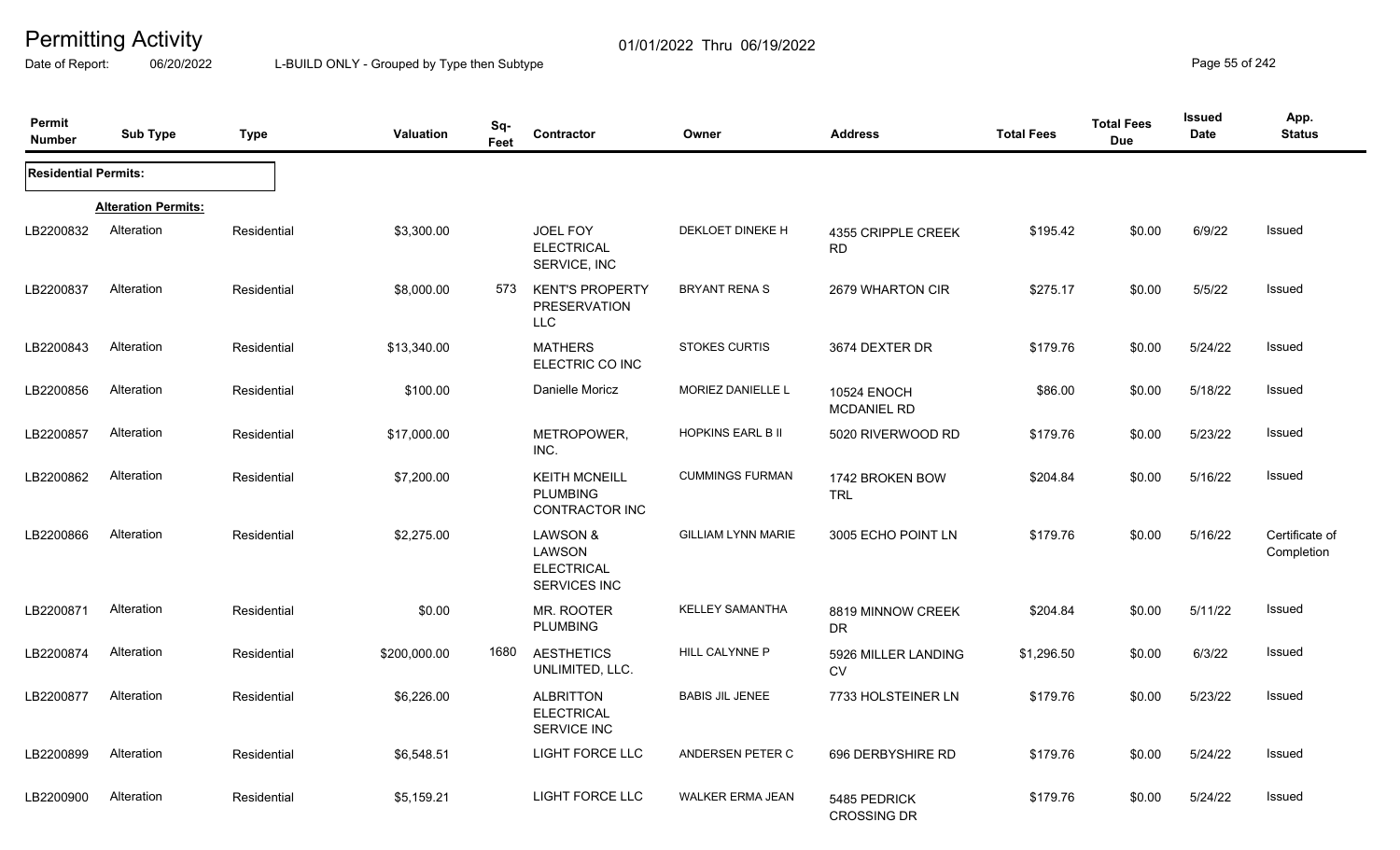Date of Report: 06/20/2022 L-BUILD ONLY - Grouped by Type then Subtype **Page 56** of 242

| Permit<br><b>Number</b>     | <b>Sub Type</b>            | <b>Type</b> | Valuation   | Sq-<br>Feet | Contractor                                                              | Owner                                | <b>Address</b>                 | <b>Total Fees</b> | <b>Total Fees</b><br><b>Due</b> | <b>Issued</b><br>Date | App.<br><b>Status</b>        |
|-----------------------------|----------------------------|-------------|-------------|-------------|-------------------------------------------------------------------------|--------------------------------------|--------------------------------|-------------------|---------------------------------|-----------------------|------------------------------|
| <b>Residential Permits:</b> |                            |             |             |             |                                                                         |                                      |                                |                   |                                 |                       |                              |
|                             | <b>Alteration Permits:</b> |             |             |             |                                                                         |                                      |                                |                   |                                 |                       |                              |
| LB2200901                   | Alteration                 | Residential | \$13,190.00 |             | LIGHT FORCE LLC                                                         | <b>ALVAREZ ASHLEY</b>                | 3694 DWIGHT DAVIS<br>DR.       | \$179.76          | \$0.00                          | 5/19/22               | Issued                       |
| LB2200903                   | Alteration                 | Residential | \$8,742.00  |             | <b>LIGHT FORCE LLC</b>                                                  | <b>LOUCKS DONALD</b>                 | 3626 DEXTER DR                 | \$195.42          | \$0.00                          | 6/8/22                | <b>Issued</b>                |
| LB2200917                   | Alteration                 | Residential | \$13,871.00 |             | <b>MATHERS</b><br>ELECTRIC CO INC                                       | MILLER JACK E JR                     | 5291 KEY DEER DR               | \$179.76          | \$0.00                          | 5/18/22               | Issued                       |
| LB2200921                   | Alteration                 | Residential | \$41,271.00 | 628.43      | <b>SUNSMART</b><br><b>INSTALLATIONS LLC</b>                             | <b>BENNETT</b><br><b>GEORGETTA S</b> | 7281 WHITE CLOVER<br><b>CT</b> | \$301.30          | \$0.00                          | 5/18/22               | Issued                       |
| LB2200951                   | Alteration                 | Residential | \$19,980.00 | 276.82      | <b>INDEPENDENT</b><br><b>GREEN</b><br><b>TECHNOLOGIES</b><br><b>LLC</b> | MCCOLSKEY ANNE M                     | 417 CASTLETON CIR              | \$169.57          | \$0.00                          | 5/19/22               | Issued                       |
| LB2200956                   | Alteration                 | Residential | \$18,601.00 |             | LOWE'S HOME<br>CENTERS, LLC                                             | SUMNER MICHAEL J                     | 4351 SHERBORNE RD              | \$458.63          | \$0.00                          | 5/25/22               | Issued                       |
| LB2200963                   | Alteration                 | Residential | \$21,000.00 | 412.44      | <b>MERAKI</b><br><b>INSTALLERS LLC</b>                                  | <b>WILLIAMS SANDRA</b>               | 2426 WINDY PINE<br><b>WAY</b>  | \$178.94          | \$0.00                          | 5/25/22               | Certificate of<br>Completion |
| LB2200968                   | Alteration                 | Residential | \$15,750.00 |             | <b>GT ELECTRIC OF</b><br><b>FLORIDA INC</b>                             | DUGGAR STACI W                       | 1886 WITCHTREE<br><b>ACRES</b> | \$179.76          | \$0.00                          | 6/2/22                | Issued                       |
| LB2200971                   | Alteration                 | Residential | \$10,500.00 |             | <b>ALLEN'S ELECTRIC</b><br>SERVICE LLC                                  | DA SILVA NATASIA                     | 791 RHODEN COVE<br><b>RD</b>   | \$179.76          | \$0.00                          | 6/14/22               | Issued                       |
| LB2200974                   | Alteration                 | Residential | \$75,000.00 | 250         | <b>DUSTIN WELLS</b><br><b>CONSTRUCTION LLC</b>                          | DEFRANK PAUL A                       | 3227 HORSESHOE<br><b>TRL</b>   | \$382.21          | \$0.00                          | 6/2/22                | Issued                       |
| LB2200979                   | Alteration                 | Residential | \$4,765.20  |             | <b>KELLY GRIFFIN</b><br><b>PLUMBING</b><br><b>CONTRACTOR LLC</b>        | <b>DAVIS ELMIRA P</b>                | 3913 ELLA DR                   | \$180.03          | \$0.00                          | 5/24/22               | Issued                       |
| LB2200986                   | Alteration                 | Residential | \$11,849.00 |             | METROPOWER,<br>INC.                                                     | <b>WHITLEY AUSTIN</b>                | 3363 SKYVIEW DR                | \$179.76          | \$0.00                          | 6/17/22               | <b>Issued</b>                |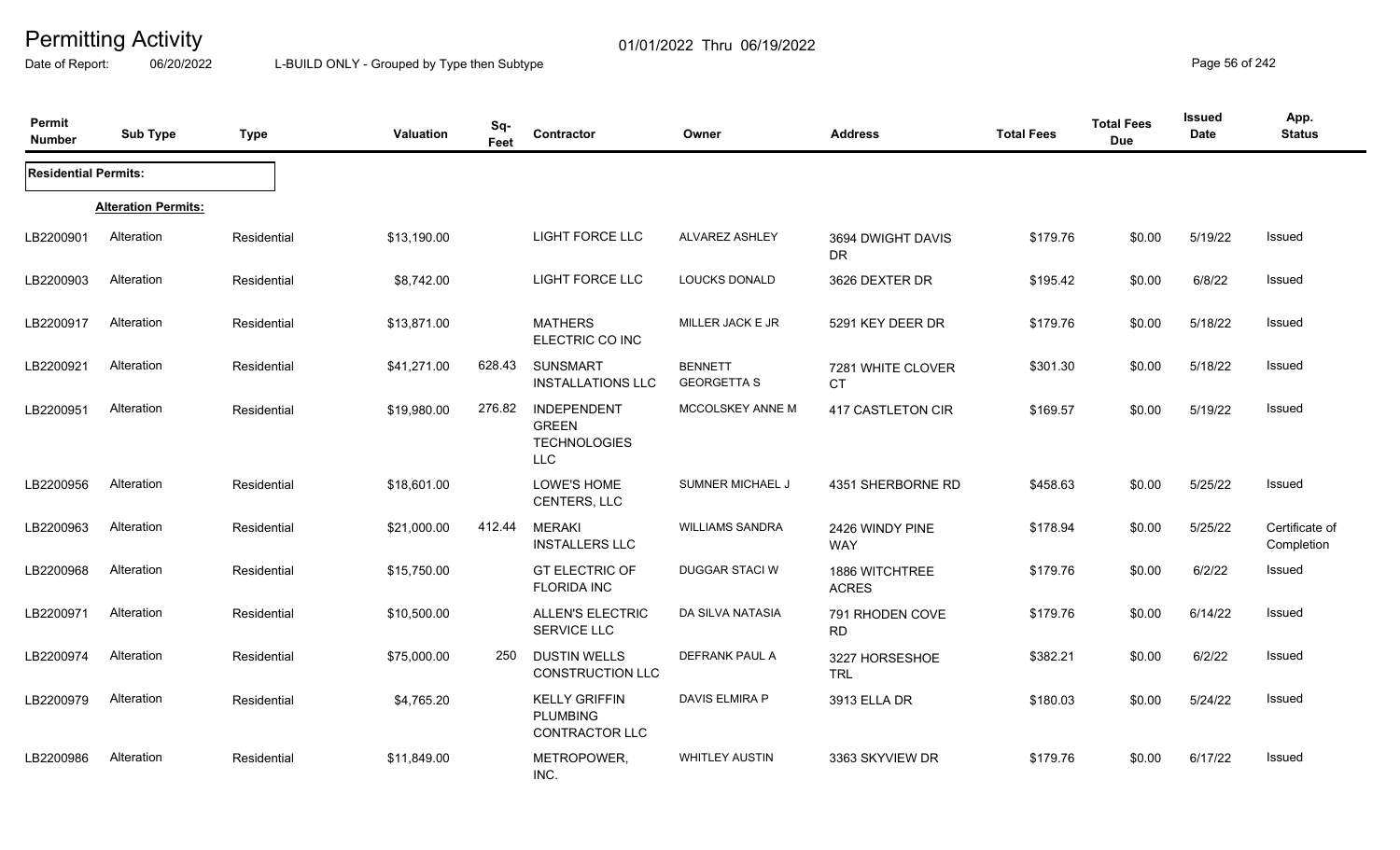Date of Report: 06/20/2022 L-BUILD ONLY - Grouped by Type then Subtype **Page 57** of 242

| Permit<br><b>Number</b>     | <b>Sub Type</b>            | <b>Type</b> | Valuation   | Sq-<br>Feet | Contractor                                                     | Owner                           | <b>Address</b>                   | <b>Total Fees</b> | <b>Total Fees</b><br><b>Due</b> | Issued<br>Date | App.<br><b>Status</b> |
|-----------------------------|----------------------------|-------------|-------------|-------------|----------------------------------------------------------------|---------------------------------|----------------------------------|-------------------|---------------------------------|----------------|-----------------------|
| <b>Residential Permits:</b> |                            |             |             |             |                                                                |                                 |                                  |                   |                                 |                |                       |
|                             | <b>Alteration Permits:</b> |             |             |             |                                                                |                                 |                                  |                   |                                 |                |                       |
| LB2200991                   | Alteration                 | Residential | \$7,500.00  |             | SOLID<br><b>FOUNDATIONS</b><br>SOLUTIONS LLC                   | <b>TREVINO ANTHONY</b>          | 5916 STONELER RD                 | \$223.10          | \$0.00                          | 6/2/22         | Issued                |
| LB2201006                   | Alteration                 | Residential | \$12,000.00 |             | <b>MATHERS</b><br>ELECTRIC CO INC                              | MITTAN JAYNE H                  | 1092 ALAMEDA DR                  | \$179.76          | \$0.00                          | 6/2/22         | Issued                |
| LB2201013                   | Alteration                 | Residential | \$2,400.00  | 100         | DORADO DESIGN &<br><b>CONSTRUCTION INC</b>                     | MELTZER JOHN L                  | 9782 ROSA MISTICA<br><b>CT</b>   | \$318.53          | \$0.00                          | 5/31/22        | Issued                |
| LB2201014                   | Alteration                 | Residential | \$7,760.00  |             | <b>ALBRITTON</b><br><b>ELECTRICAL</b><br><b>SERVICE INC</b>    | DELK JENA MARIE                 | 9400 OLD ST<br>AUGUSTINE RD      | \$106.66          | \$0.00                          | 6/2/22         | Issued                |
| LB2201016                   | Alteration                 | Residential | \$14,000.00 |             | <b>GT ELECTRIC OF</b><br><b>FLORIDA INC</b>                    | <b>BURNETTE JOHN T</b>          | 2100 THIRLESTANE<br><b>RD</b>    | \$179.76          | \$0.00                          | 6/15/22        | Issued                |
| LB2201026                   | Alteration                 | Residential | \$11,359.08 |             | METROPOWER,<br>INC.                                            | <b>CARRUTHERS PEGGY</b>         | 2488 ARVAH BRANCH<br><b>BLVD</b> | \$179.76          | \$0.00                          | 6/13/22        | Issued                |
| LB2201030                   | Alteration                 | Residential | \$0.00      |             | <b>SUBURBAN</b><br><b>PROPANE</b>                              | SAND ELIZABETH DE<br><b>WYS</b> | 9519 STARHAWK DR                 | \$180.03          | \$0.00                          | 6/16/22        | Issued                |
| LB2201033                   | Alteration                 | Residential | \$16,000.00 |             | <b>MERAKI</b><br><b>INSTALLERS LLC</b>                         | <b>BRYANT ROZELL</b>            | 2764 BARDS WOOD<br>LN            | \$189.50          | \$0.00                          | 6/2/22         | Issued                |
| LB2201061                   | Alteration                 | Residential | \$10,707.20 |             | METROPOWER,<br>INC.                                            | <b>LAZZARO EMILY</b>            | 4909 OLD<br><b>BAINBRIDGE RD</b> | \$194.90          | \$0.00                          | 6/7/22         | Issued                |
| LB2201062                   | Alteration                 | Residential | \$13,650.00 |             | METROPOWER,<br>INC.                                            | PHILLIPS HARRY R                | 4350 MAYLOR RD                   | \$194.90          | \$0.00                          | 6/7/22         | Issued                |
| LB2201063                   | Alteration                 | Residential | \$20,000.00 | 85          | <b>JEM</b><br><b>CONSTRUCTION OF</b><br><b>TALLAHASSEE INC</b> | <b>GOULD JULIAN B</b>           | 2275 COBB DR                     | \$289.86          | \$0.00                          | 6/14/22        | Issued                |
| LB2201078                   | Alteration                 | Residential | \$1,200.00  |             | <b>CAPITAL PLUMBING</b><br>CONTRACTORS INC                     | <b>SMITH RACHEL</b>             | 2360 TUSCAVILLA RD               | \$189.90          | \$0.00                          | 6/7/22         | Issued                |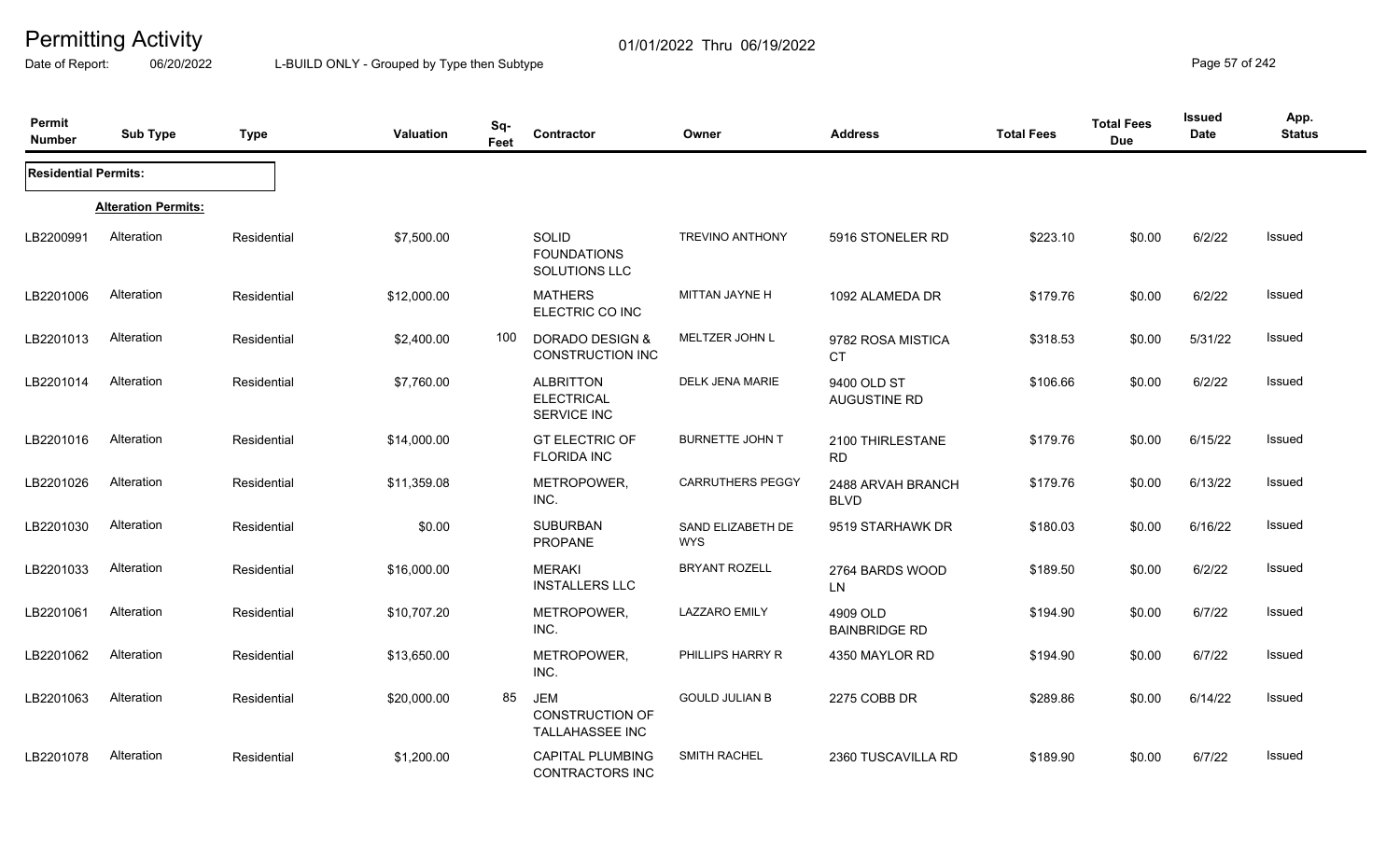Date of Report: 06/20/2022 L-BUILD ONLY - Grouped by Type then Subtype **Page 58** of 242

| Permit<br><b>Number</b>     | <b>Sub Type</b>            | <b>Type</b> | <b>Valuation</b> | Sq-<br>Feet | Contractor                                                                       | Owner                                                  | <b>Address</b>                    | <b>Total Fees</b> | <b>Total Fees</b><br><b>Due</b> | <b>Issued</b><br><b>Date</b> | App.<br><b>Status</b>          |
|-----------------------------|----------------------------|-------------|------------------|-------------|----------------------------------------------------------------------------------|--------------------------------------------------------|-----------------------------------|-------------------|---------------------------------|------------------------------|--------------------------------|
| <b>Residential Permits:</b> |                            |             |                  |             |                                                                                  |                                                        |                                   |                   |                                 |                              |                                |
|                             | <b>Alteration Permits:</b> |             |                  |             |                                                                                  |                                                        |                                   |                   |                                 |                              |                                |
| LB2201081                   | Alteration                 | Residential | \$12,795.00      | 382         | <b>FLORIDA FENCE &amp;</b><br><b>OUTDOOR LIVING</b>                              | <b>EVERETT TYLER</b>                                   | 1272 HILL N DALE DR               | \$291.46          | \$0.00                          | 6/15/22                      | Issued                         |
| LB2201090                   | Alteration                 | Residential | \$15,224.00      |             | <b>TSPARK</b><br>ENTERPRISES, LLC                                                | ROSE DANIEL AUDOIN                                     | 2632 NEZ PERCE TRL                | \$661.82          | \$0.00                          | 6/10/22                      | Issued                         |
| LB2201110                   | Alteration                 | Residential | \$30,000.00      |             | <b>BLUE CHIP</b><br><b>CONSTRUCTION CO</b>                                       | <b>MCCURDY VENTURES</b><br>LLC                         | 6548 KINGMAN TRL                  | \$194.90          | \$0.00                          | 6/15/22                      | Issued                         |
|                             | Totals:                    | 303         | \$5,717,322.52   |             |                                                                                  |                                                        |                                   | 84,141.51         | \$90.00                         |                              |                                |
|                             | <b>Demolition Permits:</b> |             |                  |             |                                                                                  |                                                        |                                   |                   |                                 |                              |                                |
| LB2102571                   | Demolition                 | Residential | \$2,000.00       |             | <b>TIMBERLINE</b><br><b>CONSTRUCTION</b><br>GROUP, LLC                           | FIKE JON W                                             | 3491 HEADWATER<br><b>CREEK DR</b> | \$574.05          | \$0.00                          | 6/14/22                      | Certification of<br>Completion |
| LB2102598                   | Demolition                 | Residential | \$9,500.00       |             | <b>GREAT SOUTHERN</b><br>DEMOLITION, INC                                         | <b>LEON COUNTY</b>                                     | 15009 CROMARTIE RD                | \$579.05          | \$0.00                          | 1/25/22                      | Certificate of<br>Completion   |
| LB2200005                   | Demolition                 | Residential | \$11,000.00      |             | <b>IRON DOG INC</b>                                                              | <b>SMITH EVELYN</b><br>SPRINGER FAMILY<br><b>TRUST</b> | 817 MARGO ST                      | \$579.05          | \$0.00                          | 1/19/22                      | Issued                         |
| LB2200041                   | Demolition                 | Residential | \$1,000.00       |             | OWNER                                                                            | <b>AKRE ROBERT</b>                                     | 8210 LAUREL KAY LN                | \$574.05          | \$0.00                          | 2/28/22                      | <b>Issued</b>                  |
| LB2200110                   | Demolition                 | Residential | \$2,000.00       | 500         | <b>RICHARD SNEED</b><br><b>CONSTRUCTION INC</b>                                  | DAVINO MICHAEL P &<br><b>KYLE ANNE</b>                 | 6719 CHEVY WAY                    | \$574.05          | \$0.00                          | 2/1/22                       | <b>Issued</b>                  |
| LB2200215                   | Demolition                 | Residential | \$6,260.00       |             | <b>GREAT SOUTHERN</b><br>DEMOLITION, INC                                         | MCCRANIE JAMIE A                                       | 8541 WIDE RD                      | \$579.05          | \$0.00                          | 2/24/22                      | Certificate of<br>Completion   |
| LB2200343                   | Demolition                 | Residential | \$10,800.00      |             | <b>GREAT SOUTHERN</b><br>DEMOLITION, INC                                         | <b>MIMS CHARLES R</b>                                  | 2208 MONACO DR                    | \$579.05          | \$0.00                          | 5/16/22                      | Certificate of<br>Completion   |
| LB2200476                   | Demolition                 | Residential | \$12,000.00      | 1001        | <b>JIMMIE CROWDER</b><br><b>EXCAVATING &amp;</b><br>LAND CLEARING,<br><b>INC</b> | <b>WOODBROOK</b><br><b>HOMEOWNERS ASSO</b>             | 451 WOODBROOK LN                  | \$579.05          | \$0.00                          | 3/24/22                      | Issued                         |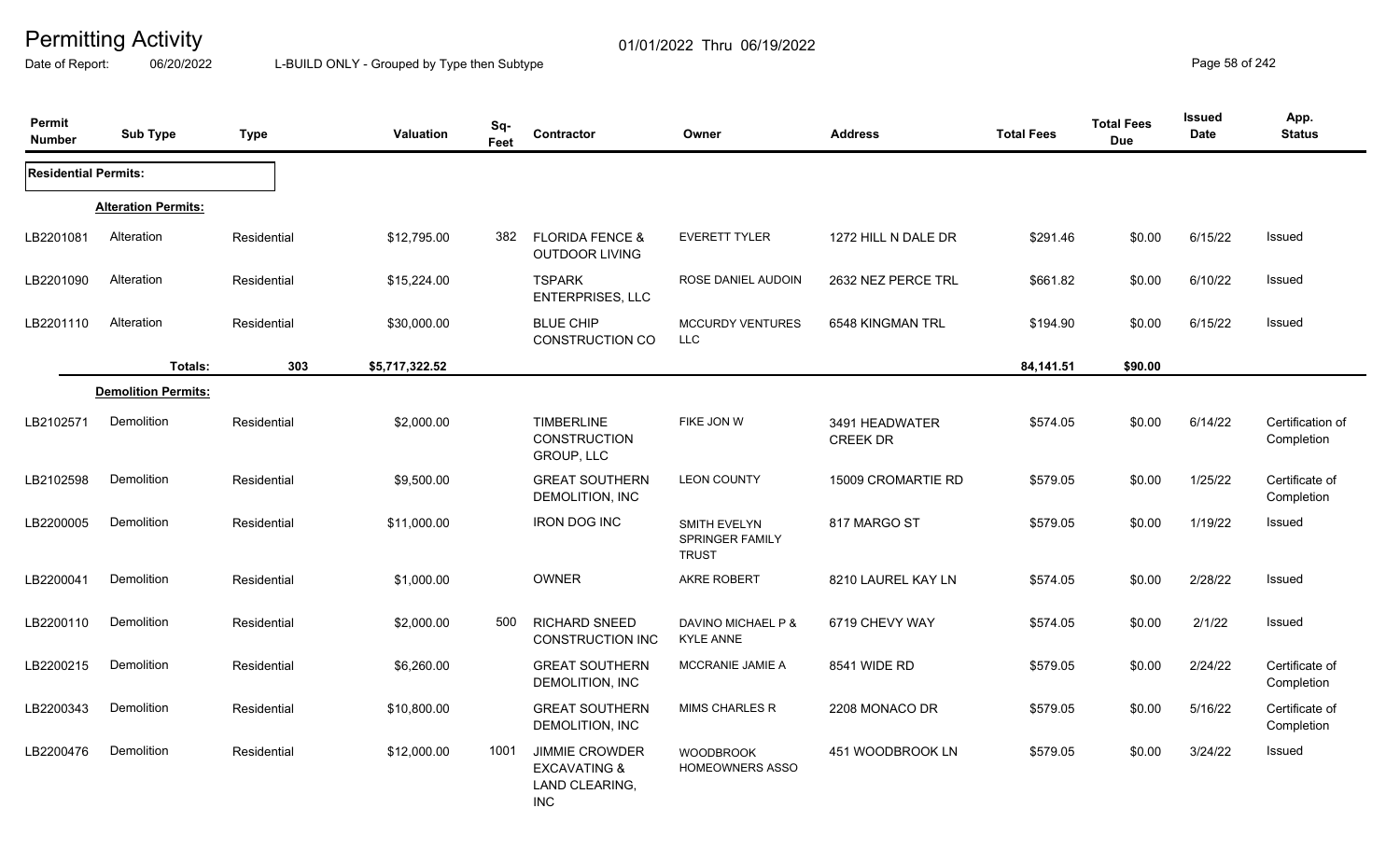Date of Report: 06/20/2022 L-BUILD ONLY - Grouped by Type then Subtype **Page 59 of 242** 

| Permit<br><b>Number</b>     | <b>Sub Type</b>            | <b>Type</b> | Valuation  | Sq-<br>Feet | Contractor                                                                       | Owner                               | <b>Address</b>                   | <b>Total Fees</b> | <b>Total Fees</b><br><b>Due</b> | <b>Issued</b><br><b>Date</b> | App.<br><b>Status</b>        |
|-----------------------------|----------------------------|-------------|------------|-------------|----------------------------------------------------------------------------------|-------------------------------------|----------------------------------|-------------------|---------------------------------|------------------------------|------------------------------|
| <b>Residential Permits:</b> |                            |             |            |             |                                                                                  |                                     |                                  |                   |                                 |                              |                              |
|                             | <b>Demolition Permits:</b> |             |            |             |                                                                                  |                                     |                                  |                   |                                 |                              |                              |
| LB2200535                   | Demolition                 | Residential | \$2,000.00 | 1001        | OWNER                                                                            | <b>CASTO DONALD R</b>               | 8061 OLD<br><b>BAINBRIDGE RD</b> | \$579.05          | \$0.00                          | 4/4/22                       | Issued                       |
| LB2200584                   | Demolition                 | Residential | \$2,300.00 | 1001        | <b>JIMMIE CROWDER</b><br><b>EXCAVATING &amp;</b><br>LAND CLEARING,<br><b>INC</b> | <b>DOERING LISA P</b>               | 22554 FRANCES WAY                | \$579.05          | \$0.00                          | 4/14/22                      | Issued                       |
| LB2200587                   | Demolition                 | Residential | \$3,850.00 | 1001        | <b>JIMMIE CROWDER</b><br><b>EXCAVATING &amp;</b><br>LAND CLEARING,<br>INC.       | GEORGE JO ANN C                     | 7820 W TENNESSEE<br><b>ST</b>    | \$579.05          | \$0.00                          | 4/19/22                      | Issued                       |
| LB2200639                   | Demolition                 | Residential | \$0.00     | 1001        | <b>JIMMIE CROWDER</b><br><b>EXCAVATING &amp;</b><br>LAND CLEARING,<br>INC.       | <b>HOGG AMY</b>                     | 5436 GROVE VALLEY<br><b>RD</b>   | \$579.05          | \$0.00                          | 4/22/22                      | Issued                       |
| LB2200686                   | Demolition                 | Residential | \$2,000.00 | 1001        | <b>OWNER</b>                                                                     | <b>JOHNSON</b><br><b>ERNESTINE</b>  | 512 TALL TOP CT                  | \$579.05          | \$0.00                          | 5/3/22                       | Issued                       |
| LB2200690                   | Demolition                 | Residential | \$5,400.00 | 1001        | <b>GUMBATI</b><br>HANDYMAN AND<br><b>PLUMBING</b><br>SERVICES LLC                | <b>JONES CHRIS</b>                  | 13507 MOCCASIN GAP<br><b>RD</b>  | \$579.05          | \$0.00                          | 4/20/22                      | Issued                       |
| LB2200717                   | Demolition                 | Residential | \$7,500.00 | 1001        | <b>DAVIDSON</b><br>CONTRACTING<br>CORP                                           | KILLEARN LAKES<br><b>HOMEOWNERS</b> | 8301 PEGWOOD WAY                 | \$579.05          | \$0.00                          | 5/4/22                       | Issued                       |
| LB2200739                   | Demolition                 | Residential | \$5,977.00 |             | <b>FLORIDA</b><br>DEVELOPERS INC.<br>OF TALLAHASSEE                              | <b>LEON COUNTY</b>                  | 9740 HERON ST                    | \$579.05          | \$0.00                          | 5/5/22                       | Certificate of<br>Completion |
| LB2200742                   | Demolition                 | Residential | \$7,120.00 |             | <b>FLORIDA</b><br>DEVELOPERS INC.<br>OF TALLAHASSEE                              | <b>LEON COUNTY</b>                  | 1088 MCCULLOUGH<br><b>DR</b>     | \$579.05          | \$0.00                          | 5/5/22                       | Certificate of<br>Completion |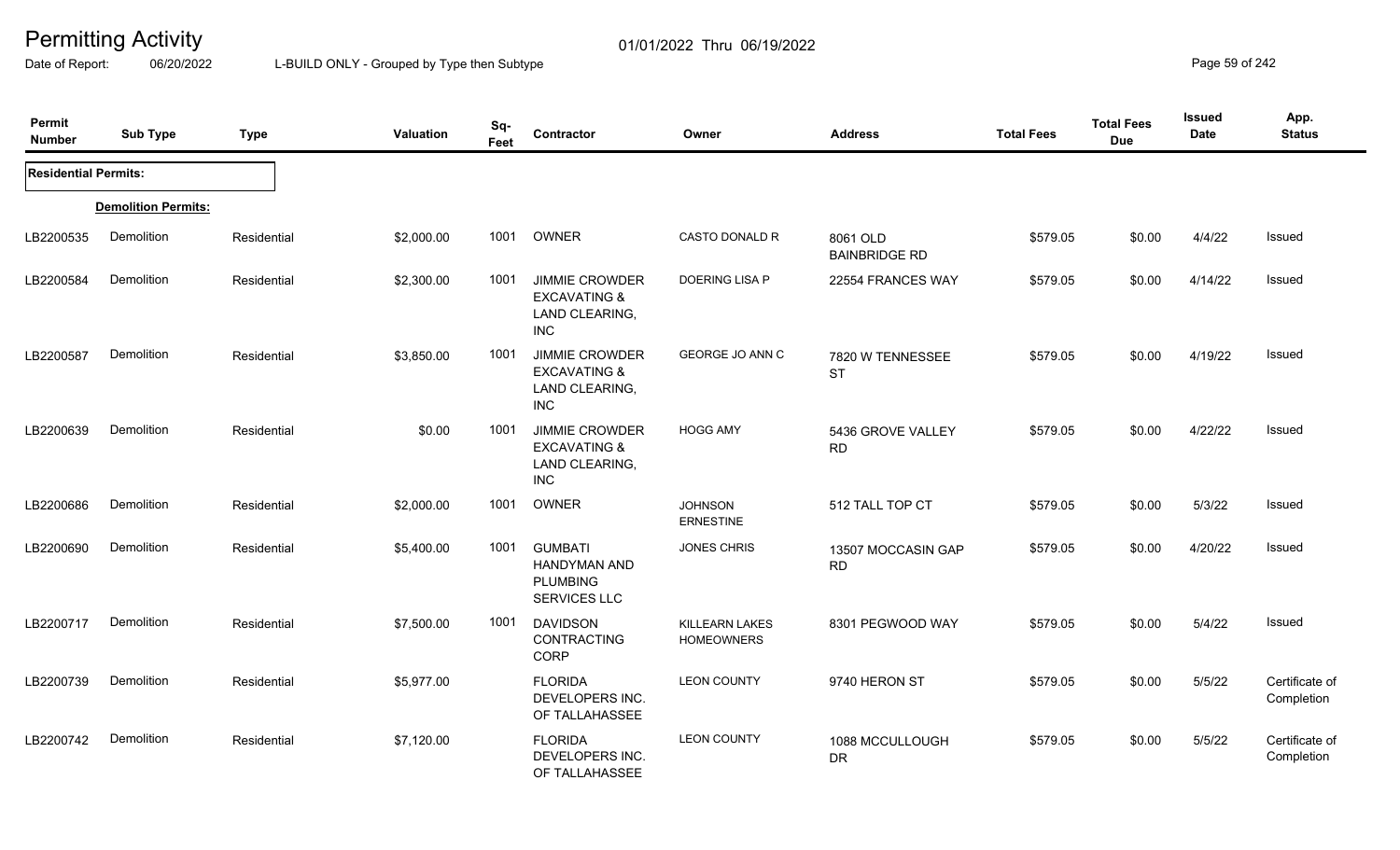Date of Report: 06/20/2022 L-BUILD ONLY - Grouped by Type then Subtype **Page 60** of 242

| Permit<br><b>Number</b>     | <b>Sub Type</b>                   | <b>Type</b> | <b>Valuation</b> | Sq-<br>Feet | Contractor                                                              | Owner                                                | <b>Address</b>                 | <b>Total Fees</b> | <b>Total Fees</b><br><b>Due</b> | <b>Issued</b><br><b>Date</b> | App.<br><b>Status</b>        |
|-----------------------------|-----------------------------------|-------------|------------------|-------------|-------------------------------------------------------------------------|------------------------------------------------------|--------------------------------|-------------------|---------------------------------|------------------------------|------------------------------|
| <b>Residential Permits:</b> |                                   |             |                  |             |                                                                         |                                                      |                                |                   |                                 |                              |                              |
|                             | <b>Demolition Permits:</b>        |             |                  |             |                                                                         |                                                      |                                |                   |                                 |                              |                              |
| LB2200745                   | Demolition                        | Residential | \$7,012.00       |             | <b>FLORIDA</b><br>DEVELOPERS INC.<br>OF TALLAHASSEE                     | <b>LEON COUNTY</b>                                   | 9226 BARTLETT LN               | \$579.05          | \$0.00                          | 5/5/22                       | Certificate of<br>Completion |
| LB2200838                   | Demolition                        | Residential | \$5,500.00       | 1001        | AFFORDABLE<br><b>HOMES</b>                                              | <b>DUBOIS-BRUNER</b><br><b>MARY R</b>                | 3602 ROBIN RD                  | \$579.05          | \$0.00                          | 5/13/22                      | <b>Issued</b>                |
| LB2200914                   | Demolition                        | Residential | \$8,395.00       | 1001        | <b>IRON DOG INC</b>                                                     | <b>FRAZIER CEDRICK</b>                               | 4025 BISHOP RD                 | \$579.05          | \$0.00                          | 5/27/22                      | Issued                       |
| LB2200943                   | Demolition                        | Residential | \$2,000.00       | 1001        | PYRAMID<br>EXCAVATION, INC                                              | <b>HASSLER MICHELLE</b>                              | 2110 LONGVIEW DR               | \$579.05          | \$0.00                          | 6/8/22                       | Issued                       |
|                             | Totals:                           | 21          | \$113,614.00     |             |                                                                         |                                                      |                                | 12,145.05         | \$0.00                          |                              |                              |
|                             | <b>Manufactured Home Permits:</b> |             |                  |             |                                                                         |                                                      |                                |                   |                                 |                              |                              |
| LB2101925                   | Manufactured<br>Home              | Residential | \$112,000.00     | 2496        | <b>RANDY KYLLONEN</b><br><b>DBA RANDY</b><br><b>KYLLONEN &amp; SONS</b> | <b>WILSON CAROLYN</b>                                | 8806 FLICKER RD                | \$771.71          | \$0.00                          | 5/31/22                      | <b>Issued</b>                |
| LB2101978                   | Manufactured<br>Home              | Residential | \$7,500.00       | 1560        | PIGOTTS MOBILE<br>HOME SALES AND<br>SERVICE, INC                        | ROUIS OBIE ESTATE                                    | 1648 OAK RIDGE RD<br>W         | \$927.71          | \$0.00                          | 1/19/22                      | <b>Issued</b>                |
| LB2102011                   | Manufactured<br>Home              | Residential | \$170,978.00     | 2254        | DAVID ALBRIGHT<br>MOBILE HOME SVC                                       | <b>WILLIAMS KATRINA</b>                              | 1029 CRYSTAL RD                | \$771.71          | \$0.00                          | 1/25/22                      | Issued                       |
| LB2102102                   | Manufactured<br>Home              | Residential | \$10,000.00      |             | <b>OLIN'S MOBILE</b><br><b>HOME TRANSPORT</b><br>OF FLORIDA INC         | <b>GRANITE CASCADE</b><br><b>VILLAGE LLC</b>         | 1630 BALKIN RD, LOT<br>073     | \$771.71          | \$0.00                          | 2/25/22                      | Issued                       |
| LB2102103                   | Manufactured<br>Home              | Residential | \$10,000.00      |             | <b>OLIN'S MOBILE</b><br><b>HOME TRANSPORT</b><br>OF FLORIDA INC         | <b>GRANITE CASCADE</b><br><b>VILLAGE LLC</b>         | 1630 BALKIN RD, Unit<br>101    | \$771.71          | \$0.00                          | 2/25/22                      | <b>Issued</b>                |
| LB2102120                   | Manufactured<br>Home              | Residential | \$120,000.00     | 1568        | <b>RANDY KYLLONEN</b><br><b>DBA RANDY</b><br><b>KYLLONEN &amp; SONS</b> | <b>BRADLEY</b><br><b>HERSCHELL</b><br><b>BERNARD</b> | 3230 ROBINSON OAK<br><b>DR</b> | \$992.98          | \$0.00                          | 2/8/22                       | Certificate of<br>Occupancy  |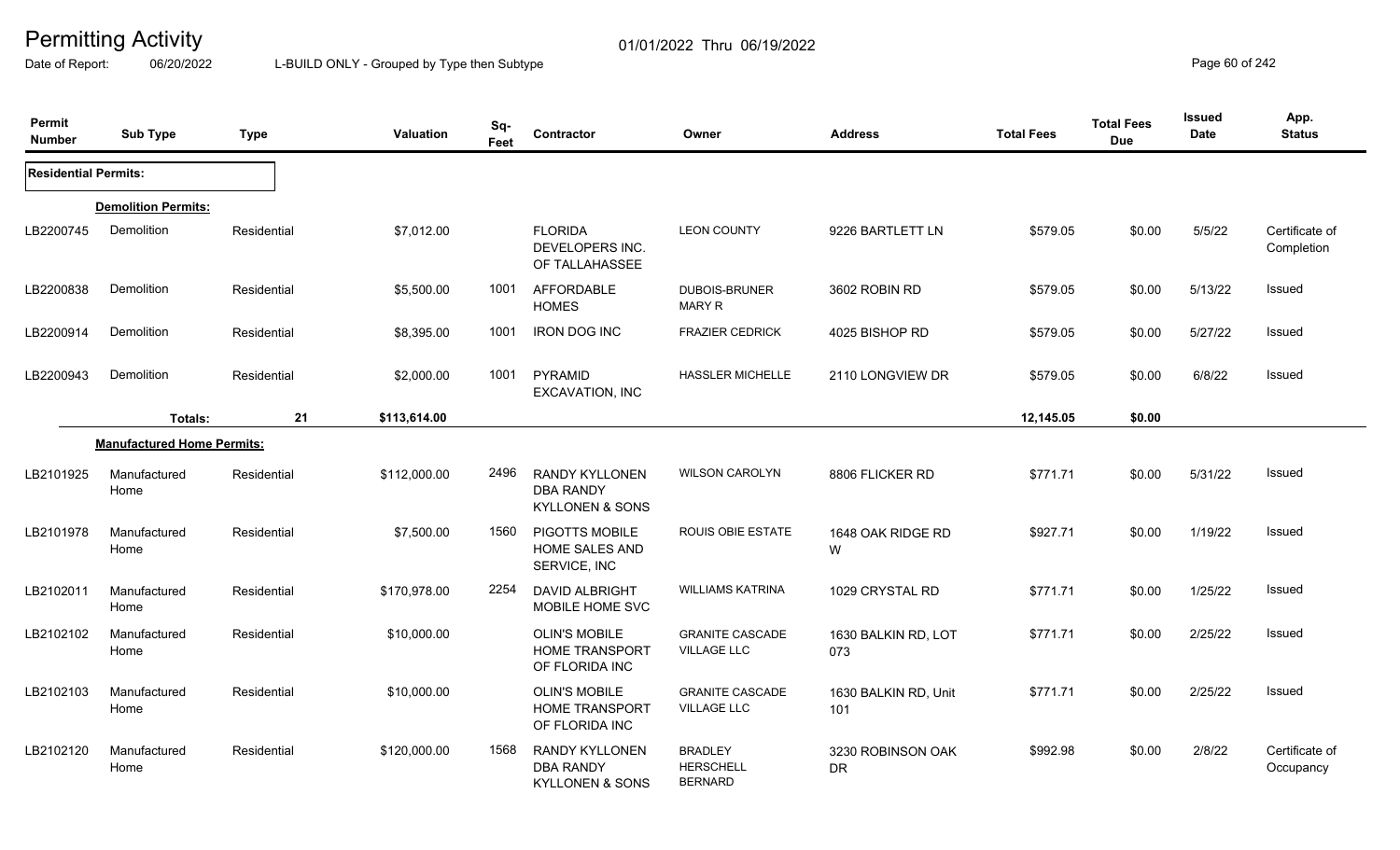Date of Report: 06/20/2022 L-BUILD ONLY - Grouped by Type then Subtype **Page 61** of 242

| Permit<br><b>Number</b>     | <b>Sub Type</b>                   | <b>Type</b> | Valuation    | Sq-<br>Feet | Contractor                                                              | Owner                    | <b>Address</b>                  | <b>Total Fees</b> | <b>Total Fees</b><br><b>Due</b> | Issued<br><b>Date</b> | App.<br><b>Status</b>       |
|-----------------------------|-----------------------------------|-------------|--------------|-------------|-------------------------------------------------------------------------|--------------------------|---------------------------------|-------------------|---------------------------------|-----------------------|-----------------------------|
| <b>Residential Permits:</b> |                                   |             |              |             |                                                                         |                          |                                 |                   |                                 |                       |                             |
|                             | <b>Manufactured Home Permits:</b> |             |              |             |                                                                         |                          |                                 |                   |                                 |                       |                             |
| LB2102252                   | Manufactured<br>Home              | Residential | \$6,000.00   | 672         | PIGOTTS MOBILE<br><b>HOME SALES AND</b><br>SERVICE, INC                 | <b>GAGE ANGELINA</b>     | 21380 BLOUNTSTOWN<br><b>HWY</b> | \$927.71          | \$0.00                          | 5/23/22               | Issued                      |
| LB2102379                   | Manufactured<br>Home              | Residential | \$68,000.00  | 1216        | <b>RANDY KYLLONEN</b><br><b>DBA RANDY</b><br><b>KYLLONEN &amp; SONS</b> | <b>HENRY ELLAWEEN</b>    | 7411 SANDY OAKS LN              | \$771.71          | \$0.00                          | 1/12/22               | Certificate of<br>Occupancy |
| LB2102420                   | Manufactured<br>Home              | Residential | \$2,400.00   | 924         | PIGOTTS MOBILE<br><b>HOME SALES AND</b><br>SERVICE, INC                 | <b>MOORE PRINCELLA K</b> | 2237 FRANKLIN OAKS<br>LN        | \$766.71          | \$0.00                          | 2/9/22                | Issued                      |
| LB2102480                   | Manufactured<br>Home              | Residential | \$85,537.00  | 728         | CARL B. CONNELL,<br><b>INC</b>                                          | REYNOLDS LEROY           | 9451 LEROYS CIR                 | \$891.71          | \$0.00                          | 1/12/22               | <b>Issued</b>               |
| LB2102484                   | Manufactured<br>Home              | Residential | \$165,878.00 | 1760        | CARL B. CONNELL,<br><b>INC</b>                                          | <b>JACKSON JAY</b>       | 8023 CHRISTINA RD               | \$771.71          | \$0.00                          | 1/21/22               | <b>Issued</b>               |
| LB2102505                   | Manufactured<br>Home              | Residential | \$116,000.00 | 1680        | <b>RANDY KYLLONEN</b><br><b>DBA RANDY</b><br><b>KYLLONEN &amp; SONS</b> | <b>CORBETT MORGEN</b>    | 16107 RO CO CO RD               | \$1,047.71        | \$0.00                          | 2/17/22               | Issued                      |
| LB2102591                   | Manufactured<br>Home              | Residential | \$10,000.00  | 1600        | LOLLIE MOBILE<br><b>HOME SERVICES</b><br><b>LLC</b>                     | THOMPSON LEX C           | 7209 STABLE RUN DR              | \$891.71          | \$0.00                          | 1/27/22               | Certificate of<br>Occupancy |
| LB2102626                   | Manufactured<br>Home              | Residential | \$142,000.00 | 1791        | <b>TIMBERLINE</b><br><b>CONSTRUCTION</b><br><b>GROUP LLC</b>            | YON SUVONIA              | 4039 BUSTER RD                  | \$891.71          | \$0.00                          | 1/12/22               | Certificate of<br>Occupancy |
| LB2200021                   | Manufactured<br>Home              | Residential | \$8,900.00   | 860         | <b>AMC</b><br><b>INFRASTRUCTURE</b><br><b>LLC</b>                       | <b>CHAMPION TROY C</b>   | 11039 KELLI LOOP                | \$891.71          | \$0.00                          | 2/1/22                | Issued                      |
| LB2200022                   | Manufactured<br>Home              | Residential | \$12,500.00  | 960         | <b>AMC</b><br><b>INFRASTRUCTURE</b><br><b>LLC</b>                       | <b>CHAMPION TROY C</b>   | 11049 KELLI LOOP                | \$891.71          | \$0.00                          | 2/1/22                | Issued                      |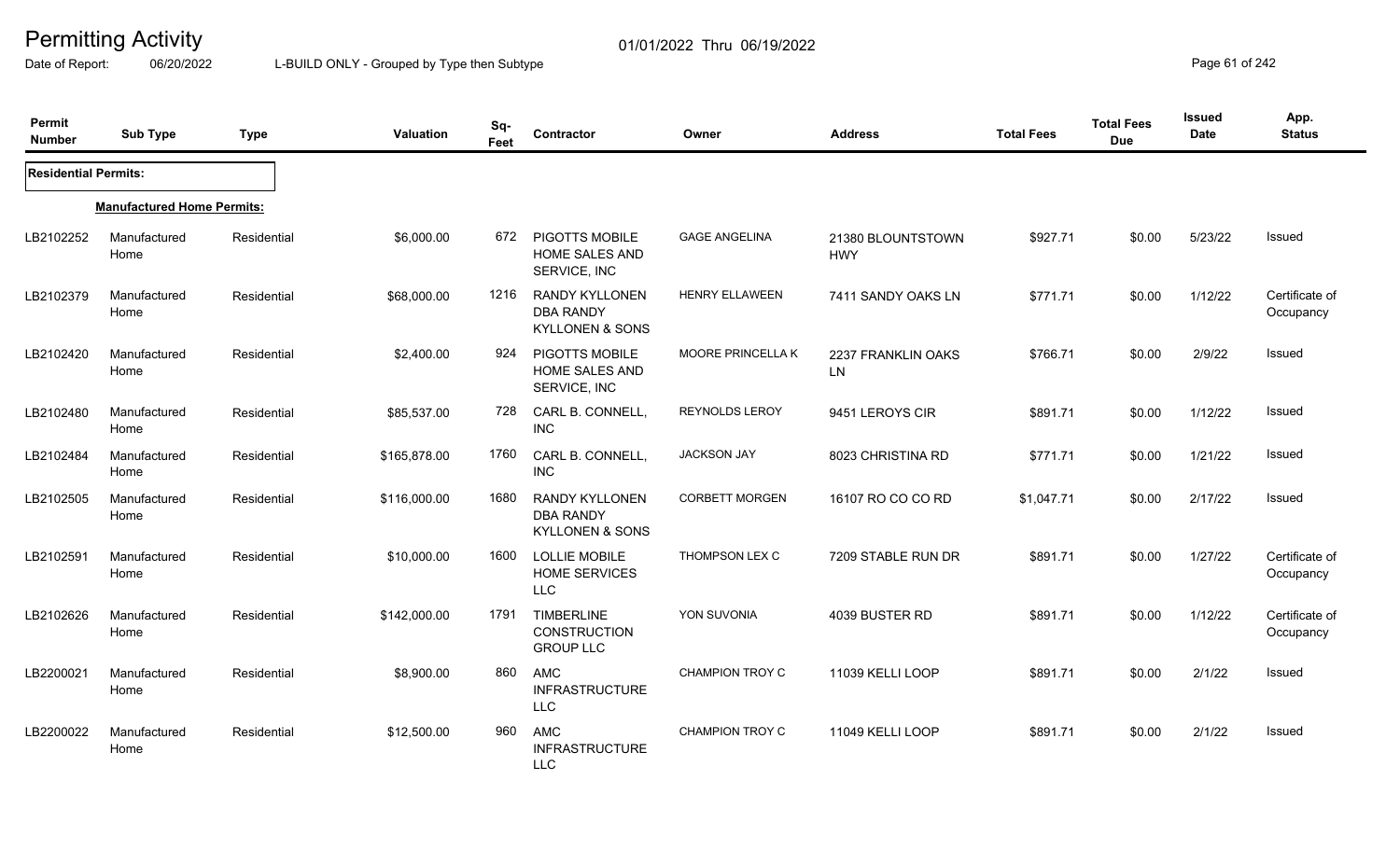Date of Report: 06/20/2022 L-BUILD ONLY - Grouped by Type then Subtype **Page 62** of 242

| Permit<br><b>Number</b>     | Sub Type                          | <b>Type</b> | <b>Valuation</b> | Sq-<br>Feet | Contractor                                                      | Owner                                                         | <b>Address</b>                 | <b>Total Fees</b> | <b>Total Fees</b><br><b>Due</b> | <b>Issued</b><br><b>Date</b> | App.<br><b>Status</b>       |
|-----------------------------|-----------------------------------|-------------|------------------|-------------|-----------------------------------------------------------------|---------------------------------------------------------------|--------------------------------|-------------------|---------------------------------|------------------------------|-----------------------------|
| <b>Residential Permits:</b> |                                   |             |                  |             |                                                                 |                                                               |                                |                   |                                 |                              |                             |
|                             | <b>Manufactured Home Permits:</b> |             |                  |             |                                                                 |                                                               |                                |                   |                                 |                              |                             |
| LB2200038                   | Manufactured<br>Home              | Residential | \$20,000.00      | 840         | <b>LOLLIE MOBILE</b><br><b>HOME SERVICES</b><br>LLC             | SPRINGWOOD OF<br><b>SEQUOIA LLC</b>                           | 1714 SANDOWN LN,<br>LOT 628    | \$891.71          | \$0.00                          | 1/24/22                      | Certificate of<br>Occupancy |
| LB2200052                   | Manufactured<br>Home              | Residential | \$60,000.00      | 1960        | <b>LOLLIE MOBILE</b><br><b>HOME SERVICES</b><br><b>LLC</b>      | <b>SMITH EVELYN</b><br><b>SPRINGER FAMILY</b><br><b>TRUST</b> | 817 MARGO ST                   | \$771.71          | \$0.00                          | 1/20/22                      | Certificate of<br>Occupancy |
| LB2200117                   | Manufactured<br>Home              | Residential | \$239,960.00     | 2093        | CARL B. CONNELL,<br><b>INC</b>                                  | <b>REAVES LEROY</b>                                           | 510 CLARENCE LN                | \$891.71          | \$0.00                          | 2/15/22                      | Issued                      |
| LB2200127                   | Manufactured<br>Home              | Residential | \$56,000.00      | 1216        | PIGOTTS MOBILE<br>HOME SALES AND<br>SERVICE, INC                | <b>LOVETT WILLIAM</b>                                         | 4616 BELLAROSE                 | \$891.71          | \$0.00                          | 2/4/22                       | Certificate of<br>Occupancy |
| LB2200178                   | Manufactured<br>Home              | Residential | \$6,800.00       | 1232        | <b>TZINTZUN, JOSE M</b>                                         | <b>BARKVE JOEL</b>                                            | 1309 LATE SUNSET<br><b>WAY</b> | \$1,047.71        | \$0.00                          | 3/7/22                       | <b>Issued</b>               |
| LB2200186                   | Manufactured<br>Home              | Residential | \$42,000.00      | 1568        | DUCKY RECOVERY,<br><b>LLC</b>                                   | <b>OSBORNE WILLIAM</b><br><b>HENRY</b>                        | 11608 KELLI LOOP               | \$891.71          | \$0.00                          | 3/14/22                      | Issued                      |
| LB2200199                   | Manufactured<br>Home              | Residential | \$15,000.00      | 1582        | <b>J AND B MOBILE</b><br><b>HOME MOVERS</b><br>INC.             | 1031 REPLACEMENT<br>ON MAHAN LLC                              | 10035 MAHAN DR                 | \$1,047.71        | \$0.00                          | 3/10/22                      | Issued                      |
| LB2200217                   | Manufactured<br>Home              | Residential | \$20,000.00      | 1216        | TZINTZUN, JOSE M                                                | <b>HENING FREDRICK</b><br><b>COLEMAN III</b>                  | 4613 BELLAROSE                 | \$891.71          | \$0.00                          | 3/31/22                      | <b>Issued Redacted</b>      |
| LB2200218                   | Manufactured<br>Home              | Residential | \$15,000.00      | 840         | TZINTZUN, JOSE M                                                | <b>HENSLICK EARL</b><br><b>AUGUSTUS</b>                       | 18787 STAR HILL LN             | \$891.71          | \$0.00                          | 4/6/22                       | Issued                      |
| LB2200240                   | Manufactured<br>Home              | Residential | \$98,274.00      | 1130        | <b>TZINTZUN, JOSE M</b>                                         | <b>WILCOX EDWARD</b>                                          | 988 LASTER LN                  | \$891.71          | \$0.00                          | 2/28/22                      | Issued                      |
| LB2200314                   | Manufactured<br>Home              | Residential | \$10,000.00      | 1320        | <b>OLIN'S MOBILE</b><br><b>HOME TRANSPORT</b><br>OF FLORIDA INC | <b>GRANITE CASCADE</b><br><b>VILLAGE LLC</b>                  | 1630 BALKIN RD, LOT<br>071     | \$891.71          | \$0.00                          | 6/2/22                       | <b>Issued</b>               |
| LB2200315                   | Manufactured<br>Home              | Residential | \$10,000.00      | 1056        | <b>OLIN'S MOBILE</b><br><b>HOME TRANSPORT</b><br>OF FLORIDA INC | <b>GRANITE CASCADE</b><br><b>VILLAGE LLC</b>                  | 1630 BALKIN RD, LOT<br>108     | \$891.71          | \$0.00                          | 6/2/22                       | Issued                      |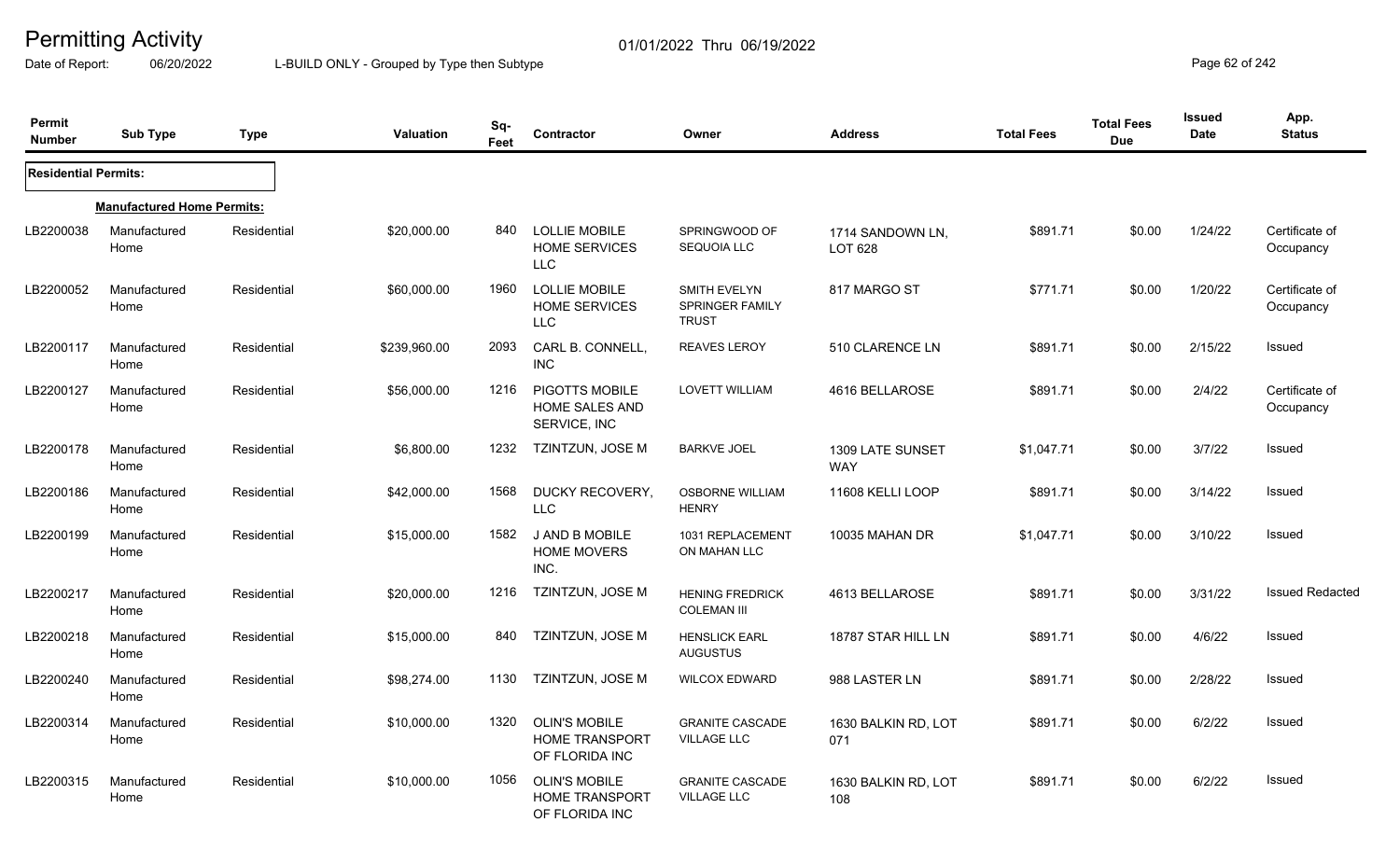Date of Report: 06/20/2022 L-BUILD ONLY - Grouped by Type then Subtype **Page 63** of 242

| Permit<br><b>Number</b>     | <b>Sub Type</b>                   | <b>Type</b> | <b>Valuation</b> | Sq-<br>Feet | <b>Contractor</b>                                               | Owner                                        | <b>Address</b>                | <b>Total Fees</b> | <b>Total Fees</b><br><b>Due</b> | <b>Issued</b><br>Date | App.<br><b>Status</b>       |
|-----------------------------|-----------------------------------|-------------|------------------|-------------|-----------------------------------------------------------------|----------------------------------------------|-------------------------------|-------------------|---------------------------------|-----------------------|-----------------------------|
| <b>Residential Permits:</b> |                                   |             |                  |             |                                                                 |                                              |                               |                   |                                 |                       |                             |
|                             | <b>Manufactured Home Permits:</b> |             |                  |             |                                                                 |                                              |                               |                   |                                 |                       |                             |
| LB2200316                   | Manufactured<br>Home              | Residential | \$10,000.00      | 1152        | <b>OLIN'S MOBILE</b><br><b>HOME TRANSPORT</b><br>OF FLORIDA INC | <b>GRANITE CASCADE</b><br><b>VILLAGE LLC</b> | 1630 BALKIN RD, LOT<br>145    | \$891.71          | \$0.00                          | 6/2/22                | Issued                      |
| LB2200317                   | Manufactured<br>Home              | Residential | \$10,000.00      | 1056        | <b>OLIN'S MOBILE</b><br><b>HOME TRANSPORT</b><br>OF FLORIDA INC | <b>GRANITE CASCADE</b><br><b>VILLAGE LLC</b> | 1630 BALKIN RD, LOT<br>123    | \$891.71          | \$0.00                          | 6/2/22                | Issued                      |
| LB2200318                   | Manufactured<br>Home              | Residential | \$10,000.00      | 1344        | <b>OLIN'S MOBILE</b><br><b>HOME TRANSPORT</b><br>OF FLORIDA INC | <b>GRANITE CASCADE</b><br><b>VILLAGE LLC</b> | 1630 BALKIN RD, LOT<br>093    | \$891.71          | \$0.00                          | 6/2/22                | <b>Issued</b>               |
| LB2200319                   | Manufactured<br>Home              | Residential | \$10,000.00      | 1216        | <b>OLIN'S MOBILE</b><br><b>HOME TRANSPORT</b><br>OF FLORIDA INC | <b>GRANITE CASCADE</b><br><b>VILLAGE LLC</b> | 1630 BALKIN RD, LOT<br>024    | \$891.71          | \$0.00                          | 3/17/22               | <b>Issued</b>               |
| LB2200319                   | Manufactured<br>Home              | Residential | \$10,000.00      | 1216        | <b>OLIN'S MOBILE</b><br><b>HOME TRANSPORT</b><br>OF FLORIDA INC | <b>GRANITE CASCADE</b><br><b>VILLAGE LLC</b> | 1630 BALKIN RD, LOT<br>024    | \$891.71          | \$0.00                          | 6/2/22                | <b>Issued</b>               |
| LB2200355                   | Manufactured<br>Home              | Residential | \$62,000.00      | 840         | <b>LOLLIE MOBILE</b><br><b>HOME SERVICES</b><br><b>LLC</b>      | <b>HESTER AMBER</b><br><b>DENISE</b>         | 9334 ELGIN RD                 | \$1,047.71        | \$0.00                          | 3/4/22                | Issued                      |
| LB2200395                   | Manufactured<br>Home              | Residential | \$0.00           | 1525        | CARL B. CONNELL<br><b>INC</b>                                   | <b>WILLIAMS KENDALL</b>                      | 2062 OAK RIDGE RD             | \$1,112.71        | \$0.00                          | 4/12/22               | Issued                      |
| LB2200431                   | Manufactured<br>Home              | Residential | \$169,810.00     | 1720        | DAVID ALBRIGHT<br>MOBILE HOME SVC                               | SHIVERS JUSTIN                               | 3487 L L WALLACE RD           | \$1,232.71        | \$0.00                          | 4/1/22                | Certificate of<br>Occupancy |
| LB2200484                   | Manufactured<br>Home              | Residential | \$9,000.00       | 960         | TZINTZUN, JOSE M                                                | <b>WILLIAMS ROMAINE</b>                      | 1312 SUCCESS WAY              | \$891.71          | \$0.00                          | 3/31/22               | Issued                      |
| LB2200490                   | Manufactured<br>Home              | Residential | \$122,131.00     | 1580        | TZINTZUN, JOSE M                                                | <b>JACKSON CORINE S</b><br>LIFE ESTATE       | 13260 MICCOSUKEE<br><b>RD</b> | \$891.71          | \$0.00                          | 3/31/22               | <b>Issued</b>               |
| LB2200499                   | Manufactured<br>Home              | Residential | \$173,223.00     | 1456        | CARL B. CONNELL,<br><b>INC</b>                                  | <b>RICHARDS JOHN L</b>                       | 8325 AVALON DR                | \$891.71          | \$0.00                          | 5/31/22               | <b>Issued</b>               |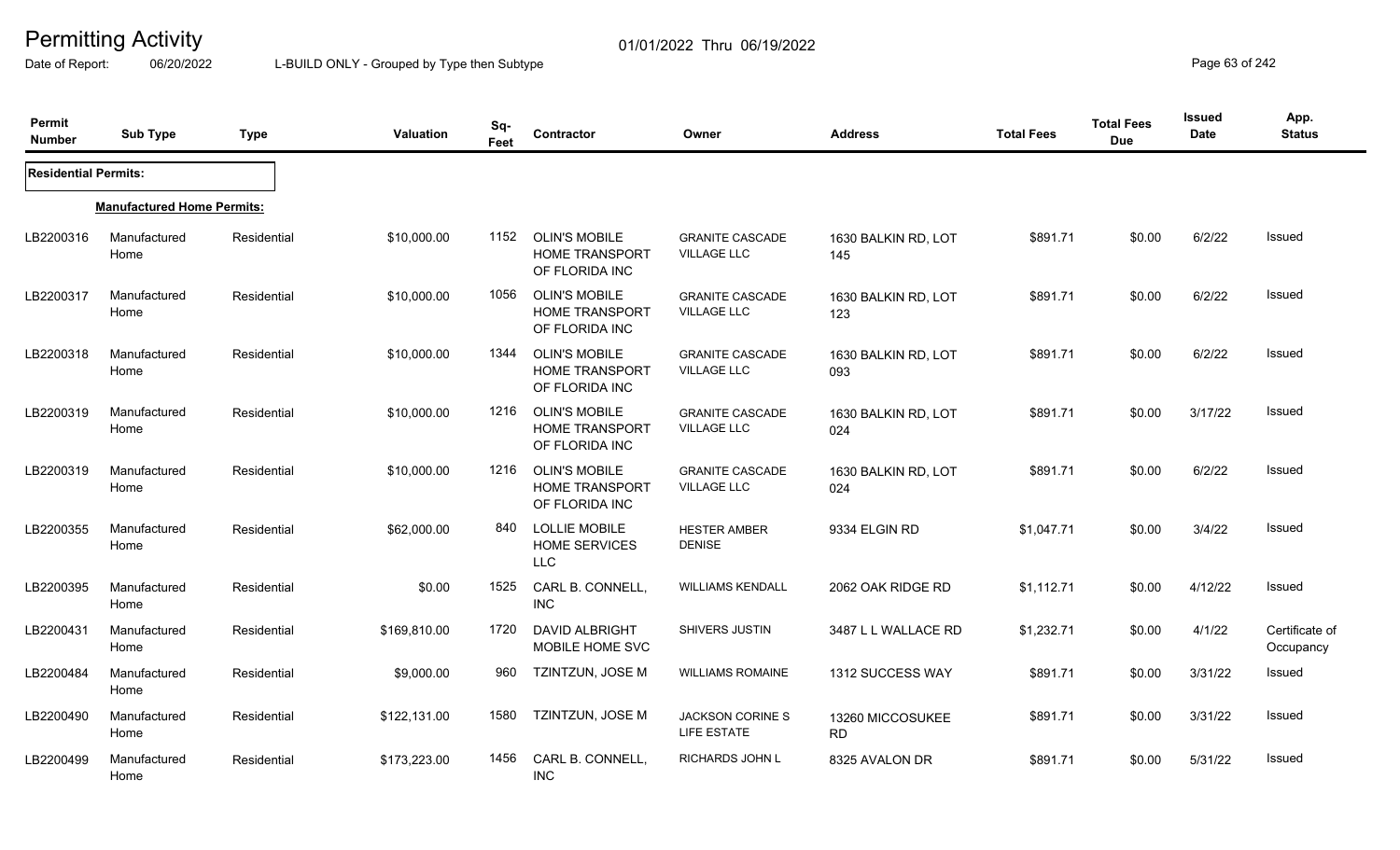Date of Report: 06/20/2022 L-BUILD ONLY - Grouped by Type then Subtype **Page 64** of 242

| Permit<br><b>Number</b>     | <b>Sub Type</b>                   | <b>Type</b> | Valuation    | Sq-<br>Feet | Contractor                                                              | Owner                                | <b>Address</b>                    | <b>Total Fees</b> | <b>Total Fees</b><br><b>Due</b> | <b>Issued</b><br>Date | App.<br><b>Status</b>       |
|-----------------------------|-----------------------------------|-------------|--------------|-------------|-------------------------------------------------------------------------|--------------------------------------|-----------------------------------|-------------------|---------------------------------|-----------------------|-----------------------------|
| <b>Residential Permits:</b> |                                   |             |              |             |                                                                         |                                      |                                   |                   |                                 |                       |                             |
|                             | <b>Manufactured Home Permits:</b> |             |              |             |                                                                         |                                      |                                   |                   |                                 |                       |                             |
| LB2200512                   | Manufactured<br>Home              | Residential | \$2,400.00   | 1456        | PIGOTTS MOBILE<br><b>HOME SALES AND</b><br>SERVICE, INC                 | <b>FEAGIN JOHN D SR</b>              | 5971 BUTTON WILLOW<br>LN          | \$886.71          | \$0.00                          | 4/13/22               | <b>Issued</b>               |
| LB2200525                   | Manufactured<br>Home              | Residential | \$168,000.00 | 1664        | <b>RANDY KYLLONEN</b><br><b>DBA RANDY</b><br><b>KYLLONEN &amp; SONS</b> | <b>KING BEVERLY</b>                  | 1904 COLLINS<br><b>LANDING RD</b> | \$1,047.71        | \$0.00                          | 5/2/22                | <b>Issued</b>               |
| LB2200585                   | Manufactured<br>Home              | Residential | \$178,680.00 | 1456        | <b>TIMBERLINE</b><br><b>CONSTRUCTION</b><br><b>GROUP LLC</b>            | FIKE JON W                           | 3491 HEADWATER<br><b>CREEK DR</b> | \$891.71          | \$0.00                          | 4/28/22               | <b>Issued</b>               |
| LB2200604                   | Manufactured<br>Home              | Residential | \$52,000.00  | 840         | RANDY KYLLONEN<br><b>DBA RANDY</b><br><b>KYLLONEN &amp; SONS</b>        | ROWELL THOMAS E III                  | 6502 TOM ROBERTS<br><b>RD</b>     | \$891.71          | \$0.00                          | 4/12/22               | Certificate of<br>Occupancy |
| LB2200628                   | Manufactured<br>Home              | Residential | \$4,500.00   | 784         | <b>NICK AND RICK'S</b><br><b>MOBILE HOME</b><br><b>SERVICE LLC</b>      | <b>JOHNSON JAMES</b>                 | 9047 HARDWOOD LN                  | \$891.71          | \$0.00                          | 4/28/22               | Issued                      |
| LB2200658                   | Manufactured<br>Home              | Residential | \$108,000.00 | 1568        | <b>RANDY KYLLONEN</b><br><b>DBA RANDY</b><br><b>KYLLONEN &amp; SONS</b> | <b>BARRUS AMY</b>                    | 1915 AMANDA RD                    | \$891.71          | \$0.00                          | 5/12/22               | Certificate of<br>Occupancy |
| LB2200676                   | Manufactured<br>Home              | Residential | \$80,000.00  | 1792        | <b>RANDY KYLLONEN</b><br><b>DBA RANDY</b><br><b>KYLLONEN &amp; SONS</b> | RUNYAN ROBERT D                      | 12050 RUNYAN LN                   | \$1,047.71        | \$0.00                          | 5/12/22               | Issued                      |
| LB2200733                   | Manufactured<br>Home              | Residential | \$98,000.00  | 1568        | LOLLIE MOBILE<br><b>HOME SERVICES</b><br><b>LLC</b>                     | <b>FAZZARO IAN</b><br><b>ANTHONY</b> | 7103 SANDY CREEK<br>CT.           | \$891.71          | \$0.00                          | 5/4/22                | Certificate of<br>Occupancy |
| LB2200785                   | Manufactured<br>Home              | Residential | \$20,000.00  | 1536        | TZINTZUN, JOSE M                                                        | <b>FORT JERRY R</b>                  | 16202 BLOUNTSTOWN<br><b>HWY</b>   | \$891.71          | \$0.00                          | 5/17/22               | Issued                      |
| LB2200795                   | Manufactured<br>Home              | Residential | \$50,000.00  | 1456        | <b>LOLLIE MOBILE</b><br><b>HOME SERVICES</b><br><b>LLC</b>              | <b>COWELL JOHN</b>                   | 6012 BUTTON WILLOW<br>LN          | \$891.71          | \$0.00                          | 5/27/22               | Issued                      |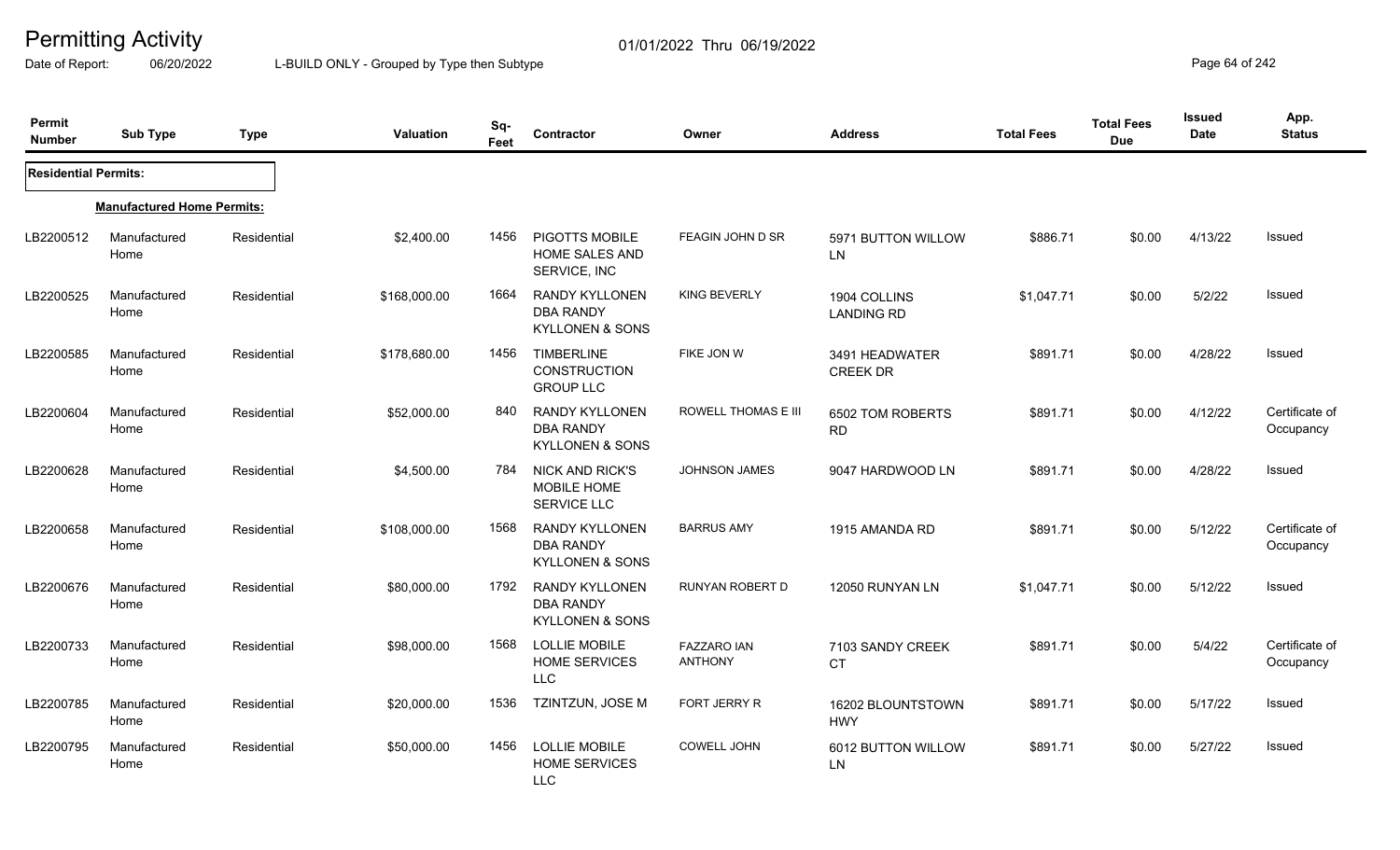Date of Report: 06/20/2022 L-BUILD ONLY - Grouped by Type then Subtype **Page 65** of 242

| Permit<br><b>Number</b>     | <b>Sub Type</b>                   | <b>Type</b> | Valuation      | Sq-<br>Feet | Contractor                                                              | Owner                           | <b>Address</b>                       | <b>Total Fees</b> | <b>Total Fees</b><br><b>Due</b> | <b>Issued</b><br><b>Date</b> | App.<br><b>Status</b>       |
|-----------------------------|-----------------------------------|-------------|----------------|-------------|-------------------------------------------------------------------------|---------------------------------|--------------------------------------|-------------------|---------------------------------|------------------------------|-----------------------------|
| <b>Residential Permits:</b> |                                   |             |                |             |                                                                         |                                 |                                      |                   |                                 |                              |                             |
|                             | <b>Manufactured Home Permits:</b> |             |                |             |                                                                         |                                 |                                      |                   |                                 |                              |                             |
| LB2200839                   | Manufactured<br>Home              | Residential | \$89,129.80    | 896         | <b>LOLLIE MOBILE</b><br><b>HOME SERVICES</b><br><b>LLC</b>              | DUBOIS-BRUNER<br><b>MARY R</b>  | 3602 ROBIN RD                        | \$891.71          | \$0.00                          | 5/10/22                      | Certificate of<br>Occupancy |
| LB2200855                   | Manufactured<br>Home              | Residential | \$7,500.00     | 1068        | <b>SCURLOCK</b><br><b>BURKETT MOBILE</b><br>HOME MOVING LLC             | LAKE BRADFORD MHP<br><b>LLC</b> | 2775 CATHEDRAL DR,<br>APT 210        | \$891.71          | \$0.00                          | 6/1/22                       | Issued                      |
| LB2200936                   | Manufactured<br>Home              | Residential | \$72,000.00    |             | <b>JOHNSON MOBILE</b><br><b>HOME MOVERS</b>                             | <b>FRAZIER CEDRICK</b>          | 4025 BISHOP RD                       | \$891.71          | \$0.00                          | 5/25/22                      | Issued                      |
| LB2200941                   | Manufactured<br>Home              | Residential | \$375,167.00   | 2692        | CARL B. CONNELL,<br><b>INC</b>                                          | <b>KEENE DEBORAH</b>            | 9180 TAFF RD                         | \$891.71          | \$0.00                          | 6/2/22                       | Issued                      |
| LB2200973                   | Manufactured<br>Home              | Residential | \$65,000.00    | 924         | <b>RANDY KYLLONEN</b><br><b>DBA RANDY</b><br><b>KYLLONEN &amp; SONS</b> | LOTS UNLIMITED INC              | 1433 JAKE DR                         | \$891.71          | \$0.00                          | 6/2/22                       | <b>Issued</b>               |
| LB2201041                   | Manufactured<br>Home              | Residential | \$7,500.00     | 1068        | SOUTHEASTERN<br><b>DISASTER RELIEF</b><br>SERVISES LLC                  | LAKE BRADFORD MHP<br>LLC        | 2775 CATHEDRAL DR,<br>Lot 272        | \$903.26          | \$0.00                          | 6/9/22                       | Issued                      |
| LB2201047                   | Manufactured<br>Home              | Residential | \$7,500.00     | 1068        | SOUTHEASTERN<br><b>DISASTER RELIEF</b><br>SERVISES LLC                  | LAKE BRADFORD MHP<br>LLC        | 2775 CATHEDRAL DR,<br>Lot 328        | \$903.26          | \$0.00                          | 6/9/22                       | Issued                      |
| LB2201050                   | Manufactured<br>Home              | Residential | \$7,500.00     | 1068        | SOUTHEASTERN<br><b>DISASTER RELIEF</b><br>SERVISES LLC                  | LAKE BRADFORD MHP<br><b>LLC</b> | 2775 CATHEDRAL DR,<br><b>APT 348</b> | \$903.26          | \$0.00                          | 6/9/22                       | Issued                      |
|                             | Totals:                           | 56          | \$3,619,767.80 |             |                                                                         |                                 |                                      | 51,563.39         | \$0.00                          |                              |                             |
|                             | <b>New Permits:</b>               |             |                |             |                                                                         |                                 |                                      |                   |                                 |                              |                             |
| LB2100952                   | New                               | Residential | \$195,000.00   | 2314        | <b>CHIEF</b><br>CORNERSTONE<br><b>CONSTRUCTION</b><br><b>COMPANY</b>    | <b>THOMAS LILLIE</b>            | 3127 PARKLAWN ST                     | \$2,635.57        | \$0.00                          | 1/5/22                       | Issued                      |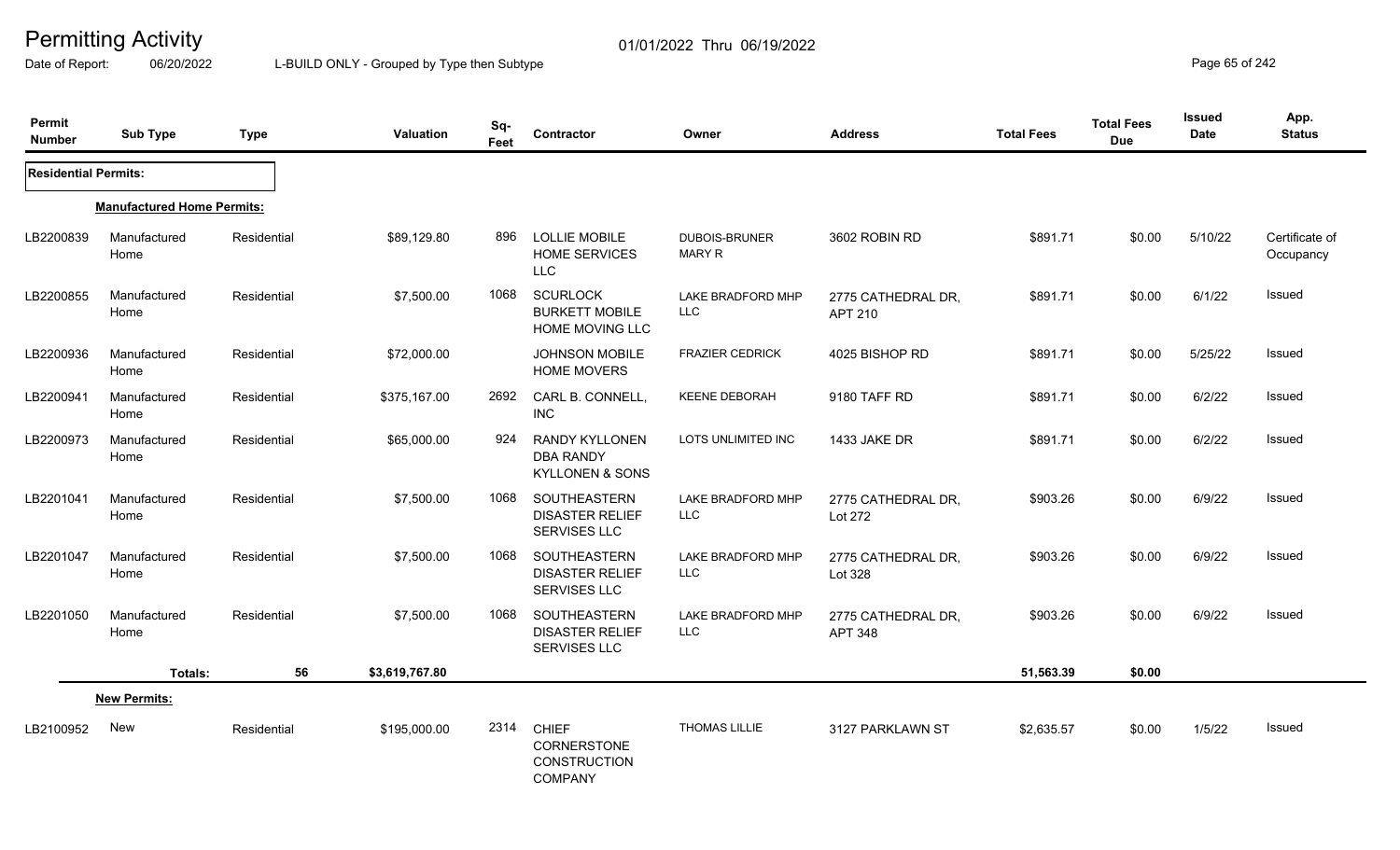Date of Report: 06/20/2022 L-BUILD ONLY - Grouped by Type then Subtype **Page 66** of 242

| Permit<br><b>Number</b>     | <b>Sub Type</b>     | <b>Type</b> | <b>Valuation</b> | Sq-<br>Feet | Contractor                                                           | Owner                                                      | <b>Address</b>                   | <b>Total Fees</b> | <b>Total Fees</b><br><b>Due</b> | <b>Issued</b><br>Date | App.<br><b>Status</b> |
|-----------------------------|---------------------|-------------|------------------|-------------|----------------------------------------------------------------------|------------------------------------------------------------|----------------------------------|-------------------|---------------------------------|-----------------------|-----------------------|
| <b>Residential Permits:</b> |                     |             |                  |             |                                                                      |                                                            |                                  |                   |                                 |                       |                       |
|                             | <b>New Permits:</b> |             |                  |             |                                                                      |                                                            |                                  |                   |                                 |                       |                       |
| LB2101687                   | <b>New</b>          | Residential | \$110,000.00     | 2528        | DEVORO HOMES,<br><b>LLC</b>                                          | DEVORO HOMES LLC                                           | 4614 RIVERS LANDING<br><b>DR</b> | \$2,924.96        | \$0.00                          | 1/28/22               | <b>Issued</b>         |
| LB2101694                   | <b>New</b>          | Residential | \$110,000.00     | 2094        | DEVORO HOMES,<br><b>LLC</b>                                          | DEVORO HOMES LLC                                           | 4808 SILENT CREEK<br>LN          | \$2,461.77        | \$0.00                          | 1/28/22               | Issued                |
| LB2101910                   | <b>New</b>          | Residential | \$350,000.00     | 6433        | <b>THARPE</b><br><b>CONSTRUCTION &amp;</b><br>REMODELING, LLC.       | <b>CONRAD SPENCE H</b>                                     | 6426 MILLSTONE<br>POINT RD       | \$5,928.06        | \$0.00                          | 1/13/22               | Issued                |
| LB2102113                   | <b>New</b>          | Residential | \$100,000.00     | 2074        | <b>MEEKS</b><br><b>CONSTRUCTION</b><br><b>AND</b><br>DEVELOPMENT INC | <b>TOWER GATES LLC</b>                                     | 4352 BOTTLE BRUSH<br>LN          | \$2,546.68        | \$0.00                          | 1/12/22               | Issued                |
| LB2102121                   | New                 | Residential | \$150,000.00     | 1810        | <b>GREEN HEAD</b><br>BUILDERS, INC.                                  | POLLOCK SYDNEY                                             | 1105 LOMPOC CT                   | \$2,229.43        | \$0.00                          | 1/13/22               | Issued                |
| LB2102331                   | <b>New</b>          | Residential | \$100,000.00     | 2074        | MEEKS<br><b>CONSTRUCTION</b><br><b>AND</b><br>DEVELOPMENT INC        | <b>TOWER GATES LLC</b>                                     | 5711 PINEBARREN RD               | \$2,613.95        | \$0.00                          | 1/4/22                | Issued                |
| LB2102367                   | <b>New</b>          | Residential | \$13,500.00      | 2010        | <b>GIBBS</b><br><b>INVESTMENTS AND</b><br><b>DEVELOPMENTS</b>        | <b>GIBBS INVESTMENTS</b><br>AND DEVELOPMENTS<br><b>LLC</b> | 3040 GATLIN RD                   | \$2,391.19        | \$0.00                          | 1/6/22                | Issued                |
| LB2102368                   | <b>New</b>          | Residential | \$120,000.00     | 1662        | <b>GIBBS</b><br><b>INVESTMENTS AND</b><br><b>DEVELOPMENTS</b>        | <b>GIBBS INVESTMENTS</b><br>AND DEVELOPMENTS<br>LLC        | 3026 GATLIN RD                   | \$2,121.67        | \$0.00                          | 1/6/22                | Issued                |
| LB2102369                   | <b>New</b>          | Residential | \$125,000.00     | 1746        | <b>GIBBS</b><br><b>INVESTMENTS AND</b><br><b>DEVELOPMENTS</b>        | <b>GIBBS INVESTMENTS</b><br>AND DEVELOPMENTS<br><b>LLC</b> | 3034 GATLIN RD                   | \$2,186.23        | \$0.00                          | 1/6/22                | Issued                |
| LB2102374                   | <b>New</b>          | Residential | \$110,000.00     | 1918        | DEVORO HOMES,<br><b>LLC</b>                                          | DEVORO HOMES LLC                                           | 1069 LACEY LN                    | \$2,326.47        | \$0.00                          | 3/10/22               | Issued                |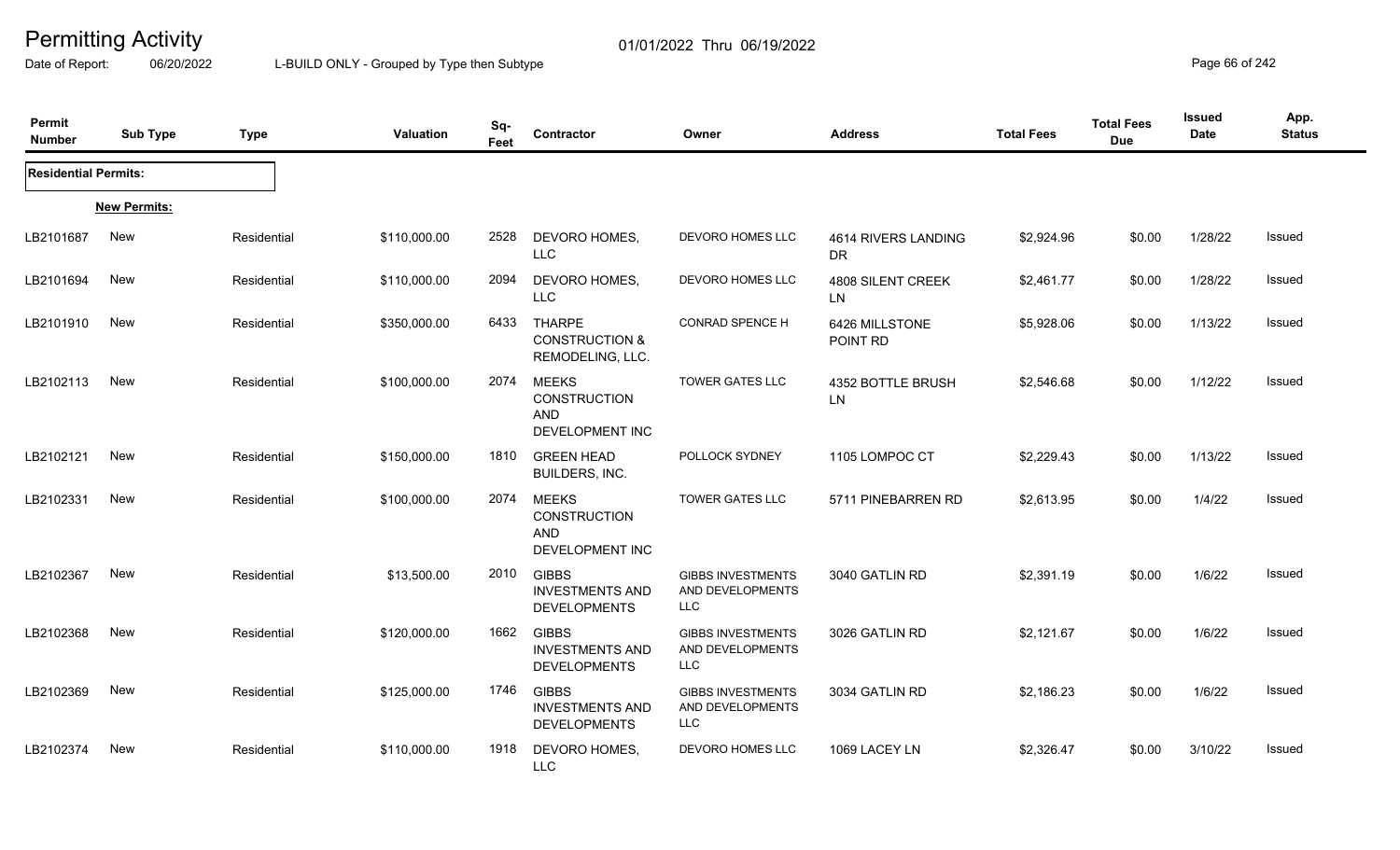Date of Report: 06/20/2022 L-BUILD ONLY - Grouped by Type then Subtype **Page 67** of 242

| Permit<br><b>Number</b>     | <b>Sub Type</b>     | <b>Type</b> | <b>Valuation</b> | Sq-<br>Feet | Contractor                                                           | Owner                                        | <b>Address</b>                 | <b>Total Fees</b> | <b>Total Fees</b><br><b>Due</b> | <b>Issued</b><br><b>Date</b> | App.<br><b>Status</b>       |
|-----------------------------|---------------------|-------------|------------------|-------------|----------------------------------------------------------------------|----------------------------------------------|--------------------------------|-------------------|---------------------------------|------------------------------|-----------------------------|
| <b>Residential Permits:</b> |                     |             |                  |             |                                                                      |                                              |                                |                   |                                 |                              |                             |
|                             | <b>New Permits:</b> |             |                  |             |                                                                      |                                              |                                |                   |                                 |                              |                             |
| LB2102413                   | New                 | Residential | \$175,000.00     | 1766        | <b>JSR</b><br><b>CONSTRUCTION &amp;</b><br>DEVELOPMENT,<br>INC.      | <b>JSR CONSTRUCTION</b><br>& DEVELOPMENT INC | 2210 OAK RIDGE RD E            | \$2,195.61        | \$0.00                          | 1/19/22                      | Certificate of<br>Occupancy |
| LB2102417                   | <b>New</b>          | Residential | \$100,000.00     | 2292        | <b>MEEKS</b><br><b>CONSTRUCTION</b><br><b>AND</b><br>DEVELOPMENT INC | <b>TOWER GATES LLC</b>                       | 5703 PINEBARREN RD             | \$2,725.44        | \$0.00                          | 1/4/22                       | Issued                      |
| LB2102452                   | New                 | Residential | \$275,000.00     | 3091        | <b>GOLDEN</b><br><b>CONSTRUCTION</b><br><b>COMPANY INC</b>           | <b>CARDENAS SALOMON</b><br>JAIME             | 13059 N MERIDIAN RD            | \$3,187.62        | \$0.00                          | 3/8/22                       | Issued                      |
| LB2102459                   | <b>New</b>          | Residential | \$350,000.00     | 3385        | <b>MEEKS</b><br><b>CONSTRUCTION</b><br>AND<br><b>DEVELOPMENT INC</b> | <b>SMITH BRANDY</b>                          | 2733 BANNERMAN RD              | \$3,428.70        | \$0.00                          | 2/11/22                      | Issued                      |
| LB2102487                   | New                 | Residential | \$100,000.00     | 2622        | <b>OWNER</b>                                                         | VELASQUEZ<br><b>TEODULO GARCIA</b>           | 2564 CLARA KEE<br><b>BLVD</b>  | \$2,996.04        | \$0.00                          | 2/8/22                       | <b>Issued</b>               |
| LB2102496                   | New                 | Residential | \$175,000.00     | 2966        | DORADO DESIGN &<br><b>CONSTRUCTION INC</b>                           | <b>STUBBS JOSHUA</b><br><b>BRANDON</b>       | 3033 OSCAR HARVEY<br><b>RD</b> | \$3,270.12        | \$0.00                          | 1/26/22                      | Issued                      |
| LB2102499                   | <b>New</b>          | Residential | \$525,000.00     | 3815        | <b>TRICON BUILDERS,</b><br>INC.                                      | MERLE ALEXANDER C                            | 671 CARR LN                    | \$4,015.17        | \$0.00                          | 1/20/22                      | Issued                      |
| LB2102503                   | New                 | Residential | \$220,769.00     | 2496        | <b>PREMIER</b><br>CONSTRUCTION-RE<br>SIDENTIAL LLC                   | <b>GOLDEN OAK LAND</b><br><b>GROUP LLC</b>   | 8773 GREENRIDGE LN             | \$2,896.72        | \$0.00                          | 2/24/22                      | <b>Issued</b>               |
| LB2102523                   | <b>New</b>          | Residential | \$294,000.00     | 1932        | AMERICA'S HOME<br>PLACE, INC.                                        | POPPELL CODY E                               | 728 MERRY ROBIN RD             | \$2,237.24        | \$0.00                          | 1/6/22                       | Issued                      |
| LB2102536                   | New                 | Residential | \$201,235.00     | 2456        | <b>PREMIER</b><br>CONSTRUCTION-RE<br>SIDENTIAL LLC                   | golden oak land group                        | 8764 GREENRIDGE LN             | \$2,863.92        | \$0.00                          | 2/21/22                      | <b>Issued</b>               |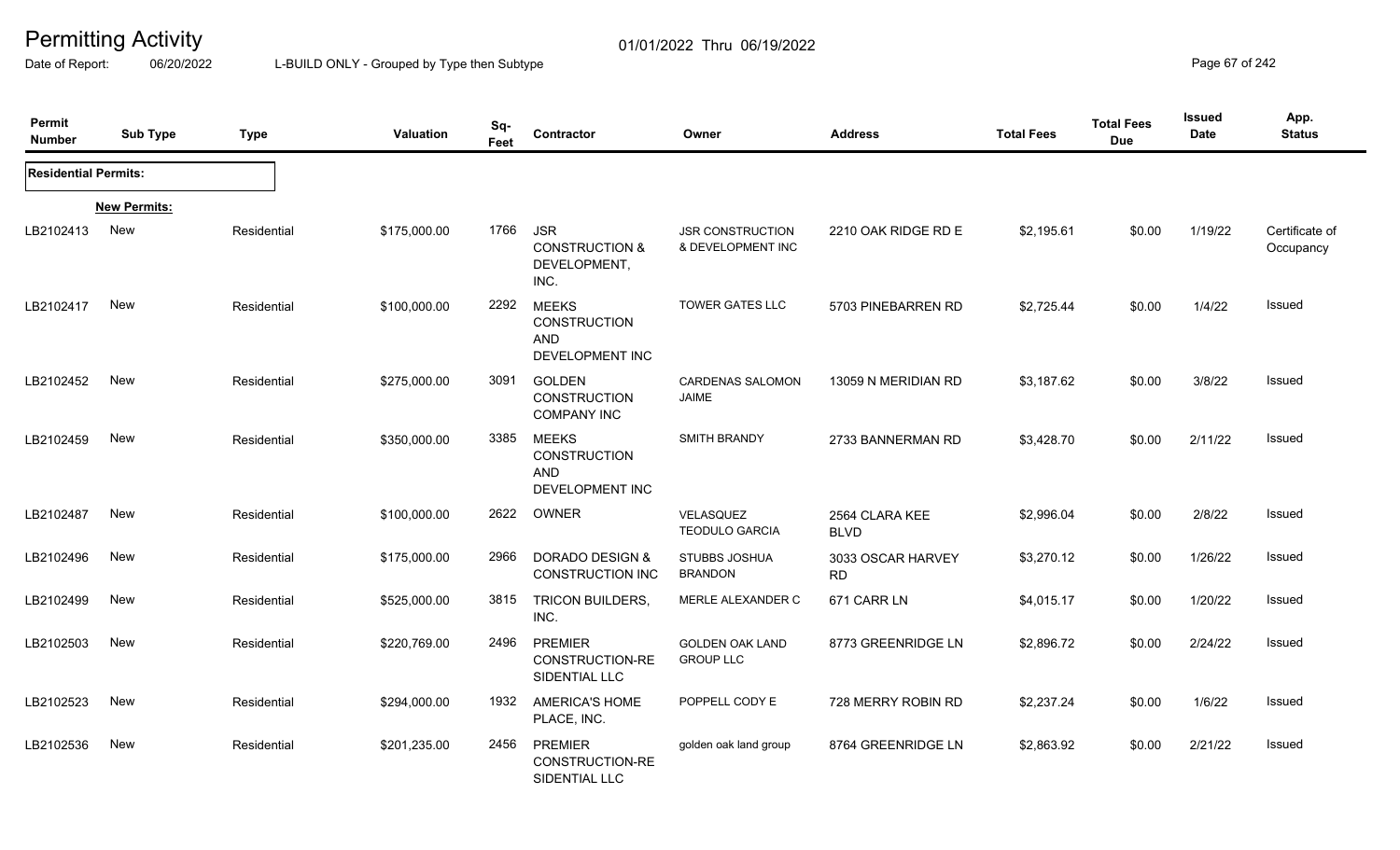Date of Report: 06/20/2022 L-BUILD ONLY - Grouped by Type then Subtype **Page 68** of 242

| Permit<br><b>Number</b>     | <b>Sub Type</b>     | <b>Type</b> | <b>Valuation</b> | Sq-<br>Feet | Contractor                                                           | Owner                                      | <b>Address</b>                   | <b>Total Fees</b> | <b>Total Fees</b><br><b>Due</b> | <b>Issued</b><br><b>Date</b> | App.<br><b>Status</b> |
|-----------------------------|---------------------|-------------|------------------|-------------|----------------------------------------------------------------------|--------------------------------------------|----------------------------------|-------------------|---------------------------------|------------------------------|-----------------------|
| <b>Residential Permits:</b> |                     |             |                  |             |                                                                      |                                            |                                  |                   |                                 |                              |                       |
|                             | <b>New Permits:</b> |             |                  |             |                                                                      |                                            |                                  |                   |                                 |                              |                       |
| LB2102539                   | New                 | Residential | \$22,789.00      | 2496        | PREMIER<br>CONSTRUCTION-RE<br>SIDENTIAL LLC                          | golden oak land group                      | 8760 GREENRIDGE LN               | \$2,896.72        | \$0.00                          | 2/15/22                      | Issued                |
| LB2102548                   | New                 | Residential | \$250,000.00     | 3362        | A-1 SERVICE LLC                                                      | ATAYANTS VAGHAN                            | 3505 TURKEY RUN LN               | \$3,604.84        | \$0.00                          | 1/18/22                      | Issued                |
| LB2102550                   | New                 | Residential | \$754,425.00     | 5185        | M & R<br><b>CONSTRUCTION</b><br>AND SIDING, INC.                     | <b>BRADY JOHN T III</b>                    | 4229 NATURAL<br><b>BRIDGE RD</b> | \$5,105.70        | \$0.00                          | 1/11/22                      | Issued                |
| LB2102566                   | New                 | Residential | \$100,000.00     | 2292        | <b>MEEKS</b><br>CONSTRUCTION<br><b>AND</b><br>DEVELOPMENT INC        | <b>TOWER GATES LLC</b>                     | 5683 PINEBARREN RD               | \$2,717.44        | \$0.00                          | 1/4/22                       | Issued                |
| LB2102568                   | New                 | Residential | \$100,000.00     | 2292        | <b>MEEKS</b><br><b>CONSTRUCTION</b><br><b>AND</b><br>DEVELOPMENT INC | <b>TOWER GATES LLC</b>                     | 5691 PINEBARREN RD               | \$2,717.44        | \$0.00                          | 1/4/22                       | Issued                |
| LB2102577                   | New                 | Residential | \$10,000.00      | 1650        | <b>MEEKS</b><br>CONSTRUCTION<br><b>AND</b><br>DEVELOPMENT INC        | <b>LEXINGTON PARC LLC</b>                  | 2297 LEXINGTON<br>PARC DR        | \$2,191.00        | \$0.00                          | 1/13/22                      | Issued                |
| LB2102580                   | New                 | Residential | \$180,180.00     | 2002        | <b>DAVIDSON</b><br>CONTRACTING<br>CORP                               | <b>LEVITICUS</b><br><b>INVESTMENTS INC</b> | 11088 WILDLIFE TRL               | \$2,544.91        | \$0.00                          | 2/22/22                      | Issued                |
| LB2102581                   | New                 | Residential | \$180,180.00     | 2658        | <b>DAVIDSON</b><br>CONTRACTING<br>CORP                               | <b>LEVITICUS</b><br><b>INVESTMENTS INC</b> | 11092 WILDLIFE TRL               | \$3,017.56        | \$0.00                          | 2/22/22                      | <b>Issued</b>         |
| LB2102583                   | New                 | Residential | \$427,425.00     | 5699        | OWNER                                                                | FS#119                                     | 10808 FOX TAIL CT                | \$5,052.11        | \$0.00                          | 2/8/22                       | Issued                |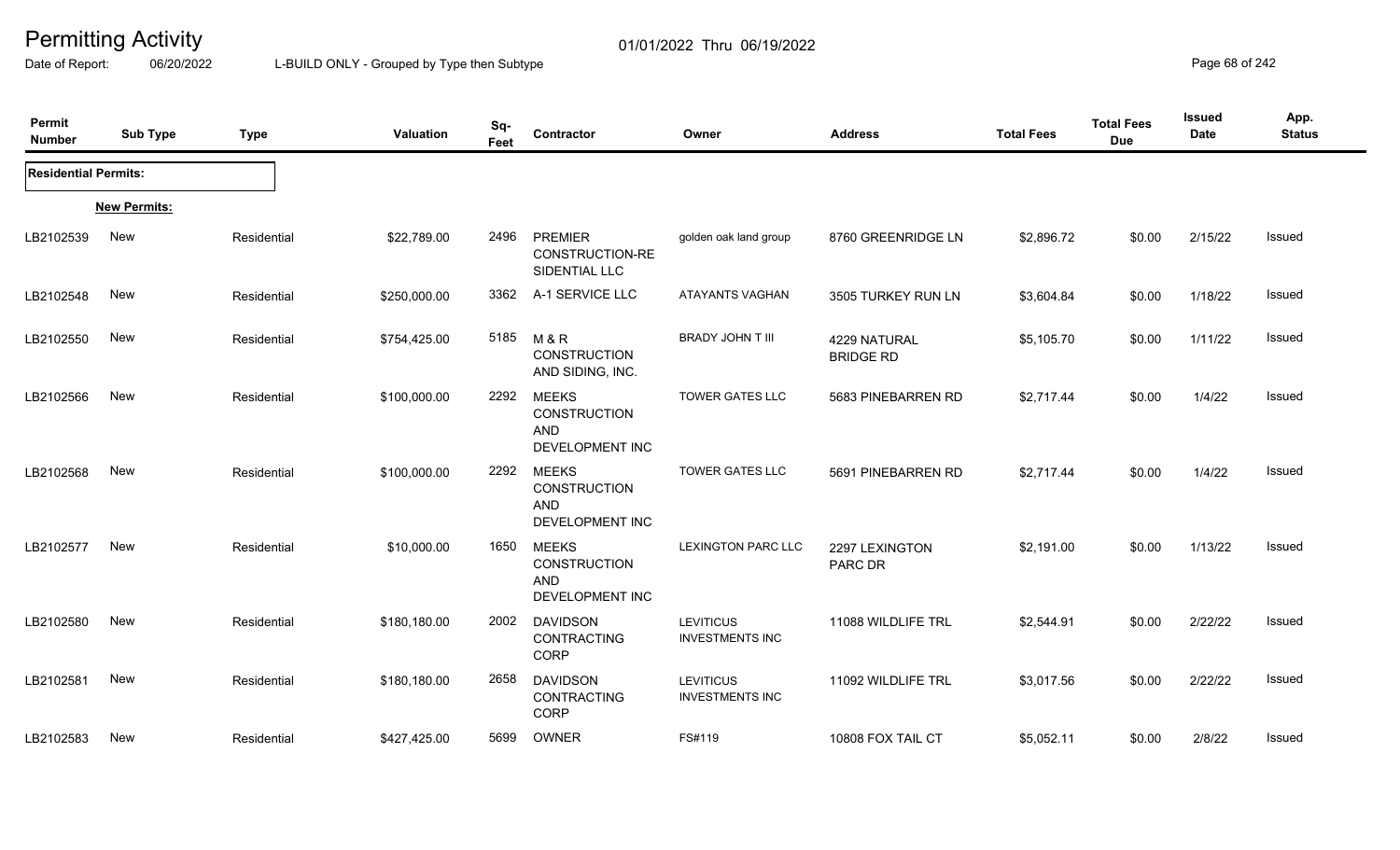Date of Report: 06/20/2022 L-BUILD ONLY - Grouped by Type then Subtype **Page 69** of 242

| Permit<br><b>Number</b>     | <b>Sub Type</b>     | <b>Type</b> | <b>Valuation</b> | Sq-<br>Feet | Contractor                                                           | Owner                                         | <b>Address</b>                   | <b>Total Fees</b> | <b>Total Fees</b><br><b>Due</b> | Issued<br>Date | App.<br><b>Status</b> |
|-----------------------------|---------------------|-------------|------------------|-------------|----------------------------------------------------------------------|-----------------------------------------------|----------------------------------|-------------------|---------------------------------|----------------|-----------------------|
| <b>Residential Permits:</b> |                     |             |                  |             |                                                                      |                                               |                                  |                   |                                 |                |                       |
|                             | <b>New Permits:</b> |             |                  |             |                                                                      |                                               |                                  |                   |                                 |                |                       |
| LB2102586                   | New                 | Residential | \$100,000.00     | 2225        | <b>MEEKS</b><br><b>CONSTRUCTION</b><br><b>AND</b><br>DEVELOPMENT INC | <b>LEXINGTON PARC LLC</b>                     | 2364 LEXINGTON<br>POND WAY       | \$2,662.50        | \$0.00                          | 1/13/22        | Issued                |
| LB2102587                   | <b>New</b>          | Residential | \$500,000.00     | 3366        | <b>TITUS ALCORN</b><br><b>CONSTRUCTION</b><br>CORP                   | <b>GAMBLE TERREZE</b>                         | 3930 BELLAC RD                   | \$3,455.61        | \$0.00                          | 1/12/22        | Issued                |
| LB2102610                   | <b>New</b>          | Residential | \$220,789.00     | 2496        | <b>PREMIER</b><br>CONSTRUCTION-RE<br>SIDENTIAL LLC                   | <b>GOLDEN OAK LAND</b><br><b>GROUP LLC</b>    | 8766 GREENRIDGE LN               | \$2,896.72        | \$0.00                          | 2/21/22        | Issued                |
| LB2102611                   | New                 | Residential | \$276,336.00     | 3092        | <b>PREMIER</b><br>CONSTRUCTION-RE<br>SIDENTIAL LLC                   | <b>GOLDEN OAK LAND</b><br><b>GROUP LLC</b>    | 8762 GREENRIDGE LN               | \$3,385.44        | \$0.00                          | 2/15/22        | Issued                |
| LB2102623                   | <b>New</b>          | Residential | \$235,831.00     | 3018        | <b>PREMIER</b><br>CONSTRUCTION-RE<br>SIDENTIAL LLC                   | <b>GOLDEN OAK LAND</b><br><b>GROUP LLC</b>    | 8768 GREENRIDGE LN               | \$3,324.76        | \$0.00                          | 2/24/22        | Issued                |
| LB2102624                   | <b>New</b>          | Residential | \$235,831.00     | 3018        | <b>PREMIER</b><br>CONSTRUCTION-RE<br>SIDENTIAL LLC                   | <b>GOLDEN OAK LAND</b><br><b>GROUP LLC</b>    | 8770 GREENRIDGE LN               | \$3,324.76        | \$0.00                          | 2/24/22        | Issued                |
| LB2102632                   | New                 | Residential | \$100,000.00     | 2074        | <b>MEEKS</b><br><b>CONSTRUCTION</b><br><b>AND</b><br>DEVELOPMENT INC | <b>TOWER GATES LLC</b>                        | 4348 BOTTLE BRUSH<br>LN          | \$2,538.68        | \$0.00                          | 1/12/22        | Issued                |
| LB2102633                   | New                 | Residential | \$235,831.00     | 2627        | <b>PREMIER</b><br>CONSTRUCTION-RE<br>SIDENTIAL LLC                   | <b>GOLDEN OAK LAND</b><br><b>GROUP LLC</b>    | 8759 GREENRIDGE LN               | \$3,004.14        | \$0.00                          | 3/3/22         | Issued                |
| LB2102650                   | New                 | Residential | \$110,000.00     | 1990        | DEVORO HOMES,<br><b>LLC</b>                                          | <b>WESTCHESTER</b><br><b>JORDANS PASS LLC</b> | 6198 JORDANS PASS<br>DR          | \$2,367.81        | \$0.00                          | 2/14/22        | Issued                |
| LB2102651                   | New                 | Residential | \$1,400,000.00   | 8360        | JEFF WEST HOME<br><b>SERVICES LLC</b>                                | <b>SERPICO JOSEPH</b>                         | 1883 MILLER LANDING<br><b>RD</b> | \$7,776.47        | \$0.00                          | 2/1/22         | <b>Issued</b>         |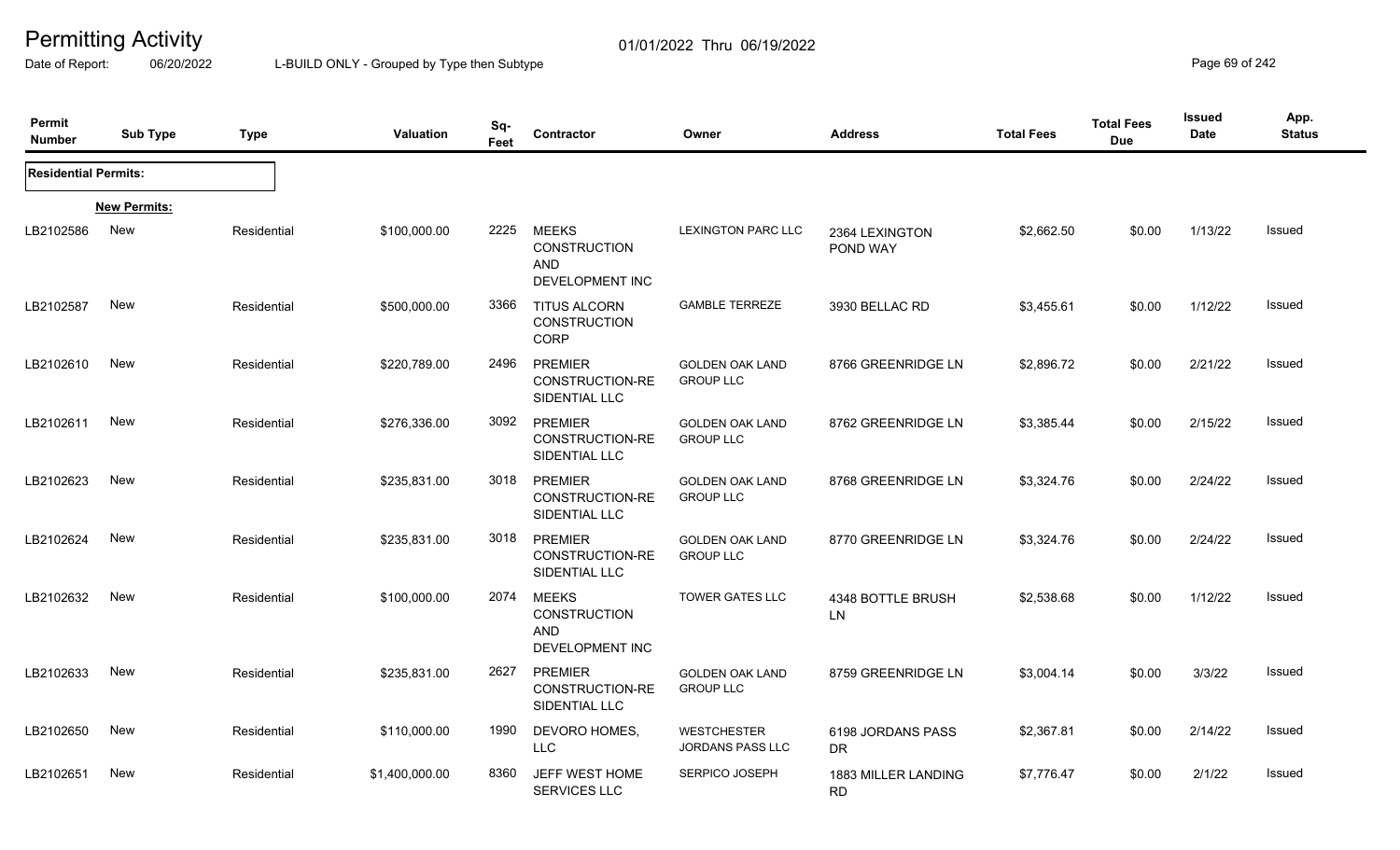Date of Report: 06/20/2022 L-BUILD ONLY - Grouped by Type then Subtype **Page 70** of 242

| Permit<br><b>Number</b>     | <b>Sub Type</b>     | <b>Type</b> | <b>Valuation</b> | Sq-<br>Feet | Contractor                                                     | Owner                                      | <b>Address</b>                 | <b>Total Fees</b> | <b>Total Fees</b><br><b>Due</b> | <b>Issued</b><br>Date | App.<br><b>Status</b>       |
|-----------------------------|---------------------|-------------|------------------|-------------|----------------------------------------------------------------|--------------------------------------------|--------------------------------|-------------------|---------------------------------|-----------------------|-----------------------------|
| <b>Residential Permits:</b> |                     |             |                  |             |                                                                |                                            |                                |                   |                                 |                       |                             |
|                             | <b>New Permits:</b> |             |                  |             |                                                                |                                            |                                |                   |                                 |                       |                             |
| LB2102662                   | New                 | Residential | \$300,000.00     | 3228        | <b>KEITH TAYLOR</b><br><b>CONSTRUCTION LLC</b>                 | <b>NAILED IT</b><br><b>TALLAHASSEE LLC</b> | 3370 MARIANA OAKS<br>DR.       | \$3,550.23        | \$0.00                          | 1/31/22               | <b>Issued</b>               |
| LB2102663                   | New                 | Residential | \$300,000.00     | 3416        | <b>KEITH TAYLOR</b><br><b>CONSTRUCTION LLC</b>                 | <b>NAILED IT</b><br><b>TALLAHASSEE LLC</b> | 3382 MARIANA OAKS              | \$3,704.39        | \$0.00                          | 1/31/22               | <b>Issued</b>               |
| LB2200007                   | New                 | Residential | \$500,000.00     | 3784        | <b>THARPE</b><br><b>CONSTRUCTION &amp;</b><br>REMODELING, LLC. | <b>WOOD CATHERINE L</b>                    | 506 RIVER POND CT              | \$3,755.88        | \$0.00                          | 2/25/22               | Issued                      |
| LB2200009                   | New                 | Residential | \$416,000.00     | 2337        | <b>GBGH</b><br>CONSTRUCTION,<br>INC.                           | <b>UPPER EAST</b><br>DEVELOPMENT LLC       | 2307 LAKE HALL RD              | \$2,754.34        | \$0.00                          | 1/20/22               | Certificate of<br>Occupancy |
| LB2200010                   | New                 | Residential | \$416,000.00     | 2337        | <b>GBGH</b><br>CONSTRUCTION,<br>INC.                           | <b>UPPER EAST</b><br>DEVELOPMENT LLC       | 2303 LAKE HALL RD              | \$2,754.34        | \$0.00                          | 1/20/22               | Certificate of<br>Occupancy |
| LB2200027                   | <b>New</b>          | Residential | \$300,000.00     | 3158        | <b>KEITH TAYLOR</b><br><b>CONSTRUCTION LLC</b>                 | NAILED IT<br><b>TALLAHASSEE LLC</b>        | 3374 MARIANA OAKS<br><b>DR</b> | \$3,558.10        | \$0.00                          | 2/16/22               | Issued                      |
| LB2200039                   | New                 | Residential | \$250,000.00     | 2261        | <b>KEITH TAYLOR</b><br>CONSTRUCTION LLC                        | <b>NAILED IT</b><br><b>TALLAHASSEE LLC</b> | 8774 MINNOW CREEK<br><b>DR</b> | \$2,757.29        | \$0.00                          | 2/22/22               | Issued                      |
| LB2200042                   | New                 | Residential | \$300,000.00     | 3158        | <b>KEITH TAYLOR</b><br><b>CONSTRUCTION LLC</b>                 | NAILED IT<br><b>TALLAHASSEE LLC</b>        | 3360 MARIANA OAKS<br><b>DR</b> | \$3,558.10        | \$0.00                          | 3/30/22               | <b>Issued</b>               |
| LB2200043                   | <b>New</b>          | Residential | \$200,000.00     | 2866        | PITMAN'S CUSTOM<br><b>CONSTRUCTION LLC</b>                     | CAMELLIA OAKS LLC                          | 4421 GRACE PARK<br><b>TRL</b>  | \$3,011.12        | \$0.00                          | 1/25/22               | Issued                      |
| LB2200044                   | New                 | Residential | \$200,000.00     | 2862        | <b>PITMAN'S CUSTOM</b><br>CONSTRUCTION LLC                     | CAMELLIA OAKS LLC                          | 4423 GRACE PARK<br><b>TRL</b>  | \$3,007.84        | \$0.00                          | 1/25/22               | Issued                      |
| LB2200045                   | New                 | Residential | \$200,000.00     | 2650        | PITMAN'S CUSTOM<br>CONSTRUCTION LLC                            | <b>CAMELLIA OAKS LLC</b>                   | 4425 GRACE PARK<br><b>TRL</b>  | \$2,834.00        | \$0.00                          | 1/25/22               | <b>Issued</b>               |
| LB2200053                   | New                 | Residential | \$276,335.00     | 3018        | <b>PREMIER</b><br>CONSTRUCTION-RE<br>SIDENTIAL LLC             | <b>GOLDEN OAK LAND</b><br><b>GROUP LLC</b> | 8761 GREENRIDGE LN             | \$3,324.76        | \$0.00                          | 3/3/22                | <b>Issued</b>               |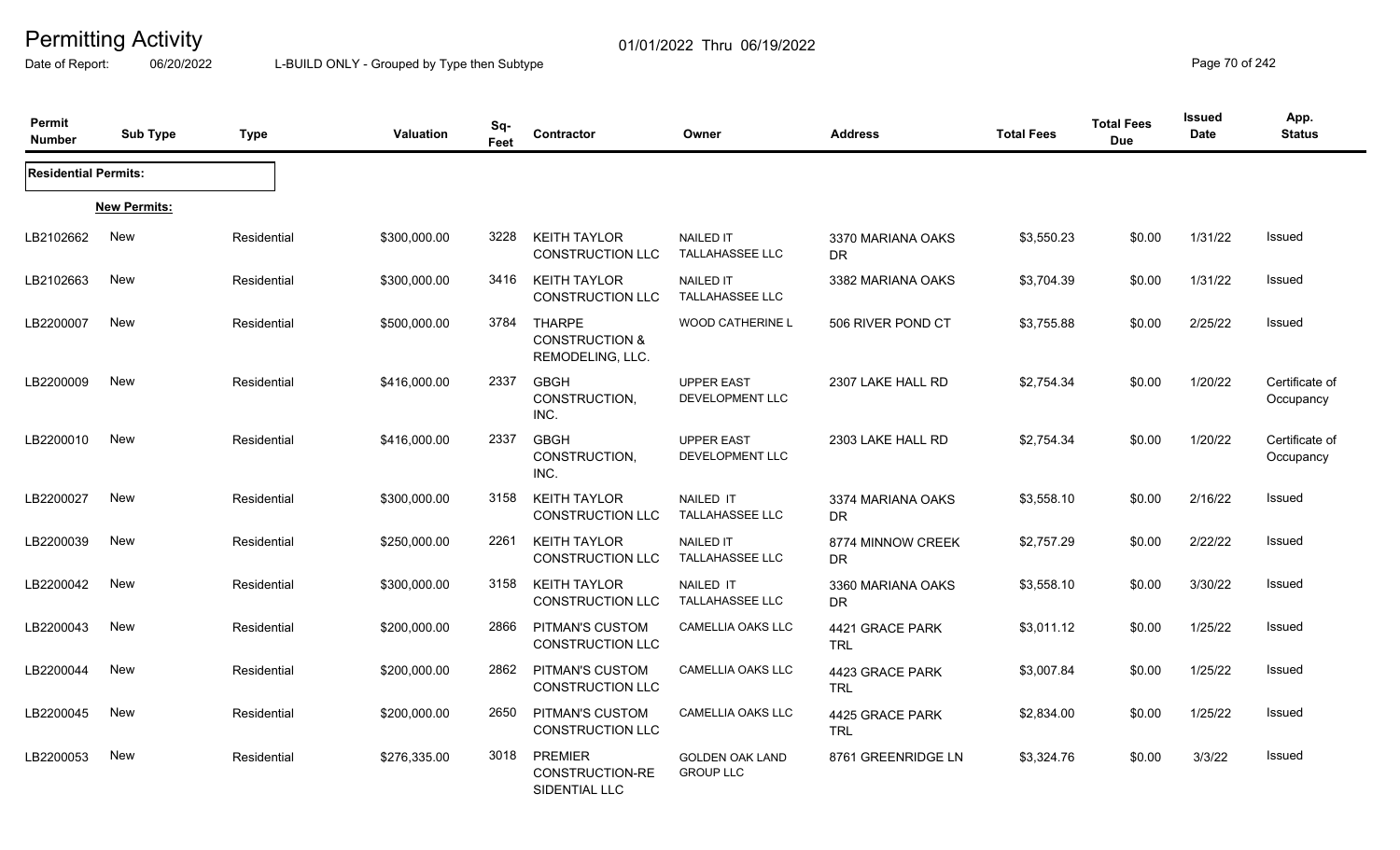Date of Report: 06/20/2022 L-BUILD ONLY - Grouped by Type then Subtype **Page 71** of 242

| Permit<br><b>Number</b>     | <b>Sub Type</b>     | <b>Type</b> | Valuation    | Sq-<br>Feet | Contractor                                                           | Owner                                      | <b>Address</b>                   | <b>Total Fees</b> | <b>Total Fees</b><br><b>Due</b> | <b>Issued</b><br><b>Date</b> | App.<br><b>Status</b> |
|-----------------------------|---------------------|-------------|--------------|-------------|----------------------------------------------------------------------|--------------------------------------------|----------------------------------|-------------------|---------------------------------|------------------------------|-----------------------|
| <b>Residential Permits:</b> |                     |             |              |             |                                                                      |                                            |                                  |                   |                                 |                              |                       |
|                             | <b>New Permits:</b> |             |              |             |                                                                      |                                            |                                  |                   |                                 |                              |                       |
| LB2200078                   | <b>New</b>          | Residential | \$291,000.00 | 2860        | <b>LUNT</b><br><b>CONSTRUCTION LLC</b>                               | <b>LUNT</b><br>CONSTRUCTION LLC            | 3373 FRONTIER RD                 | \$2,851.62        | \$0.00                          | 2/1/22                       | Issued                |
| LB2200082                   | New                 | Residential | \$262,000.00 | 2903        | <b>LUNT</b><br><b>CONSTRUCTION LLC</b>                               | ZAUCHE CAMERON<br><b>MICHAEL</b>           | 9304 ARCADIA AVE                 | \$3,033.46        | \$0.00                          | 4/13/22                      | Issued                |
| LB2200088                   | <b>New</b>          | Residential | \$950,000.00 | 6244        | SOUTHPOINTE<br>BUILDERS, INC.                                        | <b>JAAP GREGORY</b><br>LANGFORD            | 6647 LAKE PISGAH<br><b>DR</b>    | \$5,773.08        | \$0.00                          | 3/11/22                      | <b>Issued</b>         |
| LB2200089                   | <b>New</b>          | Residential | \$600,000.00 | 4417        | SOUTHPOINTE<br>BUILDERS, INC.                                        | <b>MOORE NICHOLE</b>                       | 6053 LEIGH READ RD               | \$4,274.94        | \$0.00                          | 3/21/22                      | Issued                |
| LB2200090                   | New                 | Residential | \$235,831.00 | 3018        | <b>PREMIER</b><br>CONSTRUCTION-RE<br>SIDENTIAL LLC                   | <b>GOLDEN OAK LAND</b><br><b>GROUP LLC</b> | 8763 GREENRIDGE LN               | \$3,324.76        | \$0.00                          | 3/3/22                       | <b>Issued</b>         |
| LB2200104                   | New                 | Residential | \$650,000.00 | 3978        | PERSICA HOMES,<br>INC.                                               | <b>LAURIC VASILE</b>                       | 9872 HIDDEN POND<br><b>RD</b>    | \$3,711.09        | \$0.00                          | 3/3/22                       | <b>Issued</b>         |
| LB2200106                   | New                 | Residential | \$110,000.00 | 2475        | DEVORO HOMES,<br>LLC                                                 | DEVORO HOMES LLC                           | 4600 RIVERS LANDING<br><b>DR</b> | \$2,740.66        | \$0.00                          | 2/17/22                      | Issued                |
| LB2200118                   | <b>New</b>          | Residential | \$500,000.00 | 3566        | <b>TRICON BUILDERS,</b><br>INC.                                      | DANA MARK STEVEN                           | 2204 ORLEANS DR                  | \$3,587.12        | \$0.00                          | 2/18/22                      | Issued                |
| LB2200152                   | New                 | Residential | \$385,000.00 | 3765        | <b>BOYKIN BUILDERS</b>                                               | <b>ROPER THOMAS W</b>                      | 14238 TURKEY CREEK<br><b>DR</b>  | \$3,750.30        | \$0.00                          | 2/18/22                      | Issued                |
| LB2200193                   | <b>New</b>          | Residential | \$725,000.00 | 4625        | <b>DODD DESIGN &amp;</b><br><b>CONSTRUCTION INC</b>                  | <b>ROWE LORI SELLERS</b>                   | 6903 BIG WOODS DR                | \$4,459.50        | \$0.00                          | 4/15/22                      | Issued                |
| LB2200197                   | <b>New</b>          | Residential | \$100,000.00 | 2292        | <b>MEEKS</b><br><b>CONSTRUCTION</b><br><b>AND</b><br>DEVELOPMENT INC | <b>TOWER GATES LLC</b>                     | 5707 PINEBARREN RD               | \$2,725.44        | \$0.00                          | 3/7/22                       | Issued                |
| LB2200204                   | New                 | Residential | \$500,000.00 | 5035        | <b>KEITH TAYLOR</b><br><b>CONSTRUCTION LLC</b>                       | <b>QUEEN KELIN D</b>                       | 9902 WATERS MEET<br><b>DR</b>    | \$4,912.24        | \$0.00                          | 3/11/22                      | Issued                |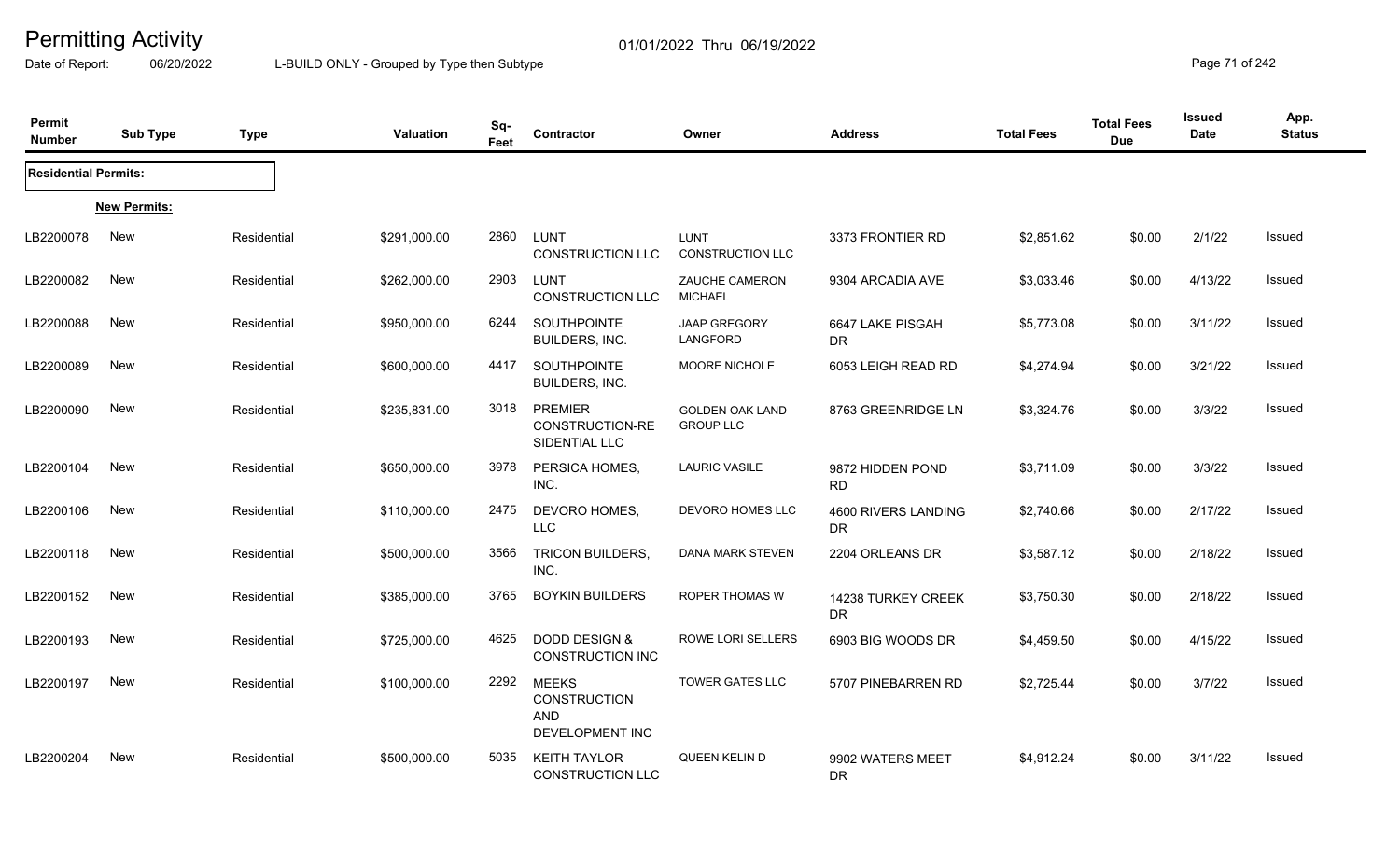Date of Report: 06/20/2022 L-BUILD ONLY - Grouped by Type then Subtype **Page 72** of 242

| Permit<br><b>Number</b>     | <b>Sub Type</b>     | <b>Type</b> | <b>Valuation</b> | Sq-<br>Feet | Contractor                                                           | Owner                                         | <b>Address</b>                   | <b>Total Fees</b> | <b>Total Fees</b><br><b>Due</b> | <b>Issued</b><br><b>Date</b> | App.<br><b>Status</b> |
|-----------------------------|---------------------|-------------|------------------|-------------|----------------------------------------------------------------------|-----------------------------------------------|----------------------------------|-------------------|---------------------------------|------------------------------|-----------------------|
| <b>Residential Permits:</b> |                     |             |                  |             |                                                                      |                                               |                                  |                   |                                 |                              |                       |
|                             | <b>New Permits:</b> |             |                  |             |                                                                      |                                               |                                  |                   |                                 |                              |                       |
| LB2200225                   | New                 | Residential | \$1,000,000.00   | 7750        | <b>ERTL HOMES INC</b>                                                | <b>BOZANIC KELLY J</b>                        | 9407 MONTSERRAT<br><b>CT</b>     | \$7,008.00        | \$0.00                          | 3/11/22                      | Issued                |
| LB2200227                   | New                 | Residential | \$232,000.00     | 2288        | DREW ROBERTS<br><b>CONSTRUCTION CO</b><br><b>INC</b>                 | <b>DREW ROBERTS</b><br>CONSTRUCTION CO<br>INC | 3632 HARPERS<br><b>FERRY DR</b>  | \$2,606.90        | \$0.00                          | 2/25/22                      | Issued                |
| LB2200228                   | <b>New</b>          | Residential | \$294,000.00     | 2218        | <b>AMERICA'S HOME</b><br>PLACE, INC.                                 | <b>MACK INDY</b>                              | 13601 CAPITOLA RD                | \$2,543.09        | \$0.00                          | 2/21/22                      | Issued                |
| LB2200238                   | New                 | Residential | \$150,000.00     | 2600        | BAB<br><b>CONSTRUCTION LLC</b>                                       | <b>ELYA PAUL</b>                              | 9300 ARCADIA AVE                 | \$2,970.00        | \$0.00                          | 3/31/22                      | Issued                |
| LB2200239                   | New                 | Residential | \$100,000.00     | 2292        | MEEKS<br><b>CONSTRUCTION</b><br><b>AND</b><br>DEVELOPMENT INC        | <b>TOWER GATES LLC</b>                        | 5415 RIVER RESERVE<br>${\sf LN}$ | \$2,717.44        | \$0.00                          | 3/7/22                       | <b>Issued</b>         |
| LB2200248                   | New                 | Residential | \$100,000.00     | 2292        | <b>MEEKS</b><br><b>CONSTRUCTION</b><br><b>AND</b><br>DEVELOPMENT INC | <b>TOWER GATES LLC</b>                        | 5405 RIVER RESERVE<br>${\sf LN}$ | \$2,717.44        | \$0.00                          | 3/7/22                       | Issued                |
| LB2200250                   | New                 | Residential | \$416,500.00     | 3918        | <b>GOLDEN</b><br><b>CONSTRUCTION</b><br><b>COMPANY INC</b>           | PALUSZEK MEGAN E                              | 13906 GRASS POND<br><b>DR</b>    | \$3,865.76        | \$0.00                          | 3/24/22                      | Issued                |
| LB2200255                   | New                 | Residential | \$20,000.00      | 980         | OWNER                                                                | <b>COULTAS CHARLES</b><br><b>ALAN</b>         | 2734 ARENDELL WAY                | \$1,506.60        | \$0.00                          | 3/4/22                       | Issued                |
| LB2200262                   | New                 | Residential | \$200,000.00     | 2332        | ARBOR<br>CONSTRUCTION,<br><b>LLC</b>                                 | SUMMERFIELD LAND<br><b>LLC</b>                | 3364 SKYVIEW DR                  | \$2,750.24        | \$0.00                          | 3/28/22                      | Issued                |
| LB2200266                   | <b>New</b>          | Residential | \$370,000.00     | 3121        | <b>TRICON BUILDERS,</b><br>INC.                                      | <b>TRICON BUILDERS</b><br>INC.                | 1115 LOMPOC CT                   | \$3,472.49        | \$0.00                          | 3/18/22                      | Issued                |
| LB2200270                   | New                 | Residential | \$200,000.00     | 2688        | PITMAN'S CUSTOM<br><b>CONSTRUCTION LLC</b>                           | <b>CAMELLIA OAKS LLC</b>                      | 576 WINTER BLOOM<br><b>WAY</b>   | \$2,863.16        | \$0.00                          | 4/12/22                      | Issued                |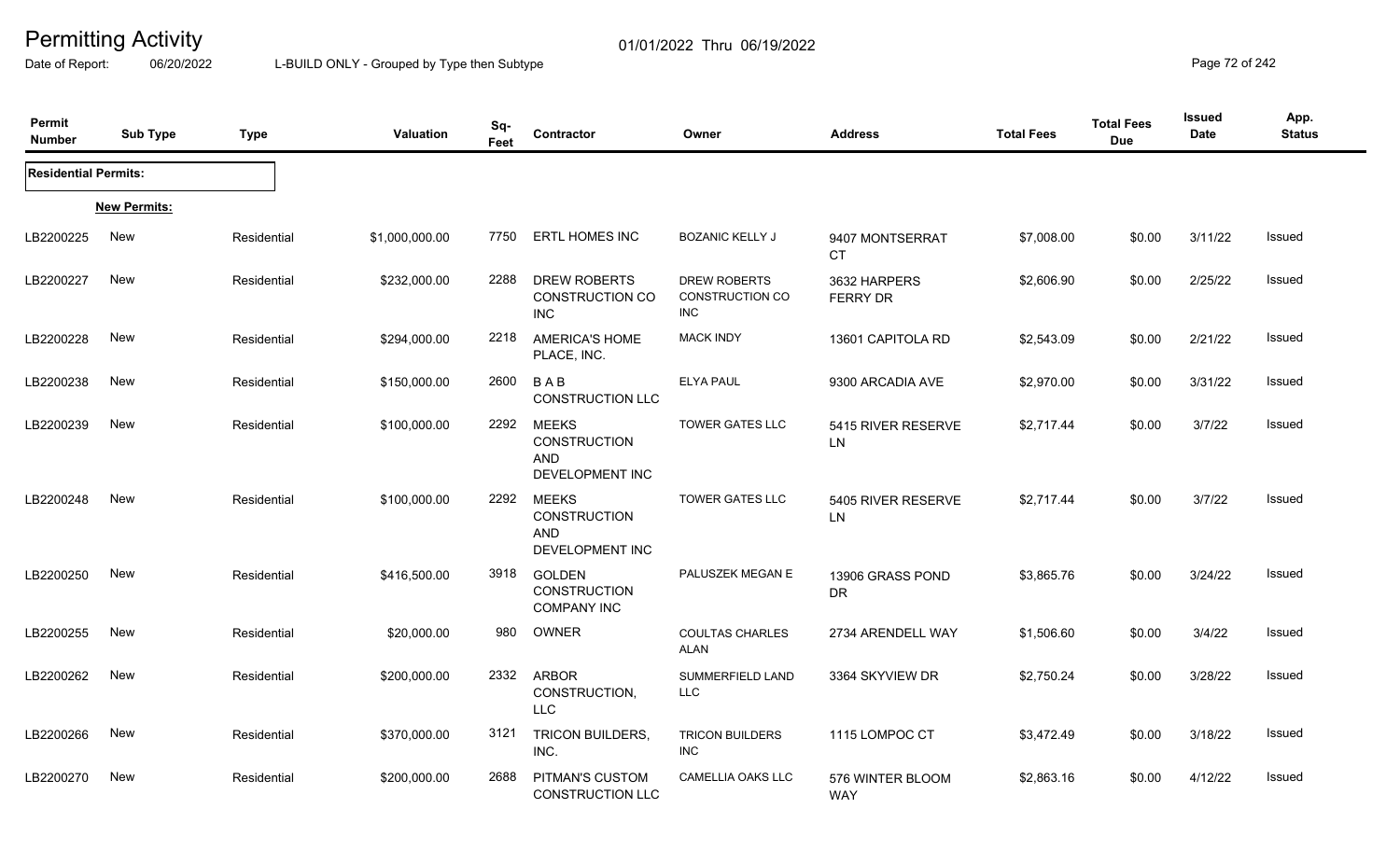Date of Report: 06/20/2022 L-BUILD ONLY - Grouped by Type then Subtype **Page 73** of 242

| Permit<br><b>Number</b>     | <b>Sub Type</b>     | <b>Type</b> | Valuation    | Sq-<br>Feet | Contractor                                   | Owner                                 | <b>Address</b>                 | <b>Total Fees</b> | <b>Total Fees</b><br><b>Due</b> | Issued<br>Date | App.<br><b>Status</b> |
|-----------------------------|---------------------|-------------|--------------|-------------|----------------------------------------------|---------------------------------------|--------------------------------|-------------------|---------------------------------|----------------|-----------------------|
| <b>Residential Permits:</b> |                     |             |              |             |                                              |                                       |                                |                   |                                 |                |                       |
|                             | <b>New Permits:</b> |             |              |             |                                              |                                       |                                |                   |                                 |                |                       |
| LB2200271                   | New                 | Residential | \$200,000.00 | 2598        | PITMAN'S CUSTOM<br><b>CONSTRUCTION LLC</b>   | <b>CAMELLIA OAKS LLC</b>              | 572 WINTER BLOOM<br><b>WAY</b> | \$2,789.36        | \$0.00                          | 3/7/22         | Issued                |
| LB2200272                   | New                 | Residential | \$200,000.00 | 2688        | PITMAN'S CUSTOM<br><b>CONSTRUCTION LLC</b>   | <b>CAMELLIA OAKS LLC</b>              | 465 KARCHER AVE                | \$2,863.16        | \$0.00                          | 3/7/22         | Issued                |
| LB2200273                   | New                 | Residential | \$200,000.00 | 2694        | PITMAN'S CUSTOM<br><b>CONSTRUCTION LLC</b>   | <b>CAMELLIA OAKS LLC</b>              | 566 WINTER BLOOM<br>WAY        | \$2,868.08        | \$0.00                          | 3/7/22         | Issued                |
| LB2200274                   | New                 | Residential | \$200,000.00 | 2694        | PITMAN'S CUSTOM<br><b>CONSTRUCTION LLC</b>   | <b>CAMELLIA OAKS LLC</b>              | 469 KARCHER AVE                | \$2,868.08        | \$0.00                          | 3/7/22         | Issued                |
| LB2200275                   | New                 | Residential | \$200,000.00 | 2694        | PITMAN'S CUSTOM<br><b>CONSTRUCTION LLC</b>   | <b>CAMELLIA OAKS LLC</b>              | 475 KARCHER AVE                | \$2,868.08        | \$0.00                          | 3/7/22         | Issued                |
| LB2200276                   | New                 | Residential | \$200,000.00 | 2666        | PITMAN'S CUSTOM<br><b>CONSTRUCTION LLC</b>   | <b>CAMELLIA OAKS LLC</b>              | 471 KARCHER AVE                | \$2,845.12        | \$0.00                          | 3/7/22         | Issued                |
| LB2200279                   | New                 | Residential | \$200,000.00 | 2694        | PITMAN'S CUSTOM<br><b>CONSTRUCTION LLC</b>   | <b>CAMELLIA OAKS LLC</b>              | 574 WINTER BLOOM<br><b>WAY</b> | \$2,868.08        | \$0.00                          | 3/7/22         | Issued                |
| LB2200280                   | New                 | Residential | \$200,000.00 | 2688        | PITMAN'S CUSTOM<br><b>CONSTRUCTION LLC</b>   | <b>CAMELLIA OAKS LLC</b>              | 570 WINTER BLOOM<br><b>WAY</b> | \$2,863.16        | \$0.00                          | 3/7/22         | Issued                |
| LB2200281                   | New                 | Residential | \$200,000.00 | 2666        | <b>PITMAN'S CUSTOM</b><br>CONSTRUCTION LLC   | CAMELLIA OAKS LLC                     | 568 WINTER BLOOM<br>WAY        | \$2,845.12        | \$0.00                          | 3/7/22         | Issued                |
| LB2200282                   | New                 | Residential | \$200,000.00 | 2666        | PITMAN'S CUSTOM<br><b>CONSTRUCTION LLC</b>   | CAMELLIA OAKS LLC                     | 578 WINTER BLOOM<br>WAY        | \$2,845.12        | \$0.00                          | 4/12/22        | Issued                |
| LB2200283                   | New                 | Residential | \$200,000.00 | 2598        | PITMAN'S CUSTOM<br><b>CONSTRUCTION LLC</b>   | CAMELLIA OAKS LLC                     | 467 KARCHER AVE                | \$2,789.36        | \$0.00                          | 3/7/22         | Issued                |
| LB2200284                   | New                 | Residential | \$200,000.00 | 2598        | PITMAN'S CUSTOM<br>CONSTRUCTION LLC          | <b>CAMELLIA OAKS LLC</b>              | 473 KARCHER AVE                | \$2,789.36        | \$0.00                          | 3/7/22         | Issued                |
| LB2200327                   | New                 | Residential | \$600,000.00 | 2576        | <b>WHITE OAK</b><br><b>CONSTRUCTION LLC</b>  | <b>TOPD MAHAN DRIVE</b><br><b>LLC</b> | 10080 MAHAN DR                 | \$2,763.84        | \$0.00                          | 3/9/22         | Issued                |
| LB2200337                   | New                 | Residential | \$112,000.00 | 2203        | <b>WHITE ROSE</b><br><b>CONSTRUCTION LLC</b> | POLK LINDA H LIFE<br><b>ESTATE</b>    | 4601 STOUTAMIRE RD             | \$2,531.56        | \$0.00                          | 3/11/22        | Issued                |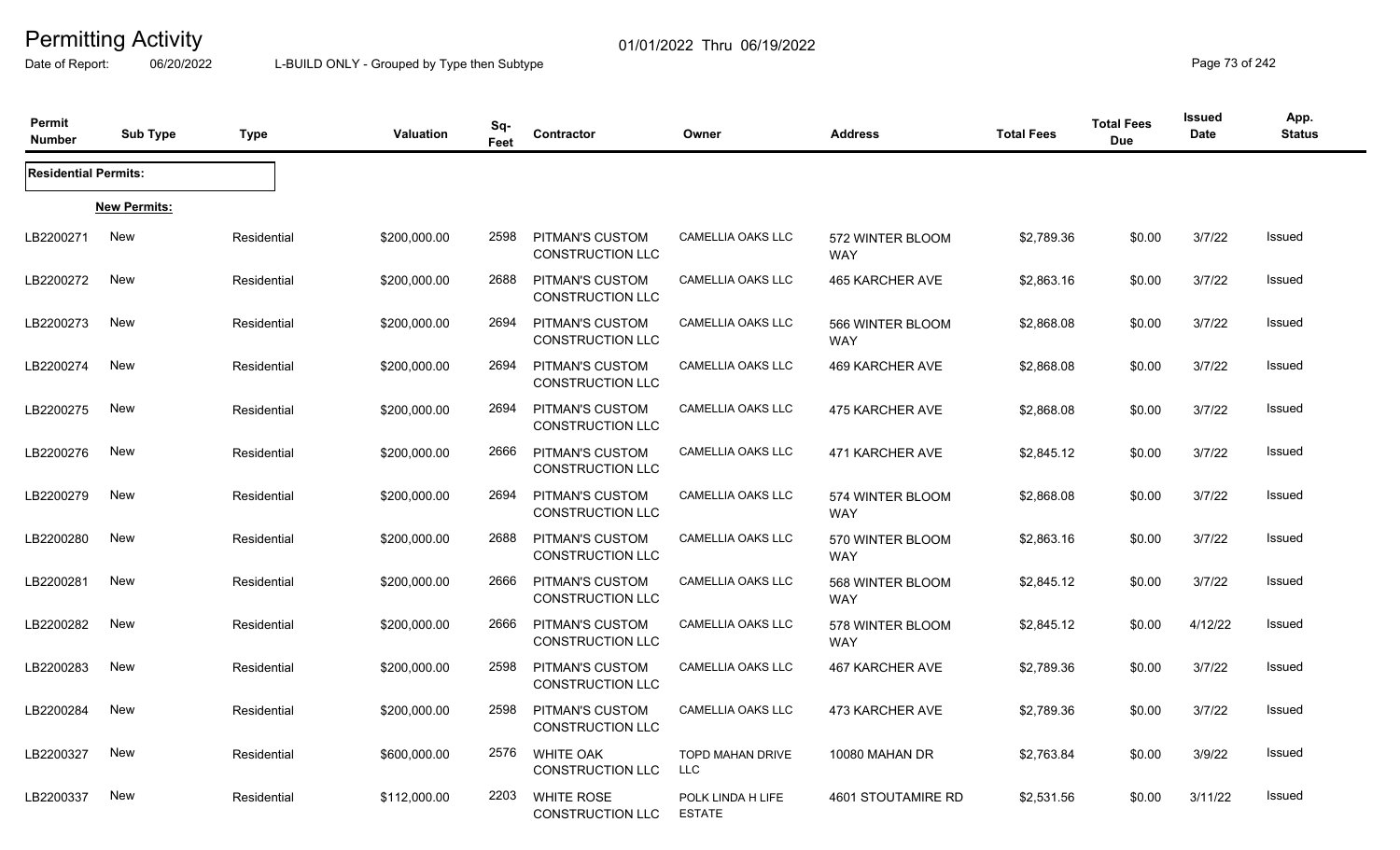Date of Report: 06/20/2022 L-BUILD ONLY - Grouped by Type then Subtype **Page 74** of 242

| Permit<br><b>Number</b>     | <b>Sub Type</b>     | <b>Type</b> | <b>Valuation</b> | Sq-<br>Feet | Contractor                                                           | Owner                                     | <b>Address</b>                       | <b>Total Fees</b> | <b>Total Fees</b><br><b>Due</b> | <b>Issued</b><br><b>Date</b> | App.<br><b>Status</b> |
|-----------------------------|---------------------|-------------|------------------|-------------|----------------------------------------------------------------------|-------------------------------------------|--------------------------------------|-------------------|---------------------------------|------------------------------|-----------------------|
| <b>Residential Permits:</b> |                     |             |                  |             |                                                                      |                                           |                                      |                   |                                 |                              |                       |
|                             | <b>New Permits:</b> |             |                  |             |                                                                      |                                           |                                      |                   |                                 |                              |                       |
| LB2200341                   | New                 | Residential | \$600,000.00     | 5284        | MP3<br><b>CONSTRUCTION</b><br>AND PROPERTY<br><b>MANAGEMENT LLC</b>  | THOMAS CLEOPHUS<br>JR                     | 5043 BREAKAWAY<br><b>GAP RD</b>      | \$4,727.08        | \$0.00                          | 6/9/22                       | <b>Issued</b>         |
| LB2200352                   | New                 | Residential | \$100,000.00     | 5913        | <b>MEEKS</b><br><b>CONSTRUCTION</b><br><b>AND</b><br>DEVELOPMENT INC | <b>CURETON BRYAN</b>                      | 3606 RHODEN COVE                     | \$5,501.66        | \$0.00                          | 4/12/22                      | Issued                |
| LB2200354                   | New                 | Residential | \$260,000.00     | 2392        | <b>CONSTRUCT</b><br>GROUP S.E. INC.                                  | <b>GREEN ACRES</b><br>NORTH FLORIDA LLC   | 1557 CHERRY<br><b>BLOSSOM CIR</b>    | \$2,799.44        | \$0.00                          | 3/4/22                       | <b>Issued</b>         |
| LB2200435                   | New                 | Residential | \$400,000.00     | 4192        | POWERHOUSE<br><b>CONSTRUCTION OF</b><br>TALLAHASSEE                  | MANDELL EDWARD M<br>JR                    | 10967 HEARTWOOD<br><b>HILLS BLVD</b> | \$4,275.44        | \$0.00                          | 4/1/22                       | <b>Issued</b>         |
| LB2200437                   | New                 | Residential | \$485,652.00     | 4436        | <b>VANGUARD NORTH</b><br><b>INC</b>                                  | <b>JONES DEVORA</b>                       | 3617 RHODEN HILL<br><b>WAY</b>       | \$4,475.52        | \$0.00                          | 3/29/22                      | <b>Issued</b>         |
| LB2200446                   | New                 | Residential | \$650,000.00     | 4259        | PERSICA HOMES,<br>INC.                                               | PERSICA HOMES INC                         | 3893 SHILOH WAY                      | \$4,145.38        | \$0.00                          | 4/6/22                       | <b>Issued</b>         |
| LB2200456                   | New                 | Residential | \$260,000.00     | 3929        | OWNER                                                                | <b>AKRE ROBERT</b>                        | 8210 LAUREL KAY LN                   | \$3,886.78        | \$0.00                          | 3/23/22                      | <b>Issued</b>         |
| LB2200460                   | New                 | Residential | \$775,000.00     | 5055        | <b>RICHARD SNEED</b><br><b>CONSTRUCTION INC</b>                      | PREAKNESS POINT<br><b>LLC</b>             | 2958 SAINT STEVENS<br><b>DR</b>      | \$4,798.10        | \$0.00                          | 4/26/22                      | <b>Issued</b>         |
| LB2200468                   | New                 | Residential | \$60,000.00      | 1800        | OWNER                                                                | <b>ZYDELL MARY ELLEN</b>                  | 3315 BIG LAKE RD                     | \$2,224.00        | \$0.00                          | 3/29/22                      | Issued                |
| LB2200478                   | New                 | Residential | \$110,000.00     | 2375        | DEVORO HOMES,<br><b>LLC</b>                                          | DEVORO HOMES LLC                          | 4609 RIVERS LANDING<br>DR            | \$2,663.78        | \$0.00                          | 4/8/22                       | <b>Issued</b>         |
| LB2200494                   | <b>New</b>          | Residential | \$1,200,000.00   | 6641        | <b>BRIDGEWATER</b><br><b>BUILDERS, LLC</b>                           | DANE LAURA                                | 6029 LEIGH READ RD                   | \$6,098.62        | \$0.00                          | 3/28/22                      | <b>Issued</b>         |
| LB2200498                   | New                 | Residential | \$50,000.00      | 675         | OWNER                                                                | DAVIS MARY JANE<br><b>REVOCABLE TRUST</b> | 10100 MAHAN DR                       | \$1,230.60        | \$0.00                          | 4/12/22                      | <b>Issued</b>         |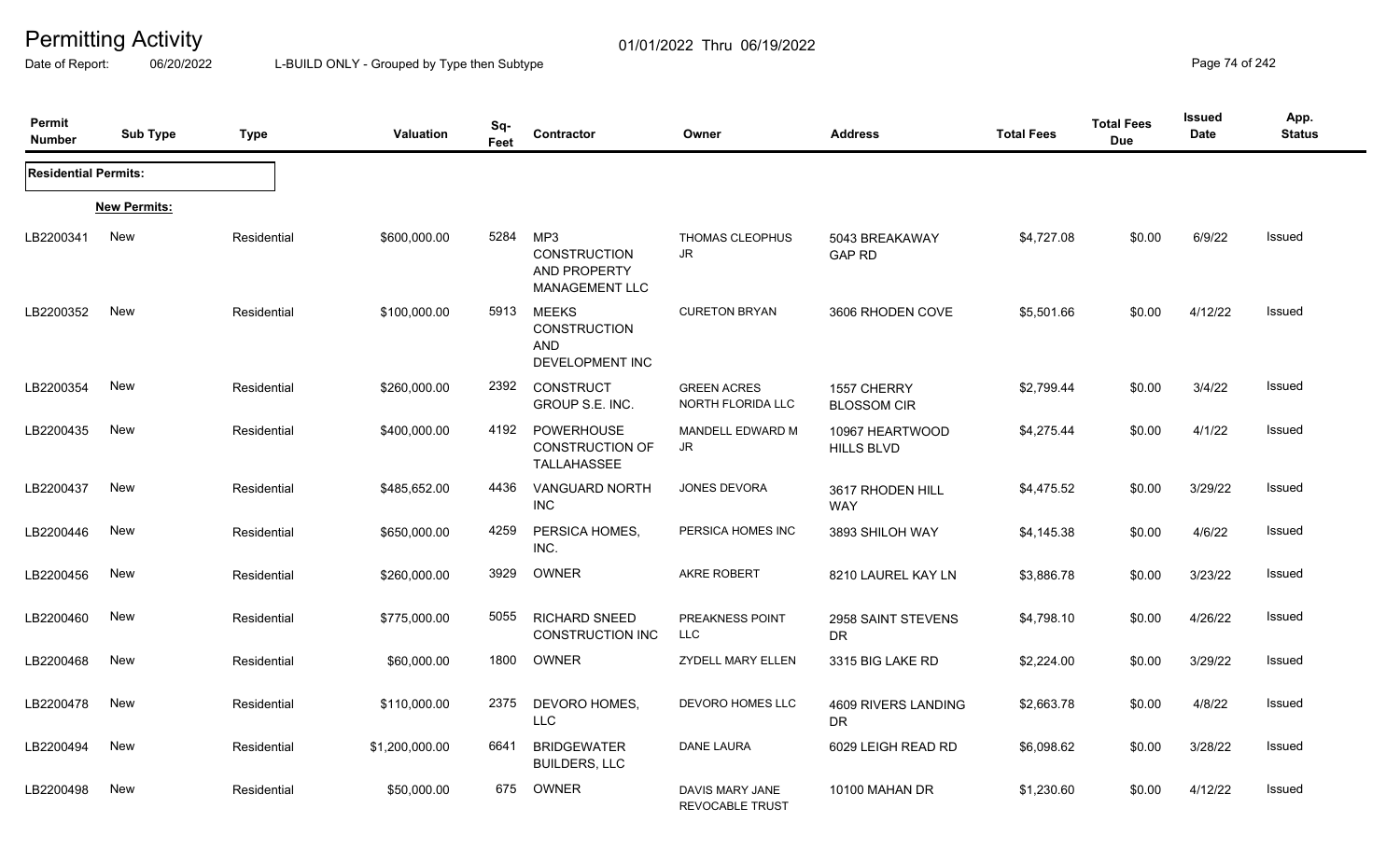Date of Report: 06/20/2022 L-BUILD ONLY - Grouped by Type then Subtype **Page 75** of 242

| Permit<br><b>Number</b>     | <b>Sub Type</b>     | <b>Type</b> | <b>Valuation</b> | Sq-<br>Feet | Contractor                                                           | Owner                                         | <b>Address</b>                    | <b>Total Fees</b> | <b>Total Fees</b><br><b>Due</b> | <b>Issued</b><br><b>Date</b> | App.<br><b>Status</b> |
|-----------------------------|---------------------|-------------|------------------|-------------|----------------------------------------------------------------------|-----------------------------------------------|-----------------------------------|-------------------|---------------------------------|------------------------------|-----------------------|
| <b>Residential Permits:</b> |                     |             |                  |             |                                                                      |                                               |                                   |                   |                                 |                              |                       |
|                             | <b>New Permits:</b> |             |                  |             |                                                                      |                                               |                                   |                   |                                 |                              |                       |
| LB2200511                   | New                 | Residential | \$100,000.00     | 1400        | MP3<br><b>CONSTRUCTION</b><br>AND PROPERTY<br><b>MANAGEMENT LLC</b>  | <b>CRUMP DEMETRIS L</b>                       | 211 THOMPSON CIR                  | \$1,729.26        | \$0.00                          | 5/4/22                       | Issued                |
| LB2200522                   | <b>New</b>          | Residential | \$551,000.00     | 4152        | <b>QUAIL VALLEY</b><br>HOMES, INC.                                   | <b>STITELY BRITTANY</b>                       | 8100 HUGH LN                      | \$4,073.64        | \$0.00                          | 5/4/22                       | Issued                |
| LB2200536                   | <b>New</b>          | Residential | \$150,000.00     | 2394        | <b>OMEGA</b><br><b>CONSTRUCTION</b><br><b>COMPANY LLC</b>            | CHI GROUP LLC                                 | 10753 SYCAMORE<br><b>RIDGE LN</b> | \$2,493.39        | \$0.00                          | 4/12/22                      | <b>Issued</b>         |
| LB2200540                   | New                 | Residential | \$150,000.00     | 1950        | A-1 SERVICE LLC                                                      | <b>HAN YICHUN</b>                             | 369 CARMEN ROCIO<br><b>WAY</b>    | \$2,337.07        | \$0.00                          | 4/12/22                      | Issued                |
| LB2200541                   | New                 | Residential | \$150,000.00     | 1950        | A-1 SERVICE LLC                                                      | <b>HAN YICHUN</b>                             | 373 CARMEN ROCIO<br><b>WAY</b>    | \$2,337.07        | \$0.00                          | 4/12/22                      | <b>Issued</b>         |
| LB2200544                   | <b>New</b>          | Residential | \$120,000.00     | 1725        | <b>CHIEF</b><br>CORNERSTONE<br><b>CONSTRUCTION</b><br><b>COMPANY</b> | THOMAS JOHN DAVID                             | 720 BRIANDAV ST                   | \$2,164.09        | \$0.00                          | 4/19/22                      | Issued                |
| LB2200559                   | <b>New</b>          | Residential | \$260,368.00     | 3411        | <b>KESSLER</b><br><b>CONSTRUCTION LLC</b>                            | <b>BRUNS VICTORIA K</b>                       | 1059 GREEN HILL<br><b>TRCE</b>    | \$3,275.21        | \$0.00                          | 4/12/22                      | <b>Issued</b>         |
| LB2200575                   | <b>New</b>          | Residential | \$200,000.00     | 7726        | <b>OWNER</b>                                                         | <b>MCRAE</b><br>CHRISTOPHER T                 | 3188 CHAIRES CROSS<br><b>RD</b>   | \$6,832.32        | \$0.00                          | 5/23/22                      | <b>Issued</b>         |
| LB2200588                   | New                 | Residential | \$110,000.00     | 1918        | DEVORO HOMES,<br><b>LLC</b>                                          | DEVORO HOMES LLC                              | 4789 SILENT CREEK<br>LN           | \$2,312.47        | \$0.00                          | 4/20/22                      | Issued                |
| LB2200589                   | <b>New</b>          | Residential | \$110,000.00     | 2294        | DEVORO HOMES,<br><b>LLC</b>                                          | DEVORO HOMES LLC                              | 4757 SILENT CREEK<br><b>LN</b>    | \$2,601.51        | \$0.00                          | 4/20/22                      | Issued                |
| LB2200591                   | <b>New</b>          | Residential | \$110,000.00     | 2061        | DEVORO HOMES,<br><b>LLC</b>                                          | DEVORO HOMES LLC                              | 4797 SILENT CREEK<br>LN           | \$2,422.39        | \$0.00                          | 4/20/22                      | Issued                |
| LB2200592                   | New                 | Residential | \$110,000.00     | 2475        | DEVORO HOMES,<br><b>LLC</b>                                          | <b>WESTCHESTER</b><br><b>JORDANS PASS LLC</b> | 6213 JORDANS PASS<br><b>DR</b>    | \$2,740.66        | \$0.00                          | 5/31/22                      | Issued                |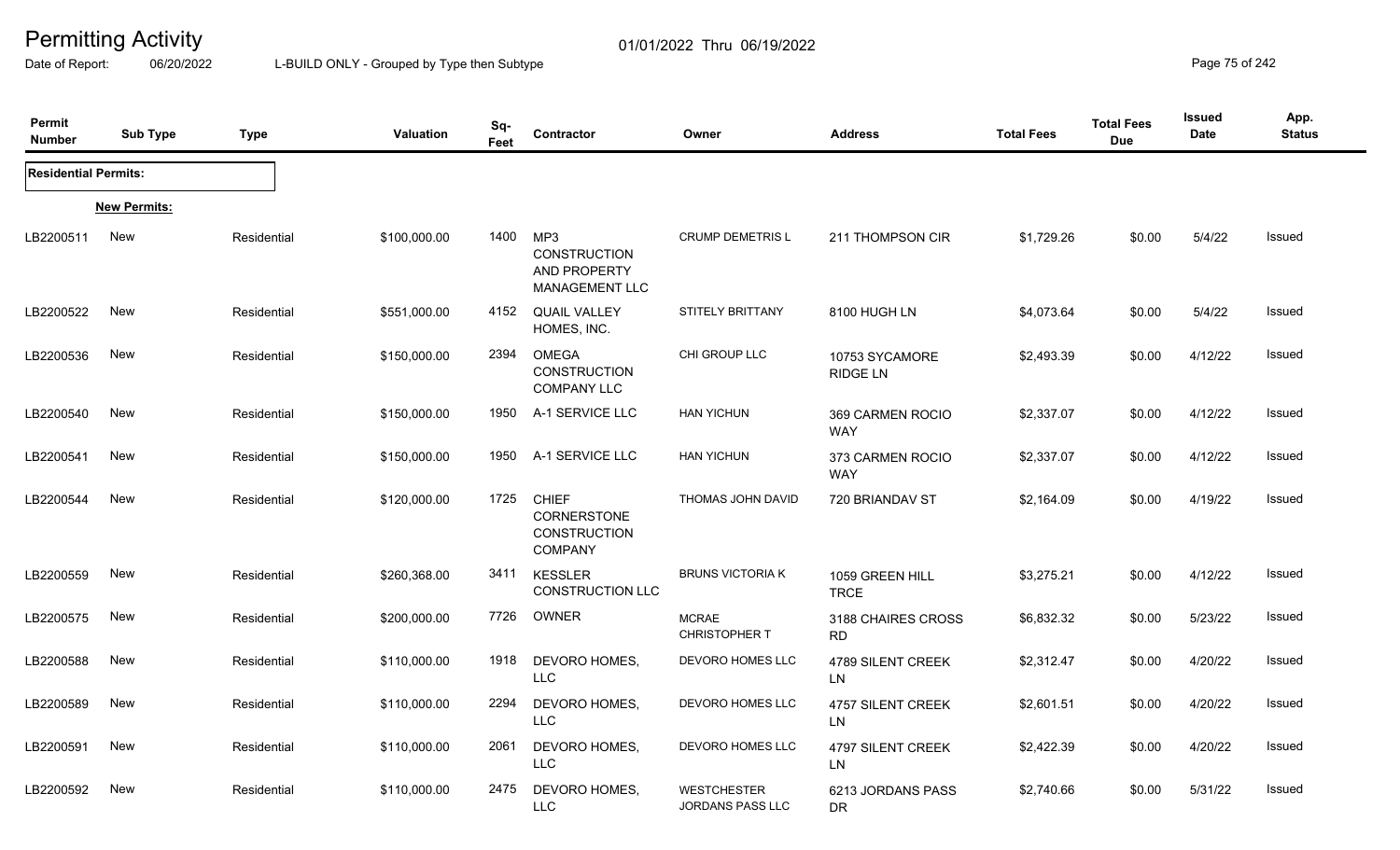Date of Report: 06/20/2022 L-BUILD ONLY - Grouped by Type then Subtype **Page 76** of 242

| Permit<br><b>Number</b>     | <b>Sub Type</b>     | <b>Type</b> | <b>Valuation</b> | Sq-<br>Feet | Contractor                                         | Owner                                         | <b>Address</b>                    | <b>Total Fees</b> | <b>Total Fees</b><br><b>Due</b> | <b>Issued</b><br><b>Date</b> | App.<br><b>Status</b> |
|-----------------------------|---------------------|-------------|------------------|-------------|----------------------------------------------------|-----------------------------------------------|-----------------------------------|-------------------|---------------------------------|------------------------------|-----------------------|
| <b>Residential Permits:</b> |                     |             |                  |             |                                                    |                                               |                                   |                   |                                 |                              |                       |
|                             | <b>New Permits:</b> |             |                  |             |                                                    |                                               |                                   |                   |                                 |                              |                       |
| LB2200595                   | <b>New</b>          | Residential | \$110,000.00     | 1990        | DEVORO HOMES,<br><b>LLC</b>                        | <b>WESTCHESTER</b><br><b>JORDANS PASS LLC</b> | 6125 JORDANS PASS<br>DR           | \$2,367.81        | \$0.00                          | 4/20/22                      | Issued                |
| LB2200597                   | New                 | Residential | \$110,000.00     | 1931        | DEVORO HOMES,<br><b>LLC</b>                        | <b>WESTCHESTER</b><br><b>JORDANS PASS LLC</b> | 6190 JORDANS PASS<br>DR.          | \$2,322.46        | \$0.00                          | 4/20/22                      | Issued                |
| LB2200598                   | <b>New</b>          | Residential | \$110,000.00     | 2475        | DEVORO HOMES,<br><b>LLC</b>                        | <b>WESTCHESTER</b><br><b>JORDANS PASS LLC</b> | 6142 JORDANS PASS<br><b>DR</b>    | \$2,740.66        | \$0.00                          | 4/20/22                      | Issued                |
| LB2200610                   | New                 | Residential | \$250,000.00     | 2744        | <b>CONSTRUCT</b><br>GROUP S.E. INC.                | <b>GREEN ACRES</b><br>NORTH FLORIDA LLC       | 1577 CHERRY<br><b>BLOSSOM CIR</b> | \$3,088.08        | \$0.00                          | 4/7/22                       | <b>Issued</b>         |
| LB2200622                   | New                 | Residential | \$193,607.00     | 2091        | <b>PREMIER</b><br>CONSTRUCTION-RE<br>SIDENTIAL LLC | AZALEA LAND GROUP<br><b>LLC</b>               | 5631 FLETCHER OAKS<br>DR          | \$2,552.62        | \$0.00                          | 4/18/22                      | Issued                |
| LB2200623                   | New                 | Residential | \$193,607.00     | 2091        | <b>PREMIER</b><br>CONSTRUCTION-RE<br>SIDENTIAL LLC | AZALEA LAND GROUP<br><b>LLC</b>               | 5627 FLETCHER OAKS<br><b>DR</b>   | \$2,552.62        | \$0.00                          | 4/18/22                      | Issued                |
| LB2200624                   | New                 | Residential | \$193,607.00     | 2091        | <b>PREMIER</b><br>CONSTRUCTION-RE<br>SIDENTIAL LLC | AZALEA LAND GROUP<br><b>LLC</b>               | 434 GRAND OAKS RD                 | \$2,552.62        | \$0.00                          | 5/9/22                       | Issued                |
| LB2200625                   | <b>New</b>          | Residential | \$193,607.00     | 2091        | <b>PREMIER</b><br>CONSTRUCTION-RE<br>SIDENTIAL LLC | AZALEA LAND GROUP<br><b>LLC</b>               | 450 GRAND OAKS RD                 | \$2,552.62        | \$0.00                          | 4/25/22                      | Issued                |
| LB2200626                   | <b>New</b>          | Residential | \$230,000.00     | 2650        | <b>KASDORF DESIGN</b><br><b>BUILD LLC</b>          | FOSTER KENNETH W                              | 3490 FRONTIER RD                  | \$2,916.00        | \$0.00                          | 4/19/22                      | Issued                |
| LB2200633                   | <b>New</b>          | Residential | \$193,607.00     | 2091        | <b>PREMIER</b><br>CONSTRUCTION-RE<br>SIDENTIAL LLC | AZALEA LAND GROUP<br><b>LLC</b>               | 451 GRAND OAKS RD                 | \$2,552.62        | \$0.00                          | 5/17/22                      | <b>Issued</b>         |
| LB2200634                   | <b>New</b>          | Residential | \$193,607.00     | 2091        | <b>PREMIER</b><br>CONSTRUCTION-RE<br>SIDENTIAL LLC | AZALEA LAND GROUP<br><b>LLC</b>               | 430 GRAND OAKS RD                 | \$2,552.62        | \$0.00                          | 5/9/22                       | Issued                |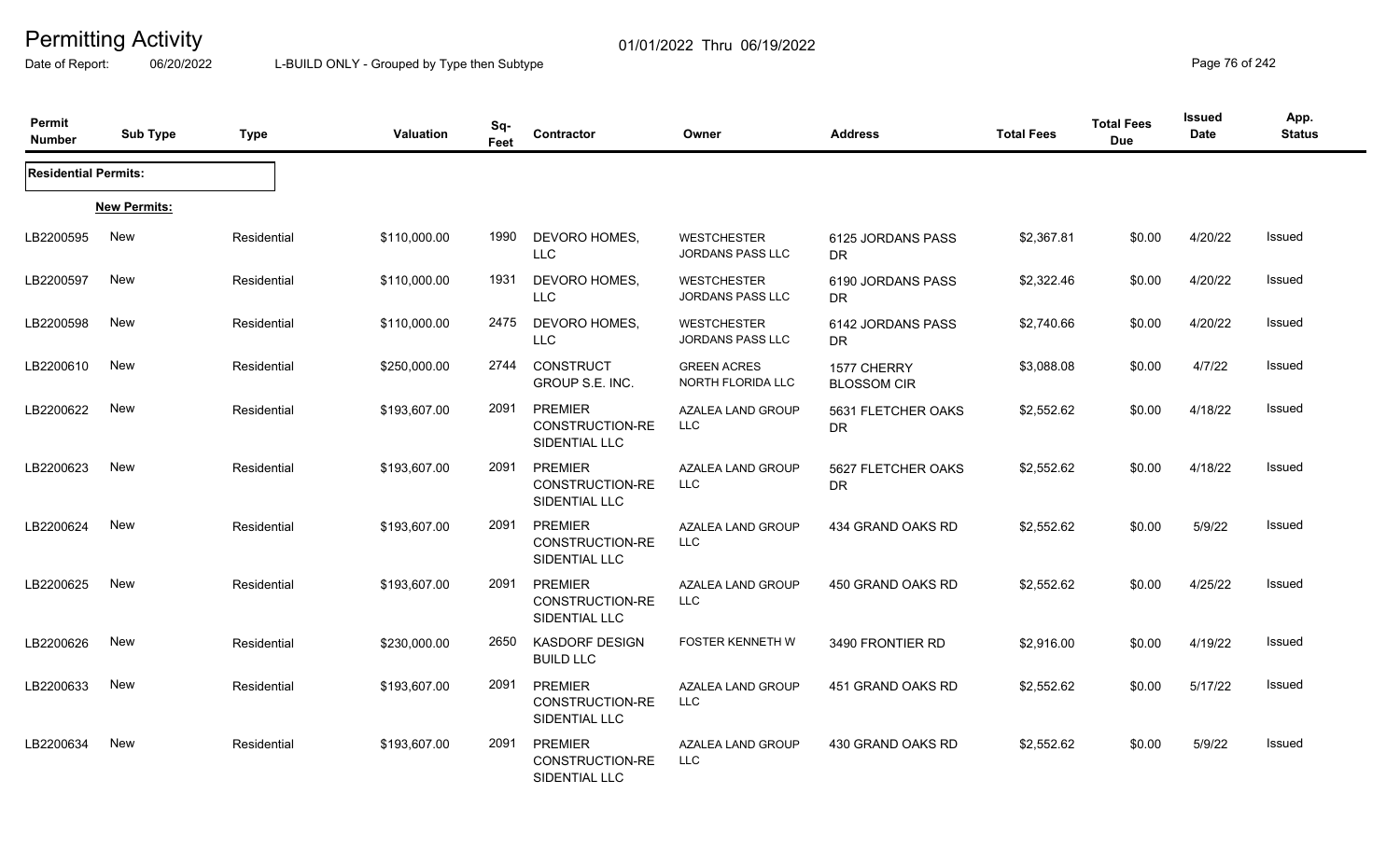Date of Report: 06/20/2022 L-BUILD ONLY - Grouped by Type then Subtype **Page 77** of 242

| Permit<br><b>Number</b>     | <b>Sub Type</b>     | <b>Type</b> | <b>Valuation</b> | Sq-<br>Feet | Contractor                                         | Owner                                                    | <b>Address</b>             | <b>Total Fees</b> | <b>Total Fees</b><br><b>Due</b> | <b>Issued</b><br>Date | App.<br><b>Status</b> |
|-----------------------------|---------------------|-------------|------------------|-------------|----------------------------------------------------|----------------------------------------------------------|----------------------------|-------------------|---------------------------------|-----------------------|-----------------------|
| <b>Residential Permits:</b> |                     |             |                  |             |                                                    |                                                          |                            |                   |                                 |                       |                       |
|                             | <b>New Permits:</b> |             |                  |             |                                                    |                                                          |                            |                   |                                 |                       |                       |
| LB2200636                   | New                 | Residential | \$193,607.00     | 2091        | <b>PREMIER</b><br>CONSTRUCTION-RE<br>SIDENTIAL LLC | AZALEA LAND GROUP<br>LLC                                 | 462 GRAND OAKS RD          | \$2,552.62        | \$0.00                          | 4/25/22               | Issued                |
| LB2200637                   | <b>New</b>          | Residential | \$193,607.00     | 2091        | <b>PREMIER</b><br>CONSTRUCTION-RE<br>SIDENTIAL LLC | AZALEA LAND GROUP<br>LLC.                                | 442 GRAND OAKS RD          | \$2,552.62        | \$0.00                          | 5/2/22                | <b>Issued</b>         |
| LB2200638                   | <b>New</b>          | Residential | \$193,607.00     | 2091        | <b>PREMIER</b><br>CONSTRUCTION-RE<br>SIDENTIAL LLC | AZALEA LAND GROUP<br><b>LLC</b>                          | 438 GRAND OAKS RD          | \$2,552.62        | \$0.00                          | 5/2/22                | Issued                |
| LB2200651                   | <b>New</b>          | Residential | \$600,000.00     | 5267        | MAXWELL CUSTOM<br><b>HOMES INC</b>                 | <b>KIRK DOUGLAS BRIAN</b><br>& JUDITH WILLIAMS           | 10832 FOX TAIL CT          | \$4,971.94        | \$0.00                          | 4/29/22               | <b>Issued</b>         |
| LB2200660                   | New                 | Residential | \$350,000.00     | 5277        | <b>GRIGORIAN</b><br><b>CONSTRUCTION LLC</b>        | <b>SKYLINE BUILDING</b><br>AND INVESTMENTS<br><b>INC</b> | 9005 TABB LN               | \$4,990.14        | \$0.00                          | 5/11/22               | Issued                |
| LB2200661                   | <b>New</b>          | Residential | \$25,000.00      | 1200        | OWNER                                              | <b>GARCIA ANTHONY C</b>                                  | 18792 STAR HILL LN         | \$1,575.50        | \$0.00                          | 5/10/22               | Issued                |
| LB2200670                   | <b>New</b>          | Residential | \$1,020,000.00   | 7130        | <b>BARTON</b><br><b>CONSTRUCTION INC</b>           | <b>BOULWARE KENSY</b>                                    | 6461 MILLSTONE<br>POINT RD | \$6,499.60        | \$0.00                          | 5/23/22               | <b>Issued</b>         |
| LB2200689                   | <b>New</b>          | Residential | \$863,569.00     | 5095        | <b>QUAIL VALLEY</b><br>HOMES, INC.                 | CAUSSEAUX<br>CHRISTOPHER T                               | 6701 LAKE PISGAH<br>DR     | \$4,848.90        | \$0.00                          | 5/4/22                | Issued                |
| LB2200738                   | <b>New</b>          | Residential | \$107,500.00     | 1250        | <b>MAX</b><br><b>HOMEBUILDERS</b><br><b>INC</b>    | <b>TRAN PROPERTIES BY</b><br>A&M LLC                     | 2334 QUAZAR CIR            | \$1,617.91        | \$0.00                          | 5/23/22               | Issued                |
| LB2200740                   | <b>New</b>          | Residential | \$103,200.00     | 1200        | <b>MAX</b><br><b>HOMEBUILDERS</b><br><b>INC</b>    | TRAN PROPERTIES BY<br>A&M LLC                            | 2328 QUAZAR CIR            | \$1,583.07        | \$0.00                          | 5/16/22               | <b>Issued</b>         |
| LB2200759                   | <b>New</b>          | Residential | \$800,000.00     | 5338        | ERTL HOMES INC                                     | <b>HEYS ADAM</b>                                         | 6420 WALKABOUT LN          | \$5,030.16        | \$0.00                          | 6/7/22                | <b>Issued</b>         |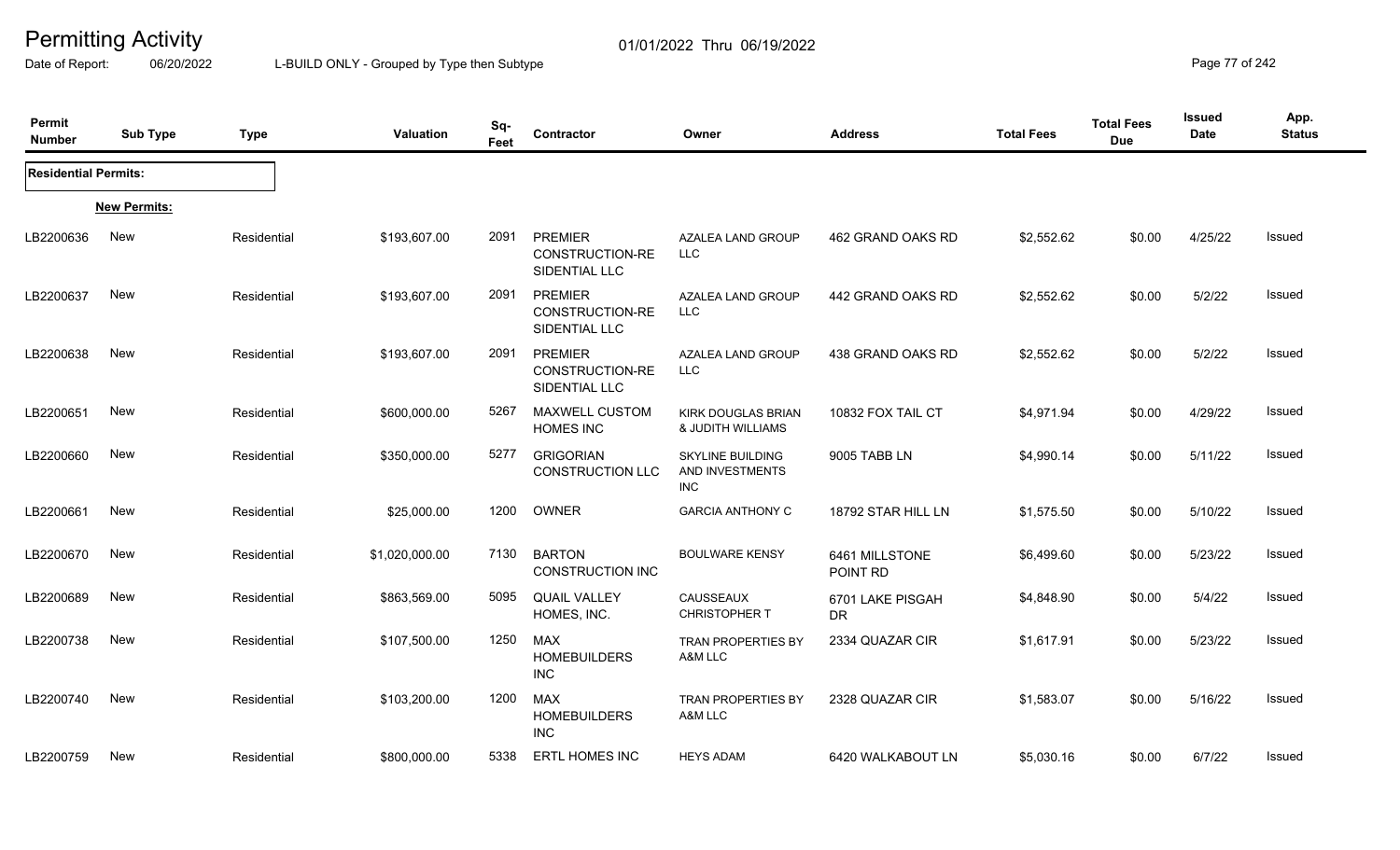Date of Report: 06/20/2022 L-BUILD ONLY - Grouped by Type then Subtype **Page 78** of 242

| Permit<br><b>Number</b>     | <b>Sub Type</b>     | <b>Type</b> | <b>Valuation</b> | Sq-<br>Feet | Contractor                                            | Owner                                   | <b>Address</b>                       | <b>Total Fees</b> | <b>Total Fees</b><br><b>Due</b> | <b>Issued</b><br>Date | App.<br><b>Status</b> |
|-----------------------------|---------------------|-------------|------------------|-------------|-------------------------------------------------------|-----------------------------------------|--------------------------------------|-------------------|---------------------------------|-----------------------|-----------------------|
| <b>Residential Permits:</b> |                     |             |                  |             |                                                       |                                         |                                      |                   |                                 |                       |                       |
|                             | <b>New Permits:</b> |             |                  |             |                                                       |                                         |                                      |                   |                                 |                       |                       |
| LB2200773                   | <b>New</b>          | Residential | \$279,000.00     | 2382        | <b>CHRISMILL HOMES</b><br>OF FLORIDA                  | <b>LEONARD JONATHAN</b>                 | 10120 VETERANS<br><b>MEMORIAL DR</b> | \$2,484.17        | \$0.00                          | 5/5/22                | Issued                |
| LB2200775                   | New                 | Residential | \$120,000.00     | 1925        | A-1 SERVICE LLC                                       | <b>HAN YICHUN</b>                       | 5262 MONTEJO DR                      | \$2,317.84        | \$0.00                          | 5/9/22                | Issued                |
| LB2200776                   | New                 | Residential | \$120,000.00     | 1925        | A-1 SERVICE LLC                                       | <b>HAN YICHUN</b>                       | 5254 MONTEJO DR                      | \$2,317.84        | \$0.00                          | 5/9/22                | Issued                |
| LB2200777                   | <b>New</b>          | Residential | \$120,000.00     | 1925        | A-1 SERVICE LLC                                       | <b>HAN YICHUN</b>                       | 5270 MONTEJO DR                      | \$2,317.84        | \$0.00                          | 5/9/22                | <b>Issued</b>         |
| LB2200778                   | <b>New</b>          | Residential | \$275,000.00     | 3093        | CONSTRUCT<br>GROUP S.E. INC.                          | <b>GREEN ACRES</b><br>NORTH FLORIDA LLC | 1551 CHERRY<br><b>BLOSSOM CIR</b>    | \$3,374.26        | \$0.00                          | 5/3/22                | Issued                |
| LB2200821                   | <b>New</b>          | Residential | \$125,000.00     | 1130        | <b>OWNER</b>                                          | DIX DOUGLAS GLENN                       | 4294 WAINWRIGHT RD                   | \$1,706.69        | \$0.00                          | 6/10/22               | Issued                |
| LB2200831                   | <b>New</b>          | Residential | \$148,000.00     | 1920        | OWNER                                                 | <b>HALL ALICE MARIE</b>                 | 3987 EDGEWATER DR                    | \$2,129.00        | \$0.00                          | 6/7/22                | Issued                |
| LB2200836                   | New                 | Residential | \$400,000.00     | 3983        | OWNER                                                 | <b>GREEN LAUREN</b>                     | 12125 WADESBORO<br><b>RD</b>         | \$3,919.06        | \$0.00                          | 5/16/22               | Issued                |
| LB2200841                   | New                 | Residential | \$306,000.00     | 2643        | H R PHILLIPS INC                                      | <b>H R PHILLIPS INC</b>                 | 4338 MAYLOR RD                       | \$2,268.08        | \$0.00                          | 6/14/22               | <b>Issued</b>         |
| LB2200845                   | New                 | Residential | \$400,000.00     | 4028        | OWNER                                                 | <b>GIUNIPERO JAN D</b>                  | 2360 TOUR EIFFEL DR                  | \$3,955.96        | \$0.00                          | 6/7/22                | Issued                |
| LB2200854                   | <b>New</b>          | Residential | \$270,000.00     | 2278        | YELLOWHAMMER,<br><b>LLC</b>                           | <b>MAHLER CALEB</b>                     | 9004 PROSPERITY LN                   | \$2,412.21        | \$0.00                          | 5/24/22               | Issued                |
| LB2200858                   | <b>New</b>          | Residential | \$150,000.00     | 4336        | OWNER                                                 | PETERSON BENJAMIN<br><b>BAIRD</b>       | 3889 SHILOH WAY                      | \$3,986.30        | \$0.00                          | 5/26/22               | Issued                |
| LB2200861                   | <b>New</b>          | Residential | \$450,000.00     | 4310        | <b>KENLEY DESIGN &amp;</b><br><b>CONSTRUCTION LLC</b> | <b>GARBER MICHELE M</b>                 | 265 HIDDEN POND CT                   | \$4,187.20        | \$0.00                          | 6/7/22                | Issued                |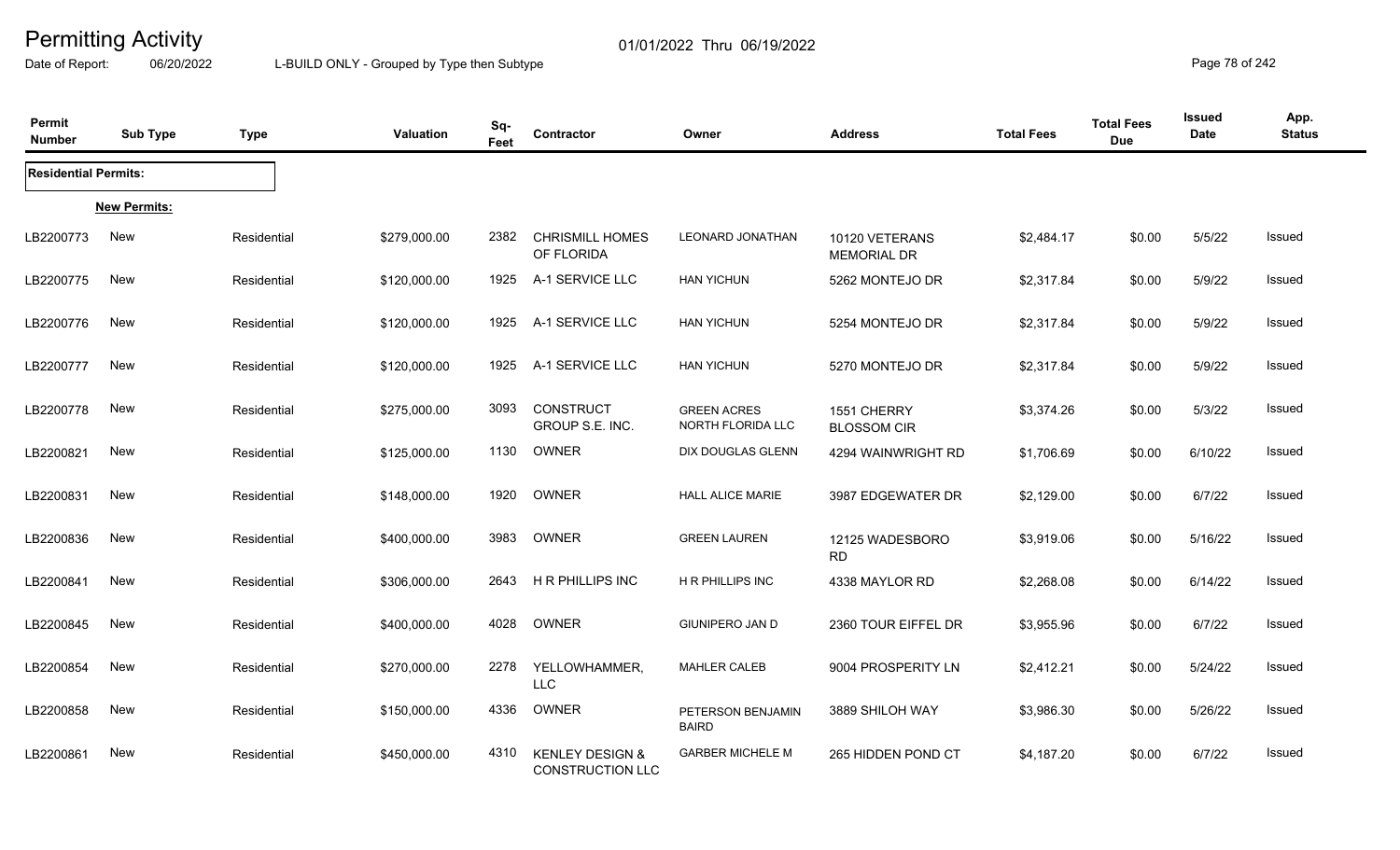Date of Report: 06/20/2022 L-BUILD ONLY - Grouped by Type then Subtype **Page 79** of 242

| Permit<br><b>Number</b>     | <b>Sub Type</b>     | <b>Type</b> | <b>Valuation</b> | Sq-<br>Feet | Contractor                                                           | Owner                              | <b>Address</b>                | <b>Total Fees</b> | <b>Total Fees</b><br><b>Due</b> | <b>Issued</b><br><b>Date</b> | App.<br><b>Status</b> |
|-----------------------------|---------------------|-------------|------------------|-------------|----------------------------------------------------------------------|------------------------------------|-------------------------------|-------------------|---------------------------------|------------------------------|-----------------------|
| <b>Residential Permits:</b> |                     |             |                  |             |                                                                      |                                    |                               |                   |                                 |                              |                       |
|                             | <b>New Permits:</b> |             |                  |             |                                                                      |                                    |                               |                   |                                 |                              |                       |
| LB2200880                   | New                 | Residential | \$100,000.00     | 2074        | <b>MEEKS</b><br><b>CONSTRUCTION</b><br><b>AND</b><br>DEVELOPMENT INC | <b>TOWER GATES LLC</b>             | 5407 RIVER RESERVE<br>LN      | \$2,538.68        | \$0.00                          | 5/31/22                      | Issued                |
| LB2200881                   | New                 | Residential | \$100,000.00     | 2074        | MEEKS<br><b>CONSTRUCTION</b><br><b>AND</b><br>DEVELOPMENT INC        | <b>TOWER GATES LLC</b>             | 5411 RIVER RESERVE<br>LN      | \$2,538.68        | \$0.00                          | 5/31/22                      | Issued                |
| LB2200883                   | <b>New</b>          | Residential | \$100,000.00     | 2074        | <b>MEEKS</b><br><b>CONSTRUCTION</b><br><b>AND</b><br>DEVELOPMENT INC | <b>TOWER GATES LLC</b>             | 5413 RIVER RESERVE<br>LN      | \$2,538.68        | \$0.00                          | 5/26/22                      | Issued                |
| LB2200884                   | <b>New</b>          | Residential | \$100,000.00     | 2292        | <b>MEEKS</b><br><b>CONSTRUCTION</b><br><b>AND</b><br>DEVELOPMENT INC | <b>TOWER GATES LLC</b>             | 5409 RIVER RESERVE<br>LN      | \$2,717.44        | \$0.00                          | 5/31/22                      | Issued                |
| LB2200915                   | <b>New</b>          | Residential | \$130,000.00     | 1686        | <b>GOLD KEY HOMES</b><br><b>INC</b>                                  | CL FORD<br><b>CONSTRACTING INC</b> | 5278 MONTEJO DR               | \$2,134.11        | \$0.00                          | 6/13/22                      | Issued                |
| LB2200916                   | New                 | Residential | \$130,000.00     | 1672        | <b>GOLD KEY HOMES</b><br><b>INC</b>                                  | <b>HAN YICHUN</b>                  | 5274 MONTEJO DR               | \$2,123.36        | \$0.00                          | 6/13/22                      | Issued                |
| LB2200959                   | New                 | Residential | \$100,000.00     | 2074        | <b>MEEKS</b><br><b>CONSTRUCTION</b><br><b>AND</b><br>DEVELOPMENT INC | <b>TOWER GATES LLC</b>             | 4489 RIVER BREEZE<br>LN       | \$2,538.68        | \$0.00                          | 5/26/22                      | Issued                |
| LB2200970                   | New                 | Residential | \$420,000.00     | 3504        | <b>POWERHOUSE</b><br><b>CONSTRUCTION OF</b><br>TALLAHASSEE           | <b>CROCHET HAROLD</b><br>JAMES     | 2049 SOLOMON CT               | \$3,526.28        | \$0.00                          | 6/6/22                       | <b>Issued</b>         |
| LB2200984                   | <b>New</b>          | Residential | \$1,500,000.00   | 6811        | WHITE OAK<br>CONSTRUCTION LLC                                        | FS#119                             | 6536 LAKE PISGAH<br><b>DR</b> | \$6,238.02        | \$0.00                          | 6/7/22                       | Issued                |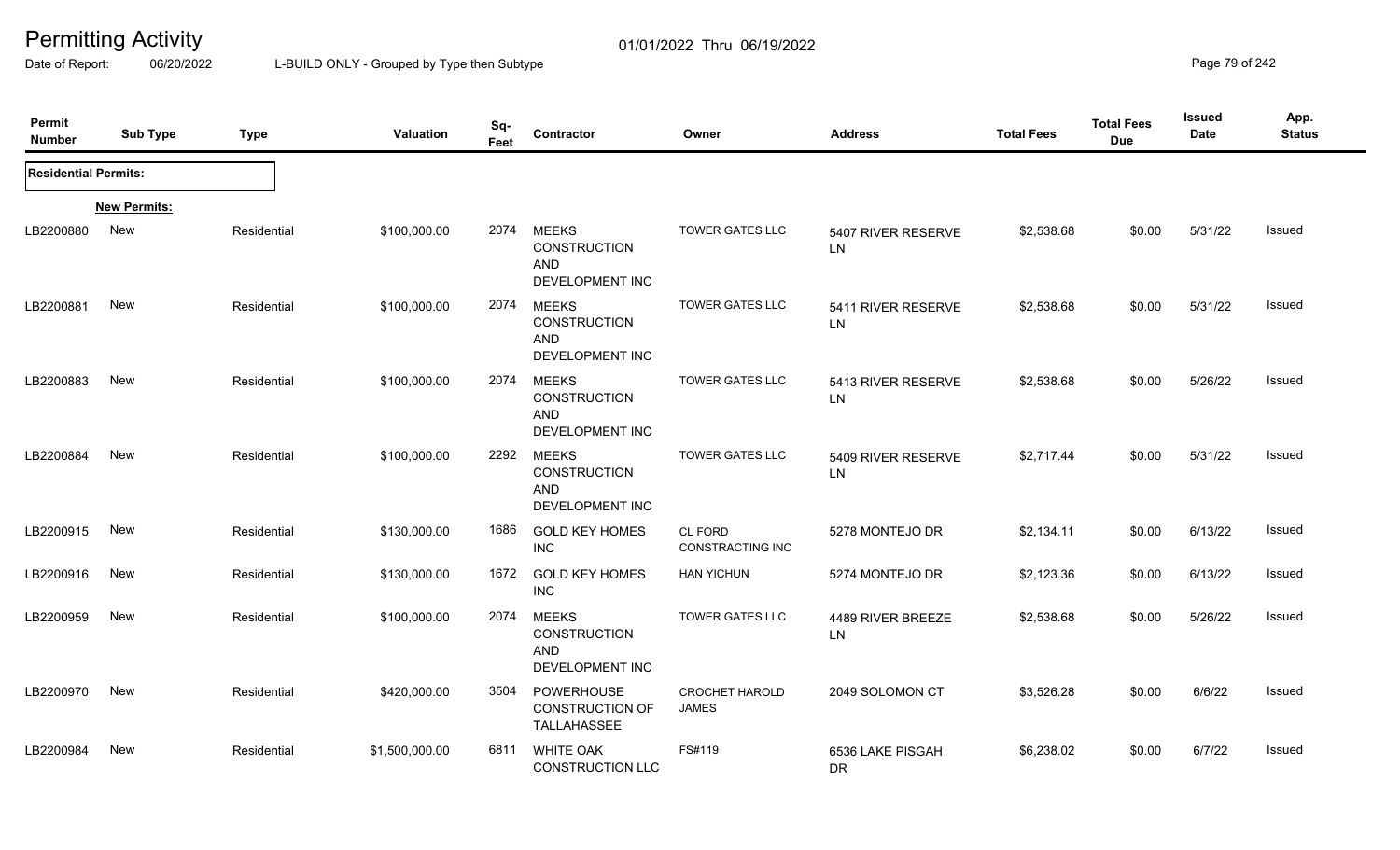Date of Report: 06/20/2022 L-BUILD ONLY - Grouped by Type then Subtype **Page 80** of 242

| Permit<br><b>Number</b>     | <b>Sub Type</b>      | <b>Type</b> | Valuation       | Sq-<br>Feet | Contractor                                                       | Owner                                   | <b>Address</b>                   | <b>Total Fees</b> | <b>Total Fees</b><br><b>Due</b> | Issued<br>Date | App.<br><b>Status</b> |
|-----------------------------|----------------------|-------------|-----------------|-------------|------------------------------------------------------------------|-----------------------------------------|----------------------------------|-------------------|---------------------------------|----------------|-----------------------|
| <b>Residential Permits:</b> |                      |             |                 |             |                                                                  |                                         |                                  |                   |                                 |                |                       |
|                             | <b>New Permits:</b>  |             |                 |             |                                                                  |                                         |                                  |                   |                                 |                |                       |
| LB2200987                   | New                  | Residential | \$193,607.00    | 2091        | <b>PREMIER</b><br>CONSTRUCTION-RE<br>SIDENTIAL LLC               | AZALEA LAND GROUP<br>LLC.               | 458 GRAND OAKS RD                | \$2,552.62        | \$0.00                          | 6/15/22        | Issued                |
| LB2201010                   | New                  | Residential | \$193,607.00    | 2091        | <b>PREMIER</b><br>CONSTRUCTION-RE<br>SIDENTIAL LLC               | AZALEA LAND GROUP<br>LLC                | 482 GRAND OAKS RD                | \$2,552.62        | \$0.00                          | 6/7/22         | Issued                |
|                             | Totals:              | 159         | \$44,224,753.00 |             |                                                                  |                                         |                                  | 501,947.28        | \$0.00                          |                |                       |
|                             | <b>Pool Permits:</b> |             |                 |             |                                                                  |                                         |                                  |                   |                                 |                |                       |
| LB2102512                   | Pool                 | Residential | \$60,000.00     | 1920        | <b>THOMASVILLE</b><br>POOLS & SPA, INC.                          | HAGEN KIMBERLY R                        | 7014 QUAIL CALL DR               | \$954.32          | \$0.00                          | 1/7/22         | Issued                |
| LB2102609                   | Pool                 | Residential | \$67,715.00     | 200         | SALVO POOLS<br>D/B/A SALVO POOL<br>& SPA, INC                    | PARISH KIMBERLY<br>ANN                  | 5643 FLETCHER OAKS<br>DR.        | \$889.05          | \$0.00                          | 4/1/22         | Issued                |
| LB2200006                   | Pool                 | Residential | \$62,646.00     | 548         | MYSTIC POOLS LLC                                                 | SHERRADEN DANIEL<br>LAURIE              | 6056 LEIGH READ RD               | \$889.05          | \$0.00                          | 1/14/22        | Issued                |
| LB2200030                   | Pool                 | Residential | \$65,000.00     | 1650        | THOMASVILLE<br>POOLS & SPA, INC.                                 | <b>BOYKIN CHARLES E</b>                 | 8014 SUSAN<br><b>BRADFORD LN</b> | \$889.05          | \$0.00                          | 1/24/22        | Issued                |
| LB2200047                   | Pool                 | Residential | \$49,498.00     | 2281        | ANOTHER POOL BY<br>JACK L.L.C.                                   | <b>LANGFORD RICHARD</b><br>$\mathsf{T}$ | 3513 LOMA FARM RD                | \$954.32          | \$0.00                          | 1/19/22        | Issued                |
| LB2200079                   | Pool                 | Residential | \$55,000.00     | 450         | <b>GULF COAST</b><br><b>BUILDING &amp;</b><br><b>ROOFING LLC</b> | <b>GAINES AMBER D</b>                   | 825 PINE BLUFF TRL               | \$889.05          | \$0.00                          | 1/27/22        | Issued                |
| LB2200081                   | Pool                 | Residential | \$57,301.00     | 448         | ADAM SALVO LLC                                                   | <b>CORBIN DELTA</b>                     | 5281 WILD GOOSE RD               | \$889.05          | \$0.00                          | 1/24/22        | Issued                |
| LB2200108                   | Pool                 | Residential | \$64,000.00     | 269         | <b>QUALITY POOLS</b><br><b>CONSTRUCTION</b><br>CONTRACTING INC.  | <b>TORGERSON LISA M</b>                 | 523 RIVER POND CT                | \$889.05          | \$0.00                          | 3/17/22        | Issued                |
| LB2200111                   | Pool                 | Residential | \$52,000.00     | 512         | FAIN BUILDERS,<br>INC.                                           | LIEBLICK RACHAEL K<br>G                 | 7126 ATASCADERO<br>LN            | \$889.05          | \$0.00                          | 1/28/22        | Issued                |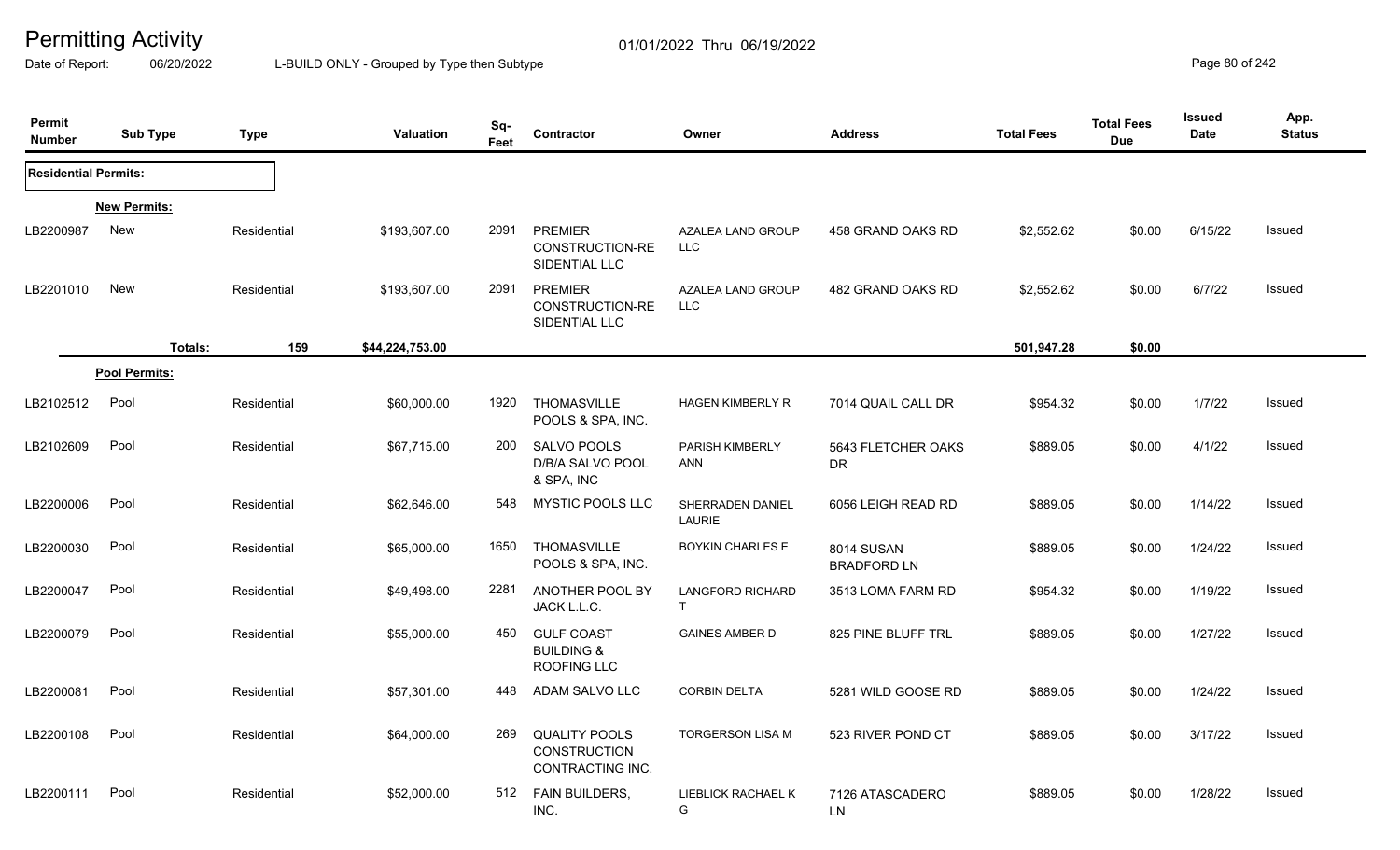Date of Report: 06/20/2022 L-BUILD ONLY - Grouped by Type then Subtype **Page 81** of 242

| Permit<br><b>Number</b>     | <b>Sub Type</b> | <b>Type</b> | Valuation    | Sq-<br>Feet | Contractor                                                      | Owner                                      | <b>Address</b>                    | <b>Total Fees</b> | <b>Total Fees</b><br><b>Due</b> | <b>Issued</b><br><b>Date</b> | App.<br><b>Status</b> |
|-----------------------------|-----------------|-------------|--------------|-------------|-----------------------------------------------------------------|--------------------------------------------|-----------------------------------|-------------------|---------------------------------|------------------------------|-----------------------|
| <b>Residential Permits:</b> |                 |             |              |             |                                                                 |                                            |                                   |                   |                                 |                              |                       |
|                             | Pool Permits:   |             |              |             |                                                                 |                                            |                                   |                   |                                 |                              |                       |
| LB2200112                   | Pool            | Residential | \$50,000.00  | 450         | FAIN BUILDERS,<br>INC.                                          | <b>DREAM</b><br>WONDERLAND LLC             | 2640 MILLSTONE<br>PLANTATION RD   | \$889.05          | \$0.00                          | 2/1/22                       | Issued                |
| LB2200165                   | Pool            | Residential | \$47,139.38  | 1260        | ANOTHER POOL BY<br>JACK L.L.C.                                  | <b>JOERG BERND</b>                         | 3329 MICANOPY TRL                 | \$889.05          | \$0.00                          | 3/2/22                       | Issued                |
| LB2200181                   | Pool            | Residential | \$78,200.00  | 684         | <b>GULF COAST</b><br><b>BUILDING &amp;</b><br>ROOFING LLC       | <b>GRIFFISS TIA COTTON</b><br><b>TRUST</b> | 5026 VELDA DAIRY RD               | \$889.05          | \$0.00                          | 2/8/22                       | Issued                |
| LB2200194                   | Pool            | Residential | \$85,500.00  | 780         | <b>QUALITY POOLS</b><br><b>CONSTRUCTION</b><br>CONTRACTING INC. | <b>BARSTOW DONALD W</b>                    | 2350 ASHDOWN<br><b>FOREST WAY</b> | \$889.05          | \$0.00                          | 4/12/22                      | Issued                |
| LB2200210                   | Pool            | Residential | \$48,000.00  | 544         | FAIN BUILDERS,<br>INC.                                          | HARRELL HALEY RAE                          | 8605 BROOKLIN PL                  | \$889.05          | \$0.00                          | 2/22/22                      | Issued                |
| LB2200219                   | Pool            | Residential | \$80,627.00  | 449         | <b>SALVO POOLS</b><br>D/B/A SALVO POOL<br>& SPA, INC            | SMITH LESLIE A                             | 8046 TENNYSON DR                  | \$889.05          | \$0.00                          | 2/14/22                      | Issued                |
| LB2200220                   | Pool            | Residential | \$80,580.00  | 457         | SALVO POOLS<br>D/B/A SALVO POOL<br>& SPA, INC                   | DUQUETTE CARLIE C                          | 2316 CLEBURN LN                   | \$889.05          | \$0.00                          | 2/28/22                      | Issued                |
| LB2200221                   | Pool            | Residential | \$79,230.00  | 448         | SALVO POOLS<br>D/B/A SALVO POOL<br>& SPA, INC                   | <b>GUTIERREZ ANNA</b><br><b>ISABELLE</b>   | 6020 BROOKFAIR LN                 | \$889.05          | \$0.00                          | 2/14/22                      | Issued                |
| LB2200224                   | Pool            | Residential | \$109,949.00 | 1494        | <b>SALVO POOLS</b><br>D/B/A SALVO POOL<br>& SPA, INC            | <b>MCLANAHAN</b><br><b>GREGORY ALLEN</b>   | 6344 BIRD DOG PT                  | \$889.05          | \$0.00                          | 2/14/22                      | Issued                |
| LB2200226                   | Pool            | Residential | \$122,016.00 | 672         | <b>SALVO POOLS</b><br>D/B/A SALVO POOL<br>& SPA, INC            | JONES GERALD                               | 5322 PIMLICO DR                   | \$889.05          | \$0.00                          | 2/18/22                      | Issued                |
| LB2200241                   | Pool            | Residential | \$45,000.00  | 960         | OWNER                                                           | PHILLIPS TAWANA M                          | 8125 BUCK LAKE RD                 | \$889.05          | \$0.00                          | 2/18/22                      | Issued                |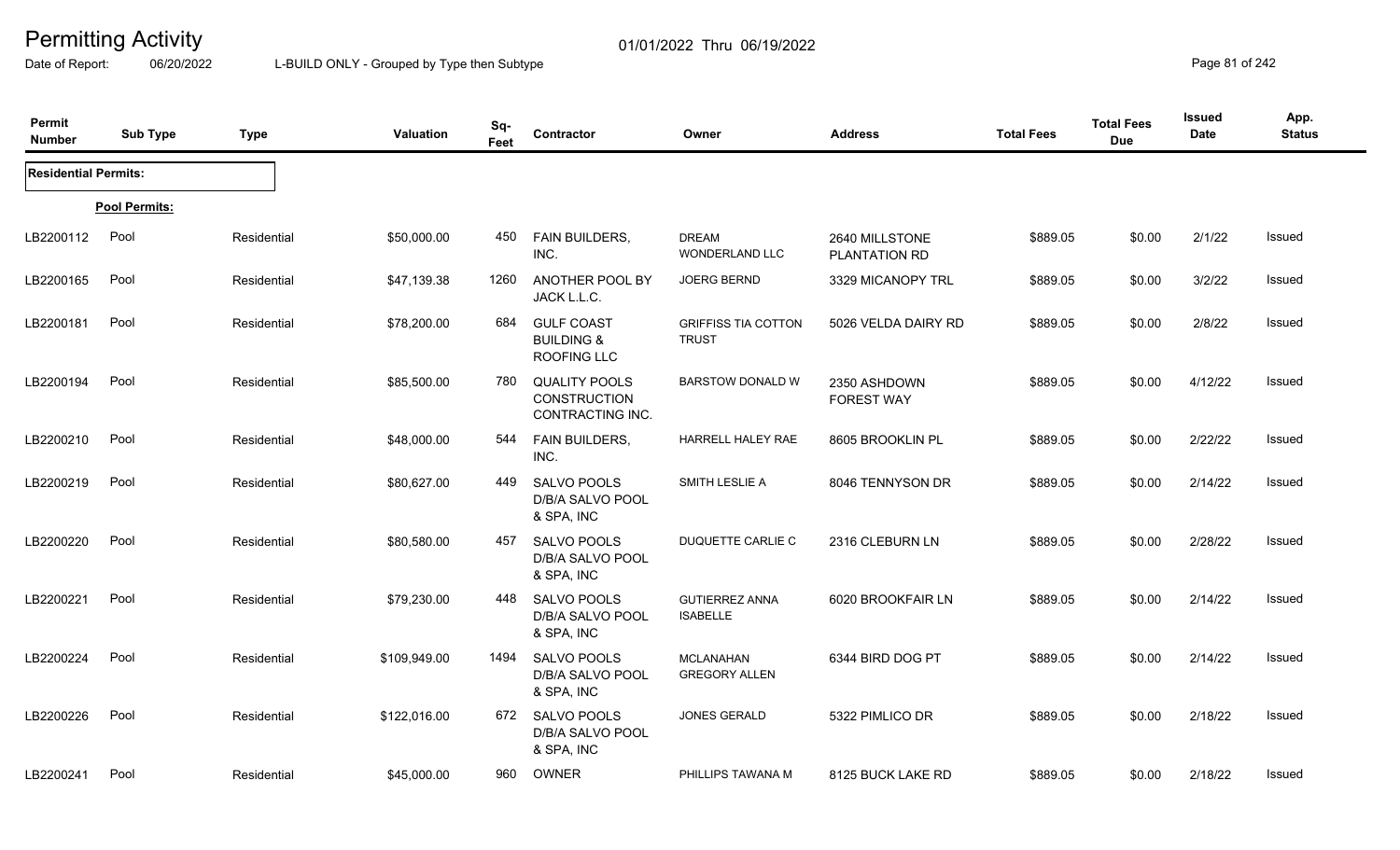Date of Report: 06/20/2022 L-BUILD ONLY - Grouped by Type then Subtype **Page 82** of 242

| Permit<br><b>Number</b>     | <b>Sub Type</b> | <b>Type</b> | Valuation   | Sq-<br>Feet | Contractor                                                | Owner                               | <b>Address</b>                       | <b>Total Fees</b> | <b>Total Fees</b><br><b>Due</b> | Issued<br><b>Date</b> | App.<br><b>Status</b> |
|-----------------------------|-----------------|-------------|-------------|-------------|-----------------------------------------------------------|-------------------------------------|--------------------------------------|-------------------|---------------------------------|-----------------------|-----------------------|
| <b>Residential Permits:</b> |                 |             |             |             |                                                           |                                     |                                      |                   |                                 |                       |                       |
|                             | Pool Permits:   |             |             |             |                                                           |                                     |                                      |                   |                                 |                       |                       |
| LB2200253                   | Pool            | Residential | \$87,491.00 | 887         | MYSTIC POOLS LLC                                          | ALSPACH LAURIE A                    | 6121 LEIGH READ RD                   | \$889.05          | \$0.00                          | 3/11/22               | Issued                |
| LB2200321                   | Pool            | Residential | \$70,000.00 | 1800        | <b>THOMASVILLE</b><br>POOLS & SPA, INC.                   | MARSHALL JOHN P                     | 6567 WILDEMEADE PL                   | \$889.05          | \$0.00                          | 3/2/22                | Issued                |
| LB2200338                   | Pool            | Residential | \$35,000.00 | 512         | FAIN BUILDERS,<br>INC.                                    | ARGUELLO JULIO<br><b>PATISHTAN</b>  | 3552 ROSEMONT<br><b>RIDGE RD</b>     | \$889.05          | \$0.00                          | 4/13/22               | Issued                |
| LB2200407                   | Pool            | Residential | \$75,000.00 | 500         | JON F TURNER LLC                                          | <b>BALDOCK RHONDA L</b>             | 9586 DEER VALLEY<br>DR               | \$769.05          | \$0.00                          | 4/5/22                | Issued                |
| LB2200475                   | Pool            | Residential | \$42,000.00 | 392         | PEDDIE POOLS OF<br>TALLAHASSEE, INC.                      | <b>ADAMSON KRISTIN</b>              | 7248 ANGLEWOOD LN                    | \$889.05          | \$0.00                          | 4/7/22                | Issued                |
| LB2200496                   | Pool            | Residential | \$59,736.00 | 1632        | MYSTIC POOLS LLC                                          | <b>DAVALOS JODI</b><br>MICHELLE COX | 7027 AMBER LAKE DR                   | \$889.05          | \$0.00                          | 5/6/22                | Issued                |
| LB2200501                   | Pool            | Residential | \$54,606.00 | 2102        | MYSTIC POOLS LLC                                          | <b>RILEY CAROLE A</b>               | 2977 SAINT STEVENS<br><b>DR</b>      | \$889.05          | \$0.00                          | 5/31/22               | Issued                |
| LB2200553                   | Pool            | Residential | \$67,500.00 | 648         | <b>GULF COAST</b><br><b>BUILDING &amp;</b><br>ROOFING LLC | <b>MERRILL DARRELL D</b>            | 4701 MICCOSUKEE<br><b>RD</b>         | \$889.05          | \$0.00                          | 3/31/22               | Issued                |
| LB2200562                   | Pool            | Residential | \$49,853.00 | 1046        | <b>MYSTIC POOLS LLC</b>                                   | SARVIS JAMEY A                      | 6131 PISGAH LN                       | \$889.05          | \$0.00                          | 4/18/22               | Issued                |
| LB2200567                   | Pool            | Residential | \$76,000.00 | 1900        | THOMASVILLE<br>POOLS & SPA, INC.                          | <b>CARLSON LEAH C</b>               | 7840 BROOMSAGE PL                    | \$889.05          | \$0.00                          | 6/10/22               | Issued                |
| LB2200583                   | Pool            | Residential | \$71,000.00 | 624         | PEDDIE POOLS OF<br>TALLAHASSEE, INC.                      | <b>SANFORD HEIKE</b>                | 256 ROBINHOOD CT                     | \$889.05          | \$0.00                          | 5/5/22                | Issued                |
| LB2200648                   | Pool            | Residential | \$25,000.00 | 512         | PANAMA POOLS &<br><b>SPAS LLC</b>                         | <b>SAULS BARBARA</b>                | 3484 VALLEY CREEK<br><b>DR</b>       | \$889.05          | \$0.00                          | 5/18/22               | Issued                |
| LB2200675                   | Pool            | Residential | \$52,000.00 | 1680        | ANOTHER POOL BY<br>JACK L.L.C.                            | <b>HELMAN MEAGAN E</b>              | 2323 NAPOLEON<br><b>BONAPARTE DR</b> | \$889.05          | \$0.00                          | 4/18/22               | <b>Issued</b>         |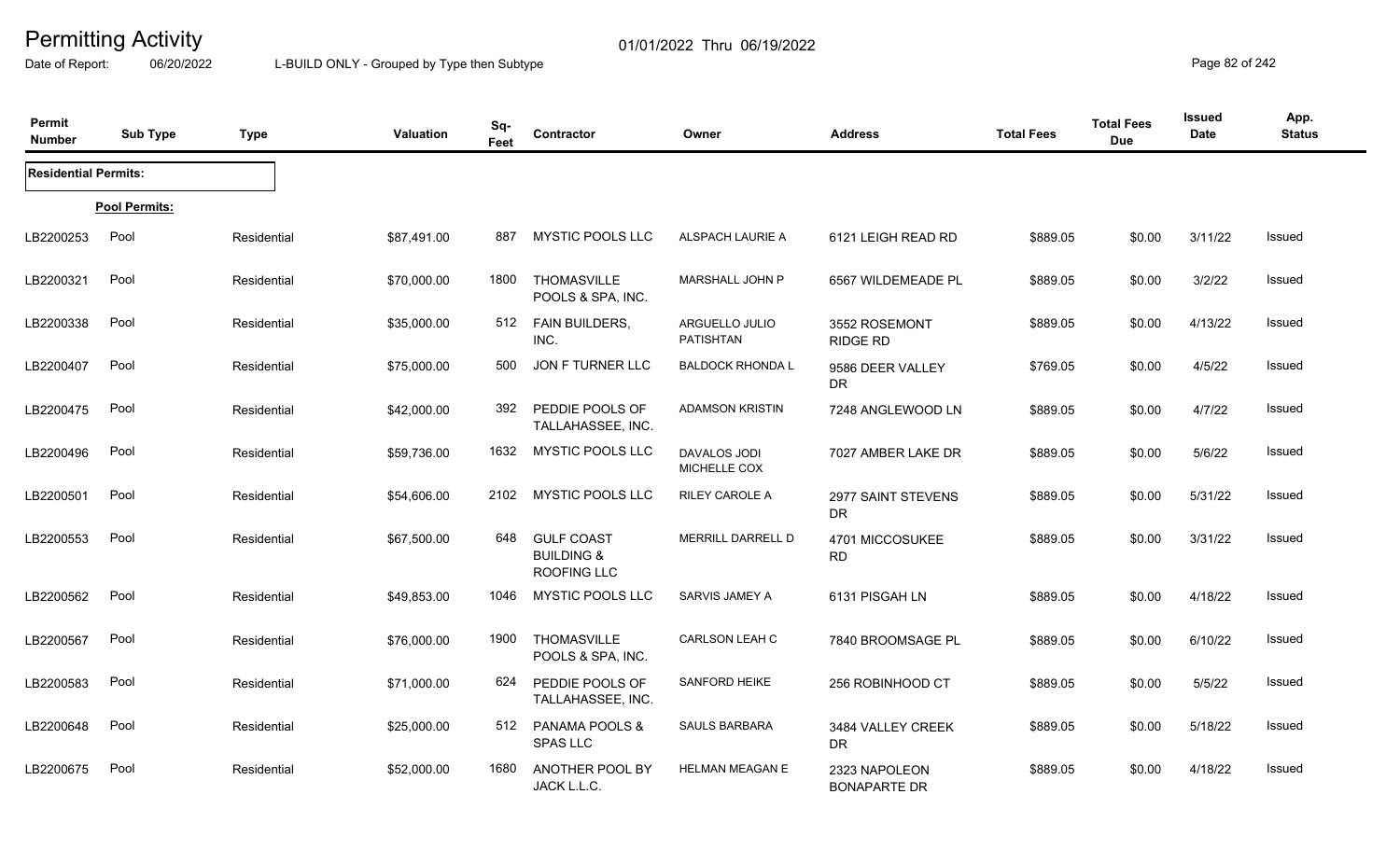Date of Report: 06/20/2022 L-BUILD ONLY - Grouped by Type then Subtype **Page 83** of 242

| Permit<br><b>Number</b>     | <b>Sub Type</b> | <b>Type</b> | Valuation    | Sq-<br>Feet | Contractor                        | Owner                                  | <b>Address</b>                   | <b>Total Fees</b> | <b>Total Fees</b><br><b>Due</b> | <b>Issued</b><br>Date | App.<br><b>Status</b> |
|-----------------------------|-----------------|-------------|--------------|-------------|-----------------------------------|----------------------------------------|----------------------------------|-------------------|---------------------------------|-----------------------|-----------------------|
| <b>Residential Permits:</b> |                 |             |              |             |                                   |                                        |                                  |                   |                                 |                       |                       |
|                             | Pool Permits:   |             |              |             |                                   |                                        |                                  |                   |                                 |                       |                       |
| LB2200693                   | Pool            | Residential | \$167,000.00 | 634         | <b>SOUTHERN</b><br>POOLSCAPES LLC | <b>BYRD MICHAEL</b><br><b>SHAWN</b>    | 4244 WILLIAM JAMES<br><b>WAY</b> | \$1,194.77        | \$0.00                          | 5/11/22               | Issued                |
| LB2200708                   | Pool            | Residential | \$81,000.00  | 592         | <b>FAIN BUILDERS,</b><br>INC.     | HUTTON JENNIFER A                      | 7083 GRENVILLE RD                | \$889.05          | \$0.00                          | 4/22/22               | <b>Issued</b>         |
| LB2200709                   | Pool            | Residential | \$78,000.00  | 520         | <b>FAIN BUILDERS,</b><br>INC.     | SMITH ANDREW C                         | 6002 LEIGH READ RD               | \$889.05          | \$0.00                          | 5/10/22               | Issued                |
| LB2200712                   | Pool            | Residential | \$106,598.00 | 419         | SOUTHERN<br>POOLSCAPES LLC        | <b>BOIKO YULIYA</b>                    | 3394 MARIANA OAKS<br>DR.         | \$889.05          | \$0.00                          | 4/21/22               | Issued                |
| LB2200714                   | Pool            | Residential | \$78,550.00  | 364         | <b>SOUTHERN</b><br>POOLSCAPES LLC | <b>KIPER JAMES R</b>                   | 818 SHANNON ST                   | \$889.05          | \$0.00                          | 4/21/22               | Issued                |
| LB2200734                   | Pool            | Residential | \$54,877.00  | 112         | MYSTIC POOLS LLC                  | <b>KRAMER ANSLEY</b>                   | 600 FRANK SHAW RD                | \$889.05          | \$0.00                          | 6/13/22               | Issued                |
| LB2200746                   | Pool            | Residential | \$59,735.00  | 800         | MYSTIC POOLS LLC                  | <b>BOUTHILLIER</b><br><b>JEFFREY</b>   | 6242 PINE FAIR WAY               | \$889.05          | \$0.00                          | 5/5/22                | Issued                |
| LB2200755                   | Pool            | Residential | \$69,000.00  | 500         | SERVCO POOLS<br><b>INC</b>        | <b>BACKS</b><br><b>CHRISTOPHER LEE</b> | 3217 WHIRLAWAY TRL               | \$889.05          | \$0.00                          | 5/9/22                | <b>Issued</b>         |
| LB2200784                   | Pool            | Residential | \$134,790.00 | 392         | SOUTHERN<br>POOLSCAPES LLC        | <b>RICE EILEEN</b>                     | 405 EL DESTINADO                 | \$889.05          | \$0.00                          | 5/11/22               | <b>Issued</b>         |
| LB2200844                   | Pool            | Residential | \$48,247.00  | 253         | ADAM SALVO LLC                    | <b>LEWIS CHRISTOPHER</b><br>D          | 12285 BRIDLE HORSE<br><b>CIR</b> | \$889.05          | \$0.00                          | 6/10/22               | Issued                |
| LB2200846                   | Pool            | Residential | \$51,604.00  | 465         | ADAM SALVO LLC                    | <b>GARCIA OSCAR</b>                    | 4327 SIERRA WOODS<br><b>RUN</b>  | \$889.05          | \$0.00                          | 5/10/22               | <b>Issued</b>         |
| LB2200872                   | Pool            | Residential | \$62,744.00  | 1905        | <b>MYSTIC POOLS LLC</b>           | <b>BROZYNA DAVID</b><br><b>PETER</b>   | 6611 LAKE PISGAH<br>DR.          | \$889.05          | \$0.00                          | 5/23/22               | Issued                |
| LB2200889                   | Pool            | Residential | \$61,000.00  | 580         | <b>FAIN BUILDERS,</b><br>INC.     | LOWERY DARLENE M                       | 6510 WILDEMEADE PL               | \$889.05          | \$0.00                          | 6/16/22               | Issued                |
| LB2200890                   | Pool            | Residential | \$75,000.00  | 480         | FAIN BUILDERS,<br>INC.            | <b>CONRAD FREDERICK</b><br>M           | 7328 OX BOW CIR                  | \$889.05          | \$0.00                          | 6/16/22               | Issued                |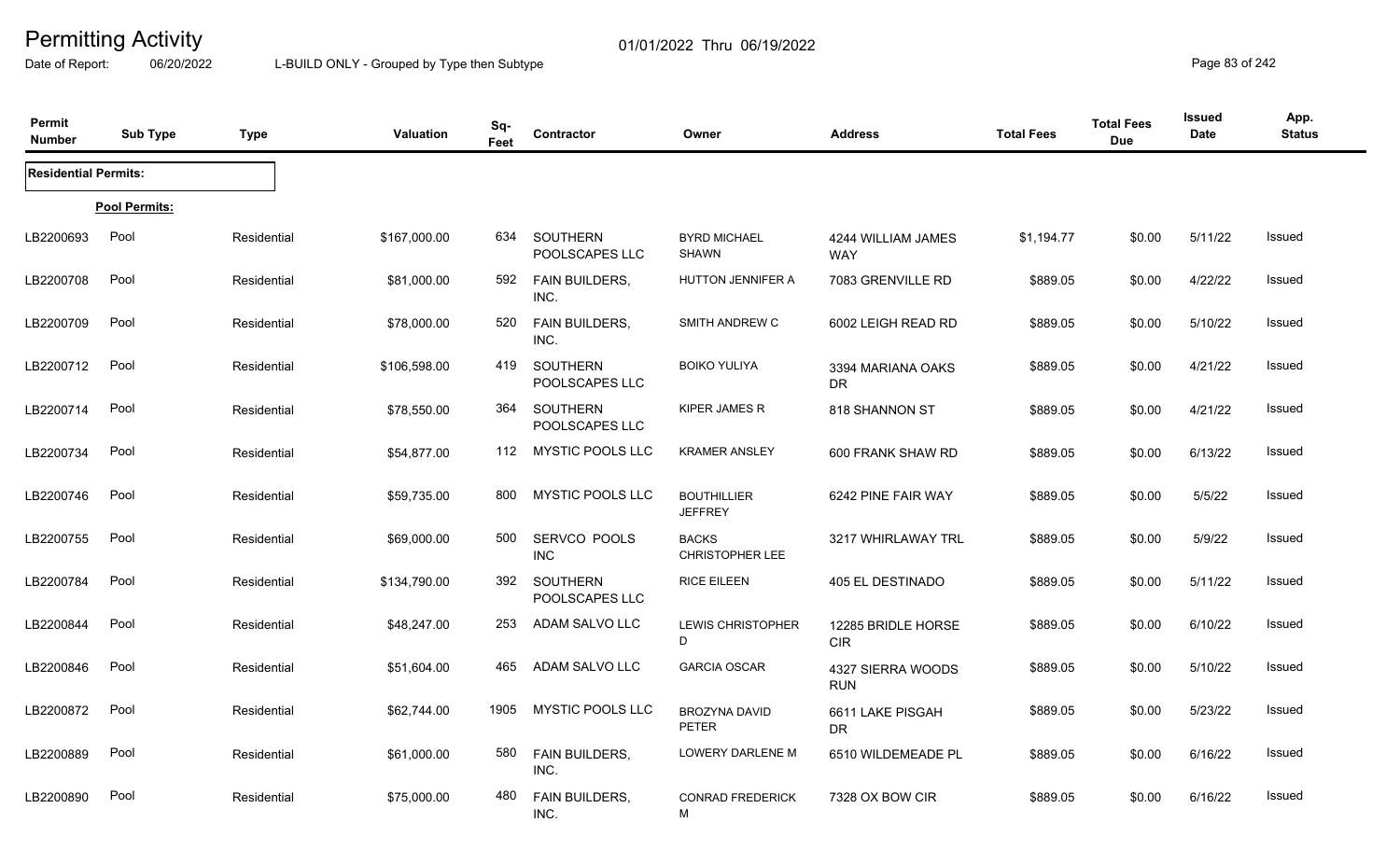Date of Report: 06/20/2022 L-BUILD ONLY - Grouped by Type then Subtype **Page 84** of 242

| Permit<br><b>Number</b>     | <b>Sub Type</b>            | <b>Type</b> | <b>Valuation</b> | Sq-<br>Feet | <b>Contractor</b>                                    | Owner                                    | <b>Address</b>                            | <b>Total Fees</b> | <b>Total Fees</b><br><b>Due</b> | <b>Issued</b><br><b>Date</b> | App.<br><b>Status</b>        |
|-----------------------------|----------------------------|-------------|------------------|-------------|------------------------------------------------------|------------------------------------------|-------------------------------------------|-------------------|---------------------------------|------------------------------|------------------------------|
| <b>Residential Permits:</b> |                            |             |                  |             |                                                      |                                          |                                           |                   |                                 |                              |                              |
|                             | Pool Permits:              |             |                  |             |                                                      |                                          |                                           |                   |                                 |                              |                              |
| LB2200891                   | Pool                       | Residential | \$61,000.00      | 520         | FAIN BUILDERS,<br>INC.                               | <b>STRAUCH BRIAN</b>                     | 12251 BRIDLE HORSE<br>CIR                 | \$889.05          | \$0.00                          | 6/16/22                      | Issued                       |
| LB2200938                   | Pool                       | Residential | \$438.00         | 864         | <b>OWNER</b>                                         | <b>DIGGS CHRISTOPHER</b>                 | 5616 GROVE VALLEY<br><b>CT</b>            | \$202.32          | \$0.00                          | 5/25/22                      | Issued                       |
|                             | Totals:                    | 49          | \$3,314,170.38   |             |                                                      |                                          |                                           | 43,192.98         | \$0.00                          |                              |                              |
|                             | <b>Quick Turn Permits:</b> |             |                  |             |                                                      |                                          |                                           |                   |                                 |                              |                              |
| LB2200100                   | Quick<br>Turn/Door-Window  | Residential | \$2,000.00       |             | RIGSBY JONES<br><b>GEN</b><br><b>CONTRACTORS INC</b> | <b>CUNNIFF JOHN</b>                      | 7969 GLENARBOR CT                         | \$95.38           | \$0.00                          | 1/20/22                      | Certificate of<br>Completion |
| LB2201126                   | Quick<br>Turn/Door-Window  | Residential | \$14,200.00      |             | <b>ANDERSON</b><br>CABINET CO, LLC                   | FS#119                                   | 1630 EAGLES WATCH<br><b>WAY</b>           | \$205.14          | \$0.00                          | 6/14/22                      | <b>Issued Redacted</b>       |
| LB2200070                   | Quick<br>Turn/Electrical   | Residential | \$200.00         |             | <b>OWNER</b>                                         | <b>OUTLAND MARTHANN</b>                  | 1518 TUNG HILL DR                         | \$86.00           | \$0.00                          | 1/12/22                      | Issued                       |
| LB2200080                   | Quick<br>Turn/Electrical   | Residential | \$2,000.00       |             | OWNER                                                | <b>BOHLING TUCKER M</b>                  | <b>17521 FRANK N</b><br><b>MARGRET LN</b> | \$86.00           | \$0.00                          | 2/24/22                      | Issued                       |
| LB2200084                   | Quick<br>Turn/Electrical   | Residential | \$700.00         |             | <b>OWNER</b>                                         | FS#119                                   | 3464 VELDA DAIRY DR                       | \$86.00           | \$0.00                          | 1/20/22                      | Issued                       |
| LB2200113                   | Quick<br>Turn/Electrical   | Residential | \$1,500.00       |             | OWNER                                                | <b>SPEER DENNIS</b>                      | 15631 BLOUNTSTOWN<br><b>HWY</b>           | \$101.66          | \$0.00                          | 1/21/22                      | Issued                       |
| LB2200123                   | Quick<br>Turn/Electrical   | Residential | \$4,000.00       |             | <b>KEN RUDD</b><br>ELECTRIC, INC.                    | NEALL DANIEL P JR                        | 24175 LONE STAR RD                        | \$106.66          | \$0.00                          | 2/2/22                       | Issued                       |
| LB2200124                   | Quick<br>Turn/Electrical   | Residential | \$4,000.00       |             | <b>KEN RUDD</b><br>ELECTRIC, INC.                    | <b>NEALL DANIEL P</b>                    | 24181 LONE STAR RD                        | \$106.66          | \$0.00                          | 2/2/22                       | Issued                       |
| LB2200167                   | Quick<br>Turn/Electrical   | Residential | \$2,397.00       |             | <b>EML CONSULTING,</b><br><b>LLC</b>                 | <b>GRIFFIN DARRELL</b><br><b>KENNETH</b> | 9214 HEROLD HILL RD                       | \$101.66          | \$0.00                          | 2/4/22                       | Issued                       |
| LB2200198                   | Quick<br>Turn/Electrical   | Residential | \$100.00         |             | <b>OWNER</b>                                         | ARD WILLIAM JEFFERY                      | 6001 VETERANS<br><b>MEMORIAL DR</b>       | \$86.00           | \$0.00                          | 2/2/22                       | Issued                       |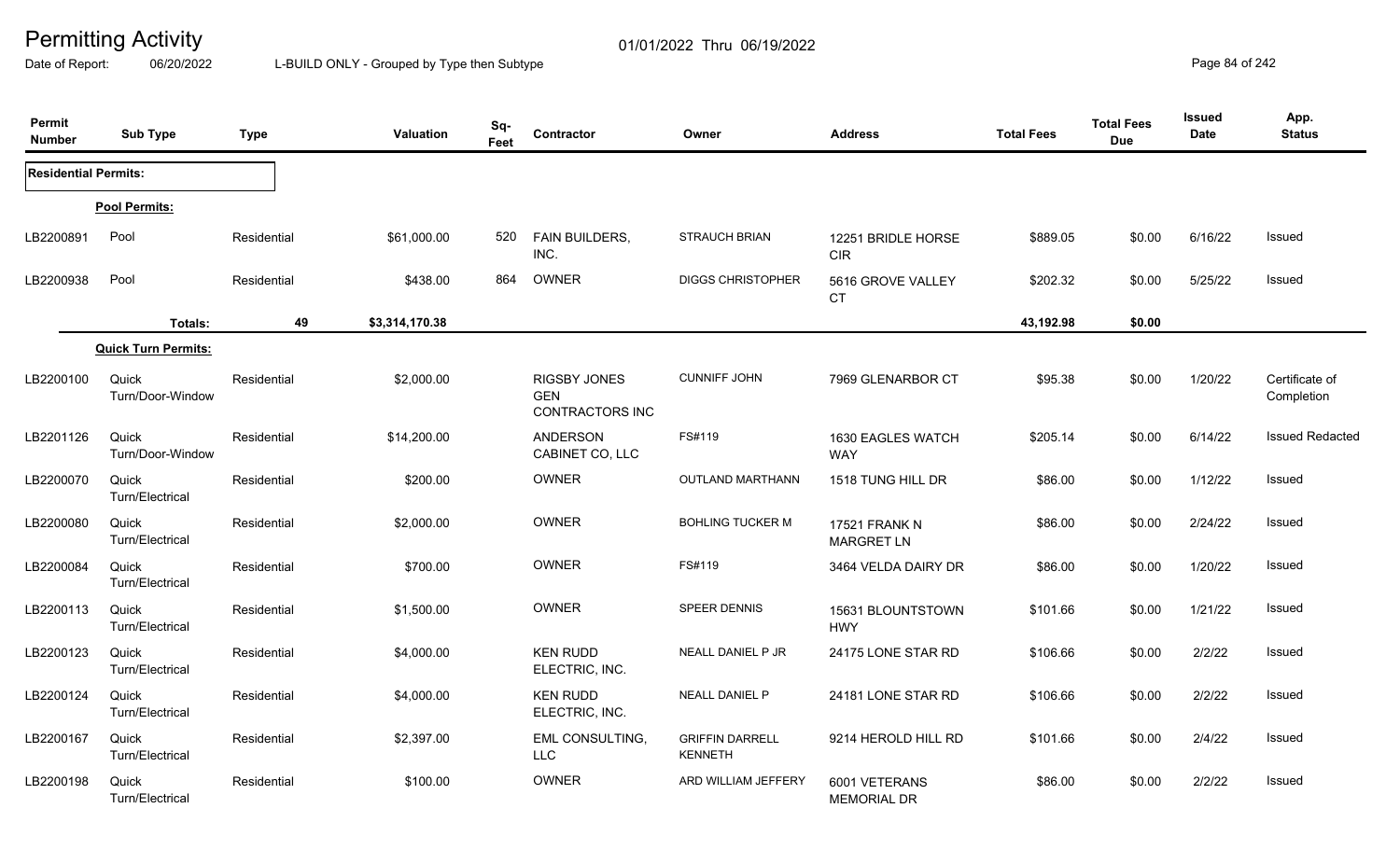Date of Report: 06/20/2022 L-BUILD ONLY - Grouped by Type then Subtype **Page 85** of 242

| Permit<br><b>Number</b>     | <b>Sub Type</b>            | <b>Type</b> | Valuation  | Sq-<br>Feet | Contractor                                              | Owner                                                      | <b>Address</b>                 | <b>Total Fees</b> | <b>Total Fees</b><br><b>Due</b> | <b>Issued</b><br><b>Date</b> | App.<br><b>Status</b> |
|-----------------------------|----------------------------|-------------|------------|-------------|---------------------------------------------------------|------------------------------------------------------------|--------------------------------|-------------------|---------------------------------|------------------------------|-----------------------|
| <b>Residential Permits:</b> |                            |             |            |             |                                                         |                                                            |                                |                   |                                 |                              |                       |
|                             | <b>Quick Turn Permits:</b> |             |            |             |                                                         |                                                            |                                |                   |                                 |                              |                       |
| LB2200200                   | Quick<br>Turn/Electrical   | Residential | \$2,000.00 |             | <b>OWNER</b>                                            | DYBENDAHL JULIE                                            | 16393 SUNRAY RD                | \$86.00           | \$0.00                          | 2/9/22                       | Issued                |
| LB2200306                   | Quick<br>Turn/Electrical   | Residential | \$100.00   |             | <b>OWNER</b>                                            | MILLER CATHERINE D                                         | 1831 SHADOW RUN<br><b>LOOP</b> | \$86.00           | \$0.00                          | 2/16/22                      | <b>Issued</b>         |
| LB2200339                   | Quick<br>Turn/Electrical   | Residential | \$2,250.00 |             | METROPOWER,<br>INC.                                     | <b>REESE KATHRYN</b>                                       | 14068 RO CO CO RD              | \$86.00           | \$0.00                          | 3/4/22                       | <b>Issued</b>         |
| LB2200365                   | Quick<br>Turn/Electrical   | Residential | \$300.00   |             | <b>OWNER</b>                                            | HILDEBRANDT JONI L                                         | 15800 MAHAN DR                 | \$86.00           | \$0.00                          | 2/25/22                      | Issued                |
| LB2200403                   | Quick<br>Turn/Electrical   | Residential | \$1,776.00 |             | <b>DEGRAW ELECTRIC</b><br><b>INC</b>                    | SLATER SHERYL A                                            | 3024 BARON LN                  | \$91.00           | \$0.00                          | 3/9/22                       | Issued                |
| LB2200438                   | Quick<br>Turn/Electrical   | Residential | \$1,500.00 |             | <b>GT ELECTRIC OF</b><br><b>FLORIDA INC</b>             | <b>CHITTENDEN ANN M</b>                                    | 18035 RAKESTRAW<br><b>DR</b>   | \$86.00           | \$0.00                          | 3/8/22                       | Issued                |
| LB2200454                   | Quick<br>Turn/Electrical   | Residential | \$1,700.00 |             | METROPOWER INC                                          | DELTA DAWN LLC                                             | 2809 GOODVIEW LN               | \$86.00           | \$0.00                          | 3/14/22                      | Issued                |
| LB2200481                   | Quick<br>Turn/Electrical   | Residential | \$1,000.00 |             | <b>OWNER</b>                                            | <b>DANIELS MAYA</b>                                        | 313 MARK AVE                   | \$86.00           | \$0.00                          | 3/10/22                      | Issued                |
| LB2200530                   | Quick<br>Turn/Electrical   | Residential | \$500.00   |             | OWNER                                                   | <b>HALL JIMMY</b>                                          | 11029 MAHAN DR                 | \$86.00           | \$0.00                          | 3/18/22                      | Issued                |
| LB2200629                   | Quick<br>Turn/Electrical   | Residential | \$2,400.00 |             | ELECTROTECH, LLC                                        | <b>HUTCHINSON HANK L</b>                                   | 287 ROSEHILL DR                | \$86.00           | \$0.00                          | 4/13/22                      | Issued                |
| LB2200652                   | Quick<br>Turn/Electrical   | Residential | \$5,000.00 |             | <b>ROBERT BASS</b><br><b>CUSTOM HOMES</b><br><b>LLC</b> | <b>BASS R E FAMILY</b><br><b>TRUST DATED</b><br>11/13/2008 | 831 LAKE RIDGE DR              | \$127.55          | \$0.00                          | 4/11/22                      | Issued                |
| LB2200662                   | Quick<br>Turn/Electrical   | Residential | \$400.00   |             | OWNER                                                   | RENTZ ROBERT I                                             | 674 DARIEN RD                  | \$198.76          | \$0.00                          | 4/7/22                       | Issued                |
| LB2200710                   | Quick<br>Turn/Electrical   | Residential | \$512.00   |             | <b>OWNER</b>                                            | <b>OUTLAW ROGER</b>                                        | 1160 TAPLEY TRL                | \$91.00           | \$0.00                          | 4/14/22                      | <b>Issued</b>         |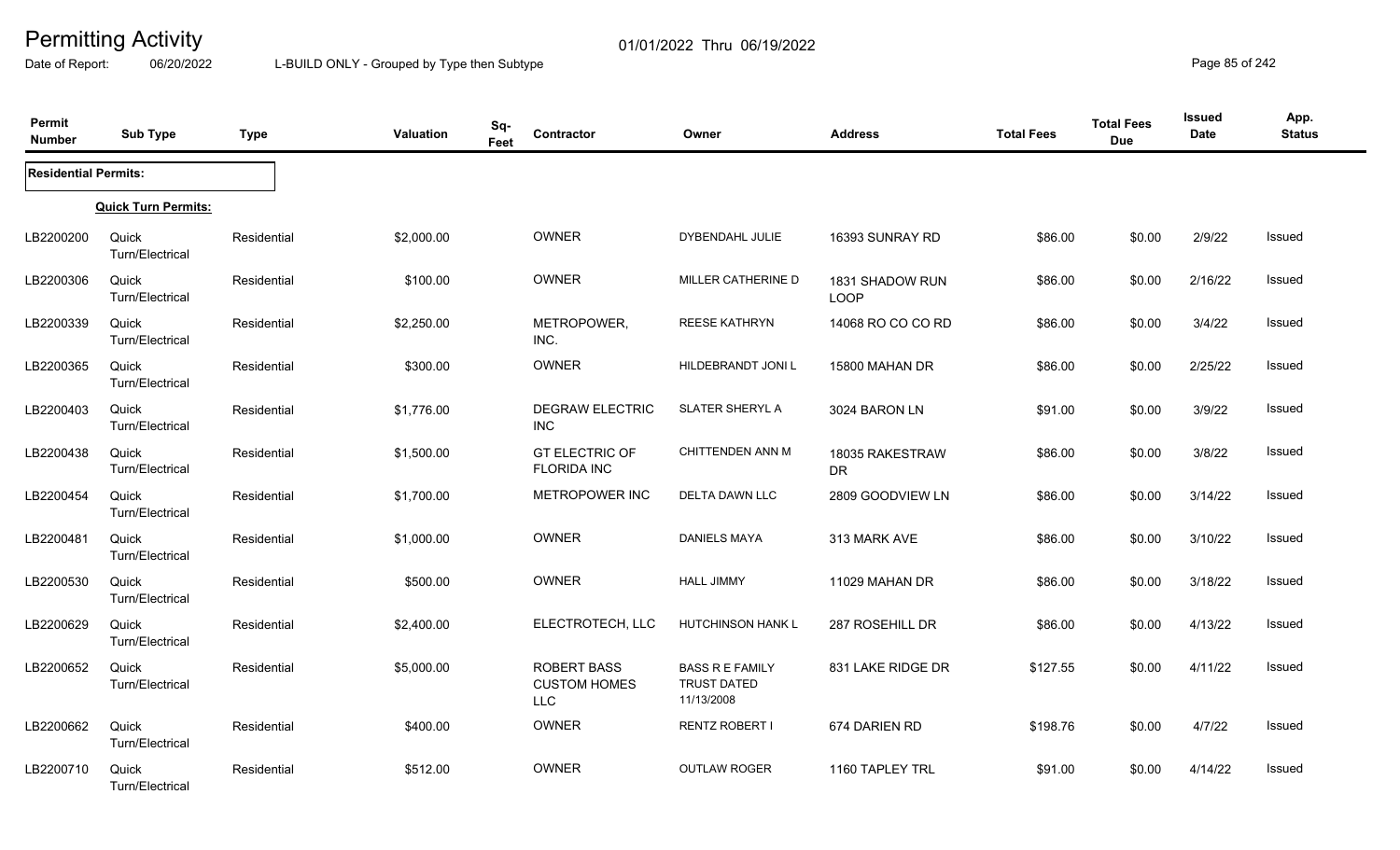Date of Report: 06/20/2022 L-BUILD ONLY - Grouped by Type then Subtype **Page 86** of 242

| Permit<br><b>Number</b>     | <b>Sub Type</b>            | <b>Type</b> | Valuation   | Sq-<br>Feet | Contractor                                                                           | Owner                                  | <b>Address</b>                       | <b>Total Fees</b> | <b>Total Fees</b><br><b>Due</b> | <b>Issued</b><br>Date | App.<br><b>Status</b> |
|-----------------------------|----------------------------|-------------|-------------|-------------|--------------------------------------------------------------------------------------|----------------------------------------|--------------------------------------|-------------------|---------------------------------|-----------------------|-----------------------|
| <b>Residential Permits:</b> |                            |             |             |             |                                                                                      |                                        |                                      |                   |                                 |                       |                       |
|                             | <b>Quick Turn Permits:</b> |             |             |             |                                                                                      |                                        |                                      |                   |                                 |                       |                       |
| LB2200725                   | Quick<br>Turn/Electrical   | Residential | \$2,000.00  |             | A PLUS<br><b>ELECTRICAL</b><br><b>CONTRACTORS LLC</b>                                | <b>BIANCO ANTONIO</b>                  | 6009 BELLA BIANCO<br><b>WAY</b>      | \$86.00           | \$0.00                          | 4/18/22               | Issued                |
| LB2200798                   | Quick<br>Turn/Electrical   | Residential | \$1,000.00  |             | <b>OWNER</b>                                                                         | <b>MARQUIS ALAINA</b><br><b>TERESA</b> | 3216 CAPITAL CIR                     | \$86.00           | \$0.00                          | 4/28/22               | Issued                |
| LB2200810                   | Quick<br>Turn/Electrical   | Residential | \$1,500.00  |             | OWNER                                                                                | SNYDER ERIK L                          | 5799 BRADFORDVILLE<br><b>RD</b>      | \$91.00           | \$0.00                          | 5/3/22                | Issued                |
| LB2200828                   | Quick<br>Turn/Electrical   | Residential | \$2,200.00  |             | <b>BONDS</b><br><b>ELECTRICAL</b><br><b>HEATING AND AIR</b><br><b>CONDITIONING I</b> | <b>BAYHEAD MHP LLC</b>                 | 516 BAYHEAD DR                       | \$86.00           | \$0.00                          | 5/4/22                | Issued                |
| LB2200833                   | Quick<br>Turn/Electrical   | Residential | \$1,000.00  |             | METROPOWER INC                                                                       | <b>WHITING MARY ANN</b><br>LIFE ESTATE | 5759 BRADFORDVILLE<br>RD.            | \$91.00           | \$0.00                          | 6/13/22               | Issued                |
| LB2200863                   | Quick<br>Turn/Electrical   | Residential | \$2,400.00  |             | LAWSON &<br>LAWSON<br><b>ELECTRICAL</b><br>SERVICES INC                              | <b>NEAL J PATRICK</b>                  | 3813 BOBBIN BROOK<br><b>CIR</b>      | \$86.00           | \$0.00                          | 6/17/22               | Issued                |
| LB2200934                   | Quick<br>Turn/Electrical   | Residential | \$2,000.00  |             | <b>OWNER</b>                                                                         | FS#119                                 | 1074 BANNERMAN RD                    | \$86.00           | \$0.00                          | 5/13/22               | <b>Issued</b>         |
| LB2200075                   | Quick Turn/Gas             | Residential | \$2,400.00  |             | WHITE'S PLUMBING,<br><b>INC</b>                                                      | FS#119                                 | 10076 NEAMATHLA<br><b>TRL</b>        | \$111.80          | \$0.00                          | 1/14/22               | Issued                |
| LB2200076                   | Quick Turn/Gas             | Residential | \$2,400.00  |             | <b>WHITE'S PLUMBING,</b><br><b>INC</b>                                               | WINGER ELIZABETH<br>ANN                | 2205 NAPOLEON<br><b>BONAPARTE DR</b> | \$111.80          | \$0.00                          | 1/14/22               | Issued                |
| LB2200195                   | <b>Quick Turn/Gas</b>      | Residential | \$16,875.00 |             | SMITH PLUMBING<br><b>COMPANY INC</b>                                                 | <b>LEWIS ELIZABETH</b>                 | 3750 BOBBIN BROOK<br><b>CT</b>       | \$116.80          | \$0.00                          | 2/4/22                | Issued                |
| LB2200252                   | <b>Quick Turn/Gas</b>      | Residential | \$2,061.00  |             | <b>SUBURBAN</b><br>PROPANE                                                           | <b>BREWER ZACHARY</b>                  | 3900 WOOD GREEN<br><b>WAY</b>        | \$111.80          | \$0.00                          | 2/11/22               | Issued                |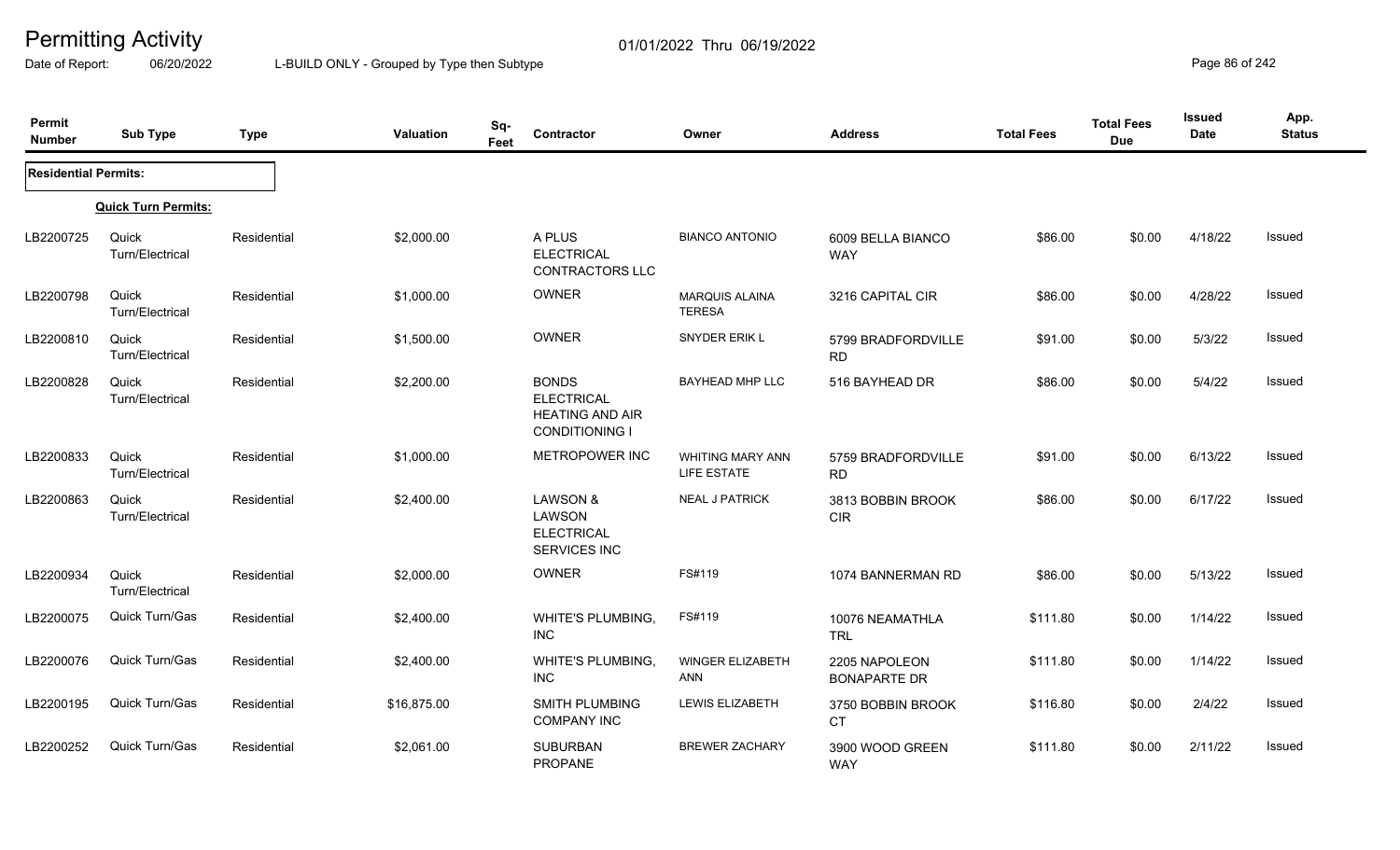Date of Report: 06/20/2022 L-BUILD ONLY - Grouped by Type then Subtype **Page 87** of 242

| Permit<br><b>Number</b>     | <b>Sub Type</b>            | <b>Type</b> | <b>Valuation</b> | Sq-<br>Feet | Contractor                                                         | Owner                                | <b>Address</b>                 | <b>Total Fees</b> | <b>Total Fees</b><br><b>Due</b> | <b>Issued</b><br>Date | App.<br><b>Status</b>        |
|-----------------------------|----------------------------|-------------|------------------|-------------|--------------------------------------------------------------------|--------------------------------------|--------------------------------|-------------------|---------------------------------|-----------------------|------------------------------|
| <b>Residential Permits:</b> |                            |             |                  |             |                                                                    |                                      |                                |                   |                                 |                       |                              |
|                             | <b>Quick Turn Permits:</b> |             |                  |             |                                                                    |                                      |                                |                   |                                 |                       |                              |
| LB2200263                   | Quick Turn/Gas             | Residential | \$1,650.00       |             | <b>CAPITAL CITY</b><br><b>FIREPLACE &amp;</b><br><b>GRILLS LLC</b> | <b>HALL BRANDY F</b>                 | 6682 OAKDOWN DR                | \$77.10           | \$0.00                          | 2/17/22               | Issued                       |
| LB2200293                   | <b>Quick Turn/Gas</b>      | Residential | \$1,325.00       |             | WHITE'S PLUMBING,<br><b>INC</b>                                    | <b>BARBOUR JOHN M</b>                | 1278 SEDGEFIELD RD             | \$77.10           | \$0.00                          | 2/22/22               | Issued                       |
| LB2200294                   | Quick Turn/Gas             | Residential | \$2,400.00       |             | <b>WHITE'S PLUMBING,</b><br><b>INC</b>                             | FS#119                               | 8889 GLEN ABBY DR              | \$111.80          | \$0.00                          | 2/22/22               | Issued                       |
| LB2200302                   | Quick Turn/Gas             | Residential | \$2,400.00       |             | <b>KEITH MCNEILL</b><br><b>PLUMBING</b><br>CONTRACTOR INC          | <b>CLARK JAMES J</b>                 | 214 ROSEHILL LN                | \$210.46          | \$0.00                          | 3/10/22               | <b>Issued</b>                |
| LB2200330                   | Quick Turn/Gas             | Residential | \$1,050.00       |             | <b>CAPITAL CITY</b><br><b>FIREPLACE &amp;</b><br><b>GRILLS LLC</b> | PINSON RICHARD S                     | 4042 W L HUDSON CIR            | \$111.80          | \$0.00                          | 2/22/22               | Issued                       |
| LB2200367                   | <b>Quick Turn/Gas</b>      | Residential | \$2,200.00       |             | <b>KEITH MCNEILL</b><br><b>PLUMBING</b><br>CONTRACTOR INC          | <b>BAXTER ETHEL M</b>                | 6991 GRENVILLE RD              | \$111.80          | \$0.00                          | 3/11/22               | Certificate of<br>Completion |
| LB2200459                   | Quick Turn/Gas             | Residential | \$475.00         |             | <b>WATTS COOLING</b><br><b>HEATING &amp;</b><br>PLUMBING LLC       | FLESHER KYLE J                       | 1084 ALAMEDA DR                | \$111.80          | \$0.00                          | 5/4/22                | Issued                       |
| LB2200462                   | Quick Turn/Gas             | Residential | \$900.00         |             | <b>STEVE GREENE</b><br>PLUMBING INC.                               | <b>SMITH PAMELA</b>                  | 9227 MCDOUGAL CT               | \$111.80          | \$0.00                          | 3/15/22               | Issued                       |
| LB2200509                   | <b>Quick Turn/Gas</b>      | Residential | \$2,400.00       |             | <b>WHITE'S PLUMBING,</b><br><b>INC</b>                             | POLLARD DAVID J                      | 1721 COPPERFIELD<br><b>CIR</b> | \$168.58          | \$0.00                          | 3/16/22               | Issued                       |
| LB2200542                   | <b>Quick Turn/Gas</b>      | Residential | \$2,400.00       |             | <b>KEITH MCNEILL</b><br><b>PLUMBING</b><br>CONTRACTOR INC          | POHLER MICHAEL S                     | 2325 GATES DR                  | \$77.10           | \$0.00                          | 5/16/22               | Issued                       |
| LB2200543                   | Quick Turn/Gas             | Residential | \$2,700.00       |             | <b>JIM BENNETTS</b><br>PLUMBING SINCE<br>1969, LLC                 | <b>WEIDA JASON</b><br><b>COLLINS</b> | 3017 GOLDEN EAGLE<br><b>DR</b> | \$132.33          | \$0.00                          | 3/23/22               | <b>Issued</b>                |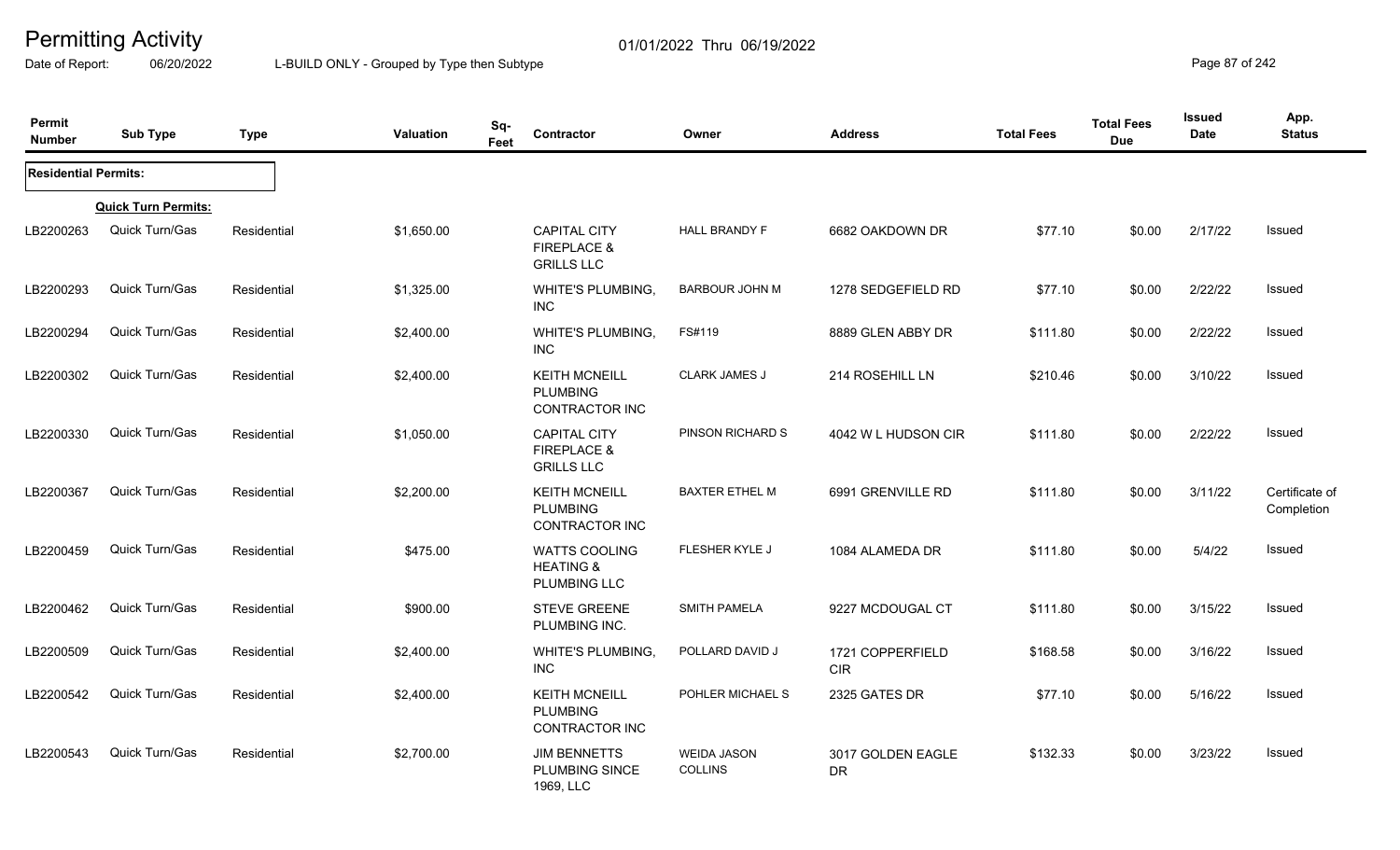Date of Report: 06/20/2022 L-BUILD ONLY - Grouped by Type then Subtype **Page 88** of 242

| Permit<br><b>Number</b>     | <b>Sub Type</b>            | <b>Type</b> | Valuation  | Sq-<br>Feet | Contractor                                                       | Owner                                  | <b>Address</b>                 | <b>Total Fees</b> | <b>Total Fees</b><br><b>Due</b> | <b>Issued</b><br>Date | App.<br><b>Status</b> |
|-----------------------------|----------------------------|-------------|------------|-------------|------------------------------------------------------------------|----------------------------------------|--------------------------------|-------------------|---------------------------------|-----------------------|-----------------------|
| <b>Residential Permits:</b> |                            |             |            |             |                                                                  |                                        |                                |                   |                                 |                       |                       |
|                             | <b>Quick Turn Permits:</b> |             |            |             |                                                                  |                                        |                                |                   |                                 |                       |                       |
| LB2200555                   | Quick Turn/Gas             | Residential | \$2,400.00 |             | <b>WHITE'S PLUMBING,</b><br>INC.                                 | TUCKER JOAN E                          | 262 ROSEHILL DR                | \$127.33          | \$0.00                          | 3/29/22               | Issued                |
| LB2200630                   | Quick Turn/Gas             | Residential | \$1,000.00 |             | SE BARCO GAS<br>PIPING SERVICES<br><b>LLC</b>                    | <b>DIXON SHANNON</b><br><b>STAGG</b>   | 977 ROSEBAY CT                 | \$77.10           | \$0.00                          | 4/4/22                | Issued                |
| LB2200706                   | Quick Turn/Gas             | Residential | \$2,400.00 |             | <b>WHITE'S PLUMBING,</b><br><b>INC</b>                           | MCGEE JOINT<br>REVOCABLE TRUST         | 2923 SHARER RD                 | \$111.80          | \$0.00                          | 4/15/22               | <b>Issued</b>         |
| LB2200753                   | Quick Turn/Gas             | Residential | \$500.00   |             | OWNER                                                            | <b>HERRERA VICTOR</b><br><b>MISAEL</b> | 1998 SAGEBROOK DR              | \$111.80          | \$0.00                          | 4/26/22               | Issued                |
| LB2200826                   | Quick Turn/Gas             | Residential | \$0.00     |             | <b>KEITH MCNEILL</b><br><b>PLUMBING</b><br><b>CONTRACTOR INC</b> | <b>TYSON MARY BETH</b>                 | 820 LIVE OAK<br>PLANTATION RD  | \$77.10           | \$0.00                          | 5/16/22               | Issued                |
| LB2200867                   | Quick Turn/Gas             | Residential | \$1,200.00 |             | <b>WHITE'S PLUMBING,</b><br><b>INC</b>                           | SIELOFF ELIOT B                        | 4771 LANCASHURE LN             | \$77.10           | \$0.00                          | 5/10/22               | Issued                |
| LB2200869                   | Quick Turn/Gas             | Residential | \$4,730.00 |             | <b>WHITE'S PLUMBING,</b><br><b>INC</b>                           | <b>SCHANK STUART A</b>                 | 5721 GRASSLAND RD              | \$116.80          | \$0.00                          | 5/10/22               | Issued                |
| LB2201037                   | Quick Turn/Gas             | Residential | \$1,795.00 |             | <b>WHITE'S PLUMBING,</b><br><b>INC</b>                           | <b>GAUTIER MARTHA</b>                  | 2006 HERB CT                   | \$139.00          | \$0.00                          | 6/15/22               | Issued                |
| LB2201038                   | Quick Turn/Gas             | Residential | \$2,400.00 |             | <b>WHITE'S PLUMBING,</b><br><b>INC</b>                           | FIKE MELINDA L                         | 5964 OX BOTTOM HL              | \$143.05          | \$0.00                          | 6/15/22               | Issued                |
| LB2201039                   | Quick Turn/Gas             | Residential | \$2,345.00 |             | <b>WHITE'S PLUMBING,</b><br><b>INC</b>                           | ROBINSON JUANITA L                     | 5043 HAMPTON RIDGE<br>AVE      | \$143.05          | \$0.00                          | 6/9/22                | Issued                |
| LB2201059                   | Quick Turn/Gas             | Residential | \$1,800.00 |             | <b>QUALITY GAS</b><br><b>SYSTEMS LLC</b>                         | <b>BUTLER EDWARD</b><br>FULLER III     | 6348 COUNT FLEET<br><b>TRL</b> | \$143.05          | \$0.00                          | 6/15/22               | Issued                |
| LB2200309                   | Quick<br>Turn/Plumbina     | Residential | \$3,700.00 |             | <b>CAPITAL PLUMBING</b><br>CONTRACTORS INC                       | SERPICO ANGELA T<br><b>MATIYOW</b>     | 8420 IVY BROOK LN              | \$293.21          | \$0.00                          | 2/17/22               | Issued                |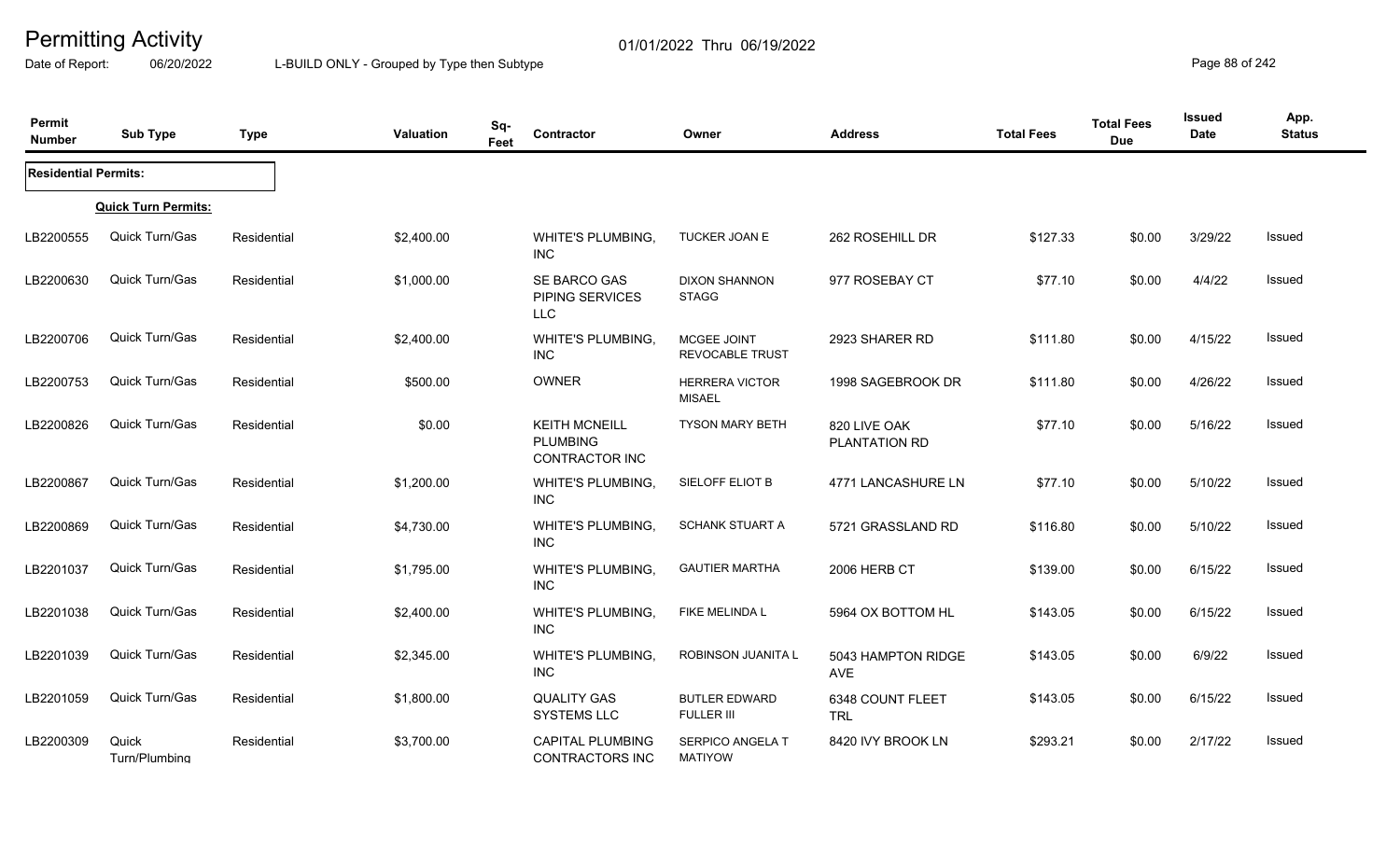Date of Report: 06/20/2022 L-BUILD ONLY - Grouped by Type then Subtype **Page 89** of 242

| Permit<br><b>Number</b>     | <b>Sub Type</b>            | <b>Type</b> | <b>Valuation</b> | Sq-<br>Feet | <b>Contractor</b>                                                     | Owner                                                       | <b>Address</b>                      | <b>Total Fees</b> | <b>Total Fees</b><br><b>Due</b> | <b>Issued</b><br><b>Date</b> | App.<br><b>Status</b>        |
|-----------------------------|----------------------------|-------------|------------------|-------------|-----------------------------------------------------------------------|-------------------------------------------------------------|-------------------------------------|-------------------|---------------------------------|------------------------------|------------------------------|
| <b>Residential Permits:</b> |                            |             |                  |             |                                                                       |                                                             |                                     |                   |                                 |                              |                              |
|                             | <b>Quick Turn Permits:</b> |             |                  |             |                                                                       |                                                             |                                     |                   |                                 |                              |                              |
| LB2200358                   | Quick<br>Turn/Plumbina     | Residential | \$7,000.00       |             | LEDFORD DESIGN &<br>CONSTRUCTION,<br>LLC.                             | PRESBYTERIAN<br><b>RETIREMENT</b><br><b>COMMUNITIES INC</b> | 1366 HOLLOW OAK<br>CIR              | \$100.38          | \$0.00                          | 3/7/22                       | Issued                       |
| LB2200424                   | Quick<br>Turn/Plumbing     | Residential | \$2,400.00       |             | <b>WHITE'S PLUMBING,</b><br><b>INC</b>                                | FS#119                                                      | 2916 ROYAL ISLE DR                  | \$111.80          | \$0.00                          | 3/16/22                      | <b>Issued Redacted</b>       |
| LB2200673                   | Quick<br>Turn/Plumbina     | Residential | \$4,500.00       |             | <b>LEDFORD DESIGN &amp;</b><br>CONSTRUCTION,<br>LLC.                  | PRESBYTERIAN<br><b>RETIREMENT</b><br><b>COMMUNITIES INC</b> | 1361 HOLLOW OAK<br><b>CIR</b>       | \$105.38          | \$0.00                          | 4/8/22                       | Issued                       |
| LB2200815                   | Quick Turn/Pool<br>Reliner | Residential | \$11,850.00      |             | SALVO POOLS<br>D/B/A SALVO POOL<br>& SPA, INC                         | <b>DIAZ JILL</b>                                            | 2163 SHADYOAKS DR                   | \$223.10          | \$0.00                          | 5/2/22                       | Issued                       |
| LB2200816                   | Quick Turn/Pool<br>Reliner | Residential | \$5,878.00       |             | SALVO POOLS<br>D/B/A SALVO POOL<br>& SPA, INC                         | SEITHER JENNIFER<br><b>BROOKE</b>                           | 1904 SAGEWAY DR                     | \$223.10          | \$0.00                          | 5/2/22                       | <b>Issued</b>                |
| LB2200818                   | Quick Turn/Pool<br>Reliner | Residential | \$6,200.00       |             | SALVO POOLS<br>D/B/A SALVO POOL<br>& SPA, INC                         | <b>COLLINS-GOMEZ</b><br>KARA J                              | 2106 DORAL DR                       | \$223.10          | \$0.00                          | 5/2/22                       | Certificate of<br>Occupancy  |
| LB2200819                   | Quick Turn/Pool<br>Reliner | Residential | \$6,150.00       |             | SALVO POOLS<br>D/B/A SALVO POOL<br>& SPA, INC                         | FS#119                                                      | 8046 JORDAN CT                      | \$223.10          | \$0.00                          | 5/2/22                       | Issued                       |
| LB2200260                   | <b>Quick Turn/Reroof</b>   | Residential | \$28,750.00      |             | <b>SINCLAIR</b><br><b>CONSTRUCTION</b>                                | HOOVER JOHN W                                               | 4410 SHERBORNE RD                   | \$620.12          | \$0.00                          | 2/15/22                      | Certificate of<br>Completion |
| LB2200932                   | <b>Quick Turn/Reroof</b>   | Residential | \$2,000.00       |             | OWNER                                                                 | POTTS JESSE                                                 | 7849 MACLEAN RD                     | \$95.38           | \$0.00                          | 5/18/22                      | Issued                       |
| LB2200305                   | Quick Turn/Vinyl<br>Sidina | Residential | \$10,500.00      |             | OWNER                                                                 | TINA INVESTMENTS<br><b>LLC</b>                              | 5431 WATER VALLEY<br><b>CT</b>      | \$223.10          | \$0.00                          | 2/17/22                      | Certificate of<br>Completion |
| LB2200513                   | Quick Turn/Vinyl<br>Sidina | Residential | \$6,600.00       |             | <b>FTS</b><br><b>CONSTRUCTION &amp;</b><br>DEVELOPMENT,<br><b>LLC</b> | <b>RAY ROBERTA H</b>                                        | 3492 TORCHMARK LN,<br><b>UNIT A</b> | \$223.10          | \$0.00                          | 3/21/22                      | Issued                       |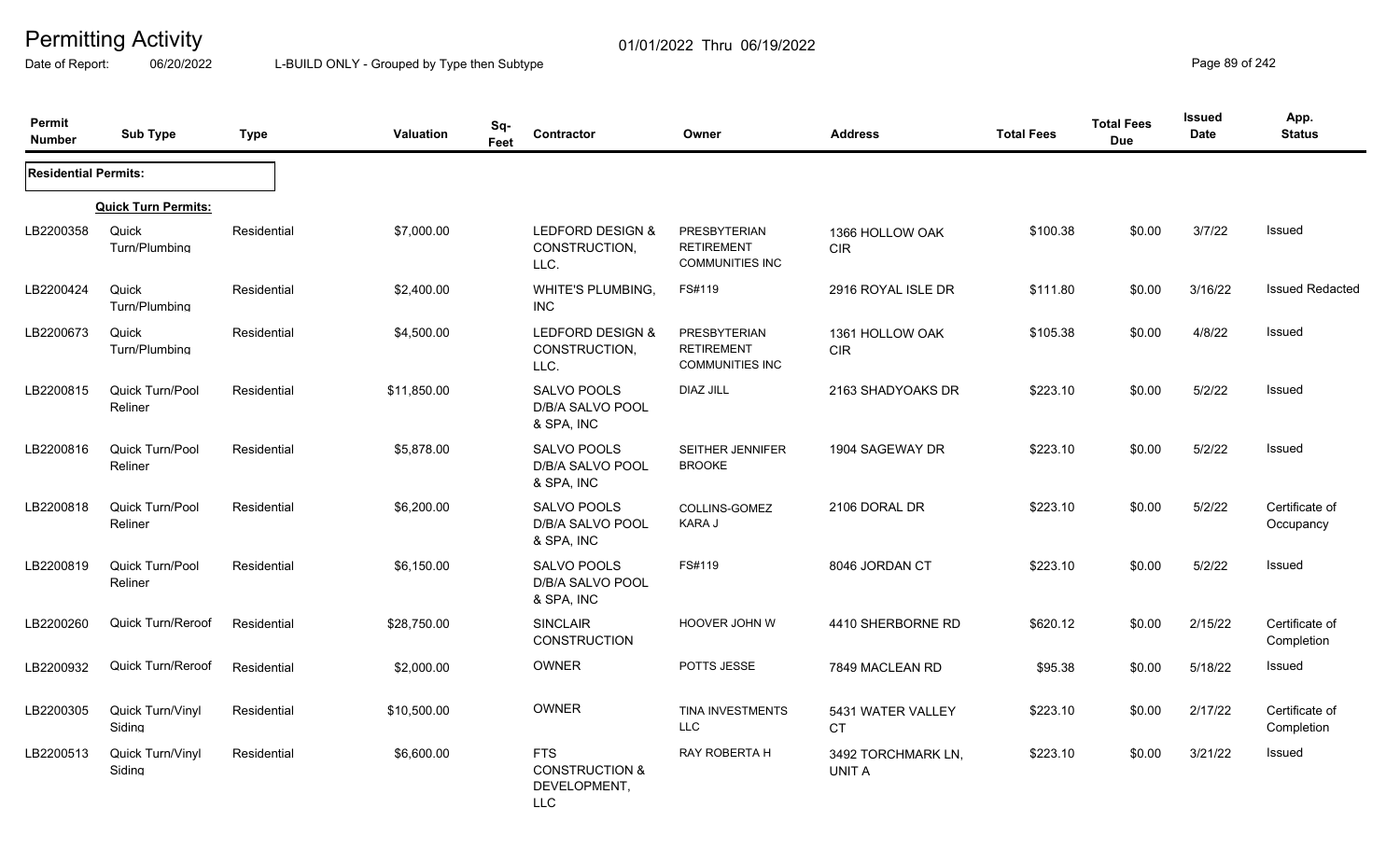Date of Report: 06/20/2022 L-BUILD ONLY - Grouped by Type then Subtype **Page 90** of 242

| Permit<br><b>Number</b>     | <b>Sub Type</b>                       | <b>Type</b> | <b>Valuation</b> | Sq-<br>Feet | Contractor                                      | Owner                                    | <b>Address</b>                   | <b>Total Fees</b> | <b>Total Fees</b><br><b>Due</b> | Issued<br><b>Date</b> | App.<br><b>Status</b>        |
|-----------------------------|---------------------------------------|-------------|------------------|-------------|-------------------------------------------------|------------------------------------------|----------------------------------|-------------------|---------------------------------|-----------------------|------------------------------|
| <b>Residential Permits:</b> |                                       |             |                  |             |                                                 |                                          |                                  |                   |                                 |                       |                              |
|                             | <b>Quick Turn Permits:</b>            |             |                  |             |                                                 |                                          |                                  |                   |                                 |                       |                              |
| LB2200668                   | Quick Turn/Vinyl<br>Sidina            | Residential | \$18,000.00      |             | <b>LOGAN CAMPBELL</b><br><b>CONTRACTING LLC</b> | MITCHELL BRADLEY C<br><b>LIFE ESTATE</b> | 8024 OLD<br><b>BAINBRIDGE RD</b> | \$447.43          | \$0.00                          | 4/20/22               | Certificate of<br>Occupancy  |
| LB2200687                   | Quick Turn/Vinyl<br>Sidina            | Residential | \$2,500.00       |             | OWNER                                           | <b>BEATY TRACY</b><br><b>LUCKOWER</b>    | 8074 TENNYSON DR                 | \$223.10          | \$0.00                          | 4/12/22               | <b>Issued</b>                |
| LB2200957                   | Quick Turn/Vinyl<br>Siding            | Residential | \$1,000.00       |             | OWNER                                           | <b>WATERS SANDRA L</b>                   | 3253 LORD MURPHY<br><b>TRL</b>   | \$95.38           | \$0.00                          | 5/19/22               | Issued                       |
| LB2201029                   | Quick Turn/Vinyl<br>Sidina            | Residential | \$23,650.00      |             | SNAPPY HOME<br><b>IMPROVEMENTS</b><br>LLC       | <b>LONG LINDA M</b>                      | 3215 FAWN HILL TRL               | \$223.10          | \$0.00                          | 6/3/22                | <b>Issued</b>                |
|                             | Totals:                               | 72          | \$267,519.00     |             |                                                 |                                          |                                  | 9,630.40          | \$0.00                          |                       |                              |
|                             | <b>Trade Permits:</b>                 |             |                  |             |                                                 |                                          |                                  |                   |                                 |                       |                              |
| LT2200596                   | <b>Trade</b> /Door-Windo<br>WS        | Residential | \$1,900.00       |             | <b>D &amp; M INSTALLATION</b><br><b>LLC</b>     | <b>LOVINS ROBERT A</b>                   | 10539 WINTERS RUN                | \$100.38          | \$0.00                          | 2/28/22               | Issued                       |
| LT2200597                   | <b>Trade/Door-Windo</b><br>WS         | Residential | \$1,900.00       |             | LOWE'S HOME<br><b>CENTERS, LLC</b>              | <b>GRAVES LAUREN</b><br><b>MATTHEWS</b>  | 3422 TREATY OAK<br><b>TRL</b>    | \$100.38          | \$0.00                          | 2/28/22               | <b>Issued</b>                |
| LT2200598                   | <b>Trade</b> /Door-Windo<br><b>WS</b> | Residential | \$1,936.00       |             | LOWE'S HOME<br><b>CENTERS, LLC</b>              | MAXWELL WILLIAM E                        | 3156 LOOKOUT TRL                 | \$100.38          | \$0.00                          | 2/28/22               | Issued                       |
| LT2200608                   | <b>Trade</b> /Door-Windo<br>WS        | Residential | \$1,905.00       |             | LOWE'S HOME<br>CENTERS, LLC                     | <b>MARTIN JEANNIE R</b>                  | 7026 DARDWOOD LN                 | \$100.38          | \$0.00                          | 3/1/22                | <b>Issued</b>                |
| LT2200659                   | <b>Trade/Door-Windo</b><br>WS         | Residential | \$3,270.00       |             | WINDOW WORLD OF<br>TALLAHASSEE, INC.            | <b>CROMARTIE SYLVIA</b>                  | 9425 N MERIDIAN RD               | \$223.10          | \$0.00                          | 3/8/22                | Certificate of<br>Completion |
| LT2200695                   | Trade/Door-Windo<br><b>WS</b>         | Residential | \$1,989.00       |             | LOWE'S HOME<br><b>CENTERS, LLC</b>              | YOST ILSE C                              | 9422 WINDAM WAY                  | \$95.38           | \$0.00                          | 3/10/22               | Issued                       |
| LT2200696                   | <b>Trade</b> /Door-Windo<br>WS        | Residential | \$1,094.00       |             | LOWE'S HOME<br>CENTERS, LLC                     | COPHER DAVID O                           | 711 DERBYSHIRE RD                | \$95.38           | \$0.00                          | 3/10/22               | Issued                       |
| LT2200697                   | Trade/Door-Windo<br>WS                | Residential | \$1,900.00       |             | <b>LOWE'S HOME</b><br><b>CENTERS, LLC</b>       | <b>OLMSTEAD</b><br><b>COURTNEY</b>       | 12017 OTTER CREEK<br><b>TRL</b>  | \$95.38           | \$0.00                          | 3/10/22               | <b>Issued</b>                |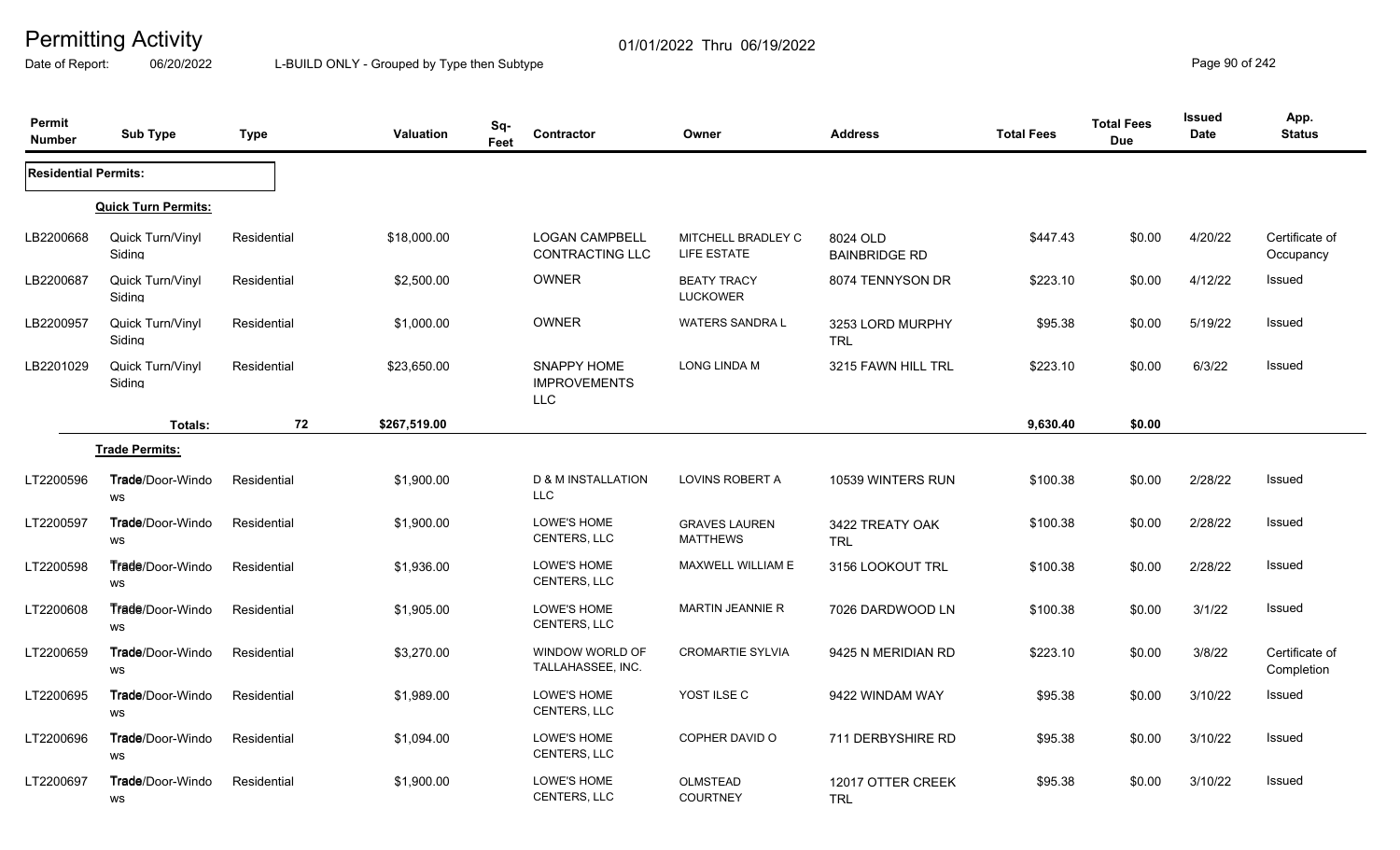Date of Report: 06/20/2022 L-BUILD ONLY - Grouped by Type then Subtype **Page 91** of 242

| Permit<br><b>Number</b>     | <b>Sub Type</b>                      | Type        | Valuation  | Sq-<br>Feet | Contractor                                       | Owner                                     | <b>Address</b>                         | <b>Total Fees</b> | <b>Total Fees</b><br><b>Due</b> | <b>Issued</b><br><b>Date</b> | App.<br><b>Status</b>        |
|-----------------------------|--------------------------------------|-------------|------------|-------------|--------------------------------------------------|-------------------------------------------|----------------------------------------|-------------------|---------------------------------|------------------------------|------------------------------|
| <b>Residential Permits:</b> |                                      |             |            |             |                                                  |                                           |                                        |                   |                                 |                              |                              |
|                             | <b>Trade Permits:</b>                |             |            |             |                                                  |                                           |                                        |                   |                                 |                              |                              |
| LT2200698                   | Trade/Door-Windo<br>WS               | Residential | \$1,300.00 |             | LOWE'S HOME<br>CENTERS, LLC                      | <b>BURTOFT DOUGLAS E</b>                  | 2457 MANZANITA CT                      | \$95.38           | \$0.00                          | 3/10/22                      | Issued                       |
| LT2200699                   | Trade/Door-Windo<br>WS               | Residential | \$8,500.00 |             | LOWE'S HOME<br>CENTERS, LLC                      | <b>MERENCIO MARBELIS</b><br><b>ROMERO</b> | 4363 COOL VIEW DR                      | \$223.10          | \$0.00                          | 3/10/22                      | Issued                       |
| LT2200777                   | <b>Trade/Door-Windo</b><br>WS        | Residential | \$7,370.00 |             | WINDOW WORLD OF<br><b>TALLAHASSEE INC</b>        | <b>SUCHOCKI MELISSA</b>                   | 7380 SKIPPER LN                        | \$223.10          | \$0.00                          | 3/22/22                      | <b>Issued</b>                |
| LT2200778                   | <b>Trade/Door-Windo</b><br>WS        | Residential | \$2,060.00 |             | WINDOW WORLD OF<br><b>TALLAHASSEE INC</b>        | FS#119                                    | 5044 BRILL POINT                       | \$218.10          | \$0.00                          | 3/22/22                      | Certificate of<br>Completion |
| LT2200779                   | Trade/Door-Windo<br>WS               | Residential | \$9,730.00 |             | <b>WINDOW WORLD OF</b><br>TALLAHASSEE INC        | <b>MORSE JENNIFER</b>                     | 3418 LAKESHORE DR                      | \$223.10          | \$0.00                          | 3/22/22                      | Issued                       |
| LT2200780                   | <b>Trade/Door-Windo</b><br>WS        | Residential | \$3,215.00 |             | WINDOW WORLD OF<br><b>TALLAHASSEE INC</b>        | COULTER CHERYL<br>ANNE                    | 7701 BASS RIDGE TRL                    | \$223.10          | \$0.00                          | 3/22/22                      | Issued                       |
| LT2200781                   | <b>Trade/Door-Windo</b><br>WS        | Residential | \$1,935.00 |             | WINDOW WORLD OF<br><b>TALLAHASSEE INC</b>        | <b>HAMMERSTROM</b><br><b>NANCY A</b>      | <b>5537 GREEN</b><br><b>MEADOWS CT</b> | \$95.38           | \$0.00                          | 3/22/22                      | Certificate of<br>Completion |
| LT2200782                   | Trade/Door-Windo<br>WS               | Residential | \$2,385.00 |             | WINDOW WORLD OF<br><b>TALLAHASSEE INC</b>        | LEITER DONALD J                           | 2520 DOUBLE EAGLE<br>CT.               | \$218.10          | \$0.00                          | 3/22/22                      | Issued                       |
| LT2200783                   | <b>Trade/Door-Windo</b><br>WS        | Residential | \$4,300.00 |             | WINDOW WORLD OF<br><b>TALLAHASSEE INC</b>        | <b>HENDRICKS JOANNE</b><br><b>MARIE</b>   | 6621 MAN O WAR TRL                     | \$223.10          | \$0.00                          | 3/22/22                      | Certificate of<br>Completion |
| LT2200784                   | <b>Trade/Door-Windo</b><br>WS        | Residential | \$8,000.00 |             | <b>WINDOW WORLD OF</b><br><b>TALLAHASSEE INC</b> | <b>LACHMAN MELANIE</b><br><b>SHARON</b>   | 3630 GETTYSBURG CT                     | \$223.10          | \$0.00                          | 3/22/22                      | <b>Issued</b>                |
| LT2200785                   | Trade/Door-Windo<br>WS               | Residential | \$5,500.00 |             | WINDOW WORLD OF<br>TALLAHASSEE INC               | KERWIN JEFF DEAN                          | 2018 BUCK LAKE CIR                     | \$223.10          | \$0.00                          | 3/22/22                      | Certificate of<br>Completion |
| LT2200786                   | <b>Trade/Door-Windo</b><br><b>WS</b> | Residential | \$2,000.00 |             | WINDOW WORLD OF<br><b>TALLAHASSEE INC</b>        | <b>JOHNSTON</b><br>STEPHANIE J            | 8431 HANNARY DR                        | \$95.38           | \$0.00                          | 3/22/22                      | Issued                       |
| LT2200788                   | <b>Trade/Door-Windo</b><br><b>WS</b> | Residential | \$2,250.00 |             | WINDOW WORLD OF<br><b>TALLAHASSEE INC</b>        | <b>OLIVE MARTHA R</b>                     | 3224 PROUD CLARION<br><b>TRL</b>       | \$218.10          | \$0.00                          | 3/22/22                      | Certificate of<br>Completion |
| LT2200789                   | Trade/Door-Windo<br>WS               | Residential | \$1,750.00 |             | WINDOW WORLD OF<br><b>TALLAHASSEE INC</b>        | <b>LONG LINDA M</b>                       | 3215 FAWN HILL TRL                     | \$95.38           | \$0.00                          | 3/22/22                      | Certificate of<br>Completion |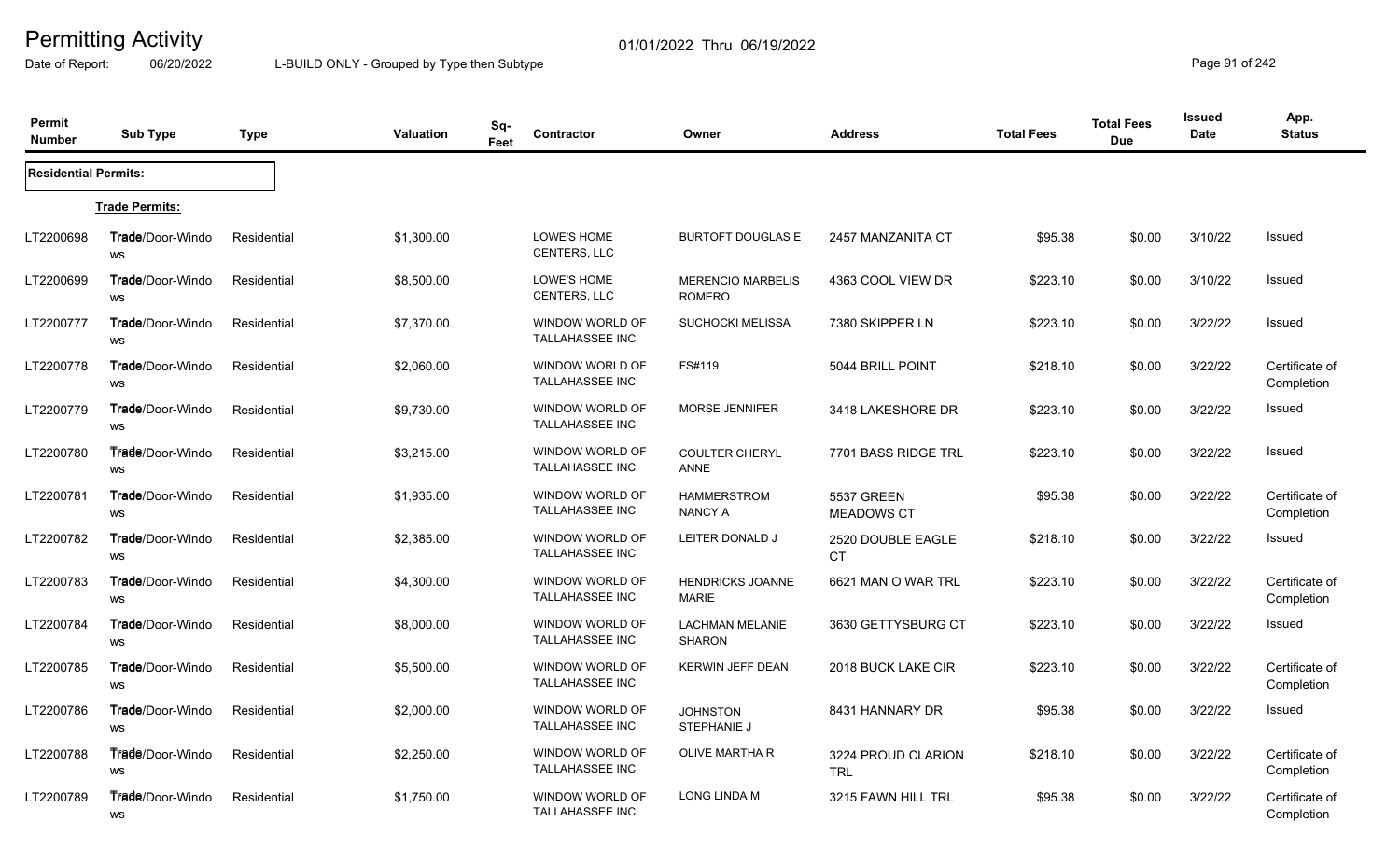Date of Report: 06/20/2022 L-BUILD ONLY - Grouped by Type then Subtype **Page 92** of 242

| Permit<br><b>Number</b>     | <b>Sub Type</b>                       | Type        | Valuation   | Sq-<br>Feet | <b>Contractor</b>                                | Owner                                     | <b>Address</b>                         | <b>Total Fees</b> | <b>Total Fees</b><br><b>Due</b> | <b>Issued</b><br><b>Date</b> | App.<br><b>Status</b>        |
|-----------------------------|---------------------------------------|-------------|-------------|-------------|--------------------------------------------------|-------------------------------------------|----------------------------------------|-------------------|---------------------------------|------------------------------|------------------------------|
| <b>Residential Permits:</b> |                                       |             |             |             |                                                  |                                           |                                        |                   |                                 |                              |                              |
|                             | <b>Trade Permits:</b>                 |             |             |             |                                                  |                                           |                                        |                   |                                 |                              |                              |
| LT2200791                   | <b>Trade/Door-Windo</b><br><b>WS</b>  | Residential | \$1,200.00  |             | WINDOW WORLD OF<br>TALLAHASSEE INC               | <b>BAKER SUE O</b>                        | 2615 PINE RIDGE RD                     | \$95.38           | \$0.00                          | 3/22/22                      | Certificate of<br>Completion |
| LT2200792                   | Trade/Door-Windo<br><b>WS</b>         | Residential | \$6,450.00  |             | WINDOW WORLD OF<br>TALLAHASSEE INC               | <b>BREEN VALERIE E</b>                    | 3223 RUE DE LAFITTE                    | \$292.37          | \$0.00                          | 3/22/22                      | Certificate of<br>Completion |
| LT2200793                   | <b>Trade</b> /Door-Windo<br>WS        | Residential | \$3,650.00  |             | WINDOW WORLD OF<br>TALLAHASSEE INC               | <b>GERTEISEN DONALD</b><br>$\mathsf{A}$   | 3341 BARROW HILL<br><b>TRL</b>         | \$223.10          | \$0.00                          | 3/22/22                      | Issued                       |
| LT2200794                   | <b>Trade</b> /Door-Windo<br><b>WS</b> | Residential | \$2,900.00  |             | WINDOW WORLD OF<br><b>TALLAHASSEE INC</b>        | <b>BRADY CARYL M</b>                      | 2301 TUSCAVILLA RD                     | \$223.10          | \$0.00                          | 3/22/22                      | Certificate of<br>Completion |
| LT2200795                   | <b>Trade</b> /Door-Windo<br>WS        | Residential | \$9,400.00  |             | WINDOW WORLD OF<br><b>TALLAHASSEE INC</b>        | <b>EDWARDS CLEBERN</b><br>R II            | 1020 ALAMEDA DR                        | \$223.10          | \$0.00                          | 3/22/22                      | Certificate of<br>Completion |
| LT2200797                   | <b>Trade/Door-Windo</b><br>WS         | Residential | \$7,500.00  |             | WINDOW WORLD OF<br><b>TALLAHASSEE INC</b>        | <b>GIBBONS THEODOSIA</b><br>$\mathbf{I}$  | 1007 HEARTSIDE RUN                     | \$223.10          | \$0.00                          | 3/22/22                      | Certificate of<br>Completion |
| LT2200798                   | <b>Trade/Door-Windo</b><br>WS         | Residential | \$4,700.00  |             | WINDOW WORLD OF<br><b>TALLAHASSEE INC</b>        | <b>OLIVER RICHARD S</b>                   | 3209 WIND LAKE LN                      | \$223.10          | \$0.00                          | 3/22/22                      | Issued                       |
| LT2200799                   | <b>Trade</b> /Door-Windo<br>ws        | Residential | \$12,900.00 |             | WINDOW WORLD OF<br><b>TALLAHASSEE INC</b>        | ZACHEM BETTY<br><b>CHERAMIE</b>           | 2933 QUAIL RISE CT                     | \$223.10          | \$0.00                          | 3/22/22                      | Certificate of<br>Completion |
| LT2200801                   | <b>Trade</b> /Door-Windo<br>WS        | Residential | \$14,400.00 |             | WINDOW WORLD OF<br><b>TALLAHASSEE INC</b>        | <b>DOLCE NICHOLAS</b><br><b>MICHAEL</b>   | 3214 BROOKFOREST<br><b>DR</b>          | \$223.10          | \$0.00                          | 3/22/22                      | Issued                       |
| LT2200802                   | <b>Trade/Door-Windo</b><br>ws         | Residential | \$7,535.00  |             | WINDOW WORLD OF<br><b>TALLAHASSEE INC</b>        | <b>HEITMEYER LAUREN</b>                   | <b>10006 SURREY</b><br><b>FARMS LN</b> | \$223.10          | \$0.00                          | 3/22/22                      | Issued                       |
| LT2200803                   | <b>Trade</b> /Door-Windo<br>ws        | Residential | \$14,100.00 |             | WINDOW WORLD OF<br><b>TALLAHASSEE INC</b>        | <b>WEIL AMY C</b>                         | 3968 BOBBIN BROOK<br><b>CIR</b>        | \$223.10          | \$0.00                          | 3/22/22                      | Issued                       |
| LT2200804                   | <b>Trade</b> /Door-Windo<br>ws        | Residential | \$6,440.00  |             | WINDOW WORLD OF<br><b>TALLAHASSEE INC</b>        | <b>MATHEWS</b><br><b>CHARLOTTE MARCIA</b> | 2292 TUSCAVILLA RD                     | \$223.10          | \$0.00                          | 3/22/22                      | Issued                       |
| LT2200806                   | Trade/Door-Windo<br>WS                | Residential | \$15,900.00 |             | <b>WINDOW WORLD OF</b><br><b>TALLAHASSEE INC</b> | <b>MCCARTHY DIANE V</b>                   | 7707 CORNUCOPIA LN                     | \$413.85          | \$0.00                          | 3/22/22                      | Issued                       |
| LT2200807                   | Trade/Door-Windo<br>ws                | Residential | \$7,500.00  |             | <b>WINDOW WORLD OF</b><br><b>TALLAHASSEE INC</b> | <b>BROWN GLENN C</b>                      | 7685 BUCK LAKE RD                      | \$223.10          | \$0.00                          | 3/22/22                      | <b>Issued</b>                |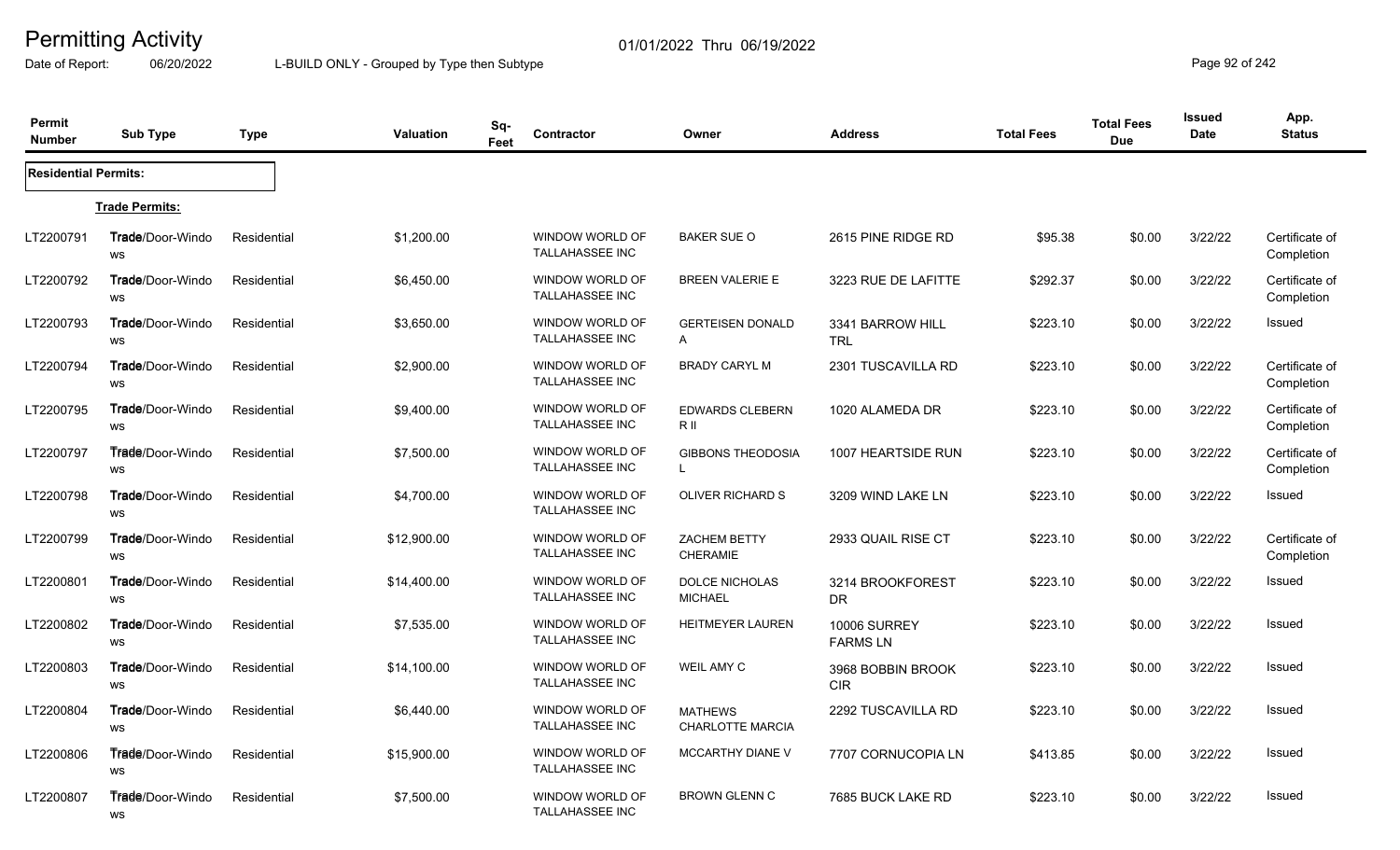Date of Report: 06/20/2022 L-BUILD ONLY - Grouped by Type then Subtype **Page 93** of 242

| Permit<br><b>Number</b>     | <b>Sub Type</b>                      | Type        | Valuation   | Sq-<br>Feet | Contractor                                | Owner                                | <b>Address</b>     | <b>Total Fees</b> | <b>Total Fees</b><br><b>Due</b> | Issued<br><b>Date</b> | App.<br><b>Status</b>        |
|-----------------------------|--------------------------------------|-------------|-------------|-------------|-------------------------------------------|--------------------------------------|--------------------|-------------------|---------------------------------|-----------------------|------------------------------|
| <b>Residential Permits:</b> |                                      |             |             |             |                                           |                                      |                    |                   |                                 |                       |                              |
|                             | <b>Trade Permits:</b>                |             |             |             |                                           |                                      |                    |                   |                                 |                       |                              |
| LT2200808                   | Trade/Door-Windo<br>WS               | Residential | \$4,625.00  |             | WINDOW WORLD OF<br><b>TALLAHASSEE INC</b> | <b>OESTREICH KEITH J</b>             | 1412 AVONDALE WAY  | \$223.10          | \$0.00                          | 3/22/22               | Certificate of<br>Completion |
| LT2200809                   | Trade/Door-Windo<br>WS               | Residential | \$6,500.00  |             | WINDOW WORLD OF<br><b>TALLAHASSEE INC</b> | <b>PENN DANIEL</b>                   | 1870 LOG RIDGE TRL | \$223.10          | \$0.00                          | 3/22/22               | Issued                       |
| LT2200810                   | <b>Trade/Door-Windo</b><br>WS        | Residential | \$12,600.00 |             | WINDOW WORLD OF<br><b>TALLAHASSEE INC</b> | <b>HARTLEY BARBARA P</b>             | 2808 ROYAL ISLE DR | \$223.10          | \$0.00                          | 3/22/22               | Issued                       |
| LT2200811                   | <b>Trade/Door-Windo</b><br>WS        | Residential | \$7,900.00  |             | WINDOW WORLD OF<br><b>TALLAHASSEE INC</b> | <b>BRAATZ FRANZ W</b>                | 1357 ROBIN KAY RD  | \$223.10          | \$0.00                          | 3/22/22               | Issued                       |
| LT2200812                   | Trade/Door-Windo<br>WS               | Residential | \$4,720.00  |             | <b>WINDOW WORLD OF</b><br>TALLAHASSEE INC | <b>ST ANDREWS</b><br><b>ANGLICAN</b> | 401 TIMBERLANE RD  | \$223.10          | \$0.00                          | 3/22/22               | Certificate of<br>Completion |
| LT2200813                   | <b>Trade/Door-Windo</b><br>WS        | Residential | \$5,000.00  |             | WINDOW WORLD OF<br><b>TALLAHASSEE INC</b> | MITCHAM JAMES D                      | 6061 W W KELLEY RD | \$223.10          | \$0.00                          | 3/22/22               | Issued                       |
| LT2200815                   | <b>Trade/Door-Windo</b><br>WS        | Residential | \$7,100.00  |             | WINDOW WORLD OF<br><b>TALLAHASSEE INC</b> | PIGOTT SCOTT<br><b>HOLLIS</b>        | 2417 MONACO DR     | \$223.10          | \$0.00                          | 3/22/22               | Issued                       |
| LT2200816                   | Trade/Door-Windo<br>WS               | Residential | \$2,900.00  |             | WINDOW WORLD OF<br><b>TALLAHASSEE INC</b> | LOWE JESSICA F                       | 3509 TURKEY RUN LN | \$223.10          | \$0.00                          | 3/22/22               | Issued                       |
| LT2200817                   | <b>Trade/Door-Windo</b><br>WS        | Residential | \$6,175.00  |             | WINDOW WORLD OF<br><b>TALLAHASSEE INC</b> | COE EDWARD W                         | 2389 PAGE RD       | \$223.10          | \$0.00                          | 3/22/22               | Issued                       |
| LT2200818                   | <b>Trade/Door-Windo</b><br>WS        | Residential | \$8,400.00  |             | WINDOW WORLD OF<br><b>TALLAHASSEE INC</b> | MOORE JOHN S                         | 10538 WINTERS RUN  | \$223.10          | \$0.00                          | 3/22/22               | <b>Issued</b>                |
| LT2200820                   | Trade/Door-Windo<br>WS               | Residential | \$4,405.00  |             | WINDOW WORLD OF<br>TALLAHASSEE INC        | POWELL JENNIFER P                    | 320 SKATE DR       | \$223.10          | \$0.00                          | 3/22/22               | Certificate of<br>Completion |
| LT2200822                   | <b>Trade/Door-Windo</b><br><b>WS</b> | Residential | \$10,785.00 |             | WINDOW WORLD OF<br><b>TALLAHASSEE INC</b> | HUFFAKER LARRY M                     | 14255 OTTER RUN RD | \$223.10          | \$0.00                          | 3/22/22               | Certificate of<br>Completion |
| LT2200829                   | <b>Trade/Door-Windo</b><br><b>WS</b> | Residential | \$710.00    |             | WINDOW WORLD OF<br><b>TALLAHASSEE INC</b> | THURMAN DOROTHY<br>K                 | 3638 FLAT RD       | \$95.38           | \$0.00                          | 3/23/22               | Certificate of<br>Completion |
| LT2200830                   | Trade/Door-Windo<br>WS               | Residential | \$6,560.00  |             | WINDOW WORLD OF<br><b>TALLAHASSEE INC</b> | <b>TAYLOR ERIC</b>                   | 8810 SAPPHIRE DR   | \$223.10          | \$0.00                          | 3/23/22               | Certificate of<br>Completion |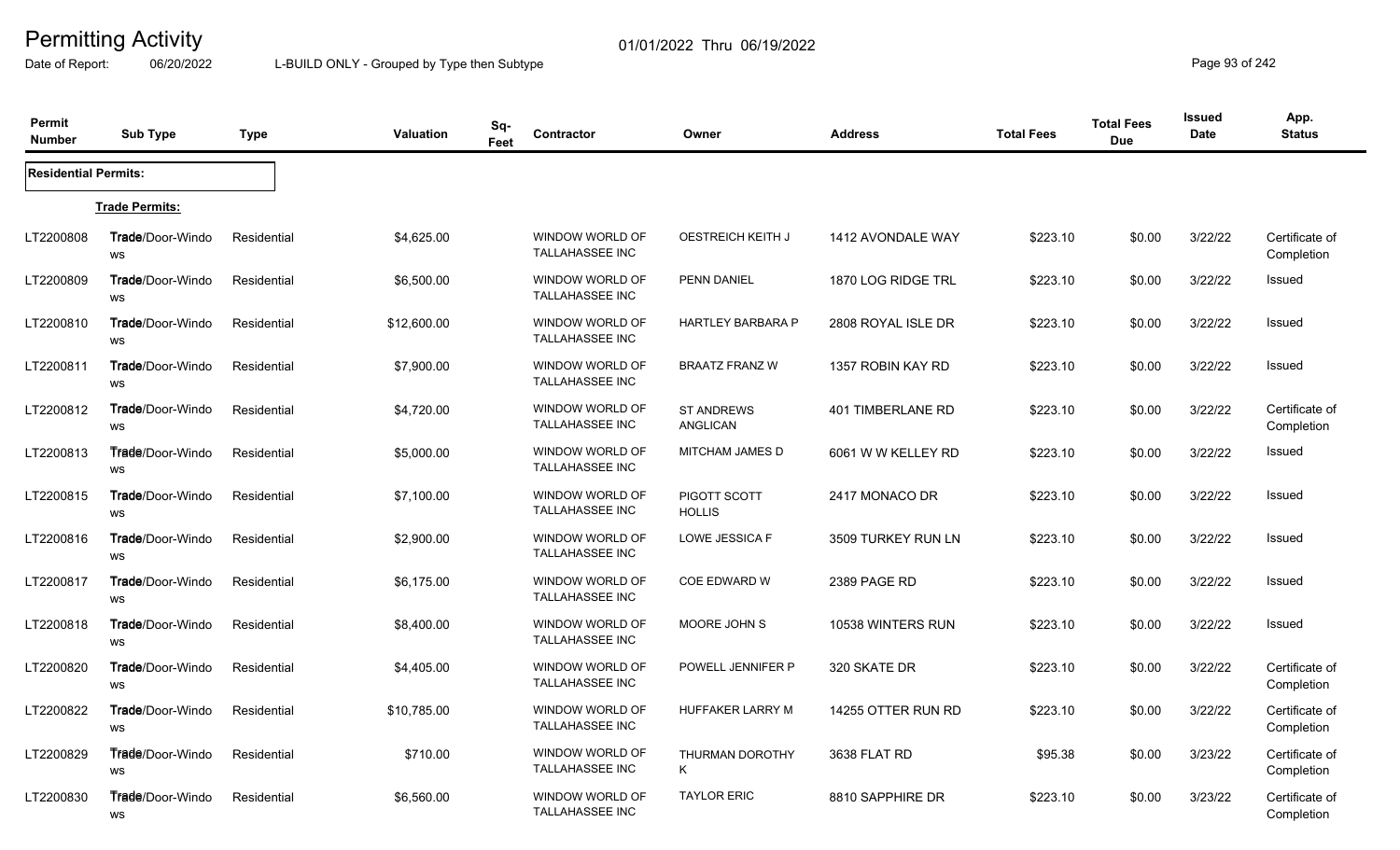Date of Report: 06/20/2022 L-BUILD ONLY - Grouped by Type then Subtype **Page 94** of 242

| Permit<br><b>Number</b>     | <b>Sub Type</b>                       | <b>Type</b> | Valuation   | Sq-<br>Feet | Contractor                                | Owner                                                | <b>Address</b>                 | <b>Total Fees</b> | <b>Total Fees</b><br><b>Due</b> | <b>Issued</b><br><b>Date</b> | App.<br><b>Status</b>        |
|-----------------------------|---------------------------------------|-------------|-------------|-------------|-------------------------------------------|------------------------------------------------------|--------------------------------|-------------------|---------------------------------|------------------------------|------------------------------|
| <b>Residential Permits:</b> |                                       |             |             |             |                                           |                                                      |                                |                   |                                 |                              |                              |
|                             | <b>Trade Permits:</b>                 |             |             |             |                                           |                                                      |                                |                   |                                 |                              |                              |
| LT2200842                   | <b>Trade/Door-Windo</b><br>WS         | Residential | \$2,475.00  |             | WINDOW WORLD OF<br><b>TALLAHASSEE INC</b> | <b>NELSON NANCY</b>                                  | 8805 PEMBROKE CT               | \$218.10          | \$0.00                          | 3/23/22                      | Certificate of<br>Completion |
| LT2200854                   | Trade/Door-Windo<br><b>WS</b>         | Residential | \$1,911.00  |             | LOWE'S HOME<br><b>CENTERS, LLC</b>        | <b>CHAPMAN MAE G</b>                                 | 7112 ED WILSON LN              | \$95.38           | \$0.00                          | 3/24/22                      | Issued                       |
| LT2200857                   | <b>Trade/Door-Windo</b><br>WS         | Residential | \$1,982.00  |             | LOWE'S HOME<br>CENTERS, LLC               | <b>JENSEN DAYMON M</b>                               | <b>1337 GATESHEAD CIR</b>      | \$95.38           | \$0.00                          | 3/24/22                      | Issued                       |
| LT2200858                   | <b>Trade/Door-Windo</b><br>WS         | Residential | \$1,931.00  |             | LOWE'S HOME<br><b>CENTERS, LLC</b>        | <b>CORBIN DAVID L</b>                                | 9134 EAGLES RIDGE<br><b>DR</b> | \$95.38           | \$0.00                          | 3/24/22                      | <b>Issued</b>                |
| LT2200863                   | Trade/Door-Windo<br>WS                | Residential | \$1,800.00  |             | WINDOW WORLD OF<br>TALLAHASSEE INC        | <b>COGGINS M STACEY</b>                              | 11601<br>COGGINSWOOD RD        | \$95.38           | \$0.00                          | 3/24/22                      | Certificate of<br>Completion |
| LT2200864                   | <b>Trade/Door-Windo</b><br>WS         | Residential | \$3,340.00  |             | WINDOW WORLD OF<br><b>TALLAHASSEE INC</b> | <b>MANNING DEBORAH</b><br>QUINELLA                   | 9527 SHUMARD DR                | \$223.10          | \$0.00                          | 3/24/22                      | Certificate of<br>Completion |
| LT2200865                   | <b>Trade</b> /Door-Windo<br><b>WS</b> | Residential | \$5,800.00  |             | WINDOW WORLD OF<br><b>TALLAHASSEE INC</b> | <b>WILLIAMS KIYANNA</b>                              | 6720 APOLLO TRL                | \$223.10          | \$0.00                          | 3/24/22                      | Issued                       |
| LT2200866                   | Trade/Door-Windo<br>WS                | Residential | \$6,500.00  |             | WINDOW WORLD OF<br>TALLAHASSEE INC        | <b>DWINELL STEVEN</b><br><b>EDWARD LIFE ESTATE</b>   | 1441 COVEY RIDE                | \$223.10          | \$0.00                          | 3/24/22                      | Certificate of<br>Completion |
| LT2200867                   | Trade/Door-Windo<br>WS                | Residential | \$11,000.00 |             | WINDOW WORLD OF<br><b>TALLAHASSEE INC</b> | <b>BRIDGES LESHANE</b>                               | 3113 LAKESHORE DR              | \$223.10          | \$0.00                          | 3/24/22                      | Issued                       |
| LT2200877                   | <b>Trade/Door-Windo</b><br><b>WS</b>  | Residential | \$5,000.00  |             | WINDOW WORLD OF<br><b>TALLAHASSEE INC</b> | <b>WESTALL ANN D</b>                                 | 2022 SHADYOAKS DR              | \$223.10          | \$0.00                          | 3/25/22                      | Issued                       |
| LT2200884                   | Trade/Door-Windo<br>WS                | Residential | \$740.50    |             | <b>TRUBLU ENERGY EFF</b><br>SOLUTIONS LLC | <b>GIVENS ROY A III</b>                              | 2041 ASCOT WAY                 | \$95.38           | \$0.00                          | 3/26/22                      | <b>Issued</b>                |
| LT2200912                   | <b>Trade/Door-Windo</b><br>ws         | Residential | \$1,261.45  |             | <b>TRUBLU ENERGY EFF</b><br>SOLUTIONS LLC | <b>GERBER MICHAEL</b>                                | 1735 FOLKSTONE RD              | \$95.38           | \$0.00                          | 3/29/22                      | Issued                       |
| LT2200924                   | <b>Trade/Door-Windo</b><br>WS         | Residential | \$1,500.00  |             | <b>DION BUILDERS LLC</b>                  | <b>STONE JUDY</b><br>ALEXANDER LIFE<br><b>ESTATE</b> | 7499 ANGLEWOOD LN              | \$95.38           | \$0.00                          | 3/30/22                      | <b>Issued</b>                |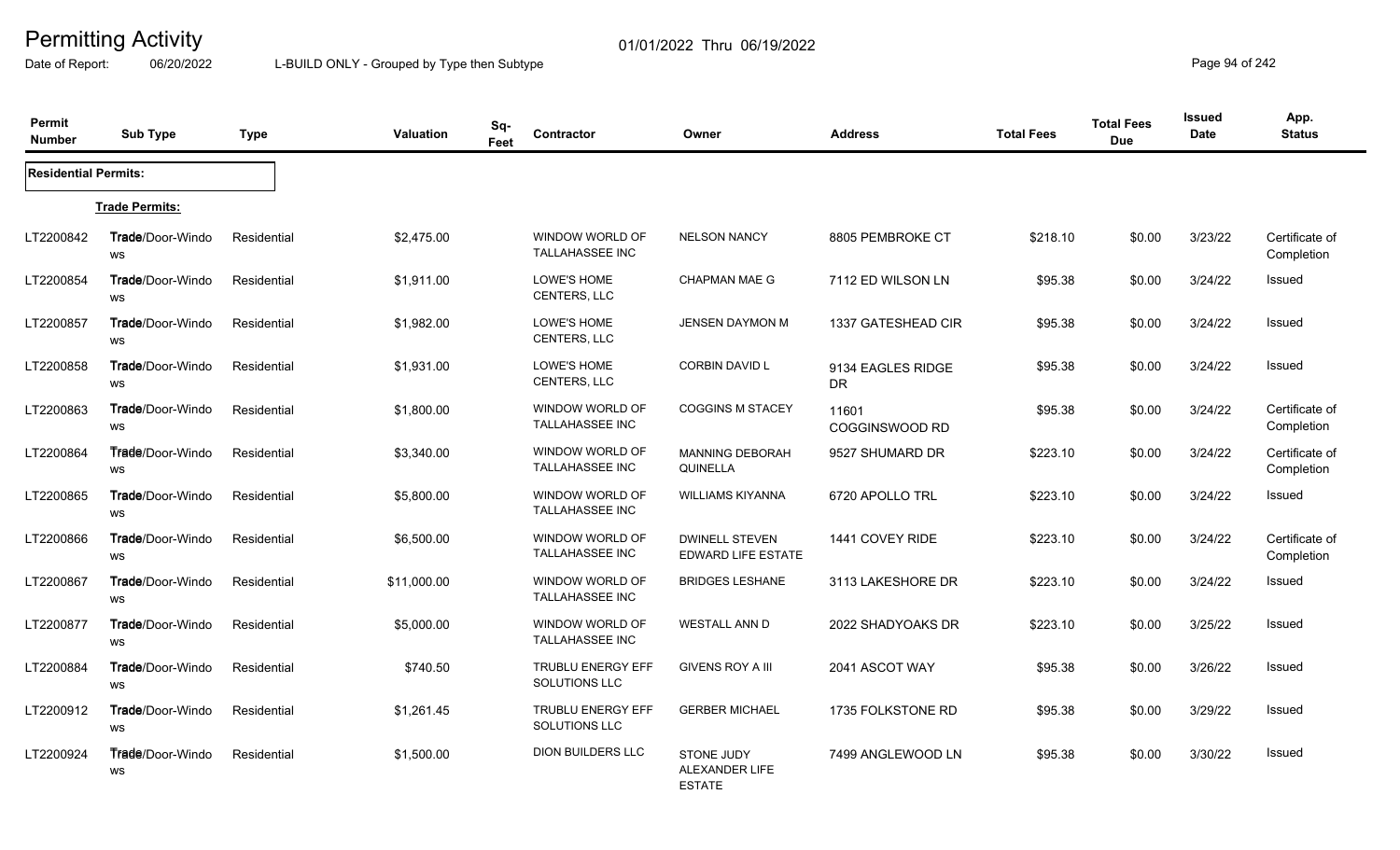Date of Report: 06/20/2022 L-BUILD ONLY - Grouped by Type then Subtype **Page 95** of 242

| Permit<br><b>Number</b>     | <b>Sub Type</b>               | <b>Type</b> | Valuation   | Sq-<br>Feet | Contractor                                       | Owner                                                    | <b>Address</b>                         | <b>Total Fees</b> | <b>Total Fees</b><br><b>Due</b> | Issued<br><b>Date</b> | App.<br><b>Status</b>        |
|-----------------------------|-------------------------------|-------------|-------------|-------------|--------------------------------------------------|----------------------------------------------------------|----------------------------------------|-------------------|---------------------------------|-----------------------|------------------------------|
| <b>Residential Permits:</b> |                               |             |             |             |                                                  |                                                          |                                        |                   |                                 |                       |                              |
|                             | <b>Trade Permits:</b>         |             |             |             |                                                  |                                                          |                                        |                   |                                 |                       |                              |
| LT2200928                   | <b>Trade/Door-Windo</b><br>WS | Residential | \$2,307.00  |             | LOWE'S HOME<br>CENTERS, LLC                      | JACOBSEN JODY H                                          | 4115 ZERMATT DR                        | \$218.10          | \$0.00                          | 3/31/22               | Issued                       |
| LT2200934                   | Trade/Door-Windo<br>WS        | Residential | \$1,900.00  |             | D & M INSTALLATION<br><b>LLC</b>                 | SMITH GLENDA F                                           | 6775 LONGHORN DR                       | \$95.38           | \$0.00                          | 3/31/22               | <b>Issued</b>                |
| LT2200943                   | Trade/Door-Windo<br>WS        | Residential | \$900.16    |             | LOWE'S HOME<br><b>CENTERS, LLC</b>               | DAY KENNETH JAMES                                        | 2100 SHADYOAKS DR                      | \$164.65          | \$0.00                          | 4/1/22                | Issued                       |
| LT2200944                   | Trade/Door-Windo<br>WS        | Residential | \$9,000.00  |             | LOWE'S HOME<br><b>CENTERS, LLC</b>               | <b>BROWN KENNETH A</b>                                   | <b>2985 LAKE</b><br><b>BRADFORD RD</b> | \$223.10          | \$0.00                          | 4/1/22                | Issued                       |
| LT2200946                   | Trade/Door-Windo<br><b>WS</b> | Residential | \$544.48    |             | <b>TRUBLU ENERGY EFF</b><br><b>SOLUTIONS LLC</b> | FS#119                                                   | 1841 BRIDGEMONT<br><b>TRL</b>          | \$95.38           | \$0.00                          | 4/1/22                | <b>Issued</b>                |
| LT2200962                   | <b>Trade/Door-Windo</b><br>WS | Residential | \$4,980.00  |             | WINDOW WORLD OF<br>TALLAHASSEE INC               | POTTS JESSE                                              | 7849 MACLEAN RD                        | \$223.10          | \$0.00                          | 4/5/22                | Issued                       |
| LT2200963                   | Trade/Door-Windo<br>WS        | Residential | \$8,525.00  |             | WINDOW WORLD OF<br><b>TALLAHASSEE INC</b>        | <b>WHITMORE TASCOL</b><br>PAUL & JOHNNIE<br><b>ELLIS</b> | 1156 WINFIELD<br><b>FOREST DR</b>      | \$223.10          | \$0.00                          | 4/5/22                | Certificate of<br>Completion |
| LT2200964                   | Trade/Door-Windo<br>WS        | Residential | \$3,495.00  |             | WINDOW WORLD OF<br><b>TALLAHASSEE INC</b>        | <b>CREIGHTON ARTHUR</b><br><b>JAMES III</b>              | 7115 SUMMIT RIDGE<br><b>DR</b>         | \$223.10          | \$0.00                          | 4/5/22                | Issued                       |
| LT2200965                   | Trade/Door-Windo<br>WS        | Residential | \$9,960.00  |             | WINDOW WORLD OF<br><b>TALLAHASSEE INC</b>        | <b>KENNEDY</b><br><b>GUADALUPE P</b>                     | 5405 PEDRICK<br><b>CROSSING DR</b>     | \$223.10          | \$0.00                          | 4/5/22                | <b>Issued</b>                |
| LT2200966                   | Trade/Door-Windo<br>WS        | Residential | \$6,525.00  |             | WINDOW WORLD OF<br><b>TALLAHASSEE INC</b>        | <b>HEALY COLIN</b>                                       | 3358 WOOD HILL DR                      | \$223.10          | \$0.00                          | 4/5/22                | <b>Issued</b>                |
| LT2200991                   | Trade/Door-Windo<br><b>WS</b> | Residential | \$7,975.00  |             | WINDOW WORLD OF<br><b>TALLAHASSEE INC</b>        | <b>HENSON BLANCHE A</b>                                  | 2933 BEN<br>STOUTAMIRE RD              | \$223.10          | \$0.00                          | 4/6/22                | <b>Issued</b>                |
| LT2200993                   | <b>Trade/Door-Windo</b><br>WS | Residential | \$11,980.00 |             | WINDOW WORLD OF<br>TALLAHASSEE INC               | DANE DOUGLAS J                                           | 6284 THOMASVILLE<br><b>RD</b>          | \$223.10          | \$0.00                          | 4/6/22                | Issued                       |
| LT2201020                   | Trade/Door-Windo<br>WS        | Residential | \$2,520.00  |             | WINDOW WORLD OF<br><b>TALLAHASSEE INC</b>        | <b>LAWSON JARROD L</b>                                   | 3177 LOOKOUT TRL                       | \$223.10          | \$0.00                          | 4/11/22               | <b>Issued</b>                |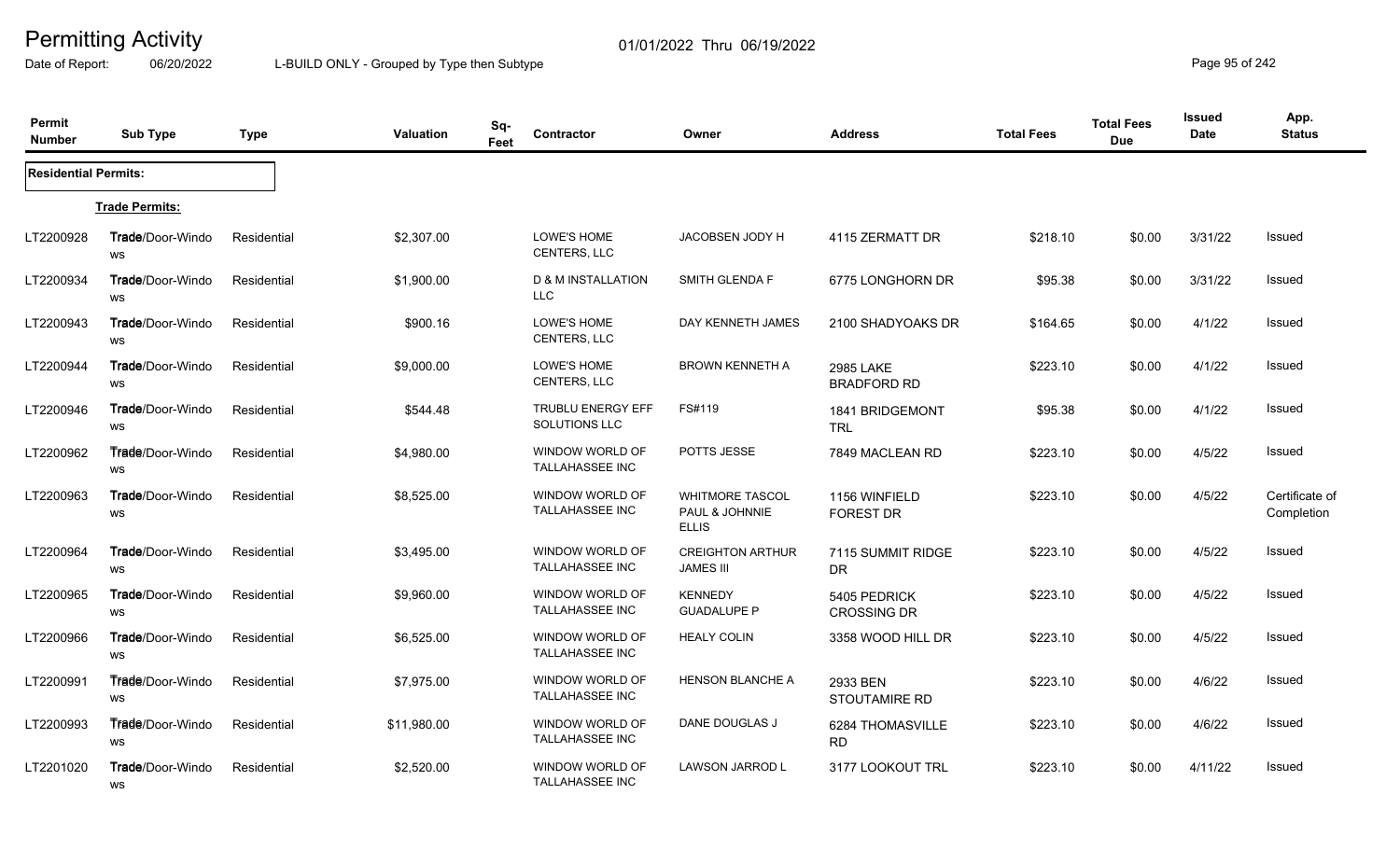Date of Report: 06/20/2022 L-BUILD ONLY - Grouped by Type then Subtype **Page 96** of 242

| Permit<br><b>Number</b>     | <b>Sub Type</b>                      | <b>Type</b> | Valuation   | Sq-<br>Feet | Contractor                                  | Owner                                         | <b>Address</b>                     | <b>Total Fees</b> | <b>Total Fees</b><br><b>Due</b> | <b>Issued</b><br><b>Date</b> | App.<br><b>Status</b>        |
|-----------------------------|--------------------------------------|-------------|-------------|-------------|---------------------------------------------|-----------------------------------------------|------------------------------------|-------------------|---------------------------------|------------------------------|------------------------------|
| <b>Residential Permits:</b> |                                      |             |             |             |                                             |                                               |                                    |                   |                                 |                              |                              |
|                             | <b>Trade Permits:</b>                |             |             |             |                                             |                                               |                                    |                   |                                 |                              |                              |
| LT2201021                   | <b>Trade</b> /Door-Windo<br>WS       | Residential | \$5,935.00  |             | WINDOW WORLD OF<br><b>TALLAHASSEE INC</b>   | <b>BOWERS NELL N</b>                          | 6381 CARPENTERS LN                 | \$223.10          | \$0.00                          | 4/11/22                      | Issued                       |
| LT2201022                   | Trade/Door-Windo<br>WS               | Residential | \$4,200.00  |             | WINDOW WORLD OF<br><b>TALLAHASSEE INC</b>   | SIMS EMILEE A                                 | 3399 JOHN HANCOCK<br>DR.           | \$223.10          | \$0.00                          | 4/11/22                      | Certificate of<br>Completion |
| LT2201023                   | <b>Trade/Door-Windo</b><br>WS        | Residential | \$3,330.00  |             | WINDOW WORLD OF<br>TALLAHASSEE INC          | <b>JOHNSON NEGRETE</b><br><b>FAMILY TRUST</b> | 4624 AUTUMN<br><b>WOODS WAY</b>    | \$223.10          | \$0.00                          | 4/11/22                      | Certificate of<br>Completion |
| LT2201024                   | <b>Trade/Door-Windo</b><br><b>WS</b> | Residential | \$7,180.00  |             | WINDOW WORLD OF<br>TALLAHASSEE INC          | <b>MCCORMICK</b><br><b>KENNETH L</b>          | 9719 SHADY PINE RD                 | \$223.10          | \$0.00                          | 4/11/22                      | Issued                       |
| LT2201031                   | Trade/Door-Windo<br><b>WS</b>        | Residential | \$1,835.00  |             | LOWE'S HOME<br>CENTERS, LLC                 | PAUL ROBERT L JR                              | 1884 RODEO DR                      | \$95.38           | \$0.00                          | 4/11/22                      | Issued                       |
| LT2201032                   | <b>Trade/Door-Windo</b><br><b>WS</b> | Residential | \$2,495.00  |             | LOWE'S HOME<br><b>CENTERS, LLC</b>          | <b>NESBITT ASHON</b>                          | 3724 DORSET WAY                    | \$218.10          | \$0.00                          | 4/11/22                      | Issued                       |
| LT2201033                   | <b>Trade</b> /Door-Windo<br>WS       | Residential | \$2,000.00  |             | LOWE'S HOME<br><b>CENTERS, LLC</b>          | <b>BELL SUSANNE K</b>                         | 2091 HICKORY LN                    | \$95.38           | \$0.00                          | 4/11/22                      | <b>Issued</b>                |
| LT2201035                   | <b>Trade</b> /Door-Windo<br>WS       | Residential | \$1,909.00  |             | LOWE'S HOME<br><b>CENTERS, LLC</b>          | <b>THACKER JANET</b>                          | 8005 ARCHER CIR                    | \$95.38           | \$0.00                          | 4/11/22                      | <b>Issued</b>                |
| LT2201036                   | <b>Trade</b> /Door-Windo<br>WS       | Residential | \$668.00    |             | LOWE'S HOME<br>CENTERS, LLC                 | PEACOCK SHARON L                              | 2969 PARRAMORE<br><b>SHORES RD</b> | \$95.38           | \$0.00                          | 4/11/22                      | <b>Issued</b>                |
| LT2201037                   | <b>Trade/Door-Windo</b><br>WS        | Residential | \$1,988.00  |             | <b>D &amp; M INSTALLATION</b><br><b>LLC</b> | STEPP-GREANY<br><b>JONITA</b>                 | 2770 PINE RIDGE RD                 | \$95.38           | \$0.00                          | 4/11/22                      | <b>Issued</b>                |
| LT2201048                   | Trade/Door-Windo<br>WS               | Residential | \$4,585.00  |             | WINDOW WORLD OF<br><b>TALLAHASSEE INC</b>   | <b>JONES SHAYLA</b><br><b>NICOLE</b>          | 4131 WHITE PINE CT                 | \$223.10          | \$0.00                          | 4/12/22                      | <b>Issued</b>                |
| LT2201049                   | <b>Trade/Door-Windo</b><br>WS        | Residential | \$3,755.00  |             | WINDOW WORLD OF<br><b>TALLAHASSEE INC</b>   | PATTY JENNIFER B                              | 224 TIMBERLANE RD                  | \$223.10          | \$0.00                          | 4/12/22                      | Certificate of<br>Completion |
| LT2201065                   | Trade/Door-Windo<br>WS               | Residential | \$27,555.00 |             | WINDOW WORLD OF<br><b>TALLAHASSEE INC</b>   | <b>NELSON DAN</b>                             | 3202 LAKESHORE DR                  | \$600.93          | \$0.00                          | 4/14/22                      | Issued                       |
| LT2201071                   | <b>Trade</b> /Door-Windo<br>WS       | Residential | \$32,345.00 |             | WINDOW WORLD OF<br><b>TALLAHASSEE INC</b>   | <b>WEIDA JASON</b><br><b>COLLINS</b>          | 3017 GOLDEN EAGLE<br>DR.           | \$677.69          | \$0.00                          | 4/14/22                      | Issued                       |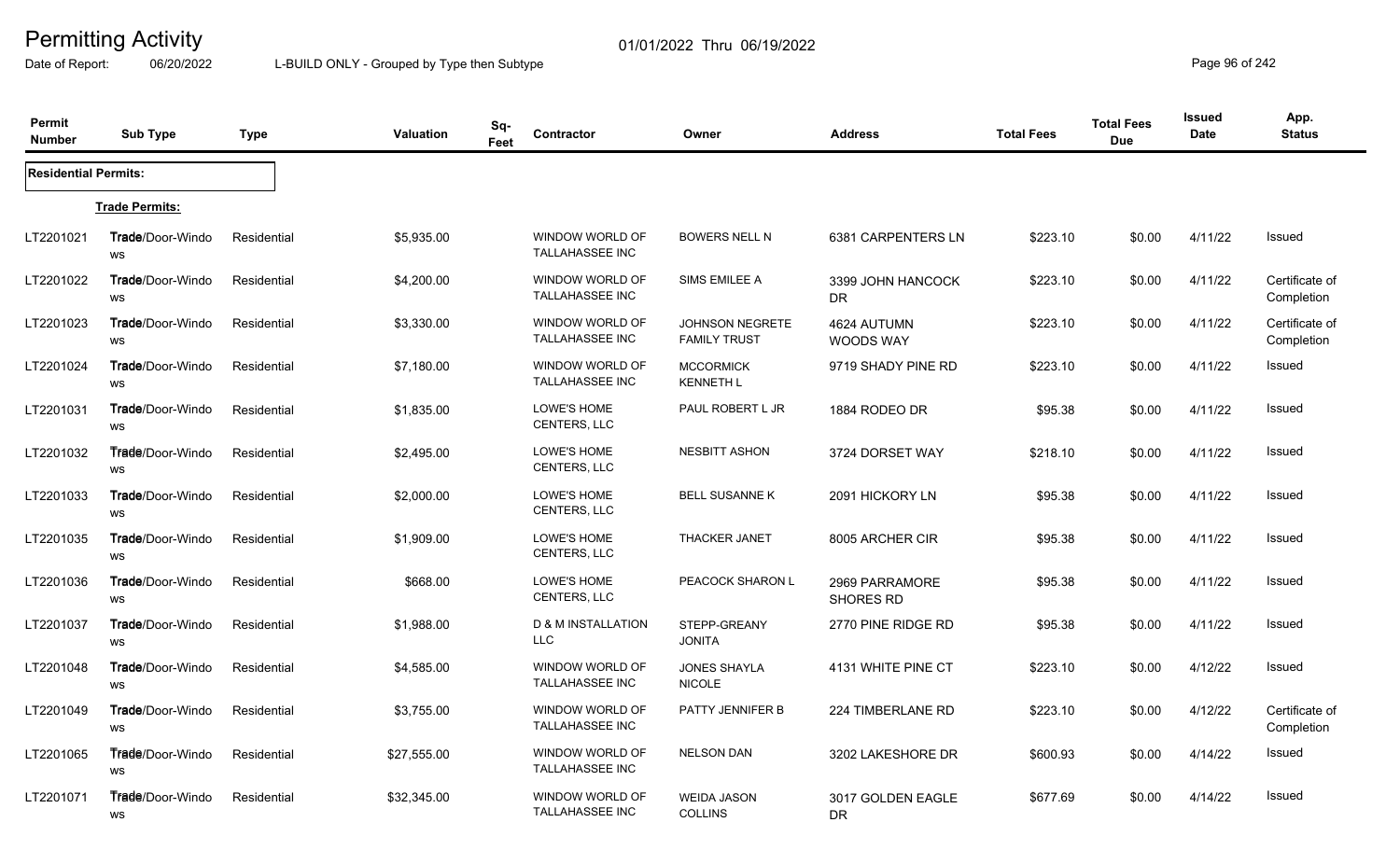Date of Report: 06/20/2022 L-BUILD ONLY - Grouped by Type then Subtype **Page 97** of 242

| Permit<br><b>Number</b>     | <b>Sub Type</b>                      | <b>Type</b> | <b>Valuation</b> | Sq-<br>Feet | Contractor                                       | Owner                                 | <b>Address</b>                  | <b>Total Fees</b> | <b>Total Fees</b><br><b>Due</b> | Issued<br>Date | App.<br><b>Status</b>        |
|-----------------------------|--------------------------------------|-------------|------------------|-------------|--------------------------------------------------|---------------------------------------|---------------------------------|-------------------|---------------------------------|----------------|------------------------------|
| <b>Residential Permits:</b> |                                      |             |                  |             |                                                  |                                       |                                 |                   |                                 |                |                              |
|                             | <b>Trade Permits:</b>                |             |                  |             |                                                  |                                       |                                 |                   |                                 |                |                              |
| LT2201074                   | <b>Trade/Door-Windo</b><br>WS        | Residential | \$13,605.00      |             | WINDOW WORLD OF<br><b>TALLAHASSEE INC</b>        | SANDERS AL JAYSON                     | 3140 HAWKS<br><b>LANDING DR</b> | \$223.10          | \$0.00                          | 4/14/22        | Issued                       |
| LT2201075                   | Trade/Door-Windo<br>WS               | Residential | \$7,840.00       |             | WINDOW WORLD OF<br><b>TALLAHASSEE INC</b>        | <b>HARPSTER WENDY E</b>               | 1936 QUEENSWOOD<br>DR.          | \$223.10          | \$0.00                          | 4/14/22        | <b>Issued</b>                |
| LT2201080                   | <b>Trade/Door-Windo</b><br>WS        | Residential | \$10,180.00      |             | WINDOW WORLD OF<br><b>TALLAHASSEE INC</b>        | <b>WALKER CATHY L</b>                 | 10509 FAYE WAY                  | \$223.10          | \$0.00                          | 4/14/22        | Issued                       |
| LT2201090                   | <b>Trade/Door-Windo</b><br><b>WS</b> | Residential | \$757.17         |             | <b>TRUBLU ENERGY EFF</b><br><b>SOLUTIONS LLC</b> | <b>Brittany Bechtel</b>               | 2943 GLEN IVES DR               | \$95.38           | \$0.00                          | 4/16/22        | Issued                       |
| LT2201136                   | Trade/Door-Windo<br>WS               | Residential | \$1,950.00       |             | LOWE'S HOME<br>CENTERS, LLC                      | <b>KERWIN JEFF DEAN</b>               | 2018 BUCK LAKE CIR              | \$95.38           | \$0.00                          | 4/20/22        | Issued                       |
| LT2201172                   | <b>Trade/Door-Windo</b><br>WS        | Residential | \$4,300.00       |             | LOWE'S HOME<br>CENTERS, LLC                      | <b>MAULT WILLIAM</b>                  | 2125 HICKORY LN                 | \$223.10          | \$0.00                          | 4/25/22        | Issued                       |
| LT2201199                   | <b>Trade/Door-Windo</b><br>WS        | Residential | \$3,785.00       |             | WINDOW WORLD OF<br><b>TALLAHASSEE INC</b>        | SALINA LIZ M                          | 5587 TOWER WOOD<br><b>TRL</b>   | \$223.10          | \$0.00                          | 4/27/22        | Certificate of<br>Completion |
| LT2201204                   | Trade/Door-Windo<br>WS               | Residential | \$3,965.00       |             | WINDOW WORLD OF<br><b>TALLAHASSEE INC</b>        | <b>GAMERO AMBER</b><br><b>CELESTE</b> | 2048 SHADYOAKS DR               | \$223.10          | \$0.00                          | 4/27/22        | Issued                       |
| LT2201205                   | <b>Trade</b> /Door-Windo<br>WS       | Residential | \$4,440.00       |             | WINDOW WORLD OF<br><b>TALLAHASSEE INC</b>        | PELAYO-RYDER<br><b>JASMINE L</b>      | 6088 TALL PINE DR               | \$223.10          | \$0.00                          | 4/27/22        | Issued                       |
| LT2201221                   | Trade/Door-Windo<br>WS               | Residential | \$3,390.00       |             | WINDOW WORLD OF<br><b>TALLAHASSEE INC</b>        | <b>JACOBS PATRICIA I</b>              | 3529 CANGROVE RD,<br>Apt 1      | \$223.10          | \$0.00                          | 4/28/22        | Certificate of<br>Completion |
| LT2201242                   | Trade/Door-Windo<br>WS               | Residential | \$1,919.00       |             | <b>D &amp; M INSTALLATION</b><br><b>LLC</b>      | <b>RAY CHELSY</b><br><b>MARIAANN</b>  | 3026 WHIRLAWAY TRL              | \$95.38           | \$0.00                          | 5/2/22         | Issued                       |
| LT2201253                   | Trade/Door-Windo<br>WS               | Residential | \$7,685.00       |             | WINDOW WORLD OF<br><b>TALLAHASSEE INC</b>        | <b>HERMANN JERI</b>                   | 9524 BUCK HAVEN<br><b>TRL</b>   | \$223.10          | \$0.00                          | 5/2/22         | Issued                       |
| LT2201254                   | <b>Trade/Door-Windo</b><br>WS        | Residential | \$2,490.00       |             | WINDOW WORLD OF<br>TALLAHASSEE INC               | <b>MILLER AMY T</b>                   | 3232 BLACK GOLD<br><b>TRL</b>   | \$218.10          | \$0.00                          | 5/2/22         | Certificate of<br>Completion |
| LT2201255                   | <b>Trade</b> /Door-Windo<br>WS       | Residential | \$3,975.00       |             | WINDOW WORLD OF<br><b>TALLAHASSEE INC</b>        | <b>MARTIN JEANIE L</b>                | 8332 ELAN DR                    | \$223.10          | \$0.00                          | 5/2/22         | Issued                       |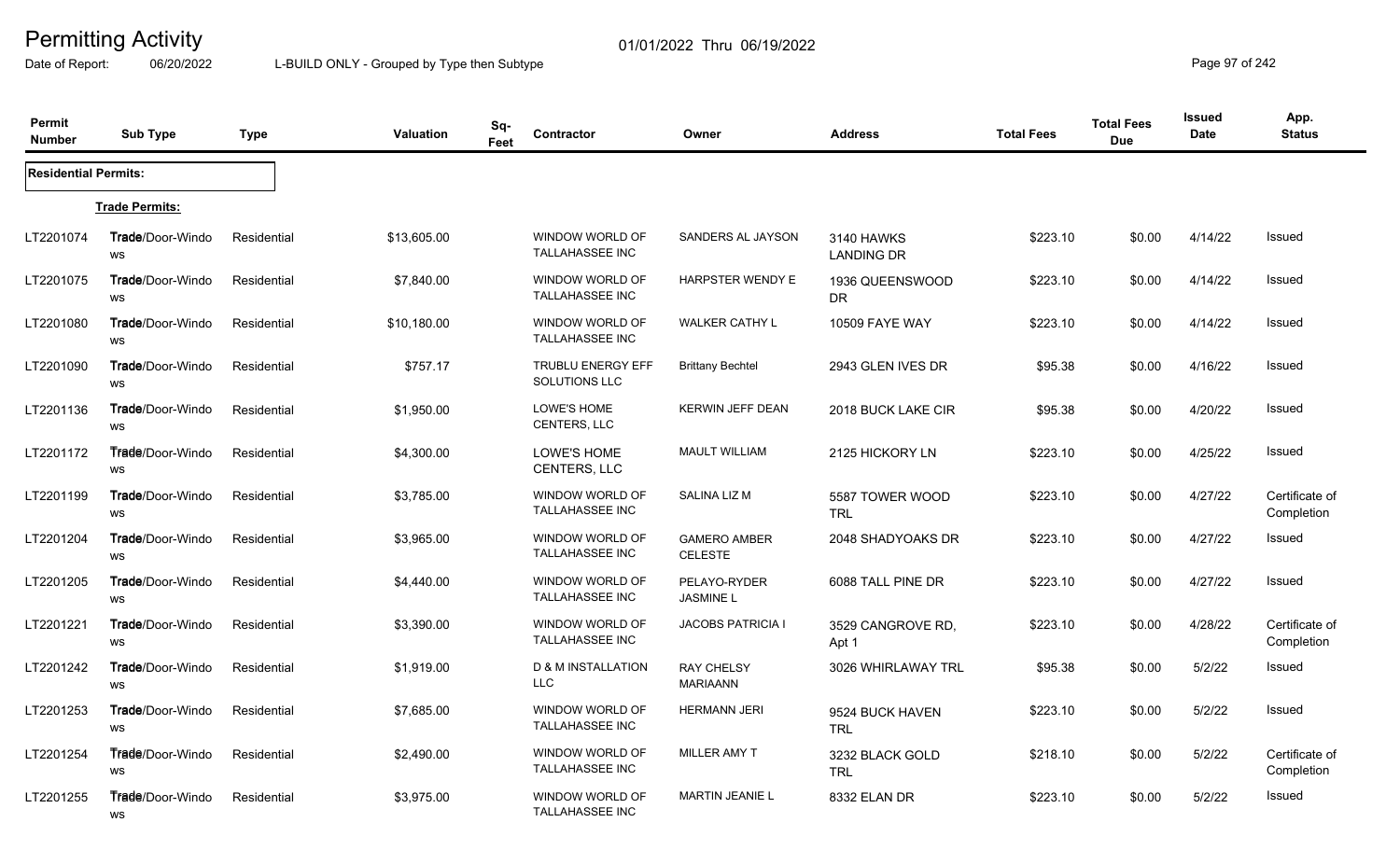Date of Report: 06/20/2022 L-BUILD ONLY - Grouped by Type then Subtype **Page 98** of 242

| Permit<br><b>Number</b>     | <b>Sub Type</b>               | <b>Type</b> | <b>Valuation</b> | Sq-<br>Feet | Contractor                                  | Owner                                    | <b>Address</b>                   | <b>Total Fees</b> | <b>Total Fees</b><br><b>Due</b> | <b>Issued</b><br>Date | App.<br><b>Status</b> |
|-----------------------------|-------------------------------|-------------|------------------|-------------|---------------------------------------------|------------------------------------------|----------------------------------|-------------------|---------------------------------|-----------------------|-----------------------|
| <b>Residential Permits:</b> |                               |             |                  |             |                                             |                                          |                                  |                   |                                 |                       |                       |
|                             | <b>Trade Permits:</b>         |             |                  |             |                                             |                                          |                                  |                   |                                 |                       |                       |
| LT2201256                   | <b>Trade/Door-Windo</b><br>WS | Residential | \$12,475.00      |             | WINDOW WORLD OF<br><b>TALLAHASSEE INC</b>   | OSBORNE LAURINA C                        | 5512 MOSSY TOP<br><b>WAY</b>     | \$223.10          | \$0.00                          | 5/2/22                | <b>Issued</b>         |
| LT2201258                   | Trade/Door-Windo<br>WS        | Residential | \$9,075.00       |             | WINDOW WORLD OF<br><b>TALLAHASSEE INC</b>   | <b>METZ LYNNE</b>                        | 1310 AVONDALE WAY                | \$223.10          | \$0.00                          | 5/2/22                | <b>Issued</b>         |
| LT2201259                   | <b>Trade/Door-Windo</b><br>WS | Residential | \$16,135.00      |             | WINDOW WORLD OF<br><b>TALLAHASSEE INC</b>   | PARKER KIMBERLY W                        | 6632 CHEVY WAY                   | \$418.65          | \$0.00                          | 5/2/22                | <b>Issued</b>         |
| LT2201260                   | <b>Trade/Door-Windo</b><br>ws | Residential | \$10,520.00      |             | WINDOW WORLD OF<br><b>TALLAHASSEE INC</b>   | <b>FUNDERBURG DANNY</b>                  | 8970 WINGED FOOT<br><b>DR</b>    | \$223.10          | \$0.00                          | 5/2/22                | <b>Issued</b>         |
| LT2201262                   | Trade/Door-Windo<br>ws        | Residential | \$16,350.00      |             | WINDOW WORLD OF<br><b>TALLAHASSEE INC</b>   | <b>BERHALTER JAMES</b><br><b>BRANDON</b> | 5199 ICICLE HILL RD              | \$421.85          | \$0.00                          | 5/2/22                | <b>Issued</b>         |
| LT2201267                   | <b>Trade/Door-Windo</b><br>ws | Residential | \$3,000.00       |             | <b>SOUTHEAST</b><br><b>CONSTRUCTION LLC</b> | Alvena Laverne<br>Duckwell Cochrane      | 7015 SPENCER RD                  | \$223.10          | \$0.00                          | 5/2/22                | <b>Issued</b>         |
| LT2201269                   | <b>Trade/Door-Windo</b><br>ws | Residential | \$1,094.00       |             | D & M INSTALLATION<br><b>LLC</b>            | SHAW GERALD G                            | 3914 PACES PL                    | \$95.38           | \$0.00                          | 5/2/22                | <b>Issued</b>         |
| LT2201286                   | Trade/Door-Windo<br><b>WS</b> | Residential | \$7,395.00       |             | WINDOW WORLD OF<br><b>TALLAHASSEE INC</b>   | FS#119                                   | 1624 FOLKSTONE RD                | \$223.10          | \$0.00                          | 5/4/22                | <b>Issued</b>         |
| LT2201318                   | <b>Trade/Door-Windo</b><br>WS | Residential | \$1,989.00       |             | <b>D &amp; M INSTALLATION</b><br><b>LLC</b> | <b>WEIDA JASON</b><br><b>COLLINS</b>     | 3017 GOLDEN EAGLE<br><b>DR</b>   | \$95.38           | \$0.00                          | 5/10/22               | <b>Issued</b>         |
| LT2201359                   | <b>Trade/Door-Windo</b><br>WS | Residential | \$639.00         |             | <b>LOWE'S HOME</b><br><b>CENTERS, LLC</b>   | <b>FREEMAN DEBRA</b><br><b>JEAN</b>      | 24218 JESSE AVE                  | \$95.38           | \$0.00                          | 5/11/22               | <b>Issued</b>         |
| LT2201377                   | Trade/Door-Windo<br>ws        | Residential | \$4,700.00       |             | WINDOW WORLD OF<br><b>TALLAHASSEE INC</b>   | <b>COOPER</b><br><b>GWENDOLYN HALL</b>   | 14807 ROSA S<br><b>WILSON LN</b> | \$223.10          | \$0.00                          | 5/12/22               | <b>Issued</b>         |
| LT2201416                   | <b>Trade/Door-Windo</b><br>ws | Residential | \$1,680.00       |             | <b>LOWE'S HOME</b><br>CENTERS, LLC          | VAN CUYCK CLAUDE<br>R                    | 5791 CYPRESS CIR                 | \$95.38           | \$0.00                          | 5/16/22               | <b>Issued</b>         |
| LT2201425                   | <b>Trade/Door-Windo</b><br>WS | Residential | \$1,915.00       |             | WINDOW WORLD OF<br><b>TALLAHASSEE INC</b>   | <b>HOLADAY NANCY</b>                     | 4129 RED CEDAR CT                | \$95.38           | \$0.00                          | 5/17/22               | <b>Issued</b>         |
| LT2201426                   | Trade/Door-Windo<br>WS        | Residential | \$13,410.00      |             | WINDOW WORLD OF<br><b>TALLAHASSEE INC</b>   | <b>BROWN JENNIFER B</b>                  | 6143 PICKWICK RD                 | \$223.10          | \$0.00                          | 5/17/22               | <b>Issued</b>         |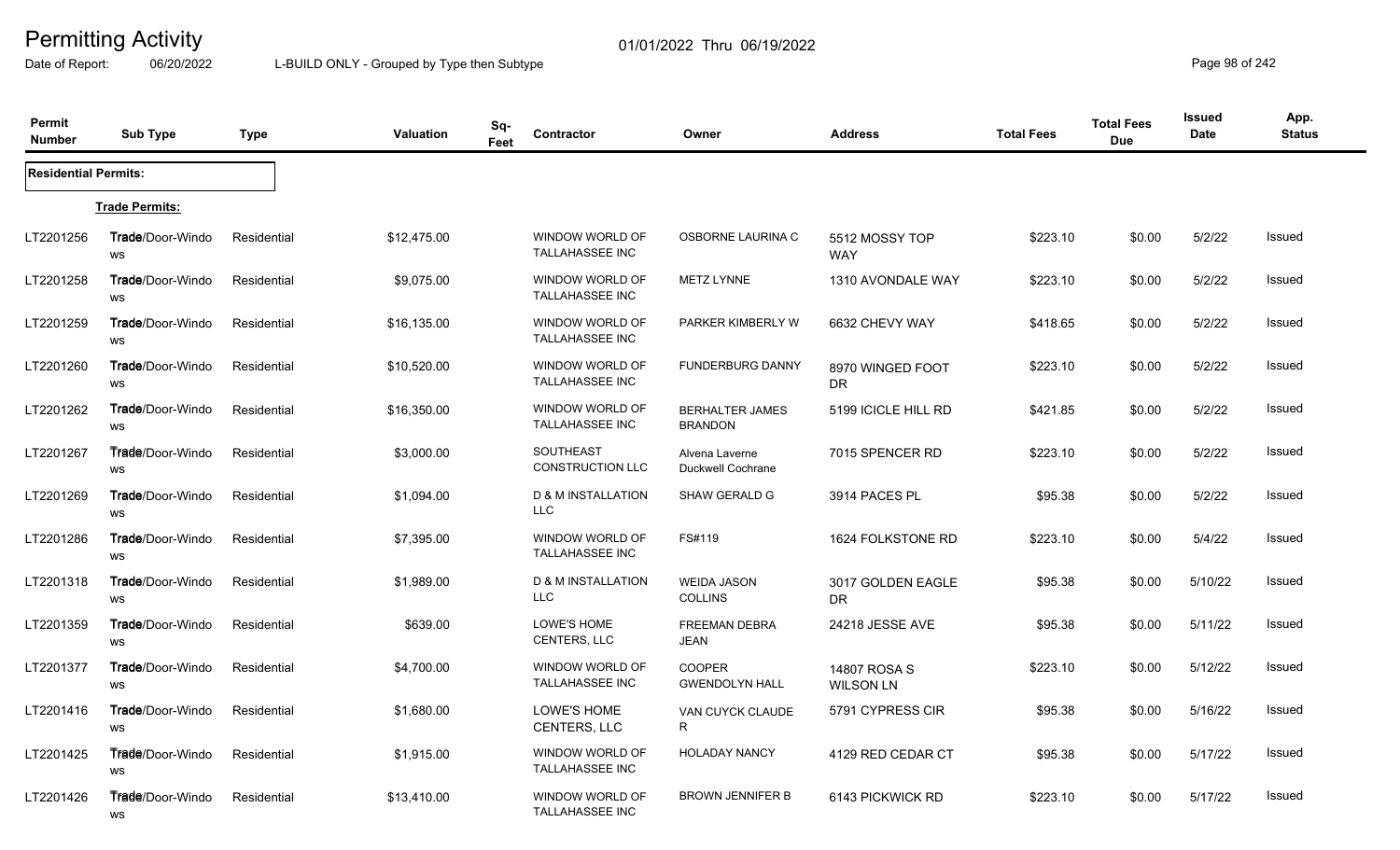Date of Report: 06/20/2022 L-BUILD ONLY - Grouped by Type then Subtype **Page 99** of 242

| Permit<br><b>Number</b>     | <b>Sub Type</b>                | <b>Type</b> | Valuation  | Sq-<br>Feet | Contractor                                       | Owner                                        | <b>Address</b>                  | <b>Total Fees</b> | <b>Total Fees</b><br><b>Due</b> | Issued<br><b>Date</b> | App.<br><b>Status</b> |
|-----------------------------|--------------------------------|-------------|------------|-------------|--------------------------------------------------|----------------------------------------------|---------------------------------|-------------------|---------------------------------|-----------------------|-----------------------|
| <b>Residential Permits:</b> |                                |             |            |             |                                                  |                                              |                                 |                   |                                 |                       |                       |
|                             | <b>Trade Permits:</b>          |             |            |             |                                                  |                                              |                                 |                   |                                 |                       |                       |
| LT2201427                   | <b>Trade/Door-Windo</b><br>WS  | Residential | \$3,785.00 |             | <b>WINDOW WORLD OF</b><br><b>TALLAHASSEE INC</b> | <b>CUTRELL CHRYSTAL</b><br>N SIMPSON         | 1701 BROKEN BOW<br><b>TRL</b>   | \$223.10          | \$0.00                          | 5/17/22               | <b>Issued</b>         |
| LT2201428                   | Trade/Door-Windo<br>WS         | Residential | \$4,650.00 |             | WINDOW WORLD OF<br><b>TALLAHASSEE INC</b>        | <b>HACKMEYER ANDREW</b><br>J                 | 3201 HAWKS<br><b>LANDING CT</b> | \$223.10          | \$0.00                          | 5/17/22               | <b>Issued</b>         |
| LT2201471                   | Trade/Door-Windo<br>ws         | Residential | \$385.00   |             | WINDOW WORLD OF<br><b>TALLAHASSEE INC</b>        | WILLIAMS PALMYRA V                           | 2438 JEFFERSON RD               | \$95.38           | \$0.00                          | 5/20/22               | <b>Issued</b>         |
| LT2201473                   | <b>Trade</b> /Door-Windo<br>WS | Residential | \$2,095.00 |             | WINDOW WORLD OF<br>TALLAHASSEE INC               | SKIPPER HELEN                                | 801 SHANNON ST                  | \$218.10          | \$0.00                          | 5/20/22               | <b>Issued</b>         |
| LT2201474                   | <b>Trade</b> /Door-Windo<br>WS | Residential | \$4,645.00 |             | WINDOW WORLD OF<br><b>TALLAHASSEE INC</b>        | <b>GENEVA HOMES LLC</b>                      | 402 GONE FISHIN LN              | \$223.10          | \$0.00                          | 5/20/22               | <b>Issued</b>         |
| LT2201478                   | <b>Trade/Door-Windo</b><br>WS  | Residential | \$2,720.00 |             | WINDOW WORLD OF<br><b>TALLAHASSEE INC</b>        | <b>SMITH CHRISTINA</b>                       | 7474 CREEKRIDGE<br><b>CIR</b>   | \$223.10          | \$0.00                          | 5/20/22               | <b>Issued</b>         |
| LT2201479                   | <b>Trade/Door-Windo</b><br>ws  | Residential | \$4,085.00 |             | WINDOW WORLD OF<br><b>TALLAHASSEE INC</b>        | KNIGHT CAROLINE                              | 5962 CENTERVILLE<br><b>RD</b>   | \$223.10          | \$0.00                          | 5/20/22               | <b>Issued</b>         |
| LT2201503                   | Trade/Door-Windo<br>WS         | Residential | \$8,440.00 |             | WINDOW WORLD OF<br>TALLAHASSEE INC               | MENSAH-MAMFO<br><b>ELEONORE</b>              | 4313 MAYLOR LN                  | \$223.10          | \$0.00                          | 5/24/22               | <b>Issued</b>         |
| LT2201504                   | <b>Trade/Door-Windo</b><br>ws  | Residential | \$1,740.00 |             | WINDOW WORLD OF<br>TALLAHASSEE INC               | <b>FAHNESTOCK NANCY</b>                      | 6657 MAN O WAR TRL              | \$95.38           | \$0.00                          | 5/24/22               | <b>Issued</b>         |
| LT2201505                   | <b>Trade/Door-Windo</b><br>WS  | Residential | \$2,340.00 |             | WINDOW WORLD OF<br><b>TALLAHASSEE INC</b>        | FS#119                                       | 8377 IVY MILL WAY               | \$218.10          | \$0.00                          | 5/24/22               | <b>Issued</b>         |
| LT2201506                   | Trade/Door-Windo<br>ws         | Residential | \$5,320.00 |             | WINDOW WORLD OF<br><b>TALLAHASSEE INC</b>        | <b>ANDERSON</b><br><b>KHRISTINA MICHELLE</b> | 2021 SARALEE LN                 | \$223.10          | \$0.00                          | 5/24/22               | <b>Issued</b>         |
| LT2201513                   | <b>Trade/Door-Windo</b><br>WS  | Residential | \$9,460.00 |             | <b>WINDOW WORLD OF</b><br><b>TALLAHASSEE INC</b> | LUKE BARBARA J                               | 881 MADERIA CIR                 | \$223.10          | \$0.00                          | 5/24/22               | <b>Issued</b>         |
| LT2201529                   | <b>Trade</b> /Door-Windo<br>WS | Residential | \$7,260.00 |             | WINDOW WORLD OF<br><b>TALLAHASSEE INC</b>        | <b>GRAY NEIL FRANK</b>                       | 2012 RIVERS RD                  | \$223.10          | \$0.00                          | 5/26/22               | Issued                |
| LT2201535                   | <b>Trade</b> /Door-Windo<br>WS | Residential | \$5,430.00 |             | WINDOW WORLD OF<br><b>TALLAHASSEE INC</b>        | NOBLE ANGELETTA                              | 5635 CYPRESS CIR                | \$223.10          | \$0.00                          | 5/26/22               | <b>Issued</b>         |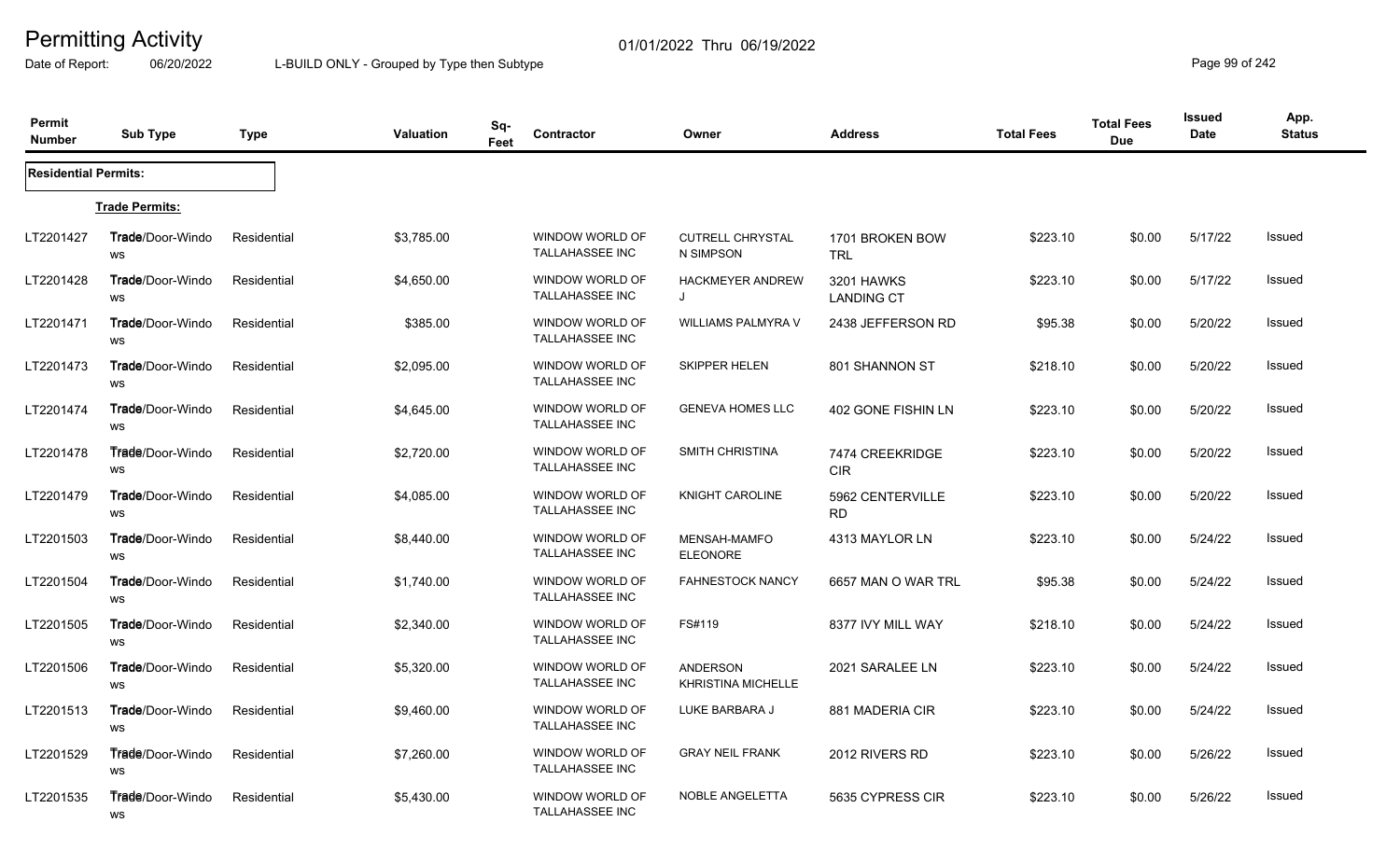Date of Report: 06/20/2022 L-BUILD ONLY - Grouped by Type then Subtype **Page 100** of 242

| Permit<br><b>Number</b>     | <b>Sub Type</b>                       | Type        | Valuation   | Sq-<br>Feet | Contractor                                       | Owner                                 | <b>Address</b>                   | <b>Total Fees</b> | <b>Total Fees</b><br><b>Due</b> | <b>Issued</b><br>Date | App.<br><b>Status</b> |
|-----------------------------|---------------------------------------|-------------|-------------|-------------|--------------------------------------------------|---------------------------------------|----------------------------------|-------------------|---------------------------------|-----------------------|-----------------------|
| <b>Residential Permits:</b> |                                       |             |             |             |                                                  |                                       |                                  |                   |                                 |                       |                       |
|                             | <b>Trade Permits:</b>                 |             |             |             |                                                  |                                       |                                  |                   |                                 |                       |                       |
| LT2201574                   | <b>Trade/Door-Windo</b><br>WS         | Residential | \$4,825.00  |             | WINDOW WORLD OF<br><b>TALLAHASSEE INC</b>        | <b>MCGINNIS DONNAL</b>                | 8040 YELLOW MOON<br>DR.          | \$223.10          | \$0.00                          | 5/31/22               | <b>Issued</b>         |
| LT2201575                   | <b>Trade</b> /Door-Windo<br>ws        | Residential | \$5,140.00  |             | WINDOW WORLD OF<br><b>TALLAHASSEE INC</b>        | <b>WEEKS JOSHUA</b>                   | 2325 WINDERMERE<br><b>RD</b>     | \$223.10          | \$0.00                          | 5/31/22               | Issued                |
| LT2201576                   | <b>Trade</b> /Door-Windo<br>WS        | Residential | \$3,785.00  |             | WINDOW WORLD OF<br><b>TALLAHASSEE INC</b>        | <b>VARNUM JEFFERY</b><br>LYNN JR      | 6604 TIM TAM TRL                 | \$223.10          | \$0.00                          | 5/31/22               | <b>Issued</b>         |
| LT2201577                   | <b>Trade</b> /Door-Windo<br><b>WS</b> | Residential | \$6,435.00  |             | WINDOW WORLD OF<br><b>TALLAHASSEE INC</b>        | <b>MARX RHONDA L</b>                  | 6005 BOYNTON<br><b>HOMESTEAD</b> | \$223.10          | \$0.00                          | 5/31/22               | <b>Issued</b>         |
| LT2201578                   | Trade/Door-Windo<br><b>WS</b>         | Residential | \$5,885.00  |             | WINDOW WORLD OF<br><b>TALLAHASSEE INC</b>        |                                       | 865 OAK RIDGE RD                 | \$223.10          | \$0.00                          | 5/31/22               | Issued                |
| LT2201580                   | <b>Trade/Door-Windo</b><br>WS         | Residential | \$13,235.00 |             | WINDOW WORLD OF<br><b>TALLAHASSEE INC</b>        | <b>BROCKMEIER</b><br><b>DOROTHY</b>   | 4401 KIMBERLY CIR                | \$223.10          | \$0.00                          | 5/31/22               | <b>Issued</b>         |
| LT2201581                   | <b>Trade/Door-Windo</b><br>ws         | Residential | \$11,085.00 |             | <b>WINDOW WORLD OF</b><br><b>TALLAHASSEE INC</b> | <b>BIST JACQUELINE</b>                | 1062 ANAHEIM CT                  | \$223.10          | \$0.00                          | 5/31/22               | <b>Issued</b>         |
| LT2201582                   | <b>Trade</b> /Door-Windo<br>WS        | Residential | \$4,555.00  |             | WINDOW WORLD OF<br><b>TALLAHASSEE INC</b>        | <b>HUEY WILLIAM</b>                   | 3225 FAWN HILL TRL               | \$223.10          | \$0.00                          | 5/31/22               | <b>Issued</b>         |
| LT2201593                   | <b>Trade/Door-Windo</b><br>WS         | Residential | \$2,140.00  |             | WINDOW WORLD OF<br><b>TALLAHASSEE INC</b>        | <b>HANSEN CATHRINE R</b>              | 8882 GLEN ABBY DR                | \$200.14          | \$0.00                          | 6/1/22                | <b>Issued</b>         |
| LT2201594                   | <b>Trade</b> /Door-Windo<br>WS        | Residential | \$21,015.00 |             | WINDOW WORLD OF<br><b>TALLAHASSEE INC</b>        | <b>CHRISTMAS STUART A</b>             | 13084 GINNY LN                   | \$205.14          | \$0.00                          | 6/1/22                | <b>Issued</b>         |
| LT2201595                   | Trade/Door-Windo<br>WS                | Residential | \$15,235.00 |             | WINDOW WORLD OF<br><b>TALLAHASSEE INC</b>        | <b>BEATY TRACY</b><br><b>LUCKOWER</b> | 8074 TENNYSON DR                 | \$205.14          | \$0.00                          | 6/1/22                | Issued                |
| LT2201596                   | <b>Trade/Door-Windo</b><br><b>WS</b>  | Residential | \$8,675.00  |             | WINDOW WORLD OF<br>TALLAHASSEE INC               | <b>GORDON CHARLES A</b><br>JR         | 1129 BLACKHAWK<br><b>WAY</b>     | \$205.14          | \$0.00                          | 6/1/22                | <b>Issued</b>         |
| LT2201597                   | <b>Trade/Door-Windo</b><br>WS         | Residential | \$0.00      |             | LOWE'S HOME<br>CENTERS, LLC                      | <b>ROSIER ALEASE F</b>                | 6475 CAVALCADE TRL               | \$193.71          | \$0.00                          | 6/2/22                | <b>Issued</b>         |
| LT2201598                   | <b>Trade</b> /Door-Windo<br>WS        | Residential | \$23,630.00 |             | WINDOW WORLD OF<br><b>TALLAHASSEE INC</b>        | <b>HENNING GEORGE</b>                 | 8770 DUNBLANE CT                 | \$205.14          | \$0.00                          | 6/1/22                | <b>Issued</b>         |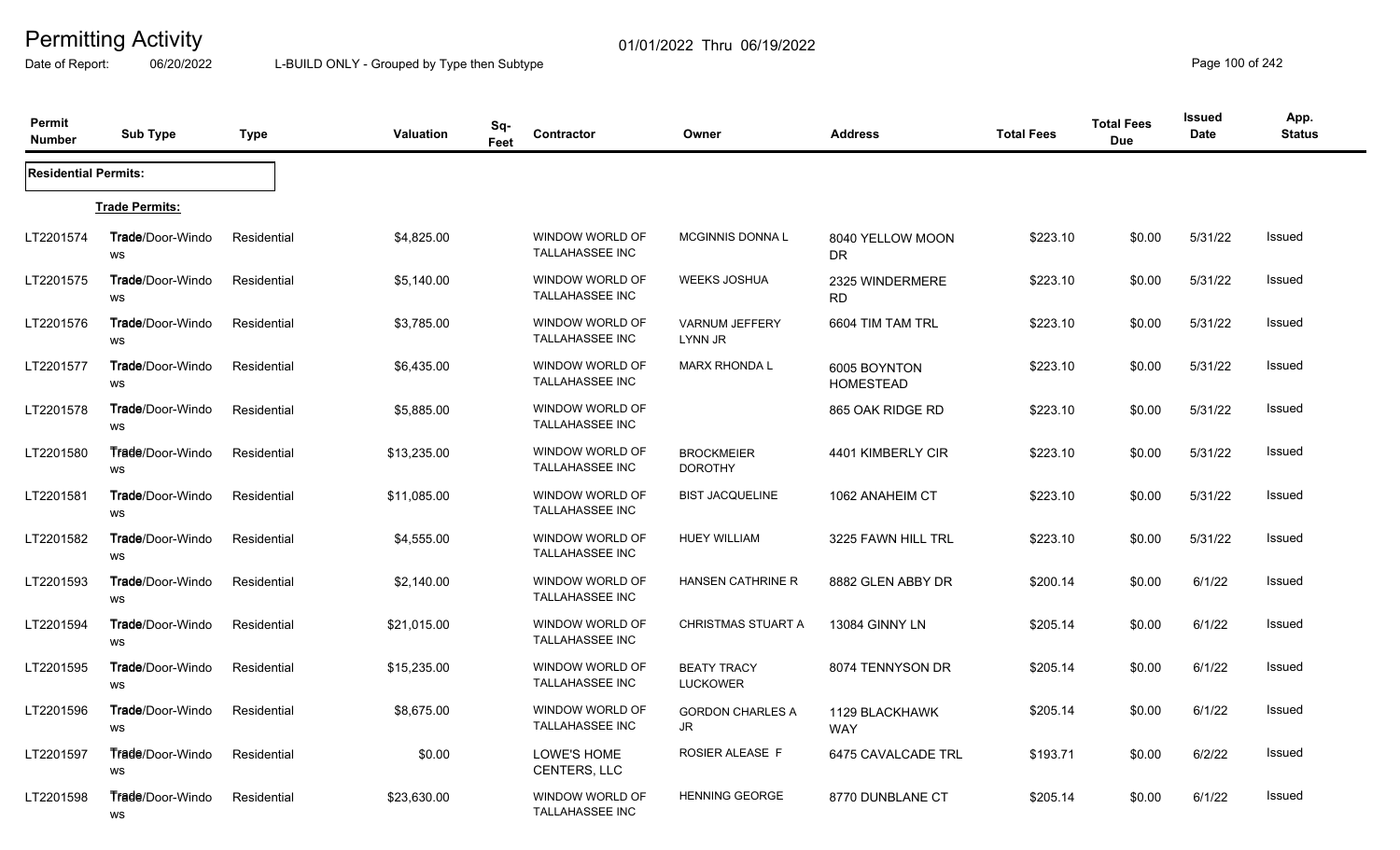Date of Report: 06/20/2022 L-BUILD ONLY - Grouped by Type then Subtype **Page 101** of 242

| Permit<br><b>Number</b>     | <b>Sub Type</b>                | <b>Type</b> | Valuation   | Sq-<br>Feet | Contractor                                | Owner                                   | <b>Address</b>                   | <b>Total Fees</b> | <b>Total Fees</b><br><b>Due</b> | Issued<br>Date | App.<br><b>Status</b> |
|-----------------------------|--------------------------------|-------------|-------------|-------------|-------------------------------------------|-----------------------------------------|----------------------------------|-------------------|---------------------------------|----------------|-----------------------|
| <b>Residential Permits:</b> |                                |             |             |             |                                           |                                         |                                  |                   |                                 |                |                       |
|                             | <b>Trade Permits:</b>          |             |             |             |                                           |                                         |                                  |                   |                                 |                |                       |
| LT2201613                   | Trade/Door-Windo<br>WS         | Residential | \$13,160.00 |             | WINDOW WORLD OF<br><b>TALLAHASSEE INC</b> | EBERT-GORB CAROL<br><b>ANN</b>          | 4924 ARDEN FOREST<br><b>WAY</b>  | \$205.14          | \$0.00                          | 6/2/22         | <b>Issued</b>         |
| LT2201615                   | Trade/Door-Windo<br>WS         | Residential | \$2,495.00  |             | WINDOW WORLD OF<br><b>TALLAHASSEE INC</b> | APPEL FELICITY J                        | 8011 MERIDALE DR                 | \$200.14          | \$0.00                          | 6/2/22         | <b>Issued</b>         |
| LT2201616                   | <b>Trade/Door-Windo</b><br>WS  | Residential | \$5,825.00  |             | WINDOW WORLD OF<br><b>TALLAHASSEE INC</b> | <b>MALIK KATHERINE A</b>                | 4429 HUGGINS HILL<br>LN.         | \$205.14          | \$0.00                          | 6/2/22         | Issued                |
| LT2201617                   | <b>Trade</b> /Door-Windo<br>WS | Residential | \$1,655.00  |             | WINDOW WORLD OF<br>TALLAHASSEE, INC.      | FS#119                                  | 1624 FLINT RIDGE LN              | \$200.14          | \$0.00                          | 6/2/22         | <b>Issued</b>         |
| LT2201637                   | Trade/Door-Windo<br>WS         | Residential | \$7,240.00  |             | WINDOW WORLD OF<br><b>TALLAHASSEE INC</b> | <b>COLEMAN CAROL D</b>                  | 3896 EDGEWATER DR                | \$205.14          | \$0.00                          | 6/3/22         | Issued                |
| LT2201638                   | <b>Trade/Door-Windo</b><br>WS  | Residential | \$2,910.00  |             | WINDOW WORLD OF<br><b>TALLAHASSEE INC</b> | <b>BENNITT BETHANY J</b>                | 5532 CATTAIL CT                  | \$205.14          | \$0.00                          | 6/3/22         | Issued                |
| LT2201654                   | <b>Trade/Door-Windo</b><br>WS  | Residential | \$5,204.00  |             | <b>ANDERSON CABINET</b><br>CO, LLC        | <b>WOODLEY HELENE</b><br><b>ANNIE</b>   | 1504 BREAMSTONE<br><b>RDG</b>    | \$205.14          | \$0.00                          | 6/6/22         | Issued                |
| LT2201660                   | Trade/Door-Windo<br>WS         | Residential | \$6,883.00  |             | LOWE'S HOME<br>CENTERS, LLC               | ABBUHL DOUGLAS                          | 7070 BLUEBERRY<br>HILL DR        | \$205.14          | \$0.00                          | 6/6/22         | Issued                |
| LT2201710                   | <b>Trade/Door-Windo</b><br>WS  | Residential | \$6,000.00  |             | <b>ANDERSON CABINET</b><br>CO, LLC        | <b>FREEMAN CHARLES</b><br><b>DANIEL</b> | 6416 DANCERS<br><b>IMAGE TRL</b> | \$205.14          | \$0.00                          | 6/10/22        | Issued                |
| LT2201734                   | <b>Trade/Door-Windo</b><br>WS  | Residential | \$1,420.00  |             | LOWE'S HOME<br><b>CENTERS, LLC</b>        | <b>BONNELL ALISON</b><br><b>ERATO</b>   | 8428 CAPLOCK RD                  | \$200.14          | \$0.00                          | 6/13/22        | <b>Issued</b>         |
| LT2201735                   | Trade/Door-Windo<br>WS         | Residential | \$2,486.00  |             | LOWE'S HOME<br><b>CENTERS, LLC</b>        | <b>FERENCAK MARYANN</b><br>Е            | 3601 GREENS<br><b>BATTERY CT</b> | \$200.14          | \$0.00                          | 6/13/22        | <b>Issued</b>         |
| LT2201737                   | <b>Trade/Door-Windo</b><br>WS  | Residential | \$9,555.00  |             | LOWE'S HOME<br>CENTERS, LLC               | <b>VANGUILDER GERALD</b><br>F.          | 6058 REDFIELD CIR                | \$205.14          | \$0.00                          | 6/13/22        | <b>Issued</b>         |
| LT2201748                   | <b>Trade</b> /Door-Windo<br>WS | Residential | \$9,320.00  |             | WINDOW WORLD OF<br>TALLAHASSEE, INC.      | DOUGHERTY JUDY<br><b>CONDRA</b>         | 9453 BUCK HAVEN<br><b>TRL</b>    | \$205.14          | \$0.00                          | 6/14/22        | <b>Issued</b>         |
| LT2201765                   | Trade/Door-Windo<br>WS         | Residential | \$7,235.00  |             | LOWE'S HOME<br>CENTERS, LLC               | <b>HARRELL PATRICIA L</b>               | 9402 BOYKIN RD                   | \$205.14          | \$0.00                          | 6/15/22        | Issued                |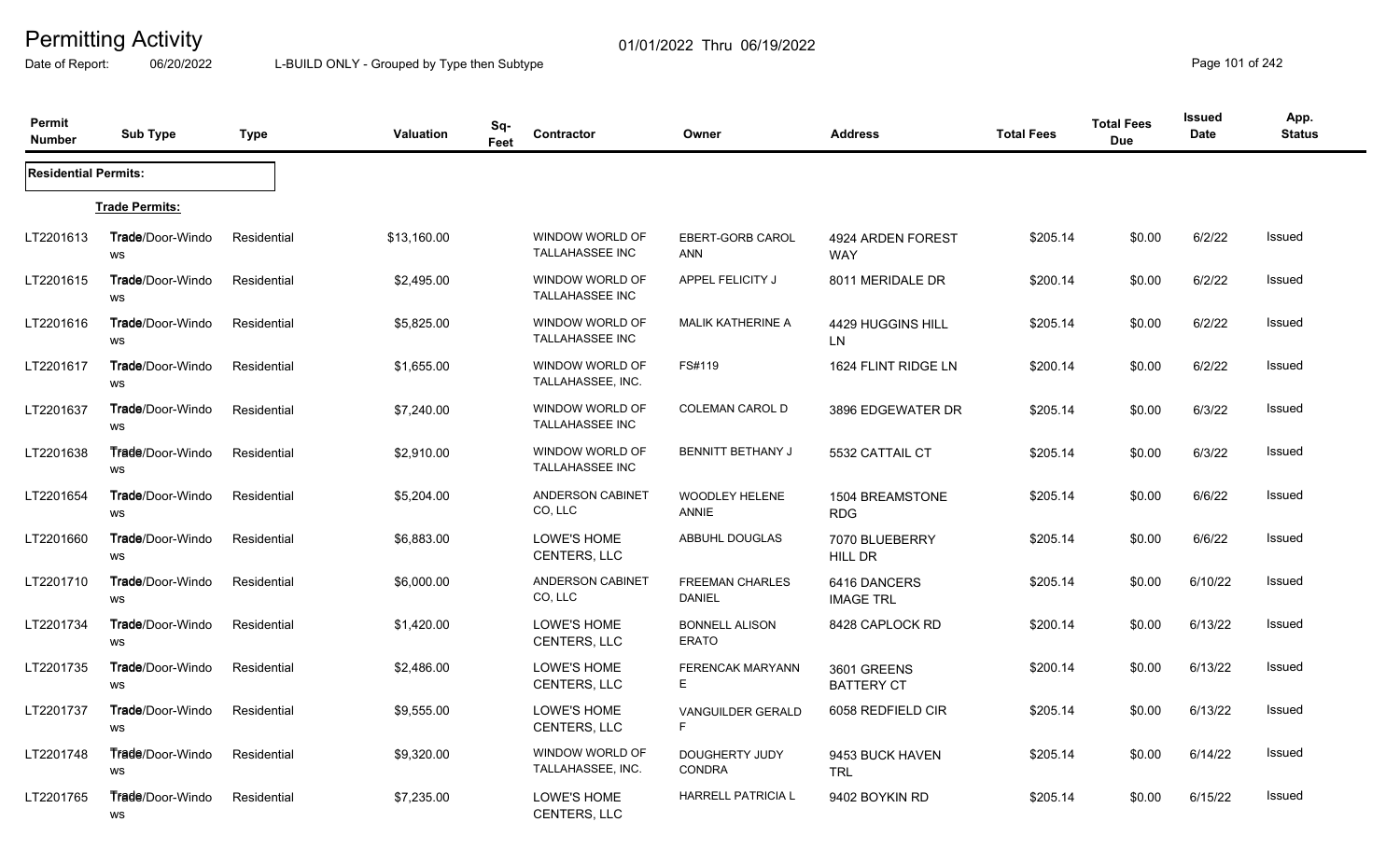Date of Report: 06/20/2022 L-BUILD ONLY - Grouped by Type then Subtype **Page 102 of 242** 

| Permit<br><b>Number</b>     | <b>Sub Type</b>                   | <b>Type</b> | Valuation  | Sq-<br>Feet | Contractor                                                | Owner                                     | <b>Address</b>                       | <b>Total Fees</b> | <b>Total Fees</b><br><b>Due</b> | <b>Issued</b><br>Date | App.<br><b>Status</b> |
|-----------------------------|-----------------------------------|-------------|------------|-------------|-----------------------------------------------------------|-------------------------------------------|--------------------------------------|-------------------|---------------------------------|-----------------------|-----------------------|
| <b>Residential Permits:</b> |                                   |             |            |             |                                                           |                                           |                                      |                   |                                 |                       |                       |
|                             | <b>Trade Permits:</b>             |             |            |             |                                                           |                                           |                                      |                   |                                 |                       |                       |
| LT2201772                   | Trade/Door-Windo<br>WS            | Residential | \$452.75   |             | <b>TRUBLU ENERGY EFF</b><br>SOLUTIONS LLC                 | <b>INGRAM BERNARD C</b>                   | 2135 FAULK DR                        | \$143.05          | \$0.00                          | 6/15/22               | Issued                |
| LT2201773                   | Trade/Door-Windo<br>WS            | Residential | \$360.75   |             | <b>TRUBLU ENERGY EFF</b><br><b>SOLUTIONS LLC</b>          | <b>PARISI DAN</b>                         | <b>2025 HERB CT</b>                  | \$4.00            | \$0.00                          | 6/15/22               | <b>Issued</b>         |
| LT2200609                   | TradeTrade/Electrical Residential |             | \$200.00   |             | <b>MEEKS SERVICES</b><br><b>INC</b>                       | MILLAR CAROLYN                            | 4775 STONEY TRCE                     | \$71.66           | \$0.00                          | 3/1/22                | <b>Issued</b>         |
| LT2200611                   | TradeTrade/Electrical Residential |             | \$200.00   |             | <b>MEEKS SERVICES</b><br><b>INC</b>                       | NEWLIN CRISTINA V                         | 9192 SHOAL CREEK<br>DR               | \$71.66           | \$0.00                          | 3/1/22                | <b>Issued</b>         |
| LT2200613                   | TradeTrade/Electrical Residential |             | \$200.00   |             | <b>MEEKS SERVICES</b><br><b>INC</b>                       | <b>WINGER ELIZABETH</b><br><b>ANN</b>     | 2205 NAPOLEON<br><b>BONAPARTE DR</b> | \$71.66           | \$0.00                          | 3/1/22                | <b>Issued</b>         |
| LT2200614                   | TradeTrade/Electrical Residential |             | \$200.00   |             | <b>MEEKS SERVICES</b><br><b>INC</b>                       | FS#119                                    | 8889 GLEN ABBY DR                    | \$71.66           | \$0.00                          | 3/1/22                | <b>Issued</b>         |
| LT2200632                   | TradeTrade/Electrical Residential |             | \$200.00   |             | <b>MEEKS SERVICES</b><br><b>INC</b>                       | <b>BARINEAU IVAN</b>                      | 216 MILL BRANCH RD                   | \$66.66           | \$0.00                          | 3/3/22                | <b>Issued</b>         |
| LT2200647                   | TradeTrade/Electrical Residential |             | \$1,900.00 |             | <b>WESTON TRAWICK</b><br>INC.                             | <b>REYNOLDS ROSE</b><br>MARIE LIFE ESTATE | 2740 PINE RIDGE RD                   | \$66.66           | \$0.00                          | 3/4/22                | <b>Issued</b>         |
| LT2200654                   | TradeTrade/Electrical Residential |             | \$750.00   |             | <b>ALBRITTON</b><br><b>ELECTRICAL</b><br>SERVICE INC      | <b>ALLEN JOSELYN</b>                      | 2042 HARRIET DR                      | \$66.66           | \$0.00                          | 3/7/22                | <b>Issued</b>         |
| LT2200727                   | TradeTrade/Electrical Residential |             | \$500.00   |             | <b>BRYAN MCMATH</b><br><b>ELECTRICAL</b><br>SERVICES, LLC | MINNIE DENA MARIE                         | 14891 BUDDY ROWAN<br><b>RD</b>       | \$66.66           | \$0.00                          | 3/14/22               | Issued                |
| LT2200738                   | TradeTrade/Electrical Residential |             | \$200.00   |             | <b>MEEKS SERVICES</b><br><b>INC</b>                       | FS#119                                    | 2916 ROYAL ISLE DR                   | \$66.66           | \$0.00                          | 3/15/22               | Issued                |
| LT2200742                   | TradeTrade/Electrical Residential |             | \$300.00   |             | <b>MEEKS SERVICES</b><br><b>INC</b>                       | DEROUIN DAVID E                           | 2014 AMBOISE CT                      | \$66.66           | \$0.00                          | 3/16/22               | <b>Issued</b>         |
| LT2200749                   | TradeTrade/Electrical Residential |             | \$900.00   |             | JOEL FOY<br><b>ELECTRICAL</b><br>SERVICE, INC             | ROBINSON FRED M                           | 5116 BACK FORTY RD                   | \$66.66           | \$0.00                          | 3/17/22               | <b>Issued</b>         |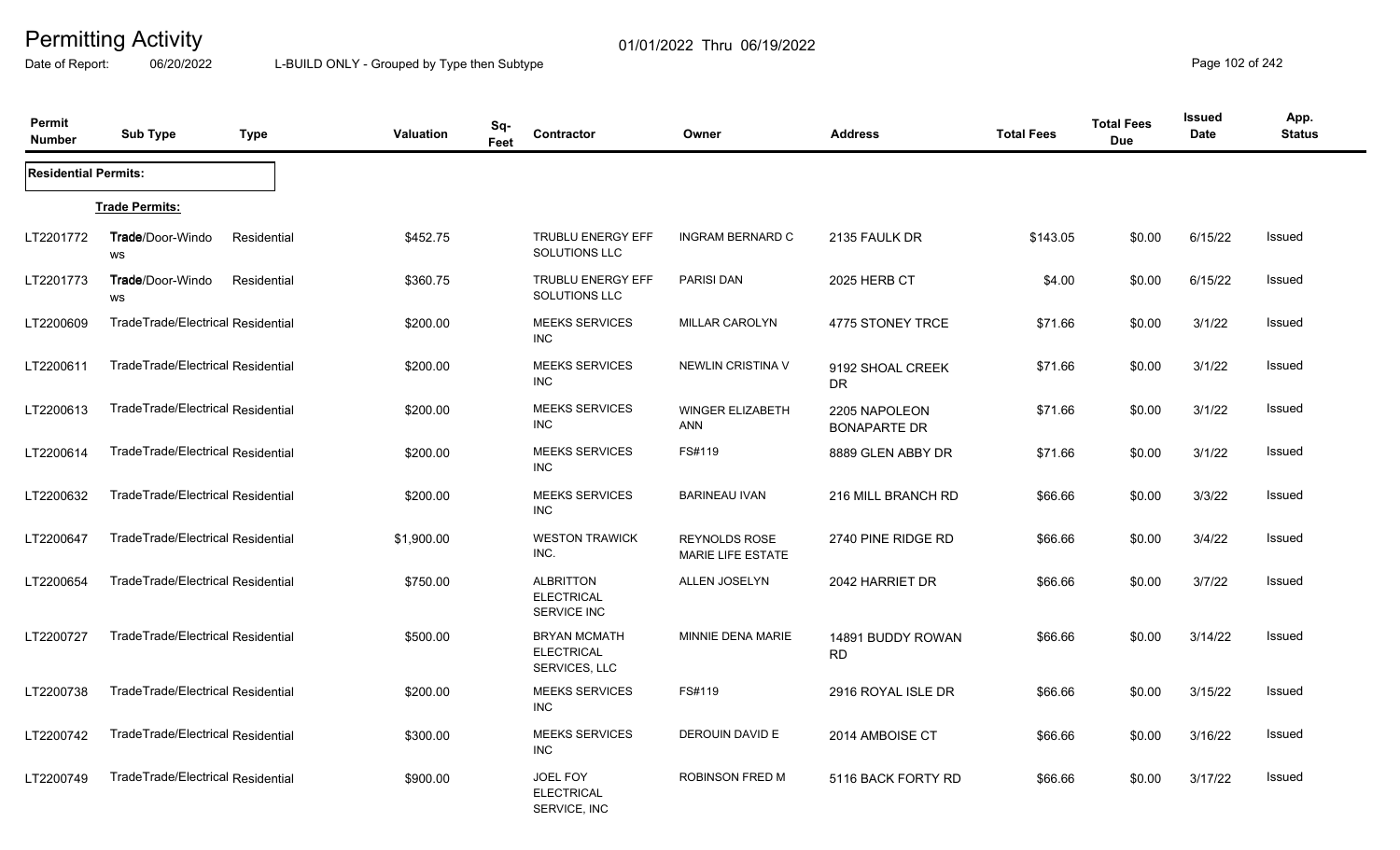Date of Report: 06/20/2022 L-BUILD ONLY - Grouped by Type then Subtype **Page 103** of 242

| Permit<br><b>Number</b>     | <b>Sub Type</b>                   | <b>Type</b> | Valuation  | Sq-<br>Feet | <b>Contractor</b>                                                          | Owner                                          | <b>Address</b>                  | <b>Total Fees</b> | <b>Total Fees</b><br><b>Due</b> | <b>Issued</b><br>Date | App.<br><b>Status</b> |
|-----------------------------|-----------------------------------|-------------|------------|-------------|----------------------------------------------------------------------------|------------------------------------------------|---------------------------------|-------------------|---------------------------------|-----------------------|-----------------------|
| <b>Residential Permits:</b> |                                   |             |            |             |                                                                            |                                                |                                 |                   |                                 |                       |                       |
|                             | <b>Trade Permits:</b>             |             |            |             |                                                                            |                                                |                                 |                   |                                 |                       |                       |
| LT2200757                   | TradeTrade/Electrical Residential |             | \$350.00   |             | <b>WESTON TRAWICK</b><br>INC.                                              | <b>SWART RICHARD</b>                           | 5205 LOUVINIA DR                | \$66.66           | \$0.00                          | 3/18/22               | Issued                |
| LT2200761                   | TradeTrade/Electrical Residential |             | \$2,600.00 |             | <b>LAWSON &amp; LAWSON</b><br><b>ELECTRICAL</b><br><b>SERVICES INC</b>     | <b>GAILLARD PHILIPPE R</b>                     | 407 NOTTINGHAM CT               | \$71.66           | \$0.00                          | 3/21/22               | <b>Issued</b>         |
| LT2200763                   | TradeTrade/Electrical Residential |             | \$2,400.00 |             | ELECTROTECH, LLC                                                           | SARATOGA MHP FUND<br><b>ILLC</b>               | 5439 TIMBERCREST<br>LN, Lot 8-C | \$66.66           | \$0.00                          | 3/21/22               | <b>Issued</b>         |
| LT2200764                   | TradeTrade/Electrical Residential |             | \$1,200.00 |             | <b>BONDS ELECTRICAL</b><br><b>HEATING AND AIR</b><br><b>CONDITIONING I</b> | <b>BAYHEAD MHP LLC</b>                         | 6311 MARLIN CT                  | \$66.66           | \$0.00                          | 3/21/22               | Issued                |
| LT2200766                   | TradeTrade/Electrical Residential |             | \$1,695.00 |             | <b>MATHERS</b><br>ELECTRIC CO INC                                          | <b>FEAGIN MARJORIE M</b>                       | 3835 BOBBIN MILL RD             | \$66.66           | \$0.00                          | 3/21/22               | Issued                |
| LT2200767                   | TradeTrade/Electrical Residential |             | \$1,000.00 |             | <b>MEEKS SERVICES</b><br><b>INC</b>                                        | <b>RENNICK CHARLES C</b><br>JR                 | 15283 HIGH HILLS CIR            | \$66.66           | \$0.00                          | 3/21/22               | Issued                |
| LT2200772                   | TradeTrade/Electrical Residential |             | \$3,600.00 |             | <b>JOEL FOY</b><br><b>ELECTRICAL</b><br>SERVICE, INC                       | <b>DEFFENBAUGH BRIAN</b><br>$\cdot$            | 2313 HAVERHILL RD               | \$71.66           | \$0.00                          | 3/22/22               | <b>Issued</b>         |
| LT2200773                   | TradeTrade/Electrical Residential |             | \$2,300.00 |             | <b>JOEL FOY</b><br><b>ELECTRICAL</b><br>SERVICE, INC                       | ROGERS PAUL DAVID                              | 7824 CENTERVILLE<br><b>RD</b>   | \$66.66           | \$0.00                          | 3/22/22               | <b>Issued</b>         |
| LT2200790                   | TradeTrade/Electrical Residential |             | \$700.00   |             | <b>DEGRAW ELECTRIC</b><br><b>INC</b>                                       | <b>BROWN DORIS L</b>                           | 449 WILDER RD                   | \$66.66           | \$0.00                          | 3/22/22               | <b>Issued</b>         |
| LT2200821                   | TradeTrade/Electrical Residential |             | \$2,000.00 |             | <b>GT ELECTRIC OF</b><br><b>FLORIDA INC</b>                                | <b>FOSTER JENNA</b>                            | 4127 WHITE PINE CT              | \$66.66           | \$0.00                          | 3/22/22               | Issued                |
| LT2200824                   | TradeTrade/Electrical Residential |             | \$1,200.00 |             | <b>FRASER ELECTRIC</b><br><b>INC</b>                                       | <b>WELLS GLADYS ANNE</b><br><b>LIFE ESTATE</b> | 250 OLD DIRT RD                 | \$66.66           | \$0.00                          | 3/22/22               | Issued                |
| LT2200825                   | TradeTrade/Electrical Residential |             | \$1,800.00 |             | <b>ROCAFORT</b><br><b>ELECTRICAL</b><br>SERVICES, LLC                      | LANE JAY JOSEPH                                | 18901 FOREST<br><b>MANOR DR</b> | \$66.66           | \$0.00                          | 3/22/22               | <b>Issued</b>         |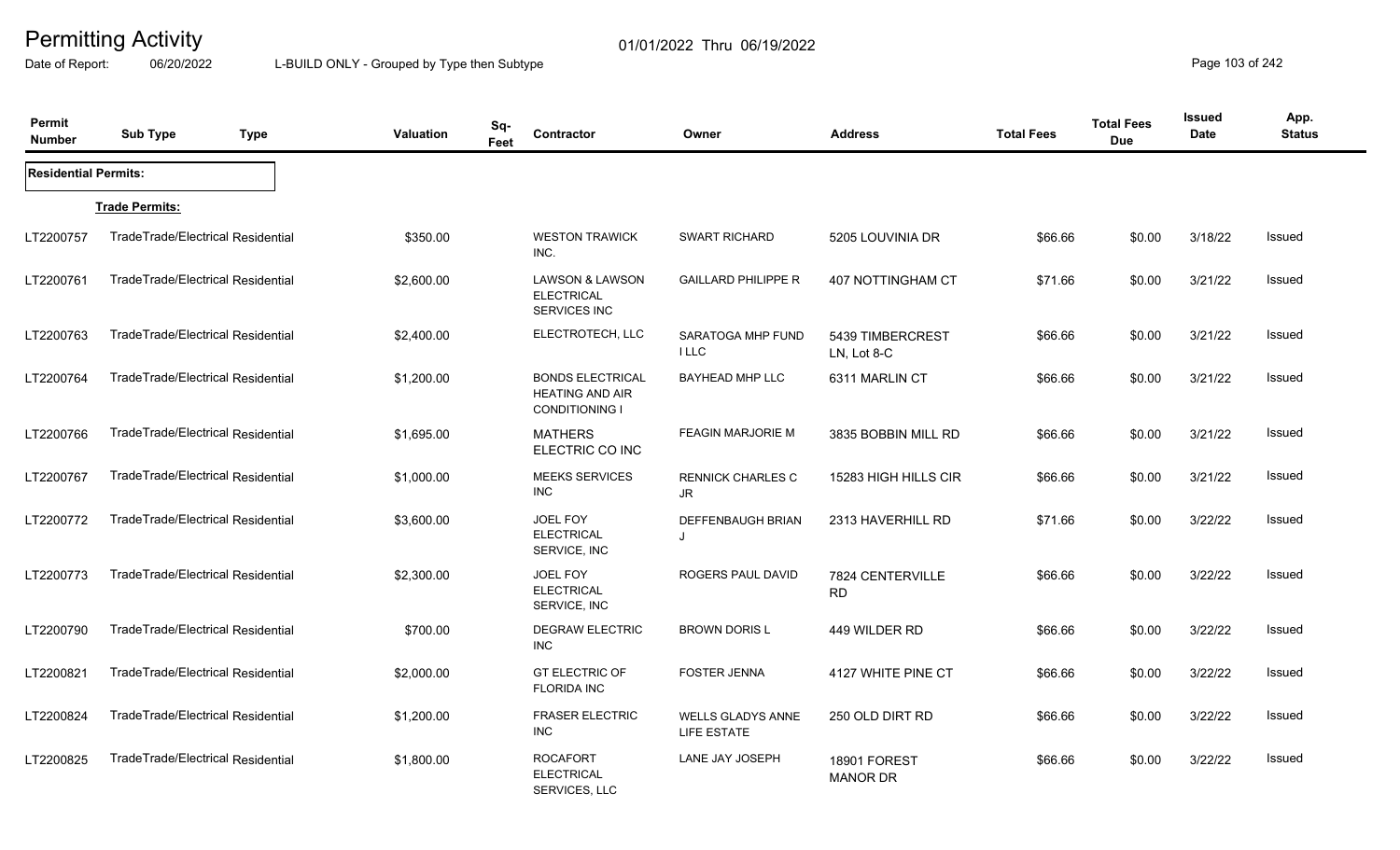Date of Report: 06/20/2022 L-BUILD ONLY - Grouped by Type then Subtype **Page 104** of 242

| Permit<br><b>Number</b>     | <b>Sub Type</b>                   | <b>Type</b> | Valuation  | Sq-<br>Feet | Contractor                                                                 | Owner                                               | <b>Address</b>                | <b>Total Fees</b> | <b>Total Fees</b><br><b>Due</b> | <b>Issued</b><br><b>Date</b> | App.<br><b>Status</b>        |
|-----------------------------|-----------------------------------|-------------|------------|-------------|----------------------------------------------------------------------------|-----------------------------------------------------|-------------------------------|-------------------|---------------------------------|------------------------------|------------------------------|
| <b>Residential Permits:</b> |                                   |             |            |             |                                                                            |                                                     |                               |                   |                                 |                              |                              |
|                             | <b>Trade Permits:</b>             |             |            |             |                                                                            |                                                     |                               |                   |                                 |                              |                              |
| LT2200826                   | TradeTrade/Electrical Residential |             | \$1,600.00 |             | ACE ELECTRICAL<br><b>CONTRACTORS OF</b><br><b>LEON LLC</b>                 | <b>REEDER JEFFREY</b><br><b>DANIEL</b>              | 8686 FLICKER RD               | \$66.66           | \$0.00                          | 3/22/22                      | Issued                       |
| LT2200875                   | TradeTrade/Electrical Residential |             | \$500.00   |             | <b>MEEKS SERVICES</b><br><b>INC</b>                                        | DESILETS JOYCE M                                    | 721 FLAGG ST                  | \$66.66           | \$0.00                          | 3/25/22                      | Issued                       |
| LT2200906                   | TradeTrade/Electrical Residential |             | \$1,900.00 |             | <b>TRUEVOLT</b><br><b>ELECTRICAL</b><br>SERVICES, INC.                     | PINYON POINT LLC                                    | 8084 BABY FARM DR             | \$66.66           | \$0.00                          | 3/29/22                      | <b>Issued</b>                |
| LT2200910                   | TradeTrade/Electrical Residential |             | \$2,200.00 |             | <b>ROCAFORT</b><br><b>ELECTRICAL</b><br>SERVICES, LLC                      | <b>SCHMIDT-WILSON</b><br><b>SUZANNE M FLORIDA</b>   | 1700 TALPECO RD               | \$66.66           | \$0.00                          | 3/29/22                      | Certificate of<br>Completion |
| LT2200918                   | TradeTrade/Electrical Residential |             | \$500.00   |             | <b>MEEKS SERVICES</b><br>INC.                                              | TUCKER JOAN E                                       | 262 ROSEHILL DR               | \$86.00           | \$0.00                          | 3/30/22                      | Issued                       |
| LT2200921                   | TradeTrade/Electrical Residential |             | \$800.00   |             | <b>REIFF ELECTRICAL</b><br>SERVICES LLC                                    |                                                     | 6345 FITZ LN                  | \$86.00           | \$0.00                          | 3/30/22                      | Issued                       |
| LT2200927                   | TradeTrade/Electrical Residential |             | \$1,500.00 |             | <b>ANYTIME ELECTRIC</b><br><b>INC</b>                                      |                                                     | 8368 WILDBERRY LN             | \$86.00           | \$0.00                          | 3/31/22                      | <b>Issued</b>                |
| LT2200929                   | TradeTrade/Electrical Residential |             | \$1,364.00 |             | <b>MATHERS ELECTRIC</b><br>CO INC                                          | <b>MOTA MANOELA</b>                                 | 3472 CEDAR LANE DR            | \$86.00           | \$0.00                          | 3/31/22                      | <b>Issued</b>                |
| LT2200939                   | TradeTrade/Electrical Residential |             | \$800.00   |             | <b>BONDS ELECTRICAL</b><br><b>HEATING AND AIR</b><br><b>CONDITIONING I</b> | BAYHEAD MHP LLC                                     | 488 BAYHEAD DR                | \$86.00           | \$0.00                          | 4/1/22                       | Issued                       |
| LT2200941                   | TradeTrade/Electrical Residential |             | \$1,587.00 |             | A PLUS ELECTRICAL<br><b>CONTRACTORS LLC</b>                                | WAINWRIGHT JACOB<br><b>CHASE</b>                    | 2180 PORTSMOUTH<br><b>CIR</b> | \$86.00           | \$0.00                          | 4/1/22                       | Issued                       |
| LT2200980                   | TradeTrade/Electrical Residential |             | \$2,500.00 |             | JOEL FOY<br><b>ELECTRICAL</b><br>SERVICE, INC                              | <b>MARTHA ALLEN HEITZ</b><br><b>REVOCABLE TRUST</b> | 3000 ELWOOD TRL               | \$91.00           | \$0.00                          | 4/6/22                       | Issued                       |
| LT2200981                   | TradeTrade/Electrical Residential |             | \$500.00   |             | <b>G &amp; C ELECTRICAL</b><br>SERVICES INC.                               |                                                     | 9001 ANY OLD WAY              | \$86.00           | \$0.00                          | 4/6/22                       | <b>Issued</b>                |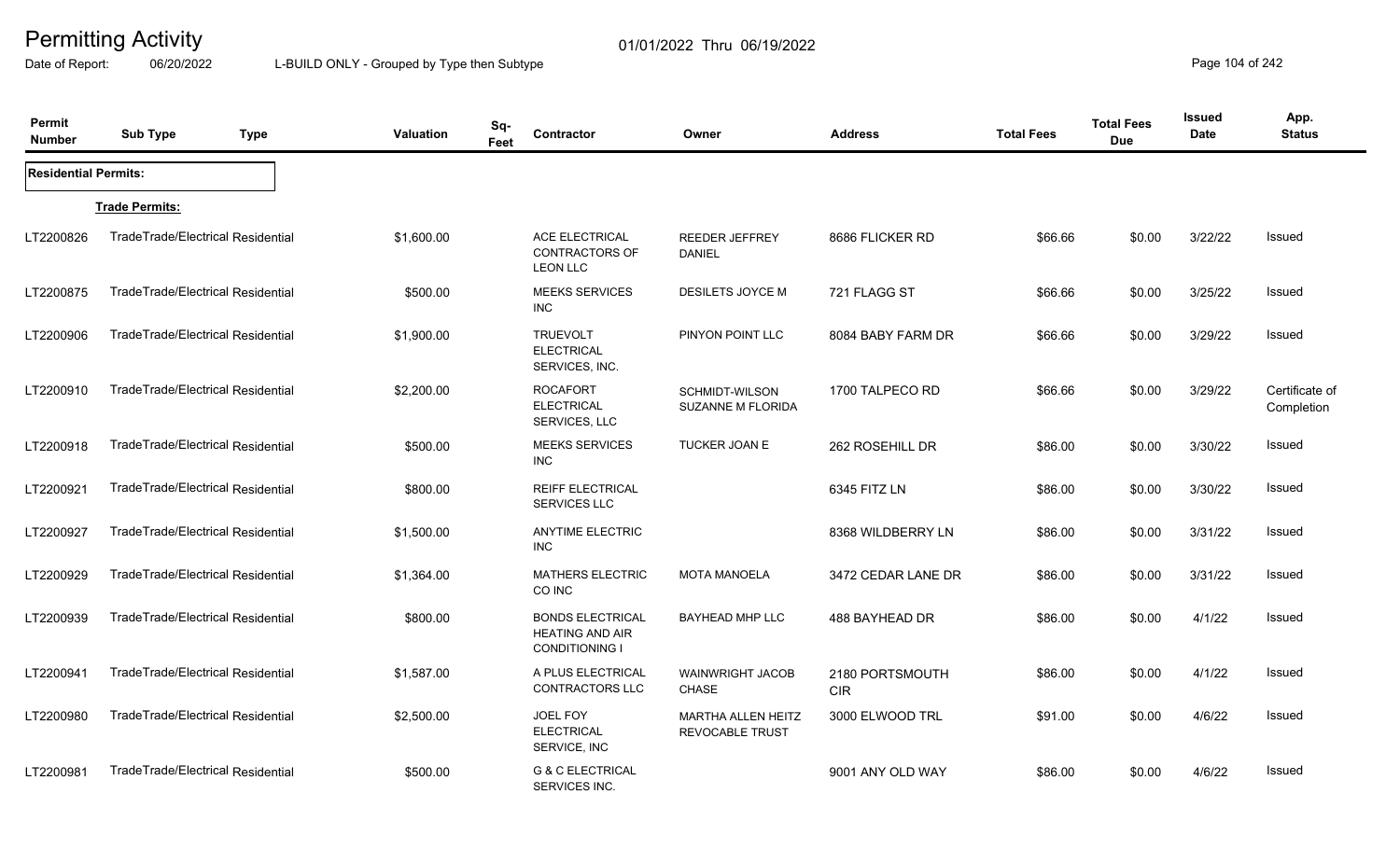Date of Report: 06/20/2022 L-BUILD ONLY - Grouped by Type then Subtype **Page 105** of 242

| Permit<br><b>Number</b>     | <b>Sub Type</b>                   | <b>Type</b> | <b>Valuation</b> | Sq-<br>Feet | <b>Contractor</b>                                                      | Owner                                    | <b>Address</b>                 | <b>Total Fees</b> | <b>Total Fees</b><br><b>Due</b> | <b>Issued</b><br><b>Date</b> | App.<br><b>Status</b> |
|-----------------------------|-----------------------------------|-------------|------------------|-------------|------------------------------------------------------------------------|------------------------------------------|--------------------------------|-------------------|---------------------------------|------------------------------|-----------------------|
| <b>Residential Permits:</b> |                                   |             |                  |             |                                                                        |                                          |                                |                   |                                 |                              |                       |
|                             | <b>Trade Permits:</b>             |             |                  |             |                                                                        |                                          |                                |                   |                                 |                              |                       |
| LT2200984                   | TradeTrade/Electrical Residential |             | \$7,000.00       |             | JOEL FOY<br><b>ELECTRICAL</b><br>SERVICE, INC                          | <b>RICE EILEEN</b>                       | 405 EL DESTINADO               | \$91.00           | \$0.00                          | 4/6/22                       | <b>Issued</b>         |
| LT2201019                   | TradeTrade/Electrical Residential |             | \$592.00         |             | <b>MATHERS ELECTRIC</b><br>CO INC                                      | <b>WHITWORTH PAMELA</b><br>A             | 3201 LAKESHORE DR              | \$86.00           | \$0.00                          | 4/11/22                      | Issued                |
| LT2201027                   | TradeTrade/Electrical Residential |             | \$400.00         |             | <b>LAWSON &amp; LAWSON</b><br><b>ELECTRICAL</b><br><b>SERVICES INC</b> | <b>ACORN ACRES</b><br><b>HOUSING LLC</b> | 1734 SUNBEAM LN                | \$86.00           | \$0.00                          | 4/11/22                      | Issued                |
| LT2201058                   | TradeTrade/Electrical Residential |             | \$600.00         |             | <b>ENLIGHTEN</b><br><b>ELECTRIC INC</b>                                | MOORE DONALD J                           | 299 SKATE DR                   | \$86.00           | \$0.00                          | 4/13/22                      | Issued                |
| LT2201096                   | TradeTrade/Electrical Residential |             | \$500.00         |             | <b>MEEKS SERVICES</b><br><b>INC</b>                                    | <b>MARSHALL KAYCEE</b>                   | 2112 ASHBY HILL RD             | \$86.00           | \$0.00                          | 4/18/22                      | Issued                |
| LT2201102                   | TradeTrade/Electrical Residential |             | \$1,500.00       |             | <b>LAWSON &amp; LAWSON</b><br><b>ELECTRICAL</b><br><b>SERVICES INC</b> | LANE DAVID BAUMAN                        | 3043 CLOUDLAND DR              | \$86.00           | \$0.00                          | 4/18/22                      | Issued                |
| LT2201103                   | TradeTrade/Electrical Residential |             | \$750.00         |             | MATHERS ELECTRIC<br>CO INC                                             |                                          | 7030 SPENCER RD                | \$86.00           | \$0.00                          | 4/18/22                      | <b>Issued</b>         |
| LT2201109                   | TradeTrade/Electrical Residential |             | \$500.00         |             | <b>MEEKS SERVICES</b><br><b>INC</b>                                    | <b>CAMELLIA OAKS LLC</b>                 | 478 KARCHER AVE                | \$86.00           | \$0.00                          | 4/19/22                      | <b>Issued</b>         |
| LT2201110                   | TradeTrade/Electrical Residential |             | \$500.00         |             | <b>MEEKS SERVICES</b><br><b>INC</b>                                    | <b>CAMELLIA OAKS LLC</b>                 | 4430 GRACE PARK<br><b>TRL</b>  | \$86.00           | \$0.00                          | 4/19/22                      | <b>Issued</b>         |
| LT2201111                   | TradeTrade/Electrical Residential |             | \$500.00         |             | <b>MEEKS SERVICES</b><br><b>INC</b>                                    | <b>EYLES DIANE M</b>                     | 3388 WOOD HILL DR              | \$86.00           | \$0.00                          | 4/19/22                      | Issued                |
| LT2201121                   | TradeTrade/Electrical Residential |             | \$600.00         |             | JOEL FOY<br><b>ELECTRICAL</b><br>SERVICE, INC                          | MELTZER JOHN L                           | 9782 ROSA MISTICA<br><b>CT</b> | \$86.00           | \$0.00                          | 4/19/22                      | Issued                |
| LT2201132                   | TradeTrade/Electrical Residential |             | \$1,900.00       |             | <b>TRUEVOLT</b><br><b>ELECTRICAL</b><br>SERVICES, INC.                 | <b>BLOCK FRANK</b><br><b>MICHAEL</b>     | 1672 YEARLING TRL              | \$86.00           | \$0.00                          | 4/20/22                      | Issued                |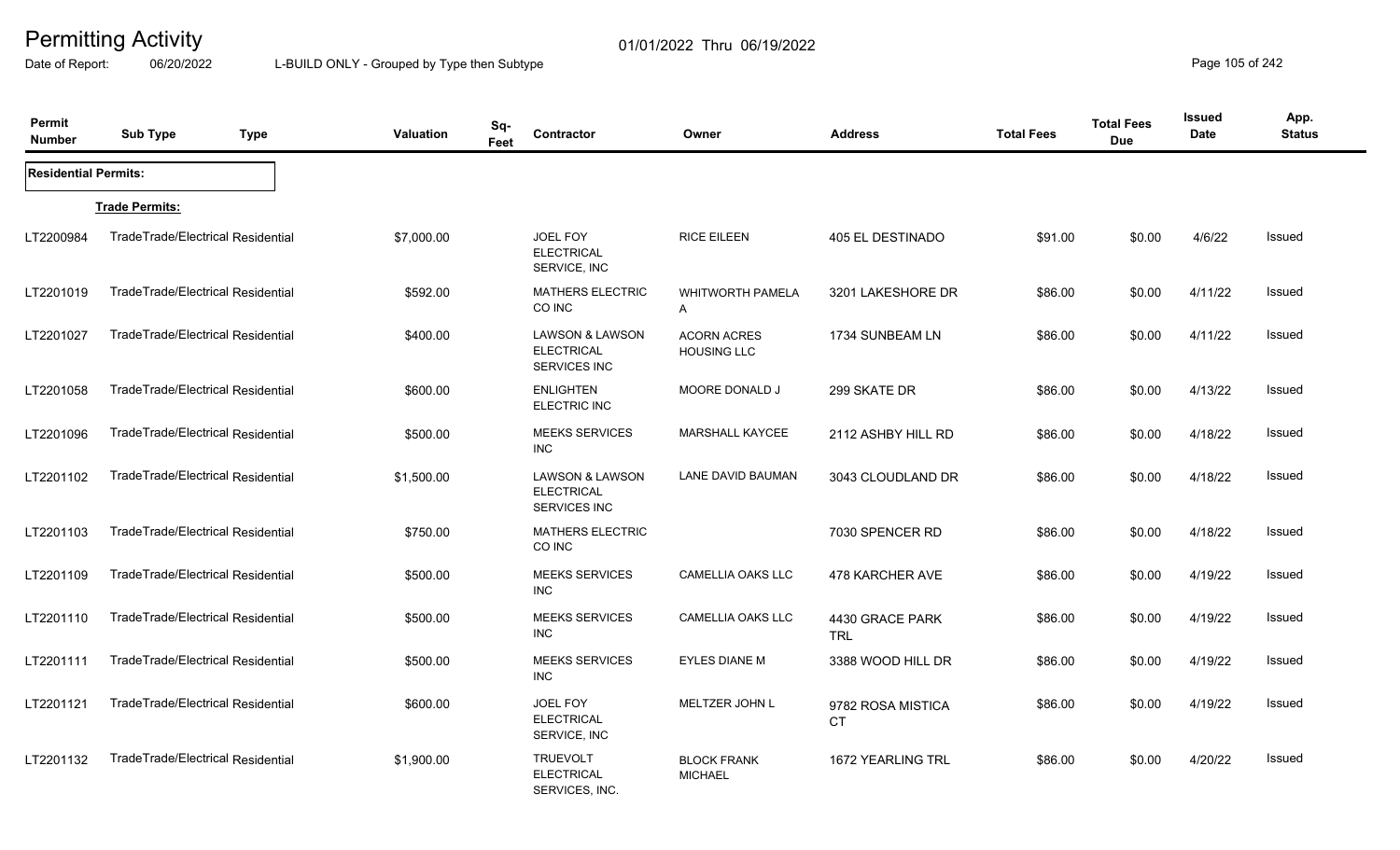Date of Report: 06/20/2022 L-BUILD ONLY - Grouped by Type then Subtype **Page 106** of 242

| Permit<br><b>Number</b>     | <b>Sub Type</b><br><b>Type</b>    | <b>Valuation</b> | Sq-<br>Contractor<br>Feet                                              | Owner                                | <b>Address</b>                | <b>Total Fees</b> | <b>Total Fees</b><br><b>Due</b> | Issued<br>Date | App.<br><b>Status</b> |
|-----------------------------|-----------------------------------|------------------|------------------------------------------------------------------------|--------------------------------------|-------------------------------|-------------------|---------------------------------|----------------|-----------------------|
| <b>Residential Permits:</b> |                                   |                  |                                                                        |                                      |                               |                   |                                 |                |                       |
|                             | <b>Trade Permits:</b>             |                  |                                                                        |                                      |                               |                   |                                 |                |                       |
| LT2201163                   | TradeTrade/Electrical Residential | \$6,000.00       | JOEL FOY<br><b>ELECTRICAL</b><br>SERVICE, INC                          | NICHOLS SCOTT F                      | 2090 LITTLE RIVER LN          | \$91.00           | \$0.00                          | 4/25/22        | Issued                |
| LT2201181                   | TradeTrade/Electrical Residential | \$1,100.00       | WALSH CONSULTING<br>& ELECTRICAL<br><b>SERVICES LLC</b>                |                                      | 3203 ENTERPRISE DR            | \$86.00           | \$0.00                          | 4/26/22        | Issued                |
| LT2201193                   | TradeTrade/Electrical Residential | \$800.00         | <b>OLIVER ELECTRIC,</b><br><b>INC</b>                                  | GOODWIN ALINDA L                     | 3317 ROBINHOOD RD             | \$86.00           | \$0.00                          | 4/27/22        | Issued                |
| LT2201274                   | TradeTrade/Electrical Residential | \$400.00         | JOEL FOY<br><b>ELECTRICAL</b><br>SERVICE, INC                          | <b>METCALF MICHAEL R</b>             | 1709 INDIAN TOWN LN           | \$86.00           | \$0.00                          | 5/3/22         | Issued                |
| LT2201283                   | TradeTrade/Electrical Residential | \$1,200.00       | PRECISE ELECTRIC<br>INC.                                               | Austin Jones                         | 3440 MONITOR                  | \$86.00           | \$0.00                          | 5/4/22         | <b>Issued</b>         |
| LT2201289                   | TradeTrade/Electrical Residential | \$1,800.00       | JOEL FOY<br><b>ELECTRICAL</b><br>SERVICE, INC                          | MESSINA WAYNE J                      | 2814 ROYAL ISLE DR            | \$86.00           | \$0.00                          | 5/5/22         | Issued                |
| LT2201304                   | TradeTrade/Electrical Residential | \$1,500.00       | JOEL FOY<br><b>ELECTRICAL</b><br>SERVICE, INC                          | Todd, Philip                         | 2625 ONYX TRL                 | \$86.00           | \$0.00                          | 5/7/22         | Issued                |
| LT2201327                   | TradeTrade/Electrical Residential | \$600.00         | <b>MEEKS SERVICES</b><br><b>INC</b>                                    | <b>DUGUID BRIAN JAMES</b>            | 7868 REYNOLDS CT              | \$86.00           | \$0.00                          | 5/10/22        | <b>Issued</b>         |
| LT2201331                   | TradeTrade/Electrical Residential | \$15,000.00      | JOEL FOY<br><b>ELECTRICAL</b><br>SERVICE, INC                          | <b>HOSAY ROBERT</b>                  | 3600 RHODEN COVE<br><b>CT</b> | \$91.00           | \$0.00                          | 5/10/22        | Issued                |
| LT2201336                   | TradeTrade/Electrical Residential | \$1,200.00       | Fraser Electric, Inc                                                   | <b>HAND NORMA</b><br><b>VIRGINIA</b> | 13641 N MERIDIAN RD           | \$86.00           | \$0.00                          | 5/11/22        | Issued                |
| LT2201346                   | TradeTrade/Electrical Residential | \$1,200.00       | <b>LAWSON &amp; LAWSON</b><br><b>ELECTRICAL</b><br><b>SERVICES INC</b> | <b>WOODBROOK</b><br>HOMEOWNERS ASSO  | 497 WOODBROOK DR              | \$86.00           | \$0.00                          | 5/11/22        | <b>Issued</b>         |
| LT2201349                   | TradeTrade/Electrical Residential | \$41,271.00      | <b>SUNSMART</b><br><b>INSTALLATIONS LLC</b>                            | <b>BENNETT</b><br><b>GEORGETTA S</b> | 7281 WHITE CLOVER<br>СT       | \$91.00           | \$0.00                          | 5/11/22        | Issued                |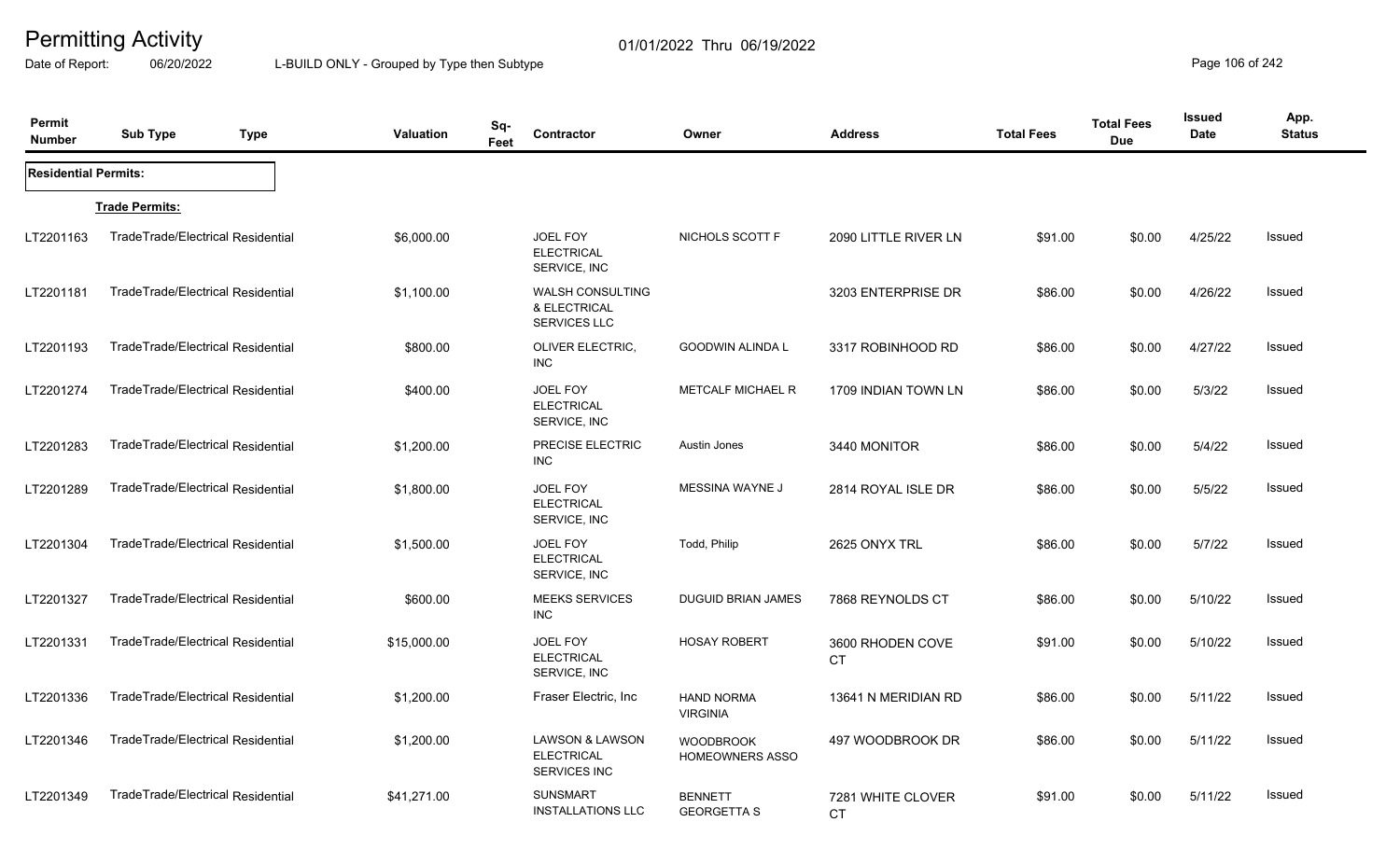Date of Report: 06/20/2022 L-BUILD ONLY - Grouped by Type then Subtype **Page 107** of 242

| Permit<br><b>Number</b>     | <b>Sub Type</b>                   | <b>Type</b> | Valuation   | Sq-<br>Feet | Contractor                                                             | Owner                                        | <b>Address</b>                   | <b>Total Fees</b> | <b>Total Fees</b><br><b>Due</b> | <b>Issued</b><br>Date | App.<br><b>Status</b> |
|-----------------------------|-----------------------------------|-------------|-------------|-------------|------------------------------------------------------------------------|----------------------------------------------|----------------------------------|-------------------|---------------------------------|-----------------------|-----------------------|
| <b>Residential Permits:</b> |                                   |             |             |             |                                                                        |                                              |                                  |                   |                                 |                       |                       |
|                             | <b>Trade Permits:</b>             |             |             |             |                                                                        |                                              |                                  |                   |                                 |                       |                       |
| LT2201364                   | TradeTrade/Electrical Residential |             | \$500.00    |             | <b>BRYAN MCMATH</b><br><b>ELECTRICAL</b><br><b>SERVICES LLC</b>        | MCDONALD RAY D Jr                            | 7533 W TENNESSEE<br>ST, Lot      | \$86.00           | \$0.00                          | 5/11/22               | Issued                |
| LT2201412                   | TradeTrade/Electrical Residential |             | \$1,500.00  |             | <b>ALBRITTON</b><br><b>ELECTRICAL</b><br><b>SERVICE INC</b>            | <b>MICKENS INETTA</b>                        | 5132 BOX WOOD LN                 | \$86.00           | \$0.00                          | 5/16/22               | Issued                |
| LT2201429                   | TradeTrade/Electrical Residential |             | \$950.00    |             | <b>MATHERS ELECTRIC</b><br>CO INC                                      | <b>BAIRD BRENDA H</b>                        | 5521 BLACK BASS<br><b>PASS</b>   | \$86.00           | \$0.00                          | 5/17/22               | Issued                |
| LT2201438                   | TradeTrade/Electrical Residential |             | \$16,608.00 |             | <b>EXPERT INC</b>                                                      | RICHARDSON PHILIP<br><b>RAY</b>              | 6595 DAMON CIR                   | \$91.00           | \$0.00                          | 5/18/22               | Issued                |
| LT2201445                   | TradeTrade/Electrical Residential |             | \$1,250.00  |             | <b>ALBRITTON</b><br><b>ELECTRICAL</b><br><b>SERVICE INC</b>            |                                              | 7965 HIDDEN OAK CT               | \$86.00           | \$0.00                          | 5/18/22               | Issued                |
| LT2201477                   | TradeTrade/Electrical Residential |             | \$2,000.00  |             | <b>GT ELECTRIC OF</b><br><b>FLORIDA INC</b>                            | <b>GRANITE CASCADE</b><br><b>VILLAGE LLC</b> | 1630 BALKIN RD, Lot<br>092       | \$86.00           | \$0.00                          | 5/20/22               | Issued                |
| LT2201507                   | TradeTrade/Electrical Residential |             | \$2,000.00  |             | <b>GT ELECTRIC OF</b><br><b>FLORIDA INC</b>                            | <b>GRANITE CASCADE</b><br><b>VILLAGE LLC</b> | 1630 BALKIN RD, Lot<br>103       | \$86.00           | \$0.00                          | 5/24/22               | Issued                |
| LT2201508                   | TradeTrade/Electrical Residential |             | \$2,500.00  |             | <b>LAWSON &amp; LAWSON</b><br><b>ELECTRICAL</b><br><b>SERVICES INC</b> | THOMAS WANDA S                               | 10027 OLD<br>WOODVILLE RD        | \$91.00           | \$0.00                          | 5/24/22               | Issued                |
| LT2201543                   | TradeTrade/Electrical Residential |             | \$2,200.00  |             | <b>TITAN SOLAR POWER</b><br>FL INC                                     | DAVIS MARY O                                 | 1526 PAULA DR                    | \$86.00           | \$0.00                          | 5/26/22               | Issued                |
| LT2201559                   | TradeTrade/Electrical Residential |             | \$1,000.00  |             | <b>LAWSON &amp; LAWSON</b><br><b>ELECTRICAL</b><br><b>SERVICES INC</b> | <b>MCGUIRE VIVIAN</b>                        | 8750 OLD<br><b>BAINBRIDGE RD</b> | \$86.00           | \$0.00                          | 5/27/22               | Issued                |
| LT2201623                   | TradeTrade/Electrical Residential |             | \$1,500.00  |             | <b>ROCAFORT</b><br><b>ELECTRICAL</b><br>SERVICES, LLC                  | HURST STACY                                  | 2125 HARRIET DR                  | \$143.05          | \$0.00                          | 6/2/22                | Issued                |
| LT2201644                   | TradeTrade/Electrical Residential |             | \$1,300.00  |             | <b>TRUEVOLT</b><br><b>ELECTRICAL</b><br>SERVICES, INC.                 | <b>HUGHES CODY</b>                           | 1322 LAKESIDE DR                 | \$143.05          | \$0.00                          | 6/6/22                | Issued                |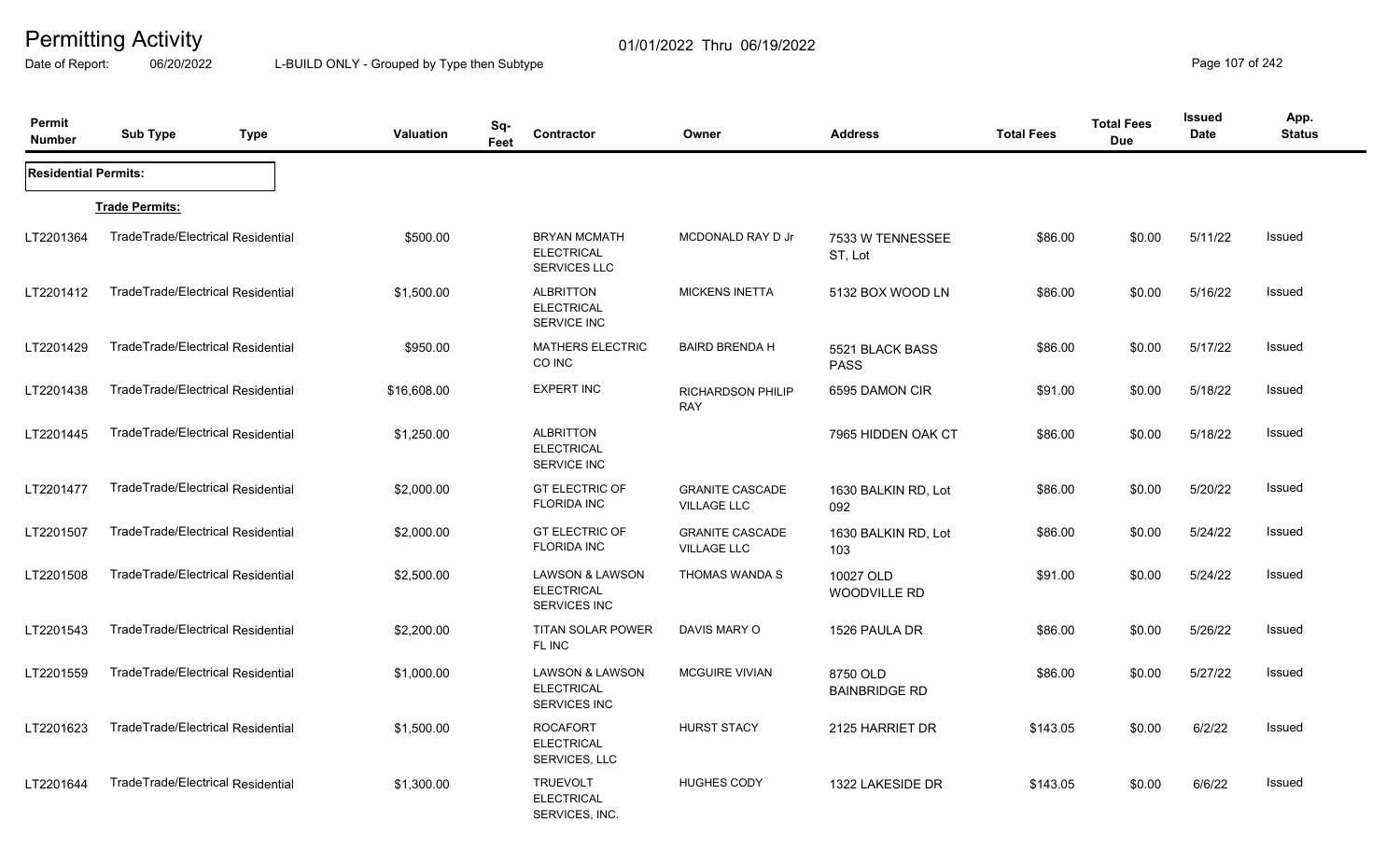Date of Report: 06/20/2022 L-BUILD ONLY - Grouped by Type then Subtype **Page 108** of 242

| Permit<br><b>Number</b>     | <b>Sub Type</b>                   | <b>Type</b> | <b>Valuation</b> | Sq-<br>Contractor<br>Feet                                        | Owner                               | <b>Address</b>                  | <b>Total Fees</b> | <b>Total Fees</b><br><b>Due</b> | <b>Issued</b><br><b>Date</b> | App.<br><b>Status</b> |
|-----------------------------|-----------------------------------|-------------|------------------|------------------------------------------------------------------|-------------------------------------|---------------------------------|-------------------|---------------------------------|------------------------------|-----------------------|
| <b>Residential Permits:</b> |                                   |             |                  |                                                                  |                                     |                                 |                   |                                 |                              |                       |
|                             | <b>Trade Permits:</b>             |             |                  |                                                                  |                                     |                                 |                   |                                 |                              |                       |
| LT2201646                   | TradeTrade/Electrical Residential |             | \$100.00         | <b>MATHERS ELECTRIC</b><br>CO INC                                | <b>COULTER JOHN S</b>               | 1869 BABY FARM CIR              | \$143.05          | \$0.00                          | 6/6/22                       | Issued                |
| LT2201656                   | TradeTrade/Electrical Residential |             | \$0.00           | <b>UNIVERSAL</b><br><b>ELECTRIC OF</b><br><b>TALLAHASSEE INC</b> | <b>RIVERS LINDA KAY</b>             | 6010 LA FRANCE RD               | \$143.05          | \$0.00                          | 6/6/22                       | <b>Issued</b>         |
| LT2201679                   | TradeTrade/Electrical Residential |             | \$500.00         | <b>MEEKS SERVICES</b><br>INC.                                    | <b>KELLEY DAVID</b>                 | 5823 DEER PARK CIR              | \$143.05          | \$0.00                          | 6/8/22                       | Issued                |
| LT2201745                   | TradeTrade/Electrical Residential |             | \$800.00         | PERKINS ELECTRIC<br><b>INC</b>                                   | CRUZADO JOLAN<br><b>MARIE SMITH</b> | 11531 AURORA CV                 | \$143.05          | \$0.00                          | 6/14/22                      | Issued                |
| LT2201747                   | TradeTrade/Electrical Residential |             | \$2,495.00       | A PLUS ELECTRICAL<br>CONTRACTORS LLC                             | HEPPLE GILLIAN C                    | 5712 SPLIT OAK LN               | \$143.05          | \$0.00                          | 6/14/22                      | <b>Issued</b>         |
| LT2201756                   | TradeTrade/Electrical Residential |             | \$1,000.00       | JOEL FOY<br><b>ELECTRICAL</b><br>SERVICE, INC                    | HOFFMANN DONALD A<br>JR             | 2880 LAKE<br><b>BRADFORD RD</b> | \$143.05          | \$0.00                          | 6/15/22                      | <b>Issued</b>         |
| LT2201789                   | TradeTrade/Electrical Residential |             | \$1,000.00       | <b>MEEKS SERVICES</b><br>INC.                                    | <b>FORR STEFFANY</b>                | 7043 SPENCER RD                 | \$143.05          | \$0.00                          | 6/17/22                      | Issued                |
| LT2200701                   | <b>Trade/Gas</b><br>Appliances    | Residential | \$1,500.00       | <b>KEITH MCNEILL</b><br><b>PLUMBING</b><br>CONTRACTOR INC        | MEDVID ANDREA P                     | 3546 LAKESHORE DR               | \$95.38           | \$0.00                          | 3/10/22                      | Issued                |
| LT2200703                   | <b>Trade/Gas</b><br>Appliances    | Residential | \$3,178.00       | <b>KEITH LAWSON</b><br>SERVICES, LLC.                            | SOKOLOW KEVIN<br><b>MARC</b>        | 972 PAW PAW CT                  | \$223.10          | \$0.00                          | 3/11/22                      | Issued                |
| LT2200710                   | <b>Trade</b> /Gas<br>Appliances   | Residential | \$1,500.00       | <b>KEITH MCNEILL</b><br><b>PLUMBING</b><br><b>CONTRACTOR INC</b> | WANG YIN PING                       | 8519<br><b>CONGRESSIONAL DR</b> | \$95.38           | \$0.00                          | 3/11/22                      | <b>Issued</b>         |
| LT2200747                   | Trade/Gas<br>Appliances           | Residential | \$1,756.50       | <b>WHITE'S PLUMBING,</b><br><b>INC</b>                           | <b>GARCIA CELMA</b>                 | 1802 ACRON RIDGE                | \$95.38           | \$0.00                          | 3/16/22                      | <b>Issued</b>         |
| LT2200841                   | Trade/Gas<br>Appliances           | Residential | \$300.00         | <b>ROBERT MIKE</b><br>SEEDERS PLUMBING,<br>INC.                  | <b>SCHOFIELD SHERRYL</b>            | 2221 GATES DR                   | \$95.38           | \$0.00                          | 3/23/22                      | Issued                |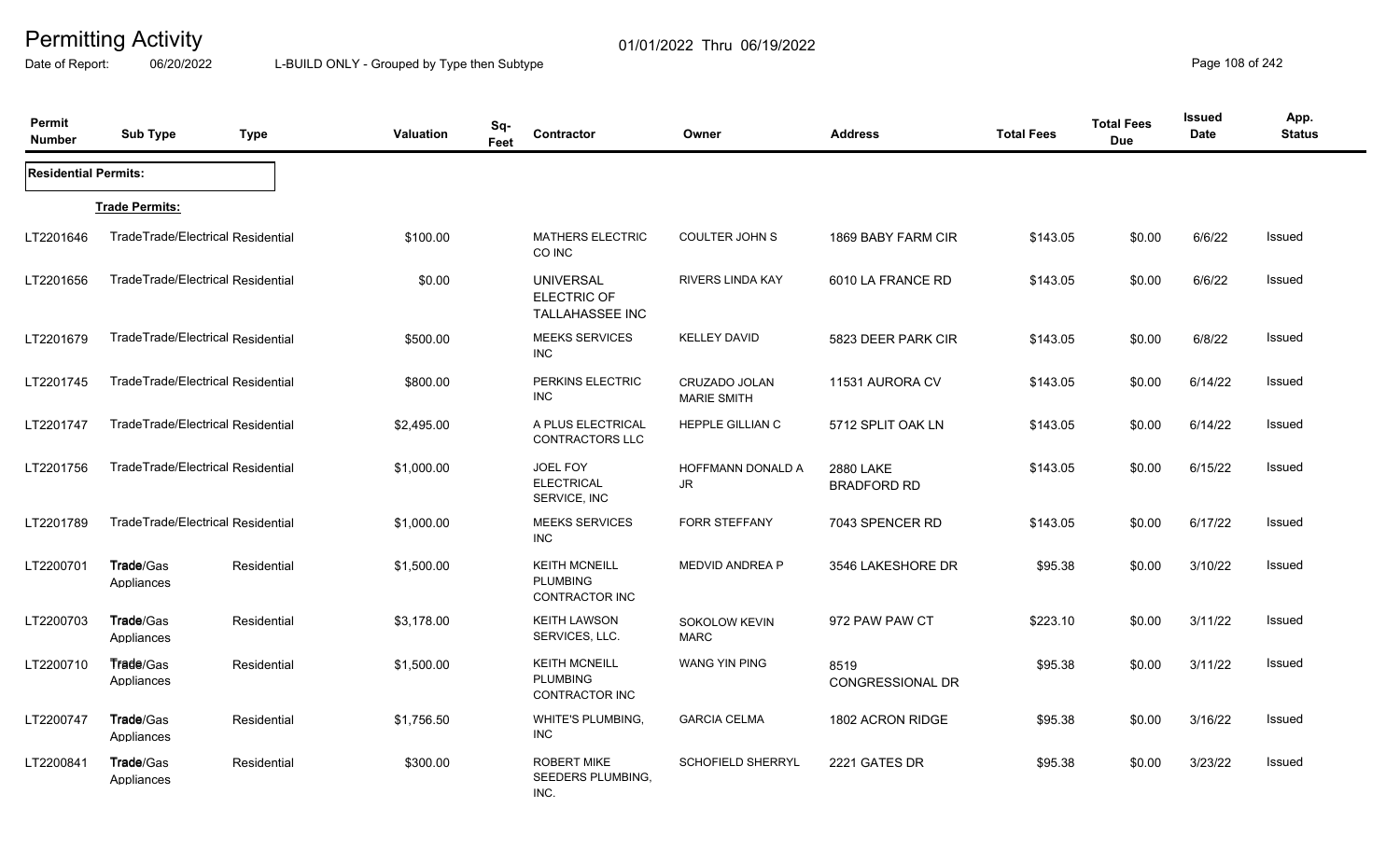Date of Report: 06/20/2022 L-BUILD ONLY - Grouped by Type then Subtype **Page 109 of 242** 

| Permit<br><b>Number</b>     | <b>Sub Type</b>                | <b>Type</b> | <b>Valuation</b> | Sq-<br><b>Contractor</b><br>Feet                             | Owner                                    | <b>Address</b>                 | <b>Total Fees</b> | <b>Total Fees</b><br><b>Due</b> | <b>Issued</b><br><b>Date</b> | App.<br><b>Status</b>        |
|-----------------------------|--------------------------------|-------------|------------------|--------------------------------------------------------------|------------------------------------------|--------------------------------|-------------------|---------------------------------|------------------------------|------------------------------|
| <b>Residential Permits:</b> |                                |             |                  |                                                              |                                          |                                |                   |                                 |                              |                              |
|                             | <b>Trade Permits:</b>          |             |                  |                                                              |                                          |                                |                   |                                 |                              |                              |
| LT2200845                   | <b>Trade/Gas</b><br>Appliances | Residential | \$250.00         | <b>WATTS COOLING</b><br><b>HEATING &amp;</b><br>PLUMBING LLC | <b>GILLMAN CECILE</b><br><b>CHAPIN</b>   | 1908 TALPECO RD                | \$95.38           | \$0.00                          | 3/23/22                      | Issued                       |
| LT2200855                   | <b>Trade/Gas</b><br>Appliances | Residential | \$1,100.00       | <b>KEITH MCNEILL</b><br><b>PLUMBING</b><br>CONTRACTOR INC    | PROCTOR KATHRYN S                        | 139 MEADOW WOOD<br><b>CT</b>   | \$95.38           | \$0.00                          | 3/24/22                      | Issued                       |
| LT2200900                   | Trade/Gas<br>Appliances        | Residential | \$1,500.00       | <b>KEITH MCNEILL</b><br><b>PLUMBING</b><br>CONTRACTOR INC    | <b>DEGANGI JOSEPH</b><br><b>MICHAEL</b>  | 3522 LAKESHORE DR              | \$95.38           | \$0.00                          | 3/28/22                      | Issued                       |
| LT2200905                   | <b>Trade/Gas</b><br>Appliances | Residential | \$4,865.00       | <b>KEITH LAWSON</b><br>SERVICES, LLC.                        | <b>NEWTON LAURA</b>                      | 4541 PECAN BRANCH              | \$223.10          | \$0.00                          | 3/29/22                      | Issued                       |
| LT2200923                   | Trade/Gas<br>Appliances        | Residential | \$1,500.00       | <b>KEITH MCNEILL</b><br><b>PLUMBING</b><br>CONTRACTOR INC    | <b>TEDDER LIZABETH</b><br><b>BINFORD</b> | 1852 CHARDONNAY<br>PL          | \$77.10           | \$0.00                          | 3/30/22                      | Certificate of<br>Completion |
| LT2200969                   | <b>Trade/Gas</b><br>Appliances | Residential | \$4,455.00       | <b>KEITH LAWSON</b><br>SERVICES, LLC.                        | <b>DESILET PATRICIA M</b>                | 2002 VERSAILLES CT             | \$82.10           | \$0.00                          | 4/5/22                       | Issued                       |
| LT2200970                   | Trade/Gas<br>Appliances        | Residential | \$5,200.00       | <b>KEITH LAWSON</b><br>SERVICES, LLC.                        | <b>WILLIS SHARON L</b>                   | 9591 DEER VALLEY<br><b>DR</b>  | \$82.10           | \$0.00                          | 4/5/22                       | Issued                       |
| LT2200976                   | Trade/Gas<br>Appliances        | Residential | \$2,400.00       | <b>JIM BENNETT'S</b><br>PLUMBING INC                         | <b>WATTERSON GEORGE</b><br>H.            | 3120 ORTEGA DR                 | \$77.10           | \$0.00                          | 4/6/22                       | <b>Issued</b>                |
| LT2201034                   | Trade/Gas<br>Appliances        | Residential | \$2,300.00       | <b>KEITH MCNEILL</b><br><b>PLUMBING</b><br>CONTRACTOR INC    | <b>MURDOCK</b><br><b>CHRISTOPHER T</b>   | 9019 WINGED FOOT<br><b>DR</b>  | \$77.10           | \$0.00                          | 4/11/22                      | Issued                       |
| LT2201043                   | Trade/Gas<br>Appliances        | Residential | \$1,400.00       | <b>SEMINOLE PLUMBING</b><br><b>INC</b>                       | <b>MARSTON SEAN K</b>                    | 5979 ANSEL FERREL<br><b>RD</b> | \$77.10           | \$0.00                          | 4/12/22                      | <b>Issued</b>                |
| LT2201064                   | <b>Trade/Gas</b><br>Appliances | Residential | \$1,500.00       | <b>ANDERSON</b><br>PLUMBING, LLC                             | MELTZER JOHN L                           | 9782 ROSA MISTICA<br>CT, Bldg  | \$77.10           | \$0.00                          | 4/14/22                      | Issued                       |
| LT2201119                   | Trade/Gas<br>Appliances        | Residential | \$1,100.00       | <b>KEITH MCNEILL</b><br><b>PLUMBING</b><br>CONTRACTOR INC    | AMANZE ADANNA C                          | 555 HIGH OAKS CT               | \$77.10           | \$0.00                          | 4/19/22                      | Certificate of<br>Completion |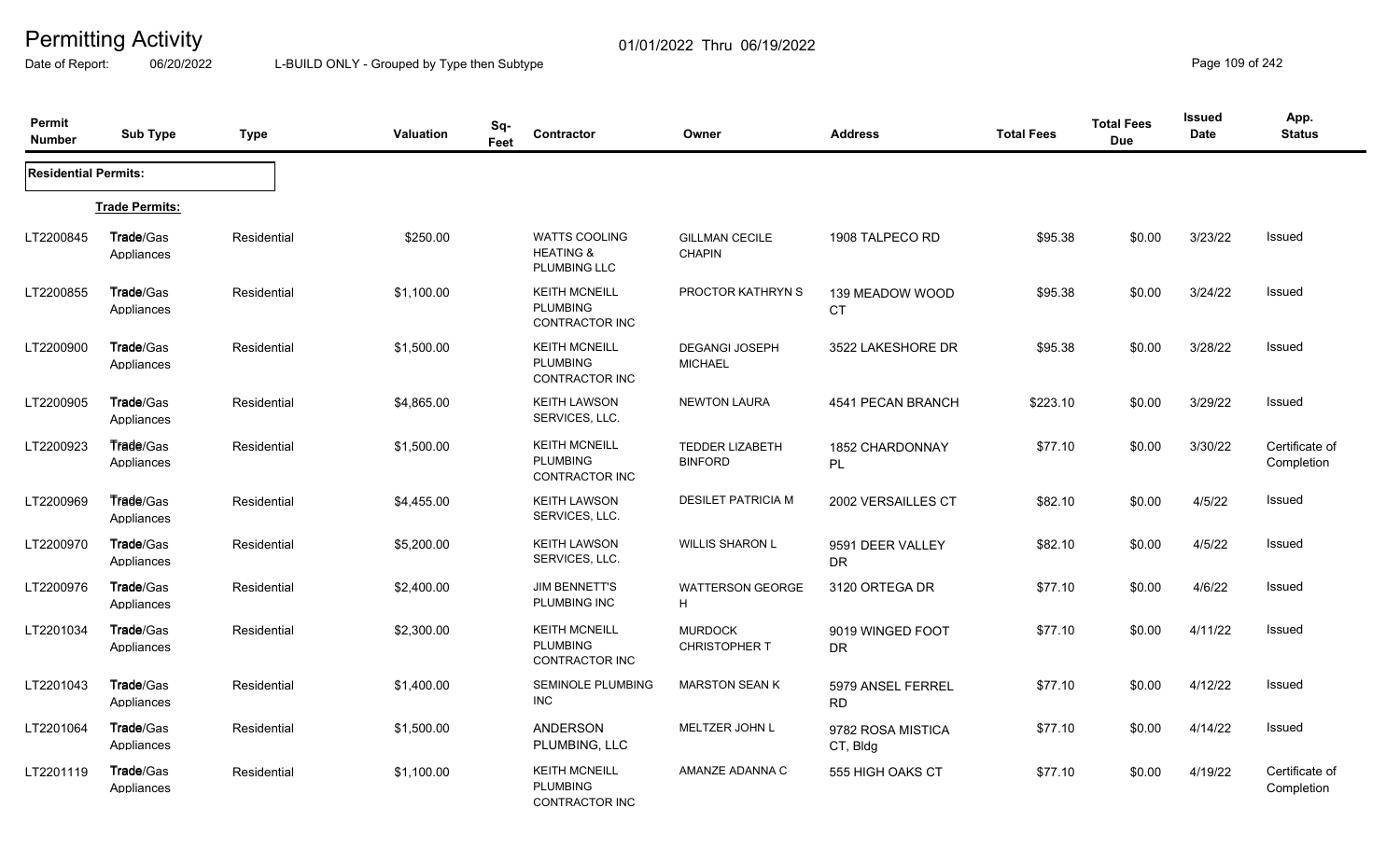Date of Report: 06/20/2022 L-BUILD ONLY - Grouped by Type then Subtype **Page 110** of 242

| Permit<br><b>Number</b>     | <b>Sub Type</b>                | <b>Type</b> | Valuation  | Sq-<br>Feet | Contractor                                                       | Owner                                            | <b>Address</b>                 | <b>Total Fees</b> | <b>Total Fees</b><br><b>Due</b> | <b>Issued</b><br>Date | App.<br><b>Status</b>        |
|-----------------------------|--------------------------------|-------------|------------|-------------|------------------------------------------------------------------|--------------------------------------------------|--------------------------------|-------------------|---------------------------------|-----------------------|------------------------------|
| <b>Residential Permits:</b> |                                |             |            |             |                                                                  |                                                  |                                |                   |                                 |                       |                              |
|                             | <b>Trade Permits:</b>          |             |            |             |                                                                  |                                                  |                                |                   |                                 |                       |                              |
| LT2201203                   | Trade/Gas<br>Appliances        | Residential | \$2,400.00 |             | <b>JIM BENNETT'S</b><br>PLUMBING INC                             | <b>SUMPTER BARBARA</b><br><b>ERIN</b>            | 2825 TURKEY HILL<br><b>TRL</b> | \$77.10           | \$0.00                          | 4/27/22               | Issued                       |
| LT2201219                   | Trade/Gas<br>Appliances        | Residential | \$6,400.00 |             | DC/AC AIR<br><b>CONDITIONING &amp;</b><br><b>HEATING INC</b>     | <b>WALTERS CHERYL L</b>                          | 2032 ASCOT WAY                 | \$77.10           | \$0.00                          | 4/28/22               | Issued                       |
| LT2201233                   | Trade/Gas<br>Appliances        | Residential | \$2,100.00 |             | T L CARNS PLUMBING                                               | <b>STREETY RALPH</b>                             | 6724 KAUAI KING TRL            | \$77.10           | \$0.00                          | 4/29/22               | Issued                       |
| LT2201287                   | Trade/Gas<br>Appliances        | Residential | \$1,782.00 |             | WHITE'S PLUMBING,<br>INC                                         | WILKIE LINDA C<br><b>TRUST DATED</b><br>05/21/14 | 376 ROB ROY TRL                | \$77.10           | \$0.00                          | 5/5/22                | Issued                       |
| LT2201315                   | Trade/Gas<br>Appliances        | Residential | \$1,500.00 |             | <b>KEITH MCNEILL</b><br><b>PLUMBING</b><br><b>CONTRACTOR INC</b> | LIEBLICK RACHAEL K<br>G                          | 7126 ATASCADERO<br>LN          | \$77.10           | \$0.00                          | 5/9/22                | Certificate of<br>Completion |
| LT2201330                   | Trade/Gas<br>Appliances        | Residential | \$1,500.00 |             | <b>KEITH MCNEILL</b><br><b>PLUMBING</b><br>CONTRACTOR INC        | <b>CICCHETTI CHARLES</b><br>P                    | 117 MEADOW WOOD<br><b>CT</b>   | \$77.10           | \$0.00                          | 5/10/22               | Certificate of<br>Completion |
| LT2201360                   | Trade/Gas<br>Appliances        | Residential | \$2,400.00 |             | <b>ANDERSON</b><br>PLUMBING, LLC                                 | <b>BURKE JAMES KELLY</b>                         | 10873 WADESBORO<br><b>RD</b>   | \$77.10           | \$0.00                          | 5/11/22               | Issued                       |
| LT2201384                   | <b>Trade/Gas</b><br>Appliances | Residential | \$1,500.00 |             | <b>KEITH MCNEILL</b><br><b>PLUMBING</b><br>CONTRACTOR INC        | SARVIS JAMEY A                                   | 6131 PISGAH LN                 | \$77.10           | \$0.00                          | 5/13/22               | Issued                       |
| LT2201526                   | <b>Trade/Gas</b><br>Appliances | Residential | \$2,393.00 |             | <b>WHITE'S PLUMBING.</b><br><b>INC</b>                           | REZNIK A B P                                     | 2937 GOLDEN EAGLE<br><b>DR</b> | \$77.10           | \$0.00                          | 5/26/22               | Issued                       |
| LT2201562                   | <b>Trade/Gas</b><br>Appliances | Residential | \$1,200.00 |             | <b>CURETON PLUMBING</b><br><b>INC</b>                            | <b>CLARE DANE</b>                                | 1508 TWIN LAKES CIR            | \$77.10           | \$0.00                          | 5/27/22               | Issued                       |
| LT2201569                   | Trade/Gas<br>Appliances        | Residential | \$1,100.00 |             | <b>KEITH MCNEILL</b><br><b>PLUMBING</b><br>CONTRACTOR INC        | <b>DAVALOS JODI</b><br>MICHELLE COX              | 7027 AMBER LAKE DR             | \$77.10           | \$0.00                          | 5/31/22               | Issued                       |
| LT2201649                   | Trade/Gas<br>Appliances        | Residential | \$1,500.00 |             | <b>KEITH MCNEILL</b><br><b>PLUMBING</b><br>CONTRACTOR INC        | <b>SMITH DAWN</b><br><b>NEWNAM</b>               | 2961 GOLDEN EAGLE<br>DR        | \$143.05          | \$0.00                          | 6/6/22                | Issued                       |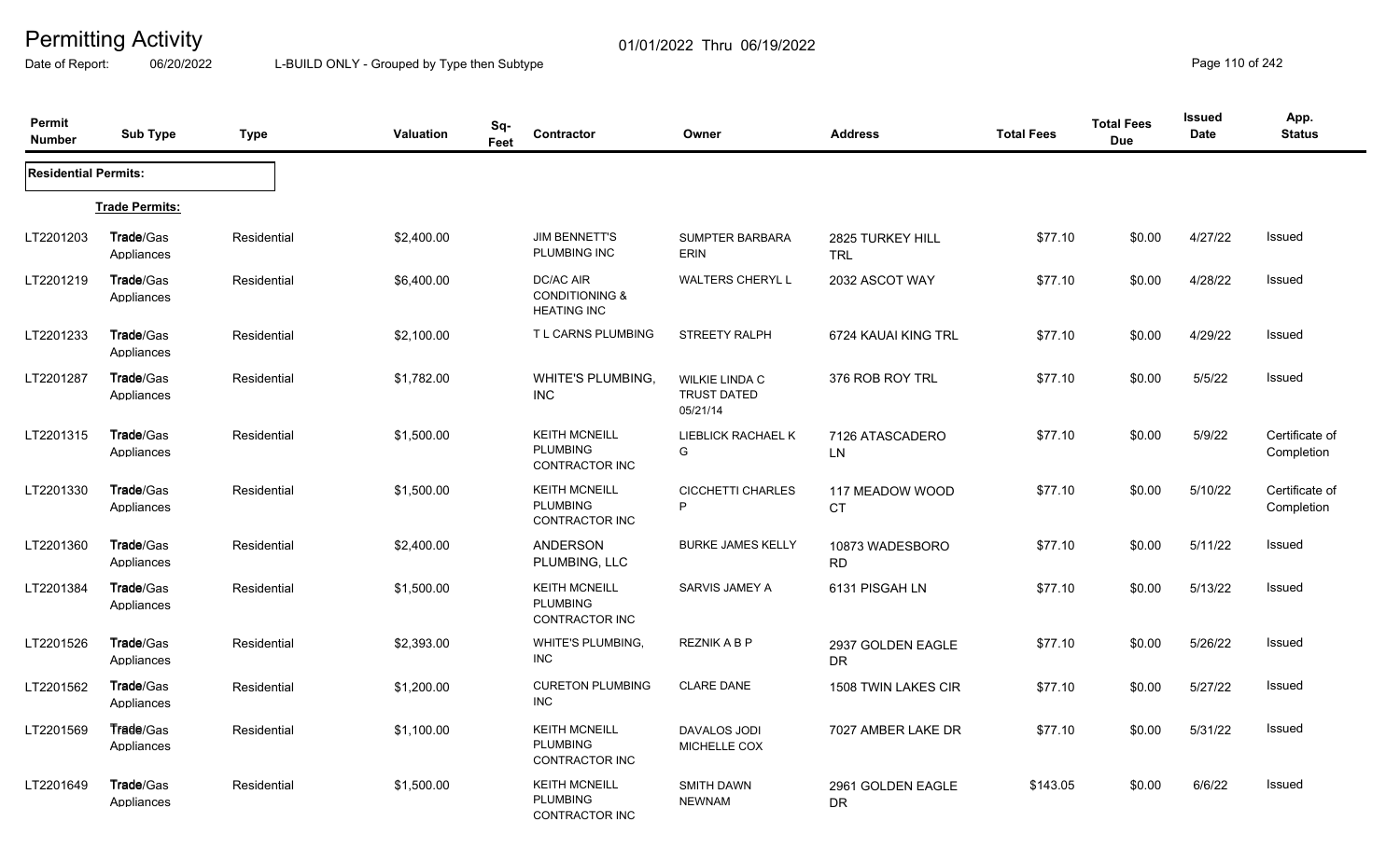Date of Report: 06/20/2022 L-BUILD ONLY - Grouped by Type then Subtype **Page 111** of 242

| Permit<br><b>Number</b>     | <b>Sub Type</b>                | <b>Type</b>                                  | <b>Valuation</b> | Sq-<br>Feet | Contractor                                                                      | Owner                               | <b>Address</b>                  | <b>Total Fees</b> | <b>Total Fees</b><br><b>Due</b> | <b>Issued</b><br><b>Date</b> | App.<br><b>Status</b>        |
|-----------------------------|--------------------------------|----------------------------------------------|------------------|-------------|---------------------------------------------------------------------------------|-------------------------------------|---------------------------------|-------------------|---------------------------------|------------------------------|------------------------------|
| <b>Residential Permits:</b> |                                |                                              |                  |             |                                                                                 |                                     |                                 |                   |                                 |                              |                              |
|                             | <b>Trade Permits:</b>          |                                              |                  |             |                                                                                 |                                     |                                 |                   |                                 |                              |                              |
| LT2201670                   | Trade/Gas<br>Appliances        | Residential                                  | \$600.00         |             | <b>WHITE'S PLUMBING,</b><br><b>INC</b>                                          | <b>WALTERS JENNIFER</b><br>C        | 8774 DUNBLANE CT                | \$143.05          | \$0.00                          | 6/7/22                       | Issued                       |
| LT2201683                   | Trade/Gas<br>Appliances        | Residential                                  | \$1,767.11       |             | <b>KEITH MCNEILL</b><br><b>PLUMBING</b><br><b>CONTRACTOR INC</b>                | ETTINGER CAROL J                    | 9664 PEBBLE BEACH<br><b>WAY</b> | \$143.05          | \$0.00                          | 6/8/22                       | Certificate of<br>Completion |
| LT2201719                   | Trade/Gas<br>Appliances        | Residential                                  | \$1,200.00       |             | <b>SEMINOLE PLUMBING</b><br><b>INC</b>                                          | D'ANTONIO ALFRED J<br><b>JR</b>     | 1438 LLOYDS COVE<br><b>RD</b>   | \$143.05          | \$0.00                          | 6/12/22                      | Issued                       |
| LT2201727                   | Trade/Gas<br>Appliances        | Residential                                  | \$1,767.00       |             | <b>KEITH MCNEILL</b><br><b>PLUMBING</b><br><b>CONTRACTOR INC</b>                |                                     | 2964 GLEN IVES DR               | \$143.05          | \$0.00                          | 6/13/22                      | Issued                       |
| LT2201751                   | <b>Trade/Gas</b><br>Appliances | Residential                                  | \$7,650.00       |             | <b>KEITH LAWSON</b><br>SERVICES, LLC.                                           | <b>HUMPHREY STACIE</b>              | 313 OAKS WILL CT                | \$148.05          | \$0.00                          | 6/15/22                      | <b>Issued</b>                |
| LT2200583                   |                                | TradeTrade/Mechanic&esidential               | \$7,250.00       |             | T K AIR<br><b>CONDITIONING</b><br><b>HEATING &amp;</b><br><b>APPLIANCES INC</b> | <b>TRUSIK BRIAN</b>                 | 8334 CAPLOCK RD                 | \$88.63           | \$0.00                          | 2/27/22                      | Issued                       |
| LT2200584                   |                                | TradeTrade/Mechanic&esidential               | \$7,244.00       |             | <b>GIDDENS AIR</b><br>CONDITIONING, INC.                                        | PHELPS JOHN B III                   | 2073 CRESTDALE DR               | \$88.63           | \$0.00                          | 2/28/22                      | Certificate of<br>Completion |
| LT2200586                   |                                | TradeTrade/Mechanicalesidential              | \$7,405.00       |             | E & B HEATING & A/C<br><b>INC</b>                                               | SAMPSON JUSTA N                     | 4913 VERNON RD                  | \$88.63           | \$0.00                          | 2/28/22                      | <b>Issued</b>                |
| LT2200587                   |                                | TradeTrade/Mechanic&esidential               | \$7,000.00       |             | AIR CONTROL INC.                                                                | YOUNG ROY<br><b>ANTHONY</b>         | 1258 CORDOVA CIR                | \$88.63           | \$0.00                          | 2/28/22                      | Issued                       |
| LT2200599                   |                                | TradeTrade/Mechanic&esidential               | \$9,336.00       |             | <b>KEITH LAWSON</b><br>SERVICES, LLC.                                           | HOMANN PETER H F                    | 117 RIDGELAND RD                | \$88.63           | \$0.00                          | 3/1/22                       | <b>Issued</b>                |
| LT2200600                   |                                | TradeTrade/Mechanic <sub>al</sub> esidential | \$6,900.00       |             | <b>FRANKLIN'S HVAC</b><br><b>LLC</b>                                            | <b>WHITTLE</b><br><b>DONNAMARIE</b> | 17862 LARKIN CT                 | \$88.63           | \$0.00                          | 3/1/22                       | Issued                       |
| LT2200615                   |                                | TradeTrade/Mechanic&esidential               | \$6,000.00       |             | ADVANCED AIR CARE,<br><b>HEATING AND</b><br>COOLING, LLC                        | PETERS DAVID G                      | 5079 MEADOWLARK<br>LN           | \$88.63           | \$0.00                          | 3/1/22                       | <b>Issued</b>                |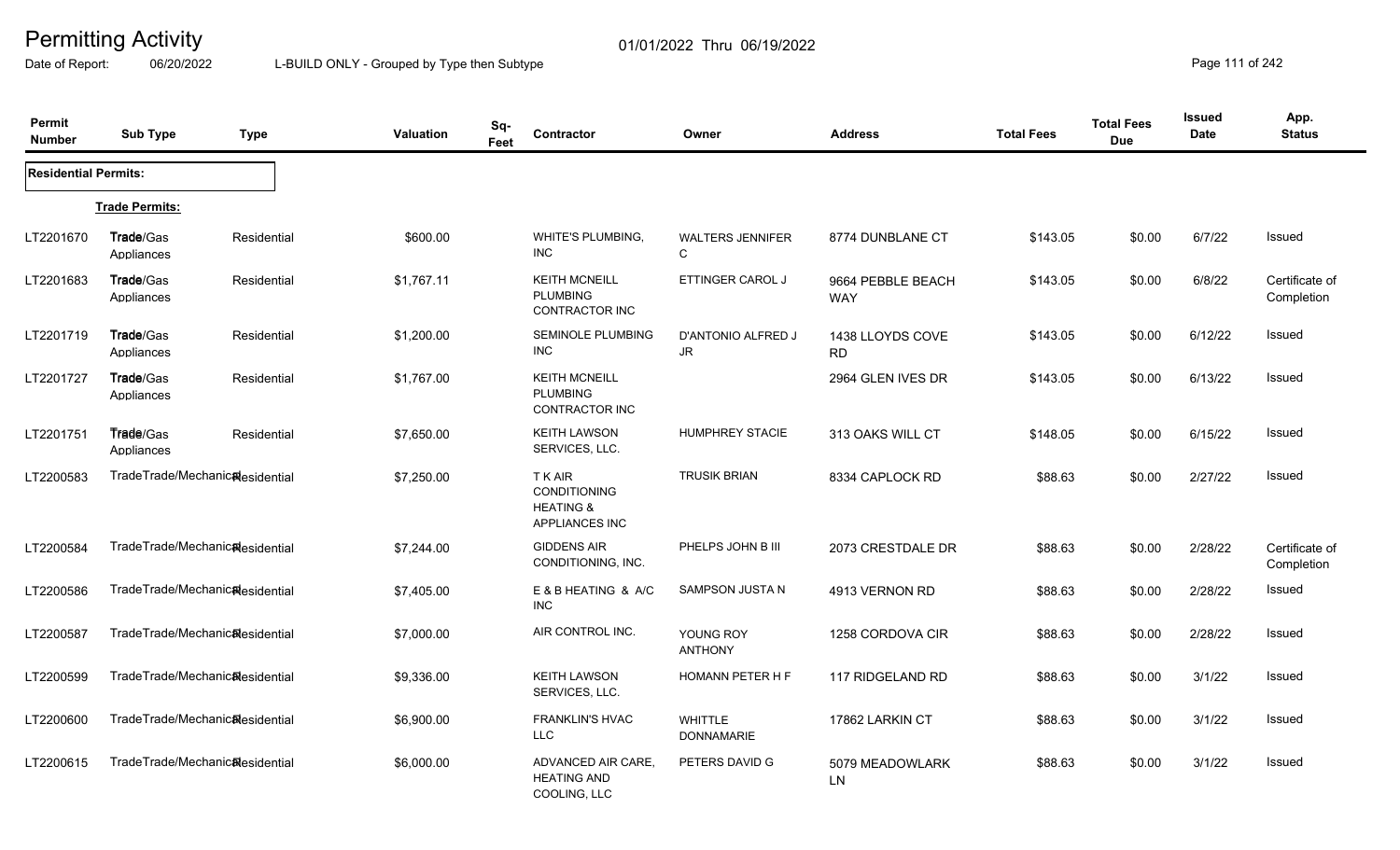Date of Report: 06/20/2022 L-BUILD ONLY - Grouped by Type then Subtype **Page 112** of 242

| Permit<br><b>Number</b>     | Sub Type                                     | <b>Type</b> | Valuation   | Sq-<br>Feet | Contractor                                                                | Owner                                     | <b>Address</b>                   | <b>Total Fees</b> | <b>Total Fees</b><br><b>Due</b> | <b>Issued</b><br><b>Date</b> | App.<br><b>Status</b>        |
|-----------------------------|----------------------------------------------|-------------|-------------|-------------|---------------------------------------------------------------------------|-------------------------------------------|----------------------------------|-------------------|---------------------------------|------------------------------|------------------------------|
| <b>Residential Permits:</b> |                                              |             |             |             |                                                                           |                                           |                                  |                   |                                 |                              |                              |
|                             | <b>Trade Permits:</b>                        |             |             |             |                                                                           |                                           |                                  |                   |                                 |                              |                              |
| LT2200617                   | TradeTrade/Mechanic&esidential               |             | \$2,600.00  |             | WECHEATING & A/<br>C INC.                                                 | <b>JONES FREDERICK D</b>                  | 5283 TROUT TRL                   | \$83.63           | \$0.00                          | 3/2/22                       | Issued                       |
| LT2200637                   | TradeTrade/Mechanic <sub>al</sub> esidential |             | \$6,500.00  |             | <b>RICK WATSON</b><br><b>HEATING &amp; AIR</b><br><b>CONDITIONING INC</b> | CHESHIRE CHARLES<br>H                     | 6472 JOE COTTON TRL              | \$83.63           | \$0.00                          | 3/4/22                       | <b>Issued</b>                |
| LT2200638                   | TradeTrade/Mechanicalesidential              |             | \$4,805.00  |             | <b>GIDDENS AIR</b><br>CONDITIONING, INC.                                  | <b>JELIC DIANA</b>                        | 2229 ARENDELL WAY                | \$83.63           | \$0.00                          | 3/4/22                       | Certificate of<br>Completion |
| LT2200639                   | TradeTrade/Mechanic&esidential               |             | \$7,400.00  |             | <b>BARINEAU HEATING &amp;</b><br>AIR CONDITIONING<br><b>INC</b>           | LOCKE KATHY A R                           | 8657 CABIN HILL RD               | \$88.63           | \$0.00                          | 3/4/22                       | Issued                       |
| LT2200641                   | TradeTrade/Mechanic&esidential               |             | \$4,850.00  |             | <b>HARPER REVELL</b><br><b>HEATING AND AIR</b><br>CONDITIONING, INC       | <b>SPRINGS FAMILY</b><br>TRUST 06/09/2014 | 13893 OLD OAK TRL                | \$83.63           | \$0.00                          | 3/4/22                       | Certificate of<br>Completion |
| LT2200642                   | TradeTrade/Mechanic&esidential               |             | \$5,900.00  |             | AIR CONTROL INC.                                                          | <b>FRAZIER RINA</b>                       | 4438 RIVERS LANDING<br><b>DR</b> | \$83.63           | \$0.00                          | 3/4/22                       | Issued                       |
| LT2200643                   | TradeTrade/Mechanic&esidential               |             | \$7,000.00  |             | <b>BENSON'S HEATING &amp;</b><br>AIRCONDITIONING<br><b>INC</b>            |                                           | 3891 LAKEVIEW DR                 | \$83.63           | \$0.00                          | 3/4/22                       | <b>Issued</b>                |
| LT2200650                   | TradeTrade/Mechanic&esidential               |             | \$3,720.00  |             | <b>BARINEAU HEATING &amp;</b><br>AIR CONDITIONING<br><b>INC</b>           | STOUTAMIRE THOMAS<br>C JR                 | 3978 AENON CHURCH<br><b>RD</b>   | \$83.63           | \$0.00                          | 3/7/22                       | <b>Issued</b>                |
| LT2200651                   | TradeTrade/Mechanic&esidential               |             | \$7,400.00  |             | <b>BARINEAU HEATING &amp;</b><br>AIR CONDITIONING<br><b>INC</b>           | NIELSEN-NUNEZ<br><b>KATHERINE RUTH</b>    | 810 MADERIA CIR                  | \$83.63           | \$0.00                          | 3/7/22                       | Issued                       |
| LT2200655                   | TradeTrade/Mechanic&esidential               |             | \$7,400.00  |             | <b>BARINEAU HEATING &amp;</b><br>AIR CONDITIONING<br><b>INC</b>           | <b>SAPP SHEREE</b>                        | 920 CASEY DR                     | \$83.63           | \$0.00                          | 3/7/22                       | Issued                       |
| LT2200656                   | TradeTrade/Mechanic&esidential               |             | \$15,828.00 |             | <b>BARINEAU HEATING &amp;</b><br>AIR CONDITIONING<br><b>INC</b>           | LITTLEJOHN JANUARY<br>A                   | 3658 DWIGHT DAVIS<br><b>DR</b>   | \$88.63           | \$0.00                          | 3/7/22                       | Issued                       |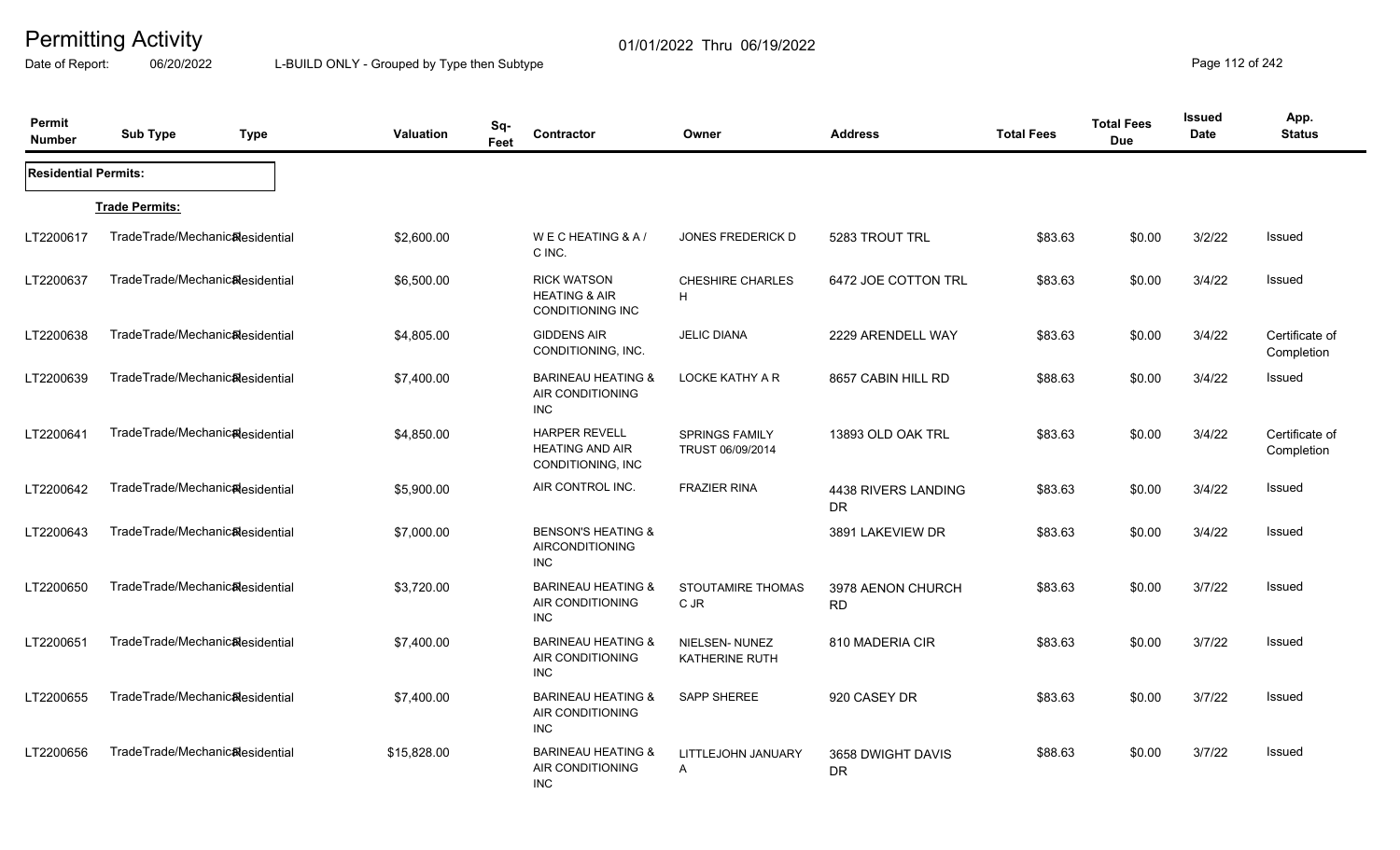Date of Report: 06/20/2022 L-BUILD ONLY - Grouped by Type then Subtype **Page 113** of 242

| Permit<br><b>Number</b>     | <b>Sub Type</b>                              | <b>Type</b> | Valuation   | Sq-<br>Feet | Contractor                                                            | Owner                              | <b>Address</b>                   | <b>Total Fees</b> | <b>Total Fees</b><br><b>Due</b> | <b>Issued</b><br><b>Date</b> | App.<br><b>Status</b>        |
|-----------------------------|----------------------------------------------|-------------|-------------|-------------|-----------------------------------------------------------------------|------------------------------------|----------------------------------|-------------------|---------------------------------|------------------------------|------------------------------|
| <b>Residential Permits:</b> |                                              |             |             |             |                                                                       |                                    |                                  |                   |                                 |                              |                              |
|                             | <b>Trade Permits:</b>                        |             |             |             |                                                                       |                                    |                                  |                   |                                 |                              |                              |
| LT2200657                   | TradeTrade/Mechanic&esidential               |             | \$18,834.00 |             | <b>BARINEAU HEATING &amp;</b><br>AIR CONDITIONING<br><b>INC</b>       | <b>CATES KATIE HOPE</b><br>AYASH   | 15111 BLUE BOAR RD               | \$88.63           | \$0.00                          | 3/7/22                       | <b>Issued</b>                |
| LT2200660                   | TradeTrade/Mechanic&esidential               |             | \$2,600.00  |             | WECHEATING & A/<br>C INC.                                             | <b>WADDELL LYNN B</b>              | 1981 BUSHY HALL RD               | \$83.63           | \$0.00                          | 3/8/22                       | <b>Issued</b>                |
| LT2200663                   | TradeTrade/Mechanic <sub>al</sub> esidential |             | \$5,740.00  |             | <b>BENSON'S HEATING &amp;</b><br><b>AIRCONDITIONING</b><br><b>INC</b> |                                    | 8492 SOUTHERN<br>PARK DR         | \$83.63           | \$0.00                          | 3/8/22                       | <b>Issued</b>                |
| LT2200667                   | TradeTrade/Mechanicalesidential              |             | \$2,100.00  |             | <b>ADVANCED CLIMATE</b><br>SERVICE, INC.                              | <b>DONG XIAOHAN</b>                | 2382 HEATHROW DR,<br><b>Bldg</b> | \$83.63           | \$0.00                          | 3/9/22                       | Issued                       |
| LT2200670                   | TradeTrade/Mechanic&esidential               |             | \$6,900.00  |             | AIR CONTROL INC.                                                      | <b>REGAL REALTY LLC</b>            | 4345 CRUMP RD                    | \$83.63           | \$0.00                          | 3/9/22                       | Issued                       |
| LT2200679                   | TradeTrade/Mechanic&esidential               |             | \$7,500.00  |             | <b>BENSON'S HEATING &amp;</b><br><b>AIRCONDITIONING</b><br><b>INC</b> |                                    | 254 ROSEHILL DR                  | \$88.63           | \$0.00                          | 3/9/22                       | Issued                       |
| LT2200681                   | TradeTrade/Mechanic&esidential               |             | \$9,828.12  |             | <b>TONY KELLY HEATING</b><br>AND AIR, INC                             | MATYJASZEK JEREMY                  | 1198 WALDEN RD,<br>Other         | \$88.63           | \$0.00                          | 3/9/22                       | Certificate of<br>Completion |
| LT2200689                   | TradeTrade/Mechanicalesidential              |             | \$2,200.00  |             | <b>Family Comfort</b><br><b>Specialists Heating</b><br>and AIR, LLC   | <b>BEJNAR ALICE</b>                | 2354 MOONDANCE<br><b>TRL</b>     | \$88.63           | \$0.00                          | 3/10/22                      | Issued                       |
| LT2200690                   | TradeTrade/Mechanicalesidential              |             | \$7,400.00  |             | AIR CONTROL INC.                                                      | <b>JOHNSON MARTHA H</b>            | 11255 TURKEY ROOST<br><b>RD</b>  | \$83.63           | \$0.00                          | 3/10/22                      | Issued                       |
| LT2200691                   | TradeTrade/Mechanic&esidential               |             | \$7,495.00  |             | <b>BARINEAU HEATING &amp;</b><br>AIR CONDITIONING<br><b>INC</b>       | <b>SMITH DAWN</b><br><b>NEWNAM</b> | 2961 GOLDEN EAGLE<br><b>DR</b>   | \$83.63           | \$0.00                          | 3/10/22                      | Issued                       |
| LT2200692                   | TradeTrade/Mechanic&esidential               |             | \$7,495.00  |             | <b>BARINEAU HEATING &amp;</b><br>AIR CONDITIONING<br><b>INC</b>       | BROWN GENE D                       | 7149 OX BOW CIR                  | \$83.63           | \$0.00                          | 3/10/22                      | Issued                       |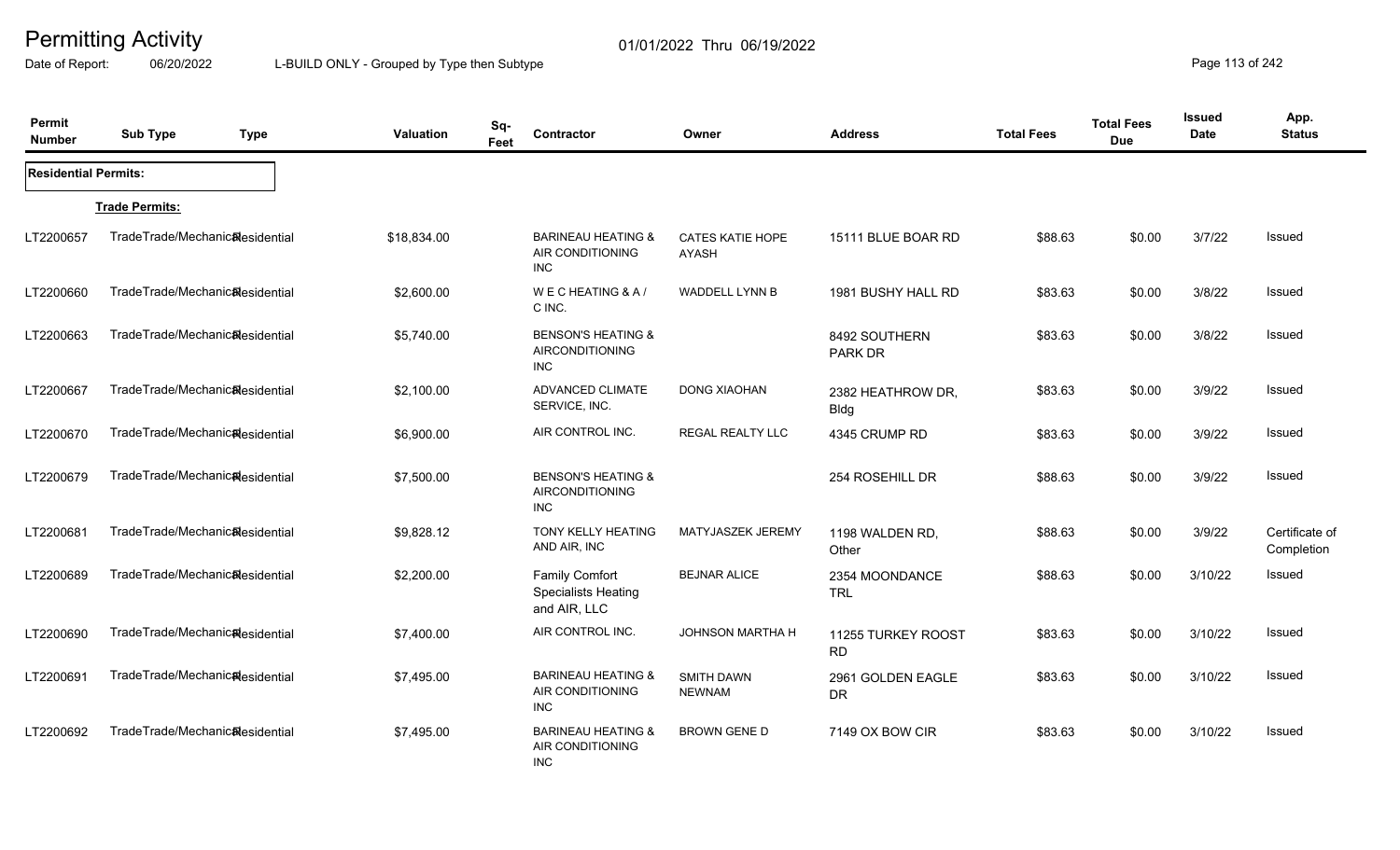Date of Report: 06/20/2022 L-BUILD ONLY - Grouped by Type then Subtype **Page 114** of 242

| Permit<br><b>Number</b>     | <b>Sub Type</b>                              | <b>Type</b> | Valuation   | Sq-<br>Feet | Contractor                                                            | Owner                                 | <b>Address</b>                   | <b>Total Fees</b> | <b>Total Fees</b><br><b>Due</b> | Issued<br>Date | App.<br><b>Status</b>        |
|-----------------------------|----------------------------------------------|-------------|-------------|-------------|-----------------------------------------------------------------------|---------------------------------------|----------------------------------|-------------------|---------------------------------|----------------|------------------------------|
| <b>Residential Permits:</b> |                                              |             |             |             |                                                                       |                                       |                                  |                   |                                 |                |                              |
|                             | <b>Trade Permits:</b>                        |             |             |             |                                                                       |                                       |                                  |                   |                                 |                |                              |
| LT2200694                   | TradeTrade/Mechanic&esidential               |             | \$7,400.00  |             | <b>BARINEAU HEATING &amp;</b><br>AIR CONDITIONING<br><b>INC</b>       | DIXON DEBBIE A                        | 4484 LOUVINIA DR                 | \$83.63           | \$0.00                          | 3/10/22        | Issued                       |
| LT2200700                   | TradeTrade/Mechanic&esidential               |             | \$5,400.00  |             | <b>TODD KING'S</b><br><b>HEATING &amp; COOLING,</b><br><b>INC</b>     | <b>STYLES GEOFFREY</b>                | 333 RUGER CT                     | \$83.63           | \$0.00                          | 3/10/22        | Issued                       |
| LT2200702                   | TradeTrade/Mechanic&esidential               |             | \$7,359.00  |             | <b>TONY KELLY HEATING</b><br>AND AIR, INC                             | Christopher S &<br>Christina J Wackes | 1705 TALPECO RD,<br><b>Bldg</b>  | \$83.63           | \$0.00                          | 3/10/22        | Issued                       |
| LT2200704                   | TradeTrade/Mechanicalesidential              |             | \$17,048.00 |             | <b>BARINEAU HEATING &amp;</b><br>AIR CONDITIONING<br><b>INC</b>       | <b>BEATY TRACY</b><br><b>LUCKOWER</b> | 8074 TENNYSON DR                 | \$88.63           | \$0.00                          | 3/11/22        | Issued                       |
| LT2200705                   | TradeTrade/Mechanicalesidential              |             | \$6,605.00  |             | <b>BENSON'S HEATING &amp;</b><br><b>AIRCONDITIONING</b><br><b>INC</b> |                                       | 564 RHODEN COVE<br><b>RD</b>     | \$83.63           | \$0.00                          | 3/11/22        | Issued                       |
| LT2200706                   | TradeTrade/Mechanicalesidential              |             | \$5,740.00  |             | <b>BENSON'S HEATING &amp;</b><br><b>AIRCONDITIONING</b><br><b>INC</b> |                                       | 9029 EAGLES RIDGE<br><b>DR</b>   | \$83.63           | \$0.00                          | 3/11/22        | Issued                       |
| LT2200707                   | TradeTrade/Mechanic <sub>al</sub> esidential |             | \$7,250.00  |             | <b>HARPER REVELL</b><br><b>HEATING AND AIR</b><br>CONDITIONING, INC   | <b>BOYNTON ANNE R</b>                 | 2735 MILLER LANDING<br><b>RD</b> | \$83.63           | \$0.00                          | 3/11/22        | Certificate of<br>Completion |
| LT2200708                   | TradeTrade/Mechanic <sub>al</sub> esidential |             | \$4,125.00  |             | <b>BENSON'S HEATING &amp;</b><br><b>AIRCONDITIONING</b><br><b>INC</b> |                                       | 9308 BUCK HAVEN<br><b>TRL</b>    | \$83.63           | \$0.00                          | 3/11/22        | Issued                       |
| LT2200716                   | TradeTrade/Mechanic <sub>al</sub> esidential |             | \$7,000.00  |             | <b>BENSON'S HEATING &amp;</b><br><b>AIRCONDITIONING</b><br><b>INC</b> |                                       | <b>10506 FAYE WAY</b>            | \$83.63           | \$0.00                          | 3/14/22        | Issued                       |
| LT2200721                   | TradeTrade/Mechanic <sub>al</sub> esidential |             | \$7,000.00  |             | <b>BENSON'S HEATING &amp;</b><br><b>AIRCONDITIONING</b><br><b>INC</b> | PEACE VICTORIA N                      | 9540 OAK HOLLOW<br><b>TRL</b>    | \$83.63           | \$0.00                          | 3/14/22        | Issued                       |
| LT2200722                   | TradeTrade/Mechanic <sub>al</sub> esidential |             | \$10,450.00 |             | <b>TONY KELLY HEATING</b><br>AND AIR, INC                             | <b>KATHRYN LYNN ELLIS</b>             | 3172 WHIRLAWAY<br>TRL, Bldg      | \$88.63           | \$0.00                          | 3/14/22        | Issued                       |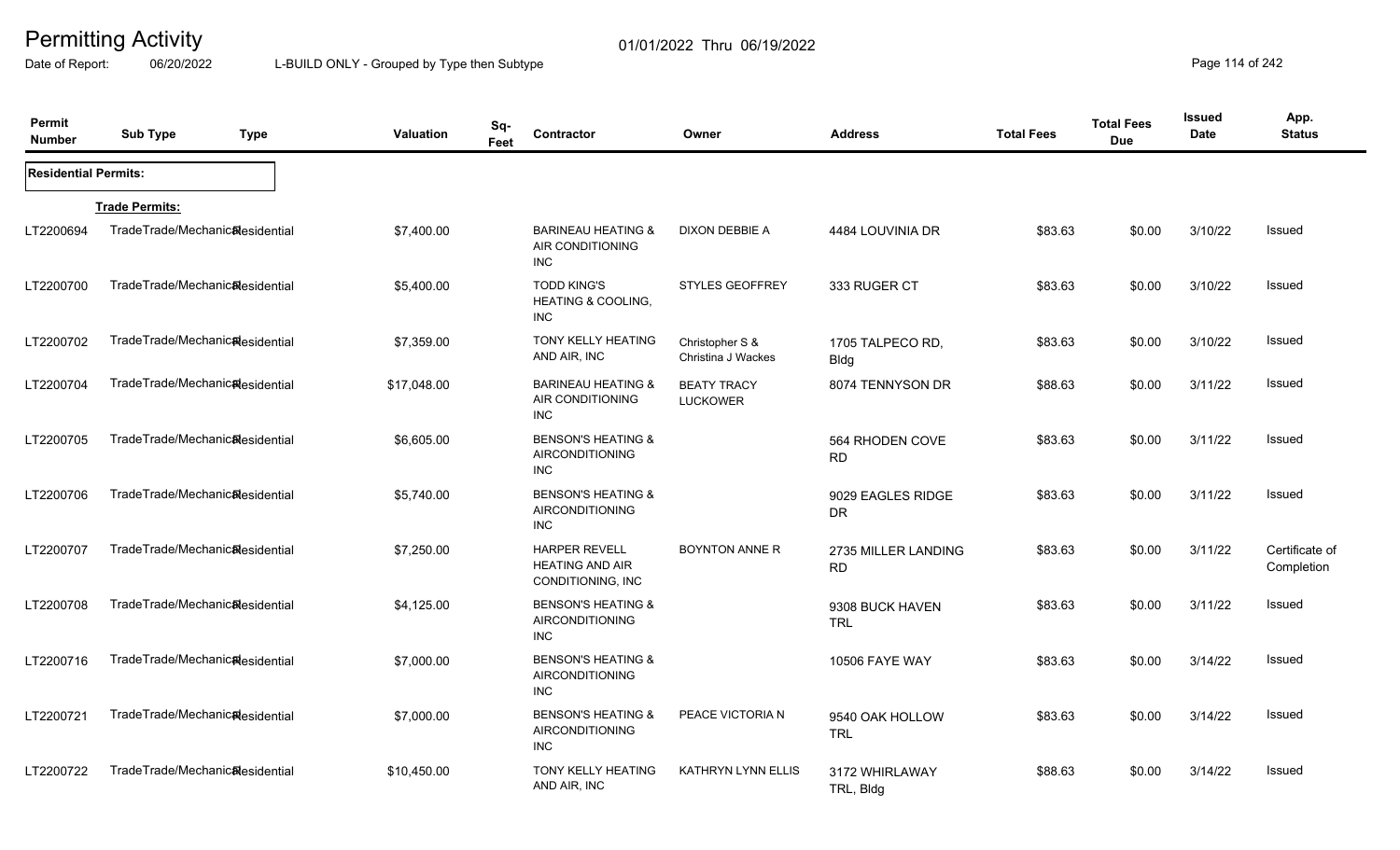Date of Report: 06/20/2022 L-BUILD ONLY - Grouped by Type then Subtype **Page 115** of 242

| Permit<br><b>Number</b>     | <b>Sub Type</b>                 | <b>Type</b> | <b>Valuation</b> | Sq-<br>Feet | <b>Contractor</b>                                                     | Owner                          | <b>Address</b>                  | <b>Total Fees</b> | <b>Total Fees</b><br><b>Due</b> | Issued<br><b>Date</b> | App.<br><b>Status</b>        |
|-----------------------------|---------------------------------|-------------|------------------|-------------|-----------------------------------------------------------------------|--------------------------------|---------------------------------|-------------------|---------------------------------|-----------------------|------------------------------|
| <b>Residential Permits:</b> |                                 |             |                  |             |                                                                       |                                |                                 |                   |                                 |                       |                              |
|                             | <b>Trade Permits:</b>           |             |                  |             |                                                                       |                                |                                 |                   |                                 |                       |                              |
| LT2200724                   | TradeTrade/Mechanic&esidential  |             | \$13,971.00      |             | PARKER SERVICES<br>INC.                                               | POEY DELIA M                   | 4422 CRIPPLE CREEK<br><b>RD</b> | \$88.63           | \$0.00                          | 3/14/22               | Issued                       |
| LT2200725                   | TradeTrade/Mechanicalesidential |             | \$9,977.00       |             | <b>TONY KELLY HEATING</b><br>AND AIR, INC                             | Myron & Judith Hayden          | 6725 BUCK LAKE RD               | \$88.63           | \$0.00                          | 3/14/22               | Issued                       |
| LT2200729                   | TradeTrade/Mechanic&esidential  |             | \$7,000.00       |             | <b>BENSON'S HEATING &amp;</b><br><b>AIRCONDITIONING</b><br><b>INC</b> | <b>FRISCHMAN</b><br>PAULETTE M | 7320 HOLLIS ST                  | \$83.63           | \$0.00                          | 3/15/22               | Issued                       |
| LT2200730                   | TradeTrade/Mechanic&esidential  |             | \$5,740.00       |             | <b>BENSON'S HEATING &amp;</b><br><b>AIRCONDITIONING</b><br><b>INC</b> |                                | 3523 KIMMER ROWE<br>DR.         | \$83.63           | \$0.00                          | 3/15/22               | Issued                       |
| LT2200731                   | TradeTrade/Mechanic&esidential  |             | \$7,300.00       |             | <b>CURTIS SALES &amp;</b><br>SERVICE CENTER CO                        | <b>WILLIAMS CLOVEL J</b>       | 2931 JOYCE DR                   | \$83.63           | \$0.00                          | 3/15/22               | Issued                       |
| LT2200732                   | TradeTrade/Mechanic&esidential  |             | \$7,100.00       |             | AIR CONTROL INC.                                                      | <b>STEVENS JOANN</b>           | 4901 ANNETTE DR                 | \$83.63           | \$0.00                          | 3/15/22               | Issued                       |
| LT2200733                   | TradeTrade/Mechanicalesidential |             | \$11,950.00      |             | <b>HARPER REVELL</b><br><b>HEATING AND AIR</b><br>CONDITIONING, INC   | EARP LINDA ANNE H<br>TR        | 569 FRANK SHAW RD               | \$88.63           | \$0.00                          | 3/15/22               | Certificate of<br>Completion |
| LT2200734                   | TradeTrade/Mechanicalesidential |             | \$7,100.00       |             | <b>HARPER REVELL</b><br><b>HEATING AND AIR</b><br>CONDITIONING, INC   | BRYAN DANA O                   | 341 W HORSESHOE<br><b>RD</b>    | \$83.63           | \$0.00                          | 3/15/22               | Certificate of<br>Completion |
| LT2200735                   | TradeTrade/Mechanicalesidential |             | \$22,690.00      |             | <b>HARPER REVELL</b><br><b>HEATING AND AIR</b><br>CONDITIONING, INC   | POWELL BRENDA A                | 1973 CHARLAIS ST                | \$88.63           | \$0.00                          | 3/15/22               | Certificate of<br>Completion |
| LT2200736                   | TradeTrade/Mechanicalesidential |             | \$11,760.00      |             | <b>HARPER REVELL</b><br><b>HEATING AND AIR</b><br>CONDITIONING, INC   | <b>NEAL JAMES</b>              | 3136 SHARER RD                  | \$88.63           | \$0.00                          | 3/15/22               | Certificate of<br>Completion |
| LT2200737                   | TradeTrade/Mechanicalesidential |             | \$15,000.00      |             | AND SERVICES                                                          | <b>ENLOW PEGGY N</b>           | 1616 TRAIL BLAZER<br>DR         | \$88.63           | \$0.00                          | 3/15/22               | Issued                       |
| LT2200744                   | TradeTrade/Mechanic&esidential  |             | \$5,885.00       |             | AIR CON OF WAKULLA<br><b>LLC</b>                                      | <b>FOUNTAIN LINDA</b>          | 976 LASTER LN                   | \$83.63           | \$0.00                          | 3/16/22               | Issued                       |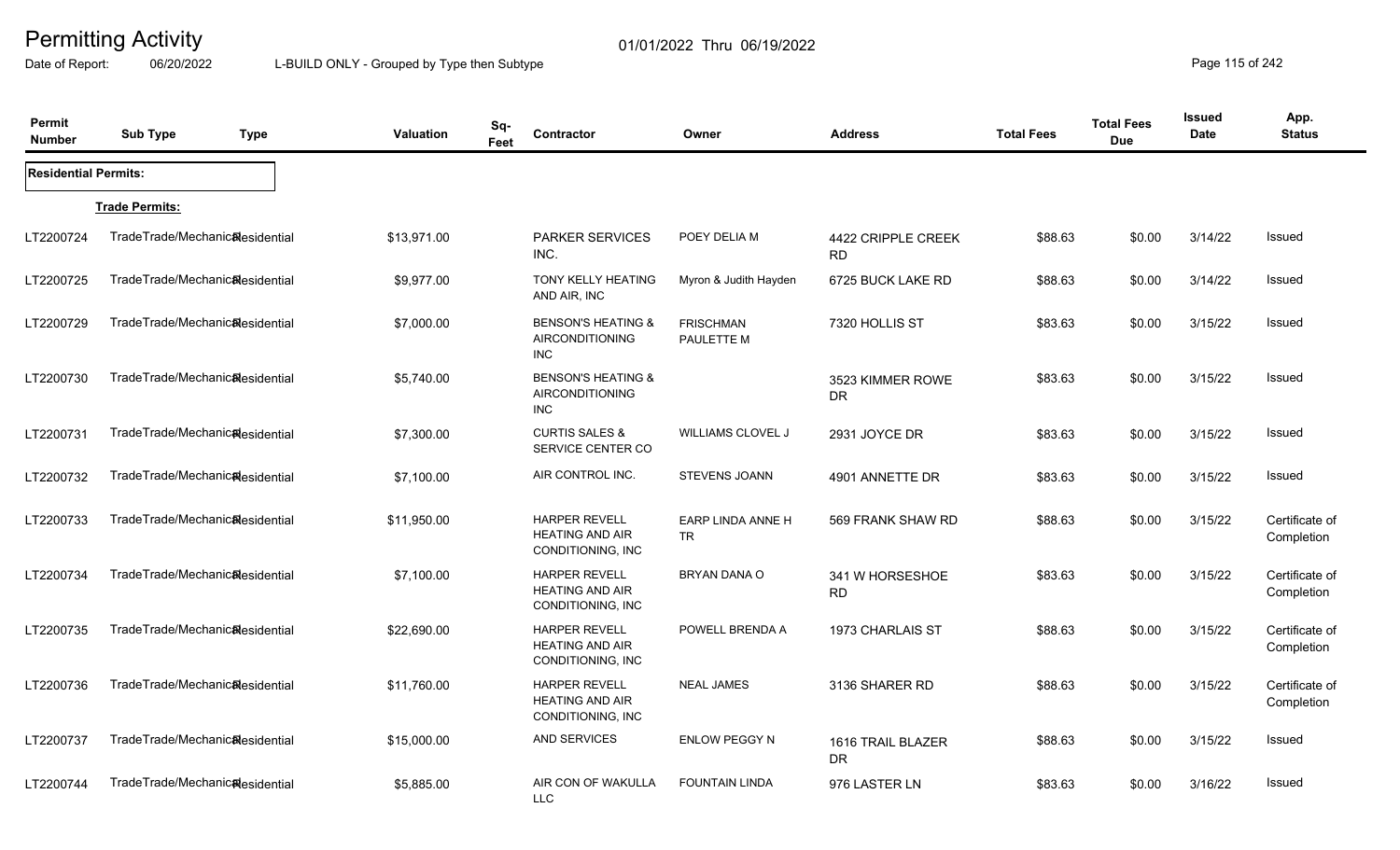Date of Report: 06/20/2022 L-BUILD ONLY - Grouped by Type then Subtype **Page 116** of 242

| Permit<br><b>Number</b>     | <b>Sub Type</b>                              | <b>Type</b> | Valuation   | Sq-<br>Feet | Contractor                                                      | Owner                                  | <b>Address</b>                | <b>Total Fees</b> | <b>Total Fees</b><br><b>Due</b> | <b>Issued</b><br>Date | App.<br><b>Status</b> |
|-----------------------------|----------------------------------------------|-------------|-------------|-------------|-----------------------------------------------------------------|----------------------------------------|-------------------------------|-------------------|---------------------------------|-----------------------|-----------------------|
| <b>Residential Permits:</b> |                                              |             |             |             |                                                                 |                                        |                               |                   |                                 |                       |                       |
|                             | <b>Trade Permits:</b>                        |             |             |             |                                                                 |                                        |                               |                   |                                 |                       |                       |
| LT2200748                   | TradeTrade/Mechanic&esidential               |             | \$9,500.00  |             | <b>KEITH LAWSON</b><br>SERVICES, LLC.                           |                                        | 3036 ELMWOOD                  | \$88.63           | \$0.00                          | 3/17/22               | Issued                |
| LT2200752                   | TradeTrade/Mechanic <sub>al</sub> esidential |             | \$7,300.00  |             | AIR CONTROL INC.                                                | <b>TAPSCOTT JEREMY</b>                 | 3122 PLEASANT CT              | \$83.63           | \$0.00                          | 3/18/22               | Issued                |
| LT2200765                   | TradeTrade/Mechanic&esidential               |             | \$18,000.00 |             | <b>KEITH LAWSON</b><br>SERVICES, LLC.                           | HOOD LORI A                            | 2317 HAVERHILL RD             | \$88.63           | \$0.00                          | 3/21/22               | Issued                |
| LT2200796                   | TradeTrade/Mechanic&esidential               |             | \$7,495.00  |             | <b>PARKER SERVICES</b><br>INC.                                  | <b>CONRAD KYLE D</b>                   | 3540 ROSEMONT<br>RIDGE RD     | \$83.63           | \$0.00                          | 3/22/22               | Issued                |
| LT2200814                   | TradeTrade/Mechanic <sub>al</sub> esidential |             | \$14,263.00 |             | <b>BARINEAU HEATING &amp;</b><br>AIR CONDITIONING<br><b>INC</b> | <b>BAILEY BEVERLY</b><br><b>DIANNE</b> | 2438 HEATHROW DR              | \$88.63           | \$0.00                          | 3/22/22               | <b>Issued</b>         |
| LT2200819                   | TradeTrade/Mechanic <sub>al</sub> esidential |             | \$4,800.00  |             | AAA CONSTANT<br>COMFORT, INC.                                   | <b>COLLINS ALYSON</b><br><b>BROOKE</b> | 1714 TALPECO RD               | \$83.63           | \$0.00                          | 3/22/22               | Issued                |
| LT2200823                   | TradeTrade/Mechanic&esidential               |             | \$28,542.00 |             | <b>BARINEAU HEATING &amp;</b><br>AIR CONDITIONING<br><b>INC</b> | ASHOO JILL FRANCES                     | 9670 DEER VALLEY<br><b>DR</b> | \$88.63           | \$0.00                          | 3/22/22               | Issued                |
| LT2200827                   | TradeTrade/Mechanic&esidential               |             | \$2,600.00  |             | WECHEATING & A/<br>C INC.                                       | HULTQUIST DEVAN<br><b>JOY</b>          | 4096 DEER LANE DR             | \$83.63           | \$0.00                          | 3/23/22               | Issued                |
| LT2200834                   | TradeTrade/Mechanic&esidential               |             | \$7,400.00  |             | AIR CONTROL INC.                                                | <b>REARDON KATHLEEN</b>                | 9197 SHOAL CREEK<br>DR.       | \$83.63           | \$0.00                          | 3/23/22               | Issued                |
| LT2200836                   | TradeTrade/Mechanic <sub>al</sub> esidential |             | \$14,167.00 |             | E & B HEATING & A/C<br><b>INC</b>                               | YOUNG PHYLLIS S                        | 5107 TOURAINE DR              | \$88.63           | \$0.00                          | 3/23/22               | Issued                |
| LT2200844                   | TradeTrade/Mechanic&esidential               |             | \$7,400.00  |             | <b>BARINEAU HEATING &amp;</b><br>AIR CONDITIONING<br><b>INC</b> | <b>GUARISCO ANTHONY</b>                | 6597 OMAHA TRL                | \$83.63           | \$0.00                          | 3/23/22               | Issued                |
| LT2200846                   | TradeTrade/Mechanic&esidential               |             | \$15,530.00 |             | <b>BARINEAU HEATING &amp;</b><br>AIR CONDITIONING<br><b>INC</b> | <b>ALEXANDER</b><br><b>CHARLES H</b>   | 2331 GATES DR                 | \$88.63           | \$0.00                          | 3/23/22               | Issued                |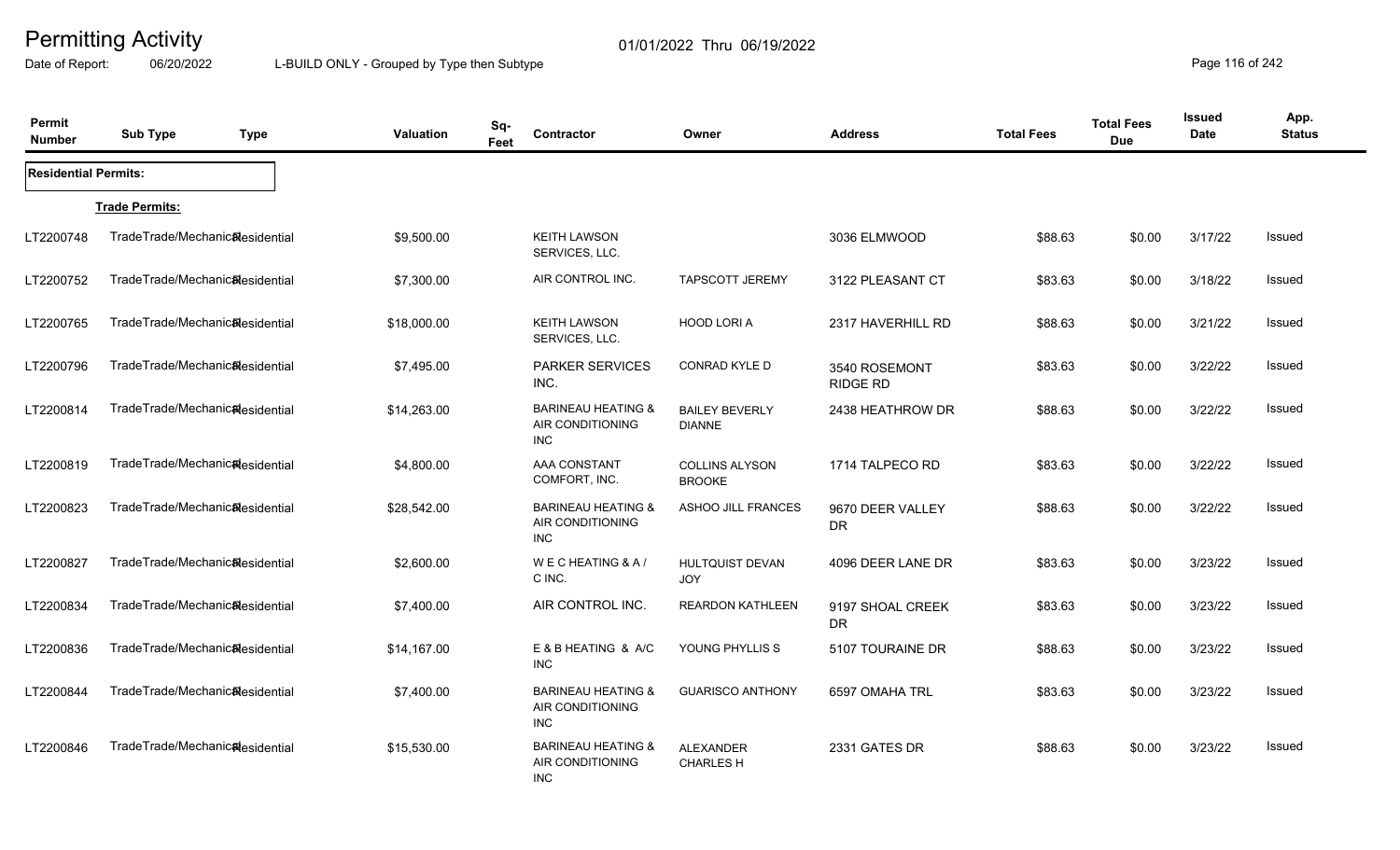Date of Report: 06/20/2022 L-BUILD ONLY - Grouped by Type then Subtype **Page 117** of 242

| Permit<br><b>Number</b>     | <b>Sub Type</b>                              | <b>Type</b> | <b>Valuation</b> | Sq-<br>Contractor<br>Feet                                                       | Owner                                  | <b>Address</b>                       | <b>Total Fees</b> | <b>Total Fees</b><br><b>Due</b> | Issued<br>Date | App.<br><b>Status</b>        |
|-----------------------------|----------------------------------------------|-------------|------------------|---------------------------------------------------------------------------------|----------------------------------------|--------------------------------------|-------------------|---------------------------------|----------------|------------------------------|
| <b>Residential Permits:</b> |                                              |             |                  |                                                                                 |                                        |                                      |                   |                                 |                |                              |
|                             | <b>Trade Permits:</b>                        |             |                  |                                                                                 |                                        |                                      |                   |                                 |                |                              |
| LT2200847                   | TradeTrade/Mechanic&esidential               |             | \$7,000.00       | ADVANCED AIR CARE,<br><b>HEATING AND</b><br>COOLING, LLC                        | <b>HUNKAPILLER</b><br><b>MELANIE H</b> | 7000 DUCK COVE RD                    | \$83.63           | \$0.00                          | 3/23/22        | Issued                       |
| LT2200848                   | TradeTrade/Mechanic&esidential               |             | \$7,304.00       | <b>GIDDENS AIR</b><br>CONDITIONING, INC.                                        | <b>AUSTIN TREVOR M</b>                 | 1617 YEARLING TRL                    | \$83.63           | \$0.00                          | 3/24/22        | Certificate of<br>Completion |
| LT2200850                   | TradeTrade/Mechanic <sub>al</sub> esidential |             | \$6,868.00       | <b>GIDDENS AIR</b><br>CONDITIONING, INC.                                        | ULREY BRYAN K                          | 290 FERN HOLLOW<br><b>RD</b>         | \$83.63           | \$0.00                          | 3/24/22        | Certificate of<br>Completion |
| LT2200860                   | TradeTrade/Mechanic&esidential               |             | \$7,000.00       | <b>BENSON'S HEATING &amp;</b><br><b>AIRCONDITIONING</b><br>INC                  |                                        | <b>6557 SUMMER DUCK</b><br><b>RD</b> | \$83.63           | \$0.00                          | 3/24/22        | Issued                       |
| LT2200868                   | TradeTrade/Mechanic&esidential               |             | \$6,800.00       | <b>TONY KELLY HEATING</b><br>AND AIR, INC                                       | Susan W. Parker                        | 3680 MATT WING RD,<br><b>Bldg</b>    | \$83.63           | \$0.00                          | 3/24/22        | Issued                       |
| LT2200870                   | TradeTrade/Mechanic&esidential               |             | \$5,400.00       | T K AIR<br><b>CONDITIONING</b><br><b>HEATING &amp;</b><br><b>APPLIANCES INC</b> | <b>HAYES DEXTER J</b>                  | 4917 LEAH LN                         | \$83.63           | \$0.00                          | 3/24/22        | Issued                       |
| LT2200872                   | TradeTrade/Mechanic&esidential               |             | \$2,600.00       | WECHEATING & A/<br>C INC.                                                       | <b>CORDERO JAMES R</b>                 | 3905 DORSET PL                       | \$83.63           | \$0.00                          | 3/25/22        | Issued                       |
| LT2200873                   | TradeTrade/Mechanicalesidential              |             | \$4,500.00       | <b>ADVANCED CLIMATE</b><br>SERVICE, INC.                                        | Vladimir antonio<br>majano             | 1202 STONY CREEK<br><b>WAY</b>       | \$83.63           | \$0.00                          | 3/25/22        | Issued                       |
| LT2200876                   | TradeTrade/Mechanic&esidential               |             | \$15,366.00      | <b>PARKER SERVICES</b><br>INC.                                                  | <b>CLEMENT RONNIE A</b>                | 6869 ROBERTS RD                      | \$88.63           | \$0.00                          | 3/25/22        | Issued                       |
| LT2200882                   | TradeTrade/Mechanic&esidential               |             | \$6,210.00       | ADVANCED AIR CARE,<br><b>HEATING AND</b><br>COOLING, LLC                        | <b>BRAUN JAMIE M</b>                   | 5065 HAMPTON RIDGE<br>AVE            | \$83.63           | \$0.00                          | 3/25/22        | Issued                       |
| LT2200885                   | TradeTrade/Mechanic&esidential               |             | \$7,000.00       | <b>COOPER'S HEATING</b><br>& AIR                                                | <b>SINCLAIR DEAN</b>                   | 3104 ORTEGA                          | \$83.63           | \$0.00                          | 3/26/22        | Issued                       |
| LT2200886                   | TradeTrade/Mechanicalesidential              |             | \$7,000.00       | <b>COOPER'S HEATING</b><br>& AIR                                                | SINCLAIR MARY JANE<br><b>MILLER</b>    | 518 COLLINS                          | \$83.63           | \$0.00                          | 3/26/22        | Issued                       |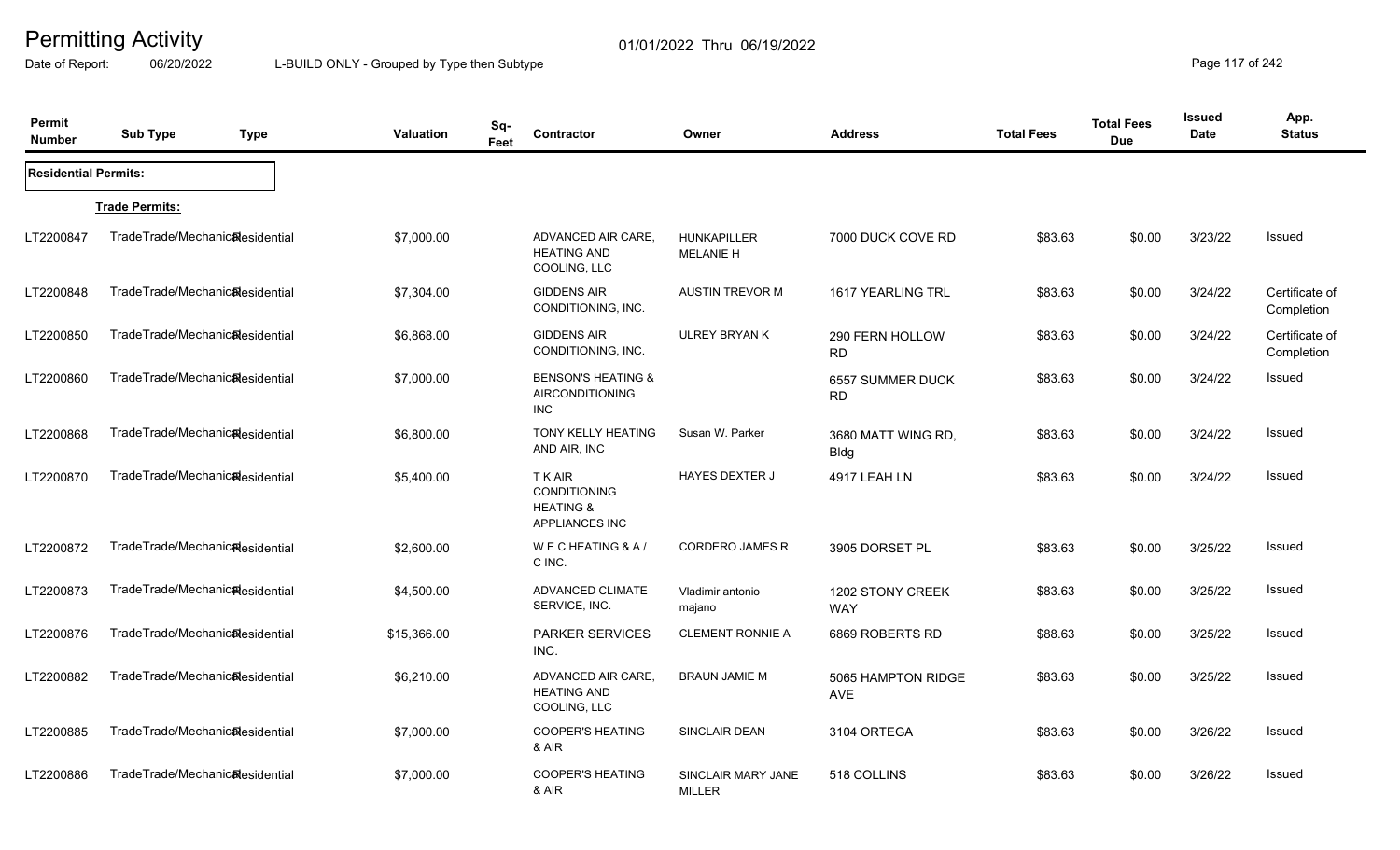Date of Report: 06/20/2022 L-BUILD ONLY - Grouped by Type then Subtype **Page 118** of 242

| Permit<br><b>Number</b>     | <b>Sub Type</b><br><b>Type</b>               | <b>Valuation</b> | Sq-<br>Feet | Contractor                                                      | Owner                                   | <b>Address</b>                    | <b>Total Fees</b> | <b>Total Fees</b><br><b>Due</b> | <b>Issued</b><br>Date | App.<br><b>Status</b>        |
|-----------------------------|----------------------------------------------|------------------|-------------|-----------------------------------------------------------------|-----------------------------------------|-----------------------------------|-------------------|---------------------------------|-----------------------|------------------------------|
| <b>Residential Permits:</b> |                                              |                  |             |                                                                 |                                         |                                   |                   |                                 |                       |                              |
|                             | <b>Trade Permits:</b>                        |                  |             |                                                                 |                                         |                                   |                   |                                 |                       |                              |
| LT2200887                   | TradeTrade/Mechanic&esidential               | \$4,500.00       |             | AIR PROS HEATING &<br>AIR CONDITIONING<br>LLC                   | <b>BORGES KENNETH S</b><br>JR.          | 5643 Lunker                       | \$83.63           | \$0.00                          | 3/27/22               | Issued                       |
| LT2200891                   | TradeTrade/Mechanic&esidential               | \$7,200.00       |             | <b>SHEARER HEATING &amp;</b><br>AIR CONDITIONING<br><b>LLC</b>  | <b>BRYANT CODIE</b><br><b>MONIQUE</b>   | 9085 SHOAL CREEK<br>DR            | \$83.63           | \$0.00                          | 3/28/22               | Certificate of<br>Completion |
| LT2200892                   | TradeTrade/Mechanicalesidential              | \$8,876.00       |             | <b>AND SERVICES</b>                                             | <b>THAMES ERIN</b><br><b>ROBERTS</b>    | 3096 WHIRLAWAY TRL                | \$88.63           | \$0.00                          | 3/28/22               | <b>Issued</b>                |
| LT2200893                   | TradeTrade/Mechanicalesidential              | \$6,810.00       |             | DONALD GUY<br><b>HEATING AND</b><br>COOLING INC                 | <b>RAGANS ANTHONY K</b>                 | 4113 BRADFORDVILLE<br><b>RD</b>   | \$83.63           | \$0.00                          | 3/28/22               | Issued                       |
| LT2200897                   | TradeTrade/Mechanicalesidential              | \$7,945.00       |             | <b>BARINEAU HEATING &amp;</b><br>AIR CONDITIONING<br>INC.       | NINALOWO-VICKERS<br><b>IDUNI</b>        | 3179 HAWKS<br><b>LANDING DR</b>   | \$88.63           | \$0.00                          | 3/28/22               | Issued                       |
| LT2200899                   | TradeTrade/Mechanicalesidential              | \$7,495.00       |             | <b>BARINEAU HEATING &amp;</b><br>AIR CONDITIONING<br><b>INC</b> | <b>HUTTO BRITTANY</b><br><b>KRISTIN</b> | 2583 LAKEFAIR DR                  | \$83.63           | \$0.00                          | 3/28/22               | Issued                       |
| LT2200901                   | TradeTrade/Mechanic <sub>al</sub> esidential | \$13,820.00      |             | <b>BARINEAU HEATING &amp;</b><br>AIR CONDITIONING<br><b>INC</b> | <b>COLLINS CYNA</b>                     | 253 STURGEON DR                   | \$88.63           | \$0.00                          | 3/28/22               | Issued                       |
| LT2200902                   | TradeTrade/Mechanicalesidential              | \$7,137.00       |             | E & B HEATING & A/C<br><b>INC</b>                               | WHITE ROBERT E                          | 8544 HANNARY CIR                  | \$83.63           | \$0.00                          | 3/28/22               | Issued                       |
| LT2200908                   | TradeTrade/Mechanic&esidential               | \$7,495.00       |             | PARKER SERVICES<br>INC.                                         | POLLOCK DAWN T                          | 1937 CHARLAIS ST                  | \$83.63           | \$0.00                          | 3/29/22               | Issued                       |
| LT2200909                   | TradeTrade/Mechanic&esidential               | \$6,500.00       |             | A & W SERVICES, LLC                                             | <b>PREMIUM ASSET</b><br>SOLUTIONS LLC   | 6288 CRESTWOOD DR                 | \$83.63           | \$0.00                          | 3/29/22               | <b>Issued</b>                |
| LT2200911                   | TradeTrade/Mechanic <sub>al</sub> esidential | \$7,000.00       |             | <b>BENSON'S HEATING &amp;</b><br>AIRCONDITIONING<br><b>INC</b>  | <b>MILTON KENNETH R</b>                 | 8552 BANNERMAN<br><b>BLUFF DR</b> | \$83.63           | \$0.00                          | 3/29/22               | <b>Issued</b>                |
| LT2200914                   | TradeTrade/Mechanic <sub>al</sub> esidential | \$14,000.00      |             | AIR CONTROL INC.                                                | <b>COATS JONATHAN</b><br><b>WESLEY</b>  | 3518 SHARER RD                    | \$88.63           | \$0.00                          | 3/29/22               | <b>Issued</b>                |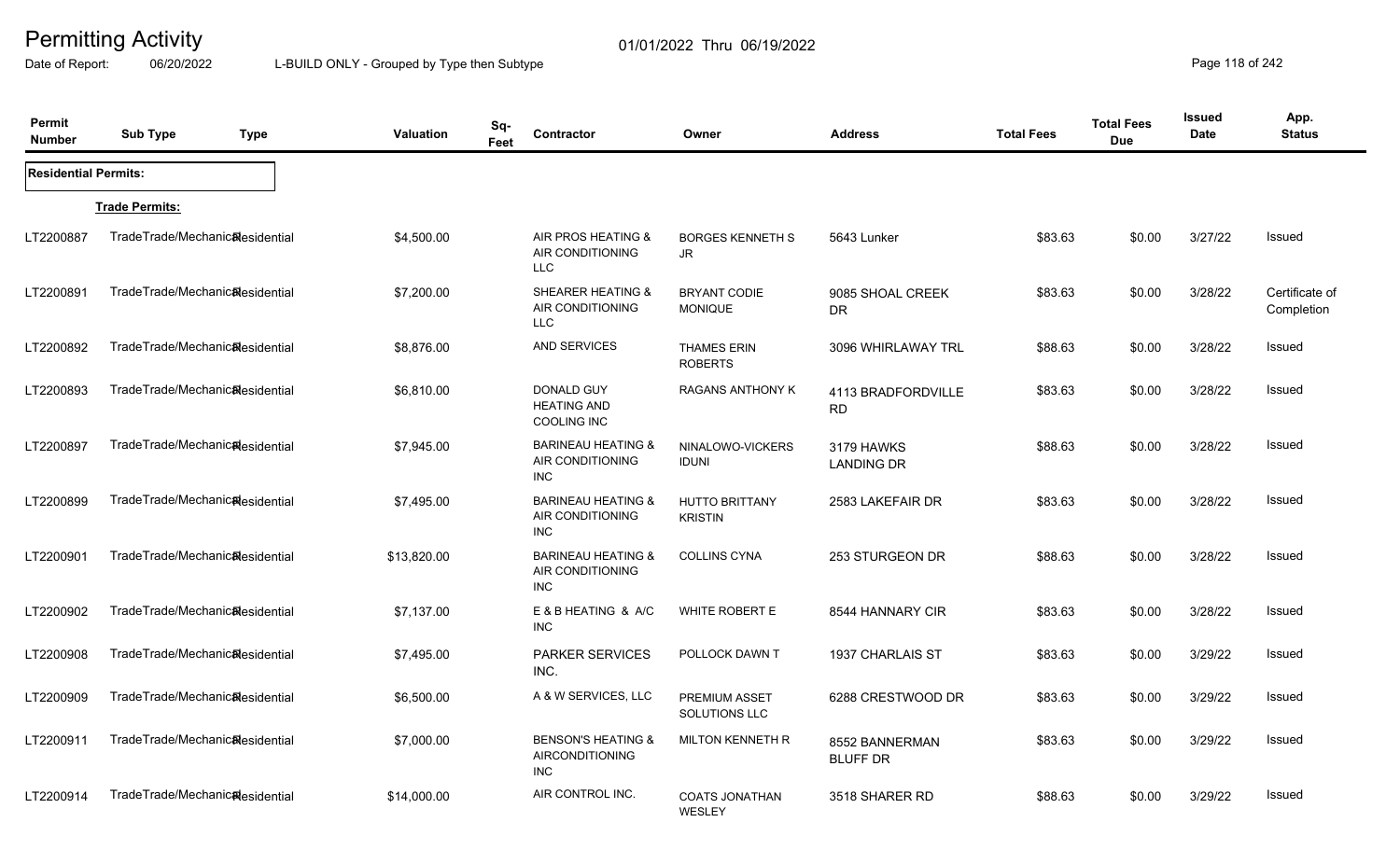Date of Report: 06/20/2022 L-BUILD ONLY - Grouped by Type then Subtype **Page 119** of 242

| Permit<br><b>Number</b>     | <b>Sub Type</b>                              | <b>Type</b> | <b>Valuation</b> | Sq-<br>Feet | <b>Contractor</b>                                                     | Owner                                                        | <b>Address</b>                  | <b>Total Fees</b> | <b>Total Fees</b><br><b>Due</b> | Issued<br><b>Date</b> | App.<br><b>Status</b>        |
|-----------------------------|----------------------------------------------|-------------|------------------|-------------|-----------------------------------------------------------------------|--------------------------------------------------------------|---------------------------------|-------------------|---------------------------------|-----------------------|------------------------------|
| <b>Residential Permits:</b> |                                              |             |                  |             |                                                                       |                                                              |                                 |                   |                                 |                       |                              |
|                             | <b>Trade Permits:</b>                        |             |                  |             |                                                                       |                                                              |                                 |                   |                                 |                       |                              |
| LT2200917                   | TradeTrade/Mechanic&esidential               |             | \$7,000.00       |             | <b>BENSON'S HEATING &amp;</b><br><b>AIRCONDITIONING</b><br>INC.       |                                                              | 6345 FITZ LN                    | \$83.63           | \$0.00                          | 3/30/22               | Issued                       |
| LT2200920                   | TradeTrade/Mechanic&esidential               |             | \$16,441.00      |             | <b>BARINEAU HEATING &amp;</b><br>AIR CONDITIONING<br><b>INC</b>       | <b>LAKE TALQUIN</b><br><b>BAPTIST CHUR</b>                   | 21335 BLOUNTSTOWN<br><b>HWY</b> | \$88.63           | \$0.00                          | 3/30/22               | <b>Issued</b>                |
| LT2200922                   | TradeTrade/Mechanic&esidential               |             | \$7,000.00       |             | <b>BENSON'S HEATING &amp;</b><br><b>AIRCONDITIONING</b><br><b>INC</b> |                                                              | 8978 WINGED FOOT<br><b>DR</b>   | \$83.63           | \$0.00                          | 3/30/22               | Issued                       |
| LT2200925                   | TradeTrade/Mechanic&esidential               |             | \$6,085.00       |             | <b>BENSON'S HEATING &amp;</b><br><b>AIRCONDITIONING</b><br><b>INC</b> |                                                              | 287 ROSEHILL DR                 | \$83.63           | \$0.00                          | 3/31/22               | Issued                       |
| LT2200933                   | TradeTrade/Mechanic&esidential               |             | \$9,800.00       |             | <b>AND SERVICES</b>                                                   | RIVERA IVAN DANIEL<br><b>REYES</b>                           | 3745 ROGER HAMLIN<br><b>CT</b>  | \$88.63           | \$0.00                          | 3/31/22               | <b>Issued</b>                |
| LT2200936                   | TradeTrade/Mechanic <sub>al</sub> esidential |             | \$12,081.22      |             | <b>KEITH LAWSON</b><br>SERVICES, LLC.                                 | FRANKLIN CORA L                                              | 2271 UPLAND WAY                 | \$88.63           | \$0.00                          | 4/1/22                | Issued                       |
| LT2200937                   | TradeTrade/Mechanic&esidential               |             | \$21,549.00      |             | <b>BARINEAU HEATING &amp;</b><br>AIR CONDITIONING<br><b>INC</b>       | <b>BUTTON JEREMY W</b>                                       | 7410 ANGLEWOOD LN               | \$88.63           | \$0.00                          | 4/1/22                | <b>Issued</b>                |
| LT2200945                   | TradeTrade/Mechanic&esidential               |             | \$5,300.00       |             | DONALD GUY<br><b>HEATING AND</b><br>COOLING INC                       | <b>WATSON FAMILY</b><br><b>LIMITED</b><br><b>PARTNERSHIP</b> | 4250 AUGUSTUS OAK<br><b>CT</b>  | \$83.63           | \$0.00                          | 4/1/22                | Issued                       |
| LT2200948                   | TradeTrade/Mechanic <sub>al</sub> esidential |             | \$7,000.00       |             | <b>BENSON'S HEATING &amp;</b><br><b>AIRCONDITIONING</b><br><b>INC</b> | ZEIGLER LINDA M                                              | 2909 DONAU CT                   | \$83.63           | \$0.00                          | 4/1/22                | Issued                       |
| LT2200950                   | TradeTrade/Mechanic <sub>al</sub> esidential |             | \$7,500.00       |             | <b>TOP TIER AIR</b><br><b>CONDITIONING &amp;</b><br><b>HEATING</b>    | Paul scafidi                                                 | 3261 NE LILBURN CT              | \$88.63           | \$0.00                          | 4/1/22                | Issued                       |
| LT2200953                   | TradeTrade/Mechanic <sub>al</sub> esidential |             | \$14,495.00      |             | <b>HARPER REVELL</b><br><b>HEATING AND AIR</b><br>CONDITIONING, INC   | <b>BURNS ROBERT H</b>                                        | 731 DUPARC CIR                  | \$88.63           | \$0.00                          | 4/4/22                | Certificate of<br>Completion |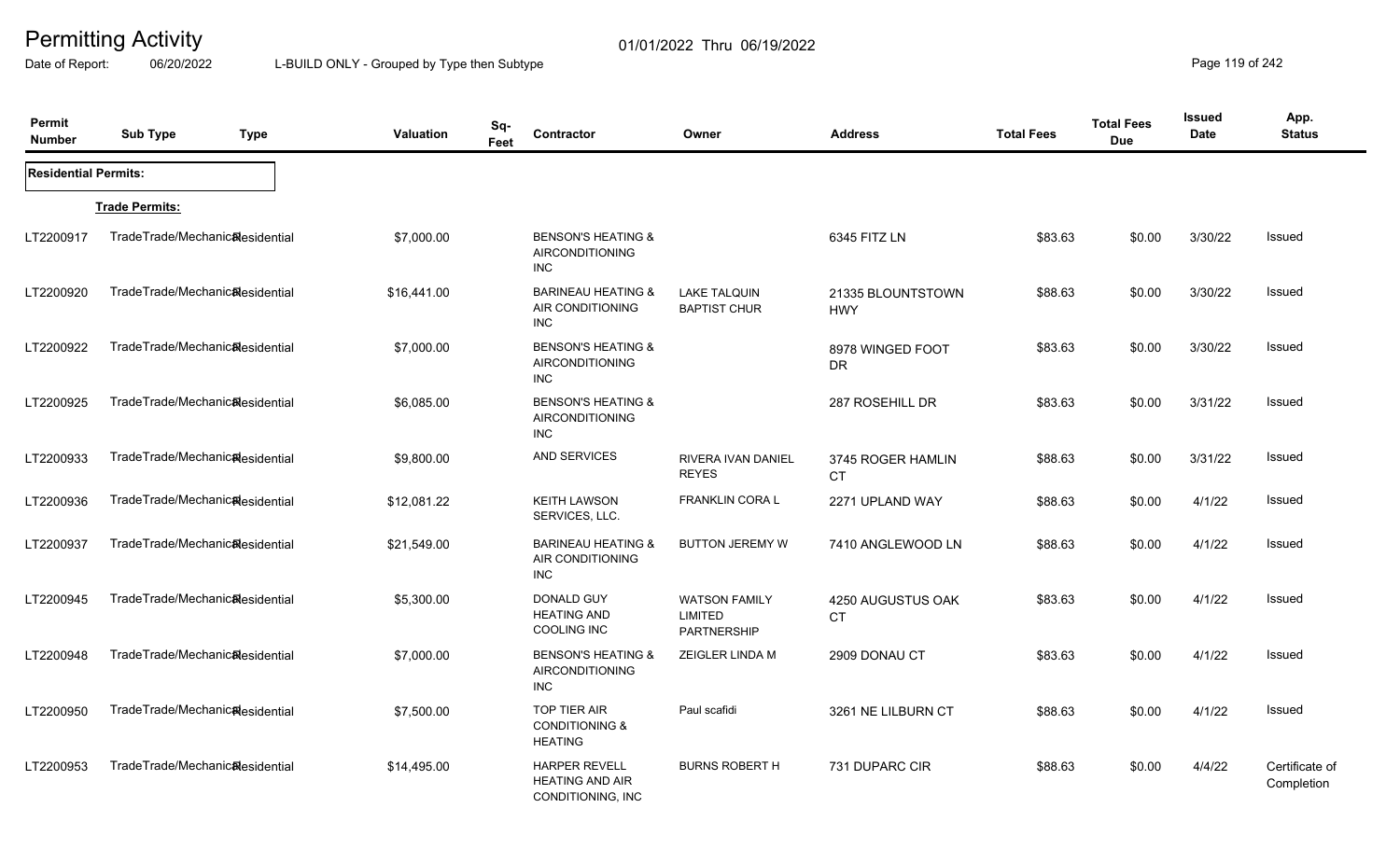Date of Report: 06/20/2022 L-BUILD ONLY - Grouped by Type then Subtype **Page 120** of 242

| Permit<br><b>Number</b>     | <b>Sub Type</b>                 | <b>Type</b> | <b>Valuation</b> | Sq-<br>Feet | <b>Contractor</b>                                                     | Owner                                  | <b>Address</b>                      | <b>Total Fees</b> | <b>Total Fees</b><br><b>Due</b> | <b>Issued</b><br><b>Date</b> | App.<br><b>Status</b>        |
|-----------------------------|---------------------------------|-------------|------------------|-------------|-----------------------------------------------------------------------|----------------------------------------|-------------------------------------|-------------------|---------------------------------|------------------------------|------------------------------|
| <b>Residential Permits:</b> |                                 |             |                  |             |                                                                       |                                        |                                     |                   |                                 |                              |                              |
|                             | <b>Trade Permits:</b>           |             |                  |             |                                                                       |                                        |                                     |                   |                                 |                              |                              |
| LT2200955                   | TradeTrade/Mechanic&esidential  |             | \$7,000.00       |             | <b>BENSON'S HEATING &amp;</b><br><b>AIRCONDITIONING</b><br><b>INC</b> | <b>REDFEARN KYLE L</b>                 | 5400 VETERANS<br><b>MEMORIAL DR</b> | \$83.63           | \$0.00                          | 4/4/22                       | Issued                       |
| LT2200961                   | TradeTrade/Mechanic&esidential  |             | \$6,500.00       |             | <b>JOHN OLIVER</b><br>HEATING & AIR INC                               | <b>BREWER MARY E</b>                   | 3123 MIDDLEBROOKS<br><b>CIR</b>     | \$83.63           | \$0.00                          | 4/4/22                       | Issued                       |
| LT2200972                   | TradeTrade/Mechanicalesidential |             | \$7,000.00       |             | <b>BENSON'S HEATING &amp;</b><br><b>AIRCONDITIONING</b><br><b>INC</b> |                                        | 2235 TEN OAKS DR                    | \$83.63           | \$0.00                          | 4/5/22                       | Issued                       |
| LT2200975                   | TradeTrade/Mechanicalesidential |             | \$7,495.00       |             | <b>BARINEAU HEATING &amp;</b><br>AIR CONDITIONING<br><b>INC</b>       | <b>MORRIS ANDREW R</b>                 | 9794 ROSA MISTICA<br><b>CT</b>      | \$83.63           | \$0.00                          | 4/6/22                       | Issued                       |
| LT2200994                   | TradeTrade/Mechanicalesidential |             | \$7,000.00       |             | <b>BENSON'S HEATING &amp;</b><br><b>AIRCONDITIONING</b><br><b>INC</b> | <b>GENDUSA AMY L</b>                   | 2977 MEDINAH CT                     | \$83.63           | \$0.00                          | 4/6/22                       | Issued                       |
| LT2200999                   | TradeTrade/Mechanicalesidential |             | \$7,000.00       |             | AAA CONSTANT<br>COMFORT, INC.                                         | <b>LAWRENCE LARRY</b><br><b>BRIAN</b>  | 8016 BERNARD ST                     | \$83.63           | \$0.00                          | 4/7/22                       | Issued                       |
| LT2201001                   | TradeTrade/Mechanic&esidential  |             | \$7,000.00       |             | <b>BENSON'S HEATING &amp;</b><br><b>AIRCONDITIONING</b><br><b>INC</b> | <b>BERGER ARTHUR L</b>                 | 3252 HORSESHOE<br><b>TRL</b>        | \$83.63           | \$0.00                          | 4/7/22                       | Issued                       |
| LT2201003                   | TradeTrade/Mechanic&esidential  |             | \$6,256.00       |             | <b>GIDDENS AIR</b><br>CONDITIONING, INC.                              | METZKE BARBARA<br><b>ANN</b>           | 6856 PROCTOR RD                     | \$83.63           | \$0.00                          | 4/7/22                       | Certificate of<br>Completion |
| LT2201004                   | TradeTrade/Mechanicalesidential |             | \$6,038.00       |             | <b>BARINEAU HEATING &amp;</b><br>AIR CONDITIONING<br><b>INC</b>       | <b>BALLINGER STEPHEN</b><br>E          | 6488 VERDURA WAY                    | \$83.63           | \$0.00                          | 4/7/22                       | Issued                       |
| LT2201006                   | TradeTrade/Mechanic&esidential  |             | \$7,400.00       |             | <b>BARINEAU HEATING &amp;</b><br>AIR CONDITIONING<br><b>INC</b>       | <b>CHARLES DAVID B</b>                 | 3318 LAKESHORE DR                   | \$83.63           | \$0.00                          | 4/7/22                       | Issued                       |
| LT2201008                   | TradeTrade/Mechanic&esidential  |             | \$6,855.00       |             | <b>GIDDENS AIR</b><br>CONDITIONING, INC.                              | <b>HOSFORD JOSEPH</b><br><b>MALCOM</b> | 6921 EBONY TRL                      | \$83.63           | \$0.00                          | 4/7/22                       | Certificate of<br>Completion |
| LT2201010                   | TradeTrade/Mechanicalesidential |             | \$2,600.00       |             | WECHEATING & A/<br>C INC.                                             | <b>HARRISON SCOTT</b>                  | 4482 JUBILEE TRL                    | \$83.63           | \$0.00                          | 4/8/22                       | <b>Issued</b>                |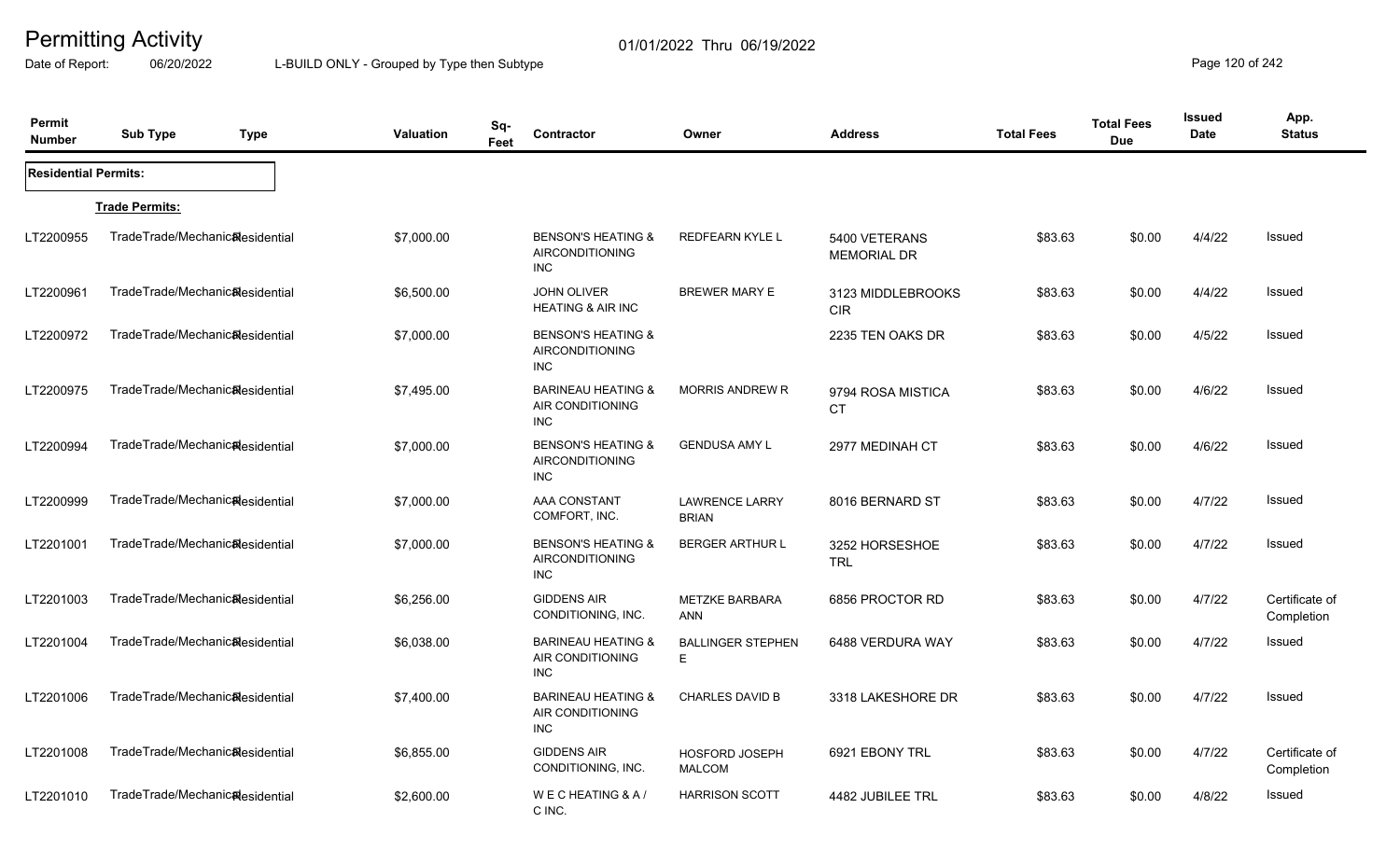Date of Report: 06/20/2022 L-BUILD ONLY - Grouped by Type then Subtype **Page 121** of 242

| Permit<br><b>Number</b>     | <b>Sub Type</b>                              | <b>Type</b> | <b>Valuation</b> | Sq-<br>Feet | Contractor                                                                      | Owner                                 | <b>Address</b>                   | <b>Total Fees</b> | <b>Total Fees</b><br><b>Due</b> | <b>Issued</b><br><b>Date</b> | App.<br><b>Status</b>        |
|-----------------------------|----------------------------------------------|-------------|------------------|-------------|---------------------------------------------------------------------------------|---------------------------------------|----------------------------------|-------------------|---------------------------------|------------------------------|------------------------------|
| <b>Residential Permits:</b> |                                              |             |                  |             |                                                                                 |                                       |                                  |                   |                                 |                              |                              |
|                             | <b>Trade Permits:</b>                        |             |                  |             |                                                                                 |                                       |                                  |                   |                                 |                              |                              |
| LT2201012                   | TradeTrade/Mechanic&esidential               |             | \$7,456.00       |             | E & B HEATING & A/C<br><b>INC</b>                                               | KING ELIZABETH<br><b>IRENE</b>        | 8880 MEGANS LN                   | \$83.63           | \$0.00                          | 4/8/22                       | Issued                       |
| LT2201014                   | TradeTrade/Mechanic <sub>al</sub> esidential |             | \$7,500.00       |             | <b>BENSON'S HEATING &amp;</b><br>AIRCONDITIONING<br><b>INC</b>                  |                                       | 3562 VELDA WOODS<br>DR.          | \$88.63           | \$0.00                          | 4/8/22                       | Issued                       |
| LT2201015                   | TradeTrade/Mechanicalesidential              |             | \$7,000.00       |             | <b>BENSON'S HEATING &amp;</b><br><b>AIRCONDITIONING</b><br><b>INC</b>           |                                       | 3525 CARRINGTON DR               | \$83.63           | \$0.00                          | 4/8/22                       | Issued                       |
| LT2201030                   | TradeTrade/Mechanic <sub>al</sub> esidential |             | \$5,980.00       |             | <b>DONALD GUY</b><br><b>HEATING AND</b><br>COOLING INC                          | <b>MEADOWS BRANDON</b><br>KAIN        | 3440 CEDARWOOD<br><b>TRL</b>     | \$83.63           | \$0.00                          | 4/11/22                      | Issued                       |
| LT2201039                   | TradeTrade/Mechanic <sub>al</sub> esidential |             | \$7,495.00       |             | <b>HARPER REVELL</b><br><b>HEATING AND AIR</b><br>CONDITIONING, INC             | <b>STEPHENSON</b><br>DONALEE S ESTATE | 8601 CABIN HILL RD               | \$83.63           | \$0.00                          | 4/12/22                      | Certificate of<br>Completion |
| LT2201045                   | TradeTrade/Mechanicalesidential              |             | \$14,188.00      |             | <b>TONY KELLY HEATING</b><br>AND AIR, INC                                       | <b>WILLIS DENISE</b>                  | 3401 SHARER RD                   | \$88.63           | \$0.00                          | 4/12/22                      | Issued                       |
| LT2201046                   | TradeTrade/Mechanic&esidential               |             | \$5,850.00       |             | <b>HARPER REVELL</b><br><b>HEATING AND AIR</b><br>CONDITIONING, INC             | <b>HARRIS JAMES OCIE</b>              | 531 WOOD FERN CT                 | \$83.63           | \$0.00                          | 4/12/22                      | Certificate of<br>Completion |
| LT2201050                   | TradeTrade/Mechanic&esidential               |             | \$74,400.00      |             | DONALD GUY<br><b>HEATING AND</b><br><b>COOLING INC</b>                          | <b>BEAVER KEVIN M</b>                 | 7121 SWITCH GRASS<br><b>WAY</b>  | \$88.63           | \$0.00                          | 4/12/22                      | Issued                       |
| LT2201054                   | TradeTrade/Mechanic&esidential               |             | \$7,400.00       |             | AIR CONTROL INC.                                                                | <b>TOWNSEND CHARLES</b><br><b>PJR</b> | 3301 BARROW HILL<br><b>TRL</b>   | \$83.63           | \$0.00                          | 4/13/22                      | Issued                       |
| LT2201066                   | TradeTrade/Mechanic&esidential               |             | \$7,250.00       |             | T K AIR<br><b>CONDITIONING</b><br><b>HEATING &amp;</b><br><b>APPLIANCES INC</b> | <b>MURPHY MICHAEL J</b>               | 6496 HIDDEN LAKES<br><b>DR</b>   | \$83.63           | \$0.00                          | 4/14/22                      | <b>Issued</b>                |
| LT2201081                   | TradeTrade/Mechanic&esidential               |             | \$7,000.00       |             | <b>BENSON'S HEATING &amp;</b><br>AIRCONDITIONING<br><b>INC</b>                  |                                       | 6432 DANCERS<br><b>IMAGE TRL</b> | \$83.63           | \$0.00                          | 4/14/22                      | Issued                       |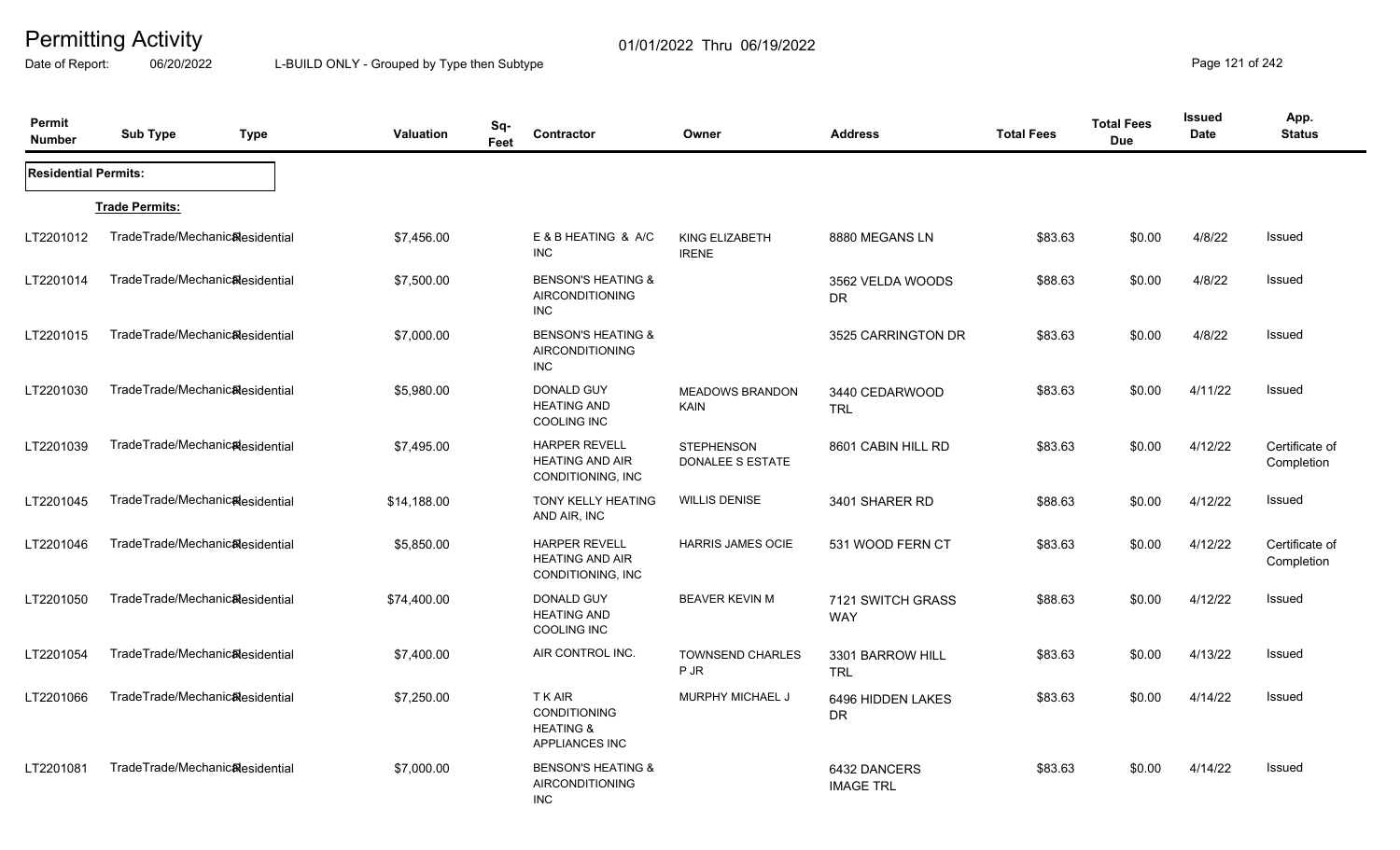Date of Report: 06/20/2022 L-BUILD ONLY - Grouped by Type then Subtype **Page 122 of 242** 

| Permit<br><b>Number</b>     | <b>Sub Type</b>                              | <b>Type</b> | Valuation  | Sq-<br>Feet | Contractor                                                            | Owner                                             | <b>Address</b>                | <b>Total Fees</b> | <b>Total Fees</b><br><b>Due</b> | <b>Issued</b><br><b>Date</b> | App.<br><b>Status</b>        |
|-----------------------------|----------------------------------------------|-------------|------------|-------------|-----------------------------------------------------------------------|---------------------------------------------------|-------------------------------|-------------------|---------------------------------|------------------------------|------------------------------|
| <b>Residential Permits:</b> |                                              |             |            |             |                                                                       |                                                   |                               |                   |                                 |                              |                              |
|                             | <b>Trade Permits:</b>                        |             |            |             |                                                                       |                                                   |                               |                   |                                 |                              |                              |
| LT2201087                   | TradeTrade/Mechanic&esidential               |             | \$3,925.00 |             | AIR CONTROL INC.                                                      | <b>KESTI DAVID C</b>                              | 3102 ORTEGA DR                | \$83.63           | \$0.00                          | 4/15/22                      | Issued                       |
| LT2201088                   | TradeTrade/Mechanicalesidential              |             | \$6,950.00 |             | <b>HARPER REVELL</b><br><b>HEATING AND AIR</b><br>CONDITIONING, INC   | SATTERFIELD DIANE<br>H                            | 757 RHODEN COVE<br><b>RD</b>  | \$83.63           | \$0.00                          | 4/15/22                      | Certificate of<br>Completion |
| LT2201093                   | TradeTrade/Mechanicalesidential              |             | \$6,979.00 |             | <b>GIDDENS AIR</b><br>CONDITIONING, INC.                              |                                                   | 1780 HOOT OWL                 | \$83.63           | \$0.00                          | 4/18/22                      | Certificate of<br>Completion |
| LT2201095                   | TradeTrade/Mechanic&esidential               |             | \$7,000.00 |             | <b>BENSON'S HEATING &amp;</b><br><b>AIRCONDITIONING</b><br><b>INC</b> |                                                   | 4583 BERKLIE DR               | \$83.63           | \$0.00                          | 4/18/22                      | Issued                       |
| LT2201100                   | TradeTrade/Mechanic&esidential               |             | \$7,000.00 |             | <b>RIVERSIDE HEATING</b><br>AND AIR, INC.                             | <b>OLSEN THOMAS M</b>                             | 622 TURKEY TROT LN            | \$83.63           | \$0.00                          | 4/18/22                      | <b>Issued</b>                |
| LT2201101                   | TradeTrade/Mechanic&esidential               |             | \$8,200.00 |             | <b>AND SERVICES</b>                                                   | DAUGHTY JUDITH A                                  | 8729 OPAL DR                  | \$88.63           | \$0.00                          | 4/18/22                      | Issued                       |
| LT2201104                   | TradeTrade/Mechanic <sub>al</sub> esidential |             | \$7,300.00 |             | <b>HARPER REVELL</b><br><b>HEATING AND AIR</b><br>CONDITIONING, INC   | <b>MANN CHARLOTTE</b>                             | 2623 BEN<br>STOUTAMIRE RD     | \$83.63           | \$0.00                          | 4/18/22                      | Issued                       |
| LT2201105                   | TradeTrade/Mechanicalesidential              |             | \$7,495.00 |             | <b>HARPER REVELL</b><br><b>HEATING AND AIR</b><br>CONDITIONING, INC   | <b>CURINGTON FAMILY</b><br><b>REVOCABLE TRUST</b> | 2117 LA ROCHELLE<br><b>DR</b> | \$83.63           | \$0.00                          | 4/18/22                      | Certificate of<br>Completion |
| LT2201107                   | TradeTrade/Mechanicalesidential              |             | \$7,400.00 |             | JOHN OLIVER<br><b>HEATING &amp; AIR INC</b>                           | <b>SCHNARS</b><br><b>CATHERINE H</b>              | 3626 DEER HILL TRL            | \$83.63           | \$0.00                          | 4/18/22                      | Issued                       |
| LT2201108                   | TradeTrade/Mechanic&esidential               |             | \$7,200.00 |             | <b>SHEARER HEATING &amp;</b><br>AIR CONDITIONING<br><b>LLC</b>        | <b>GODVILLE MARY BETH</b>                         | 1809 FOLKSTONE RD             | \$83.63           | \$0.00                          | 4/19/22                      | <b>Issued</b>                |
| LT2201113                   | TradeTrade/Mechanic&esidential               |             | \$6.675.00 |             | <b>CENTRAL HEATING</b><br><b>CONSULTANTS INC</b>                      | <b>FERREYRA OXLION</b><br>DANIEL D H              | 3347 WOOD HILL DR             | \$83.63           | \$0.00                          | 4/19/22                      | <b>Issued</b>                |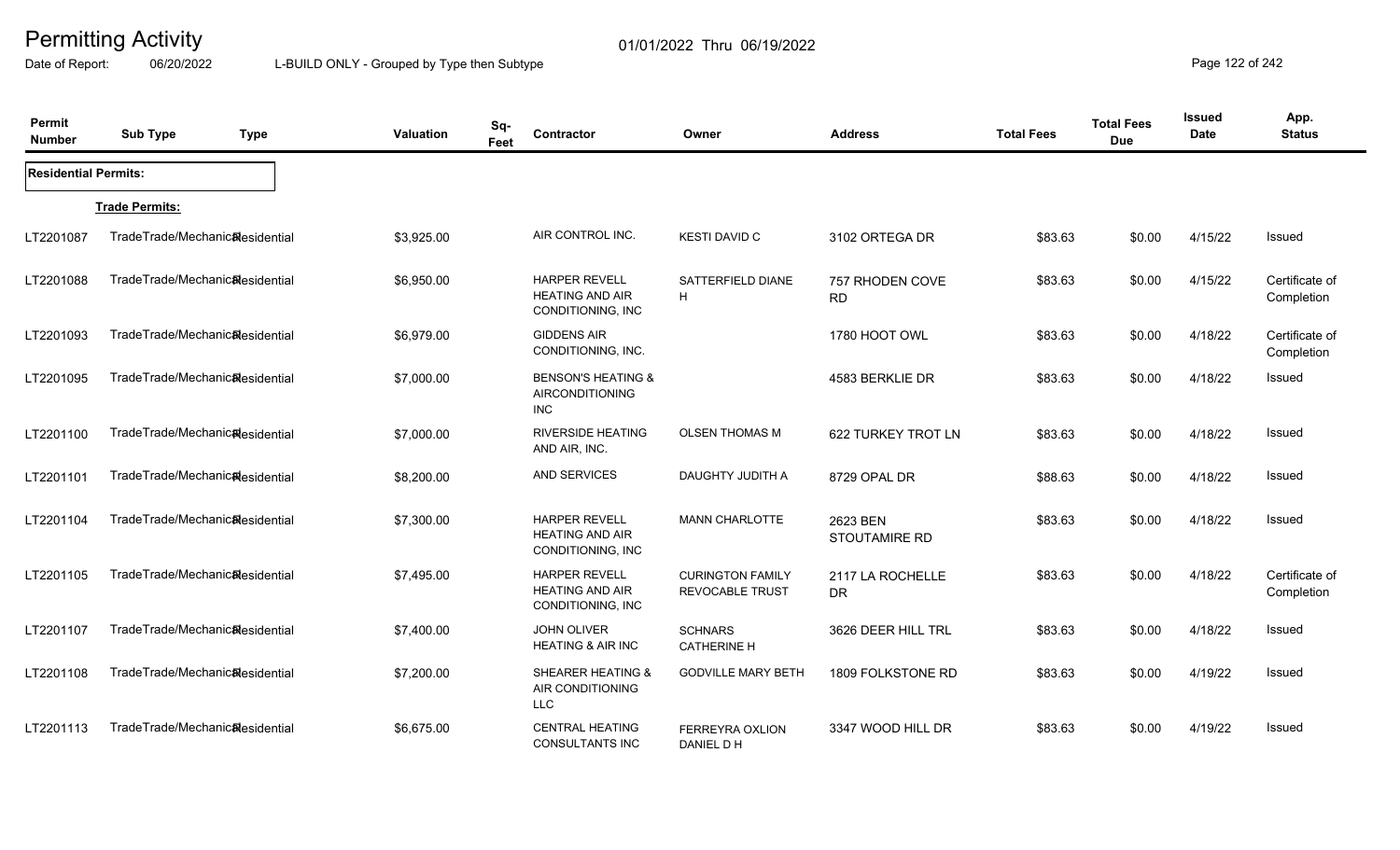Date of Report: 06/20/2022 L-BUILD ONLY - Grouped by Type then Subtype **Page 123 of 242** 

| Permit<br><b>Number</b>     | <b>Sub Type</b><br><b>Type</b>               | <b>Valuation</b> | Sq-<br>Feet | <b>Contractor</b>                                                             | Owner                                  | <b>Address</b>                    | <b>Total Fees</b> | <b>Total Fees</b><br><b>Due</b> | Issued<br><b>Date</b> | App.<br><b>Status</b>        |
|-----------------------------|----------------------------------------------|------------------|-------------|-------------------------------------------------------------------------------|----------------------------------------|-----------------------------------|-------------------|---------------------------------|-----------------------|------------------------------|
| <b>Residential Permits:</b> |                                              |                  |             |                                                                               |                                        |                                   |                   |                                 |                       |                              |
|                             | <b>Trade Permits:</b>                        |                  |             |                                                                               |                                        |                                   |                   |                                 |                       |                              |
| LT2201124                   | TradeTrade/Mechanic&esidential               | \$5,825.00       |             | <b>TKAIR</b><br>CONDITIONING<br><b>HEATING &amp;</b><br><b>APPLIANCES INC</b> | <b>DARDEN</b><br><b>COMMERCIAL LLC</b> | 3400 CHEROKEE<br><b>RIDGE TRL</b> | \$83.63           | \$0.00                          | 4/20/22               | Issued                       |
| LT2201128                   | TradeTrade/Mechanic&esidential               | \$7,346.00       |             | <b>HIGH QUALITY</b><br><b>HEATING &amp; AIR INC</b>                           | FS#119                                 | 4595 HIGHGROVE RD                 | \$83.63           | \$0.00                          | 4/20/22               | Issued                       |
| LT2201129                   | TradeTrade/Mechanic <sub>al</sub> esidential | \$7,400.00       |             | AIR CONTROL INC.                                                              | <b>NELSON CHADWICK S</b>               | 1238 TURNIP PATCH<br><b>RD</b>    | \$83.63           | \$0.00                          | 4/20/22               | Issued                       |
| LT2201130                   | TradeTrade/Mechanic&esidential               | \$7,495.00       |             | <b>PARKER SERVICES</b><br>INC.                                                | <b>FIELDS ALICE</b>                    | 4113 N MONROE ST                  | \$83.63           | \$0.00                          | 4/20/22               | Issued                       |
| LT2201147                   | TradeTrade/Mechanic&esidential               | \$7,350.00       |             | AIR CONTROL INC.                                                              | <b>BURTON YVONNE P</b>                 | 6548 ALAN A DALE<br><b>TRL</b>    | \$83.63           | \$0.00                          | 4/21/22               | <b>Issued</b>                |
| LT2201149                   | TradeTrade/Mechanic <sub>al</sub> esidential | \$7,240.00       |             | DONALD GUY<br><b>HEATING AND</b><br><b>COOLING INC</b>                        | MCMILLAN HOWARD F                      | 4001 CHAIRES CROSS<br><b>RD</b>   | \$83.63           | \$0.00                          | 4/22/22               | <b>Issued</b>                |
| LT2201150                   | TradeTrade/Mechanicalesidential              | \$6,600.00       |             | AIR CONTROL INC.                                                              | MACHEK BRIAN DAVID                     | 669 FOREST LAIR                   | \$83.63           | \$0.00                          | 4/22/22               | <b>Issued</b>                |
| LT2201152                   | TradeTrade/Mechanic&esidential               | \$7,400.00       |             | <b>BARINEAU HEATING &amp;</b><br>AIR CONDITIONING<br><b>INC</b>               | ROGERS CAROL M                         | 1466 ROBIN KAY RD                 | \$83.63           | \$0.00                          | 4/22/22               | <b>Issued</b>                |
| LT2201157                   | TradeTrade/Mechanic&esidential               | \$6,381.00       |             | STERLING SERVICE<br>OF FLORIDA INC                                            |                                        | 1741 copperfield CIR              | \$83.63           | \$0.00                          | 4/25/22               | <b>Issued</b>                |
| LT2201158                   | TradeTrade/Mechanic&esidential               | \$7,200.00       |             | <b>STERLING SERVICE</b><br>OF FLORIDA INC                                     |                                        | 4428 ARGYLE LN                    | \$83.63           | \$0.00                          | 4/25/22               | Issued                       |
| LT2201161                   | TradeTrade/Mechanic <sub>Residential</sub>   | \$7,240.00       |             | <b>DONALD GUY</b><br><b>HEATING AND</b><br>COOLING INC                        | <b>BAYLISS SARA J</b>                  | 244 ROSEHILL DR                   | \$83.63           | \$0.00                          | 4/25/22               | <b>Issued</b>                |
| LT2201164                   | TradeTrade/Mechanic <sub>al</sub> esidential | \$6,250.00       |             | <b>HARPER REVELL</b><br><b>HEATING AND AIR</b><br>CONDITIONING, INC           | NUGENT DONNA S                         | 4541 HICKORY<br><b>FOREST CIR</b> | \$83.63           | \$0.00                          | 4/25/22               | Certificate of<br>Completion |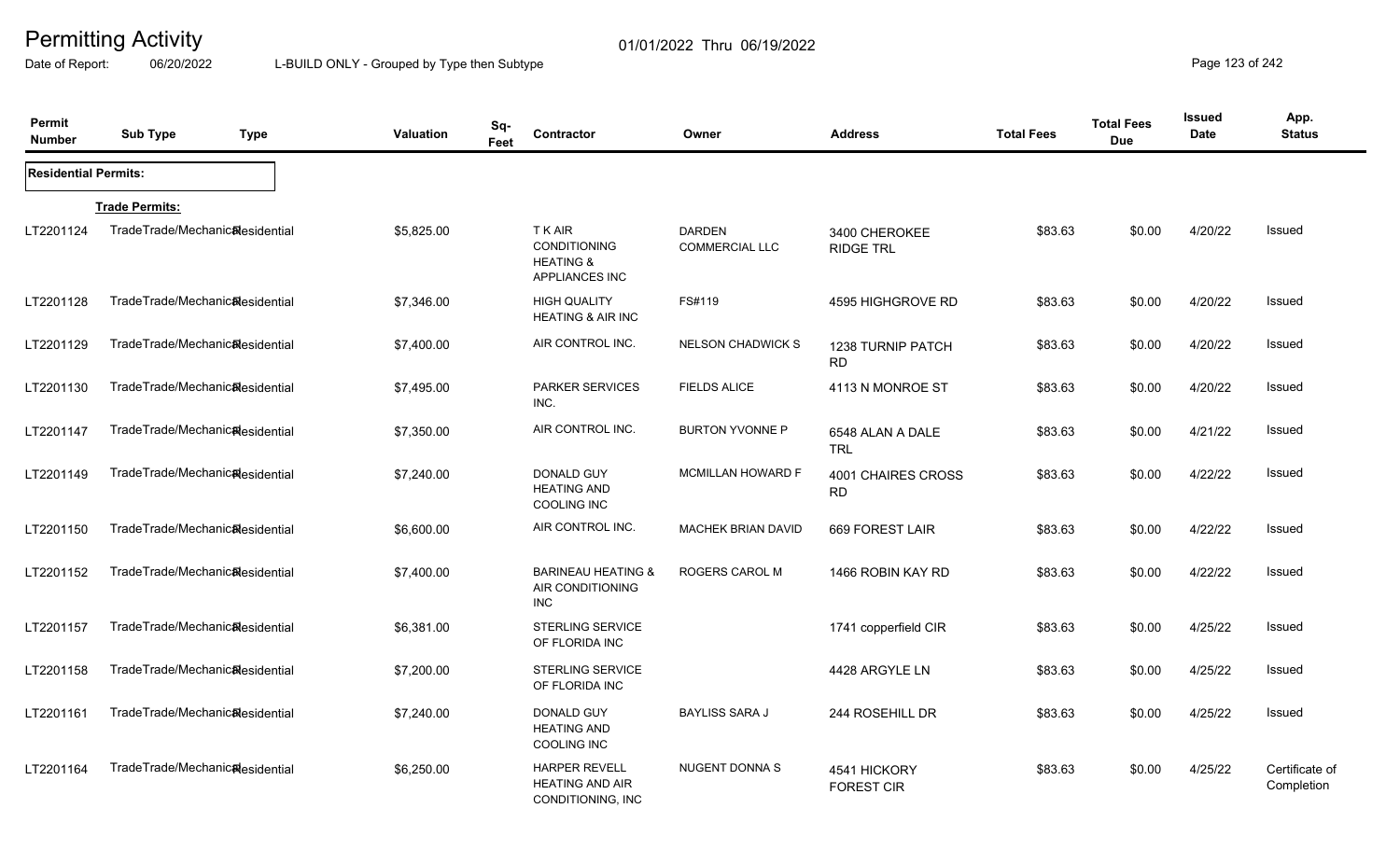Date of Report: 06/20/2022 L-BUILD ONLY - Grouped by Type then Subtype **Page 124** of 242

| Permit<br><b>Number</b>     | <b>Sub Type</b><br><b>Type</b>  | <b>Valuation</b> | Sq-<br>Feet | Contractor                                                            | Owner                                | <b>Address</b>                  | <b>Total Fees</b> | <b>Total Fees</b><br><b>Due</b> | Issued<br>Date | App.<br><b>Status</b> |
|-----------------------------|---------------------------------|------------------|-------------|-----------------------------------------------------------------------|--------------------------------------|---------------------------------|-------------------|---------------------------------|----------------|-----------------------|
| <b>Residential Permits:</b> |                                 |                  |             |                                                                       |                                      |                                 |                   |                                 |                |                       |
|                             | <b>Trade Permits:</b>           |                  |             |                                                                       |                                      |                                 |                   |                                 |                |                       |
| LT2201169                   | TradeTrade/Mechanic&esidential  | \$13,664.00      |             | <b>BARINEAU HEATING &amp;</b><br>AIR CONDITIONING<br><b>INC</b>       | <b>SCHULMAN FAITH</b><br><b>ANN</b>  | 1817 LOG RIDGE TRL              | \$88.63           | \$0.00                          | 4/25/22        | Issued                |
| LT2201170                   | TradeTrade/Mechanic&esidential  | \$7,495.00       |             | <b>BARINEAU HEATING &amp;</b><br>AIR CONDITIONING<br><b>INC</b>       | <b>BEBOUT ANDREA</b><br><b>GRACE</b> | 4455 ARGYLE LN                  | \$83.63           | \$0.00                          | 4/25/22        | Issued                |
| LT2201173                   | TradeTrade/Mechanic&esidential  | \$7,000.00       |             | <b>BENSON'S HEATING &amp;</b><br><b>AIRCONDITIONING</b><br><b>INC</b> |                                      | 4963 GLEN CASTLE<br><b>DR</b>   | \$83.63           | \$0.00                          | 4/25/22        | Issued                |
| LT2201174                   | TradeTrade/Mechanic&esidential  | \$7,400.00       |             | <b>BARINEAU HEATING &amp;</b><br>AIR CONDITIONING<br><b>INC</b>       | SIMMONS NAKESHIA S                   | 423 BROOKE<br><b>HAMPTON DR</b> | \$83.63           | \$0.00                          | 4/25/22        | Issued                |
| LT2201175                   | TradeTrade/Mechanic&esidential  | \$7,400.00       |             | <b>BARINEAU HEATING &amp;</b><br>AIR CONDITIONING<br><b>INC</b>       | <b>MORGAN JENNIFER</b>               | 9901 TURTLE DOVE<br><b>WAY</b>  | \$83.63           | \$0.00                          | 4/25/22        | Issued                |
| LT2201176                   | TradeTrade/Mechanic&esidential  | \$7,400.00       |             | <b>BARINEAU HEATING &amp;</b><br>AIR CONDITIONING<br><b>INC</b>       | CHITWOOD ROBERT P                    | 2139 LA ROCHELLE<br><b>DR</b>   | \$83.63           | \$0.00                          | 4/25/22        | Issued                |
| LT2201179                   | TradeTrade/Mechanic&esidential  | \$7,000.00       |             | <b>BENSON'S HEATING &amp;</b><br><b>AIRCONDITIONING</b><br><b>INC</b> |                                      | 3771 BOBBIN MILL RD             | \$83.63           | \$0.00                          | 4/26/22        | Issued                |
| LT2201180                   | TradeTrade/Mechanic&esidential  | \$5,800.00       |             | <b>BENSON'S HEATING &amp;</b><br>AIRCONDITIONING<br><b>INC</b>        |                                      | 8015 EVENING STAR<br>LN         | \$83.63           | \$0.00                          | 4/26/22        | Issued                |
| LT2201182                   | TradeTrade/Mechanic&esidential  | \$2,600.00       |             | WECHEATING & A/<br>C INC.                                             | <b>BRADLEY ANN N</b>                 | 2668 WHARTON CIR                | \$83.63           | \$0.00                          | 4/26/22        | Issued                |
| LT2201187                   | TradeTrade/Mechanicalesidential | \$25,708.00      |             | <b>BARINEAU HEATING &amp;</b><br>AIR CONDITIONING<br><b>INC</b>       | <b>GROSH DANIEL C</b>                | 9217 OAKFAIR DR                 | \$88.63           | \$0.00                          | 4/26/22        | Issued                |
| LT2201188                   | TradeTrade/Mechanicalesidential | \$7,400.00       |             | <b>BARINEAU HEATING &amp;</b><br>AIR CONDITIONING<br><b>INC</b>       | <b>LACKEY TRAVIS</b>                 | 2048 DYREHAVEN CT               | \$83.63           | \$0.00                          | 4/26/22        | Issued                |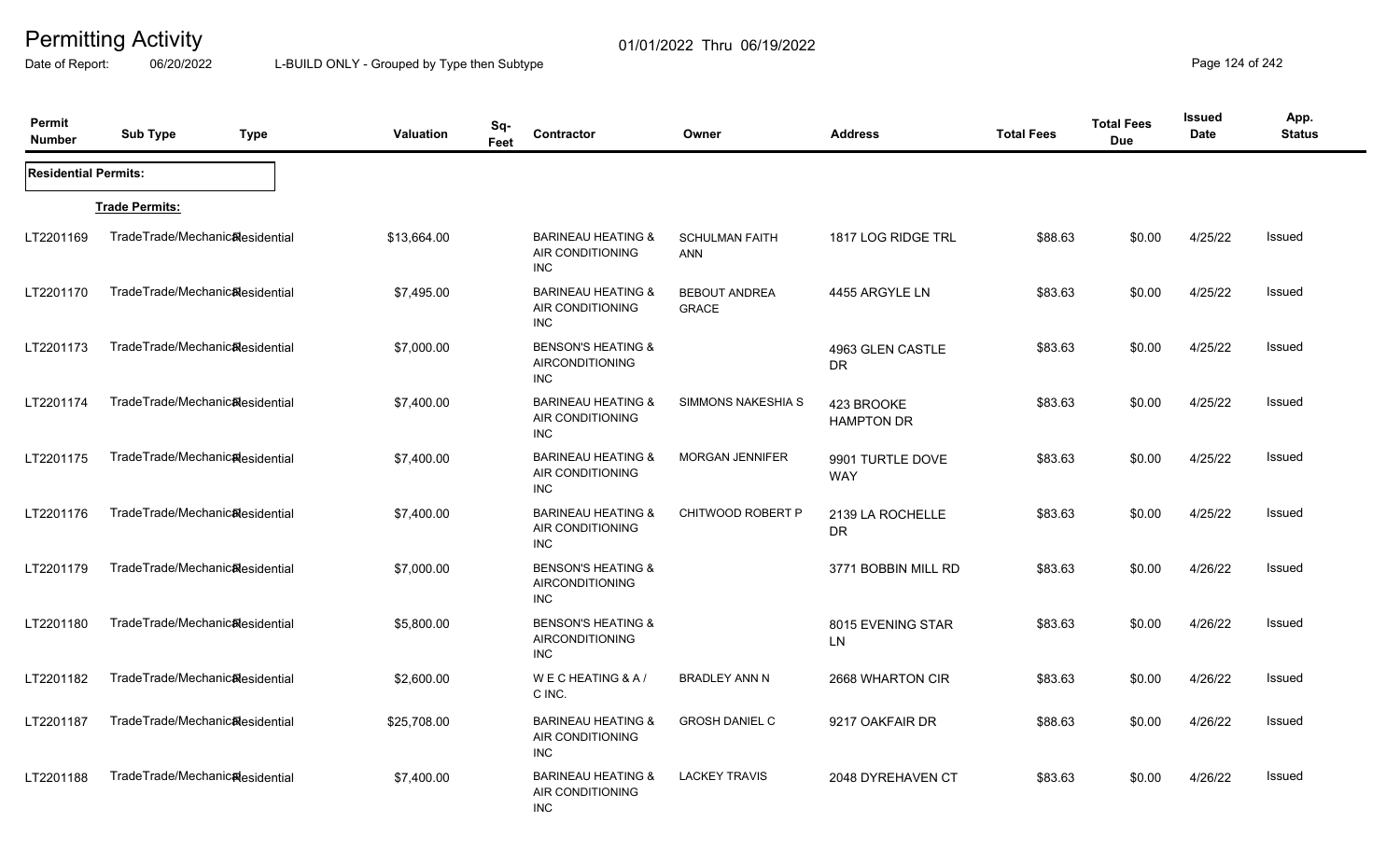Date of Report: 06/20/2022 L-BUILD ONLY - Grouped by Type then Subtype **Page 125** of 242

| Permit<br><b>Number</b>     | <b>Sub Type</b>                              | <b>Type</b> | Valuation  | Sq-<br>Feet | Contractor                                                            | Owner                               | <b>Address</b>                         | <b>Total Fees</b> | <b>Total Fees</b><br><b>Due</b> | <b>Issued</b><br>Date | App.<br><b>Status</b>        |
|-----------------------------|----------------------------------------------|-------------|------------|-------------|-----------------------------------------------------------------------|-------------------------------------|----------------------------------------|-------------------|---------------------------------|-----------------------|------------------------------|
| <b>Residential Permits:</b> |                                              |             |            |             |                                                                       |                                     |                                        |                   |                                 |                       |                              |
|                             | <b>Trade Permits:</b>                        |             |            |             |                                                                       |                                     |                                        |                   |                                 |                       |                              |
| LT2201189                   | TradeTrade/Mechanic&esidential               |             | \$5,350.00 |             | AIR CONTROL INC.                                                      | <b>HUBER LISA D</b>                 | 2658 CHANDALAR LN,<br>Apt D            | \$83.63           | \$0.00                          | 4/26/22               | Issued                       |
| LT2201194                   | TradeTrade/Mechanic <sub>Residential</sub>   |             | \$6,274.00 |             | <b>GIDDENS AIR</b><br>CONDITIONING, INC.                              | RODRIGUEZ SHARON                    | 13111 FLYWAY DR                        | \$83.63           | \$0.00                          | 4/27/22               | Certificate of<br>Completion |
| LT2201201                   | TradeTrade/Mechanic&esidential               |             | \$7,000.00 |             | <b>BENSON'S HEATING &amp;</b><br>AIRCONDITIONING<br><b>INC</b>        |                                     | 3204 HORSESHOE<br><b>TRL</b>           | \$83.63           | \$0.00                          | 4/27/22               | Issued                       |
| LT2201202                   | TradeTrade/Mechanic&esidential               |             | \$7,000.00 |             | <b>BENSON'S HEATING &amp;</b><br><b>AIRCONDITIONING</b><br><b>INC</b> |                                     | 6284 PINE FAIR WAY                     | \$83.63           | \$0.00                          | 4/27/22               | <b>Issued</b>                |
| LT2201206                   | TradeTrade/Mechanic&esidential               |             | \$7,495.00 |             | <b>BARINEAU HEATING &amp;</b><br>AIR CONDITIONING<br><b>INC</b>       | <b>PODKALICKA</b><br><b>MARZENA</b> | 5145 ILE DE FRANCE<br><b>DR</b>        | \$83.63           | \$0.00                          | 4/27/22               | <b>Issued</b>                |
| LT2201207                   | TradeTrade/Mechanic&esidential               |             | \$7,400.00 |             | <b>INTELLIGENT AIR LLC</b>                                            | <b>WILSON LINDSEY</b>               | 4728 STONEY TRCE                       | \$83.63           | \$0.00                          | 4/27/22               | <b>Issued</b>                |
| LT2201216                   | TradeTrade/Mechanic&esidential               |             | \$5,200.00 |             | A-1 SERVICE LLC.                                                      | <b>BRITT GUILING LI</b>             | 4407 MILLWOOD LN                       | \$83.63           | \$0.00                          | 4/28/22               | <b>Issued</b>                |
| LT2201217                   | TradeTrade/Mechanic <sub>al</sub> esidential |             | \$5,700.00 |             | AIR CONTROL INC.                                                      | <b>BOSS PROPERTIES</b><br>LLC       | 3757 MARIA CIR                         | \$83.63           | \$0.00                          | 4/28/22               | <b>Issued</b>                |
| LT2201224                   | TradeTrade/Mechanic&esidential               |             | \$7,495.00 |             | <b>BARINEAU HEATING &amp;</b><br>AIR CONDITIONING<br><b>INC</b>       | PELHAM JACK                         | 4393 CHAIRES CROSS<br><b>RD</b>        | \$83.63           | \$0.00                          | 4/28/22               | <b>Issued</b>                |
| LT2201226                   | TradeTrade/Mechanic&esidential               |             | \$7,400.00 |             | AIR CONTROL INC.                                                      | STEINMEYER F E III<br>LIFE ESTATE   | 6319 COUNT FLEET<br><b>TRL</b>         | \$83.63           | \$0.00                          | 4/28/22               | Issued                       |
| LT2201235                   | TradeTrade/Mechanic&esidential               |             | \$2,600.00 |             | WECHEATING & A/<br>C INC.                                             | <b>GIARDINA BAO NGOC</b>            | 8266 CHARRINGTON<br><b>FOREST BLVD</b> | \$83.63           | \$0.00                          | 4/29/22               | <b>Issued</b>                |
| LT2201239                   | TradeTrade/Mechanic <sub>al</sub> esidential |             | \$7,000.00 |             | <b>BENSON'S HEATING &amp;</b><br>AIRCONDITIONING<br><b>INC</b>        |                                     | 3708 WOOD HILL DR                      | \$83.63           | \$0.00                          | 4/29/22               | <b>Issued</b>                |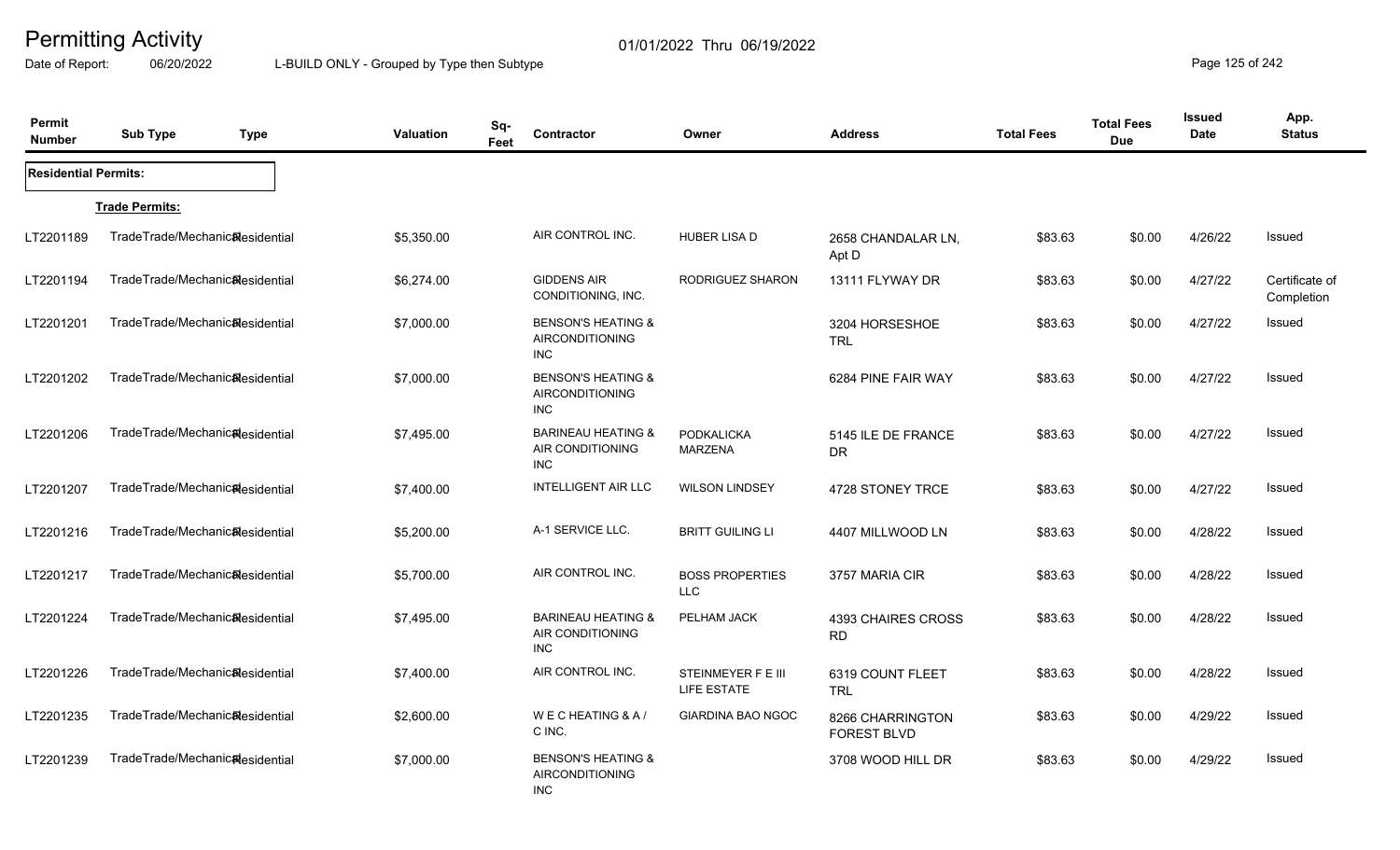Date of Report: 06/20/2022 L-BUILD ONLY - Grouped by Type then Subtype **Page 126** of 242

| Permit<br><b>Number</b>     | <b>Sub Type</b>                              | <b>Type</b> | <b>Valuation</b> | Sq-<br>Feet | <b>Contractor</b>                                                      | Owner                                   | <b>Address</b>                 | <b>Total Fees</b> | <b>Total Fees</b><br><b>Due</b> | <b>Issued</b><br><b>Date</b> | App.<br><b>Status</b>        |
|-----------------------------|----------------------------------------------|-------------|------------------|-------------|------------------------------------------------------------------------|-----------------------------------------|--------------------------------|-------------------|---------------------------------|------------------------------|------------------------------|
| <b>Residential Permits:</b> |                                              |             |                  |             |                                                                        |                                         |                                |                   |                                 |                              |                              |
|                             | <b>Trade Permits:</b>                        |             |                  |             |                                                                        |                                         |                                |                   |                                 |                              |                              |
| LT2201241                   | TradeTrade/Mechanic&esidential               |             | \$13,459.00      |             | <b>BARINEAU HEATING &amp;</b><br>AIR CONDITIONING<br><b>INC</b>        | <b>MORRIS JAMES F</b>                   | 3676 LOMA FARM RD              | \$88.63           | \$0.00                          | 4/29/22                      | Issued                       |
| LT2201243                   | TradeTrade/Mechanic&esidential               |             | \$7,495.00       |             | <b>BARINEAU HEATING &amp;</b><br>AIR CONDITIONING<br><b>INC</b>        | <b>NESSET MICHAEL J</b>                 | 6715 KAUAI KING TRL            | \$83.63           | \$0.00                          | 5/2/22                       | Issued                       |
| LT2201244                   | TradeTrade/Mechanic&esidential               |             | \$7,284.00       |             | <b>GIDDENS AIR</b><br>CONDITIONING, INC.                               | <b>KNIPPEL LAURA</b><br><b>BRITTANY</b> | 4954 GLEN CASTLE<br><b>DR</b>  | \$83.63           | \$0.00                          | 5/2/22                       | Certificate of<br>Completion |
| LT2201245                   | TradeTrade/Mechanic <sub>al</sub> esidential |             | \$7,100.00       |             | <b>HARPER REVELL</b><br><b>HEATING AND AIR</b><br>CONDITIONING, INC.   | <b>BERTELS CLAUS E JR</b>               | 5988 ANSEL FERREL<br><b>RD</b> | \$83.63           | \$0.00                          | 5/2/22                       | Certificate of<br>Completion |
| LT2201246                   | TradeTrade/Mechanicalesidential              |             | \$7,482.00       |             | <b>KEY HEATING &amp;</b><br><b>COOLING</b>                             | <b>KELLER CECILIA S</b>                 | 9705 WATERS MEET<br><b>DR</b>  | \$83.63           | \$0.00                          | 5/2/22                       | Issued                       |
| LT2201248                   | TradeTrade/Mechanic&esidential               |             | \$7,240.00       |             | <b>PARKER SERVICES</b><br>INC.                                         | CHERR GORDON D                          | 2438 BASS BAY DR               | \$83.63           | \$0.00                          | 5/2/22                       | Issued                       |
| LT2201252                   | TradeTrade/Mechanic&esidential               |             | \$7,400.00       |             | <b>BARINEAU HEATING &amp;</b><br><b>AIR CONDITIONING</b><br><b>INC</b> | PARIS DAVID M                           | 6264 JORDANS PASS<br><b>DR</b> | \$83.63           | \$0.00                          | 5/2/22                       | <b>Issued</b>                |
| LT2201257                   | TradeTrade/Mechanic&esidential               |             | \$7,262.00       |             | <b>KEY HEATING &amp;</b><br><b>COOLING</b>                             | <b>BROWN NANCY J</b>                    | 2505 SHADOWWOOD<br><b>DR</b>   | \$83.63           | \$0.00                          | 5/2/22                       | Issued                       |
| LT2201263                   | TradeTrade/Mechanicalesidential              |             | \$10,442.86      |             | <b>KEITH LAWSON</b><br>SERVICES, LLC.                                  | PORCHER CORINNE                         | 3489 CEDAR LANE DR             | \$88.63           | \$0.00                          | 5/2/22                       | Issued                       |
| LT2201265                   | TradeTrade/Mechanic&esidential               |             | \$25,000.00      |             | Air Control Inc.                                                       | <b>MURDOCK</b><br><b>CHRISTOPHER T</b>  | 9019 WINGED FOOT<br><b>DR</b>  | \$88.63           | \$0.00                          | 5/18/22                      | Issued                       |
| LT2201266                   | TradeTrade/Mechanic&esidential               |             | \$14,893.15      |             | <b>KEITH LAWSON</b><br>SERVICES, LLC.                                  | FS#119                                  | 11073 WILDLIFE TRL             | \$88.63           | \$0.00                          | 5/2/22                       | Issued                       |
| LT2201268                   | TradeTrade/Mechanic <sub>Residential</sub>   |             | \$6,250.00       |             | <b>HARPER REVELL</b><br><b>HEATING AND AIR</b><br>CONDITIONING, INC    | <b>TAYLOR AUSTIN</b>                    | 1579 TALPECO RD                | \$83.63           | \$0.00                          | 5/2/22                       | Certificate of<br>Completion |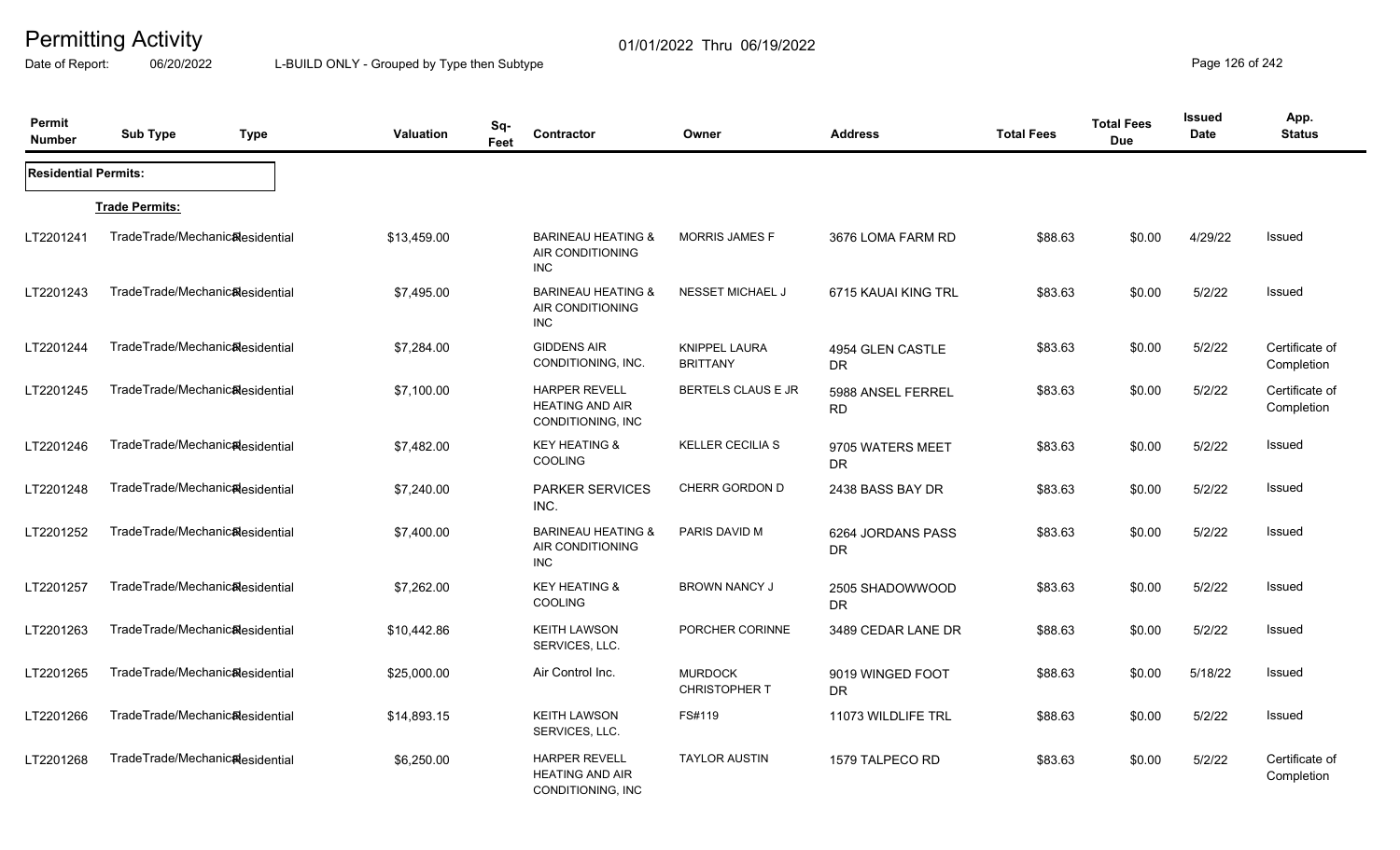Date of Report: 06/20/2022 L-BUILD ONLY - Grouped by Type then Subtype **Page 127** of 242

| Permit<br><b>Number</b>     | <b>Sub Type</b>                              | <b>Type</b> | Valuation   | Sq-<br>Feet | Contractor                                                            | Owner                                                           | <b>Address</b>                    | <b>Total Fees</b> | <b>Total Fees</b><br><b>Due</b> | <b>Issued</b><br><b>Date</b> | App.<br><b>Status</b>        |
|-----------------------------|----------------------------------------------|-------------|-------------|-------------|-----------------------------------------------------------------------|-----------------------------------------------------------------|-----------------------------------|-------------------|---------------------------------|------------------------------|------------------------------|
| <b>Residential Permits:</b> |                                              |             |             |             |                                                                       |                                                                 |                                   |                   |                                 |                              |                              |
|                             | <b>Trade Permits:</b>                        |             |             |             |                                                                       |                                                                 |                                   |                   |                                 |                              |                              |
| LT2201271                   | TradeTrade/Mechanic&esidential               |             | \$7,000.00  |             | <b>BENSON'S HEATING &amp;</b><br><b>AIRCONDITIONING</b><br><b>INC</b> | <b>MUIR TONI ANN</b><br><b>REVOCABLE TRUST</b>                  | 1520 LOCHINVAR LN                 | \$83.63           | \$0.00                          | 5/2/22                       | Issued                       |
| LT2201272                   | TradeTrade/Mechanic&esidential               |             | \$7,000.00  |             | <b>BENSON'S HEATING &amp;</b><br><b>AIRCONDITIONING</b><br><b>INC</b> |                                                                 | 3237 FAWN HILL TRL                | \$83.63           | \$0.00                          | 5/3/22                       | Issued                       |
| LT2201273                   | TradeTrade/Mechanic&esidential               |             | \$4,900.00  |             | <b>KEITH KRATOFIL</b><br><b>HEATING &amp; A/C INC</b>                 | <b>WELCOME HERE</b><br>PROPERTIES LLC                           | 2033 SHADYOAKS DR                 | \$83.63           | \$0.00                          | 5/3/22                       | Certificate of<br>Completion |
| LT2201276                   | TradeTrade/Mechanicalesidential              |             | \$7,495.00  |             | <b>PARKER SERVICES</b><br>INC.                                        | <b>FUTCH CHARLES</b><br><b>NELSON JOINT</b><br><b>REVOCABLE</b> | 685 FOREST LAIR                   | \$83.63           | \$0.00                          | 5/3/22                       | Issued                       |
| LT2201277                   | TradeTrade/Mechanic&esidential               |             | \$5,700.00  |             | AIR CONTROL INC.                                                      | <b>BOSS PROPERTIES</b><br><b>LLC</b>                            | 3717 MARIA CIR                    | \$83.63           | \$0.00                          | 5/4/22                       | Issued                       |
| LT2201278                   | TradeTrade/Mechanicalesidential              |             | \$7,400.00  |             | <b>BARINEAU HEATING &amp;</b><br>AIR CONDITIONING<br><b>INC</b>       | ANDREWS JOSEPH                                                  | 3883 CHAUCER CT                   | \$83.63           | \$0.00                          | 5/4/22                       | Issued                       |
| LT2201279                   | TradeTrade/Mechanic <sub>al</sub> esidential |             | \$15,696.00 |             | <b>BARINEAU HEATING &amp;</b><br>AIR CONDITIONING<br><b>INC</b>       | <b>LEE CRYSTAL</b>                                              | 6636 REIGH COUNT<br><b>TRL</b>    | \$88.63           | \$0.00                          | 5/4/22                       | Issued                       |
| LT2201282                   | TradeTrade/Mechanic <sub>al</sub> esidential |             | \$7,000.00  |             | <b>BENSON'S HEATING &amp;</b><br>AIRCONDITIONING<br>INC.              |                                                                 | 6147 TALL PINE DR                 | \$83.63           | \$0.00                          | 5/4/22                       | Issued                       |
| LT2201284                   | TradeTrade/Mechanicalesidential              |             | \$14,003.61 |             | <b>HARPER REVELL</b><br><b>HEATING AND AIR</b><br>CONDITIONING, INC   | PARKER KIMBERLY W                                               | 6632 CHEVY WAY                    | \$88.63           | \$0.00                          | 5/4/22                       | <b>Issued</b>                |
| LT2201290                   | TradeTrade/Mechanicalesidential              |             | \$7,400.00  |             | <b>BARINEAU HEATING &amp;</b><br>AIR CONDITIONING<br><b>INC</b>       | AKOS DEBORA L                                                   | 1018 WINFIELD<br><b>FOREST DR</b> | \$83.63           | \$0.00                          | 5/5/22                       | <b>Issued</b>                |
| LT2201291                   | TradeTrade/Mechanic <sub>al</sub> esidential |             | \$2,600.00  |             | WECHEATING & A/<br>C INC.                                             | <b>MCELROY PAULETTE</b>                                         | 7955 BERNARD ST                   | \$83.63           | \$0.00                          | 5/5/22                       | Issued                       |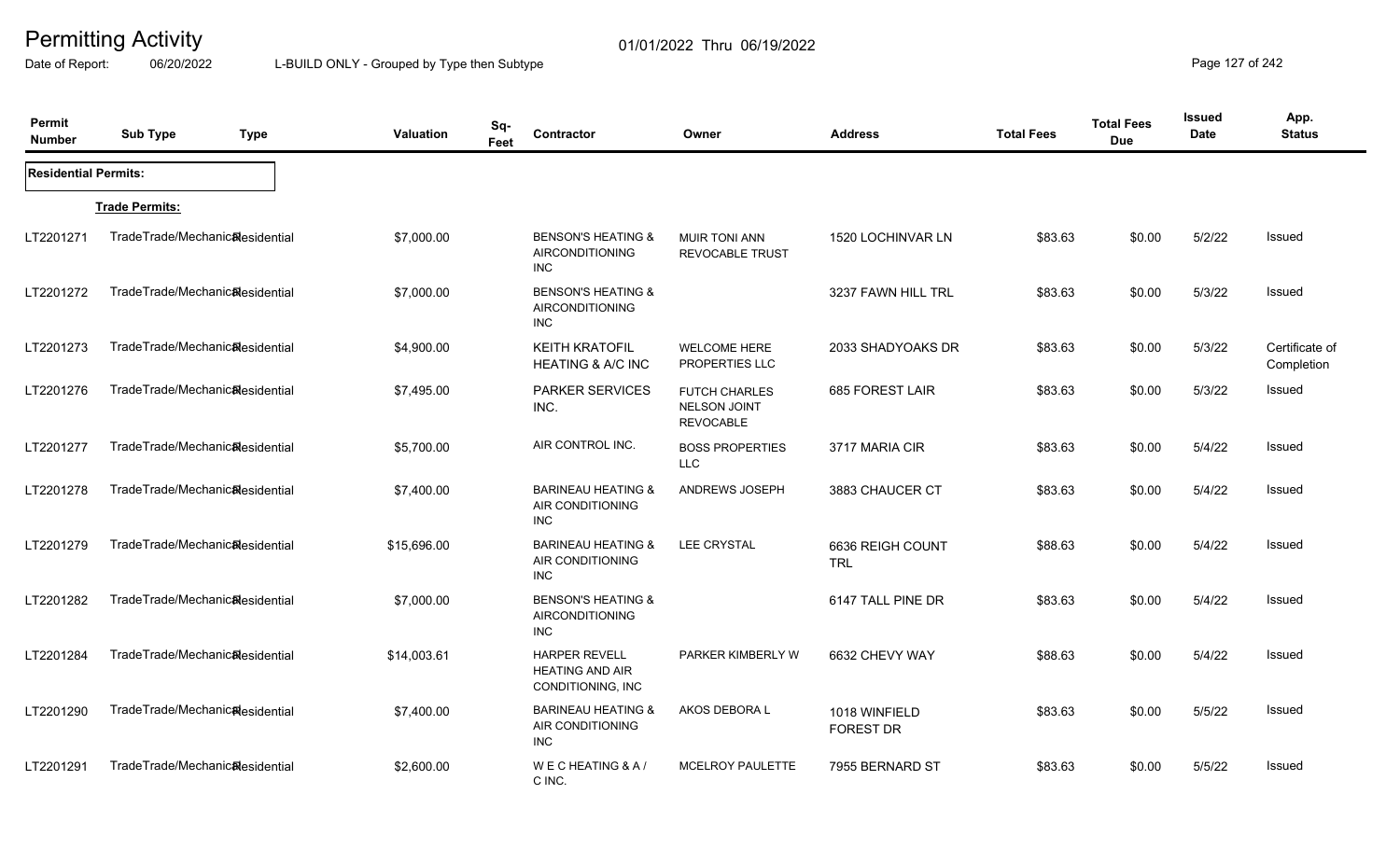Date of Report: 06/20/2022 L-BUILD ONLY - Grouped by Type then Subtype **Page 128** of 242

| Permit<br><b>Number</b>     | <b>Sub Type</b>                              | <b>Type</b> | Valuation   | Sq-<br>Feet | Contractor                                                          | Owner                                                          | <b>Address</b>                 | <b>Total Fees</b> | <b>Total Fees</b><br><b>Due</b> | <b>Issued</b><br>Date | App.<br><b>Status</b>        |
|-----------------------------|----------------------------------------------|-------------|-------------|-------------|---------------------------------------------------------------------|----------------------------------------------------------------|--------------------------------|-------------------|---------------------------------|-----------------------|------------------------------|
| <b>Residential Permits:</b> |                                              |             |             |             |                                                                     |                                                                |                                |                   |                                 |                       |                              |
|                             | <b>Trade Permits:</b>                        |             |             |             |                                                                     |                                                                |                                |                   |                                 |                       |                              |
| LT2201292                   | TradeTrade/Mechanic&esidential               |             | \$2,600.00  |             | WECHEATING & A/<br>C INC.                                           | <b>STOREY JOINT</b><br><b>REVOCABLE LIVING</b><br><b>TRUST</b> | 6201 PICKWICK RD               | \$83.63           | \$0.00                          | 5/6/22                | Issued                       |
| LT2201293                   | TradeTrade/Mechanic&esidential               |             | \$20,780.00 |             | <b>BARINEAU HEATING &amp;</b><br>AIR CONDITIONING<br>INC.           | <b>VAIL ABIGAIL</b>                                            | 3636 DEXTER DR                 | \$88.63           | \$0.00                          | 5/6/22                | Issued                       |
| LT2201296                   | TradeTrade/Mechanic <sub>Residential</sub>   |             | \$7,400.00  |             | <b>BARINEAU HEATING &amp;</b><br>AIR CONDITIONING<br>INC            | YATES JANICE                                                   | 3530 LAKESHORE DR              | \$83.63           | \$0.00                          | 5/6/22                | Issued                       |
| LT2201298                   | TradeTrade/Mechanic&esidential               |             | \$7,400.00  |             | AIR CONTROL INC.                                                    | <b>MOORE DENISE</b>                                            | 2801 GREEN FOREST<br><b>LN</b> | \$83.63           | \$0.00                          | 5/6/22                | Issued                       |
| LT2201306                   | TradeTrade/Mechanic&esidential               |             | \$7,340.00  |             | <b>KEY HEATING &amp;</b><br>COOLING                                 | <b>STOCK DONALD</b>                                            | 1334 AVONDALE WAY              | \$83.63           | \$0.00                          | 5/9/22                | Issued                       |
| LT2201308                   | TradeTrade/Mechanicalesidential              |             | \$5,400.00  |             | DONALD GUY<br><b>HEATING AND</b><br>COOLING INC                     | SCHMIDT-WILSON<br><b>SUZANNE M FLORIDA</b>                     | 1700 TALPECO RD                | \$83.63           | \$0.00                          | 5/9/22                | Issued                       |
| LT2201310                   | TradeTrade/Mechanic <sub>al</sub> esidential |             | \$7,315.31  |             | <b>DONNY'S HEATING &amp;</b><br>AIR CONDITIONING<br><b>INC</b>      |                                                                | 5201 HIGH COLONY               | \$83.63           | \$0.00                          | 5/9/22                | Issued                       |
| LT2201311                   | TradeTrade/Mechanicalesidential              |             | \$7,495.00  |             | <b>BARINEAU HEATING &amp;</b><br>AIR CONDITIONING<br><b>INC</b>     | THOMAS LEILA MAE<br><b>IRREVOCABLE TRUST</b>                   | 6689 KIDD THOMAS<br><b>LN</b>  | \$83.63           | \$0.00                          | 5/9/22                | Issued                       |
| LT2201312                   | TradeTrade/Mechanicalesidential              |             | \$6,900.00  |             | KEITH KEY HEATING &<br>AIR INC                                      | <b>WELLS GAIL</b>                                              | 6243 ALAMO DR                  | \$83.63           | \$0.00                          | 5/9/22                | Issued                       |
| LT2201316                   | TradeTrade/Mechanic&esidential               |             | \$5,950.00  |             | <b>HARPER REVELL</b><br><b>HEATING AND AIR</b><br>CONDITIONING, INC | <b>SMITH ANNA R</b><br><b>NELSON</b>                           | 312 MILL BRANCH RD             | \$83.63           | \$0.00                          | 5/9/22                | Certificate of<br>Completion |
| LT2201317                   | TradeTrade/Mechanic&esidential               |             | \$7,300.00  |             | <b>JOHN OLIVER</b><br><b>HEATING &amp; AIR INC</b>                  | <b>GRIMES MARION</b>                                           | 4335 WOODBRIDGE<br><b>RD</b>   | \$83.63           | \$0.00                          | 5/9/22                | Issued                       |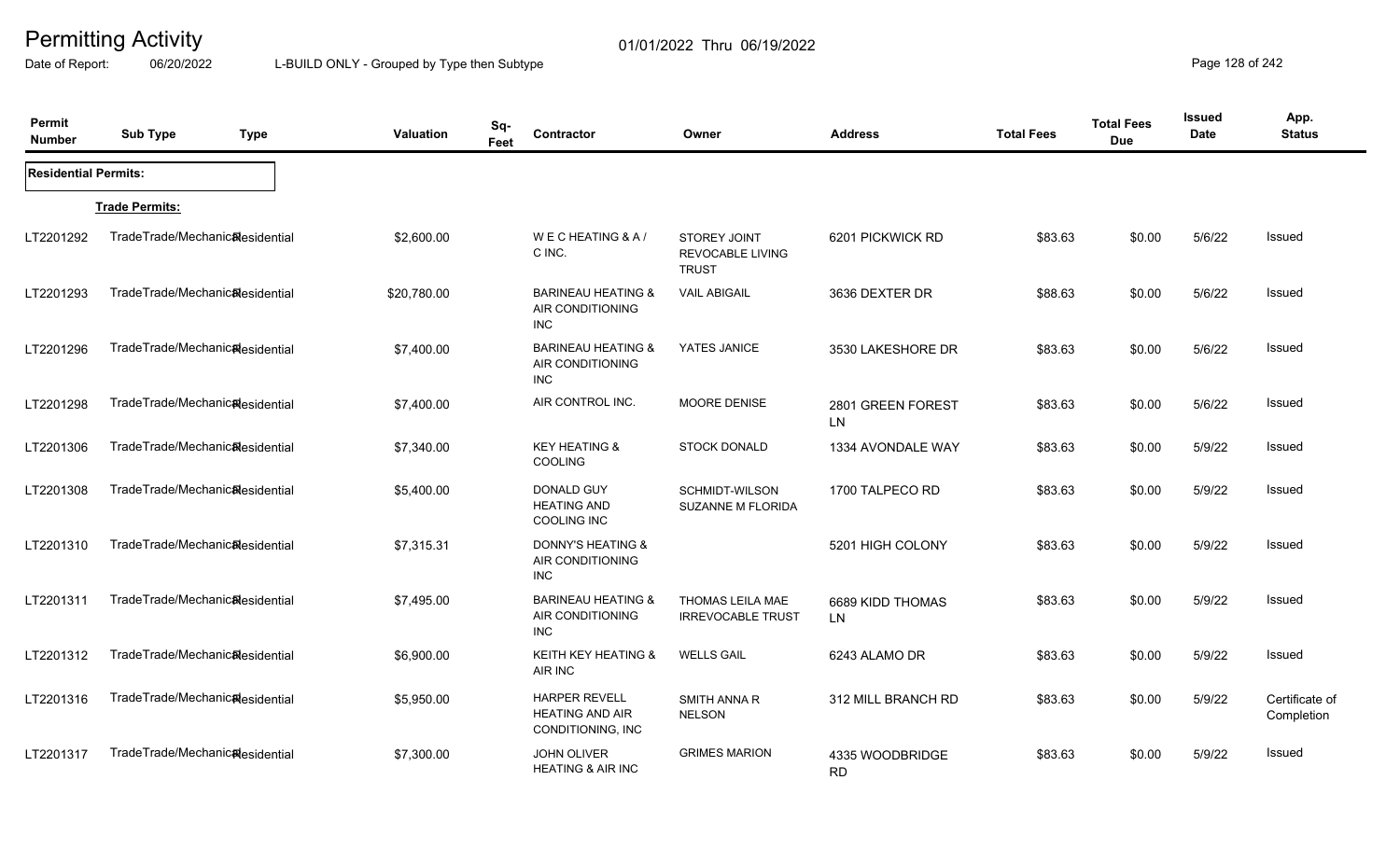Date of Report: 06/20/2022 L-BUILD ONLY - Grouped by Type then Subtype **Page 129 of 242** 

| Permit<br><b>Number</b>     | <b>Sub Type</b>                | <b>Type</b> | Valuation   | Sq-<br>Feet | Contractor                                                            | Owner                                                      | <b>Address</b>                | <b>Total Fees</b> | <b>Total Fees</b><br><b>Due</b> | <b>Issued</b><br>Date | App.<br><b>Status</b> |
|-----------------------------|--------------------------------|-------------|-------------|-------------|-----------------------------------------------------------------------|------------------------------------------------------------|-------------------------------|-------------------|---------------------------------|-----------------------|-----------------------|
| <b>Residential Permits:</b> |                                |             |             |             |                                                                       |                                                            |                               |                   |                                 |                       |                       |
|                             | <b>Trade Permits:</b>          |             |             |             |                                                                       |                                                            |                               |                   |                                 |                       |                       |
| LT2201323                   | TradeTrade/Mechanic&esidential |             | \$300.00    |             | SNYDER'S<br><b>REFRIGERATION &amp;</b><br>AIR CONDITIONING<br>INC.    | <b>JONES AUSTIN</b>                                        | 3440 MONITOR LN               | \$83.63           | \$0.00                          | 5/10/22               | Issued                |
| LT2201326                   | TradeTrade/Mechanic&esidential |             | \$5,400.00  |             | DONALD GUY<br><b>HEATING AND</b><br><b>COOLING INC</b>                | <b>SCHMIDT-WILSON</b><br>SUZANNE M FLORIDA<br><b>REVOC</b> | 1710 TALPECO RD               | \$83.63           | \$0.00                          | 5/10/22               | Issued                |
| LT2201328                   | TradeTrade/Mechanic&esidential |             | \$6,500.00  |             | <b>BENSON'S HEATING &amp;</b><br><b>AIRCONDITIONING</b><br>INC        | <b>JONES RANDALL D</b>                                     | 8156 CENTERVILLE<br><b>RD</b> | \$83.63           | \$0.00                          | 5/10/22               | Issued                |
| LT2201329                   | TradeTrade/Mechanic&esidential |             | \$7,000.00  |             | <b>BENSON'S HEATING &amp;</b><br><b>AIRCONDITIONING</b><br><b>INC</b> |                                                            | 2177 GATES DR                 | \$83.63           | \$0.00                          | 5/10/22               | Issued                |
| LT2201333                   | TradeTrade/Mechanic&esidential |             | \$7,400.00  |             | <b>BARINEAU HEATING &amp;</b><br>AIR CONDITIONING<br>INC.             | <b>STIRRAT ASHLEIGH</b><br><b>DANIELLE</b>                 | 3568 OAK HILL TRL             | \$83.63           | \$0.00                          | 5/10/22               | Issued                |
| LT2201334                   | TradeTrade/Mechanic&esidential |             | \$2,200.00  |             | <b>CALVIN ROBINSON</b><br><b>REPAIR &amp;</b><br>MAINTENANCE INC      | <b>CRAWFORD CEDRIC</b><br>E                                | 1701 RODEO DR                 | \$83.63           | \$0.00                          | 5/10/22               | Issued                |
| LT2201339                   | TradeTrade/Mechanic&esidential |             | \$5,200.00  |             | <b>BARINEAU HEATING &amp;</b><br>AIR CONDITIONING<br><b>INC</b>       | ARNOLD JEFFREY B                                           | 7175 TURNER ST                | \$83.63           | \$0.00                          | 5/11/22               | Issued                |
| LT2201341                   | TradeTrade/Mechanic&esidential |             | \$7,460.00  |             | E & B HEATING & A/C<br><b>INC</b>                                     | <b>BOLANDER KRISTEN</b><br><b>HILL</b>                     | 119 RHODEN COVE<br><b>RD</b>  | \$83.63           | \$0.00                          | 5/11/22               | Issued                |
| LT2201345                   | TradeTrade/Mechanic&esidential |             | \$21,500.00 |             | <b>HARPER REVELL</b><br><b>HEATING AND AIR</b><br>CONDITIONING, INC   | <b>HALL ANDREW C</b>                                       | 6096 RANCH RD                 | \$88.63           | \$0.00                          | 5/11/22               | Issued                |
| LT2201347                   | TradeTrade/Mechanic&esidential |             | \$5,960.00  |             | DONALD GUY<br><b>HEATING AND</b><br>COOLING INC                       | FS#119                                                     | 4308 MOSSY TOP CT             | \$83.63           | \$0.00                          | 5/11/22               | Issued                |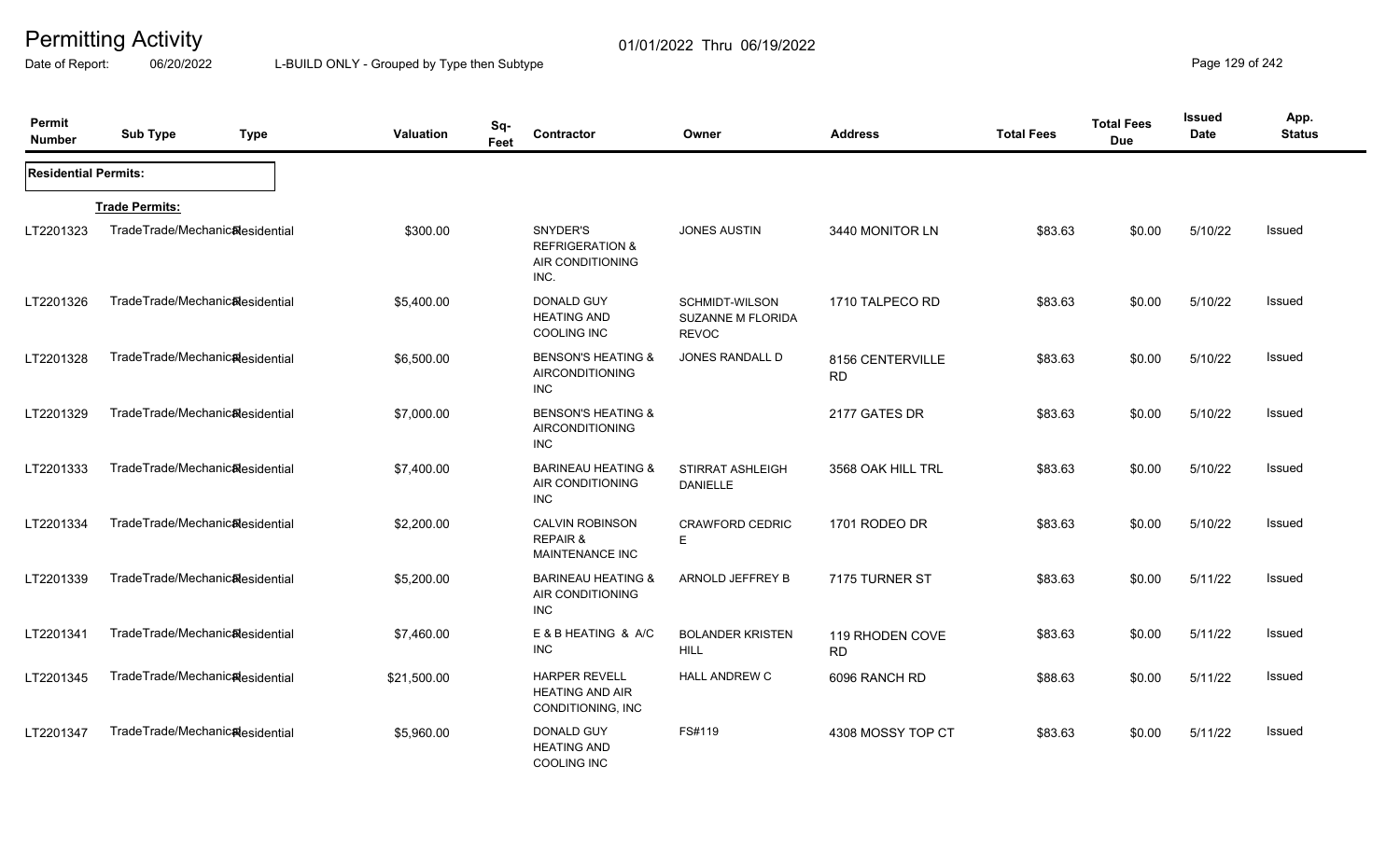Date of Report: 06/20/2022 L-BUILD ONLY - Grouped by Type then Subtype **Page 130** of 242

| Permit<br><b>Number</b>     | <b>Sub Type</b>                 | <b>Type</b> | <b>Valuation</b> | Sq-<br>Feet | Contractor                                                                           | Owner                                  | <b>Address</b>                   | <b>Total Fees</b> | <b>Total Fees</b><br><b>Due</b> | <b>Issued</b><br>Date | App.<br><b>Status</b>        |
|-----------------------------|---------------------------------|-------------|------------------|-------------|--------------------------------------------------------------------------------------|----------------------------------------|----------------------------------|-------------------|---------------------------------|-----------------------|------------------------------|
| <b>Residential Permits:</b> |                                 |             |                  |             |                                                                                      |                                        |                                  |                   |                                 |                       |                              |
|                             | <b>Trade Permits:</b>           |             |                  |             |                                                                                      |                                        |                                  |                   |                                 |                       |                              |
| LT2201350                   | TradeTrade/Mechanicalesidential |             | \$11,250.00      |             | <b>HARPER REVELL</b><br><b>HEATING AND AIR</b><br>CONDITIONING, INC                  | <b>WAGERS K</b>                        | 864 DERBYSHIRE RD                | \$88.63           | \$0.00                          | 5/11/22               | Certificate of<br>Completion |
| LT2201352                   | TradeTrade/Mechanic&esidential  |             | \$6,529.00       |             | DONALD GUY<br><b>HEATING AND</b><br><b>COOLING INC</b>                               | <b>MORGAN CHRISTINE</b><br>м           | 6512 KINGMAN TRL                 | \$83.63           | \$0.00                          | 5/11/22               | Issued                       |
| LT2201357                   | TradeTrade/Mechanic&esidential  |             | \$7,000.00       |             | <b>BENSON'S HEATING &amp;</b><br><b>AIRCONDITIONING</b><br><b>INC</b>                | POPE MARIANNE D                        | 2518 HASTINGS DR                 | \$83.63           | \$0.00                          | 5/11/22               | Issued                       |
| LT2201362                   | TradeTrade/Mechanic&esidential  |             | \$7,495.00       |             | <b>BARINEAU HEATING &amp;</b><br>AIR CONDITIONING<br><b>INC</b>                      | <b>HINMAN HONELIA</b><br><b>RIVAS</b>  | 2675 HICKORY RIDGE<br><b>RD</b>  | \$83.63           | \$0.00                          | 5/11/22               | <b>Issued</b>                |
| LT2201363                   | TradeTrade/Mechanic&esidential  |             | \$6,862.00       |             | <b>TKAIR</b><br><b>CONDITIONING</b><br><b>HEATING &amp;</b><br><b>APPLIANCES INC</b> | SIKES ANDREA N                         | 10009 LEAFWOOD DR                | \$83.63           | \$0.00                          | 5/11/22               | <b>Issued</b>                |
| LT2201366                   | TradeTrade/Mechanic&esidential  |             | \$7,000.00       |             | <b>BENSON'S HEATING &amp;</b><br><b>AIRCONDITIONING</b><br><b>INC</b>                |                                        | 3021 HARPERS<br><b>FERRY DR</b>  | \$83.63           | \$0.00                          | 5/12/22               | Issued                       |
| LT2201367                   | TradeTrade/Mechanic&esidential  |             | \$6,300.00       |             | <b>BENSON'S HEATING &amp;</b><br><b>AIRCONDITIONING</b><br><b>INC</b>                |                                        | 6350 VERDURA WAY                 | \$83.63           | \$0.00                          | 5/12/22               | Issued                       |
| LT2201370                   | TradeTrade/Mechanic&esidential  |             | \$7,200.00       |             | <b>BARINEAU HEATING &amp;</b><br>AIR CONDITIONING<br><b>INC</b>                      | <b>MCKINNEY DAISY W</b>                | 3240 SPRINGDALE DR               | \$83.63           | \$0.00                          | 5/12/22               | Issued                       |
| LT2201378                   | TradeTrade/Mechanic&esidential  |             | \$6,700.00       |             | <b>WHALEY HEATING,</b><br>A/C & INSULATION<br>INC.                                   | <b>HARRELSON</b><br><b>CHRISTINA L</b> | 4135 CHARLES<br><b>SAMUEL DR</b> | \$83.63           | \$0.00                          | 5/12/22               | Issued                       |
| LT2201379                   | TradeTrade/Mechanic&esidential  |             | \$5,600.00       |             | <b>TKAIR</b><br><b>CONDITIONING</b><br><b>HEATING &amp;</b><br><b>APPLIANCES INC</b> | <b>BELLOMIO ANTHONY</b><br>JR.         | 2214 HEATHROW DR                 | \$83.63           | \$0.00                          | 5/12/22               | Issued                       |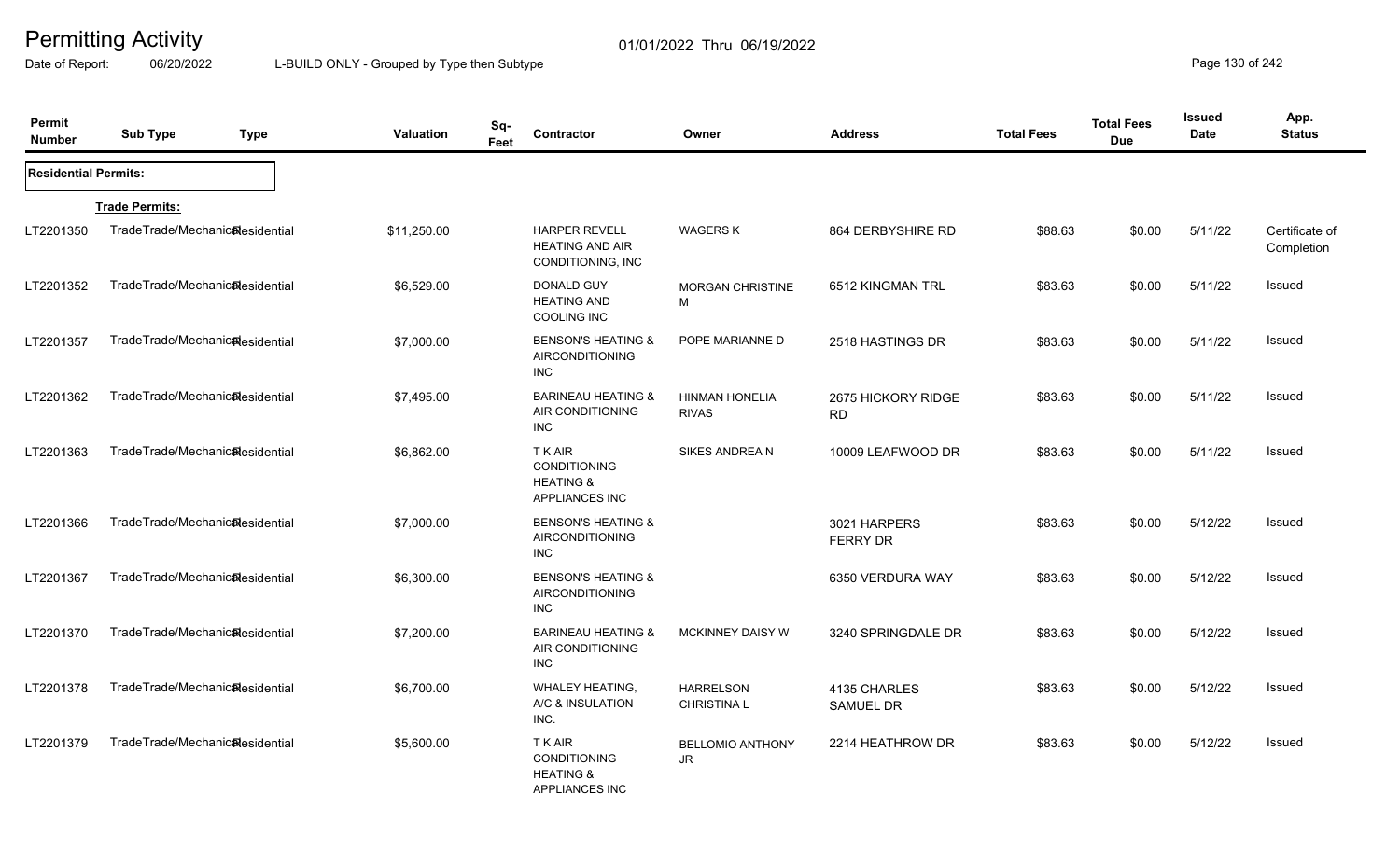Date of Report: 06/20/2022 L-BUILD ONLY - Grouped by Type then Subtype **Page 131** of 242

| Permit<br><b>Number</b>     | <b>Sub Type</b>                              | <b>Type</b> | Valuation   | Sq-<br>Feet | Contractor                                                                           | Owner                               | <b>Address</b>                      | <b>Total Fees</b> | <b>Total Fees</b><br><b>Due</b> | <b>Issued</b><br><b>Date</b> | App.<br><b>Status</b>        |
|-----------------------------|----------------------------------------------|-------------|-------------|-------------|--------------------------------------------------------------------------------------|-------------------------------------|-------------------------------------|-------------------|---------------------------------|------------------------------|------------------------------|
| <b>Residential Permits:</b> |                                              |             |             |             |                                                                                      |                                     |                                     |                   |                                 |                              |                              |
|                             | <b>Trade Permits:</b>                        |             |             |             |                                                                                      |                                     |                                     |                   |                                 |                              |                              |
| LT2201380                   | TradeTrade/Mechanic&esidential               |             | \$9,000.00  |             | <b>AND SERVICES</b>                                                                  | <b>GLEN H PAUL JR</b>               | 3404 WESTGROVE CT                   | \$88.63           | \$0.00                          | 5/13/22                      | Issued                       |
| LT2201385                   | TradeTrade/Mechanicalesidential              |             | \$7,697.00  |             | <b>AND SERVICES</b>                                                                  | <b>CHRISTOPHER</b><br><b>BOOTH</b>  | 2621 RIPPEE RD                      | \$88.63           | \$0.00                          | 5/13/22                      | <b>Issued</b>                |
| LT2201386                   | TradeTrade/Mechanic&esidential               |             | \$7,000.00  |             | AIR CONTROL INC.                                                                     | <b>WHITE CAROLINE B</b>             | 5407 CLAREDON CT                    | \$83.63           | \$0.00                          | 5/13/22                      | <b>Issued</b>                |
| LT2201389                   | TradeTrade/Mechanic&esidential               |             | \$7,300.00  |             | <b>BARINEAU HEATING &amp;</b><br>AIR CONDITIONING<br><b>INC</b>                      | RITCHIE JASON<br><b>MICHAEL</b>     | 9101 OLD CHEMONIE<br><b>RD</b>      | \$83.63           | \$0.00                          | 5/13/22                      | <b>Issued</b>                |
| LT2201390                   | TradeTrade/Mechanic&esidential               |             | \$6,744.00  |             | <b>GIDDENS AIR</b><br>CONDITIONING, INC.                                             | <b>LONGSHORE W</b><br><b>ROBERT</b> | 5713 MOSSY TOP<br><b>WAY</b>        | \$83.63           | \$0.00                          | 5/14/22                      | Certificate of<br>Completion |
| LT2201391                   | TradeTrade/Mechanicalesidential              |             | \$5,890.00  |             | <b>TKAIR</b><br><b>CONDITIONING</b><br><b>HEATING &amp;</b><br><b>APPLIANCES INC</b> | <b>HETRICK BRYAN N</b>              | 3432 CEDARWOOD<br><b>TRL</b>        | \$83.63           | \$0.00                          | 5/14/22                      | Issued                       |
| LT2201392                   | TradeTrade/Mechanic <sub>al</sub> esidential |             | \$7,350.00  |             | T K AIR<br><b>CONDITIONING</b><br><b>HEATING &amp;</b><br><b>APPLIANCES INC</b>      | <b>LAMB TYLER</b><br>LAWRENCE       | 9105 BIRCH RUN LN                   | \$83.63           | \$0.00                          | 5/15/22                      | Issued                       |
| LT2201399                   | TradeTrade/Mechanic <sub>al</sub> esidential |             | \$2,600.00  |             | WECHEATING & A/<br>C INC.                                                            | <b>FU RIQIANG</b>                   | 9220 SHOAL CREEK<br><b>DR</b>       | \$83.63           | \$0.00                          | 5/16/22                      | <b>Issued</b>                |
| LT2201400                   | TradeTrade/Mechanic&esidential               |             | \$9,000.00  |             | <b>KEITH LAWSON</b><br>SERVICES, LLC.                                                | <b>TABAH EDWARD F</b>               | 9027 WINGED FOOT<br><b>DR</b>       | \$88.63           | \$0.00                          | 5/16/22                      | Issued                       |
| LT2201402                   | TradeTrade/Mechanic&esidential               |             | \$8,988.00  |             | <b>KEITH LAWSON</b><br>SERVICES, LLC.                                                | RICHMOND THOMAS                     | 2632 AUGUSTINE<br><b>CREEK TRCE</b> | \$88.63           | \$0.00                          | 5/16/22                      | Issued                       |
| LT2201403                   | TradeTrade/Mechanicalesidential              |             | \$10,143.00 |             | <b>KEITH LAWSON</b><br>SERVICES, LLC.                                                | <b>BUCHHEIT GERALYN</b><br>A        | 8559 YASHUNTAFUN<br><b>RD</b>       | \$88.63           | \$0.00                          | 5/16/22                      | <b>Issued</b>                |
| LT2201404                   | TradeTrade/Mechanic&esidential               |             | \$5,650.00  |             | AIR CONTROL INC.                                                                     | SMITH DENISE K                      | 4790 HIGHGROVE RD                   | \$83.63           | \$0.00                          | 5/16/22                      | <b>Issued</b>                |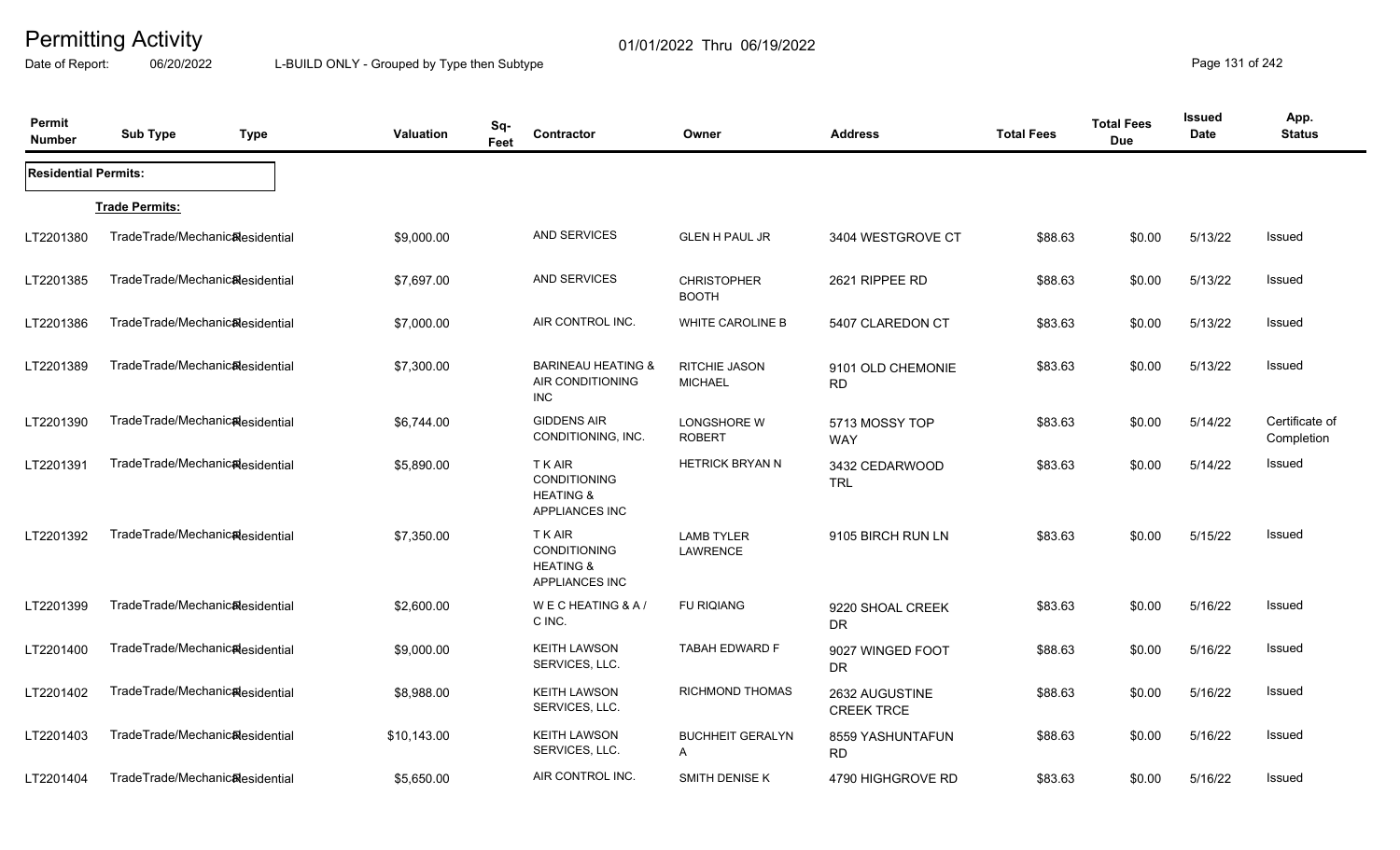Date of Report: 06/20/2022 L-BUILD ONLY - Grouped by Type then Subtype **Page 132 of 242** 

| Permit<br><b>Number</b>     | <b>Sub Type</b>                              | <b>Type</b> | Valuation   | Sq-<br>Feet | Contractor                                                                | Owner                                    | <b>Address</b>                 | <b>Total Fees</b> | <b>Total Fees</b><br><b>Due</b> | <b>Issued</b><br><b>Date</b> | App.<br><b>Status</b>        |
|-----------------------------|----------------------------------------------|-------------|-------------|-------------|---------------------------------------------------------------------------|------------------------------------------|--------------------------------|-------------------|---------------------------------|------------------------------|------------------------------|
| <b>Residential Permits:</b> |                                              |             |             |             |                                                                           |                                          |                                |                   |                                 |                              |                              |
|                             | <b>Trade Permits:</b>                        |             |             |             |                                                                           |                                          |                                |                   |                                 |                              |                              |
| LT2201406                   | TradeTrade/Mechanicalesidential              |             | \$7,000.00  |             | <b>BENSON'S HEATING &amp;</b><br>AIRCONDITIONING<br><b>INC</b>            | <b>SELLARS ALVIN</b><br><b>JEFFERSON</b> | 9324 ROYAL TROON<br><b>DR</b>  | \$83.63           | \$0.00                          | 5/16/22                      | Issued                       |
| LT2201407                   | TradeTrade/Mechanic&esidential               |             | \$17,300.00 |             | <b>COOPER'S HEATING</b><br>& AIR                                          | <b>HOVSAPIAN L A</b>                     | 9014 GLEN EAGLE<br><b>WAY</b>  | \$88.63           | \$0.00                          | 5/16/22                      | <b>Issued</b>                |
| LT2201411                   | TradeTrade/Mechanic <sub>al</sub> esidential |             | \$7,495.00  |             | <b>BARINEAU HEATING &amp;</b><br>AIR CONDITIONING<br><b>INC</b>           | <b>KENNEDY WENDY</b><br><b>NICOLE</b>    | 1904 KATHERINE<br>SPEED CT     | \$83.63           | \$0.00                          | 5/16/22                      | <b>Issued</b>                |
| LT2201413                   | TradeTrade/Mechanic&esidential               |             | \$7,200.00  |             | <b>BARINEAU HEATING &amp;</b><br>AIR CONDITIONING<br><b>INC</b>           | DAVID ARLENE L                           | 3136 SWAPS TRL                 | \$83.63           | \$0.00                          | 5/16/22                      | <b>Issued</b>                |
| LT2201414                   | TradeTrade/Mechanicalesidential              |             | \$6,200.00  |             | <b>HARPER REVELL</b><br><b>HEATING AND AIR</b><br>CONDITIONING, INC       | <b>MCNULTY WILLIAM B</b>                 | 2701 MASTERSON LN              | \$83.63           | \$0.00                          | 5/16/22                      | Issued                       |
| LT2201431                   | TradeTrade/Mechanicalesidential              |             | \$7,000.00  |             | <b>BENSON'S HEATING &amp;</b><br>AIRCONDITIONING<br><b>INC</b>            | LANGENBACH<br><b>LAUREN ANNE</b>         | 6967 PROCTOR RD                | \$83.63           | \$0.00                          | 5/17/22                      | <b>Issued</b>                |
| LT2201433                   | TradeTrade/Mechanicalesidential              |             | \$2,600.00  |             | WECHEATING & A/<br>C INC.                                                 | <b>GANNON JOSHUA S</b>                   | 6708 HILL GAIL TRL             | \$83.63           | \$0.00                          | 5/18/22                      | <b>Issued</b>                |
| LT2201434                   | TradeTrade/Mechanic&esidential               |             | \$7,400.00  |             | <b>RICK WATSON</b><br><b>HEATING &amp; AIR</b><br><b>CONDITIONING INC</b> | <b>MOAYAD ALLEN R</b>                    | 8104 LANTERNLIGHT<br><b>RD</b> | \$83.63           | \$0.00                          | 5/18/22                      | Issued                       |
| LT2201443                   | TradeTrade/Mechanic&esidential               |             | \$7,500.00  |             | <b>BENSON'S HEATING &amp;</b><br>AIRCONDITIONING<br><b>INC</b>            | VANLANDINGHAM<br><b>KRISTIN A</b>        | 5976 THORNTON LN               | \$88.63           | \$0.00                          | 5/18/22                      | Issued                       |
| LT2201444                   | TradeTrade/Mechanic&esidential               |             | \$6,758.00  |             | <b>GIDDENS AIR</b><br>CONDITIONING, INC.                                  | FS#119                                   | 228 AERIE                      | \$83.63           | \$0.00                          | 5/18/22                      | Certificate of<br>Completion |
| LT2201447                   | TradeTrade/Mechanic&esidential               |             | \$6,999.00  |             | E & B HEATING & A/C<br><b>INC</b>                                         | <b>SCHUMM RITA</b>                       | 3203 LORD MURPHY<br><b>TRL</b> | \$83.63           | \$0.00                          | 5/18/22                      | Issued                       |
| LT2201451                   | TradeTrade/Mechanic <sub>al</sub> esidential |             | \$7,000.00  |             | AIR CONTROL INC.                                                          | <b>HESHER MATTHEW C</b>                  | 5800 DOONESBURY<br><b>WAY</b>  | \$83.63           | \$0.00                          | 5/19/22                      | <b>Issued</b>                |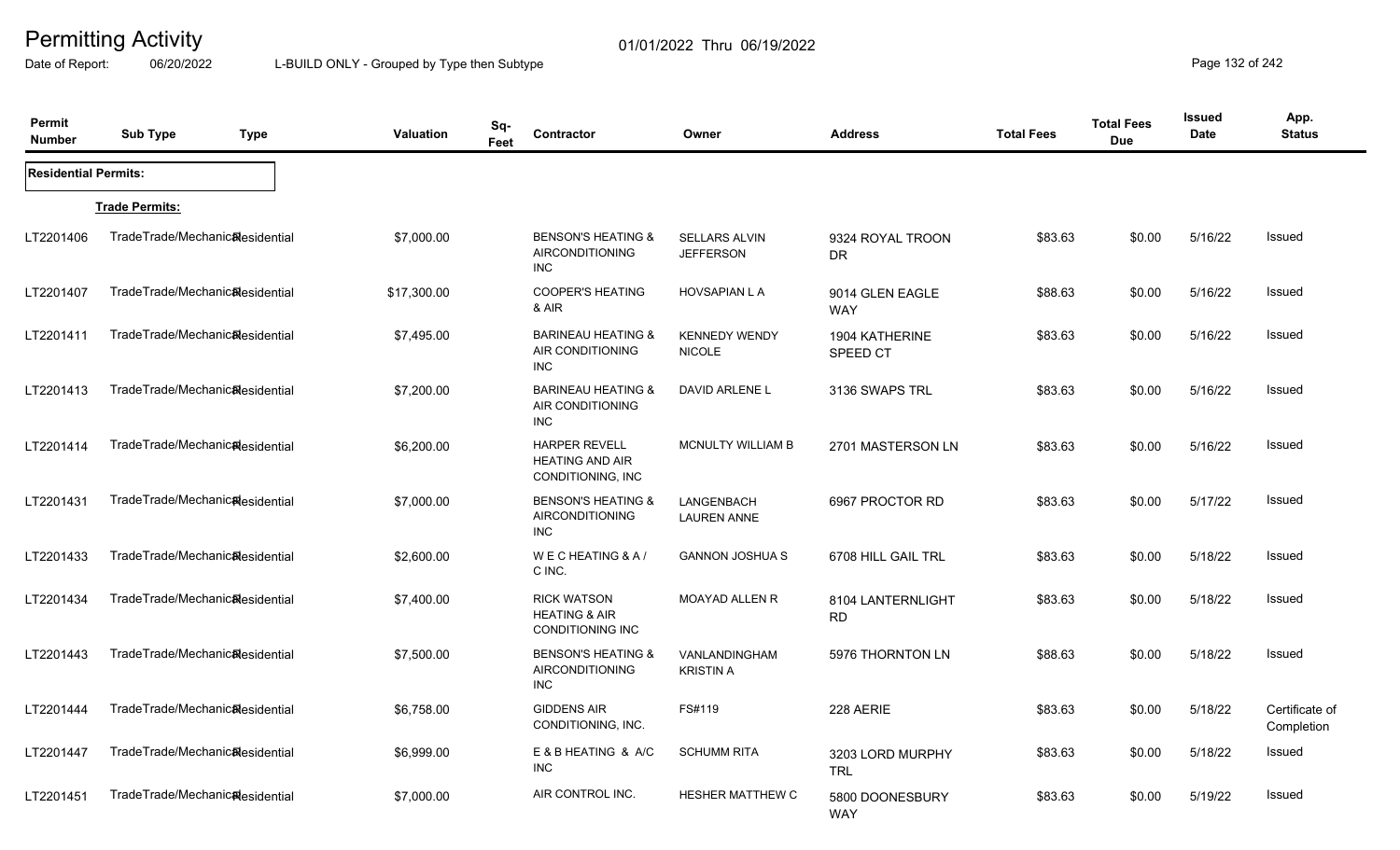Date of Report: 06/20/2022 L-BUILD ONLY - Grouped by Type then Subtype **Page 133 of 242** 

| Permit<br><b>Number</b>     | <b>Sub Type</b><br><b>Type</b>               | <b>Valuation</b> | Sq-<br>Contractor<br>Feet                                                     | Owner                                            | <b>Address</b>                  | <b>Total Fees</b> | <b>Total Fees</b><br><b>Due</b> | Issued<br><b>Date</b> | App.<br><b>Status</b> |
|-----------------------------|----------------------------------------------|------------------|-------------------------------------------------------------------------------|--------------------------------------------------|---------------------------------|-------------------|---------------------------------|-----------------------|-----------------------|
| <b>Residential Permits:</b> |                                              |                  |                                                                               |                                                  |                                 |                   |                                 |                       |                       |
|                             | <b>Trade Permits:</b>                        |                  |                                                                               |                                                  |                                 |                   |                                 |                       |                       |
| LT2201457                   | TradeTrade/Mechanic&esidential               | \$5,750.00       | ADVANCED AIR CARE,<br><b>HEATING AND</b><br>COOLING, LLC                      |                                                  | 7274 ANHINGA FARMS<br><b>RD</b> | \$83.63           | \$0.00                          | 5/19/22               | Issued                |
| LT2201458                   | TradeTrade/Mechanic&esidential               | \$9,154.00       | ADVANCED AIR CARE,<br><b>HEATING AND</b><br>COOLING, LLC                      | FS#119                                           | 135 SUNFLOWER RD                | \$88.63           | \$0.00                          | 5/19/22               | Issued                |
| LT2201460                   | TradeTrade/Mechanic&esidential               | \$2,600.00       | WECHEATING & A/<br>C INC.                                                     | <b>GRAJALES EDGARDO</b>                          | 8330 YELLOW LN                  | \$83.63           | \$0.00                          | 5/19/22               | Issued                |
| LT2201462                   | TradeTrade/Mechanicalesidential              | \$6,725.00       | <b>TKAIR</b><br>CONDITIONING<br><b>HEATING &amp;</b><br><b>APPLIANCES INC</b> | <b>BURRI ROBERT M</b>                            | 6417 JET PILOT TRL              | \$83.63           | \$0.00                          | 5/19/22               | Issued                |
| LT2201466                   | TradeTrade/Mechanic <sub>al</sub> esidential | \$7,400.00       | AIR CONTROL INC.                                                              | <b>AENON BAPTIST</b><br>CHURCH OF<br>TALLAHASSEE | 6073 BLOUNTSTOWN<br><b>HWY</b>  | \$83.63           | \$0.00                          | 5/19/22               | Issued                |
| LT2201468                   | TradeTrade/Mechanic&esidential               | \$7,000.00       | <b>BENSON'S HEATING &amp;</b><br><b>AIRCONDITIONING</b><br><b>INC</b>         |                                                  | 9301 TUSCANY DR                 | \$83.63           | \$0.00                          | 5/19/22               | Issued                |
| LT2201469                   | TradeTrade/Mechanicalesidential              | \$7,000.00       | <b>BENSON'S HEATING &amp;</b><br><b>AIRCONDITIONING</b><br><b>INC</b>         | NORDHIELM CARL L                                 | 8885 CALEDONIAN CT              | \$83.63           | \$0.00                          | 5/19/22               | Issued                |
| LT2201470                   | TradeTrade/Mechanicalesidential              | \$7,400.00       | <b>BARINEAU HEATING &amp;</b><br>AIR CONDITIONING<br><b>INC</b>               | FS#119                                           | 340 LEXINGTON RD                | \$83.63           | \$0.00                          | 5/20/22               | Issued                |
| LT2201472                   | TradeTrade/Mechanic&esidential               | \$7,200.00       | <b>BARINEAU HEATING &amp;</b><br>AIR CONDITIONING<br><b>INC</b>               | <b>WILLIS-BRYANT</b><br><b>ARNELL</b>            | 9065 FOXWOOD DR                 | \$83.63           | \$0.00                          | 5/20/22               | Issued                |
| LT2201475                   | TradeTrade/Mechanic&esidential               | \$4,500.00       | <b>ADVANCED CLIMATE</b><br>SERVICE, INC.                                      | <b>DAVIS JOHN</b><br><b>FITZGERALD</b>           | 10270 MOCCASIN GAP<br><b>RD</b> | \$83.63           | \$0.00                          | 5/20/22               | Issued                |
| LT2201476                   | TradeTrade/Mechanicalesidential              | \$7,200.00       | <b>BARINEAU HEATING &amp;</b><br>AIR CONDITIONING<br><b>INC</b>               | <b>BROWN JAMES T JR</b>                          | 5150 QUAIL VALLEY<br><b>RD</b>  | \$83.63           | \$0.00                          | 5/20/22               | Issued                |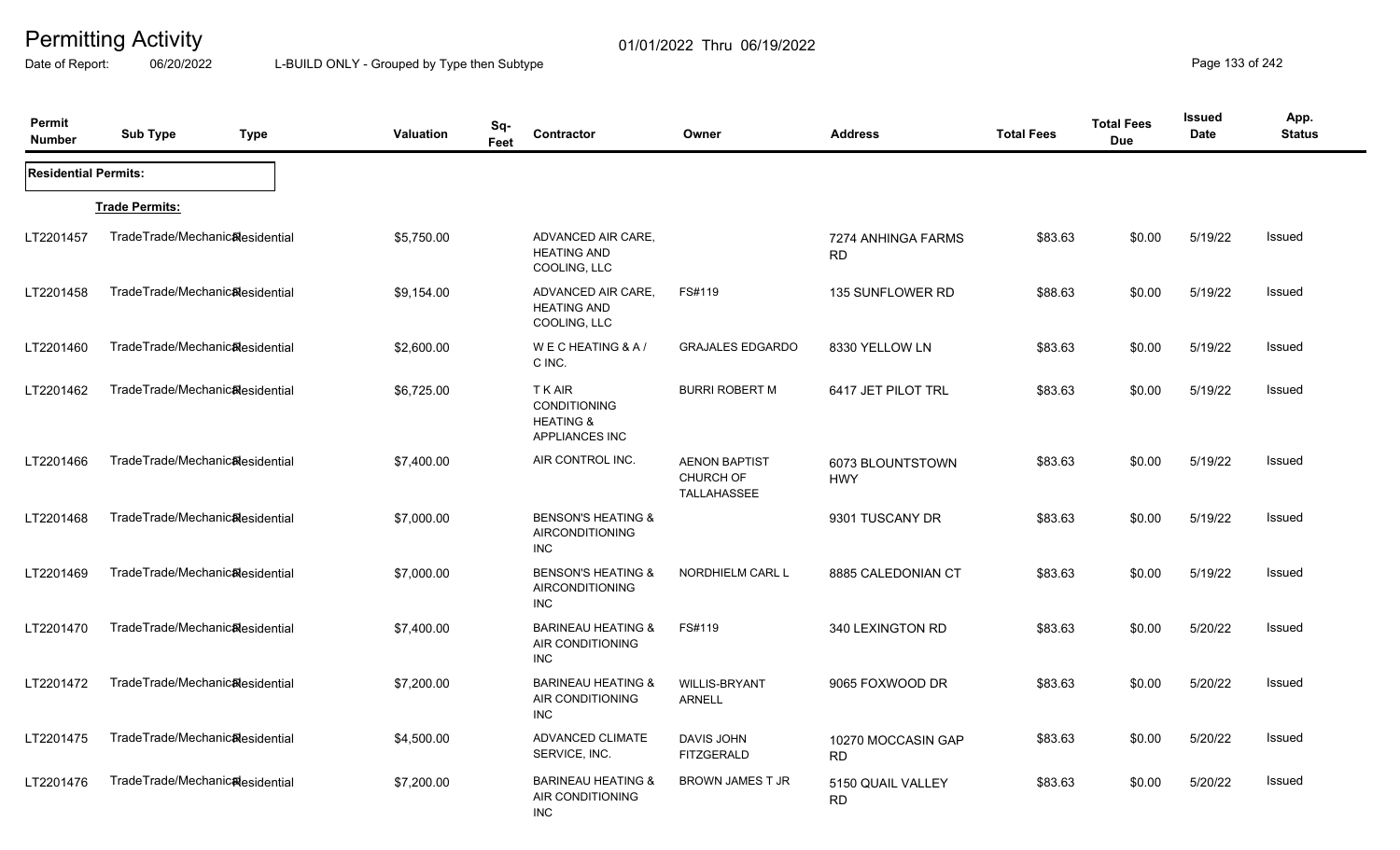Date of Report: 06/20/2022 L-BUILD ONLY - Grouped by Type then Subtype **Page 134** of 242

| Permit<br><b>Number</b>     | <b>Sub Type</b>                              | <b>Type</b> | <b>Valuation</b> | Sq-<br>Contractor<br>Feet                                          |                               | Owner                                                     | <b>Address</b>                  | <b>Total Fees</b> | <b>Total Fees</b><br><b>Due</b> | Issued<br><b>Date</b> | App.<br><b>Status</b> |
|-----------------------------|----------------------------------------------|-------------|------------------|--------------------------------------------------------------------|-------------------------------|-----------------------------------------------------------|---------------------------------|-------------------|---------------------------------|-----------------------|-----------------------|
| <b>Residential Permits:</b> |                                              |             |                  |                                                                    |                               |                                                           |                                 |                   |                                 |                       |                       |
|                             | <b>Trade Permits:</b>                        |             |                  |                                                                    |                               |                                                           |                                 |                   |                                 |                       |                       |
| LT2201482                   | TradeTrade/Mechanic&esidential               |             | \$7,200.00       | <b>BARINEAU HEATING &amp;</b><br>AIR CONDITIONING<br>INC           |                               | <b>HOLT KRISTINA M</b>                                    | 5714 JAPONICA CT                | \$83.63           | \$0.00                          | 5/20/22               | Issued                |
| LT2201485                   | TradeTrade/Mechanic&esidential               |             | \$7,000.00       | <b>AIRCONDITIONING</b><br>INC                                      | <b>BENSON'S HEATING &amp;</b> |                                                           | 475 MACLAY RD                   | \$83.63           | \$0.00                          | 5/20/22               | Issued                |
| LT2201493                   | TradeTrade/Mechanic&esidential               |             | \$9,200.00       | AND SERVICES                                                       |                               | <b>HUGGINS DAISY</b>                                      | 10163 F A ASH WAY               | \$88.63           | \$0.00                          | 5/23/22               | <b>Issued</b>         |
| LT2201496                   | TradeTrade/Mechanic <sub>al</sub> esidential |             | \$6,107.38       | <b>AIRCONDITIONING</b><br><b>INC</b>                               | <b>BENSON'S HEATING &amp;</b> | <b>MORRIS BARBARA A</b>                                   | 2056 CRESTDALE DR               | \$83.63           | \$0.00                          | 5/23/22               | Issued                |
| LT2201500                   | TradeTrade/Mechanicalesidential              |             | \$7,000.00       | <b>AIRCONDITIONING</b><br><b>INC</b>                               | <b>BENSON'S HEATING &amp;</b> | MOORE ISAAC<br><b>IRREVOCABLE</b><br><b>LIFETIME</b>      | 3908 BOBBIN BROOK<br><b>CIR</b> | \$83.63           | \$0.00                          | 5/24/22               | Issued                |
| LT2201501                   | TradeTrade/Mechanic <sub>al</sub> esidential |             | \$7,000.00       | <b>AIRCONDITIONING</b><br><b>INC</b>                               | <b>BENSON'S HEATING &amp;</b> |                                                           | 551 HIGH OAKS CT                | \$83.63           | \$0.00                          | 5/24/22               | Issued                |
| LT2201502                   | TradeTrade/Mechanicalesidential              |             | \$11,187.00      | <b>PARKER SERVICES</b><br>INC.                                     |                               | <b>BELL JACQUELINE</b><br>DONNA REVOCABLE<br><b>TRUST</b> | 9185 EAGLES RIDGE<br><b>DR</b>  | \$88.63           | \$0.00                          | 5/24/22               | Issued                |
| LT2201509                   | TradeTrade/Mechanic&esidential               |             | \$7,466.79       | E & B HEATING & A/C<br><b>INC</b>                                  |                               | <b>RACH DENISE J</b>                                      | 1874 LOG RIDGE TRL              | \$83.63           | \$0.00                          | 5/24/22               | <b>Issued</b>         |
| LT2201510                   | TradeTrade/Mechanic&esidential               |             | \$6,700.00       | <b>RICK WATSON</b><br><b>HEATING &amp; AIR</b><br>CONDITIONING INC |                               | <b>DEAN BONNIE L</b>                                      | 6351 OX BOW RUN                 | \$83.63           | \$0.00                          | 5/24/22               | Issued                |
| LT2201511                   | TradeTrade/Mechanic&esidential               |             | \$7,000.00       | <b>AIRCONDITIONING</b><br><b>INC</b>                               | <b>BENSON'S HEATING &amp;</b> | <b>TODD JACK W</b>                                        | 1134 WALDEN RD                  | \$83.63           | \$0.00                          | 5/24/22               | <b>Issued</b>         |
| LT2201518                   | TradeTrade/Mechanic&esidential               |             | \$4,000.00       | <b>WATTS COOLING</b><br><b>HEATING &amp;</b><br>PLUMBING LLC       |                               | VANDURME DANIEL J                                         | 7023 DARDWOOD LN                | \$83.63           | \$0.00                          | 5/25/22               | Issued                |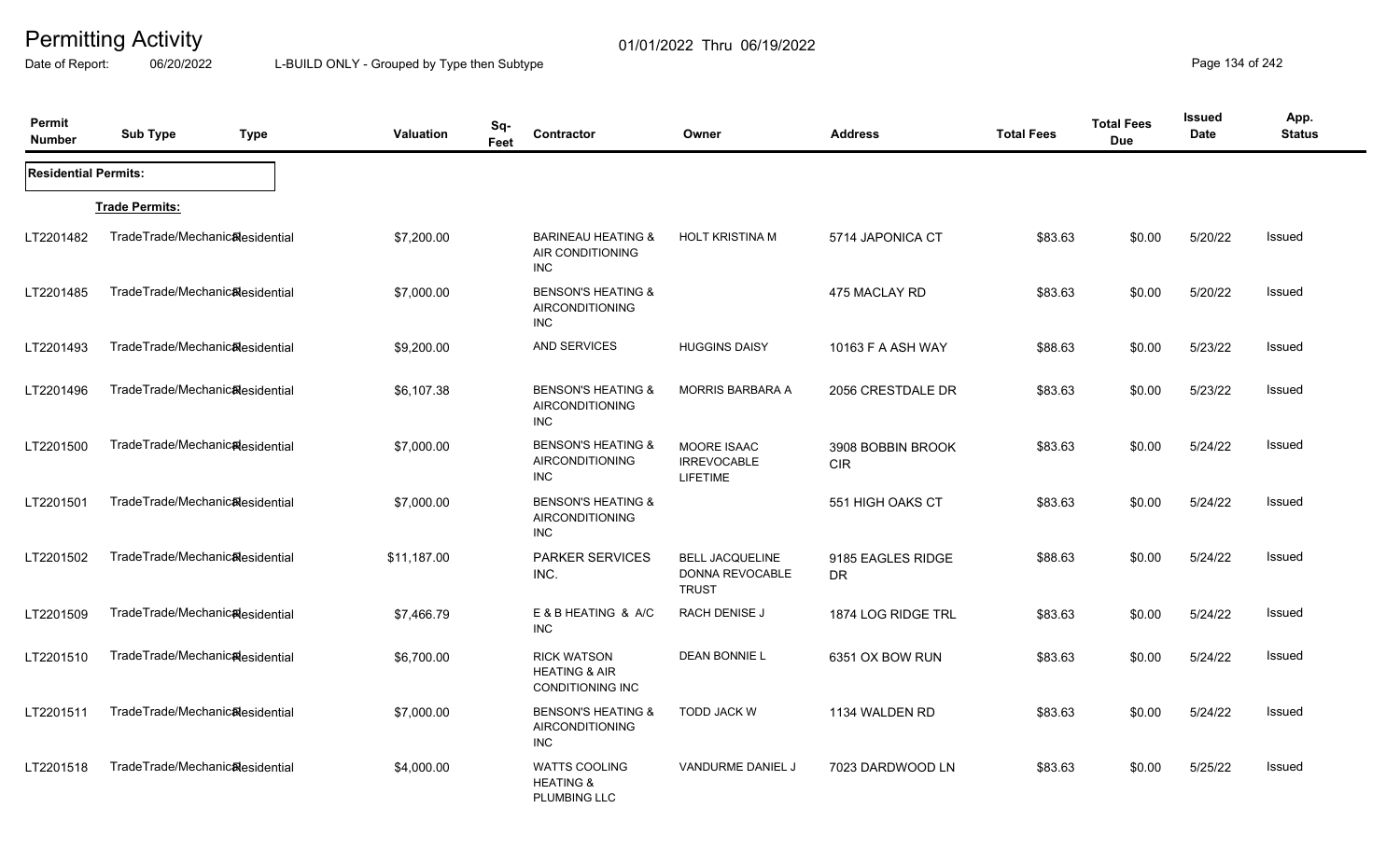Date of Report: 06/20/2022 L-BUILD ONLY - Grouped by Type then Subtype **Page 135** of 242

| Permit<br><b>Number</b>     | <b>Sub Type</b>                 | <b>Type</b> | <b>Valuation</b> | Sq-<br>Feet | Contractor                                                            | Owner                     | <b>Address</b>                  | <b>Total Fees</b> | <b>Total Fees</b><br><b>Due</b> | <b>Issued</b><br><b>Date</b> | App.<br><b>Status</b> |
|-----------------------------|---------------------------------|-------------|------------------|-------------|-----------------------------------------------------------------------|---------------------------|---------------------------------|-------------------|---------------------------------|------------------------------|-----------------------|
| <b>Residential Permits:</b> |                                 |             |                  |             |                                                                       |                           |                                 |                   |                                 |                              |                       |
|                             | <b>Trade Permits:</b>           |             |                  |             |                                                                       |                           |                                 |                   |                                 |                              |                       |
| LT2201519                   | TradeTrade/Mechanic&esidential  |             | \$6,750.00       |             | <b>HARPER REVELL</b><br><b>HEATING AND AIR</b><br>CONDITIONING, INC   | <b>WILSON SUSAN R</b>     | 359 REMINGTON RUN<br><b>WAY</b> | \$83.63           | \$0.00                          | 5/25/22                      | Issued                |
| LT2201524                   | TradeTrade/Mechanic&esidential  |             | \$7,400.00       |             | <b>BARINEAU HEATING &amp;</b><br>AIR CONDITIONING<br><b>INC</b>       | ANDERSON ANTWAIN<br>F.    | 2507 HEATHROW DR                | \$83.63           | \$0.00                          | 5/26/22                      | Issued                |
| LT2201525                   | TradeTrade/Mechanic&esidential  |             | \$15,433.00      |             | <b>PARKER SERVICES</b><br>INC.                                        | KNOX ETHEL G              | 3414 DEER LANE DR               | \$88.63           | \$0.00                          | 5/26/22                      | Issued                |
| LT2201528                   | TradeTrade/Mechanicalesidential |             | \$7,000.00       |             | <b>BENSON'S HEATING &amp;</b><br><b>AIRCONDITIONING</b><br><b>INC</b> |                           | 12548 CHIMNEY LN                | \$83.63           | \$0.00                          | 5/26/22                      | Issued                |
| LT2201530                   | TradeTrade/Mechanic&esidential  |             | \$7,200.00       |             | <b>BARINEAU HEATING &amp;</b><br>AIR CONDITIONING<br><b>INC</b>       | <b>MCCANN JUDITH L</b>    | 5785 SAINT JOE RD               | \$83.63           | \$0.00                          | 5/26/22                      | Issued                |
| LT2201531                   | TradeTrade/Mechanicalesidential |             | \$7,495.00       |             | <b>BARINEAU HEATING &amp;</b><br>AIR CONDITIONING<br><b>INC</b>       | <b>ENFINGER TRACIE A</b>  | 1145 BRAFFORTON<br>DR           | \$83.63           | \$0.00                          | 5/26/22                      | <b>Issued</b>         |
| LT2201532                   | TradeTrade/Mechanicalesidential |             | \$4,500.00       |             | CARLTON AND SONS.<br><b>LLC</b>                                       | <b>MCDUFFIE CORENE</b>    | 2732 SANDALWOOD<br><b>DR</b>    | \$83.63           | \$0.00                          | 5/26/22                      | Issued                |
| LT2201533                   | TradeTrade/Mechanic&esidential  |             | \$6,000.00       |             | CARLTON AND SONS,<br><b>LLC</b>                                       | PEARCEY KENT              | 2337 WINDERMERE<br><b>RD</b>    | \$83.63           | \$0.00                          | 5/26/22                      | <b>Issued</b>         |
| LT2201534                   | TradeTrade/Mechanic&esidential  |             | \$9,664.00       |             | <b>KEITH LAWSON</b><br>SERVICES, LLC.                                 | PITTMAN BRANDON D         | 3072 PLEASANT CT                | \$88.63           | \$0.00                          | 5/26/22                      | <b>Issued</b>         |
| LT2201536                   | TradeTrade/Mechanic&esidential  |             | \$4,727.00       |             | <b>BARINEAU HEATING &amp;</b><br>AIR CONDITIONING<br><b>INC</b>       | <b>MIDGETT ROBIN J</b>    | 8271 CHICKASAW TRL              | \$83.63           | \$0.00                          | 5/26/22                      | Issued                |
| LT2201537                   | TradeTrade/Mechanicalesidential |             | \$2,600.00       |             | WECHEATING & A/<br>C INC.                                             | <b>BARNARD BRIAN D JR</b> | 4678 HIGHGROVE RD               | \$83.63           | \$0.00                          | 5/26/22                      | <b>Issued</b>         |
| LT2201538                   | TradeTrade/Mechanic&esidential  |             | \$2,600.00       |             | WECHEATING & A/<br>C INC.                                             | <b>BARNARD BRIAN D JR</b> | 4678 HIGHGROVE RD               | \$83.63           | \$0.00                          | 5/26/22                      | Issued                |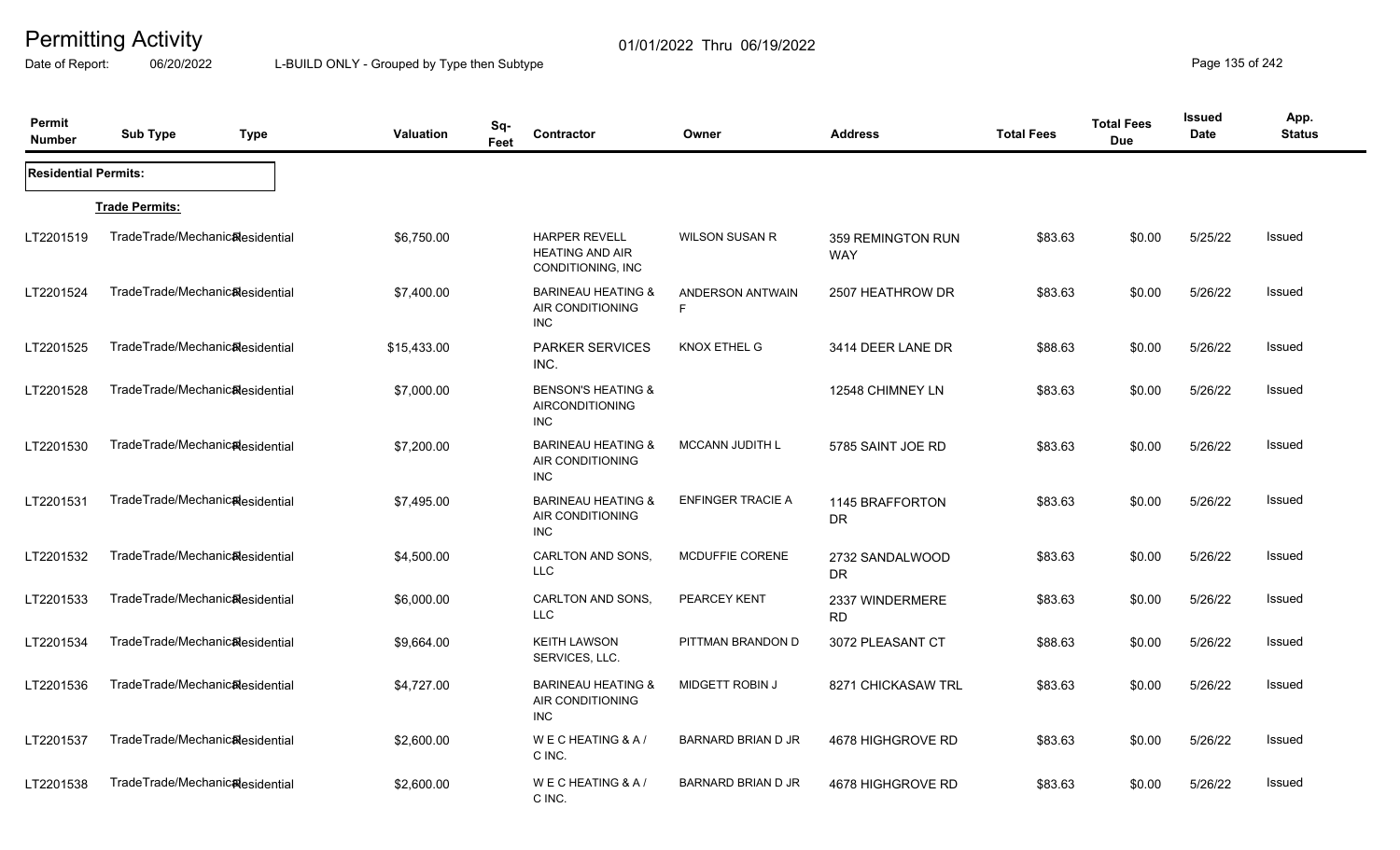Date of Report: 06/20/2022 L-BUILD ONLY - Grouped by Type then Subtype **Page 136** of 242

| Permit<br><b>Number</b>     | <b>Sub Type</b>                              | <b>Type</b> | <b>Valuation</b> | Sq-<br>Feet | Contractor                                                                | Owner                                    | <b>Address</b>                  | <b>Total Fees</b> | <b>Total Fees</b><br><b>Due</b> | Issued<br>Date | App.<br><b>Status</b> |
|-----------------------------|----------------------------------------------|-------------|------------------|-------------|---------------------------------------------------------------------------|------------------------------------------|---------------------------------|-------------------|---------------------------------|----------------|-----------------------|
| <b>Residential Permits:</b> |                                              |             |                  |             |                                                                           |                                          |                                 |                   |                                 |                |                       |
|                             | <b>Trade Permits:</b>                        |             |                  |             |                                                                           |                                          |                                 |                   |                                 |                |                       |
| LT2201539                   | TradeTrade/Mechanic&esidential               |             | \$4,000.00       |             | <b>BARINEAU HEATING &amp;</b><br>AIR CONDITIONING<br>INC                  | <b>CRUM ALAN J</b>                       | 2136 PORTSMOUTH<br><b>CIR</b>   | \$83.63           | \$0.00                          | 5/26/22        | Issued                |
| LT2201546                   | TradeTrade/Mechanic&esidential               |             | \$5,800.00       |             | <b>RICK WATSON</b><br><b>HEATING &amp; AIR</b><br><b>CONDITIONING INC</b> | SMALLRIDGE GARY C                        | 7508 BEAVER FORD<br><b>RD</b>   | \$83.63           | \$0.00                          | 5/27/22        | Issued                |
| LT2201549                   | TradeTrade/Mechanic&esidential               |             | \$7,420.00       |             | <b>KEY HEATING &amp;</b><br>COOLING                                       | <b>JONES LISA</b>                        | 2040 DELE DR                    | \$83.63           | \$0.00                          | 5/27/22        | Issued                |
| LT2201552                   | TradeTrade/Mechanic <sub>al</sub> esidential |             | \$7,100.00       |             | <b>HARPER REVELL</b><br><b>HEATING AND AIR</b><br>CONDITIONING, INC       | WARD JOHN H                              | 7049 JOHN WAYNE CT              | \$83.63           | \$0.00                          | 5/27/22        | Issued                |
| LT2201556                   | TradeTrade/Mechanicalesidential              |             | \$7,000.00       |             | <b>BENSON'S HEATING &amp;</b><br><b>AIRCONDITIONING</b><br>INC            | <b>FISCH LEE ANN</b>                     | 6638 MAN O WAR TRL              | \$83.63           | \$0.00                          | 5/27/22        | Issued                |
| LT2201558                   | TradeTrade/Mechanic <sub>Residential</sub>   |             | \$7,000.00       |             | <b>BENSON'S HEATING &amp;</b><br><b>AIRCONDITIONING</b><br>INC            |                                          | 7094 ED WILSON LN               | \$83.63           | \$0.00                          | 5/27/22        | Issued                |
| LT2201563                   | TradeTrade/Mechanicalesidential              |             | \$7,095.00       |             | <b>TONY KELLY HEATING</b><br>AND AIR, INC                                 | <b>HAYNES JANICE S</b>                   | 1691 QUAZAR RD                  | \$83.63           | \$0.00                          | 5/27/22        | Issued                |
| LT2201564                   | TradeTrade/Mechanic&esidential               |             | \$11,589.00      |             | TONY KELLY HEATING<br>AND AIR, INC                                        | <b>MEDCHILL CHARLES</b><br><b>EUGENE</b> | 4255 COOL EMERALD<br><b>DR</b>  | \$88.63           | \$0.00                          | 5/27/22        | Issued                |
| LT2201566                   | TradeTrade/Mechanic&esidential               |             | \$6,000.00       |             | <b>MAYFIELD HEATING &amp;</b><br>AIR SERVICES, INC.                       | <b>MILLER HALLEY</b><br><b>KOVALSKY</b>  | 8499<br><b>CONGRESSIONAL DR</b> | \$83.63           | \$0.00                          | 5/30/22        | Issued                |
| LT2201571                   | TradeTrade/Mechanicalesidential              |             | \$1,500.00       |             | <b>BONDS ELECTRICAL</b><br><b>HEATING AND AIR</b><br><b>CONDITIONING</b>  | <b>CLARE DANE</b>                        | 1508 TWIN LAKES CIR             | \$83.63           | \$0.00                          | 5/31/22        | Issued                |
| LT2201579                   | TradeTrade/Mechanic <sub>al</sub> esidential |             | \$7,000.00       |             | <b>BENSON'S HEATING &amp;</b><br><b>AIRCONDITIONING</b><br><b>INC</b>     |                                          | 3308 LAKESHORE DR               | \$83.63           | \$0.00                          | 5/31/22        | Issued                |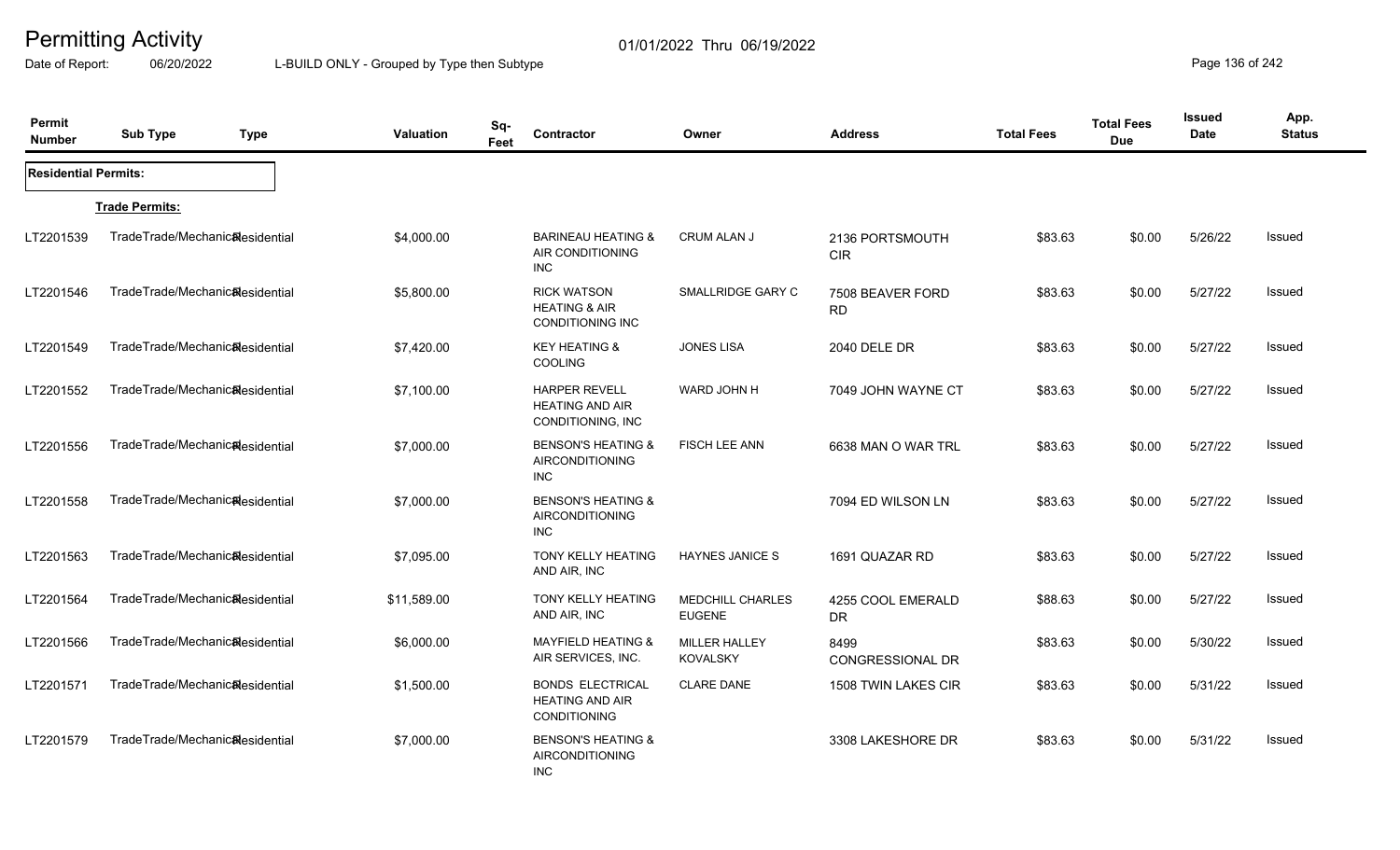Date of Report: 06/20/2022 L-BUILD ONLY - Grouped by Type then Subtype **Page 137** of 242

| Permit<br><b>Number</b>     | <b>Sub Type</b><br><b>Type</b>               | <b>Valuation</b> | Sq-<br>Contractor<br>Feet                                                     | Owner                                      | <b>Address</b>                  | <b>Total Fees</b> | <b>Total Fees</b><br><b>Due</b> | <b>Issued</b><br>Date | App.<br><b>Status</b> |
|-----------------------------|----------------------------------------------|------------------|-------------------------------------------------------------------------------|--------------------------------------------|---------------------------------|-------------------|---------------------------------|-----------------------|-----------------------|
| <b>Residential Permits:</b> |                                              |                  |                                                                               |                                            |                                 |                   |                                 |                       |                       |
|                             | <b>Trade Permits:</b>                        |                  |                                                                               |                                            |                                 |                   |                                 |                       |                       |
| LT2201583                   | TradeTrade/Mechanic&esidential               | \$5,925.00       | <b>TKAIR</b><br>CONDITIONING<br><b>HEATING &amp;</b><br><b>APPLIANCES INC</b> | <b>HEDMAN CRAIG W</b>                      | 10044 JOURNEYS END              | \$83.63           | \$0.00                          | 5/31/22               | Issued                |
| LT2201591                   | TradeTrade/Mechanic&esidential               | \$7,495.00       | <b>PARKER SERVICES</b><br>INC.                                                | <b>BROWN STEPHEN</b>                       | 9123 OAKFAIR DR                 | \$143.05          | \$0.00                          | 6/1/22                | Issued                |
| LT2201599                   | TradeTrade/Mechanicalesidential              | \$6,245.00       | <b>HARPER REVELL</b><br><b>HEATING AND AIR</b><br>CONDITIONING, INC.          | <b>WOODBROOK</b><br><b>HOMEOWNERS ASSO</b> | 451 WOODBROOK LN                | \$143.05          | \$0.00                          | 6/1/22                | Issued                |
| LT2201605                   | TradeTrade/Mechanicalesidential              | \$6,400.00       | <b>HIGH QUALITY</b><br><b>HEATING &amp; AIR INC</b>                           | <b>HENRY CARRIE</b><br><b>JANICE</b>       | 4142 COTTAGE WOOD<br><b>TRL</b> | \$143.05          | \$0.00                          | 6/2/22                | Issued                |
| LT2201609                   | TradeTrade/Mechanic&esidential               | \$7,400.00       | <b>BARINEAU HEATING &amp;</b><br>AIR CONDITIONING<br><b>INC</b>               | HILDEBRANDT JOHN<br>$\mathbf{L}$           | 9200 SHOAL CREEK<br><b>DR</b>   | \$143.05          | \$0.00                          | 6/2/22                | Issued                |
| LT2201612                   | TradeTrade/Mechanic&esidential               | \$7,400.00       | AIR CONTROL INC.                                                              | SIMMONS ALICE C<br>LIFE ESTATE             | 8325 CAPLOCK RD                 | \$143.05          | \$0.00                          | 6/2/22                | <b>Issued</b>         |
| LT2201614                   | TradeTrade/Mechanic&esidential               | \$6,500.00       | AIR CONTROL INC.                                                              | <b>DAVALOS JODI</b><br>MICHELLE COX        | 7027 AMBER LAKE DR              | \$143.05          | \$0.00                          | 6/2/22                | Issued                |
| LT2201621                   | TradeTrade/Mechanicalesidential              | \$6,950.00       | <b>HARPER REVELL</b><br><b>HEATING AND AIR</b><br>CONDITIONING, INC           | <b>FERRIS BARBARA K</b>                    | 9114 OLD CHEMONIE<br><b>RD</b>  | \$143.05          | \$0.00                          | 6/2/22                | Issued                |
| LT2201624                   | TradeTrade/Mechanicalesidential              | \$6,637.71       | E & B HEATING & A/C<br><b>INC</b>                                             | <b>BOWMAN BEATRICE M</b><br><b>ESTATE</b>  | 3180 LOOKOUT TRL                | \$143.05          | \$0.00                          | 6/2/22                | Issued                |
| LT2201634                   | TradeTrade/Mechanic&esidential               | \$6,910.00       | <b>PARKER SERVICES</b><br>INC.                                                | STONE GLEN LIFE<br><b>ESTATE</b>           | 8651 MOORE WOODS<br><b>RD</b>   | \$143.05          | \$0.00                          | 6/3/22                | Issued                |
| LT2201639                   | TradeTrade/Mechanic <sub>al</sub> esidential | \$7,000.00       | <b>BENSON'S HEATING &amp;</b><br><b>AIRCONDITIONING</b><br><b>INC</b>         | <b>HAWORTH CHARLES</b><br><b>T TRUST</b>   | 9003 WINGED FOOT<br><b>DR</b>   | \$143.05          | \$0.00                          | 6/3/22                | Issued                |
| LT2201640                   | TradeTrade/Mechanic&esidential               | \$7,000.00       | <b>BENSON'S HEATING &amp;</b><br><b>AIRCONDITIONING</b><br><b>INC</b>         |                                            | 223 ROSEHILL DR                 | \$143.05          | \$0.00                          | 6/3/22                | Issued                |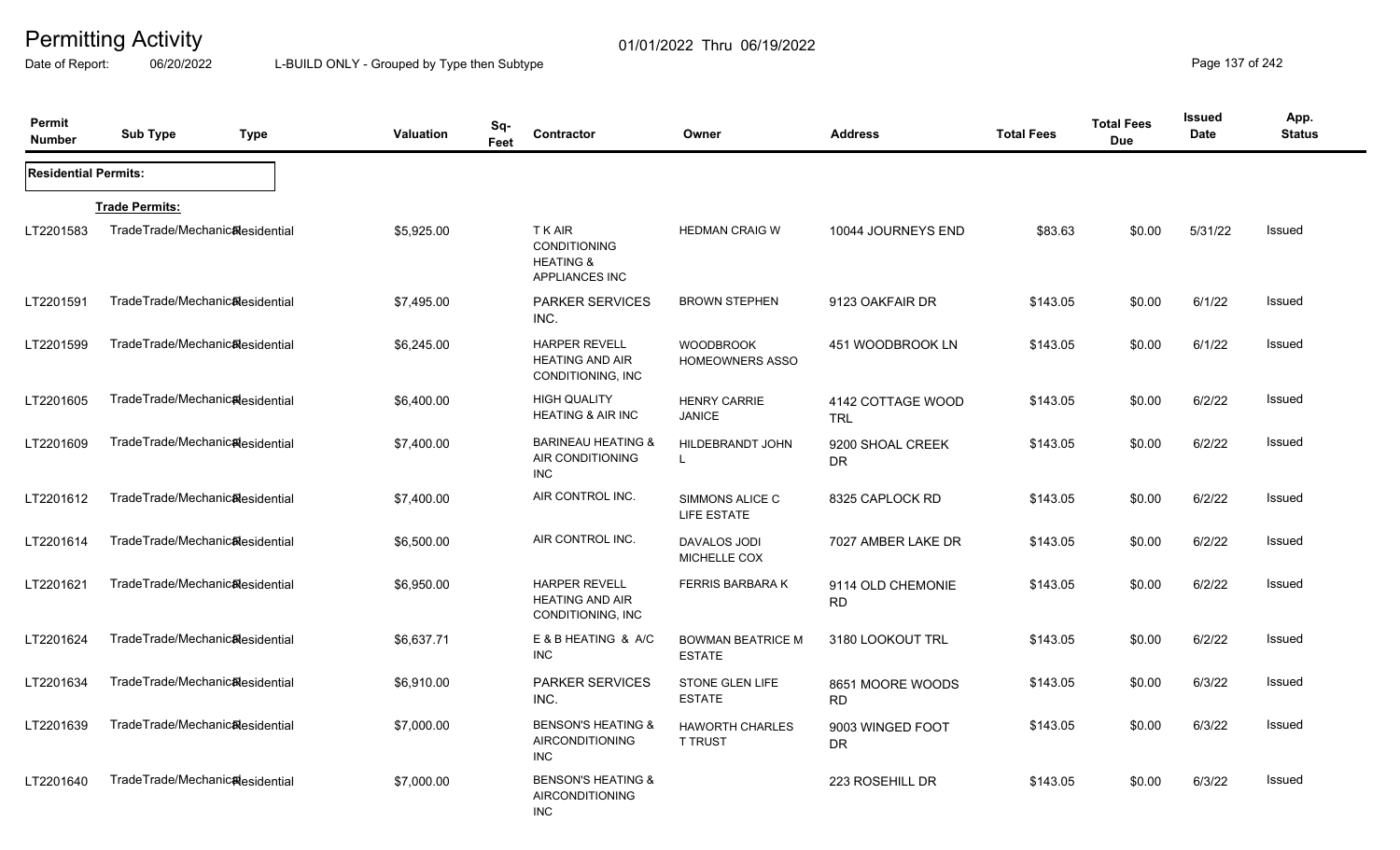Date of Report: 06/20/2022 L-BUILD ONLY - Grouped by Type then Subtype **Page 138** of 242

| Permit<br><b>Number</b>     | <b>Sub Type</b>                              | <b>Type</b> | <b>Valuation</b> | Sq-<br>Feet | Contractor                                                          | Owner                                   | <b>Address</b>           | <b>Total Fees</b> | <b>Total Fees</b><br><b>Due</b> | <b>Issued</b><br><b>Date</b> | App.<br><b>Status</b> |
|-----------------------------|----------------------------------------------|-------------|------------------|-------------|---------------------------------------------------------------------|-----------------------------------------|--------------------------|-------------------|---------------------------------|------------------------------|-----------------------|
| <b>Residential Permits:</b> |                                              |             |                  |             |                                                                     |                                         |                          |                   |                                 |                              |                       |
|                             | <b>Trade Permits:</b>                        |             |                  |             |                                                                     |                                         |                          |                   |                                 |                              |                       |
| LT2201647                   | TradeTrade/Mechanic&esidential               |             | \$5,000.00       |             | AAA CONSTANT<br>COMFORT, INC.                                       | <b>MCCURDY VENTURES</b><br><b>LLC</b>   | 6548 KINGMAN TRL         | \$143.05          | \$0.00                          | 6/6/22                       | Issued                |
| LT2201651                   | TradeTrade/Mechanic <sub>al</sub> esidential |             | \$10,032.40      |             | <b>KEITH LAWSON</b><br>SERVICES, LLC.                               | <b>BEEBE KENNETH S</b>                  | 2912 QUAIL RISE CT       | \$148.05          | \$0.00                          | 6/6/22                       | Issued                |
| LT2201652                   | TradeTrade/Mechanic&esidential               |             | \$11,394.50      |             | <b>KEITH LAWSON</b><br>SERVICES, LLC.                               | UPCHURCH ILIANA D<br><b>LIFE ESTATE</b> | 1108 ALAMEDA DR          | \$148.05          | \$0.00                          | 6/6/22                       | Issued                |
| LT2201653                   | TradeTrade/Mechanic&esidential               |             | \$4,325.00       |             | <b>HARPER REVELL</b><br><b>HEATING AND AIR</b><br>CONDITIONING, INC |                                         | 6512 MONTROSE TRL        | \$143.05          | \$0.00                          | 6/6/22                       | Issued                |
| LT2201659                   | TradeTrade/Mechanic&esidential               |             | \$7,000.00       |             | <b>BENSON'S HEATING &amp;</b><br>AIRCONDITIONING<br>INC             |                                         | 2277 UPLAND WAY          | \$143.05          | \$0.00                          | 6/6/22                       | Issued                |
| LT2201661                   | TradeTrade/Mechanic&esidential               |             | \$7,495.00       |             | <b>BARINEAU HEATING &amp;</b><br>AIR CONDITIONING<br><b>INC</b>     | <b>MOORE KEITH R</b>                    | 9928 BEAVER RIDGE<br>TRL | \$143.05          | \$0.00                          | 6/6/22                       | Issued                |
| LT2201662                   | TradeTrade/Mechanic&esidential               |             | \$7,400.00       |             | <b>BARINEAU HEATING &amp;</b><br>AIR CONDITIONING<br><b>INC</b>     | <b>MARTIN ABIGAIL</b>                   | 5354 TOWER RD            | \$143.05          | \$0.00                          | 6/6/22                       | Issued                |
| LT2201664                   | TradeTrade/Mechanic&esidential               |             | \$7,221.00       |             | DONALD GUY<br><b>HEATING AND</b><br>COOLING INC                     | <b>BERLOW ML</b>                        | 2203 TEN OAKS DR         | \$143.05          | \$0.00                          | 6/7/22                       | Issued                |
| LT2201665                   | TradeTrade/Mechanic&esidential               |             | \$6,495.00       |             | <b>HARPER REVELL</b><br><b>HEATING AND AIR</b><br>CONDITIONING, INC | <b>MOORE KENNETH W</b>                  | 7144 ATASCADERO<br>LN    | \$143.05          | \$0.00                          | 6/7/22                       | Issued                |
| LT2201672                   | TradeTrade/Mechanic&esidential               |             | \$14,000.00      |             | <b>PARKER SERVICES</b><br>INC.                                      | AEDAYODI JOSE G                         | 6640 LANDOVER CIR        | \$148.05          | \$0.00                          | 6/7/22                       | Issued                |
| LT2201673                   | TradeTrade/Mechanic <sub>al</sub> esidential |             | \$7,400.00       |             | <b>BARINEAU HEATING &amp;</b><br>AIR CONDITIONING<br><b>INC</b>     | <b>JOHNSON BRADFORD</b><br>J            | 3236 FAWN HILL TRL       | \$143.05          | \$0.00                          | 6/7/22                       | Issued                |
| LT2201675                   | TradeTrade/Mechanic <sub>al</sub> esidential |             | \$7,888.00       |             | <b>COUNTYWIDE</b><br><b>HEATING &amp; AIR</b>                       | <b>PONDEXTER</b><br><b>KATHERINE M</b>  | 8428 MONTE LN            | \$148.05          | \$0.00                          | 6/8/22                       | <b>Issued</b>         |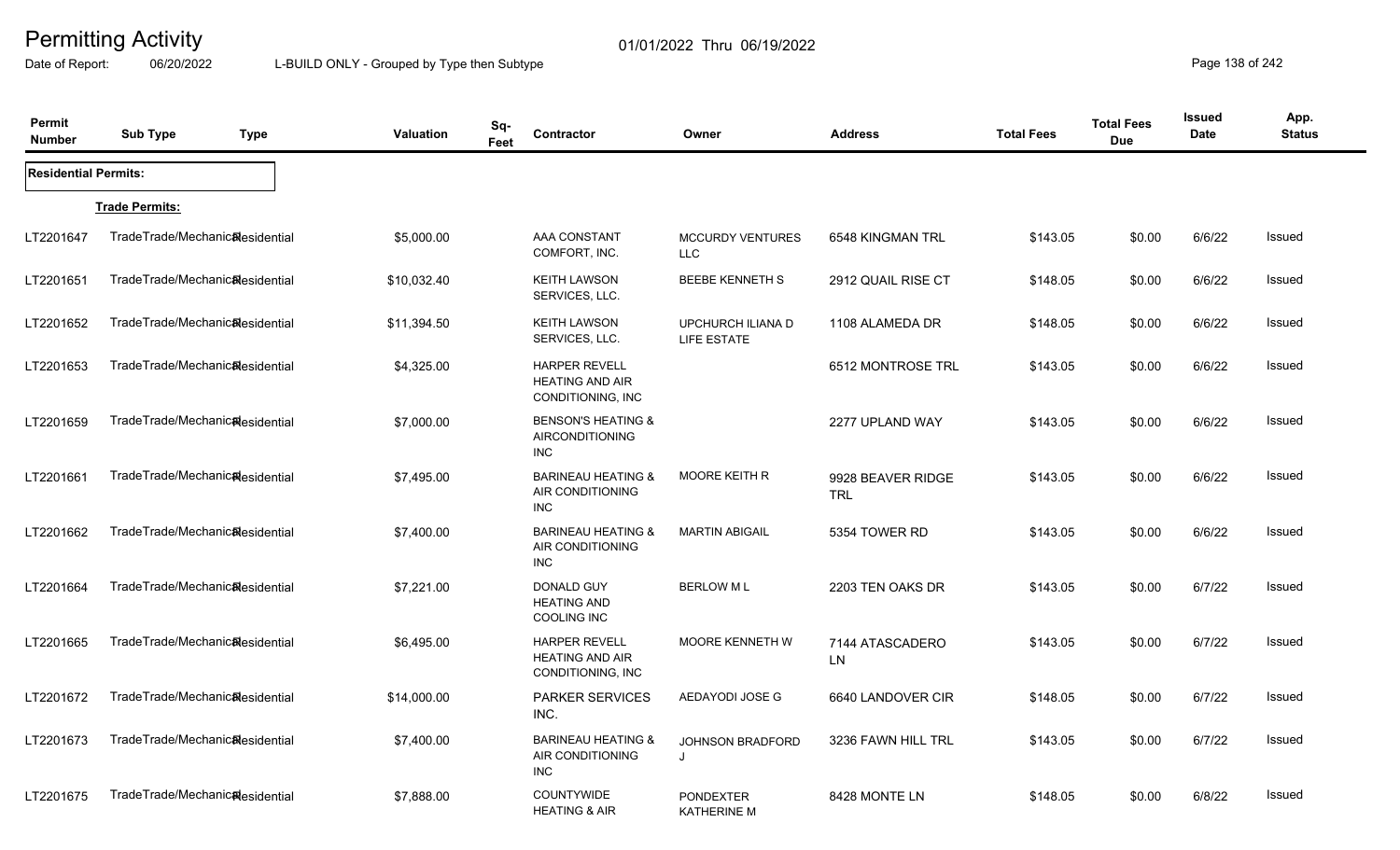Date of Report: 06/20/2022 L-BUILD ONLY - Grouped by Type then Subtype **Page 139 of 242** 

| Permit<br><b>Number</b>     | <b>Sub Type</b>                              | <b>Type</b> | Valuation   | Sq-<br>Feet | Contractor                                                                    | Owner                                               | <b>Address</b>                  | <b>Total Fees</b> | <b>Total Fees</b><br><b>Due</b> | <b>Issued</b><br>Date | App.<br><b>Status</b> |
|-----------------------------|----------------------------------------------|-------------|-------------|-------------|-------------------------------------------------------------------------------|-----------------------------------------------------|---------------------------------|-------------------|---------------------------------|-----------------------|-----------------------|
| <b>Residential Permits:</b> |                                              |             |             |             |                                                                               |                                                     |                                 |                   |                                 |                       |                       |
|                             | <b>Trade Permits:</b>                        |             |             |             |                                                                               |                                                     |                                 |                   |                                 |                       |                       |
| LT2201681                   | TradeTrade/Mechanic&esidential               |             | \$7,000.00  |             | <b>BENSON'S HEATING &amp;</b><br><b>AIRCONDITIONING</b><br>INC.               | FS#119                                              | 1648 EAGLES WATCH<br><b>WAY</b> | \$143.05          | \$0.00                          | 6/8/22                | Issued                |
| LT2201682                   | TradeTrade/Mechanic&esidential               |             | \$6,378.00  |             | <b>BENSON'S HEATING &amp;</b><br><b>AIRCONDITIONING</b><br>INC                |                                                     | 6635 TOMY LEE TRL               | \$143.05          | \$0.00                          | 6/8/22                | Issued                |
| LT2201691                   | TradeTrade/Mechanic <sub>al</sub> esidential |             | \$7,400.00  |             | <b>BARINEAU HEATING &amp;</b><br>AIR CONDITIONING<br><b>INC</b>               | <b>WOLD TYLER</b>                                   | 1504 PAULA DR                   | \$143.05          | \$0.00                          | 6/9/22                | Issued                |
| LT2201694                   | TradeTrade/Mechanic&esidential               |             | \$300.00    |             | SNYDER'S<br><b>REFRIGERATION &amp;</b><br>AIR CONDITIONING<br>INC.            | <b>ALPERN MARILYN</b><br><b>MUNGOVAN</b>            | 8316 ELAN DR                    | \$143.05          | \$0.00                          | 6/9/22                | Issued                |
| LT2201695                   | TradeTrade/Mechanic&esidential               |             | \$7,450.00  |             | AIR CONTROL INC.                                                              | WADE K                                              | 3026 LIVINGSTON RD              | \$143.05          | \$0.00                          | 6/9/22                | Issued                |
| LT2201696                   | TradeTrade/Mechanicalesidential              |             | \$5,200.00  |             | DONALD GUY<br><b>HEATING AND</b><br>COOLING INC                               | <b>MACADE PROPERTIES</b><br><b>LLC</b>              | 3772 MARIA CIR                  | \$143.05          | \$0.00                          | 6/9/22                | <b>Issued</b>         |
| LT2201698                   | TradeTrade/Mechanic <sub>al</sub> esidential |             | \$12,973.00 |             | E & B HEATING & A/C<br>INC                                                    | <b>STEWART ARLENE</b>                               | 7403 OX BOW CIR                 | \$148.05          | \$0.00                          | 6/9/22                | Issued                |
| LT2201699                   | TradeTrade/Mechanic&esidential               |             | \$7,400.00  |             | <b>BARINEAU HEATING &amp;</b><br>AIR CONDITIONING<br><b>INC</b>               | YACKANECH-HUGHES<br>PATRICIA LIVING<br><b>TRUST</b> | 2597 CLARA KEE<br><b>BLVD</b>   | \$143.05          | \$0.00                          | 6/9/22                | Issued                |
| LT2201700                   | TradeTrade/Mechanicalesidential              |             | \$7,000.00  |             | <b>BENSON'S HEATING &amp;</b><br>AIRCONDITIONING<br><b>INC</b>                | FEDDON HOWARD JR<br>AND DEBRAK<br><b>FEDDON</b>     | 2015 PACKWOOD LN                | \$143.05          | \$0.00                          | 6/9/22                | Issued                |
| LT2201702                   | TradeTrade/Mechanic&esidential               |             | \$6,560.00  |             | <b>TKAIR</b><br><b>CONDITIONING</b><br><b>HEATING &amp;</b><br>APPLIANCES INC | <b>HENRY PEGGY J</b><br><b>REVOCABLE TRUST</b>      | 5991 PONDER LN                  | \$143.05          | \$0.00                          | 6/9/22                | Issued                |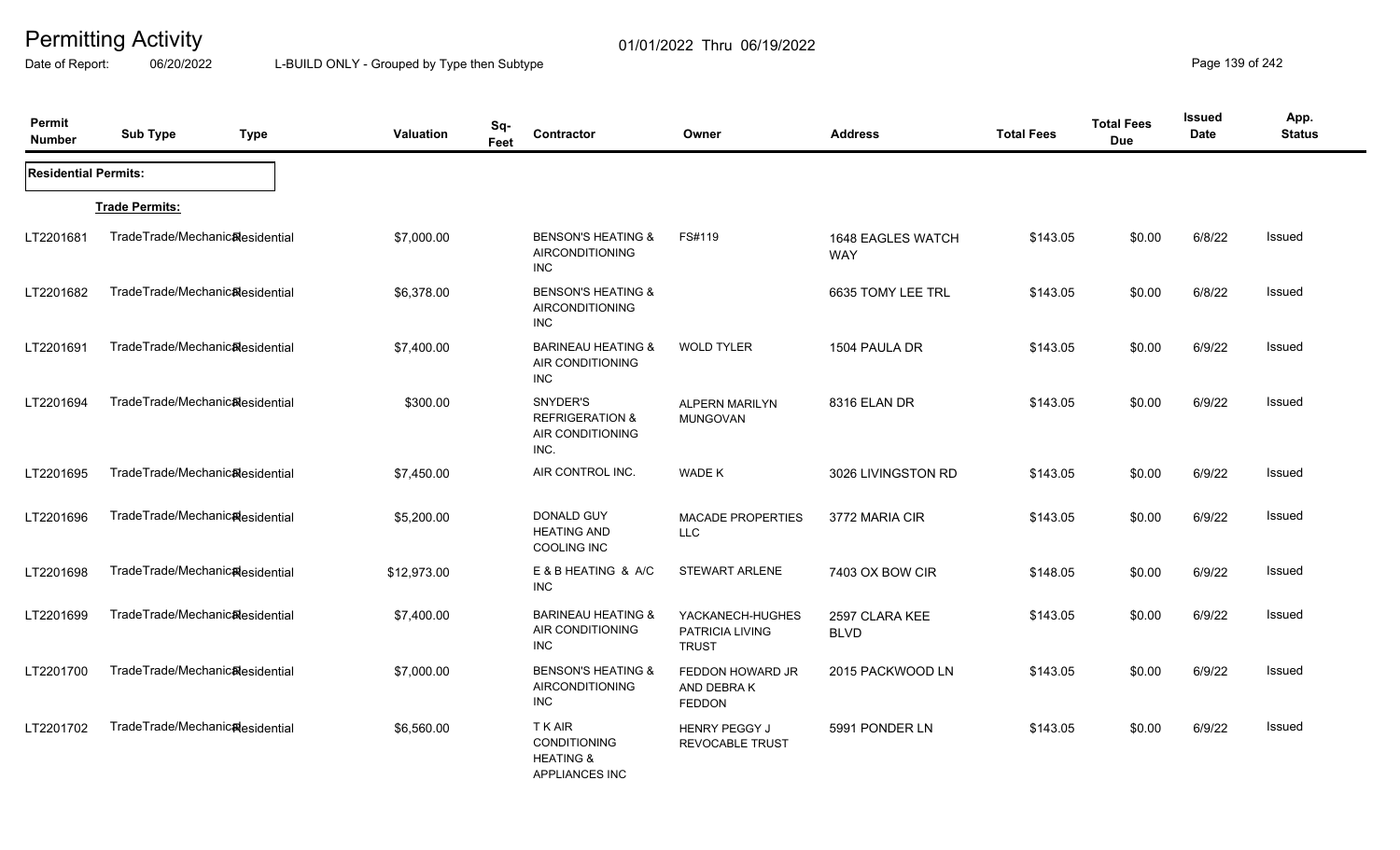Date of Report: 06/20/2022 L-BUILD ONLY - Grouped by Type then Subtype **Page 140** of 242

| Permit<br><b>Number</b>     | <b>Sub Type</b>                              | <b>Type</b> | <b>Valuation</b> | Sq-<br>Feet | Contractor                                                            | Owner                                         | <b>Address</b>                  | <b>Total Fees</b> | <b>Total Fees</b><br><b>Due</b> | <b>Issued</b><br>Date | App.<br><b>Status</b> |
|-----------------------------|----------------------------------------------|-------------|------------------|-------------|-----------------------------------------------------------------------|-----------------------------------------------|---------------------------------|-------------------|---------------------------------|-----------------------|-----------------------|
| <b>Residential Permits:</b> |                                              |             |                  |             |                                                                       |                                               |                                 |                   |                                 |                       |                       |
|                             | <b>Trade Permits:</b>                        |             |                  |             |                                                                       |                                               |                                 |                   |                                 |                       |                       |
| LT2201707                   | TradeTrade/Mechanic&esidential               |             | \$7,000.00       |             | <b>BENSON'S HEATING &amp;</b><br>AIRCONDITIONING<br>INC.              | JABLON E F                                    | 6075 PIMLICO CT                 | \$143.05          | \$0.00                          | 6/10/22               | <b>Issued</b>         |
| LT2201708                   | TradeTrade/Mechanic&esidential               |             | \$7,000.00       |             | <b>BENSON'S HEATING &amp;</b><br><b>AIRCONDITIONING</b><br><b>INC</b> | <b>DINH OANH</b>                              | 6628 TOMY LEE TRL               | \$143.05          | \$0.00                          | 6/10/22               | <b>Issued</b>         |
| LT2201711                   | TradeTrade/Mechanic&esidential               |             | \$6,596.61       |             | E & B HEATING & A/C<br><b>INC</b>                                     | ELLINGTON ADAM L                              | 12013 CEDAR BLUFF<br><b>TRL</b> | \$143.05          | \$0.00                          | 6/10/22               | Issued                |
| LT2201717                   | TradeTrade/Mechanicalesidential              |             | \$7,495.00       |             | <b>BARINEAU HEATING &amp;</b><br>AIR CONDITIONING<br><b>INC</b>       | <b>BUTTERWORTH</b><br><b>CHRISTOPHER C SR</b> | 5044 VALLEY FARM<br><b>RD</b>   | \$143.05          | \$0.00                          | 6/10/22               | Issued                |
| LT2201718                   | TradeTrade/Mechanicalesidential              |             | \$7,200.00       |             | <b>BARINEAU HEATING &amp;</b><br>AIR CONDITIONING<br>INC              | <b>WOTHERSPOON</b><br><b>KATHERINE N</b>      | 2137 LAMBERT LN                 | \$143.05          | \$0.00                          | 6/10/22               | Issued                |
| LT2201724                   | TradeTrade/Mechanicalesidential              |             | \$9,641.00       |             | <b>KEITH LAWSON</b><br>SERVICES, LLC.                                 | FS#119                                        | 6691 KAUAI KING TRL             | \$148.05          | \$0.00                          | 6/13/22               | <b>Issued</b>         |
| LT2201725                   | TradeTrade/Mechanic&esidential               |             | \$8,257.00       |             | <b>KEITH LAWSON</b><br>SERVICES, LLC.                                 | <b>WILLIAMS WANDA</b>                         | 1460 BENT WILLOW<br><b>DR</b>   | \$148.05          | \$0.00                          | 6/13/22               | Issued                |
| LT2201726                   | TradeTrade/Mechanic&esidential               |             | \$22,545.00      |             | <b>KEITH LAWSON</b><br>SERVICES, LLC.                                 | <b>MURPHY MICHAEL H</b>                       | 8537 MOORE WOODS<br><b>RD</b>   | \$148.05          | \$0.00                          | 6/13/22               | <b>Issued</b>         |
| LT2201728                   | TradeTrade/Mechanic <sub>Residential</sub>   |             | \$7,400.00       |             | <b>BARINEAU HEATING &amp;</b><br>AIR CONDITIONING<br><b>INC</b>       | <b>NORSWORTHY</b><br><b>SHARON</b>            | 3792 MATT WING RD               | \$143.05          | \$0.00                          | 6/13/22               | Issued                |
| LT2201729                   | TradeTrade/Mechanic <sub>al</sub> esidential |             | \$5,650.00       |             | <b>HARPER REVELL</b><br><b>HEATING AND AIR</b><br>CONDITIONING, INC   | <b>MILES CHERYL</b>                           | 6410 FORWARD PASS<br><b>TRL</b> | \$143.05          | \$0.00                          | 6/13/22               | Issued                |
| LT2201730                   | TradeTrade/Mechanicalesidential              |             | \$7,350.00       |             | DONALD GUY<br><b>HEATING AND</b><br>COOLING INC                       | <b>WESTER JASON D</b>                         | 7822 BROOMSAGE PL               | \$143.05          | \$0.00                          | 6/13/22               | Issued                |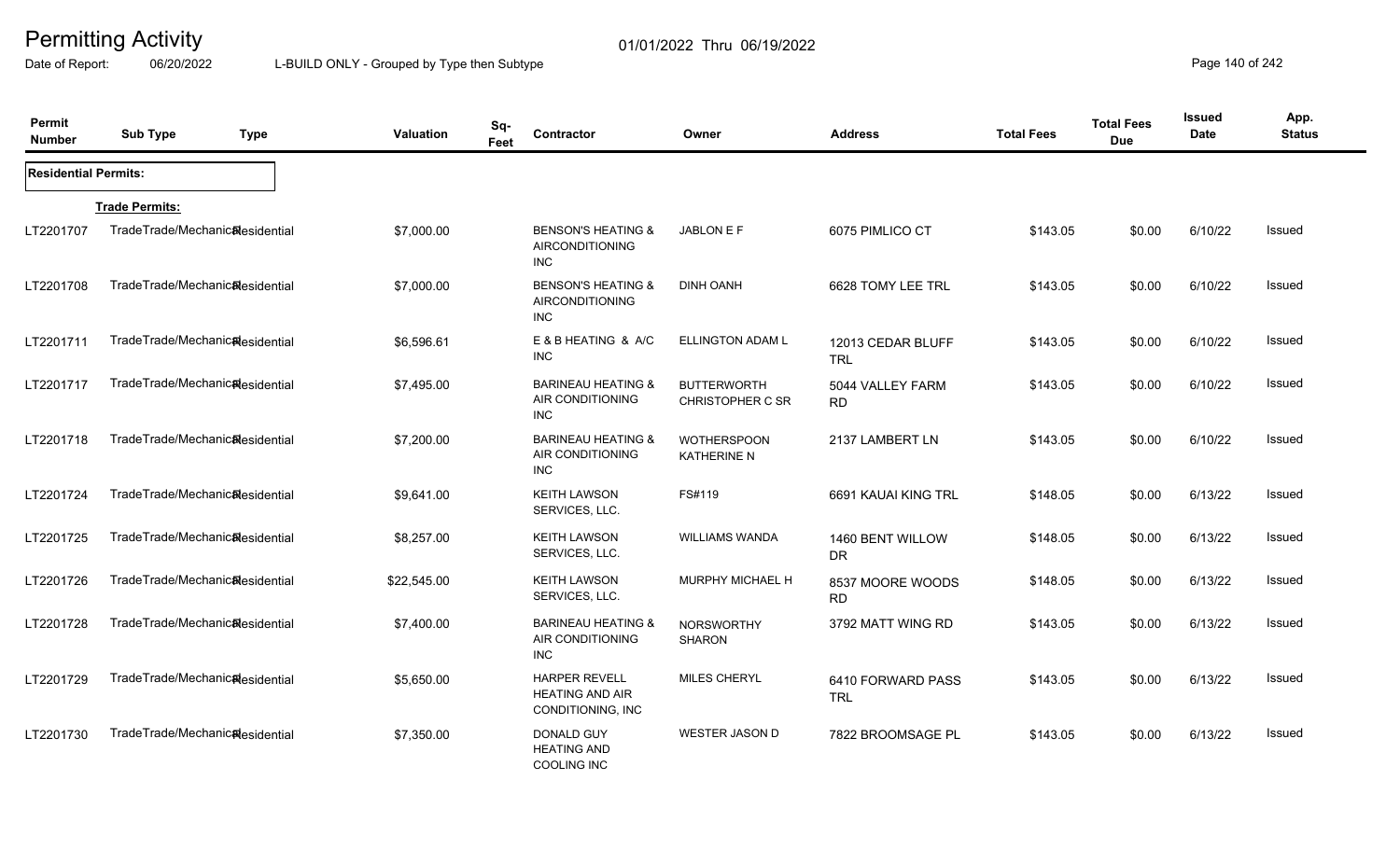Date of Report: 06/20/2022 L-BUILD ONLY - Grouped by Type then Subtype **Page 141** of 242

| Permit<br><b>Number</b>     | <b>Sub Type</b>                              | <b>Type</b> | Valuation   | Sq-<br><b>Contractor</b><br>Feet                                | Owner                        | <b>Address</b>                  | <b>Total Fees</b> | <b>Total Fees</b><br><b>Due</b> | <b>Issued</b><br><b>Date</b> | App.<br><b>Status</b> |
|-----------------------------|----------------------------------------------|-------------|-------------|-----------------------------------------------------------------|------------------------------|---------------------------------|-------------------|---------------------------------|------------------------------|-----------------------|
| <b>Residential Permits:</b> |                                              |             |             |                                                                 |                              |                                 |                   |                                 |                              |                       |
|                             | <b>Trade Permits:</b>                        |             |             |                                                                 |                              |                                 |                   |                                 |                              |                       |
| LT2201731                   | TradeTrade/Mechanic&esidential               |             | \$6,900.00  | DONALD GUY<br><b>HEATING AND</b><br><b>COOLING INC</b>          | <b>LEGER KRISTIN K</b>       | 5300 BRADFORDVILLE<br><b>RD</b> | \$143.05          | \$0.00                          | 6/13/22                      | <b>Issued</b>         |
| LT2201732                   | TradeTrade/Mechanic&esidential               |             | \$7,000.00  | <b>BENSON'S HEATING &amp;</b><br>AIRCONDITIONING<br><b>INC</b>  |                              | 2834 GREEN FOREST<br><b>LN</b>  | \$143.05          | \$0.00                          | 6/13/22                      | Issued                |
| LT2201736                   | TradeTrade/Mechanic&esidential               |             | \$19,062.00 | <b>BARINEAU HEATING &amp;</b><br>AIR CONDITIONING<br><b>INC</b> | <b>HADER BRYCE J</b>         | 7821 MACLEAN RD                 | \$148.05          | \$0.00                          | 6/13/22                      | Issued                |
| LT2201738                   | TradeTrade/Mechanic&esidential               |             | \$7,200.00  | <b>BARINEAU HEATING &amp;</b><br>AIR CONDITIONING<br><b>INC</b> | LEE CARRIE BETH              | 2995 LUTHER HALL RD             | \$143.05          | \$0.00                          | 6/13/22                      | <b>Issued</b>         |
| LT2201742                   | TradeTrade/Mechanic&esidential               |             | \$11,422.00 | <b>AND SERVICES</b>                                             | <b>WILLIAMS ALICE J</b>      | 5008 STONELER RD                | \$148.05          | \$0.00                          | 6/14/22                      | <b>Issued</b>         |
| LT2201743                   | TradeTrade/Mechanic <sub>al</sub> esidential |             | \$9,542.90  | <b>AND SERVICES</b>                                             | <b>HOCH JAMES A</b>          | 3607<br><b>WESTMORELAND DR</b>  | \$148.05          | \$0.00                          | 6/14/22                      | <b>Issued</b>         |
| LT2201752                   | TradeTrade/Mechanic&esidential               |             | \$2,600.00  | WECHEATING & A/<br>C INC.                                       | <b>GRANGER BARBARA J</b>     | 5612 HAMPTON HILL<br><b>CIR</b> | \$143.05          | \$0.00                          | 6/15/22                      | <b>Issued</b>         |
| LT2201754                   | TradeTrade/Mechanic&esidential               |             | \$7,200.00  | <b>BARINEAU HEATING &amp;</b><br>AIR CONDITIONING<br><b>INC</b> | MITCHELL BRIAN T             | 3890 CHAUCER CT                 | \$143.05          | \$0.00                          | 6/15/22                      | <b>Issued</b>         |
| LT2201755                   | TradeTrade/Mechanic&esidential               |             | \$7,380.00  | DONALD GUY<br><b>HEATING AND</b><br><b>COOLING INC</b>          | <b>WILKINS BRENDA C</b>      | 5588 E ROLLINS PT               | \$143.05          | \$0.00                          | 6/15/22                      | <b>Issued</b>         |
| LT2201758                   | TradeTrade/Mechanic&esidential               |             | \$7,495.00  | <b>PARKER SERVICES</b><br>INC.                                  | <b>HOWARD LESTER</b><br>EARL | 4192 RED OAK DR                 | \$143.05          | \$0.00                          | 6/15/22                      | Issued                |
| LT2201761                   | TradeTrade/Mechanicalesidential              |             | \$7,495.00  | <b>PARKER SERVICES</b><br>INC.                                  | <b>KRETCHMAN MAGGIE</b>      | 3070 BELL GROVE DR              | \$143.05          | \$0.00                          | 6/15/22                      | Issued                |
| LT2201763                   | TradeTrade/Mechanic <sub>Residential</sub>   |             | \$13,800.00 | <b>KEITH LAWSON</b><br>SERVICES, LLC.                           | WOODSUM GLENN C              | 2206 BOURGOGNE DR               | \$148.05          | \$0.00                          | 6/15/22                      | <b>Issued</b>         |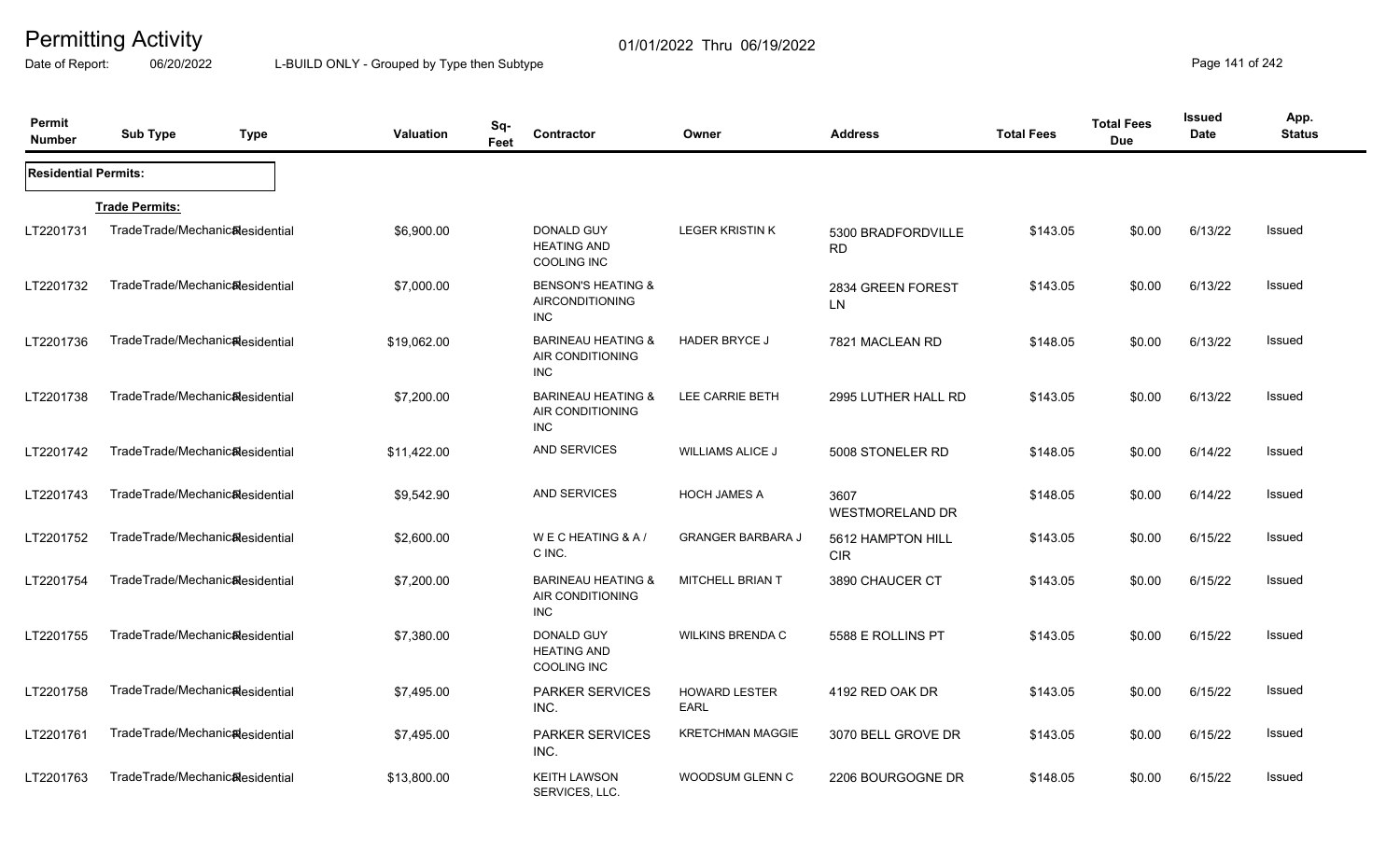Date of Report: 06/20/2022 L-BUILD ONLY - Grouped by Type then Subtype **Page 142** of 242

| Permit<br><b>Number</b>     | <b>Sub Type</b><br><b>Type</b>               | Valuation   | Sq-<br>Feet | Contractor                                                            | Owner                                     | <b>Address</b>                    | <b>Total Fees</b> | <b>Total Fees</b><br><b>Due</b> | <b>Issued</b><br><b>Date</b> | App.<br><b>Status</b>        |
|-----------------------------|----------------------------------------------|-------------|-------------|-----------------------------------------------------------------------|-------------------------------------------|-----------------------------------|-------------------|---------------------------------|------------------------------|------------------------------|
| <b>Residential Permits:</b> |                                              |             |             |                                                                       |                                           |                                   |                   |                                 |                              |                              |
|                             | <b>Trade Permits:</b>                        |             |             |                                                                       |                                           |                                   |                   |                                 |                              |                              |
| LT2201764                   | TradeTrade/Mechanic&esidential               | \$7,200.00  |             | <b>BARINEAU HEATING &amp;</b><br>AIR CONDITIONING<br><b>INC</b>       | MULLEN COLLEEN<br><b>DIERDRE</b>          | 4788 CYPRESS<br><b>BROOKE WAY</b> | \$143.05          | \$0.00                          | 6/15/22                      | Issued                       |
| LT2201774                   | TradeTrade/Mechanic&esidential               | \$3,000.00  |             | <b>WHALEY HEATING,</b><br>A/C & INSULATION<br>INC.                    | <b>HOUSING TO THE</b><br>GLORY OF GOD LLC | 9325 BUCK HAVEN<br><b>TRL</b>     | \$143.05          | \$0.00                          | 6/16/22                      | Issued                       |
| LT2201776                   | TradeTrade/Mechanic&esidential               | \$6,992.00  |             | <b>GIDDENS AIR</b><br>CONDITIONING, INC.                              | <b>FAULK C C</b>                          | 2032 QUEENSWOOD<br><b>DR</b>      | \$143.05          | \$0.00                          | 6/16/22                      | Issued                       |
| LT2201777                   | TradeTrade/Mechanic <sub>al</sub> esidential | \$6,279.00  |             | <b>GIDDENS AIR</b><br>CONDITIONING, INC.                              | <b>BLOMELEY JEFFREY E</b>                 | 3022 EAGLE POINT<br><b>WAY</b>    | \$143.05          | \$0.00                          | 6/16/22                      | Issued                       |
| LT2201779                   | TradeTrade/Mechanic&esidential               | \$5,000.00  |             | KEITH KEY HEATING &<br>AIR INC                                        | <b>FIGGETT KATRINA</b>                    | 2306 GATES DR                     | \$143.05          | \$0.00                          | 6/16/22                      | Issued                       |
| LT2201780                   | TradeTrade/Mechanic&esidential               | \$2,400.00  |             | KEITH KEY HEATING &<br>AIR INC                                        | <b>FIGGETT KATRINA</b>                    | 2306 GATES DR                     | \$143.05          | \$0.00                          | 6/16/22                      | Issued                       |
| LT2201783                   | TradeTrade/Mechanicalesidential              | \$7,000.00  |             | <b>BENSON'S HEATING &amp;</b><br><b>AIRCONDITIONING</b><br><b>INC</b> |                                           | 3718 BOBBIN BROOK<br><b>CIR</b>   | \$143.05          | \$0.00                          | 6/16/22                      | Issued                       |
| LT2201787                   | TradeTrade/Mechanicalesidential              | \$3,700.00  |             | <b>HARPER REVELL</b><br><b>HEATING AND AIR</b><br>CONDITIONING, INC   | STRICKLAND TRACY A                        | 11242 REGIMENT<br><b>LOOP</b>     | \$143.05          | \$0.00                          | 6/17/22                      | Issued                       |
| LT2201788                   | TradeTrade/Mechanicalesidential              | \$6,950.00  |             | <b>HARPER REVELL</b><br><b>HEATING AND AIR</b><br>CONDITIONING, INC   | ANDERSEN PETER C                          | 696 DERBYSHIRE RD                 | \$143.05          | \$0.00                          | 6/17/22                      | Issued                       |
| LT2201794                   | TradeTrade/Mechanic <sub>al</sub> esidential | \$22,730.00 |             | <b>BARINEAU HEATING &amp;</b><br>AIR CONDITIONING<br><b>INC</b>       | DRURY ERIN P                              | 7547 BROADVIEW<br><b>FARMS LN</b> | \$148.05          | \$0.00                          | 6/17/22                      | Issued                       |
| LT2201795                   | TradeTrade/Mechanic <sub>al</sub> esidential | \$7,200.00  |             | <b>BARINEAU HEATING &amp;</b><br>AIR CONDITIONING<br><b>INC</b>       | <b>CHOI EUN SANG</b>                      | 9075 RIDGEVIEW TRL                | \$143.05          | \$0.00                          | 6/17/22                      | Issued                       |
| LT2200652                   | TradeTrade/Plumbing Residential              | \$1,575.00  |             | <b>SMITH PLUMBING</b><br><b>COMPANY INC</b>                           | <b>MOSCHEL CLAIRE</b>                     | 3172 LAYLA ST                     | \$103.89          | \$0.00                          | 3/7/22                       | Certificate of<br>Completion |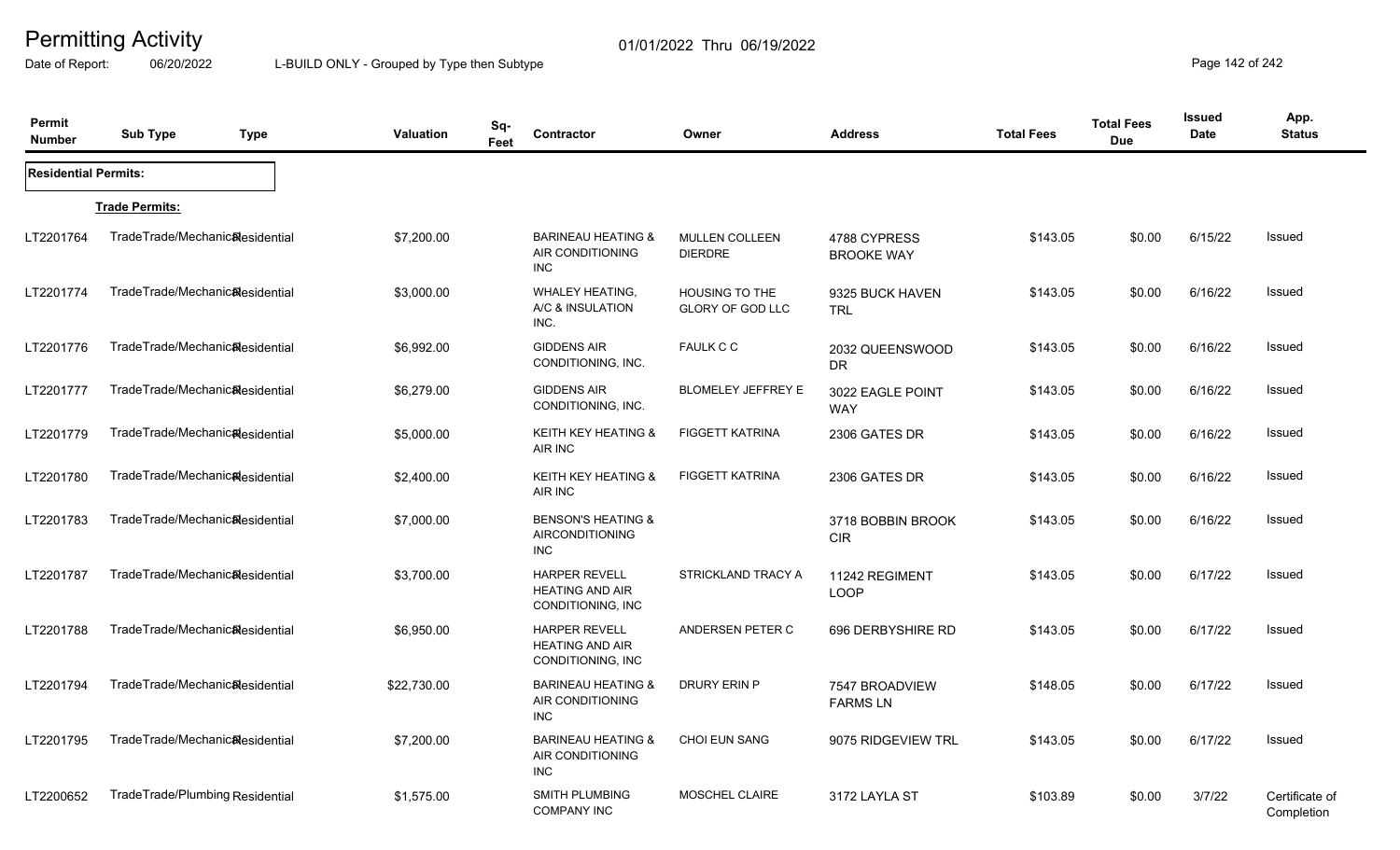Date of Report: 06/20/2022 L-BUILD ONLY - Grouped by Type then Subtype **Page 143 of 242** 

| Permit<br><b>Number</b>     | <b>Sub Type</b>                 | <b>Type</b> | <b>Valuation</b> | Sq-<br>Feet | Contractor                                                | Owner                                               | <b>Address</b>                     | <b>Total Fees</b> | <b>Total Fees</b><br><b>Due</b> | <b>Issued</b><br><b>Date</b> | App.<br><b>Status</b>        |
|-----------------------------|---------------------------------|-------------|------------------|-------------|-----------------------------------------------------------|-----------------------------------------------------|------------------------------------|-------------------|---------------------------------|------------------------------|------------------------------|
| <b>Residential Permits:</b> |                                 |             |                  |             |                                                           |                                                     |                                    |                   |                                 |                              |                              |
|                             | <b>Trade Permits:</b>           |             |                  |             |                                                           |                                                     |                                    |                   |                                 |                              |                              |
| LT2200664                   | TradeTrade/Plumbing Residential |             | \$975.00         |             | <b>JIM BENNETT'S</b><br>PLUMBING INC                      | <b>MONTILLA AMANDA</b>                              | 6683 OAKDOWN DR                    | \$103.89          | \$0.00                          | 3/8/22                       | Issued                       |
| LT2200683                   | TradeTrade/Plumbing Residential |             | \$500.00         |             | <b>JIM BENNETT'S</b><br>PLUMBING INC                      | <b>WOODARD ALICE M</b>                              | 3797 MATT WING RD                  | \$103.89          | \$0.00                          | 3/9/22                       | <b>Issued</b>                |
| LT2200719                   | TradeTrade/Plumbing Residential |             | \$1,700.00       |             | WHITE'S PLUMBING,<br><b>INC</b>                           |                                                     | 2817 STOKLEY LN                    | \$103.89          | \$0.00                          | 3/14/22                      | Issued                       |
| LT2200720                   | TradeTrade/Plumbing Residential |             | \$1,000.00       |             | <b>LANCE MAXWELL</b><br>PLUMBING INC                      | <b>WEBSTER COREY</b>                                | 5382 PEDRICK<br><b>CROSSING DR</b> | \$103.89          | \$0.00                          | 3/14/22                      | <b>Issued</b>                |
| LT2200723                   | TradeTrade/Plumbing Residential |             | \$2,880.00       |             | <b>DOWDY PLUMBING</b><br><b>CORPORATION</b>               | POPPELL JASON M                                     | 7453 CREEKRIDGE<br><b>CIR</b>      | \$108.89          | \$0.00                          | 3/14/22                      | Issued                       |
| LT2200745                   | TradeTrade/Plumbing Residential |             | \$1,500.00       |             | <b>KEITH MCNEILL</b><br><b>PLUMBING</b><br>CONTRACTOR INC | <b>BEAUPIED SHIRLEY M</b><br><b>REVOCABLE TRUST</b> | 1136 GATESHEAD CIR                 | \$103.89          | \$0.00                          | 3/16/22                      | <b>Issued</b>                |
| LT2200751                   | TradeTrade/Plumbing Residential |             | \$1,200.00       |             | <b>CAPITAL PLUMBING</b><br>CONTRACTORS INC                | <b>CAMPER CLAYTON</b>                               | 4080 KIMBERLY CIR                  | \$103.89          | \$0.00                          | 3/17/22                      | Issued                       |
| LT2200787                   | TradeTrade/Plumbing Residential |             | \$1,200.00       |             | <b>CAPITAL PLUMBING</b><br><b>CONTRACTORS INC</b>         | <b>TAVEL M G</b>                                    | 9977 MAHAN DR                      | \$103.89          | \$0.00                          | 3/22/22                      | <b>Issued</b>                |
| LT2200879                   | TradeTrade/Plumbing Residential |             | \$700.00         |             | <b>JIM BENNETT'S</b><br>PLUMBING INC                      | <b>KUNTZ CLARK</b><br><b>WILLIAM</b>                | 2034 HEATHERBROOK<br><b>DR</b>     | \$103.89          | \$0.00                          | 3/25/22                      | Issued                       |
| LT2200880                   | TradeTrade/Plumbing Residential |             | \$4,203.00       |             | <b>KEITH LAWSON</b><br>SERVICES, LLC.                     | DAISERNIA ADRIENNE<br>-L                            | 4540 BOWFIN DR                     | \$108.89          | \$0.00                          | 3/25/22                      | Issued                       |
| LT2200971                   | TradeTrade/Plumbing Residential |             | \$7,147.00       |             | <b>KEITH LAWSON</b><br>SERVICES, LLC.                     | <b>HORTON LAURIE</b>                                | 8255 CHICKASAW TRL                 | \$108.89          | \$0.00                          | 4/5/22                       | Issued                       |
| LT2200973                   | TradeTrade/Plumbing Residential |             | \$1,500.00       |             | MR. ROOTER<br><b>PLUMBING</b>                             | Aaron Griffith                                      | 4588 HILLWOOD WAY                  | \$103.89          | \$0.00                          | 4/6/22                       | Issued                       |
| LT2201052                   | TradeTrade/Plumbing Residential |             | \$1,000.00       |             | <b>ANDERSON</b><br>PLUMBING, LLC                          | POWELL GLENN M                                      | 2105 LAKE FOREST<br><b>DR</b>      | \$103.89          | \$0.00                          | 4/13/22                      | Certificate of<br>Completion |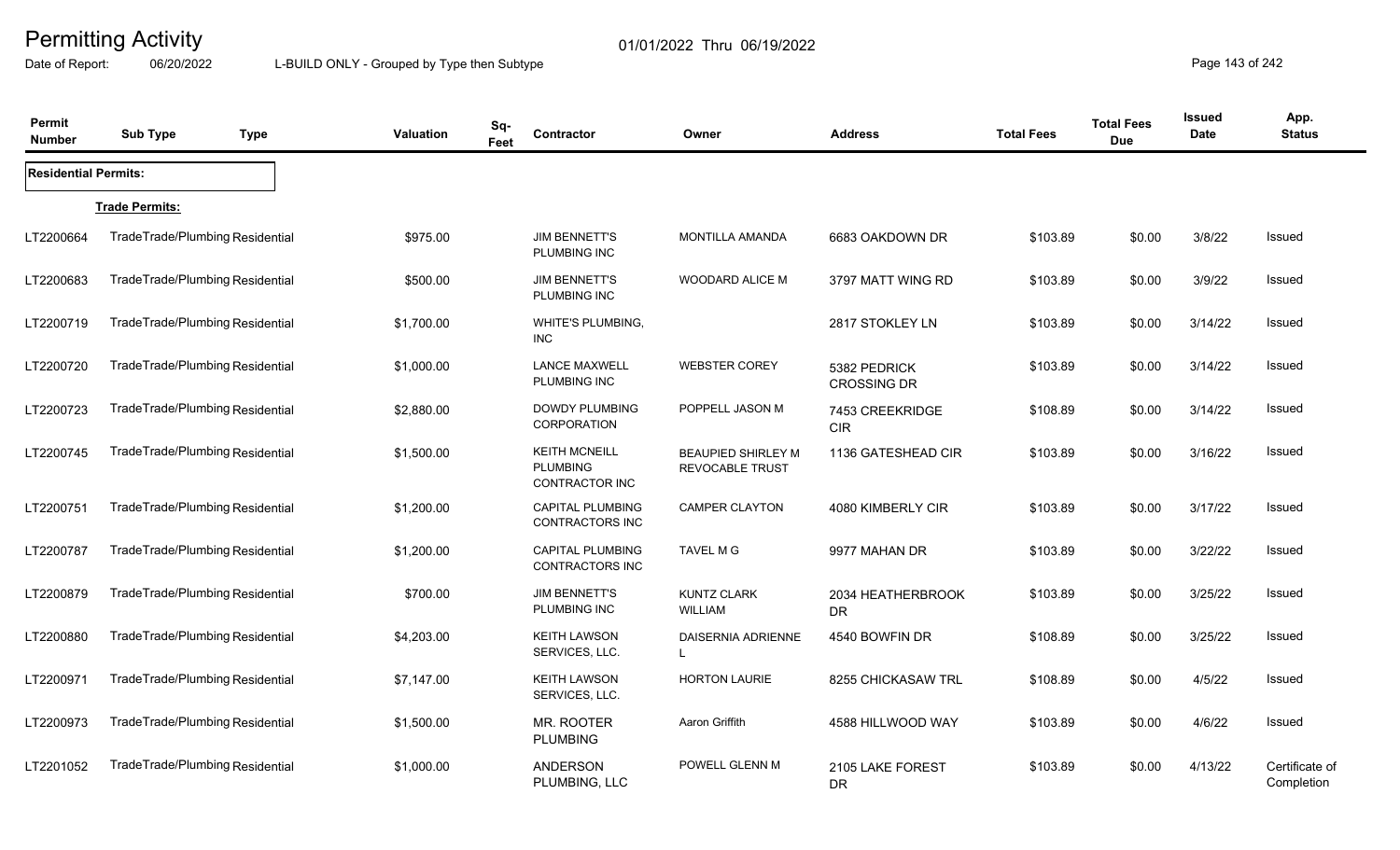Date of Report: 06/20/2022 L-BUILD ONLY - Grouped by Type then Subtype **Page 144** of 242

| Permit<br><b>Number</b>     | <b>Sub Type</b>                 | <b>Type</b> | <b>Valuation</b> | Sq-<br>Feet | Contractor                                                       | Owner                                      | <b>Address</b>      | <b>Total Fees</b> | <b>Total Fees</b><br><b>Due</b> | <b>Issued</b><br><b>Date</b> | App.<br><b>Status</b> |
|-----------------------------|---------------------------------|-------------|------------------|-------------|------------------------------------------------------------------|--------------------------------------------|---------------------|-------------------|---------------------------------|------------------------------|-----------------------|
| <b>Residential Permits:</b> |                                 |             |                  |             |                                                                  |                                            |                     |                   |                                 |                              |                       |
|                             | <b>Trade Permits:</b>           |             |                  |             |                                                                  |                                            |                     |                   |                                 |                              |                       |
| LT2201057                   | TradeTrade/Plumbing Residential |             | \$2,300.00       |             | <b>KEITH MCNEILL</b><br><b>PLUMBING</b><br>CONTRACTOR INC        | <b>SCHNEIDER TERRY</b><br>ASA NEWTON LAURA | 4541 PECAN BRANCH   | \$103.89          | \$0.00                          | 4/13/22                      | Issued                |
| LT2201060                   | TradeTrade/Plumbing Residential |             | \$500.00         |             | <b>LANCE MAXWELL</b><br>PLUMBING INC                             | <b>GONZALEZ RODOLFO</b>                    | 2000 LOHMAN CT      | \$103.89          | \$0.00                          | 4/13/22                      | Issued                |
| LT2201063                   | TradeTrade/Plumbing Residential |             | \$1,500.00       |             | <b>ANDERSON</b><br>PLUMBING, LLC                                 | MELTZER JOHN L                             | 9782 ROSA CT        | \$103.89          | \$0.00                          | 4/14/22                      | Issued                |
| LT2201083                   | TradeTrade/Plumbing Residential |             | \$200.00         |             | <b>ROBERT MIKE</b><br>SEEDERS PLUMBING.<br>INC.                  | LEE DELLA J                                | 3244 ROBINHOOD RD   | \$103.89          | \$0.00                          | 4/15/22                      | Issued                |
| LT2201141                   | TradeTrade/Plumbing Residential |             | \$2,400.00       |             | <b>KEITH MCNEILL</b><br><b>PLUMBING</b><br><b>CONTRACTOR INC</b> | <b>MCGORTY LAURA</b>                       | 1935 WILLOW RUN DR  | \$95.38           | \$0.00                          | 4/21/22                      | Issued                |
| LT2201218                   | TradeTrade/Plumbing Residential |             | \$2,400.00       |             | <b>WHITE'S PLUMBING,</b><br><b>INC</b>                           | <b>DIRICKSON KATHRYN</b><br>A              | 1962 VINELAND DR    | \$95.38           | \$0.00                          | 4/28/22                      | Issued                |
| LT2201223                   | TradeTrade/Plumbing Residential |             | \$1,200.00       |             | <b>CAPITAL PLUMBING</b><br><b>CONTRACTORS INC</b>                | <b>DUBE PHILIP</b>                         | 728 SIR RICHARD RD  | \$95.38           | \$0.00                          | 4/28/22                      | Issued                |
| LT2201231                   | TradeTrade/Plumbing Residential |             | \$700.00         |             | T L CARNS PLUMBING                                               |                                            | 3182 WHIRLAWAY TRL  | \$95.38           | \$0.00                          | 4/29/22                      | Issued                |
| LT2201232                   | TradeTrade/Plumbing Residential |             | \$2,100.00       |             | T L CARNS PLUMBING                                               | STREETY RALPH                              | 6724 KAUAI KING TRL | \$95.38           | \$0.00                          | 4/29/22                      | Issued                |
| LT2201234                   | TradeTrade/Plumbing Residential |             | \$1,000.00       |             | ROTO ROOTER                                                      | JONES RAYMOND A                            | 648 FOREST LAIR     | \$95.38           | \$0.00                          | 4/29/22                      | <b>Issued</b>         |
| LT2201270                   | TradeTrade/Plumbing Residential |             | \$1,200.00       |             | <b>WHITE'S PLUMBING,</b><br><b>INC</b>                           | <b>DIRICKSON KATHRYN</b><br>A              | 1962 VINELAND DR    | \$95.38           | \$0.00                          | 5/2/22                       | Issued                |
| LT2201297                   | TradeTrade/Plumbing Residential |             | \$900.00         |             | <b>JIM CROSBY</b><br><b>PLUMBING</b>                             | <b>ANDRAWIS EHAB</b>                       | 9310 TUSCANY DR     | \$95.38           | \$0.00                          | 5/6/22                       | <b>Issued</b>         |
| LT2201301                   | TradeTrade/Plumbing Residential |             | \$7,147.00       |             | <b>KEITH LAWSON</b><br>SERVICES, LLC.                            | <b>HORTON LAURIE</b>                       | 8255 CHICKASAW TRL  | \$100.38          | \$0.00                          | 5/6/22                       | Issued                |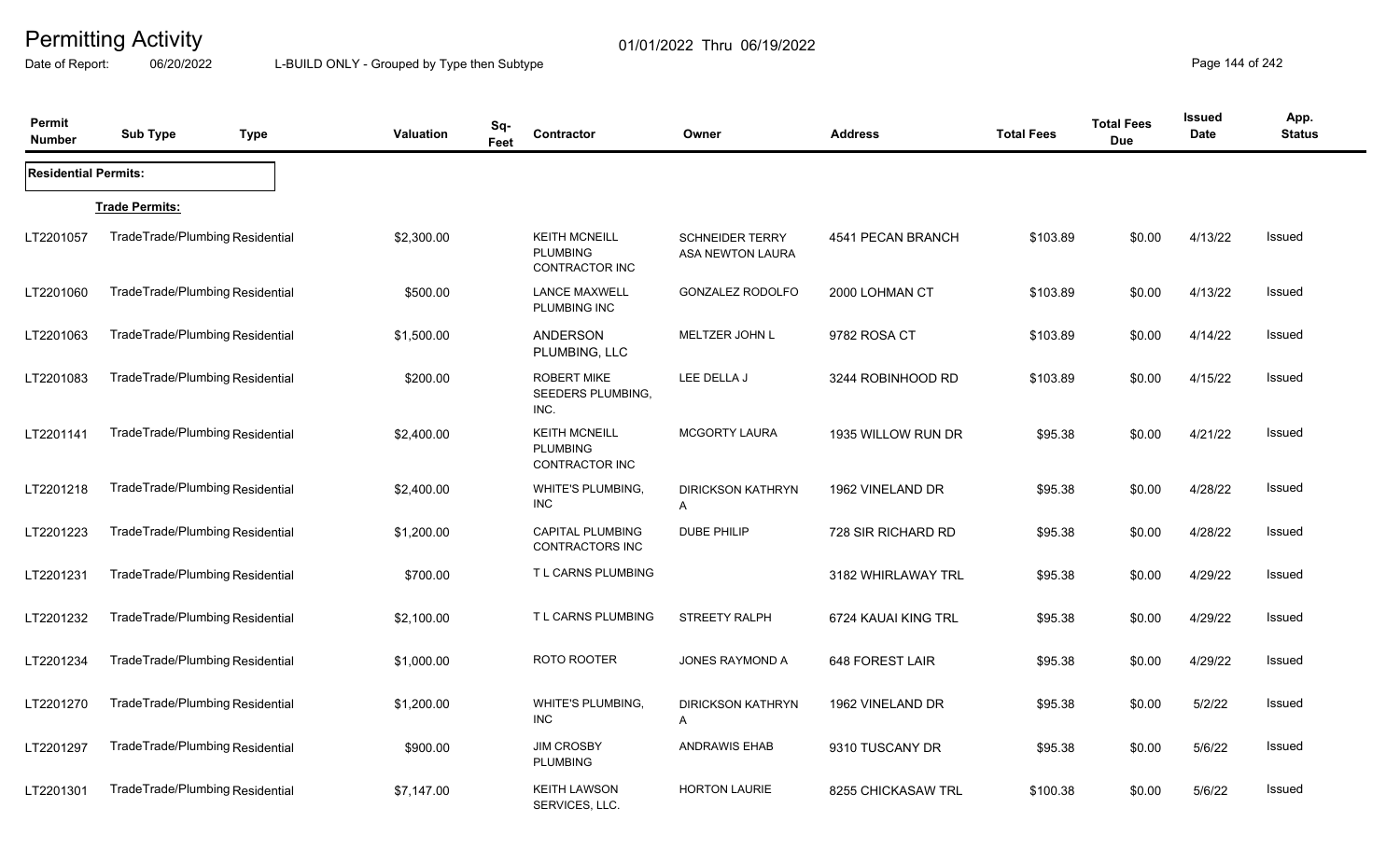Date of Report: 06/20/2022 L-BUILD ONLY - Grouped by Type then Subtype **Page 145** of 242

| Permit<br><b>Number</b>     | <b>Sub Type</b>                 | <b>Type</b> | <b>Valuation</b> | Sq-<br>Feet | Contractor                                 | Owner                                               | <b>Address</b>                     | <b>Total Fees</b> | <b>Total Fees</b><br><b>Due</b> | Issued<br>Date | App.<br><b>Status</b>        |
|-----------------------------|---------------------------------|-------------|------------------|-------------|--------------------------------------------|-----------------------------------------------------|------------------------------------|-------------------|---------------------------------|----------------|------------------------------|
| <b>Residential Permits:</b> |                                 |             |                  |             |                                            |                                                     |                                    |                   |                                 |                |                              |
|                             | <b>Trade Permits:</b>           |             |                  |             |                                            |                                                     |                                    |                   |                                 |                |                              |
| LT2201303                   | TradeTrade/Plumbing Residential |             | \$1,200.00       |             | CAPITAL PLUMBING<br>CONTRACTORS INC        | <b>BAKER JOHNNY</b>                                 | 4300 CARNWATH RD                   | \$95.38           | \$0.00                          | 5/6/22         | Issued                       |
| LT2201335                   | TradeTrade/Plumbing Residential |             | \$1,998.00       |             | <b>WHITE'S PLUMBING,</b><br>INC.           | ABRAIMOV DMYTRO                                     | 9464 BUCK HAVEN<br><b>TRL</b>      | \$95.38           | \$0.00                          | 5/10/22        | Issued                       |
| LT2201361                   | TradeTrade/Plumbing Residential |             | \$500.00         |             | ANDERSON<br>PLUMBING, LLC                  | <b>BURKE JAMES KELLY</b>                            | 10873 WADESBORO<br><b>RD</b>       | \$95.38           | \$0.00                          | 5/11/22        | Issued                       |
| LT2201381                   | TradeTrade/Plumbing Residential |             | \$700.00         |             | ELI BASS PLUMBING,<br><b>LLC</b>           | <b>HARRISON LESLIE</b>                              | 5917 STONELER RD                   | \$95.38           | \$0.00                          | 5/13/22        | Issued                       |
| LT2201424                   | TradeTrade/Plumbing Residential |             | \$2,400.00       |             | WHITE'S PLUMBING,<br><b>INC</b>            | <b>REYNOLDS ROSE</b><br><b>MARIE LIFE ESTATE</b>    | 2740 PINE RIDGE RD                 | \$95.38           | \$0.00                          | 5/17/22        | Issued                       |
| LT2201436                   | TradeTrade/Plumbing Residential |             | \$1,000.00       |             | ROTO ROOTER                                | <b>MANN EILEEN C</b>                                | 1251 BAYBERRY DR                   | \$95.38           | \$0.00                          | 5/18/22        | Issued                       |
| LT2201452                   | TradeTrade/Plumbing Residential |             | \$900.00         |             | <b>JIM CROSBY</b><br><b>PLUMBING</b>       | SPAYDE DAVID T                                      | 2003 SUNNY DALE DR                 | \$95.38           | \$0.00                          | 5/19/22        | Issued                       |
| LT2201459                   | TradeTrade/Plumbing Residential |             | \$7,155.00       |             | <b>WHITE'S PLUMBING,</b><br>INC.           | <b>SCHNEIDER SHEILA E</b>                           | 6790 WALDEN CIR                    | \$100.38          | \$0.00                          | 5/19/22        | Issued                       |
| LT2201515                   | TradeTrade/Plumbing Residential |             | \$1,262.00       |             | WHITE'S PLUMBING,<br><b>INC</b>            | THIBADEAU FAMILY<br><b>TRUST DATED</b><br>8/18/2000 | 6508 KINGMAN TRL                   | \$95.38           | \$0.00                          | 5/25/22        | Issued                       |
| LT2201521                   | TradeTrade/Plumbing Residential |             | \$900.00         |             | WHITE'S PLUMBING,<br><b>INC</b>            | PERSIMMON 200A LLC                                  | 6267 OLD WATER<br>OAK RD, Unit 101 | \$95.38           | \$0.00                          | 5/25/22        | Issued                       |
| LT2201547                   | TradeTrade/Plumbing Residential |             | \$1,200.00       |             | <b>CAPITAL PLUMBING</b><br>CONTRACTORS INC | <b>CORNILLE ELIZABETH</b><br>A                      | 5336 TALLAPOOSA RD                 | \$95.38           | \$0.00                          | 5/27/22        | Certificate of<br>Completion |
| LT2201560                   | TradeTrade/Plumbing Residential |             | \$507.00         |             | WHITE'S PLUMBING,<br><b>INC</b>            | <b>MAYER KATHERINE</b><br><b>SUZANNE</b>            | 7237 OX BOW CIR                    | \$95.38           | \$0.00                          | 5/27/22        | Issued                       |
| LT2201561                   | TradeTrade/Plumbing Residential |             | \$609.76         |             | WHITE'S PLUMBING,<br><b>INC</b>            | <b>SCHUMM RITA</b>                                  | 3203 LORD MURPHY<br><b>TRL</b>     | \$95.38           | \$0.00                          | 5/27/22        | Issued                       |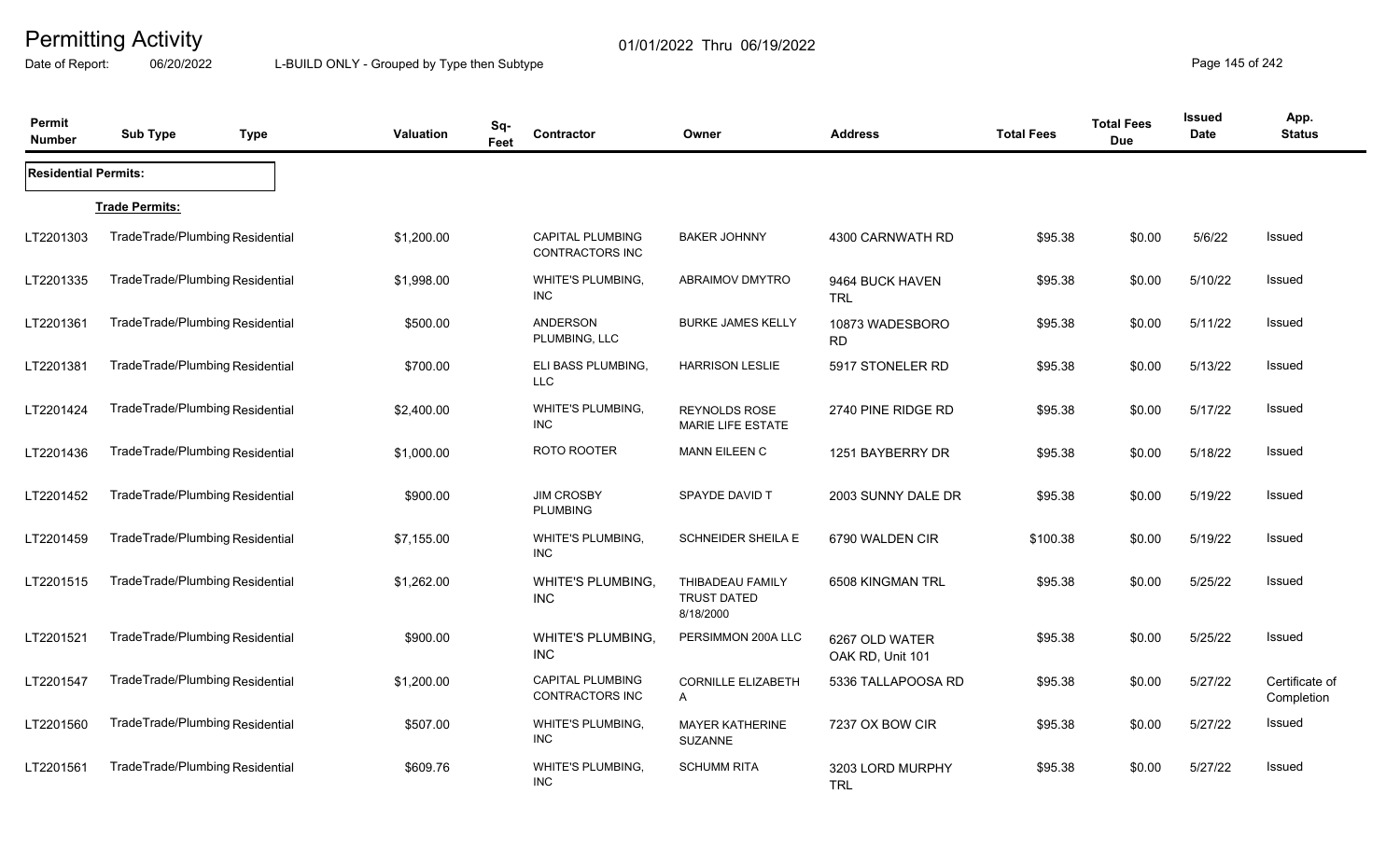Date of Report: 06/20/2022 L-BUILD ONLY - Grouped by Type then Subtype **Page 146** of 242

| Permit<br><b>Number</b>     | <b>Sub Type</b>                 | <b>Type</b> | <b>Valuation</b> | Sq-<br>Feet | Contractor                                                       | Owner                    | <b>Address</b>                       | <b>Total Fees</b> | <b>Total Fees</b><br><b>Due</b> | Issued<br><b>Date</b> | App.<br><b>Status</b>        |
|-----------------------------|---------------------------------|-------------|------------------|-------------|------------------------------------------------------------------|--------------------------|--------------------------------------|-------------------|---------------------------------|-----------------------|------------------------------|
| <b>Residential Permits:</b> |                                 |             |                  |             |                                                                  |                          |                                      |                   |                                 |                       |                              |
|                             | <b>Trade Permits:</b>           |             |                  |             |                                                                  |                          |                                      |                   |                                 |                       |                              |
| LT2201573                   | TradeTrade/Plumbing Residential |             | \$1,400.00       |             | <b>BIG BEN</b><br><b>BLACKWOOD</b><br>PLUMBING INC               | <b>JONES AUSTIN</b>      | 3440 MONITOR LN                      | \$95.38           | \$0.00                          | 5/31/22               | Issued                       |
| LT2201592                   | TradeTrade/Plumbing Residential |             | \$200.00         |             | <b>ROBERT MIKE</b><br>SEEDERS PLUMBING,<br>INC.                  | <b>JENKINS G ALLEN</b>   | 10431 TRAM RD                        | \$143.05          | \$0.00                          | 6/1/22                | Issued                       |
| LT2201622                   | TradeTrade/Plumbing Residential |             | \$2,000.00       |             | <b>BROWN PLUMBING</b><br>OF TALLAHASSEE,<br>INC.                 | MIKELL ROTAYA L          | 8483 SOUTHERN<br><b>PARK DR</b>      | \$143.05          | \$0.00                          | 6/2/22                | Issued                       |
| LT2201626                   | TradeTrade/Plumbing Residential |             | \$500.00         |             | <b>ROBERT MIKE</b><br>SEEDERS PLUMBING,<br>INC.                  | <b>JONES DEVORA</b>      | 3617 RHODEN HILL<br><b>WAY</b>       | \$143.05          | \$0.00                          | 6/3/22                | Issued                       |
| LT2201635                   | TradeTrade/Plumbing Residential |             | \$1,500.00       |             | WHITE'S PLUMBING,<br><b>INC</b>                                  | SANFORD HEIKE            | 256 ROBINHOOD CT                     | \$143.05          | \$0.00                          | 6/3/22                | Issued                       |
| LT2201650                   | TradeTrade/Plumbing Residential |             | \$200.00         |             | <b>ROBERT MIKE</b><br>SEEDERS PLUMBING,<br>INC.                  | MILLER DAWN MARIE        | 1883 VINELAND LN                     | \$143.05          | \$0.00                          | 6/6/22                | Issued                       |
| LT2201658                   | TradeTrade/Plumbing Residential |             | \$1,250.00       |             | <b>DOWDY PLUMBING</b><br><b>CORPORATION</b>                      | DEVOLENTINE B S          | 3921 CALLE DE<br><b>SANTOS RD</b>    | \$143.05          | \$0.00                          | 6/6/22                | Issued                       |
| LT2201712                   | TradeTrade/Plumbing Residential |             | \$2,300.00       |             | <b>KEITH MCNEILL</b><br><b>PLUMBING</b><br><b>CONTRACTOR INC</b> | DAHL JAMES H             | 502 BOBBIN BROOK<br>LN               | \$143.05          | \$0.00                          | 6/10/22               | Issued                       |
| LT2201753                   | TradeTrade/Plumbing Residential |             | \$1,200.00       |             | AND SERVICES                                                     | <b>MORGAN KENNETH R</b>  | 1626 WILLIAMS<br><b>LANDING RD</b>   | \$143.05          | \$0.00                          | 6/15/22               | Issued                       |
| LT2201771                   | TradeTrade/Plumbing Residential |             | \$750.00         |             | <b>JIM BENNETT'S</b><br>PLUMBING INC                             | REAL ESTATE TLH INC      | 4728 HIBISCUS AVE                    | \$143.05          | \$0.00                          | 6/15/22               | Issued                       |
| LT2200585                   | TradeTrade/Reroof               | Residential | \$8,000.00       |             | Garrison Design And<br>Construction                              | Silas Edward Morgan      | 2230 SPRINGVIEW<br><b>TRAIL</b>      | \$223.10          | \$0.00                          | 3/7/22                | Issued                       |
| LT2200588                   | TradeTrade/Reroof               | Residential | \$15,000.00      |             | <b>TADLOCK ROOFING</b><br><b>INC</b>                             | <b>KENDRICKS BOBBY J</b> | 2319 NAPOLEON<br><b>BONAPARTE DR</b> | \$223.10          | \$0.00                          | 2/28/22               | Certificate of<br>Completion |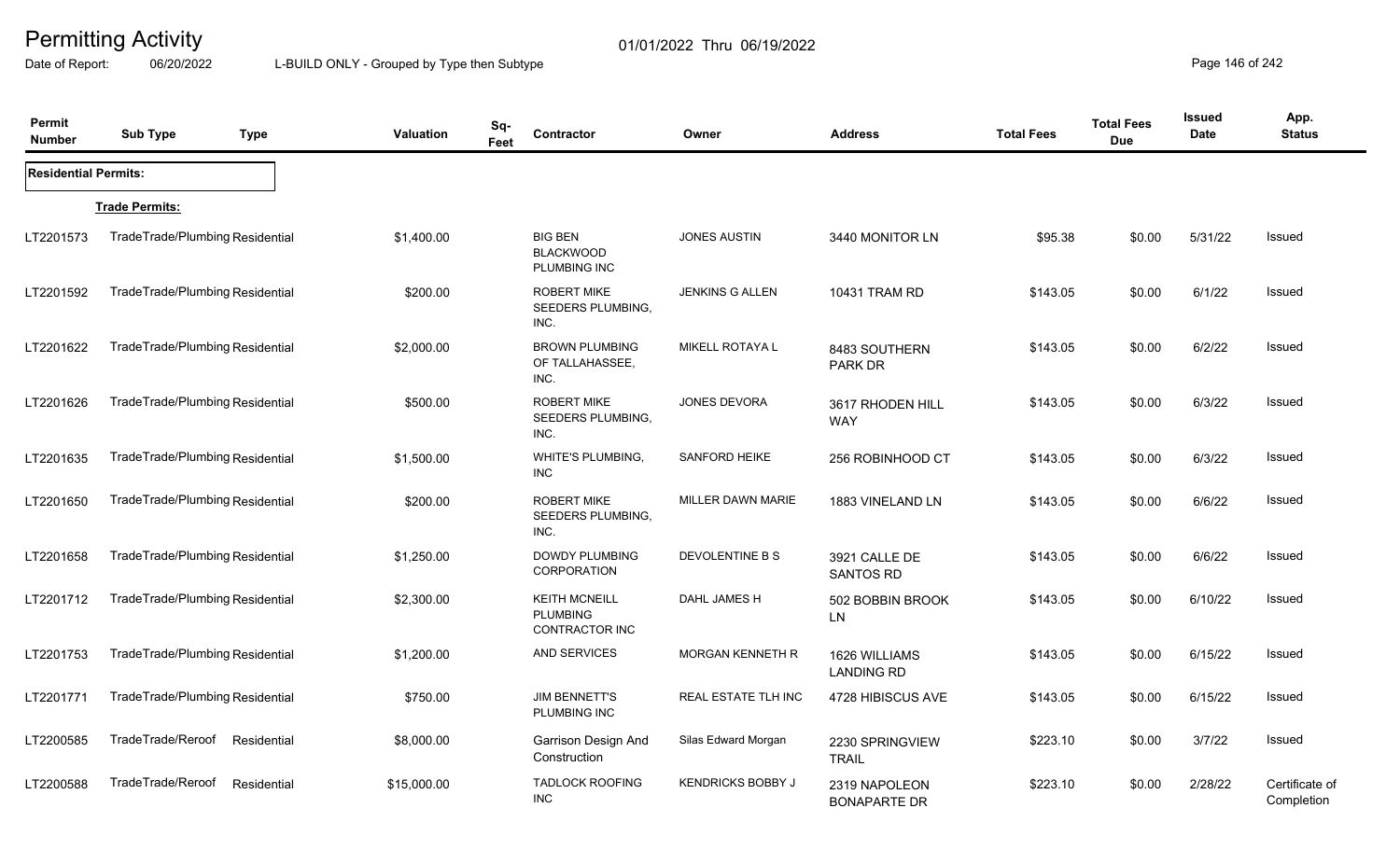Date of Report: 06/20/2022 L-BUILD ONLY - Grouped by Type then Subtype **Page 147** of 242

| Permit<br><b>Number</b>     | <b>Sub Type</b>       | <b>Type</b> | <b>Valuation</b> | Sq-<br>Feet | Contractor                                                 | Owner                                 | <b>Address</b>                   | <b>Total Fees</b> | <b>Total Fees</b><br><b>Due</b> | <b>Issued</b><br><b>Date</b> | App.<br><b>Status</b>        |
|-----------------------------|-----------------------|-------------|------------------|-------------|------------------------------------------------------------|---------------------------------------|----------------------------------|-------------------|---------------------------------|------------------------------|------------------------------|
| <b>Residential Permits:</b> |                       |             |                  |             |                                                            |                                       |                                  |                   |                                 |                              |                              |
|                             | <b>Trade Permits:</b> |             |                  |             |                                                            |                                       |                                  |                   |                                 |                              |                              |
| LT2200589                   | TradeTrade/Reroof     | Residential | \$6,000.00       |             | <b>TADLOCK ROOFING</b><br><b>INC</b>                       | <b>EQUITY TRUST</b><br><b>COMPANY</b> | 4702 POINSETTA AVE               | \$223.10          | \$0.00                          | 2/28/22                      | Certificate of<br>Completion |
| LT2200590                   | TradeTrade/Reroof     | Residential | \$5,325.00       |             | ARNOLD'S ROOFING<br><b>ENTERPRISES INC</b>                 | <b>MERRITT APRELL R</b>               | 7843 TALLEY ANN DR               | \$223.10          | \$0.00                          | 2/28/22                      | Certificate of<br>Completion |
| LT2200591                   | TradeTrade/Reroof     | Residential | \$6,000.00       |             | <b>TADLOCK ROOFING</b><br><b>INC</b>                       | <b>TURNER</b><br>ALEKSANDRA T         | 4704 POINSETTA AVE               | \$223.10          | \$0.00                          | 2/28/22                      | Certificate of<br>Completion |
| LT2200592                   | TradeTrade/Reroof     | Residential | \$10,500.00      |             | <b>TADLOCK ROOFING</b><br><b>INC</b>                       | MOORE KIMBERLY A                      | 6436 CAVALCADE TRL               | \$223.10          | \$0.00                          | 2/28/22                      | Certificate of<br>Completion |
| LT2200593                   | TradeTrade/Reroof     | Residential | \$11,310.00      |             | ARNOLD'S ROOFING<br><b>ENTERPRISES INC</b>                 | PRIDE LETINA<br><b>MSCHER</b>         | 4280 COOL EMERALD<br>DR.         | \$223.10          | \$0.00                          | 2/28/22                      | Certificate of<br>Completion |
| LT2200594                   | TradeTrade/Reroof     | Residential | \$17,000.00      |             | <b>TADLOCK ROOFING</b><br><b>INC</b>                       | <b>SMALL CHRISTINE</b>                | 2211 ORLEANS DR                  | \$431.44          | \$0.00                          | 2/28/22                      | Certificate of<br>Completion |
| LT2200595                   | TradeTrade/Reroof     | Residential | \$11,500.00      |             | <b>TADLOCK ROOFING</b><br><b>INC</b>                       | <b>BRYANT KATISHA</b>                 | 545 TALL TOP DR                  | \$223.10          | \$0.00                          | 2/28/22                      | Certificate of<br>Completion |
| LT2200601                   | TradeTrade/Reroof     | Residential | \$10,000.00      |             | <b>STUBBS ROOFING</b><br><b>COMPANY</b>                    | PERRITTE NICHOLAS                     | 6424 DANCERS<br><b>IMAGE TRL</b> | \$223.10          | \$0.00                          | 3/1/22                       | Issued                       |
| LT2200602                   | TradeTrade/Reroof     | Residential | \$11,800.00      |             | DAVES ROOFING LLC                                          |                                       | 4090 COTTAGE WOOD                | \$223.10          | \$0.00                          | 3/1/22                       | Certificate of<br>Completion |
| LT2200603                   | TradeTrade/Reroof     | Residential | \$16,900.00      |             | <b>LLOYD ROOFING</b><br><b>AND</b><br>CONSTRUCTION,<br>INC | WHITE SUE E                           | 3179 LOOKOUT TRL                 | \$429.85          | \$0.00                          | 3/1/22                       | Certificate of<br>Completion |
| LT2200604                   | TradeTrade/Reroof     | Residential | \$10,900.00      |             | <b>LLOYD ROOFING</b><br>AND<br>CONSTRUCTION,<br>INC        | <b>CLARK MATTHEW E</b>                | 1650 EAGLES WATCH<br><b>WAY</b>  | \$223.10          | \$0.00                          | 3/1/22                       | Certificate of<br>Completion |
| LT2200605                   | TradeTrade/Reroof     | Residential | \$31,000.00      |             | KOCH BROTHERS<br><b>ROOF REPAIR INC</b>                    | <b>WOOD WILLIAM WRAY</b>              | 3324 WILTSHIRE RD                | \$655.30          | \$0.00                          | 3/1/22                       | Issued                       |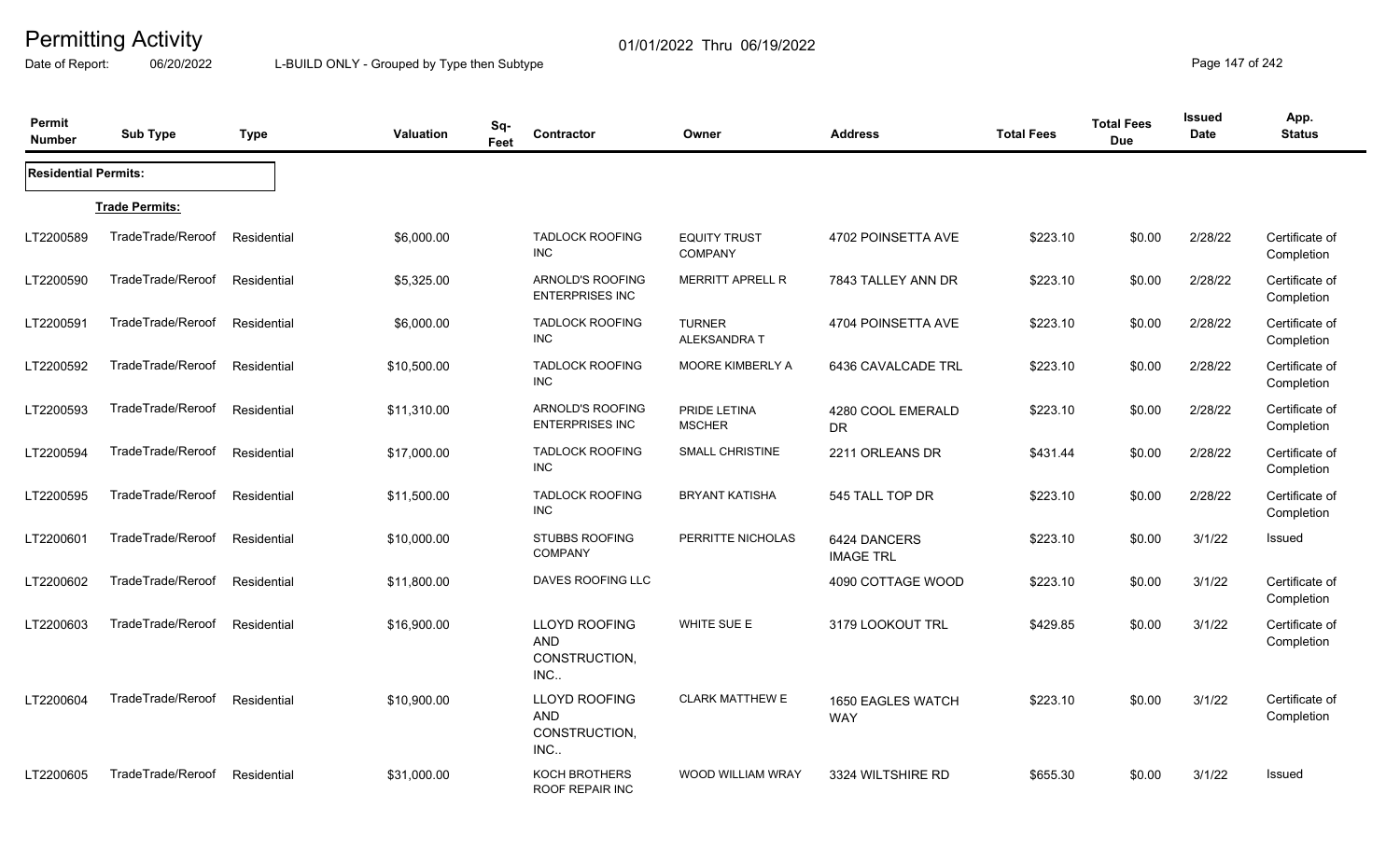Date of Report: 06/20/2022 L-BUILD ONLY - Grouped by Type then Subtype **Page 148 of 242** 

| Permit<br><b>Number</b>     | <b>Sub Type</b>       | <b>Type</b> | <b>Valuation</b> | Sq-<br>Feet | Contractor                                                          | Owner                                                | <b>Address</b>                 | <b>Total Fees</b> | <b>Total Fees</b><br><b>Due</b> | <b>Issued</b><br>Date | App.<br><b>Status</b>        |
|-----------------------------|-----------------------|-------------|------------------|-------------|---------------------------------------------------------------------|------------------------------------------------------|--------------------------------|-------------------|---------------------------------|-----------------------|------------------------------|
| <b>Residential Permits:</b> |                       |             |                  |             |                                                                     |                                                      |                                |                   |                                 |                       |                              |
|                             | <b>Trade Permits:</b> |             |                  |             |                                                                     |                                                      |                                |                   |                                 |                       |                              |
| LT2200606                   | TradeTrade/Reroof     | Residential | \$11,380.00      |             | KOCH BROTHERS<br><b>ROOF REPAIR INC</b>                             | <b>CUTCHEN DANIEL C</b>                              | 4302 JACKSON VIEW<br>DR.       | \$223.10          | \$0.00                          | 3/1/22                | Issued                       |
| LT2200607                   | TradeTrade/Reroof     | Residential | \$22,500.00      |             | <b>KOCH BROTHERS</b><br><b>ROOF REPAIR INC</b>                      | <b>CUMMINGS</b><br><b>CONSTANCE P</b>                | 8124 ELYSIAN WAY               | \$519.38          | \$0.00                          | 3/1/22                | <b>Issued</b>                |
| LT2200610                   | TradeTrade/Reroof     | Residential | \$11,500.00      |             | TALLAHASSEE<br>ROOFING INC                                          | <b>CRAWFORD FRED</b>                                 | 6500 HIDDEN LAKES<br><b>DR</b> | \$223.10          | \$0.00                          | 3/1/22                | Certificate of<br>Completion |
| LT2200612                   | TradeTrade/Reroof     | Residential | \$14,250.00      |             | <b>TALLAHASSEE</b><br>ROOFING INC                                   | <b>LACKEY JERRY R</b>                                | 5026 SUNDANCE LN               | \$223.10          | \$0.00                          | 3/1/22                | Certificate of<br>Completion |
| LT2200616                   | TradeTrade/Reroof     | Residential | \$15,000.00      |             | <b>TRICON BUILDERS,</b><br>INC.                                     | <b>FOISY CHRISTOPHER</b><br>D                        | 6068 THACKERAY DR              | \$223.10          | \$0.00                          | 3/2/22                | Certificate of<br>Completion |
| LT2200618                   | TradeTrade/Reroof     | Residential | \$9,200.00       |             | <b>LLOYD ROOFING</b><br><b>AND</b><br>CONSTRUCTION,<br>INC          | THISTLE DEW 2<br><b>PROPERTIES LLC</b>               | 1497 TWIN LAKES CIR            | \$223.10          | \$0.00                          | 3/2/22                | Certificate of<br>Completion |
| LT2200619                   | TradeTrade/Reroof     | Residential | \$7,395.00       |             | <b>BOB MCKEITHEN &amp;</b><br>SONS INC                              | <b>CARTER LAURENT L</b>                              | 9353 MICCOSUKEE<br><b>RD</b>   | \$223.10          | \$0.00                          | 3/2/22                | Issued                       |
| LT2200620                   | TradeTrade/Reroof     | Residential | \$13,200.00      |             | <b>GUTTERHAWK</b><br><b>ROOFING &amp; GUTTER</b><br>SPECIALISTS INC | <b>LENOX FAMILY</b><br><b>LIMITED</b><br>PARTNERSHIP | 8395 IVY MILL WAY              | \$223.10          | \$0.00                          | 3/2/22                | Issued                       |
| LT2200621                   | TradeTrade/Reroof     | Residential | \$5,575.00       |             | ARNOLD'S ROOFING<br><b>ENTERPRISES INC</b>                          | <b>VANDENBERG MARIE</b>                              | 3023 HOMEWOOD PL               | \$223.10          | \$0.00                          | 3/2/22                | Issued                       |
| LT2200622                   | TradeTrade/Reroof     | Residential | \$59,900.00      |             | LLOYD ROOFING<br><b>AND</b><br>CONSTRUCTION,<br>INC                 | <b>MAAS ROGER R</b>                                  | 442 LACY WOODS CT              | \$1,171.13        | \$0.00                          | 3/2/22                | Issued                       |
| LT2200623                   | TradeTrade/Reroof     | Residential | \$6,500.00       |             | <b>KEITH TAYLOR</b><br>CONSTRUCTION,<br>LLC.                        | <b>LEWIS REGENIA S</b>                               | 725 SIR RICHARD RD             | \$223.10          | \$0.00                          | 3/2/22                | Issued                       |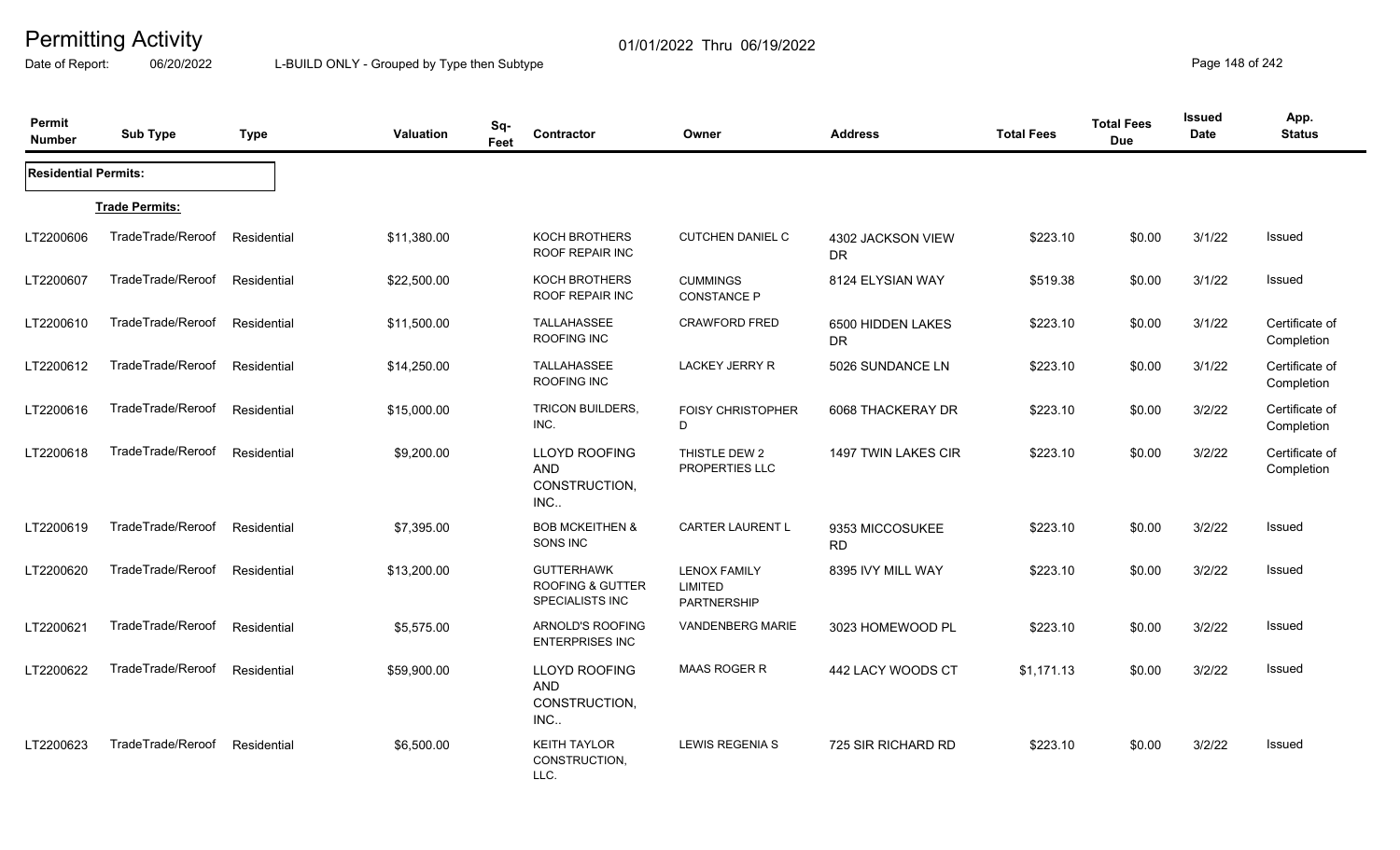Date of Report: 06/20/2022 L-BUILD ONLY - Grouped by Type then Subtype **Page 149 of 242** 

| Permit<br><b>Number</b>     | <b>Sub Type</b>       | <b>Type</b> | <b>Valuation</b> | Sq-<br>Feet | Contractor                                                                           | Owner                                     | <b>Address</b>                  | <b>Total Fees</b> | <b>Total Fees</b><br><b>Due</b> | Issued<br><b>Date</b> | App.<br><b>Status</b>        |
|-----------------------------|-----------------------|-------------|------------------|-------------|--------------------------------------------------------------------------------------|-------------------------------------------|---------------------------------|-------------------|---------------------------------|-----------------------|------------------------------|
| <b>Residential Permits:</b> |                       |             |                  |             |                                                                                      |                                           |                                 |                   |                                 |                       |                              |
|                             | <b>Trade Permits:</b> |             |                  |             |                                                                                      |                                           |                                 |                   |                                 |                       |                              |
| LT2200624                   | TradeTrade/Reroof     | Residential | \$10,000.00      |             | <b>STUBBS ROOFING</b><br><b>COMPANY</b>                                              | <b>NESSET MICHAEL J</b>                   | 6715 KAUAI KING TRL             | \$223.10          | \$0.00                          | 3/3/22                | Issued                       |
| LT2200625                   | TradeTrade/Reroof     | Residential | \$8,000.00       |             | <b>CHIEF</b><br><b>CORNERSTONE</b><br><b>CONSTRUCTION</b><br><b>COMPANY INCORPOR</b> | <b>PARAMORE</b><br><b>CHRISTINE</b>       | 1995 WILD CHERRY<br><b>DR</b>   | \$223.10          | \$0.00                          | 3/3/22                | Certificate of<br>Completion |
| LT2200626                   | TradeTrade/Reroof     | Residential | \$14,500.00      |             | <b>HARTSFIELD</b><br><b>ROOFING &amp;</b><br><b>CONSTRUCTION LLC</b>                 | LOMBARDI JOSEPH L                         | 8875 WINGED FOOT<br><b>DR</b>   | \$223.10          | \$0.00                          | 3/3/22                | Certificate of<br>Completion |
| LT2200627                   | TradeTrade/Reroof     | Residential | \$10,300.00      |             | <b>HARTSFIELD</b><br><b>ROOFING &amp;</b><br><b>CONSTRUCTION LLC</b>                 | <b>HOUSTON BRADLEY</b><br><b>AMANDA J</b> | 2201 PINELAND DR                | \$223.10          | \$0.00                          | 3/3/22                | Certificate of<br>Completion |
| LT2200628                   | TradeTrade/Reroof     | Residential | \$12,500.00      |             | <b>TOTAL QUALITY</b><br>ROOFING, INC                                                 | NABELL CANDACE T                          | 290 ROSEHILL DR                 | \$223.10          | \$0.00                          | 3/3/22                | Issued                       |
| LT2200629                   | TradeTrade/Reroof     | Residential | \$5,000.00       |             | <b>TSPARK</b><br><b>ENTERPRISES, LLC</b>                                             | KIRKLAND ANDREA G                         | 8519 FOREST WOOD<br><b>DR</b>   | \$223.10          | \$0.00                          | 3/3/22                | Certificate of<br>Completion |
| LT2200630                   | TradeTrade/Reroof     | Residential | \$14,842.00      |             | APACHEE ROOFING<br>INC.                                                              | <b>WHITE ANNE</b>                         | 537 FRANK SHAW RD               | \$223.10          | \$0.00                          | 3/3/22                | Certificate of<br>Completion |
| LT2200631                   | TradeTrade/Reroof     | Residential | \$6,500.00       |             | <b>BOB MCKEITHEN &amp;</b><br>SONS INC                                               | <b>CARTER MAURI D</b>                     | 2804 BARDS WOOD<br>LN           | \$223.10          | \$0.00                          | 3/3/22                | Issued                       |
| LT2200633                   | TradeTrade/Reroof     | Residential | \$9,932.78       |             |                                                                                      | <b>SARKIS NAZIH</b>                       | 2929 WHIRLAWAY TRL              | \$223.10          | \$0.00                          | 3/9/22                | Issued                       |
| LT2200634                   | TradeTrade/Reroof     | Residential | \$14,500.00      |             | SMITH ROOFING AND<br><b>REPAIR INC.</b>                                              | <b>WOODBURN JEFFREY</b>                   | 3693 BOBBIN BROOK<br><b>CIR</b> | \$223.10          | \$0.00                          | 3/3/22                | Certificate of<br>Completion |
| LT2200635                   | TradeTrade/Reroof     | Residential | \$12,422.00      |             | DAVES ROOFING LLC                                                                    | SIMPLER KAREN D                           | 3361 BARROW HILL<br><b>TRL</b>  | \$223.10          | \$0.00                          | 3/3/22                | Certificate of<br>Completion |
| LT2200636                   | TradeTrade/Reroof     | Residential | \$10,000.00      |             | <b>MATHEWS AND SONS</b><br><b>INC</b>                                                | <b>GARDNER AUDREY A</b>                   | 8729 MAHAN DR                   | \$223.10          | \$0.00                          | 3/3/22                | Issued                       |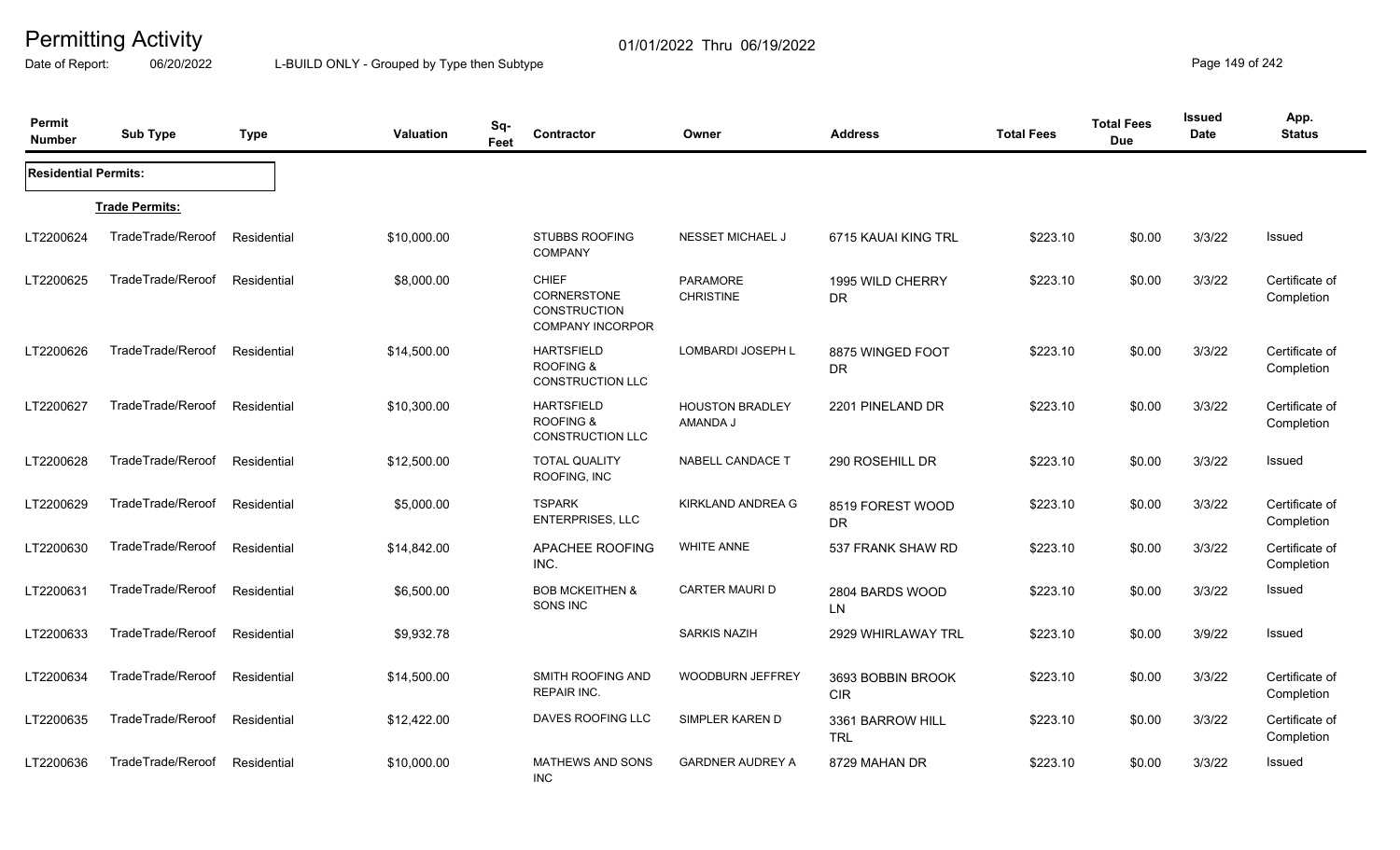Date of Report: 06/20/2022 L-BUILD ONLY - Grouped by Type then Subtype **Page 150** of 242

| Permit<br><b>Number</b>     | <b>Sub Type</b>       | <b>Type</b> | Valuation   | Sq-<br>Feet | Contractor                                                                           | Owner                                             | <b>Address</b>                         | <b>Total Fees</b> | <b>Total Fees</b><br><b>Due</b> | <b>Issued</b><br><b>Date</b> | App.<br><b>Status</b>        |
|-----------------------------|-----------------------|-------------|-------------|-------------|--------------------------------------------------------------------------------------|---------------------------------------------------|----------------------------------------|-------------------|---------------------------------|------------------------------|------------------------------|
| <b>Residential Permits:</b> |                       |             |             |             |                                                                                      |                                                   |                                        |                   |                                 |                              |                              |
|                             | <b>Trade Permits:</b> |             |             |             |                                                                                      |                                                   |                                        |                   |                                 |                              |                              |
| LT2200640                   | TradeTrade/Reroof     | Residential | \$15,480.00 |             | SOUTHLAND ROWE<br><b>ROOFING INC</b>                                                 | <b>RAYNOR DAVID</b>                               | 4459 ARGYLE LN                         | \$407.45          | \$0.00                          | 3/4/22                       | Certificate of<br>Completion |
| LT2200644                   | TradeTrade/Reroof     | Residential | \$12,000.00 |             | SOUTHLAND ROWE<br>ROOFING INC                                                        | <b>MCALISTER LYLE E</b><br><b>REVOCABLE TRUST</b> | 3204 REMINGTON RUN                     | \$223.10          | \$0.00                          | 3/4/22                       | Certificate of<br>Completion |
| LT2200645                   | TradeTrade/Reroof     | Residential | \$6,000.00  |             | <b>CHIEF</b><br><b>CORNERSTONE</b><br><b>CONSTRUCTION</b><br><b>COMPANY INCORPOR</b> | <b>GAMBLE JAMES</b><br><b>EDWARD</b>              | 10006 JOURNEYS END                     | \$223.10          | \$0.00                          | 3/4/22                       | Issued                       |
| LT2200646                   | TradeTrade/Reroof     | Residential | \$15,000.00 |             | NEW SOUTH<br>ROOFING INC                                                             | <b>MORRISON</b><br><b>KATHERINE K</b>             | 6273 CRESTWOOD DR                      | \$223.10          | \$0.00                          | 3/4/22                       | Issued                       |
| LT2200648                   | TradeTrade/Reroof     | Residential | \$15,000.00 |             | <b>NEW SOUTH</b><br>ROOFING INC                                                      | O'REILLY GRETCHEN                                 | 7140 BEECH RIDGE<br><b>TRL</b>         | \$223.10          | \$0.00                          | 3/4/22                       | <b>Issued</b>                |
| LT2200649                   | TradeTrade/Reroof     | Residential | \$8,500.00  |             | <b>RBN</b> Construction,<br><b>LLC</b>                                               | KINDERMAN KEITH J                                 | 5837 BRADFORDVILLE<br><b>RD</b>        | \$223.10          | \$0.00                          | 5/5/22                       | <b>Issued</b>                |
| LT2200653                   | TradeTrade/Reroof     | Residential | \$6,100.00  |             | <b>BOB MCKEITHEN &amp;</b><br>SONS INC                                               | <b>AMPOL NORTH LLC</b>                            | 5628 CYPRESS CIR                       | \$223.10          | \$0.00                          | 3/7/22                       | <b>Issued</b>                |
| LT2200658                   | TradeTrade/Reroof     | Residential | \$3,500.00  |             | <b>JENKINS ROOFING</b><br>INC                                                        | FRENCH JON W                                      | 1865 HOPKINS DR, Apt<br>$\overline{1}$ | \$223.10          | \$0.00                          | 3/7/22                       | Issued                       |
| LT2200661                   | TradeTrade/Reroof     | Residential | \$11,875.00 |             | <b>BOWLES ROOFING</b><br>CO                                                          | ALLEN DEAN TIMOTHY                                | 2613 STONEGATE DR                      | \$223.10          | \$0.00                          | 3/8/22                       | <b>Issued</b>                |
| LT2200662                   | TradeTrade/Reroof     | Residential | \$10,420.00 |             | <b>BOWLES ROOFING</b><br>CO                                                          | MILLER JOYCE C                                    | 3318 BIG LAKE RD                       | \$223.10          | \$0.00                          | 3/8/22                       | Issued                       |
| LT2200665                   | TradeTrade/Reroof     | Residential | \$8,320.00  |             | <b>BOWLES ROOFING</b><br>CO                                                          | <b>BRYANT KANDRA</b>                              | 5433 GROVE VALLEY<br><b>RD</b>         | \$223.10          | \$0.00                          | 3/9/22                       | <b>Issued</b>                |
| LT2200666                   | TradeTrade/Reroof     | Residential | \$6,500.00  |             | <b>BOWMAN'S QUALITY</b><br>ROOFING & REPAIR,<br><b>INC</b>                           | <b>JADRYCH GUY K</b>                              | 3100 CATHEDRAL DR                      | \$223.10          | \$0.00                          | 3/9/22                       | Certificate of<br>Completion |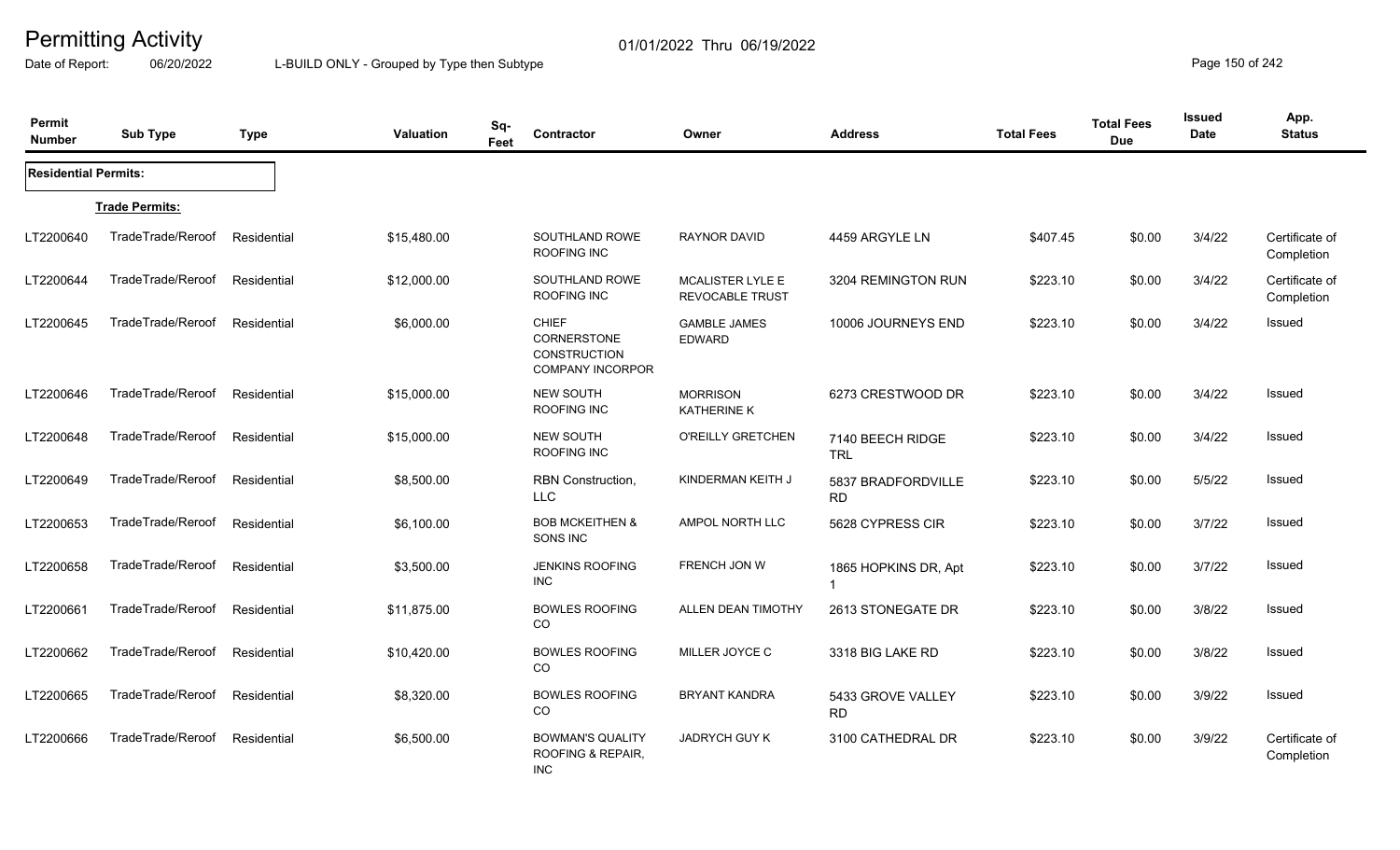Date of Report: 06/20/2022 L-BUILD ONLY - Grouped by Type then Subtype **Page 151** of 242

| <b>Permit</b><br><b>Number</b> | <b>Sub Type</b>       | <b>Type</b> | <b>Valuation</b> | Sq-<br>Feet | Contractor                                                           | Owner                                                | <b>Address</b>                  | <b>Total Fees</b> | <b>Total Fees</b><br><b>Due</b> | <b>Issued</b><br>Date | App.<br><b>Status</b>        |
|--------------------------------|-----------------------|-------------|------------------|-------------|----------------------------------------------------------------------|------------------------------------------------------|---------------------------------|-------------------|---------------------------------|-----------------------|------------------------------|
| <b>Residential Permits:</b>    |                       |             |                  |             |                                                                      |                                                      |                                 |                   |                                 |                       |                              |
|                                | <b>Trade Permits:</b> |             |                  |             |                                                                      |                                                      |                                 |                   |                                 |                       |                              |
| LT2200668                      | TradeTrade/Reroof     | Residential | \$14,000.00      |             | <b>LLOYD ROOFING</b><br><b>AND</b><br>CONSTRUCTION,<br>INC           | COLE DEBRA M                                         | 1545 COPPERFIELD<br><b>CIR</b>  | \$223.10          | \$0.00                          | 3/9/22                | Certificate of<br>Completion |
| LT2200669                      | TradeTrade/Reroof     | Residential | \$4,250.00       |             | <b>HARTSFIELD</b><br><b>ROOFING &amp;</b><br><b>CONSTRUCTION LLC</b> | <b>RODENBOUGH</b><br><b>DENISE T</b>                 | 214 OLD DIRT RD                 | \$223.10          | \$0.00                          | 3/9/22                | Certificate of<br>Completion |
| LT2200672                      | TradeTrade/Reroof     | Residential | \$7,000.00       |             | <b>TADLOCK ROOFING</b><br><b>INC</b>                                 | HUNSINGER DAVID E                                    | 1841 HOOT OWL                   | \$223.10          | \$0.00                          | 3/9/22                | Certificate of<br>Completion |
| LT2200673                      | TradeTrade/Reroof     | Residential | \$12,500.00      |             | <b>TADLOCK ROOFING</b><br><b>INC</b>                                 | <b>WILSON AKILA REGINA</b>                           | 9171 STONEY POINTE<br><b>CT</b> | \$223.10          | \$0.00                          | 3/9/22                | Issued                       |
| LT2200674                      | TradeTrade/Reroof     | Residential | \$13,000.00      |             | <b>TADLOCK ROOFING</b><br><b>INC</b>                                 | ALEXANDER CARLOS<br>$\mathsf{C}$                     | 4920 VERNON RD                  | \$223.10          | \$0.00                          | 3/9/22                | Certificate of<br>Completion |
| LT2200675                      | TradeTrade/Reroof     | Residential | \$11,000.00      |             | <b>TADLOCK ROOFING</b><br><b>INC</b>                                 | <b>ISTED DAYLE S</b>                                 | 3571 OAK HILL TRL               | \$223.10          | \$0.00                          | 3/9/22                | Certificate of<br>Completion |
| LT2200676                      | TradeTrade/Reroof     | Residential | \$10,500.00      |             | <b>TADLOCK ROOFING</b><br><b>INC</b>                                 | <b>HATHWAY HOLLY</b>                                 | 2109 QUEENSWOOD<br><b>DR</b>    | \$223.10          | \$0.00                          | 3/9/22                | Certificate of<br>Completion |
| LT2200677                      | TradeTrade/Reroof     | Residential | \$21,000.00      |             | <b>TADLOCK ROOFING</b><br><b>INC</b>                                 | <b>BURROUGHS</b><br><b>DIANNAH G</b>                 | 1016 CORBY CT                   | \$495.40          | \$0.00                          | 3/9/22                | Certificate of<br>Completion |
| LT2200678                      | TradeTrade/Reroof     | Residential | \$22,000.00      |             | <b>TADLOCK ROOFING</b><br><b>INC</b>                                 | SEIFERT-TOTH<br><b>CHRISTINE</b><br><b>ELIZABETH</b> | 24155 LONE STAR RD              | \$511.40          | \$0.00                          | 3/9/22                | Issued                       |
| LT2200682                      | TradeTrade/Reroof     | Residential | \$6,860.00       |             | JOHNSON ROOFING<br>SOLUTIONS, LLC                                    | <b>KAUTZ CLAUDIA</b>                                 | 8669 T BIRD RD                  | \$223.10          | \$0.00                          | 3/31/22               | Issued                       |
| LT2200684                      | TradeTrade/Reroof     | Residential | \$10,215.00      |             | <b>HARTSFIELD</b><br><b>ROOFING &amp;</b><br><b>CONSTRUCTION LLC</b> | <b>GRAY JEWEL</b><br><b>RICHARDSON</b>               | 6825 HILL GAIL TRL              | \$223.10          | \$0.00                          | 3/10/22               | Certificate of<br>Completion |
| LT2200685                      | TradeTrade/Reroof     | Residential | \$12,770.00      |             | <b>HARTSFIELD</b><br><b>ROOFING &amp;</b><br><b>CONSTRUCTION LLC</b> | <b>HANCOCK B GERALD</b>                              | 8572 TRAM RD                    | \$223.10          | \$0.00                          | 3/10/22               | Certificate of<br>Completion |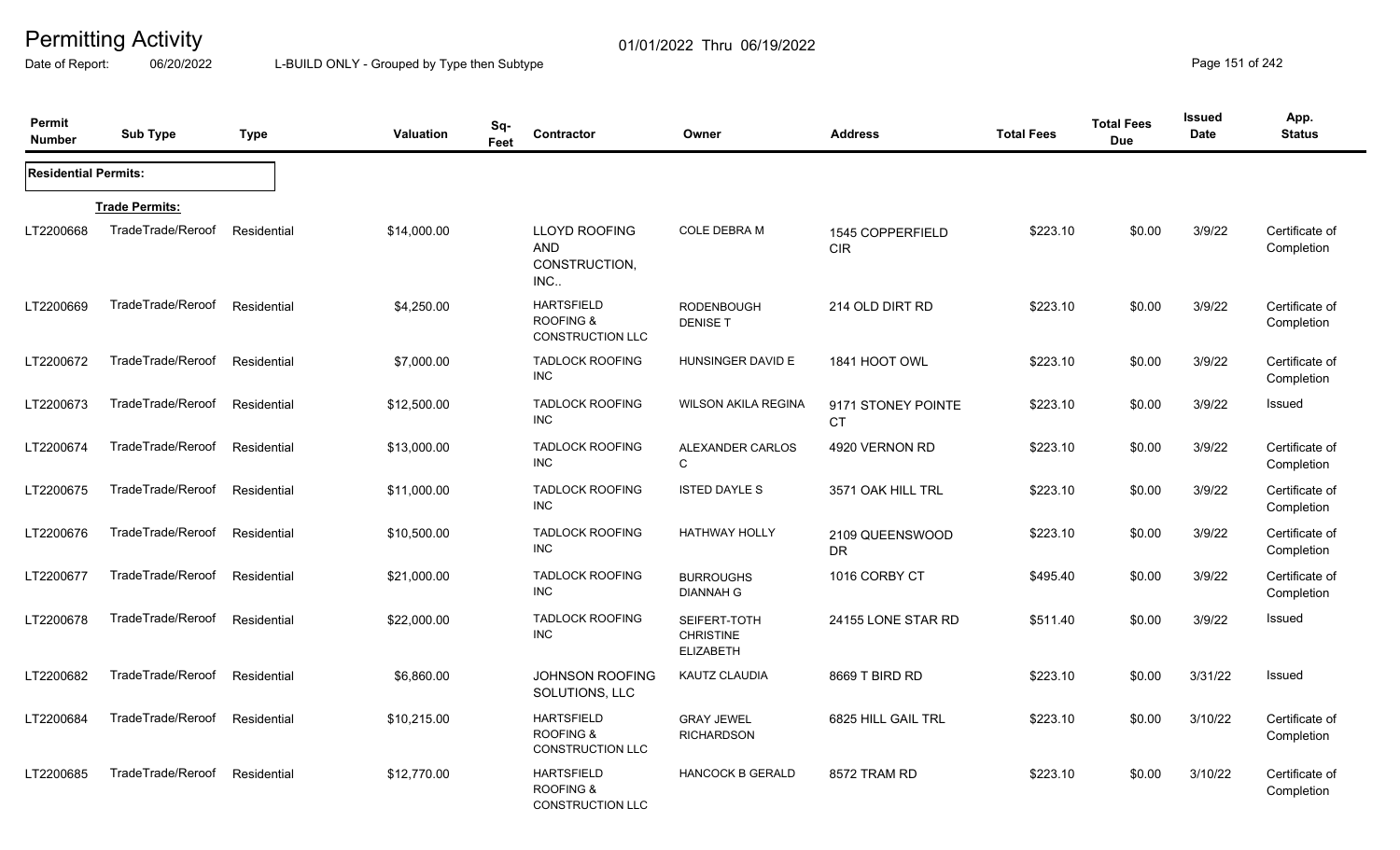Date of Report: 06/20/2022 L-BUILD ONLY - Grouped by Type then Subtype **Page 152 of 242** 

| Permit<br><b>Number</b>     | <b>Sub Type</b>       | <b>Type</b> | Sq-<br><b>Valuation</b><br>Feet | Contractor                                                                    | Owner                                   | <b>Address</b>                    | <b>Total Fees</b> | <b>Total Fees</b><br><b>Due</b> | Issued<br>Date | App.<br><b>Status</b>        |
|-----------------------------|-----------------------|-------------|---------------------------------|-------------------------------------------------------------------------------|-----------------------------------------|-----------------------------------|-------------------|---------------------------------|----------------|------------------------------|
| <b>Residential Permits:</b> |                       |             |                                 |                                                                               |                                         |                                   |                   |                                 |                |                              |
|                             | <b>Trade Permits:</b> |             |                                 |                                                                               |                                         |                                   |                   |                                 |                |                              |
| LT2200686                   | TradeTrade/Reroof     | Residential | \$13,728.00                     | <b>HARTSFIELD</b><br><b>ROOFING &amp;</b><br><b>CONSTRUCTION LLC</b>          | ALLEN SHIRLEY A LIFE<br><b>ESTATE</b>   | 8504 RAQUEL LN                    | \$223.10          | \$0.00                          | 3/10/22        | Certificate of<br>Completion |
| LT2200687                   | TradeTrade/Reroof     | Residential | \$6,500.00                      | <b>BOB MCKEITHEN &amp;</b><br>SONS INC                                        | RODMAN BARBARA<br><b>LUAN</b>           | 4126 CORNISH DR                   | \$223.10          | \$0.00                          | 3/10/22        | Issued                       |
| LT2200688                   | TradeTrade/Reroof     | Residential | \$11,080.16                     | <b>NEW SOUTH</b><br>ROOFING INC                                               | <b>WELLS GLADYS ANNE</b><br>LIFE ESTATE | 250 OLD DIRT RD                   | \$223.10          | \$0.00                          | 3/10/22        | Issued                       |
| LT2200693                   | TradeTrade/Reroof     | Residential | \$12,500.00                     | <b>TOTAL QUALITY</b><br>ROOFING, INC                                          | <b>HARVELL BRADLEY</b>                  | 8336 INNSBROOK DR                 | \$223.10          | \$0.00                          | 3/10/22        | <b>Issued</b>                |
| LT2200711                   | TradeTrade/Reroof     | Residential | \$9,500.00                      | <b>TADLOCK ROOFING</b><br>INC                                                 | <b>MILTON KENNETH R</b>                 | 8552 BANNERMAN<br><b>BLUFF DR</b> | \$223.10          | \$0.00                          | 3/11/22        | Certificate of<br>Completion |
| LT2200712                   | TradeTrade/Reroof     | Residential | \$9,150.00                      | <b>GARRISON DESIGN</b><br><b>AND</b><br><b>CONSTRUCTION INC</b>               | <b>BARRENTINE CALISTA</b>               | 1339 LATE SUNSET<br><b>WAY</b>    | \$223.10          | \$0.00                          | 3/11/22        | <b>Issued</b>                |
| LT2200713                   | TradeTrade/Reroof     | Residential | \$9,000.00                      | <b>STATELINE</b><br><b>ROOFING &amp;</b><br>CONSTRUCTION LLC                  | Shawn Mapes                             | 5367 Dawn CT                      | \$223.10          | \$0.00                          | 3/13/22        | <b>Issued</b>                |
| LT2200715                   | TradeTrade/Reroof     | Residential | \$5,994.00                      | SPACE AGE ROOF<br><b>TECH</b>                                                 | KIMBREL GEORGE F<br>JR                  | 18370 BLOXHAM<br><b>CUTOFF</b>    | \$292.37          | \$0.00                          | 3/14/22        | Certificate of<br>Completion |
| LT2200718                   | TradeTrade/Reroof     | Residential | \$14,690.00                     | <b>COMMERCIAL</b><br><b>ROOFING COMPANY</b><br>LLC DBA LOGAN<br><b>ROOFIN</b> | <b>MARTIN DARRYL</b><br>LYNELL          | 2512 CLARA KEE<br><b>BLVD</b>     | \$223.10          | \$0.00                          | 3/14/22        | Issued                       |
| LT2200726                   | TradeTrade/Reroof     | Residential | \$12,000.00                     | SMITH ROOFING AND<br><b>REPAIR INC.</b>                                       | <b>SPANGLER NATHAN</b>                  | 4026 SUNHAWK BLVD                 | \$223.10          | \$0.00                          | 3/14/22        | <b>Issued</b>                |
| LT2200728                   | TradeTrade/Reroof     | Residential | \$12,000.00                     | SMITH ROOFING AND<br>REPAIR INC.                                              | <b>LEIGH TERESA ANN</b>                 | 1845 DOVE FIELD RUN               | \$223.10          | \$0.00                          | 3/15/22        | <b>Issued</b>                |
| LT2200739                   | TradeTrade/Reroof     | Residential | \$14,900.00                     | KOCH BROTHERS<br><b>ROOF REPAIR INC</b>                                       | <b>JOHNSON F CRAIG</b>                  | 7072 ATASCADERO<br>LN             | \$223.10          | \$0.00                          | 3/16/22        | Issued                       |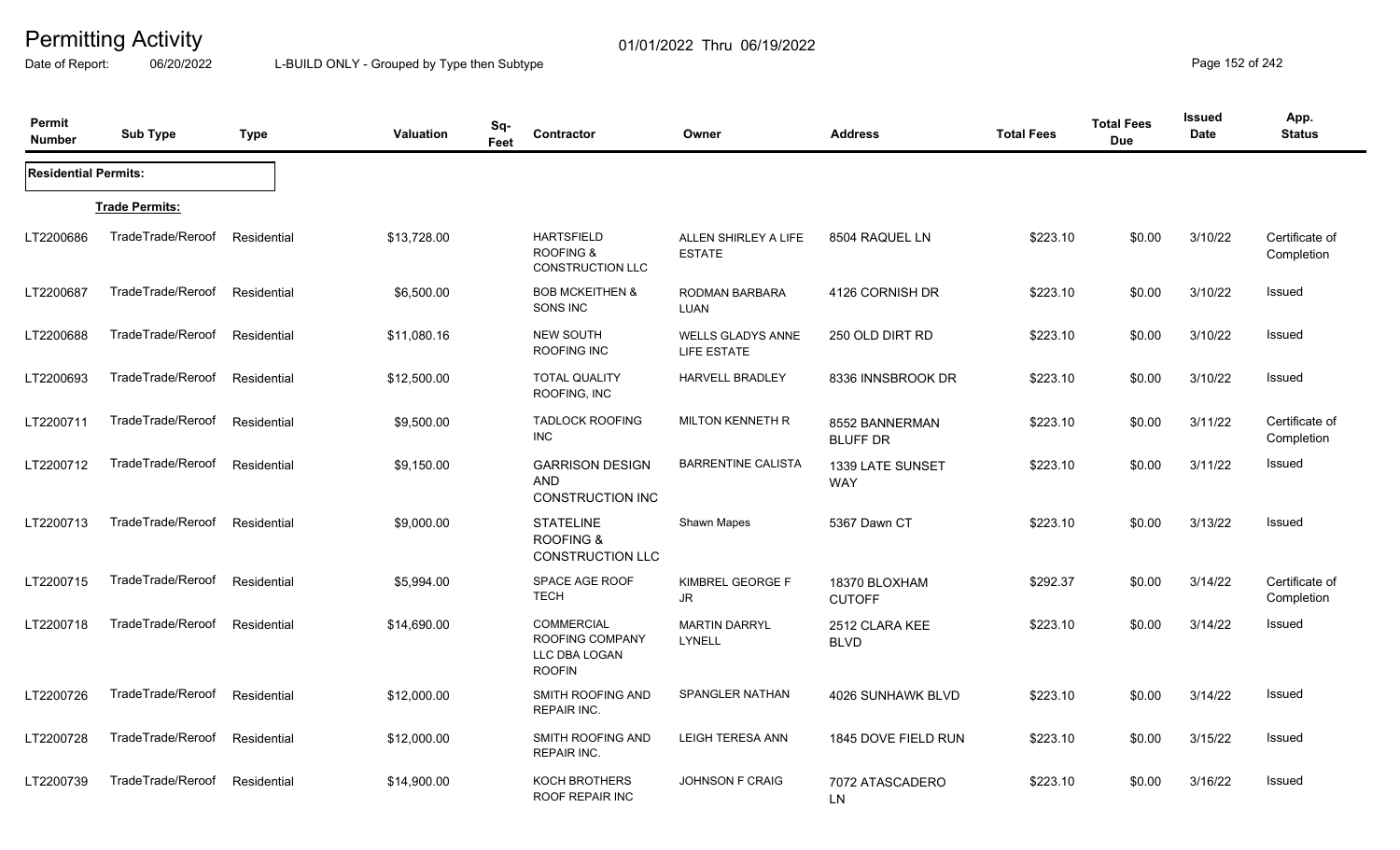Date of Report: 06/20/2022 L-BUILD ONLY - Grouped by Type then Subtype **Page 153 of 242** 

| Permit<br><b>Number</b>     | <b>Sub Type</b>       | <b>Type</b> | <b>Valuation</b> | Sq-<br>Feet | Contractor                                                           | Owner                                  | <b>Address</b>                   | <b>Total Fees</b> | <b>Total Fees</b><br><b>Due</b> | <b>Issued</b><br>Date | App.<br><b>Status</b>        |
|-----------------------------|-----------------------|-------------|------------------|-------------|----------------------------------------------------------------------|----------------------------------------|----------------------------------|-------------------|---------------------------------|-----------------------|------------------------------|
| <b>Residential Permits:</b> |                       |             |                  |             |                                                                      |                                        |                                  |                   |                                 |                       |                              |
|                             | <b>Trade Permits:</b> |             |                  |             |                                                                      |                                        |                                  |                   |                                 |                       |                              |
| LT2200740                   | TradeTrade/Reroof     | Residential | \$7,150.00       |             | <b>KOCH BROTHERS</b><br><b>ROOF REPAIR INC</b>                       | <b>LASSITER BRIAN</b>                  | 5545 CATTAIL CT                  | \$223.10          | \$0.00                          | 3/16/22               | Issued                       |
| LT2200741                   | TradeTrade/Reroof     | Residential | \$12,000.00      |             | DAVES ROOFING LLC                                                    | <b>HAROLD ANDREW</b><br><b>JOHNSON</b> | 3224 GALLANT FOX<br><b>TRL</b>   | \$223.10          | \$0.00                          | 3/16/22               | Certificate of<br>Completion |
| LT2200743                   | TradeTrade/Reroof     | Residential | \$7,600.00       |             | <b>LLOYD ROOFING</b><br>AND<br>CONSTRUCTION,<br>INC.                 | DAY JEFFREY L                          | 1741 RODEO DR                    | \$223.10          | \$0.00                          | 3/16/22               | Certificate of<br>Completion |
| LT2200746                   | TradeTrade/Reroof     | Residential | \$8,050.00       |             | <b>BOB MCKEITHEN &amp;</b><br>SONS INC                               | SHELTON HERBERT L<br>JR.               | 2013 COFFEE LN                   | \$223.10          | \$0.00                          | 3/16/22               | Issued                       |
| LT2200753                   | TradeTrade/Reroof     | Residential | \$12,601.00      |             | <b>HARTSFIELD</b><br><b>ROOFING &amp;</b><br><b>CONSTRUCTION LLC</b> | <b>EICHHOEFER WILLIAM</b><br>E         | 3125 PARKLAWN ST                 | \$223.10          | \$0.00                          | 3/18/22               | Certificate of<br>Completion |
| LT2200754                   | TradeTrade/Reroof     | Residential | \$7,500.00       |             | <b>TALLAHASSEE</b><br>ROOFING INC                                    | <b>RATCLIFF MICHAEL</b>                | 2035 LONGVIEW DR                 | \$223.10          | \$0.00                          | 3/18/22               | Certificate of<br>Completion |
| LT2200755                   | TradeTrade/Reroof     | Residential | \$9,300.00       |             | <b>HARTSFIELD</b><br><b>ROOFING &amp;</b><br><b>CONSTRUCTION LLC</b> | <b>GRAHAM LORI</b>                     | <b>1534 TWIN LAKES CIR</b>       | \$223.10          | \$0.00                          | 3/18/22               | Certificate of<br>Completion |
| LT2200756                   | TradeTrade/Reroof     | Residential | \$10,055.00      |             | <b>HARTSFIELD</b><br><b>ROOFING &amp;</b><br><b>CONSTRUCTION LLC</b> | WINDHAM OLIVIA J                       | 1544 TWIN LAKES CIR              | \$223.10          | \$0.00                          | 3/18/22               | Certificate of<br>Completion |
| LT2200758                   | TradeTrade/Reroof     | Residential | \$5,000.00       |             | Johnson Roofing<br>Solutions                                         | <b>BLS &amp; COMPANY LLC</b>           | 1626 PINE TOP TRL                | \$223.10          | \$0.00                          | 4/18/22               | Issued                       |
| LT2200759                   | TradeTrade/Reroof     | Residential | \$8,560.00       |             | Johnson Roofing<br>Solutions                                         | Locker Marcus Daniel                   | 3128 SUMMIT RD                   | \$223.10          | \$0.00                          | 3/30/22               | Issued                       |
| LT2200760                   | TradeTrade/Reroof     | Residential | \$8,680.00       |             | <b>MATHEWS AND SONS</b><br><b>INC</b>                                | <b>LEWIS MARY DIANE</b>                | 7263 OLD<br><b>BAINBRIDGE RD</b> | \$223.10          | \$0.00                          | 3/20/22               | Issued                       |
| LT2200762                   | TradeTrade/Reroof     | Residential | \$8,855.00       |             | <b>EXTERIOR</b><br>SPECIALTIES INC.                                  | SANDERS BEVERLY H                      | 2331 PAGE RD                     | \$223.10          | \$0.00                          | 3/21/22               | Issued                       |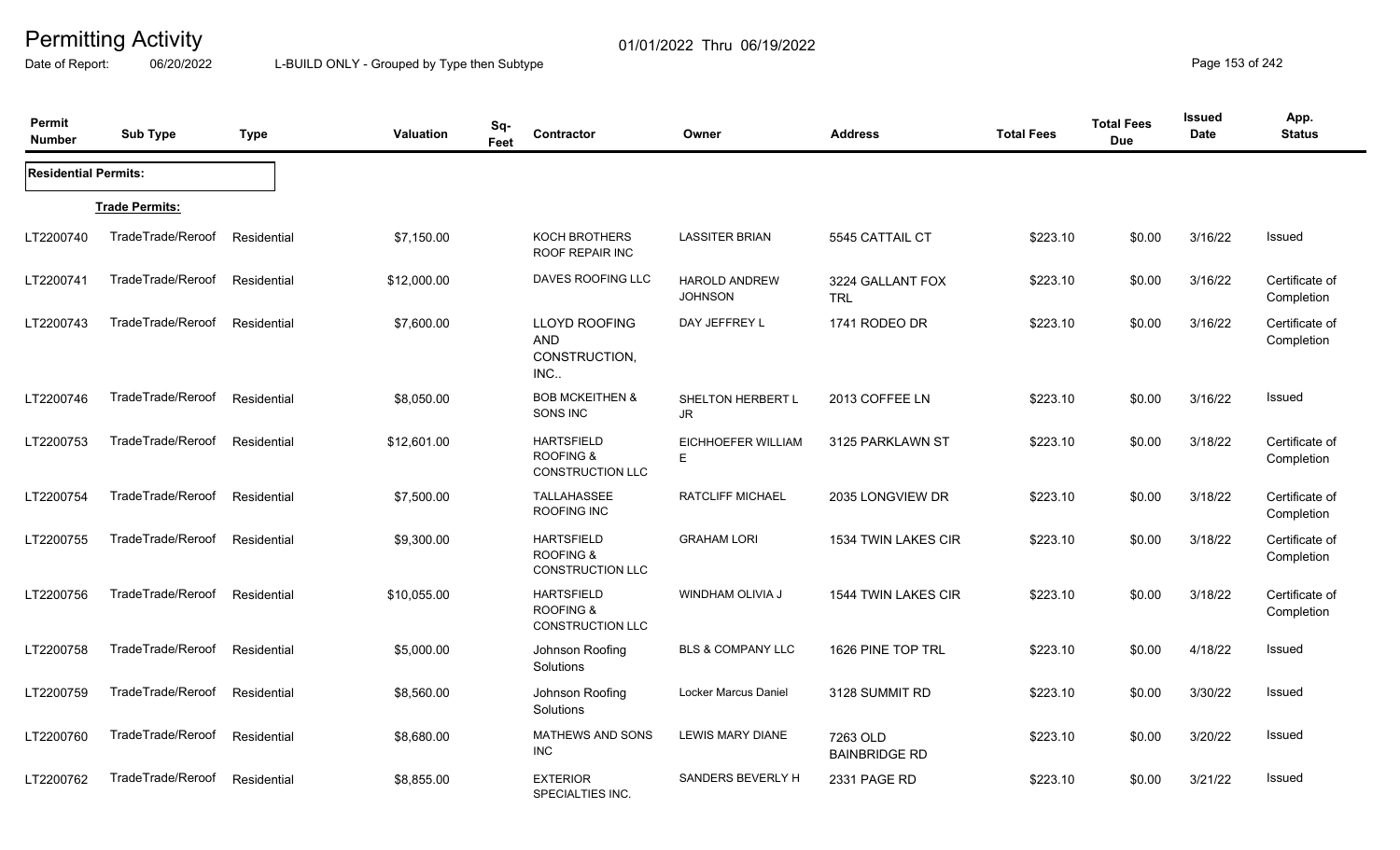Date of Report: 06/20/2022 L-BUILD ONLY - Grouped by Type then Subtype **Page 154** of 242

| Permit<br><b>Number</b>     | <b>Sub Type</b>       | <b>Type</b> | <b>Valuation</b> | Sq-<br>Feet | Contractor                                                                           | Owner                                  | <b>Address</b>                  | <b>Total Fees</b> | <b>Total Fees</b><br><b>Due</b> | <b>Issued</b><br>Date | App.<br><b>Status</b>        |
|-----------------------------|-----------------------|-------------|------------------|-------------|--------------------------------------------------------------------------------------|----------------------------------------|---------------------------------|-------------------|---------------------------------|-----------------------|------------------------------|
| <b>Residential Permits:</b> |                       |             |                  |             |                                                                                      |                                        |                                 |                   |                                 |                       |                              |
|                             | <b>Trade Permits:</b> |             |                  |             |                                                                                      |                                        |                                 |                   |                                 |                       |                              |
| LT2200768                   | TradeTrade/Reroof     | Residential | \$14,500.00      |             | SMITH ROOFING AND<br><b>REPAIR INC.</b>                                              | AYLIN CYNTHIS D                        | 12000 TURKEY ROOST<br><b>RD</b> | \$223.10          | \$0.00                          | 3/21/22               | Issued                       |
| LT2200769                   | TradeTrade/Reroof     | Residential | \$6,000.00       |             | <b>CHIEF</b><br><b>CORNERSTONE</b><br><b>CONSTRUCTION</b><br><b>COMPANY INCORPOR</b> | <b>HOCHSTEDLER</b><br><b>TIMOTHY L</b> | 708 FRANKIE LANE<br><b>DR</b>   | \$223.10          | \$0.00                          | 3/21/22               | Issued                       |
| LT2200770                   | TradeTrade/Reroof     | Residential | \$11,220.00      |             | SOUTHLAND ROWE<br>ROOFING INC                                                        | <b>SEABROOKS ROSA</b>                  | 3126 LOUISE ST                  | \$223.10          | \$0.00                          | 3/21/22               | Certificate of<br>Completion |
| LT2200771                   | TradeTrade/Reroof     | Residential | \$8,900.00       |             | <b>BOB MCKEITHEN &amp;</b><br>SONS INC                                               | <b>KLIMEK ANDREA</b>                   | 7325 HOLLIS ST                  | \$223.10          | \$0.00                          | 3/22/22               | Issued                       |
| LT2200774                   | TradeTrade/Reroof     | Residential | \$18,600.00      |             | <b>LLOYD ROOFING</b><br><b>AND</b><br>CONSTRUCTION,<br>INC.                          | YOUNG KAREN A                          | 2690 WHARTON CIR                | \$457.02          | \$0.00                          | 3/22/22               | Certificate of<br>Completion |
| LT2200775                   | TradeTrade/Reroof     | Residential | \$10,220.00      |             | <b>BOWLES ROOFING</b><br>CO                                                          | <b>CORLEY CHARLES T</b>                | 5412 GROVE VALLEY<br><b>RD</b>  | \$223.10          | \$0.00                          | 3/22/22               | Issued                       |
| LT2200776                   | TradeTrade/Reroof     | Residential | \$12,500.00      |             | <b>TOTAL QUALITY</b><br>ROOFING, INC                                                 | <b>GIBBENS ANDREW L</b><br>JR.         | 3971 CAMINO REAL                | \$223.10          | \$0.00                          | 3/22/22               | Issued                       |
| LT2200800                   | TradeTrade/Reroof     | Residential | \$12,500.00      |             | <b>TOTAL QUALITY</b><br>ROOFING, INC                                                 | <b>FORR STEFFANY</b>                   | 7043 SPENCER RD                 | \$223.10          | \$0.00                          | 3/22/22               | Issued                       |
| LT2200805                   | TradeTrade/Reroof     | Residential | \$12,500.00      |             | <b>TSPARK</b><br><b>ENTERPRISES, LLC</b>                                             | <b>HYATT PAUL</b>                      | 10206 JOURNEYS                  | \$223.10          | \$0.00                          | 3/22/22               | Certificate of<br>Completion |
| LT2200828                   | TradeTrade/Reroof     | Residential | \$21,000.00      |             | <b>BOB MCKEITHEN &amp;</b><br>SONS INC                                               | HOWARD JOHN H                          | 5012 VELDA DAIRY RD             | \$495.40          | \$0.00                          | 3/23/22               | Issued                       |
| LT2200831                   | TradeTrade/Reroof     | Residential | \$21,000.00      |             | <b>BOB MCKEITHEN &amp;</b><br>SONS INC                                               | <b>DOUGLAS BARBARA</b><br><b>MCCOY</b> | 8658 FREEDOM RD                 | \$495.40          | \$0.00                          | 3/23/22               | Issued                       |
| LT2200832                   | TradeTrade/Reroof     | Residential | \$10,000.00      |             | <b>BOB MCKEITHEN &amp;</b><br>SONS INC                                               | <b>WRIGHT ANITA H</b>                  | 5748 ETOWAH CT                  | \$223.10          | \$0.00                          | 3/23/22               | Issued                       |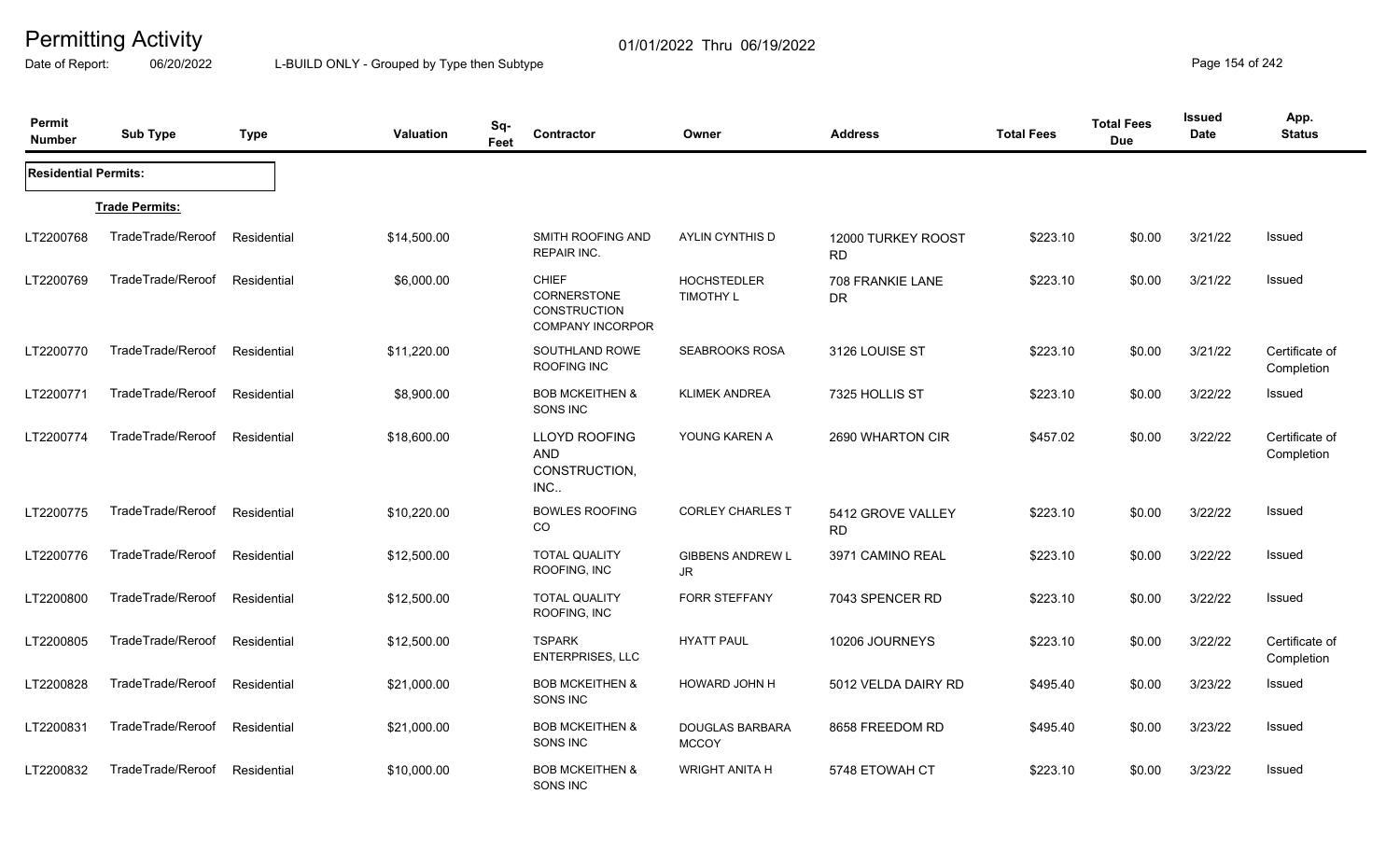Date of Report: 06/20/2022 L-BUILD ONLY - Grouped by Type then Subtype **Page 155** of 242

| Permit<br><b>Number</b>     | <b>Sub Type</b>       | <b>Type</b> | <b>Valuation</b> | Sq-<br>Feet | Contractor                                                 | Owner                                | <b>Address</b>                    | <b>Total Fees</b> | <b>Total Fees</b><br><b>Due</b> | <b>Issued</b><br>Date | App.<br><b>Status</b>        |
|-----------------------------|-----------------------|-------------|------------------|-------------|------------------------------------------------------------|--------------------------------------|-----------------------------------|-------------------|---------------------------------|-----------------------|------------------------------|
| <b>Residential Permits:</b> |                       |             |                  |             |                                                            |                                      |                                   |                   |                                 |                       |                              |
|                             | <b>Trade Permits:</b> |             |                  |             |                                                            |                                      |                                   |                   |                                 |                       |                              |
| LT2200835                   | TradeTrade/Reroof     | Residential | \$6,100.00       |             | <b>PARKER BROTHERS</b><br>ROOFING & CONST.<br>INC          | <b>WALKER JARED</b>                  | 1203 BRAFFORTON<br>DR.            | \$223.10          | \$0.00                          | 3/23/22               | Issued                       |
| LT2200837                   | TradeTrade/Reroof     | Residential | \$10,560.00      |             | SMITH ROOFING AND<br><b>REPAIR INC.</b>                    | SIDOR J A                            | 3241 ROBINHOOD RD                 | \$223.10          | \$0.00                          | 3/23/22               | <b>Issued</b>                |
| LT2200838                   | TradeTrade/Reroof     | Residential | \$21,500.00      |             | <b>TADLOCK ROOFING</b><br>INC                              | THOMAS JUVELYN J                     | 1114 CORBY CT                     | \$503.40          | \$0.00                          | 3/23/22               | Certificate of<br>Completion |
| LT2200839                   | TradeTrade/Reroof     | Residential | \$21,500.00      |             | <b>TADLOCK ROOFING</b><br><b>INC</b>                       | KIRKLAND DERINDA G                   | 8140 ELYSIAN WAY                  | \$503.40          | \$0.00                          | 3/23/22               | Certificate of<br>Completion |
| LT2200840                   | TradeTrade/Reroof     | Residential | \$11,000.00      |             | <b>TADLOCK ROOFING</b><br>INC                              | PETROZZINO<br><b>JACQUELINE E</b>    | 3554 DOGWOOD<br><b>VALLEY TRL</b> | \$223.10          | \$0.00                          | 3/23/22               | Certificate of<br>Completion |
| LT2200843                   | TradeTrade/Reroof     | Residential | \$17,000.00      |             | <b>BOB MCKEITHEN &amp;</b><br>SONS INC                     | <b>CLEMONS DANE W</b>                | 1467 LLOYDS COVE<br><b>RD</b>     | \$431.44          | \$0.00                          | 3/23/22               | Issued                       |
| LT2200849                   | TradeTrade/Reroof     | Residential | \$16,000.00      |             | <b>BOB MCKEITHEN &amp;</b><br>SONS INC                     | ANDERSEN KIM M                       | 3337 BARROW HILL<br><b>TRL</b>    | \$415.45          | \$0.00                          | 3/24/22               | Issued                       |
| LT2200851                   | TradeTrade/Reroof     | Residential | \$5,800.00       |             | <b>LLOYD ROOFING</b><br><b>AND</b><br>CONSTRUCTION,<br>INC | HOFFMAN ANGELA D                     | 2805 MISTY GARDEN<br><b>CIR</b>   | \$223.10          | \$0.00                          | 3/24/22               | Certificate of<br>Completion |
| LT2200852                   | TradeTrade/Reroof     | Residential | \$9,000.00       |             | <b>FOLSOM</b><br><b>CONSTRUCTING LLC</b>                   | <b>FORD DETRA</b>                    | 801 BRENT DR                      | \$223.10          | \$0.00                          | 3/24/22               | Issued                       |
| LT2200853                   | TradeTrade/Reroof     | Residential | \$14,000.00      |             | <b>BOB MCKEITHEN &amp;</b><br>SONS INC                     | <b>BILLINGSLEY JEAN T</b>            | 3640 OAK HURST LN                 | \$223.10          | \$0.00                          | 3/24/22               | <b>Issued</b>                |
| LT2200856                   | TradeTrade/Reroof     | Residential | \$6,270.00       |             | <b>BOWLES ROOFING</b><br>CO                                | <b>REID MARTIN J</b>                 | 5184 WATER VALLEY<br><b>DR</b>    | \$223.10          | \$0.00                          | 3/24/22               | Issued                       |
| LT2200861                   | TradeTrade/Reroof     | Residential | \$7,450.00       |             | <b>NEW SOUTH</b><br><b>ROOFING INC</b>                     | MILLS JANET H                        | 1913 CROWDER RD                   | \$223.10          | \$0.00                          | 3/24/22               | Issued                       |
| LT2200862                   | TradeTrade/Reroof     | Residential | \$5,000.00       |             | <b>TADLOCK ROOFING</b><br>INC                              | <b>BURROUGHS</b><br><b>DIANNAH G</b> | 1016 CORBY CT                     | \$223.10          | \$0.00                          | 3/24/22               | Issued                       |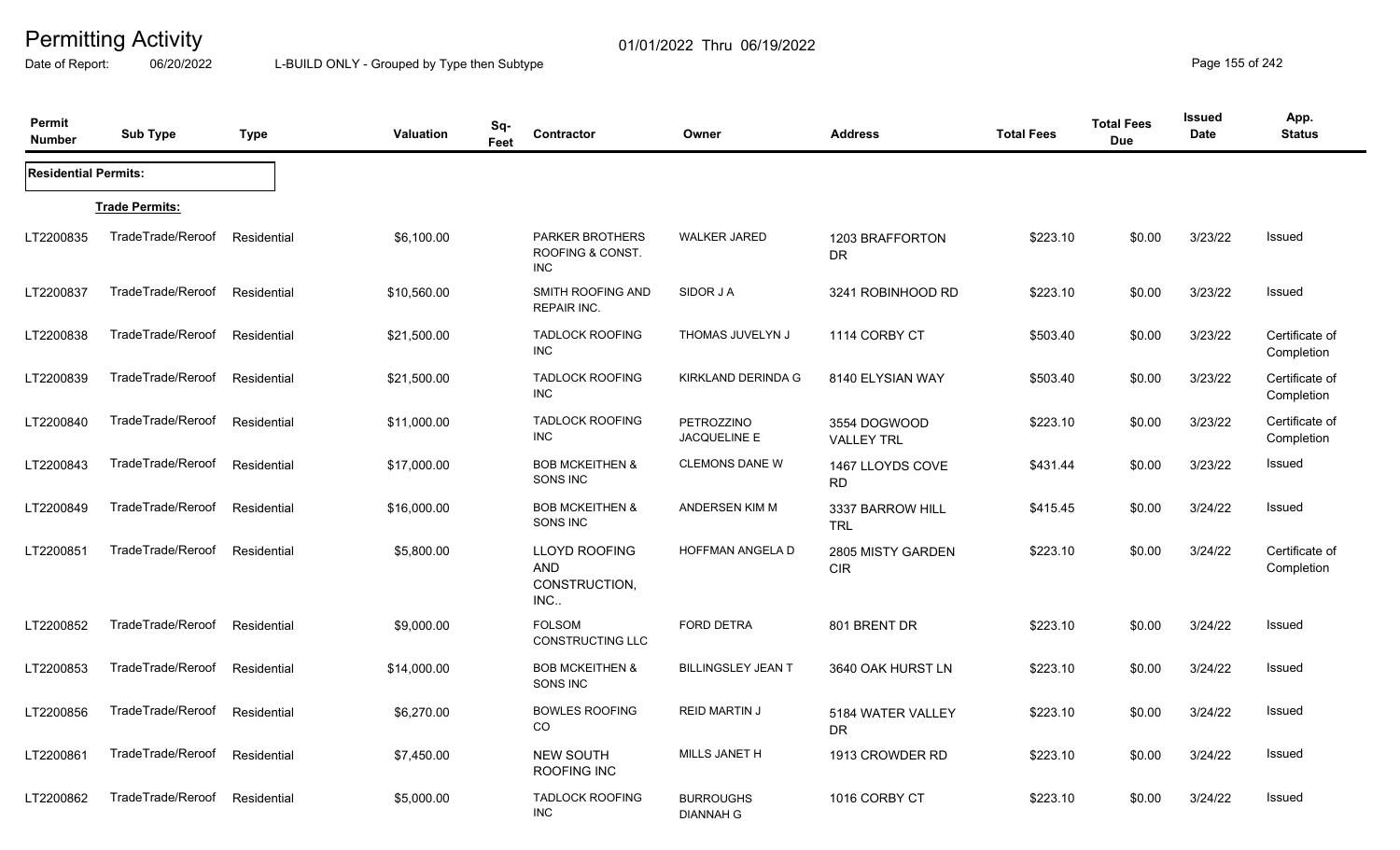Date of Report: 06/20/2022 L-BUILD ONLY - Grouped by Type then Subtype **Page 156** of 242

| <b>Permit</b><br><b>Number</b> | <b>Sub Type</b>       | <b>Type</b> | <b>Valuation</b> | Sq-<br>Feet | Contractor                                                 | Owner                               | <b>Address</b>                   | <b>Total Fees</b> | <b>Total Fees</b><br><b>Due</b> | <b>Issued</b><br>Date | App.<br><b>Status</b>        |
|--------------------------------|-----------------------|-------------|------------------|-------------|------------------------------------------------------------|-------------------------------------|----------------------------------|-------------------|---------------------------------|-----------------------|------------------------------|
| <b>Residential Permits:</b>    |                       |             |                  |             |                                                            |                                     |                                  |                   |                                 |                       |                              |
|                                | <b>Trade Permits:</b> |             |                  |             |                                                            |                                     |                                  |                   |                                 |                       |                              |
| LT2200869                      | TradeTrade/Reroof     | Residential | \$9,000.00       |             | <b>MATHEWS AND SONS</b><br><b>INC</b>                      | <b>BURNS ROSA</b>                   | 1444 DEMPSEY MAYO<br><b>RD</b>   | \$223.10          | \$0.00                          | 3/24/22               | Issued                       |
| LT2200871                      | TradeTrade/Reroof     | Residential | \$7,500.00       |             | <b>BOWMAN'S QUALITY</b><br>ROOFING & REPAIR.<br><b>INC</b> | HILL SINCLAIR LIFE<br><b>ESTATE</b> | 9415 SHUMARD DR                  | \$223.10          | \$0.00                          | 3/25/22               | Certificate of<br>Completion |
| LT2200874                      | TradeTrade/Reroof     | Residential | \$12,730.00      |             | <b>BOWLES ROOFING</b><br>CO                                | <b>FALLS ANGELA</b>                 | 1583 COPPERFIELD<br><b>CIR</b>   | \$223.10          | \$0.00                          | 3/25/22               | Certificate of<br>Completion |
| LT2200878                      | TradeTrade/Reroof     | Residential | \$4,300.00       |             | <b>BOB MCKEITHEN &amp;</b><br>SONS INC                     | <b>CROMAR SHARON E</b>              | 1128 BRAFFORTON<br><b>DR</b>     | \$223.10          | \$0.00                          | 3/25/22               | Issued                       |
| LT2200881                      | TradeTrade/Reroof     | Residential | \$14,000.00      |             | <b>KEITH TAYLOR</b><br>CONSTRUCTION,<br>LLC.               | POPE KIRK K                         | 3033 OLD ST<br>AUGUSTINE RD      | \$223.10          | \$0.00                          | 3/25/22               | Certificate of<br>Completion |
| LT2200883                      | TradeTrade/Reroof     | Residential | \$10,400.00      |             | KOCH BROTHERS<br><b>ROOF REPAIR INC</b>                    | <b>MCKEE AMBER</b>                  | 2918 SHARER RD                   | \$223.10          | \$0.00                          | 3/25/22               | Issued                       |
| LT2200888                      | TradeTrade/Reroof     | Residential | \$12,000.00      |             | SMITH ROOFING AND<br>REPAIR INC.                           | <b>MCKAY AMY</b>                    | 1991 BUCKFIELD DR                | \$223.10          | \$0.00                          | 3/27/22               | Issued                       |
| LT2200889                      | TradeTrade/Reroof     | Residential | \$5,311.00       |             | DAVES ROOFING LLC                                          | <b>BALLAS ALAN</b>                  | 426 CROSSWAY RD                  | \$223.10          | \$0.00                          | 3/27/22               | Certificate of<br>Completion |
| LT2200890                      | TradeTrade/Reroof     | Residential | \$5,900.00       |             | <b>MATHEWS AND SONS</b><br><b>INC</b>                      | <b>BURNS ROSA</b>                   | 3709 LANA CIR                    | \$223.10          | \$0.00                          | 3/27/22               | Issued                       |
| LT2200894                      | TradeTrade/Reroof     | Residential | \$10,200.00      |             | <b>TALLAHASSEE</b><br>ROOFING INC                          | <b>CLARENBACH FRANS</b><br>H        | 4345 KENSINGTON RD               | \$223.10          | \$0.00                          | 3/28/22               | Certificate of<br>Completion |
| LT2200895                      | TradeTrade/Reroof     | Residential | \$7,000.00       |             | Lloyd Roofing and<br>Construction                          | CANFIELD JENNIFER                   | 5567 PLEASANT<br><b>PINES CT</b> | \$223.10          | \$0.00                          | 3/28/22               | Issued                       |
| LT2200896                      | TradeTrade/Reroof     | Residential | \$8,000.00       |             | STEPHEN FERRELL<br><b>ROOFING</b>                          | <b>LINTON THOMAS</b>                | 16979 SUNRAY CT                  | \$223.10          | \$0.00                          | 3/28/22               | Issued                       |
| LT2200898                      | TradeTrade/Reroof     | Residential | \$37,000.00      |             | <b>KEITH TAYLOR</b><br>CONSTRUCTION,<br>LLC.               |                                     | 9263 SHADY CREST<br><b>LN</b>    | \$751.24          | \$0.00                          | 3/28/22               | Certificate of<br>Completion |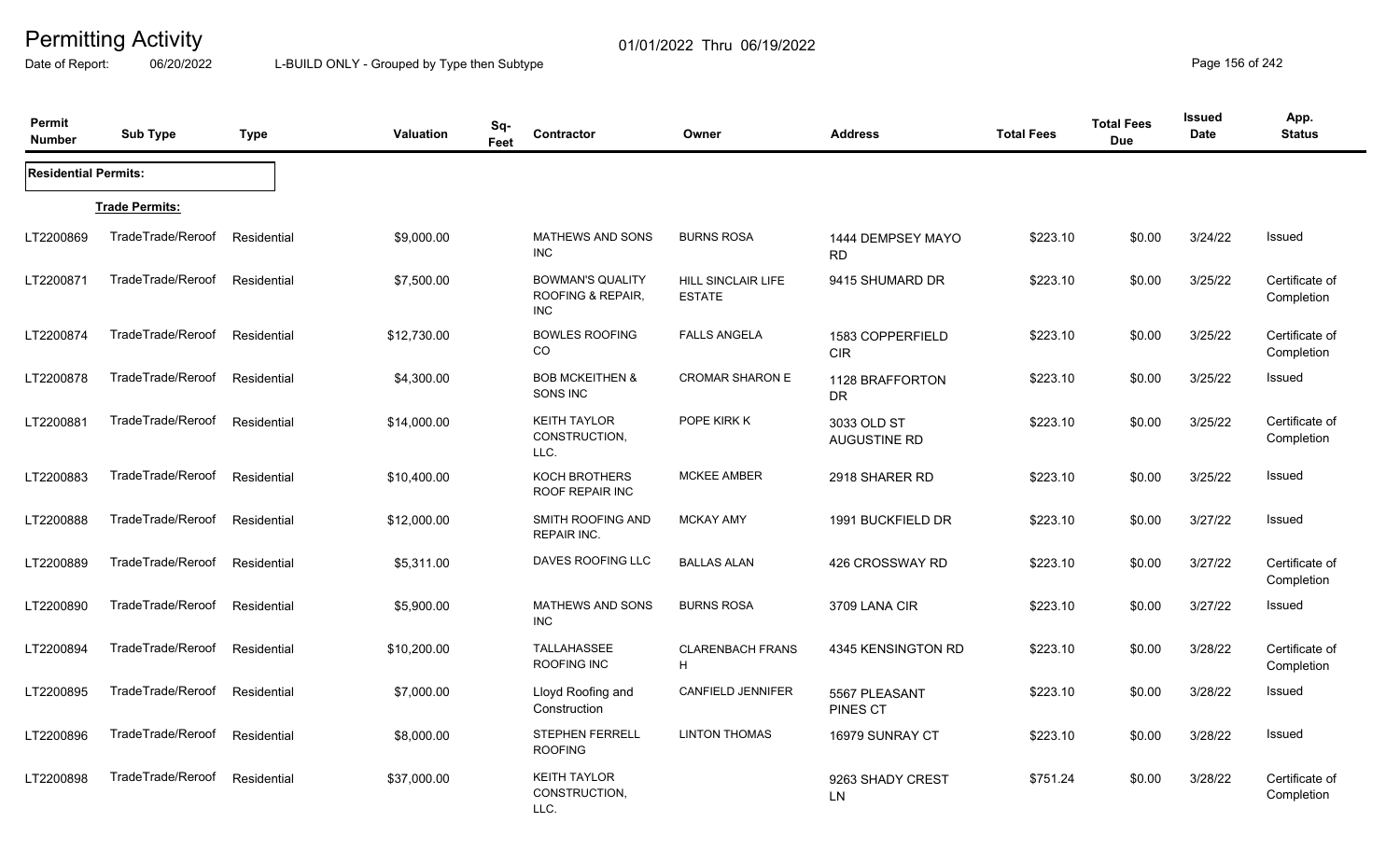Date of Report: 06/20/2022 L-BUILD ONLY - Grouped by Type then Subtype **Page 157** of 242

| Permit<br><b>Number</b>     | <b>Sub Type</b>       | <b>Type</b> | Valuation   | Sq-<br>Feet | Contractor                                                           | Owner                                  | <b>Address</b>                    | <b>Total Fees</b> | <b>Total Fees</b><br><b>Due</b> | Issued<br>Date | App.<br><b>Status</b>        |
|-----------------------------|-----------------------|-------------|-------------|-------------|----------------------------------------------------------------------|----------------------------------------|-----------------------------------|-------------------|---------------------------------|----------------|------------------------------|
| <b>Residential Permits:</b> |                       |             |             |             |                                                                      |                                        |                                   |                   |                                 |                |                              |
|                             | <b>Trade Permits:</b> |             |             |             |                                                                      |                                        |                                   |                   |                                 |                |                              |
| LT2200903                   | TradeTrade/Reroof     | Residential | \$12,500.00 |             | <b>Ideal Home Solutions</b><br><b>LLC</b>                            | <b>ATOLIA MANOJ</b>                    | 6527 FOX CHASE LN                 | \$223.10          | \$0.00                          | 3/29/22        | Certificate of<br>Completion |
| LT2200904                   | TradeTrade/Reroof     | Residential | \$14,260.00 |             |                                                                      | LOGAN ROYAL H JR                       | 3325 DARTMOOR CT                  | \$223.10          | \$0.00                          | 3/29/22        | Issued                       |
| LT2200907                   | TradeTrade/Reroof     | Residential | \$13,379.00 |             | APACHEE ROOFING<br>INC.                                              | <b>BRADY ELLIS H</b>                   | 3307 NORTH SHORE<br><b>CIR</b>    | \$223.10          | \$0.00                          | 3/29/22        | Issued                       |
| LT2200913                   | TradeTrade/Reroof     | Residential | \$12,960.00 |             | SOUTHLAND ROWE<br>ROOFING INC                                        | <b>CLARK JOHN L</b>                    | 1200 PHEASANT RUN<br>DR.          | \$223.10          | \$0.00                          | 3/29/22        | Issued                       |
| LT2200915                   | TradeTrade/Reroof     | Residential | \$9,750.00  |             | <b>IDEAL HOME</b><br>SOLUTIONS LLC                                   | <b>JENKINS CONNIE E</b>                | 4547 DESLIN CT                    | \$223.10          | \$0.00                          | 3/29/22        | Certificate of<br>Completion |
| LT2200916                   | TradeTrade/Reroof     | Residential | \$9,600.00  |             | <b>LLOYD ROOFING</b><br><b>AND</b><br>CONSTRUCTION,<br>INC           | <b>WATSON DARLENA A</b>                | 2134 SHANGRI LA LN                | \$223.10          | \$0.00                          | 3/30/22        | Certificate of<br>Completion |
| LT2200919                   | TradeTrade/Reroof     | Residential | \$7,500.00  |             | <b>TSPARK</b><br><b>ENTERPRISES, LLC</b>                             | PHILLIPS JOHN PAUL<br>Ш                | 5661 RUSTIC DR                    | \$223.10          | \$0.00                          | 3/30/22        | Certificate of<br>Completion |
| LT2200926                   | TradeTrade/Reroof     | Residential | \$14,775.00 |             | <b>HARTSFIELD</b><br><b>ROOFING &amp;</b><br><b>CONSTRUCTION LLC</b> | <b>SCHANTZ KIMBERLY</b>                | 6712 JOHNSTOWN<br><b>LOOP</b>     | \$223.10          | \$0.00                          | 3/31/22        | Certificate of<br>Completion |
| LT2200931                   | TradeTrade/Reroof     | Residential | \$33,000.00 |             | <b>GARRISON DESIGN</b><br><b>AND</b><br><b>CONSTRUCTION INC</b>      | WOODVILLE<br>PROPERTIES INC            | 2887 TWELVE STEP<br>WAY, BLDG 13  | \$687.28          | \$0.00                          | 3/31/22        | Issued                       |
| LT2200935                   | TradeTrade/Reroof     | Residential | \$10,000.00 |             | SE ROOFING AND<br>CONSTRUCTION, LLC                                  | ALLEY PATRICIA D                       | 505 BENJAMIN<br><b>CHAIRES RD</b> | \$223.10          | \$0.00                          | 3/31/22        | Issued                       |
| LT2200938                   | TradeTrade/Reroof     | Residential | \$26,000.00 |             | LLOYD ROOFING<br><b>AND</b><br>CONSTRUCTION,<br>INC.                 | <b>KENTNOR PATRICIA</b><br><b>ANNE</b> | 8836 WINGED FOOT<br>DR            | \$575.35          | \$0.00                          | 4/1/22         | Certificate of<br>Completion |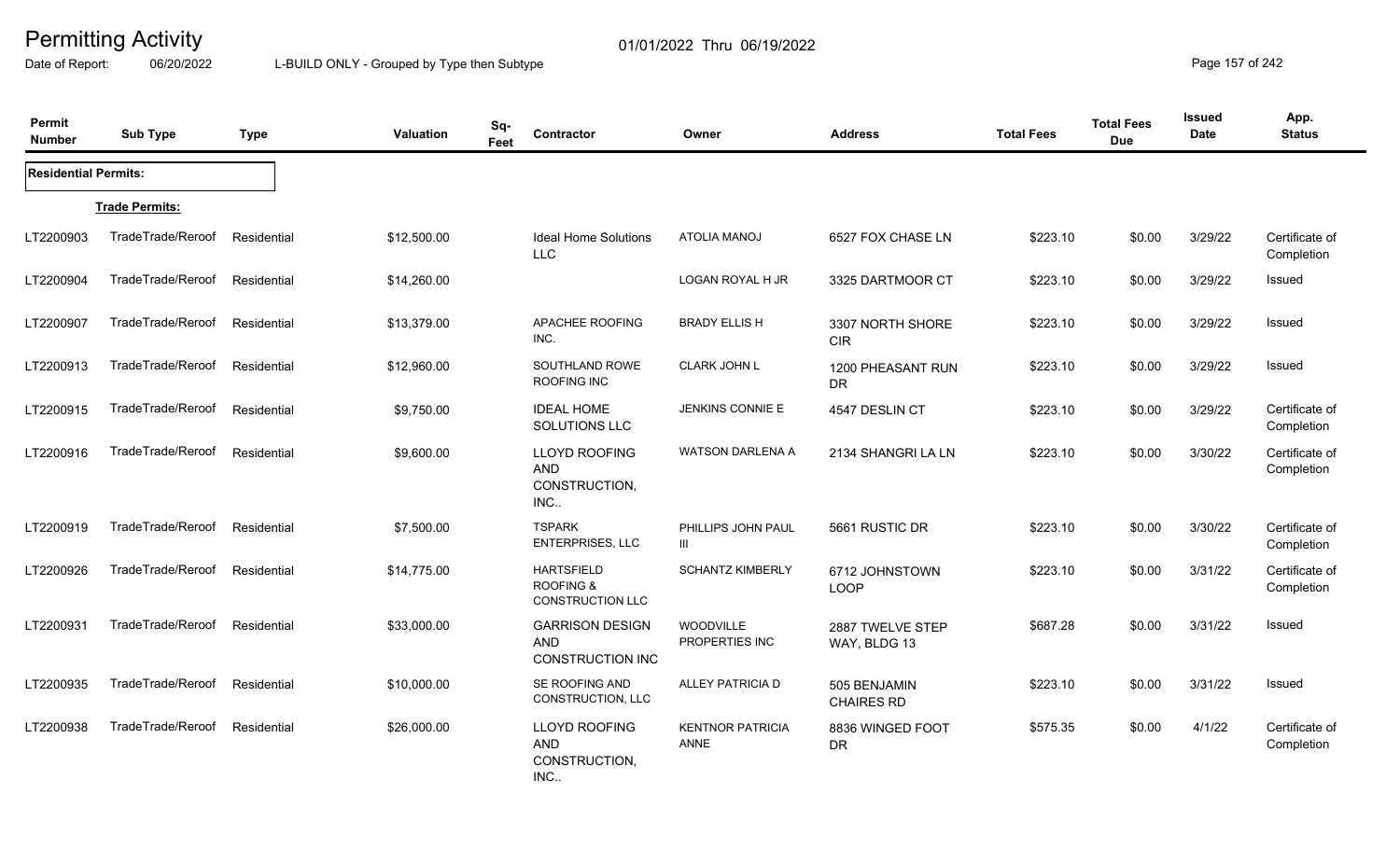Date of Report: 06/20/2022 L-BUILD ONLY - Grouped by Type then Subtype **Page 158** of 242

| Permit<br><b>Number</b>     | <b>Sub Type</b>       | <b>Type</b> | Valuation   | Sq-<br>Feet | Contractor                                                  | Owner                                | <b>Address</b>                   | <b>Total Fees</b> | <b>Total Fees</b><br><b>Due</b> | <b>Issued</b><br><b>Date</b> | App.<br><b>Status</b>        |
|-----------------------------|-----------------------|-------------|-------------|-------------|-------------------------------------------------------------|--------------------------------------|----------------------------------|-------------------|---------------------------------|------------------------------|------------------------------|
| <b>Residential Permits:</b> |                       |             |             |             |                                                             |                                      |                                  |                   |                                 |                              |                              |
|                             | <b>Trade Permits:</b> |             |             |             |                                                             |                                      |                                  |                   |                                 |                              |                              |
| LT2200940                   | TradeTrade/Reroof     | Residential | \$7,600.00  |             | LLOYD ROOFING<br><b>AND</b><br>CONSTRUCTION,<br>INC         | DIEBEL SHEILA M                      | 723 SHANNON ST                   | \$223.10          | \$0.00                          | 4/1/22                       | Certificate of<br>Completion |
| LT2200942                   | TradeTrade/Reroof     | Residential | \$8,800.00  |             | <b>LLOYD ROOFING</b><br><b>AND</b><br>CONSTRUCTION,<br>INC  | SPENCER JOHN<br><b>EDWARD</b>        | 4232 CARNWATH RD                 | \$223.10          | \$0.00                          | 4/1/22                       | Certificate of<br>Completion |
| LT2200949                   | TradeTrade/Reroof     | Residential | \$7,350.00  |             | SOUTHLAND ROWE<br>ROOFING INC                               | <b>WILLIAMS MAY A</b>                | 5616 MAPLE FOREST<br><b>DR</b>   | \$223.10          | \$0.00                          | 4/1/22                       | Issued                       |
| LT2200951                   | TradeTrade/Reroof     | Residential | \$8,421.00  |             | DAVES ROOFING LLC                                           | <b>STOKES BERNICE G</b>              | 8313 SUMMERDALE<br><b>LN</b>     | \$223.10          | \$0.00                          | 4/3/22                       | Certificate of<br>Completion |
| LT2200952                   | TradeTrade/Reroof     | Residential | \$7,000.00  |             | <b>BOWMAN'S QUALITY</b><br>ROOFING & REPAIR,<br>INC         | BERLIN DONALD W                      | 2116 BURNT PINE LN               | \$223.10          | \$0.00                          | 4/4/22                       | Certificate of<br>Completion |
| LT2200954                   | TradeTrade/Reroof     | Residential | \$4,200.00  |             | <b>TALLAHASSEE</b><br>ROOFING INC                           | OOTEN HOMER A                        | 6700 TREASURE<br><b>OAKS CIR</b> | \$223.10          | \$0.00                          | 4/4/22                       | Certificate of<br>Completion |
| LT2200956                   | TradeTrade/Reroof     | Residential | \$10,000.00 |             | <b>LLOYD ROOFING</b><br><b>AND</b><br>CONSTRUCTION,<br>INC  | ALLEN EBONIE R                       | 8538 LOVIC RD                    | \$223.10          | \$0.00                          | 4/4/22                       | Certificate of<br>Completion |
| LT2200957                   | TradeTrade/Reroof     | Residential | \$10,000.00 |             | ROYAL ROOFING LLC                                           | <b>Bertha Allen</b>                  | 722 SHANNON ST                   | \$223.10          | \$0.00                          | 4/4/22                       | Issued                       |
| LT2200958                   | TradeTrade/Reroof     | Residential | \$11,890.00 |             | <b>LLOYD ROOFING</b><br><b>AND</b><br>CONSTRUCTION,<br>INC. | STRICKLAND JEAN H<br>REVOCABLE TRUST | 2030 FAULK DR                    | \$223.10          | \$0.00                          | 4/4/22                       | Certificate of<br>Completion |
| LT2200959                   | TradeTrade/Reroof     | Residential | \$2,400.00  |             | <b>PREEMINENCE</b><br><b>CONTRACTING INC</b>                | <b>MBA PROPERTIES LLC</b>            | 2671 CHANDALAR LN                | \$218.10          | \$0.00                          | 4/4/22                       | Issued                       |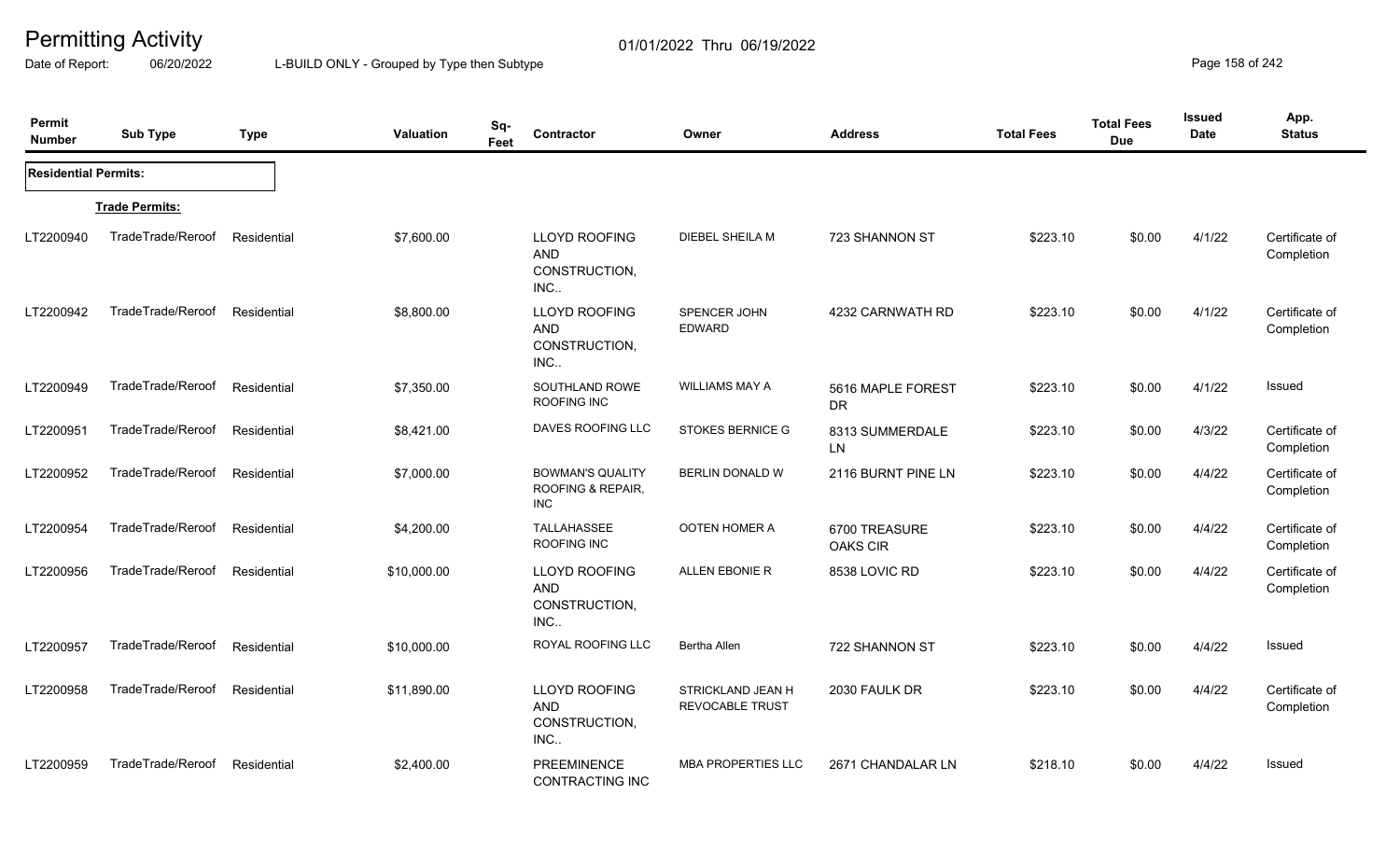Date of Report: 06/20/2022 L-BUILD ONLY - Grouped by Type then Subtype **Page 159 of 242** 

| Permit<br><b>Number</b>     | <b>Sub Type</b>       | <b>Type</b> | <b>Valuation</b> | Sq-<br>Contractor<br>Feet                                              | Owner                                       | <b>Address</b>                 | <b>Total Fees</b> | <b>Total Fees</b><br><b>Due</b> | <b>Issued</b><br><b>Date</b> | App.<br><b>Status</b>        |
|-----------------------------|-----------------------|-------------|------------------|------------------------------------------------------------------------|---------------------------------------------|--------------------------------|-------------------|---------------------------------|------------------------------|------------------------------|
| <b>Residential Permits:</b> |                       |             |                  |                                                                        |                                             |                                |                   |                                 |                              |                              |
|                             | <b>Trade Permits:</b> |             |                  |                                                                        |                                             |                                |                   |                                 |                              |                              |
| LT2200960                   | TradeTrade/Reroof     | Residential | \$2,500.00       | <b>LLOYD ROOFING</b><br><b>AND</b><br>CONSTRUCTION,<br>INC.            | STRICKLAND JEAN H<br><b>REVOCABLE TRUST</b> | 2030 FAULK DR                  | \$223.10          | \$0.00                          | 4/4/22                       | Certificate of<br>Completion |
| LT2200974                   | TradeTrade/Reroof     | Residential | \$24,000.00      | <b>TADLOCK ROOFING</b><br><b>INC</b>                                   | DELVECCHIO ANGELA<br>М                      | 2235 TEN OAKS DR               | \$543.37          | \$0.00                          | 4/6/22                       | Certificate of<br>Completion |
| LT2200977                   | TradeTrade/Reroof     | Residential | \$15,000.00      | <b>TADLOCK ROOFING</b><br><b>INC</b>                                   | <b>LENT NICHOLAS</b>                        | 2006 CYNTHIA DR                | \$223.10          | \$0.00                          | 4/6/22                       | Certificate of<br>Completion |
| LT2200978                   | TradeTrade/Reroof     | Residential | \$7,000.00       | <b>TADLOCK ROOFING</b><br><b>INC</b>                                   | MAHONEY ZOE LENA                            | 8511 FOREST WOOD<br><b>DR</b>  | \$223.10          | \$0.00                          | 4/6/22                       | Certificate of<br>Completion |
| LT2200979                   | TradeTrade/Reroof     | Residential | \$7,000.00       | <b>TADLOCK ROOFING</b><br><b>INC</b>                                   | OAKLEY EMILY L                              | 4518 RUSSELLS<br>POND LN       | \$223.10          | \$0.00                          | 4/6/22                       | Certificate of<br>Completion |
| LT2200982                   | TradeTrade/Reroof     | Residential | \$31,106.00      | <b>STREAMLINE</b><br>ROOFING AND<br><b>CONST INC</b>                   | <b>KNOX NANCY L</b>                         | 6513 ALAN A DALE<br><b>TRL</b> | \$658.50          | \$0.00                          | 4/6/22                       | Issued                       |
| LT2200983                   | TradeTrade/Reroof     | Residential | \$6,975.00       | <b>STATELINE</b><br><b>ROOFING &amp;</b><br><b>CONSTRUCTION LLC</b>    | Allen Charles R                             | 3598 OCLEON DR                 | \$223.10          | \$0.00                          | 4/6/22                       | <b>Issued</b>                |
| LT2200985                   | TradeTrade/Reroof     | Residential | \$19,600.00      | LLOYD ROOFING<br><b>AND</b><br>CONSTRUCTION,<br>INC.                   | <b>STEPHENS DOUGLAS</b>                     | 7137 OX BOW CIR                | \$473.01          | \$0.00                          | 4/6/22                       | Issued                       |
| LT2200986                   | TradeTrade/Reroof     | Residential | \$24,700.00      | LLOYD ROOFING<br><b>AND</b><br>CONSTRUCTION,<br>INC                    | <b>GATTUPALLI HEMA</b>                      | 2287 COBB DR                   | \$554.56          | \$0.00                          | 4/6/22                       | Certificate of<br>Completion |
| LT2200987                   | TradeTrade/Reroof     | Residential | \$9,477.00       | <b>COMMERCIAL</b><br>ROOFING COMPANY<br>LLC DBA LOGAN<br><b>ROOFIN</b> | CAUSSEAUX PAMELA<br><b>R LIFE ESTATE</b>    | 9189 DUGGAR RD                 | \$223.10          | \$0.00                          | 4/6/22                       | <b>Issued</b>                |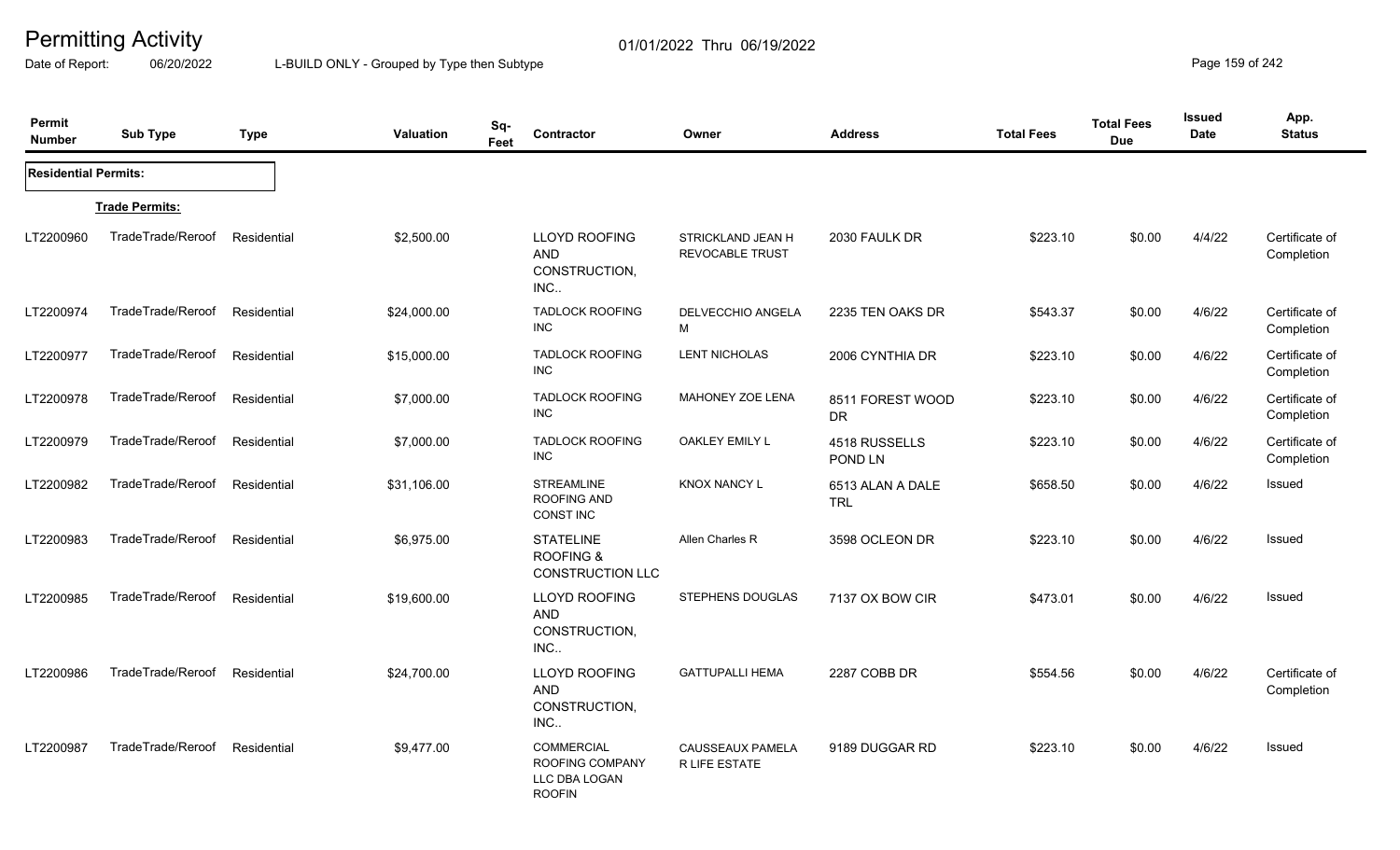Date of Report: 06/20/2022 L-BUILD ONLY - Grouped by Type then Subtype **Page 160** of 242

| Permit<br><b>Number</b>     | <b>Sub Type</b>       | <b>Type</b> | <b>Valuation</b> | Sq-<br>Feet | Contractor                                                             | Owner                                                             | <b>Address</b>                   | <b>Total Fees</b> | <b>Total Fees</b><br><b>Due</b> | <b>Issued</b><br>Date | App.<br><b>Status</b>        |
|-----------------------------|-----------------------|-------------|------------------|-------------|------------------------------------------------------------------------|-------------------------------------------------------------------|----------------------------------|-------------------|---------------------------------|-----------------------|------------------------------|
| <b>Residential Permits:</b> |                       |             |                  |             |                                                                        |                                                                   |                                  |                   |                                 |                       |                              |
|                             | <b>Trade Permits:</b> |             |                  |             |                                                                        |                                                                   |                                  |                   |                                 |                       |                              |
| LT2200988                   | TradeTrade/Reroof     | Residential | \$10,700.00      |             | <b>LLOYD ROOFING</b><br><b>AND</b><br>CONSTRUCTION,<br>INC             | <b>CRISWELL EUJENIA</b>                                           | 5108 ILE DE FRANCE<br><b>DR</b>  | \$223.10          | \$0.00                          | 4/6/22                | Certificate of<br>Completion |
| LT2200989                   | TradeTrade/Reroof     | Residential | \$2,463.00       |             | <b>COMMERCIAL</b><br>ROOFING COMPANY<br>LLC DBA LOGAN<br><b>ROOFIN</b> | CAUSSEAUX PAMELA<br>R LIFE ESTATE                                 | 9189 DUGGAR RD                   | \$218.10          | \$0.00                          | 4/6/22                | Issued                       |
| LT2200990                   | TradeTrade/Reroof     | Residential | \$8,060.00       |             | SOUTHLAND ROWE<br>ROOFING INC                                          | <b>MURPHY KATHLEEN A</b>                                          | 8012 SILVER LAKE CT              | \$223.10          | \$0.00                          | 4/6/22                | Issued                       |
| LT2200992                   | TradeTrade/Reroof     | Residential | \$10,000.00      |             | SMITH ROOFING AND<br><b>REPAIR INC.</b>                                | MCDONALD-RILES<br>NICOLE A                                        | 3039 LAYLA ST                    | \$223.10          | \$0.00                          | 4/6/22                | Certificate of<br>Completion |
| LT2200995                   | TradeTrade/Reroof     | Residential | \$12,000.00      |             | <b>TOTAL QUALITY</b><br>ROOFING, INC                                   | <b>MCKINLEY SUSAN R</b>                                           | 7730 BRIARCREEK RD               | \$223.10          | \$0.00                          | 4/6/22                | Issued                       |
| LT2200996                   | TradeTrade/Reroof     | Residential | \$8,000.00       |             | DAVES ROOFING LLC                                                      | <b>BIDWELL JOHN A</b>                                             | 3007 ECHO POINT LN               | \$223.10          | \$0.00                          | 4/6/22                | Certificate of<br>Completion |
| LT2200997                   | TradeTrade/Reroof     | Residential | \$9,000.00       |             | DAVES ROOFING LLC                                                      | <b>ENFINGER JUSTIN</b>                                            | 11070 WILDLIFE TRL               | \$223.10          | \$0.00                          | 4/6/22                | Certificate of<br>Completion |
| LT2201000                   | TradeTrade/Reroof     | Residential | \$8,640.00       |             | <b>HARTSFIELD</b><br>ROOFING &<br><b>CONSTRUCTION LLC</b>              | JETER MARK W                                                      | 4564 CHARLES<br><b>SAMUEL DR</b> | \$223.10          | \$0.00                          | 4/7/22                | Certificate of<br>Completion |
| LT2201002                   | TradeTrade/Reroof     | Residential | \$3,000.00       |             | <b>STUBBS ROOFING</b><br><b>COMPANY</b>                                | <b>DRAYTON CLENTERIA</b><br><b>GRACE HAMMOND</b><br><b>ESTATE</b> | 561 TUNG HILL DR                 | \$223.10          | \$0.00                          | 4/7/22                | Issued                       |
| LT2201007                   | TradeTrade/Reroof     | Residential | \$18,885.00      |             | <b>BLACK FOOT</b><br><b>ROOFING &amp;</b><br>CONSTRUCTION              | <b>CUNNINGHAM LENA</b>                                            | 8405 MONTE LN                    | \$461.82          | \$0.00                          | 4/7/22                | Issued                       |
| LT2201009                   | TradeTrade/Reroof     | Residential | \$14,500.00      |             | SMITH ROOFING AND<br><b>REPAIR INC.</b>                                | KISSANE DEBORAH                                                   | 7582 CAMERO DR                   | \$223.10          | \$0.00                          | 4/8/22                | Certificate of<br>Completion |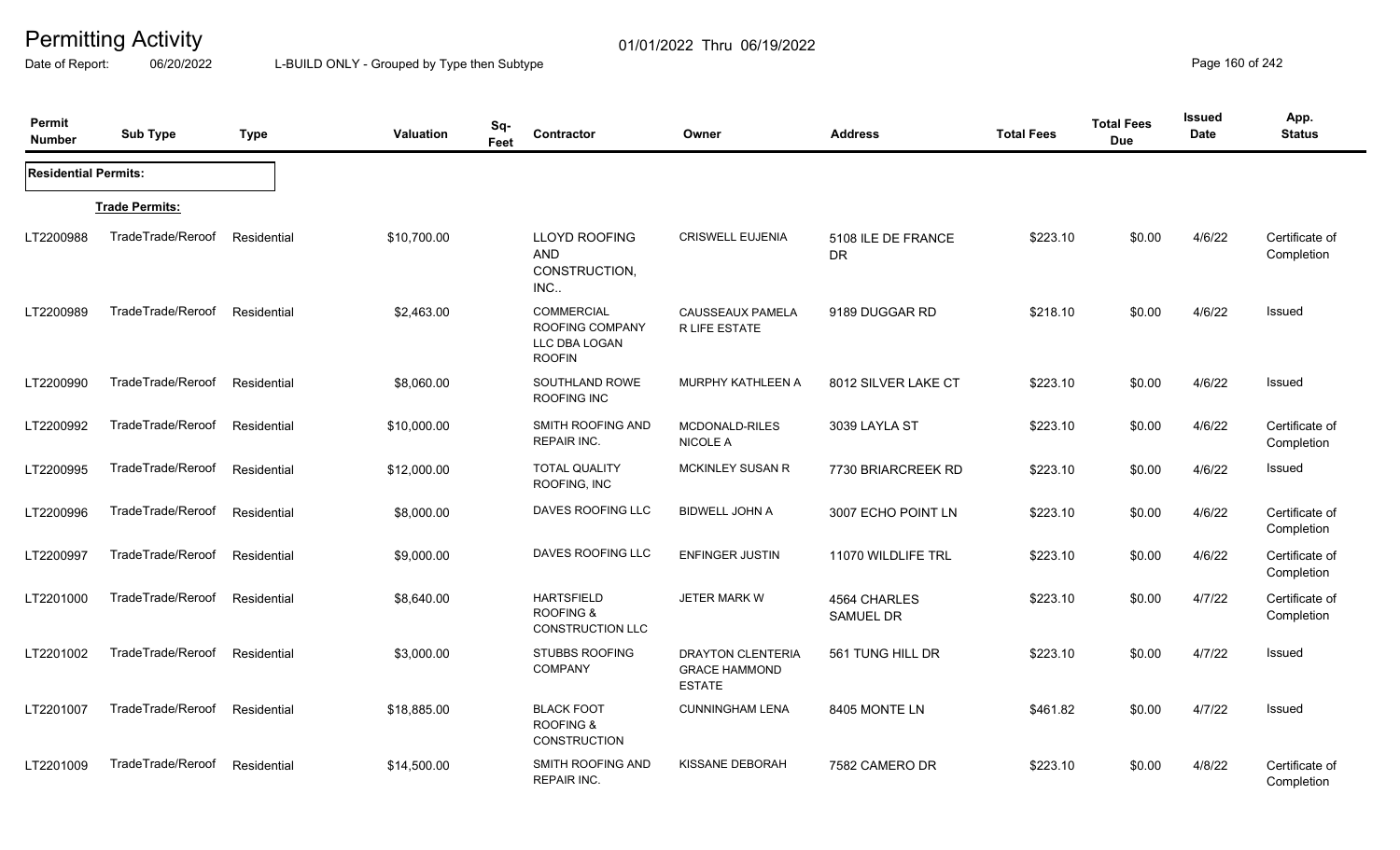Date of Report: 06/20/2022 L-BUILD ONLY - Grouped by Type then Subtype **Page 161** of 242

| Permit<br><b>Number</b>     | <b>Sub Type</b>       | <b>Type</b> | Valuation   | Sq-<br>Feet | Contractor                                                  | Owner                                                             | <b>Address</b>                      | <b>Total Fees</b> | <b>Total Fees</b><br><b>Due</b> | <b>Issued</b><br>Date | App.<br><b>Status</b>        |
|-----------------------------|-----------------------|-------------|-------------|-------------|-------------------------------------------------------------|-------------------------------------------------------------------|-------------------------------------|-------------------|---------------------------------|-----------------------|------------------------------|
| <b>Residential Permits:</b> |                       |             |             |             |                                                             |                                                                   |                                     |                   |                                 |                       |                              |
|                             | <b>Trade Permits:</b> |             |             |             |                                                             |                                                                   |                                     |                   |                                 |                       |                              |
| LT2201011                   | TradeTrade/Reroof     | Residential | \$14,500.00 |             | <b>HARTSFIELD</b><br>ROOFING &<br><b>CONSTRUCTION LLC</b>   | <b>KENDALL LAUREN E</b>                                           | 9908 WATERS MEET<br><b>DR</b>       | \$223.10          | \$0.00                          | 4/8/22                | Certificate of<br>Completion |
| LT2201013                   | TradeTrade/Reroof     | Residential | \$12,500.00 |             | <b>TSPARK</b><br>ENTERPRISES, LLC                           | ALBRECHT THOMAS<br><b>EDWARD</b>                                  | 4541 ANDREW WAY                     | \$223.10          | \$0.00                          | 4/8/22                | Certificate of<br>Completion |
| LT2201016                   | TradeTrade/Reroof     | Residential | \$5,500.00  |             | <b>KEITH TAYLOR</b><br>CONSTRUCTION,<br>LLC.                | <b>GARCIA ANTONIO G</b>                                           | 1210 CARSON DR                      | \$223.10          | \$0.00                          | 4/8/22                | Certificate of<br>Completion |
| LT2201017                   | TradeTrade/Reroof     | Residential | \$14,785.00 |             | TALLAHASSEE<br>ROOFING INC                                  | <b>DIXON KIMBERLY</b>                                             | 6452 OLD MILLSTONE<br>PLANTATION RD | \$223.10          | \$0.00                          | 4/11/22               | Certificate of<br>Completion |
| LT2201018                   | TradeTrade/Reroof     | Residential | \$12,000.00 |             | <b>TADLOCK ROOFING</b><br><b>INC</b>                        | <b>ALTIERI NICOLE</b>                                             | 1842 BRIDGEMONT<br><b>TRL</b>       | \$223.10          | \$0.00                          | 4/11/22               | Certificate of<br>Completion |
| LT2201026                   | TradeTrade/Reroof     | Residential | \$12,500.00 |             | <b>TOTAL QUALITY</b><br>ROOFING, INC                        | <b>IACAMPO LISA R</b>                                             | 752 TUNG HILL DR                    | \$223.10          | \$0.00                          | 4/11/22               | Issued                       |
| LT2201028                   | TradeTrade/Reroof     | Residential | \$12,000.00 |             | <b>LLOYD ROOFING</b><br>AND<br>CONSTRUCTION,<br>INC         | <b>MORGAN CHRISTINE</b><br>M                                      | 6512 KINGMAN TRL                    | \$223.10          | \$0.00                          | 4/11/22               | Certificate of<br>Completion |
| LT2201029                   | TradeTrade/Reroof     | Residential | \$6,500.00  |             | <b>TSPARK</b><br><b>ENTERPRISES, LLC</b>                    | WILSON EMMETT W JR                                                | 3444 HAWKS HILL                     | \$223.10          | \$0.00                          | 4/11/22               | Issued                       |
| LT2201038                   | TradeTrade/Reroof     | Residential | \$14,500.00 |             | <b>KEN DAVIS</b><br><b>CONSTRUCTION AND</b><br>ROOFING INC. | Harper                                                            | 3344 NOTTINGHAM DR                  | \$223.10          | \$0.00                          | 4/11/22               | Certificate of<br>Completion |
| LT2201040                   | TradeTrade/Reroof     | Residential | \$6,300.00  |             | <b>BOB MCKEITHEN &amp;</b><br>SONS INC                      | <b>ESFAHANI RUSSELL</b><br><b>BAHRAYNI FAMILY</b><br><b>TRUST</b> | 1251 JEFFREY RD                     | \$223.10          | \$0.00                          | 4/12/22               | Issued                       |
| LT2201041                   | TradeTrade/Reroof     | Residential | \$10,000.00 |             | <b>TADLOCK ROOFING</b><br><b>INC</b>                        | <b>HAMES-LYNCH</b><br><b>ADERIANE TRUST</b>                       | 816 FLAGG ST                        | \$223.10          | \$0.00                          | 4/12/22               | Certificate of<br>Completion |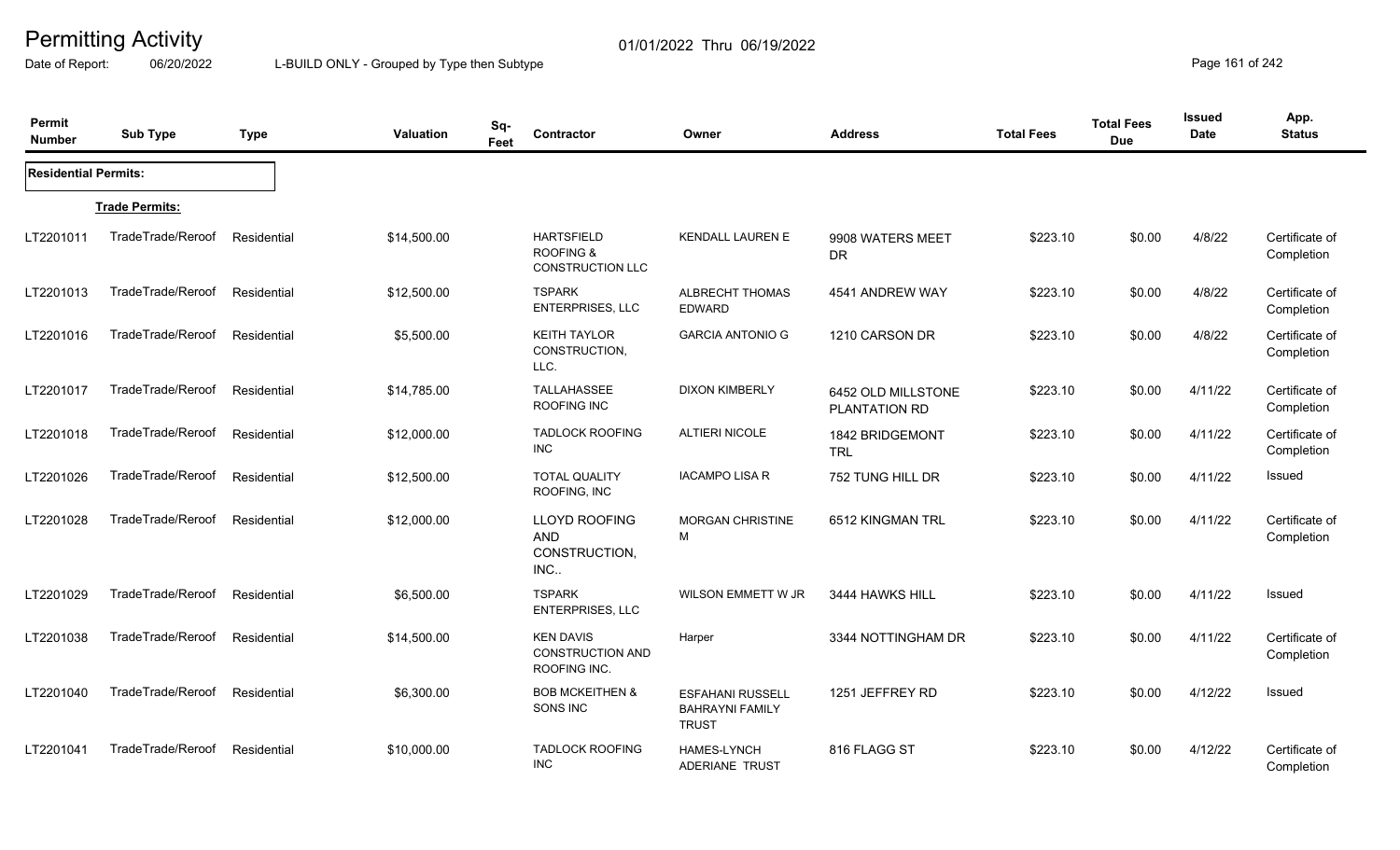Date of Report: 06/20/2022 L-BUILD ONLY - Grouped by Type then Subtype **Page 162** of 242

| Permit<br><b>Number</b>     | <b>Sub Type</b>       | <b>Type</b> | Valuation   | Sq-<br>Feet | Contractor                                                       | Owner                                | <b>Address</b>                    | <b>Total Fees</b> | <b>Total Fees</b><br><b>Due</b> | <b>Issued</b><br>Date | App.<br><b>Status</b>        |
|-----------------------------|-----------------------|-------------|-------------|-------------|------------------------------------------------------------------|--------------------------------------|-----------------------------------|-------------------|---------------------------------|-----------------------|------------------------------|
| <b>Residential Permits:</b> |                       |             |             |             |                                                                  |                                      |                                   |                   |                                 |                       |                              |
|                             | <b>Trade Permits:</b> |             |             |             |                                                                  |                                      |                                   |                   |                                 |                       |                              |
| LT2201044                   | TradeTrade/Reroof     | Residential | \$9,285.00  |             | <b>BLACK FOOT</b><br><b>ROOFING &amp;</b><br><b>CONSTRUCTION</b> | <b>SUTTON CYNTHIA L</b>              | 2748 SANDALWOOD<br><b>DR</b>      | \$223.10          | \$0.00                          | 4/12/22               | Certificate of<br>Completion |
| LT2201051                   | TradeTrade/Reroof     | Residential | \$10,000.00 |             | SMITH ROOFING AND<br>REPAIR INC.                                 |                                      | 6632 TIM                          | \$223.10          | \$0.00                          | 4/12/22               | Issued                       |
| LT2201053                   | TradeTrade/Reroof     | Residential | \$7,769.00  |             | APACHEE ROOFING<br>INC.                                          | ALLEN CHARLES H JR                   | 1336 WESTWAY RD                   | \$223.10          | \$0.00                          | 4/13/22               | Issued                       |
| LT2201055                   | TradeTrade/Reroof     | Residential | \$9,268,00  |             | PRO ROOFING                                                      | <b>WYCKOFF JUSTIN M</b>              | 10080 GREEN<br><b>FOUNTAIN RD</b> | \$223.10          | \$0.00                          | 4/13/22               | Certificate of<br>Completion |
| LT2201059                   | TradeTrade/Reroof     | Residential | \$8,280.00  |             | PITTMAN ROOFING<br><b>INC</b>                                    | MORET LACEY J                        | 5331 GROVE VALLEY<br><b>RD</b>    | \$223.10          | \$0.00                          | 4/13/22               | Issued                       |
| LT2201061                   | TradeTrade/Reroof     | Residential | \$9,000.00  |             | <b>FOLSOM</b><br><b>CONSTRUCTING LLC</b>                         | <b>LAMOTHE GERARD S</b><br>JR.       | 1307 BURGESS DR                   | \$223.10          | \$0.00                          | 4/13/22               | Issued                       |
| LT2201062                   | TradeTrade/Reroof     | Residential | \$9,000.00  |             | <b>FOLSOM</b><br><b>CONSTRUCTING LLC</b>                         | <b>LAMOTHE GERARD S</b><br>JR        | 1309 BURGESS DR                   | \$223.10          | \$0.00                          | 4/13/22               | Issued                       |
| LT2201067                   | TradeTrade/Reroof     | Residential | \$4,000.00  |             | <b>TADLOCK ROOFING</b><br><b>INC</b>                             | <b>HOUSTON LULA MAE</b>              | 1140 BRAFFORTON<br><b>DR</b>      | \$223.10          | \$0.00                          | 4/14/22               | Certificate of<br>Completion |
| LT2201068                   | TradeTrade/Reroof     | Residential | \$11,000.00 |             | <b>TADLOCK ROOFING</b><br><b>INC</b>                             | <b>THOMAS GERALD</b><br><b>BRUCE</b> | 5536 MOSSY TOP<br><b>WAY</b>      | \$223.10          | \$0.00                          | 4/14/22               | Certificate of<br>Completion |
| LT2201069                   | TradeTrade/Reroof     | Residential | \$17,500.00 |             | <b>TADLOCK ROOFING</b><br><b>INC</b>                             | <b>COVEN EDWARD R</b>                | 9002 WINGED FOOT<br><b>DR</b>     | \$439.44          | \$0.00                          | 4/14/22               | Certificate of<br>Completion |
| LT2201070                   | TradeTrade/Reroof     | Residential | \$11,500.00 |             | <b>TADLOCK ROOFING</b><br><b>INC</b>                             | LOMBARDO LINDA L                     | 3568 ROSEMONT<br><b>RIDGE RD</b>  | \$223.10          | \$0.00                          | 4/14/22               | Issued                       |
| LT2201072                   | TradeTrade/Reroof     | Residential | \$9,500.00  |             | <b>TADLOCK ROOFING</b><br><b>INC</b>                             | NICHOLSON SYLVIA                     | 216 LEXINGTON RD                  | \$223.10          | \$0.00                          | 4/14/22               | Certificate of<br>Completion |
| LT2201073                   | TradeTrade/Reroof     | Residential | \$11,000.00 |             | <b>BOB MCKEITHEN &amp;</b><br>SONS INC                           | SMITH DEBRA J                        | 2902 JOYCE DR                     | \$223.10          | \$0.00                          | 4/14/22               | Issued                       |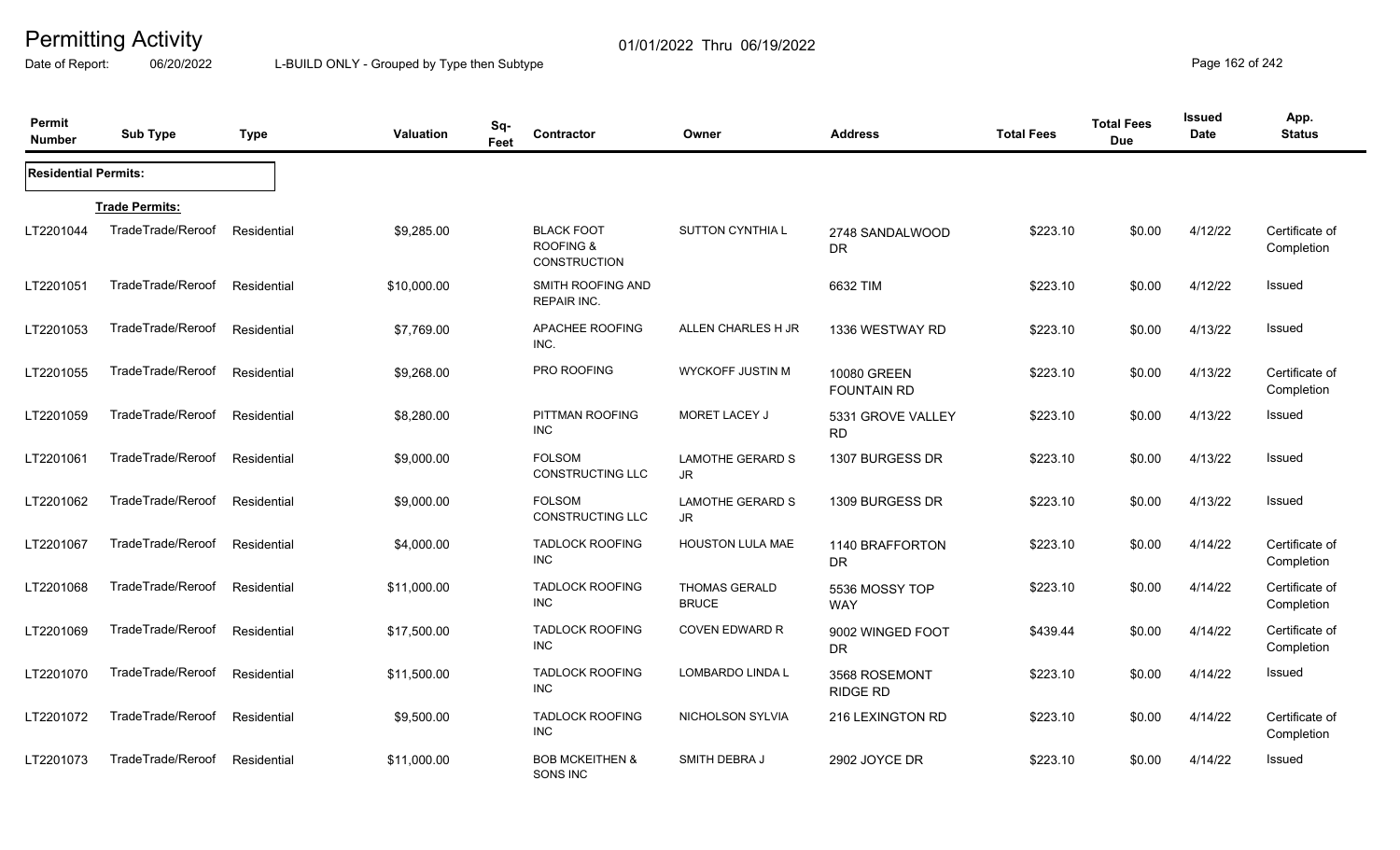Date of Report: 06/20/2022 L-BUILD ONLY - Grouped by Type then Subtype **Page 163 of 242** 

| Permit<br><b>Number</b>     | <b>Sub Type</b>       | <b>Type</b> | Valuation   | Sq-<br>Feet | Contractor                               | Owner                                   | <b>Address</b>                     | <b>Total Fees</b> | <b>Total Fees</b><br><b>Due</b> | Issued<br>Date | App.<br><b>Status</b>        |
|-----------------------------|-----------------------|-------------|-------------|-------------|------------------------------------------|-----------------------------------------|------------------------------------|-------------------|---------------------------------|----------------|------------------------------|
| <b>Residential Permits:</b> |                       |             |             |             |                                          |                                         |                                    |                   |                                 |                |                              |
|                             | <b>Trade Permits:</b> |             |             |             |                                          |                                         |                                    |                   |                                 |                |                              |
| LT2201076                   | TradeTrade/Reroof     | Residential | \$10,751.92 |             | <b>NEW SOUTH</b><br><b>ROOFING INC</b>   | FS#119                                  | 3600 GREENS<br><b>BATTERY CT</b>   | \$223.10          | \$0.00                          | 4/14/22        | Issued                       |
| LT2201077                   | TradeTrade/Reroof     | Residential | \$8,597.82  |             | <b>NEW SOUTH</b><br>ROOFING INC          | <b>WACHTER KIMBERLY</b>                 | <b>5509 GREEN</b><br>MEADOWS CT    | \$223.10          | \$0.00                          | 4/14/22        | Issued                       |
| LT2201078                   | TradeTrade/Reroof     | Residential | \$13,618.53 |             | <b>NEW SOUTH</b><br>ROOFING INC          | <b>BLANTON JAMES LOY</b><br>JR.         | 8331 SHENANDOAH<br>DR.             | \$223.10          | \$0.00                          | 4/14/22        | Issued                       |
| LT2201079                   | TradeTrade/Reroof     | Residential | \$15,000.00 |             | <b>BOB MCKEITHEN &amp;</b><br>SONS INC   | <b>DONALSON MARINE</b>                  | 3000 CAVANAUGH CT                  | \$223.10          | \$0.00                          | 4/14/22        | Issued                       |
| LT2201082                   | TradeTrade/Reroof     | Residential | \$8,000.00  |             | DAVES ROOFING LLC                        | <b>LYNES ENTERPRISES</b><br><b>LLC</b>  | 3219 CONNECTOR DR                  | \$223.10          | \$0.00                          | 4/14/22        | Certificate of<br>Completion |
| LT2201084                   | TradeTrade/Reroof     | Residential | \$7,000.00  |             | <b>STUBBS ROOFING</b><br><b>COMPANY</b>  | <b>JONES SHAWNESHA</b>                  | 5017 HAMPTON RIDGE<br><b>AVE</b>   | \$223.10          | \$0.00                          | 4/15/22        | Issued                       |
| LT2201085                   | TradeTrade/Reroof     | Residential | \$500.00    |             | <b>STUBBS ROOFING</b><br><b>COMPANY</b>  | <b>WILDER RITA</b><br><b>NICHOLE</b>    | 5019 HAMPTON RIDGE<br><b>AVE</b>   | \$95.38           | \$0.00                          | 4/15/22        | Issued                       |
| LT2201086                   | TradeTrade/Reroof     | Residential | \$11,933.00 |             | APACHEE ROOFING<br>INC.                  | <b>CAPE PROPERTY</b><br>PARTNERSHIP LLC | 8204 HUNTERS RIDGE<br><b>TRL</b>   | \$223.10          | \$0.00                          | 4/15/22        | Certificate of<br>Completion |
| LT2201089                   | TradeTrade/Reroof     | Residential | \$11,980.00 |             | SMITH ROOFING AND<br><b>REPAIR INC.</b>  | <b>GUTIERREZ ROBERT</b><br><b>LUIS</b>  | 6668 LANDOVER CIR                  | \$223.10          | \$0.00                          | 4/15/22        | Issued                       |
| LT2201091                   | TradeTrade/Reroof     | Residential | \$10,756.00 |             | <b>DAVES ROOFING LLC</b>                 | <b>HILL AMANDA</b>                      | 8814 MINNOW CREEK<br>DR.           | \$223.10          | \$0.00                          | 4/18/22        | Certificate of<br>Completion |
| LT2201092                   | TradeTrade/Reroof     | Residential | \$14,000.00 |             | <b>BOB MCKEITHEN &amp;</b><br>SONS INC   | SOUTHWORTH<br><b>TAMARA K</b>           | 2152 GAME BIRD CT                  | \$223.10          | \$0.00                          | 4/18/22        | Issued                       |
| LT2201094                   | TradeTrade/Reroof     | Residential | \$14,000.00 |             | <b>BOB MCKEITHEN &amp;</b><br>SONS INC   | POOLER KENNETH J                        | 7776 BRIARCREEK RD                 | \$223.10          | \$0.00                          | 4/18/22        | Issued                       |
| LT2201097                   | TradeTrade/Reroof     | Residential | \$28,000.00 |             | <b>TALLAHASSEE</b><br>ROOFING INC        | <b>MORAGNE CORLISS L</b>                | 10223 MOCCASIN GAP<br><b>RD</b>    | \$607.33          | \$0.00                          | 4/18/22        | Certificate of<br>Completion |
| LT2201098                   | TradeTrade/Reroof     | Residential | \$2,600.00  |             | <b>TALLAHASSEE</b><br><b>ROOFING INC</b> | <b>CLEVELAND ROBERT</b><br>C            | 7579 OLD ST<br><b>AUGUSTINE RD</b> | \$223.10          | \$0.00                          | 4/18/22        | Certificate of<br>Completion |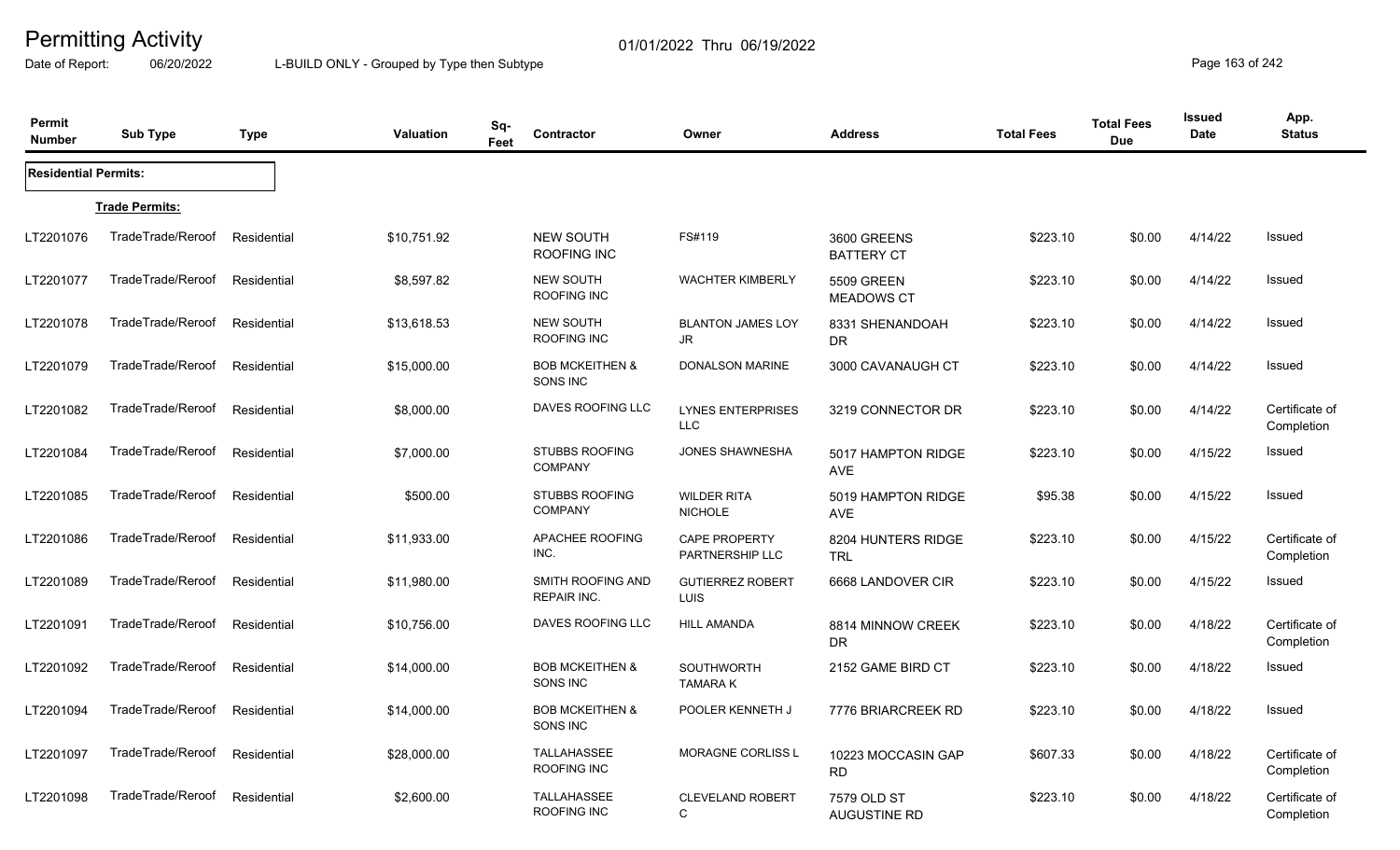Date of Report: 06/20/2022 L-BUILD ONLY - Grouped by Type then Subtype **Page 164** of 242

| Permit<br><b>Number</b>     | <b>Sub Type</b>       | <b>Type</b> | <b>Valuation</b> | Sq-<br>Feet | Contractor                                                  | Owner                                    | <b>Address</b>                      | <b>Total Fees</b> | <b>Total Fees</b><br><b>Due</b> | <b>Issued</b><br><b>Date</b> | App.<br><b>Status</b>        |
|-----------------------------|-----------------------|-------------|------------------|-------------|-------------------------------------------------------------|------------------------------------------|-------------------------------------|-------------------|---------------------------------|------------------------------|------------------------------|
| <b>Residential Permits:</b> |                       |             |                  |             |                                                             |                                          |                                     |                   |                                 |                              |                              |
|                             | <b>Trade Permits:</b> |             |                  |             |                                                             |                                          |                                     |                   |                                 |                              |                              |
| LT2201099                   | TradeTrade/Reroof     | Residential | \$11,500.00      |             | TALLAHASSEE<br>ROOFING INC                                  | DAVIS ASHLEY E                           | 3430 LAKESHORE DR                   | \$223.10          | \$0.00                          | 4/18/22                      | Certificate of<br>Completion |
| LT2201106                   | TradeTrade/Reroof     | Residential | \$17,750.00      |             | PITTMAN ROOFING<br><b>INC</b>                               | <b>CUSICK MICHAEL D</b>                  | 2114 LA ROCHELLE<br>DR.             | \$444.23          | \$0.00                          | 4/18/22                      | Issued                       |
| LT2201112                   | TradeTrade/Reroof     | Residential | \$12,000.00      |             | <b>TSPARK</b><br><b>ENTERPRISES, LLC</b>                    | <b>ARRINGTON APRIL J</b>                 | 6401 6401 JAMAICA CT                | \$223.10          | \$0.00                          | 4/19/22                      | Certificate of<br>Completion |
| LT2201114                   | TradeTrade/Reroof     | Residential | \$8,550.00       |             | KOCH BROTHERS<br><b>ROOF REPAIR INC</b>                     | ELLIOTT JORDYN<br><b>PAIGE</b>           | 5824 DOONESBURY<br><b>CT</b>        | \$223.10          | \$0.00                          | 4/19/22                      | Issued                       |
| LT2201115                   | TradeTrade/Reroof     | Residential | \$2,400.00       |             | <b>COASTAL ROOFING</b><br>SOLUTIONS, LLC                    | PINYON POINT LLC                         | 1003 SHARER CT, Apt<br>2            | \$218.10          | \$0.00                          | 4/21/22                      | <b>Issued</b>                |
| LT2201116                   | TradeTrade/Reroof     | Residential | \$2,400.00       |             | <b>COASTAL ROOFING</b><br>SOLUTIONS, LLC                    | PINYON POINT LLC                         | 1003 SHARER CT, Apt<br>3            | \$218.10          | \$0.00                          | 4/21/22                      | Issued                       |
| LT2201117                   | TradeTrade/Reroof     | Residential | \$2,400.00       |             | <b>COASTAL ROOFING</b><br>SOLUTIONS, LLC                    | SMITH LINDA W LIVING<br><b>TRUST</b>     | 1003 SHARER CT, Apt<br>$\mathbf{1}$ | \$218.10          | \$0.00                          | 4/21/22                      | Certificate of<br>Completion |
| LT2201118                   | TradeTrade/Reroof     | Residential | \$15,750.00      |             | <b>BLACK FOOT</b><br><b>ROOFING &amp;</b><br>CONSTRUCTION   | <b>DEATON TIMOTHY L</b><br><b>ESTATE</b> | 4325 SHERBORNE RD                   | \$412.25          | \$0.00                          | 4/19/22                      | Certificate of<br>Completion |
| LT2201120                   | TradeTrade/Reroof     | Residential | \$19,990.00      |             | SOUTHLAND ROWE<br>ROOFING INC                               | <b>CROCKER CARMEN S</b>                  | 2981 MEDINAH CT                     | \$479.41          | \$0.00                          | 4/19/22                      | Issued                       |
| LT2201122                   | TradeTrade/Reroof     | Residential | \$4,500.00       |             | <b>TADLOCK ROOFING</b><br><b>INC</b>                        | KIRKLAND DERINDA G                       | 8140 ELYSIAN WAY                    | \$223.10          | \$0.00                          | 4/19/22                      | Issued                       |
| LT2201123                   | TradeTrade/Reroof     | Residential | \$7,200.00       |             | <b>BOB MCKEITHEN &amp;</b><br>SONS INC                      | <b>WHITFIELD PRISCILLA</b>               | 8401 LENOVA LN                      | \$223.10          | \$0.00                          | 4/20/22                      | <b>Issued</b>                |
| LT2201125                   | TradeTrade/Reroof     | Residential | \$14,900.00      |             | <b>LLOYD ROOFING</b><br><b>AND</b><br>CONSTRUCTION,<br>INC. | <b>WILLIS DEBRA ANNE</b>                 | 5027 SUNDANCE LN                    | \$223.10          | \$0.00                          | 4/20/22                      | Issued                       |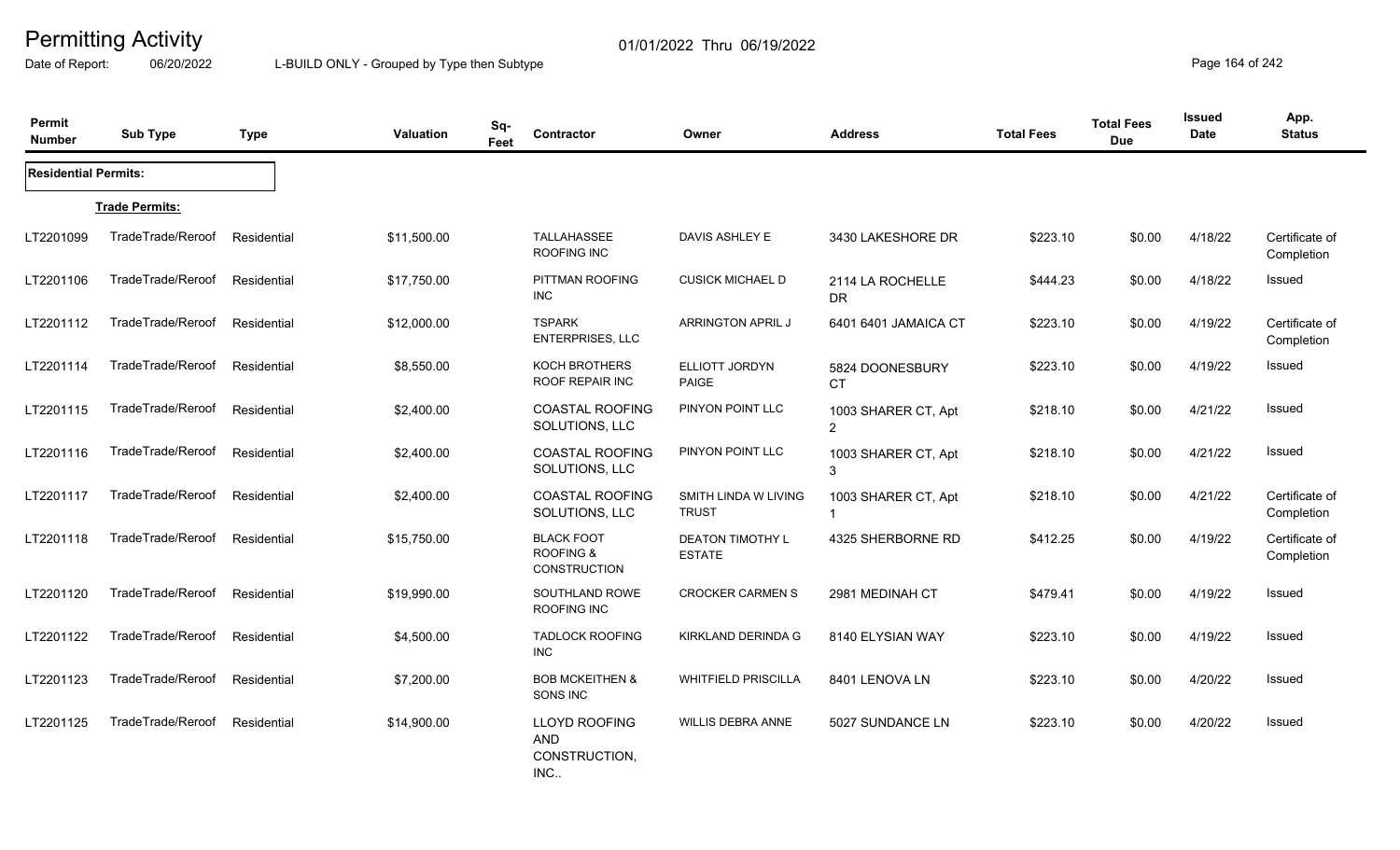Date of Report: 06/20/2022 L-BUILD ONLY - Grouped by Type then Subtype **Page 165** of 242

| Permit<br><b>Number</b>     | <b>Sub Type</b>       | <b>Type</b> | <b>Valuation</b> | Sq-<br>Feet | Contractor                                                           | Owner                                  | <b>Address</b>                 | <b>Total Fees</b> | <b>Total Fees</b><br><b>Due</b> | <b>Issued</b><br><b>Date</b> | App.<br><b>Status</b>        |
|-----------------------------|-----------------------|-------------|------------------|-------------|----------------------------------------------------------------------|----------------------------------------|--------------------------------|-------------------|---------------------------------|------------------------------|------------------------------|
| <b>Residential Permits:</b> |                       |             |                  |             |                                                                      |                                        |                                |                   |                                 |                              |                              |
|                             | <b>Trade Permits:</b> |             |                  |             |                                                                      |                                        |                                |                   |                                 |                              |                              |
| LT2201126                   | TradeTrade/Reroof     | Residential | \$6,400.00       |             | <b>LLOYD ROOFING</b><br><b>AND</b><br>CONSTRUCTION,<br>INC.          | <b>CREASY MARY L</b>                   | 3651 CHERRY BLUFF<br>LN        | \$223.10          | \$0.00                          | 4/20/22                      | Certificate of<br>Completion |
| LT2201131                   | TradeTrade/Reroof     | Residential | \$14,644.00      |             | APACHEE ROOFING<br>INC.                                              | LONGSHORE W<br><b>ROBERT</b>           | 5713 MOSSY TOP<br><b>WAY</b>   | \$223.10          | \$0.00                          | 4/20/22                      | Issued                       |
| LT2201133                   | TradeTrade/Reroof     | Residential | \$5,000.00       |             | SMITH ROOFING AND<br><b>REPAIR INC.</b>                              | PEUCKERT DANIEL R<br><b>TRUST</b>      | 2607 CLARA KEE<br><b>BLVD</b>  | \$223.10          | \$0.00                          | 4/20/22                      | Issued                       |
| LT2201134                   | TradeTrade/Reroof     | Residential | \$8,692.00       |             | DAVES ROOFING LLC                                                    | YOUN CHUN HEE                          | 3115 LAYLA ST                  | \$223.10          | \$0.00                          | 4/20/22                      | Certificate of<br>Completion |
| LT2201135                   | TradeTrade/Reroof     | Residential | \$12,000.00      |             | SMITH ROOFING AND<br><b>REPAIR INC.</b>                              | <b>SALMON CURTIS</b>                   | 4268 PLEASANT DR               | \$223.10          | \$0.00                          | 4/20/22                      | Issued                       |
| LT2201137                   | TradeTrade/Reroof     | Residential | \$5,900.00       |             | <b>MATHEWS AND SONS</b><br><b>INC</b>                                | LELAND GLORIA                          | 1420 BRECK DR                  | \$223.10          | \$0.00                          | 4/20/22                      | Certificate of<br>Completion |
| LT2201138                   | TradeTrade/Reroof     | Residential | \$26,500.00      |             | <b>TALLAHASSEE</b><br>ROOFING INC                                    | <b>BURDGE JESSICA</b><br>ANNE          | 3848 HIBBARD WAY               | \$583.35          | \$0.00                          | 4/21/22                      | Issued                       |
| LT2201139                   | TradeTrade/Reroof     | Residential | \$14,500.00      |             | <b>HARTSFIELD</b><br><b>ROOFING &amp;</b><br><b>CONSTRUCTION LLC</b> | <b>WOLFE WILLIAM D</b>                 | 5000 BRANDED OAKS<br><b>CT</b> | \$223.10          | \$0.00                          | 4/21/22                      | Certificate of<br>Completion |
| LT2201140                   | TradeTrade/Reroof     | Residential | \$8,050.00       |             | <b>HARTSFIELD</b><br><b>ROOFING &amp;</b><br><b>CONSTRUCTION LLC</b> | <b>WILSON JAMES C</b>                  | 4924 ANNETTE DR                | \$223.10          | \$0.00                          | 4/21/22                      | Certificate of<br>Completion |
| LT2201143                   | TradeTrade/Reroof     | Residential | \$12,880.00      |             | <b>INTEGRITY ROOFING</b><br>& GUTTERS INC                            | <b>MARTIN GERALD L</b>                 | 1130 CORBY CT E                | \$223.10          | \$0.00                          | 4/21/22                      | Issued                       |
| LT2201144                   | TradeTrade/Reroof     | Residential | \$9,474.00       |             | DAVES ROOFING LLC                                                    | <b>REDD PROPERTIES I</b><br><b>LLC</b> | 6675 BLOUNTSTOWN<br><b>HWY</b> | \$223.10          | \$0.00                          | 4/21/22                      | Certificate of<br>Completion |
| LT2201145                   | TradeTrade/Reroof     | Residential | \$11,575.00      |             | ARNOLD'S ROOFING<br><b>ENTERPRISES INC</b>                           | CHAMBERS DAREN P                       | 1251 SEDGEFIELD RD             | \$223.10          | \$0.00                          | 4/21/22                      | Certificate of<br>Completion |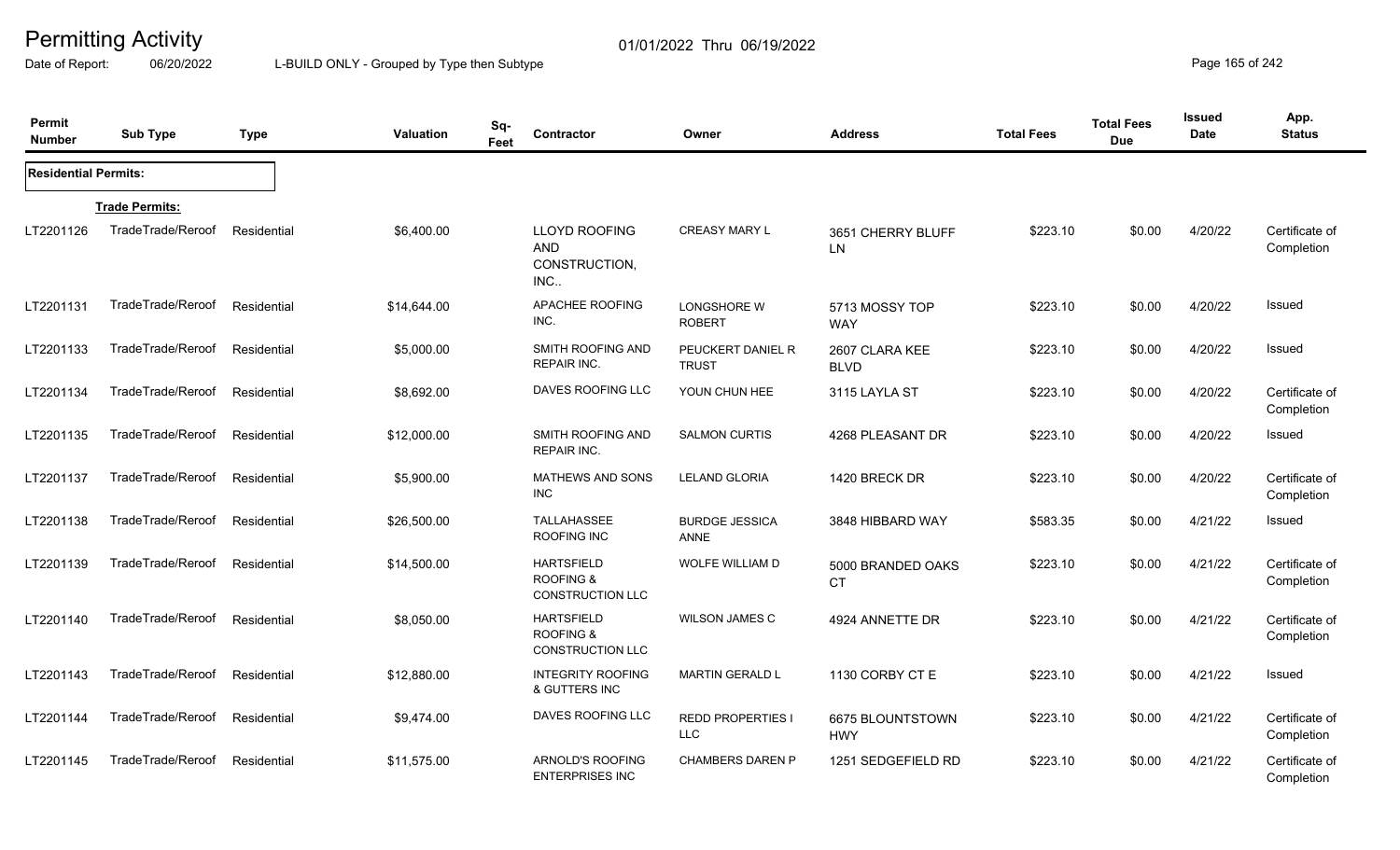Date of Report: 06/20/2022 L-BUILD ONLY - Grouped by Type then Subtype **Page 166** of 242

| Permit<br><b>Number</b>     | <b>Sub Type</b>       | <b>Type</b> | <b>Valuation</b> | Sq-<br>Feet | Contractor                                                                 | Owner                                   | <b>Address</b>                  | <b>Total Fees</b> | <b>Total Fees</b><br><b>Due</b> | <b>Issued</b><br>Date | App.<br><b>Status</b>        |
|-----------------------------|-----------------------|-------------|------------------|-------------|----------------------------------------------------------------------------|-----------------------------------------|---------------------------------|-------------------|---------------------------------|-----------------------|------------------------------|
| <b>Residential Permits:</b> |                       |             |                  |             |                                                                            |                                         |                                 |                   |                                 |                       |                              |
|                             | <b>Trade Permits:</b> |             |                  |             |                                                                            |                                         |                                 |                   |                                 |                       |                              |
| LT2201146                   | TradeTrade/Reroof     | Residential | \$5,995.00       |             | ARNOLD'S ROOFING<br><b>ENTERPRISES INC</b>                                 | <b>MOOK BRADLEY</b>                     | 4675 AUTUMN<br>WOODS WAY        | \$223.10          | \$0.00                          | 4/21/22               | Certificate of<br>Completion |
| LT2201148                   | TradeTrade/Reroof     | Residential | \$5,000.00       |             | <b>VERSATILE ROOFING</b><br>SOLUTIONS LLC                                  |                                         | 3444 BRIAR BRANCH<br><b>TRL</b> | \$223.10          | \$0.00                          | 4/21/22               | Issued                       |
| LT2201151                   | TradeTrade/Reroof     | Residential | \$5,000.00       |             | <b>GOLDEN GREEN</b><br><b>BUILDERS, LLC</b>                                | <b>MOSS DORIS</b>                       | 8611 OLD ROBERTS<br><b>RD</b>   | \$223.10          | \$0.00                          | 4/22/22               | Issued                       |
| LT2201154                   | TradeTrade/Reroof     | Residential | \$14,000.00      |             | <b>GUTTERHAWK</b><br><b>ROOFING &amp; GUTTER</b><br><b>SPECIALISTS INC</b> | ARAKELIAN CLAUDIA                       | 8160 BLUE QUILL TRL             | \$223.10          | \$0.00                          | 4/24/22               | Issued                       |
| LT2201155                   | TradeTrade/Reroof     | Residential | \$13,000.00      |             | SMITH ROOFING AND<br><b>REPAIR INC.</b>                                    | ASHCROFT ALLISON                        | 3620 CHERRY BLUFF<br>LN         | \$223.10          | \$0.00                          | 4/24/22               | Issued                       |
| LT2201156                   | TradeTrade/Reroof     | Residential | \$8,000.00       |             | SMITH ROOFING AND<br><b>REPAIR INC.</b>                                    | <b>ROYSTER NORMAN R</b><br>$\mathbf{H}$ | 2260 PINE LANDING<br><b>CT</b>  | \$223.10          | \$0.00                          | 4/24/22               | Issued                       |
| LT2201159                   | TradeTrade/Reroof     | Residential | \$4,050.00       |             | <b>BOB MCKEITHEN &amp;</b><br>SONS INC                                     | DAVITT DAVID F                          | 511 PATTY LYNN DR               | \$223.10          | \$0.00                          | 4/25/22               | Issued                       |
| LT2201160                   | TradeTrade/Reroof     | Residential | \$4,050.00       |             | <b>BOB MCKEITHEN &amp;</b><br>SONS INC                                     | DAVITT DAVID F                          | 513 PATTY LYNN DR               | \$223.10          | \$0.00                          | 4/25/22               | Issued                       |
| LT2201162                   | TradeTrade/Reroof     | Residential | \$8,376.96       |             | <b>BLACK FOOT</b><br><b>ROOFING &amp;</b><br><b>CONSTRUCTION</b>           | <b>THOMPSON DEBRA</b><br>LEE MOORE      | 2429 CHATEAU LN                 | \$223.10          | \$0.00                          | 4/25/22               | Certificate of<br>Completion |
| LT2201165                   | TradeTrade/Reroof     | Residential | \$7,395.00       |             | APACHEE ROOFING<br>INC.                                                    | PARRY HANNAH E                          | 4132 SONNET DR                  | \$223.10          | \$0.00                          | 4/25/22               | Certificate of<br>Completion |
| LT2201166                   | TradeTrade/Reroof     | Residential | \$7,900.00       |             | <b>TOTAL QUALITY</b><br>ROOFING, INC                                       | NICHOLS CALLY M                         | 2090 LITTLE RIVER LN            | \$223.10          | \$0.00                          | 4/25/22               | Issued                       |
| LT2201167                   | TradeTrade/Reroof     | Residential | \$14,950.00      |             | <b>KOCH BROTHERS</b><br>ROOF REPAIR INC                                    | <b>MEYER VICTORIA</b>                   | 3653<br><b>WESTMORELAND DR</b>  | \$223.10          | \$0.00                          | 4/25/22               | Issued                       |
| LT2201168                   | TradeTrade/Reroof     | Residential | \$14,900.00      |             | KOCH BROTHERS<br><b>ROOF REPAIR INC</b>                                    | HOWARD JUJAUANA                         | 4736 MAYLOR RD                  | \$223.10          | \$0.00                          | 4/25/22               | Issued                       |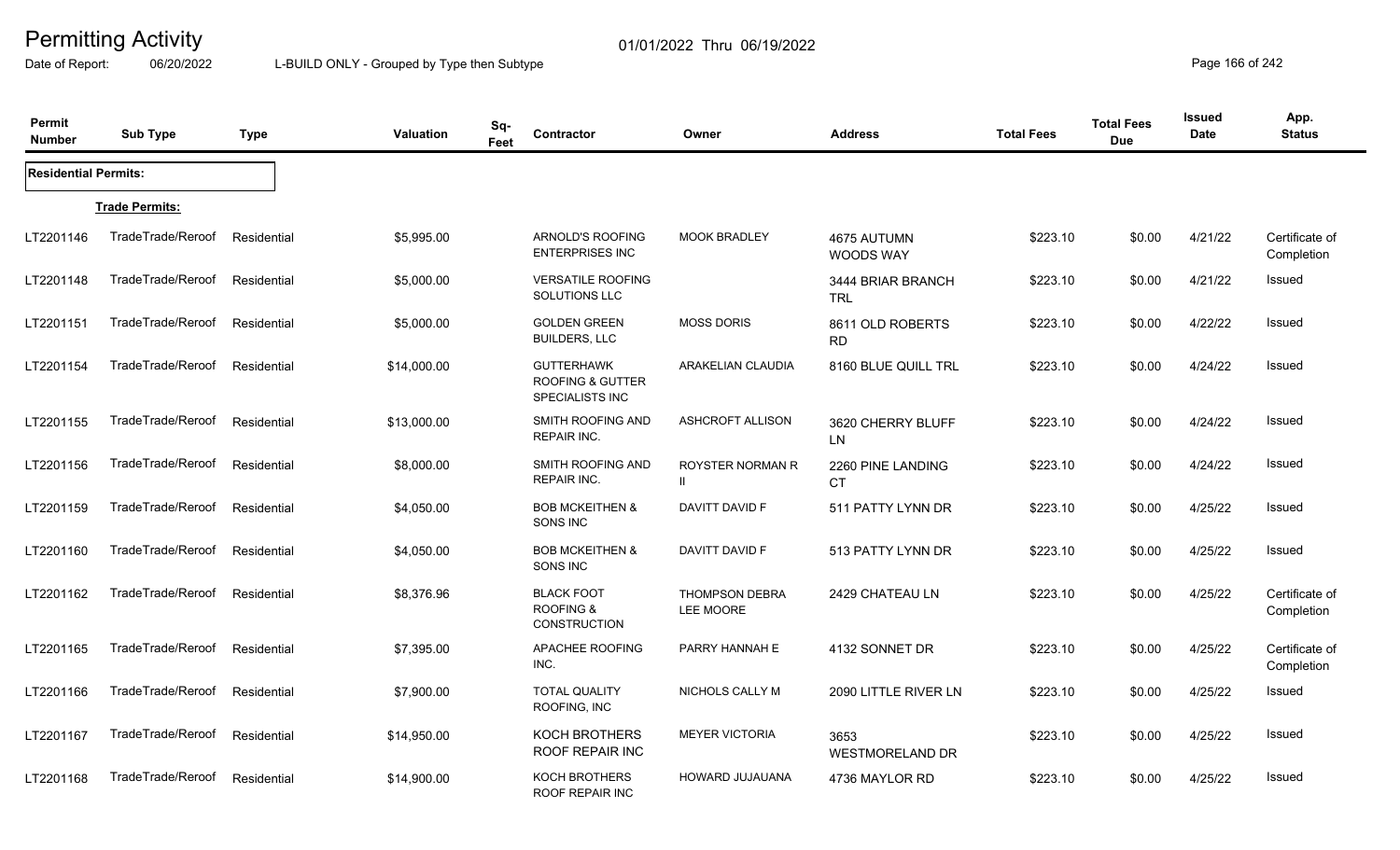Date of Report: 06/20/2022 L-BUILD ONLY - Grouped by Type then Subtype **Page 167** of 242

| <b>Permit</b><br><b>Number</b> | <b>Sub Type</b>       | <b>Type</b> | <b>Valuation</b> | Sq-<br>Feet | <b>Contractor</b>                             | Owner                               | <b>Address</b>                 | <b>Total Fees</b> | <b>Total Fees</b><br><b>Due</b> | <b>Issued</b><br><b>Date</b> | App.<br><b>Status</b>        |
|--------------------------------|-----------------------|-------------|------------------|-------------|-----------------------------------------------|-------------------------------------|--------------------------------|-------------------|---------------------------------|------------------------------|------------------------------|
| <b>Residential Permits:</b>    |                       |             |                  |             |                                               |                                     |                                |                   |                                 |                              |                              |
|                                | <b>Trade Permits:</b> |             |                  |             |                                               |                                     |                                |                   |                                 |                              |                              |
| LT2201171                      | TradeTrade/Reroof     | Residential | \$7,500.00       |             | <b>TOTAL QUALITY</b><br>ROOFING, INC          | JOSEPH DEANDREA<br><b>HELENA</b>    | 1474 NENA HILLS CT             | \$223.10          | \$0.00                          | 4/25/22                      | Issued                       |
| LT2201177                      | TradeTrade/Reroof     | Residential | \$9,374.00       |             | DAVES ROOFING LLC                             | WOODWARD CLIFF                      | 5555 HOOVER CT                 | \$223.10          | \$0.00                          | 4/25/22                      | Certificate of<br>Completion |
| LT2201178                      | TradeTrade/Reroof     | Residential | \$14,000.00      |             | DAVES ROOFING LLC                             | THACKER RICHARD R                   | 9381 WINTERCREEK<br>CT         | \$223.10          | \$0.00                          | 4/25/22                      | Certificate of<br>Completion |
| LT2201183                      | TradeTrade/Reroof     | Residential | \$9,000.00       |             | SMITH ROOFING AND<br>REPAIR INC.              | <b>NEWTON RENTALS</b><br>LLC        | 3038 LIVINGSTON RD,<br>Unit A  | \$223.10          | \$0.00                          | 4/26/22                      | Issued                       |
| LT2201184                      | TradeTrade/Reroof     | Residential | \$6,000.00       |             | SMITH ROOFING AND<br><b>REPAIR INC.</b>       | <b>NEWTON RENTALS</b><br><b>LLC</b> | 3036 LIVINGSTON RD             | \$223.10          | \$0.00                          | 4/26/22                      | Issued                       |
| LT2201185                      | TradeTrade/Reroof     | Residential | \$12,500.00      |             | <b>TOTAL QUALITY</b><br>ROOFING, INC          | <b>WILKS CARL D</b>                 | 2032 WILDRIDGE DR              | \$223.10          | \$0.00                          | 4/26/22                      | Issued                       |
| LT2201186                      | TradeTrade/Reroof     | Residential | \$2,500.00       |             | <b>TOTAL QUALITY</b><br>ROOFING, INC          | <b>WILKS CARL D</b>                 | 2032 WILDRIDGE DR              | \$223.10          | \$0.00                          | 4/26/22                      | Issued                       |
| LT2201190                      | TradeTrade/Reroof     | Residential | \$5,840.00       |             | SOUTHLAND ROWE<br>ROOFING INC                 | UHLEIN JEFFREY T                    | 1861 NENA HILLS DR             | \$223.10          | \$0.00                          | 4/26/22                      | Issued                       |
| LT2201191                      | TradeTrade/Reroof     | Residential | \$10,000.00      |             | SE ROOFING AND<br>CONSTRUCTION, LLC           | <b>BONDS ANGELA</b>                 | 9098 EAGLES RIDGE<br><b>DR</b> | \$223.10          | \$0.00                          | 4/26/22                      | Issued                       |
| LT2201192                      | TradeTrade/Reroof     | Residential | \$14,500.00      |             | PITTMAN ROOFING<br><b>INC</b>                 | <b>CLARK WALTER H</b>               | 3608 N MERIDIAN RD             | \$223.10          | \$0.00                          | 4/27/22                      | Issued                       |
| LT2201195                      | TradeTrade/Reroof     | Residential | \$10,665.00      |             | ARNOLD'S ROOFING<br>ENTERPRISES INC           | JONES JULIA M                       | 5612 MOSSY TOP<br><b>WAY</b>   | \$223.10          | \$0.00                          | 4/27/22                      | Certificate of<br>Completion |
| LT2201196                      | TradeTrade/Reroof     | Residential | \$27,026.00      |             | <b>BUILDPRO LLC</b>                           | ST PETER HANNAH M                   | 7937 HIDDEN OAK CT             | \$592.94          | \$0.00                          | 4/27/22                      | Issued                       |
| LT2201197                      | TradeTrade/Reroof     | Residential | \$7,000.00       |             | LLOYD ROOFING<br>AND<br>CONSTRUCTION,<br>INC. | <b>HARRIS OCEO</b>                  | 5016 WILLIAM HASTIE<br>LN.     | \$223.10          | \$0.00                          | 4/27/22                      | Certificate of<br>Completion |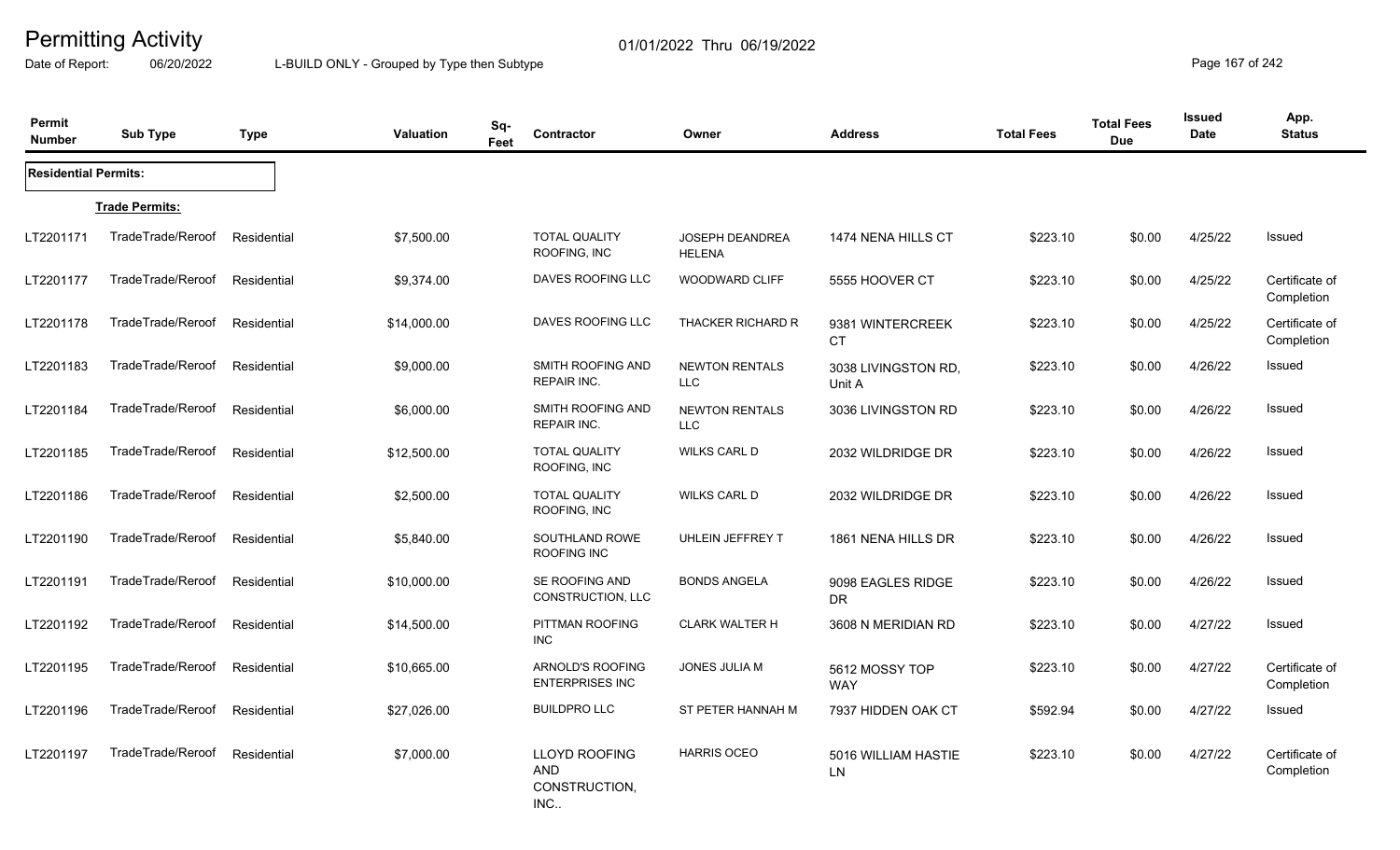Date of Report: 06/20/2022 L-BUILD ONLY - Grouped by Type then Subtype **Page 168 of 242** 

| Permit<br><b>Number</b>     | <b>Sub Type</b>       | <b>Type</b> | <b>Valuation</b> | Sq-<br>Feet | Contractor                                                           | Owner                                                     | <b>Address</b>                  | <b>Total Fees</b> | <b>Total Fees</b><br><b>Due</b> | <b>Issued</b><br>Date | App.<br><b>Status</b>        |
|-----------------------------|-----------------------|-------------|------------------|-------------|----------------------------------------------------------------------|-----------------------------------------------------------|---------------------------------|-------------------|---------------------------------|-----------------------|------------------------------|
| <b>Residential Permits:</b> |                       |             |                  |             |                                                                      |                                                           |                                 |                   |                                 |                       |                              |
|                             | <b>Trade Permits:</b> |             |                  |             |                                                                      |                                                           |                                 |                   |                                 |                       |                              |
| LT2201198                   | TradeTrade/Reroof     | Residential | \$10,500.00      |             | <b>TADLOCK ROOFING</b><br><b>INC</b>                                 | BERNAL ALVARO E                                           | 4987 PIMLICO DR                 | \$223.10          | \$0.00                          | 4/27/22               | Certificate of<br>Completion |
| LT2201200                   | TradeTrade/Reroof     | Residential | \$7,500.00       |             | <b>TADLOCK ROOFING</b><br><b>INC</b>                                 | PEACOCK BRIAN R                                           | 4073 BRADFORDVILLE<br><b>RD</b> | \$223.10          | \$0.00                          | 4/27/22               | Certificate of<br>Completion |
| LT2201208                   | TradeTrade/Reroof     | Residential | \$6,000.00       |             | DAVES ROOFING LLC                                                    | <b>FRAZIER SANDRA</b><br><b>BOUCHER</b>                   | 1509 TWIN LAKES CIR             | \$223.10          | \$0.00                          | 4/27/22               | Issued                       |
| LT2201209                   | TradeTrade/Reroof     | Residential | \$9,999.00       |             | ROYAL ROOFING LLC                                                    | Gail R Life Estate<br>Schrader                            | 1429 Westheaven DR              | \$223.10          | \$0.00                          | 4/27/22               | Issued                       |
| LT2201210                   | TradeTrade/Reroof     | Residential | \$15,000.00      |             | <b>WHITAKER</b><br><b>CONSTRUCTION</b><br><b>GROUP INC</b>           | <b>GORDON BRUCE</b>                                       | 5972 THORNTON LN                | \$223.10          | \$0.00                          | 4/28/22               | Issued                       |
| LT2201211                   | TradeTrade/Reroof     | Residential | \$14,500.00      |             | <b>HARTSFIELD</b><br><b>ROOFING &amp;</b><br><b>CONSTRUCTION LLC</b> | <b>BERNATH CAROLYN C</b>                                  | 9393 WINTERCREEK<br><b>CT</b>   | \$223.10          | \$0.00                          | 4/28/22               | Certificate of<br>Completion |
| LT2201212                   | TradeTrade/Reroof     | Residential | \$3,000.00       |             | <b>HARTSFIELD</b><br><b>ROOFING &amp;</b><br><b>CONSTRUCTION LLC</b> | <b>BERNATH CAROLYN C</b>                                  | 9393 WINTERCREEK<br><b>CT</b>   | \$223.10          | \$0.00                          | 4/28/22               | Certificate of<br>Completion |
| LT2201213                   | TradeTrade/Reroof     | Residential | \$10,000.00      |             | <b>WHITAKER</b><br><b>CONSTRUCTION</b><br><b>GROUP INC</b>           | <b>GORDON BRUCE</b>                                       | 5972 THORNTON LN                | \$223.10          | \$0.00                          | 4/28/22               | Issued                       |
| LT2201214                   | TradeTrade/Reroof     | Residential | \$1,500.00       |             | <b>HARTSFIELD</b><br><b>ROOFING &amp;</b><br><b>CONSTRUCTION LLC</b> | <b>BERNATH CAROLYN C</b>                                  | 9393 WINTERCREEK<br><b>CT</b>   | \$95.38           | \$0.00                          | 4/28/22               | Certificate of<br>Completion |
| LT2201215                   | TradeTrade/Reroof     | Residential | \$14,500.00      |             | <b>HARTSFIELD</b><br><b>ROOFING &amp;</b><br><b>CONSTRUCTION LLC</b> | <b>ERECKSON ROBIN Y</b>                                   | 197 ROSEHILL DR                 | \$223.10          | \$0.00                          | 4/28/22               | Certificate of<br>Completion |
| LT2201220                   | TradeTrade/Reroof     | Residential | \$4,300.00       |             | <b>TOTAL QUALITY</b><br>ROOFING, INC                                 | <b>ANDREWS PATRICIA</b>                                   | 4532 CASCADE DR                 | \$223.10          | \$0.00                          | 4/28/22               | Issued                       |
| LT2201222                   | TradeTrade/Reroof     | Residential | \$9,100.00       |             | <b>EXTERIOR</b><br>SPECIALTIES INC.                                  | <b>LAMBERT</b><br>PROPERTIES OF<br><b>TALLAHASSEE INC</b> | 1585 FULLER RD                  | \$223.10          | \$0.00                          | 4/28/22               | <b>Issued</b>                |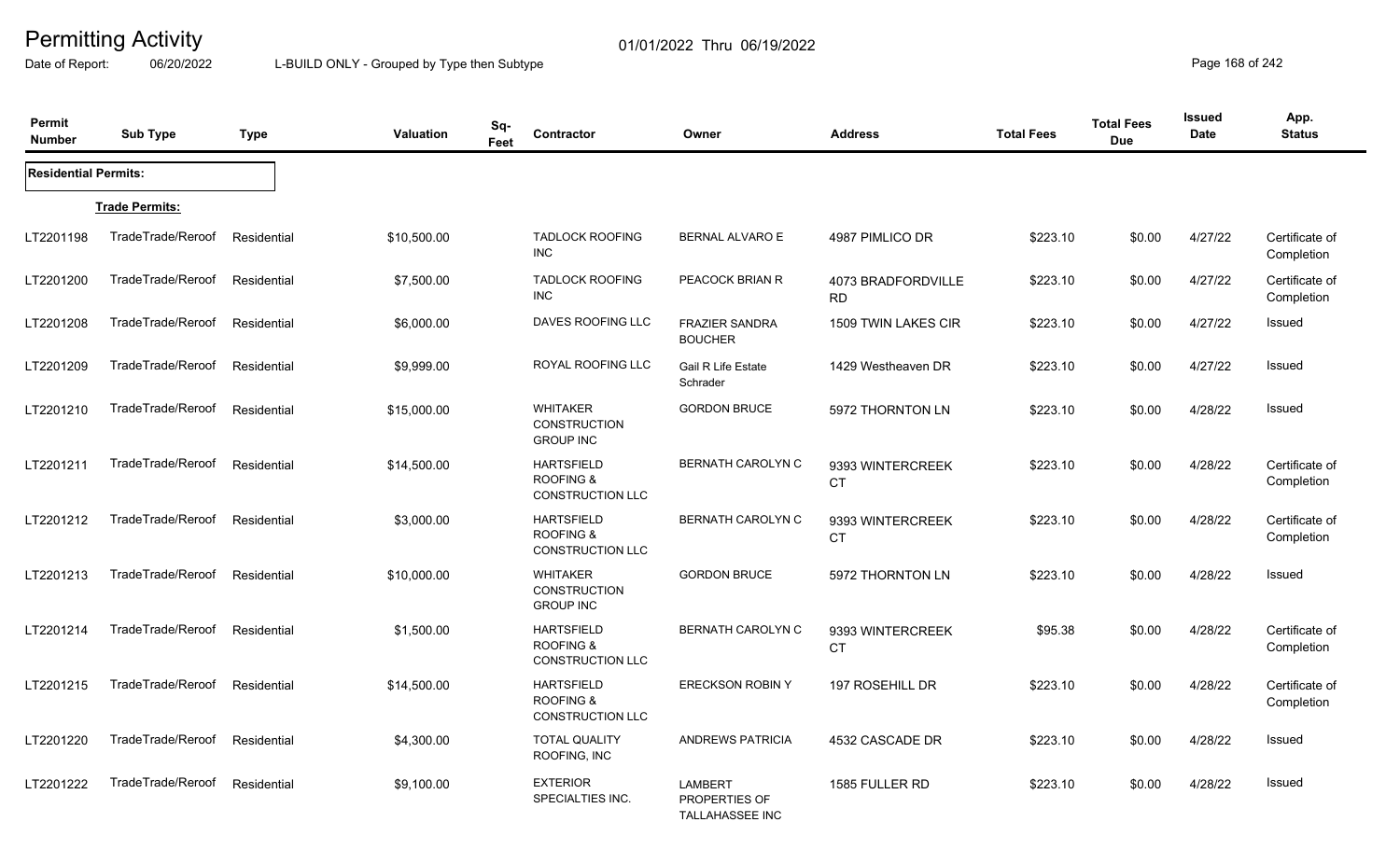Date of Report: 06/20/2022 L-BUILD ONLY - Grouped by Type then Subtype **Page 169 of 242** 

| <b>Permit</b><br><b>Number</b> | <b>Sub Type</b>       | <b>Type</b> | <b>Valuation</b> | Sq-<br><b>Contractor</b><br>Feet                           | Owner                                | <b>Address</b>                 | <b>Total Fees</b> | <b>Total Fees</b><br><b>Due</b> | Issued<br><b>Date</b> | App.<br><b>Status</b>        |
|--------------------------------|-----------------------|-------------|------------------|------------------------------------------------------------|--------------------------------------|--------------------------------|-------------------|---------------------------------|-----------------------|------------------------------|
| <b>Residential Permits:</b>    |                       |             |                  |                                                            |                                      |                                |                   |                                 |                       |                              |
|                                | <b>Trade Permits:</b> |             |                  |                                                            |                                      |                                |                   |                                 |                       |                              |
| LT2201225                      | TradeTrade/Reroof     | Residential | \$7,500.00       | <b>TADLOCK ROOFING</b><br><b>INC</b>                       | Megan Bohnenberger                   | 3121 LAYLA ST                  | \$223.10          | \$0.00                          | 4/28/22               | Certificate of<br>Completion |
| LT2201227                      | TradeTrade/Reroof     | Residential | \$9,999.00       | ROYAL ROOFING LLC                                          | <b>FRICANO PASQUALE</b>              | 6606 DONERAIL TRL              | \$223.10          | \$0.00                          | 4/28/22               | Issued                       |
| LT2201229                      | TradeTrade/Reroof     | Residential | \$6,700.00       | <b>LLOYD ROOFING</b><br><b>AND</b><br>CONSTRUCTION,<br>INC | <b>CARY SUSAN</b>                    | 5904 ORCHID SEED<br><b>LN</b>  | \$223.10          | \$0.00                          | 4/29/22               | Issued                       |
| LT2201230                      | TradeTrade/Reroof     | Residential | \$11,000.00      | <b>LLOYD ROOFING</b><br><b>AND</b><br>CONSTRUCTION,<br>INC | <b>THOMAS GIGI ROLLINI</b>           | 6901 TOMY LEE TRL              | \$223.10          | \$0.00                          | 4/29/22               | Certificate of<br>Completion |
| LT2201236                      | TradeTrade/Reroof     | Residential | \$7,500.00       | <b>TSPARK</b><br>ENTERPRISES, LLC                          | <b>FRENCH MARK</b>                   | 3204 ROBINHOOD RD              | \$223.10          | \$0.00                          | 4/29/22               | Certificate of<br>Completion |
| LT2201237                      | TradeTrade/Reroof     | Residential | \$11,840.00      | SMITH ROOFING AND<br><b>REPAIR INC.</b>                    | PARKER GWENDOLYN<br><b>LYNNETTE</b>  | 8667 HONEYCOMB LN              | \$223.10          | \$0.00                          | 4/29/22               | Certificate of<br>Completion |
| LT2201238                      | TradeTrade/Reroof     | Residential | \$14,500.00      | SMITH ROOFING AND<br><b>REPAIR INC.</b>                    | <b>GALE ANDREA N</b>                 | 5993 MILES BLAKE DR            | \$223.10          | \$0.00                          | 4/29/22               | Issued                       |
| LT2201240                      | TradeTrade/Reroof     | Residential | \$7,730.00       | <b>WEATHERPROOF</b><br><b>WEST FLORIDA LLC</b>             | <b>CLAY ANGELA</b><br>SHEREE         | 5117 WATER VALLEY<br><b>DR</b> | \$223.10          | \$0.00                          | 4/29/22               | Certificate of<br>Completion |
| LT2201247                      | TradeTrade/Reroof     | Residential | \$16,000.00      | <b>WRIGHT HOMES LLC</b>                                    | <b>FULLY FURNISHED</b><br><b>INC</b> | 3421 VALLEY CREEK<br><b>DR</b> | \$415.45          | \$0.00                          | 5/2/22                | <b>Issued</b>                |
| LT2201249                      | TradeTrade/Reroof     | Residential | \$12,000.00      | <b>TOTAL QUALITY</b><br>ROOFING, INC                       | KOBELSKI MAX A                       | 4812 DEER RUN                  | \$223.10          | \$0.00                          | 5/2/22                | Issued                       |
| LT2201250                      | TradeTrade/Reroof     | Residential | \$15,000.00      | <b>STUBBS ROOFING</b><br><b>COMPANY</b>                    | <b>WARD TAMMY S</b>                  | 6304 MARY LAKE CT              | \$223.10          | \$0.00                          | 5/2/22                | Issued                       |
| LT2201251                      | TradeTrade/Reroof     | Residential | \$4,000.00       | <b>STUBBS ROOFING</b><br><b>COMPANY</b>                    | <b>WARD TAMMY S</b>                  | 6304 MARY LAKE CT              | \$223.10          | \$0.00                          | 5/2/22                | Issued                       |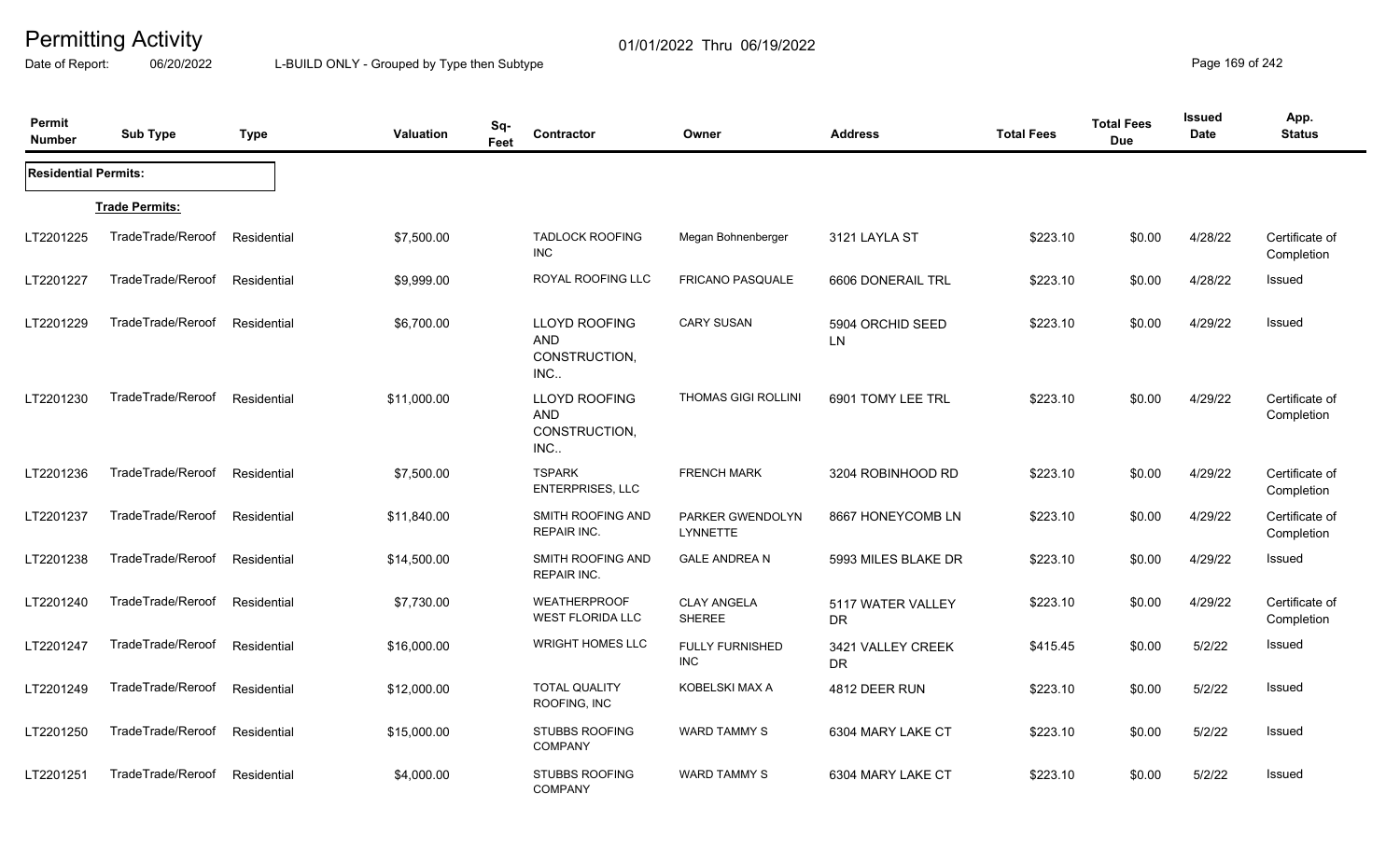Date of Report: 06/20/2022 L-BUILD ONLY - Grouped by Type then Subtype **Page 170** of 242

| Permit<br><b>Number</b>     | <b>Sub Type</b>       | <b>Type</b> | Valuation   | Sq-<br>Feet | Contractor                                                 | Owner                                                     | <b>Address</b>                    | <b>Total Fees</b> | <b>Total Fees</b><br><b>Due</b> | <b>Issued</b><br>Date | App.<br><b>Status</b>        |
|-----------------------------|-----------------------|-------------|-------------|-------------|------------------------------------------------------------|-----------------------------------------------------------|-----------------------------------|-------------------|---------------------------------|-----------------------|------------------------------|
| <b>Residential Permits:</b> |                       |             |             |             |                                                            |                                                           |                                   |                   |                                 |                       |                              |
|                             | <b>Trade Permits:</b> |             |             |             |                                                            |                                                           |                                   |                   |                                 |                       |                              |
| LT2201261                   | TradeTrade/Reroof     | Residential | \$12,500.00 |             | <b>TOTAL QUALITY</b><br>ROOFING, INC                       | <b>BRUIJN C</b>                                           | 1106 GROVELAND<br><b>HILLS DR</b> | \$223.10          | \$0.00                          | 5/2/22                | Issued                       |
| LT2201264                   | TradeTrade/Reroof     | Residential | \$14,000.00 |             | <b>BOWMAN'S QUALITY</b><br>ROOFING & REPAIR,<br><b>INC</b> | <b>COLSTON DOMINIQUE</b>                                  | 2483 POMPEYS LN                   | \$223.10          | \$0.00                          | 5/2/22                | Certificate of<br>Completion |
| LT2201275                   | TradeTrade/Reroof     | Residential | \$5,280.00  |             | <b>BOWLES ROOFING</b><br>CO                                | PALM TREE REAL<br><b>ESTATE HOLDING</b><br><b>COMPANY</b> | 2981 CATHEDRAL DR                 | \$223.10          | \$0.00                          | 5/3/22                | Certificate of<br>Completion |
| LT2201280                   | TradeTrade/Reroof     | Residential | \$20,000.00 |             | <b>COASTAL ROOFING</b><br>SOLUTIONS, LLC                   | BALASUBRAMANIAN<br>PRIYA RUKMANI                          | 9664 DEER VALLEY<br><b>DR</b>     | \$479.41          | \$0.00                          | 5/4/22                | Issued                       |
| LT2201281                   | TradeTrade/Reroof     | Residential | \$1,200.00  |             | APACHEE ROOFING<br>INC.                                    | MILLER CARL E                                             | 287 ASTRO CT                      | \$95.38           | \$0.00                          | 5/4/22                | Certificate of<br>Completion |
| LT2201285                   | TradeTrade/Reroof     | Residential | \$11,500.00 |             | <b>TSPARK</b><br><b>ENTERPRISES, LLC</b>                   | <b>FAIRCLOTH JOSEPH M</b>                                 | 7824 BRIARCREEK RD                | \$223.10          | \$0.00                          | 5/4/22                | Certificate of<br>Completion |
| LT2201288                   | TradeTrade/Reroof     | Residential | \$21,000.00 |             | <b>TADLOCK ROOFING</b><br><b>INC</b>                       | DRISCOLL MARY E                                           | 2316 TOUR EIFFEL DR               | \$495.40          | \$0.00                          | 5/5/22                | Issued                       |
| LT2201294                   | TradeTrade/Reroof     | Residential | \$13,000.00 |             | NEW SOUTH<br>ROOFING INC                                   | REYNOLDS CATHRINE<br>J                                    | 9913 TURTLE DOVE<br><b>WAY</b>    | \$223.10          | \$0.00                          | 5/6/22                | Issued                       |
| LT2201295                   | TradeTrade/Reroof     | Residential | \$8,600.00  |             | <b>LLOYD ROOFING</b><br>AND<br>CONSTRUCTION,<br>INC        | <b>HARGROVE ANNE</b><br><b>CEYLON</b>                     | 2104 HARRIET DR                   | \$223.10          | \$0.00                          | 5/6/22                | Issued                       |
| LT2201299                   | TradeTrade/Reroof     | Residential | \$31,000.00 |             | <b>TALLAHASSEE</b><br>ROOFING INC                          | <b>MARSHALL BRIAN J</b>                                   | 540 FRANK SHAW RD                 | \$655.30          | \$0.00                          | 5/6/22                | Certificate of<br>Completion |
| LT2201300                   | TradeTrade/Reroof     | Residential | \$14,000.00 |             | <b>STUBBS ROOFING</b><br><b>COMPANY</b>                    | <b>BELBASI NASRIN</b>                                     | 9138 MCDOUGAL CT                  | \$223.10          | \$0.00                          | 5/6/22                | Issued                       |
| LT2201302                   | TradeTrade/Reroof     | Residential | \$14,500.00 |             | <b>TADLOCK ROOFING</b><br>$\sf INC$                        | <b>FOWLER LYNN</b><br><b>ELIZABETH</b>                    | 1312 CARSON DR                    | \$223.10          | \$0.00                          | 5/6/22                | <b>Issued</b>                |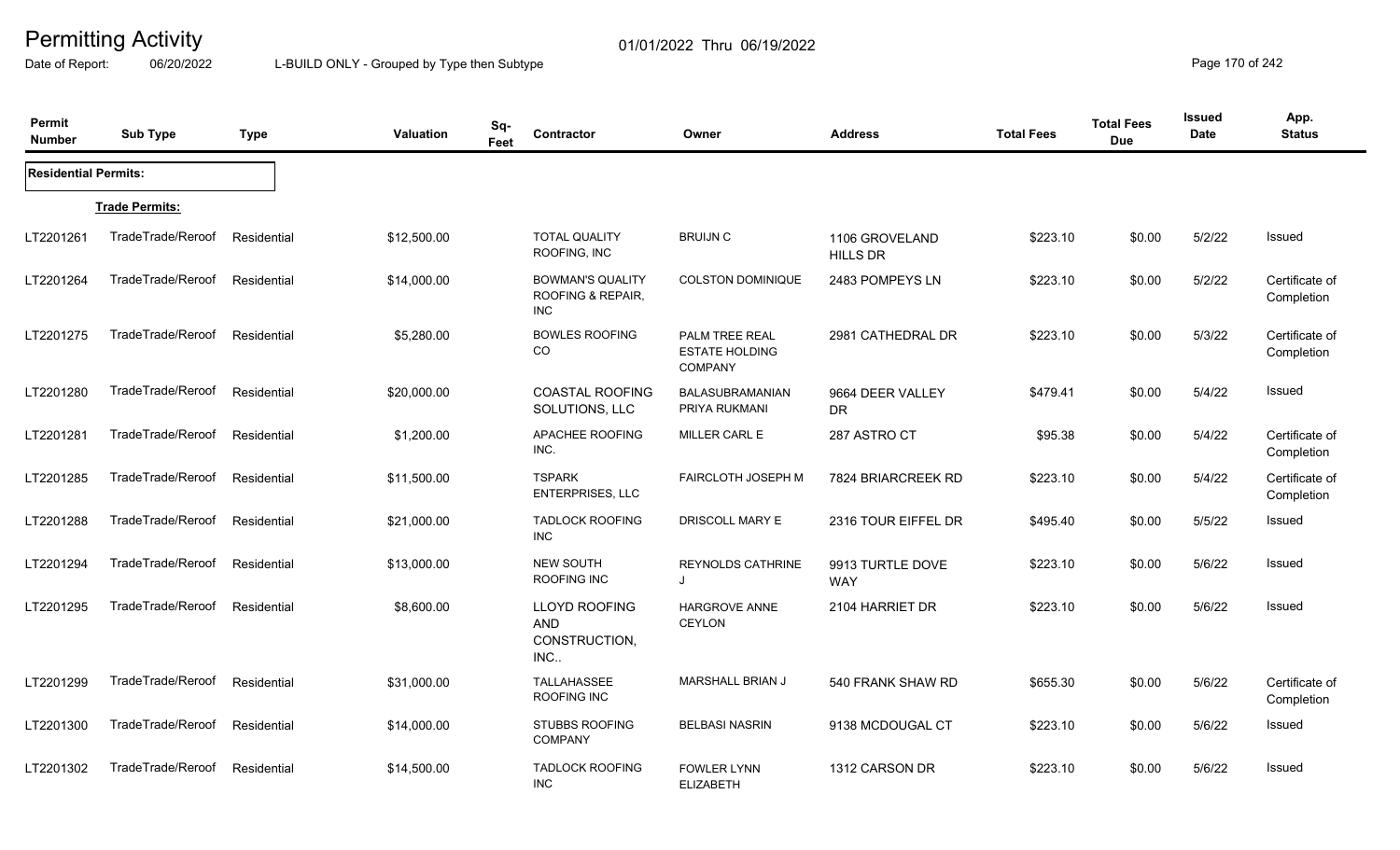Date of Report: 06/20/2022 L-BUILD ONLY - Grouped by Type then Subtype **Page 171** of 242

| Permit<br><b>Number</b>     | <b>Sub Type</b>       | <b>Type</b> | <b>Valuation</b> | Sq-<br>Feet | Contractor                                                 | Owner                                   | <b>Address</b>                   | <b>Total Fees</b> | <b>Total Fees</b><br><b>Due</b> | <b>Issued</b><br>Date | App.<br><b>Status</b>        |
|-----------------------------|-----------------------|-------------|------------------|-------------|------------------------------------------------------------|-----------------------------------------|----------------------------------|-------------------|---------------------------------|-----------------------|------------------------------|
| <b>Residential Permits:</b> |                       |             |                  |             |                                                            |                                         |                                  |                   |                                 |                       |                              |
|                             | <b>Trade Permits:</b> |             |                  |             |                                                            |                                         |                                  |                   |                                 |                       |                              |
| LT2201305                   | TradeTrade/Reroof     | Residential | \$7,200.00       |             | <b>BOB MCKEITHEN &amp;</b><br>SONS INC                     | RANSDELL PETER V                        | 8165 MERIDALE DR                 | \$223.10          | \$0.00                          | 5/9/22                | Issued                       |
| LT2201307                   | TradeTrade/Reroof     | Residential | \$8,000.00       |             | <b>BOWMAN'S QUALITY</b><br>ROOFING & REPAIR,<br><b>INC</b> | <b>MORRILL JOHN A</b>                   | 817 PEGGY DR                     | \$223.10          | \$0.00                          | 5/9/22                | <b>Issued</b>                |
| LT2201309                   | TradeTrade/Reroof     | Residential | \$11,955.00      |             | APACHEE ROOFING<br>INC.                                    | <b>CAPE PROPERTY</b><br>PARTNERSHIP LLC | 8208 HUNTERS RIDGE<br><b>TRL</b> | \$223.10          | \$0.00                          | 5/9/22                | Certificate of<br>Completion |
| LT2201314                   | TradeTrade/Reroof     | Residential | \$10,125.00      |             | <b>ARNOLD'S ROOFING</b><br><b>ENTERPRISES INC</b>          | <b>STANCIL CORINE</b>                   | 8713 MANCHESTER<br><b>CT</b>     | \$223.10          | \$0.00                          | 5/9/22                | Certificate of<br>Completion |
| LT2201319                   | TradeTrade/Reroof     | Residential | \$7,500.00       |             | <b>BOWMAN'S QUALITY</b><br>ROOFING & REPAIR,<br><b>INC</b> | FS#119                                  | 1932 TWO HORSE TRL               | \$223.10          | \$0.00                          | 5/10/22               | Certificate of<br>Completion |
| LT2201320                   | TradeTrade/Reroof     | Residential | \$13,400.00      |             | <b>TOTAL QUALITY</b><br>ROOFING, INC                       | <b>FOREHAND</b><br><b>CHRISTINE H</b>   | 2145 SHADYOAKS DR                | \$223.10          | \$0.00                          | 5/10/22               | Issued                       |
| LT2201321                   | TradeTrade/Reroof     | Residential | \$9,145.00       |             | SOUTHLAND ROWE<br>ROOFING INC                              | OKERLUND DAVID A                        | 4522 WHISPER<br><b>HOLLOW LN</b> | \$223.10          | \$0.00                          | 5/10/22               | Certificate of<br>Completion |
| LT2201322                   | TradeTrade/Reroof     | Residential | \$9,600.00       |             | <b>SALEM</b><br>CONSTRUCTION LLC.                          | <b>WILLIAMS SARAH</b>                   | 5525 CATTAIL CT                  | \$223.10          | \$0.00                          | 5/10/22               | Issued                       |
| LT2201324                   | TradeTrade/Reroof     | Residential | \$9,600.00       |             | <b>TOTAL QUALITY</b><br>ROOFING, INC                       | <b>JOHNSON ANGELA</b>                   | 8332 BALMORAL DR                 | \$223.10          | \$0.00                          | 5/10/22               | Issued                       |
| LT2201325                   | TradeTrade/Reroof     | Residential | \$10,800.00      |             | <b>TOTAL QUALITY</b><br>ROOFING, INC                       | <b>ROGERS QUINTON M</b>                 | 8227 AUSTIN LN                   | \$223.10          | \$0.00                          | 5/10/22               | Issued                       |
| LT2201332                   | TradeTrade/Reroof     | Residential | \$8,000.00       |             | <b>STUBBS ROOFING</b><br><b>COMPANY</b>                    | <b>FARBER ANDREW J</b>                  | 1551 SPRUCEWOOD<br><b>TRL</b>    | \$223.10          | \$0.00                          | 5/10/22               | Issued                       |
| LT2201337                   | TradeTrade/Reroof     | Residential | \$5,000.00       |             | SMITH ROOFING AND<br>REPAIR INC.                           | <b>BRADWELL BETSY</b>                   | 2062 HANOVER CT                  | \$223.10          | \$0.00                          | 5/10/22               | <b>Issued</b>                |
| LT2201338                   | TradeTrade/Reroof     | Residential | \$6,400.00       |             | SMITH ROOFING AND<br><b>REPAIR INC.</b>                    | <b>GWALTNEY JARROD</b>                  | 4109 TARA DR                     | \$223.10          | \$0.00                          | 5/10/22               | Issued                       |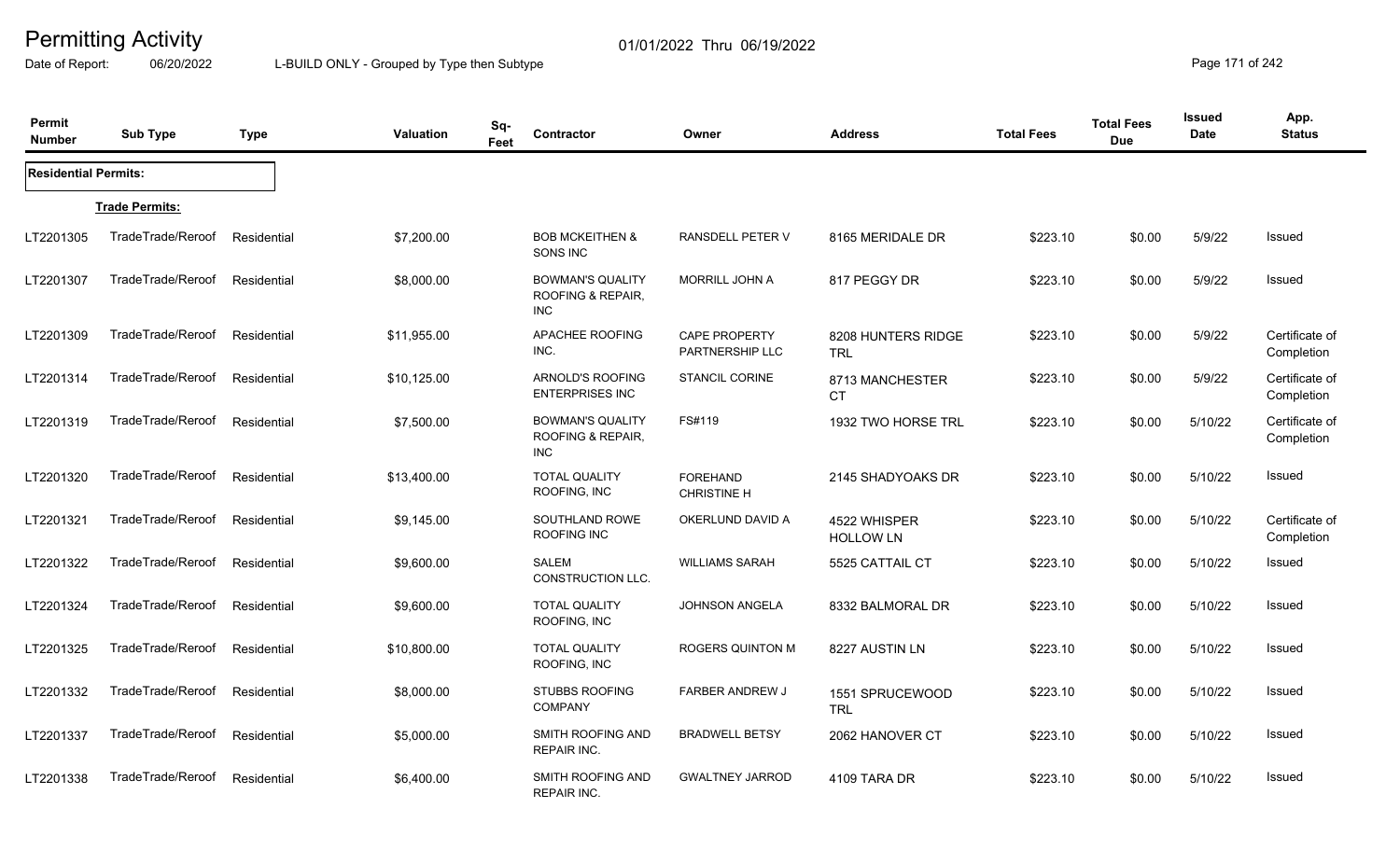Date of Report: 06/20/2022 L-BUILD ONLY - Grouped by Type then Subtype **Page 172** of 242

| Permit<br><b>Number</b>     | <b>Sub Type</b>       | <b>Type</b> | <b>Valuation</b> | Sq-<br>Contractor<br>Feet                                                         | Owner                                        | <b>Address</b>                   | <b>Total Fees</b> | <b>Total Fees</b><br><b>Due</b> | Issued<br>Date | App.<br><b>Status</b>        |
|-----------------------------|-----------------------|-------------|------------------|-----------------------------------------------------------------------------------|----------------------------------------------|----------------------------------|-------------------|---------------------------------|----------------|------------------------------|
| <b>Residential Permits:</b> |                       |             |                  |                                                                                   |                                              |                                  |                   |                                 |                |                              |
|                             | <b>Trade Permits:</b> |             |                  |                                                                                   |                                              |                                  |                   |                                 |                |                              |
| LT2201340                   | TradeTrade/Reroof     | Residential | \$9,950.49       | TALLAHASSEE<br>ROOFING INC                                                        | <b>HOLTON JEREMIAH A</b>                     | 4258 BLOUNT CREEK<br><b>RD</b>   | \$223.10          | \$0.00                          | 5/11/22        | Certificate of<br>Completion |
| LT2201342                   | TradeTrade/Reroof     | Residential | \$13,000.00      | <b>LLOYD ROOFING</b><br><b>AND</b><br>CONSTRUCTION,<br>INC                        | WINSLOW DONNA J<br><b>LIVING TRUST</b>       | 9142 MCDOUGAL CT                 | \$223.10          | \$0.00                          | 5/11/22        | Certificate of<br>Completion |
| LT2201343                   | TradeTrade/Reroof     | Residential | \$16,000.00      | <b>LLOYD ROOFING</b><br><b>AND</b><br>CONSTRUCTION,<br>INC                        | JAHN REGINALD C &<br><b>BRENDA REVOCABLE</b> | 9067 EAGLES RIDGE<br><b>DR</b>   | \$415.45          | \$0.00                          | 5/11/22        | Issued                       |
| LT2201344                   | TradeTrade/Reroof     | Residential | \$14,500.00      | <b>HARTSFIELD</b><br><b>ROOFING &amp;</b><br><b>CONSTRUCTION LLC</b>              | COCHRANE ALAN D<br><b>REV LIV TR</b>         | 7015 SPENCER RD                  | \$223.10          | \$0.00                          | 5/11/22        | Certificate of<br>Completion |
| LT2201348                   | TradeTrade/Reroof     | Residential | \$13,500.00      | <b>TADLOCK ROOFING</b><br><b>INC</b>                                              | PELOSO DENNIS R                              | 6734 PASADENA DR                 | \$223.10          | \$0.00                          | 5/11/22        | Certificate of<br>Completion |
| LT2201351                   | TradeTrade/Reroof     | Residential | \$14,000.00      | <b>TOTAL QUALITY</b><br>ROOFING, INC                                              | <b>KAMAU DIOP</b>                            | 9217 HAMPTONGLENN<br><b>CT</b>   | \$223.10          | \$0.00                          | 5/11/22        | Issued                       |
| LT2201353                   | TradeTrade/Reroof     | Residential | \$8,000.00       | <b>ALEXANDER</b><br>DINKELMAN INC.                                                | BARNARD BRIAN D JR                           | 4678 HIGHGROVE RD                | \$223.10          | \$0.00                          | 5/11/22        | Issued                       |
| LT2201354                   | TradeTrade/Reroof     | Residential | \$25,000.00      | <b>METAL ROOF</b><br><b>FLORIDA LLC DBA</b><br><b>HARBOR</b><br><b>REMODELING</b> | LUNT AARON E                                 | 6215 PINE FAIR WAY               | \$559.36          | \$0.00                          | 5/11/22        | Issued                       |
| LT2201355                   | TradeTrade/Reroof     | Residential | \$9,800.00       | <b>METAL ROOF</b><br>FLORIDA LLC DBA<br><b>HARBOR</b><br><b>REMODELING</b>        | <b>HORNOCK JONATHON</b><br>R                 | 3220 OLD<br><b>BAINBRIDGE RD</b> | \$223.10          | \$0.00                          | 5/11/22        | Issued                       |
| LT2201356                   | TradeTrade/Reroof     | Residential | \$9,600.00       | <b>GARRISON DESIGN</b><br><b>AND</b><br>CONSTRUCTION INC                          | <b>WOODVILLE</b><br>PROPERTIES INC           | 2881 TWELVE STEP<br><b>WAY</b>   | \$223.10          | \$0.00                          | 5/11/22        | Issued                       |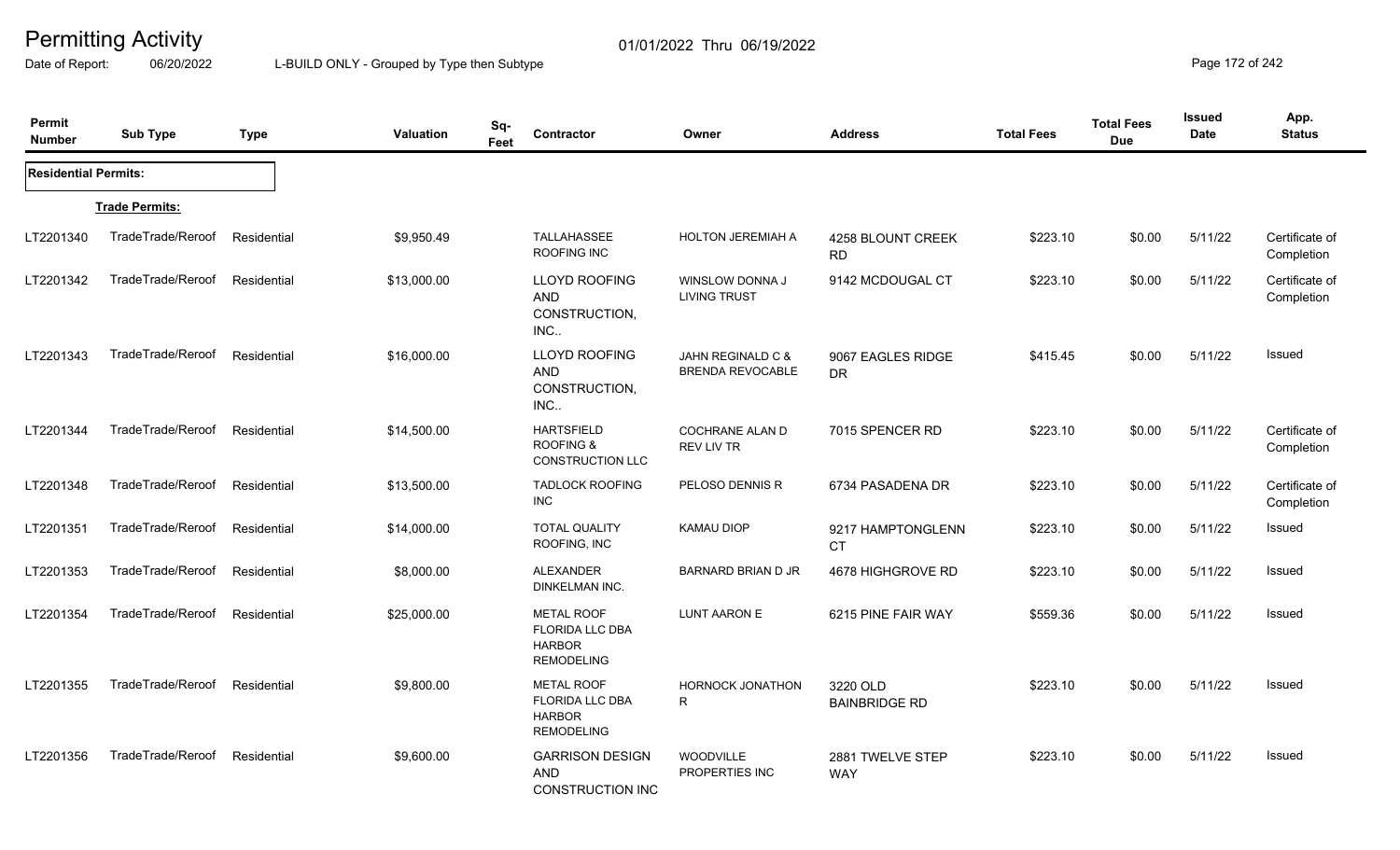Date of Report: 06/20/2022 L-BUILD ONLY - Grouped by Type then Subtype **Page 173** of 242

| Permit<br><b>Number</b>     | <b>Sub Type</b>       | <b>Type</b> | Sq-<br><b>Valuation</b><br>Feet | Contractor                                                | Owner                                                   | <b>Address</b>                    | <b>Total Fees</b> | <b>Total Fees</b><br><b>Due</b> | <b>Issued</b><br>Date | App.<br><b>Status</b>        |
|-----------------------------|-----------------------|-------------|---------------------------------|-----------------------------------------------------------|---------------------------------------------------------|-----------------------------------|-------------------|---------------------------------|-----------------------|------------------------------|
| <b>Residential Permits:</b> |                       |             |                                 |                                                           |                                                         |                                   |                   |                                 |                       |                              |
|                             | <b>Trade Permits:</b> |             |                                 |                                                           |                                                         |                                   |                   |                                 |                       |                              |
| LT2201358                   | TradeTrade/Reroof     | Residential | \$5,950.00                      | ARNOLD'S ROOFING<br><b>ENTERPRISES INC</b>                | ROSE WALLACE                                            | 417 NINA RD                       | \$223.10          | \$0.00                          | 5/11/22               | Certificate of<br>Completion |
| LT2201365                   | TradeTrade/Reroof     | Residential | \$15,000.00                     | SE ROOFING AND<br>CONSTRUCTION, LLC                       | <b>BOYD SHANNON</b>                                     | 6452 WEEPING<br><b>WILLOW WAY</b> | \$223.10          | \$0.00                          | 5/11/22               | Issued                       |
| LT2201368                   | TradeTrade/Reroof     | Residential | \$9,600.00                      | DAVES ROOFING LLC                                         | <b>CELANDER MARGO</b><br><b>SHAND</b>                   | 7133 TOWNER TRCE                  | \$223.10          | \$0.00                          | 5/12/22               | Certificate of<br>Completion |
| LT2201369                   | TradeTrade/Reroof     | Residential | \$9,600.00                      | DAVES ROOFING LLC                                         | WADE PAMELA D                                           | 7135 TOWNER TRCE                  | \$223.10          | \$0.00                          | 5/12/22               | Issued                       |
| LT2201371                   | TradeTrade/Reroof     | Residential | \$27,700.00                     | TALLAHASSEE<br>ROOFING INC                                | <b>TUCKER-KINSER</b><br><b>CELESTE</b>                  | 19450 BLOXHAM<br><b>CUTOFF</b>    | \$602.54          | \$0.00                          | 5/12/22               | Certificate of<br>Completion |
| LT2201372                   | TradeTrade/Reroof     | Residential | \$14,500.00                     | <b>HARTSFIELD</b><br>ROOFING &<br><b>CONSTRUCTION LLC</b> | <b>GODVILLE MARY BETH</b>                               | 1809 FOLKSTONE RD                 | \$223.10          | \$0.00                          | 5/12/22               | Certificate of<br>Completion |
| LT2201373                   | TradeTrade/Reroof     | Residential | \$14,000.00                     | <b>BOB MCKEITHEN &amp;</b><br>SONS INC                    | <b>JACOBS LAURA</b>                                     | 156 ROSS RD                       | \$223.10          | \$0.00                          | 5/12/22               | Issued                       |
| LT2201374                   | TradeTrade/Reroof     | Residential | \$9,000.00                      | SOUTHLAND ROWE<br><b>ROOFING INC</b>                      | <b>DARDEN</b><br><b>COMMERCIAL LLC</b>                  | 8740 MINNOW CREEK<br><b>DR</b>    | \$223.10          | \$0.00                          | 5/12/22               | Issued                       |
| LT2201375                   | TradeTrade/Reroof     | Residential | \$20,400.00                     | <b>BOWLES ROOFING</b><br>CO.                              | COOPER DAVID J                                          | 2714 WHARTON CIR                  | \$485.80          | \$0.00                          | 5/12/22               | Issued                       |
| LT2201376                   | TradeTrade/Reroof     | Residential | \$8,695.00                      | <b>BLACK FOOT</b><br>ROOFING &<br><b>CONSTRUCTION</b>     | <b>VALENTINE M ANN</b>                                  | 837 FRIAR TUCK RD                 | \$223.10          | \$0.00                          | 5/12/22               | Certificate of<br>Completion |
| LT2201382                   | TradeTrade/Reroof     | Residential | \$23,750.00                     | <b>EXTERIOR</b><br>SPECIALTIES INC.                       | <b>LOVELESS</b><br><b>DOUGLASS W</b>                    | 3805 BOBBIN MILL RD               | \$540.18          | \$0.00                          | 5/13/22               | Issued                       |
| LT2201383                   | TradeTrade/Reroof     | Residential | \$22,900.00                     | KOCH BROTHERS<br>ROOF REPAIR INC                          | <b>BENSIMON DANIEL</b><br>AND DIANE<br><b>REVOCABLE</b> | 6044 PICKWICK RD                  | \$525.78          | \$0.00                          | 5/13/22               | Issued                       |
| LT2201387                   | TradeTrade/Reroof     | Residential | \$12,500.00                     | <b>TOTAL QUALITY</b><br>ROOFING, INC                      | <b>EDWARDS</b><br><b>FREDERICA M</b>                    | 8336 SHENANDOAH<br><b>DR</b>      | \$223.10          | \$0.00                          | 5/13/22               | Issued                       |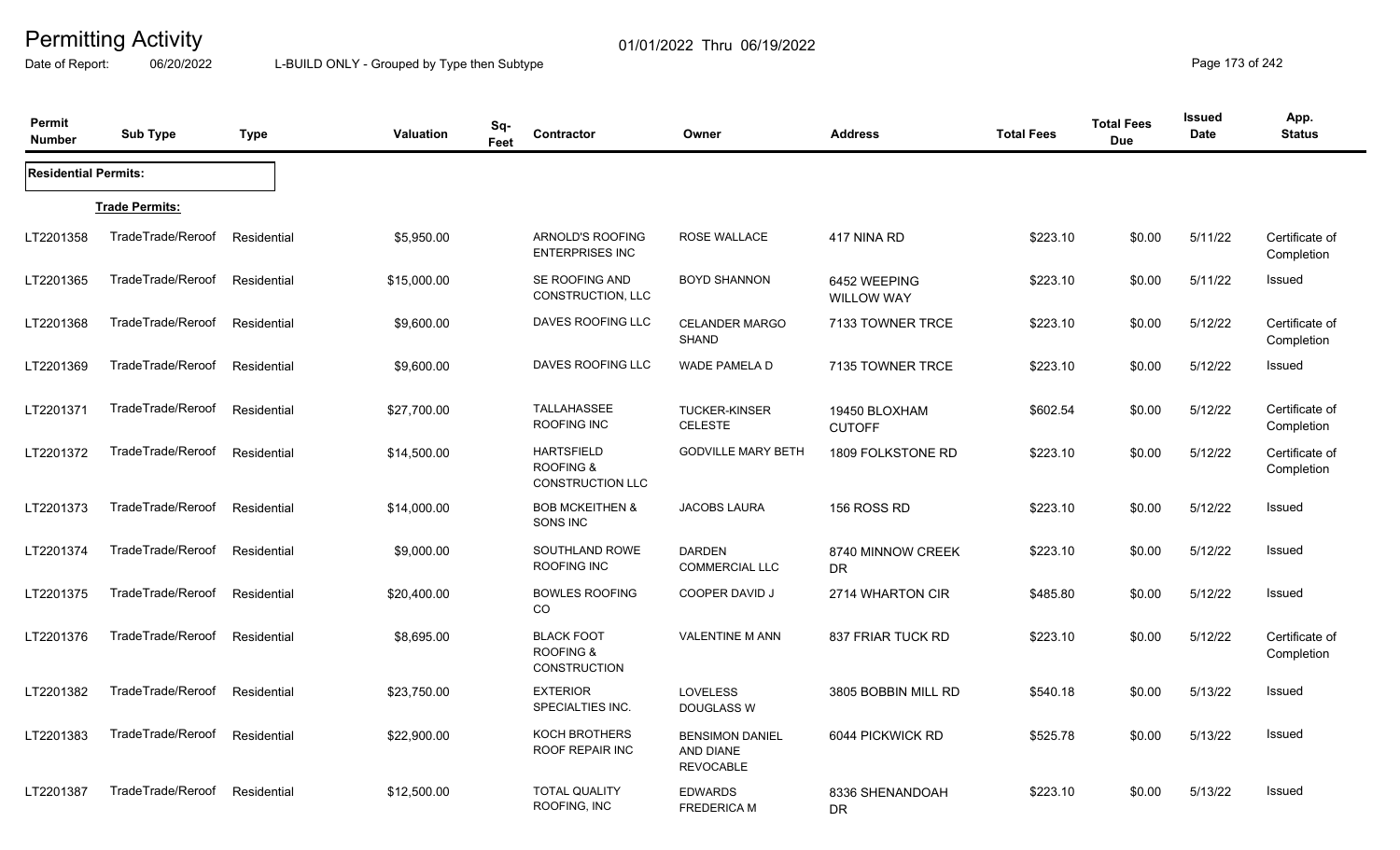Date of Report: 06/20/2022 L-BUILD ONLY - Grouped by Type then Subtype **Page 174** of 242

| Permit<br><b>Number</b>     | <b>Sub Type</b>       | <b>Type</b> | Valuation   | Sq-<br>Feet | Contractor                                          | Owner                                         | <b>Address</b>                  | <b>Total Fees</b> | <b>Total Fees</b><br><b>Due</b> | <b>Issued</b><br>Date | App.<br><b>Status</b>        |
|-----------------------------|-----------------------|-------------|-------------|-------------|-----------------------------------------------------|-----------------------------------------------|---------------------------------|-------------------|---------------------------------|-----------------------|------------------------------|
| <b>Residential Permits:</b> |                       |             |             |             |                                                     |                                               |                                 |                   |                                 |                       |                              |
|                             | <b>Trade Permits:</b> |             |             |             |                                                     |                                               |                                 |                   |                                 |                       |                              |
| LT2201388                   | TradeTrade/Reroof     | Residential | \$20,000.00 |             | APACHEE ROOFING<br>INC.                             | <b>WILLIS CRAIG B</b>                         | 7148 ANGLEWOOD LN               | \$479.41          | \$0.00                          | 5/13/22               | Issued                       |
| LT2201393                   | TradeTrade/Reroof     | Residential | \$15,000.00 |             | ARNOLD'S ROOFING<br><b>ENTERPRISES INC</b>          | Reynolds Marie Rose                           | 2770 PINE RIDGE RD              | \$223.10          | \$0.00                          | 5/15/22               | Certificate of<br>Completion |
| LT2201394                   | TradeTrade/Reroof     | Residential | \$12,000.00 |             | SMITH ROOFING AND<br><b>REPAIR INC.</b>             | <b>FERGUSON WILLIAM C</b>                     | 6420 COUNT TURF TRL             | \$223.10          | \$0.00                          | 5/15/22               | Issued                       |
| LT2201395                   | TradeTrade/Reroof     | Residential | \$8,260.00  |             | DAVES ROOFING LLC                                   | <b>WILLIAMS MARVIN</b>                        | 451 BROOKE<br><b>HAMPTON DR</b> | \$223.10          | \$0.00                          | 5/15/22               | Issued                       |
| LT2201396                   | TradeTrade/Reroof     | Residential | \$8,000.00  |             | STEPHEN FERRELL<br><b>ROOFING</b>                   | <b>JEM CONSTRUCTION</b><br>OF TALLAHASSEE INC | 10660 REGIMENT<br><b>LOOP</b>   | \$223.10          | \$0.00                          | 5/16/22               | Issued                       |
| LT2201397                   | TradeTrade/Reroof     | Residential | \$12,000.00 |             | LLOYD ROOFING<br><b>AND</b><br>CONSTRUCTION,<br>INC | FS#119                                        | 3311 DARTMOOR DR                | \$223.10          | \$0.00                          | 5/16/22               | Issued                       |
| LT2201398                   | TradeTrade/Reroof     | Residential | \$9,145.64  |             | <b>AESTHETIC</b><br>ELEMENTS ROOFING,<br><b>LLC</b> | <b>LEHMAN MARY</b>                            | 8720 CELIA RD                   | \$223.10          | \$0.00                          | 5/16/22               | Issued                       |
| LT2201401                   | TradeTrade/Reroof     | Residential | \$9,229.50  |             | NRG INDUSTRIES,<br>INC.                             | HILL MILDRED L LIFE<br><b>ESTATE</b>          | 9415 SHUMARD DR                 | \$223.10          | \$0.00                          | 5/16/22               | Issued                       |
| LT2201405                   | TradeTrade/Reroof     | Residential | \$9,000.00  |             | <b>STUBBS ROOFING</b><br>COMPANY                    | <b>BULLINGTON BOBBI</b><br>JO                 | 1873 PAGE RD                    | \$223.10          | \$0.00                          | 5/16/22               | Issued                       |
| LT2201408                   | TradeTrade/Reroof     | Residential | \$20,043.00 |             | TALLAHASSEE<br>ROOFING INC                          | <b>HAYDEN JUDITH M</b>                        | 24384 LONE STAR CT              | \$481.01          | \$0.00                          | 5/16/22               | Issued                       |
| LT2201409                   | TradeTrade/Reroof     | Residential | \$3,316.00  |             | TALLAHASSEE<br>ROOFING INC                          | <b>HAYDEN JUDITH M</b>                        | 24384 LONE STAR CT              | \$223.10          | \$0.00                          | 5/16/22               | Issued                       |
| LT2201410                   | TradeTrade/Reroof     | Residential | \$968.00    |             | <b>TALLAHASSEE</b><br>ROOFING INC                   | <b>HAYDEN JUDITH M</b>                        | 24384 LONE STAR CT              | \$95.38           | \$0.00                          | 5/16/22               | Issued                       |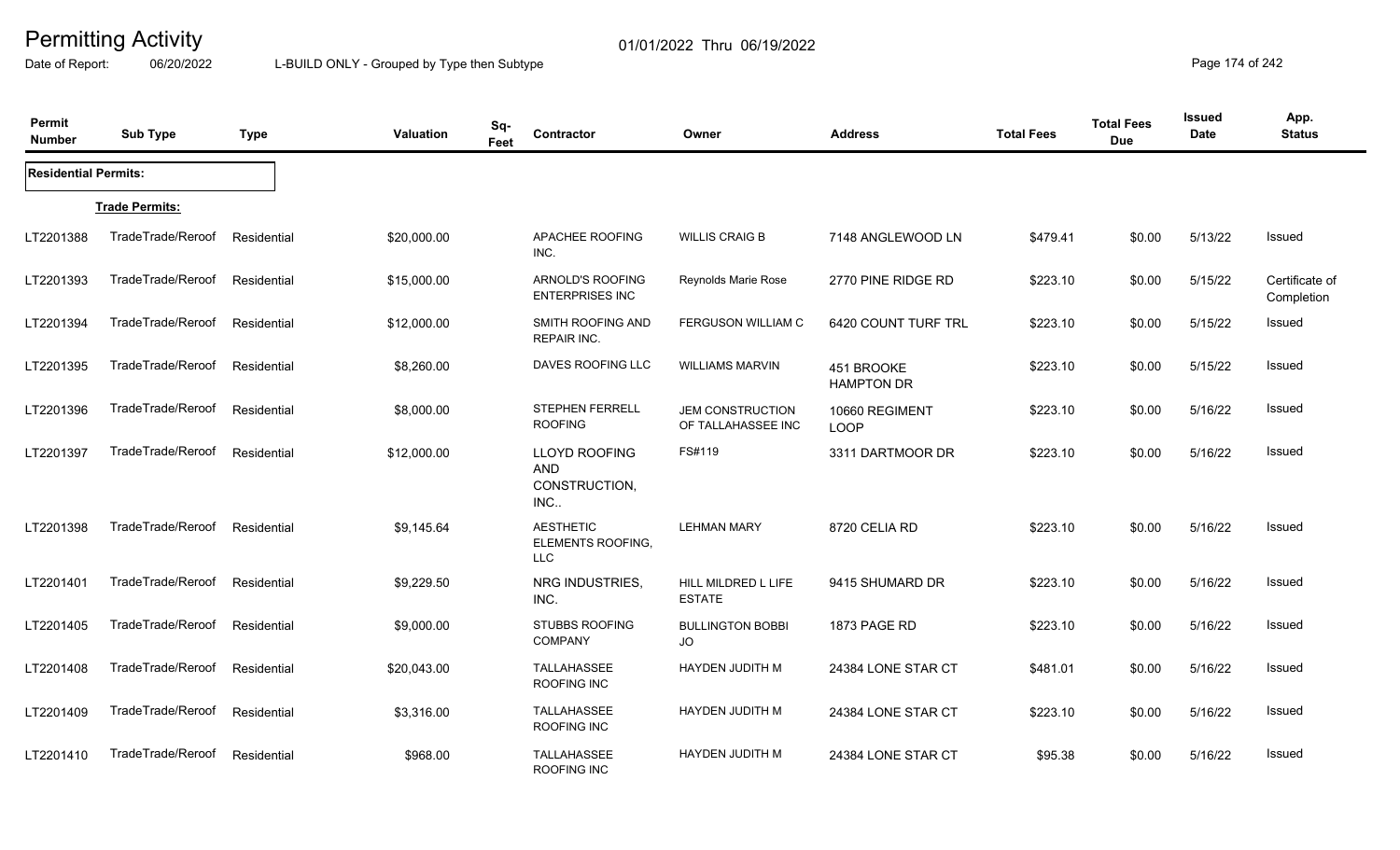Date of Report: 06/20/2022 L-BUILD ONLY - Grouped by Type then Subtype **Page 175** of 242

| Permit<br><b>Number</b>     | <b>Sub Type</b>       | <b>Type</b> | <b>Valuation</b> | Sq-<br>Feet | Contractor                                                     | Owner                                                   | <b>Address</b>                       | <b>Total Fees</b> | <b>Total Fees</b><br><b>Due</b> | <b>Issued</b><br>Date | App.<br><b>Status</b>        |
|-----------------------------|-----------------------|-------------|------------------|-------------|----------------------------------------------------------------|---------------------------------------------------------|--------------------------------------|-------------------|---------------------------------|-----------------------|------------------------------|
| <b>Residential Permits:</b> |                       |             |                  |             |                                                                |                                                         |                                      |                   |                                 |                       |                              |
|                             | <b>Trade Permits:</b> |             |                  |             |                                                                |                                                         |                                      |                   |                                 |                       |                              |
| LT2201415                   | TradeTrade/Reroof     | Residential | \$12,140.00      |             | <b>BLACK FOOT</b><br><b>ROOFING &amp;</b><br>CONSTRUCTION      | FERICK JULIE L                                          | 3345 LUCKY<br><b>DEBONAIR TRL</b>    | \$223.10          | \$0.00                          | 5/16/22               | Certificate of<br>Completion |
| LT2201417                   | TradeTrade/Reroof     | Residential | \$18,580.00      |             | PITTMAN ROOFING<br><b>INC</b>                                  | <b>RICHARDSON</b><br><b>THOMAS K</b>                    | 557 FRANK SHAW RD                    | \$457.02          | \$0.00                          | 5/16/22               | Issued                       |
| LT2201418                   | TradeTrade/Reroof     | Residential | \$8,740.00       |             | <b>PONDEROSA</b><br><b>COMPLETE</b><br><b>CONSTRUCTION INC</b> | Arley Hugghins                                          | 4910 MAHAN DR                        | \$223.10          | \$0.00                          | 5/17/22               | Issued                       |
| LT2201419                   | TradeTrade/Reroof     | Residential | \$16,533.00      |             | TALLAHASSEE<br>ROOFING INC                                     | <b>GRISWALD SUSAN B</b>                                 | 5019 VALLEY FARM<br><b>RD</b>        | \$425.04          | \$0.00                          | 5/17/22               | Certificate of<br>Completion |
| LT2201420                   | TradeTrade/Reroof     | Residential | \$28,500.00      |             | <b>TADLOCK ROOFING</b><br><b>INC</b>                           | AGRAVAT BANSIDAS M                                      | 2220 NAPOLEON<br><b>BONAPARTE DR</b> | \$615.33          | \$0.00                          | 5/17/22               | Issued                       |
| LT2201421                   | TradeTrade/Reroof     | Residential | \$53,000.00      |             | <b>TADLOCK ROOFING</b><br><b>INC</b>                           | <b>BEATY EVA R</b>                                      | 267 ROSEHILL DR                      | \$1,070.78        | \$0.00                          | 5/17/22               | Issued                       |
| LT2201422                   | TradeTrade/Reroof     | Residential | \$11,500.00      |             | <b>TADLOCK ROOFING</b><br><b>INC</b>                           | PERRY ADAM L E                                          | 9249 BLOUNTSTOWN<br><b>HWY</b>       | \$223.10          | \$0.00                          | 5/17/22               | <b>Issued</b>                |
| LT2201423                   | TradeTrade/Reroof     | Residential | \$23,000.00      |             | <b>TADLOCK ROOFING</b><br><b>INC</b>                           | MANSBERGER JOHN A                                       | 3205 TALON CT                        | \$527.38          | \$0.00                          | 5/17/22               | Certificate of<br>Completion |
| LT2201430                   | TradeTrade/Reroof     | Residential | \$14,000.00      |             | <b>BOWMAN'S QUALITY</b><br>ROOFING & REPAIR.<br><b>INC</b>     | Jason spurlock                                          | 8428 IVY BROOK LN                    | \$223.10          | \$0.00                          | 5/17/22               | Certificate of<br>Completion |
| LT2201432                   | TradeTrade/Reroof     | Residential | \$12,000.00      |             | <b>TSPARK</b><br>ENTERPRISES, LLC                              | <b>DAVIS SYLVESTER</b>                                  | 8143 BUCK LAKE RD                    | \$223.10          | \$0.00                          | 5/17/22               | Issued                       |
| LT2201435                   | TradeTrade/Reroof     | Residential | \$24,000.00      |             | <b>TALLAHASSEE</b><br>ROOFING INC                              | PRICE WILLIAM<br><b>ELMER REVOCABLE</b><br><b>TRUST</b> | 2777 MILLSTONE<br>PLANTATION RD      | \$543.37          | \$0.00                          | 5/18/22               | Issued                       |
| LT2201437                   | TradeTrade/Reroof     | Residential | \$10,350.00      |             | <b>BOWLES ROOFING</b><br>CO                                    | <b>ROBERTS PATRICIA L</b>                               | 5009 STONELER RD                     | \$223.10          | \$0.00                          | 5/18/22               | Issued                       |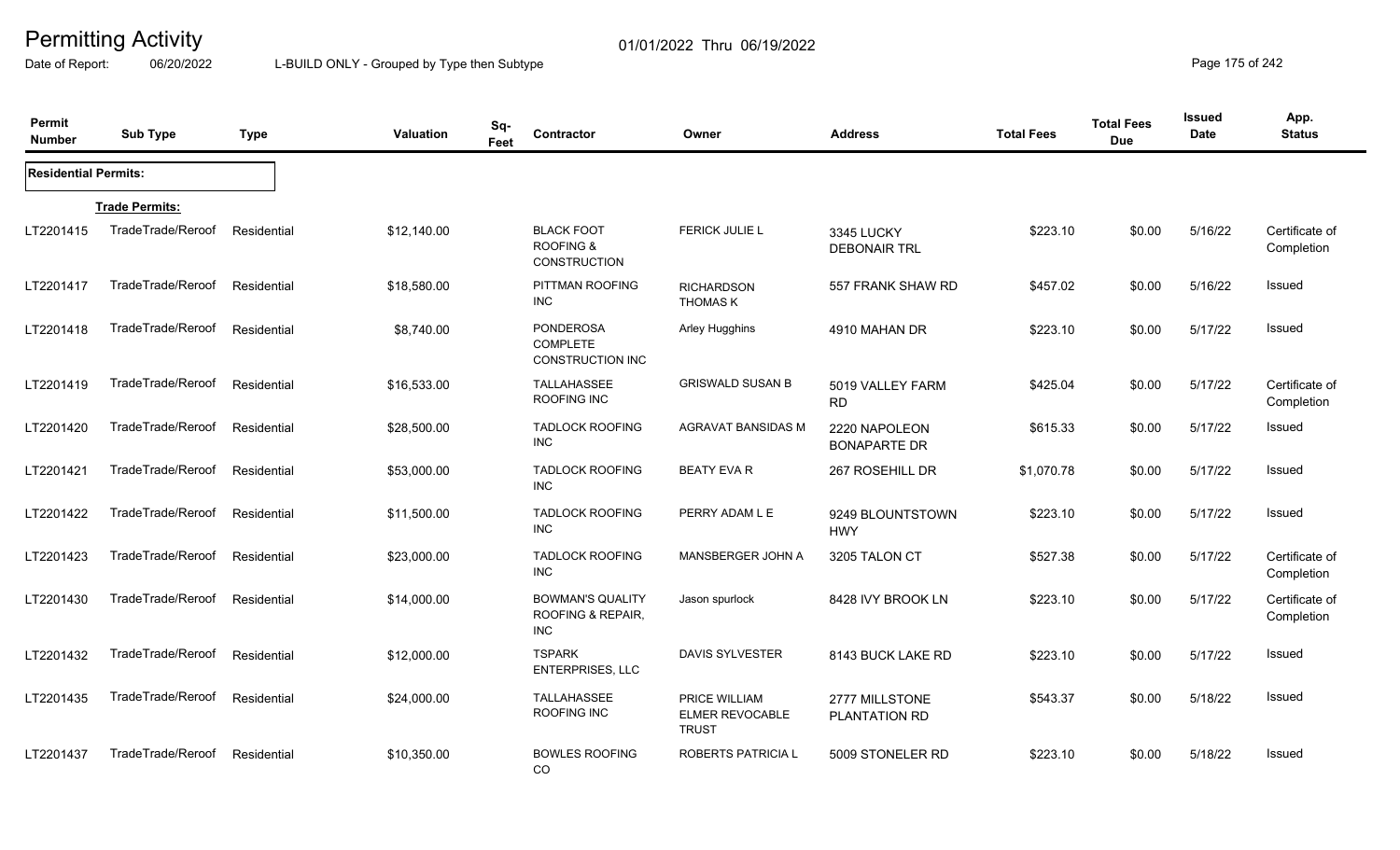Date of Report: 06/20/2022 L-BUILD ONLY - Grouped by Type then Subtype **Page 176** of 242

| Permit<br><b>Number</b>     | <b>Sub Type</b>       | <b>Type</b> | <b>Valuation</b> | Sq-<br>Feet | Contractor                                                                    | Owner                                    | <b>Address</b>                     | <b>Total Fees</b> | <b>Total Fees</b><br><b>Due</b> | <b>Issued</b><br>Date | App.<br><b>Status</b>        |
|-----------------------------|-----------------------|-------------|------------------|-------------|-------------------------------------------------------------------------------|------------------------------------------|------------------------------------|-------------------|---------------------------------|-----------------------|------------------------------|
| <b>Residential Permits:</b> |                       |             |                  |             |                                                                               |                                          |                                    |                   |                                 |                       |                              |
|                             | <b>Trade Permits:</b> |             |                  |             |                                                                               |                                          |                                    |                   |                                 |                       |                              |
| LT2201439                   | TradeTrade/Reroof     | Residential | \$14,500.00      |             | <b>KEN DAVIS</b><br><b>CONSTRUCTION AND</b><br>ROOFING INC.                   | <b>VERNON RICHARD H</b>                  | 3308 RUTLAND LOOP                  | \$223.10          | \$0.00                          | 5/18/22               | Certificate of<br>Completion |
| LT2201440                   | TradeTrade/Reroof     | Residential | \$8,500.00       |             | <b>BOB MCKEITHEN &amp;</b><br>SONS INC                                        | <b>BARFIELD HESTER</b><br><b>ADELLE</b>  | 1400 WILLIAMS<br><b>LANDING RD</b> | \$223.10          | \$0.00                          | 5/18/22               | Issued                       |
| LT2201441                   | TradeTrade/Reroof     | Residential | \$7,500.00       |             | <b>CHIEF</b><br>CORNERSTONE<br><b>CONSTRUCTION</b><br><b>COMPANY INCORPOR</b> | DIXON WILLIAM E                          | 10188 JOURNEYS END                 | \$223.10          | \$0.00                          | 5/18/22               | Issued                       |
| LT2201446                   | TradeTrade/Reroof     | Residential | \$17,500.00      |             | <b>KEITH TAYLOR</b><br>CONSTRUCTION,<br>LLC.                                  |                                          | 1899 MILLER LANDING<br><b>RD</b>   | \$439.44          | \$0.00                          | 5/18/22               | Certificate of<br>Completion |
| LT2201448                   | TradeTrade/Reroof     | Residential | \$9,788.00       |             | SOUTHLAND ROWE<br>ROOFING INC                                                 | <b>EKHOLM LYNN</b>                       | 8192 GLENMORE DR                   | \$223.10          | \$0.00                          | 5/18/22               | <b>Issued</b>                |
| LT2201449                   | TradeTrade/Reroof     | Residential | \$5,900.00       |             | <b>MATHEWS AND SONS</b><br><b>INC</b>                                         | <b>HURST STACY</b>                       | 2125 HARRIET DR                    | \$223.10          | \$0.00                          | 5/18/22               | Issued                       |
| LT2201450                   | TradeTrade/Reroof     | Residential | \$15,000.00      |             | SE ROOFING AND<br><b>CONSTRUCTION, LLC</b>                                    | FS#119                                   | 1848 COLLINS<br><b>LANDING RD</b>  | \$223.10          | \$0.00                          | 5/19/22               | Certificate of<br>Completion |
| LT2201453                   | TradeTrade/Reroof     | Residential | \$14,000.00      |             | <b>STUBBS ROOFING</b><br><b>COMPANY</b>                                       | <b>MANNING RAYMOND L</b>                 | 7805 THORNHILL LN                  | \$223.10          | \$0.00                          | 5/19/22               | Issued                       |
| LT2201454                   | TradeTrade/Reroof     | Residential | \$7,300.00       |             | <b>BOB MCKEITHEN &amp;</b><br>SONS INC                                        | <b>CARTER LAWRENCE</b>                   | 2701 SANDALWOOD<br><b>DR</b>       | \$223.10          | \$0.00                          | 5/19/22               | Issued                       |
| LT2201455                   | TradeTrade/Reroof     | Residential | \$13,460.00      |             | <b>HARTSFIELD</b><br><b>ROOFING &amp;</b><br><b>CONSTRUCTION LLC</b>          | <b>TAYLOR KRISTI W</b>                   | 3516 WHIRLAWAY TRL                 | \$223.10          | \$0.00                          | 5/19/22               | Issued                       |
| LT2201456                   | TradeTrade/Reroof     | Residential | \$12,410.00      |             | <b>HARTSFIELD</b><br><b>ROOFING &amp;</b><br><b>CONSTRUCTION LLC</b>          | <b>MEDCHILL CHARLES</b><br><b>EUGENE</b> | 4255 COOL EMERALD<br>DR            | \$223.10          | \$0.00                          | 5/19/22               | Issued                       |
| LT2201461                   | TradeTrade/Reroof     | Residential | \$6,635.66       |             | NEW SOUTH<br><b>ROOFING INC</b>                                               | FLEIGER JILLIAN E                        | 1796 DAX CT                        | \$223.10          | \$0.00                          | 5/19/22               | Issued                       |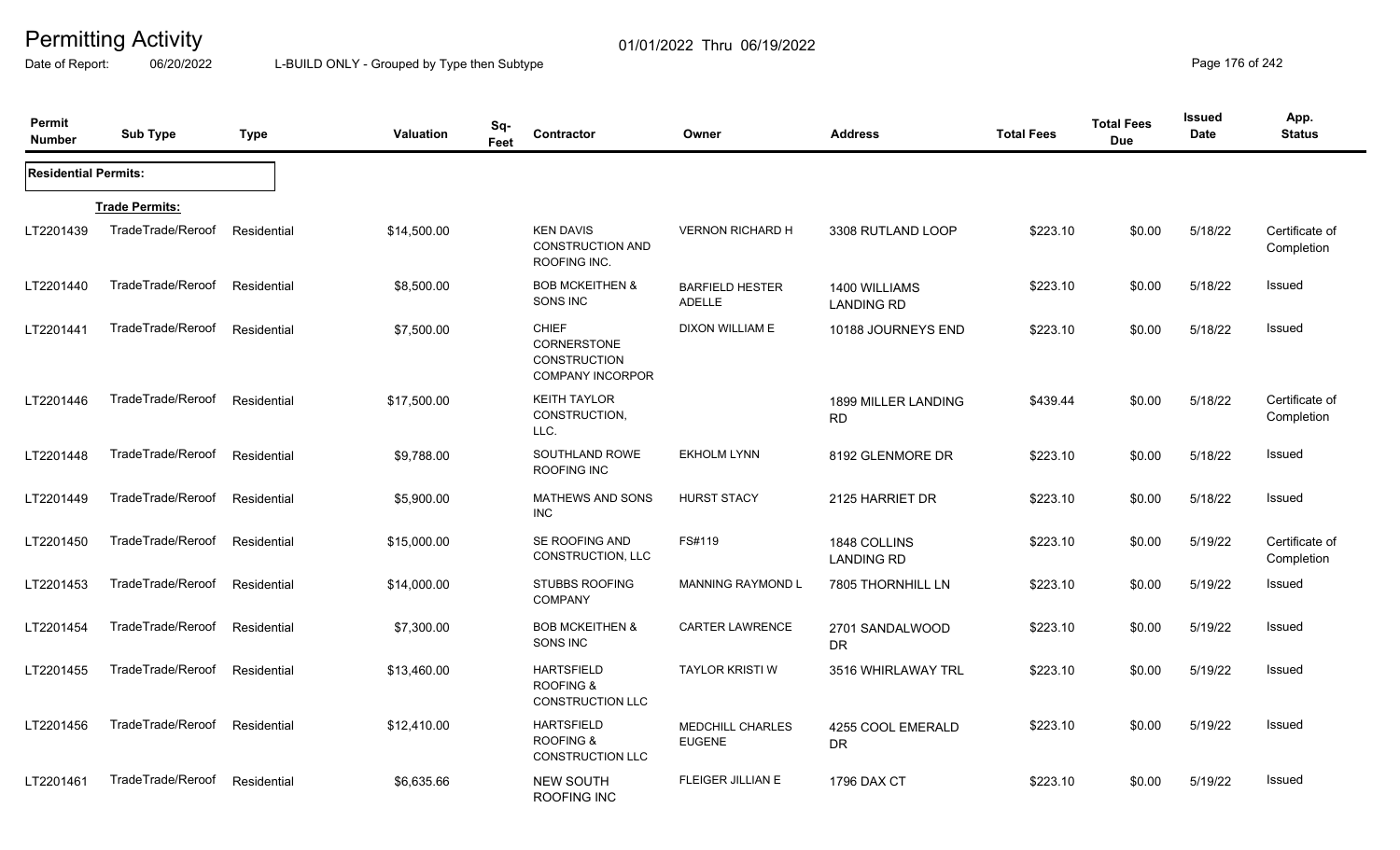Date of Report: 06/20/2022 L-BUILD ONLY - Grouped by Type then Subtype **Page 177** of 242

| Permit<br><b>Number</b>     | <b>Sub Type</b>       | <b>Type</b> | Valuation   | Sq-<br>Feet | Contractor                                                       | Owner                                                       | <b>Address</b>                | <b>Total Fees</b> | <b>Total Fees</b><br><b>Due</b> | Issued<br>Date | App.<br><b>Status</b>        |
|-----------------------------|-----------------------|-------------|-------------|-------------|------------------------------------------------------------------|-------------------------------------------------------------|-------------------------------|-------------------|---------------------------------|----------------|------------------------------|
| <b>Residential Permits:</b> |                       |             |             |             |                                                                  |                                                             |                               |                   |                                 |                |                              |
|                             | <b>Trade Permits:</b> |             |             |             |                                                                  |                                                             |                               |                   |                                 |                |                              |
| LT2201463                   | TradeTrade/Reroof     | Residential | \$7,000.00  |             | SMITH ROOFING AND<br><b>REPAIR INC.</b>                          | <b>CARR DONNA J</b>                                         | 8613 KINGSTON CT              | \$223.10          | \$0.00                          | 5/19/22        | Issued                       |
| LT2201464                   | TradeTrade/Reroof     | Residential | \$10,395.00 |             | <b>KOCH BROTHERS</b><br>ROOF REPAIR INC                          | <b>WESTER LINDA E</b>                                       | 1969 SAGEBROOK DR             | \$223.10          | \$0.00                          | 5/19/22        | Issued                       |
| LT2201465                   | TradeTrade/Reroof     | Residential | \$7,560.00  |             | <b>KOCH BROTHERS</b><br><b>ROOF REPAIR INC</b>                   | <b>SEVEN PILLARS</b><br>ADVANTAGE LLC                       | 5848 HAVEN LN                 | \$223.10          | \$0.00                          | 5/19/22        | Issued                       |
| LT2201467                   | TradeTrade/Reroof     | Residential | \$12,500.00 |             | <b>TOTAL QUALITY</b><br>ROOFING, INC                             | <b>BALOGH FAMILY</b><br><b>REVOCABLE TRUST</b>              | 9725 WATERS MEET<br>DR.       | \$223.10          | \$0.00                          | 5/19/22        | Issued                       |
| LT2201480                   | TradeTrade/Reroof     | Residential | \$9,500.00  |             | <b>TADLOCK ROOFING</b><br><b>INC</b>                             | LUNARDINI ROBERT C<br>JR.                                   | 6778 TOM ROBERTS<br><b>RD</b> | \$223.10          | \$0.00                          | 5/20/22        | Certificate of<br>Completion |
| LT2201481                   | TradeTrade/Reroof     | Residential | \$5,400.00  |             | <b>TADLOCK ROOFING</b><br><b>INC</b>                             | LUNARDINI ROBERT C<br>JR.                                   | 6778 TOM ROBERTS<br><b>RD</b> | \$223.10          | \$0.00                          | 5/20/22        | Certificate of<br>Completion |
| LT2201483                   | TradeTrade/Reroof     | Residential | \$12,000.00 |             | <b>TSPARK</b><br><b>ENTERPRISES, LLC</b>                         | <b>STRICKLAND THOMAS</b><br>P III REVOCABLE<br><b>TRUST</b> | 3845 KIMMER ROWE<br><b>DR</b> | \$223.10          | \$0.00                          | 5/20/22        | Certificate of<br>Completion |
| LT2201484                   | TradeTrade/Reroof     | Residential | \$9,735.00  |             | <b>BLACK FOOT</b><br><b>ROOFING &amp;</b><br><b>CONSTRUCTION</b> | CHIN DONNA S                                                | 5743 NIGHT HERON LN           | \$223.10          | \$0.00                          | 5/20/22        | Certificate of<br>Completion |
| LT2201486                   | TradeTrade/Reroof     | Residential | \$11,500.00 |             | <b>TSPARK</b><br><b>ENTERPRISES, LLC</b>                         | <b>ETHRIDGE JAMES E</b>                                     | 4202 RUTH DR                  | \$223.10          | \$0.00                          | 5/20/22        | Issued                       |
| LT2201487                   | TradeTrade/Reroof     | Residential | \$12,000.00 |             | <b>WRIGHT HOMES LLC</b>                                          | FS#119                                                      | 486 TUNG HILL DR              | \$223.10          | \$0.00                          | 5/23/22        | Issued                       |
| LT2201488                   | TradeTrade/Reroof     | Residential | \$12,500.00 |             | <b>TOTAL QUALITY</b><br>ROOFING, INC                             | <b>ARMSTRONG</b><br><b>JEFFREY</b>                          | 3077 SHARER RD                | \$223.10          | \$0.00                          | 5/23/22        | Issued                       |
| LT2201489                   | TradeTrade/Reroof     | Residential | \$25,600.00 |             | <b>LLOYD ROOFING</b><br><b>AND</b><br>CONSTRUCTION,<br>INC       | <b>BAYERN SHAWN J</b>                                       | 494 FRANK SHAW RD             | \$568.96          | \$0.00                          | 5/23/22        | Issued                       |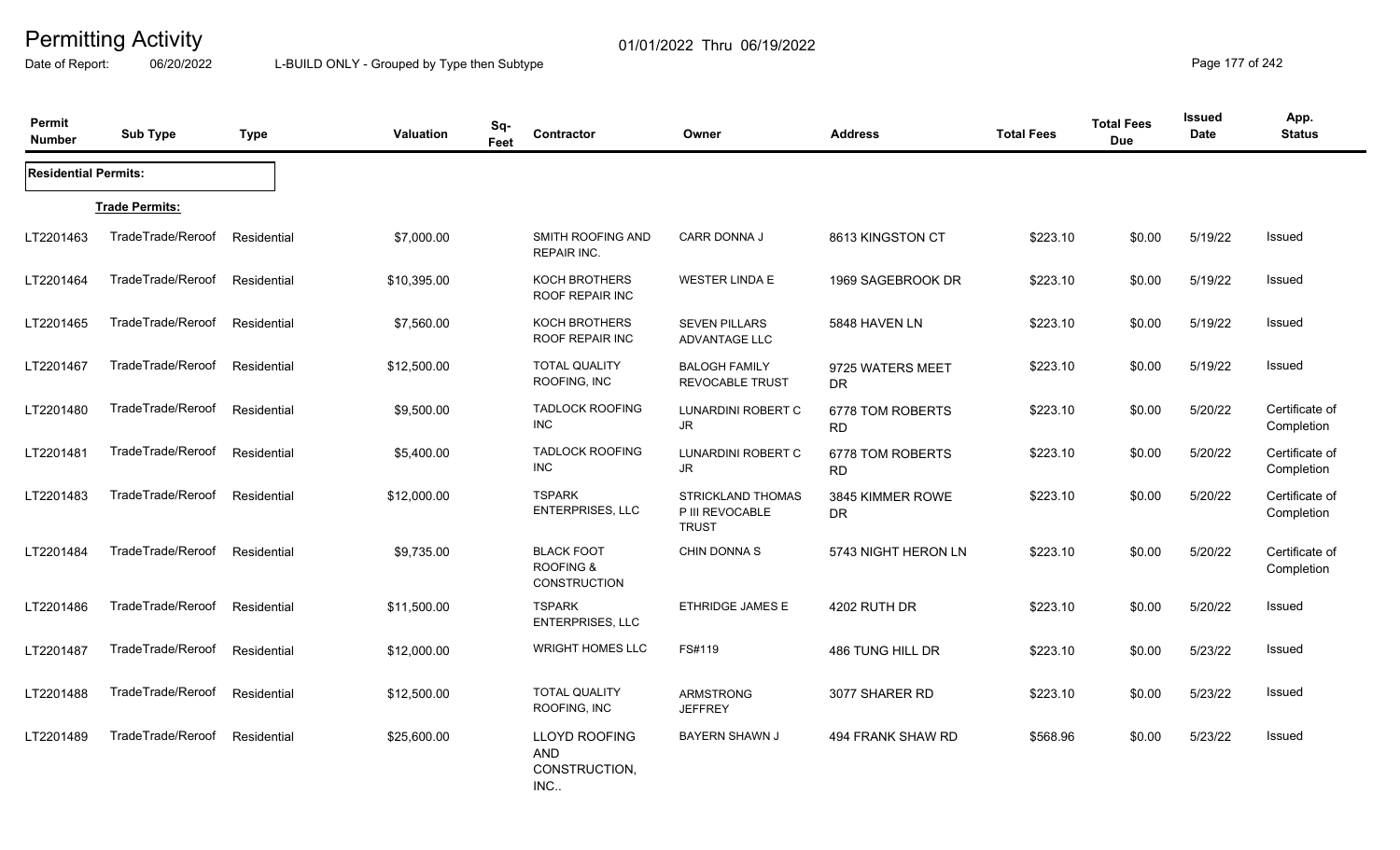Date of Report: 06/20/2022 L-BUILD ONLY - Grouped by Type then Subtype **Page 178** of 242

| Permit<br><b>Number</b>     | <b>Sub Type</b>       | <b>Type</b> | <b>Valuation</b> | Sq-<br>Feet | Contractor                                                 | Owner                                      | <b>Address</b>                  | <b>Total Fees</b> | <b>Total Fees</b><br><b>Due</b> | Issued<br>Date | App.<br><b>Status</b>        |
|-----------------------------|-----------------------|-------------|------------------|-------------|------------------------------------------------------------|--------------------------------------------|---------------------------------|-------------------|---------------------------------|----------------|------------------------------|
| <b>Residential Permits:</b> |                       |             |                  |             |                                                            |                                            |                                 |                   |                                 |                |                              |
|                             | <b>Trade Permits:</b> |             |                  |             |                                                            |                                            |                                 |                   |                                 |                |                              |
| LT2201490                   | TradeTrade/Reroof     | Residential | \$13,770.00      |             | <b>PARKER BROTHERS</b><br>ROOFING & CONST.<br>INC          | <b>GRUENDER MARTHA</b>                     | 2028 SHADYOAKS DR               | \$223.10          | \$0.00                          | 5/23/22        | Issued                       |
| LT2201491                   | TradeTrade/Reroof     | Residential | \$6,950.00       |             | <b>PARKER BROTHERS</b><br>ROOFING & CONST.<br><b>INC</b>   | PETERSON SHAWN<br><b>DAVID</b>             | 719 BRIANDAV ST                 | \$223.10          | \$0.00                          | 5/23/22        | Issued                       |
| LT2201492                   | TradeTrade/Reroof     | Residential | \$9,900.00       |             | <b>LLOYD ROOFING</b><br><b>AND</b><br>CONSTRUCTION,<br>INC | <b>BARINEAU CINDY</b>                      | 3932 N MONROE ST                | \$223.10          | \$0.00                          | 5/23/22        | Issued                       |
| LT2201494                   | TradeTrade/Reroof     | Residential | \$7,885.00       |             | ARNOLD'S ROOFING<br><b>ENTERPRISES INC</b>                 | <b>CLAYTON SHAWNA N</b>                    | 9704 WAKULLA<br>SPRINGS RD      | \$223.10          | \$0.00                          | 5/23/22        | Certificate of<br>Completion |
| LT2201495                   | TradeTrade/Reroof     | Residential | \$6,870.00       |             | PITTMAN ROOFING<br><b>INC</b>                              | MAIGE ANGELA KAY                           | 11844 BLOUNTSTOWN<br><b>HWY</b> | \$223.10          | \$0.00                          | 5/23/22        | Issued                       |
| LT2201497                   | TradeTrade/Reroof     | Residential | \$5,800.00       |             | DAVES ROOFING LLC                                          | QUICK ARTHUR LEE<br>$\mathsf{J}\mathsf{R}$ | 1610 MISTY GARDEN<br><b>WAY</b> | \$223.10          | \$0.00                          | 5/23/22        | Certificate of<br>Completion |
| LT2201498                   | TradeTrade/Reroof     | Residential | \$8,500.00       |             | <b>KFR CONSTRUCTION</b><br>SOLUTIONS, LLC                  | <b>CEDAR GROVE</b><br><b>PARTNERS LLC</b>  | 1012 SHARER CT, Apt<br>22       | \$223.10          | \$0.00                          | 5/23/22        | Issued                       |
| LT2201499                   | TradeTrade/Reroof     | Residential | \$8,500.00       |             | <b>KFR CONSTRUCTION</b><br>SOLUTIONS, LLC                  | PINYON POINT LLC                           | 1012 SHARER CT, Apt<br>23       | \$223.10          | \$0.00                          | 5/23/22        | Issued                       |
| LT2201512                   | TradeTrade/Reroof     | Residential | \$5,760.00       |             | PRO ROOFING                                                | <b>BOWDRY LEBARON V</b><br><b>SR</b>       | 4274 SLASH PINE LN              | \$223.10          | \$0.00                          | 5/24/22        | Issued                       |
| LT2201514                   | TradeTrade/Reroof     | Residential | \$5,500.00       |             | DAVES ROOFING LLC                                          | <b>FELICIANO MARC</b>                      | 3007 LANG DR                    | \$223.10          | \$0.00                          | 5/24/22        | Issued                       |
| LT2201516                   | TradeTrade/Reroof     | Residential | \$1,000.00       |             | <b>STUBBS ROOFING</b><br><b>COMPANY</b>                    | <b>MANNING RAYMOND L</b>                   | 7805 THORNHILL LN               | \$95.38           | \$0.00                          | 5/25/22        | Issued                       |
| LT2201517                   | TradeTrade/Reroof     | Residential | \$17,000.00      |             | <b>TADLOCK ROOFING</b><br>INC                              | RASH BARBARA D                             | 325 BEAVER LAKE RD              | \$431.44          | \$0.00                          | 5/25/22        | Certificate of<br>Completion |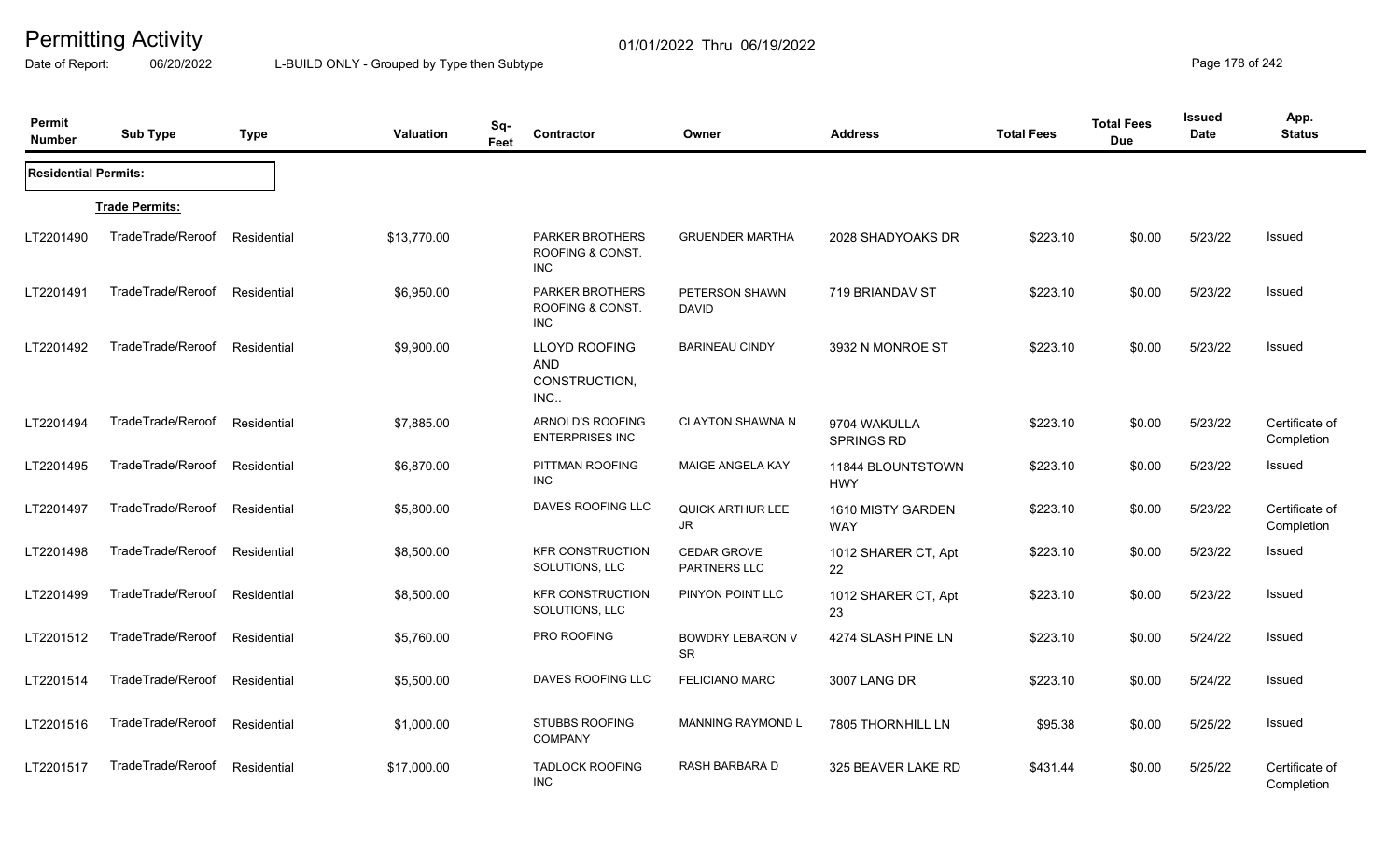Date of Report: 06/20/2022 L-BUILD ONLY - Grouped by Type then Subtype **Page 179** of 242

| Permit<br><b>Number</b>     | <b>Sub Type</b>       | <b>Type</b> | <b>Valuation</b> | Sq-<br>Feet | Contractor                                                       | Owner                                                            | <b>Address</b>                      | <b>Total Fees</b> | <b>Total Fees</b><br><b>Due</b> | <b>Issued</b><br>Date | App.<br><b>Status</b>        |
|-----------------------------|-----------------------|-------------|------------------|-------------|------------------------------------------------------------------|------------------------------------------------------------------|-------------------------------------|-------------------|---------------------------------|-----------------------|------------------------------|
| <b>Residential Permits:</b> |                       |             |                  |             |                                                                  |                                                                  |                                     |                   |                                 |                       |                              |
|                             | <b>Trade Permits:</b> |             |                  |             |                                                                  |                                                                  |                                     |                   |                                 |                       |                              |
| LT2201522                   | TradeTrade/Reroof     | Residential | \$8,500.00       |             | <b>BOB MCKEITHEN &amp;</b><br>SONS INC                           | ADDICOTT LEE<br><b>ANTHONY</b>                                   | 219 FRANCIS MAPLES<br><b>DR</b>     | \$223.10          | \$0.00                          | 5/26/22               | Issued                       |
| LT2201523                   | TradeTrade/Reroof     | Residential | \$12,000.00      |             | <b>PREEMINENCE</b><br>CONTRACTING INC                            | <b>HOWARD MICHAEL D</b>                                          | 1677 CANYON CREEK<br><b>RD</b>      | \$223.10          | \$0.00                          | 5/26/22               | Issued                       |
| LT2201527                   | TradeTrade/Reroof     | Residential | \$6,000.00       |             | <b>MATHEWS AND SONS</b><br>INC                                   | <b>WILLIAMS CHELSEY S</b>                                        | 2040 CANEWOOD CT                    | \$223.10          | \$0.00                          | 5/26/22               | Issued                       |
| LT2201540                   | TradeTrade/Reroof     | Residential | \$10,550.00      |             | KOCH BROTHERS<br><b>ROOF REPAIR INC</b>                          | MURRAINE JARAH S                                                 | 6445 HOODED BAY CT                  | \$223.10          | \$0.00                          | 5/26/22               | Issued                       |
| LT2201541                   | TradeTrade/Reroof     | Residential | \$13,000.00      |             | KOCH BROTHERS<br><b>ROOF REPAIR INC</b>                          | PIADAD DEASEY CD<br><b>IRREVOCABLE TRUST</b>                     | 3158 FOLSOM RD                      | \$223.10          | \$0.00                          | 5/26/22               | Issued                       |
| LT2201542                   | TradeTrade/Reroof     | Residential | \$11,600.00      |             | KOCH BROTHERS<br>ROOF REPAIR INC                                 | <b>BROWN JEFFREY</b>                                             | 8660 HONEYCOMB LN                   | \$223.10          | \$0.00                          | 5/26/22               | Issued                       |
| LT2201545                   | TradeTrade/Reroof     | Residential | \$11,980.00      |             | ARNOLD'S ROOFING<br><b>ENTERPRISES INC</b>                       |                                                                  | 619 BENJAMIN<br><b>CHAIRES RD</b>   | \$223.10          | \$0.00                          | 5/26/22               | Certificate of<br>Completion |
| LT2201548                   | TradeTrade/Reroof     | Residential | \$12,850.00      |             | <b>BLACK FOOT</b><br><b>ROOFING &amp;</b><br><b>CONSTRUCTION</b> | <b>FEDERAL NATIONAL</b><br><b>MORTGAGE</b><br><b>ASSOCIATION</b> | 2136 PLANTATION<br><b>FOREST DR</b> | \$223.10          | \$0.00                          | 5/27/22               | Issued                       |
| LT2201550                   | TradeTrade/Reroof     | Residential | \$12,500.00      |             | <b>TOTAL QUALITY</b><br>ROOFING, INC                             | <b>GONZALEZ LUIS E</b>                                           | 9137 SHOAL CREEK<br>DR.             | \$223.10          | \$0.00                          | 5/27/22               | Issued                       |
| LT2201551                   | TradeTrade/Reroof     | Residential | \$7,920.00       |             | KOCH BROTHERS<br>ROOF REPAIR INC                                 | <b>WILSON COLUMBUS</b>                                           | 5571 LILY POND CT                   | \$223.10          | \$0.00                          | 5/27/22               | Issued                       |
| LT2201553                   | TradeTrade/Reroof     | Residential | \$8,000.00       |             | <b>LLOYD ROOFING</b><br><b>AND</b><br>CONSTRUCTION,<br>INC.      | <b>NORTON DAVID L</b>                                            | 5787 CYPRESS CIR                    | \$223.10          | \$0.00                          | 5/27/22               | Issued                       |
| LT2201554                   | TradeTrade/Reroof     | Residential | \$41,500.00      |             | <b>LLOYD ROOFING</b><br><b>AND</b><br>CONSTRUCTION,<br>INC       | AMATO PAMELA C                                                   | 2404 HARES DEN                      | \$823.20          | \$0.00                          | 5/27/22               | Issued                       |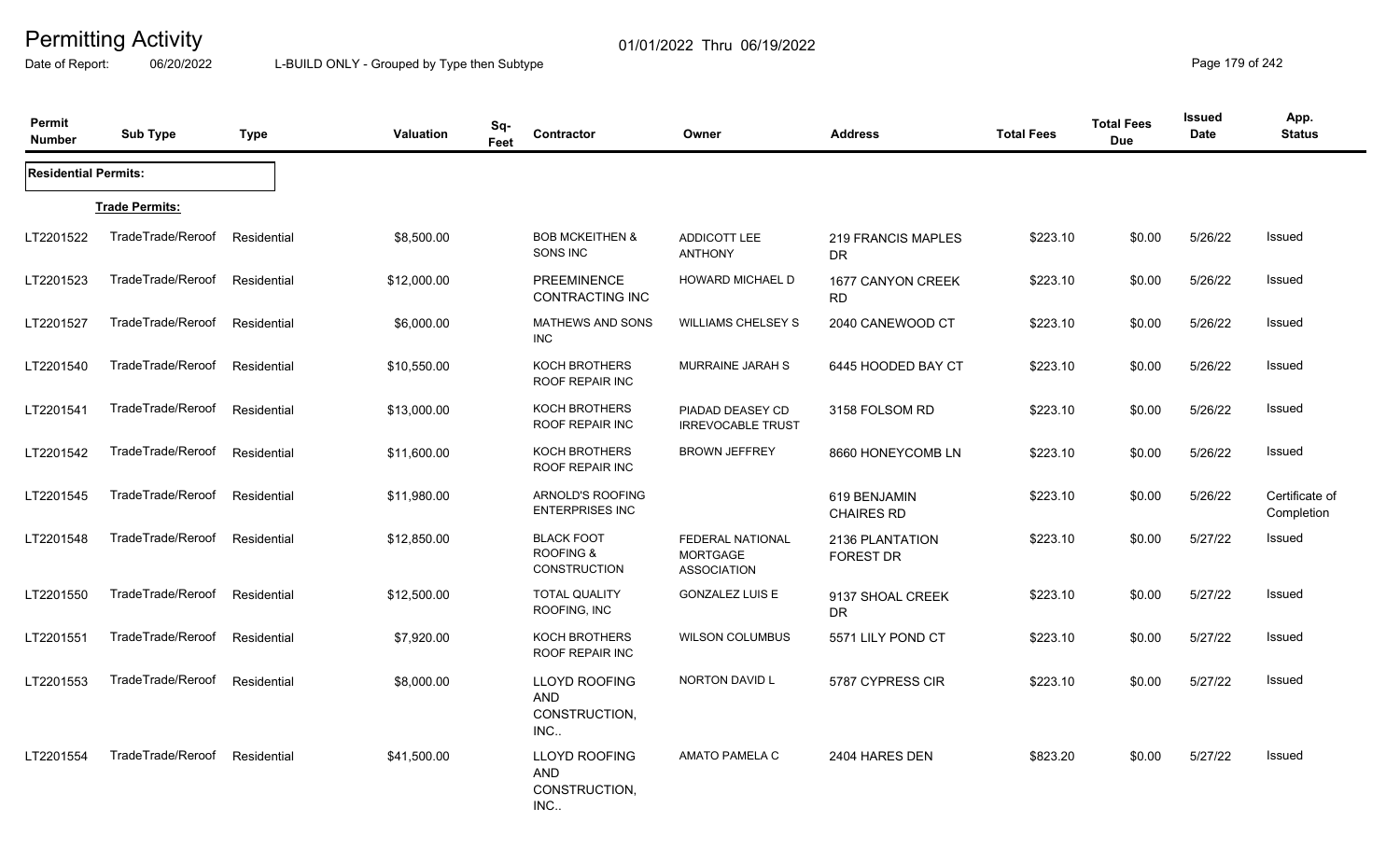Date of Report: 06/20/2022 L-BUILD ONLY - Grouped by Type then Subtype **Page 180** of 242

| Permit<br><b>Number</b>     | <b>Sub Type</b>       | <b>Type</b> | <b>Valuation</b> | Sq-<br>Feet | <b>Contractor</b>                                               | Owner                                    | <b>Address</b>                    | <b>Total Fees</b> | <b>Total Fees</b><br><b>Due</b> | Issued<br><b>Date</b> | App.<br><b>Status</b>        |
|-----------------------------|-----------------------|-------------|------------------|-------------|-----------------------------------------------------------------|------------------------------------------|-----------------------------------|-------------------|---------------------------------|-----------------------|------------------------------|
| <b>Residential Permits:</b> |                       |             |                  |             |                                                                 |                                          |                                   |                   |                                 |                       |                              |
|                             | <b>Trade Permits:</b> |             |                  |             |                                                                 |                                          |                                   |                   |                                 |                       |                              |
| LT2201555                   | TradeTrade/Reroof     | Residential | \$13,000.00      |             | <b>STUBBS ROOFING</b><br><b>COMPANY</b>                         | <b>BELBASI NASRIN</b>                    | 8263 CHICKASAW TRL                | \$223.10          | \$0.00                          | 5/27/22               | Certificate of<br>Completion |
| LT2201557                   | TradeTrade/Reroof     | Residential | \$7,500.00       |             | <b>TSPARK</b><br><b>ENTERPRISES, LLC</b>                        | <b>ROTH BERNICE S</b>                    | 9337 TUSCANY DR                   | \$223.10          | \$0.00                          | 5/27/22               | <b>Issued</b>                |
| LT2201565                   | TradeTrade/Reroof     | Residential | \$9,999.00       |             | ROYAL ROOFING LLC                                               | FERNANDEZ<br><b>ZACHARY</b>              | 2644 NEZ PERCE TRL                | \$223.10          | \$0.00                          | 5/28/22               | <b>Issued</b>                |
| LT2201567                   | TradeTrade/Reroof     | Residential | \$17,000.00      |             | PITTMAN ROOFING<br>INC                                          | <b>MOORE THOMAS R</b>                    | 7578 BROADVIEW<br><b>FARMS LN</b> | \$431.44          | \$0.00                          | 5/30/22               | Issued                       |
| LT2201568                   | TradeTrade/Reroof     | Residential | \$12,000.00      |             | <b>TSPARK</b><br><b>ENTERPRISES, LLC</b>                        | <b>GRAY GERALD A</b>                     | 5985 THORNTON LN                  | \$223.10          | \$0.00                          | 5/31/22               | Certificate of<br>Completion |
| LT2201570                   | TradeTrade/Reroof     | Residential | \$11,980.00      |             | <b>TOTAL QUALITY</b><br>ROOFING, INC                            | NEW GREGORY H                            | 3237 FAWN HILL TRL                | \$223.10          | \$0.00                          | 5/31/22               | Issued                       |
| LT2201572                   | TradeTrade/Reroof     | Residential | \$17,421.00      |             | APACHEE ROOFING<br>INC.                                         | KARZ JOSEPH                              | 9524 STAR VIEW LN                 | \$439.44          | \$0.00                          | 5/31/22               | <b>Issued</b>                |
| LT2201584                   | TradeTrade/Reroof     | Residential | \$14,146.00      |             | DAVES ROOFING LLC                                               | DOAN PETRA L LIFE<br><b>ESTATE</b>       | 3342 NOTTINGHAM DR                | \$223.10          | \$0.00                          | 5/31/22               | Certificate of<br>Completion |
| LT2201585                   | TradeTrade/Reroof     | Residential | \$5,500.00       |             | <b>GOLDEN GREEN</b><br><b>BUILDERS, LLC</b>                     | YU BO                                    | 1728 COREY WOOD<br><b>CIR</b>     | \$259.72          | \$0.00                          | 6/1/22                | Issued                       |
| LT2201586                   | TradeTrade/Reroof     | Residential | \$19,000.00      |             | <b>TADLOCK ROOFING</b><br>INC                                   | <b>NOBLE CAROLINE L</b>                  | 10047 COVEY RIDE                  | \$259.72          | \$0.00                          | 6/1/22                | <b>Issued</b>                |
| LT2201587                   | TradeTrade/Reroof     | Residential | \$7,500.00       |             | <b>TADLOCK ROOFING</b><br><b>INC</b>                            | <b>FREEMAN JON</b><br><b>RUSSELL</b>     | 10427 ROGER HAMLIN<br>RD.         | \$259.72          | \$0.00                          | 6/1/22                | <b>Issued</b>                |
| LT2201588                   | TradeTrade/Reroof     | Residential | \$0.00           |             | <b>GARRISON DESIGN</b><br><b>AND</b><br><b>CONSTRUCTION INC</b> | <b>DEMARCO MICHAEL</b><br><b>ANTHONY</b> | 4599 LOUVINIA CT                  | \$259.72          | \$0.00                          | 6/1/22                | <b>Issued</b>                |
| LT2201589                   | TradeTrade/Reroof     | Residential | \$10,000.00      |             | <b>TADLOCK ROOFING</b><br><b>INC</b>                            | ANDERSON RONNIE<br>JR                    | 6405 CAVALCADE TRL                | \$259.72          | \$0.00                          | 6/1/22                | <b>Issued</b>                |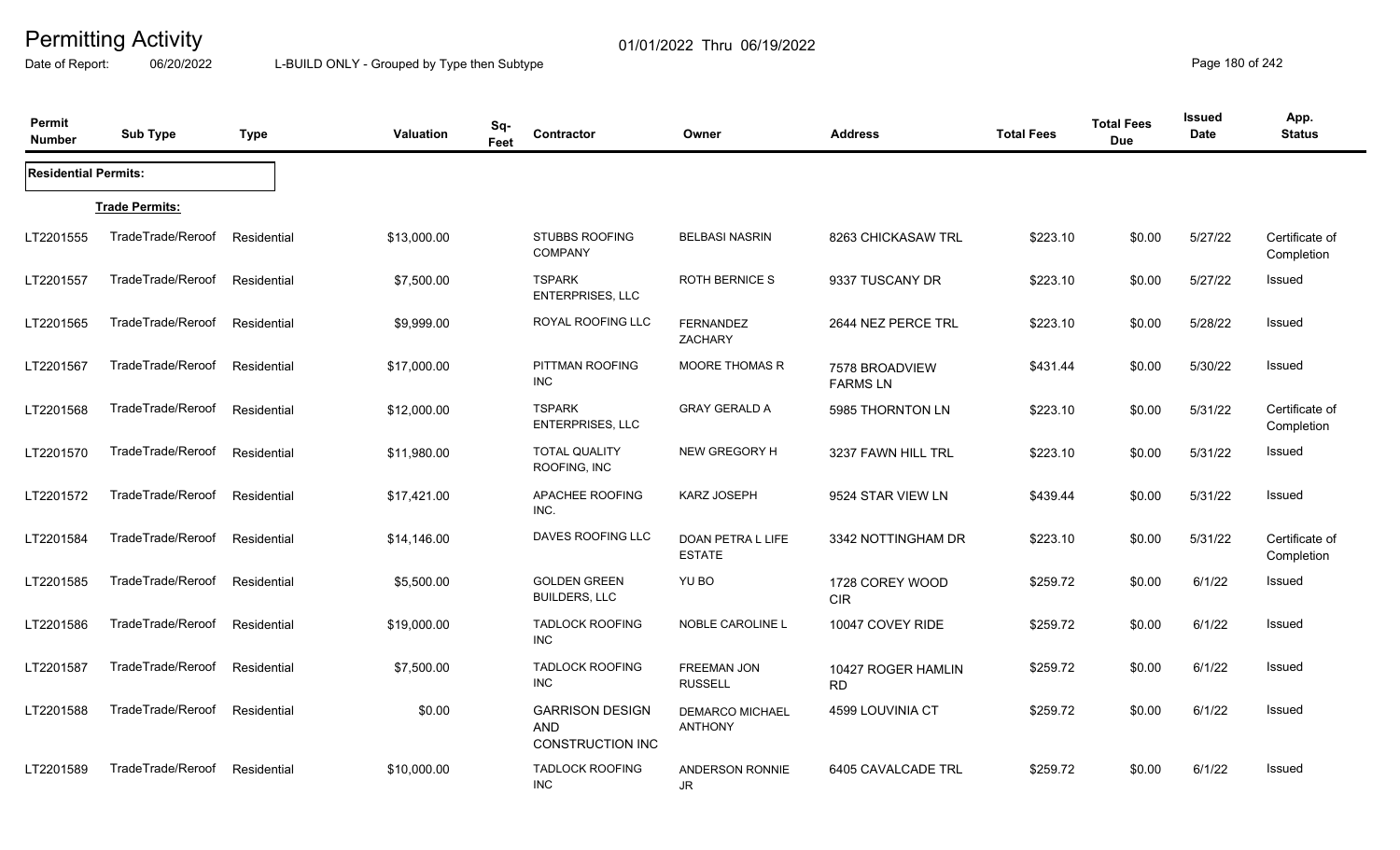Date of Report: 06/20/2022 L-BUILD ONLY - Grouped by Type then Subtype **Page 181** of 242

| Permit<br><b>Number</b>     | <b>Sub Type</b>       | <b>Type</b> | Sq-<br><b>Valuation</b><br>Feet | Contractor                                                                 | Owner                                                        | <b>Address</b>                  | <b>Total Fees</b> | <b>Total Fees</b><br><b>Due</b> | Issued<br><b>Date</b> | App.<br><b>Status</b>        |
|-----------------------------|-----------------------|-------------|---------------------------------|----------------------------------------------------------------------------|--------------------------------------------------------------|---------------------------------|-------------------|---------------------------------|-----------------------|------------------------------|
| <b>Residential Permits:</b> |                       |             |                                 |                                                                            |                                                              |                                 |                   |                                 |                       |                              |
|                             | <b>Trade Permits:</b> |             |                                 |                                                                            |                                                              |                                 |                   |                                 |                       |                              |
| LT2201590                   | TradeTrade/Reroof     | Residential | \$9,993.53                      | SOUTHLAND ROWE<br>ROOFING INC                                              | KIRVIN STEPHEN J                                             | 3402 ROBINHOOD RD               | \$259.72          | \$0.00                          | 6/1/22                | Issued                       |
| LT2201600                   | TradeTrade/Reroof     | Residential | \$11,700.00                     | <b>GUTTERHAWK</b><br><b>ROOFING &amp; GUTTER</b><br><b>SPECIALISTS INC</b> | <b>HUGHES NECIE</b>                                          | 2075 BRIM LN                    | \$259.72          | \$0.00                          | 6/1/22                | Issued                       |
| LT2201601                   | TradeTrade/Reroof     | Residential | \$12,500.00                     | <b>GUTTERHAWK</b><br><b>ROOFING &amp; GUTTER</b><br><b>SPECIALISTS INC</b> | ALLEN BRYAN WANE                                             | 1646 EAGLES WATCH<br><b>WAY</b> | \$259.72          | \$0.00                          | 6/1/22                | Issued                       |
| LT2201602                   | TradeTrade/Reroof     | Residential | \$13,710.00                     | <b>HARTSFIELD</b><br><b>ROOFING &amp;</b><br>CONSTRUCTION LLC              | <b>MENDOZA KATRINA</b>                                       | 2674 CHANDALAR LN               | \$259.72          | \$0.00                          | 6/2/22                | Issued                       |
| LT2201603                   | TradeTrade/Reroof     | Residential | \$11,490.00                     | <b>HARTSFIELD</b><br>ROOFING &<br><b>CONSTRUCTION LLC</b>                  | <b>JACKSON JOSHUA</b>                                        | 6842 HILL GAIL TRL              | \$259.72          | \$0.00                          | 6/2/22                | Issued                       |
| LT2201604                   | TradeTrade/Reroof     | Residential | \$12,500.00                     | <b>TOTAL QUALITY</b><br>ROOFING, INC                                       | <b>DEMARCO MICHAEL</b><br><b>ANTHONY</b>                     | 4599 LOUVINIA CT                | \$259.72          | \$0.00                          | 6/2/22                | Issued                       |
| LT2201606                   | TradeTrade/Reroof     | Residential | \$6,500.00                      | <b>KEN DAVIS</b><br><b>CONSTRUCTION AND</b><br>ROOFING INC.                | <b>EVANS DEIDRE</b>                                          | 1916 LONGVIEW DR                | \$259.72          | \$0.00                          | 6/2/22                | Certificate of<br>Completion |
| LT2201607                   | TradeTrade/Reroof     | Residential | \$2,500.00                      | <b>TADLOCK ROOFING</b><br><b>INC</b>                                       | <b>HERRING CURRY A</b>                                       | 6383 BOMBADIL DR                | \$259.72          | \$0.00                          | 6/2/22                | Issued                       |
| LT2201608                   | TradeTrade/Reroof     | Residential | \$16,000.00                     | APACHEE ROOFING<br>INC.                                                    | <b>REED ELIZABETH</b><br><b>CATHERINE</b>                    | 8652 COACH RD                   | \$259.72          | \$0.00                          | 6/2/22                | Certificate of<br>Completion |
| LT2201610                   | TradeTrade/Reroof     | Residential | \$12,500.00                     | <b>TOTAL QUALITY</b><br>ROOFING, INC                                       | <b>BOULOS HADI M</b>                                         | 3018 GOLDEN EAGLE<br>DR         | \$259.72          | \$0.00                          | 6/2/22                | Issued                       |
| LT2201611                   | TradeTrade/Reroof     | Residential | \$12,000.00                     | <b>BOB MCKEITHEN &amp;</b><br>SONS INC                                     | <b>REIMER KATHARINE M</b><br><b>TRUST DATED</b><br>8/16/2017 | 8743 NWK WAY                    | \$259.72          | \$0.00                          | 6/2/22                | Issued                       |
| LT2201618                   | TradeTrade/Reroof     | Residential | \$17,500.00                     | <b>TADLOCK ROOFING</b><br><b>INC</b>                                       | <b>DWINELL STEVEN</b><br>EDWARD LIFE ESTATE                  | 1441 COVEY RIDE                 | \$259.72          | \$0.00                          | 6/2/22                | Issued                       |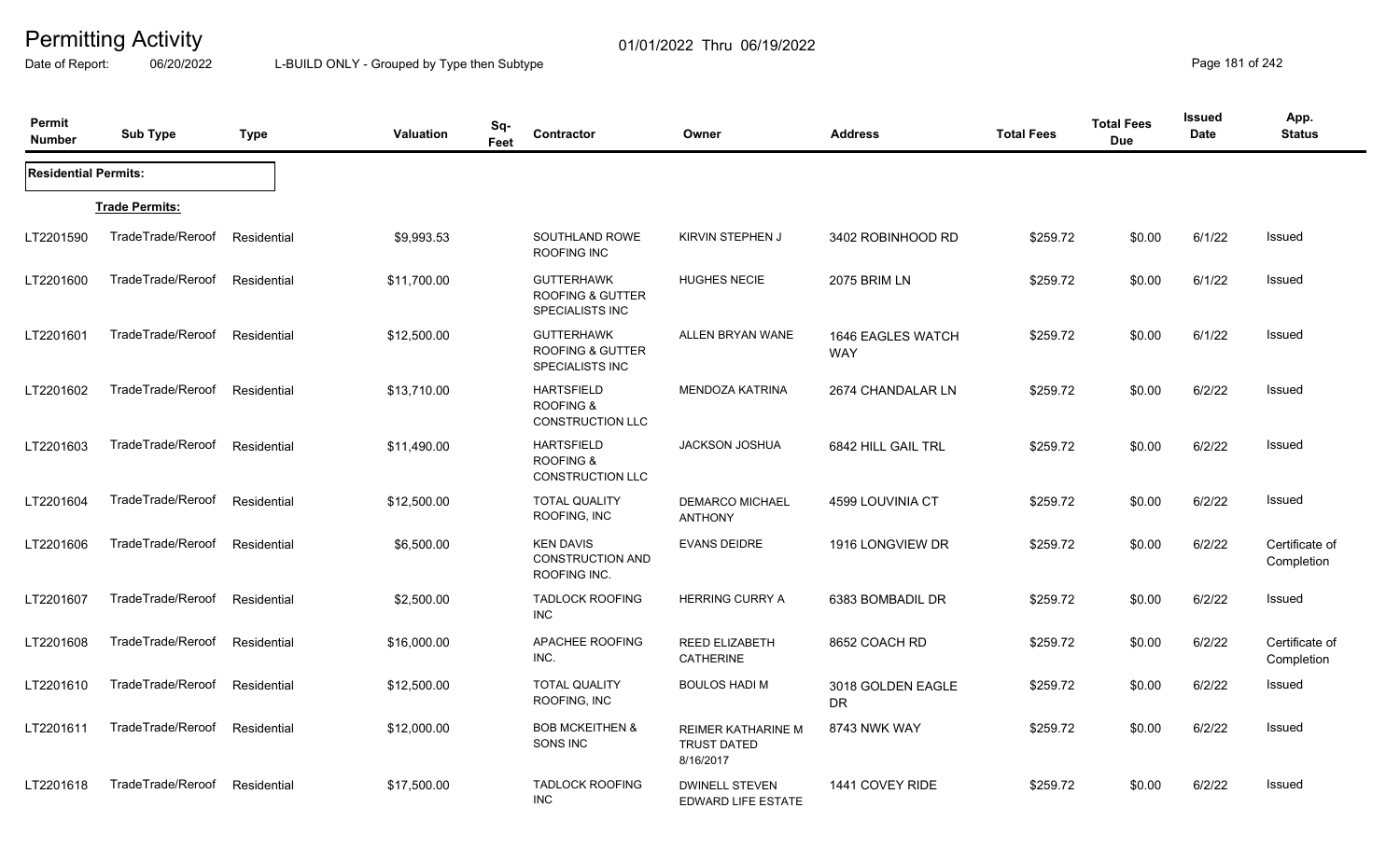Date of Report: 06/20/2022 L-BUILD ONLY - Grouped by Type then Subtype **Page 182 of 242** 

| Permit<br><b>Number</b>     | <b>Sub Type</b>               | <b>Type</b> | <b>Valuation</b> | Sq-<br>Contractor<br>Feet                                     | Owner                                 | <b>Address</b>                     | <b>Total Fees</b> | <b>Total Fees</b><br><b>Due</b> | <b>Issued</b><br>Date | App.<br><b>Status</b>        |
|-----------------------------|-------------------------------|-------------|------------------|---------------------------------------------------------------|---------------------------------------|------------------------------------|-------------------|---------------------------------|-----------------------|------------------------------|
| <b>Residential Permits:</b> |                               |             |                  |                                                               |                                       |                                    |                   |                                 |                       |                              |
|                             | <b>Trade Permits:</b>         |             |                  |                                                               |                                       |                                    |                   |                                 |                       |                              |
| LT2201619                   | TradeTrade/Reroof             | Residential | \$6,500.00       | <b>TADLOCK ROOFING</b><br>INC                                 | CARGLE DANIEL                         | 1988 HICKORY LN                    | \$259.72          | \$0.00                          | 6/2/22                | Issued                       |
| LT2201620                   | TradeTrade/Reroof             | Residential | \$4,500.00       | <b>TADLOCK ROOFING</b><br>INC                                 | <b>JACKSON PHILLIP V</b>              | 3164 WHIRLAWAY TRL                 | \$259.72          | \$0.00                          | 6/2/22                | Issued                       |
| LT2201625                   | TradeTrade/Reroof             | Residential | \$11,850.00      | DAVES ROOFING LLC                                             | ORANGE GROVE<br><b>TRAIL LLC</b>      | 6811 DONERAIL TRL                  | \$259.72          | \$0.00                          | 6/2/22                | Issued                       |
| LT2201627                   | TradeTrade/Reroof             | Residential | \$9,600.00       | <b>TALLAHASSEE</b><br>ROOFING INC                             | KATIE O. PROPERTIES<br><b>LLC</b>     | 5676 DOONESBURY<br><b>WAY</b>      | \$259.72          | \$0.00                          | 6/3/22                | Issued                       |
| LT2201628                   | TradeTrade/Reroof             | Residential | \$11,500.00      | TALLAHASSEE<br>ROOFING INC                                    | ALICEA DENISE VEGA                    | 2008 PACKWOOD LN                   | \$259.72          | \$0.00                          | 6/3/22                | Issued                       |
| LT2201629                   | TradeTrade/Reroof             | Residential | \$8,955.00       | <b>HARTSFIELD</b><br><b>ROOFING &amp;</b><br>CONSTRUCTION LLC | <b>HOFFMAN IRENE P</b>                | 4938 PIMLICO DR                    | \$259.72          | \$0.00                          | 6/3/22                | Issued                       |
| LT2201630                   | TradeTrade/Reroof             | Residential | \$7,635.76       | <b>NEW SOUTH</b><br>ROOFING INC                               | <b>JAMES LEWIS III</b>                | 1794 DAX CT                        | \$259.72          | \$0.00                          | 6/3/22                | <b>Issued</b>                |
| LT2201631                   | TradeTrade/Reroof             | Residential | \$8,400.00       | <b>BOB MCKEITHEN &amp;</b><br>SONS INC                        | <b>BISHOP BENNY</b>                   | 16812 TALQUIN<br><b>SPRINGS DR</b> | \$259.72          | \$0.00                          | 6/3/22                | <b>Issued</b>                |
| LT2201632                   | TradeTrade/Reroof             | Residential | \$6,000.00       | <b>QUALITY ROOFING I,</b><br><b>LLC</b>                       | <b>GRAY PHYLLIS N</b>                 | 3011 LANG DR                       | \$259.72          | \$0.00                          | 6/3/22                | Issued                       |
| LT2201633                   | TradeTrade/Reroof             | Residential | \$12,500.00      | <b>TOTAL QUALITY</b><br>ROOFING, INC                          | <b>NOLEN ANDREW</b>                   | 9605 DEER VALLEY<br>DR             | \$259.72          | \$0.00                          | 6/3/22                | Issued                       |
| LT2201641                   | TradeTrade/Reroof             | Residential | \$4,500.00       | <b>WRIGHT HOMES LLC</b>                                       | FS#119                                | 486 TUNG HILL DR                   | \$259.72          | \$0.00                          | 6/3/22                | <b>Issued</b>                |
| LT2201642                   | TradeTrade/Reroof             | Residential | \$8,680.00       | MATHEWS AND SONS<br>INC                                       | <b>MCCURDY VENTURES</b><br><b>LLC</b> | 6548 KINGMAN TRL                   | \$259.72          | \$0.00                          | 6/5/22                | Certificate of<br>Completion |
| LT2201643                   | TradeTrade/Reroof Residential |             | \$20,700.00      | LLOYD ROOFING<br><b>AND</b><br>CONSTRUCTION,<br>INC           | <b>ASHLEY WILLIAM T II</b>            | 6004 PICKWICK RD                   | \$259.72          | \$0.00                          | 6/6/22                | Issued                       |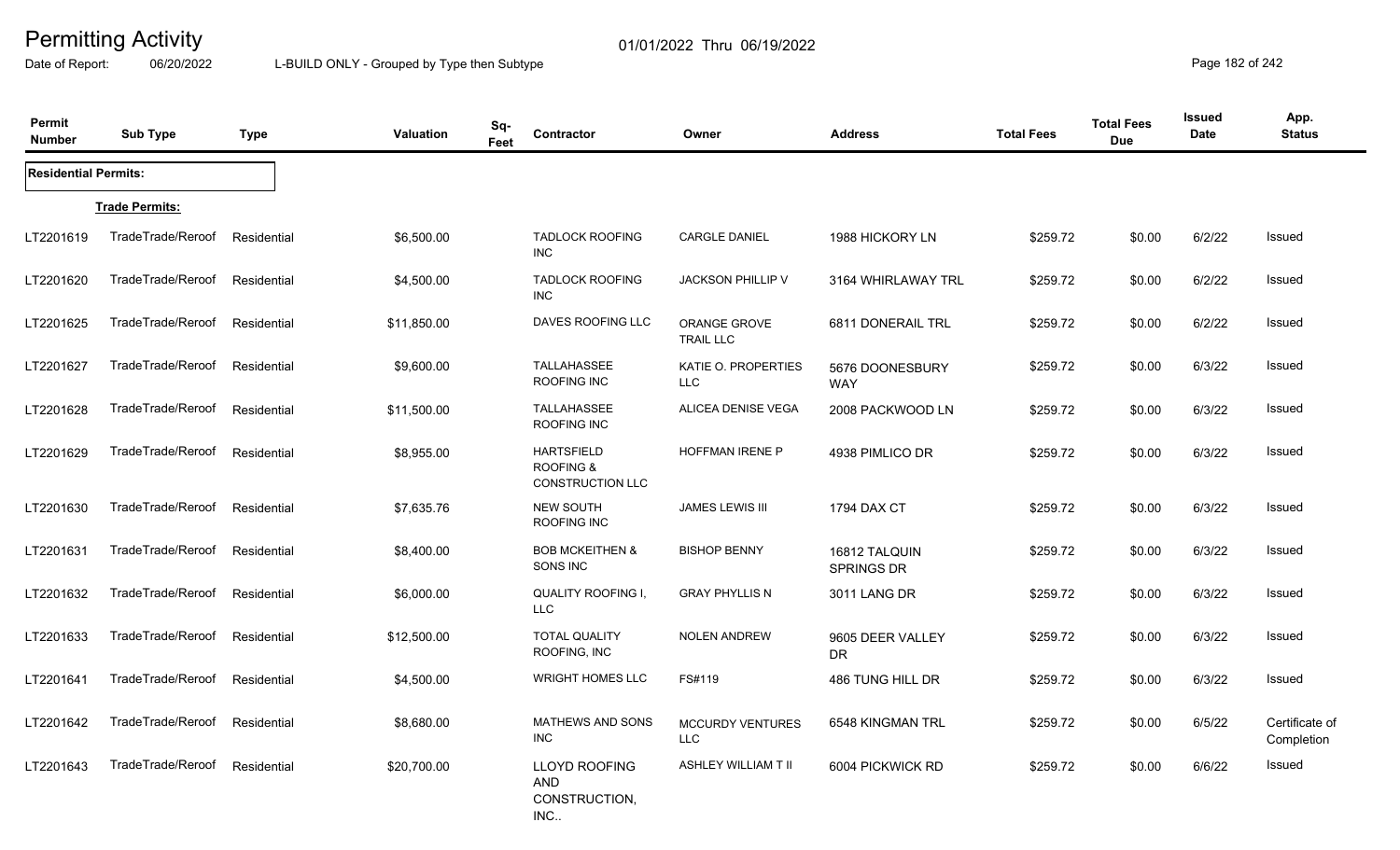Date of Report: 06/20/2022 L-BUILD ONLY - Grouped by Type then Subtype **Page 183 of 242** 

| Permit<br><b>Number</b>     | <b>Sub Type</b>       | <b>Type</b> | <b>Valuation</b> | Sq-<br>Contractor<br>Feet                                              | Owner                                                     | <b>Address</b>                  | <b>Total Fees</b> | <b>Total Fees</b><br><b>Due</b> | Issued<br>Date | App.<br><b>Status</b> |
|-----------------------------|-----------------------|-------------|------------------|------------------------------------------------------------------------|-----------------------------------------------------------|---------------------------------|-------------------|---------------------------------|----------------|-----------------------|
| <b>Residential Permits:</b> |                       |             |                  |                                                                        |                                                           |                                 |                   |                                 |                |                       |
|                             | <b>Trade Permits:</b> |             |                  |                                                                        |                                                           |                                 |                   |                                 |                |                       |
| LT2201645                   | TradeTrade/Reroof     | Residential | \$13,500.00      | SMITH ROOFING AND<br><b>REPAIR INC.</b>                                | DOBAK MELISSA A                                           | 144 ROSEHILL DR                 | \$259.72          | \$0.00                          | 6/6/22         | Issued                |
| LT2201657                   | TradeTrade/Reroof     | Residential | \$9,000.00       | <b>LLOYD ROOFING</b><br><b>AND</b><br>CONSTRUCTION,<br>INC.            | <b>BROTHERS</b><br><b>CHRISTINE</b><br><b>CO-GUARDIAN</b> | 11100 TUNG GROVE<br><b>RD</b>   | \$259.72          | \$0.00                          | 6/6/22         | Issued                |
| LT2201663                   | TradeTrade/Reroof     | Residential | \$8,505.00       | DAVES ROOFING LLC                                                      | <b>BUTLER HEATHER C</b>                                   | 3210 WYOMING CT                 | \$259.72          | \$0.00                          | 6/6/22         | Issued                |
| LT2201666                   | TradeTrade/Reroof     | Residential | \$12,300.00      | <b>LLOYD ROOFING</b><br><b>AND</b><br>CONSTRUCTION,<br>INC             | NEWELL CATHERINE<br>J                                     | 8551 MAHAN DR                   | \$259.72          | \$0.00                          | 6/7/22         | Issued                |
| LT2201667                   | TradeTrade/Reroof     | Residential | \$12,000.00      | <b>TSPARK</b><br>ENTERPRISES, LLC                                      | FELTON AURORA D                                           | 8547<br><b>CONGRESSIONAL DR</b> | \$259.72          | \$0.00                          | 6/7/22         | Issued                |
| LT2201668                   | TradeTrade/Reroof     | Residential | \$6,600.00       | LLOYD ROOFING<br>AND<br>CONSTRUCTION,<br>INC                           | <b>VILA FRANCISCO</b>                                     | 1105 BRAFFORTON<br><b>DR</b>    | \$259.72          | \$0.00                          | 6/7/22         | <b>Issued</b>         |
| LT2201669                   | TradeTrade/Reroof     | Residential | \$10,650.00      | <b>COMMERCIAL</b><br>ROOFING COMPANY<br>LLC DBA LOGAN<br><b>ROOFIN</b> | <b>THOMAS CHARLES</b><br><b>TYLER</b>                     | 4516 BELLAROSE                  | \$259.72          | \$0.00                          | 6/7/22         | Issued                |
| LT2201671                   | TradeTrade/Reroof     | Residential | \$14,900.00      | <b>STUBBS ROOFING</b><br><b>COMPANY</b>                                | WIRGAU DVID A                                             | 2713 DEBUSSY CT                 | \$259.72          | \$0.00                          | 6/7/22         | Issued                |
| LT2201674                   | TradeTrade/Reroof     | Residential | \$23,000.00      | PITTMAN ROOFING<br>INC                                                 | PROCTOR MELINDA L                                         | 1844 CHARDONNAY<br>PL           | \$259.72          | \$0.00                          | 6/7/22         | <b>Issued</b>         |
| LT2201676                   | TradeTrade/Reroof     | Residential | \$5,530.00       | PRO ROOFING                                                            | <b>HIGHTOWER LINDA L</b>                                  | 3944 PACES PL                   | \$259.72          | \$0.00                          | 6/8/22         | Issued                |
| LT2201677                   | TradeTrade/Reroof     | Residential | \$7,106.00       | APACHEE ROOFING<br>INC.                                                | <b>BLAYNEH KBENESH W</b>                                  | 3227 SKYVIEW DR                 | \$259.72          | \$0.00                          | 6/8/22         | Issued                |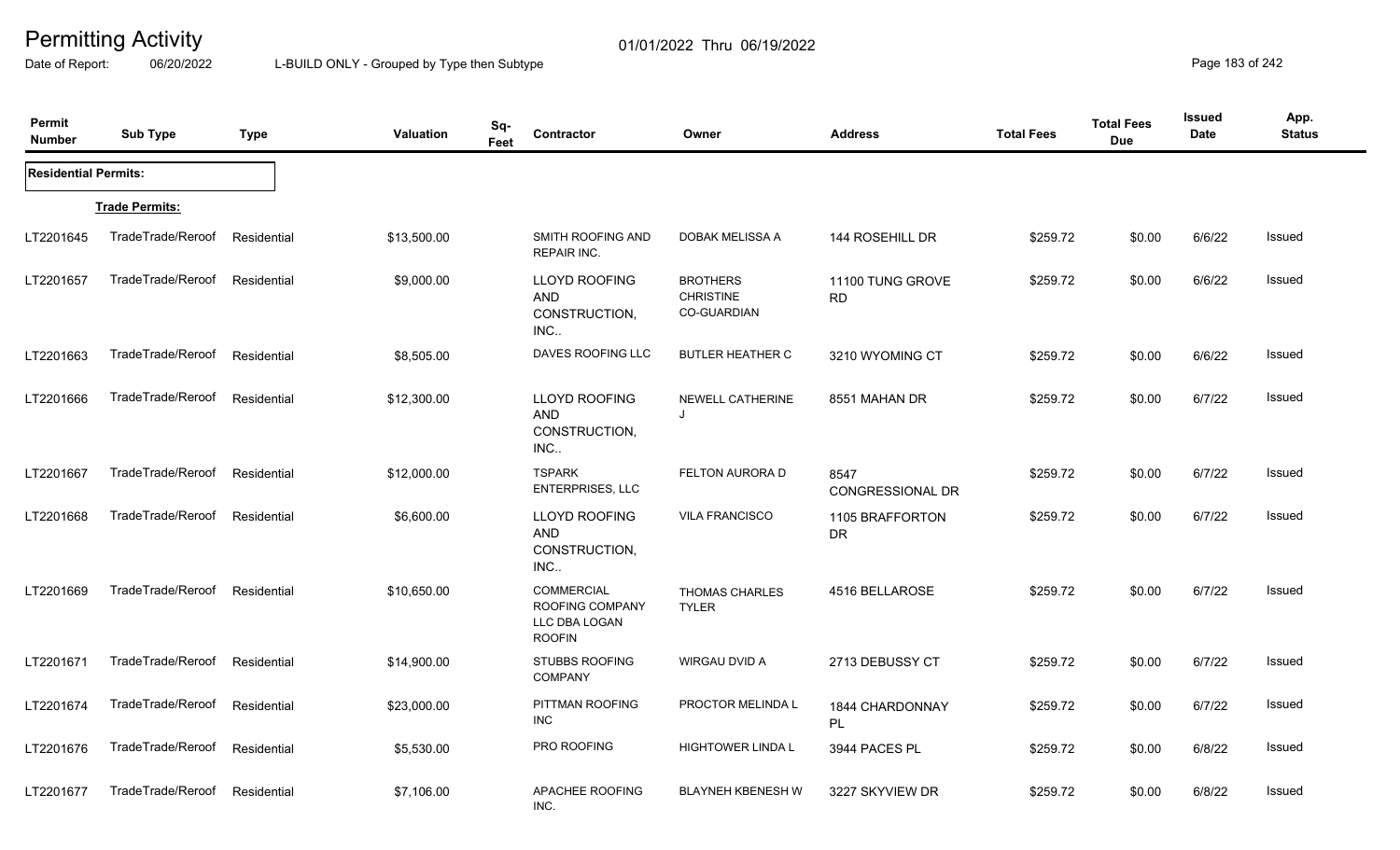Date of Report: 06/20/2022 L-BUILD ONLY - Grouped by Type then Subtype **Page 184** of 242

| Permit<br><b>Number</b>     | <b>Sub Type</b>       | <b>Type</b> | <b>Valuation</b> | Sq-<br>Feet | Contractor                                                           | Owner                                     | <b>Address</b>                        | <b>Total Fees</b> | <b>Total Fees</b><br><b>Due</b> | Issued<br>Date | App.<br><b>Status</b> |
|-----------------------------|-----------------------|-------------|------------------|-------------|----------------------------------------------------------------------|-------------------------------------------|---------------------------------------|-------------------|---------------------------------|----------------|-----------------------|
| <b>Residential Permits:</b> |                       |             |                  |             |                                                                      |                                           |                                       |                   |                                 |                |                       |
|                             | <b>Trade Permits:</b> |             |                  |             |                                                                      |                                           |                                       |                   |                                 |                |                       |
| LT2201678                   | TradeTrade/Reroof     | Residential | \$10,406.00      |             | PRO ROOFING                                                          | ATTALLA GEORGE                            | 7327 HOLLIS ST                        | \$259.72          | \$0.00                          | 6/8/22         | Issued                |
| LT2201680                   | TradeTrade/Reroof     | Residential | \$2,400.00       |             | PANHANDLE<br><b>BUILDING SERVICES</b><br>INC                         | SORRELLS TONY L                           | 5029 LEAH LN                          | \$254.72          | \$0.00                          | 6/8/22         | Issued                |
| LT2201684                   | TradeTrade/Reroof     | Residential | \$2,400.00       |             | <b>KFR CONSTRUCTION</b><br>SOLUTIONS, LLC                            | <b>CEDAR GROVE</b><br>PARTNERS LLC        | 1007 SHARER CT, Apt<br>$\overline{7}$ | \$254.72          | \$0.00                          | 6/8/22         | <b>Issued</b>         |
| LT2201685                   | TradeTrade/Reroof     | Residential | \$2,400.00       |             | <b>KFR CONSTRUCTION</b><br>SOLUTIONS, LLC                            | <b>CEDAR GROVE</b><br><b>PARTNERS LLC</b> | 1007 SHARER CT, Apt<br>8              | \$254.72          | \$0.00                          | 6/8/22         | Issued                |
| LT2201686                   | TradeTrade/Reroof     | Residential | \$2,400.00       |             | <b>KFR CONSTRUCTION</b><br>SOLUTIONS, LLC                            | <b>CEDAR GROVE</b><br><b>PARTNERS LLC</b> | 1007 SHARER CT, Apt<br>9              | \$254.72          | \$0.00                          | 6/8/22         | <b>Issued</b>         |
| LT2201688                   | TradeTrade/Reroof     | Residential | \$14,500.00      |             | <b>HARTSFIELD</b><br><b>ROOFING &amp;</b><br><b>CONSTRUCTION LLC</b> | <b>STEWART ARLENE</b>                     | 7403 OX BOW CIR                       | \$259.72          | \$0.00                          | 6/9/22         | Issued                |
| LT2201689                   | TradeTrade/Reroof     | Residential | \$11,025.00      |             | <b>HARTSFIELD</b><br><b>ROOFING &amp;</b><br>CONSTRUCTION LLC        | <b>GRAHAM LORI A</b>                      | 6427 STONE STREET<br><b>TRL</b>       | \$259.72          | \$0.00                          | 6/9/22         | Issued                |
| LT2201690                   | TradeTrade/Reroof     | Residential | \$11,000.00      |             | <b>TOTAL QUALITY</b><br>ROOFING, INC                                 | <b>GILBERT CATHERINE</b>                  | 6300 WILLIAMS RD                      | \$259.72          | \$0.00                          | 6/9/22         | <b>Issued</b>         |
| LT2201693                   | TradeTrade/Reroof     | Residential | \$13,999.00      |             | ORANGE BLOSSUM<br>ROOFING, LLC                                       | <b>BENTWOOD VILLAGE</b><br>LLC            | 3987 BENTWOOD LN                      | \$259.72          | \$0.00                          | 6/9/22         | Issued                |
| LT2201697                   | TradeTrade/Reroof     | Residential | \$30,000.00      |             | PACE HOME<br>SOLUTIONS LLC                                           | PRIETO VICTOR D                           | 4982 BRANDED OAKS<br>CT.              | \$259.72          | \$0.00                          | 6/10/22        | Issued                |
| LT2201703                   | TradeTrade/Reroof     | Residential | \$12,000.00      |             | SMITH ROOFING AND<br><b>REPAIR INC.</b>                              | <b>MAUCH EUNICE A</b>                     | 8288 SHENANDOAH<br>DR.                | \$259.72          | \$0.00                          | 6/9/22         | Issued                |
| LT2201704                   | TradeTrade/Reroof     | Residential | \$2,400.00       |             | <b>KFR CONSTRUCTION</b><br>SOLUTIONS, LLC                            | <b>CEDAR GROVE</b><br>PARTNERS LLC        | 1009 SHARER CT, Apt<br>10             | \$254.72          | \$0.00                          | 6/9/22         | Issued                |
| LT2201705                   | TradeTrade/Reroof     | Residential | \$2,400.00       |             | <b>KFR CONSTRUCTION</b><br>SOLUTIONS, LLC                            | <b>CEDAR GROVE</b><br>PARTNERS LLC        | 1009 SHARER CT, Apt<br>11             | \$254.72          | \$0.00                          | 6/9/22         | Issued                |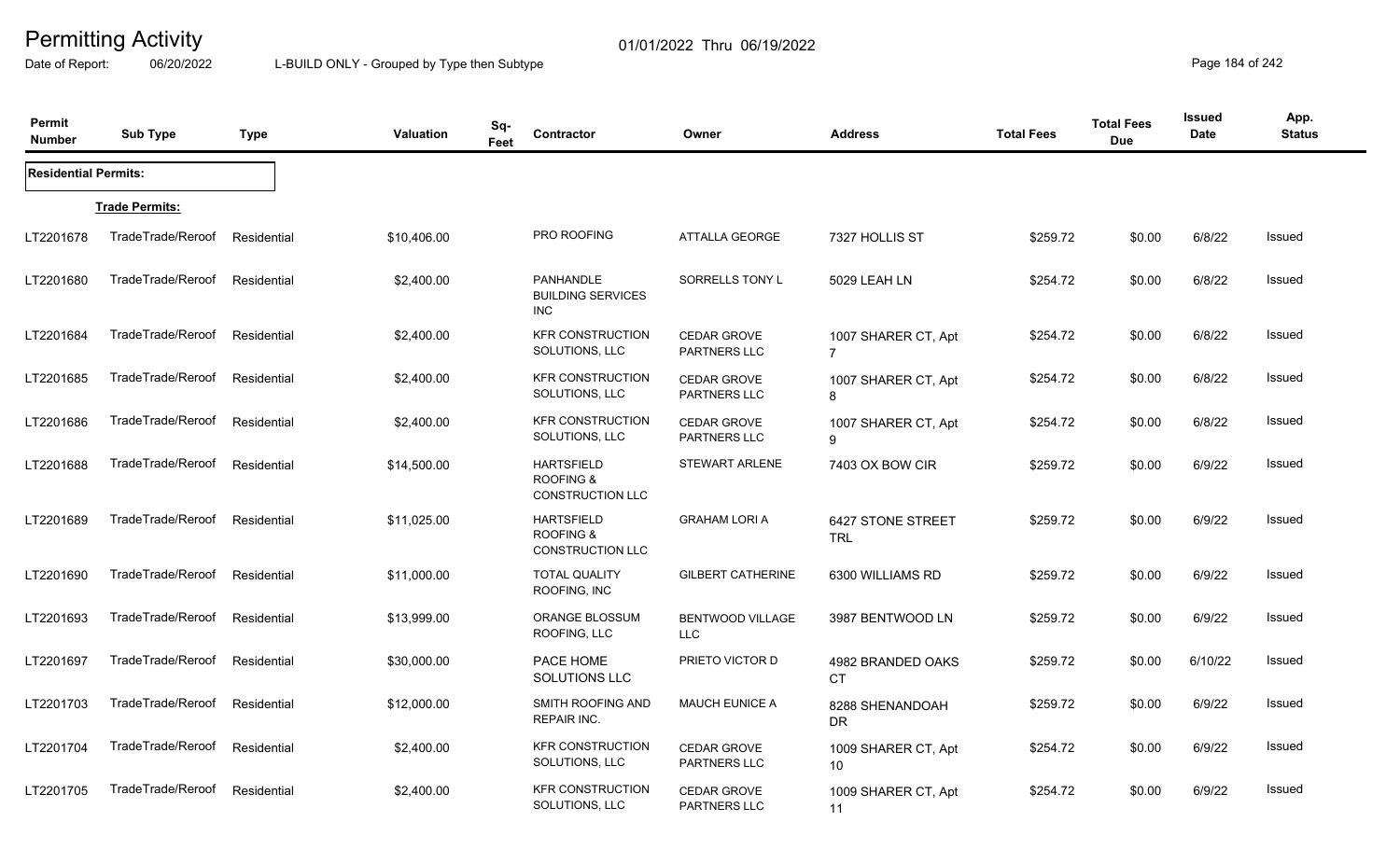Date of Report: 06/20/2022 L-BUILD ONLY - Grouped by Type then Subtype **Page 185** of 242

| Permit<br><b>Number</b>     | <b>Sub Type</b>       | <b>Type</b> | <b>Valuation</b> | Sq-<br>Feet | Contractor                                                             | Owner                                         | <b>Address</b>                           | <b>Total Fees</b> | <b>Total Fees</b><br><b>Due</b> | Issued<br>Date | App.<br><b>Status</b> |
|-----------------------------|-----------------------|-------------|------------------|-------------|------------------------------------------------------------------------|-----------------------------------------------|------------------------------------------|-------------------|---------------------------------|----------------|-----------------------|
| <b>Residential Permits:</b> |                       |             |                  |             |                                                                        |                                               |                                          |                   |                                 |                |                       |
|                             | <b>Trade Permits:</b> |             |                  |             |                                                                        |                                               |                                          |                   |                                 |                |                       |
| LT2201706                   | TradeTrade/Reroof     | Residential | \$2,400.00       |             | <b>KFR CONSTRUCTION</b><br>SOLUTIONS, LLC                              | CEDAR GROVE<br><b>PARTNERS LLC</b>            | 1009 SHARER CT, Apt<br>$12 \overline{ }$ | \$254.72          | \$0.00                          | 6/9/22         | Issued                |
| LT2201709                   | TradeTrade/Reroof     | Residential | \$25,000.00      |             | <b>TALLAHASSEE</b><br>ROOFING INC                                      | <b>BARTON DOUGLAS</b>                         | 9324 CARR LANE<br><b>WAY</b>             | \$259.72          | \$0.00                          | 6/10/22        | <b>Issued</b>         |
| LT2201713                   | TradeTrade/Reroof     | Residential | \$12,200.00      |             | <b>TSPARK</b><br><b>ENTERPRISES, LLC</b>                               | MOORE JOHNNY                                  | 2817 GREEN FOREST<br><b>LN</b>           | \$259.72          | \$0.00                          | 6/10/22        | Issued                |
| LT2201714                   | TradeTrade/Reroof     | Residential | \$10,514.19      |             | <b>NEW SOUTH</b><br>ROOFING INC                                        | ROOK LILIA                                    | 1861 LOG RIDGE TRL                       | \$259.72          | \$0.00                          | 6/10/22        | <b>Issued</b>         |
| LT2201715                   | TradeTrade/Reroof     | Residential | \$14,400.00      |             | KOCH BROTHERS<br>ROOF REPAIR INC                                       | <b>CAIN CYNTHIA S</b>                         | 3508 DOE RUN DR                          | \$259.72          | \$0.00                          | 6/10/22        | Issued                |
| LT2201720                   | TradeTrade/Reroof     | Residential | \$8,680.00       |             | <b>MATHEWS AND SONS</b><br><b>INC</b>                                  | <b>BERTONI JEANETTE</b><br>MAE                | 1616 CHADWICK WAY                        | \$259.72          | \$0.00                          | 6/12/22        | Issued                |
| LT2201721                   | TradeTrade/Reroof     | Residential | \$13,500.00      |             | SMITH ROOFING AND<br><b>REPAIR INC.</b>                                | <b>BROUSSARD</b><br><b>BEVERLY R</b>          | 8983 OLD CHEMONIE<br><b>RD</b>           | \$259.72          | \$0.00                          | 6/13/22        | Issued                |
| LT2201722                   | TradeTrade/Reroof     | Residential | \$12,000.00      |             | <b>SMITH ROOFING AND</b><br><b>REPAIR INC.</b>                         | <b>STINGLE DANIEL</b><br><b>FREDERICK</b>     | 3305 CHEROKEE<br><b>RIDGE TRL</b>        | \$259.72          | \$0.00                          | 6/13/22        | Issued                |
| LT2201723                   | TradeTrade/Reroof     | Residential | \$14,500.00      |             | <b>HARTSFIELD</b><br><b>ROOFING &amp;</b><br><b>CONSTRUCTION LLC</b>   | <b>DUNLAP DOUGLAS</b><br><b>SCOTT</b>         | 4811 HIGHGROVE RD                        | \$259.72          | \$0.00                          | 6/13/22        | Issued                |
| LT2201733                   | TradeTrade/Reroof     | Residential | \$18,000.00      |             | PITTMAN ROOFING<br>INC                                                 | <b>KALIRAI KULBINDER</b><br>SINGH LIFE ESTATE | 2619 WHARTON CIR                         | \$259.72          | \$0.00                          | 6/13/22        | Issued                |
| LT2201739                   | TradeTrade/Reroof     | Residential | \$2,400.00       |             | <b>KFR CONSTRUCTION</b><br>SOLUTIONS, LLC                              | <b>CEDAR GROVE</b><br>PARTNERS LLC            | 1014 SHARER CT, Apt<br>25                | \$254.72          | \$0.00                          | 6/13/22        | Issued                |
| LT2201740                   | TradeTrade/Reroof     | Residential | \$2,400.00       |             | <b>KFR CONSTRUCTION</b><br>SOLUTIONS, LLC                              | PINYON POINT LLC                              | 1011 SHARER CT, Apt<br>13                | \$254.72          | \$0.00                          | 6/13/22        | Issued                |
| LT2201741                   | TradeTrade/Reroof     | Residential | \$16,950.00      |             | <b>COMMERCIAL</b><br>ROOFING COMPANY<br>LLC DBA LOGAN<br><b>ROOFIN</b> | FS#119                                        | 1059 EPPING FOREST<br><b>DR</b>          | \$259.72          | \$0.00                          | 6/14/22        | Issued                |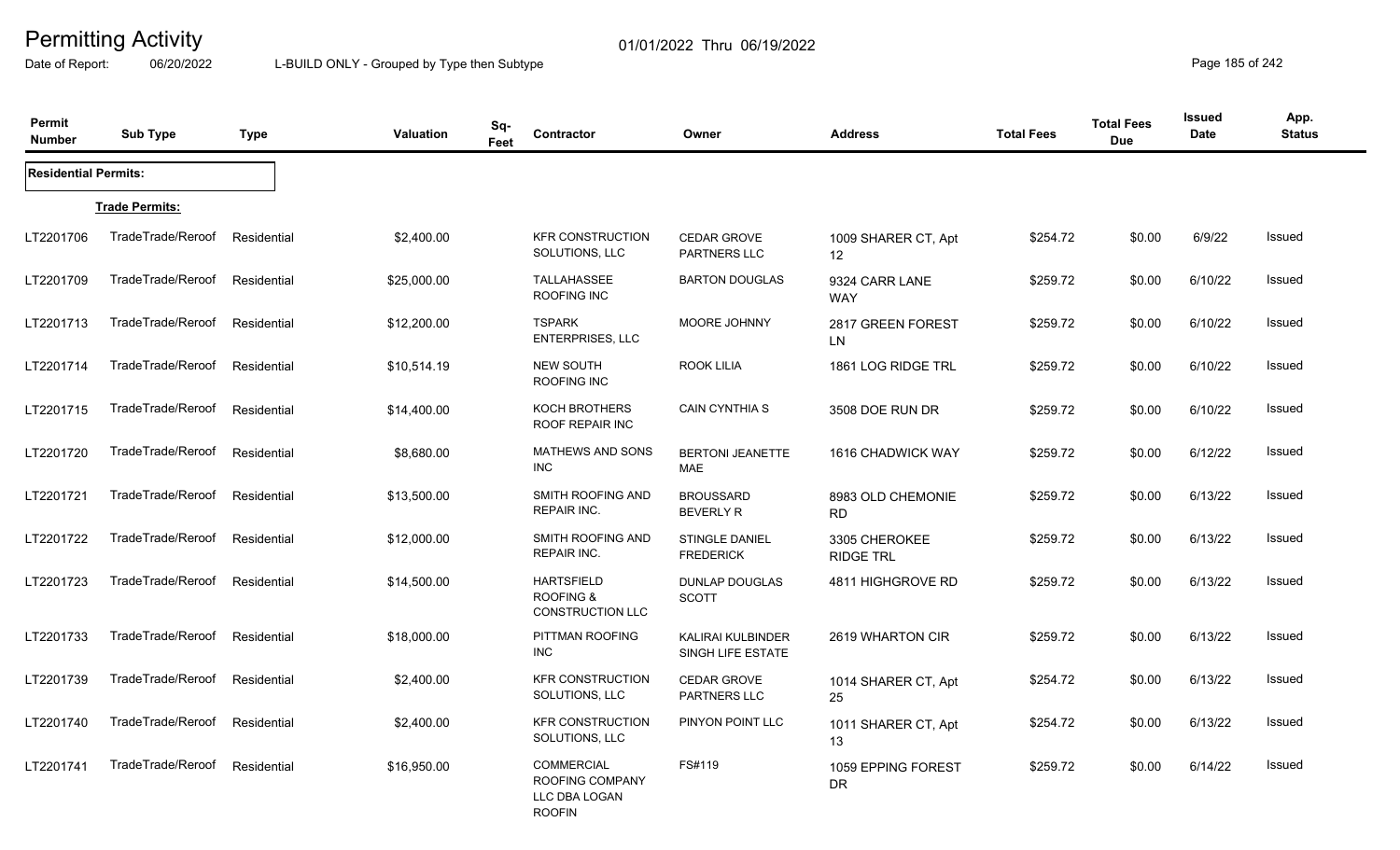Date of Report: 06/20/2022 L-BUILD ONLY - Grouped by Type then Subtype **Page 186** of 242

| Permit<br><b>Number</b>     | <b>Sub Type</b>       | <b>Type</b> | <b>Valuation</b> | Sq-<br>Feet | <b>Contractor</b>                                    | Owner                                        | <b>Address</b>                  | <b>Total Fees</b> | <b>Total Fees</b><br><b>Due</b> | <b>Issued</b><br><b>Date</b> | App.<br><b>Status</b> |
|-----------------------------|-----------------------|-------------|------------------|-------------|------------------------------------------------------|----------------------------------------------|---------------------------------|-------------------|---------------------------------|------------------------------|-----------------------|
| <b>Residential Permits:</b> |                       |             |                  |             |                                                      |                                              |                                 |                   |                                 |                              |                       |
|                             | <b>Trade Permits:</b> |             |                  |             |                                                      |                                              |                                 |                   |                                 |                              |                       |
| LT2201744                   | TradeTrade/Reroof     | Residential | \$15,000.00      |             | <b>TADLOCK ROOFING</b><br><b>INC</b>                 | <b>RICHARDS GERALD</b>                       | 120 MERIDIAN HILLS<br><b>RD</b> | \$259.72          | \$0.00                          | 6/14/22                      | Issued                |
| LT2201746                   | TradeTrade/Reroof     | Residential | \$7,200.00       |             | LLOYD ROOFING<br><b>AND</b><br>CONSTRUCTION,<br>INC  | <b>ROBERTS JAMES</b><br><b>BRYANT</b>        | 9015 OLD WOODVILLE<br><b>RD</b> | \$259.72          | \$0.00                          | 6/14/22                      | Issued                |
| LT2201749                   | TradeTrade/Reroof     | Residential | \$5,700.00       |             | DAVES ROOFING LLC                                    | <b>KNIGHT DIANA D</b>                        | 3009 LANG DR                    | \$259.72          | \$0.00                          | 6/14/22                      | Issued                |
| LT2201750                   | TradeTrade/Reroof     | Residential | \$11,000.00      |             | <b>COASTAL ROOFING</b><br>SOLUTIONS, LLC             | PONDER IOLA T                                | 2039 REGISTER RD                | \$259.72          | \$0.00                          | 6/15/22                      | Issued                |
| LT2201757                   | TradeTrade/Reroof     | Residential | \$10,000.00      |             | <b>BOWMAN'S QUALITY</b><br>ROOFING & REPAIR,<br>INC. | <b>MORRILL JOHN A</b>                        | 827 BRENT DR                    | \$259.72          | \$0.00                          | 6/15/22                      | Issued                |
| LT2201759                   | TradeTrade/Reroof     | Residential | \$6,500.00       |             | <b>BOB MCKEITHEN &amp;</b><br>SONS INC               | <b>CROSS PAMELA</b>                          | 5636 CYPRESS CIR                | \$259.72          | \$0.00                          | 6/15/22                      | Issued                |
| LT2201760                   | TradeTrade/Reroof     | Residential | \$12,700.00      |             | <b>TOTAL QUALITY</b><br>ROOFING, INC                 | <b>HAND AMY LYNN</b>                         | 7878 REYNOLDS CT                | \$259.72          | \$0.00                          | 6/15/22                      | <b>Issued</b>         |
| LT2201762                   | TradeTrade/Reroof     | Residential | \$7,000.00       |             | ROYAL ROOFING LLC                                    | <b>ROBINSON DWAYNE</b><br><b>CHRISTOPHER</b> | 725 BRENT DR                    | \$259.72          | \$0.00                          | 6/15/22                      | <b>Issued</b>         |
| LT2201766                   | TradeTrade/Reroof     | Residential | \$6,000.00       |             | <b>TADLOCK ROOFING</b><br>INC                        | <b>BAITY ISRAEL JAMES</b>                    | 2047 HANOVER CT                 | \$259.72          | \$0.00                          | 6/15/22                      | Issued                |
| LT2201767                   | TradeTrade/Reroof     | Residential | \$20,500.00      |             | <b>TADLOCK ROOFING</b><br><b>INC</b>                 | <b>MARTIN JAMES D JR</b>                     | 1873 DOVE FIELD RUN             | \$259.72          | \$0.00                          | 6/15/22                      | Issued                |
| LT2201768                   | TradeTrade/Reroof     | Residential | \$13,500.00      |             | <b>TADLOCK ROOFING</b><br><b>INC</b>                 | <b>BONNELL KAREN</b><br><b>DOBSON</b>        | 4009 CAMINO REAL                | \$259.72          | \$0.00                          | 6/15/22                      | <b>Issued</b>         |
| LT2201769                   | TradeTrade/Reroof     | Residential | \$17,000.00      |             | <b>TADLOCK ROOFING</b><br>INC.                       | <b>KERNS JONATHON D</b>                      | 10663 REBEL CIR                 | \$259.72          | \$0.00                          | 6/15/22                      | <b>Issued</b>         |
| LT2201770                   | TradeTrade/Reroof     | Residential | \$8,000.00       |             | DAVES ROOFING LLC                                    | <b>TREVINO ANTHONY</b>                       | 5916 STONELER RD                | \$259.72          | \$0.00                          | 6/15/22                      | Issued                |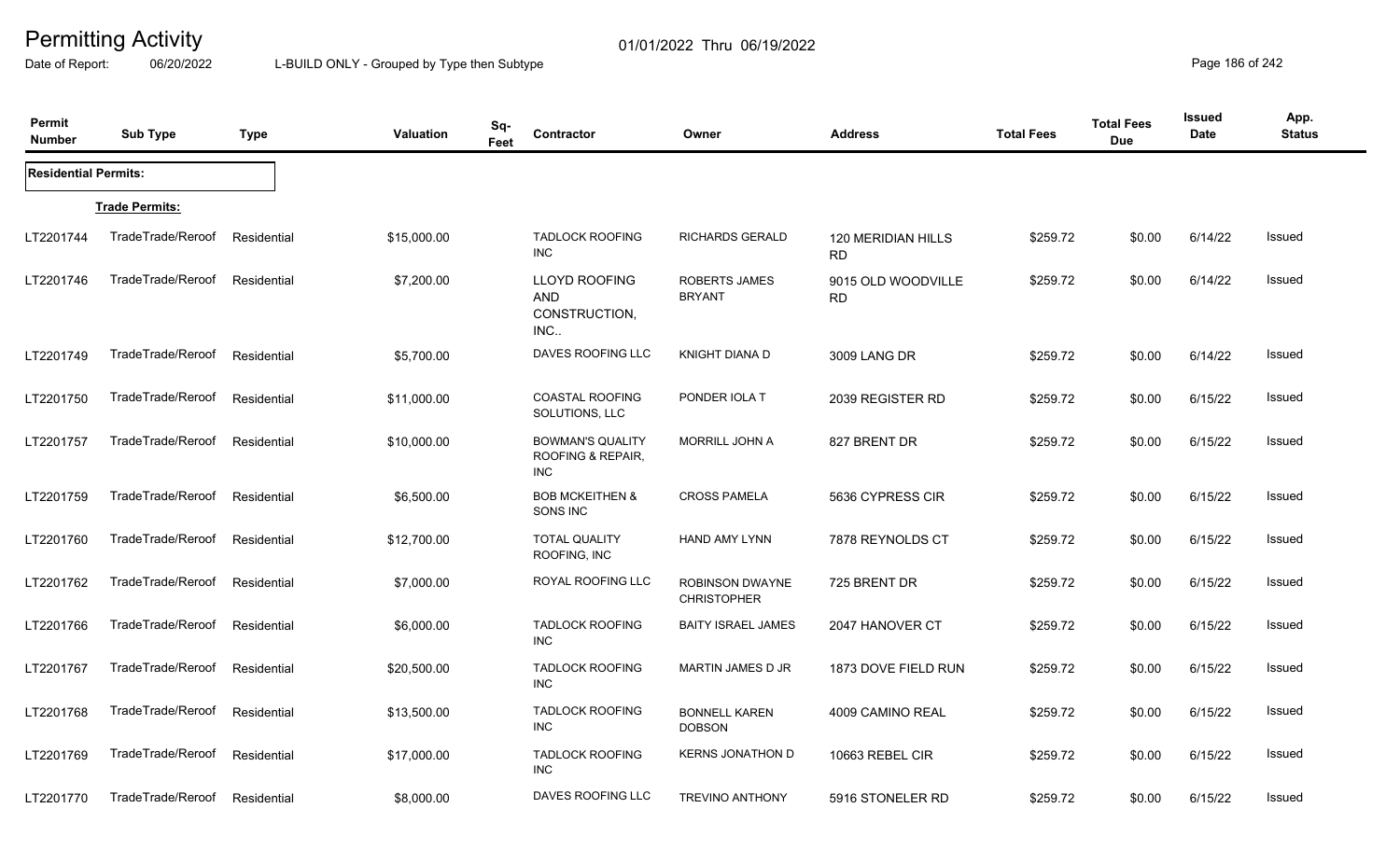Date of Report: 06/20/2022 L-BUILD ONLY - Grouped by Type then Subtype **Page 187** of 242

| Permit<br><b>Number</b>     | <b>Sub Type</b>       | <b>Type</b> | <b>Valuation</b> | Sq-<br>Feet | Contractor                                                              | Owner                                              | <b>Address</b>                  | <b>Total Fees</b> | <b>Total Fees</b><br><b>Due</b> | Issued<br>Date | App.<br><b>Status</b>        |
|-----------------------------|-----------------------|-------------|------------------|-------------|-------------------------------------------------------------------------|----------------------------------------------------|---------------------------------|-------------------|---------------------------------|----------------|------------------------------|
| <b>Residential Permits:</b> |                       |             |                  |             |                                                                         |                                                    |                                 |                   |                                 |                |                              |
|                             | <b>Trade Permits:</b> |             |                  |             |                                                                         |                                                    |                                 |                   |                                 |                |                              |
| LT2201781                   | TradeTrade/Reroof     | Residential | \$12,700.00      |             | <b>TOTAL QUALITY</b><br>ROOFING, INC                                    | <b>BECKHAM B J</b>                                 | 8835 JOMAUREEN<br><b>WAY</b>    | \$259.72          | \$0.00                          | 6/16/22        | Issued                       |
| LT2201782                   | TradeTrade/Reroof     | Residential | \$7,920.00       |             | <b>KOCH BROTHERS</b><br><b>ROOF REPAIR INC</b>                          | <b>TOWNSEND CHARLES</b><br>P JR                    | 3301 BARROW HILL<br><b>TRL</b>  | \$259.72          | \$0.00                          | 6/16/22        | Issued                       |
| LT2201784                   | TradeTrade/Reroof     | Residential | \$14,500.00      |             | <b>HARTSFIELD</b><br><b>ROOFING &amp;</b><br>CONSTRUCTION LLC           |                                                    | 9476 BUCK HAVEN<br><b>TRL</b>   | \$259.72          | \$0.00                          | 6/16/22        | Issued                       |
| LT2201785                   | TradeTrade/Reroof     | Residential | \$8,700.00       |             | <b>LLOYD ROOFING</b><br>AND<br>CONSTRUCTION,<br>INC                     | <b>MYERS BRENDA A</b>                              | 4279 PLEASANT DR                | \$259.72          | \$0.00                          | 6/16/22        | Issued                       |
| LT2201786                   | TradeTrade/Reroof     | Residential | \$0.00           |             | SMITH ROOFING AND<br><b>REPAIR INC.</b>                                 | <b>HUNTER PATRICIA R</b><br><b>REVOCABLE TRUST</b> | 7429 CREEKRIDGE<br><b>CIR</b>   | \$254.72          | \$0.00                          | 6/17/22        | Issued                       |
| LT2201790                   | TradeTrade/Reroof     | Residential | \$11,750.00      |             | <b>KOCH BROTHERS</b><br>ROOF REPAIR INC                                 | PIERCE MARY F                                      | 5828 HAVEN LN                   | \$259.72          | \$0.00                          | 6/17/22        | Issued                       |
| LT2201791                   | TradeTrade/Reroof     | Residential | \$13,870.95      |             | NEW SOUTH<br>ROOFING INC                                                | <b>GUSTAFSON</b><br><b>MONIQUE</b>                 | 1741 COPPERFIELD<br><b>CIR</b>  | \$259.72          | \$0.00                          | 6/17/22        | Issued                       |
| LT2201792                   | TradeTrade/Reroof     | Residential | \$11,000.00      |             | NEW SOUTH<br><b>ROOFING INC</b>                                         | <b>RAYNE KRISTINE</b>                              | 11682 GRAZING BUCK<br><b>CT</b> | \$259.72          | \$0.00                          | 6/17/22        | Issued                       |
| LT2201796                   | TradeTrade/Reroof     | Residential | \$22,196.33      |             | <b>BLACK FOOT</b><br><b>ROOFING &amp;</b><br>CONSTRUCTION               | <b>BAILEY G LEONARD</b>                            | 10971 TELFORD<br>CHASE          | \$259.72          | \$0.00                          | 6/17/22        | Issued                       |
| LB2200480                   | TradeTrade/Solar      | Residential | \$19,000.00      | 366.51      | <b>MERAKI</b><br><b>INSTALLERS LLC</b>                                  | PHILLIPPY GEORGE<br><b>DUNCAN</b>                  | 2954 LARIS DR                   | \$178.94          | \$0.00                          | 3/18/22        | Certificate of<br>Completion |
| LB2200483                   | TradeTrade/Solar      | Residential | \$37,775.00      |             | <b>INDEPENDENT</b><br><b>GREEN</b><br><b>TECHNOLOGIES</b><br><b>LLC</b> | KING MARY JUDITH                                   | 3700 PINE TIP RD                | \$194.60          | \$0.00                          | 4/12/22        | Issued                       |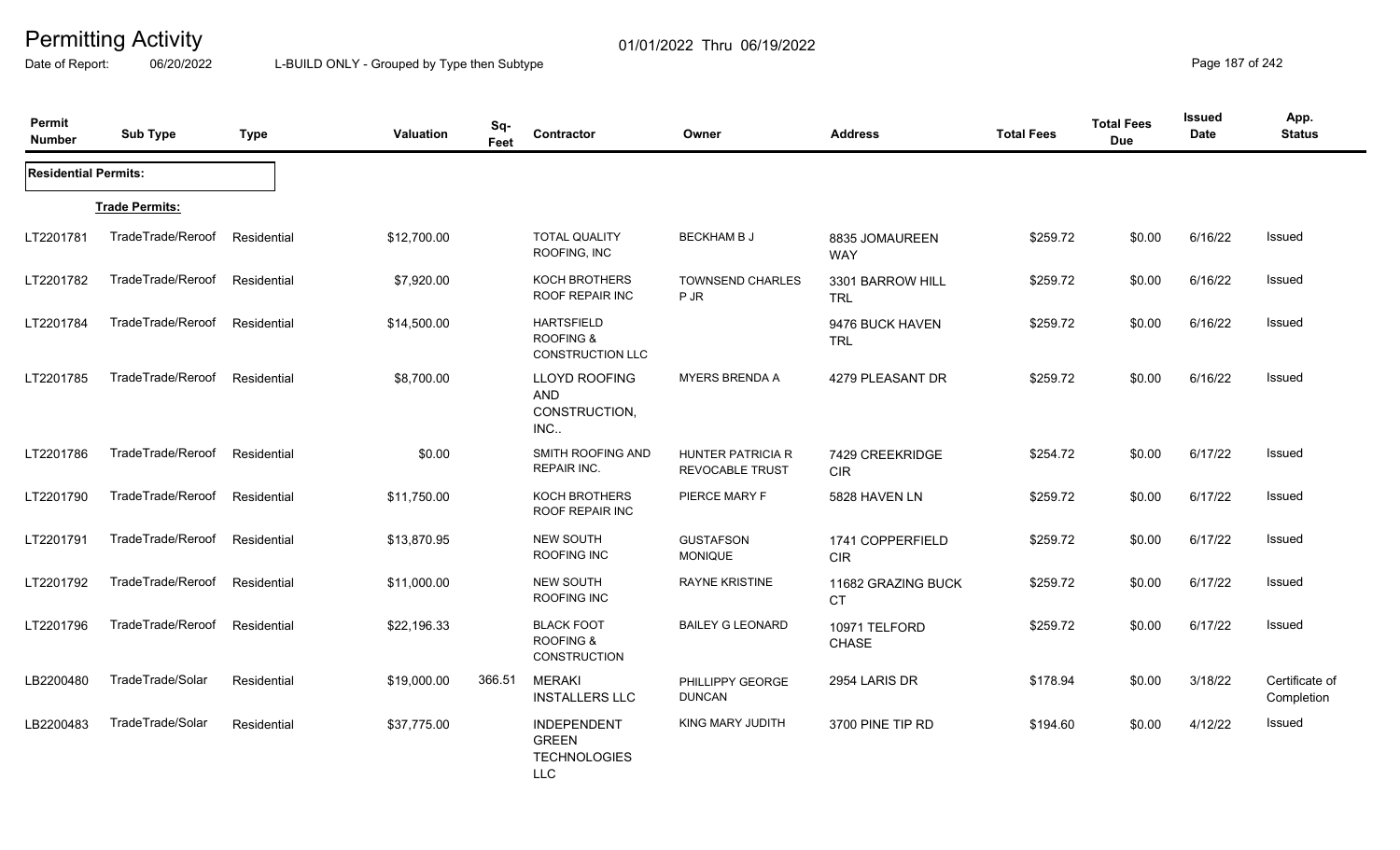Date of Report: 06/20/2022 L-BUILD ONLY - Grouped by Type then Subtype **Page 188** of 242

| Permit<br><b>Number</b>     | <b>Sub Type</b>       | <b>Type</b> | <b>Valuation</b> | Sq-<br>Feet | Contractor                                                              | Owner                                                  | <b>Address</b>                  | <b>Total Fees</b> | <b>Total Fees</b><br><b>Due</b> | <b>Issued</b><br><b>Date</b> | App.<br><b>Status</b>        |
|-----------------------------|-----------------------|-------------|------------------|-------------|-------------------------------------------------------------------------|--------------------------------------------------------|---------------------------------|-------------------|---------------------------------|------------------------------|------------------------------|
| <b>Residential Permits:</b> |                       |             |                  |             |                                                                         |                                                        |                                 |                   |                                 |                              |                              |
|                             | <b>Trade Permits:</b> |             |                  |             |                                                                         |                                                        |                                 |                   |                                 |                              |                              |
| LB2200487                   | TradeTrade/Solar      | Residential | \$11,000.00      | 212.45      | <b>MERAKI</b><br><b>INSTALLERS LLC</b>                                  | <b>GUNN JO ANN</b>                                     | 2140 FAULK DR                   | \$259.87          | \$0.00                          | 3/22/22                      | Certificate of<br>Completion |
| LB2200491                   | TradeTrade/Solar      | Residential | \$31,217.89      | 320.98      | <b>SEA TURTLE SOLAR</b><br>SYSTEMS, LLC                                 | <b>ESCALANTE</b><br>ALEXANDER JOSE<br>SALAZAR          | 2351 LEXINGTON<br>POND WAY      | \$194.60          | \$0.00                          | 4/4/22                       | Issued                       |
| LB2200519                   | TradeTrade/Solar      | Residential | \$204,600.00     | 2436.31     | <b>KELLY ROOFING</b>                                                    | <b>DIESTELHORST ALICE</b><br>S                         | 665 FOREST LAIR                 | \$244.21          | \$0.00                          | 4/6/22                       | Issued                       |
| LB2200527                   | TradeTrade/Solar      | Residential | \$31,000.00      | 654.75      | <b>MERAKI</b><br><b>INSTALLERS LLC</b>                                  | EDDY BASIL B                                           | 16991 NORRIS BEND               | \$178.94          | \$0.00                          | 3/30/22                      | Certificate of<br>Completion |
| LB2200528                   | TradeTrade/Solar      | Residential | \$37,000.00      | 714.59      | <b>MERAKI</b><br><b>INSTALLERS LLC</b>                                  | <b>HASTINGS CHARISE</b>                                | 3321 DARTMOOR DR                | \$178.94          | \$0.00                          | 3/28/22                      | Certificate of<br>Completion |
| LB2200558                   | TradeTrade/Solar      | Residential | \$21,924.00      | 781         | <b>MARC JONES</b><br>CONSTRUCTION,<br>LLC DBA SUNPRO<br>SOLAR           | <b>BEATY TRACY</b><br><b>LUCKOWER</b>                  | 8074 TENNYSON DR                | \$225.92          | \$0.00                          | 4/1/22                       | Issued                       |
| LB2200563                   | TradeTrade/Solar      | Residential | \$92,840.00      | 681.67      | <b>INDEPENDENT</b><br><b>GREEN</b><br><b>TECHNOLOGIES</b><br><b>LLC</b> | <b>TREAHY FAMILY</b><br><b>TRUST DATED</b><br>8/7/2020 | 4688 WHISPERING<br>OAKS DR      | \$178.94          | \$0.00                          | 3/28/22                      | Certificate of<br>Completion |
| LB2200574                   | TradeTrade/Solar      | Residential | \$25,000.00      | 482.83      | <b>MERAKI</b><br><b>INSTALLERS LLC</b>                                  | <b>BYRD LAKEISHA S</b>                                 | 519 BROOKE<br><b>HAMPTON DR</b> | \$184.49          | \$0.00                          | 3/30/22                      | Certificate of<br>Completion |
| LB2200579                   | TradeTrade/Solar      | Residential | \$124,677.00     | 664         | <b>MARC JONES</b><br>CONSTRUCTION,<br>LLC DBA SUNPRO<br>SOLAR           | FS#119                                                 | 4461 ROCKINGHAM<br>RD           | \$244.21          | \$0.00                          | 4/8/22                       | Issued                       |
| LB2200612                   | TradeTrade/Solar      | Residential | \$23,000.00      | 453.74      | <b>MERAKI</b><br><b>INSTALLERS LLC</b>                                  | SOFGE RUNGNAPA                                         | 9016 FOXWOOD DR                 | \$244.21          | \$0.00                          | 4/8/22                       | Certificate of<br>Completion |
| LB2200617                   | TradeTrade/Solar      | Residential | \$19,000.00      | 373.16      | <b>MERAKI</b><br><b>INSTALLERS LLC</b>                                  | <b>MANGILI HENRIQUE</b><br><b>PEDROSO</b>              | 3929 ELLA DR                    | \$178.94          | \$0.00                          | 4/8/22                       | Certificate of<br>Completion |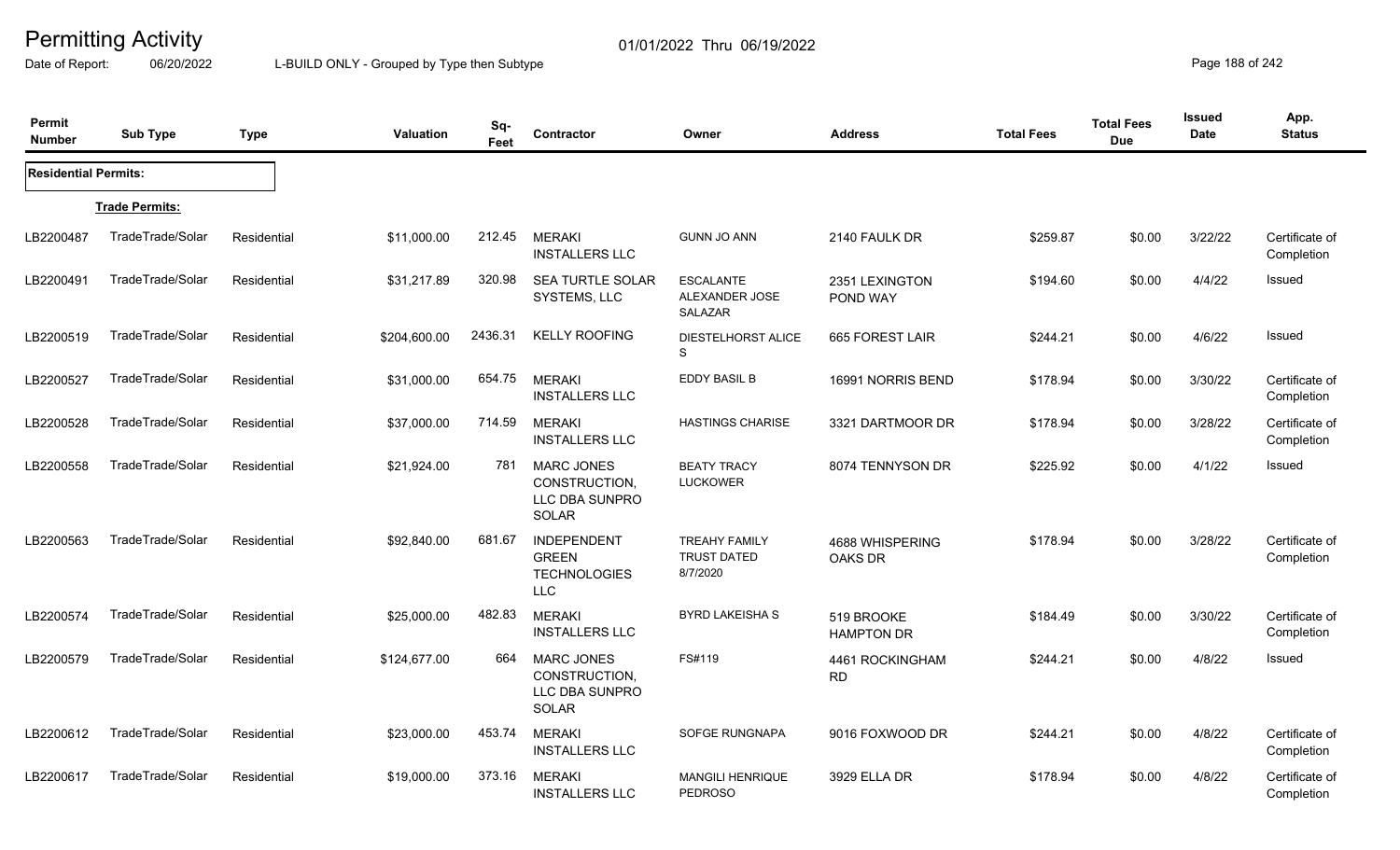Date of Report: 06/20/2022 L-BUILD ONLY - Grouped by Type then Subtype **Page 189 of 242** 

| Permit<br><b>Number</b>     | <b>Sub Type</b>       | <b>Type</b> | <b>Valuation</b> | Sq-<br>Feet | Contractor                                                           | Owner                                   | <b>Address</b>                  | <b>Total Fees</b> | <b>Total Fees</b><br><b>Due</b> | Issued<br><b>Date</b> | App.<br><b>Status</b>        |
|-----------------------------|-----------------------|-------------|------------------|-------------|----------------------------------------------------------------------|-----------------------------------------|---------------------------------|-------------------|---------------------------------|-----------------------|------------------------------|
| <b>Residential Permits:</b> |                       |             |                  |             |                                                                      |                                         |                                 |                   |                                 |                       |                              |
|                             | <b>Trade Permits:</b> |             |                  |             |                                                                      |                                         |                                 |                   |                                 |                       |                              |
| LB2200641                   | TradeTrade/Solar      | Residential | \$2,500.00       | 156         | <b>MARC JONES</b><br>CONSTRUCTION,<br>LLC DBA SUNPRO<br><b>SOLAR</b> | <b>LESLIE ANDREW J</b>                  | 5132 OCHLOCKONEE<br><b>RD</b>   | \$178.94          | \$0.00                          | 4/8/22                | Certificate of<br>Completion |
| LB2200644                   | TradeTrade/Solar      | Residential | \$35,000.00      | 687.4       | <b>MERAKI</b><br><b>INSTALLERS LLC</b>                               | <b>MEARS NATHAN</b>                     | 3612 MONMOUTH CT                | \$179.73          | \$0.00                          | 4/8/22                | Certificate of<br>Completion |
| LB2200654                   | TradeTrade/Solar      | Residential | \$25,000.00      | 392.8       | <b>MERAKI</b><br><b>INSTALLERS LLC</b>                               | <b>ZAPATA KRISTIN</b>                   | 8661 ALEXANDRITE CT             | \$259.87          | \$0.00                          | 4/18/22               | Certificate of<br>Completion |
| LB2200655                   | TradeTrade/Solar      | Residential | \$31,217.89      | 426.61      | <b>SEA TURTLE SOLAR</b><br>SYSTEMS, LLC                              | <b>GIBSON PHYLLIS</b><br><b>ELAINE</b>  | 4444 SUMMERFIELD<br><b>DR</b>   | \$178.94          | \$0.00                          | 4/15/22               | Certificate of<br>Completion |
| LB2200691                   | TradeTrade/Solar      | Residential | \$19,000.00      | 401.66      | <b>MERAKI</b><br><b>INSTALLERS LLC</b>                               | <b>PANDOLFI</b><br><b>CHRISTOPHER</b>   | 2112 PORTSMOUTH<br><b>CIR</b>   | \$178.94          | \$0.00                          | 4/18/22               | Certificate of<br>Completion |
| LB2200692                   | TradeTrade/Solar      | Residential | \$23,000.00      | 486.22      | <b>MERAKI</b><br><b>INSTALLERS LLC</b>                               | <b>CLARK CAROLYN</b><br><b>WILLIAMS</b> | 6533 RIVERS BANK<br><b>WAY</b>  | \$178.94          | \$0.00                          | 4/18/22               | Certificate of<br>Completion |
| LB2200700                   | TradeTrade/Solar      | Residential | \$45,000.00      | 507.12      | <b>TITAN SOLAR</b><br>POWER FL INC                                   | <b>DOTSON CHARLES</b>                   | 6335 SUE PAGE DR                | \$178.94          | \$0.00                          | 4/18/22               | Issued                       |
| LB2200713                   | TradeTrade/Solar      | Residential | \$17,000.00      | 333.88      | <b>MERAKI</b><br><b>INSTALLERS LLC</b>                               | FS#119                                  | 3032 HARPERS<br><b>FERRY DR</b> | \$178.94          | \$0.00                          | 4/18/22               | Certificate of<br>Completion |
| LB2200721                   | TradeTrade/Solar      | Residential | \$47,910.00      | 488         | ADT SOLAR LLC,<br><b>DBA SUNPRO</b><br>SOLAR                         | <b>BOHLING CHRISTINE</b>                | 1584 SILVER LAKE RD             | \$178.94          | \$0.00                          | 6/3/22                | Issued                       |
| LB2200727                   | TradeTrade/Solar      | Residential | \$21,000.00      | 412.44      | <b>MERAKI</b><br><b>INSTALLERS LLC</b>                               | <b>HOLTON JEREMIAH A</b>                | 4258 BLOUNT CREEK<br><b>RD</b>  | \$178.94          | \$0.00                          | 4/22/22               | Issued                       |
| LB2200747                   | TradeTrade/Solar      | Residential | \$27,000.00      | 530.28      | <b>MERAKI</b><br><b>INSTALLERS LLC</b>                               | <b>WARNER BRITTANY</b>                  | 1609 SOUTHBROOK<br>LN           | \$178.94          | \$0.00                          | 4/28/22               | Certificate of<br>Completion |
| LB2200748                   | TradeTrade/Solar      | Residential | \$54,630.66      | 606.1       | FREEDOM<br><b>FOREVER FLORIDA</b><br><b>LLC</b>                      | <b>MARTIN GERALD L</b>                  | 1130 CORBY CT                   | \$178.94          | \$0.00                          | 4/28/22               | Issued                       |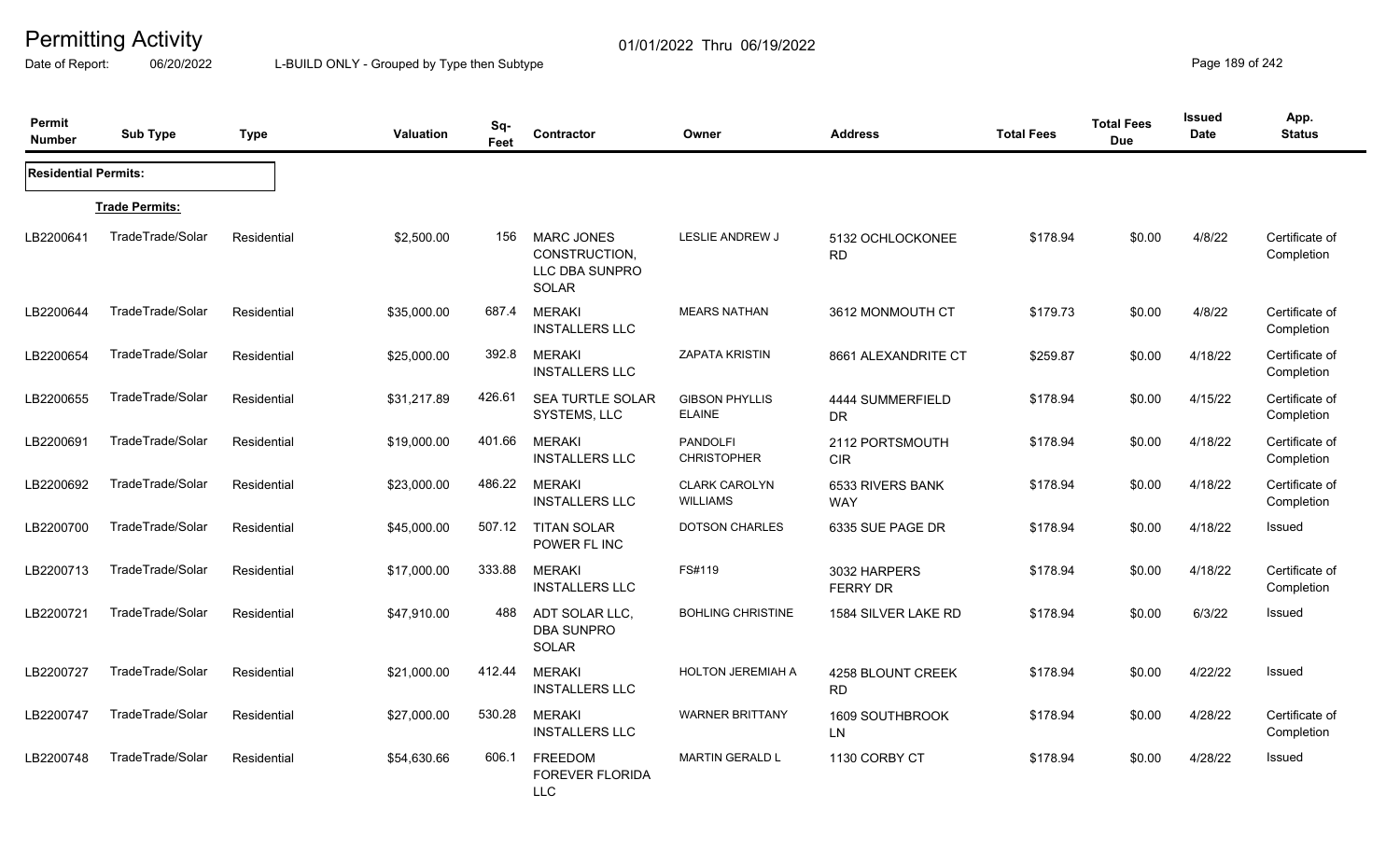Date of Report: 06/20/2022 L-BUILD ONLY - Grouped by Type then Subtype **Page 190** of 242

| Permit<br><b>Number</b>     | <b>Sub Type</b>       | <b>Type</b> | <b>Valuation</b> | Sq-<br>Feet | Contractor                             | Owner                                   | <b>Address</b>                | <b>Total Fees</b> | <b>Total Fees</b><br><b>Due</b> | <b>Issued</b><br>Date | App.<br><b>Status</b>        |
|-----------------------------|-----------------------|-------------|------------------|-------------|----------------------------------------|-----------------------------------------|-------------------------------|-------------------|---------------------------------|-----------------------|------------------------------|
| <b>Residential Permits:</b> |                       |             |                  |             |                                        |                                         |                               |                   |                                 |                       |                              |
|                             | <b>Trade Permits:</b> |             |                  |             |                                        |                                         |                               |                   |                                 |                       |                              |
| LB2200756                   | TradeTrade/Solar      | Residential | \$30,395.50      | 609.62      | <b>SOLAR BEAR LLC</b>                  | <b>HAINES TARA</b>                      | 3980 LOUVINIA DR              | \$178.94          | \$0.00                          | 4/22/22               | Issued                       |
| LB2200758                   | TradeTrade/Solar      | Residential | \$17,000.00      | 333.88      | <b>MERAKI</b><br><b>INSTALLERS LLC</b> | DABNER DOMINQUE                         | 1962 NENA HILLS DR            | \$272.60          | \$0.00                          | 4/28/22               | <b>Issued</b>                |
| LB2200764                   | TradeTrade/Solar      | Residential | \$9,000.00       | 176.76      | <b>MERAKI</b><br><b>INSTALLERS LLC</b> | <b>CROMARTIE MICHAEL</b><br>V II        | 4448 SUMMERFIELD<br><b>DR</b> | \$178.94          | \$0.00                          | 4/25/22               | Certificate of<br>Completion |
| LB2200772                   | TradeTrade/Solar      | Residential | \$22,000.00      | 432.08      | <b>MERAKI</b><br><b>INSTALLERS LLC</b> | <b>EDWARDS</b><br><b>FREDERICA M</b>    | 8336 SHENANDOAH<br><b>DR</b>  | \$178.94          | \$0.00                          | 4/28/22               | Issued                       |
| LB2200781                   | TradeTrade/Solar      | Residential | \$27,000.00      | 570.78      | <b>MERAKI</b><br><b>INSTALLERS LLC</b> | PIZZI MARY E                            | 7895 MACLEAN RD               | \$178.94          | \$0.00                          | 4/28/22               | Certificate of<br>Completion |
| LB2200788                   | TradeTrade/Solar      | Residential | \$11,000.00      | 215.71      | <b>MERAKI</b><br><b>INSTALLERS LLC</b> | <b>BLACK JOHN B</b>                     | 241 STURGEON DR               | \$178.94          | \$0.00                          | 4/28/22               | Certificate of<br>Completion |
| LB2200793                   | TradeTrade/Solar      | Residential | \$15,000.00      | 294.6       | <b>MERAKI</b><br><b>INSTALLERS LLC</b> | <b>IBARRA ENRIQUE</b>                   | 5625 DAYFLOWER CIR            | \$178.94          | \$0.00                          | 5/17/22               | Issued                       |
| LB2200799                   | TradeTrade/Solar      | Residential | \$13,000.00      | 254.93      | <b>MERAKI</b><br><b>INSTALLERS LLC</b> | MALONE DONNA F                          | 8451 AUGUSTWOOD<br>LN         | \$178.94          | \$0.00                          | 4/29/22               | Certificate of<br>Completion |
| LB2200802                   | TradeTrade/Solar      | Residential | \$23,000.00      | 451.72      | <b>MERAKI</b><br><b>INSTALLERS LLC</b> | <b>BENNETT EARLENE</b><br><b>ROGERS</b> | 146 ELLIS RD                  | \$268.94          | \$0.00                          | 5/2/22                | Issued                       |
| LB2200805                   | TradeTrade/Solar      | Residential | \$16,000.00      | 314.24      | <b>MERAKI</b><br><b>INSTALLERS LLC</b> | ROGERS VALERIE D                        | 5783 DAYFLOWER CIR            | \$272.60          | \$0.00                          | 5/20/22               | Certificate of<br>Completion |
| LB2200812                   | TradeTrade/Solar      | Residential | \$30,000.00      | 634.2       | <b>MERAKI</b><br><b>INSTALLERS LLC</b> | <b>DESIR BRITNEY W</b>                  | 3201 LOCKSLEY LN              | \$178.94          | \$0.00                          | 5/4/22                | Issued                       |
| LB2200813                   | TradeTrade/Solar      | Residential | \$17,000.00      | 333.88      | <b>MERAKI</b><br><b>INSTALLERS LLC</b> | <b>CALLAHAN LARRY A</b>                 | 2157 PORTSMOUTH<br><b>CIR</b> | \$178.94          | \$0.00                          | 5/4/22                | Certificate of<br>Completion |
| LB2200814                   | TradeTrade/Solar      | Residential | \$39,000.00      | 765.96      | <b>MERAKI</b><br><b>INSTALLERS LLC</b> | <b>DOBBINS JANET</b>                    | 3593 VICKSBURG CT             | \$178.94          | \$0.00                          | 5/4/22                | Certificate of<br>Completion |
| LB2200823                   | TradeTrade/Solar      | Residential | \$22,000.00      | 432.08      | <b>MERAKI</b><br><b>INSTALLERS LLC</b> | DAVIS WALTER LIFE<br><b>ESTATE</b>      | 353 ROB ROY TRL               | \$178.94          | \$0.00                          | 5/20/22               | Certificate of<br>Completion |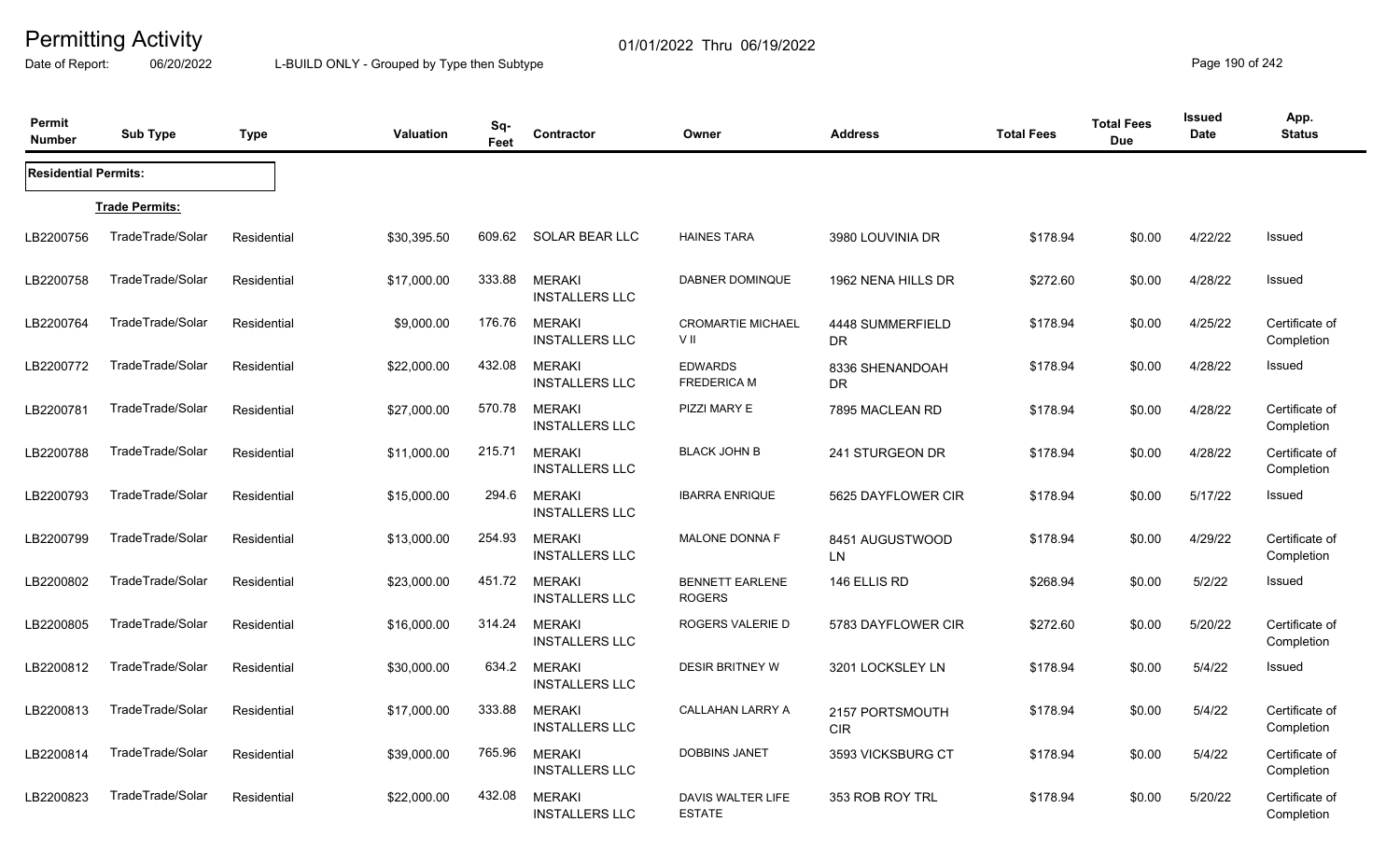Date of Report: 06/20/2022 L-BUILD ONLY - Grouped by Type then Subtype **Page 191** of 242

| Permit<br><b>Number</b>     | <b>Sub Type</b>       | <b>Type</b> | <b>Valuation</b> | Sq-<br>Feet | <b>Contractor</b>                                                       | Owner                                            | <b>Address</b>                  | <b>Total Fees</b> | <b>Total Fees</b><br><b>Due</b> | <b>Issued</b><br><b>Date</b> | App.<br><b>Status</b>        |
|-----------------------------|-----------------------|-------------|------------------|-------------|-------------------------------------------------------------------------|--------------------------------------------------|---------------------------------|-------------------|---------------------------------|------------------------------|------------------------------|
| <b>Residential Permits:</b> |                       |             |                  |             |                                                                         |                                                  |                                 |                   |                                 |                              |                              |
|                             | <b>Trade Permits:</b> |             |                  |             |                                                                         |                                                  |                                 |                   |                                 |                              |                              |
| LB2200824                   | TradeTrade/Solar      | Residential | \$22,000.00      | 432.08      | <b>MERAKI</b><br><b>INSTALLERS LLC</b>                                  | <b>EDWARDS APRIL</b>                             | 8445 AUGUSTWOOD<br>LN           | \$268.94          | \$0.00                          | 5/6/22                       | Issued                       |
| LB2200825                   | TradeTrade/Solar      | Residential | \$17,000.00      | 333.88      | <b>MERAKI</b><br><b>INSTALLERS LLC</b>                                  | PAPE JUDITH A                                    | 5382 WATER VALLEY<br>DR.        | \$178.94          | \$0.00                          | 5/18/22                      | Certificate of<br>Completion |
| LB2200835                   | TradeTrade/Solar      | Residential | \$50,689.00      | 909.68      | <b>URBAN SOLAR</b><br>GROUP, INC                                        | <b>FRANKLIN AARION</b>                           | 3472 VALLEY CREEK<br><b>DR</b>  | \$178.94          | \$0.00                          | 5/23/22                      | Issued                       |
| LB2200842                   | TradeTrade/Solar      | Residential | \$68,624.00      | 740         | <b>INDEPENDENT</b><br><b>GREEN</b><br><b>TECHNOLOGIES</b><br><b>LLC</b> | <b>HENRY INEZ A</b>                              | 5630 FLORENCE OAK<br><b>TRL</b> | \$178.94          | \$0.00                          | 5/11/22                      | <b>Issued</b>                |
| LB2200847                   | TradeTrade/Solar      | Residential | \$4,500.00       | 78          | ADT SOLAR LLC                                                           | PROSSER ANICE R                                  | 2225 PROSSER DR                 | \$178.94          | \$0.00                          | 6/2/22                       | <b>Issued</b>                |
| LB2200849                   | TradeTrade/Solar      | Residential | \$10,000.00      | 196.4       | <b>MERAKI</b><br><b>INSTALLERS LLC</b>                                  | <b>BOSLEY AMBER R</b>                            | 5520 CATTAIL CT                 | \$178.94          | \$0.00                          | 5/9/22                       | Certificate of<br>Completion |
| LB2200850                   | TradeTrade/Solar      | Residential | \$25,000.00      | 491         | <b>MERAKI</b><br><b>INSTALLERS LLC</b>                                  | <b>DIXON PRINCE</b>                              | 2929 GERALD DR                  | \$178.94          | \$0.00                          | 5/9/22                       | Certificate of<br>Completion |
| LB2200851                   | TradeTrade/Solar      | Residential | \$44,000.00      | 864.16      | <b>MERAKI</b><br><b>INSTALLERS LLC</b>                                  | <b>GRISWALD SUSAN B</b>                          | 5019 VALLEY FARM<br><b>RD</b>   | \$178.94          | \$0.00                          | 5/9/22                       | Issued                       |
| LB2200852                   | TradeTrade/Solar      | Residential | \$44,997.35      | 628.43      | <b>GO SOLAR POWER</b><br><b>LLC</b>                                     | <b>HERNANDEZ GERMAN</b><br><b>ANTONIO ADARME</b> | 6174 JORDANS PASS<br>DR         | \$178.94          | \$0.00                          | 5/24/22                      | Issued                       |
| LB2200853                   | TradeTrade/Solar      | Residential | \$24,000.00      | 471.36      | <b>MERAKI</b><br><b>INSTALLERS LLC</b>                                  | VANORMER AMY C                                   | 4582 LOUVINIA CT                | \$178.94          | \$0.00                          | 5/10/22                      | Certificate of<br>Completion |
| LB2200868                   | TradeTrade/Solar      | Residential | \$22,000.00      | 432.08      | <b>MERAKI</b><br><b>INSTALLERS LLC</b>                                  | VAUGHN DONALD G                                  | 6734 WALDEN CIR                 | \$178.94          | \$0.00                          | 5/20/22                      | Issued                       |
| LB2200870                   | TradeTrade/Solar      | Residential | \$65,958.00      | 875.70      | <b>ADT SOLAR LLC</b>                                                    | <b>STOYE BL</b>                                  | 6786 WALDEN CIR                 | \$178.94          | \$0.00                          | 5/27/22                      | Issued                       |
| LB2200875                   | TradeTrade/Solar      | Residential | \$45,000.00      | 443.54      | <b>TITAN SOLAR</b><br>POWER FL INC                                      | DAVIS MARY O                                     | 1526 PAULA DR                   | \$272.60          | \$0.00                          | 5/16/22                      | Issued                       |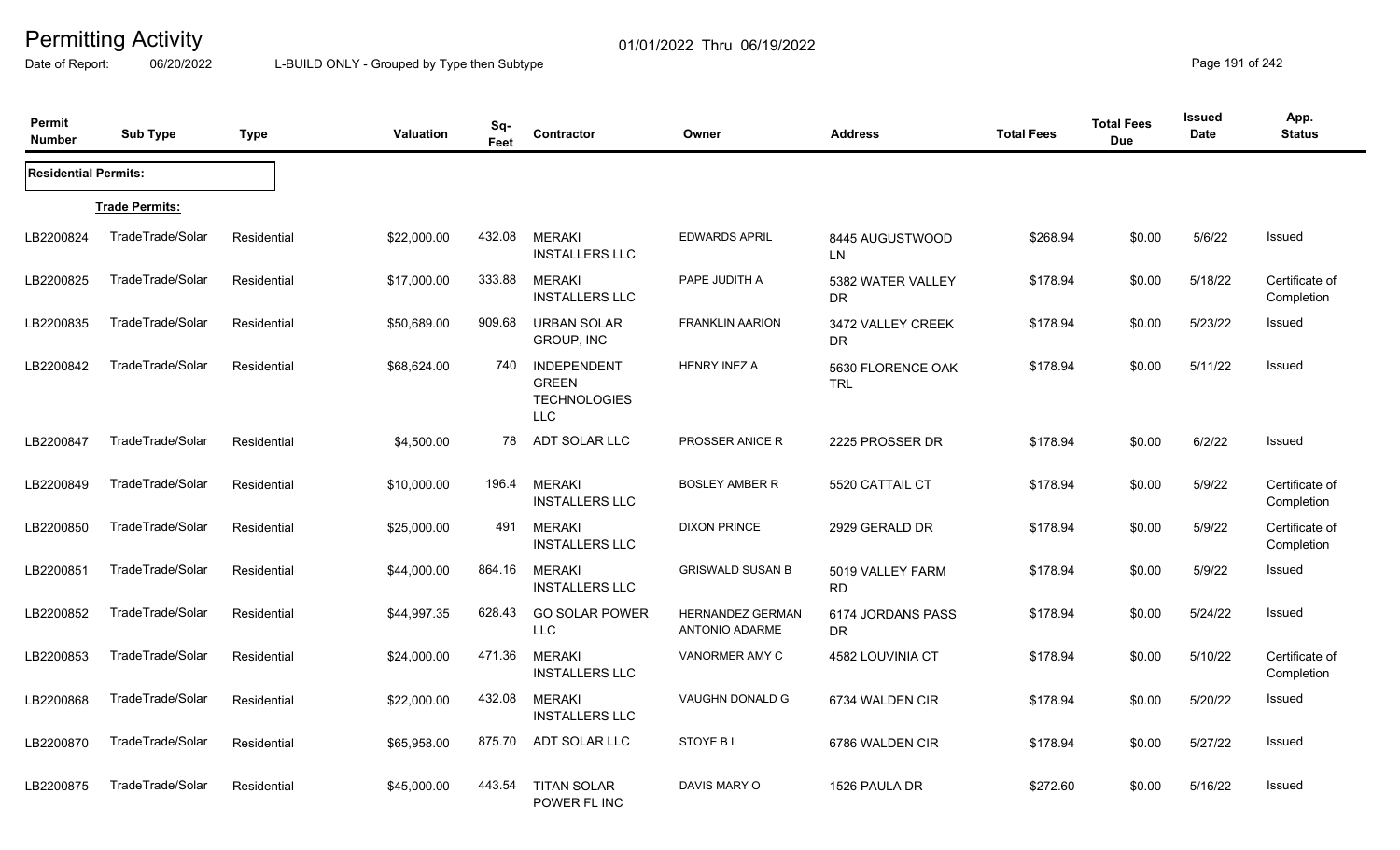Date of Report: 06/20/2022 L-BUILD ONLY - Grouped by Type then Subtype **Page 192 of 242** 

| Permit<br><b>Number</b>     | <b>Sub Type</b>       | <b>Type</b> | <b>Valuation</b> | Sq-<br>Feet | <b>Contractor</b>                                                       | Owner                                       | <b>Address</b>                   | <b>Total Fees</b> | <b>Total Fees</b><br><b>Due</b> | Issued<br><b>Date</b> | App.<br><b>Status</b>        |
|-----------------------------|-----------------------|-------------|------------------|-------------|-------------------------------------------------------------------------|---------------------------------------------|----------------------------------|-------------------|---------------------------------|-----------------------|------------------------------|
| <b>Residential Permits:</b> |                       |             |                  |             |                                                                         |                                             |                                  |                   |                                 |                       |                              |
|                             | <b>Trade Permits:</b> |             |                  |             |                                                                         |                                             |                                  |                   |                                 |                       |                              |
| LB2200882                   | TradeTrade/Solar      | Residential | \$21,312.00      | 291.57      | <b>INDEPENDENT</b><br><b>GREEN</b><br><b>TECHNOLOGIES</b><br><b>LLC</b> | ALLEN LOUISE S LIFE<br><b>ESTATE</b>        | 2915 OLD<br><b>BAINBRIDGE RD</b> | \$178.94          | \$0.00                          | 5/12/22               | Issued                       |
| LB2200885                   | TradeTrade/Solar      | Residential | \$21,000.00      | 412.44      | <b>MERAKI</b><br><b>INSTALLERS LLC</b>                                  | LU JIANG                                    | 6726 LANDOVER CIR                | \$178.94          | \$0.00                          | 5/18/22               | Issued                       |
| LB2200886                   | TradeTrade/Solar      | Residential | \$24,000.00      | 471.36      | <b>MERAKI</b><br><b>INSTALLERS LLC</b>                                  | KOBELSKI DOMINIQUE<br>L.                    | 4812 DEERRUNN DR                 | \$178.94          | \$0.00                          | 5/16/22               | Issued                       |
| LB2200918                   | TradeTrade/Solar      | Residential | \$25,000.00      | 491         | <b>MERAKI</b><br><b>INSTALLERS LLC</b>                                  | <b>WILLIS GWENDOLYN</b>                     | 7200 BUCKING DR                  | \$178.94          | \$0.00                          | 5/16/22               | Issued                       |
| LB2200919                   | TradeTrade/Solar      | Residential | \$20,000.00      | 392.8       | <b>MERAKI</b><br><b>INSTALLERS LLC</b>                                  | <b>JOHNSON ANGELA</b>                       | 8332 BALMORAL DR                 | \$178.94          | \$0.00                          | 5/19/22               | Issued                       |
| LB2200920                   | TradeTrade/Solar      | Residential | \$23,000.00      | 451.72      | <b>MERAKI</b><br><b>INSTALLERS LLC</b>                                  | <b>GIBSON TERRANCE</b>                      | 349 CARMEN ROCIO<br><b>WAY</b>   | \$178.94          | \$0.00                          | 5/19/22               | Issued                       |
| LB2200935                   | TradeTrade/Solar      | Residential | \$29,000.00      | 569.56      | <b>MERAKI</b><br><b>INSTALLERS LLC</b>                                  | <b>STEPHENS SAMUEL</b><br><b>LEONARD JR</b> | 4566 RIVERS LANDING<br><b>DR</b> | \$178.94          | \$0.00                          | 5/19/22               | Issued                       |
| LB2200939                   | TradeTrade/Solar      | Residential | \$22,000.00      | 432.08      | <b>MERAKI</b><br><b>INSTALLERS LLC</b>                                  | LONGFELLOW JASON<br>P                       | 7504 BEAVER FORD<br><b>RD</b>    | \$178.94          | \$0.00                          | 5/19/22               | Certificate of<br>Completion |
| LB2200940                   | TradeTrade/Solar      | Residential | \$16,000.00      | 314.24      | <b>MERAKI</b><br><b>INSTALLERS LLC</b>                                  | RODRIGUEZ ARACELI                           | 6543 RIVERS BANK<br><b>WAY</b>   | \$178.94          | \$0.00                          | 5/19/22               | Issued                       |
| LB2200946                   | TradeTrade/Solar      | Residential | \$11,548.16      | 560.3       | BRS FIELD OPS,<br><b>LLC</b>                                            | <b>SCHMOOKLER A</b>                         | 2317 TOUR EIFFEL DR              | \$272.60          | \$0.00                          | 5/19/22               | Issued                       |
| LB2200962                   | TradeTrade/Solar      | Residential | \$26,000.00      | 510.64      | <b>MERAKI</b><br><b>INSTALLERS LLC</b>                                  | <b>GILBERT CATHERINE</b>                    | 6300 WILLIAMS RD                 | \$178.94          | \$0.00                          | 5/23/22               | Issued                       |
| LB2200966                   | TradeTrade/Solar      | Residential | \$11,000.00      | 216.04      | <b>MERAKI</b><br><b>INSTALLERS LLC</b>                                  | RAMOS LORENA<br><b>MICHELLE</b>             | 3842 ARBOR DR                    | \$178.94          | \$0.00                          | 5/25/22               | Issued                       |
| LB2200976                   | TradeTrade/Solar      | Residential | \$15,000.00      | 294.60      | <b>MERAKI</b><br><b>INSTALLERS LLC</b>                                  | <b>GILSON SUSAN G</b>                       | 6128 PICKWICK RD                 | \$178.94          | \$0.00                          | 5/23/22               | Issued                       |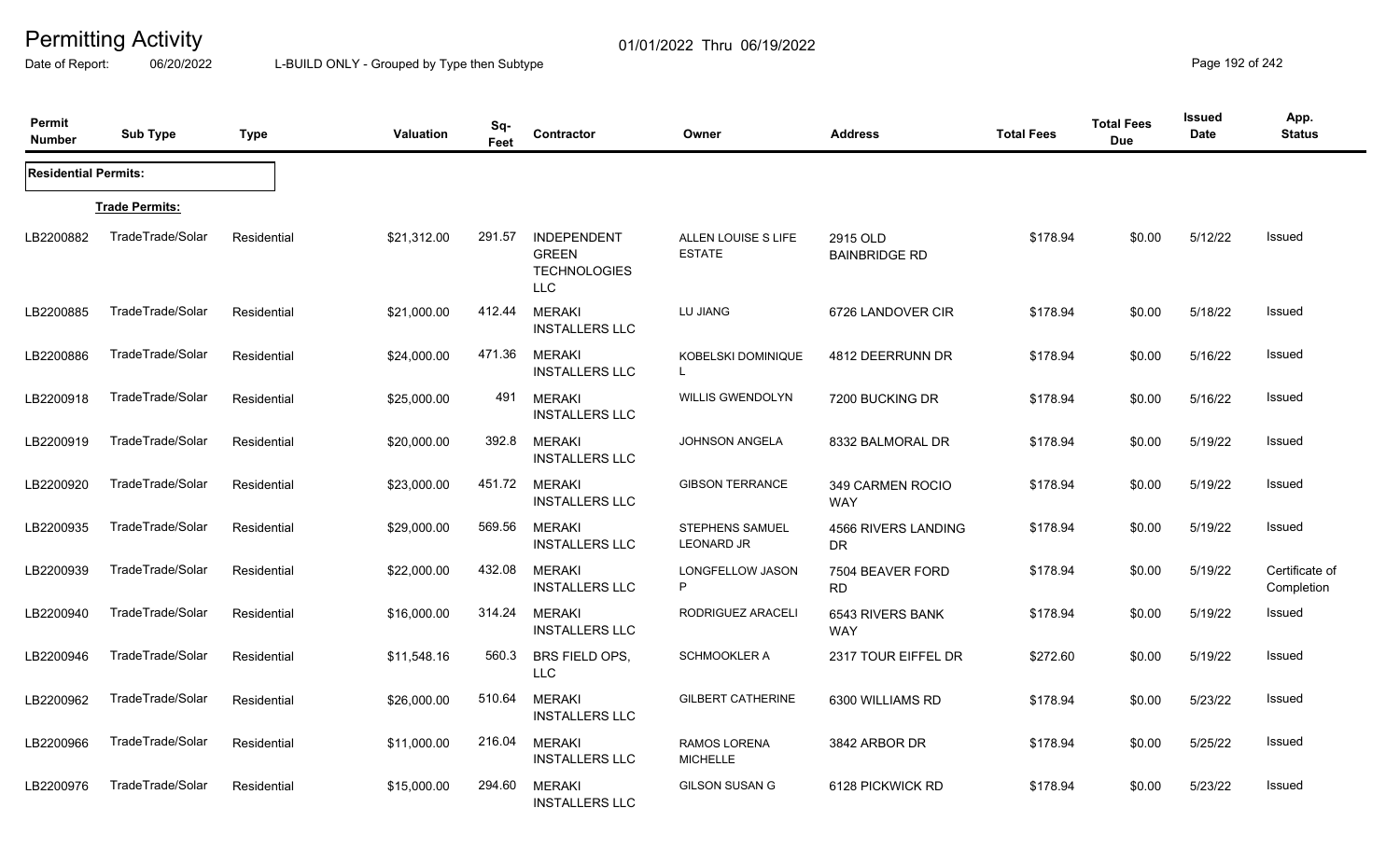Date of Report: 06/20/2022 L-BUILD ONLY - Grouped by Type then Subtype **Page 193 of 242** 

| Permit<br><b>Number</b>     | <b>Sub Type</b>       | <b>Type</b> | <b>Valuation</b> | Sq-<br>Feet | Contractor                             | Owner                                 | <b>Address</b>                 | <b>Total Fees</b> | <b>Total Fees</b><br><b>Due</b> | <b>Issued</b><br><b>Date</b> | App.<br><b>Status</b>        |
|-----------------------------|-----------------------|-------------|------------------|-------------|----------------------------------------|---------------------------------------|--------------------------------|-------------------|---------------------------------|------------------------------|------------------------------|
| <b>Residential Permits:</b> |                       |             |                  |             |                                        |                                       |                                |                   |                                 |                              |                              |
|                             | <b>Trade Permits:</b> |             |                  |             |                                        |                                       |                                |                   |                                 |                              |                              |
| LB2200980                   | TradeTrade/Solar      | Residential | \$26,000.00      | 510.64      | <b>MERAKI</b><br><b>INSTALLERS LLC</b> | <b>OLEARY DENNIS</b>                  | 5339 TALLAPOOSA RD             | \$268.94          | \$0.00                          | 5/25/22                      | Issued                       |
| LB2200983                   | TradeTrade/Solar      | Residential | \$17,000.00      | 333.88      | <b>MERAKI</b><br><b>INSTALLERS LLC</b> | <b>WORRELL DAVID K</b>                | 3669 VELDA OAKS<br><b>CIR</b>  | \$178.94          | \$0.00                          | 5/25/22                      | <b>Issued</b>                |
| LB2200997                   | TradeTrade/Solar      | Residential | \$18,000.00      | 380.52      | <b>MERAKI</b><br><b>INSTALLERS LLC</b> | <b>MARKHAM CHRIS D</b>                | 4244 BEN BLVD                  | \$178.94          | \$0.00                          | 6/6/22                       | Issued                       |
| LB2200998                   | TradeTrade/Solar      | Residential | \$42,694.12      | 422.8       | SOUTHERN COAST<br>SERVICES, INC        | <b>URICH KAREN</b>                    | 4433 BLUE BILL PASS            | \$178.94          | \$0.00                          | 6/1/22                       | <b>Issued</b>                |
| LB2201000                   | TradeTrade/Solar      | Residential | \$55,434.00      | 761         | ADT SOLAR LLC                          | NOLDER KEITH E JR                     | 2134 MONTEBELLO CT             | \$178.94          | \$0.00                          | 6/2/22                       | Issued                       |
| LB2201007                   | TradeTrade/Solar      | Residential | \$29,246.00      | 39          | ADT SOLAR LLC                          | ST PETER HANNAH M                     | 7937 HIDDEN OAK CT             | \$178.94          | \$0.00                          | 6/2/22                       | Issued                       |
| LB2201009                   | TradeTrade/Solar      | Residential | \$31,850.00      |             | ADT SOLAR LLC                          | <b>BATES MARVA</b><br><b>WILLIAMS</b> | 8701 ANNIE ROSA LN             | \$178.94          | \$0.00                          | 6/10/22                      | <b>Issued</b>                |
| LB2201018                   | TradeTrade/Solar      | Residential | \$19,000.00      | 373.16      | <b>MERAKI</b><br><b>INSTALLERS LLC</b> | LANGLAIS JOSHUA J                     | 3371 SKYVIEW DR                | \$178.94          | \$0.00                          | 6/1/22                       | Issued                       |
| LB2201021                   | TradeTrade/Solar      | Residential | \$20,000.00      | 373.16      | <b>MERAKI</b><br><b>INSTALLERS LLC</b> | POWELL FLORINDA                       | 6217 JORDANS PASS<br><b>DR</b> | \$178.94          | \$0.00                          | 6/2/22                       | Certificate of<br>Completion |
| LB2201056                   | TradeTrade/Solar      | Residential | \$25,000.00      | 491         | <b>MERAKI</b><br><b>INSTALLERS LLC</b> | YOUNG BETTY A                         | 3213 GALLANT FOX<br><b>TRL</b> | \$194.90          | \$0.00                          | 6/15/22                      | Issued                       |
| LB2201057                   | TradeTrade/Solar      | Residential | \$28,000.00      | 549.92      | <b>MERAKI</b><br><b>INSTALLERS LLC</b> | <b>WATSON JASON K</b>                 | 2145 PORTSMOUTH<br><b>CIR</b>  | \$194.90          | \$0.00                          | 6/2/22                       | Issued                       |
| LB2201076                   | TradeTrade/Solar      | Residential | \$16,000.00      | 314.24      | <b>MERAKI</b><br><b>INSTALLERS LLC</b> | PLANK LILLIAN D                       | 2114 LONGVIEW DR               | \$194.90          | \$0.00                          | 6/10/22                      | <b>Issued</b>                |
| LB2201077                   | TradeTrade/Solar      | Residential | \$39,000.00      | 765.96      | <b>MERAKI</b><br><b>INSTALLERS LLC</b> | <b>COTTON JONI</b>                    | 2962 GERALD DR                 | \$194.90          | \$0.00                          | 6/10/22                      | <b>Issued</b>                |
| LB2201080                   | TradeTrade/Solar      | Residential | \$29,000.00      | 569.56      | <b>MERAKI</b><br><b>INSTALLERS LLC</b> | <b>HALE CHARITY ANN</b>               | 407 LOCKSLEY LN                | \$194.90          | \$0.00                          | 6/10/22                      | Issued                       |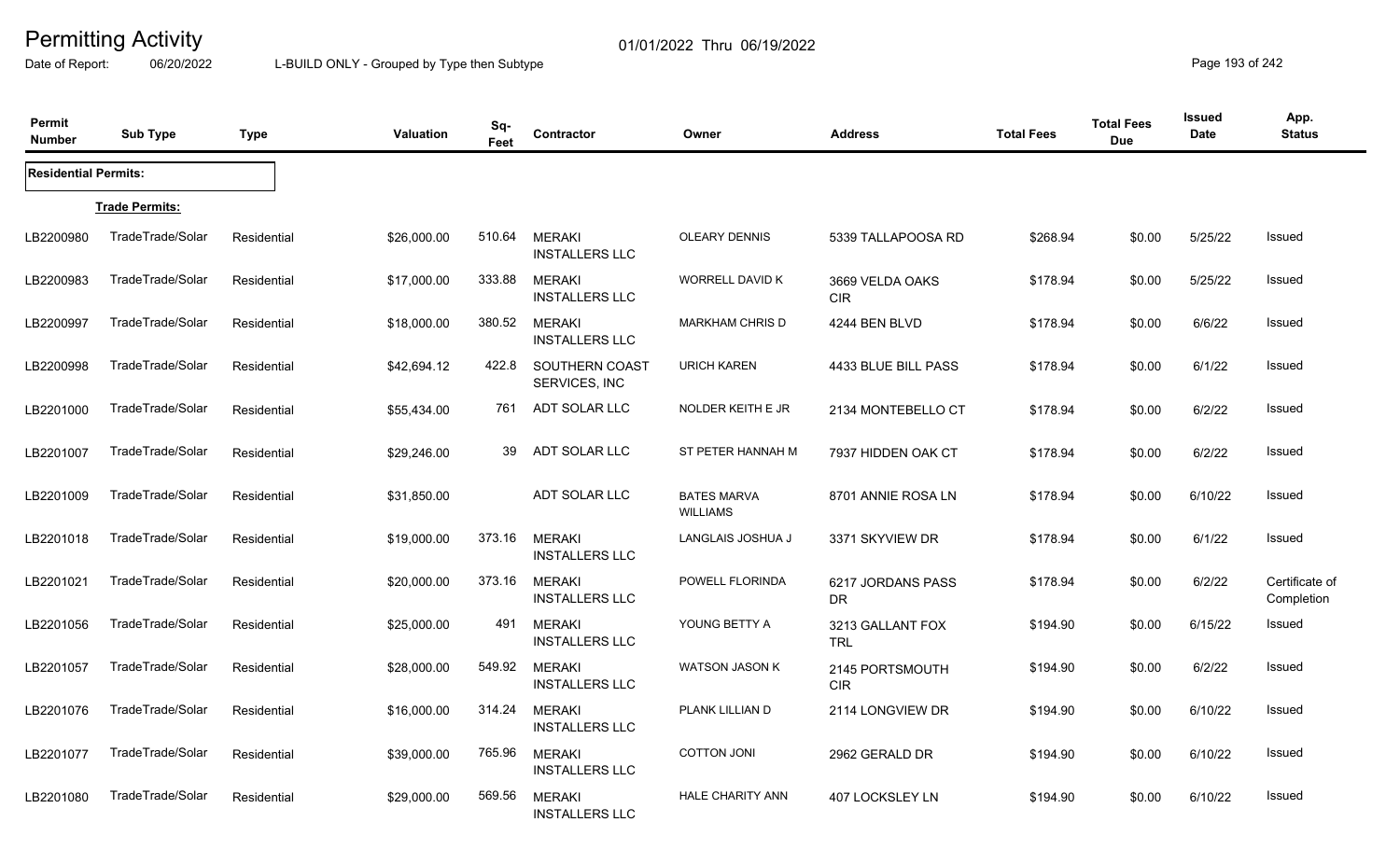Date of Report: 06/20/2022 L-BUILD ONLY - Grouped by Type then Subtype **Page 194** of 242

| Permit<br><b>Number</b>      | <b>Sub Type</b>                           | <b>Type</b>  | Valuation       | Sq-<br>Feet | Contractor                                | Owner                                     | <b>Address</b>                   | <b>Total Fees</b> | <b>Total Fees</b><br><b>Due</b> | <b>Issued</b><br><b>Date</b> | App.<br><b>Status</b> |
|------------------------------|-------------------------------------------|--------------|-----------------|-------------|-------------------------------------------|-------------------------------------------|----------------------------------|-------------------|---------------------------------|------------------------------|-----------------------|
| <b>Residential Permits:</b>  |                                           |              |                 |             |                                           |                                           |                                  |                   |                                 |                              |                       |
|                              | <b>Trade Permits:</b>                     |              |                 |             |                                           |                                           |                                  |                   |                                 |                              |                       |
| LB2201083                    | TradeTrade/Solar                          | Residential  | \$47,518.00     |             | ADT SOLAR LLC                             | <b>EIKELAND ERIK B</b>                    | 6710 POMONA CT                   | \$194.90          | \$0.00                          | 6/17/22                      | Issued                |
| LB2201100                    | TradeTrade/Solar                          | Residential  | \$22,000.00     | 432.08      | <b>MERAKI</b><br><b>INSTALLERS LLC</b>    | <b>SCHERDIN KATHLEEN</b>                  | 4617 RIVERS LANDING<br><b>DR</b> | \$194.90          | \$0.00                          | 6/16/22                      | Issued                |
| LB2201135                    | TradeTrade/Solar                          | Residential  | \$15,000.00     | 294.6       | <b>MERAKI</b><br><b>INSTALLERS LLC</b>    | <b>ROBINSON LAMONTIE</b>                  | 1624 COREY WOOD<br><b>CIR</b>    | \$194.90          | \$0.00                          | 6/16/22                      | Issued                |
|                              | Totals:                                   | 1,259        | \$12,217,469.98 |             |                                           |                                           |                                  | 227,878.35        | \$0.00                          |                              |                       |
|                              | <b>TOTALS for Residential</b><br>Permits: | 2,091        | \$74,662,717.68 |             |                                           |                                           |                                  | \$1,038,227.48    | \$20.73                         |                              |                       |
| <b>VelocityHall Permits:</b> |                                           |              |                 |             |                                           |                                           |                                  |                   |                                 |                              |                       |
|                              | Door-Windows Permits:                     |              |                 |             |                                           |                                           |                                  |                   |                                 |                              |                       |
| LT2200020                    | Door-Windows                              | VelocityHall | \$1,855.00      |             | WINDOW WORLD OF<br><b>TALLAHASSEE INC</b> | <b>ACOSTA DAYANIS</b>                     | 9150 SHOAL CREEK<br>DR           | \$95.38           | \$0.00                          | 1/4/22                       | Finaled               |
| LT2200021                    | Door-Windows                              | VelocityHall | \$9,295.00      |             | WINDOW WORLD OF<br>TALLAHASSEE INC        | <b>IRVIN DANIA B</b>                      | 8091 TENNYSON DR                 | \$223.10          | \$0.00                          | 1/4/22                       | Finaled               |
| LT2200022                    | Door-Windows                              | VelocityHall | \$14,225.00     |             | WINDOW WORLD OF<br>TALLAHASSEE INC        | DOBROSAVLJEVIC<br>DRAGANA P               | 6062 THACKERAY DR                | \$223.10          | \$0.00                          | 1/4/22                       | Issued                |
| LT2200023                    | Door-Windows                              | VelocityHall | \$12,730.00     |             | WINDOW WORLD OF<br>TALLAHASSEE INC        | <b>MCPHERSON</b><br><b>MARGARET CAROL</b> | 236 HIAMONEE DR                  | \$223.10          | \$0.00                          | 1/4/22                       | Issued                |
| LT2200025                    | Door-Windows                              | VelocityHall | \$4,430.00      |             | WINDOW WORLD OF<br><b>TALLAHASSEE INC</b> | EPP JOHN E                                | 4538 AUTUMN<br>WOODS WAY         | \$223.10          | \$0.00                          | 1/4/22                       | Issued                |
| LT2200033                    | Door-Windows                              | VelocityHall | \$1,910.00      |             | LOWE'S HOME<br>CENTERS, LLC               | <b>CECILE REYNAUD</b>                     | 7071 OX BOW RD                   | \$95.38           | \$0.00                          | 1/4/22                       | Issued                |
| LT2200045                    | Door-Windows                              | VelocityHall | \$4,740.00      |             | WINDOW WORLD OF<br><b>TALLAHASSEE INC</b> | <b>BROWN BEVERLY M</b>                    | 9187 MCDOUGAL CT                 | \$223.10          | \$0.00                          | 1/5/22                       | Issued                |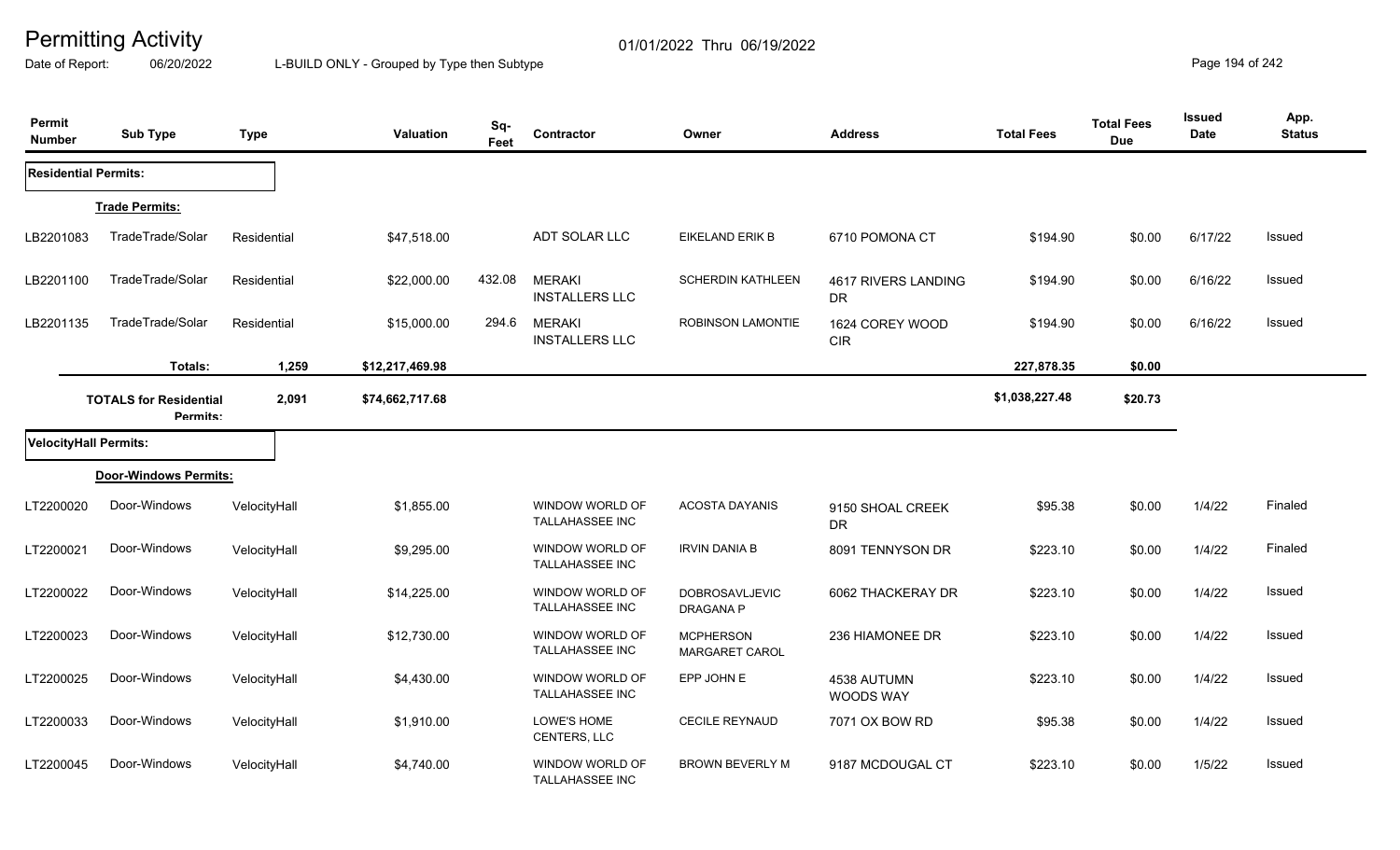Date of Report: 06/20/2022 L-BUILD ONLY - Grouped by Type then Subtype **Page 195** of 242

| Permit<br><b>Number</b> | <b>Sub Type</b>       | <b>Type</b>  | <b>Valuation</b> | Sq-<br>Feet | Contractor                                                                                       | Owner                                                 | <b>Address</b>                  | <b>Total Fees</b> | <b>Total Fees</b><br><b>Due</b> | Issued<br><b>Date</b> | App.<br><b>Status</b> |
|-------------------------|-----------------------|--------------|------------------|-------------|--------------------------------------------------------------------------------------------------|-------------------------------------------------------|---------------------------------|-------------------|---------------------------------|-----------------------|-----------------------|
| VelocityHall Permits:   |                       |              |                  |             |                                                                                                  |                                                       |                                 |                   |                                 |                       |                       |
|                         | Door-Windows Permits: |              |                  |             |                                                                                                  |                                                       |                                 |                   |                                 |                       |                       |
| LT2200061               | Door-Windows          | VelocityHall | \$18,620.00      |             | <b>AMBIENT</b><br>CONSTRUCTION,<br>LLC, DBA GULF<br><b>BREEZE WINDOWS &amp;</b><br><b>BLINDS</b> | <b>NULL MARK L</b><br><b>REVOCABLE TRUST</b>          | 3777 STIRLING CT                | \$458.63          | \$0.00                          | 1/5/22                | <b>Issued</b>         |
| LT2200063               | Door-Windows          | VelocityHall | \$8,435.00       |             | WINDOW WORLD OF<br><b>TALLAHASSEE INC</b>                                                        | <b>BOLTON MICHAEL W</b><br><b>SR</b>                  | 7772 BASS RIDGE TRL             | \$223.10          | \$0.00                          | 1/5/22                | Finaled               |
| LT2200073               | Door-Windows          | VelocityHall | \$6,500.00       |             | <b>COLUMBIA CREST</b><br><b>CONSTRUCTION LLC</b>                                                 | <b>BEEKMAN</b><br><b>CHRISTIANNE</b>                  | 1168 LOVERS LN                  | \$223.10          | \$0.00                          | 1/6/22                | Issued                |
| LT2200085               | Door-Windows          | VelocityHall | \$312.75         |             | <b>TRUBLU ENERGY EFF</b><br>SOLUTIONS LLC                                                        | PRICE JOHN C                                          | 2518 LAWRENCE DR                | \$95.38           | \$0.00                          | 1/7/22                | <b>Issued</b>         |
| LT2200105               | Door-Windows          | VelocityHall | \$7,780.00       |             | WINDOW WORLD OF<br><b>TALLAHASSEE INC</b>                                                        | <b>JOHNSON BRYON</b>                                  | 1909 SHADYOAKS DR               | \$223.10          | \$0.00                          | 1/11/22               | Finaled               |
| LT2200107               | Door-Windows          | VelocityHall | \$3,850.00       |             | WINDOW WORLD OF<br><b>TALLAHASSEE INC</b>                                                        | SYTSMA JUDY & TIM<br><b>TRUST DATED</b><br>08/20/2021 | 1515 BLOCKFORD CT               | \$223.10          | \$0.00                          | 1/11/22               | <b>Issued</b>         |
| LT2200110               | Door-Windows          | VelocityHall | \$9,215.00       |             | WINDOW WORLD OF<br><b>TALLAHASSEE INC</b>                                                        | STEVENS MARTIN A                                      | 2012 MORNING DOVE<br><b>RD</b>  | \$223.10          | \$0.00                          | 1/11/22               | <b>Issued</b>         |
| LT2200116               | Door-Windows          | VelocityHall | \$7,360.00       |             | WINDOW WORLD OF<br><b>TALLAHASSEE INC</b>                                                        | JOHNSON DEBBIE D                                      | 7266 NOLA CT                    | \$223.10          | \$0.00                          | 1/11/22               | Issued                |
| LT2200118               | Door-Windows          | VelocityHall | \$2,025.00       |             | WINDOW WORLD OF<br><b>TALLAHASSEE INC</b>                                                        | PICHARD LEISA D                                       | 6437 JET PILOT TRL              | \$218.10          | \$0.00                          | 1/11/22               | Finaled               |
| LT2200133               | Door-Windows          | VelocityHall | \$2,740.00       |             | WINDOW WORLD OF<br><b>TALLAHASSEE INC</b>                                                        | DAWSON JULIA                                          | 4120 WHITE PINE CT              | \$223.10          | \$0.00                          | 1/13/22               | Finaled               |
| LT2200187               | Door-Windows          | VelocityHall | \$1,125.00       |             | WINDOW WORLD OF<br>TALLAHASSEE INC                                                               | LOVELL PAMELA<br><b>ELIZABETH</b>                     | 3575 OAK HILL TRL               | \$95.38           | \$0.00                          | 1/19/22               | Finaled               |
| LT2200204               | Door-Windows          | VelocityHall | \$1,900.00       |             | LOWE'S HOME<br><b>CENTERS, LLC</b>                                                               | <b>BASTIAS ALEXANDRA</b>                              | 4126 COTTAGE WOOD<br><b>TRL</b> | \$95.38           | \$0.00                          | 1/20/22               | Issued                |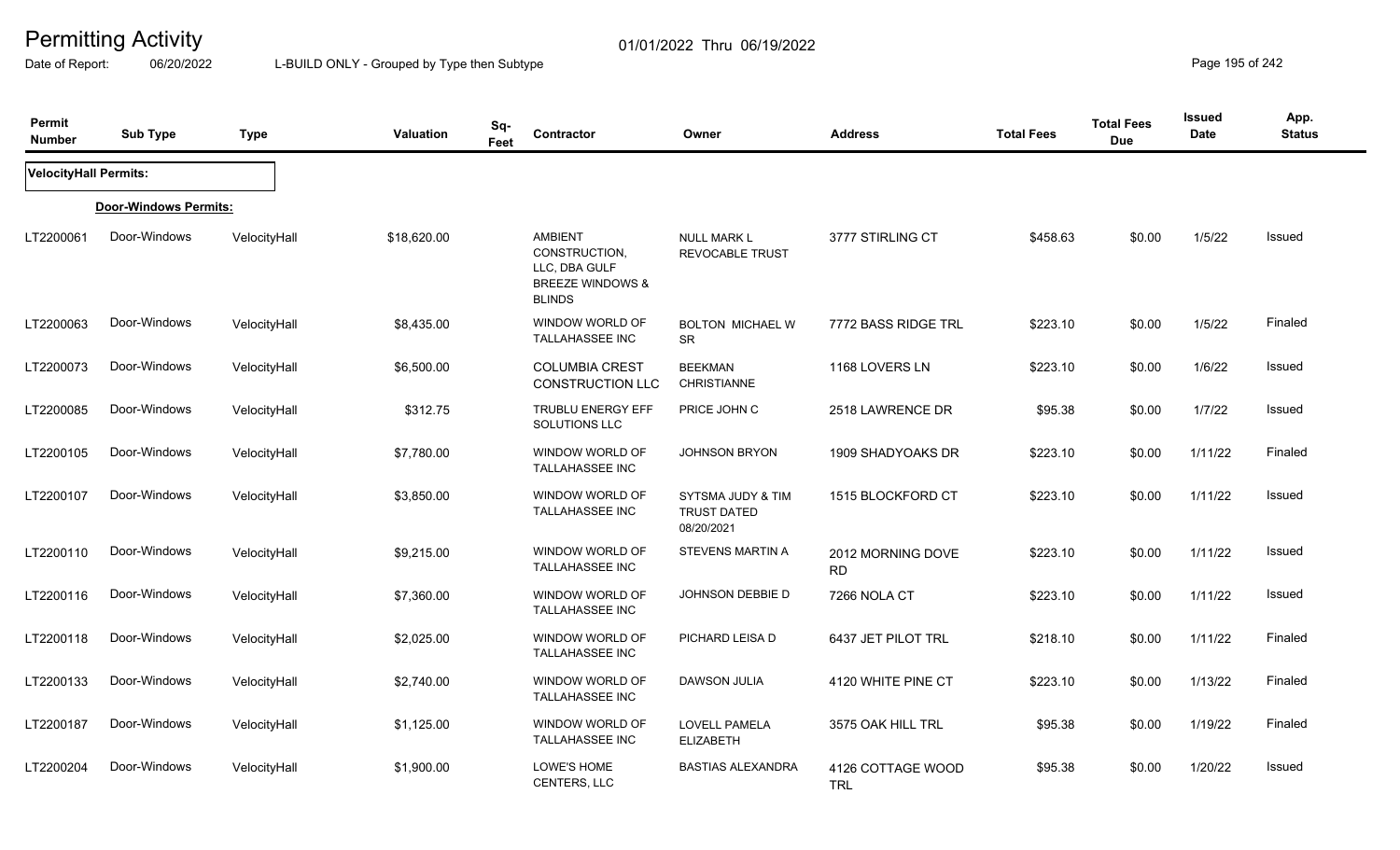Date of Report: 06/20/2022 L-BUILD ONLY - Grouped by Type then Subtype **Page 196** of 242

| Permit<br><b>Number</b>      | <b>Sub Type</b>       | <b>Type</b>  | <b>Valuation</b> | Sq-<br>Contractor<br>Feet                 | Owner                                               | <b>Address</b>                 | <b>Total Fees</b> | <b>Total Fees</b><br><b>Due</b> | <b>Issued</b><br>Date | App.<br><b>Status</b> |
|------------------------------|-----------------------|--------------|------------------|-------------------------------------------|-----------------------------------------------------|--------------------------------|-------------------|---------------------------------|-----------------------|-----------------------|
| <b>VelocityHall Permits:</b> |                       |              |                  |                                           |                                                     |                                |                   |                                 |                       |                       |
|                              | Door-Windows Permits: |              |                  |                                           |                                                     |                                |                   |                                 |                       |                       |
| LT2200205                    | Door-Windows          | VelocityHall | \$1,860.00       | LOWE'S HOME<br>CENTERS, LLC               | TRUMAN L GILLETTE<br>AND REITA A<br><b>GILLETTE</b> | 2155 BURNT PINE LN             | \$95.38           | \$0.00                          | 1/20/22               | Issued                |
| LT2200213                    | Door-Windows          | VelocityHall | \$10,145.00      | WINDOW WORLD OF<br>TALLAHASSEE INC        | RAYNOLDS ANA                                        | 1705 CHESTNUT                  | \$223.10          | \$0.00                          | 1/21/22               | Finaled               |
| LT2200230                    | Door-Windows          | VelocityHall | \$1,780.00       | WINDOW WORLD OF<br>TALLAHASSEE INC        | <b>FLACK DEBORAH E</b>                              | 1961 CHATSWORTH<br><b>WAY</b>  | \$95.38           | \$0.00                          | 1/24/22               | Finaled               |
| LT2200268                    | Door-Windows          | VelocityHall | \$6,500.00       | WINDOW WORLD OF<br><b>TALLAHASSEE INC</b> | MARSHALL JANET R                                    | 3468 VALLEY CREEK<br>DR        | \$223.10          | \$0.00                          | 1/27/22               | Issued                |
| LT2200271                    | Door-Windows          | VelocityHall | \$9,310.00       | WINDOW WORLD OF<br>TALLAHASSEE INC        | <b>GRANITE CASCADE</b><br><b>VILLAGE LLC</b>        | 1630 BALKIN RD, Lot<br>001     | \$223.10          | \$0.00                          | 1/27/22               | Finaled               |
| LT2200272                    | Door-Windows          | VelocityHall | \$3,745.00       | WINDOW WORLD OF<br><b>TALLAHASSEE INC</b> | <b>WRIGHT JORDAN</b><br><b>DOUGLAS</b>              | 3343 JOHN HANCOCK<br><b>DR</b> | \$223.10          | \$0.00                          | 1/27/22               | Finaled               |
| LT2200273                    | Door-Windows          | VelocityHall | \$3,330.00       | WINDOW WORLD OF<br>TALLAHASSEE INC        | <b>WATTS BRAD</b>                                   | 4236 CARNWATH RD               | \$223.10          | \$0.00                          | 1/27/22               | Finaled               |
| LT2200279                    | Door-Windows          | VelocityHall | \$2,250.00       | WINDOW WORLD OF<br>TALLAHASSEE INC        | <b>SANDS CLARE</b>                                  | 3253 MAJESTIC<br>PRINCE TRL    | \$218.10          | \$0.00                          | 1/27/22               | <b>Issued</b>         |
| LT2200288                    | Door-Windows          | VelocityHall | \$6,065.00       | WINDOW WORLD OF<br>TALLAHASSEE INC        | <b>WAINWRIGHT JACOB</b><br><b>CHASE</b>             | 2180 PORTSMOUTH<br><b>CIR</b>  | \$223.10          | \$0.00                          | 1/28/22               | Finaled               |
| LT2200304                    | Door-Windows          | VelocityHall | \$1,772.00       | LOWE'S HOME<br>CENTERS, LLC               | <b>HODGES CHARLES S</b>                             | 2035 QUEENSWOOD<br>DR.         | \$95.38           | \$0.00                          | 1/31/22               | Finaled               |
| LT2200305                    | Door-Windows          | VelocityHall | \$1,934.00       | LOWE'S HOME<br>CENTERS, LLC               | <b>FISHBURNE LUCIA M</b>                            | 7645 TANYA CT                  | \$95.38           | \$0.00                          | 1/31/22               | <b>Issued</b>         |
| LT2200311                    | Door-Windows          | VelocityHall | \$2,175.00       | WINDOW WORLD OF<br><b>TALLAHASSEE INC</b> | <b>BIBBS GLENDA F</b>                               | 8397 AVALON DR                 | \$218.10          | \$0.00                          | 2/1/22                | Finaled               |
| LT2200313                    | Door-Windows          | VelocityHall | \$7,620.00       | WINDOW WORLD OF<br><b>TALLAHASSEE INC</b> | <b>RAMOS ALINA</b>                                  | 2042 DYREHAVEN DR              | \$292.37          | \$0.00                          | 2/1/22                | Finaled               |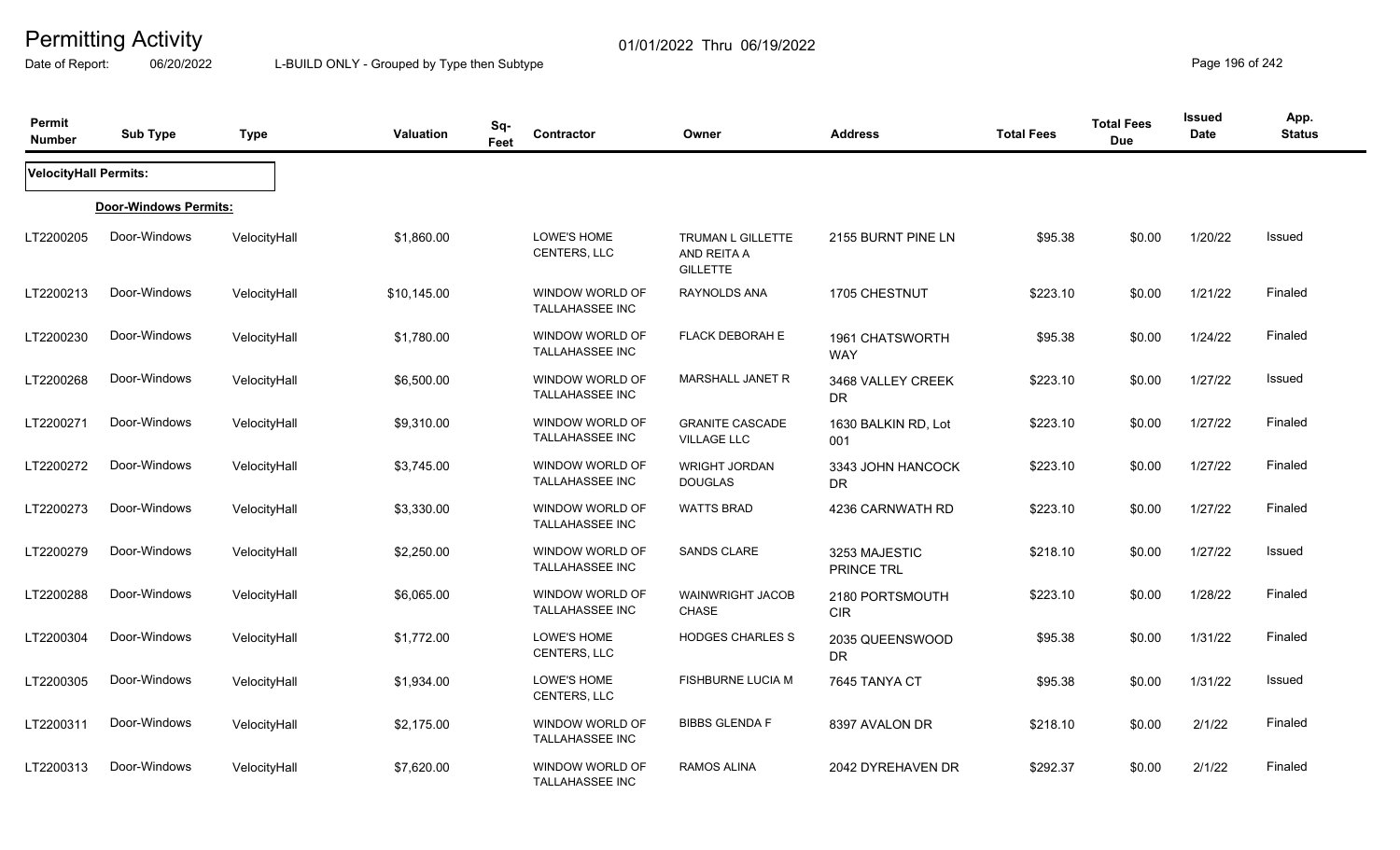Date of Report: 06/20/2022 L-BUILD ONLY - Grouped by Type then Subtype **Page 197 of 242** 

| Permit<br><b>Number</b>      | <b>Sub Type</b>       | <b>Type</b>  | Valuation   | Sq-<br>Feet | Contractor                                | Owner                                      | <b>Address</b>                   | <b>Total Fees</b> | <b>Total Fees</b><br><b>Due</b> | <b>Issued</b><br><b>Date</b> | App.<br><b>Status</b> |
|------------------------------|-----------------------|--------------|-------------|-------------|-------------------------------------------|--------------------------------------------|----------------------------------|-------------------|---------------------------------|------------------------------|-----------------------|
| <b>VelocityHall Permits:</b> |                       |              |             |             |                                           |                                            |                                  |                   |                                 |                              |                       |
|                              | Door-Windows Permits: |              |             |             |                                           |                                            |                                  |                   |                                 |                              |                       |
| LT2200314                    | Door-Windows          | VelocityHall | \$5,125.00  |             | WINDOW WORLD OF<br>TALLAHASSEE INC        | BEAUVAIS CANDACE A                         | 4877 CHARLES<br><b>SAMUEL DR</b> | \$223.10          | \$0.00                          | 2/1/22                       | Finaled               |
| LT2200315                    | Door-Windows          | VelocityHall | \$4,045.00  |             | WINDOW WORLD OF<br>TALLAHASSEE INC        | HOLLAND NATHAN                             | 6605 TOMY LEE TRL                | \$223.10          | \$0.00                          | 2/1/22                       | Finaled               |
| LT2200316                    | Door-Windows          | VelocityHall | \$8,260.00  |             | WINDOW WORLD OF<br>TALLAHASSEE INC        | <b>MIRANDA WALLY</b>                       | 2618 GREEN<br><b>CROSSING DR</b> | \$223.10          | \$0.00                          | 2/1/22                       | Issued                |
| LT2200318                    | Door-Windows          | VelocityHall | \$23,970.00 |             | WINDOW WORLD OF<br>TALLAHASSEE INC        | <b>TOMKIEWICZ MICHAEL</b><br><b>JOSEPH</b> | 9030 SHOAL CREEK<br><b>DR</b>    | \$543.37          | \$0.00                          | 2/1/22                       | Issued                |
| LT2200319                    | Door-Windows          | VelocityHall | \$1,500.00  |             | WINDOW WORLD OF<br>TALLAHASSEE INC        | NUNEZ EDUARDO<br><b>REYES</b>              | 4716 SILENT CREEK<br><b>LN</b>   | \$164.65          | \$0.00                          | 2/1/22                       | Finaled               |
| LT2200320                    | Door-Windows          | VelocityHall | \$1,760.00  |             | WINDOW WORLD OF<br><b>TALLAHASSEE INC</b> | <b>DENNIS ALBERT</b><br><b>REILLY</b>      | 1606 PAULA DR                    | \$95.38           | \$0.00                          | 2/1/22                       | Issued                |
| LT2200332                    | Door-Windows          | VelocityHall | \$6,765.00  |             | WINDOW WORLD OF<br>TALLAHASSEE INC        | <b>CROMARTIE JASON H</b>                   | 14028 OLD RO CO CO<br><b>RD</b>  | \$223.10          | \$0.00                          | 2/2/22                       | Finaled               |
| LT2200333                    | Door-Windows          | VelocityHall | \$8,125.00  |             | WINDOW WORLD OF<br><b>TALLAHASSEE INC</b> | NEIBLE LESLEY R                            | 2834 BEN<br><b>STOUTAMIRE RD</b> | \$223.10          | \$0.00                          | 2/2/22                       | <b>Issued</b>         |
| LT2200348                    | Door-Windows          | VelocityHall | \$1,370.00  |             | WINDOW WORLD OF<br><b>TALLAHASSEE INC</b> | <b>ROBERTS JANE B</b>                      | 7361 HOLLIS ST                   | \$95.38           | \$0.00                          | 2/3/22                       | Finaled               |
| LT2200388                    | Door-Windows          | VelocityHall | \$4,310.00  |             | WINDOW WORLD OF<br>TALLAHASSEE INC        | <b>SCOTT SHERIW</b>                        | 2102 WOODSTOCK LN                | \$223.10          | \$0.00                          | 2/8/22                       | Finaled               |
| LT2200392                    | Door-Windows          | VelocityHall | \$1,260.00  |             | WINDOW WORLD OF<br><b>TALLAHASSEE INC</b> | MANGANELLO<br><b>CHRISTINA B</b>           | 3235 YORKTOWN DR                 | \$95.38           | \$0.00                          | 2/8/22                       | Finaled               |
| LT2200408                    | Door-Windows          | VelocityHall | \$3,860.00  |             | WINDOW WORLD OF<br><b>TALLAHASSEE INC</b> | <b>TAYLOR LUCINDA W</b>                    | 997 MAMIE LN                     | \$223.10          | \$0.00                          | 2/10/22                      | Finaled               |
| LT2200409                    | Door-Windows          | VelocityHall | \$2,215.00  |             | WINDOW WORLD OF<br>TALLAHASSEE INC        | <b>PRENDERGAST</b><br><b>NANCY</b>         | 7359 HOLLIS ST                   | \$218.10          | \$0.00                          | 2/10/22                      | Finaled               |
| LT2200410                    | Door-Windows          | VelocityHall | \$7,635.00  |             | WINDOW WORLD OF<br>TALLAHASSEE INC        | THOMAS WANDA S                             | 10027 OLD<br><b>WOODVILLE RD</b> | \$223.10          | \$0.00                          | 2/10/22                      | Issued                |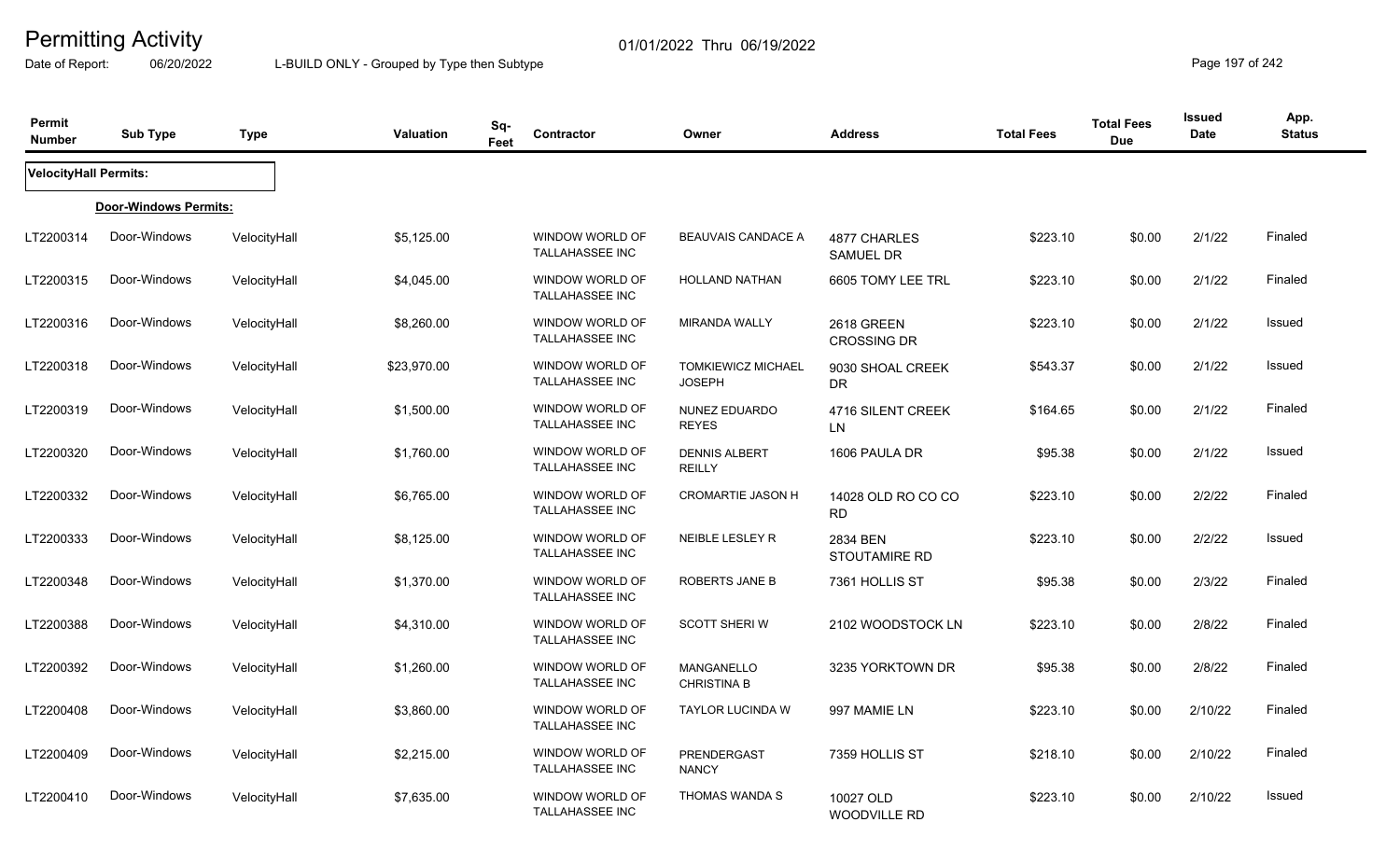Date of Report: 06/20/2022 L-BUILD ONLY - Grouped by Type then Subtype **Page 198 of 242** 

| Permit<br><b>Number</b>      | <b>Sub Type</b>       | <b>Type</b>  | <b>Valuation</b> | Sq-<br>Contractor<br>Feet                           | Owner                                                             | <b>Address</b>                  | <b>Total Fees</b> | <b>Total Fees</b><br><b>Due</b> | Issued<br>Date | App.<br><b>Status</b> |
|------------------------------|-----------------------|--------------|------------------|-----------------------------------------------------|-------------------------------------------------------------------|---------------------------------|-------------------|---------------------------------|----------------|-----------------------|
| <b>VelocityHall Permits:</b> |                       |              |                  |                                                     |                                                                   |                                 |                   |                                 |                |                       |
|                              | Door-Windows Permits: |              |                  |                                                     |                                                                   |                                 |                   |                                 |                |                       |
| LT2200454                    | Door-Windows          | VelocityHall | \$2,965.00       | WINDOW WORLD OF<br>TALLAHASSEE INC                  | <b>FRAZIER COREY R</b>                                            | 2367 LAKE HERITAGE<br>DR.       | \$223.10          | \$0.00                          | 2/15/22        | Finaled               |
| LT2200455                    | Door-Windows          | VelocityHall | \$13,555.00      | WINDOW WORLD OF<br>TALLAHASSEE INC                  | DRAKE JENNIFER D                                                  | 6209 VERDURA WAY                | \$223.10          | \$0.00                          | 2/15/22        | Issued                |
| LT2200456                    | Door-Windows          | VelocityHall | \$475.00         | <b>TRUBLU ENERGY</b><br>EFF SOLUTIONS<br><b>LLC</b> | <b>GERRY FRANCES H</b><br><b>REVOCABLE LIVING</b><br><b>TRUST</b> | 2905 NEPAL DR                   | \$95.38           | \$0.00                          | 2/15/22        | Issued                |
| LT2200482                    | Door-Windows          | VelocityHall | \$2,360.00       | WINDOW WORLD OF<br>TALLAHASSEE INC                  | ROSS DONALD A                                                     | 2001 VINELAND DR                | \$218.10          | \$0.00                          | 2/16/22        | Issued                |
| LT2200488                    | Door-Windows          | VelocityHall | \$7,040.00       | WINDOW WORLD OF<br><b>TALLAHASSEE INC</b>           | FOX MARILYN B                                                     | 11005 COPPERFIELD<br><b>WAY</b> | \$223.10          | \$0.00                          | 2/17/22        | Issued                |
| LT2200491                    | Door-Windows          | VelocityHall | \$1,886.10       | LOWE'S HOME<br>CENTERS, LLC                         | <b>BUXTON JOANN J</b>                                             | 11302 MOCCASIN GAP<br>RD.       | \$95.38           | \$0.00                          | 2/17/22        | Issued                |
| LT2200492                    | Door-Windows          | VelocityHall | \$1,710.00       | LOWE'S HOME<br>CENTERS, LLC                         | <b>RICHARDSON</b><br><b>KENNETH</b>                               | 1049 WINFIELD<br>FOREST DR      | \$95.38           | \$0.00                          | 2/17/22        | Issued                |
| LT2200493                    | Door-Windows          | VelocityHall | \$1,995.00       | LOWE'S HOME<br>CENTERS, LLC                         | <b>CASEY ANDREAS</b>                                              | 9914 WATERS MEET<br><b>DR</b>   | \$95.38           | \$0.00                          | 2/17/22        | Finaled               |
| LT2200500                    | Door-Windows          | VelocityHall | \$3,260.00       | WINDOW WORLD OF<br>TALLAHASSEE INC                  | <b>RICHARDS CHARLES</b><br>$\mathbf{L}$                           | 2023 TAYLOR RD                  | \$223.10          | \$0.00                          | 2/17/22        | Issued                |
| LT2200501                    | Door-Windows          | VelocityHall | \$6,835.00       | WINDOW WORLD OF<br>TALLAHASSEE INC                  | <b>CLINGER JASON</b>                                              | 119 GLENHAVEN TER               | \$223.10          | \$0.00                          | 2/17/22        | Finaled               |
| LT2200502                    | Door-Windows          | VelocityHall | \$8,345.00       | WINDOW WORLD OF<br><b>TALLAHASSEE INC</b>           | <b>FURLONG MICHAEL K</b>                                          | 3670 FLAT RD                    | \$292.37          | \$0.00                          | 2/17/22        | Finaled               |
| LT2200524                    | Door-Windows          | VelocityHall | \$7,965.00       | NRG INDUSTRIES,<br>INC.                             | LEWIS JOSEPH JR                                                   | 8007 TENNYSON DR                | \$223.10          | \$0.00                          | 2/21/22        | Finaled               |
| LT2200551                    | Door-Windows          | VelocityHall | \$10,350.00      | WINDOW WORLD OF<br>TALLAHASSEE INC                  | FS#119                                                            | 10076 NEAMATHLA<br><b>TRL</b>   | \$223.10          | \$0.00                          | 2/23/22        | Finaled               |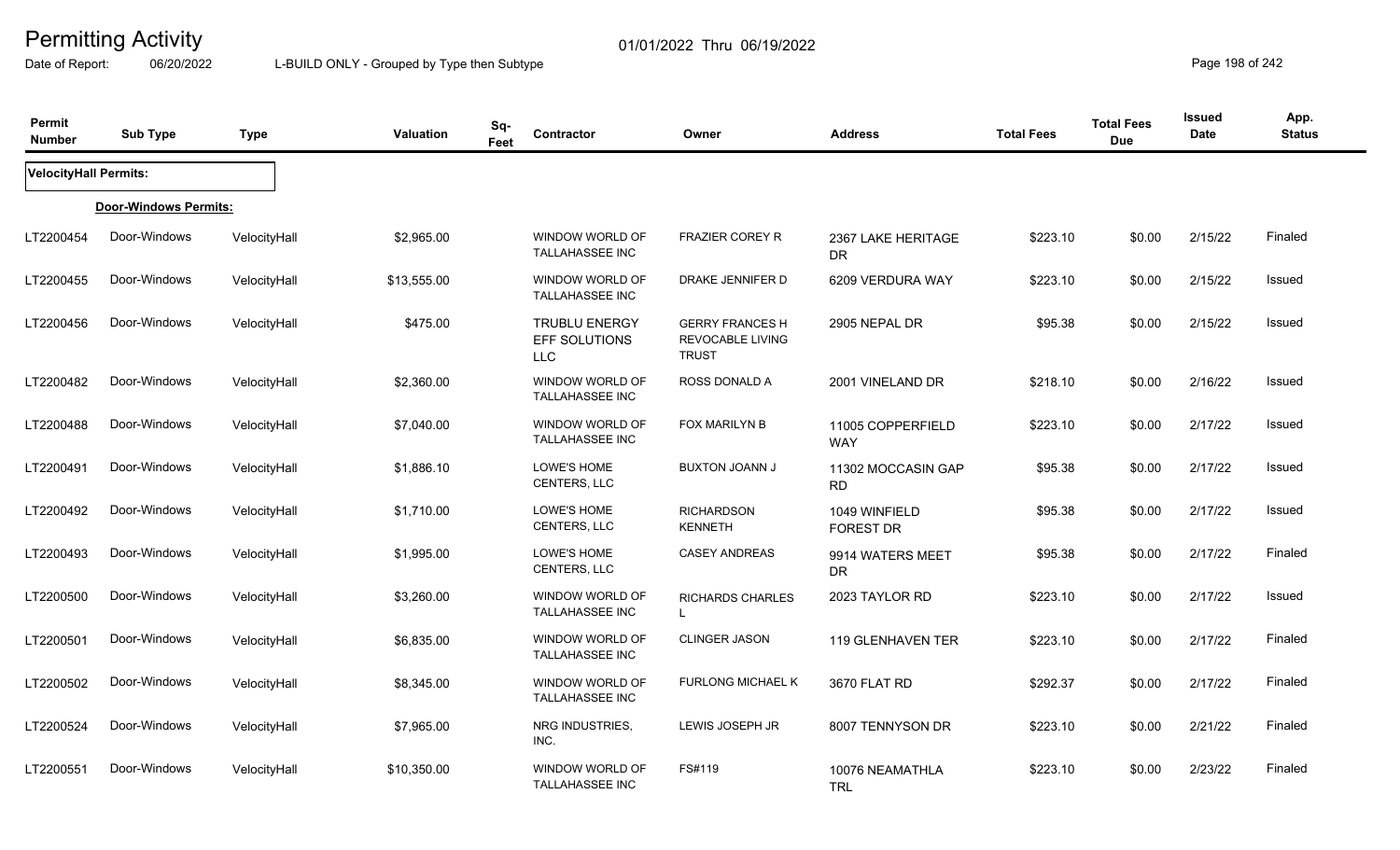Date of Report: 06/20/2022 L-BUILD ONLY - Grouped by Type then Subtype **Page 199 of 242** 

| Permit<br><b>Number</b>      | <b>Sub Type</b>            | <b>Type</b>  | <b>Valuation</b> | Sq-<br>Feet | Contractor                                                      | Owner                                           | <b>Address</b>                      | <b>Total Fees</b> | <b>Total Fees</b><br><b>Due</b> | <b>Issued</b><br>Date | App.<br><b>Status</b> |
|------------------------------|----------------------------|--------------|------------------|-------------|-----------------------------------------------------------------|-------------------------------------------------|-------------------------------------|-------------------|---------------------------------|-----------------------|-----------------------|
| <b>VelocityHall Permits:</b> |                            |              |                  |             |                                                                 |                                                 |                                     |                   |                                 |                       |                       |
|                              | Door-Windows Permits:      |              |                  |             |                                                                 |                                                 |                                     |                   |                                 |                       |                       |
| LT2200580                    | Door-Windows               | VelocityHall | \$13,720.00      |             | <b>STANLEY ACCESS</b><br>TECHNOLOGIES LLC                       | LOWE'S HOME<br>CENTERS INC                      | 5500<br>COMMONWEALTH<br><b>BLVD</b> | \$223.10          | \$0.00                          | 2/25/22               | Finaled               |
|                              | Totals:                    | 60           | \$340,194.85     |             |                                                                 |                                                 |                                     | 11,953.37         | \$0.00                          |                       |                       |
|                              | <b>Electrical Permits:</b> |              |                  |             |                                                                 |                                                 |                                     |                   |                                 |                       |                       |
| LT2200019                    | Electrical                 | VelocityHall | \$2,000.00       |             | <b>ROCAFORT</b><br><b>ELECTRICAL</b><br>SERVICES, LLC           | SANFORD HEIKE                                   | 256 ROBINHOOD CT                    | \$86.00           | \$0.00                          | 1/4/22                | Finaled               |
| LT2200044                    | Electrical                 | VelocityHall | \$345,534.00     |             | <b>POWERWORKS</b><br>ELECTRIC OF NORTH<br>CAROLINA, LLC         | <b>TALLAHASSEE CH LLC</b>                       | 3127 W TENNESSEE<br><b>ST</b>       | \$91.00           | \$0.00                          | 1/5/22                | Issued                |
| LT2200047                    | Electrical                 | VelocityHall | \$369,428.00     |             | <b>POWERWORKS</b><br>ELECTRIC OF NORTH<br>CAROLINA, LLC         | TALLAHASSEE CH LLC                              | 3127 W TENNESSEE<br><b>ST</b>       | \$91.00           | \$0.00                          | 1/5/22                | <b>Issued</b>         |
| LT2200058                    | Electrical                 | VelocityHall | \$2,200.00       |             | <b>BARKSDALE</b><br>ELECTRIC LLC                                | RICHEY ELIZABETH<br><b>DANIELLE</b>             | 5675 SAINT JOE RD                   | \$86.00           | \$0.00                          | 1/5/22                | Issued                |
| LT2200059                    | Electrical                 | VelocityHall | \$8,422.00       |             | <b>LAWSON &amp; LAWSON</b><br><b>ELECTRICAL</b><br>SERVICES INC | JONES FREDERICK D                               | 5283 TROUT TRL                      | \$106.66          | \$0.00                          | 1/5/22                | Issued                |
| LT2200062                    | Electrical                 | VelocityHall | \$7,456.00       |             | <b>LAWSON &amp; LAWSON</b><br><b>ELECTRICAL</b><br>SERVICES INC | <b>CUNNINGHAM CAROL</b><br><b>M LIFE ESTATE</b> | 5300 TROUT TRL                      | \$122.32          | \$0.00                          | 1/5/22                | <b>Issued</b>         |
| LT2200109                    | Electrical                 | VelocityHall | \$1,928.00       |             | <b>GT ELECTRIC OF</b><br><b>FLORIDA INC</b>                     | STAFFORD HELEN E                                | 3498 FRONTIER RD                    | \$86.00           | \$0.00                          | 1/11/22               | Finaled               |
| LT2200119                    | Electrical                 | VelocityHall | \$1,500.00       |             | JOEL FOY<br><b>ELECTRICAL</b><br>SERVICE, INC                   | <b>RICHARDS ALLISON</b><br>DANIELLE JACKSON     | 18326 TALQUIN DR                    | \$101.66          | \$0.00                          | 1/12/22               | <b>Issued</b>         |
| LT2200120                    | Electrical                 | VelocityHall | \$600.00         |             | <b>ACE ELECTRICAL</b><br>CONTRACTORS OF<br><b>LEON LLC</b>      | ROGERS GERALYN C                                | 3298 LORD MURPHY<br><b>TRL</b>      | \$86.00           | \$0.00                          | 1/12/22               | Issued                |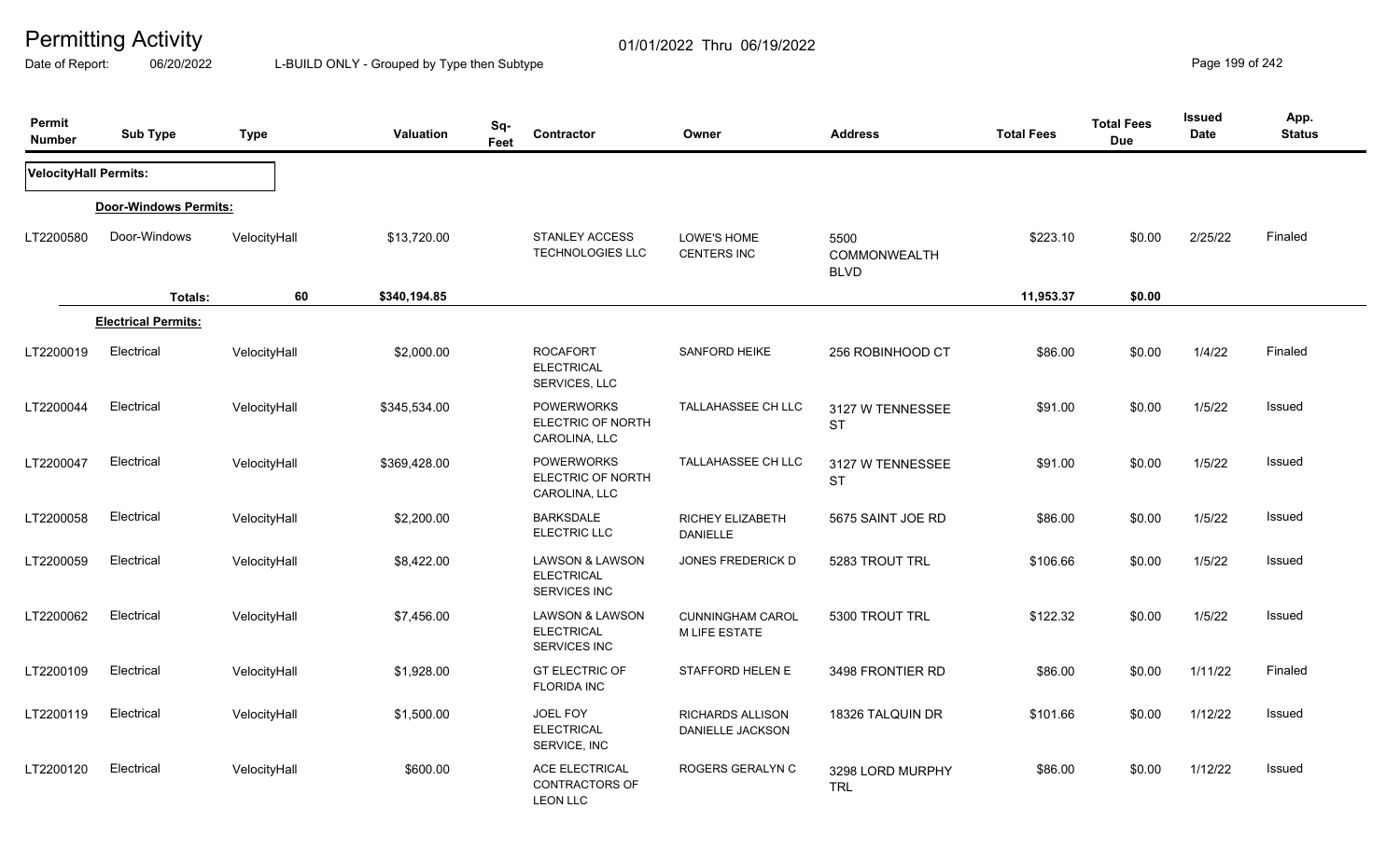Date of Report: 06/20/2022 L-BUILD ONLY - Grouped by Type then Subtype **Page 200** of 242

| Permit<br><b>Number</b> | <b>Sub Type</b>            | <b>Type</b>  | Valuation  | Sq-<br>Feet | Contractor                                             | Owner                                                      | <b>Address</b>                   | <b>Total Fees</b> | <b>Total Fees</b><br><b>Due</b> | <b>Issued</b><br><b>Date</b> | App.<br><b>Status</b> |
|-------------------------|----------------------------|--------------|------------|-------------|--------------------------------------------------------|------------------------------------------------------------|----------------------------------|-------------------|---------------------------------|------------------------------|-----------------------|
| VelocityHall Permits:   |                            |              |            |             |                                                        |                                                            |                                  |                   |                                 |                              |                       |
|                         | <b>Electrical Permits:</b> |              |            |             |                                                        |                                                            |                                  |                   |                                 |                              |                       |
| LT2200124               | Electrical                 | VelocityHall | \$1,900.00 |             | JOEL FOY<br><b>ELECTRICAL</b><br>SERVICE, INC          | SONGER JUDY M                                              | 2315 ARENDELL WAY                | \$86.00           | \$0.00                          | 1/12/22                      | Issued                |
| LT2200141               | Electrical                 | VelocityHall | \$750.00   |             | <b>ALBRITTON</b><br><b>ELECTRICAL</b><br>SERVICE INC   | FLUCAS ROBERT L                                            | 3027 WINDY HILL LN               | \$101.66          | \$0.00                          | 1/13/22                      | Issued                |
| LT2200156               | Electrical                 | VelocityHall | \$2,074.00 |             | <b>MATHERS ELECTRIC</b><br>CO INC                      | <b>CORRY BRENDA</b>                                        | 205 MILL BRANCH RD               | \$101.66          | \$0.00                          | 1/14/22                      | Issued                |
| LT2200170               | Electrical                 | VelocityHall | \$950.00   |             | <b>TRUEVOLT</b><br><b>ELECTRICAL</b><br>SERVICES, INC. | <b>COULTER BRADLEY</b>                                     | 16856 AQUA LN                    | \$101.66          | \$0.00                          | 1/18/22                      | <b>Issued</b>         |
| LT2200172               | Electrical                 | VelocityHall | \$1,200.00 |             | <b>ENLIGHTEN</b><br>ELECTRIC INC                       | <b>RED HILLS</b><br><b>PROPERTY</b><br><b>HOLDINGS LLC</b> | 4475 BUCK LAKE RD                | \$86.00           | \$0.00                          | 1/18/22                      | Issued                |
| LT2200174               | Electrical                 | VelocityHall | \$500.00   |             | <b>MEEKS SERVICES</b><br><b>INC</b>                    | CAMELLIA OAKS LLC                                          | 616 WINTER BLOOM<br><b>WAY</b>   | \$101.66          | \$0.00                          | 1/18/22                      | Issued                |
| LT2200180               | Electrical                 | VelocityHall | \$550.00   |             | PRECISE ELECTRIC<br><b>INC</b>                         | JUAREZ MICHELLE                                            | 1880 CHARDONNAY<br>PL            | \$86.00           | \$0.00                          | 1/19/22                      | Issued                |
| LT2200188               | Electrical                 | VelocityHall | \$1,000.00 |             | A-1 SERVICES, LLC                                      | <b>BUTLER BILLY JR</b>                                     | 1030 SUNFLOWER RD                | \$101.66          | \$0.00                          | 1/19/22                      | Issued                |
| LT2200189               | Electrical                 | VelocityHall | \$250.00   |             | TROY'S ELECTRIC<br><b>INC</b>                          | <b>HAINES NANCY</b>                                        | 5747 PINE PARK CIR               | \$101.66          | \$0.00                          | 1/19/22                      | Issued                |
| LT2200190               | Electrical                 | VelocityHall | \$450.00   |             | CECO OF DESTIN INC                                     | <b>CIRCLE K STORES</b><br>INC                              | 6706 THOMASVILLE<br><b>RD</b>    | \$101.66          | \$0.00                          | 1/19/22                      | Issued                |
| LT2200191               | Electrical                 | VelocityHall | \$4,830.00 |             | <b>MATHERS ELECTRIC</b><br>CO INC                      | <b>MEACHAM ROGER A</b><br>SR LIFE ESTATE                   | 2251 NATURAL<br><b>BRIDGE RD</b> | \$106.66          | \$0.00                          | 1/20/22                      | Issued                |
| LT2200206               | Electrical                 | VelocityHall | \$1,500.00 |             | <b>METRO ELECTRICAL</b><br>SERVICES INC                | DLA LLC                                                    | 5060 TILLIE LN                   | \$101.66          | \$0.00                          | 1/20/22                      | Issued                |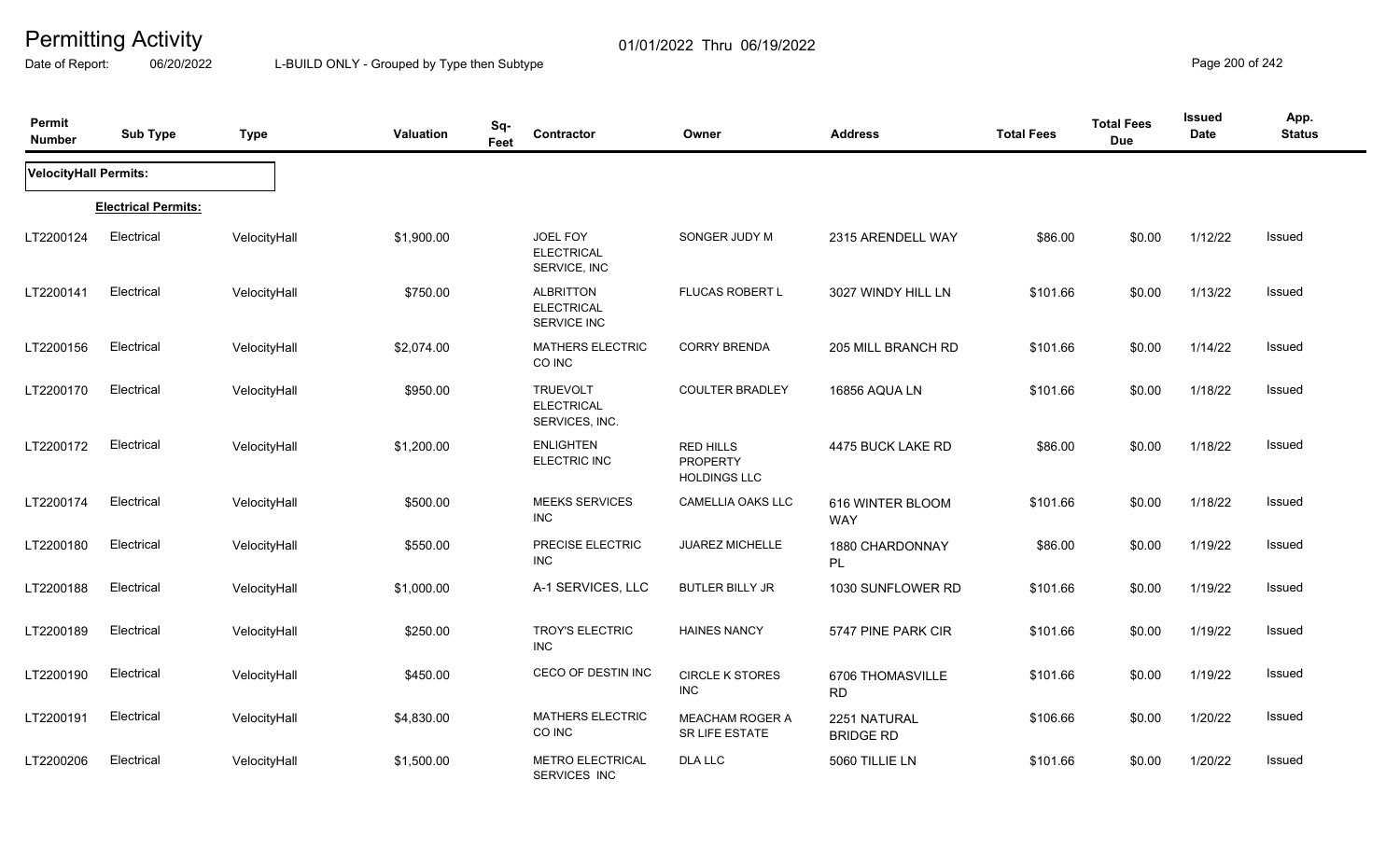Date of Report: 06/20/2022 L-BUILD ONLY - Grouped by Type then Subtype **Page 201** of 242

| Permit<br><b>Number</b>      | <b>Sub Type</b>            | <b>Type</b>  | <b>Valuation</b> | Sq-<br>Feet | <b>Contractor</b>                                               | Owner                                 | <b>Address</b>                 | <b>Total Fees</b> | <b>Total Fees</b><br><b>Due</b> | <b>Issued</b><br>Date | App.<br><b>Status</b> |
|------------------------------|----------------------------|--------------|------------------|-------------|-----------------------------------------------------------------|---------------------------------------|--------------------------------|-------------------|---------------------------------|-----------------------|-----------------------|
| <b>VelocityHall Permits:</b> |                            |              |                  |             |                                                                 |                                       |                                |                   |                                 |                       |                       |
|                              | <b>Electrical Permits:</b> |              |                  |             |                                                                 |                                       |                                |                   |                                 |                       |                       |
| LT2200224                    | Electrical                 | VelocityHall | \$300.00         |             | <b>LAWSON &amp; LAWSON</b><br><b>ELECTRICAL</b><br>SERVICES INC | <b>BUCHHEIT GERALYN</b><br>A          | 8559 YASHUNTAFUN<br><b>RD</b>  | \$86.00           | \$0.00                          | 1/24/22               | Issued                |
| LT2200248                    | Electrical                 | VelocityHall | \$1,700.00       |             | LAWSON & LAWSON<br><b>ELECTRICAL</b><br>SERVICES INC            | <b>GOFF CHRISTINA B</b>               | 3458 LAKESHORE DR              | \$101.66          | \$0.00                          | 1/26/22               | <b>Issued</b>         |
| LT2200249                    | Electrical                 | VelocityHall | \$200.00         |             | <b>MEEKS SERVICES</b><br><b>INC</b>                             | MIDGETT ROBIN J                       | 8271 CHICKASAW TRL             | \$86.00           | \$0.00                          | 1/26/22               | Issued                |
| LT2200250                    | Electrical                 | VelocityHall | \$500.00         |             | <b>MEEKS SERVICES</b><br><b>INC</b>                             | <b>GODWIN BETTY A</b>                 | 210 BETH CIR                   | \$86.00           | \$0.00                          | 1/26/22               | Issued                |
| LT2200262                    | Electrical                 | VelocityHall | \$2,000.00       |             | JOEL FOY<br><b>ELECTRICAL</b><br>SERVICE, INC                   | FREEMAN DEBRA<br><b>JEAN</b>          | 24218 JESSE AVE                | \$101.66          | \$0.00                          | 1/27/22               | Issued                |
| LT2200283                    | Electrical                 | VelocityHall | \$16,638.00      |             | <b>ALBRITTON</b><br><b>ELECTRICAL</b><br>SERVICE INC            | <b>MALLISON</b><br><b>CHRISTOPHER</b> | 4320 SLASH PINE LN             | \$106.66          | \$0.00                          | 1/28/22               | Issued                |
| LT2200306                    | Electrical                 | VelocityHall | \$750.00         |             | <b>ALBRITTON</b><br><b>ELECTRICAL</b><br>SERVICE INC            | <b>JACKSON SARA C</b>                 | 4127 PEMBERTON RD              | \$101.66          | \$0.00                          | 2/1/22                | Issued                |
| LT2200310                    | Electrical                 | VelocityHall | \$1,600.00       |             | <b>METRO ELECTRICAL</b><br>SERVICES INC                         | <b>HOLCOMB BONNIE</b><br><b>SUE</b>   | 3633 CHERRY BLUFF<br><b>LN</b> | \$101.66          | \$0.00                          | 2/1/22                | Issued                |
| LT2200354                    | Electrical                 | VelocityHall | \$2,000.00       |             | <b>GT ELECTRIC OF</b><br><b>FLORIDA INC</b>                     | <b>FAJARDO GEOVANNY</b>               | 12487 N MERIDIAN RD            | \$101.66          | \$0.00                          | 2/4/22                | Issued                |
| LT2200355                    | Electrical                 | VelocityHall | \$200.00         |             | <b>MEEKS SERVICES</b><br><b>INC</b>                             | <b>HALL PATRICIA A</b>                | 3422 RUSTLEWOOD<br><b>LN</b>   | \$86.00           | \$0.00                          | 2/4/22                | Issued                |
| LT2200366                    | Electrical                 | VelocityHall | \$1,900.00       |             | JOEL FOY<br><b>ELECTRICAL</b><br>SERVICE, INC                   | RAZORBACK CAPITAL<br><b>LLC</b>       | 4229 GEARHART RD               | \$101.66          | \$0.00                          | 2/4/22                | Issued                |
| LT2200367                    | Electrical                 | VelocityHall | \$1,200.00       |             | <b>WESTON TRAWICK</b><br>INC.                                   | <b>HEBERT ANNE L</b>                  | 118 RIDGELAND RD               | \$101.66          | \$0.00                          | 2/7/22                | Issued                |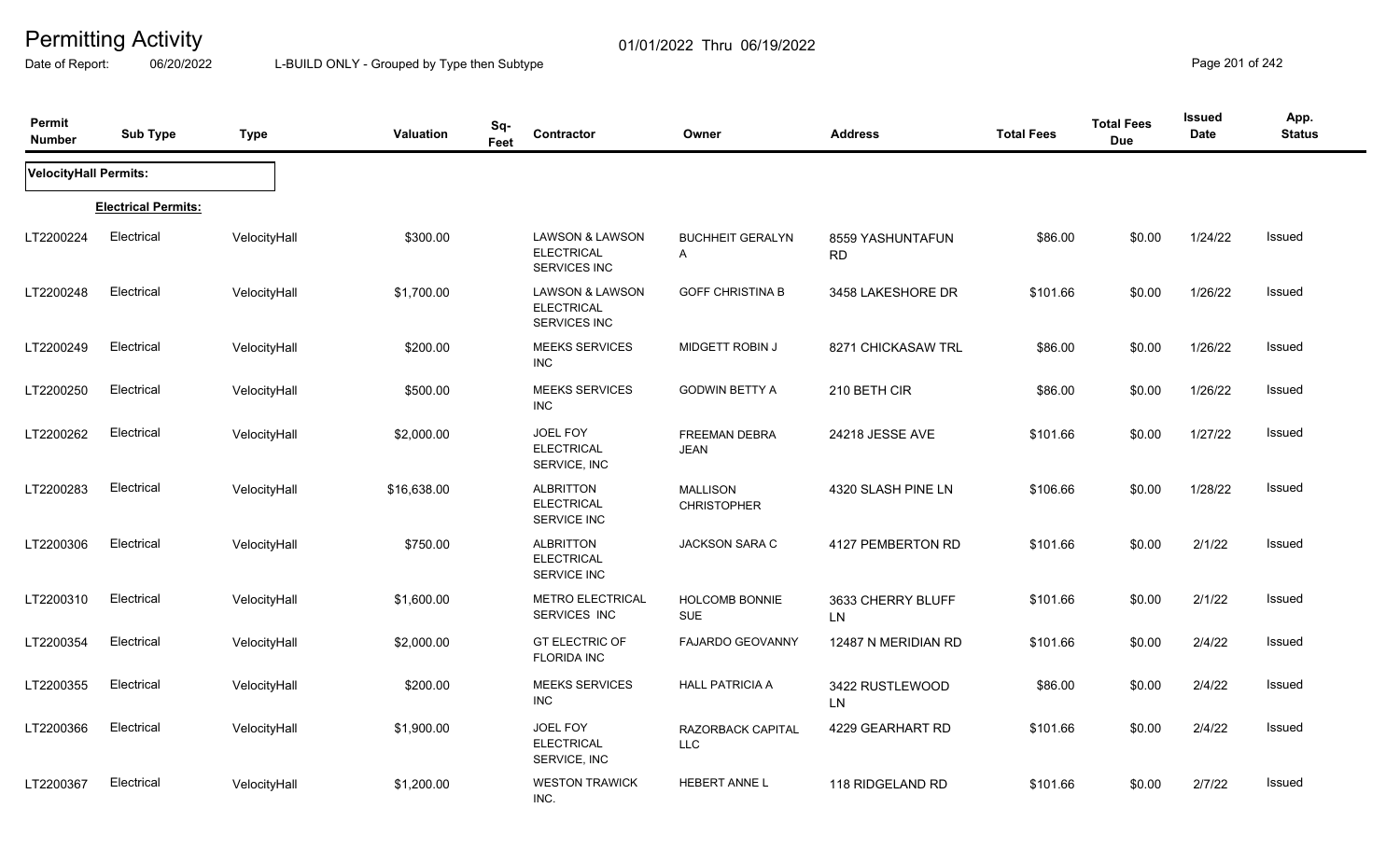Date of Report: 06/20/2022 L-BUILD ONLY - Grouped by Type then Subtype **Page 202** of 242

| Permit<br><b>Number</b> | <b>Sub Type</b>            | <b>Type</b>  | <b>Valuation</b> | Sq-<br>Contractor<br>Feet                                                  | Owner                                              | <b>Address</b>               | <b>Total Fees</b> | <b>Total Fees</b><br><b>Due</b> | <b>Issued</b><br>Date | App.<br><b>Status</b> |
|-------------------------|----------------------------|--------------|------------------|----------------------------------------------------------------------------|----------------------------------------------------|------------------------------|-------------------|---------------------------------|-----------------------|-----------------------|
| VelocityHall Permits:   |                            |              |                  |                                                                            |                                                    |                              |                   |                                 |                       |                       |
|                         | <b>Electrical Permits:</b> |              |                  |                                                                            |                                                    |                              |                   |                                 |                       |                       |
| LT2200369               | Electrical                 | VelocityHall | \$1,200.00       | <b>JOEL FOY</b><br><b>ELECTRICAL</b><br>SERVICE, INC                       | <b>VIKER DACQUES</b>                               | 3208 TRITON CIR              | \$86.00           | \$0.00                          | 2/7/22                | Issued                |
| LT2200375               | Electrical                 | VelocityHall | \$1,400.00       | <b>ROCAFORT</b><br><b>ELECTRICAL</b><br>SERVICES, LLC                      | <b>GENEVA HOMES LLC</b>                            | 402 GONE FISHIN LN           | \$86.00           | \$0.00                          | 2/7/22                | Issued                |
| LT2200376               | Electrical                 | VelocityHall | \$1,100.00       | <b>LIGHT FORCE LLC</b>                                                     | <b>MEDINA ROSSANA</b>                              | 5225 LOUVINIA DR             | \$101.66          | \$0.00                          | 2/7/22                | Issued                |
| LT2200379               | Electrical                 | VelocityHall | \$500.00         | MOSS ELECTRIC, INC.                                                        | POTTER BYRON M                                     | 530 CARR LN                  | \$101.66          | \$0.00                          | 2/7/22                | <b>Issued</b>         |
| LT2200387               | Electrical                 | VelocityHall | \$1,500.00       | <b>ALBRITTON</b><br><b>ELECTRICAL</b><br><b>SERVICE INC</b>                | SAYER BETTY J                                      | 10733 TEBO TRL               | \$101.66          | \$0.00                          | 2/8/22                | Issued                |
| LT2200396               | Electrical                 | VelocityHall | \$2,495.00       | A PLUS ELECTRICAL<br>CONTRACTORS LLC                                       | TRINITY HOUSE OF<br><b>PRAYER</b>                  | 952 OAK RIDGE RD             | \$86.00           | \$0.00                          | 2/9/22                | Issued                |
| LT2200412               | Electrical                 | VelocityHall | \$500.00         | <b>BRYAN MCMATH</b><br><b>ELECTRICAL</b><br>SERVICES, LLC                  | <b>FOXFIELD HOLDINGS</b><br><b>LLC</b>             | 5858 FOXFIELD TRCE           | \$86.00           | \$0.00                          | 2/10/22               | Issued                |
| LT2200414               | Electrical                 | VelocityHall | \$750.00         | <b>METRO ELECTRICAL</b><br>SERVICES INC                                    | <b>DEMPS NUTE</b>                                  | 3352 WOOD HILL DR            | \$101.66          | \$0.00                          | 2/11/22               | Issued                |
| LT2200416               | Electrical                 | VelocityHall | \$0.00           | <b>BONDS ELECTRICAL</b><br><b>HEATING AND AIR</b><br><b>CONDITIONING I</b> | <b>BONDS' ELECTRICAL</b><br><b>HEATING AND AIR</b> | 4092 N MONROE ST             | \$101.66          | \$0.00                          | 2/11/22               | Issued                |
| LT2200419               | Electrical                 | VelocityHall | \$400.00         | <b>ENLIGHTEN</b><br>ELECTRIC INC                                           | <b>KENT ALEXANDRA</b>                              | 3493 CEDARWOOD<br><b>TRL</b> | \$86.00           | \$0.00                          | 2/11/22               | Issued                |
| LT2200426               | Electrical                 | VelocityHall | \$1,000.00       | REIFF ELECTRICAL<br>SERVICES LLC                                           | <b>VALERIO MARISSA</b>                             | 8150 IDA RD                  | \$86.00           | \$0.00                          | 2/14/22               | Issued                |
| LT2200452               | Electrical                 | VelocityHall | \$2,000.00       | <b>GT ELECTRIC OF</b><br><b>FLORIDA INC</b>                                | <b>FOSTER JENNA</b>                                | 4127 WHITE PINE CT           | \$101.66          | \$0.00                          | 2/15/22               | Issued                |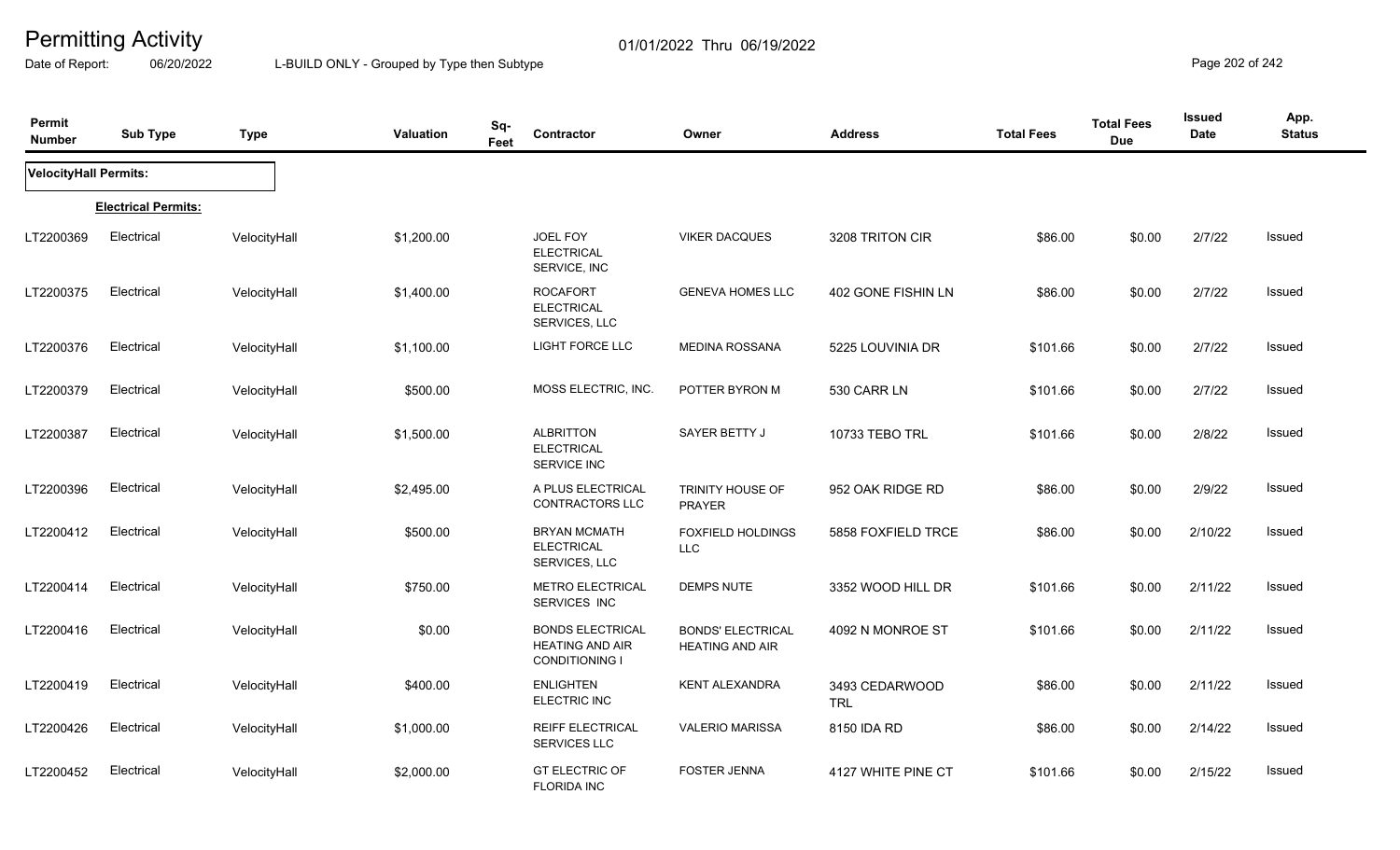Date of Report: 06/20/2022 L-BUILD ONLY - Grouped by Type then Subtype **Page 203** of 242

| Permit<br><b>Number</b> | <b>Sub Type</b>            | <b>Type</b>  | <b>Valuation</b> | Sq-<br>Feet | Contractor                                                      | Owner                                            | <b>Address</b>                 | <b>Total Fees</b> | <b>Total Fees</b><br><b>Due</b> | Issued<br>Date | App.<br><b>Status</b> |
|-------------------------|----------------------------|--------------|------------------|-------------|-----------------------------------------------------------------|--------------------------------------------------|--------------------------------|-------------------|---------------------------------|----------------|-----------------------|
| VelocityHall Permits:   |                            |              |                  |             |                                                                 |                                                  |                                |                   |                                 |                |                       |
|                         | <b>Electrical Permits:</b> |              |                  |             |                                                                 |                                                  |                                |                   |                                 |                |                       |
| LT2200519               | Electrical                 | VelocityHall | \$300.00         |             | <b>TRUEVOLT</b><br><b>ELECTRICAL</b><br>SERVICES, INC.          | <b>DRAYTON CLENTERIA</b><br><b>GRACE HAMMOND</b> | 561 TUNG HILL DR               | \$101.66          | \$0.00                          | 2/21/22        | Issued                |
| LT2200521               | Electrical                 | VelocityHall | \$300.00         |             | JOEL FOY<br><b>ELECTRICAL</b><br>SERVICE, INC                   |                                                  | 3615 PINE TIP RD               | \$86.00           | \$0.00                          | 2/21/22        | Issued                |
| LT2200535               | Electrical                 | VelocityHall | \$1,200.00       |             | <b>LAWSON &amp; LAWSON</b><br><b>ELECTRICAL</b><br>SERVICES INC | SAPP SHEREE                                      | 920 CASEY DR                   | \$101.66          | \$0.00                          | 2/22/22        | Issued                |
| LT2200536               | Electrical                 | VelocityHall | \$1,000.00       |             | <b>RESIDENTIAL</b><br><b>ELECTRICAL</b><br>SERVICE INC          | <b>GRAY RICHARD</b><br>GARNER                    | 24205 LONE STAR RD             | \$101.66          | \$0.00                          | 2/22/22        | Issued                |
| LT2200557               | Electrical                 | VelocityHall | \$5,150.00       |             | LIGHT FORCE LLC                                                 | HEFFLEY ANDREW                                   | 7057 QUAIL CALL DR             | \$91.00           | \$0.00                          | 2/24/22        | Issued                |
| LT2200569               | Electrical                 | VelocityHall | \$975.00         |             | METRO ELECTRICAL<br>SERVICES INC                                | <b>FLOWERS RALPH W</b>                           | 3250 APOLLO TRL                | \$101.66          | \$0.00                          | 2/24/22        | Issued                |
| LT2200570               | Electrical                 | VelocityHall | \$1,500.00       |             | <b>WESTON TRAWICK</b><br>INC.                                   | <b>HELMS AMBER</b>                               | 6221 BRUSHY CREEK<br><b>RD</b> | \$101.66          | \$0.00                          | 2/24/22        | Issued                |
| LT2200579               | Electrical                 | VelocityHall | \$300.00         |             | <b>MEEKS SERVICES</b><br><b>INC</b>                             | <b>NEWLIN CRISTINA V</b>                         | 9192 SHOAL CREEK<br>DR         | \$86.00           | \$0.00                          | 2/25/22        | Issued                |
|                         | Totals:                    | 53           | \$807,580.00     |             |                                                                 |                                                  |                                | 5,094.12          | \$0.00                          |                |                       |
|                         | <b>Gas Permits:</b>        |              |                  |             |                                                                 |                                                  |                                |                   |                                 |                |                       |
| LT2200072               | Gas                        | VelocityHall | \$2,300.00       |             | <b>KEITH MCNEILL</b><br><b>PLUMBING</b><br>CONTRACTOR INC       | COPELAND HEIDI B                                 | 3483 LAKESHORE DR              | \$77.10           | \$0.00                          | 1/6/22         | Finaled               |
| LT2200103               | Gas                        | VelocityHall | \$2,000.00       |             | WHITE'S PLUMBING,<br><b>INC</b>                                 | HUSS SHARON LEE                                  | 8427 HANNARY DR                | \$77.10           | \$0.00                          | 1/11/22        | Issued                |
| LT2200126               | Gas                        | VelocityHall | \$1,200.00       |             | <b>KEITH MCNEILL</b><br><b>PLUMBING</b><br>CONTRACTOR INC       | JACKSON ANGELA I                                 | 9079 SHOAL CREEK<br><b>DR</b>  | \$77.10           | \$0.00                          | 1/12/22        | Finaled               |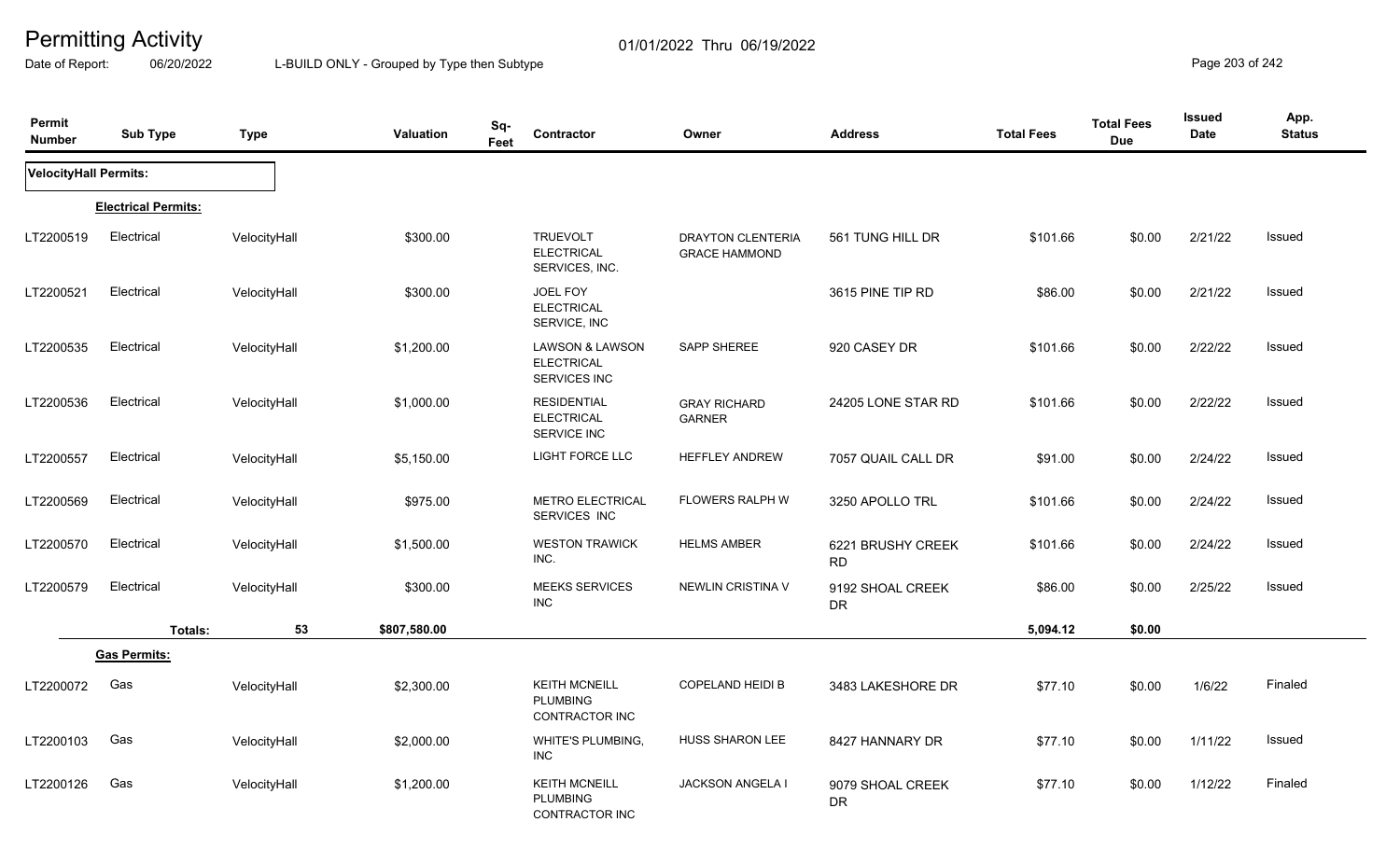Date of Report: 06/20/2022 L-BUILD ONLY - Grouped by Type then Subtype **Page 204 of 242** 

| Permit<br><b>Number</b> | <b>Sub Type</b>     | <b>Type</b>  | Valuation  | Sq-<br>Feet | Contractor                                                | Owner                                            | <b>Address</b>                | <b>Total Fees</b> | <b>Total Fees</b><br><b>Due</b> | <b>Issued</b><br><b>Date</b> | App.<br><b>Status</b> |
|-------------------------|---------------------|--------------|------------|-------------|-----------------------------------------------------------|--------------------------------------------------|-------------------------------|-------------------|---------------------------------|------------------------------|-----------------------|
| VelocityHall Permits:   |                     |              |            |             |                                                           |                                                  |                               |                   |                                 |                              |                       |
|                         | <b>Gas Permits:</b> |              |            |             |                                                           |                                                  |                               |                   |                                 |                              |                       |
| LT2200144               | Gas                 | VelocityHall | \$750.00   |             | PARKER SERVICES<br>INC.                                   | <b>MONTILLA AMANDA</b>                           | 6683 OAKDOWN DR               | \$77.10           | \$0.00                          | 1/13/22                      | Issued                |
| LT2200148               | Gas                 | VelocityHall | \$2,400.00 |             | WHITE'S PLUMBING,<br><b>INC</b>                           | KENT BARBARA A                                   | 4779 LANCASHURE LN            | \$77.10           | \$0.00                          | 1/13/22                      | Issued                |
| LT2200178               | Gas                 | VelocityHall | \$2,400.00 |             | WHITE'S PLUMBING,<br><b>INC</b>                           | <b>MILLAR CAROLYN</b>                            | 4775 STONEY TRCE              | \$77.10           | \$0.00                          | 1/18/22                      | Issued                |
| LT2200226               | Gas                 | VelocityHall | \$800.00   |             | <b>KEITH MCNEILL</b><br><b>PLUMBING</b><br>CONTRACTOR INC | <b>BEEBE KENNETH S</b>                           | 2912 QUAIL RISE CT            | \$77.10           | \$0.00                          | 1/24/22                      | Finaled               |
| LT2200294               | Gas                 | VelocityHall | \$1,200.00 |             | <b>KEITH MCNEILL</b><br><b>PLUMBING</b><br>CONTRACTOR INC | <b>OTEKEIWEBIA</b><br><b>ANTHONY</b>             | 9694 DEER VALLEY<br><b>DR</b> | \$77.10           | \$0.00                          | 1/31/22                      | Issued                |
| LT2200297               | Gas                 | VelocityHall | \$1,500.00 |             | <b>KEITH MCNEILL</b><br><b>PLUMBING</b><br>CONTRACTOR INC | <b>TYSON MARY BETH</b>                           | 820 LIVE OAK<br>PLANTATION RD | \$77.10           | \$0.00                          | 1/31/22                      | Finaled               |
| LT2200380               | Gas                 | VelocityHall | \$1,400.00 |             | <b>SEMINOLE PLUMBING</b><br><b>INC</b>                    | <b>KUBANCEK DAMON C</b>                          | 3228 LAKESHORE DR             | \$77.10           | \$0.00                          | 2/8/22                       | Issued                |
| LT2200460               | Gas                 | VelocityHall | \$1,000.00 |             | <b>SEMINOLE PLUMBING</b><br><b>INC</b>                    | DAWKINS ASHLEY P                                 | 2124 DORAL DR                 | \$77.10           | \$0.00                          | 2/16/22                      | Issued                |
| LT2200480               | Gas                 | VelocityHall | \$1,000.00 |             | <b>BROWN PLUMBING</b><br>OF TALLAHASSEE,<br>INC.          | <b>MILLER ANNIE</b>                              | 7780 MACLEAN RD               | \$77.10           | \$0.00                          | 2/16/22                      | Issued                |
| LT2200483               | Gas                 | VelocityHall | \$5,200.00 |             | <b>KEITH LAWSON</b><br>SERVICES, LLC.                     | <b>WILLIS SHARON L</b>                           | 9591 DEER VALLEY<br><b>DR</b> | \$82.10           | \$0.00                          | 2/16/22                      | Issued                |
| LT2200504               | Gas                 | VelocityHall | \$2,400.00 |             | <b>JIM BENNETT'S</b><br>PLUMBING INC                      | MCFATTER WILLIAM T<br><b>III REVOCABLE TRUST</b> | 3722 BOBBIN MILL RD           | \$77.10           | \$0.00                          | 2/18/22                      | Issued                |
| LT2200509               | Gas                 | VelocityHall | \$780.00   |             | <b>JIM BENNETT'S</b><br>PLUMBING INC                      | <b>HALL ERIC</b>                                 | 5108 BONNIE LAKE<br><b>RD</b> | \$77.10           | \$0.00                          | 2/18/22                      | Issued                |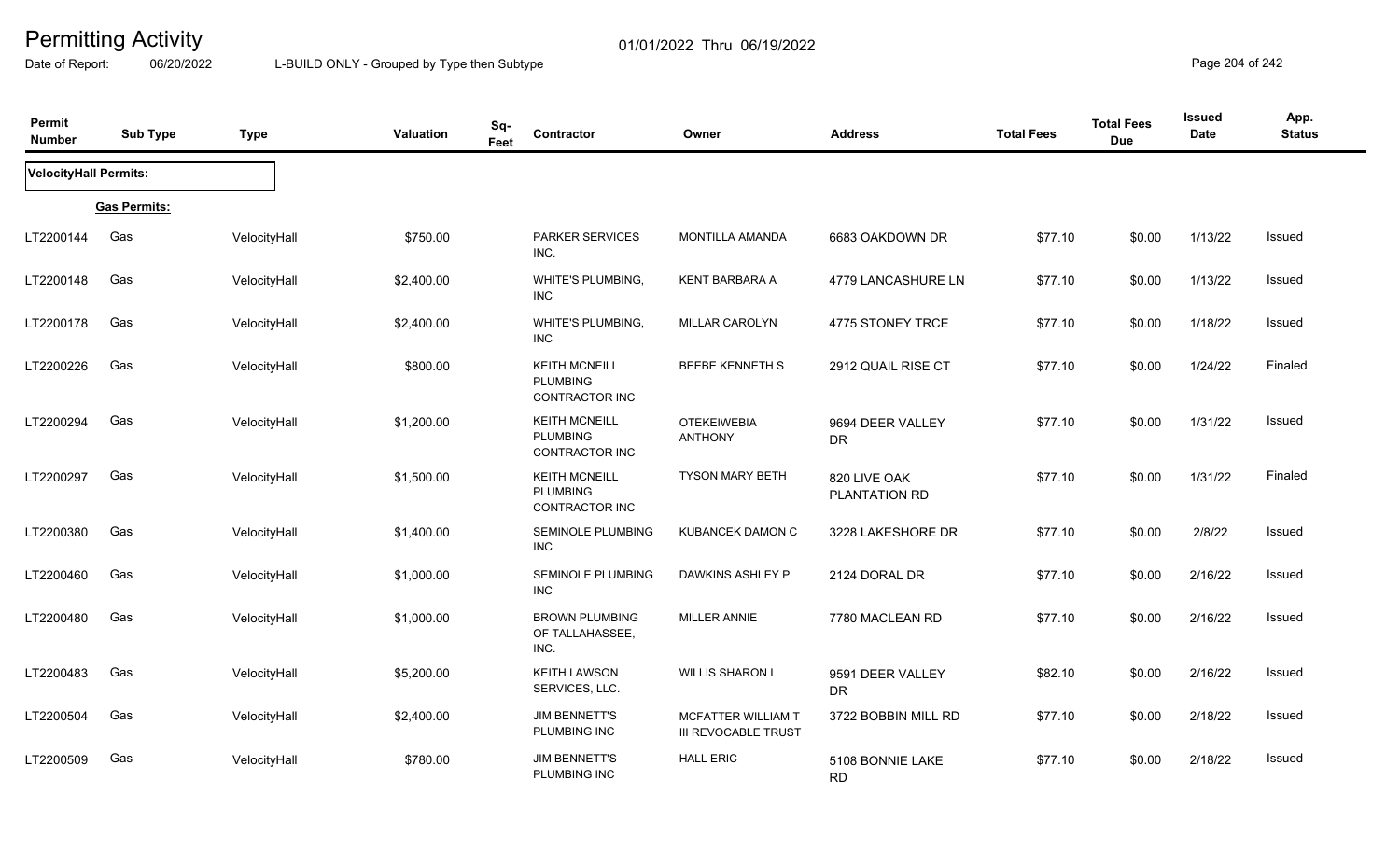Date of Report: 06/20/2022 L-BUILD ONLY - Grouped by Type then Subtype **Page 205** of 242

| Permit<br><b>Number</b> | <b>Sub Type</b>            | <b>Type</b>  | Valuation   | Sq-<br>Contractor<br>Feet                                             | Owner                                                     | <b>Address</b>                  | <b>Total Fees</b> | <b>Total Fees</b><br><b>Due</b> | <b>Issued</b><br><b>Date</b> | App.<br><b>Status</b> |
|-------------------------|----------------------------|--------------|-------------|-----------------------------------------------------------------------|-----------------------------------------------------------|---------------------------------|-------------------|---------------------------------|------------------------------|-----------------------|
| VelocityHall Permits:   |                            |              |             |                                                                       |                                                           |                                 |                   |                                 |                              |                       |
|                         | <b>Gas Permits:</b>        |              |             |                                                                       |                                                           |                                 |                   |                                 |                              |                       |
| LT2200518               | Gas                        | VelocityHall | \$1,500.00  | <b>KEITH MCNEILL</b><br><b>PLUMBING</b><br>CONTRACTOR INC             | <b>DORRIETY WILBUR</b><br>LAVELLE                         | 3425 ROBINHOOD RD               | \$77.10           | \$0.00                          | 2/21/22                      | Finaled               |
| LT2200523               | Gas                        | VelocityHall | \$1,500.00  | <b>KEITH MCNEILL</b><br><b>PLUMBING</b><br><b>CONTRACTOR INC</b>      | COMBS JOHN T                                              | 1489 MANOR HOUSE<br>DR          | \$77.10           | \$0.00                          | 2/21/22                      | Finaled               |
| LT2200544               | Gas                        | VelocityHall | \$2,000.00  | ROTO ROOTER                                                           | 3725 PARKWAY LLC                                          | 3725 APALACHEE<br><b>PKWY</b>   | \$77.10           | \$0.00                          | 2/23/22                      | Issued                |
| LT2200556               | Gas                        | VelocityHall | \$1,300.00  | <b>DOWDY PLUMBING</b><br>CORPORATION                                  | MCCLELLAN DANNY R                                         | 2121 GOLDEN EAGLE<br><b>DR</b>  | \$77.10           | \$0.00                          | 2/24/22                      | Issued                |
| LT2200559               | Gas                        | VelocityHall | \$1,000.00  | <b>CURETON PLUMBING</b><br><b>INC</b>                                 | <b>GARRIS ANDREA L</b>                                    | 3670 LETITIA LN                 | \$77.10           | \$0.00                          | 2/24/22                      | Issued                |
| LT2200562               | Gas                        | VelocityHall | \$1,700.00  | MR. ROOTER<br>PLUMBING                                                | <b>BRADLEY VISION LLC</b>                                 | 8050 DEERLAKE                   | \$77.10           | \$0.00                          | 2/24/22                      | Issued                |
|                         | Totals:                    | 21           | \$35,330.00 |                                                                       |                                                           |                                 | 1,624.10          | \$0.00                          |                              |                       |
|                         | <b>Mechanical Permits:</b> |              |             |                                                                       |                                                           |                                 |                   |                                 |                              |                       |
| LT2200002               | Mechanical                 | VelocityHall | \$7,000.00  | <b>BENSON'S HEATING &amp;</b><br><b>AIRCONDITIONING</b><br><b>INC</b> |                                                           | 6408 FORWARD PASS<br><b>TRL</b> | \$83.63           | \$0.00                          | 1/3/22                       | Issued                |
| LT2200005               | Mechanical                 | VelocityHall | \$2,700.00  | <b>HARPER REVELL</b><br><b>HEATING AND AIR</b><br>CONDITIONING, INC   | <b>LACHERKT</b>                                           | 3158 LAKESHORE DR               | \$83.63           | \$0.00                          | 1/3/22                       | Finaled               |
| LT2200016               | Mechanical                 | VelocityHall | \$7,496.00  | E & B HEATING & A/C<br><b>INC</b>                                     | D'AURIO MELISSA K                                         | 6023 PICKWICK RD                | \$83.63           | \$0.00                          | 1/4/22                       | Issued                |
| LT2200024               | Mechanical                 | VelocityHall | \$7,000.00  | <b>BENSON'S HEATING &amp;</b><br><b>AIRCONDITIONING</b><br>INC        |                                                           | 405 AUDUBON DR                  | \$83.63           | \$0.00                          | 1/4/22                       | Finaled               |
| LT2200034               | Mechanical                 | VelocityHall | \$7,000.00  | <b>JOHN OLIVER</b><br><b>HEATING &amp; AIR INC</b>                    | <b>HARRELL BETTY</b><br>DEVONE REVOCABLE<br><b>LIVING</b> | 2910 MARISE ST                  | \$83.63           | \$0.00                          | 1/4/22                       | Issued                |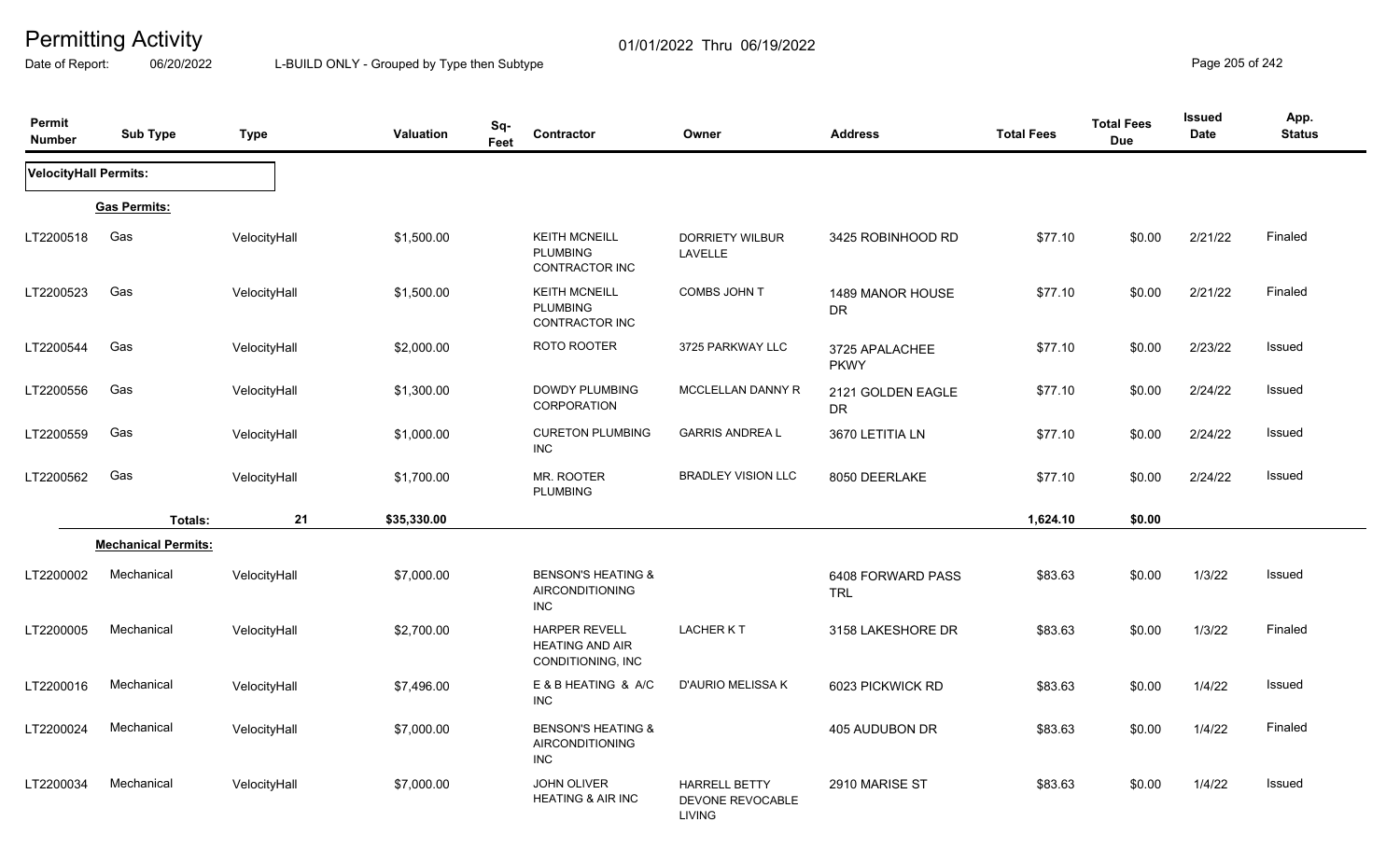Date of Report: 06/20/2022 L-BUILD ONLY - Grouped by Type then Subtype **Page 206** of 242

| Permit<br><b>Number</b>      | <b>Sub Type</b>            | <b>Type</b>  | Sq-<br><b>Valuation</b><br>Feet | Contractor                                                            | Owner                                  | <b>Address</b>                   | <b>Total Fees</b> | <b>Total Fees</b><br><b>Due</b> | <b>Issued</b><br>Date | App.<br><b>Status</b> |
|------------------------------|----------------------------|--------------|---------------------------------|-----------------------------------------------------------------------|----------------------------------------|----------------------------------|-------------------|---------------------------------|-----------------------|-----------------------|
| <b>VelocityHall Permits:</b> |                            |              |                                 |                                                                       |                                        |                                  |                   |                                 |                       |                       |
|                              | <b>Mechanical Permits:</b> |              |                                 |                                                                       |                                        |                                  |                   |                                 |                       |                       |
| LT2200037                    | Mechanical                 | VelocityHall | \$7,495.00                      | <b>HARPER REVELL</b><br><b>HEATING AND AIR</b><br>CONDITIONING, INC   | <b>MORENO ANDRES</b>                   | 2681 SHILOH WAY                  | \$83.63           | \$0.00                          | 1/5/22                | Finaled               |
| LT2200040                    | Mechanical                 | VelocityHall | \$7,400.00                      | <b>BARINEAU HEATING &amp;</b><br>AIR CONDITIONING<br><b>INC</b>       | OLEARY RICHARD M                       | 4348 CARNWATH RD                 | \$83.63           | \$0.00                          | 1/5/22                | Issued                |
| LT2200041                    | Mechanical                 | VelocityHall | \$2,600.00                      | WE CHEATING & A<br>/ C INC.                                           | <b>BOWER BEVERLY L</b>                 | 2525 HICKORY RIDGE<br><b>RD</b>  | \$83.63           | \$0.00                          | 1/5/22                | Issued                |
| LT2200042                    | Mechanical                 | VelocityHall | \$2,600.00                      | WECHEATING & A<br>/ C INC.                                            | <b>GANS MATTHEA</b><br>LIZABETH        | 4178 LAUREL OAK CIR              | \$83.63           | \$0.00                          | 1/5/22                | Finaled               |
| LT2200051                    | Mechanical                 | VelocityHall | \$7,000.00                      | <b>BENSON'S HEATING &amp;</b><br>AIRCONDITIONING<br>INC               | <b>TORRES DELIANA</b>                  | 1539 AVONDALE WAY                | \$83.63           | \$0.00                          | 1/5/22                | <b>Issued</b>         |
| LT2200052                    | Mechanical                 | VelocityHall | \$6,576.00                      | <b>BENSON'S HEATING &amp;</b><br><b>AIRCONDITIONING</b><br><b>INC</b> | <b>ANNIS MARTHA L</b>                  | 3328 WOOD HILL DR                | \$83.63           | \$0.00                          | 1/5/22                | <b>Issued</b>         |
| LT2200053                    | Mechanical                 | VelocityHall | \$7,660.00                      | <b>KEY HEATING &amp;</b><br><b>COOLING</b>                            | <b>BROWN DEBBIE</b>                    | 180 COE LANDING RD               | \$88.63           | \$0.00                          | 1/5/22                | <b>Issued</b>         |
| LT2200054                    | Mechanical                 | VelocityHall | \$8,650.00                      | <b>EZELL KOOL</b><br><b>SERVICES LLC</b>                              | <b>VU JENNY MARIE</b><br><b>BAXTER</b> | 11335 TURKEY ROOST<br><b>RD</b>  | \$168.26          | \$0.00                          | 1/5/22                | Issued                |
| LT2200055                    | Mechanical                 | VelocityHall | \$7,495.00                      | <b>HARPER REVELL</b><br><b>HEATING AND AIR</b><br>CONDITIONING, INC   | HEMPHILL DEARL L                       | 6961 MCBRIDE PT                  | \$83.63           | \$0.00                          | 1/5/22                | Finaled               |
| LT2200056                    | Mechanical                 | VelocityHall | \$6,350.00                      | <b>HARPER REVELL</b><br><b>HEATING AND AIR</b><br>CONDITIONING, INC   | JORDAN LYNDA K                         | 2716 BEN<br><b>STOUTAMIRE RD</b> | \$83.63           | \$0.00                          | 1/5/22                | Finaled               |
| LT2200060                    | Mechanical                 | VelocityHall | \$7,200.00                      | DONALD GUY<br><b>HEATING AND</b><br><b>COOLING INC</b>                | <b>CRUZ SHARI</b>                      | 3295 LAKEVIEW DR                 | \$83.63           | \$0.00                          | 1/5/22                | Issued                |
| LT2200065                    | Mechanical                 | VelocityHall | \$7,353.00                      | <b>PARKER SERVICES</b><br>INC.                                        | <b>BROWN STEPHEN</b>                   | 9123 OAKFAIR DR                  | \$83.63           | \$0.00                          | 1/6/22                | Issued                |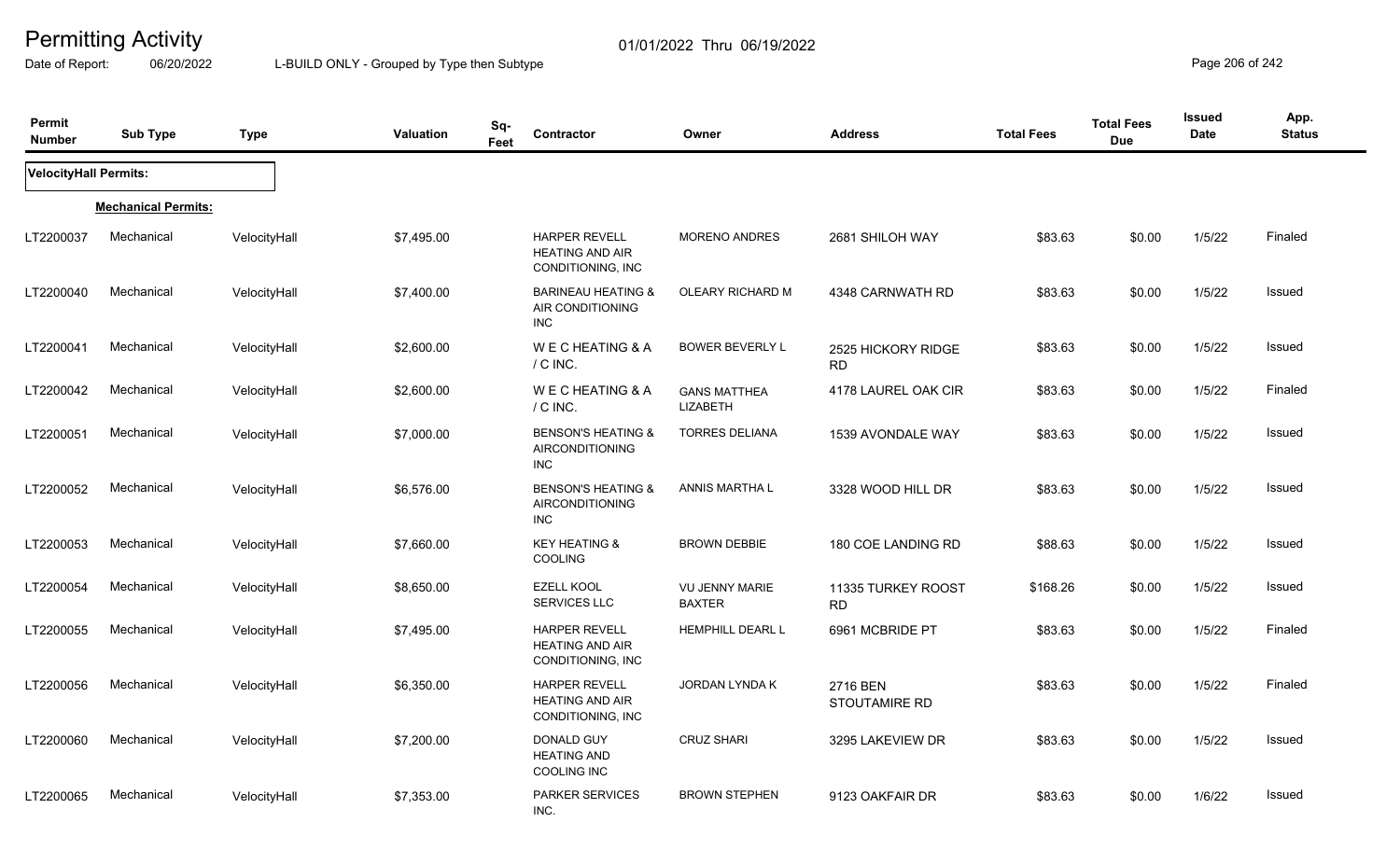Date of Report: 06/20/2022 L-BUILD ONLY - Grouped by Type then Subtype **Page 207** of 242

| Permit<br><b>Number</b> | <b>Sub Type</b>            | <b>Type</b>  | <b>Valuation</b> | Sq-<br>Feet | Contractor                                                          | Owner                                   | <b>Address</b>                     | <b>Total Fees</b> | <b>Total Fees</b><br><b>Due</b> | <b>Issued</b><br>Date | App.<br><b>Status</b> |
|-------------------------|----------------------------|--------------|------------------|-------------|---------------------------------------------------------------------|-----------------------------------------|------------------------------------|-------------------|---------------------------------|-----------------------|-----------------------|
| VelocityHall Permits:   |                            |              |                  |             |                                                                     |                                         |                                    |                   |                                 |                       |                       |
|                         | <b>Mechanical Permits:</b> |              |                  |             |                                                                     |                                         |                                    |                   |                                 |                       |                       |
| LT2200066               | Mechanical                 | VelocityHall | \$7,221.00       |             | <b>TONY KELLY HEATING</b><br>AND AIR, INC                           | <b>HELMS BAWSEY MACK</b><br>Ш           | 1500 WILLIAMS<br><b>LANDING RD</b> | \$83.63           | \$0.00                          | 1/6/22                | Issued                |
| LT2200074               | Mechanical                 | VelocityHall | \$7,495.00       |             | <b>BARINEAU HEATING &amp;</b><br>AIR CONDITIONING<br><b>INC</b>     | <b>MARCHIANO JOSEPH</b><br>$\mathsf{A}$ | <b>2519 OPAL CT</b>                | \$83.63           | \$0.00                          | 1/6/22                | Issued                |
| LT2200075               | Mechanical                 | VelocityHall | \$7,500.00       |             | <b>TOP TIER AIR</b><br><b>CONDITIONING &amp;</b><br><b>HEATING</b>  | MCGUIRE CONNIE                          | 6605 KINGMAN TRL                   | \$83.63           | \$0.00                          | 1/6/22                | Issued                |
| LT2200076               | Mechanical                 | VelocityHall | \$7,500.00       |             | <b>TOP TIER AIR</b><br><b>CONDITIONING &amp;</b><br><b>HEATING</b>  | <b>RISING MARTIN KIETH</b>              | 3203 PROUD CLARION<br><b>TRL</b>   | \$83.63           | \$0.00                          | 1/6/22                | Issued                |
| LT2200077               | Mechanical                 | VelocityHall | \$7,495.00       |             | <b>BARINEAU HEATING &amp;</b><br>AIR CONDITIONING<br>INC.           | <b>GARBER BRIAN</b>                     | 5522 PEDRICK<br>PLANTATION CIR     | \$83.63           | \$0.00                          | 1/6/22                | Issued                |
| LT2200080               | Mechanical                 | VelocityHall | \$7,650.00       |             | TONY KELLY HEATING<br>AND AIR, INC                                  | <b>ROSA DAMARYS</b><br>MENENDEZ         | 7031 DARDWOOD LN                   | \$88.63           | \$0.00                          | 1/7/22                | Issued                |
| LT2200084               | Mechanical                 | VelocityHall | \$6,000.00       |             | <b>FRANKLIN'S HVAC</b><br>LLC                                       | <b>CARLSON SONYA</b>                    | 8243 CHICKASAW TRL                 | \$83.63           | \$0.00                          | 1/7/22                | Issued                |
| LT2200087               | Mechanical                 | VelocityHall | \$6,885.00       |             | <b>BENSON'S HEATING &amp;</b><br>AIRCONDITIONING<br><b>INC</b>      | <b>STEEDS RUN LLC</b>                   | 11928 STEEDS RUN                   | \$83.63           | \$0.00                          | 1/7/22                | Issued                |
| LT2200088               | Mechanical                 | VelocityHall | \$7,495.00       |             | <b>HARPER REVELL</b><br><b>HEATING AND AIR</b><br>CONDITIONING, INC | DINUNZIO EVELYN C                       | 4509 AUTUMN<br><b>WOODS WAY</b>    | \$83.63           | \$0.00                          | 1/7/22                | Finaled               |
| LT2200089               | Mechanical                 | VelocityHall | \$3,250.00       |             | <b>HARPER REVELL</b><br><b>HEATING AND AIR</b><br>CONDITIONING, INC | SHIELDS MELODY                          | 208 SWEET GRASS<br>LN              | \$83.63           | \$0.00                          | 1/7/22                | Finaled               |
| LT2200090               | Mechanical                 | VelocityHall | \$5,384.00       |             | <b>BARINEAU HEATING &amp;</b><br>AIR CONDITIONING<br><b>INC</b>     | <b>SALVAGNI CELESTE</b>                 | 3261 CITATION TRL                  | \$83.63           | \$0.00                          | 1/7/22                | Issued                |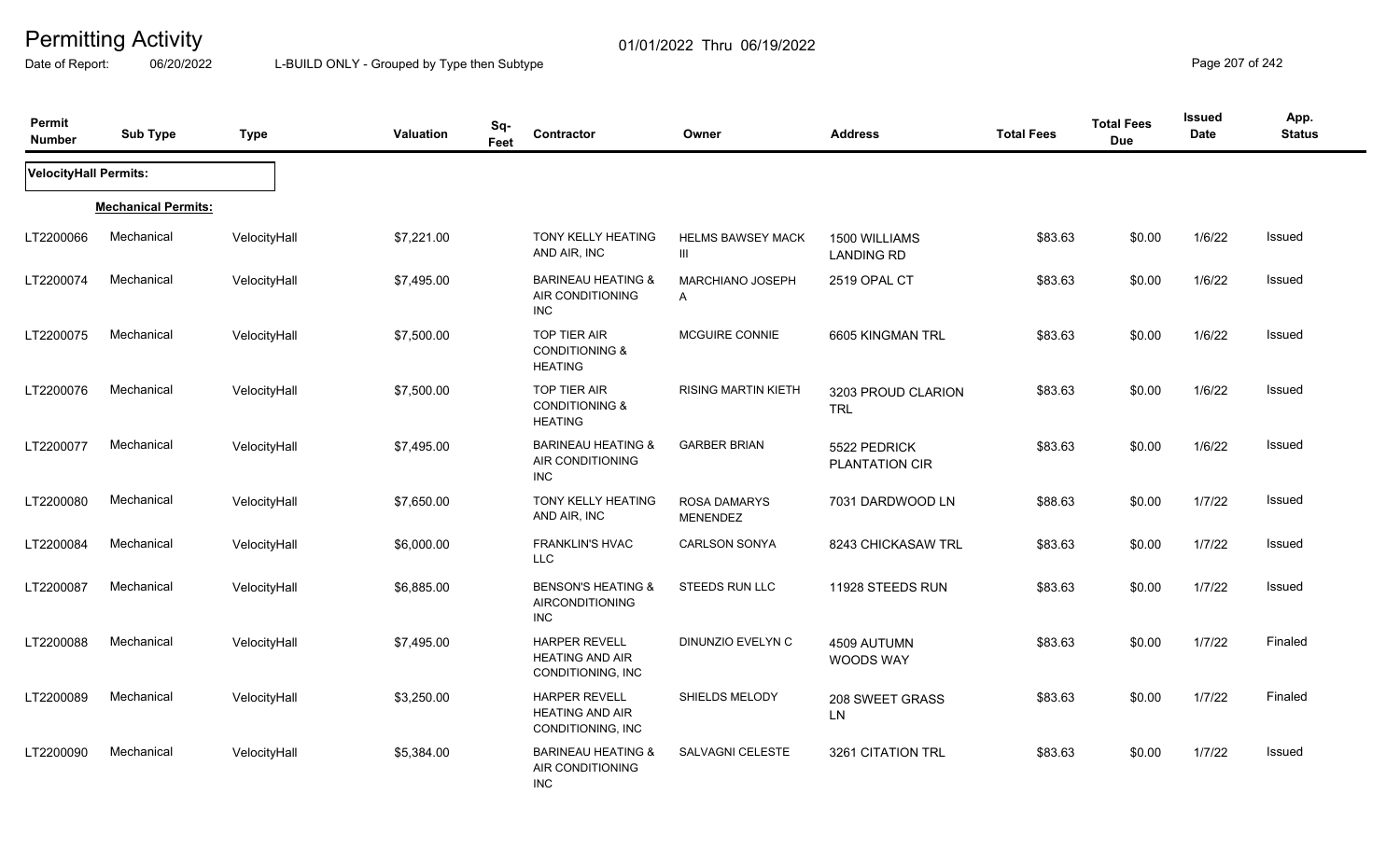Date of Report: 06/20/2022 L-BUILD ONLY - Grouped by Type then Subtype **Page 208** of 242

| Permit<br><b>Number</b> | <b>Sub Type</b>            | <b>Type</b>  | Valuation  | Sq-<br>Feet | Contractor                                                                           | Owner                                   | <b>Address</b>                  | <b>Total Fees</b> | <b>Total Fees</b><br><b>Due</b> | <b>Issued</b><br><b>Date</b> | App.<br><b>Status</b> |
|-------------------------|----------------------------|--------------|------------|-------------|--------------------------------------------------------------------------------------|-----------------------------------------|---------------------------------|-------------------|---------------------------------|------------------------------|-----------------------|
| VelocityHall Permits:   |                            |              |            |             |                                                                                      |                                         |                                 |                   |                                 |                              |                       |
|                         | <b>Mechanical Permits:</b> |              |            |             |                                                                                      |                                         |                                 |                   |                                 |                              |                       |
| LT2200093               | Mechanical                 | VelocityHall | \$7,273.00 |             | <b>RICK WATSON</b><br><b>HEATING &amp; AIR</b><br>CONDITIONING INC                   | <b>PARKHURST</b><br><b>LEONARD W JR</b> | 3670 DWIGHT DAVIS<br><b>DR</b>  | \$83.63           | \$0.00                          | 1/10/22                      | Issued                |
| LT2200096               | Mechanical                 | VelocityHall | \$7,730.00 |             | <b>TKAIR</b><br><b>CONDITIONING</b><br><b>HEATING &amp;</b><br><b>APPLIANCES INC</b> | <b>BLANK FELIX</b>                      | 690 FOREST LAIR                 | \$88.63           | \$0.00                          | 1/10/22                      | Issued                |
| LT2200099               | Mechanical                 | VelocityHall | \$7,647.00 |             | AND SERVICES                                                                         | ADAMS YONG C                            | 8534 TAFF RD                    | \$88.63           | \$0.00                          | 1/10/22                      | Issued                |
| LT2200101               | Mechanical                 | VelocityHall | \$7,250.00 |             | <b>TKAIR</b><br><b>CONDITIONING</b><br><b>HEATING &amp;</b><br>APPLIANCES INC        | <b>HOGE GAIL S</b>                      | 2321 TUSCAVILLA RD              | \$83.63           | \$0.00                          | 1/10/22                      | Issued                |
| LT2200108               | Mechanical                 | VelocityHall | \$4,300.00 |             | <b>KELVIN'S HEATING &amp;</b><br>AIR CONDITIONING,<br><b>LLC</b>                     | <b>JENKINS MARY</b>                     | 3043 VANISHING<br>POINTE LN     | \$83.63           | \$0.00                          | 1/11/22                      | Finaled               |
| LT2200112               | Mechanical                 | VelocityHall | \$7,495.00 |             | <b>BARINEAU HEATING &amp;</b><br>AIR CONDITIONING<br><b>INC</b>                      | <b>BLAMICK CAROLYN P</b>                | 7049 CARMEL DR                  | \$83.63           | \$0.00                          | 1/11/22                      | Issued                |
| LT2200115               | Mechanical                 | VelocityHall | \$7,000.00 |             | AND SERVICES                                                                         | VEIRA SAMUEL A JR R                     | 1437 BAHIA DR                   | \$83.63           | \$0.00                          | 1/11/22                      | Issued                |
| LT2200123               | Mechanical                 | VelocityHall | \$6,300.00 |             | AIR CONTROL INC.                                                                     | <b>BONNET BRETT</b>                     | 1735 RUBY RD                    | \$83.63           | \$0.00                          | 1/12/22                      | Issued                |
| LT2200127               | Mechanical                 | VelocityHall | \$5,500.00 |             | <b>TODD KING'S</b><br><b>HEATING &amp; COOLING.</b><br>INC                           | <b>BIBB TATJANA</b><br><b>GABRIELE</b>  | 815 PEGGY DR                    | \$83.63           | \$0.00                          | 1/12/22                      | Issued                |
| LT2200128               | Mechanical                 | VelocityHall | \$7,250.00 |             | <b>TKAIR</b><br><b>CONDITIONING</b><br><b>HEATING &amp;</b><br><b>APPLIANCES INC</b> | <b>BUTTON KATHLEEN</b><br><b>RYAN</b>   | 9649 LA CONCEPCION<br><b>DR</b> | \$83.63           | \$0.00                          | 1/12/22                      | Issued                |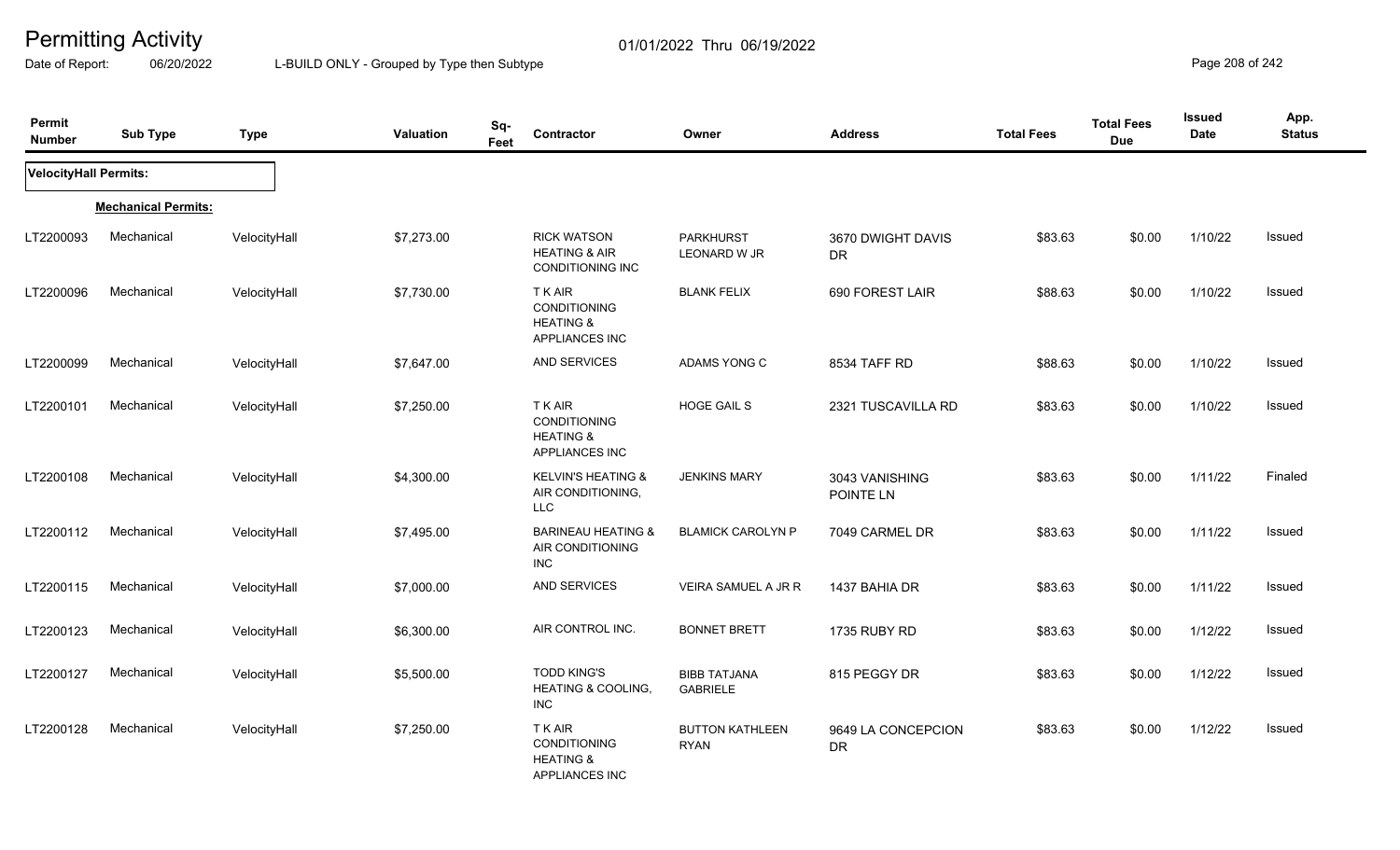Date of Report: 06/20/2022 L-BUILD ONLY - Grouped by Type then Subtype **Page 2011** Page 209 of 242

| Permit<br><b>Number</b>      | <b>Sub Type</b>            | <b>Type</b>  | Valuation  | Sq-<br>Feet | Contractor                                                                | Owner                                  | <b>Address</b>                   | <b>Total Fees</b> | <b>Total Fees</b><br><b>Due</b> | <b>Issued</b><br>Date | App.<br><b>Status</b> |
|------------------------------|----------------------------|--------------|------------|-------------|---------------------------------------------------------------------------|----------------------------------------|----------------------------------|-------------------|---------------------------------|-----------------------|-----------------------|
| <b>VelocityHall Permits:</b> |                            |              |            |             |                                                                           |                                        |                                  |                   |                                 |                       |                       |
|                              | <b>Mechanical Permits:</b> |              |            |             |                                                                           |                                        |                                  |                   |                                 |                       |                       |
| LT2200129                    | Mechanical                 | VelocityHall | \$7,495.00 |             | <b>PARKER SERVICES</b><br>INC.                                            | <b>MCDONALD</b><br><b>GREGORY P</b>    | 4854 QUAIL VALLEY<br><b>RD</b>   | \$83.63           | \$0.00                          | 1/13/22               | Issued                |
| LT2200131                    | Mechanical                 | VelocityHall | \$5,000.00 |             | <b>G &amp; G HEATING AND</b><br>AIR CONDITIONING,<br><b>LLC</b>           | <b>GARRISON JANET</b><br><b>ADELLE</b> | 1199 BRAFFORTON<br>DR            | \$83.63           | \$0.00                          | 1/13/22               | Issued                |
| LT2200138                    | Mechanical                 | VelocityHall | \$7,360.00 |             | DONALD GUY<br><b>HEATING AND</b><br><b>COOLING INC</b>                    | <b>ISRAEL JONATHAN</b>                 | 214 ROSEHILL LN                  | \$83.63           | \$0.00                          | 1/13/22               | Issued                |
| LT2200139                    | Mechanical                 | VelocityHall | \$6,089.00 |             | <b>BARINEAU HEATING &amp;</b><br>AIR CONDITIONING<br><b>INC</b>           | JORDAN LINDA D                         | 8766 DUNBLANE CT                 | \$83.63           | \$0.00                          | 1/13/22               | Issued                |
| LT2200145                    | Mechanical                 | VelocityHall | \$7,400.00 |             | <b>BARINEAU HEATING &amp;</b><br>AIR CONDITIONING<br><b>INC</b>           | FOY JOEL                               | 4709 KNOLLWOOD DR                | \$83.63           | \$0.00                          | 1/13/22               | Issued                |
| LT2200149                    | Mechanical                 | VelocityHall | \$7,400.00 |             | AIR CONTROL INC.                                                          | GONZALEZ DELVIS A                      | 8462 PROCTOR RD                  | \$83.63           | \$0.00                          | 1/13/22               | Issued                |
| LT2200150                    | Mechanical                 | VelocityHall | \$7,495.00 |             | <b>PARKER SERVICES</b><br>INC.                                            | PELLOR JOHN                            | 3135 SUMMIT RD                   | \$83.63           | \$0.00                          | 1/13/22               | Issued                |
| LT2200152                    | Mechanical                 | VelocityHall | \$5,000.00 |             | <b>RICK WATSON</b><br><b>HEATING &amp; AIR</b><br><b>CONDITIONING INC</b> | <b>TARRANT ROBERT</b><br><b>RAY</b>    | 4845 OLD<br><b>BAINBRIDGE RD</b> | \$83.63           | \$0.00                          | 1/14/22               | <b>Issued</b>         |
| LT2200154                    | Mechanical                 | VelocityHall | \$3,000.00 |             | AIR PROS HEATING &<br>AIR CONDITIONING<br><b>LLC</b>                      | <b>HAMRICK DAVID J</b>                 | 8725 MILES JOHNSON<br><b>RD</b>  | \$83.63           | \$0.00                          | 1/14/22               | Issued                |
| LT2200155                    | Mechanical                 | VelocityHall | \$7,400.00 |             | AIR CONTROL INC.                                                          | <b>SCHMID RICHARD A</b>                | 3479 CRUMP RD, Lot 5             | \$83.63           | \$0.00                          | 1/14/22               | Issued                |
| LT2200160                    | Mechanical                 | VelocityHall | \$5,450.00 |             | <b>JOHN OLIVER</b><br><b>HEATING &amp; AIR INC</b>                        | JAKES ERICA D                          | 5784 EUNICE CT                   | \$83.63           | \$0.00                          | 1/16/22               | Issued                |
| LT2200163                    | Mechanical                 | VelocityHall | \$6,480.00 |             | <b>BENSON'S HEATING &amp;</b><br><b>AIRCONDITIONING</b><br><b>INC</b>     |                                        | 744 DUPARC CIR                   | \$83.63           | \$0.00                          | 1/17/22               | Issued                |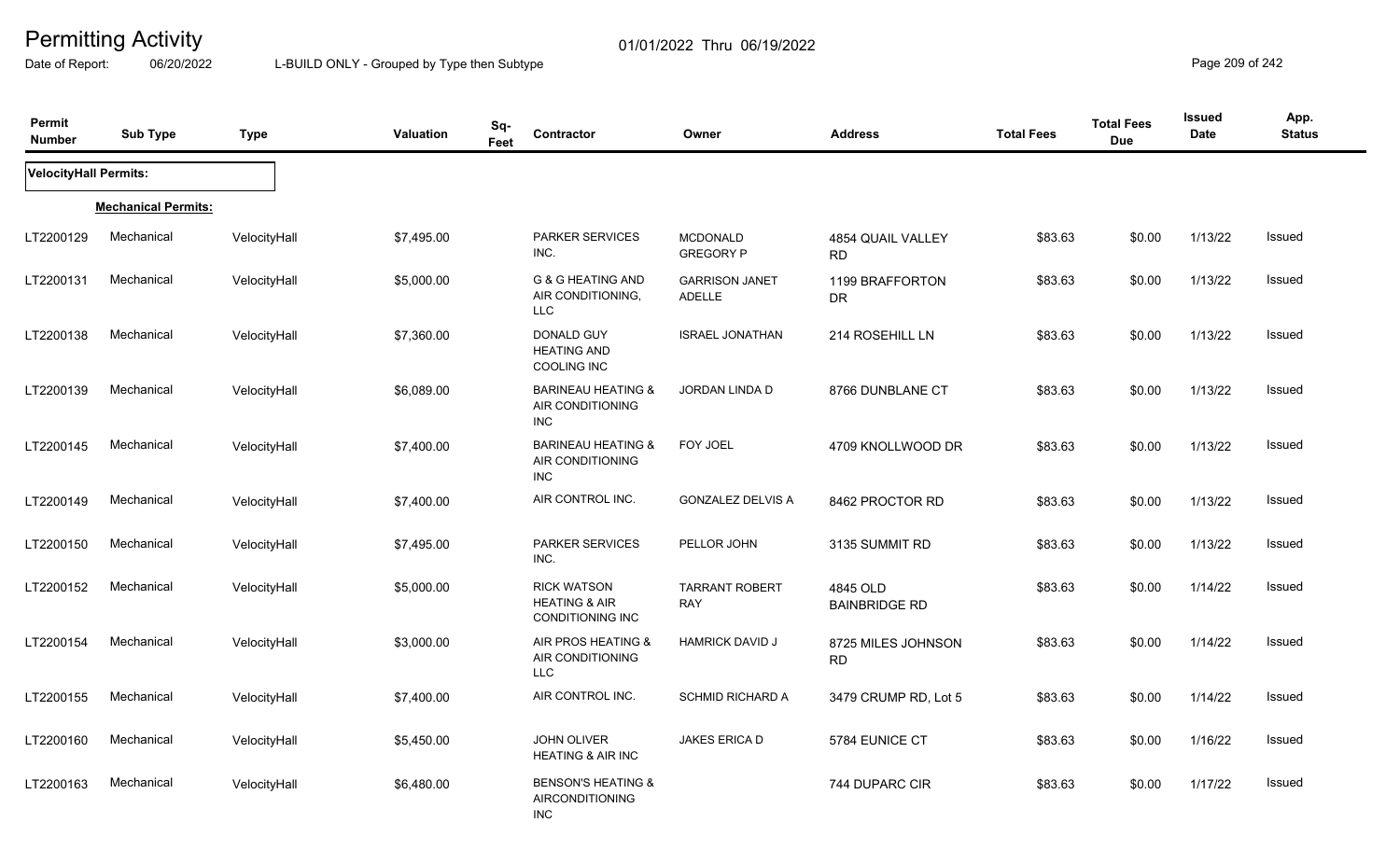Date of Report: 06/20/2022 L-BUILD ONLY - Grouped by Type then Subtype **Page 210** of 242

| Permit<br><b>Number</b> | <b>Sub Type</b>            | <b>Type</b>  | <b>Valuation</b> | Sq-<br>Feet | <b>Contractor</b>                                                     | Owner                                                            | <b>Address</b>                       | <b>Total Fees</b> | <b>Total Fees</b><br><b>Due</b> | <b>Issued</b><br><b>Date</b> | App.<br><b>Status</b> |
|-------------------------|----------------------------|--------------|------------------|-------------|-----------------------------------------------------------------------|------------------------------------------------------------------|--------------------------------------|-------------------|---------------------------------|------------------------------|-----------------------|
| VelocityHall Permits:   |                            |              |                  |             |                                                                       |                                                                  |                                      |                   |                                 |                              |                       |
|                         | <b>Mechanical Permits:</b> |              |                  |             |                                                                       |                                                                  |                                      |                   |                                 |                              |                       |
| LT2200165               | Mechanical                 | VelocityHall | \$7,400.00       |             | <b>BARINEAU HEATING &amp;</b><br>AIR CONDITIONING<br><b>INC</b>       | <b>CHATMON CHRISTY</b><br>LAVETTE                                | 463 BROOKE<br><b>HAMPTON DR</b>      | \$83.63           | \$0.00                          | 1/17/22                      | Issued                |
| LT2200168               | Mechanical                 | VelocityHall | \$7,495.00       |             | <b>PARKER SERVICES</b><br>INC.                                        | REYNOLDS SHERRY A                                                | 8277 HUNTERS RIDGE<br>TRL            | \$83.63           | \$0.00                          | 1/18/22                      | Issued                |
| LT2200177               | Mechanical                 | VelocityHall | \$5,000.00       |             | <b>RIVERSIDE HEATING</b><br>AND AIR, INC.                             | DOVE PAULA P                                                     | 1205 PHEASANT RUN<br><b>DR</b>       | \$83.63           | \$0.00                          | 1/18/22                      | Issued                |
| LT2200179               | Mechanical                 | VelocityHall | \$2,600.00       |             | WECHEATING & A/<br>C INC.                                             | PITTMAN-SNUGGS<br><b>CHARLETTE</b>                               | 3792 LOMA FARM RD                    | \$83.63           | \$0.00                          | 1/19/22                      | Issued                |
| LT2200181               | Mechanical                 | VelocityHall | \$7,495.00       |             | <b>HARPER REVELL</b><br><b>HEATING AND AIR</b><br>CONDITIONING, INC   | <b>TOURNAY PILAR</b>                                             | 2110 HILL N DALE DR                  | \$83.63           | \$0.00                          | 1/19/22                      | Finaled               |
| LT2200183               | Mechanical                 | VelocityHall | \$6,753.00       |             | <b>GIDDENS AIR</b><br>CONDITIONING, INC.                              | MCDONALD NELL J                                                  | 3652<br><b>WESTMORELAND DR</b>       | \$83.63           | \$0.00                          | 1/19/22                      | Finaled               |
| LT2200184               | Mechanical                 | VelocityHall | \$5,800.00       |             | A & W SERVICES, LLC                                                   | LETTERA G TRUST                                                  | 9603 WATERS MEET<br>DR.              | \$83.63           | \$0.00                          | 1/19/22                      | Issued                |
| LT2200185               | Mechanical                 | VelocityHall | \$6,145.00       |             | COLOSSAL<br><b>CONSTRUCTION LLC</b>                                   | <b>FEDERAL NATIONAL</b><br><b>MORTGAGE</b><br><b>ASSOCIATION</b> | 7002 RED GUM CT                      | \$83.63           | \$0.00                          | 1/19/22                      | Finaled               |
| LT2200186               | Mechanical                 | VelocityHall | \$7,000.00       |             | <b>BENSON'S HEATING &amp;</b><br><b>AIRCONDITIONING</b><br><b>INC</b> |                                                                  | 4286 FRED GEORGE<br><b>RD</b>        | \$83.63           | \$0.00                          | 1/19/22                      | Issued                |
| LT2200194               | Mechanical                 | VelocityHall | \$6,775.00       |             | AIR CONTROL INC.                                                      | <b>MORTON SIDI K</b>                                             | 2221 NAPOLEON<br><b>BONAPARTE DR</b> | \$83.63           | \$0.00                          | 1/20/22                      | Finaled               |
| LT2200195               | Mechanical                 | VelocityHall | \$8,389.00       |             | TONY KELLY HEATING<br>AND AIR, INC                                    | <b>DAWS LISA</b>                                                 | 8636 OAK FOREST<br><b>TRL</b>        | \$88.63           | \$0.00                          | 1/20/22                      | Issued                |
| LT2200210               | Mechanical                 | VelocityHall | \$7,000.00       |             | <b>BENSON'S HEATING &amp;</b><br>AIRCONDITIONING<br><b>INC</b>        |                                                                  | 9033 MUIRFIELD CT                    | \$83.63           | \$0.00                          | 1/20/22                      | Issued                |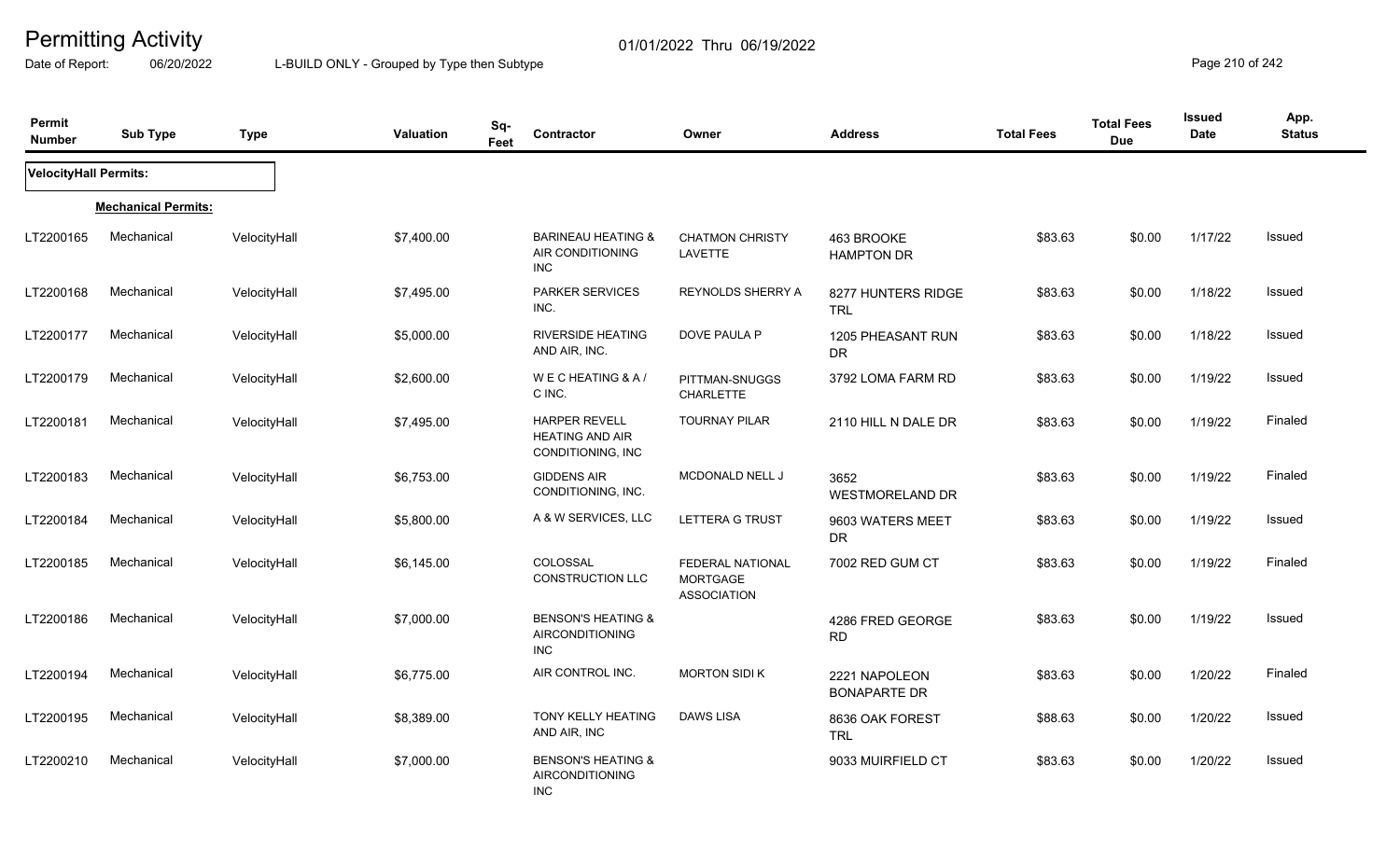Date of Report: 06/20/2022 L-BUILD ONLY - Grouped by Type then Subtype **Page 211** of 242

| Permit<br><b>Number</b>      | <b>Sub Type</b>            | <b>Type</b>  | Valuation  | Sq-<br>Feet | Contractor                                                            | Owner                                     | <b>Address</b>          | <b>Total Fees</b> | <b>Total Fees</b><br><b>Due</b> | <b>Issued</b><br><b>Date</b> | App.<br><b>Status</b> |
|------------------------------|----------------------------|--------------|------------|-------------|-----------------------------------------------------------------------|-------------------------------------------|-------------------------|-------------------|---------------------------------|------------------------------|-----------------------|
| <b>VelocityHall Permits:</b> |                            |              |            |             |                                                                       |                                           |                         |                   |                                 |                              |                       |
|                              | <b>Mechanical Permits:</b> |              |            |             |                                                                       |                                           |                         |                   |                                 |                              |                       |
| LT2200215                    | Mechanical                 | VelocityHall | \$6,370.00 |             | E & B HEATING & A/C<br><b>INC</b>                                     | <b>CONNER MICHAEL D</b>                   | 1597 FULLER RD          | \$83.63           | \$0.00                          | 1/21/22                      | Issued                |
| LT2200217                    | Mechanical                 | VelocityHall | \$7,400.00 |             | <b>BARINEAU HEATING &amp;</b><br>AIR CONDITIONING<br><b>INC</b>       | <b>ALTON BRITTANY</b><br><b>MILES</b>     | 4789 GAUTIER DR         | \$83.63           | \$0.00                          | 1/21/22                      | Issued                |
| LT2200218                    | Mechanical                 | VelocityHall | \$7,495.00 |             | <b>BARINEAU HEATING &amp;</b><br>AIR CONDITIONING<br><b>INC</b>       | STIEL JUSTIN B                            | 5632 CYPRESS CIR        | \$83.63           | \$0.00                          | 1/21/22                      | Issued                |
| LT2200219                    | Mechanical                 | VelocityHall | \$7,287.00 |             | E & B HEATING & A/C<br><b>INC</b>                                     | <b>COON EDWIN</b><br><b>HAROLD</b>        | 13622 MAHAN DR          | \$83.63           | \$0.00                          | 1/21/22                      | Issued                |
| LT2200222                    | Mechanical                 | VelocityHall | \$8,229.00 |             | TONY KELLY HEATING<br>AND AIR, INC                                    | LOLLIE DAVID                              | 9115 RAVENA RD          | \$88.63           | \$0.00                          | 1/24/22                      | Issued                |
| LT2200223                    | Mechanical                 | VelocityHall | \$6,699.00 |             | TONY KELLY HEATING<br>AND AIR, INC                                    | <b>CAMPBELL SARAH</b><br><b>ELIZABETH</b> | 4252 SHERBORNE RD       | \$83.63           | \$0.00                          | 1/24/22                      | Issued                |
| LT2200229                    | Mechanical                 | VelocityHall | \$7,000.00 |             | <b>BENSON'S HEATING &amp;</b><br><b>AIRCONDITIONING</b><br><b>INC</b> |                                           | 2012 CASTLE CROWN<br>LN | \$83.63           | \$0.00                          | 1/24/22                      | Issued                |
| LT2200234                    | Mechanical                 | VelocityHall | \$7,400.00 |             | <b>BARINEAU HEATING &amp;</b><br>AIR CONDITIONING<br><b>INC</b>       | <b>MCNEAR LARRY</b>                       | 1823 VINELAND LN        | \$83.63           | \$0.00                          | 1/25/22                      | Issued                |
| LT2200237                    | Mechanical                 | VelocityHall | \$6,372.00 |             | <b>BENSON'S HEATING &amp;</b><br>AIRCONDITIONING<br><b>INC</b>        |                                           | 2040 HILL N DALE DR     | \$83.63           | \$0.00                          | 1/25/22                      | Issued                |
| LT2200239                    | Mechanical                 | VelocityHall | \$5,000.00 |             | A-1 SERVICE LLC.                                                      | <b>SHANKS MELANIE</b><br><b>ELIZABETH</b> | 4171 RED OAK DR         | \$83.63           | \$0.00                          | 1/25/22                      | <b>Issued</b>         |
| LT2200240                    | Mechanical                 | VelocityHall | \$4,000.00 |             | A-1 SERVICE LLC.                                                      | <b>WILKINS CHARLES E</b>                  | 1675 RODEO DR           | \$83.63           | \$0.00                          | 1/25/22                      | Issued                |
| LT2200243                    | Mechanical                 | VelocityHall | \$7,200.00 |             | SHEARER HEATING &<br>AIR CONDITIONING<br>LLC                          | <b>HARRISON AMY MARIE</b>                 | 7150 OX BOW CIR         | \$83.63           | \$0.00                          | 1/26/22                      | Finaled               |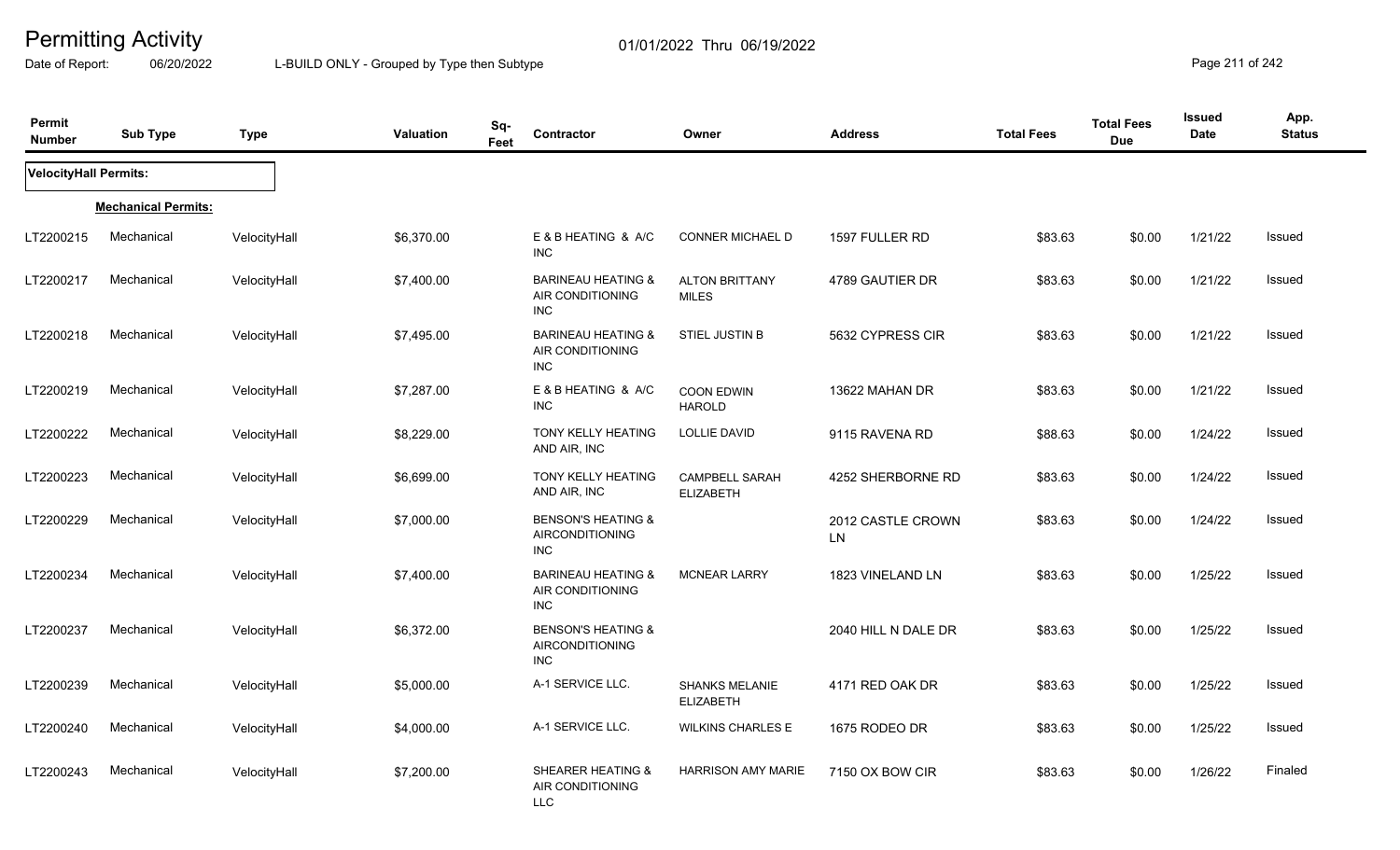Date of Report: 06/20/2022 L-BUILD ONLY - Grouped by Type then Subtype **Page 212** of 242

| Permit<br><b>Number</b>      | <b>Sub Type</b>            | <b>Type</b>  | Valuation   | Sq-<br>Feet | <b>Contractor</b>                                                   | Owner                    | <b>Address</b>                  | <b>Total Fees</b> | <b>Total Fees</b><br><b>Due</b> | <b>Issued</b><br>Date | App.<br><b>Status</b> |
|------------------------------|----------------------------|--------------|-------------|-------------|---------------------------------------------------------------------|--------------------------|---------------------------------|-------------------|---------------------------------|-----------------------|-----------------------|
| <b>VelocityHall Permits:</b> |                            |              |             |             |                                                                     |                          |                                 |                   |                                 |                       |                       |
|                              | <b>Mechanical Permits:</b> |              |             |             |                                                                     |                          |                                 |                   |                                 |                       |                       |
| LT2200251                    | Mechanical                 | VelocityHall | \$6,989.00  |             | <b>BENSON'S HEATING &amp;</b><br><b>AIRCONDITIONING</b><br>INC      | <b>IRELAND R L TRUST</b> | 13656 TENACITY LN               | \$83.63           | \$0.00                          | 1/26/22               | Issued                |
| LT2200252                    | Mechanical                 | VelocityHall | \$3,981.00  |             | <b>KEITH LAWSON</b><br>SERVICES, LLC.                               | <b>JUAREZ MICHELLE</b>   | 1880 CHARDONNAY<br>PL           | \$83.63           | \$0.00                          | 1/26/22               | Issued                |
| LT2200253                    | Mechanical                 | VelocityHall | \$8,957.00  |             | <b>KEITH LAWSON</b><br>SERVICES, LLC.                               | <b>HUEY WILLIAM</b>      | 3225 FAWN HILL TRL              | \$88.63           | \$0.00                          | 1/26/22               | Issued                |
| LT2200254                    | Mechanical                 | VelocityHall | \$6,829.00  |             | <b>KEITH LAWSON</b><br>SERVICES, LLC.                               | <b>BROWN JULI A</b>      | 3251 SKYVIEW DR                 | \$83.63           | \$0.00                          | 1/26/22               | Issued                |
| LT2200255                    | Mechanical                 | VelocityHall | \$4,600.00  |             | <b>BARINEAU HEATING &amp;</b><br>AIR CONDITIONING<br><b>INC</b>     | CERIO LORENA J           | 11412 TURKEY ROOST<br><b>RD</b> | \$83.63           | \$0.00                          | 1/26/22               | Issued                |
| LT2200257                    | Mechanical                 | VelocityHall | \$7,495.00  |             | <b>BARINEAU HEATING &amp;</b><br>AIR CONDITIONING<br><b>INC</b>     | <b>CLOUD GARY L</b>      | 4334 MILLWOOD LN                | \$83.63           | \$0.00                          | 1/26/22               | Issued                |
| LT2200258                    | Mechanical                 | VelocityHall | \$5,500.00  |             | PARKER HEATING<br>AND AIR INC                                       | <b>REESE KATHRYN</b>     | 14068 RO CO CO RD               | \$83.63           | \$0.00                          | 1/26/22               | Issued                |
| LT2200260                    | Mechanical                 | VelocityHall | \$5,695.00  |             | <b>HARPER REVELL</b><br><b>HEATING AND AIR</b><br>CONDITIONING, INC | CANTER JONATHAN C        | 4300 BUTTERCUP<br><b>WAY</b>    | \$83.63           | \$0.00                          | 1/27/22               | Finaled               |
| LT2200261                    | Mechanical                 | VelocityHall | \$7,400.00  |             | AIR CONTROL INC.                                                    | STREETY RALPH            | 6724 KAUAI KING TRL             | \$83.63           | \$0.00                          | 1/27/22               | Issued                |
| LT2200264                    | Mechanical                 | VelocityHall | \$10,000.00 |             | AIR PROS HEATING &<br>AIR CONDITIONING<br><b>LLC</b>                | KOLB LISA M              | 9721 WATERS MEET<br><b>DR</b>   | \$249.87          | \$0.00                          | 1/27/22               | Issued                |
| LT2200274                    | Mechanical                 | VelocityHall | \$6,000.00  |             | <b>KEITH KEY HEATING &amp;</b><br>AIR INC                           | <b>ROLLIN STEPHEN</b>    | 864 MADERIA CIR                 | \$83.63           | \$0.00                          | 1/27/22               | Issued                |
| LT2200275                    | Mechanical                 | VelocityHall | \$6,979.00  |             | <b>KEY HEATING &amp;</b><br>COOLING                                 | <b>MAHAFFEY BARBARA</b>  | 379 E SAINT ANGELO<br><b>RD</b> | \$83.63           | \$0.00                          | 1/27/22               | Issued                |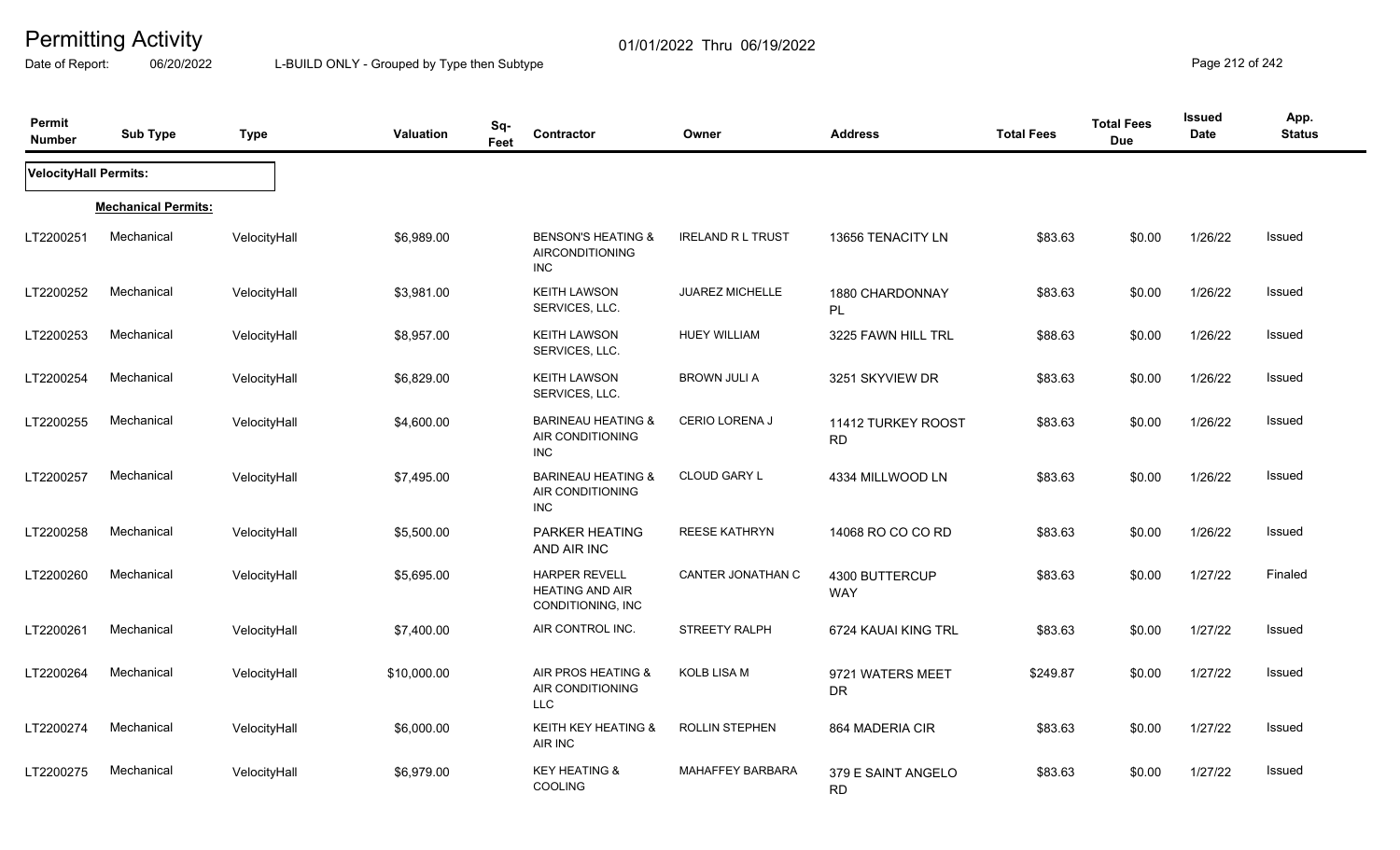Date of Report: 06/20/2022 L-BUILD ONLY - Grouped by Type then Subtype **Page 213** of 242

| Permit<br><b>Number</b> | <b>Sub Type</b>            | <b>Type</b>  | Valuation   | Sq-<br>Feet | Contractor                                                            | Owner                    | <b>Address</b>                 | <b>Total Fees</b> | <b>Total Fees</b><br><b>Due</b> | <b>Issued</b><br><b>Date</b> | App.<br><b>Status</b> |
|-------------------------|----------------------------|--------------|-------------|-------------|-----------------------------------------------------------------------|--------------------------|--------------------------------|-------------------|---------------------------------|------------------------------|-----------------------|
| VelocityHall Permits:   |                            |              |             |             |                                                                       |                          |                                |                   |                                 |                              |                       |
|                         | <b>Mechanical Permits:</b> |              |             |             |                                                                       |                          |                                |                   |                                 |                              |                       |
| LT2200280               | Mechanical                 | VelocityHall | \$7,495.00  |             | <b>BARINEAU HEATING &amp;</b><br>AIR CONDITIONING<br><b>INC</b>       | <b>INMAN JAMES G JR</b>  | 8900 ARROWHEAD DR              | \$83.63           | \$0.00                          | 1/27/22                      | Issued                |
| LT2200281               | Mechanical                 | VelocityHall | \$7,495.00  |             | <b>BARINEAU HEATING &amp;</b><br>AIR CONDITIONING<br>INC.             | <b>FRONTCZAK KAREN</b>   | 822 GREENLEAF DR               | \$83.63           | \$0.00                          | 1/27/22                      | Issued                |
| LT2200282               | Mechanical                 | VelocityHall | \$13,352.00 |             | <b>TONY KELLY HEATING</b><br>AND AIR, INC                             | BREZA-PIERCE<br>ANGELA C | 1512 BREAMSTONE<br><b>RDG</b>  | \$88.63           | \$0.00                          | 1/28/22                      | Issued                |
| LT2200285               | Mechanical                 | VelocityHall | \$7,000.00  |             | <b>BENSON'S HEATING &amp;</b><br>AIRCONDITIONING<br><b>INC</b>        |                          | 8413 OLDE POST RD              | \$83.63           | \$0.00                          | 1/28/22                      | Finaled               |
| LT2200286               | Mechanical                 | VelocityHall | \$6,321.00  |             | <b>BENSON'S HEATING &amp;</b><br>AIRCONDITIONING<br><b>INC</b>        | <b>SHOWERS TYRIKA</b>    | 4469 COOL EMERALD<br><b>DR</b> | \$83.63           | \$0.00                          | 1/28/22                      | Issued                |
| LT2200287               | Mechanical                 | VelocityHall | \$7,495.00  |             | <b>HARPER REVELL</b><br><b>HEATING AND AIR</b><br>CONDITIONING, INC   | <b>BROWN KYNSIE B</b>    | 5012 STONELER RD               | \$83.63           | \$0.00                          | 1/28/22                      | Finaled               |
| LT2200289               | Mechanical                 | VelocityHall | \$7,495.00  |             | <b>PARKER SERVICES</b><br>INC.                                        | <b>SIMMONS MARIAN</b>    | 8800 GREEN OAK DR              | \$83.63           | \$0.00                          | 1/28/22                      | Issued                |
| LT2200292               | Mechanical                 | VelocityHall | \$7,000.00  |             | <b>BENSON'S HEATING &amp;</b><br><b>AIRCONDITIONING</b><br><b>INC</b> | <b>FLYNN JANE G</b>      | 1846 FOLKSTONE RD              | \$83.63           | \$0.00                          | 1/31/22                      | Issued                |
| LT2200296               | Mechanical                 | VelocityHall | \$7,000.00  |             | <b>BENSON'S HEATING &amp;</b><br><b>AIRCONDITIONING</b><br><b>INC</b> | <b>GIVENS VICTORIA</b>   | 4361 COOL EMERALD<br><b>DR</b> | \$83.63           | \$0.00                          | 1/31/22                      | <b>Issued</b>         |
| LT2200298               | Mechanical                 | VelocityHall | \$7,000.00  |             | <b>BENSON'S HEATING &amp;</b><br><b>AIRCONDITIONING</b><br><b>INC</b> |                          | 261 TIMBERLANE RD              | \$83.63           | \$0.00                          | 1/31/22                      | Issued                |
| LT2200299               | Mechanical                 | VelocityHall | \$14,640.00 |             | <b>BARINEAU HEATING &amp;</b><br>AIR CONDITIONING<br><b>INC</b>       | DRIVER KM                | 2169 SHADYOAKS DR              | \$88.63           | \$0.00                          | 1/31/22                      | Issued                |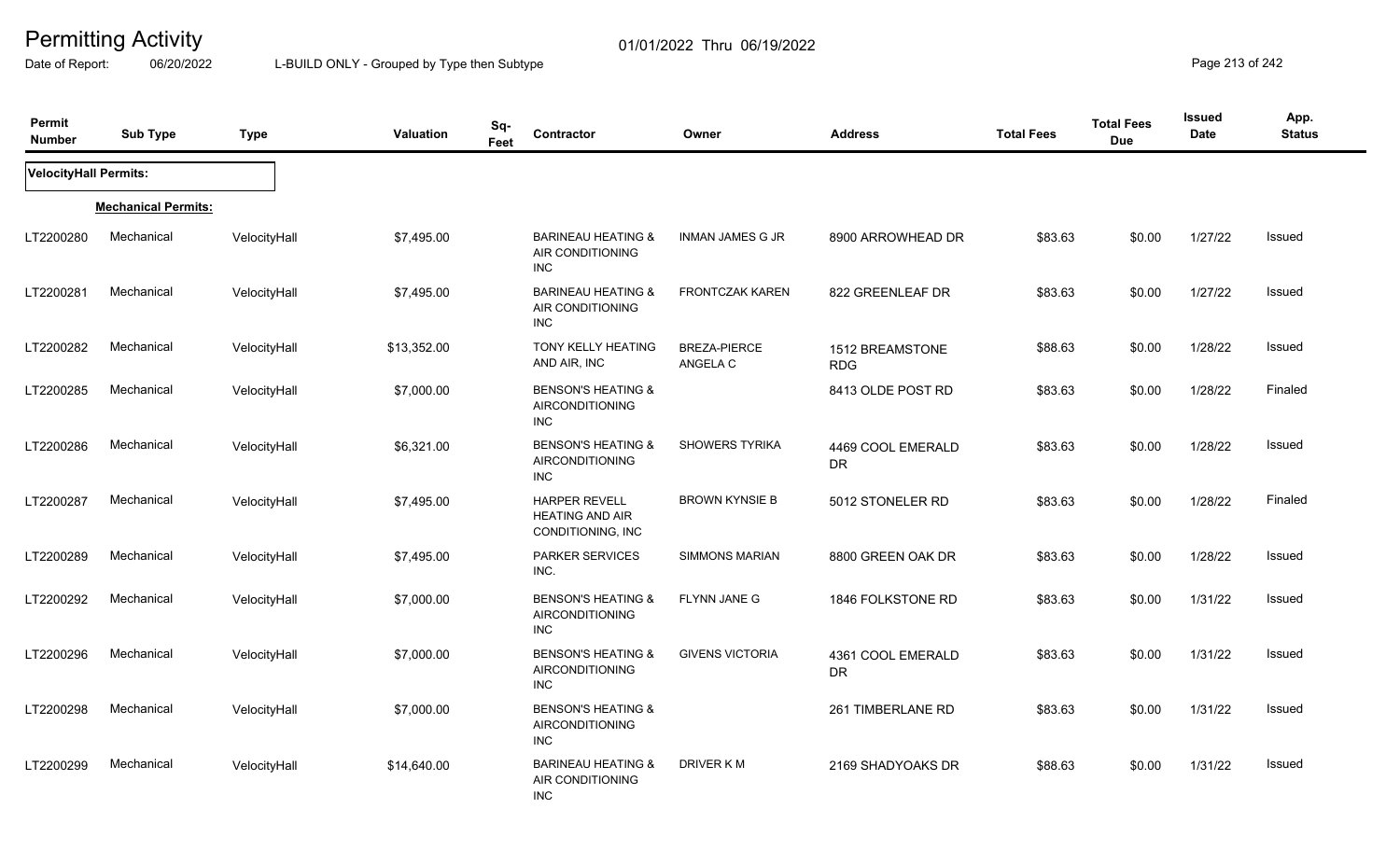Date of Report: 06/20/2022 L-BUILD ONLY - Grouped by Type then Subtype **Page 214** of 242

| Permit<br><b>Number</b> | <b>Sub Type</b>            | <b>Type</b>  | <b>Valuation</b> | Sq-<br><b>Contractor</b><br>Feet                                      | Owner                          | <b>Address</b>                 | <b>Total Fees</b> | <b>Total Fees</b><br><b>Due</b> | <b>Issued</b><br><b>Date</b> | App.<br><b>Status</b> |
|-------------------------|----------------------------|--------------|------------------|-----------------------------------------------------------------------|--------------------------------|--------------------------------|-------------------|---------------------------------|------------------------------|-----------------------|
| VelocityHall Permits:   |                            |              |                  |                                                                       |                                |                                |                   |                                 |                              |                       |
|                         | <b>Mechanical Permits:</b> |              |                  |                                                                       |                                |                                |                   |                                 |                              |                       |
| LT2200302               | Mechanical                 | VelocityHall | \$7,039.00       | <b>BARINEAU HEATING &amp;</b><br>AIR CONDITIONING<br><b>INC</b>       | FOX MICHAEL WAYNE<br><b>SR</b> | 5605 NATURE LN                 | \$83.63           | \$0.00                          | 1/31/22                      | Issued                |
| LT2200303               | Mechanical                 | VelocityHall | \$7,400.00       | <b>BARINEAU HEATING &amp;</b><br>AIR CONDITIONING<br><b>INC</b>       | SHEPARD ALLENT                 | 4729 CROOKED RD                | \$83.63           | \$0.00                          | 1/31/22                      | Issued                |
| LT2200308               | Mechanical                 | VelocityHall | \$6,750.00       | <b>GIDDENS AIR</b><br>CONDITIONING, INC.                              | RIOU DEWEY H                   | 1613 NORWOOD LN                | \$83.63           | \$0.00                          | 2/1/22                       | Finaled               |
| LT2200309               | Mechanical                 | VelocityHall | \$6,651.00       | <b>GIDDENS AIR</b><br>CONDITIONING, INC.                              | PELHAM ASHLEY M                | 3022 GOLDEN EAGLE<br><b>DR</b> | \$83.63           | \$0.00                          | 2/1/22                       | Finaled               |
| LT2200321               | Mechanical                 | VelocityHall | \$7,300.00       | AIR CONTROL INC.                                                      | <b>HANSON BETTY A</b>          | 14053 HIGH HILLS CIR           | \$83.63           | \$0.00                          | 2/1/22                       | Issued                |
| LT2200322               | Mechanical                 | VelocityHall | \$7,000.00       | <b>BENSON'S HEATING &amp;</b><br>AIRCONDITIONING<br><b>INC</b>        |                                | 2317 CHESTER CT                | \$83.63           | \$0.00                          | 2/1/22                       | Issued                |
| LT2200323               | Mechanical                 | VelocityHall | \$7,000.00       | <b>BENSON'S HEATING &amp;</b><br><b>AIRCONDITIONING</b><br><b>INC</b> | <b>MOODY SHARON K</b>          | 8268 CHICKASAW TRL             | \$83.63           | \$0.00                          | 2/1/22                       | <b>Issued</b>         |
| LT2200327               | Mechanical                 | VelocityHall | \$2,200.00       | CALVIN ROBINSON<br><b>REPAIR &amp;</b><br>MAINTENANCE INC             | <b>MCGILL JULIA KING</b>       | 2256 HICKORY CT                | \$83.63           | \$0.00                          | 2/2/22                       | Issued                |
| LT2200329               | Mechanical                 | VelocityHall | \$7,400.00       | AIR CONTROL INC.                                                      | DANFORTH JAYE L                | 3158 LOOKOUT TRL               | \$83.63           | \$0.00                          | 2/2/22                       | Issued                |
| LT2200330               | Mechanical                 | VelocityHall | \$7,000.00       | <b>BENSON'S HEATING &amp;</b><br>AIRCONDITIONING<br><b>INC</b>        |                                | 7024 GRENVILLE RD              | \$83.63           | \$0.00                          | 2/2/22                       | Issued                |
| LT2200331               | Mechanical                 | VelocityHall | \$5,400.00       | <b>HIGH QUALITY</b><br><b>HEATING &amp; AIR INC</b>                   | DLA LLC                        | 5060 TILLIE LN                 | \$83.63           | \$0.00                          | 2/2/22                       | Issued                |
| LT2200334               | Mechanical                 | VelocityHall | \$7,495.00       | <b>BARINEAU HEATING &amp;</b><br>AIR CONDITIONING<br><b>INC</b>       | <b>BONYANI GINA</b>            | 8140 LANTERNLIGHT<br><b>RD</b> | \$83.63           | \$0.00                          | 2/2/22                       | Issued                |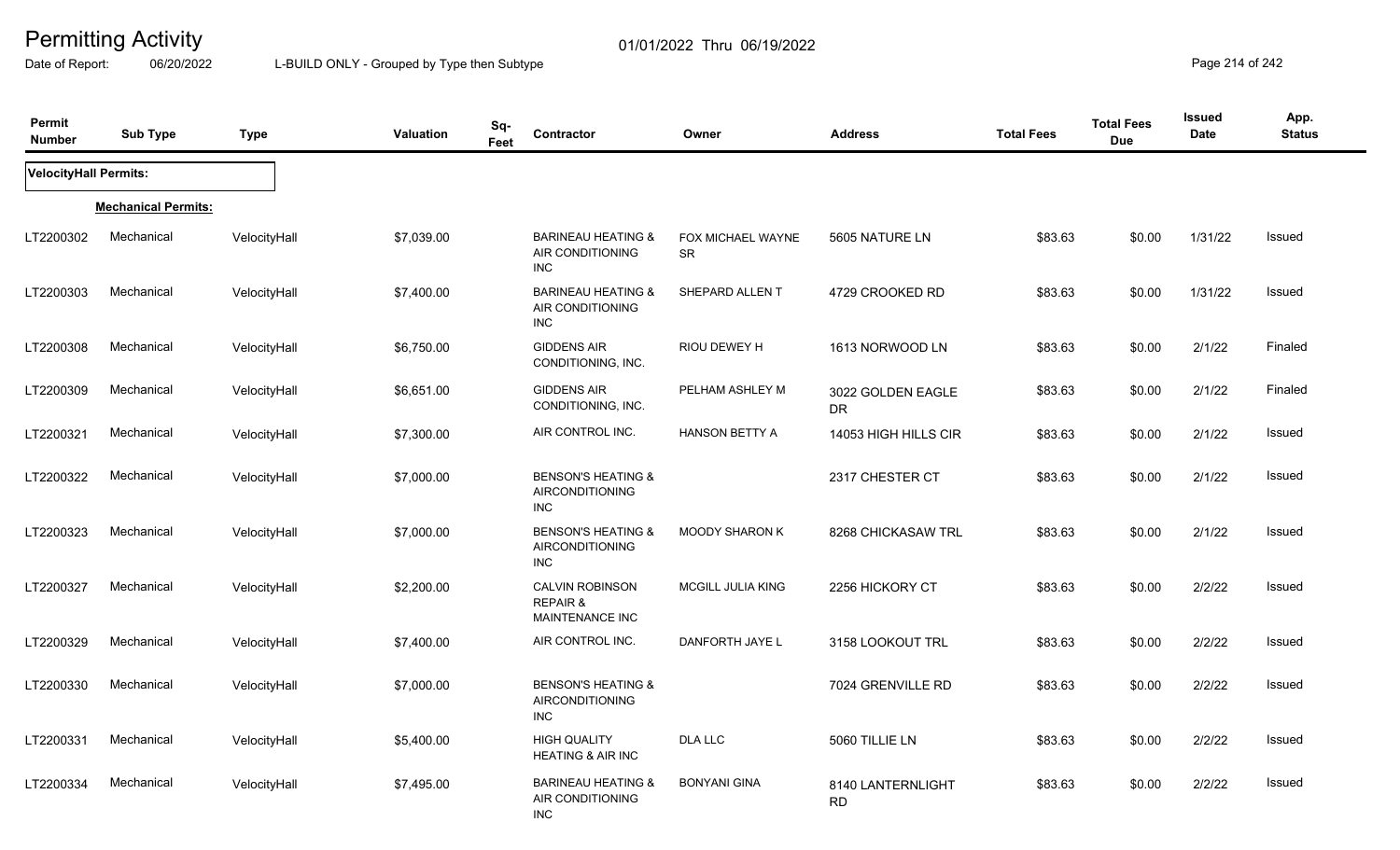Date of Report: 06/20/2022 L-BUILD ONLY - Grouped by Type then Subtype **Page 215** of 242

| Permit<br><b>Number</b>      | <b>Sub Type</b>            | <b>Type</b>  | Valuation   | Sq-<br>Feet | Contractor                                                                           | Owner                                 | <b>Address</b>                | <b>Total Fees</b> | <b>Total Fees</b><br><b>Due</b> | <b>Issued</b><br><b>Date</b> | App.<br><b>Status</b> |
|------------------------------|----------------------------|--------------|-------------|-------------|--------------------------------------------------------------------------------------|---------------------------------------|-------------------------------|-------------------|---------------------------------|------------------------------|-----------------------|
| <b>VelocityHall Permits:</b> |                            |              |             |             |                                                                                      |                                       |                               |                   |                                 |                              |                       |
|                              | <b>Mechanical Permits:</b> |              |             |             |                                                                                      |                                       |                               |                   |                                 |                              |                       |
| LT2200340                    | Mechanical                 | VelocityHall | \$6,000.00  |             | AIR CONTROL INC.                                                                     | WEINTRAUB LISA M                      | 2006 NENA HILLS DR            | \$83.63           | \$0.00                          | 2/3/22                       | Issued                |
| LT2200342                    | Mechanical                 | VelocityHall | \$7,250.00  |             | <b>TKAIR</b><br><b>CONDITIONING</b><br><b>HEATING &amp;</b><br><b>APPLIANCES INC</b> | MOOK LOWELL G                         | 5045 TILLIE LN                | \$83.63           | \$0.00                          | 2/3/22                       | <b>Issued</b>         |
| LT2200343                    | Mechanical                 | VelocityHall | \$6,391.00  |             | <b>BENSON'S HEATING &amp;</b><br>AIRCONDITIONING<br><b>INC</b>                       |                                       | 3314 ROBINHOOD RD             | \$83.63           | \$0.00                          | 2/3/22                       | Issued                |
| LT2200345                    | Mechanical                 | VelocityHall | \$7,445.00  |             | ADVANCED AIR CARE,<br><b>HEATING AND</b><br>COOLING, LLC                             | FRISBEE JOSEPH<br><b>CHRISTY SR</b>   | 2111 FAULK DR                 | \$83.63           | \$0.00                          | 2/3/22                       | Issued                |
| LT2200351                    | Mechanical                 | VelocityHall | \$5,324.00  |             | <b>BARINEAU HEATING &amp;</b><br>AIR CONDITIONING<br><b>INC</b>                      | <b>KRAUSE LELAND</b><br><b>EDWARD</b> | 2641 NEZ PERCE TRL            | \$83.63           | \$0.00                          | 2/3/22                       | Issued                |
| LT2200352                    | Mechanical                 | VelocityHall | \$6,400.00  |             | <b>HARPER REVELL</b><br><b>HEATING AND AIR</b><br>CONDITIONING, INC                  | <b>THOMPSON JOSEPH</b>                | 4211 FLORENCE AVE             | \$83.63           | \$0.00                          | 2/3/22                       | Finaled               |
| LT2200363                    | Mechanical                 | VelocityHall | \$7,400.00  |             | ADVANCED AIR CARE,<br><b>HEATING AND</b><br>COOLING, LLC                             | <b>GILBERT COLLEEN C</b>              | 10443 MERRIBROOK<br>LN.       | \$83.63           | \$0.00                          | 2/4/22                       | Issued                |
| LT2200364                    | Mechanical                 | VelocityHall | \$7,200.00  |             | ADVANCED AIR CARE,<br><b>HEATING AND</b><br>COOLING, LLC                             | ANDERSON PHILIP E                     | 3112 LOOKOUT TRL              | \$83.63           | \$0.00                          | 2/4/22                       | Issued                |
| LT2200374                    | Mechanical                 | VelocityHall | \$7,700.00  |             | PARKER HEATING<br>AND AIR INC                                                        | <b>VERNON EVAN D</b>                  | 4212 CARNWATH RD              | \$88.63           | \$0.00                          | 2/7/22                       | Issued                |
| LT2200382                    | Mechanical                 | VelocityHall | \$47,300.00 |             | JOHN D JONES A/C<br>HEATING & REF INC                                                | 3725 PARKWAY LLC                      | 3725 APALACHEE<br><b>PKWY</b> | \$88.63           | \$0.00                          | 2/8/22                       | Issued                |
| LT2200390                    | Mechanical                 | VelocityHall | \$6,255.00  |             | TONY KELLY HEATING<br>AND AIR, INC                                                   | SIEB JOHN EDWARD                      | 2293 TUSCAVILLA RD            | \$83.63           | \$0.00                          | 2/8/22                       | Issued                |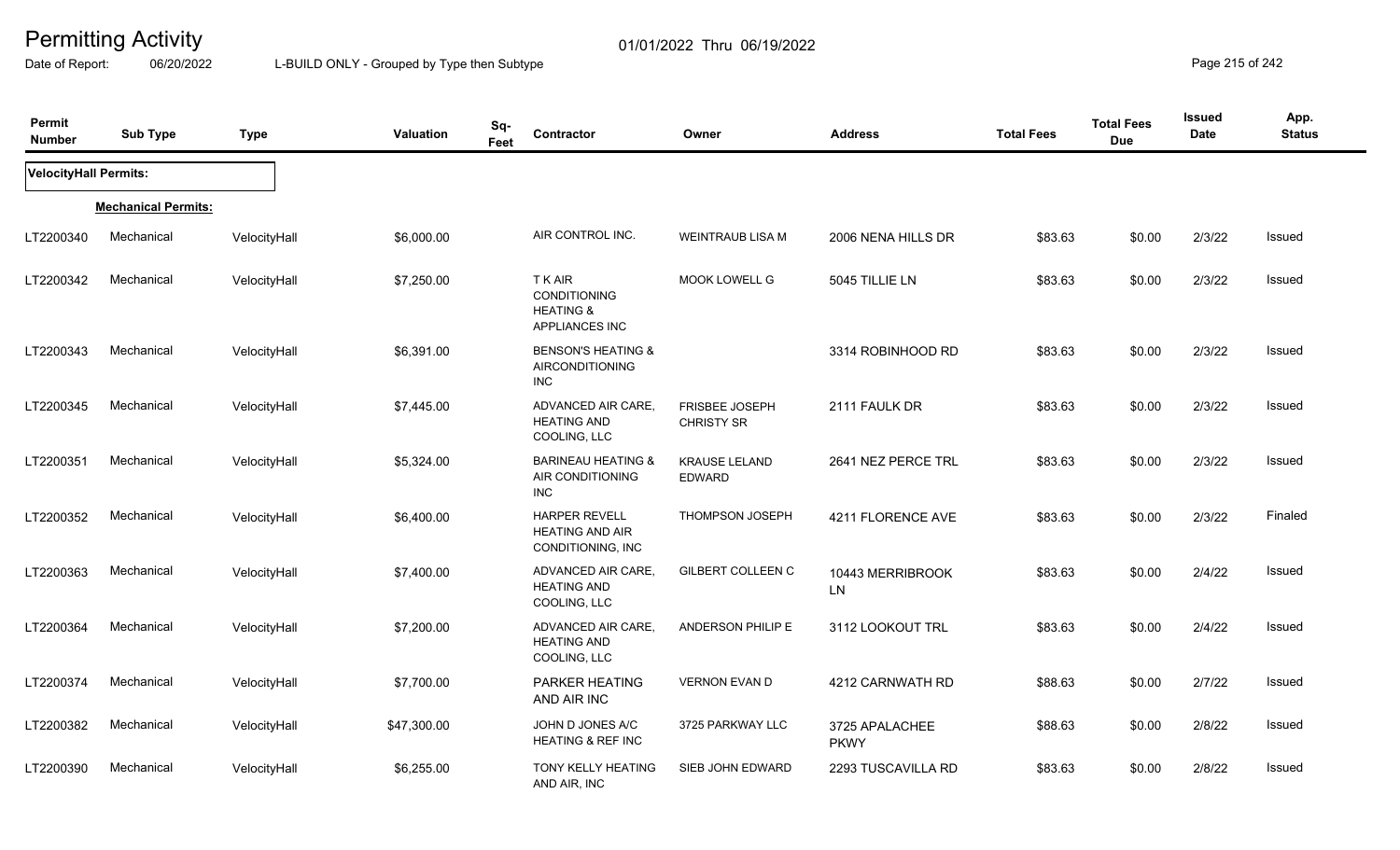Date of Report: 06/20/2022 L-BUILD ONLY - Grouped by Type then Subtype **Page 216** of 242

| Permit<br><b>Number</b> | <b>Sub Type</b>            | <b>Type</b>  | <b>Valuation</b> | Sq-<br>Feet | <b>Contractor</b>                                                     | Owner                                  | <b>Address</b>                   | <b>Total Fees</b> | <b>Total Fees</b><br><b>Due</b> | <b>Issued</b><br><b>Date</b> | App.<br><b>Status</b> |
|-------------------------|----------------------------|--------------|------------------|-------------|-----------------------------------------------------------------------|----------------------------------------|----------------------------------|-------------------|---------------------------------|------------------------------|-----------------------|
| VelocityHall Permits:   |                            |              |                  |             |                                                                       |                                        |                                  |                   |                                 |                              |                       |
|                         | <b>Mechanical Permits:</b> |              |                  |             |                                                                       |                                        |                                  |                   |                                 |                              |                       |
| LT2200391               | Mechanical                 | VelocityHall | \$7,000.00       |             | <b>BENSON'S HEATING &amp;</b><br>AIRCONDITIONING<br><b>INC</b>        | <b>MOBLEY RAY</b>                      | 7298 WINTERCREEK<br>LN           | \$83.63           | \$0.00                          | 2/8/22                       | Issued                |
| LT2200393               | Mechanical                 | VelocityHall | \$7,400.00       |             | <b>BARINEAU HEATING &amp;</b><br>AIR CONDITIONING<br><b>INC</b>       | <b>BUTLER CATHERINE A</b>              | 4210 NATURAL<br><b>BRIDGE RD</b> | \$83.63           | \$0.00                          | 2/9/22                       | Issued                |
| LT2200394               | Mechanical                 | VelocityHall | \$6,981.00       |             | <b>TONY KELLY HEATING</b><br>AND AIR, INC                             | JOYNER HILARY A                        | 4008 HARPERS<br>FERRY DR         | \$83.63           | \$0.00                          | 2/9/22                       | <b>Issued</b>         |
| LT2200395               | Mechanical                 | VelocityHall | \$3,220.00       |             | AIR CON OF WAKULLA<br>LLC                                             | <b>BROWN-WOOFTER</b><br><b>MELANIE</b> | 2724 OAK RIDGE RD                | \$83.63           | \$0.00                          | 2/9/22                       | Issued                |
| LT2200407               | Mechanical                 | VelocityHall | \$2,000.00       |             | <b>MEKTEK</b><br><b>MECHANICAL</b><br>CORPORATION                     | <b>KOENDERS SANTEE</b><br><b>JOHN</b>  | 6404 FORWARD PASS<br><b>TRL</b>  | \$83.63           | \$0.00                          | 2/10/22                      | <b>Issued</b>         |
| LT2200417               | Mechanical                 | VelocityHall | \$14,016.00      |             | <b>KEY HEATING &amp;</b><br><b>COOLING</b>                            | WANOUS MATTHEW<br>WALTER               | 5992 ANSEL FERREL<br><b>RD</b>   | \$88.63           | \$0.00                          | 2/11/22                      | <b>Issued</b>         |
| LT2200420               | Mechanical                 | VelocityHall | \$17,000.00      |             | AIR CONTROL INC.                                                      | <b>MONK LISA</b>                       | 6645 WILDFERN LN                 | \$168.26          | \$0.00                          | 2/11/22                      | Issued                |
| LT2200421               | Mechanical                 | VelocityHall | \$7,495.00       |             | <b>BARINEAU HEATING &amp;</b><br>AIR CONDITIONING<br><b>INC</b>       | TRINITY HOUSE OF<br><b>PRAYER</b>      | 952 OAK RIDGE RD                 | \$83.63           | \$0.00                          | 2/11/22                      | <b>Issued</b>         |
| LT2200422               | Mechanical                 | VelocityHall | \$7,400.00       |             | <b>BARINEAU HEATING &amp;</b><br>AIR CONDITIONING<br><b>INC</b>       | BOWEN DAVID MARK                       | 3385 LAKESHORE DR                | \$83.63           | \$0.00                          | 2/11/22                      | <b>Issued</b>         |
| LT2200424               | Mechanical                 | VelocityHall | \$7,495.00       |             | <b>BARINEAU HEATING &amp;</b><br>AIR CONDITIONING<br><b>INC</b>       | <b>VALERIO MARISSA</b>                 | 8150 IDA RD                      | \$83.63           | \$0.00                          | 2/11/22                      | <b>Issued</b>         |
| LT2200428               | Mechanical                 | VelocityHall | \$7,499.00       |             | TONY KELLY HEATING<br>AND AIR, INC                                    | <b>DREW MITCHELL</b><br>NEBRASKA JR    | 3605 RHODEN HILL<br><b>WAY</b>   | \$163.26          | \$0.00                          | 2/14/22                      | Issued                |
| LT2200434               | Mechanical                 | VelocityHall | \$7,000.00       |             | <b>BENSON'S HEATING &amp;</b><br><b>AIRCONDITIONING</b><br><b>INC</b> |                                        | 6317 HIALEAH CT                  | \$83.63           | \$0.00                          | 2/14/22                      | Issued                |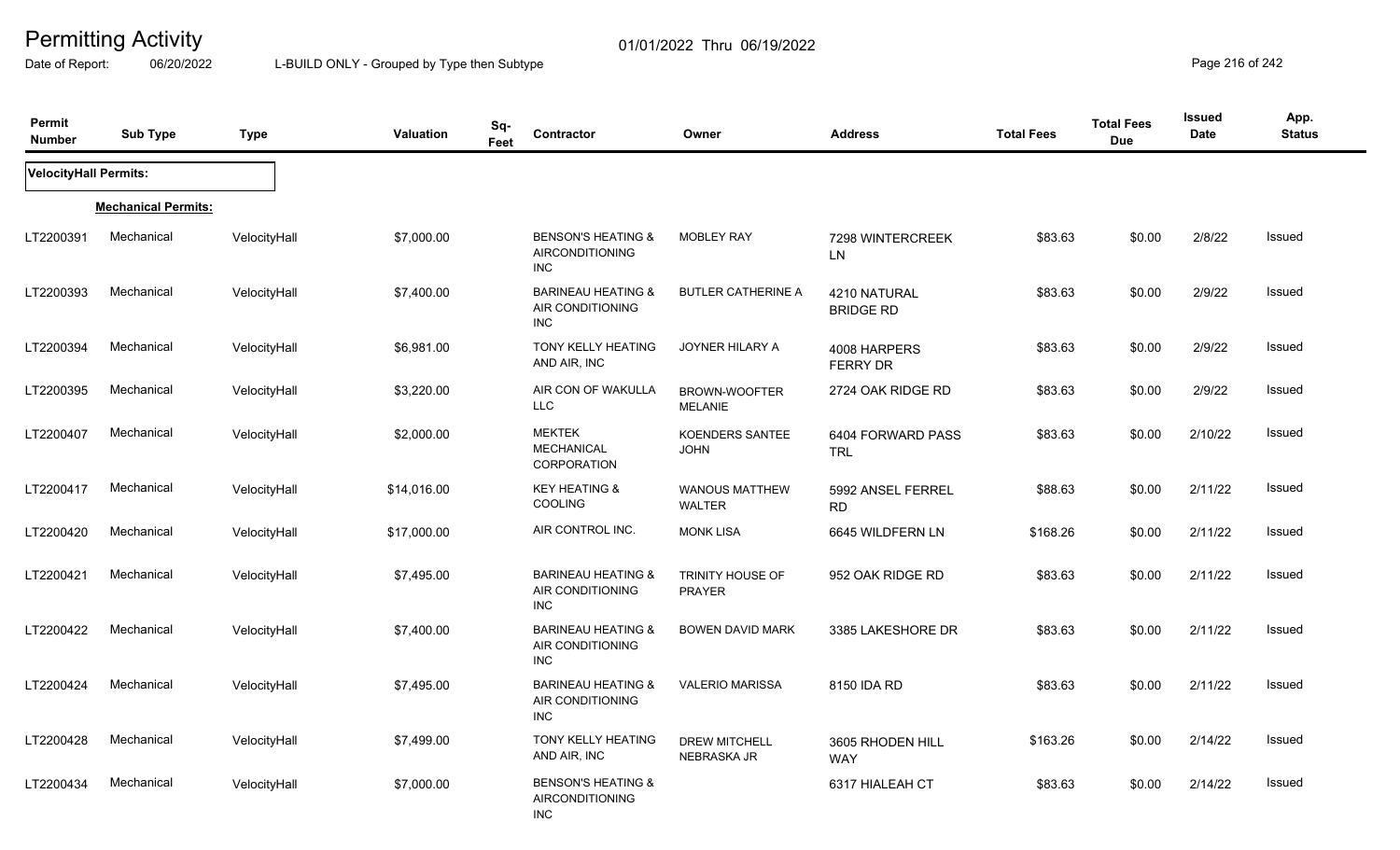Date of Report: 06/20/2022 L-BUILD ONLY - Grouped by Type then Subtype **Page 217** of 242

| Permit<br><b>Number</b> | <b>Sub Type</b>            | <b>Type</b>  | <b>Valuation</b> | Sq-<br>Feet | Contractor                                                              | Owner                                      | <b>Address</b>                          | <b>Total Fees</b> | <b>Total Fees</b><br><b>Due</b> | Issued<br>Date | App.<br><b>Status</b> |
|-------------------------|----------------------------|--------------|------------------|-------------|-------------------------------------------------------------------------|--------------------------------------------|-----------------------------------------|-------------------|---------------------------------|----------------|-----------------------|
| VelocityHall Permits:   |                            |              |                  |             |                                                                         |                                            |                                         |                   |                                 |                |                       |
|                         | <b>Mechanical Permits:</b> |              |                  |             |                                                                         |                                            |                                         |                   |                                 |                |                       |
| LT2200436               | Mechanical                 | VelocityHall | \$7,400.00       |             | <b>BARINEAU HEATING &amp;</b><br>AIR CONDITIONING<br><b>INC</b>         | SERGOTT JON C                              | 6509 DAMASCUS CT                        | \$83.63           | \$0.00                          | 2/14/22        | Issued                |
| LT2200439               | Mechanical                 | VelocityHall | \$7,400.00       |             | ADVANCED AIR CARE,<br><b>HEATING AND</b><br>COOLING, LLC                | ROBERGE ARLETTE                            | 3331 JOHN HANCOCK<br><b>DR</b>          | \$83.63           | \$0.00                          | 2/14/22        | Issued                |
| LT2200440               | Mechanical                 | VelocityHall | \$7,499.00       |             | AND SERVICES                                                            | DICKEY JUNE W                              | 717 ARTHUR DICKEY<br>LN                 | \$83.63           | \$0.00                          | 2/14/22        | Issued                |
| LT2200443               | Mechanical                 | VelocityHall | \$2,600.00       |             | WECHEATING & A/<br>C INC.                                               | <b>BENDA KAREN S</b>                       | 6410 WILLIAMS RD                        | \$83.63           | \$0.00                          | 2/15/22        | Issued                |
| LT2200445               | Mechanical                 | VelocityHall | \$6,300.00       |             | AIR CONTROL INC.                                                        | AMH REAL ESTATE<br><b>INVESTMENTS LLC</b>  | 1945 LONGVIEW DR                        | \$83.63           | \$0.00                          | 2/15/22        | Issued                |
| LT2200448               | Mechanical                 | VelocityHall | \$2,200.00       |             | <b>CALVIN ROBINSON</b><br><b>REPAIR &amp;</b><br><b>MAINTENANCE INC</b> | LOVE ETHEL                                 | <b>14215 SILVER</b><br><b>BRANCH DR</b> | \$83.63           | \$0.00                          | 2/15/22        | Issued                |
| LT2200449               | Mechanical                 | VelocityHall | \$6,700.00       |             | AIR CONTROL INC.                                                        | HAYDEN JORGENE                             | 2780 SANDALWOOD<br><b>DR</b>            | \$83.63           | \$0.00                          | 2/15/22        | Issued                |
| LT2200453               | Mechanical                 | VelocityHall | \$7,400.00       |             | <b>BARINEAU HEATING &amp;</b><br>AIR CONDITIONING<br><b>INC</b>         | <b>FOSKEY MELINDA F</b>                    | 9507 LANCE RD                           | \$83.63           | \$0.00                          | 2/15/22        | Issued                |
| LT2200457               | Mechanical                 | VelocityHall | \$300.00         |             | SNYDER'S<br><b>REFRIGERATION &amp;</b><br>AIR CONDITIONING<br>INC.      |                                            | 6738 LAYTON CT                          | \$83.63           | \$0.00                          | 2/16/22        | Issued                |
| LT2200464               | Mechanical                 | VelocityHall | \$12,000.00      |             | AIR PROS HEATING &<br>AIR CONDITIONING<br><b>LLC</b>                    | <b>TALL TIMBERS</b><br><b>RESEARCH INC</b> | 13093 HENRY BEADEL<br>DR                | \$168.26          | \$0.00                          | 2/16/22        | <b>Issued</b>         |
| LT2200465               | Mechanical                 | VelocityHall | \$7,250.00       |             | <b>TKAIR</b><br>CONDITIONING<br><b>HEATING &amp;</b><br>APPLIANCES INC  | FS#119                                     | 5657 OLD HICKORY LN                     | \$83.63           | \$0.00                          | 2/16/22        | Issued                |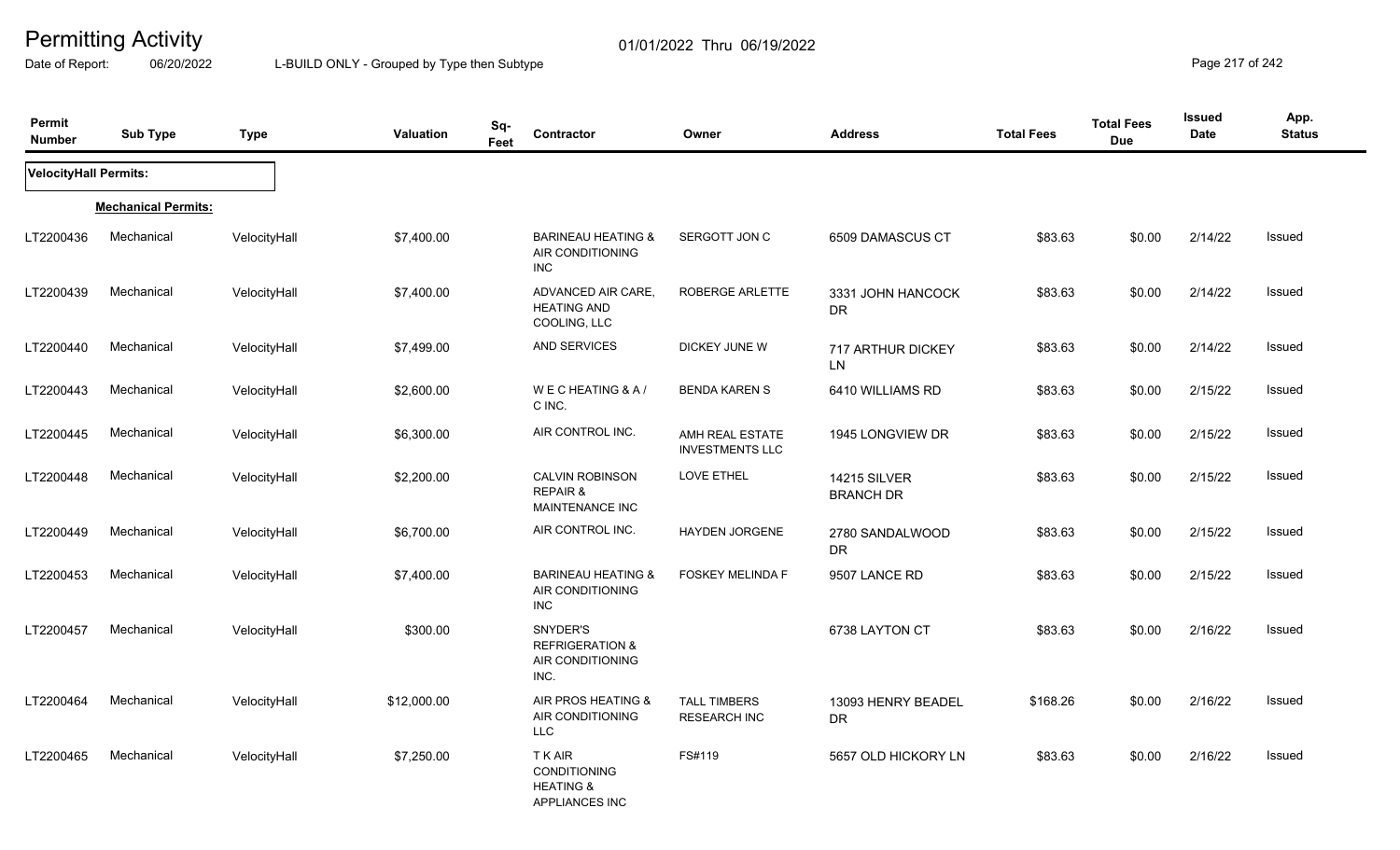Date of Report: 06/20/2022 L-BUILD ONLY - Grouped by Type then Subtype **Page 218** of 242

| Permit<br><b>Number</b>      | <b>Sub Type</b>            | <b>Type</b>  | <b>Valuation</b> | Sq-<br>Contractor<br>Feet        |                                                         | Owner                                                                  | <b>Address</b>                | <b>Total Fees</b> | <b>Total Fees</b><br><b>Due</b> | <b>Issued</b><br><b>Date</b> | App.<br><b>Status</b> |
|------------------------------|----------------------------|--------------|------------------|----------------------------------|---------------------------------------------------------|------------------------------------------------------------------------|-------------------------------|-------------------|---------------------------------|------------------------------|-----------------------|
| <b>VelocityHall Permits:</b> |                            |              |                  |                                  |                                                         |                                                                        |                               |                   |                                 |                              |                       |
|                              | <b>Mechanical Permits:</b> |              |                  |                                  |                                                         |                                                                        |                               |                   |                                 |                              |                       |
| LT2200470                    | Mechanical                 | VelocityHall | \$10,000.00      |                                  | AND SERVICES                                            | <b>WASHINGTON</b><br>CHARLES C                                         | 2788 WADE TRL                 | \$88.63           | \$0.00                          | 2/16/22                      | Issued                |
| LT2200476                    | Mechanical                 | VelocityHall | \$7,000.00       | <b>INC</b>                       | <b>BENSON'S HEATING &amp;</b><br><b>AIRCONDITIONING</b> | FULLER ADAM D<br><b>TRUST</b>                                          | 9652 DEER VALLEY<br><b>DR</b> | \$83.63           | \$0.00                          | 2/16/22                      | <b>Issued</b>         |
| LT2200477                    | Mechanical                 | VelocityHall | \$7,000.00       | <b>INC</b>                       | <b>BENSON'S HEATING &amp;</b><br><b>AIRCONDITIONING</b> | <b>WATERS SHERRY</b>                                                   | 10150 MICCOSUKEE<br><b>RD</b> | \$83.63           | \$0.00                          | 2/16/22                      | Issued                |
| LT2200478                    | Mechanical                 | VelocityHall | \$7,000.00       | <b>INC</b>                       | <b>BENSON'S HEATING &amp;</b><br><b>AIRCONDITIONING</b> |                                                                        | 3552 CARRINGTON DR            | \$83.63           | \$0.00                          | 2/16/22                      | Issued                |
| LT2200481                    | Mechanical                 | VelocityHall | \$7,400.00       | <b>INC</b>                       | <b>BARINEAU HEATING &amp;</b><br>AIR CONDITIONING       | <b>RANDOLPH</b><br><b>MARYETTA</b>                                     | 7915 BRIARCREEK RD            | \$83.63           | \$0.00                          | 2/16/22                      | Issued                |
| LT2200485                    | Mechanical                 | VelocityHall | \$7,495.00       | <b>INC</b>                       | <b>BARINEAU HEATING &amp;</b><br>AIR CONDITIONING       | WOODSMALL<br><b>ELIZABETH</b>                                          | 1510 TWIN LAKES CIR           | \$83.63           | \$0.00                          | 2/17/22                      | Issued                |
| LT2200486                    | Mechanical                 | VelocityHall | \$7,000.00       | <b>INC</b>                       | <b>BENSON'S HEATING &amp;</b><br><b>AIRCONDITIONING</b> |                                                                        | 6604 LANDOVER CIR             | \$83.63           | \$0.00                          | 2/17/22                      | Issued                |
| LT2200495                    | Mechanical                 | VelocityHall | \$9,500.00       |                                  | AND SERVICES                                            | <b>DUHART CALISA</b>                                                   | 8040 BLACKJACK RD             | \$88.63           | \$0.00                          | 2/17/22                      | Issued                |
| LT2200506                    | Mechanical                 | VelocityHall | \$5,069.00       | <b>INC</b>                       | <b>BARINEAU HEATING &amp;</b><br>AIR CONDITIONING       | <b>BRABEC RUSSEL G &amp;</b><br>ROSE MARIE REVOC<br><b>TRUST</b>       | 2079 CYNTHIA DR               | \$83.63           | \$0.00                          | 2/18/22                      | Issued                |
| LT2200507                    | Mechanical                 | VelocityHall | \$7,000.00       | <b>INC</b>                       | <b>BENSON'S HEATING &amp;</b><br><b>AIRCONDITIONING</b> | <b>DORRIETY WILBUR</b><br>LAVELLE                                      | 3425 ROBINHOOD RD             | \$83.63           | \$0.00                          | 2/18/22                      | Issued                |
| LT2200508                    | Mechanical                 | VelocityHall | \$5,600.00       | <b>TODD KING'S</b><br><b>INC</b> | <b>HEATING &amp; COOLING,</b>                           | <b>FABREGA WENCES</b><br><b>JOHN &amp; STACY ANNE</b><br><b>FAMILY</b> | 9020 PINE VALLEY LN           | \$83.63           | \$0.00                          | 2/18/22                      | Issued                |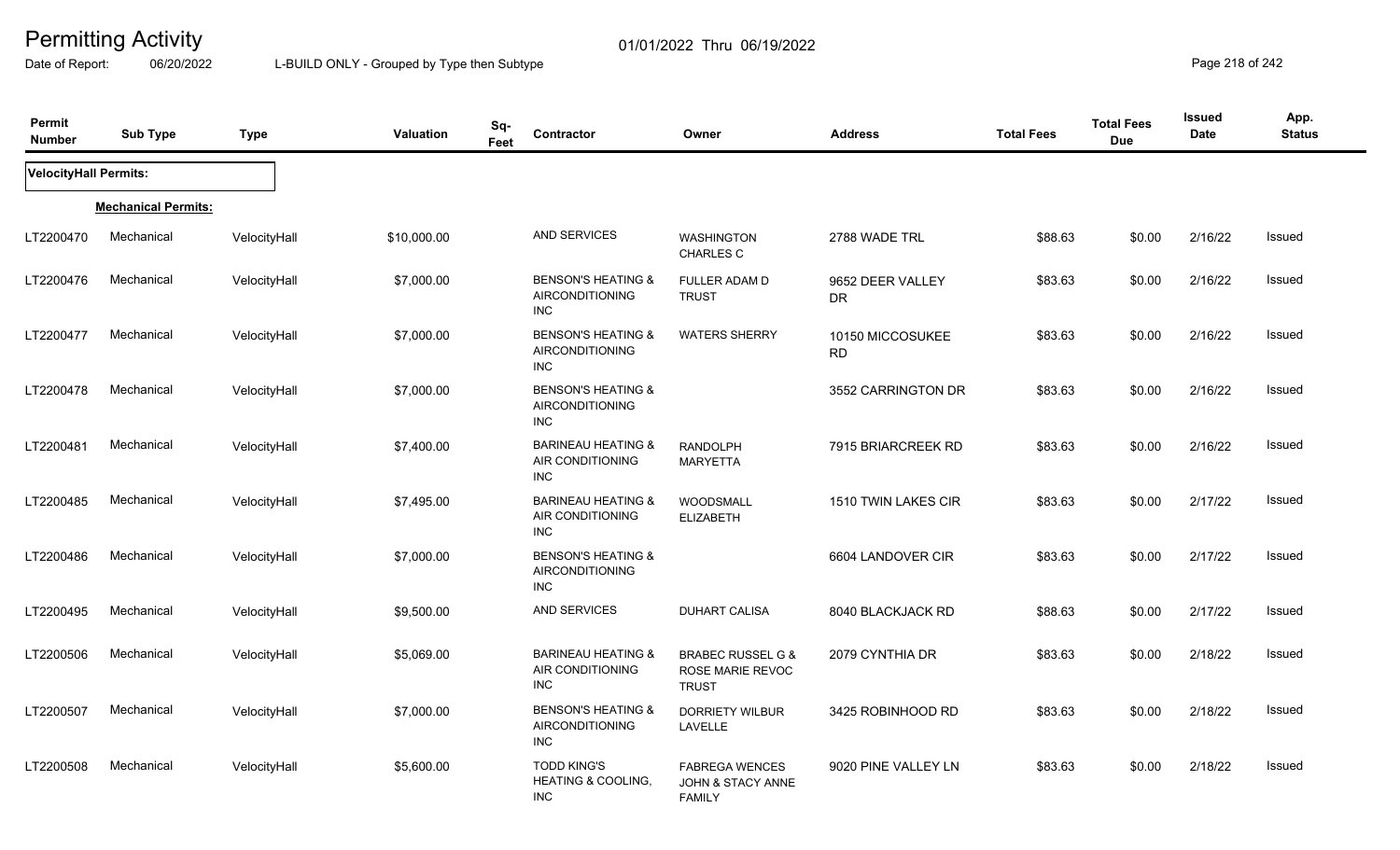Date of Report: 06/20/2022 L-BUILD ONLY - Grouped by Type then Subtype **Page 219** of 242

| Permit<br><b>Number</b>      | <b>Sub Type</b>            | <b>Type</b>  | Valuation   | Sq-<br>Feet | Contractor                                                            | Owner                                   | <b>Address</b>                  | <b>Total Fees</b> | <b>Total Fees</b><br><b>Due</b> | <b>Issued</b><br><b>Date</b> | App.<br><b>Status</b> |
|------------------------------|----------------------------|--------------|-------------|-------------|-----------------------------------------------------------------------|-----------------------------------------|---------------------------------|-------------------|---------------------------------|------------------------------|-----------------------|
| <b>VelocityHall Permits:</b> |                            |              |             |             |                                                                       |                                         |                                 |                   |                                 |                              |                       |
|                              | <b>Mechanical Permits:</b> |              |             |             |                                                                       |                                         |                                 |                   |                                 |                              |                       |
| LT2200516                    | Mechanical                 | VelocityHall | \$7,400.00  |             | <b>BARINEAU HEATING &amp;</b><br>AIR CONDITIONING<br><b>INC</b>       | <b>CATTS HUGH W III</b>                 | 2135 ORLEANS DR                 | \$83.63           | \$0.00                          | 2/21/22                      | Issued                |
| LT2200517                    | Mechanical                 | VelocityHall | \$13,413.00 |             | <b>BARINEAU HEATING &amp;</b><br>AIR CONDITIONING<br><b>INC</b>       | <b>THAYER DAVID</b>                     | 9737 FARAWAY FARM<br><b>RD</b>  | \$88.63           | \$0.00                          | 2/21/22                      | Issued                |
| LT2200522                    | Mechanical                 | VelocityHall | \$11,171.00 |             | TONY KELLY HEATING<br>AND AIR, INC                                    | AHMAD ABDUL R JR                        | 6859 OWENSTONE RD               | \$88.63           | \$0.00                          | 2/21/22                      | Issued                |
| LT2200525                    | Mechanical                 | VelocityHall | \$6,340.00  |             | DONALD GUY<br><b>HEATING AND</b><br>COOLING INC                       | GOODMAN-TAYLOR<br><b>JUSTIN CASE</b>    | 5012 NELLY LN                   | \$83.63           | \$0.00                          | 2/21/22                      | Issued                |
| LT2200543                    | Mechanical                 | VelocityHall | \$7,000.00  |             | <b>BENSON'S HEATING &amp;</b><br><b>AIRCONDITIONING</b><br><b>INC</b> |                                         | 7122 SWITCH GRASS<br><b>WAY</b> | \$83.63           | \$0.00                          | 2/23/22                      | Finaled               |
| LT2200545                    | Mechanical                 | VelocityHall | \$5,650.00  |             | <b>HARPER REVELL</b><br><b>HEATING AND AIR</b><br>CONDITIONING, INC.  | <b>BETHKE DEREK</b><br><b>KEVIN</b>     | 3760 BOBBIN MILL RD             | \$83.63           | \$0.00                          | 2/23/22                      | Finaled               |
| LT2200547                    | Mechanical                 | VelocityHall | \$7,000.00  |             | <b>BENSON'S HEATING &amp;</b><br><b>AIRCONDITIONING</b><br><b>INC</b> |                                         | 1177 VIRGIL RD                  | \$83.63           | \$0.00                          | 2/23/22                      | Issued                |
| LT2200548                    | Mechanical                 | VelocityHall | \$7,300.00  |             | ADVANCED AIR CARE,<br><b>HEATING AND</b><br>COOLING, LLC              | WALLHEISER PAMELA<br>H TRUST            | 3516 ALMANAC RD                 | \$83.63           | \$0.00                          | 2/23/22                      | Issued                |
| LT2200549                    | Mechanical                 | VelocityHall | \$6,988.00  |             | <b>GIDDENS AIR</b><br>CONDITIONING, INC.                              | <b>VAUGHN STEPHANIE</b><br><b>ELLER</b> | 8997 GLEN EAGLE<br><b>WAY</b>   | \$83.63           | \$0.00                          | 2/23/22                      | Finaled               |
| LT2200550                    | Mechanical                 | VelocityHall | \$9,797.00  |             | AND SERVICES                                                          | <b>WILLIAMS KELLI SUE</b>               | 5620 MOSSY TOP<br><b>WAY</b>    | \$88.63           | \$0.00                          | 2/23/22                      | <b>Issued</b>         |
| LT2200560                    | Mechanical                 | VelocityHall | \$7,000.00  |             | <b>BENSON'S HEATING &amp;</b><br>AIRCONDITIONING<br><b>INC</b>        |                                         | 1991 SUNNY DALE DR              | \$83.63           | \$0.00                          | 2/24/22                      | Issued                |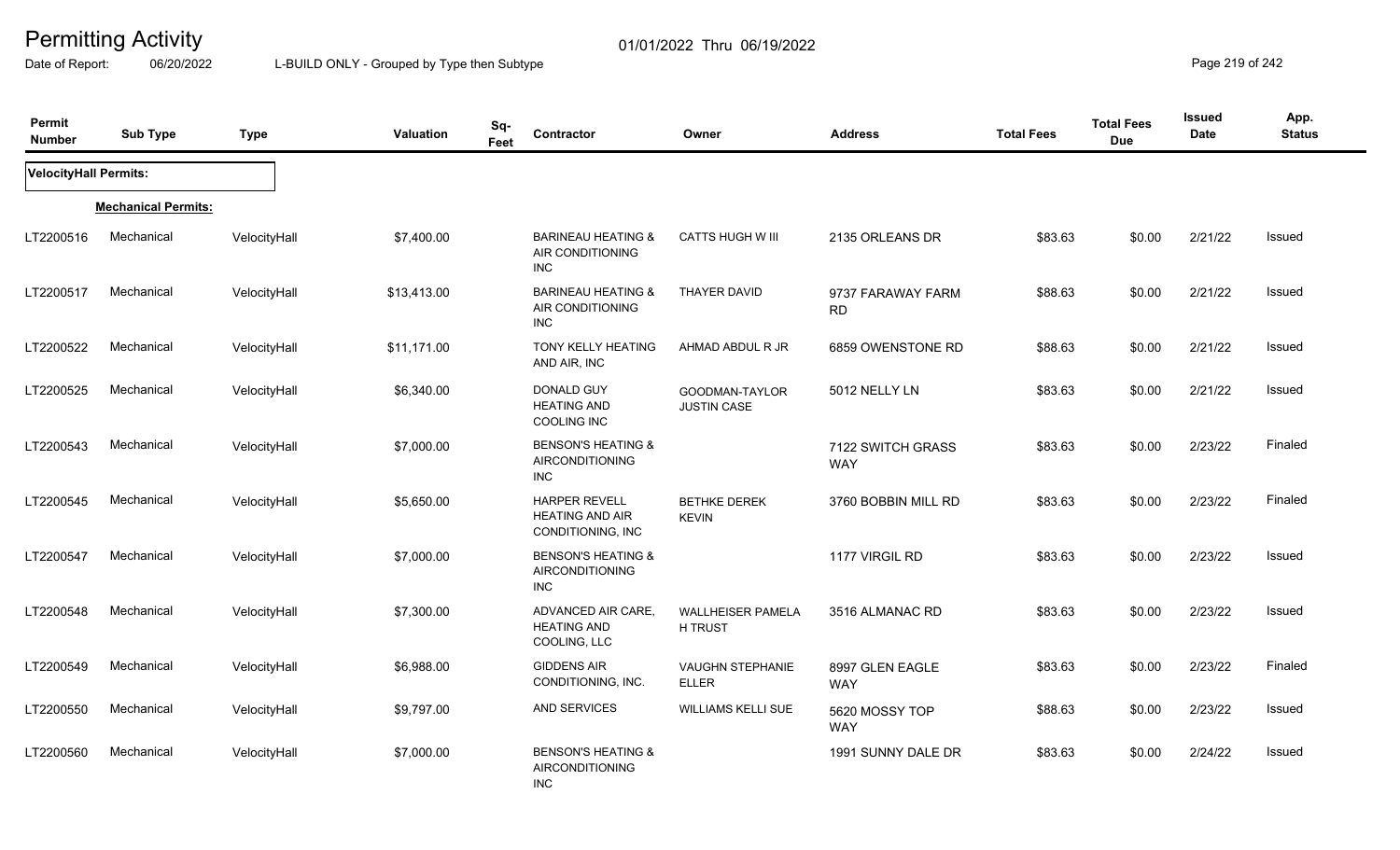Date of Report: 06/20/2022 L-BUILD ONLY - Grouped by Type then Subtype **Page 220** of 242

| Permit<br><b>Number</b>      | <b>Sub Type</b>            | <b>Type</b>  | Valuation      | Sq-<br>Feet | Contractor                                                      | Owner                                   | <b>Address</b>                         | <b>Total Fees</b> | <b>Total Fees</b><br><b>Due</b> | Issued<br>Date | App.<br><b>Status</b> |
|------------------------------|----------------------------|--------------|----------------|-------------|-----------------------------------------------------------------|-----------------------------------------|----------------------------------------|-------------------|---------------------------------|----------------|-----------------------|
| <b>VelocityHall Permits:</b> |                            |              |                |             |                                                                 |                                         |                                        |                   |                                 |                |                       |
|                              | <b>Mechanical Permits:</b> |              |                |             |                                                                 |                                         |                                        |                   |                                 |                |                       |
| LT2200561                    | Mechanical                 | VelocityHall | \$6,509.00     |             | <b>BENSON'S HEATING &amp;</b><br>AIRCONDITIONING<br><b>INC</b>  | JENNINGS CARLINE<br><b>VEE</b>          | 4536 RUSSELLS<br>POND LN               | \$83.63           | \$0.00                          | 2/24/22        | Issued                |
| LT2200563                    | Mechanical                 | VelocityHall | \$7,450.00     |             | AIR CONTROL INC.                                                | COFFEE CHESTER C                        | 8230 CHARRINGTON<br><b>FOREST BLVD</b> | \$83.63           | \$0.00                          | 2/24/22        | Issued                |
| LT2200566                    | Mechanical                 | VelocityHall | \$7,495.00     |             | PARKER SERVICES<br>INC.                                         | <b>CURTIS SCARLET</b>                   | 1321 BLOCKFORD CT                      | \$83.63           | \$0.00                          | 2/24/22        | <b>Issued</b>         |
| LT2200567                    | Mechanical                 | VelocityHall | \$7,000.00     |             | <b>BENSON'S HEATING &amp;</b><br><b>AIRCONDITIONING</b><br>INC  | <b>CHAPEL HILL BAPTIST</b><br>CHURCH OF | 3413 OLD<br><b>BAINBRIDGE RD</b>       | \$83.63           | \$0.00                          | 2/24/22        | Issued                |
| LT2200575                    | Mechanical                 | VelocityHall | \$4,500.00     |             | <b>BARINEAU HEATING &amp;</b><br>AIR CONDITIONING<br><b>INC</b> | <b>METH MICHAEL</b><br><b>ALEXANDER</b> | 3220 YORKTOWN DR                       | \$83.63           | \$0.00                          | 2/25/22        | Issued                |
| LT2200577                    | Mechanical                 | VelocityHall | \$11,976.00    |             | <b>PARKER SERVICES</b><br>INC.                                  | <b>CONTOS NICHOLAS</b>                  | 3642 OXHILL CT                         | \$88.63           | \$0.00                          | 2/25/22        | Issued                |
| LT2200578                    | Mechanical                 | VelocityHall | \$7,000.00     |             | <b>BENSON'S HEATING &amp;</b><br>AIRCONDITIONING<br><b>INC</b>  |                                         | 3805 BOBBIN MILL RD                    | \$83.63           | \$0.00                          | 2/25/22        | Issued                |
|                              | Totals:                    | 172          | \$1,233,694.00 |             |                                                                 |                                         |                                        | 14,974.12         | \$0.00                          |                |                       |
|                              | <b>Plumbing Permits:</b>   |              |                |             |                                                                 |                                         |                                        |                   |                                 |                |                       |
| LT2200001                    | Plumbing                   | VelocityHall | \$2,000.00     |             | <b>BURCH PLUMBING</b><br>CONTRACTORS, INC.                      | <b>MICK KATHLEEN A</b>                  | 7780 CENTERVILLE<br><b>RD</b>          | \$95.38           | \$0.00                          | 1/3/22         | <b>Issued</b>         |
| LT2200043                    | Plumbing                   | VelocityHall | \$2,000.00     |             | <b>BROWN PLUMBING</b><br>OF TALLAHASSEE,<br>INC.                | <b>ELLSWORTH GINNY</b>                  | 4405 BUCK LAKE RD                      | \$95.38           | \$0.00                          | 1/5/22         | <b>Issued</b>         |
| LT2200111                    | Plumbing                   | VelocityHall | \$10,268.00    |             | <b>KEITH LAWSON</b><br>SERVICES, LLC.                           | <b>SWAIN WILLIAM</b><br><b>ROBERT</b>   | 4324 MAHAN DR                          | \$100.38          | \$0.00                          | 1/11/22        | Issued                |
| LT2200140                    | Plumbing                   | VelocityHall | \$200.00       |             | <b>ROBERT MIKE</b><br>SEEDERS PLUMBING,<br>INC.                 | <b>MOTT MATTHEW P</b>                   | 4453 WOODVILLE<br><b>HWY</b>           | \$95.38           | \$0.00                          | 1/13/22        | Issued                |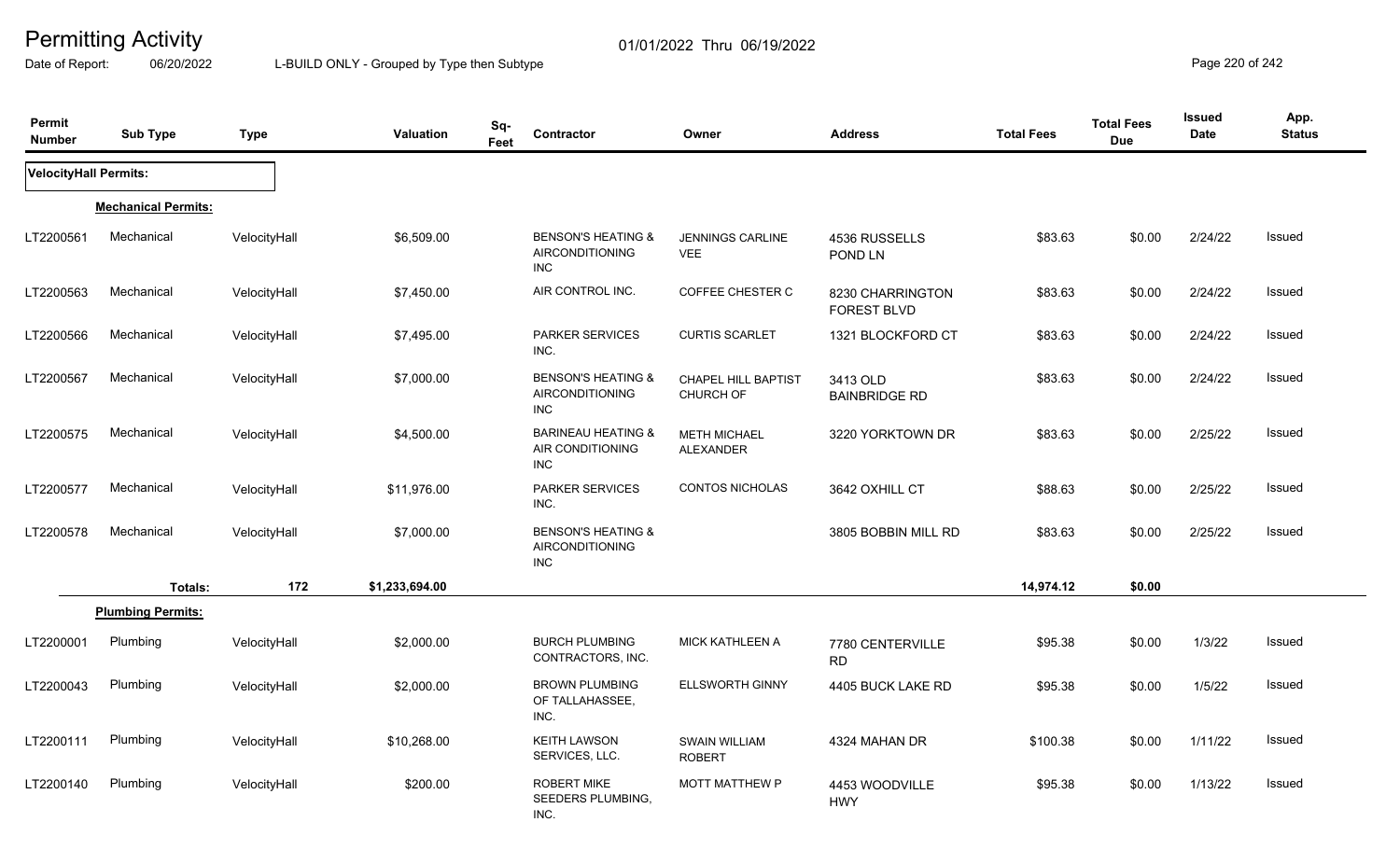Date of Report: 06/20/2022 L-BUILD ONLY - Grouped by Type then Subtype **Page 221** of 242

| Permit<br><b>Number</b>      | <b>Sub Type</b>          | <b>Type</b>  | <b>Valuation</b> | Sq-<br>Feet | Contractor                                                | Owner                                    | <b>Address</b>                 | <b>Total Fees</b> | <b>Total Fees</b><br><b>Due</b> | <b>Issued</b><br>Date | App.<br><b>Status</b> |
|------------------------------|--------------------------|--------------|------------------|-------------|-----------------------------------------------------------|------------------------------------------|--------------------------------|-------------------|---------------------------------|-----------------------|-----------------------|
| <b>VelocityHall Permits:</b> |                          |              |                  |             |                                                           |                                          |                                |                   |                                 |                       |                       |
|                              | <b>Plumbing Permits:</b> |              |                  |             |                                                           |                                          |                                |                   |                                 |                       |                       |
| LT2200159                    | Plumbing                 | VelocityHall | \$500.00         |             | <b>JIM BENNETT'S</b><br>PLUMBING INC                      | <b>BRIER MICHAEL I</b>                   | 8167 GLENMORE DR               | \$95.38           | \$0.00                          | 1/16/22               | <b>Issued</b>         |
| LT2200171                    | Plumbing                 | VelocityHall | \$3,500.00       |             | AND SERVICES                                              | <b>CAI MEIMEI</b>                        | 1627 NEW LEGEND CT             | \$100.38          | \$0.00                          | 1/18/22               | Issued                |
| LT2200173                    | Plumbing                 | VelocityHall | \$2,000.00       |             | <b>BURCH PLUMBING</b><br>CONTRACTORS, INC.                | DARTLAND DIANA W                         | 2086 WILDRIDGE DR              | \$95.38           | \$0.00                          | 1/18/22               | Issued                |
| LT2200201                    | Plumbing                 | VelocityHall | \$2,400.00       |             | WHITE'S PLUMBING,<br><b>INC</b>                           | WORRALL JANET E                          | 295 HAWKBILL CT                | \$95.38           | \$0.00                          | 1/20/22               | <b>Issued</b>         |
| LT2200227                    | Plumbing                 | VelocityHall | \$1,400.00       |             | SCOTT-BURNETT INC                                         | <b>CORNELIUS MURRAY</b><br>RONALD SR AND | 428 FRANK SHAW RD              | \$95.38           | \$0.00                          | 1/24/22               | Issued                |
| LT2200231                    | Plumbing                 | VelocityHall | \$2,400.00       |             | WHITE'S PLUMBING,<br><b>INC</b>                           | PRESNELL FRANKLIN<br>м                   | 1865 VINELAND LN               | \$95.38           | \$0.00                          | 1/25/22               | <b>Issued</b>         |
| LT2200233                    | Plumbing                 | VelocityHall | \$500.00         |             | <b>JIM BENNETT'S</b><br>PLUMBING INC                      | <b>QUINTIHANI LILI JEAN</b>              | 3627 UNCLE GLOVER<br><b>RD</b> | \$95.38           | \$0.00                          | 1/25/22               | Issued                |
| LT2200263                    | Plumbing                 | VelocityHall | \$2,300.00       |             | <b>KEITH MCNEILL</b><br><b>PLUMBING</b><br>CONTRACTOR INC | <b>RISHELL LAWRENCE</b><br>D             | 7094 ED WILSON LN              | \$95.38           | \$0.00                          | 1/27/22               | <b>Issued</b>         |
| LT2200291                    | Plumbing                 | VelocityHall | \$500.00         |             | <b>JIM BENNETT'S</b><br>PLUMBING INC                      | JACOBSEN JODY H                          | 4115 ZERMATT DR                | \$95.38           | \$0.00                          | 1/30/22               | <b>Issued</b>         |
| LT2200295                    | Plumbing                 | VelocityHall | \$1,200.00       |             | CAPITAL PLUMBING<br>CONTRACTORS INC                       | <b>NELMS JASON</b>                       | 1901 LONGVIEW DR               | \$95.38           | \$0.00                          | 1/31/22               | Issued                |
| LT2200324                    | Plumbing                 | VelocityHall | \$1,200.00       |             | CAPITAL PLUMBING<br>CONTRACTORS INC                       | <b>BALLOW MICHAEL R</b>                  | 6531 MONTROSE TRL              | \$95.38           | \$0.00                          | 2/1/22                | <b>Issued</b>         |
| LT2200325                    | Plumbing                 | VelocityHall | \$9,100.00       |             | MR. ROOTER<br><b>PLUMBING</b>                             | AXTELL JEFFREY D                         | 1639 FLINT RIDGE LN            | \$100.38          | \$0.00                          | 2/1/22                | Issued                |
| LT2200447                    | Plumbing                 | VelocityHall | \$1,200.00       |             | <b>CAPITAL PLUMBING</b><br>CONTRACTORS INC                | <b>HARRIS GENICE M</b>                   | 5080 EASY ST                   | \$95.38           | \$0.00                          | 2/15/22               | Issued                |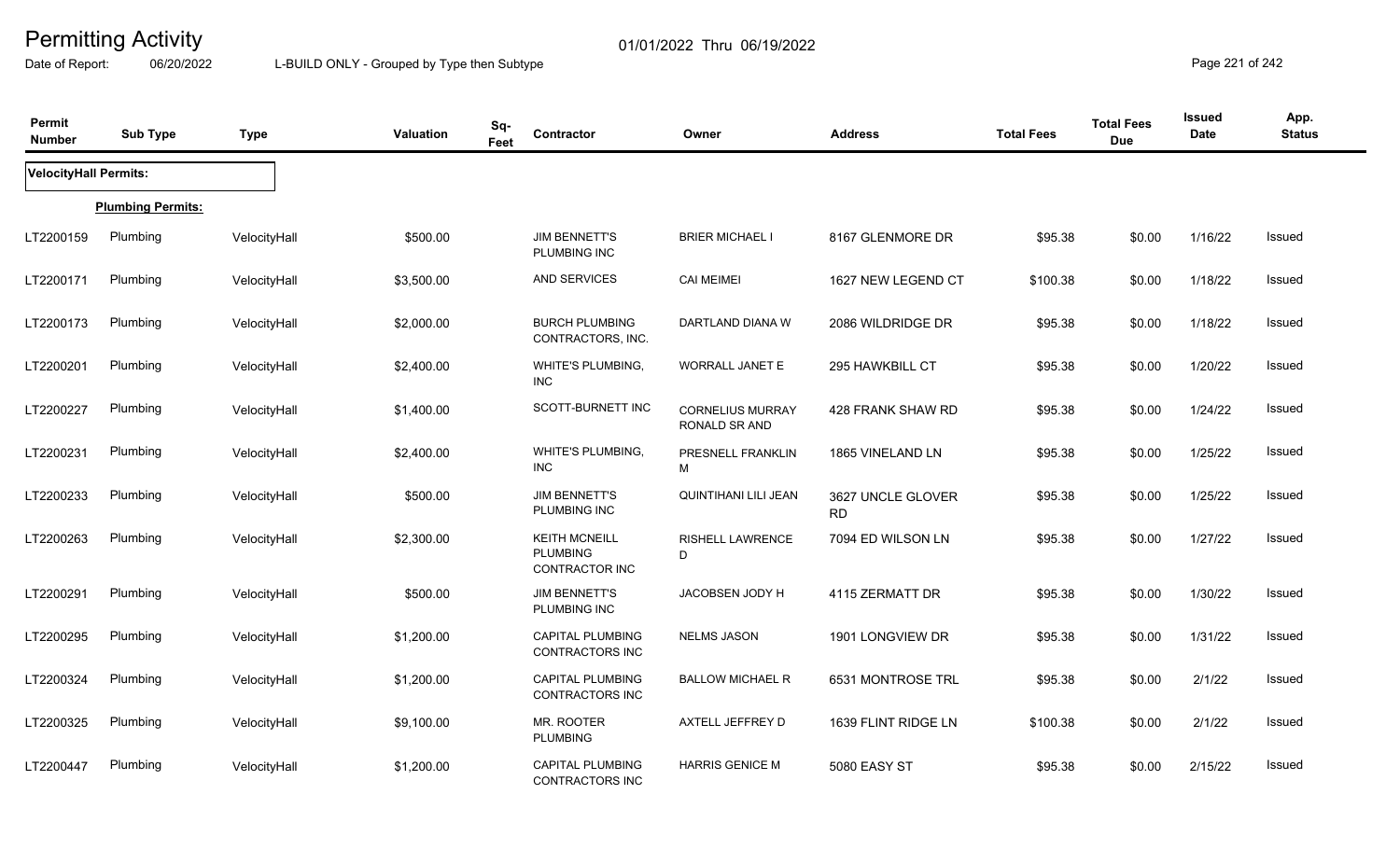Date of Report: 06/20/2022 L-BUILD ONLY - Grouped by Type then Subtype **Page 222 of 242** 

| Permit<br><b>Number</b>      | <b>Sub Type</b>          | <b>Type</b>  | Sq-<br><b>Valuation</b><br>Feet | Contractor                                             | Owner                                                              | <b>Address</b>                    | <b>Total Fees</b> | <b>Total Fees</b><br><b>Due</b> | <b>Issued</b><br>Date | App.<br><b>Status</b> |
|------------------------------|--------------------------|--------------|---------------------------------|--------------------------------------------------------|--------------------------------------------------------------------|-----------------------------------|-------------------|---------------------------------|-----------------------|-----------------------|
| <b>VelocityHall Permits:</b> |                          |              |                                 |                                                        |                                                                    |                                   |                   |                                 |                       |                       |
|                              | <b>Plumbing Permits:</b> |              |                                 |                                                        |                                                                    |                                   |                   |                                 |                       |                       |
| LT2200473                    | Plumbing                 | VelocityHall | \$1,200.00                      | <b>JIM BENNETT'S</b><br>PLUMBING INC                   | STRICKLAND HELEN<br><b>ANN</b>                                     | 4391 ROCKINGHAM<br><b>RD</b>      | \$95.38           | \$0.00                          | 2/16/22               | Issued                |
| LT2200505                    | Plumbing                 | VelocityHall | \$500.00                        | <b>JIM BENNETT'S</b><br>PLUMBING INC                   | <b>BUTCON MARICEL</b>                                              | 4702 PIMLICO DR                   | \$95.38           | \$0.00                          | 2/18/22               | Issued                |
| LT2200529                    | Plumbing                 | VelocityHall | \$300.00                        | <b>ROBERT MIKE</b><br><b>SEEDERS PLUMBING.</b><br>INC. | <b>COGGINS CHARLES F</b><br>JR                                     | 3523 CHEROKEE<br><b>RIDGE TRL</b> | \$95.38           | \$0.00                          | 2/22/22               | Issued                |
| LT2200534                    | Plumbing                 | VelocityHall | \$1,100.00                      | <b>ANDERSON</b><br>PLUMBING, LLC                       | <b>REYES CYNTHIA</b>                                               | 6455 JOE COTTON TRL               | \$95.38           | \$0.00                          | 2/22/22               | Issued                |
| LT2200546                    | Plumbing                 | VelocityHall | \$800.00                        | <b>BURCH PLUMBING</b><br>CONTRACTORS, INC.             | <b>BIST B W</b>                                                    | 7821 MCCLURE DR                   | \$95.38           | \$0.00                          | 2/23/22               | Issued                |
|                              | Totals:                  | 22           | \$46,568.00                     |                                                        |                                                                    |                                   | 2,113.36          | \$0.00                          |                       |                       |
|                              | <b>Reroof Permits:</b>   |              |                                 |                                                        |                                                                    |                                   |                   |                                 |                       |                       |
| LT2200003                    | Reroof                   | VelocityHall | \$22,560.00                     | <b>EXTERIOR</b><br>SPECIALTIES INC.                    | <b>PRESBYTERIAN</b><br><b>RETIREMENT</b><br><b>COMMUNITIES INC</b> | 1532 PARCHMENT CV                 | \$520.99          | \$0.00                          | 1/3/22                | Issued                |
| LT2200004                    | Reroof                   | VelocityHall | \$5,500.00                      | <b>TSPARK</b><br>ENTERPRISES, LLC                      | <b>BROWN JERMAINE L</b>                                            | 4736 SHELFER RD                   | \$223.10          | \$0.00                          | 1/3/22                | Finaled               |
| LT2200006                    | Reroof                   | VelocityHall | \$12,000.00                     | PITTMAN ROOFING<br><b>INC</b>                          | VAN CAMERIK FAMILY<br><b>REVOCABLE TRUST</b>                       | 1493 FERZON WAY                   | \$223.10          | \$0.00                          | 1/3/22                | Issued                |
| LT2200007                    | Reroof                   | VelocityHall | \$7,680.00                      | SMITH ROOFING AND<br><b>REPAIR INC.</b>                | <b>JENKINS DEBORAH E</b>                                           | 3157 LAYLA ST                     | \$223.10          | \$0.00                          | 1/4/22                | Issued                |
| LT2200008                    | Reroof                   | VelocityHall | \$9,800.00                      | <b>TADLOCK ROOFING</b><br><b>INC</b>                   | TILLMAN BRUNUSA A                                                  | 11620 BUCK LAKE RD                | \$223.10          | \$0.00                          | 1/4/22                | Finaled               |
| LT2200009                    | Reroof                   | VelocityHall | \$10,500.00                     | <b>TADLOCK ROOFING</b><br>INC                          | <b>GRANT FREDERICK H</b>                                           | 7804 MCCLURE DR                   | \$223.10          | \$0.00                          | 1/4/22                | Finaled               |
| LT2200010                    | Reroof                   | VelocityHall | \$7,000.00                      | <b>TADLOCK ROOFING</b><br><b>INC</b>                   | DILLON STEVEN S                                                    | 5067 EASY ST                      | \$223.10          | \$0.00                          | 1/4/22                | Finaled               |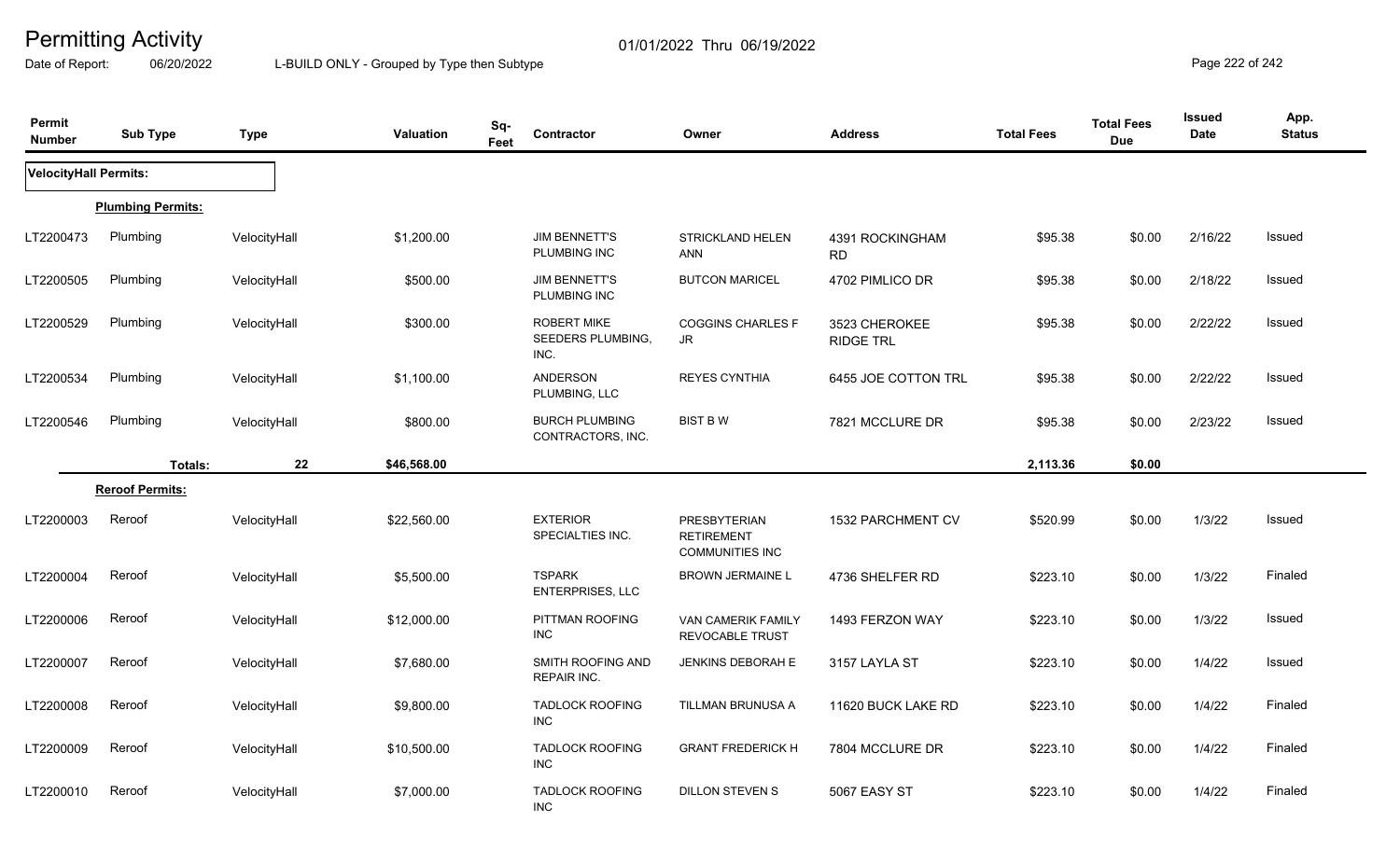Date of Report: 06/20/2022 L-BUILD ONLY - Grouped by Type then Subtype **Page 223** of 242

| Permit<br><b>Number</b>      | <b>Sub Type</b>        | <b>Type</b>  | Valuation   | Sq-<br>Feet | Contractor                               | Owner                                                            | <b>Address</b>                    | <b>Total Fees</b> | <b>Total Fees</b><br><b>Due</b> | <b>Issued</b><br><b>Date</b> | App.<br><b>Status</b> |
|------------------------------|------------------------|--------------|-------------|-------------|------------------------------------------|------------------------------------------------------------------|-----------------------------------|-------------------|---------------------------------|------------------------------|-----------------------|
| <b>VelocityHall Permits:</b> |                        |              |             |             |                                          |                                                                  |                                   |                   |                                 |                              |                       |
|                              | <b>Reroof Permits:</b> |              |             |             |                                          |                                                                  |                                   |                   |                                 |                              |                       |
| LT2200011                    | Reroof                 | VelocityHall | \$9,300.00  |             | <b>TADLOCK ROOFING</b><br><b>INC</b>     | SUTHERLAND C W                                                   | 321 BALL DR                       | \$223.10          | \$0.00                          | 1/4/22                       | Finaled               |
| LT2200012                    | Reroof                 | VelocityHall | \$16,000.00 |             | <b>TADLOCK ROOFING</b><br><b>INC</b>     | <b>BRATTAIN FAMILY</b><br><b>TRUST TRUST</b><br><b>AGREEMENT</b> | 9245 CONESTOGA<br>AVE             | \$415.45          | \$0.00                          | 1/4/22                       | Finaled               |
| LT2200013                    | Reroof                 | VelocityHall | \$17,000.00 |             | <b>TADLOCK ROOFING</b><br><b>INC</b>     | <b>GREENBERG LEIGH Z</b>                                         | 3866 BOBBIN BROOK<br><b>CIR</b>   | \$431.44          | \$0.00                          | 1/4/22                       | Finaled               |
| LT2200014                    | Reroof                 | VelocityHall | \$10,500.00 |             | <b>TADLOCK ROOFING</b><br><b>INC</b>     | <b>OSBORNE DANIEL</b><br><b>SCOTT</b>                            | 4924 LESTER RD                    | \$223.10          | \$0.00                          | 1/4/22                       | Finaled               |
| LT2200015                    | Reroof                 | VelocityHall | \$12,000.00 |             | <b>TSPARK</b><br><b>ENTERPRISES, LLC</b> | FOOTMAN ANDREW<br>JR                                             | 825 BENJAMIN<br><b>CHAIRES RD</b> | \$223.10          | \$0.00                          | 1/4/22                       | Finaled               |
| LT2200017                    | Reroof                 | VelocityHall | \$15,500.00 |             | <b>TADLOCK ROOFING</b><br><b>INC</b>     | <b>GRAHAM PAULA A</b>                                            | 10500 CASANOVA DR                 | \$407.45          | \$0.00                          | 1/4/22                       | Finaled               |
| LT2200018                    | Reroof                 | VelocityHall | \$25,000.00 |             | <b>TADLOCK ROOFING</b><br><b>INC</b>     | FS#119                                                           | 7281 WINTERCREEK<br><b>LN</b>     | \$559.36          | \$0.00                          | 1/4/22                       | Finaled               |
| LT2200026                    | Reroof                 | VelocityHall | \$7,040.00  |             | KOCH BROTHERS<br>ROOF REPAIR INC         | <b>WHITE LARRY</b>                                               | 2321 WINDERMERE<br><b>RD</b>      | \$223.10          | \$0.00                          | 1/4/22                       | Issued                |
| LT2200027                    | Reroof                 | VelocityHall | \$8,950.00  |             | KOCH BROTHERS<br>ROOF REPAIR INC         | <b>IDEN DAVID G</b>                                              | 16976 NORRIS BEND                 | \$223.10          | \$0.00                          | 1/4/22                       | Issued                |
| LT2200028                    | Reroof                 | VelocityHall | \$7,700.00  |             | KOCH BROTHERS<br>ROOF REPAIR INC         | <b>WALBRIDGE PATRICIA</b><br><b>D ESTATE</b>                     | 1179 JEFFREY RD                   | \$223.10          | \$0.00                          | 1/4/22                       | Issued                |
| LT2200029                    | Reroof                 | VelocityHall | \$9,550.00  |             | <b>KOCH BROTHERS</b><br>ROOF REPAIR INC  | STEGE JULIA J                                                    | 724 ELEAZER PL                    | \$223.10          | \$0.00                          | 1/4/22                       | Issued                |
| LT2200030                    | Reroof                 | VelocityHall | \$13,795.00 |             | KOCH BROTHERS<br><b>ROOF REPAIR INC</b>  | <b>GODWIN KATHLENE</b><br><b>TROWER</b>                          | 8676 ALEXANDRITE CT               | \$223.10          | \$0.00                          | 1/4/22                       | Issued                |
| LT2200031                    | Reroof                 | VelocityHall | \$9,830.00  |             | KOCH BROTHERS<br>ROOF REPAIR INC         | <b>BARNEY JAN R</b>                                              | 1956 FAULK DR                     | \$223.10          | \$0.00                          | 1/4/22                       | Issued                |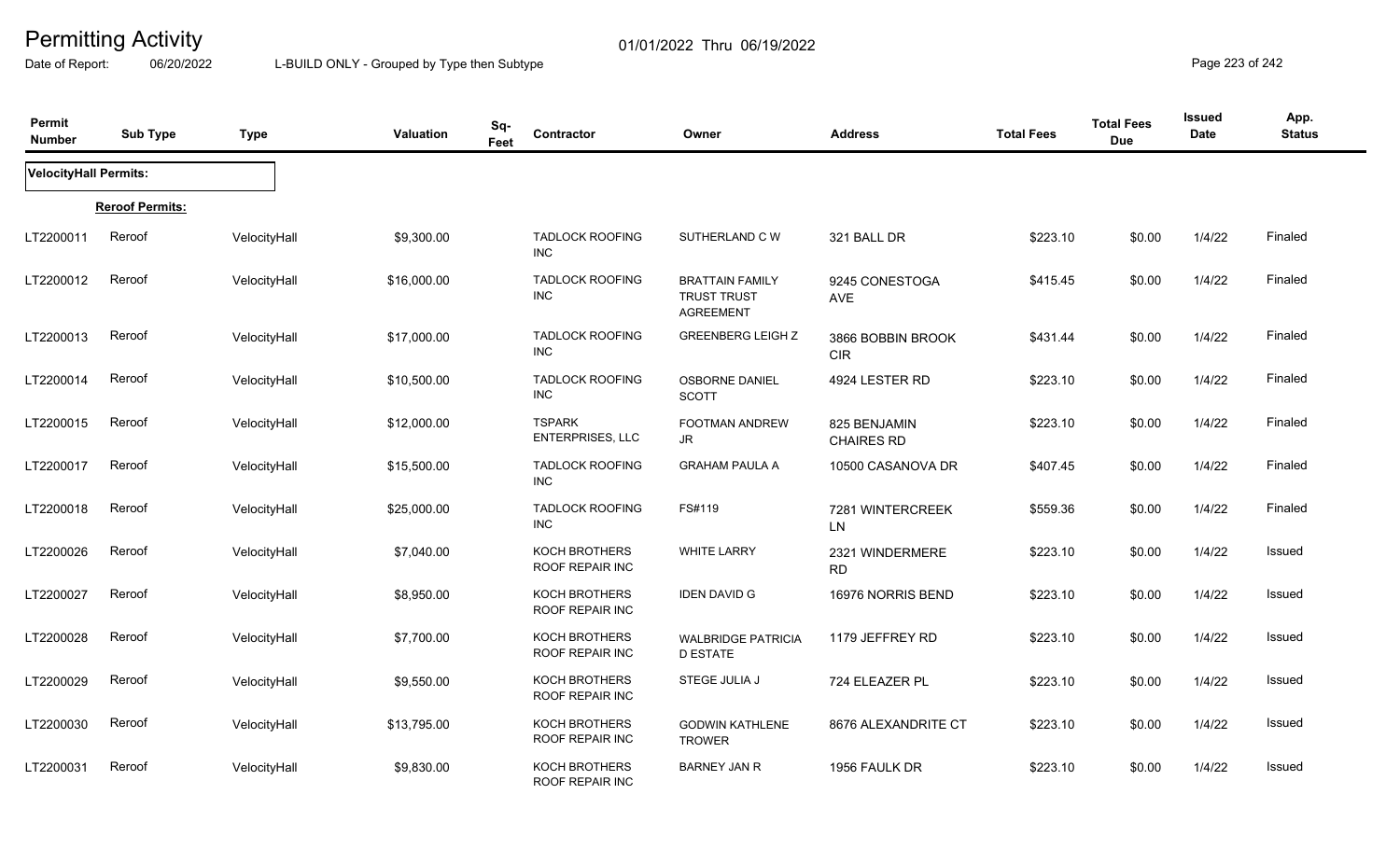Date of Report: 06/20/2022 L-BUILD ONLY - Grouped by Type then Subtype **Page 224** of 242

| Permit<br><b>Number</b>      | <b>Sub Type</b>        | <b>Type</b>  | Valuation   | Sq-<br>Feet | Contractor                                 | Owner                                 | <b>Address</b>                  | <b>Total Fees</b> | <b>Total Fees</b><br><b>Due</b> | <b>Issued</b><br><b>Date</b> | App.<br><b>Status</b> |
|------------------------------|------------------------|--------------|-------------|-------------|--------------------------------------------|---------------------------------------|---------------------------------|-------------------|---------------------------------|------------------------------|-----------------------|
| <b>VelocityHall Permits:</b> |                        |              |             |             |                                            |                                       |                                 |                   |                                 |                              |                       |
|                              | <b>Reroof Permits:</b> |              |             |             |                                            |                                       |                                 |                   |                                 |                              |                       |
| LT2200032                    | Reroof                 | VelocityHall | \$8,500.00  |             | <b>VERSATILE ROOFING</b><br>SOLUTIONS LLC  | DAVIS JOSEPH JR                       | 4345 CRUMP RD                   | \$223.10          | \$0.00                          | 1/4/22                       | Issued                |
| LT2200035                    | Reroof                 | VelocityHall | \$6,000.00  |             | <b>TALLAHASSEE</b><br>ROOFING INC          | FS#119                                | 2831 MISTY GARDEN<br><b>CIR</b> | \$223.10          | \$0.00                          | 1/5/22                       | Finaled               |
| LT2200036                    | Reroof                 | VelocityHall | \$11,735.00 |             | SMITH ROOFING AND<br><b>REPAIR INC.</b>    | SHIPPEN BENJAMIN S<br>JR.             | 6523 MONTROSE TRL               | \$223.10          | \$0.00                          | 1/5/22                       | Issued                |
| LT2200038                    | Reroof                 | VelocityHall | \$25,900.00 |             | LLOYD ROOFING AND<br>CONSTRUCTION,<br>INC. | ROMNEY AMY R                          | 2826 ROYAL ISLE DR              | \$573.75          | \$0.00                          | 1/5/22                       | Finaled               |
| LT2200039                    | Reroof                 | VelocityHall | \$8,500.00  |             | <b>COASTAL ROOFING</b><br>SOLUTIONS, LLC   | <b>GONZALEZ BRIAN</b><br><b>SCOTT</b> | 8737 OPAL DR                    | \$223.10          | \$0.00                          | 1/5/22                       | Issued                |
| LT2200046                    | Reroof                 | VelocityHall | \$12,500.00 |             | <b>TSPARK</b><br>ENTERPRISES, LLC          | <b>CUMBERLAND ALEX D</b>              | 3119 LOOKOUT TRL                | \$223.10          | \$0.00                          | 1/5/22                       | Finaled               |
| LT2200048                    | Reroof                 | VelocityHall | \$10,300.00 |             | LLOYD ROOFING AND<br>CONSTRUCTION,<br>INC. | YATES JANICE                          | 3530 LAKESHORE DR               | \$223.10          | \$0.00                          | 1/5/22                       | Finaled               |
| LT2200049                    | Reroof                 | VelocityHall | \$8,000.00  |             | LLOYD ROOFING AND<br>CONSTRUCTION,<br>INC. | <b>COLLINS KATHRYN L</b>              | 1398 JAY BIRD LN                | \$223.10          | \$0.00                          | 1/5/22                       | Finaled               |
| LT2200050                    | Reroof                 | VelocityHall | \$11,200.00 |             | LLOYD ROOFING AND<br>CONSTRUCTION,<br>INC  | <b>BAUMAN STEVEN B</b>                | 4101 KONSTANZ CT                | \$223.10          | \$0.00                          | 1/5/22                       | Finaled               |
| LT2200057                    | Reroof                 | VelocityHall | \$14,293.00 |             | APACHEE ROOFING<br>INC.                    | OSBORNE LAURINA C                     | 5512 MOSSY TOP<br><b>WAY</b>    | \$223.10          | \$0.00                          | 1/5/22                       | Issued                |
| LT2200064                    | Reroof                 | VelocityHall | \$8,500.00  |             | <b>PREEMINENCE</b><br>CONTRACTING INC      | RD DREAM BUILDERS<br><b>LLC</b>       | 813 PEGGY DR                    | \$223.10          | \$0.00                          | 1/5/22                       | <b>Issued</b>         |
| LT2200067                    | Reroof                 | VelocityHall | \$9,840.00  |             | JOHNSON ROOFING<br>SOLUTIONS, LLC          | RANSOM ALVIN H                        | 1909 LONGVIEW DR                | \$223.10          | \$0.00                          | 1/6/22                       | Finaled               |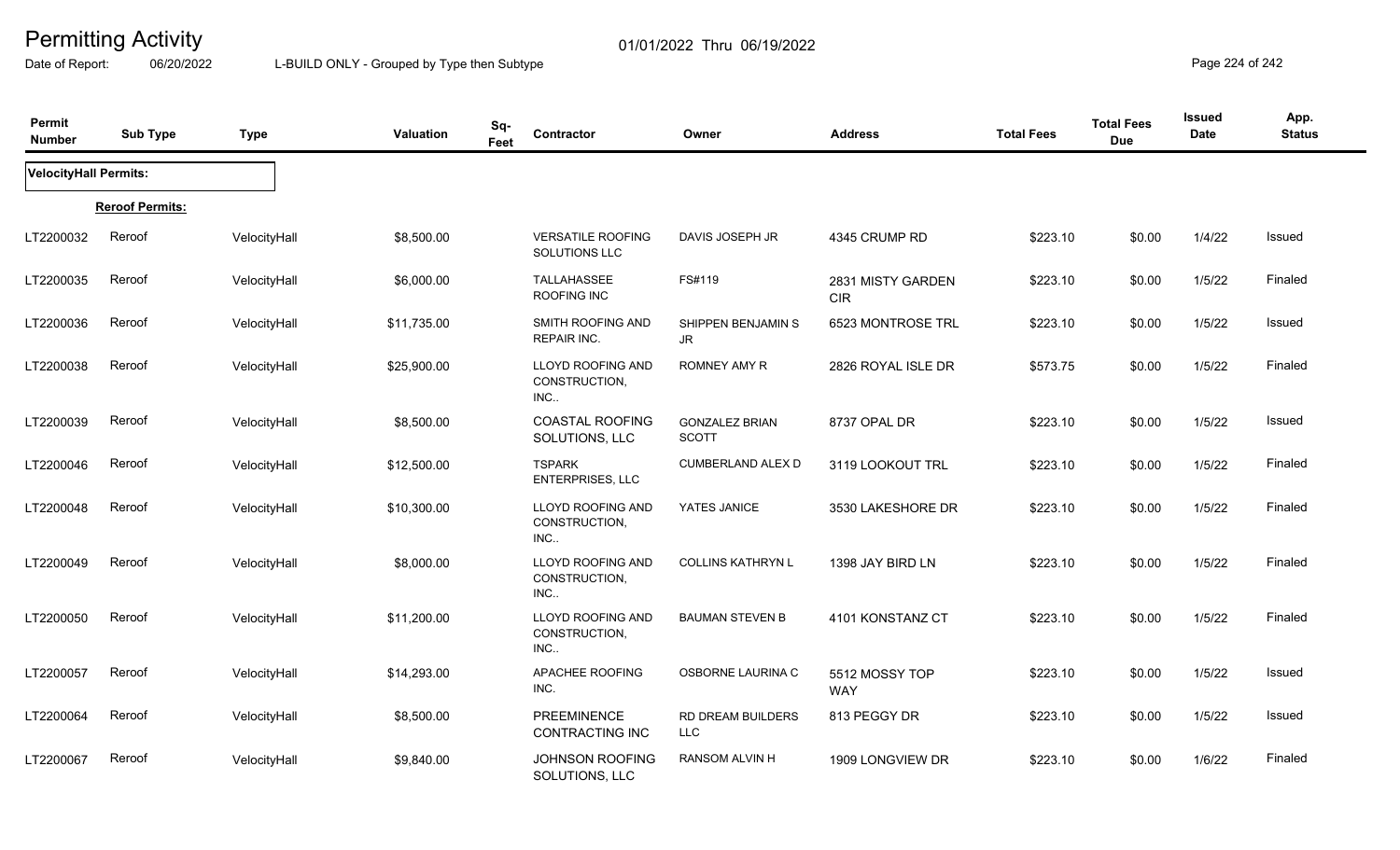Date of Report: 06/20/2022 L-BUILD ONLY - Grouped by Type then Subtype **Page 225** of 242

| Permit<br><b>Number</b>      | <b>Sub Type</b>        | <b>Type</b>  | Valuation   | Sq-<br>Feet | Contractor                                                           | Owner                                   | <b>Address</b>                  | <b>Total Fees</b> | <b>Total Fees</b><br><b>Due</b> | <b>Issued</b><br><b>Date</b> | App.<br><b>Status</b> |
|------------------------------|------------------------|--------------|-------------|-------------|----------------------------------------------------------------------|-----------------------------------------|---------------------------------|-------------------|---------------------------------|------------------------------|-----------------------|
| <b>VelocityHall Permits:</b> |                        |              |             |             |                                                                      |                                         |                                 |                   |                                 |                              |                       |
|                              | <b>Reroof Permits:</b> |              |             |             |                                                                      |                                         |                                 |                   |                                 |                              |                       |
| LT2200068                    | Reroof                 | VelocityHall | \$14,500.00 |             | <b>TSPARK</b><br><b>ENTERPRISES, LLC</b>                             | SOUTHERLAND<br><b>CHANXING</b>          | 3029 PASTUREWOOD<br>LN.         | \$223.10          | \$0.00                          | 1/6/22                       | Finaled               |
| LT2200069                    | Reroof                 | VelocityHall | \$3,500.00  |             | <b>STUBBS ROOFING</b><br><b>COMPANY</b>                              | VAN DEN BERG<br><b>ELIZABETH M</b>      | 2129 FAULK DR                   | \$223.10          | \$0.00                          | 1/6/22                       | Issued                |
| LT2200070                    | Reroof                 | VelocityHall | \$14,500.00 |             | <b>HARTSFIELD</b><br>ROOFING &<br><b>CONSTRUCTION LLC</b>            | JORDAN JEFFREY W                        | 10448 MERRIBROOK<br><b>LN</b>   | \$223.10          | \$0.00                          | 1/6/22                       | Finaled               |
| LT2200071                    | Reroof                 | VelocityHall | \$8,935.00  |             | <b>HARTSFIELD</b><br><b>ROOFING &amp;</b><br><b>CONSTRUCTION LLC</b> | HUFF B GENE JR                          | 2609 RIPPEE RD                  | \$223.10          | \$0.00                          | 1/6/22                       | Finaled               |
| LT2200078                    | Reroof                 | VelocityHall | \$7,600.00  |             | DAVES ROOFING LLC                                                    | MITCHELL BARBARA S                      | 7329 HOLLIS ST                  | \$223.10          | \$0.00                          | 1/6/22                       | Finaled               |
| LT2200079                    | Reroof                 | VelocityHall | \$8,500.00  |             | <b>COASTAL ROOFING</b><br>SOLUTIONS, LLC                             | <b>LACHMAN MELANIE</b><br><b>SHARON</b> | 3630 GETTYSBURG CT              | \$223.10          | \$0.00                          | 1/7/22                       | Issued                |
| LT2200081                    | Reroof                 | VelocityHall | \$12,875.00 |             | <b>BLACK FOOT</b><br><b>ROOFING &amp;</b><br><b>CONSTRUCTION</b>     | <b>ULM RAELYN</b>                       | 9850 BROOKHOLLOW<br>LN          | \$223.10          | \$0.00                          | 1/7/22                       | Issued                |
| LT2200082                    | Reroof                 | VelocityHall | \$11,449.00 |             | PRO ROOFING                                                          | PARKER TRACIE                           | 346 SKATE DR                    | \$223.10          | \$0.00                          | 1/7/22                       | Finaled               |
| LT2200083                    | Reroof                 | VelocityHall | \$14,500.00 |             | <b>HARTSFIELD</b><br><b>ROOFING &amp;</b><br><b>CONSTRUCTION LLC</b> | <b>BURTON BLAIR H</b>                   | 3127 HAWKS<br><b>LANDING DR</b> | \$223.10          | \$0.00                          | 1/7/22                       | Finaled               |
| LT2200086                    | Reroof                 | VelocityHall | \$15,000.00 |             | <b>STUBBS ROOFING</b><br>COMPANY                                     | <b>CHULAK KASINER</b>                   | 3006 LAKESHORE DR               | \$223.10          | \$0.00                          | 1/7/22                       | Issued                |
| LT2200091                    | Reroof                 | VelocityHall | \$6,000.00  |             | <b>TSPARK</b><br><b>ENTERPRISES, LLC</b>                             | <b>ROSA DAMARYS</b><br><b>MENENDEZ</b>  | 7031 DARDWOOD LN                | \$223.10          | \$0.00                          | 1/7/22                       | Finaled               |
| LT2200092                    | Reroof                 | VelocityHall | \$16,000.00 |             | <b>BOB MCKEITHEN &amp;</b><br>SONS INC                               | LUGO SARAH J                            | 3402 SPRINGHILL RD              | \$415.45          | \$0.00                          | 1/10/22                      | Issued                |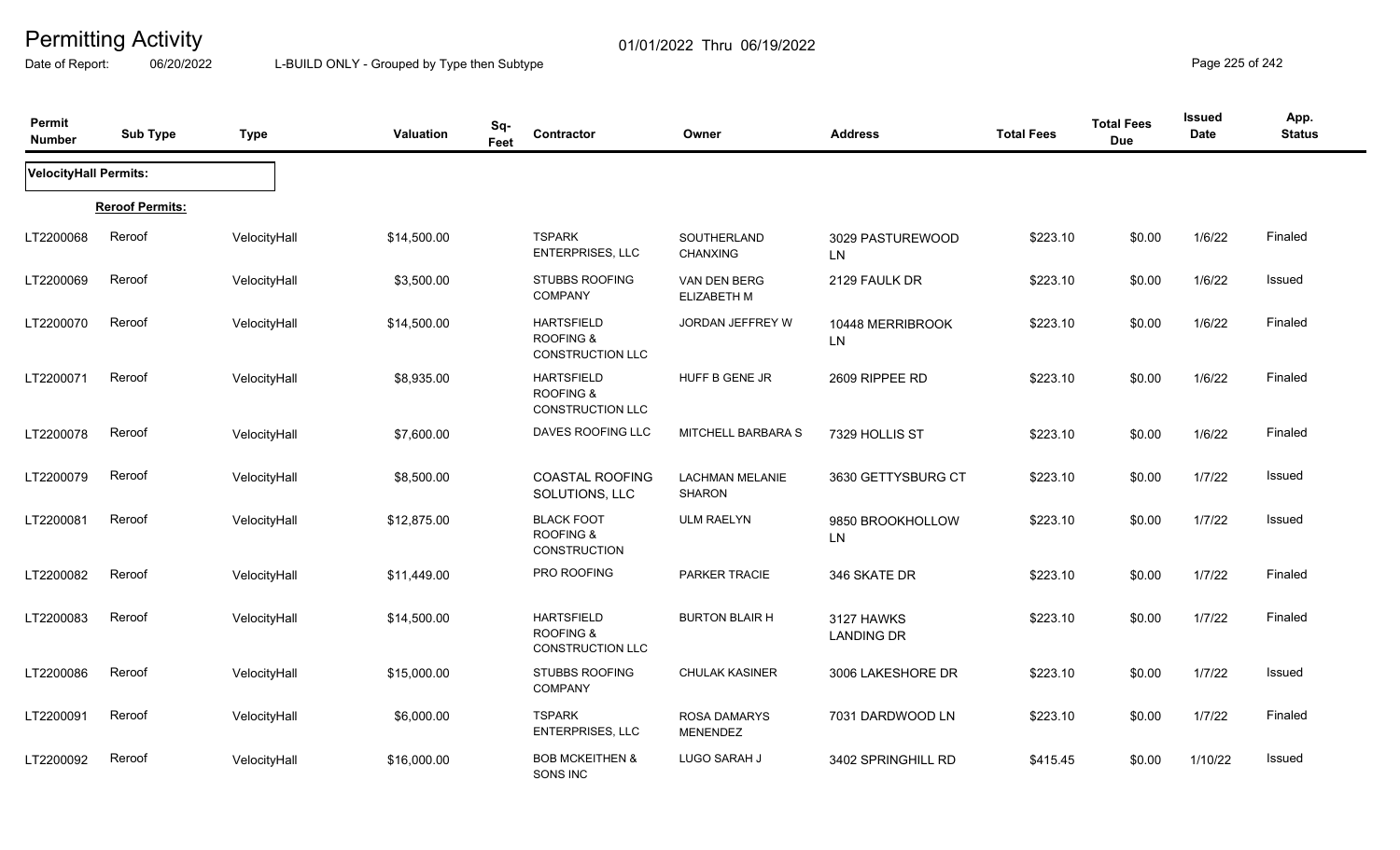Date of Report: 06/20/2022 L-BUILD ONLY - Grouped by Type then Subtype **Page 226** of 242

| Permit<br><b>Number</b>      | <b>Sub Type</b>        | <b>Type</b>  | <b>Valuation</b> | Sq-<br>Feet | Contractor                                                             | Owner                                     | <b>Address</b>                  | <b>Total Fees</b> | <b>Total Fees</b><br><b>Due</b> | <b>Issued</b><br><b>Date</b> | App.<br><b>Status</b> |
|------------------------------|------------------------|--------------|------------------|-------------|------------------------------------------------------------------------|-------------------------------------------|---------------------------------|-------------------|---------------------------------|------------------------------|-----------------------|
| <b>VelocityHall Permits:</b> |                        |              |                  |             |                                                                        |                                           |                                 |                   |                                 |                              |                       |
|                              | <b>Reroof Permits:</b> |              |                  |             |                                                                        |                                           |                                 |                   |                                 |                              |                       |
| LT2200094                    | Reroof                 | VelocityHall | \$49,000.00      |             | <b>BOB MCKEITHEN &amp;</b><br>SONS INC                                 | <b>MILLSTONE</b><br><b>COMMERCIAL LLC</b> | 4306 JACKSON BLUFF<br><b>RD</b> | \$943.12          | \$0.00                          | 1/10/22                      | Issued                |
| LT2200095                    | Reroof                 | VelocityHall | \$12,000.00      |             | SMITH ROOFING AND<br><b>REPAIR INC.</b>                                | <b>AGOSTA JOSEPH</b>                      | 7444 CREEKRIDGE<br><b>CIR</b>   | \$223.10          | \$0.00                          | 1/10/22                      | Issued                |
| LT2200097                    | Reroof                 | VelocityHall | \$70,000.00      |             | SOUTHLAND ROWE<br>ROOFING INC                                          | LAJOIE JOHN T                             | 12350 CHIMNEY LN                | \$1,318.03        | \$0.00                          | 1/10/22                      | Finaled               |
| LT2200098                    | Reroof                 | VelocityHall | \$9,300.00       |             | <b>COASTAL ROOFING</b><br>SOLUTIONS, LLC                               | <b>CROMARTIE SYLVIA</b>                   | 9425 N MERIDIAN RD              | \$223.10          | \$0.00                          | 1/10/22                      | Issued                |
| LT2200100                    | Reroof                 | VelocityHall | \$10,000.00      |             | DAVES ROOFING LLC                                                      | <b>SHANKS MELANIE</b><br><b>ELIZABETH</b> | 4171 RED OAK DR                 | \$223.10          | \$0.00                          | 1/10/22                      | Finaled               |
| LT2200102                    | Reroof                 | VelocityHall | \$12,500.00      |             | <b>TSPARK</b><br><b>ENTERPRISES, LLC</b>                               | <b>MOSTYN JOHN</b><br><b>DANIEL</b>       | 6317 CARPENTERS LN              | \$223.10          | \$0.00                          | 1/11/22                      | Finaled               |
| LT2200104                    | Reroof                 | VelocityHall | \$13,000.00      |             | <b>BOB MCKEITHEN &amp;</b><br>SONS INC                                 | <b>BRAATZ FRANZ W</b>                     | 1357 ROBIN KAY RD               | \$223.10          | \$0.00                          | 1/11/22                      | Issued                |
| LT2200106                    | Reroof                 | VelocityHall | \$6,510.00       |             | <b>COMMERCIAL</b><br>ROOFING COMPANY<br>LLC DBA LOGAN<br><b>ROOFIN</b> | LE LUC TU                                 | 5160 WATER VALLEY<br><b>DR</b>  | \$223.10          | \$0.00                          | 1/11/22                      | Issued                |
| LT2200113                    | Reroof                 | VelocityHall | \$6,200.00       |             | <b>GOLDEN GREEN</b><br><b>BUILDERS, LLC</b>                            | PATEL MAHENDRA K                          | 5524 MOSSY TOP<br><b>WAY</b>    | \$223.10          | \$0.00                          | 1/11/22                      | Issued                |
| LT2200114                    | Reroof                 | VelocityHall | \$32,500.00      |             | GUY'S DIVERSIFIED,<br><b>INC</b>                                       | <b>CIRCLE K STORES</b><br><b>INC</b>      | 9160 WOODVILLE<br><b>HWY</b>    | \$679.28          | \$0.00                          | 1/11/22                      | Issued                |
| LT2200117                    | Reroof                 | VelocityHall | \$10,500.00      |             | <b>TSPARK</b><br>ENTERPRISES, LLC                                      | FS#119                                    | 3657 W W KELLEY RD              | \$223.10          | \$0.00                          | 1/11/22                      | Finaled               |
| LT2200121                    | Reroof                 | VelocityHall | \$6,400.00       |             | <b>BOB MCKEITHEN &amp;</b><br>SONS INC                                 | <b>WILLIAMS BEVERLY</b><br>ANN            | 5800 JAPONICA CT                | \$223.10          | \$0.00                          | 1/12/22                      | Issued                |
| LT2200122                    | Reroof                 | VelocityHall | \$13,000.00      |             | <b>BOB MCKEITHEN &amp;</b><br>SONS INC                                 | <b>BARTOLO PATSY S</b>                    | 1139 GREEN HILL<br><b>TRCE</b>  | \$223.10          | \$0.00                          | 1/12/22                      | Issued                |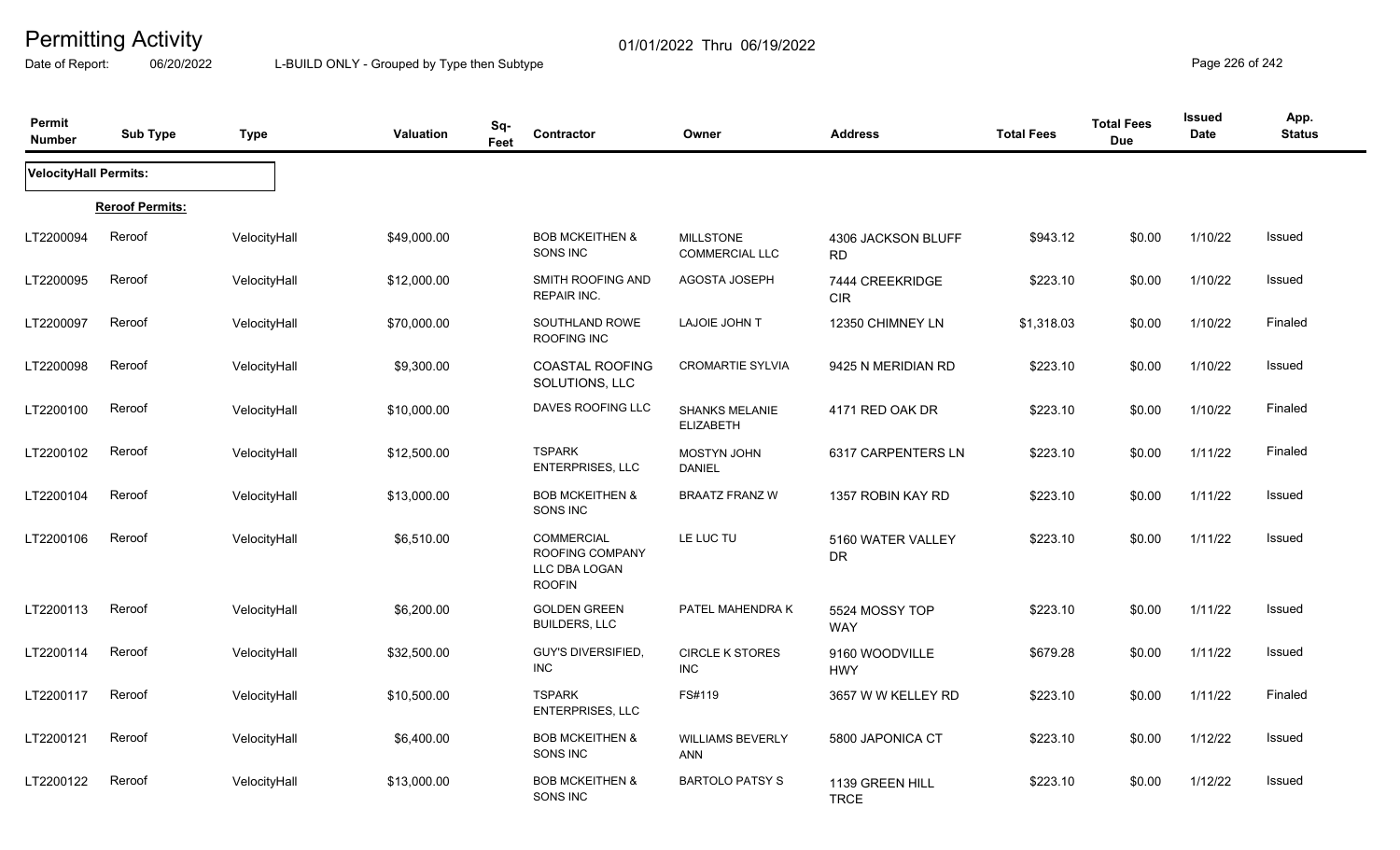Date of Report: 06/20/2022 L-BUILD ONLY - Grouped by Type then Subtype **Page 227** of 242

| Permit<br><b>Number</b>      | <b>Sub Type</b>        | <b>Type</b>  | <b>Valuation</b> | Sq-<br>Contractor<br>Feet                                            | Owner                                                                  | <b>Address</b>                 | <b>Total Fees</b> | <b>Total Fees</b><br><b>Due</b> | <b>Issued</b><br><b>Date</b> | App.<br><b>Status</b> |
|------------------------------|------------------------|--------------|------------------|----------------------------------------------------------------------|------------------------------------------------------------------------|--------------------------------|-------------------|---------------------------------|------------------------------|-----------------------|
| <b>VelocityHall Permits:</b> |                        |              |                  |                                                                      |                                                                        |                                |                   |                                 |                              |                       |
|                              | <b>Reroof Permits:</b> |              |                  |                                                                      |                                                                        |                                |                   |                                 |                              |                       |
| LT2200125                    | Reroof                 | VelocityHall | \$9,000.00       | <b>TALLAHASSEE</b><br>ROOFING INC                                    | <b>HARPER ROBERT</b>                                                   | 5637 OLD HICKORY LN            | \$223.10          | \$0.00                          | 1/12/22                      | Finaled               |
| LT2200130                    | Reroof                 | VelocityHall | \$14,500.00      | <b>HARTSFIELD</b><br><b>ROOFING &amp;</b><br><b>CONSTRUCTION LLC</b> | FORRESTER JOANNA<br>KAY                                                | 3201 REMINGTON RUN             | \$223.10          | \$0.00                          | 1/13/22                      | Finaled               |
| LT2200132                    | Reroof                 | VelocityHall | \$12,000.00      | <b>HARTSFIELD</b><br>ROOFING &<br>CONSTRUCTION LLC                   | <b>BOBRYCKI JAMES</b>                                                  | 401 DARTMOOR DR                | \$223.10          | \$0.00                          | 1/13/22                      | Finaled               |
| LT2200134                    | Reroof                 | VelocityHall | \$1,500.00       | <b>HARTSFIELD</b><br><b>ROOFING &amp;</b><br><b>CONSTRUCTION LLC</b> | <b>BOBRYCKI JAMES</b>                                                  | 401 DARTMOOR DR                | \$95.38           | \$0.00                          | 1/13/22                      | Finaled               |
| LT2200135                    | Reroof                 | VelocityHall | \$5,500.00       | <b>HARTSFIELD</b><br><b>ROOFING &amp;</b><br>CONSTRUCTION LLC        | MAYFIELD ADIEREN M                                                     | 2657 STONEGATE DR              | \$223.10          | \$0.00                          | 1/13/22                      | Finaled               |
| LT2200136                    | Reroof                 | VelocityHall | \$22,400.00      | <b>COASTAL ROOFING</b><br>SOLUTIONS, LLC                             | BENTON DEBORAH M                                                       | 4025 MCLEOD DR                 | \$517.79          | \$0.00                          | 1/13/22                      | Finaled               |
| LT2200142                    | Reroof                 | VelocityHall | \$59,590.00      | <b>STREAMLINE</b><br>ROOFING AND<br><b>CONST INC</b>                 | SMITHA FAMILY TRUST                                                    | 11562 BUCK LAKE RD             | \$1,166.77        | \$0.00                          | 1/13/22                      | <b>Issued</b>         |
| LT2200143                    | Reroof                 | VelocityHall | \$4,550.00       | ARNOLD'S ROOFING<br><b>ENTERPRISES INC</b>                           | HOLMES CARIVIA A                                                       | 5286 WATER VALLEY<br>DR        | \$223.10          | \$0.00                          | 1/13/22                      | Finaled               |
| LT2200146                    | Reroof                 | VelocityHall | \$7,825.00       | KOCH BROTHERS<br>ROOF REPAIR INC                                     | <b>JACKSON DOROTHY</b>                                                 | 8728 CELIA RD                  | \$223.10          | \$0.00                          | 1/13/22                      | <b>Issued</b>         |
| LT2200147                    | Reroof                 | VelocityHall | \$11,100.00      | TALLAHASSEE<br>ROOFING INC                                           | MCINTOSH SYBIL D                                                       | 5207 MADDOX RD                 | \$223.10          | \$0.00                          | 1/13/22                      | Finaled               |
| LT2200151                    | Reroof                 | VelocityHall | \$10,700.00      | <b>TALLAHASSEE</b><br>ROOFING INC                                    | <b>CLARK VIRGINIA &amp;</b><br><b>GEORGE REVOCABLE</b><br><b>TRUST</b> | 3232 ROBINSON OAK<br><b>DR</b> | \$223.10          | \$0.00                          | 1/14/22                      | Finaled               |
| LT2200153                    | Reroof                 | VelocityHall | \$8,000.00       | <b>TSPARK</b><br><b>ENTERPRISES, LLC</b>                             | SERPICO JOSEPH JR                                                      | 8300 INNSBROOK DR              | \$223.10          | \$0.00                          | 1/14/22                      | Finaled               |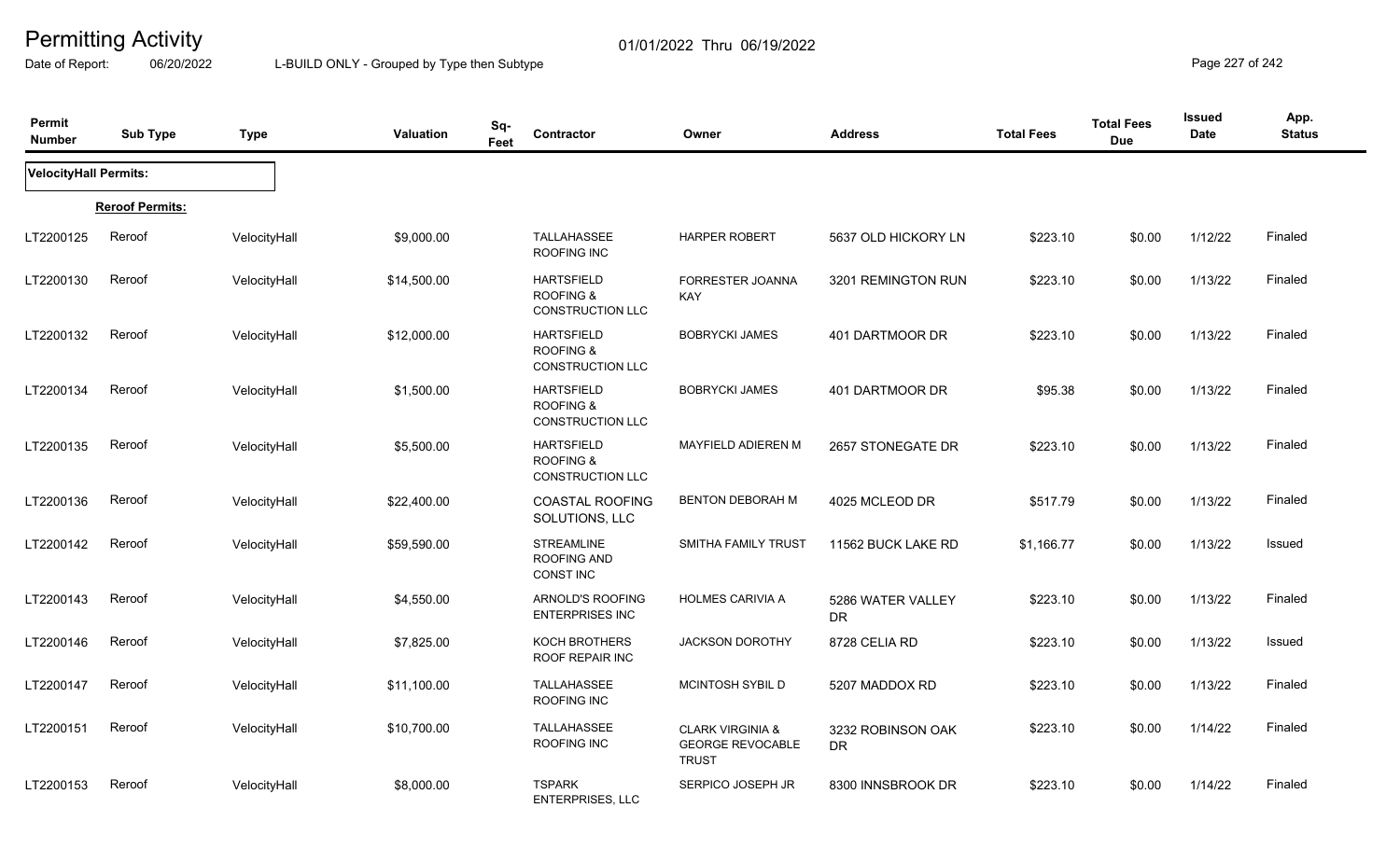Date of Report: 06/20/2022 L-BUILD ONLY - Grouped by Type then Subtype **Page 228** of 242

| Permit<br><b>Number</b> | <b>Sub Type</b>        | <b>Type</b>  | Valuation   | Sq-<br>Feet | Contractor                                               | Owner                                     | <b>Address</b>                     | <b>Total Fees</b> | <b>Total Fees</b><br><b>Due</b> | <b>Issued</b><br><b>Date</b> | App.<br><b>Status</b> |
|-------------------------|------------------------|--------------|-------------|-------------|----------------------------------------------------------|-------------------------------------------|------------------------------------|-------------------|---------------------------------|------------------------------|-----------------------|
| VelocityHall Permits:   |                        |              |             |             |                                                          |                                           |                                    |                   |                                 |                              |                       |
|                         | <b>Reroof Permits:</b> |              |             |             |                                                          |                                           |                                    |                   |                                 |                              |                       |
| LT2200157               | Reroof                 | VelocityHall | \$9,550.00  |             | <b>JOHNSON ROOFING</b><br>SOLUTIONS, LLC                 | <b>JONES GARY</b>                         | 1470 TWIN LAKES CIR                | \$223.10          | \$0.00                          | 1/14/22                      | Issued                |
| LT2200158               | Reroof                 | VelocityHall | \$2,500.00  |             | LLOYD ROOFING AND<br>CONSTRUCTION,<br>INC.               | <b>BRYANT LAUREL D</b>                    | 5552 DENARGO DR                    | \$223.10          | \$0.00                          | 1/14/22                      | Finaled               |
| LT2200161               | Reroof                 | VelocityHall | \$5,875.00  |             | KOCH BROTHERS<br>ROOF REPAIR INC                         | FRUGE BRENT J                             | 1108 BRAFFORTON<br><b>DR</b>       | \$292.37          | \$0.00                          | 1/17/22                      | Issued                |
| LT2200162               | Reroof                 | VelocityHall | \$13,000.00 |             | SMITH ROOFING AND<br><b>REPAIR INC.</b>                  | <b>WILLIAMS GLORIA V</b>                  | 2915 WHIRLAWAY TRL                 | \$223.10          | \$0.00                          | 1/17/22                      | Finaled               |
| LT2200164               | Reroof                 | VelocityHall | \$12,000.00 |             | SMITH ROOFING AND<br><b>REPAIR INC.</b>                  | <b>DONALDSON PAMELA</b><br>KAY            | 6294 WILLIAMS RD                   | \$223.10          | \$0.00                          | 1/17/22                      | Issued                |
| LT2200166               | Reroof                 | VelocityHall | \$6,336.00  |             | ARNOLD'S ROOFING<br>ENTERPRISES INC                      | <b>WEBB EDWARD</b>                        | 10060 GREEN<br><b>FOUNTAIN RD</b>  | \$223.10          | \$0.00                          | 1/17/22                      | <b>Issued</b>         |
| LT2200167               | Reroof                 | VelocityHall | \$6,800.00  |             | <b>KFR CONSTRUCTION</b><br>SOLUTIONS, LLC                | <b>MCCOY CARL F</b>                       | 1217 MY OH MY LN                   | \$223.10          | \$0.00                          | 1/17/22                      | <b>Issued</b>         |
| LT2200169               | Reroof                 | VelocityHall | \$8,505.00  |             | <b>BOWLES ROOFING</b><br>CO                              | <b>O'BRIEN MELANIE</b><br><b>JANE</b>     | 16873 LAKE<br><b>CHRISTIANA CT</b> | \$223.10          | \$0.00                          | 1/18/22                      | Issued                |
| LT2200175               | Reroof                 | VelocityHall | \$9,500.00  |             | STUBBS ROOFING<br><b>COMPANY</b>                         | ELLIS KATHRYN LYNN                        | 3172 WHIRLAWAY TRL                 | \$223.10          | \$0.00                          | 1/18/22                      | Issued                |
| LT2200176               | Reroof                 | VelocityHall | \$9,500.00  |             | LLOYD ROOFING AND<br>CONSTRUCTION,<br>INC.               | CONRAD KYLE D                             | 12020 OTTER CREEK<br><b>TRL</b>    | \$223.10          | \$0.00                          | 1/18/22                      | Finaled               |
| LT2200182               | Reroof                 | VelocityHall | \$7,900.00  |             | LLOYD ROOFING AND<br>CONSTRUCTION,<br>INC                | <b>CRIBB KAREN LIVING</b><br><b>TRUST</b> | 5033 TILLIE LN                     | \$223.10          | \$0.00                          | 1/19/22                      | Finaled               |
| LT2200192               | Reroof                 | VelocityHall | \$2,500.00  |             | <b>GARRISON DESIGN</b><br>AND CONSTRUCTION<br><b>INC</b> | SMITH JEFFERY W                           | 10081 N NATURAL<br><b>WELLS DR</b> | \$223.10          | \$0.00                          | 1/20/22                      | Finaled               |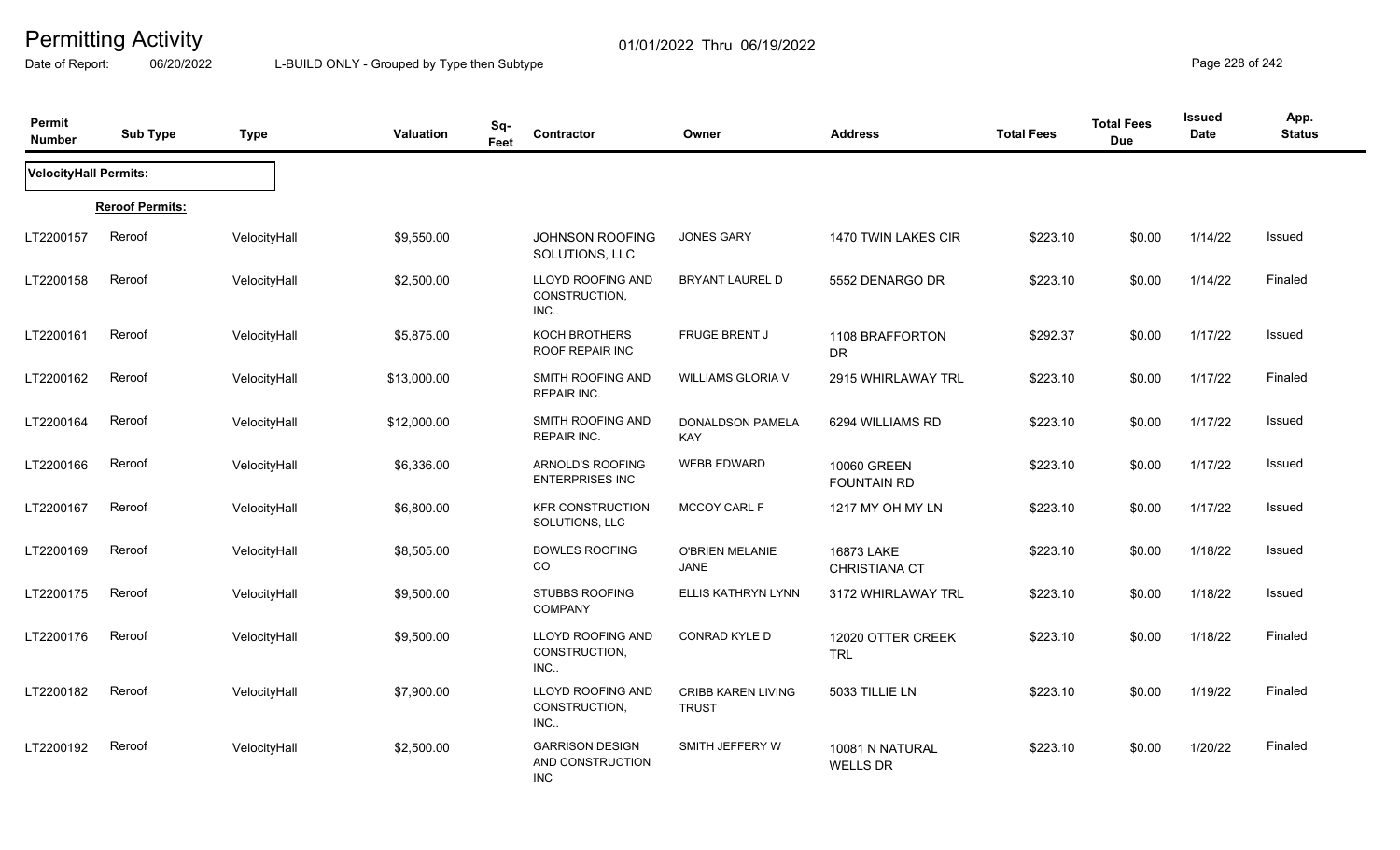Date of Report: 06/20/2022 L-BUILD ONLY - Grouped by Type then Subtype **Page 229 of 242** 

| Permit<br><b>Number</b> | <b>Sub Type</b>        | <b>Type</b>  | Valuation   | Sq-<br>Feet | Contractor                                                           | Owner                                 | <b>Address</b>                  | <b>Total Fees</b> | <b>Total Fees</b><br><b>Due</b> | <b>Issued</b><br><b>Date</b> | App.<br><b>Status</b> |
|-------------------------|------------------------|--------------|-------------|-------------|----------------------------------------------------------------------|---------------------------------------|---------------------------------|-------------------|---------------------------------|------------------------------|-----------------------|
| VelocityHall Permits:   |                        |              |             |             |                                                                      |                                       |                                 |                   |                                 |                              |                       |
|                         | <b>Reroof Permits:</b> |              |             |             |                                                                      |                                       |                                 |                   |                                 |                              |                       |
| LT2200193               | Reroof                 | VelocityHall | \$9,777.00  |             | PRO ROOFING                                                          | FIXEL CAROLYN W<br><b>ESTATE</b>      | 3251 RUE DE LAFITTE             | \$223.10          | \$0.00                          | 1/20/22                      | Finaled               |
| LT2200196               | Reroof                 | VelocityHall | \$5,000.00  |             | <b>TADLOCK ROOFING</b><br><b>INC</b>                                 | DULL A W                              | 1288 HIGHLAND DR                | \$223.10          | \$0.00                          | 1/20/22                      | Finaled               |
| LT2200197               | Reroof                 | VelocityHall | \$6,000.00  |             | <b>TADLOCK ROOFING</b><br><b>INC</b>                                 | <b>COLEMAN CLIFTON L</b>              | 5795 BOMBADIL CT                | \$223.10          | \$0.00                          | 1/20/22                      | Finaled               |
| LT2200198               | Reroof                 | VelocityHall | \$8,005.00  |             | <b>HARTSFIELD</b><br><b>ROOFING &amp;</b><br>CONSTRUCTION LLC        | WHITEHEAD ALZONA L                    | 813 SANDY CT                    | \$223.10          | \$0.00                          | 1/20/22                      | Finaled               |
| LT2200199               | Reroof                 | VelocityHall | \$9,000.00  |             | <b>TADLOCK ROOFING</b><br><b>INC</b>                                 | SHUGAR KIMBERLY A                     | 229 HEMLEY LOOP                 | \$223.10          | \$0.00                          | 1/20/22                      | Finaled               |
| LT2200200               | Reroof                 | VelocityHall | \$14,500.00 |             | <b>HARTSFIELD</b><br><b>ROOFING &amp;</b><br><b>CONSTRUCTION LLC</b> | <b>HAGUE MEGAN A</b>                  | 8707 SPRING SHORE<br><b>TRL</b> | \$223.10          | \$0.00                          | 1/20/22                      | Finaled               |
| LT2200202               | Reroof                 | VelocityHall | \$9,720.00  |             | KOCH BROTHERS<br>ROOF REPAIR INC                                     | ELDREDGE CLARK<br><b>PARKER</b>       | 2006 WOODSTOCK LN               | \$223.10          | \$0.00                          | 1/20/22                      | <b>Issued</b>         |
| LT2200203               | Reroof                 | VelocityHall | \$12,500.00 |             | <b>TADLOCK ROOFING</b><br><b>INC</b>                                 | <b>WATSON LORI</b>                    | 6148 TALL PINE DR               | \$223.10          | \$0.00                          | 1/20/22                      | Finaled               |
| LT2200207               | Reroof                 | VelocityHall | \$12,500.00 |             | LLOYD ROOFING AND<br>CONSTRUCTION,<br>INC.                           | AURINGER KENNETH<br>D                 | 10021 LEAFWOOD DR               | \$223.10          | \$0.00                          | 1/20/22                      | Finaled               |
| LT2200209               | Reroof                 | VelocityHall | \$14,000.00 |             | LLOYD ROOFING AND<br>CONSTRUCTION,<br>INC.                           | HINNANT CHARLES C                     | 1662 EAGLES WATCH<br><b>WAY</b> | \$223.10          | \$0.00                          | 1/20/22                      | Finaled               |
| LT2200211               | Reroof                 | VelocityHall | \$7,755.00  |             | <b>HARTSFIELD</b><br><b>ROOFING &amp;</b><br>CONSTRUCTION LLC        | <b>BOGGS RAYNE</b><br><b>CLIFFORD</b> | 2141 HARRIET DR                 | \$223.10          | \$0.00                          | 1/21/22                      | Finaled               |
| LT2200212               | Reroof                 | VelocityHall | \$10,000.00 |             | <b>BOB MCKEITHEN &amp;</b><br>SONS INC                               | <b>BYRD STORY BRENDA</b><br>C         | 114 SONORA LN                   | \$223.10          | \$0.00                          | 1/21/22                      | Issued                |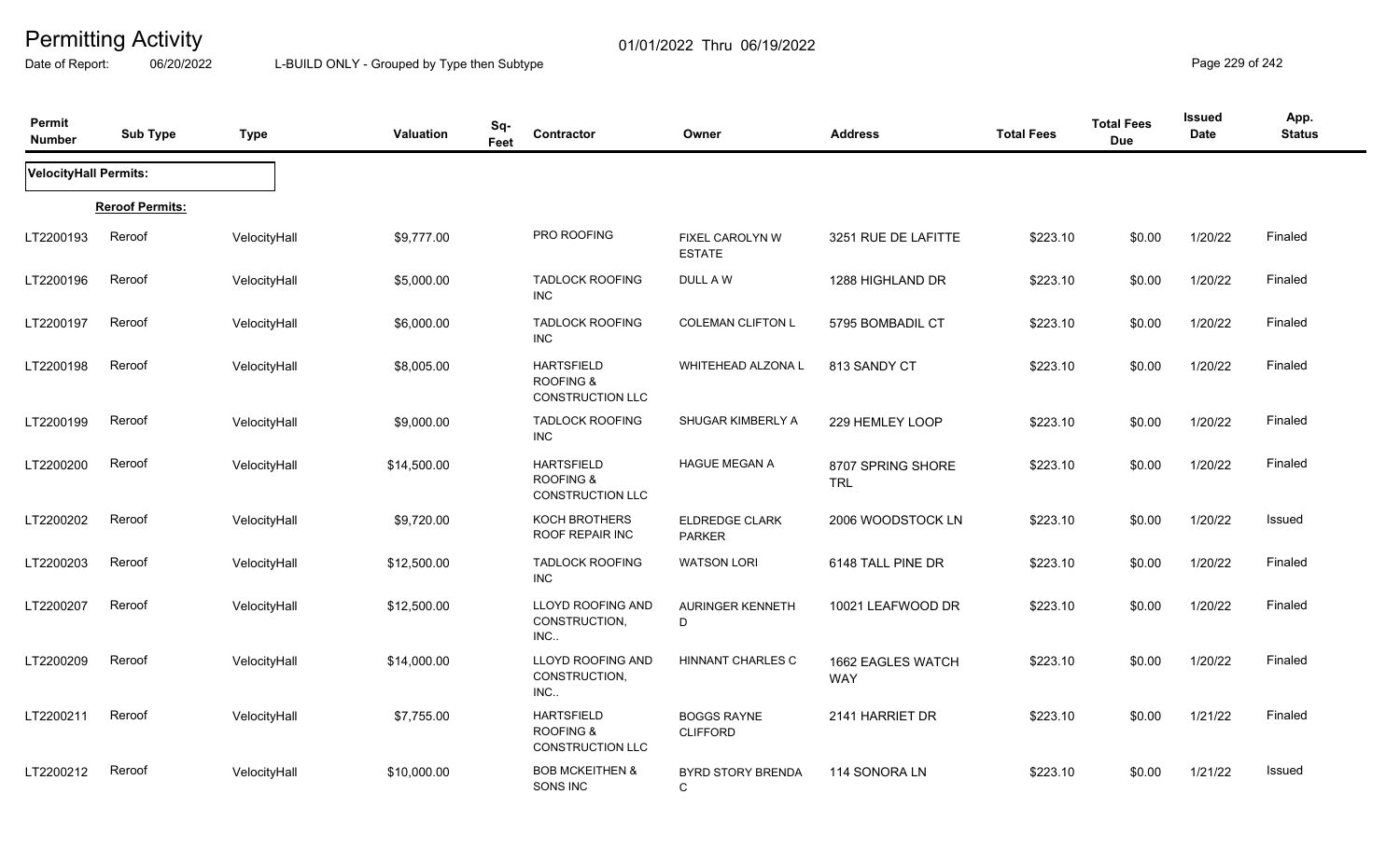Date of Report: 06/20/2022 L-BUILD ONLY - Grouped by Type then Subtype **Page 230** of 242

| Permit<br><b>Number</b> | <b>Sub Type</b>        | <b>Type</b>  | Valuation   | Sq-<br>Feet | Contractor                                                  | Owner                                                               | <b>Address</b>                    | <b>Total Fees</b> | <b>Total Fees</b><br><b>Due</b> | <b>Issued</b><br>Date | App.<br><b>Status</b> |
|-------------------------|------------------------|--------------|-------------|-------------|-------------------------------------------------------------|---------------------------------------------------------------------|-----------------------------------|-------------------|---------------------------------|-----------------------|-----------------------|
| VelocityHall Permits:   |                        |              |             |             |                                                             |                                                                     |                                   |                   |                                 |                       |                       |
|                         | <b>Reroof Permits:</b> |              |             |             |                                                             |                                                                     |                                   |                   |                                 |                       |                       |
| LT2200214               | Reroof                 | VelocityHall | \$20,500.00 |             | <b>FLORIDA ROOFING</b><br>AND SHEET METAL<br>WORKS, INC.    | FABIANO LARRY A                                                     | 2248 TEN OAKS DR                  | \$487.41          | \$0.00                          | 1/21/22               | Finaled               |
| LT2200216               | Reroof                 | VelocityHall | \$14,000.00 |             | <b>WHITAKER</b><br>CONSTRUCTION<br><b>GROUP INC</b>         | <b>HITTINGER</b><br><b>DOROTHEA MILLS</b><br><b>REVOCABLE TRUST</b> | 8023 EVENING STAR<br><b>LN</b>    | \$223.10          | \$0.00                          | 1/21/22               | <b>Issued</b>         |
| LT2200220               | Reroof                 | VelocityHall | \$22,000.00 |             | <b>GARRISON DESIGN</b><br>& CONSTRUCTION,<br><b>INC</b>     | <b>VELISEK CORAL</b>                                                | 306 SKATE DR                      | \$511.40          | \$0.00                          | 1/21/22               | <b>Issued</b>         |
| LT2200221               | Reroof                 | VelocityHall | \$14,700.00 |             | SOUTHLAND ROWE<br>ROOFING INC                               | DANIELS MARY ANN                                                    | 5060 ICICLE HILL RD               | \$223.10          | \$0.00                          | 1/21/22               | Finaled               |
| LT2200225               | Reroof                 | VelocityHall | \$6,725.00  |             | <b>BLACK FOOT</b><br><b>ROOFING &amp;</b><br>CONSTRUCTION   | <b>BLOOM BRENDA S</b>                                               | 303 BIG RICHARD RD                | \$223.10          | \$0.00                          | 1/24/22               | Finaled               |
| LT2200228               | Reroof                 | VelocityHall | \$11,000.00 |             | <b>COASTAL ROOFING</b><br>SOLUTIONS, LLC                    | <b>RIDER KRISTY</b>                                                 | 1909 COLLINS<br><b>LANDING RD</b> | \$223.10          | \$0.00                          | 1/24/22               | <b>Issued</b>         |
| LT2200232               | Reroof                 | VelocityHall | \$25,550.00 |             | SOUTHLAND ROWE<br>ROOFING INC                               | <b>BERRY BRET M</b><br><b>FAMILY REVOCABLE</b><br><b>TRUST</b>      | 514 FRANK SHAW RD                 | \$568.96          | \$0.00                          | 1/25/22               | Finaled               |
| LT2200235               | Reroof                 | VelocityHall | \$12,000.00 |             | <b>SMITH ROOFING AND</b><br><b>REPAIR INC.</b>              | RODRIGUEZ GISELLA<br>S                                              | 3328 GALLANT FOX<br><b>TRL</b>    | \$223.10          | \$0.00                          | 1/25/22               | <b>Issued</b>         |
| LT2200236               | Reroof                 | VelocityHall | \$500.00    |             | <b>STUBBS ROOFING</b><br><b>COMPANY</b>                     | <b>CHULAK KASINER</b>                                               | 3006 LAKESHORE DR                 | \$95.38           | \$0.00                          | 1/25/22               | <b>Issued</b>         |
| LT2200238               | Reroof                 | VelocityHall | \$17,000.00 |             | MATHEWS AND SONS<br><b>INC</b>                              | SIMPSON DENISE N                                                    | 8362 YASHUNTAFUN<br><b>RD</b>     | \$431.44          | \$0.00                          | 1/25/22               | <b>Issued</b>         |
| LT2200241               | Reroof                 | VelocityHall | \$10,000.00 |             | <b>KEN DAVIS</b><br><b>CONSTRUCTION AND</b><br>ROOFING INC. | <b>AHMED AMR</b>                                                    | 6513 CEDAR CHASE<br><b>WAY</b>    | \$223.10          | \$0.00                          | 1/25/22               | Finaled               |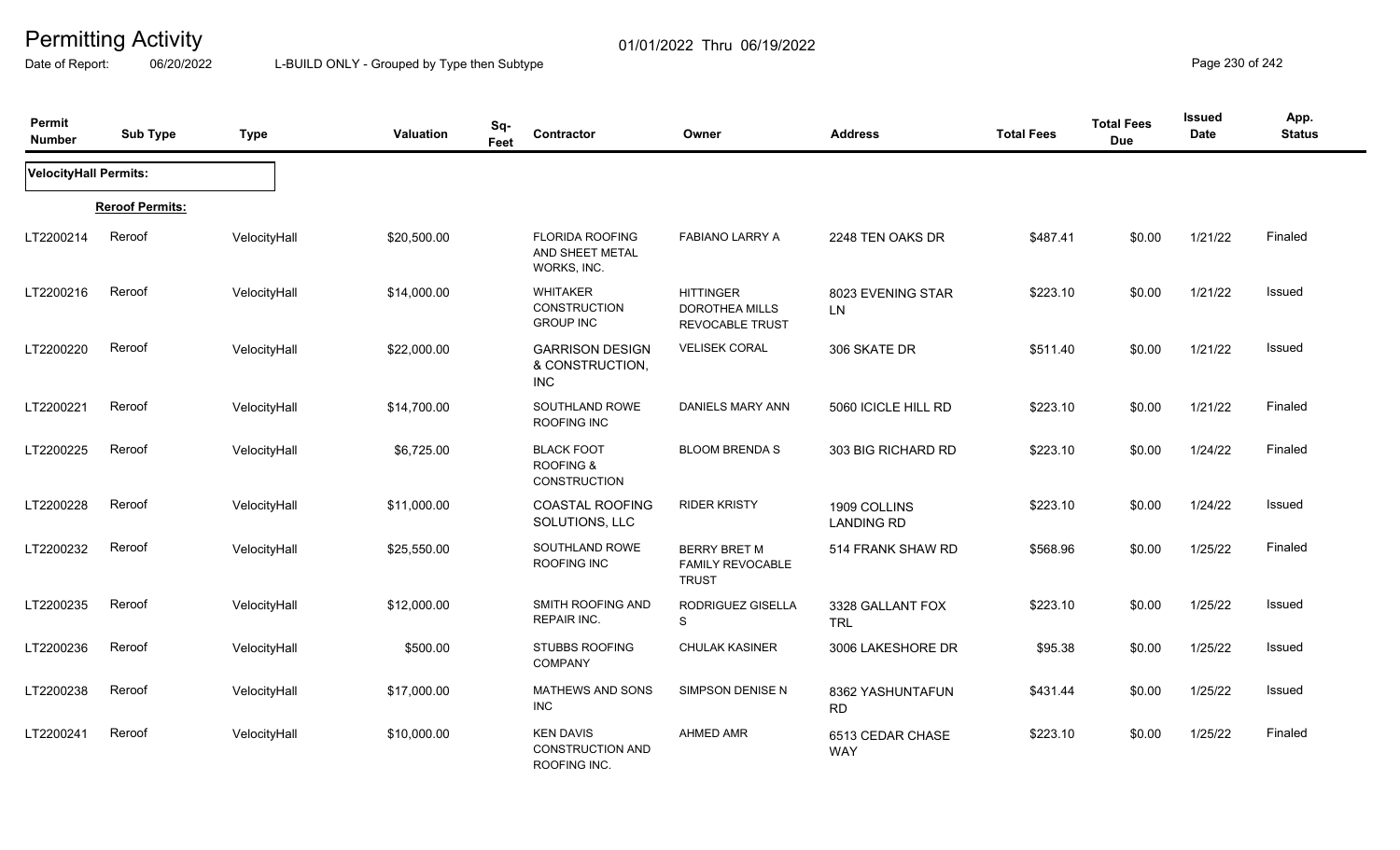Date of Report: 06/20/2022 L-BUILD ONLY - Grouped by Type then Subtype **Page 231** of 242

| Permit<br><b>Number</b> | <b>Sub Type</b>        | <b>Type</b>  | <b>Valuation</b> | Sq-<br>Feet | Contractor                                                           | Owner                                                                | <b>Address</b>                   | <b>Total Fees</b> | <b>Total Fees</b><br><b>Due</b> | <b>Issued</b><br>Date | App.<br><b>Status</b> |
|-------------------------|------------------------|--------------|------------------|-------------|----------------------------------------------------------------------|----------------------------------------------------------------------|----------------------------------|-------------------|---------------------------------|-----------------------|-----------------------|
| VelocityHall Permits:   |                        |              |                  |             |                                                                      |                                                                      |                                  |                   |                                 |                       |                       |
|                         | <b>Reroof Permits:</b> |              |                  |             |                                                                      |                                                                      |                                  |                   |                                 |                       |                       |
| LT2200244               | Reroof                 | VelocityHall | \$11,000.00      |             | <b>BLACK FOOT</b><br><b>ROOFING &amp;</b><br>CONSTRUCTION            | POWELL STEPHANIE J                                                   | 7854 TALLEY ANN DR               | \$223.10          | \$0.00                          | 1/26/22               | Finaled               |
| LT2200245               | Reroof                 | VelocityHall | \$6,200.00       |             | <b>BOB MCKEITHEN &amp;</b><br>SONS INC                               | CARTER MAURI D                                                       | 265 OAKVIEW DR                   | \$223.10          | \$0.00                          | 1/26/22               | Issued                |
| LT2200246               | Reroof                 | VelocityHall | \$5,400.00       |             | <b>BOB MCKEITHEN &amp;</b><br>SONS INC                               | CARTER LAURENT L                                                     | 271 OAKVIEW DR                   | \$223.10          | \$0.00                          | 1/26/22               | Issued                |
| LT2200247               | Reroof                 | VelocityHall | \$15,000.00      |             | <b>TOTAL QUALITY</b><br>ROOFING, INC                                 |                                                                      | 536 ROBINSON<br><b>FARMS RD</b>  | \$223.10          | \$0.00                          | 1/26/22               | <b>Issued</b>         |
| LT2200256               | Reroof                 | VelocityHall | \$8,785.00       |             | PITTMAN ROOFING<br><b>INC</b>                                        | <b>BILBO LAWRENCE J</b>                                              | 24200 JESSE AVE                  | \$223.10          | \$0.00                          | 1/26/22               | Finaled               |
| LT2200259               | Reroof                 | VelocityHall | \$12,000.00      |             | <b>MATHEWS AND SONS</b><br><b>INC</b>                                | <b>METRO</b><br>PROFESSIONAL<br><b>REALTY SERVICES</b><br><b>LLC</b> | 814 PEGGY DR                     | \$223.10          | \$0.00                          | 1/26/22               | <b>Issued</b>         |
| LT2200265               | Reroof                 | VelocityHall | \$14,500.00      |             | <b>HARTSFIELD</b><br><b>ROOFING &amp;</b><br><b>CONSTRUCTION LLC</b> | TODD KATHRYN W<br><b>TRUSTEE</b>                                     | 2576 BISHOPS GREEN<br><b>TRL</b> | \$223.10          | \$0.00                          | 1/27/22               | Finaled               |
| LT2200266               | Reroof                 | VelocityHall | \$19,900.00      |             | <b>LLOYD ROOFING AND</b><br>CONSTRUCTION,<br>INC.                    | ADAMS ROBERT R                                                       | 2019 HERB CT                     | \$477.81          | \$0.00                          | 1/27/22               | Finaled               |
| LT2200267               | Reroof                 | VelocityHall | \$8,500.00       |             | <b>TADLOCK ROOFING</b><br><b>INC</b>                                 | <b>GORSKI FRANK</b><br><b>CHARLES</b>                                | 5246 WATER VALLEY<br><b>DR</b>   | \$223.10          | \$0.00                          | 1/27/22               | Finaled               |
| LT2200269               | Reroof                 | VelocityHall | \$18,000.00      |             | <b>TADLOCK ROOFING</b><br><b>INC</b>                                 | YOUNG JOELLEN<br><b>REVOCABLE TRUST</b>                              | 8134 ELYSIAN WAY                 | \$516.70          | \$0.00                          | 1/27/22               | Finaled               |
| LT2200270               | Reroof                 | VelocityHall | \$7,700.00       |             | LLOYD ROOFING AND<br>CONSTRUCTION,<br>INC.                           | <b>HAMILTON JENNIFER</b><br>D                                        | 10632 CAPITOLA RD                | \$292.37          | \$0.00                          | 1/27/22               | Finaled               |
| LT2200276               | Reroof                 | VelocityHall | \$2,430.00       |             | <b>CP DANNER</b><br>CONSTRUCTION, INC.                               | <b>ELIAS LUIS</b>                                                    | 3209 LANGLEY CIR                 | \$218.10          | \$0.00                          | 1/27/22               | Issued                |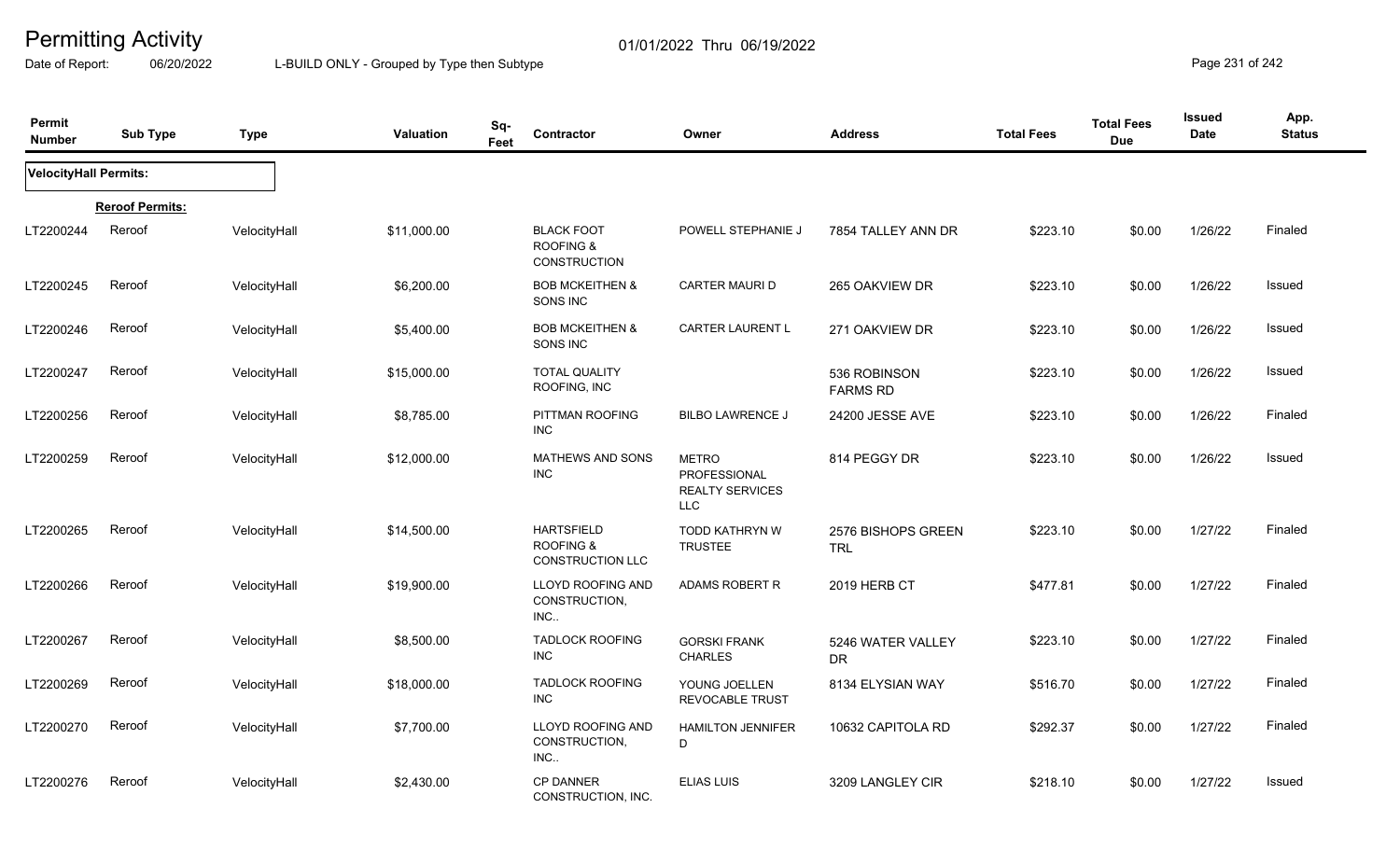Date of Report: 06/20/2022 L-BUILD ONLY - Grouped by Type then Subtype **Page 232 of 242** 

| Permit<br><b>Number</b>      | <b>Sub Type</b>        | <b>Type</b>  | <b>Valuation</b> | Sq-<br>Feet | Contractor                                                             | Owner                         | <b>Address</b>                     | <b>Total Fees</b> | <b>Total Fees</b><br><b>Due</b> | <b>Issued</b><br>Date | App.<br><b>Status</b> |
|------------------------------|------------------------|--------------|------------------|-------------|------------------------------------------------------------------------|-------------------------------|------------------------------------|-------------------|---------------------------------|-----------------------|-----------------------|
| <b>VelocityHall Permits:</b> |                        |              |                  |             |                                                                        |                               |                                    |                   |                                 |                       |                       |
|                              | <b>Reroof Permits:</b> |              |                  |             |                                                                        |                               |                                    |                   |                                 |                       |                       |
| LT2200277                    | Reroof                 | VelocityHall | \$2,200.00       |             | <b>CP DANNER</b><br>CONSTRUCTION, INC.                                 | SMITH JEFF                    | 534 BIG RICHARD RD                 | \$218.10          | \$0.00                          | 1/27/22               | Issued                |
| LT2200278                    | Reroof                 | VelocityHall | \$65,656.00      |             | <b>ENERGY ROOFING</b><br>TECHNOLOGY SE,<br><b>LLC</b>                  | 3725 PARKWAY LLC              | 3725 APALACHEE<br><b>PKWY</b>      | \$1,255.49        | \$0.00                          | 1/27/22               | Finaled               |
| LT2200284                    | Reroof                 | VelocityHall | \$11,000.00      |             | LLOYD ROOFING AND<br>CONSTRUCTION,<br>INC.                             | <b>UPACREEK LLC</b>           | 8748 MINNOW CREEK<br>DR            | \$223.10          | \$0.00                          | 1/28/22               | Finaled               |
| LT2200290                    | Reroof                 | VelocityHall | \$14,000.00      |             | SMITH ROOFING AND<br>REPAIR INC.                                       |                               | 1275 TURKEY ROOST<br><b>KNL</b>    | \$223.10          | \$0.00                          | 1/30/22               | Issued                |
| LT2200293                    | Reroof                 | VelocityHall | \$8,760.00       |             | <b>COASTAL ROOFING</b><br>SOLUTIONS, LLC                               | <b>WISE KEITH</b>             | 16861 LAKE<br><b>CHRISTIANA CT</b> | \$223.10          | \$0.00                          | 1/31/22               | Issued                |
| LT2200300                    | Reroof                 | VelocityHall | \$14,000.00      |             | APACHEE ROOFING<br>INC.                                                | FS#119                        | 14037 RO CO CO RD                  | \$223.10          | \$0.00                          | 1/31/22               | Finaled               |
| LT2200301                    | Reroof                 | VelocityHall | \$5,000.00       |             | <b>TADLOCK ROOFING</b><br>INC                                          | <b>GRIFFITH CAROL B</b>       | 1154 ANTLER DR                     | \$223.10          | \$0.00                          | 1/31/22               | Finaled               |
| LT2200307                    | Reroof                 | VelocityHall | \$7,400.00       |             | TALLAHASSEE<br>ROOFING INC                                             | MOORE SARAH J                 | 5559 PLEASANT<br><b>PINES CT</b>   | \$223.10          | \$0.00                          | 2/1/22                | Finaled               |
| LT2200312                    | Reroof                 | VelocityHall | \$13,000.00      |             | LLOYD ROOFING AND<br>CONSTRUCTION,<br>$INC$                            | ABRAIMOV DMYTRO               | 9464 BUCK HAVEN<br><b>TRL</b>      | \$223.10          | \$0.00                          | 2/1/22                | Finaled               |
| LT2200317                    | Reroof                 | VelocityHall | \$12,870.00      |             | <b>COMMERCIAL</b><br>ROOFING COMPANY<br>LLC DBA LOGAN<br><b>ROOFIN</b> |                               | 6501 WILLIAMS RD                   | \$223.10          | \$0.00                          | 2/1/22                | Issued                |
| LT2200326                    | Reroof                 | VelocityHall | \$14,950.00      |             | STUBBS ROOFING<br><b>COMPANY</b>                                       | POWELL BARBARA<br><b>ANNE</b> | 10071 THOUSAND<br><b>OAKS CIR</b>  | \$223.10          | \$0.00                          | 2/2/22                | Issued                |
| LT2200328                    | Reroof                 | VelocityHall | \$22,500.00      |             | <b>WHITAKER</b><br><b>CONSTRUCTION</b><br><b>GROUP INC</b>             |                               | 2332 HAVERHILL RD                  | \$519.38          | \$0.00                          | 2/2/22                | Issued                |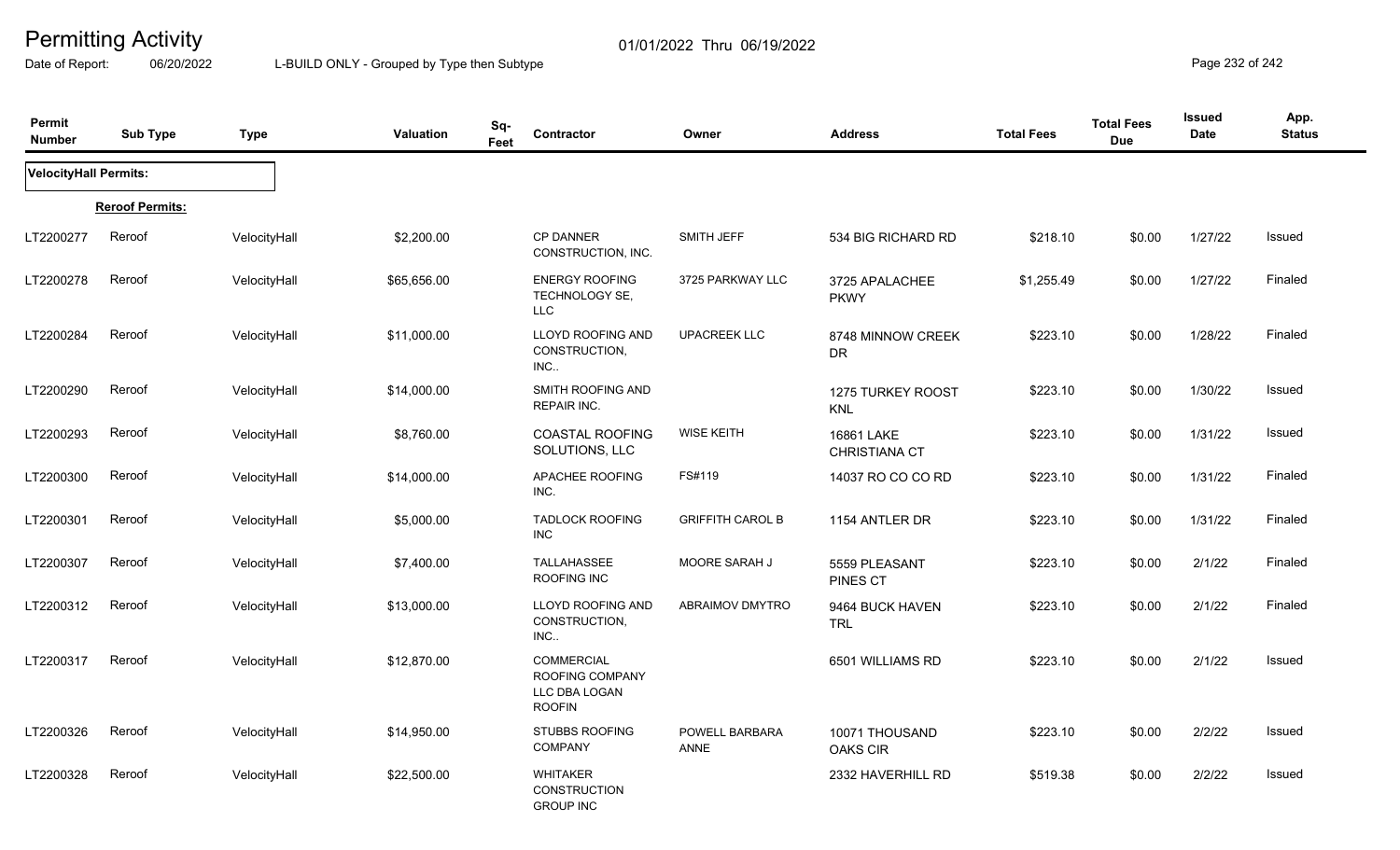Date of Report: 06/20/2022 L-BUILD ONLY - Grouped by Type then Subtype **Page 233 of 242** 

| Permit<br><b>Number</b> | <b>Sub Type</b>        | <b>Type</b>  | <b>Valuation</b> | Sq-<br>Feet | Contractor                                                                    | Owner                                                     | <b>Address</b>                 | <b>Total Fees</b> | <b>Total Fees</b><br><b>Due</b> | <b>Issued</b><br>Date | App.<br><b>Status</b> |
|-------------------------|------------------------|--------------|------------------|-------------|-------------------------------------------------------------------------------|-----------------------------------------------------------|--------------------------------|-------------------|---------------------------------|-----------------------|-----------------------|
| VelocityHall Permits:   |                        |              |                  |             |                                                                               |                                                           |                                |                   |                                 |                       |                       |
|                         | <b>Reroof Permits:</b> |              |                  |             |                                                                               |                                                           |                                |                   |                                 |                       |                       |
| LT2200335               | Reroof                 | VelocityHall | \$13,250.00      |             | TALLAHASSEE<br>ROOFING INC                                                    | HAMPTON JOHN F &<br><b>BESSIE MAE</b><br><b>REVOCABLE</b> | 4228 ROCKINGHAM<br><b>RD</b>   | \$223.10          | \$0.00                          | 2/3/22                | Finaled               |
| LT2200336               | Reroof                 | VelocityHall | \$12,100.00      |             | <b>TALLAHASSEE</b><br>ROOFING INC                                             | <b>BIRBAHADUR</b><br><b>HEMNATH</b>                       | 4365 COOL EMERALD<br><b>DR</b> | \$223.10          | \$0.00                          | 2/3/22                | Finaled               |
| LT2200337               | Reroof                 | VelocityHall | \$7,000.00       |             | TALLAHASSEE<br>ROOFING INC                                                    | <b>OXENDINE</b><br>COURTLAND D                            | 5617 MAPLE FOREST<br><b>DR</b> | \$223.10          | \$0.00                          | 2/3/22                | Finaled               |
| LT2200338               | Reroof                 | VelocityHall | \$27,360.00      |             | SOUTHLAND ROWE<br>ROOFING INC                                                 | <b>HILL LAUREN</b><br><b>PETTERUTI</b>                    | 8433 LULA LN                   | \$597.74          | \$0.00                          | 2/3/22                | Issued                |
| LT2200339               | Reroof                 | VelocityHall | \$15,000.00      |             | <b>BOWMAN'S QUALITY</b><br>ROOFING & REPAIR,<br><b>INC</b>                    | O'CONNOR ANITA L                                          | 8270 TRAM RD                   | \$223.10          | \$0.00                          | 2/3/22                | Finaled               |
| LT2200341               | Reroof                 | VelocityHall | \$6,000.00       |             | <b>CHIEF</b><br>CORNERSTONE<br><b>CONSTRUCTION</b><br><b>COMPANY INCORPOR</b> | SMALLWOOD ERIK                                            | 3099 LAYLA ST                  | \$223.10          | \$0.00                          | 2/3/22                | Finaled               |
| LT2200344               | Reroof                 | VelocityHall | \$8,000.00       |             | <b>BOWMAN'S QUALITY</b><br>ROOFING & REPAIR,<br><b>INC</b>                    | MIHALICH MICHELE M                                        | 2144 PORTSMOUTH<br><b>CIR</b>  | \$223.10          | \$0.00                          | 2/3/22                | Finaled               |
| LT2200346               | Reroof                 | VelocityHall | \$14,500.00      |             | <b>HARTSFIELD</b><br><b>ROOFING &amp;</b><br><b>CONSTRUCTION LLC</b>          | SWEARINGEN JAMES<br><b>DARRELL</b>                        | 7246 WINTERCREEK<br>LN         | \$223.10          | \$0.00                          | 2/3/22                | Finaled               |
| LT2200347               | Reroof                 | VelocityHall | \$12,500.00      |             | <b>TOTAL QUALITY</b><br>ROOFING, INC                                          | <b>RICKNER FAMILY</b><br><b>TRUST DATED</b><br>01/08/2015 | 5316 VELDA DAIRY RD            | \$223.10          | \$0.00                          | 2/3/22                | Finaled               |
| LT2200349               | Reroof                 | VelocityHall | \$14,360.00      |             | KOCH BROTHERS<br>ROOF REPAIR INC                                              | MCKENZIE EARL III                                         | 1876 DOVE FIELD RUN            | \$223.10          | \$0.00                          | 2/3/22                | Issued                |
| LT2200350               | Reroof                 | VelocityHall | \$14,999.00      |             | KOCH BROTHERS<br>ROOF REPAIR INC                                              | <b>DRAGUT LYANA</b>                                       | 14236 OTTER RUN RD             | \$223.10          | \$0.00                          | 2/3/22                | Finaled               |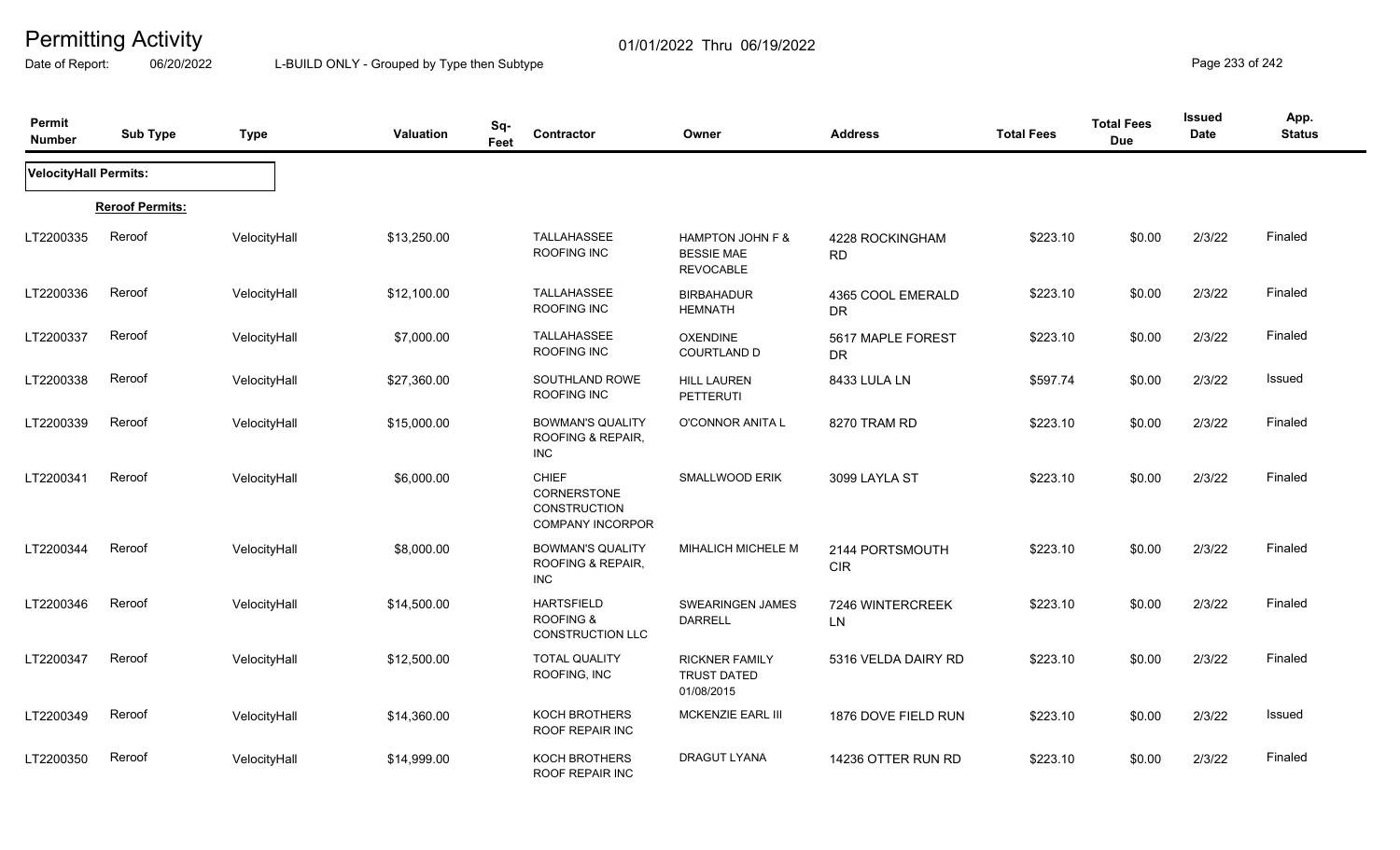Date of Report: 06/20/2022 L-BUILD ONLY - Grouped by Type then Subtype **Page 234** of 242

| Permit<br><b>Number</b>      | <b>Sub Type</b>        | <b>Type</b>  | <b>Valuation</b> | Sq-<br>Contractor<br>Feet                                                  | Owner                                                           | <b>Address</b>                | <b>Total Fees</b> | <b>Total Fees</b><br><b>Due</b> | <b>Issued</b><br><b>Date</b> | App.<br><b>Status</b> |
|------------------------------|------------------------|--------------|------------------|----------------------------------------------------------------------------|-----------------------------------------------------------------|-------------------------------|-------------------|---------------------------------|------------------------------|-----------------------|
| <b>VelocityHall Permits:</b> |                        |              |                  |                                                                            |                                                                 |                               |                   |                                 |                              |                       |
|                              | <b>Reroof Permits:</b> |              |                  |                                                                            |                                                                 |                               |                   |                                 |                              |                       |
| LT2200353                    | Reroof                 | VelocityHall | \$5,750.00       | ARNOLD'S ROOFING<br><b>ENTERPRISES INC</b>                                 | ANDERSON KELVIN E                                               | 3647 ESTATES RD,<br>Apt A     | \$223.10          | \$0.00                          | 2/3/22                       | Finaled               |
| LT2200356                    | Reroof                 | VelocityHall | \$17,000.00      | <b>TADLOCK ROOFING</b><br>INC                                              | <b>LEBLANC GLENT</b>                                            | 5861 FLINTLOCK<br><b>LOOP</b> | \$500.71          | \$0.00                          | 2/4/22                       | Finaled               |
| LT2200357                    | Reroof                 | VelocityHall | \$23,500.00      | <b>TADLOCK ROOFING</b><br><b>INC</b>                                       | STEWART-TAFF<br>ANGELA L                                        | 6550 TREASURE<br>OAKS CIR     | \$535.37          | \$0.00                          | 2/4/22                       | Finaled               |
| LT2200358                    | Reroof                 | VelocityHall | \$8,000.00       | <b>TADLOCK ROOFING</b><br><b>INC</b>                                       | <b>GATEPOST</b><br>PROPERTIES LLC                               | 8839 HOLLYBROOK<br><b>TRL</b> | \$223.10          | \$0.00                          | 2/4/22                       | Finaled               |
| LT2200359                    | Reroof                 | VelocityHall | \$20,000.00      | <b>TADLOCK ROOFING</b><br><b>INC</b>                                       | <b>DOWNING DELORES</b><br>Е                                     | 6260 CRESTWOOD DR             | \$479.41          | \$0.00                          | 2/4/22                       | Finaled               |
| LT2200360                    | Reroof                 | VelocityHall | \$16,500.00      | <b>TADLOCK ROOFING</b><br><b>INC</b>                                       | DOUGLAS HOWARD J                                                | 2244 TEN OAKS DR              | \$423.45          | \$0.00                          | 2/4/22                       | Finaled               |
| LT2200361                    | Reroof                 | VelocityHall | \$12,000.00      | <b>BOB MCKEITHEN &amp;</b><br>SONS INC                                     | <b>SCARBOROUGH</b><br><b>VIVIAN B REVOCABLE</b><br><b>TRUST</b> | 3126 SHARER RD                | \$223.10          | \$0.00                          | 2/4/22                       | Issued                |
| LT2200362                    | Reroof                 | VelocityHall | \$7,900.00       | <b>GUTTERHAWK</b><br><b>ROOFING &amp; GUTTER</b><br><b>SPECIALISTS INC</b> | <b>VALBRUN MONA</b>                                             | 5474 TALLAPOOSA RD            | \$223.10          | \$0.00                          | 2/4/22                       | Issued                |
| LT2200365                    | Reroof                 | VelocityHall | \$11,357.00      | APACHEE ROOFING<br>INC.                                                    | COOPER MARY<br><b>ELIZABETH</b>                                 | 2810 GREEN FOREST<br>LN       | \$223.10          | \$0.00                          | 2/4/22                       | Issued                |
| LT2200368                    | Reroof                 | VelocityHall | \$11,500.00      | DAVES ROOFING LLC                                                          | <b>DAISERNIA ADRIENNE</b><br><sup>L</sup>                       | 4540 BOWFIN DR                | \$223.10          | \$0.00                          | 2/7/22                       | Finaled               |
| LT2200370                    | Reroof                 | VelocityHall | \$14,000.00      | SMITH ROOFING AND<br><b>REPAIR INC.</b>                                    | DRAPER WILLIAM E                                                | 3627 DEXTER DR                | \$223.10          | \$0.00                          | 2/7/22                       | Issued                |
| LT2200371                    | Reroof                 | VelocityHall | \$12,500.00      | <b>TOTAL QUALITY</b><br>ROOFING, INC                                       | MOLLAEI ALIASHRAF                                               | 8374 INVERNESS DR             | \$223.10          | \$0.00                          | 2/7/22                       | Issued                |
| LT2200372                    | Reroof                 | VelocityHall | \$14,000.00      | SMITH ROOFING AND<br><b>REPAIR INC.</b>                                    | DASILVA LEONARD<br><b>DIMITRI</b>                               | 3643 DEXTER DR                | \$223.10          | \$0.00                          | 2/7/22                       | Issued                |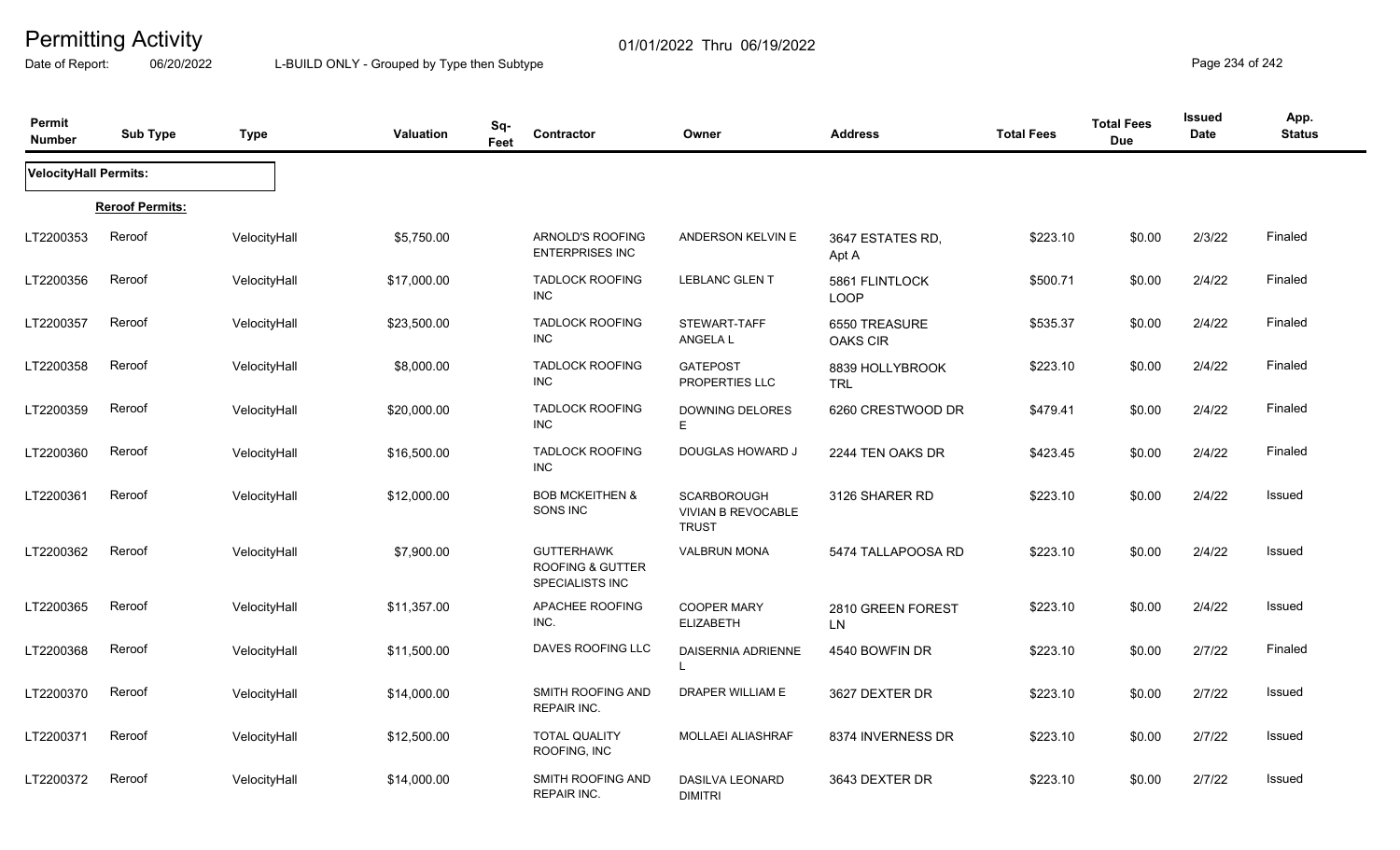Date of Report: 06/20/2022 L-BUILD ONLY - Grouped by Type then Subtype **Page 235** of 242

| Permit<br><b>Number</b> | <b>Sub Type</b>        | <b>Type</b>  | Valuation   | Sq-<br>Feet | Contractor                                                                 | Owner                                     | <b>Address</b>                     | <b>Total Fees</b> | <b>Total Fees</b><br><b>Due</b> | <b>Issued</b><br><b>Date</b> | App.<br><b>Status</b> |
|-------------------------|------------------------|--------------|-------------|-------------|----------------------------------------------------------------------------|-------------------------------------------|------------------------------------|-------------------|---------------------------------|------------------------------|-----------------------|
| VelocityHall Permits:   |                        |              |             |             |                                                                            |                                           |                                    |                   |                                 |                              |                       |
|                         | <b>Reroof Permits:</b> |              |             |             |                                                                            |                                           |                                    |                   |                                 |                              |                       |
| LT2200373               | Reroof                 | VelocityHall | \$25,221.00 |             | SOUTHLAND ROWE<br>ROOFING INC                                              | <b>MARSH EMILY</b>                        | 2804 NEPAL DR                      | \$564.15          | \$0.00                          | 2/7/22                       | Finaled               |
| LT2200377               | Reroof                 | VelocityHall | \$6,400.00  |             | <b>BOB MCKEITHEN &amp;</b><br>SONS INC                                     | <b>CHAIRES KIMBERLY M</b>                 | 3813 L L WALLACE RD                | \$223.10          | \$0.00                          | 2/7/22                       | <b>Issued</b>         |
| LT2200378               | Reroof                 | VelocityHall | \$8,100.00  |             | <b>BOB MCKEITHEN &amp;</b><br>SONS INC                                     | <b>MORGAN KENNETH R</b>                   | 1626 WILLIAMS<br><b>LANDING RD</b> | \$223.10          | \$0.00                          | 2/7/22                       | Issued                |
| LT2200381               | Reroof                 | VelocityHall | \$9,200.00  |             | <b>BOB MCKEITHEN &amp;</b><br>SONS INC                                     | <b>SEELEY REED M</b>                      | 6854 SKYROCK LN                    | \$223.10          | \$0.00                          | 2/8/22                       | Issued                |
| LT2200383               | Reroof                 | VelocityHall | \$6,500.00  |             | <b>BOB MCKEITHEN &amp;</b><br>SONS INC                                     | <b>CARTER LAWRENCE</b>                    | 8476 TITUS LN                      | \$223.10          | \$0.00                          | 2/8/22                       | <b>Issued</b>         |
| LT2200384               | Reroof                 | VelocityHall | \$15,000.00 |             | STUBBS ROOFING<br><b>COMPANY</b>                                           | PORTER FRANCES C                          | 7473 CREEKRIDGE<br><b>CIR</b>      | \$223.10          | \$0.00                          | 2/8/22                       | Issued                |
| LT2200385               | Reroof                 | VelocityHall | \$5,000.00  |             | <b>STUBBS ROOFING</b><br><b>COMPANY</b>                                    | PORTER FRANCES C                          | 7473 CREEKRIDGE<br><b>CIR</b>      | \$223.10          | \$0.00                          | 2/8/22                       | Issued                |
| LT2200386               | Reroof                 | VelocityHall | \$6,500.00  |             | <b>BOB MCKEITHEN &amp;</b><br>SONS INC                                     | <b>CARTER LAWRENCE</b>                    | 9399 HACKBERRY DR                  | \$223.10          | \$0.00                          | 2/8/22                       | Issued                |
| LT2200389               | Reroof                 | VelocityHall | \$12,000.00 |             | <b>BOB MCKEITHEN &amp;</b><br>SONS INC                                     | <b>BOYNTON ROBERT R</b>                   | 10026 JOURNEYS END                 | \$223.10          | \$0.00                          | 2/8/22                       | Issued                |
| LT2200397               | Reroof                 | VelocityHall | \$10,000.00 |             | <b>NEW SOUTH</b><br>ROOFING INC                                            | <b>TISH LYNDA</b>                         | 9028 BROKEN LANCE<br><b>DR</b>     | \$223.10          | \$0.00                          | 2/9/22                       | Issued                |
| LT2200399               | Reroof                 | VelocityHall | \$7,500.00  |             | <b>MATHEWS AND SONS</b><br><b>INC</b>                                      | <b>WASHINGTON VIOLET</b><br>Y LIFE ESTATE | 5016 MATTHEW<br><b>CARTER CT</b>   | \$223.10          | \$0.00                          | 2/9/22                       | Finaled               |
| LT2200400               | Reroof                 | VelocityHall | \$7,500.00  |             | SOUTHLAND ROWE<br>ROOFING INC                                              | <b>SCHRIMSHER JESSIE</b>                  | 1516 TWIN LAKES CIR                | \$223.10          | \$0.00                          | 2/9/22                       | Finaled               |
| LT2200401               | Reroof                 | VelocityHall | \$9,140.00  |             | <b>GUTTERHAWK</b><br><b>ROOFING &amp; GUTTER</b><br><b>SPECIALISTS INC</b> | FERN BENEDICT J                           | 8031 BLOUNTSTOWN<br><b>HWY</b>     | \$223.10          | \$0.00                          | 2/9/22                       | Issued                |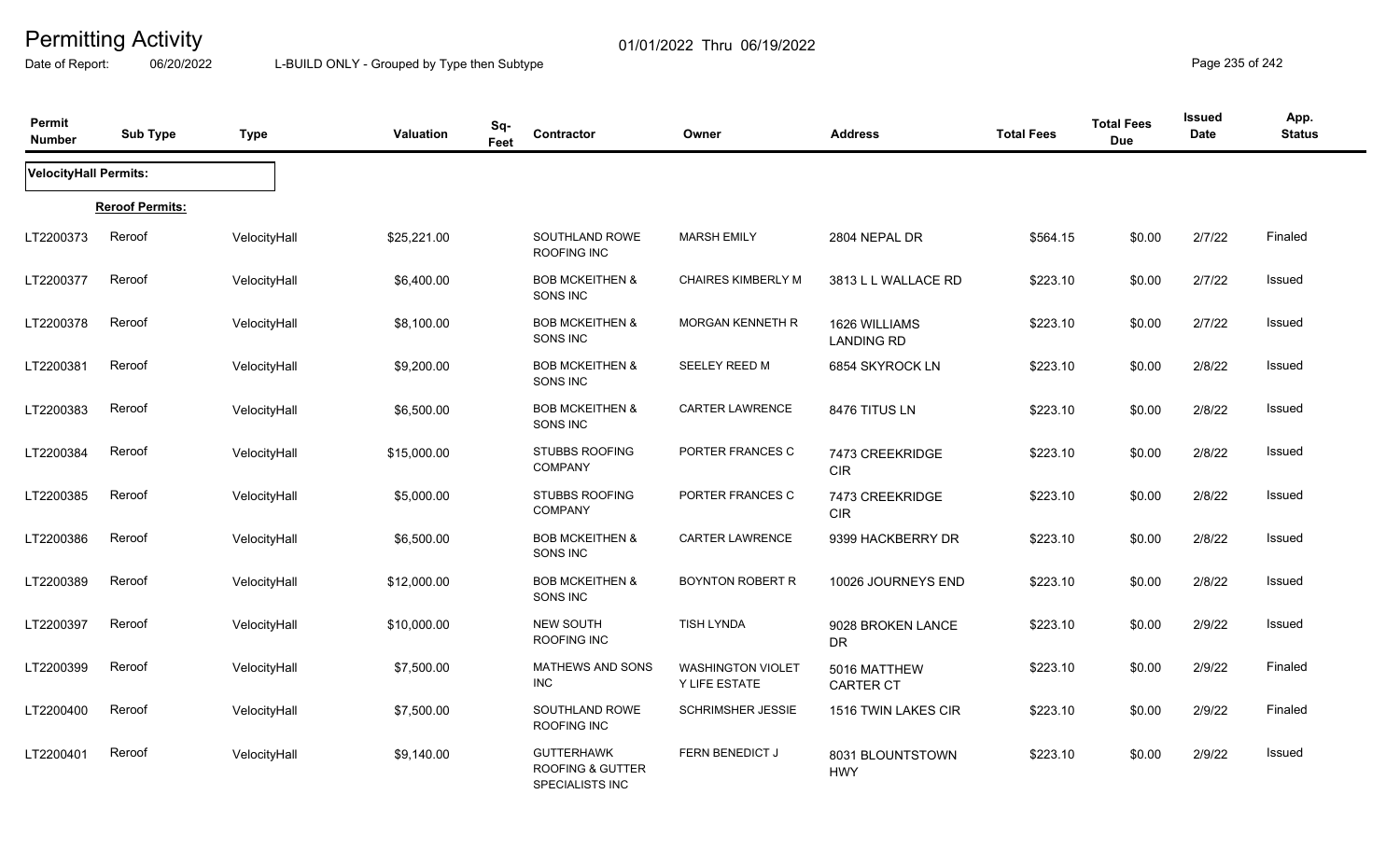Date of Report: 06/20/2022 L-BUILD ONLY - Grouped by Type then Subtype **Page 236** of 242

| Permit<br><b>Number</b> | <b>Sub Type</b>        | <b>Type</b>  | <b>Valuation</b> | Sq-<br>Contractor<br>Feet                                              | Owner                                          | <b>Address</b>                  | <b>Total Fees</b> | <b>Total Fees</b><br><b>Due</b> | <b>Issued</b><br><b>Date</b> | App.<br><b>Status</b> |
|-------------------------|------------------------|--------------|------------------|------------------------------------------------------------------------|------------------------------------------------|---------------------------------|-------------------|---------------------------------|------------------------------|-----------------------|
| VelocityHall Permits:   |                        |              |                  |                                                                        |                                                |                                 |                   |                                 |                              |                       |
|                         | <b>Reroof Permits:</b> |              |                  |                                                                        |                                                |                                 |                   |                                 |                              |                       |
| LT2200402               | Reroof                 | VelocityHall | \$12,000.00      | SMITH ROOFING AND<br><b>REPAIR INC.</b>                                | <b>HODGES JAMES E JR</b>                       | 6412 BOLD VENTURE<br><b>TRL</b> | \$223.10          | \$0.00                          | 2/9/22                       | Issued                |
| LT2200403               | Reroof                 | VelocityHall | \$10,961.00      | DAVES ROOFING LLC                                                      | <b>G AND Y LLC</b>                             | 2112 HEATHROW DR                | \$223.10          | \$0.00                          | 2/9/22                       | Finaled               |
| LT2200404               | Reroof                 | VelocityHall | \$8,100.00       | DAVES ROOFING LLC                                                      | <b>CAPITAL PROPERTY</b><br><b>LISTINGS LLC</b> | 2120 HEATHROW DR                | \$223.10          | \$0.00                          | 2/9/22                       | Finaled               |
| LT2200405               | Reroof                 | VelocityHall | \$14,435.00      | <b>HARTSFIELD</b><br><b>ROOFING &amp;</b><br><b>CONSTRUCTION LLC</b>   | <b>WILLIAMS JENNIE J</b>                       | 678 MARKIM RD                   | \$223.10          | \$0.00                          | 2/10/22                      | Finaled               |
| LT2200406               | Reroof                 | VelocityHall | \$8,920.00       | <b>HARTSFIELD</b><br><b>ROOFING &amp;</b><br><b>CONSTRUCTION LLC</b>   | <b>LOOP KNOT</b><br>PROPERTIES, LLC            | 3204 KATHERINE<br>SPEED CT      | \$223.10          | \$0.00                          | 2/10/22                      | Finaled               |
| LT2200413               | Reroof                 | VelocityHall | \$14,125.00      | <b>HARTSFIELD</b><br><b>ROOFING &amp;</b><br><b>CONSTRUCTION LLC</b>   | <b>OWENS ALLEZO</b><br><b>NEVELL</b>           | 7043 DARDWOOD LN                | \$223.10          | \$0.00                          | 2/11/22                      | Finaled               |
| LT2200415               | Reroof                 | VelocityHall | \$9,920.00       | <b>BOWLES ROOFING</b><br>CO                                            | <b>WALTERS RICHARD P</b>                       | 2216 TUSCAVILLA RD              | \$223.10          | \$0.00                          | 2/11/22                      | Finaled               |
| LT2200418               | Reroof                 | VelocityHall | \$6,740.00       | <b>COMMERCIAL</b><br>ROOFING COMPANY<br>LLC DBA LOGAN<br><b>ROOFIN</b> | <b>MASON KATHERINE</b><br><b>SHEPHERD</b>      | 3668 MATT WING RD               | \$223.10          | \$0.00                          | 2/11/22                      | Issued                |
| LT2200423               | Reroof                 | VelocityHall | \$12,500.00      | <b>TSPARK</b><br><b>ENTERPRISES, LLC</b>                               | FS#119                                         | 2213 ORLEANS DR                 | \$223.10          | \$0.00                          | 2/11/22                      | Finaled               |
| LT2200425               | Reroof                 | VelocityHall | \$14,000.00      | SMITH ROOFING AND<br><b>REPAIR INC.</b>                                | <b>HENDERSON GLORIA</b><br>$\mathsf{C}$        | 6937 GRENVILLE RD               | \$223.10          | \$0.00                          | 2/13/22                      | Issued                |
| LT2200427               | Reroof                 | VelocityHall | \$11,520.00      | <b>BOWLES ROOFING</b><br>CO                                            | <b>JSJ ACQUISITIONS</b><br><b>LLC</b>          | 2912 GALLAHADION<br><b>CT</b>   | \$223.10          | \$0.00                          | 2/14/22                      | Issued                |
| LT2200429               | Reroof                 | VelocityHall | \$12,000.00      | <b>TOTAL QUALITY</b><br>ROOFING, INC                                   | <b>ALLEN KIMBERLY</b>                          | 6432 KINGMAN TRL                | \$223.10          | \$0.00                          | 2/14/22                      | Issued                |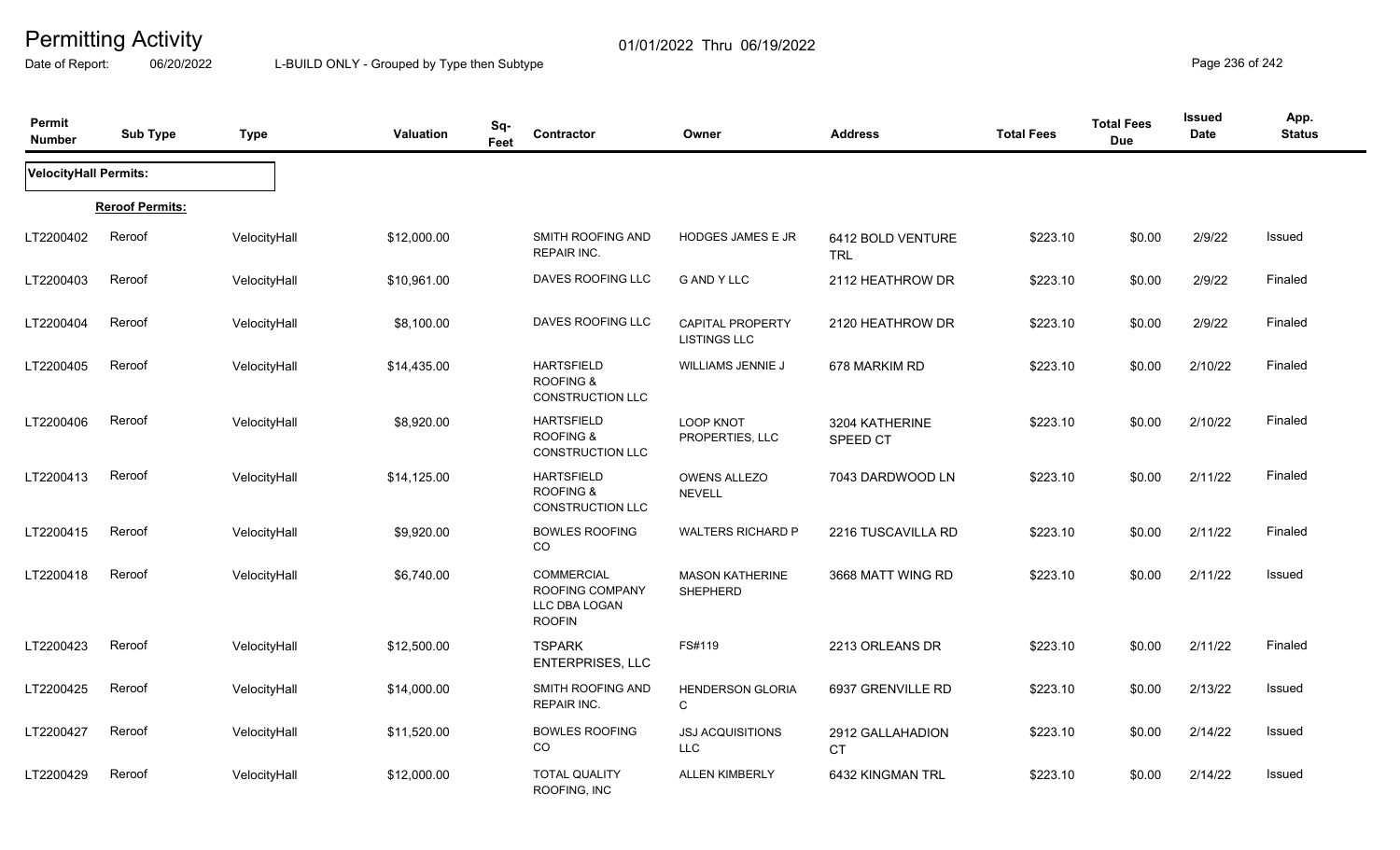Date of Report: 06/20/2022 L-BUILD ONLY - Grouped by Type then Subtype **Page 237** of 242

| Permit<br><b>Number</b>      | <b>Sub Type</b>        | <b>Type</b>  | Valuation   | Sq-<br>Feet | Contractor                                          | Owner                                     | <b>Address</b>                         | <b>Total Fees</b> | <b>Total Fees</b><br><b>Due</b> | <b>Issued</b><br>Date | App.<br><b>Status</b> |
|------------------------------|------------------------|--------------|-------------|-------------|-----------------------------------------------------|-------------------------------------------|----------------------------------------|-------------------|---------------------------------|-----------------------|-----------------------|
| <b>VelocityHall Permits:</b> |                        |              |             |             |                                                     |                                           |                                        |                   |                                 |                       |                       |
|                              | <b>Reroof Permits:</b> |              |             |             |                                                     |                                           |                                        |                   |                                 |                       |                       |
| LT2200431                    | Reroof                 | VelocityHall | \$8,500.00  |             | <b>TSPARK</b><br>ENTERPRISES, LLC                   | SHIRLEY PAULA                             | 8624 CHATHAM CT                        | \$223.10          | \$0.00                          | 2/14/22               | Finaled               |
| LT2200432                    | Reroof                 | VelocityHall | \$13,000.00 |             | <b>WHITAKER</b><br>CONSTRUCTION<br><b>GROUP INC</b> | <b>BELVIN-DRAKE SARAH</b><br>KATHERINE    | 424 AUDUBON DR                         | \$223.10          | \$0.00                          | 2/14/22               | Finaled               |
| LT2200435                    | Reroof                 | VelocityHall | \$14,255.00 |             | <b>TALLAHASSEE</b><br>ROOFING INC                   | <b>FORREST JACKIE</b><br><b>WAYNE</b>     | 4974 FLAGSTONE CT                      | \$223.10          | \$0.00                          | 2/14/22               | Finaled               |
| LT2200437                    | Reroof                 | VelocityHall | \$10,862.00 |             | <b>APACHEE ROOFING</b><br>INC.                      | PARKS DONNIE L                            | 2001 QUEENSWOOD<br><b>DR</b>           | \$223.10          | \$0.00                          | 2/14/22               | Finaled               |
| LT2200438                    | Reroof                 | VelocityHall | \$16,500.00 |             | <b>TADLOCK ROOFING</b><br><b>INC</b>                | <b>ROBINSON BRUCE H</b>                   | <b>145 MERIDIAN HILLS</b><br><b>RD</b> | \$423.45          | \$0.00                          | 2/14/22               | Finaled               |
| LT2200441                    | Reroof                 | VelocityHall | \$14,000.00 |             | ARNOLD'S ROOFING<br><b>ENTERPRISES INC</b>          | <b>TALIAFERRO ERNEST</b><br>L JR          | 5321 TOURAINE DR                       | \$223.10          | \$0.00                          | 2/14/22               | Finaled               |
| LT2200442                    | Reroof                 | VelocityHall | \$14,500.00 |             | <b>TSPARK</b><br><b>ENTERPRISES, LLC</b>            | <b>LEON HELEN T</b>                       | 1011 CORBY CT                          | \$223.10          | \$0.00                          | 2/14/22               | Finaled               |
| LT2200444                    | Reroof                 | VelocityHall | \$11,900.00 |             | LLOYD ROOFING AND<br>CONSTRUCTION,<br>INC.          | AMH REAL ESTATE<br><b>INVESTMENTS LLC</b> | 1945 LONGVIEW DR                       | \$223.10          | \$0.00                          | 2/15/22               | Finaled               |
| LT2200450                    | Reroof                 | VelocityHall | \$22,455.00 |             | ART CONSTRUCTION<br>OF NW FL, LLC                   | <b>CRAMER MARC</b>                        | 1043 CORBY CT                          | \$588.65          | \$0.00                          | 2/15/22               | Issued                |
| LT2200451                    | Reroof                 | VelocityHall | \$19,000.00 |             | <b>TADLOCK ROOFING</b><br><b>INC</b>                | <b>BAILEY JERIS</b>                       | 10535 WINTERS RUN                      | \$463.42          | \$0.00                          | 2/15/22               | Finaled               |
| LT2200458                    | Reroof                 | VelocityHall | \$8,300.00  |             | <b>TALLAHASSEE</b><br>ROOFING INC                   | <b>SMITH CAROLYN L</b>                    | 4773 GAUTIER DR                        | \$223.10          | \$0.00                          | 2/16/22               | Finaled               |
| LT2200459                    | Reroof                 | VelocityHall | \$21,200.00 |             | <b>LLOYD ROOFING AND</b><br>CONSTRUCTION,<br>INC.   | ROSEN JOAN W<br><b>LIVING TRUST</b>       | 4591 BERKLIE DR                        | \$498.60          | \$0.00                          | 2/16/22               | Finaled               |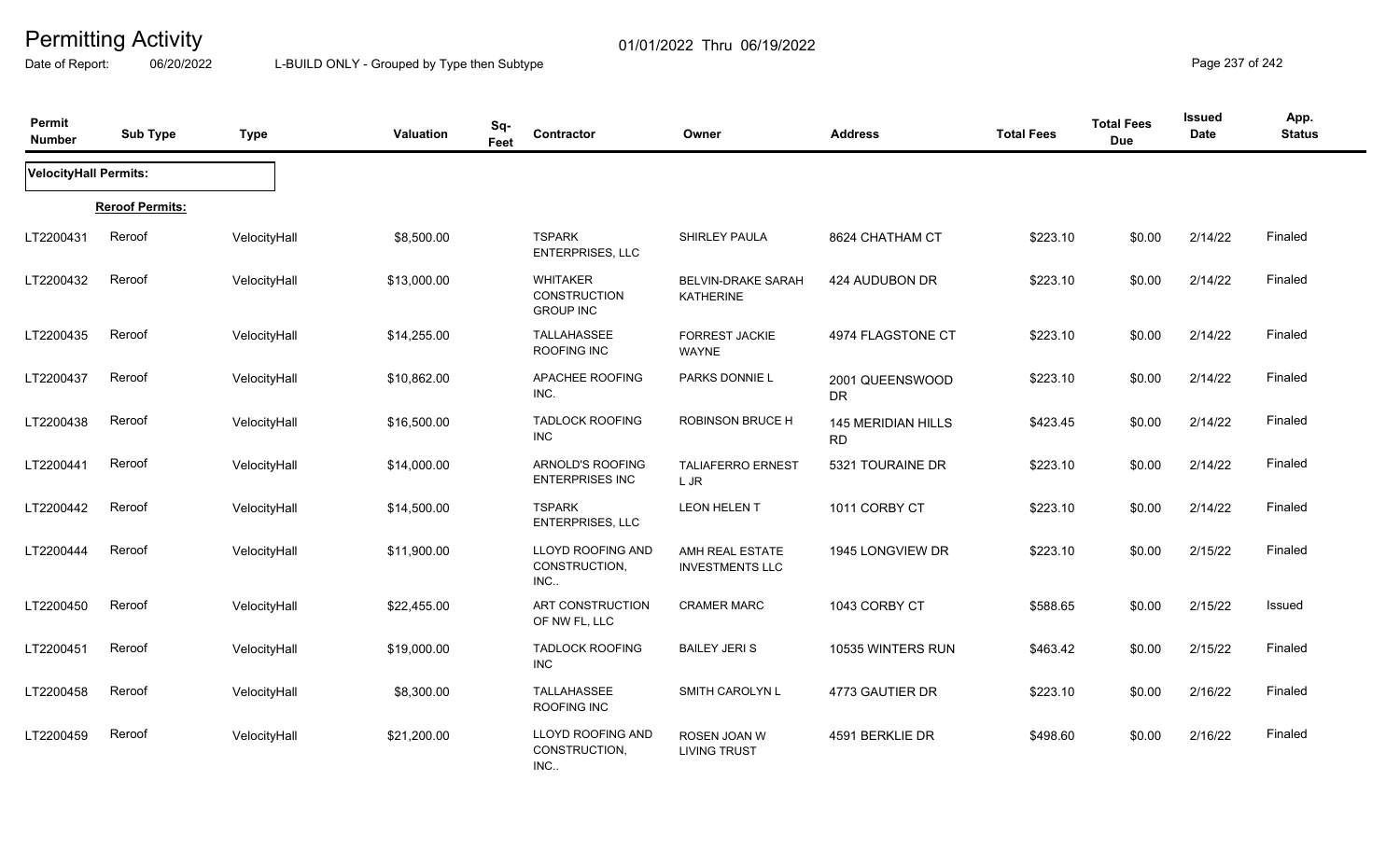Date of Report: 06/20/2022 L-BUILD ONLY - Grouped by Type then Subtype **Page 238 of 242** 

| Permit<br><b>Number</b> | <b>Sub Type</b>        | <b>Type</b>  | <b>Valuation</b> | Sq-<br>Feet | <b>Contractor</b>                                 | Owner                                            | <b>Address</b>                  | <b>Total Fees</b> | <b>Total Fees</b><br><b>Due</b> | <b>Issued</b><br>Date | App.<br><b>Status</b> |
|-------------------------|------------------------|--------------|------------------|-------------|---------------------------------------------------|--------------------------------------------------|---------------------------------|-------------------|---------------------------------|-----------------------|-----------------------|
| VelocityHall Permits:   |                        |              |                  |             |                                                   |                                                  |                                 |                   |                                 |                       |                       |
|                         | <b>Reroof Permits:</b> |              |                  |             |                                                   |                                                  |                                 |                   |                                 |                       |                       |
| LT2200461               | Reroof                 | VelocityHall | \$11,200.00      |             | <b>LLOYD ROOFING AND</b><br>CONSTRUCTION.<br>INC. | <b>HOUSING TO THE</b><br><b>GLORY OF GOD LLC</b> | 1818 HOMEWOOD RD                | \$223.10          | \$0.00                          | 2/16/22               | Finaled               |
| LT2200462               | Reroof                 | VelocityHall | \$16,600.00      |             | LLOYD ROOFING AND<br>CONSTRUCTION,<br>INC.        | LEWIS LORI J                                     | 10533 LAKE IAMONIA<br><b>DR</b> | \$425.04          | \$0.00                          | 2/16/22               | Finaled               |
| LT2200463               | Reroof                 | VelocityHall | \$6,500.00       |             | <b>TSPARK</b><br><b>ENTERPRISES, LLC</b>          | <b>OSTRANDER DAVID R</b>                         | 917 JESSICA ST                  | \$223.10          | \$0.00                          | 2/16/22               | Finaled               |
| LT2200466               | Reroof                 | VelocityHall | \$10,107.00      |             | PRO ROOFING                                       | <b>BYRNE PATRICK J</b>                           | 3218 CONSTELLATION<br><b>CT</b> | \$223.10          | \$0.00                          | 2/16/22               | Finaled               |
| LT2200467               | Reroof                 | VelocityHall | \$13,200.00      |             | LLOYD ROOFING AND<br>CONSTRUCTION.<br>INC.        | HAINES FREDERICK L                               | 3061 WHIRLAWAY TRL              | \$223.10          | \$0.00                          | 2/16/22               | Issued                |
| LT2200468               | Reroof                 | VelocityHall | \$9,300.00       |             | LLOYD ROOFING AND<br>CONSTRUCTION,<br>INC.        | <b>FREEMAN CHRISTINA</b>                         | 8204 CHICKASAW TRL              | \$223.10          | \$0.00                          | 2/16/22               | Finaled               |
| LT2200469               | Reroof                 | VelocityHall | \$12,000.00      |             | <b>TADLOCK ROOFING</b><br><b>INC</b>              | WEATHERILL<br><b>ANDREW</b>                      | 3404 EDGEMONT TRL               | \$223.10          | \$0.00                          | 2/16/22               | Finaled               |
| LT2200471               | Reroof                 | VelocityHall | \$15,500.00      |             | <b>TADLOCK ROOFING</b><br><b>INC</b>              | <b>STREETY RALPH</b>                             | 6724 KAUAI KING TRL             | \$407.45          | \$0.00                          | 2/16/22               | Finaled               |
| LT2200472               | Reroof                 | VelocityHall | \$19,500.00      |             | <b>TADLOCK ROOFING</b><br><b>INC</b>              | <b>LEWIS JASON M</b>                             | 6978 BUCK LAKE RD               | \$471.42          | \$0.00                          | 2/16/22               | Finaled               |
| LT2200474               | Reroof                 | VelocityHall | \$10,000.00      |             | <b>TADLOCK ROOFING</b><br>INC                     | <b>BEATY CATHERINE M</b>                         | 8409 WELLESLY PL                | \$223.10          | \$0.00                          | 2/16/22               | Finaled               |
| LT2200475               | Reroof                 | VelocityHall | \$19,500.00      |             | <b>TADLOCK ROOFING</b><br>INC                     | <b>FOREHAND AMY</b><br><b>LOUISE</b>             | 12021 OTTER CREEK<br><b>TRL</b> | \$471.42          | \$0.00                          | 2/16/22               | Finaled               |
| LT2200479               | Reroof                 | VelocityHall | \$11,500.00      |             | LLOYD ROOFING AND<br>CONSTRUCTION,<br>INC.        | <b>TAYLOR ASHLEY</b>                             | 6408 KINGMAN TRL                | \$223.10          | \$0.00                          | 2/16/22               | Finaled               |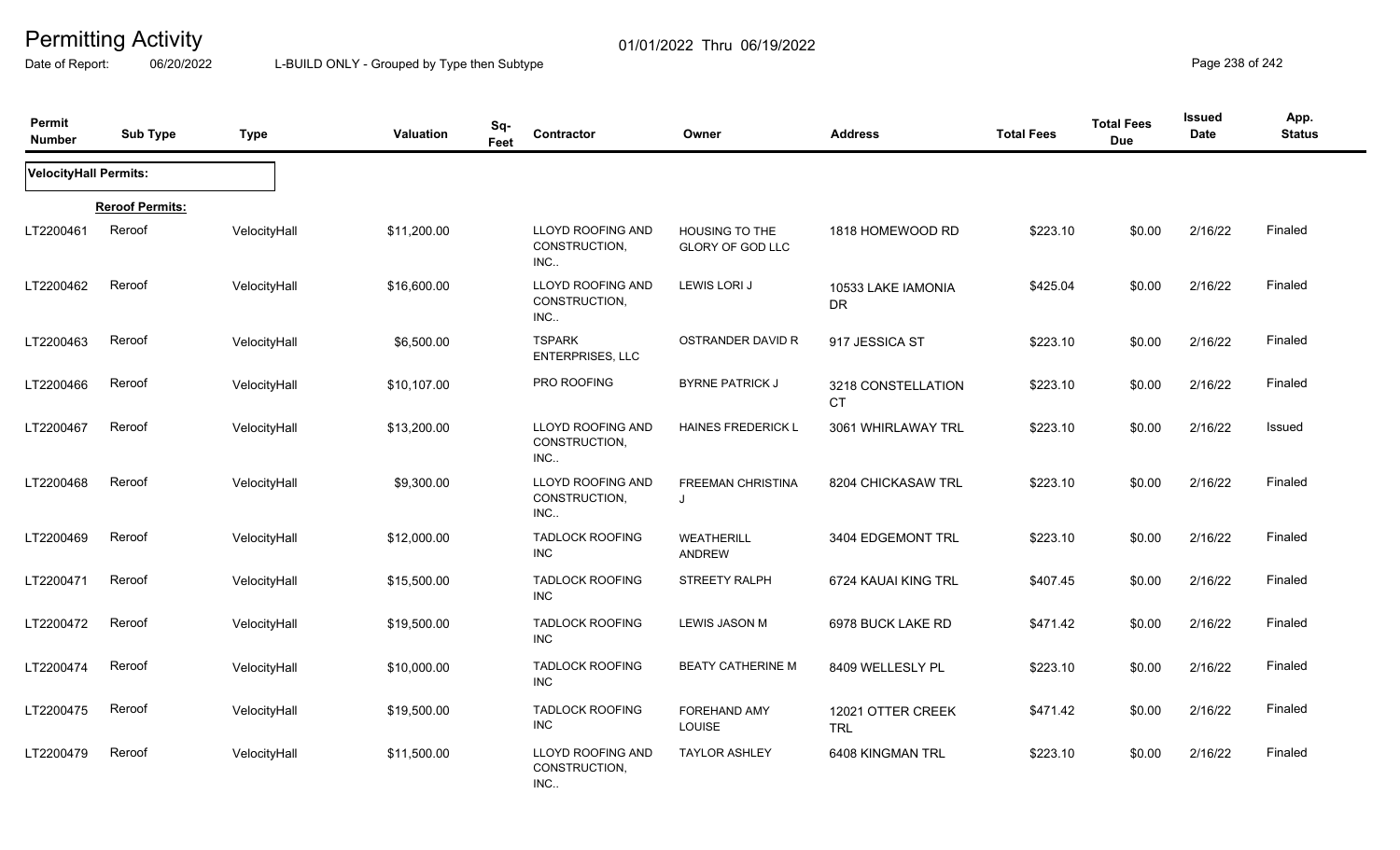Date of Report: 06/20/2022 L-BUILD ONLY - Grouped by Type then Subtype **Page 239 of 242** 

| Permit<br><b>Number</b>      | <b>Sub Type</b>        | <b>Type</b>  | <b>Valuation</b> | Sq-<br>Contractor<br>Feet                                              | Owner                                         | <b>Address</b>                 | <b>Total Fees</b> | <b>Total Fees</b><br><b>Due</b> | <b>Issued</b><br>Date | App.<br><b>Status</b> |
|------------------------------|------------------------|--------------|------------------|------------------------------------------------------------------------|-----------------------------------------------|--------------------------------|-------------------|---------------------------------|-----------------------|-----------------------|
| <b>VelocityHall Permits:</b> |                        |              |                  |                                                                        |                                               |                                |                   |                                 |                       |                       |
|                              | <b>Reroof Permits:</b> |              |                  |                                                                        |                                               |                                |                   |                                 |                       |                       |
| LT2200484                    | Reroof                 | VelocityHall | \$6,800.00       | DAVES ROOFING LLC                                                      | STACKNIK SUZANNE<br><b>ELIZABETH</b>          | 5048 EASY ST                   | \$223.10          | \$0.00                          | 2/16/22               | Finaled               |
| LT2200487                    | Reroof                 | VelocityHall | \$7,150.00       | PRO ROOFING                                                            | <b>BUSH LACARLOS M</b>                        | 2716 SANDALWOOD<br>DR          | \$223.10          | \$0.00                          | 2/17/22               | Finaled               |
| LT2200489                    | Reroof                 | VelocityHall | \$12,685.00      | <b>BOWLES ROOFING</b><br>CO                                            | HARTSFIELD RONALD<br>L                        | 7836 CHRISTY CARY<br><b>LN</b> | \$223.10          | \$0.00                          | 2/17/22               | Finaled               |
| LT2200490                    | Reroof                 | VelocityHall | \$8,450.00       | KOCH BROTHERS<br>ROOF REPAIR INC                                       | <b>OPTIONS REAL</b><br><b>ESTATE SERVICES</b> | 5789 JODPHUR CT                | \$223.10          | \$0.00                          | 2/17/22               | Issued                |
| LT2200494                    | Reroof                 | VelocityHall | \$9,450.00       | <b>COMMERCIAL</b><br>ROOFING COMPANY<br>LLC DBA LOGAN<br><b>ROOFIN</b> | <b>BORECKY FRANCIS</b>                        | 2656 NEZ PERCE TRL             | \$223.10          | \$0.00                          | 2/17/22               | Issued                |
| LT2200496                    | Reroof                 | VelocityHall | \$15,000.00      | <b>NEW SOUTH</b><br>ROOFING INC                                        | RUSSELL MELISSA K                             | 998 ROSEBAY CT                 | \$223.10          | \$0.00                          | 2/17/22               | Issued                |
| LT2200497                    | Reroof                 | VelocityHall | \$10,500.00      | <b>TADLOCK ROOFING</b><br><b>INC</b>                                   | <b>MERCER KIMBERLY</b><br><b>BONTRAGER</b>    | 8577 MARQUIS ST                | \$223.10          | \$0.00                          | 2/17/22               | Finaled               |
| LT2200498                    | Reroof                 | VelocityHall | \$29,907.00      | <b>BUILDPRO LLC</b>                                                    | FS#119                                        | 4461 ROCKINGHAM<br><b>RD</b>   | \$639.31          | \$0.00                          | 2/17/22               | Issued                |
| LT2200499                    | Reroof                 | VelocityHall | \$10,000.00      | <b>TADLOCK ROOFING</b><br>INC                                          | <b>DARZI ISAAC</b>                            | 3557 OAK HILL TRL              | \$223.10          | \$0.00                          | 2/17/22               | Finaled               |
| LT2200503                    | Reroof                 | VelocityHall | \$159,478.00     | <b>CENTIMARK</b><br><b>CORPORATION</b>                                 | T L C PROPERTIES<br><b>INC</b>                | 4706 CAPITAL CIR               | \$2,163.99        | \$0.00                          | 2/18/22               | Issued                |
| LT2200510                    | Reroof                 | VelocityHall | \$9,800.00       | DAVES ROOFING LLC                                                      | <b>AYDIN AYNUR</b>                            | 1919 LONGVIEW DR               | \$223.10          | \$0.00                          | 2/18/22               | Finaled               |
| LT2200511                    | Reroof                 | VelocityHall | \$14,000.00      | <b>KRAFTMAN</b><br><b>CONSTRUCTION LLC</b>                             | KING BETTY WILLIAMS                           | 9561 CAPITOLA RD               | \$292.37          | \$0.00                          | 2/20/22               | Issued                |
| LT2200512                    | Reroof                 | VelocityHall | \$10,000.00      | DAVES ROOFING LLC                                                      | <b>MALLOY SHARON A</b>                        | 3303 MICANOPY TRL              | \$223.10          | \$0.00                          | 2/20/22               | Finaled               |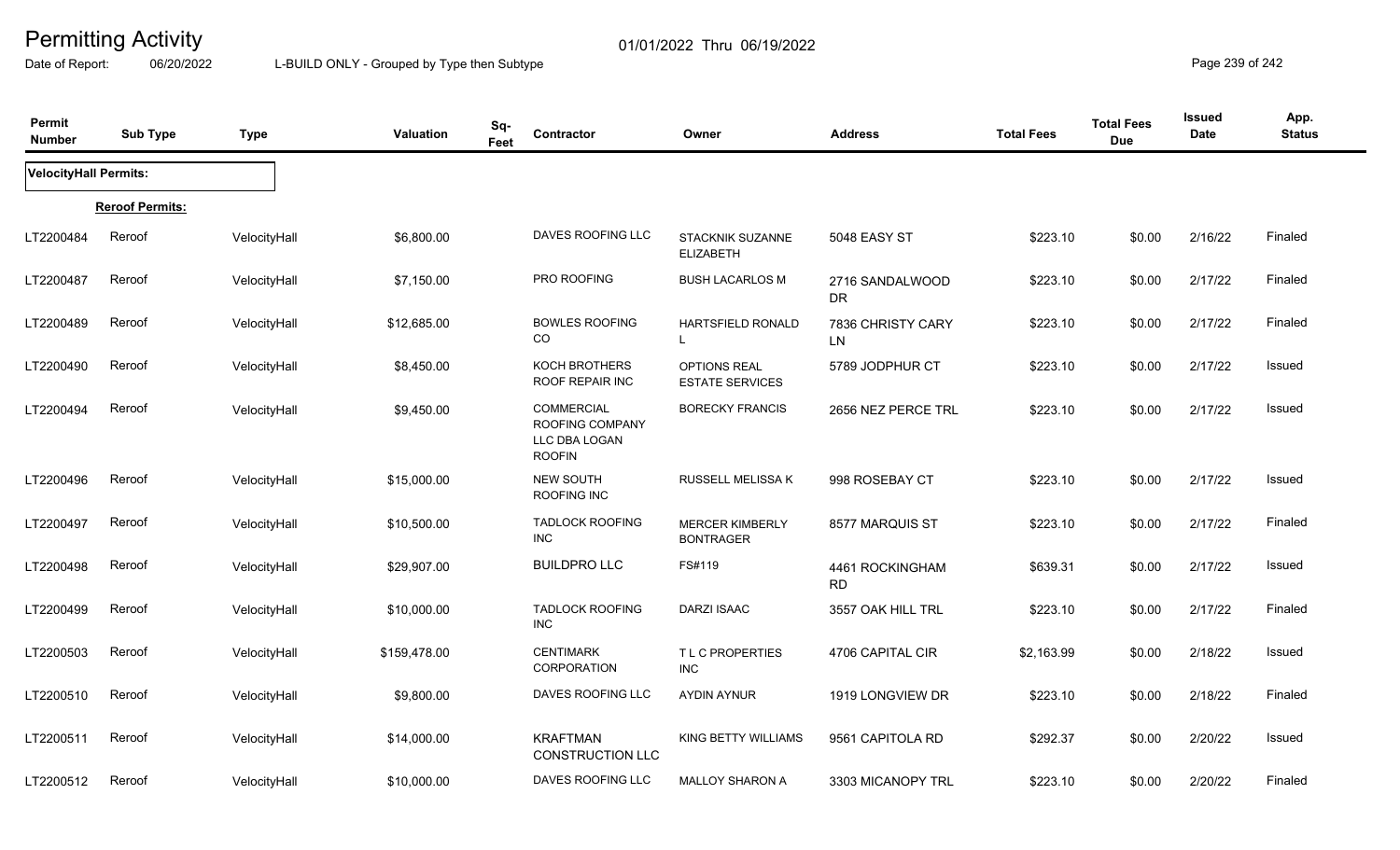Date of Report: 06/20/2022 L-BUILD ONLY - Grouped by Type then Subtype **Page 240** of 242

| Permit<br><b>Number</b> | <b>Sub Type</b>        | <b>Type</b>  | <b>Valuation</b> | Sq-<br><b>Contractor</b><br>Feet                            | Owner                           | <b>Address</b>                        | <b>Total Fees</b> | <b>Total Fees</b><br><b>Due</b> | <b>Issued</b><br>Date | App.<br><b>Status</b> |
|-------------------------|------------------------|--------------|------------------|-------------------------------------------------------------|---------------------------------|---------------------------------------|-------------------|---------------------------------|-----------------------|-----------------------|
| VelocityHall Permits:   |                        |              |                  |                                                             |                                 |                                       |                   |                                 |                       |                       |
|                         | <b>Reroof Permits:</b> |              |                  |                                                             |                                 |                                       |                   |                                 |                       |                       |
| LT2200513               | Reroof                 | VelocityHall | \$8,000.00       | <b>KEN DAVIS</b><br><b>CONSTRUCTION AND</b><br>ROOFING INC. | TUCKER R H                      | 6424 OLD ST<br><b>AUGUSTINE RD</b>    | \$223.10          | \$0.00                          | 2/20/22               | Finaled               |
| LT2200514               | Reroof                 | VelocityHall | \$10,000.00      | <b>BOWMAN'S QUALITY</b><br>ROOFING & REPAIR,<br><b>INC</b>  | <b>CLAUDIO HERIBERTO</b>        | 2023 PLANTATION<br><b>FOREST DR</b>   | \$223.10          | \$0.00                          | 2/21/22               | Finaled               |
| LT2200515               | Reroof                 | VelocityHall | \$18,500.00      | TALLAHASSEE<br>ROOFING INC                                  | PALMER GEORGE N                 | 3683 DEXTER DR                        | \$455.43          | \$0.00                          | 2/21/22               | Finaled               |
| LT2200520               | Reroof                 | VelocityHall | \$7,200.00       | <b>BOB MCKEITHEN &amp;</b><br>SONS INC                      | SMITH JONATHON W                | 9470 WAKULLA<br><b>SPRINGS RD</b>     | \$223.10          | \$0.00                          | 2/21/22               | Issued                |
| LT2200526               | Reroof                 | VelocityHall | \$7,500.00       | <b>KFR CONSTRUCTION</b><br>SOLUTIONS, LLC                   | PINYON POINT LLC                | 1005 SHARER CT, Apt<br>$\overline{4}$ | \$223.10          | \$0.00                          | 2/21/22               | Issued                |
| LT2200527               | Reroof                 | VelocityHall | \$7,500.00       | <b>KFR CONSTRUCTION</b><br>SOLUTIONS, LLC                   | PINYON POINT LLC                | 1005 SHARER CT, Apt<br>5              | \$223.10          | \$0.00                          | 2/21/22               | Issued                |
| LT2200528               | Reroof                 | VelocityHall | \$7,500.00       | <b>KFR CONSTRUCTION</b><br>SOLUTIONS, LLC                   | PINYON POINT LLC                | 1005 SHARER CT, Apt<br>6              | \$223.10          | \$0.00                          | 2/21/22               | Issued                |
| LT2200530               | Reroof                 | VelocityHall | \$6,900.00       | <b>BOB MCKEITHEN &amp;</b><br>SONS INC                      | CARTER MAURI D                  | 292 OAKVIEW DR                        | \$223.10          | \$0.00                          | 2/22/22               | Issued                |
| LT2200531               | Reroof                 | VelocityHall | \$9,500.00       | <b>BOB MCKEITHEN &amp;</b><br>SONS INC                      | MOORE CHRISTIAN C               | 8010 OLD<br><b>BAINBRIDGE RD</b>      | \$223.10          | \$0.00                          | 2/22/22               | Issued                |
| LT2200532               | Reroof                 | VelocityHall | \$8,000.00       | <b>BOB MCKEITHEN &amp;</b><br>SONS INC                      | <b>MITCHELL BRENDA K</b>        | 3742 MICCOSUKEE<br><b>RD</b>          | \$223.10          | \$0.00                          | 2/22/22               | <b>Issued</b>         |
| LT2200533               | Reroof                 | VelocityHall | \$12,000.00      | <b>BOB MCKEITHEN &amp;</b><br>SONS INC                      | KOONTZ CHRISTINE M              | 8788 MEGANS LN                        | \$223.10          | \$0.00                          | 2/22/22               | <b>Issued</b>         |
| LT2200537               | Reroof                 | VelocityHall | \$7,500.00       | <b>BOB MCKEITHEN &amp;</b><br>SONS INC                      | <b>STOKES VICTOR T</b>          | 5042 DRY GULCH CT                     | \$223.10          | \$0.00                          | 2/22/22               | Issued                |
| LT2200538               | Reroof                 | VelocityHall | \$12,700.00      | <b>TOTAL QUALITY</b><br>ROOFING, INC                        | AKYOLLU-DENIZMAN<br><b>ISIK</b> | 1826 NEWMAN LN                        | \$223.10          | \$0.00                          | 2/22/22               | Issued                |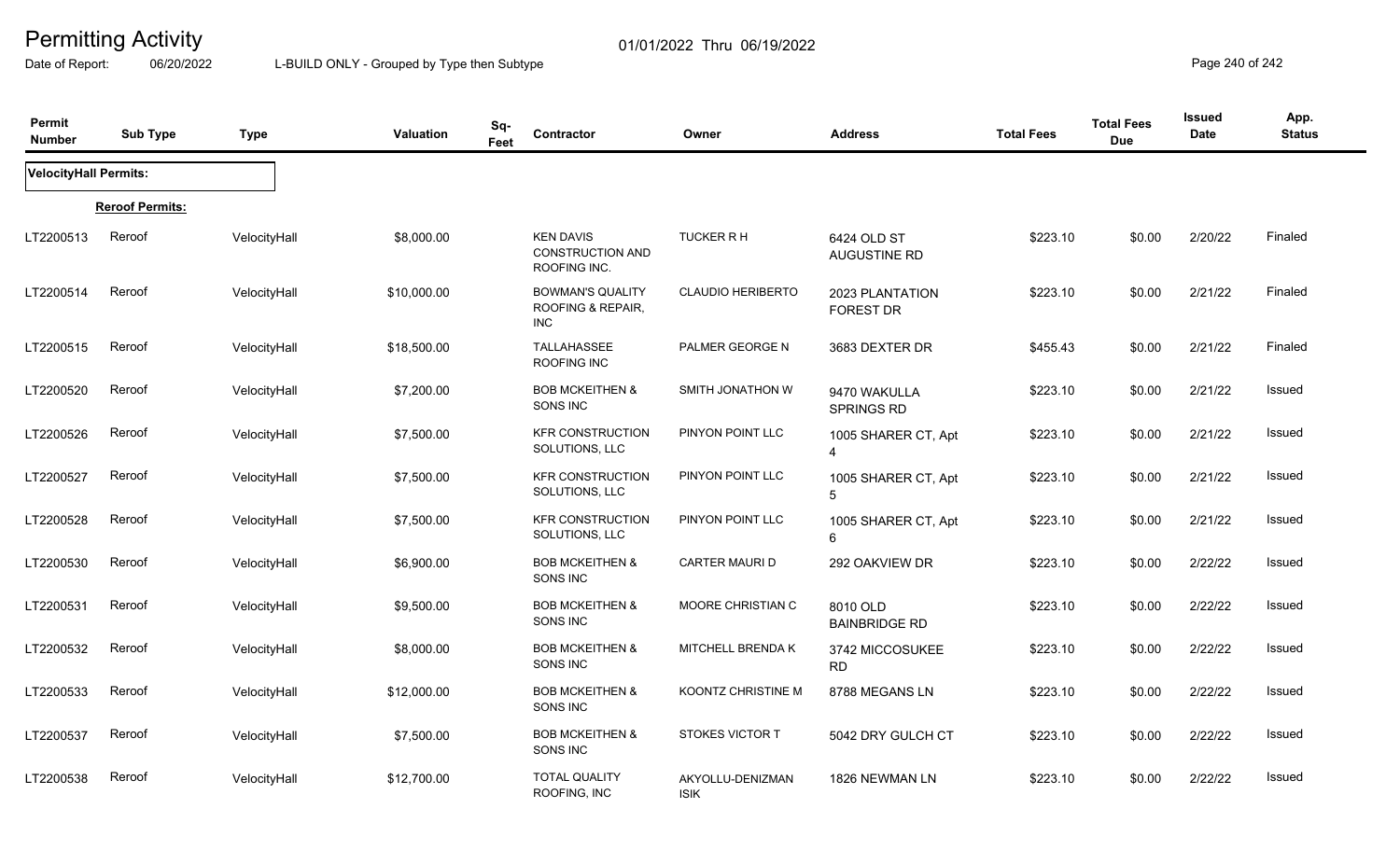Date of Report: 06/20/2022 L-BUILD ONLY - Grouped by Type then Subtype **Page 241** of 242

| Permit<br><b>Number</b>      | <b>Sub Type</b>        | <b>Type</b>  | <b>Valuation</b> | Sq-<br>Feet | Contractor                                                           | Owner                                                      | <b>Address</b>                     | <b>Total Fees</b> | <b>Total Fees</b><br><b>Due</b> | <b>Issued</b><br>Date | App.<br><b>Status</b> |
|------------------------------|------------------------|--------------|------------------|-------------|----------------------------------------------------------------------|------------------------------------------------------------|------------------------------------|-------------------|---------------------------------|-----------------------|-----------------------|
| <b>VelocityHall Permits:</b> |                        |              |                  |             |                                                                      |                                                            |                                    |                   |                                 |                       |                       |
|                              | <b>Reroof Permits:</b> |              |                  |             |                                                                      |                                                            |                                    |                   |                                 |                       |                       |
| LT2200539                    | Reroof                 | VelocityHall | \$19,000.00      |             | <b>BOB MCKEITHEN &amp;</b><br>SONS INC                               | <b>MARSTON DONNA</b>                                       | 4897 QUAIL VALLEY<br><b>RD</b>     | \$463.42          | \$0.00                          | 2/22/22               | <b>Issued</b>         |
| LT2200540                    | Reroof                 | VelocityHall | \$13,200.00      |             | TALLAHASSEE<br>ROOFING INC                                           | <b>MCKENZIE ARDEN A</b>                                    | 3207 REMINGTON RUN                 | \$223.10          | \$0.00                          | 2/23/22               | Finaled               |
| LT2200541                    | Reroof                 | VelocityHall | \$4,640.00       |             | <b>ENERGY ROOFING</b><br>TECHNOLOGY SE,<br><b>LLC</b>                | ONEAL JESSICA<br><b>TUCKER</b>                             | 10366 ROGER HAMLIN<br><b>RD</b>    | \$223.10          | \$0.00                          | 2/23/22               | <b>Issued</b>         |
| LT2200542                    | Reroof                 | VelocityHall | \$6,800.00       |             | <b>GUTTERHAWK</b><br><b>ROOFING &amp; GUTTER</b><br>SPECIALISTS INC  | MILLS STEPFANIE R                                          | 4016 DUNCAN LN                     | \$223.10          | \$0.00                          | 2/23/22               | Issued                |
| LT2200552                    | Reroof                 | VelocityHall | \$14,000.00      |             | SMITH ROOFING AND<br>REPAIR INC.                                     | <b>HACKNEY WILLIAM</b><br>NORDEN REVOCABLE<br><b>TRUST</b> | 15647 HALES PLACE<br>PLANTATION RD | \$223.10          | \$0.00                          | 2/23/22               | Issued                |
| LT2200553                    | Reroof                 | VelocityHall | \$11,405.00      |             | <b>HARTSFIELD</b><br><b>ROOFING &amp;</b><br><b>CONSTRUCTION LLC</b> | CATLEDGE<br>CHRISTINA L                                    | 9070 EAGLES RIDGE<br><b>DR</b>     | \$223.10          | \$0.00                          | 2/24/22               | Finaled               |
| LT2200554                    | Reroof                 | VelocityHall | \$9,550.00       |             | <b>LLOYD ROOFING AND</b><br>CONSTRUCTION,<br>$INC$                   | SMITH JEANETTE E<br>LIFE ESTATE                            | 1537 MCLAWRENCE<br><b>WAY</b>      | \$223.10          | \$0.00                          | 2/24/22               | Finaled               |
| LT2200555                    | Reroof                 | VelocityHall | \$7,400.00       |             | LLOYD ROOFING AND<br>CONSTRUCTION,<br>INC.                           | FOGARTY-PAGEL<br>BEVERLY ANN LIFE<br><b>ESTATE</b>         | 3836 COTTINGHAM DR                 | \$223.10          | \$0.00                          | 2/24/22               | Finaled               |
| LT2200558                    | Reroof                 | VelocityHall | \$21,190.00      |             | <b>BOWLES ROOFING</b><br>CO                                          | MCBRIDE CYNTHIA W                                          | 10255 F A ASH WAY                  | \$498.60          | \$0.00                          | 2/24/22               | <b>Issued</b>         |
| LT2200564                    | Reroof                 | VelocityHall | \$5,354.42       |             | <b>NEW SOUTH</b><br>ROOFING INC                                      | HIRST JENNIFER L                                           | 1540 TWIN LAKES CIR                | \$223.10          | \$0.00                          | 2/24/22               | <b>Issued</b>         |
| LT2200565                    | Reroof                 | VelocityHall | \$14,999.00      |             | KOCH BROTHERS<br>ROOF REPAIR INC                                     | <b>BERRY ALAINA L</b>                                      | 13024 GOPHER<br><b>WOOD TRL</b>    | \$223.10          | \$0.00                          | 2/24/22               | <b>Issued</b>         |
| LT2200568                    | Reroof                 | VelocityHall | \$2,500.00       |             | <b>HARTSFIELD</b><br><b>ROOFING &amp;</b><br><b>CONSTRUCTION LLC</b> | <b>GASTON KEITH E</b>                                      | 5035 FLAGSTONE CT                  | \$223.10          | \$0.00                          | 2/24/22               | Issued                |